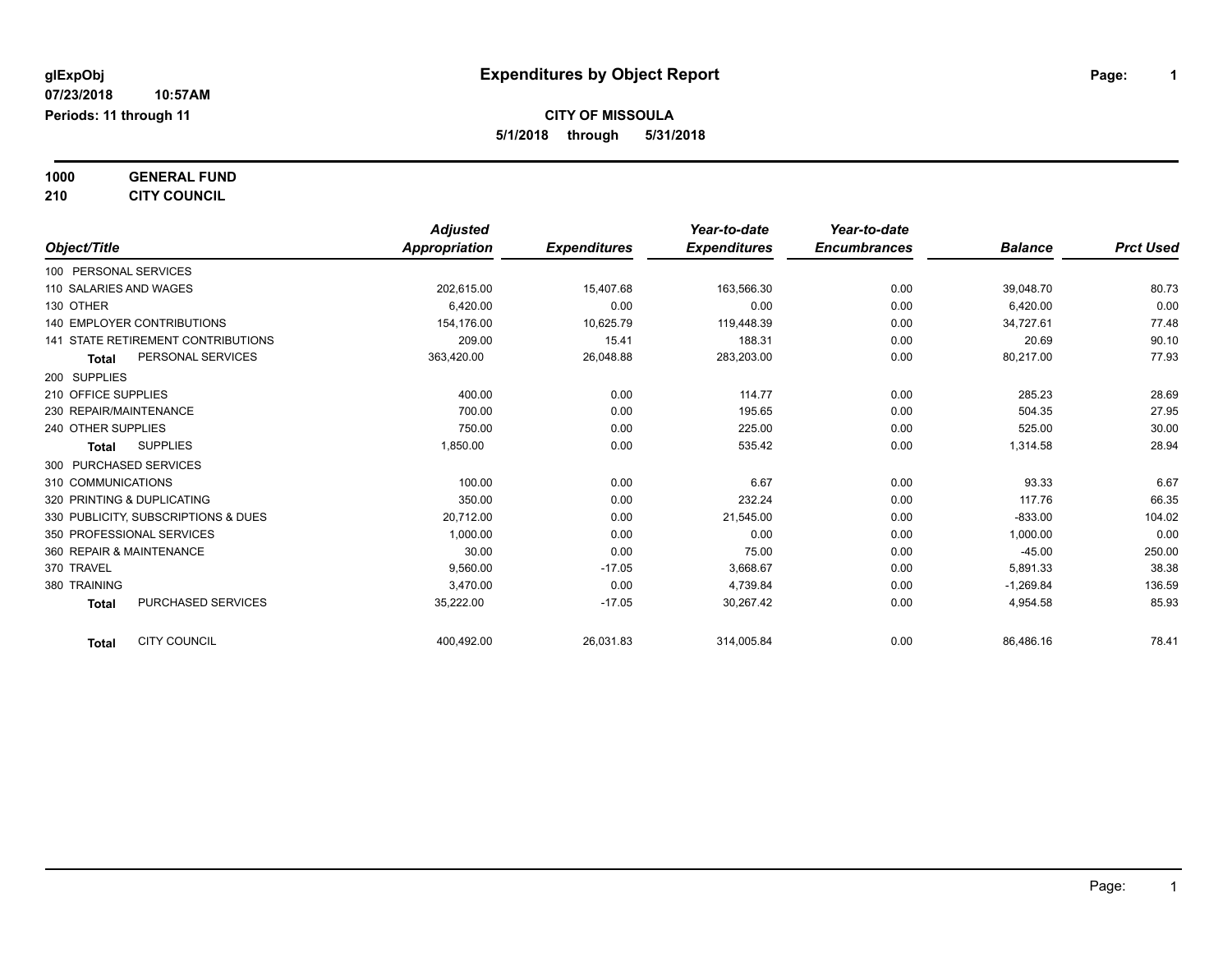**1000 GENERAL FUND**

**220 MAYOR** *Object/Title Adjusted Appropriation Expenditures Year-to-date Expenditures Year-to-date Encumbrances Balance Prct Used* 100 PERSONAL SERVICES 110 SALARIES AND WAGES 404,429.00 31,585.37 355,118.59 0.00 49,310.41 87.81 120 OVERTIME 500.00 0.00 0.00 0.00 500.00 0.00 130 OTHER 7,800.00 0.00 0.00 0.00 7,800.00 0.00 140 EMPLOYER CONTRIBUTIONS 124,828.00 0.846.42 113,550.60 0.00 11277.40 11277.40 90.97 141 STATE RETIREMENT CONTRIBUTIONS 412.00 31.59 408.76 0.00 3.24 99.21 **Total** PERSONAL SERVICES 537,969.00 41,463.38 469,077.95 0.00 68,891.05 87.19 200 SUPPLIES 210 OFFICE SUPPLIES 1,004.00 182.70 597.21 0.00 406.79 59.48 220 OPERATING SUPPLIES 200 260.19 1,120.00 260.19 579.14 579.14 0.00 540.86 51.71  $230$  REPAIR/MAINTENANCE  $\hphantom{-}0.00$   $\hphantom{-}0.00$   $\hphantom{-}0.00$   $\hphantom{-}0.00$   $\hphantom{-}0.00$   $\hphantom{-}0.00$   $\hphantom{-}0.00$ 231 GASOLINE 108.00 0.00 21.50 0.00 86.50 19.91 240 OTHER SUPPLIES 400.00 0.00 0.00 0.00 400.00 0.00 **Total** SUPPLIES 2,732.00 442.89 1,197.85 0.00 1,534.15 43.85 300 PURCHASED SERVICES 310 COMMUNICATIONS 890.00 18.75 151.10 0.00 738.90 16.98 320 PRINTING & DUPLICATING 3,056.00 0.00 0.00 0.00 3,056.00 0.00 330 PUBLICITY, SUBSCRIPTIONS & DUES 10.617.00 17.00 0.00 95.71 3141 TELEPHONE SERVICE CONTROL CONTROL CONTROL CONTROL CONTROL CONTROL CONTROL CONTROL CONTROL CONTROL CONTROL CONTROL CONTROL CONTROL CONTROL CONTROL CONTROL CONTROL CONTROL CONTROL CONTROL CONTROL CONTROL CONTROL CONTROL 350 PROFESSIONAL SERVICES 3,307.00 0.00 0.00 0.00 3,307.00 0.00 360 REPAIR & MAINTENANCE 605.00 29.80 326.18 0.00 278.82 53.91 370 TRAVEL 2,508.00 32.00 1,844.16 0.00 663.84 73.53 380 TRAINING 2,320.00 952.58 0.00 1,367.42 41.06 390 OTHER PURCHASED SERVICES 1,250.00 0.00 0.00 0.00 1,250.00 0.00 **Total** PURCHASED SERVICES 64.12 30,629.00 409.28 16,576.70 0.00 14,052.30 54.12 **Total** MAYOR 571,330.00 42,315.55 486,852.50 0.00 84,477.50 85.21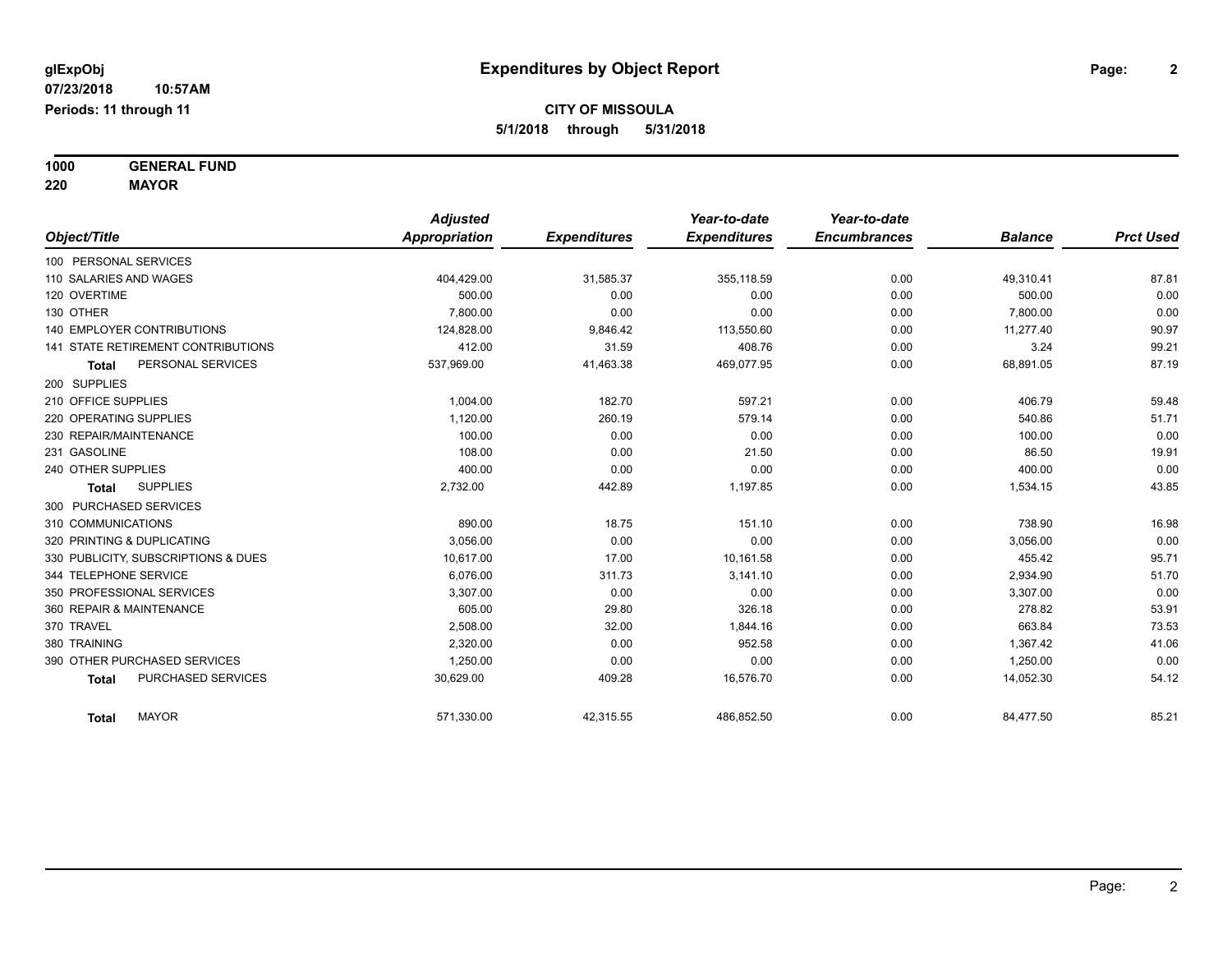# **1000 GENERAL FUND**

**221 HUMAN RESOURCES**

|                                           | <b>Adjusted</b> |                     | Year-to-date        | Year-to-date        |                |                  |
|-------------------------------------------|-----------------|---------------------|---------------------|---------------------|----------------|------------------|
| Object/Title                              | Appropriation   | <b>Expenditures</b> | <b>Expenditures</b> | <b>Encumbrances</b> | <b>Balance</b> | <b>Prct Used</b> |
| 100 PERSONAL SERVICES                     |                 |                     |                     |                     |                |                  |
| 110 SALARIES AND WAGES                    | 264.686.00      | 16,656.98           | 187,629.13          | 0.00                | 77.056.87      | 70.89            |
| 120 OVERTIME                              | 0.00            | 0.00                | 0.00                | 0.00                | 0.00           | 0.00             |
| 140 EMPLOYER CONTRIBUTIONS                | 97,500.00       | 6,275.46            | 72,831.01           | 0.00                | 24,668.99      | 74.70            |
| <b>141 STATE RETIREMENT CONTRIBUTIONS</b> | 264.00          | 16.66               | 216.18              | 0.00                | 47.82          | 81.89            |
| PERSONAL SERVICES<br><b>Total</b>         | 362,450.00      | 22,949.10           | 260,676.32          | 0.00                | 101,773.68     | 71.92            |
| 200 SUPPLIES                              |                 |                     |                     |                     |                |                  |
| 210 OFFICE SUPPLIES                       | 3,315.00        | 54.99               | 3,288.98            | 0.00                | 26.02          | 99.22            |
| 220 OPERATING SUPPLIES                    | 300.00          | 0.00                | 0.00                | 0.00                | 300.00         | 0.00             |
| 231 GASOLINE                              | 172.00          | 0.00                | 0.00                | 0.00                | 172.00         | 0.00             |
| <b>SUPPLIES</b><br><b>Total</b>           | 3,787.00        | 54.99               | 3,288.98            | 0.00                | 498.02         | 86.85            |
| 300 PURCHASED SERVICES                    |                 |                     |                     |                     |                |                  |
| 310 COMMUNICATIONS                        | 550.00          | 31.83               | 381.83              | 0.00                | 168.17         | 69.42            |
| 320 PRINTING & DUPLICATING                | 1,732.00        | 55.00               | 1,459.81            | 0.00                | 272.19         | 84.28            |
| 330 PUBLICITY, SUBSCRIPTIONS & DUES       | 2.241.00        | 0.00                | 643.00              | 0.00                | 1,598.00       | 28.69            |
| 344 TELEPHONE SERVICE                     | 335.00          | 0.00                | 25.14               | 0.00                | 309.86         | 7.50             |
| 350 PROFESSIONAL SERVICES                 | 11,000.00       | 0.00                | 1,750.00            | 0.00                | 9,250.00       | 15.91            |
| 360 REPAIR & MAINTENANCE                  | 3,992.00        | 0.00                | 2,195.33            | 0.00                | 1,796.67       | 54.99            |
| 370 TRAVEL                                | 3,088.00        | 2,368.87            | 2,675.39            | 0.00                | 412.61         | 86.64            |
| 380 TRAINING                              | 3,050.00        | 214.00              | 3,003.14            | 0.00                | 46.86          | 98.46            |
| 390 OTHER PURCHASED SERVICES              | 17,490.00       | 18.99               | 16,764.89           | 0.00                | 725.11         | 95.85            |
| PURCHASED SERVICES<br><b>Total</b>        | 43,478.00       | 2,688.69            | 28,898.53           | 0.00                | 14,579.47      | 66.47            |
| 900 CAPITAL OUTLAY                        |                 |                     |                     |                     |                |                  |
| 940 MACHINERY & EQUIPMENT                 | 0.00            | 0.00                | 0.00                | 0.00                | 0.00           | 0.00             |
| <b>CAPITAL OUTLAY</b><br><b>Total</b>     | 0.00            | 0.00                | 0.00                | 0.00                | 0.00           | 0.00             |
| <b>HUMAN RESOURCES</b><br>Total           | 409,715.00      | 25,692.78           | 292,863.83          | 0.00                | 116,851.17     | 71.48            |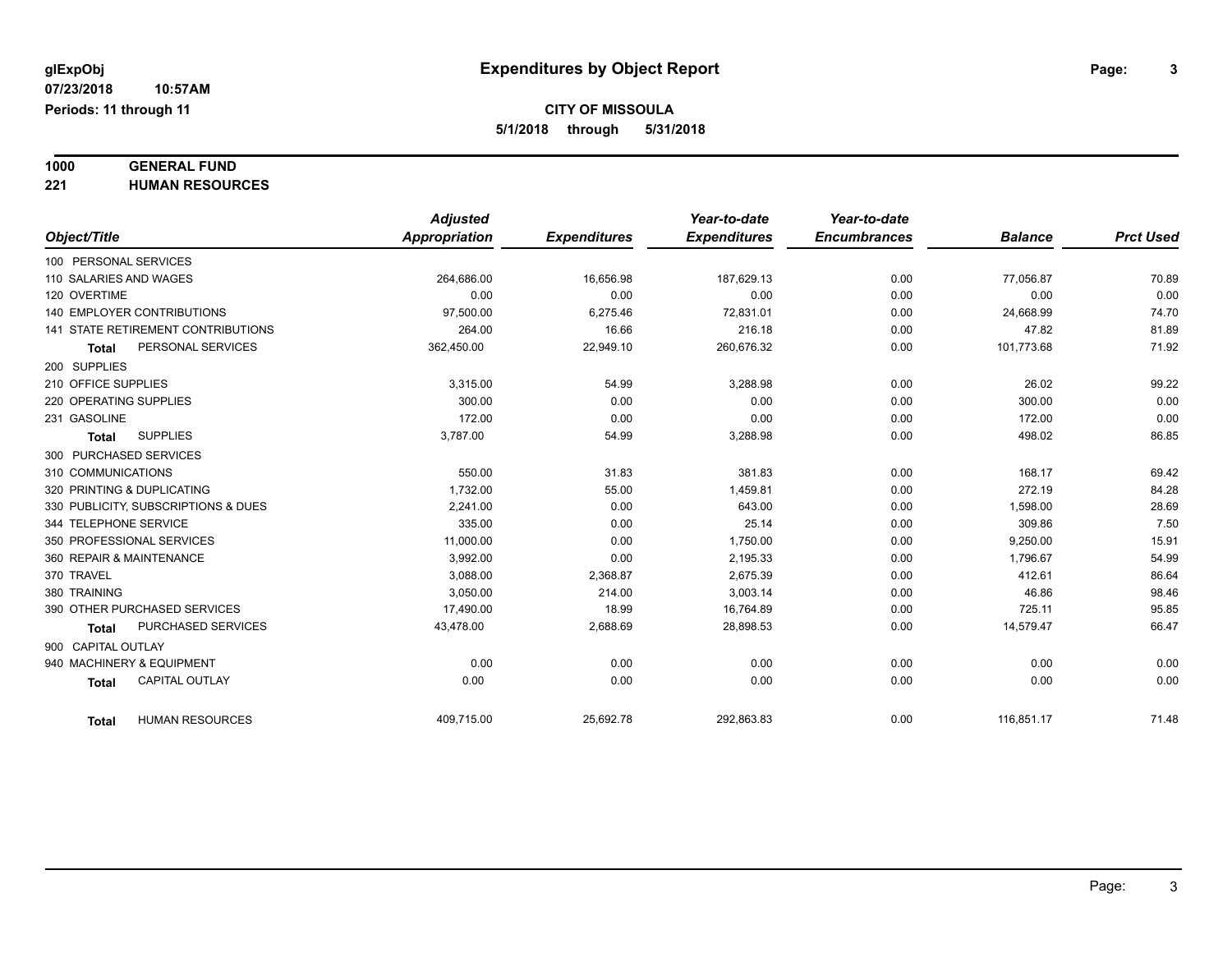# **1000 GENERAL FUND**

**223 CITY CLERK**

|                                                   | <b>Adjusted</b> |                     | Year-to-date        | Year-to-date        |                |                  |
|---------------------------------------------------|-----------------|---------------------|---------------------|---------------------|----------------|------------------|
| Object/Title                                      | Appropriation   | <b>Expenditures</b> | <b>Expenditures</b> | <b>Encumbrances</b> | <b>Balance</b> | <b>Prct Used</b> |
| 100 PERSONAL SERVICES                             |                 |                     |                     |                     |                |                  |
| 110 SALARIES AND WAGES                            | 245,641.00      | 18,881.97           | 211,633.47          | 0.00                | 34,007.53      | 86.16            |
| 120 OVERTIME                                      | 0.00            | 0.00                | 0.00                | 0.00                | 0.00           | 0.00             |
| 130 OTHER                                         | 0.00            | 0.00                | 0.00                | 0.00                | 0.00           | 0.00             |
| 140 EMPLOYER CONTRIBUTIONS                        | 94,987.00       | 7,608.44            | 88,188.62           | 0.00                | 6,798.38       | 92.84            |
| 141 STATE RETIREMENT CONTRIBUTIONS                | 246.00          | 18.88               | 243.85              | 0.00                | 2.15           | 99.13            |
| PERSONAL SERVICES<br>Total                        | 340,874.00      | 26,509.29           | 300,065.94          | 0.00                | 40,808.06      | 88.03            |
| 200 SUPPLIES                                      |                 |                     |                     |                     |                |                  |
| 210 OFFICE SUPPLIES                               | 2,710.00        | 0.00                | 860.71              | 0.00                | 1,849.29       | 31.76            |
| 220 OPERATING SUPPLIES                            | 250.00          | 21.72               | 193.82              | 0.00                | 56.18          | 77.53            |
| 230 REPAIR/MAINTENANCE                            | 0.00            | 0.00                | 0.00                | 0.00                | 0.00           | 0.00             |
| 231 GASOLINE                                      | 250.00          | 0.00                | 102.72              | 0.00                | 147.28         | 41.09            |
| 240 OTHER SUPPLIES                                | 225.00          | 0.00                | 86.90               | 0.00                | 138.10         | 38.62            |
| <b>SUPPLIES</b><br><b>Total</b>                   | 3,435.00        | 21.72               | 1,244.15            | 0.00                | 2,190.85       | 36.22            |
| 300 PURCHASED SERVICES                            |                 |                     |                     |                     |                |                  |
| 310 COMMUNICATIONS                                | 20,156.00       | $-390.32$           | 1,865.43            | 0.00                | 18,290.57      | 9.25             |
| 320 PRINTING & DUPLICATING                        | 700.00          | 0.00                | 79.90               | 0.00                | 620.10         | 11.41            |
| 330 PUBLICITY, SUBSCRIPTIONS & DUES               | 1,925.00        | 113.75              | 1,901.83            | 0.00                | 23.17          | 98.80            |
| 344 TELEPHONE SERVICE                             | 200.00          | 0.00                | 7.84                | 0.00                | 192.16         | 3.92             |
| 350 PROFESSIONAL SERVICES                         | 116,100.00      | 335.25              | 85,350.02           | 0.00                | 30,749.98      | 73.51            |
| 360 REPAIR & MAINTENANCE                          | 1,450.00        | 0.00                | 1,203.88            | 0.00                | 246.12         | 83.03            |
| 370 TRAVEL                                        | 5,150.00        | 0.00                | 2,321.24            | 0.00                | 2,828.76       | 45.07            |
| 380 TRAINING                                      | 4,620.00        | 129.00              | 2,899.40            | 0.00                | 1,720.60       | 62.76            |
| 390 OTHER PURCHASED SERVICES                      | 3,500.00        | 327.00              | 3,985.00            | 0.00                | $-485.00$      | 113.86           |
| PURCHASED SERVICES<br>Total                       | 153,801.00      | 514.68              | 99,614.54           | 0.00                | 54,186.46      | 64.77            |
| 500 FIXED CHARGES                                 |                 |                     |                     |                     |                |                  |
| 500 FIXED CHARGES                                 | 0.00            | 0.00                | 0.00                | 0.00                | 0.00           | 0.00             |
| <b>FIXED CHARGES</b><br>Total                     | 0.00            | 0.00                | 0.00                | 0.00                | 0.00           | 0.00             |
| 700 GRANTS & CONTRIBUTIONS                        |                 |                     |                     |                     |                |                  |
| 700 GRANTS & CONTRIBUTIONS                        | 108,049.00      | 2,889.58            | 58,186.03           | 0.00                | 49,862.97      | 53.85            |
| <b>GRANTS &amp; CONTRIBUTIONS</b><br><b>Total</b> | 108,049.00      | 2,889.58            | 58,186.03           | 0.00                | 49,862.97      | 53.85            |
| 800 OTHER OBJECTS                                 |                 |                     |                     |                     |                |                  |
| 845 CONTINGENCY                                   | 0.00            | 0.00                | 0.00                | 0.00                | 0.00           | 0.00             |
|                                                   |                 |                     |                     |                     |                |                  |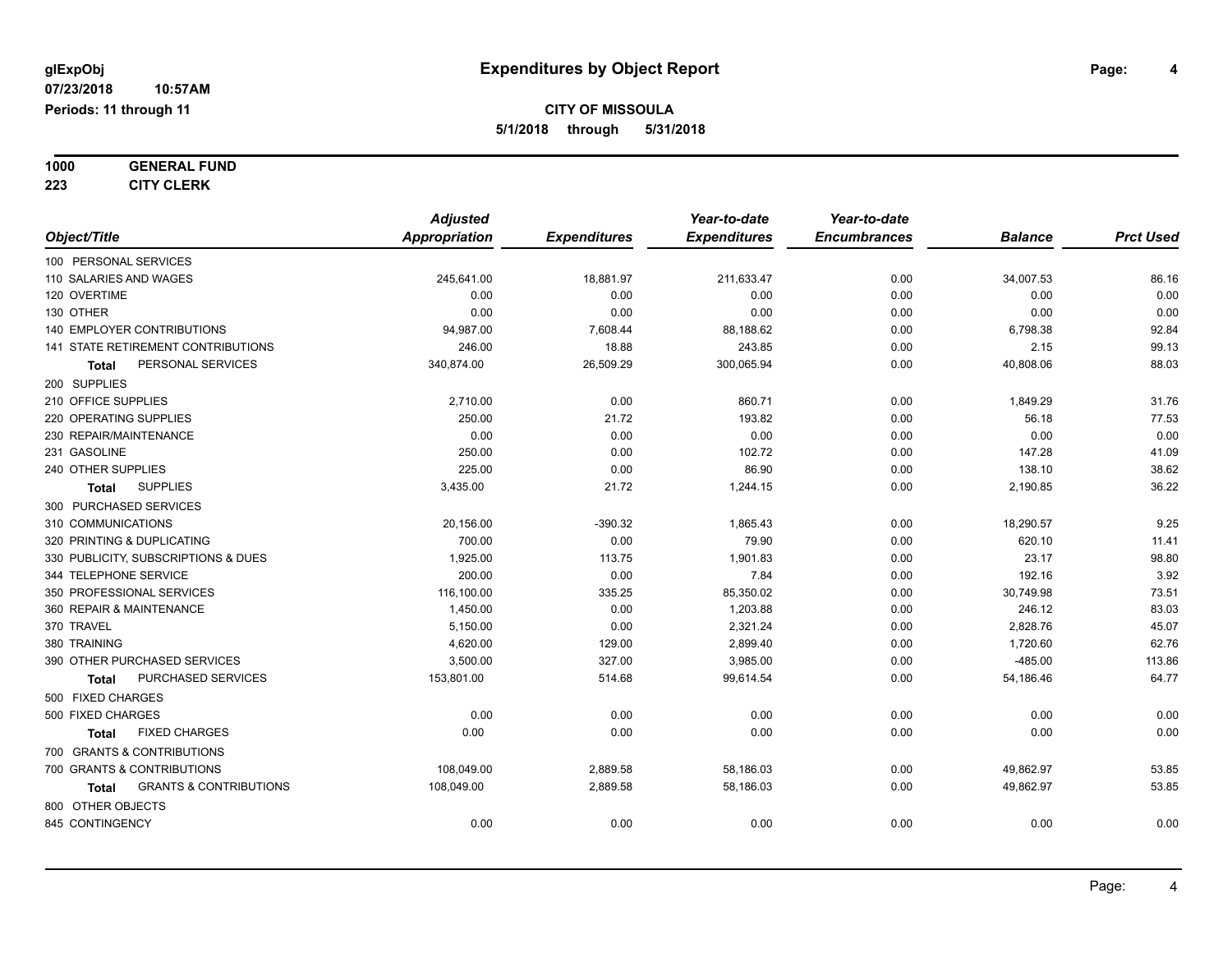#### **07/23/2018 10:57AM Periods: 11 through 11**

## **CITY OF MISSOULA 5/1/2018 through 5/31/2018**

**1000 GENERAL FUND 223 CITY CLERK**

|                    |                           | <b>Adjusted</b> |                     | Year-to-date        | Year-to-date        |                |                  |
|--------------------|---------------------------|-----------------|---------------------|---------------------|---------------------|----------------|------------------|
| Object/Title       |                           | Appropriation   | <b>Expenditures</b> | <b>Expenditures</b> | <b>Encumbrances</b> | <b>Balance</b> | <b>Prct Used</b> |
| <b>Total</b>       | OTHER OBJECTS             | 0.00            | 0.00                | 0.00                | 0.00                | 0.00           | 0.00             |
| 900 CAPITAL OUTLAY |                           |                 |                     |                     |                     |                |                  |
| 930 IMPROVEMENTS   |                           | 0.00            | 0.00                | 0.00                | 0.00                | 0.00           | 0.00             |
|                    | 940 MACHINERY & EQUIPMENT | 0.00            | 0.00                | 0.00                | 0.00                | 0.00           | 0.00             |
| <b>Total</b>       | <b>CAPITAL OUTLAY</b>     | 0.00            | 0.00                | 0.00                | 0.00                | 0.00           | 0.00             |
| <b>Total</b>       | <b>CITY CLERK</b>         | 606.159.00      | 29.935.27           | 459.110.66          | 0.00                | 147.048.34     | 75.74            |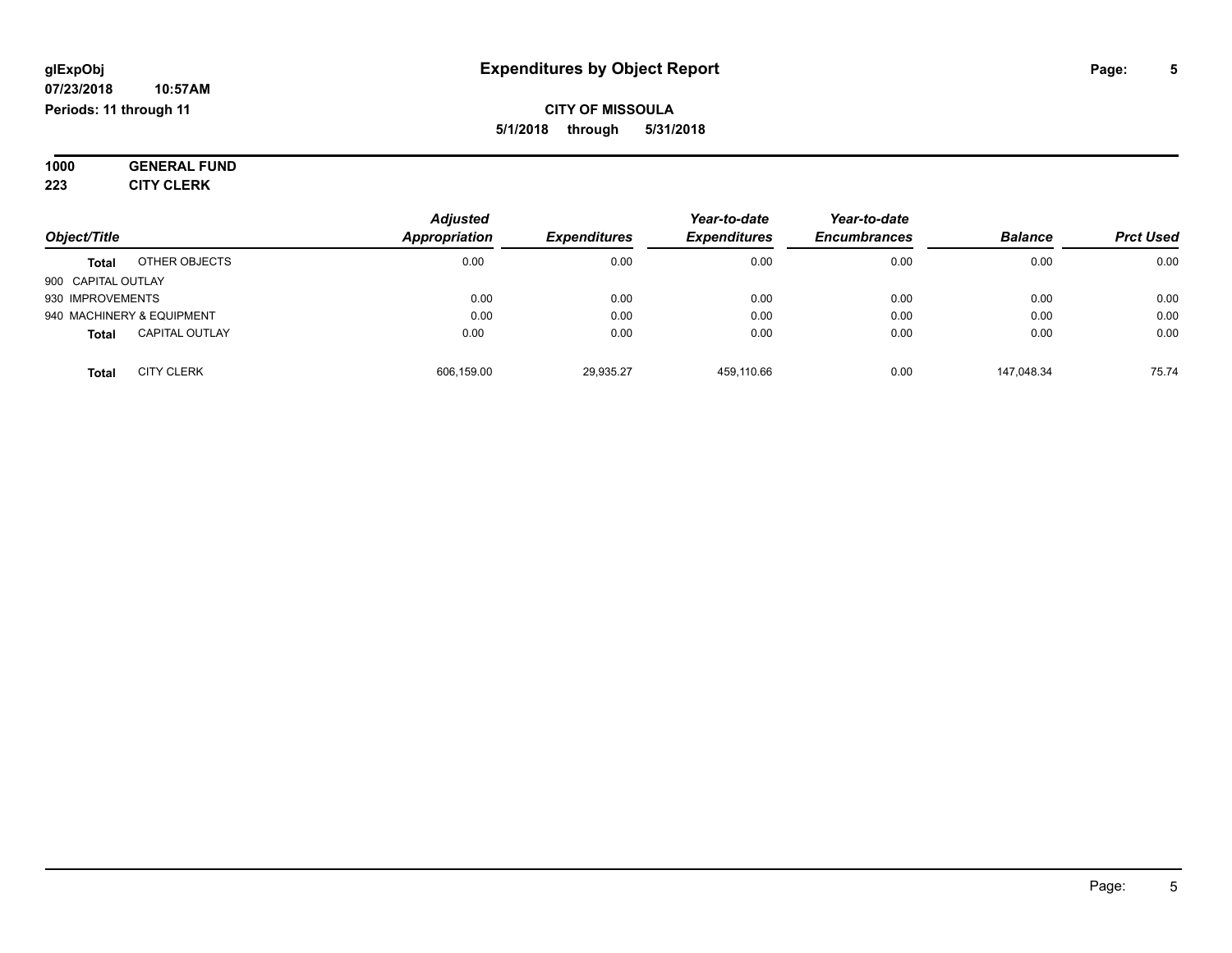#### **1000 GENERAL FUND 224 INFORMATION TECHNOLOGIES**

|                                          | <b>Adjusted</b>      |                     | Year-to-date        | Year-to-date        |                |                  |
|------------------------------------------|----------------------|---------------------|---------------------|---------------------|----------------|------------------|
| Object/Title                             | <b>Appropriation</b> | <b>Expenditures</b> | <b>Expenditures</b> | <b>Encumbrances</b> | <b>Balance</b> | <b>Prct Used</b> |
| 100 PERSONAL SERVICES                    |                      |                     |                     |                     |                |                  |
| 110 SALARIES AND WAGES                   | 466,920.00           | 37,189.81           | 395,571.74          | 0.00                | 71,348.26      | 84.72            |
| 120 OVERTIME                             | 0.00                 | 202.13              | 1,239.54            | 0.00                | $-1,239.54$    | 0.00             |
| 130 OTHER                                | 5,400.00             | 0.00                | 0.00                | 0.00                | 5,400.00       | 0.00             |
| <b>140 EMPLOYER CONTRIBUTIONS</b>        | 168,412.00           | 14,205.29           | 150,034.52          | 0.00                | 18,377.48      | 89.09            |
| 141 STATE RETIREMENT CONTRIBUTIONS       | 471.00               | 37.19               | 449.90              | 0.00                | 21.10          | 95.52            |
| PERSONAL SERVICES<br>Total               | 641,203.00           | 51,634.42           | 547,295.70          | 0.00                | 93,907.30      | 85.35            |
| 200 SUPPLIES                             |                      |                     |                     |                     |                |                  |
| 210 OFFICE SUPPLIES                      | 5,235.00             | 3,062.80            | 5,305.71            | 0.00                | $-70.71$       | 101.35           |
| 220 OPERATING SUPPLIES                   | 13,209.00            | 5,797.44            | 11,647.42           | 0.00                | 1,561.58       | 88.18            |
| 230 REPAIR/MAINTENANCE                   | 5,140.00             | 72.99               | 363.23              | 0.00                | 4,776.77       | 7.07             |
| 231 GASOLINE                             | 750.00               | 0.00                | 139.55              | 0.00                | 610.45         | 18.61            |
| 240 OTHER SUPPLIES                       | 2,900.00             | 1,000.00            | 1,115.35            | 0.00                | 1,784.65       | 38.46            |
| <b>SUPPLIES</b><br><b>Total</b>          | 27,234.00            | 9,933.23            | 18,571.26           | 0.00                | 8,662.74       | 68.19            |
| 300 PURCHASED SERVICES                   |                      |                     |                     |                     |                |                  |
| 310 COMMUNICATIONS                       | 156.00               | 0.00                | 107.20              | 0.00                | 48.80          | 68.72            |
| 320 PRINTING & DUPLICATING               | 350.00               | 19.71               | 50.65               | 0.00                | 299.35         | 14.47            |
| 330 PUBLICITY, SUBSCRIPTIONS & DUES      | 500.00               | 0.00                | 0.00                | 0.00                | 500.00         | 0.00             |
| 344 TELEPHONE SERVICE                    | 161.230.00           | 26,901.64           | 174,211.60          | 0.00                | $-12,981.60$   | 108.05           |
| 350 PROFESSIONAL SERVICES                | 4,380.00             | 0.00                | 1,876.42            | 0.00                | 2,503.58       | 42.84            |
| 360 REPAIR & MAINTENANCE                 | 417,800.00           | 531.48              | 373,149.66          | 0.00                | 44,650.34      | 89.31            |
| 370 TRAVEL                               | 9,259.00             | 679.60              | 3,676.40            | 0.00                | 5,582.60       | 39.71            |
| 380 TRAINING                             | 14,406.00            | 940.00              | 4,575.00            | 0.00                | 9,831.00       | 31.76            |
| 390 OTHER PURCHASED SERVICES             | 3,700.00             | 0.00                | 1,685.82            | 0.00                | 2,014.18       | 45.56            |
| PURCHASED SERVICES<br>Total              | 611,781.00           | 29,072.43           | 559,332.75          | 0.00                | 52,448.25      | 91.43            |
| 500 FIXED CHARGES                        |                      |                     |                     |                     |                |                  |
| 500 FIXED CHARGES                        | 0.00                 | 0.00                | 0.00                | 0.00                | 0.00           | 0.00             |
| <b>FIXED CHARGES</b><br><b>Total</b>     | 0.00                 | 0.00                | 0.00                | 0.00                | 0.00           | 0.00             |
| 900 CAPITAL OUTLAY                       |                      |                     |                     |                     |                |                  |
| 940 MACHINERY & EQUIPMENT                | 0.00                 | 0.00                | 0.00                | 0.00                | 0.00           | 0.00             |
| CAPITAL OUTLAY<br><b>Total</b>           | 0.00                 | 0.00                | 0.00                | 0.00                | 0.00           | 0.00             |
|                                          |                      |                     |                     |                     |                |                  |
| <b>INFORMATION TECHNOLOGIES</b><br>Total | 1,280,218.00         | 90,640.08           | 1,125,199.71        | 0.00                | 155,018.29     | 87.89            |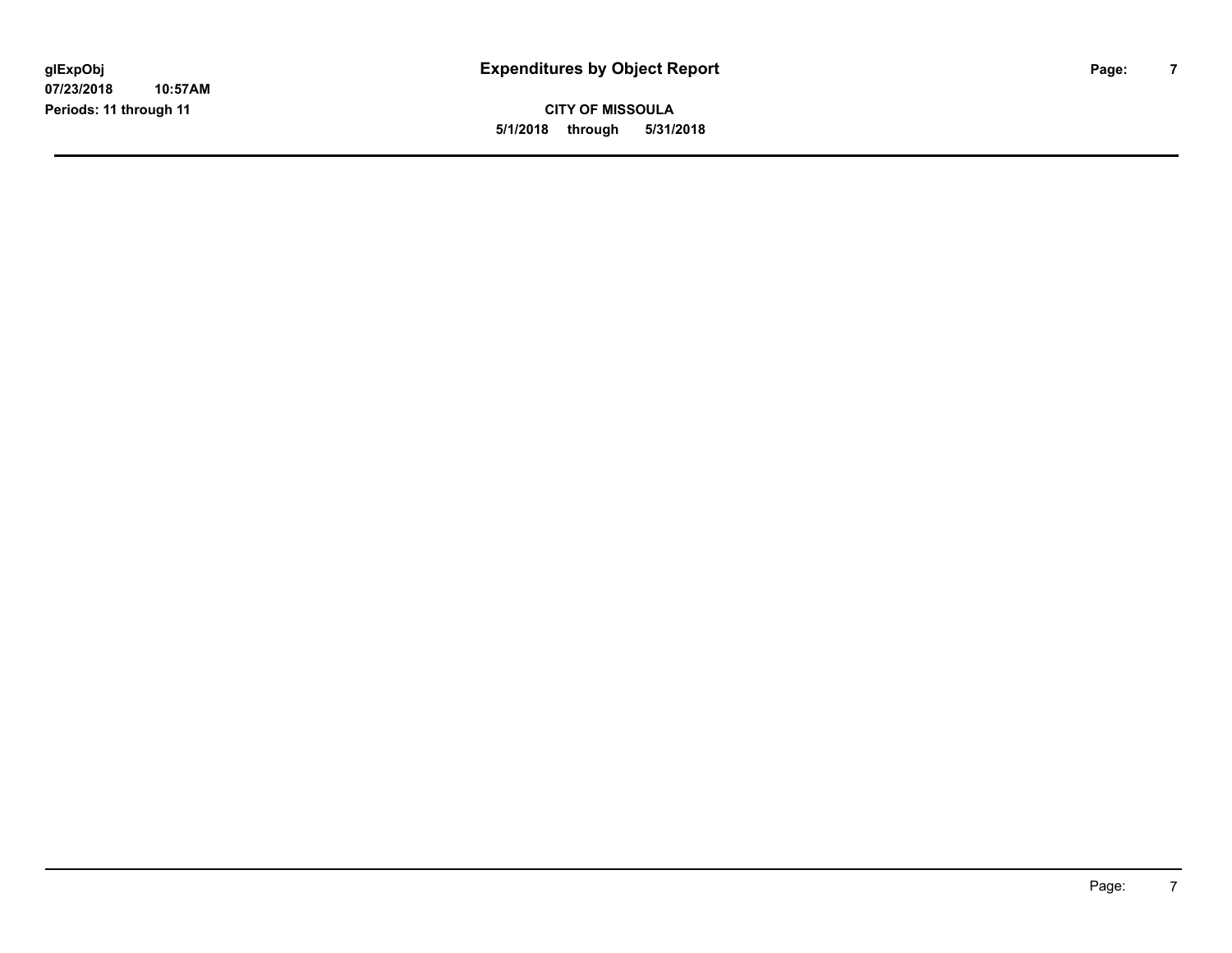**1000 GENERAL FUND 230 MUNICIPAL COURT**

|                                            | <b>Adjusted</b> |                     | Year-to-date        | Year-to-date        |                |                  |
|--------------------------------------------|-----------------|---------------------|---------------------|---------------------|----------------|------------------|
| Object/Title                               | Appropriation   | <b>Expenditures</b> | <b>Expenditures</b> | <b>Encumbrances</b> | <b>Balance</b> | <b>Prct Used</b> |
| 100 PERSONAL SERVICES                      |                 |                     |                     |                     |                |                  |
| 110 SALARIES AND WAGES                     | 836,369.00      | 69,058.20           | 746,836.45          | 0.00                | 89,532.55      | 89.30            |
| 120 OVERTIME                               | 30,503.00       | 1,306.27            | 5,396.56            | 0.00                | 25,106.44      | 17.69            |
| 140 EMPLOYER CONTRIBUTIONS                 | 330,734.00      | 24,742.81           | 306,467.75          | 0.00                | 24,266.25      | 92.66            |
| 141 STATE RETIREMENT CONTRIBUTIONS         | 847.00          | 69.06               | 858.08              | 0.00                | $-11.08$       | 101.31           |
| PERSONAL SERVICES<br>Total                 | 1,198,453.00    | 95,176.34           | 1,059,558.84        | 0.00                | 138,894.16     | 88.41            |
| 200 SUPPLIES                               |                 |                     |                     |                     |                |                  |
| 210 OFFICE SUPPLIES                        | 4,756.00        | 1,827.76            | 5,900.72            | 0.00                | $-1,144.72$    | 124.07           |
| 220 OPERATING SUPPLIES                     | 9,576.00        | 0.00                | 615.55              | 0.00                | 8,960.45       | 6.43             |
| 230 REPAIR/MAINTENANCE                     | 0.00            | 0.00                | 646.50              | 0.00                | $-646.50$      | 0.00             |
| 240 OTHER SUPPLIES                         | 4,090.00        | 0.00                | 68.31               | 0.00                | 4,021.69       | 1.67             |
| <b>SUPPLIES</b><br><b>Total</b>            | 18,422.00       | 1,827.76            | 7,231.08            | 0.00                | 11,190.92      | 39.25            |
| 300 PURCHASED SERVICES                     |                 |                     |                     |                     |                |                  |
| 310 COMMUNICATIONS                         | 11,500.00       | 807.97              | 15,937.06           | 0.00                | $-4,437.06$    | 138.58           |
| 320 PRINTING & DUPLICATING                 | 1,187.00        | 0.00                | 436.04              | 0.00                | 750.96         | 36.73            |
| 330 PUBLICITY, SUBSCRIPTIONS & DUES        | 10,196.00       | 441.10              | 11,081.71           | 0.00                | $-885.71$      | 108.69           |
| 344 TELEPHONE SERVICE                      | 1,584.00        | $-57.87$            | 698.83              | 0.00                | 885.17         | 44.12            |
| 350 PROFESSIONAL SERVICES                  | 206,822.00      | 5,382.48            | 169,315.37          | 0.00                | 37,506.63      | 81.87            |
| 360 REPAIR & MAINTENANCE                   | 34,673.00       | 0.00                | 281.70              | 0.00                | 34,391.30      | 0.81             |
| 370 TRAVEL                                 | 5,174.00        | 812.99              | 812.99              | 0.00                | 4,361.01       | 15.71            |
| 380 TRAINING                               | 9,000.00        | 798.00              | 5,639.50            | 0.00                | 3,360.50       | 62.66            |
| 390 OTHER PURCHASED SERVICES               | 6,263.00        | 136.41              | 18,786.87           | 0.00                | $-12,523.87$   | 299.97           |
| PURCHASED SERVICES<br>Total                | 286,399.00      | 8,321.08            | 222,990.07          | 0.00                | 63,408.93      | 77.86            |
| 500 FIXED CHARGES                          |                 |                     |                     |                     |                |                  |
| 500 FIXED CHARGES                          | 31,361.00       | 0.00                | 0.00                | 0.00                | 31,361.00      | 0.00             |
| <b>FIXED CHARGES</b><br>Total              | 31,361.00       | 0.00                | 0.00                | 0.00                | 31,361.00      | 0.00             |
| 600 DEBT SERVICE                           |                 |                     |                     |                     |                |                  |
| 610 PRINCIPAL                              | 27,333.00       | 0.00                | 0.00                | 0.00                | 27,333.00      | 0.00             |
| <b>DEBT SERVICE</b><br><b>Total</b>        | 27,333.00       | 0.00                | 0.00                | 0.00                | 27,333.00      | 0.00             |
| 700 GRANTS & CONTRIBUTIONS                 |                 |                     |                     |                     |                |                  |
| 700 GRANTS & CONTRIBUTIONS                 | 78,932.00       | 0.00                | 34,200.00           | 0.00                | 44,732.00      | 43.33            |
| <b>GRANTS &amp; CONTRIBUTIONS</b><br>Total | 78,932.00       | 0.00                | 34,200.00           | 0.00                | 44,732.00      | 43.33            |
| 800 OTHER OBJECTS                          |                 |                     |                     |                     |                |                  |
|                                            |                 |                     |                     |                     |                |                  |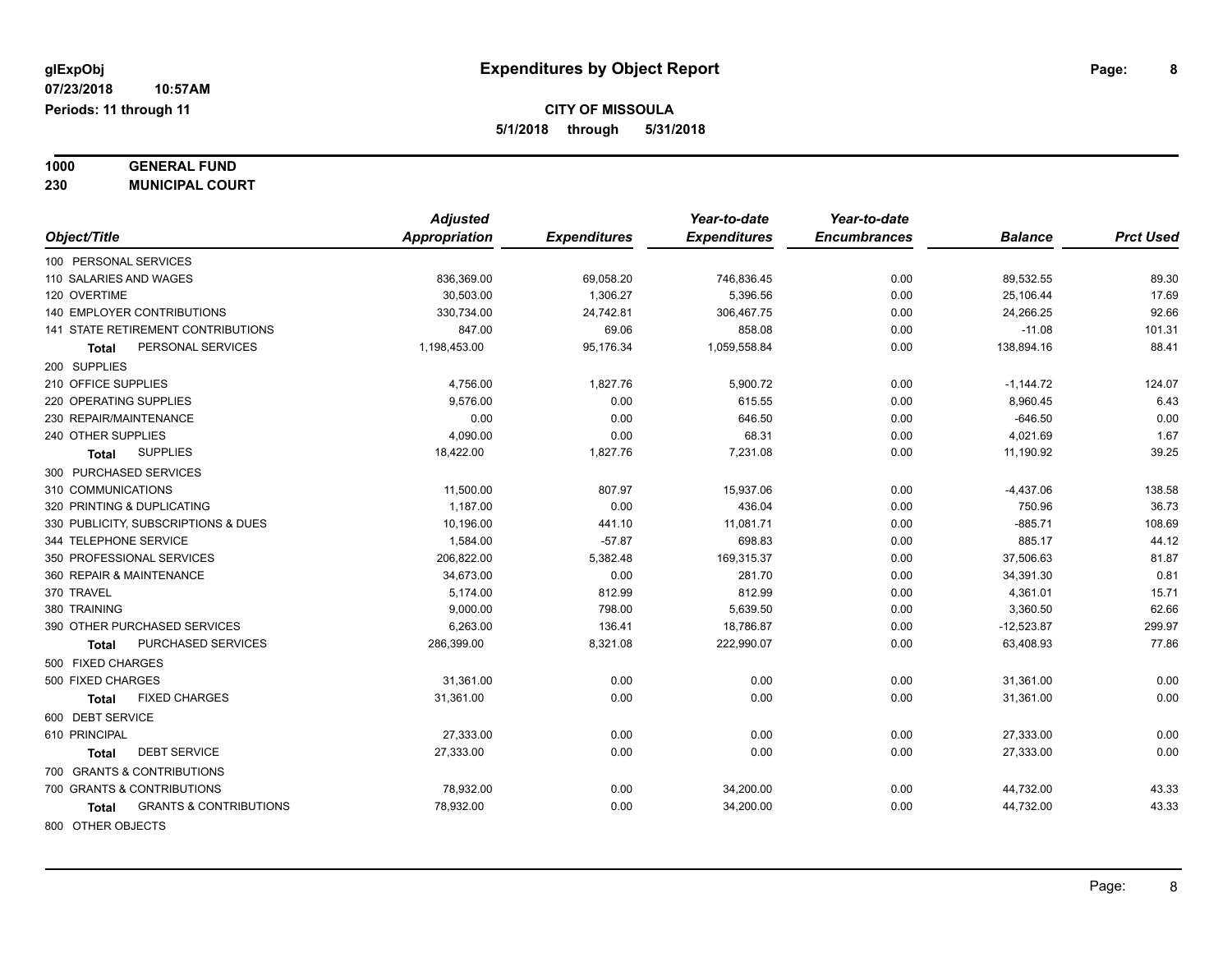| 1000 | <b>GENERAL FUND</b>    |  |
|------|------------------------|--|
| 230  | <b>MUNICIPAL COURT</b> |  |

|                    |                              | <b>Adjusted</b> |                            | Year-to-date        | Year-to-date        |                |                  |
|--------------------|------------------------------|-----------------|----------------------------|---------------------|---------------------|----------------|------------------|
| Object/Title       |                              | Appropriation   | <i><b>Expenditures</b></i> | <b>Expenditures</b> | <b>Encumbrances</b> | <b>Balance</b> | <b>Prct Used</b> |
|                    | 820 TRANSFERS TO OTHER FUNDS | 2.500.00        | 0.00                       | 1.250.00            | 0.00                | 1,250.00       | 50.00            |
| <b>Total</b>       | OTHER OBJECTS                | 2.500.00        | 0.00                       | 1.250.00            | 0.00                | 1.250.00       | 50.00            |
| 900 CAPITAL OUTLAY |                              |                 |                            |                     |                     |                |                  |
|                    | 940 MACHINERY & EQUIPMENT    | 0.00            | 0.00                       | 0.00                | 0.00                | 0.00           | 0.00             |
| <b>Total</b>       | <b>CAPITAL OUTLAY</b>        | 0.00            | 0.00                       | 0.00                | 0.00                | 0.00           | 0.00             |
| Total              | <b>MUNICIPAL COURT</b>       | 1.643.400.00    | 105.325.18                 | 1.325.229.99        | 0.00                | 318.170.01     | 80.64            |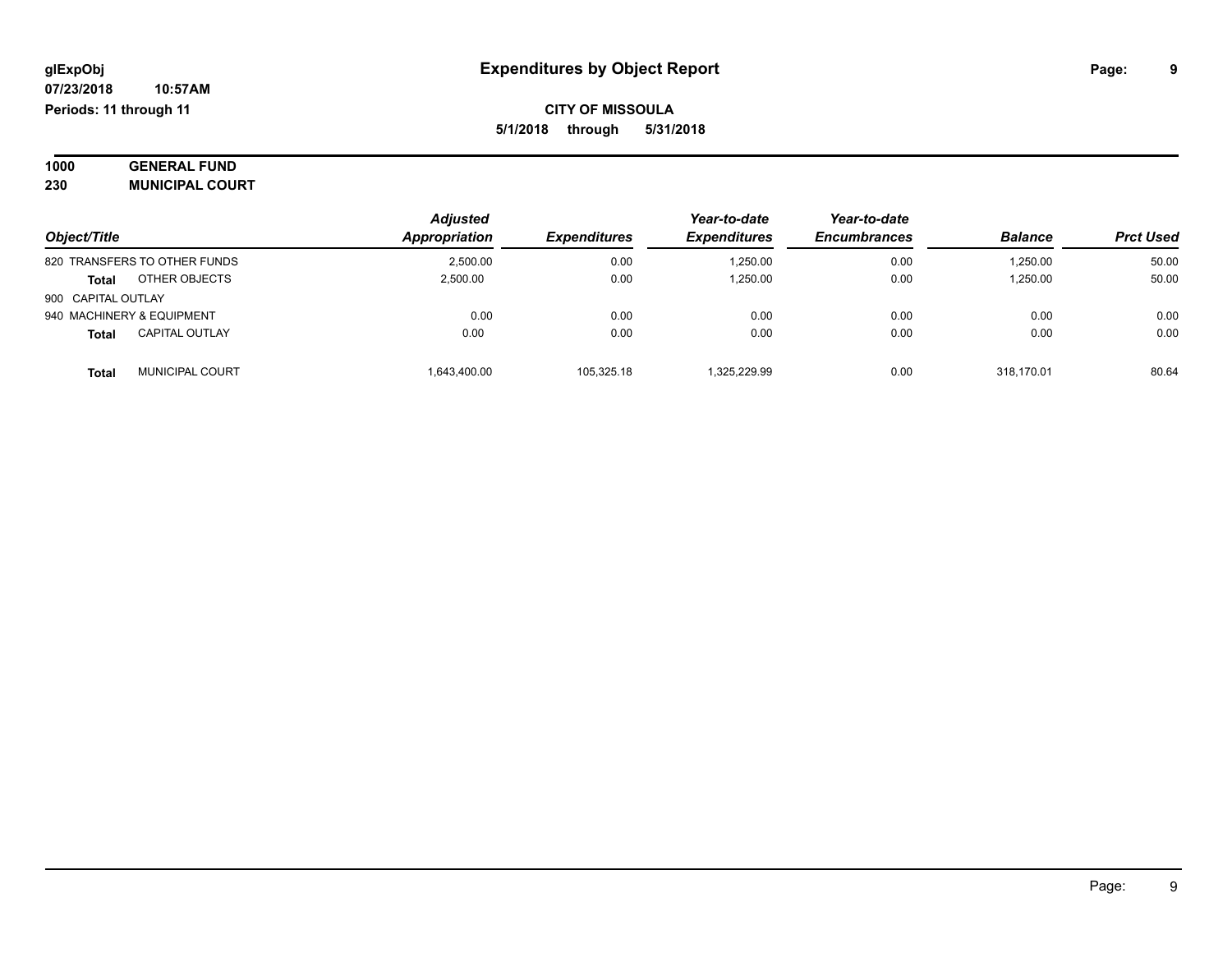**1000 GENERAL FUND 240 FINANCE**

*Object/Title Adjusted Appropriation Expenditures Year-to-date Expenditures Year-to-date Encumbrances Balance Prct Used* 100 PERSONAL SERVICES 110 SALARIES AND WAGES 735,554.00 55,642.09 602,837.65 0.00 132,716.35 81.96 120 OVERTIME 1,000.00 381.89 1,171.15 0.00 -171.15 117.12 140 EMPLOYER CONTRIBUTIONS 19,796.52 282,873.00 282,873.00 236,838.44 200 236,838.44 200 46,034.56 2016 2020 46,034.56 141 STATE RETIREMENT CONTRIBUTIONS 741.00 55.64 702.68 0.00 38.32 94.83 **Total** PERSONAL SERVICES 1,020,168.00 75,876.14 841,549.92 0.00 178,618.08 82.49 200 SUPPLIES 210 OFFICE SUPPLIES 5,765.00 698.82 4,731.94 0.00 1,033.06 82.08 220 OPERATING SUPPLIES CONTROLLED STORES AND STORE 3,043.00 0.00 0.00 2,081.37 0.00 0.00 961.63 968.40 230 REPAIR/MAINTENANCE 50.00 0.00 0.00 0.00 50.00 0.00 231 GASOLINE 92.00 0.00 0.00 0.00 92.00 0.00 240 OTHER SUPPLIES 0.00 0.00 0.00 0.00 0.00 0.00 **Total** SUPPLIES 8,950.00 698.82 6,813.31 0.00 2,136.69 76.13 300 PURCHASED SERVICES 310 COMMUNICATIONS 43,893.00 535.78 41,850.31 0.00 2,042.69 95.35 320 PRINTING & DUPLICATING 5,480.00 163.84 2,781.67 0.00 2,698.33 50.76 330 PUBLICITY, SUBSCRIPTIONS & DUES  $3,410.00$   $3,410.00$   $1,792.00$   $7,609.48$   $7,609.48$   $0.00$   $4,199.48$   $223.15$ 344 TELEPHONE SERVICE 325.00 0.00 43.14 0.00 281.86 13.27 350 PROFESSIONAL SERVICES 154.14 113,956.00 113,956.00 125.62 175,651.69 175,651.69 175,051.69 154.14 360 REPAIR & MAINTENANCE 66,424.00 0.00 30,498.26 0.00 35,925.74 45.91 370 TRAVEL 8,245.00 0.00 2,221.93 0.00 6,023.07 26.95 380 TRAINING 7,330.00 560.00 1,580.75 0.00 5,749.25 21.57 390 OTHER PURCHASED SERVICES 0.00 0.00 0.00 0.00 0.00 0.00 **Total** PURCHASED SERVICES 249,063.00 6,677.14 262,237.23 0.00 -13,174.23 105.29 500 FIXED CHARGES 500 FIXED CHARGES 500.00 0.00 0.00 0.00 500.00 0.00 **Total** FIXED CHARGES 500.00 0.00 0.00 0.00 500.00 0.00 900 CAPITAL OUTLAY 940 MACHINERY & EQUIPMENT 0.00 0.00 0.00 0.00 0.00 0.00 **Total** CAPITAL OUTLAY 0.00 0.00 0.00 0.00 0.00 0.00 **Total** FINANCE 1,278,681.00 83,252.10 1,110,600.46 0.00 168,080.54 86.86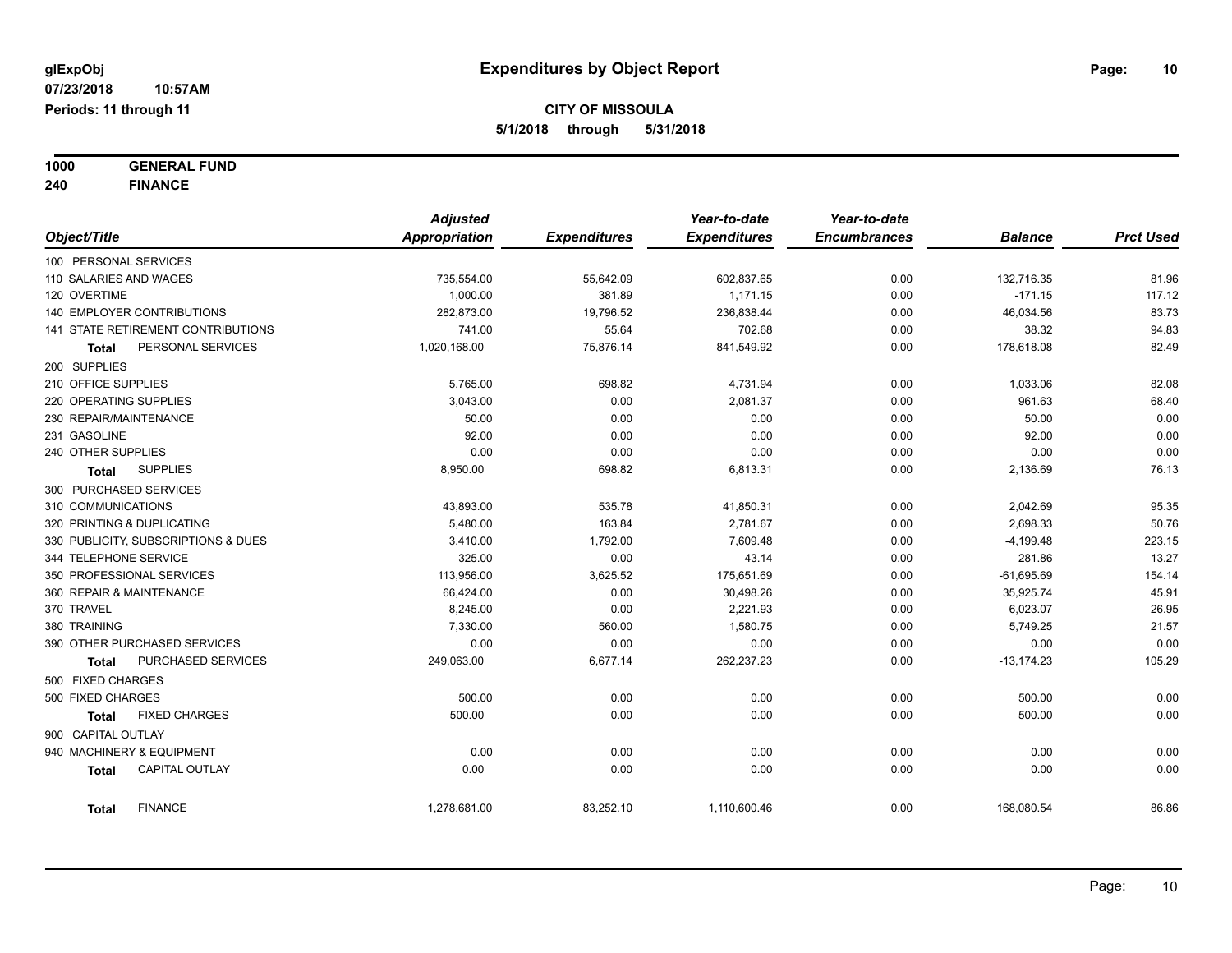Page: 11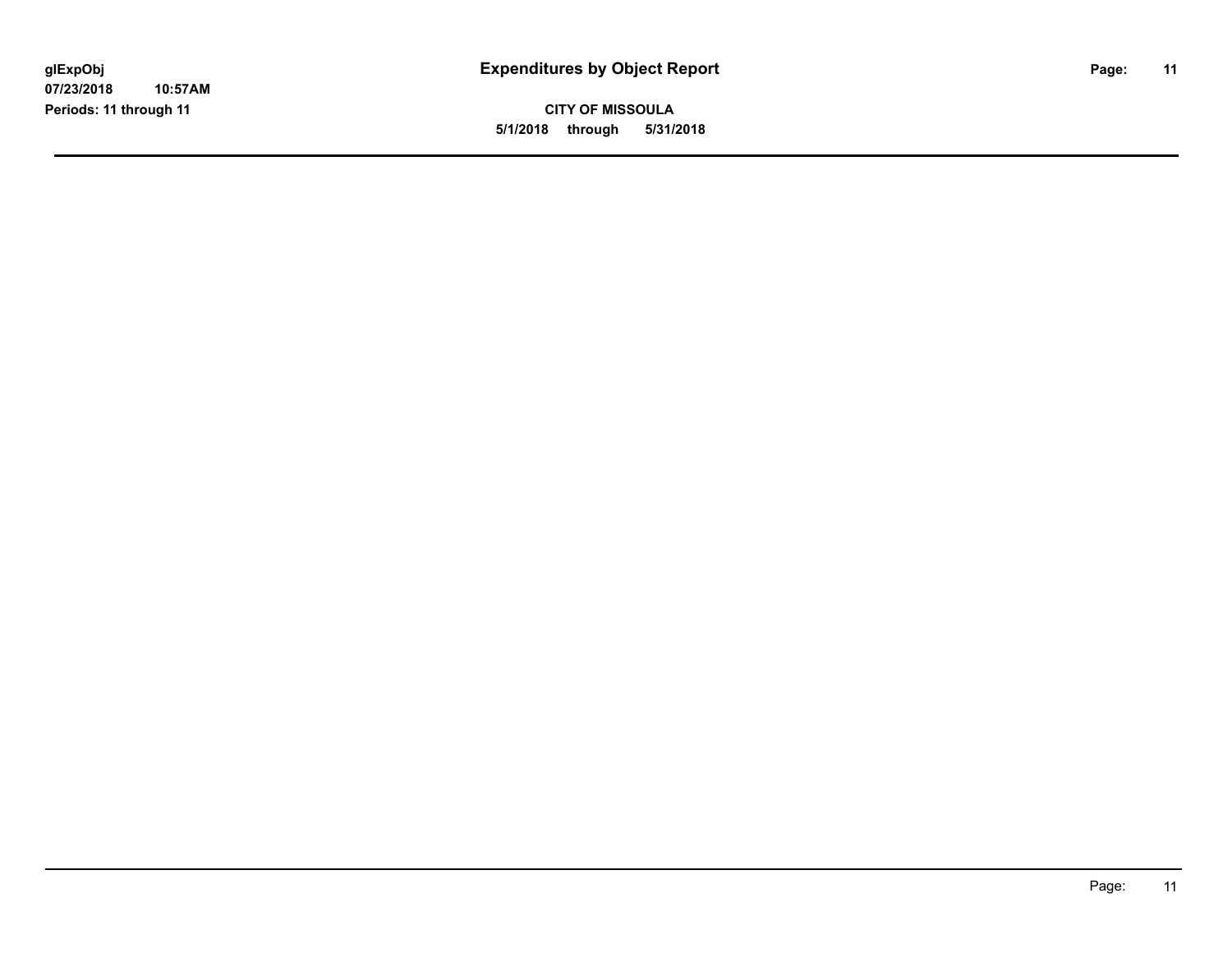# **1000 GENERAL FUND**

**245 CENTRAL SERVICES**

|                                                   | <b>Adjusted</b> |                     | Year-to-date        | Year-to-date        |                |                  |
|---------------------------------------------------|-----------------|---------------------|---------------------|---------------------|----------------|------------------|
| Object/Title                                      | Appropriation   | <b>Expenditures</b> | <b>Expenditures</b> | <b>Encumbrances</b> | <b>Balance</b> | <b>Prct Used</b> |
| 100 PERSONAL SERVICES                             |                 |                     |                     |                     |                |                  |
| 110 SALARIES AND WAGES                            | 181,276.00      | 13,887.04           | 156,196.12          | 0.00                | 25,079.88      | 86.16            |
| 140 EMPLOYER CONTRIBUTIONS                        | 58,169.00       | 4,539.82            | 52,165.74           | 0.00                | 6,003.26       | 89.68            |
| <b>141 STATE RETIREMENT CONTRIBUTIONS</b>         | 181.00          | 8.93                | 164.38              | 0.00                | 16.62          | 90.82            |
| PERSONAL SERVICES<br><b>Total</b>                 | 239,626.00      | 18,435.79           | 208,526.24          | 0.00                | 31,099.76      | 87.02            |
| 200 SUPPLIES                                      |                 |                     |                     |                     |                |                  |
| 210 OFFICE SUPPLIES                               | 1,000.00        | 0.00                | 0.00                | 0.00                | 1,000.00       | 0.00             |
| 220 OPERATING SUPPLIES                            | 700.00          | 41.99               | 213.72              | 0.00                | 486.28         | 30.53            |
| 231 GASOLINE                                      | 350.00          | 187.60              | 187.60              | 0.00                | 162.40         | 53.60            |
| <b>SUPPLIES</b><br><b>Total</b>                   | 2,050.00        | 229.59              | 401.32              | 0.00                | 1,648.68       | 19.58            |
| 300 PURCHASED SERVICES                            |                 |                     |                     |                     |                |                  |
| 310 COMMUNICATIONS                                | 300.00          | 0.00                | 0.00                | 0.00                | 300.00         | 0.00             |
| 320 PRINTING & DUPLICATING                        | 450.00          | 23.01               | 325.07              | 0.00                | 124.93         | 72.24            |
| 330 PUBLICITY, SUBSCRIPTIONS & DUES               | 400.00          | 0.00                | 1,320.00            | 0.00                | $-920.00$      | 330.00           |
| 344 TELEPHONE SERVICE                             | 700.00          | 0.00                | 31.55               | 0.00                | 668.45         | 4.51             |
| 350 PROFESSIONAL SERVICES                         | 51,500.00       | 0.00                | 11,500.00           | 0.00                | 40,000.00      | 22.33            |
| 370 TRAVEL                                        | 2,000.00        | 152.96              | 1,174.93            | 0.00                | 825.07         | 58.75            |
| 380 TRAINING                                      | 3,000.00        | 20.00               | 300.00              | 0.00                | 2,700.00       | 10.00            |
| 390 OTHER PURCHASED SERVICES                      | 0.00            | 0.00                | 0.00                | 0.00                | 0.00           | 0.00             |
| PURCHASED SERVICES<br><b>Total</b>                | 58,350.00       | 195.97              | 14,651.55           | 0.00                | 43,698.45      | 25.11            |
| 500 FIXED CHARGES                                 |                 |                     |                     |                     |                |                  |
| 550 MERCHANT SERVICE FEES                         | 0.00            | 0.00                | 0.00                | 0.00                | 0.00           | 0.00             |
| <b>FIXED CHARGES</b><br><b>Total</b>              | 0.00            | 0.00                | 0.00                | 0.00                | 0.00           | 0.00             |
| 700 GRANTS & CONTRIBUTIONS                        |                 |                     |                     |                     |                |                  |
| 700 GRANTS & CONTRIBUTIONS                        | 0.00            | 0.00                | 0.00                | 0.00                | 0.00           | 0.00             |
| <b>GRANTS &amp; CONTRIBUTIONS</b><br><b>Total</b> | 0.00            | 0.00                | 0.00                | 0.00                | 0.00           | 0.00             |
| <b>CENTRAL SERVICES</b><br><b>Total</b>           | 300.026.00      | 18,861.35           | 223,579.11          | 0.00                | 76.446.89      | 74.52            |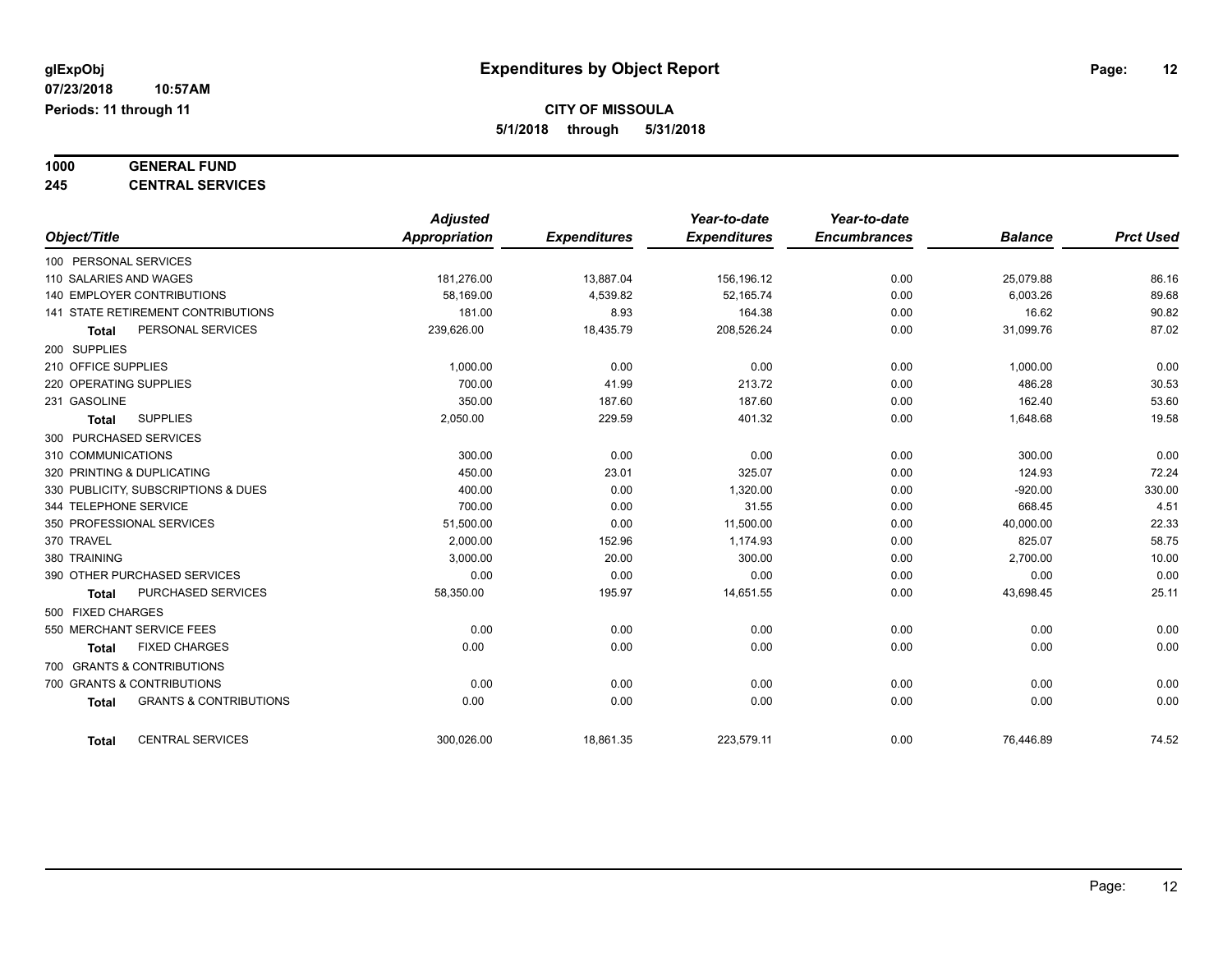#### **1000 GENERAL FUND 246 FACILITY MAINTENANCE DEPARTMENT**

|                                            | <b>Adjusted</b>      |                     | Year-to-date        | Year-to-date        |                |                  |
|--------------------------------------------|----------------------|---------------------|---------------------|---------------------|----------------|------------------|
| Object/Title                               | <b>Appropriation</b> | <b>Expenditures</b> | <b>Expenditures</b> | <b>Encumbrances</b> | <b>Balance</b> | <b>Prct Used</b> |
| 100 PERSONAL SERVICES                      |                      |                     |                     |                     |                |                  |
| 110 SALARIES AND WAGES                     | 107,836.00           | 8,931.29            | 53,103.74           | 0.00                | 54,732.26      | 49.24            |
| 120 OVERTIME                               | 0.00                 | 0.00                | 105.58              | 0.00                | $-105.58$      | 0.00             |
| 130 OTHER                                  | 9,230.00             | 0.00                | 0.00                | 0.00                | 9,230.00       | 0.00             |
| <b>140 EMPLOYER CONTRIBUTIONS</b>          | 46,543.00            | 3,728.82            | 25,564.80           | 0.00                | 20,978.20      | 54.93            |
| 141 STATE RETIREMENT CONTRIBUTIONS         | 0.00                 | 8.93                | 52.97               | 0.00                | $-52.97$       | 0.00             |
| <b>150 STATE RETIREMENT</b>                | 119.00               | 0.00                | 0.00                | 0.00                | 119.00         | 0.00             |
| PERSONAL SERVICES<br><b>Total</b>          | 163,728.00           | 12,669.04           | 78,827.09           | 0.00                | 84,900.91      | 48.15            |
| 200 SUPPLIES                               |                      |                     |                     |                     |                |                  |
| 220 OPERATING SUPPLIES                     | 7,142.00             | 71.89               | 943.54              | 0.00                | 6,198.46       | 13.21            |
| 230 REPAIR/MAINTENANCE                     | 3,863.00             | 847.69              | 4,216.07            | 0.00                | $-353.07$      | 109.14           |
| 231 GASOLINE                               | 170.00               | 0.00                | 2,320.53            | 0.00                | $-2,150.53$    | 1,365.02         |
| 240 OTHER SUPPLIES                         | 8,410.00             | 56.77               | 952.24              | 0.00                | 7,457.76       | 11.32            |
| <b>SUPPLIES</b><br><b>Total</b>            | 19,585.00            | 976.35              | 8,432.38            | 0.00                | 11,152.62      | 43.06            |
| 300 PURCHASED SERVICES                     |                      |                     |                     |                     |                |                  |
| 330 PUBLICITY, SUBSCRIPTIONS & DUES        | 0.00                 | 0.00                | 248.74              | 0.00                | $-248.74$      | 0.00             |
| 340 SEWER                                  | 2,873.00             | 0.00                | 1,997.96            | 0.00                | 875.04         | 69.54            |
| 341 ELECTRICITY & NATURAL GAS              | 239,166.00           | 23,886.39           | 163,130.79          | 0.00                | 76,035.21      | 68.21            |
| 342 STORM WATER                            | 0.00                 | 0.00                | 0.00                | 0.00                | 0.00           | 0.00             |
| 343 WATER CHARGES                          | 12,356.00            | 447.21              | 5,375.66            | 0.00                | 6,980.34       | 43.51            |
| 344 TELEPHONE SERVICE                      | 1.295.00             | 120.52              | 1,161.90            | 0.00                | 133.10         | 89.72            |
| 345 GARBAGE                                | 14,901.00            | 1,245.03            | 9,180.33            | 0.00                | 5,720.67       | 61.61            |
| 350 PROFESSIONAL SERVICES                  | 2,720.00             | 0.00                | 438.00              | 0.00                | 2,282.00       | 16.10            |
| 360 REPAIR & MAINTENANCE                   | 184,678.00           | 10,229.49           | 159,298.48          | 0.00                | 25,379.52      | 86.26            |
| 370 TRAVEL                                 | 150.00               | 0.00                | 0.00                | 0.00                | 150.00         | 0.00             |
| 380 TRAINING                               | 0.00                 | 0.00                | 0.00                | 0.00                | 0.00           | 0.00             |
| PURCHASED SERVICES<br>Total                | 458,139.00           | 35,928.64           | 340,831.86          | 0.00                | 117,307.14     | 74.39            |
| 700 GRANTS & CONTRIBUTIONS                 |                      |                     |                     |                     |                |                  |
| 700 GRANTS & CONTRIBUTIONS                 | 45,862.00            | 826.00              | 36,332.00           | 0.00                | 9,530.00       | 79.22            |
| <b>GRANTS &amp; CONTRIBUTIONS</b><br>Total | 45,862.00            | 826.00              | 36,332.00           | 0.00                | 9,530.00       | 79.22            |
| 900 CAPITAL OUTLAY                         |                      |                     |                     |                     |                |                  |
| 940 MACHINERY & EQUIPMENT                  | 0.00                 | 0.00                | 0.00                | 0.00                | 0.00           | 0.00             |
| CAPITAL OUTLAY<br><b>Total</b>             | 0.00                 | 0.00                | 0.00                | 0.00                | 0.00           | 0.00             |
|                                            |                      |                     |                     |                     |                |                  |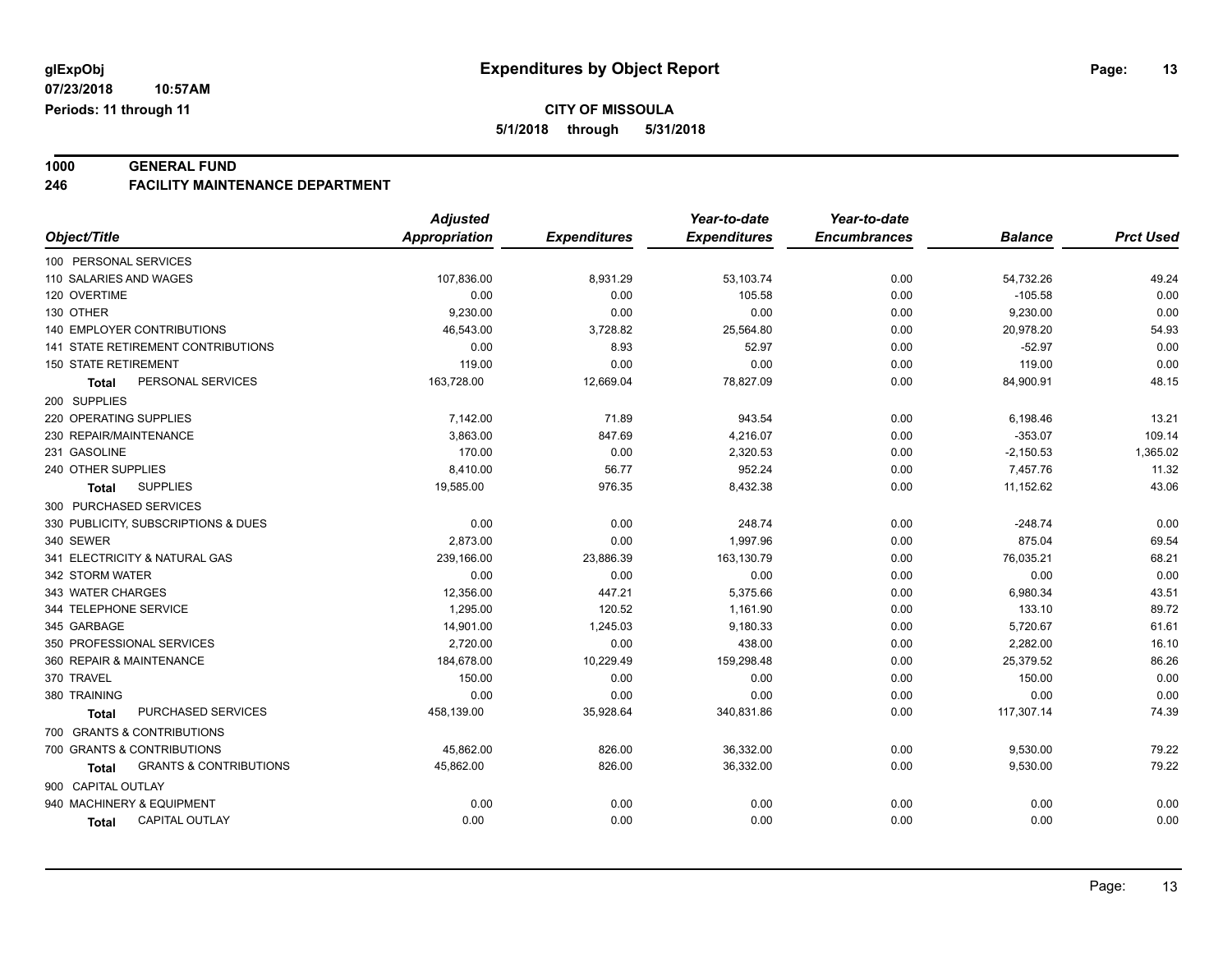| glExpObj<br>07/23/2018 | 10:57AM                         | <b>Expenditures by Object Report</b>                        |           |            |      |            | Page: | 14    |
|------------------------|---------------------------------|-------------------------------------------------------------|-----------|------------|------|------------|-------|-------|
| Periods: 11 through 11 |                                 | <b>CITY OF MISSOULA</b><br>5/1/2018<br>5/31/2018<br>through |           |            |      |            |       |       |
| 1000                   | <b>GENERAL FUND</b>             |                                                             |           |            |      |            |       |       |
| <b>Total</b>           | FACILITY MAINTENANCE DEPARTMENT | 687,314.00                                                  | 50,400.03 | 464.423.33 | 0.00 | 222.890.67 |       | 67.57 |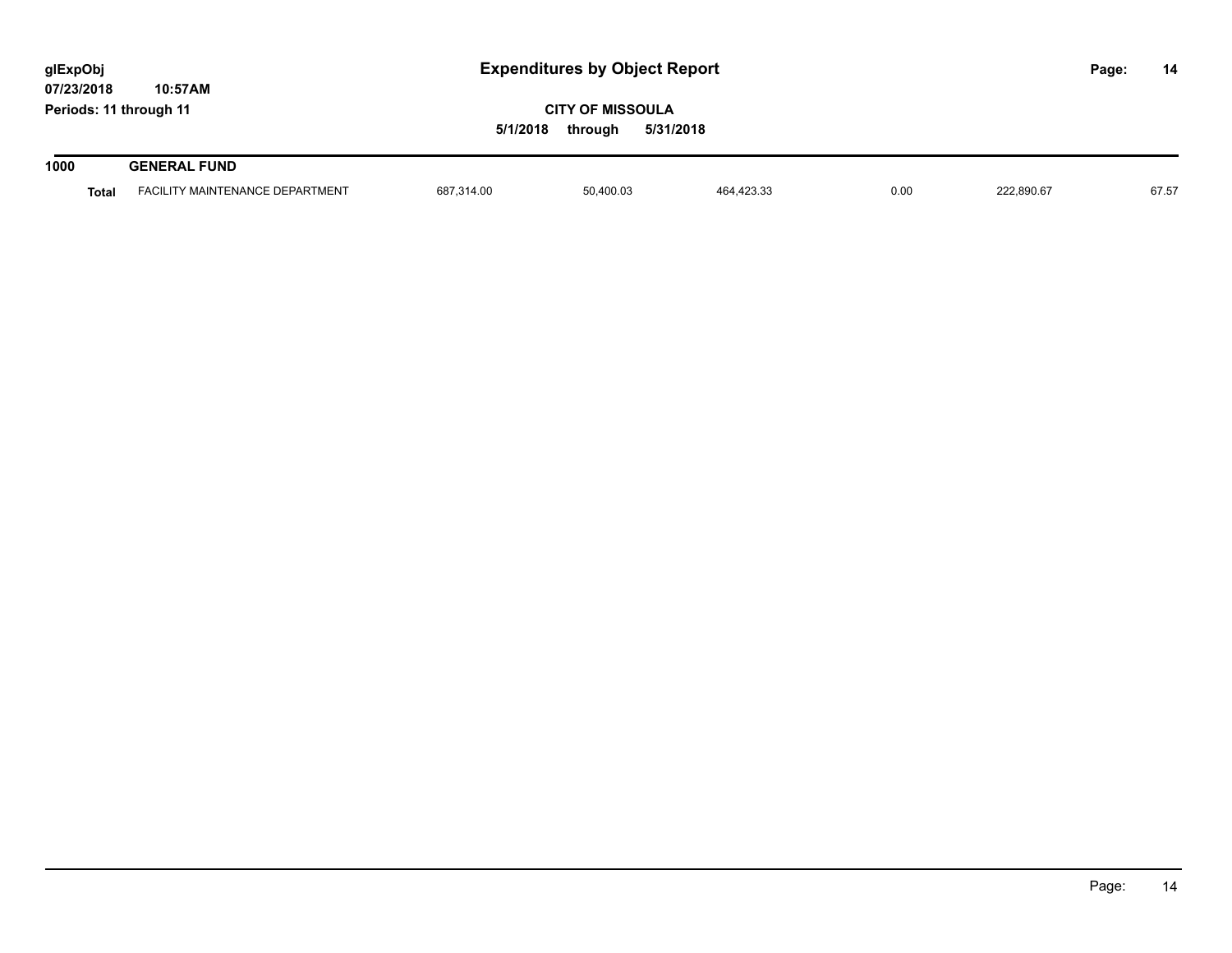# **1000 GENERAL FUND**

**250 DEVELOPMENT SERVICES**

|                                            | <b>Adjusted</b> |                     | Year-to-date        | Year-to-date        |                |                  |
|--------------------------------------------|-----------------|---------------------|---------------------|---------------------|----------------|------------------|
| Object/Title                               | Appropriation   | <b>Expenditures</b> | <b>Expenditures</b> | <b>Encumbrances</b> | <b>Balance</b> | <b>Prct Used</b> |
| 100 PERSONAL SERVICES                      |                 |                     |                     |                     |                |                  |
| 110 SALARIES AND WAGES                     | 1,386,269.00    | 120,389.09          | 1,218,760.68        | 0.00                | 167,508.32     | 87.92            |
| 120 OVERTIME                               | 4,276.00        | 0.00                | 22.08               | 0.00                | 4,253.92       | 0.52             |
| 130 OTHER                                  | 0.00            | 0.00                | 0.00                | 0.00                | 0.00           | 0.00             |
| 140 EMPLOYER CONTRIBUTIONS                 | 491,224.00      | 45,974.29           | 468,517.91          | 0.00                | 22,706.09      | 95.38            |
| 141 STATE RETIREMENT CONTRIBUTIONS         | 1,290.00        | 120.39              | 1,451.61            | 0.00                | $-161.61$      | 112.53           |
| PERSONAL SERVICES<br>Total                 | 1,883,059.00    | 166,483.77          | 1,688,752.28        | 0.00                | 194,306.72     | 89.68            |
| 200 SUPPLIES                               |                 |                     |                     |                     |                |                  |
| 210 OFFICE SUPPLIES                        | 20,524.00       | 960.19              | 16,534.97           | 0.00                | 3,989.03       | 80.56            |
| 220 OPERATING SUPPLIES                     | 2,756.00        | 239.25              | 1,762.87            | 0.00                | 993.13         | 63.96            |
| 230 REPAIR/MAINTENANCE                     | 3,850.00        | 680.27              | 3,390.31            | 0.00                | 459.69         | 88.06            |
| 231 GASOLINE                               | 12,899.00       | 708.26              | 6,184.99            | 0.00                | 6,714.01       | 47.95            |
| 240 OTHER SUPPLIES                         | 1,155.00        | 573.56              | 1,244.86            | 0.00                | $-89.86$       | 107.78           |
| <b>SUPPLIES</b><br><b>Total</b>            | 41,184.00       | 3,161.53            | 29,118.00           | 0.00                | 12,066.00      | 70.70            |
| 300 PURCHASED SERVICES                     |                 |                     |                     |                     |                |                  |
| 310 COMMUNICATIONS                         | 11,853.00       | 1,978.71            | 7,060.04            | 0.00                | 4,792.96       | 59.56            |
| 320 PRINTING & DUPLICATING                 | 8,459.00        | 307.67              | 2,157.29            | 0.00                | 6,301.71       | 25.50            |
| 330 PUBLICITY, SUBSCRIPTIONS & DUES        | 11,505.00       | 1,760.92            | 7,861.04            | 0.00                | 3,643.96       | 68.33            |
| 344 TELEPHONE SERVICE                      | 15,535.00       | 984.01              | 9,562.53            | 0.00                | 5,972.47       | 61.55            |
| 350 PROFESSIONAL SERVICES                  | 223,866.00      | 1,450.50            | 86,332.10           | 0.00                | 137,533.90     | 38.56            |
| 360 REPAIR & MAINTENANCE                   | 25,359.00       | 0.00                | 28,509.38           | 0.00                | $-3,150.38$    | 112.42           |
| 370 TRAVEL                                 | 14,723.00       | 345.34              | 10,031.96           | 0.00                | 4,691.04       | 68.14            |
| 380 TRAINING                               | 14,439.00       | 0.00                | 4,903.74            | 0.00                | 9,535.26       | 33.96            |
| 390 OTHER PURCHASED SERVICES               | 950.00          | 0.00                | 3,064.37            | 0.00                | $-2,114.37$    | 322.57           |
| <b>PURCHASED SERVICES</b><br>Total         | 326,689.00      | 6,827.15            | 159,482.45          | 0.00                | 167,206.55     | 48.82            |
| 500 FIXED CHARGES                          |                 |                     |                     |                     |                |                  |
| 550 MERCHANT SERVICE FEES                  | 0.00            | 0.00                | 0.00                | 0.00                | 0.00           | 0.00             |
| <b>FIXED CHARGES</b><br>Total              | 0.00            | 0.00                | 0.00                | 0.00                | 0.00           | 0.00             |
| 700 GRANTS & CONTRIBUTIONS                 |                 |                     |                     |                     |                |                  |
| 700 GRANTS & CONTRIBUTIONS                 | 110,780.00      | 0.00                | 110,780.00          | 0.00                | 0.00           | 100.00           |
| <b>GRANTS &amp; CONTRIBUTIONS</b><br>Total | 110,780.00      | 0.00                | 110,780.00          | 0.00                | 0.00           | 100.00           |
| 800 OTHER OBJECTS                          |                 |                     |                     |                     |                |                  |
| 820 TRANSFERS TO OTHER FUNDS               | 213,975.00      | 0.00                | 111,937.50          | 0.00                | 102,037.50     | 52.31            |
|                                            |                 |                     |                     |                     |                |                  |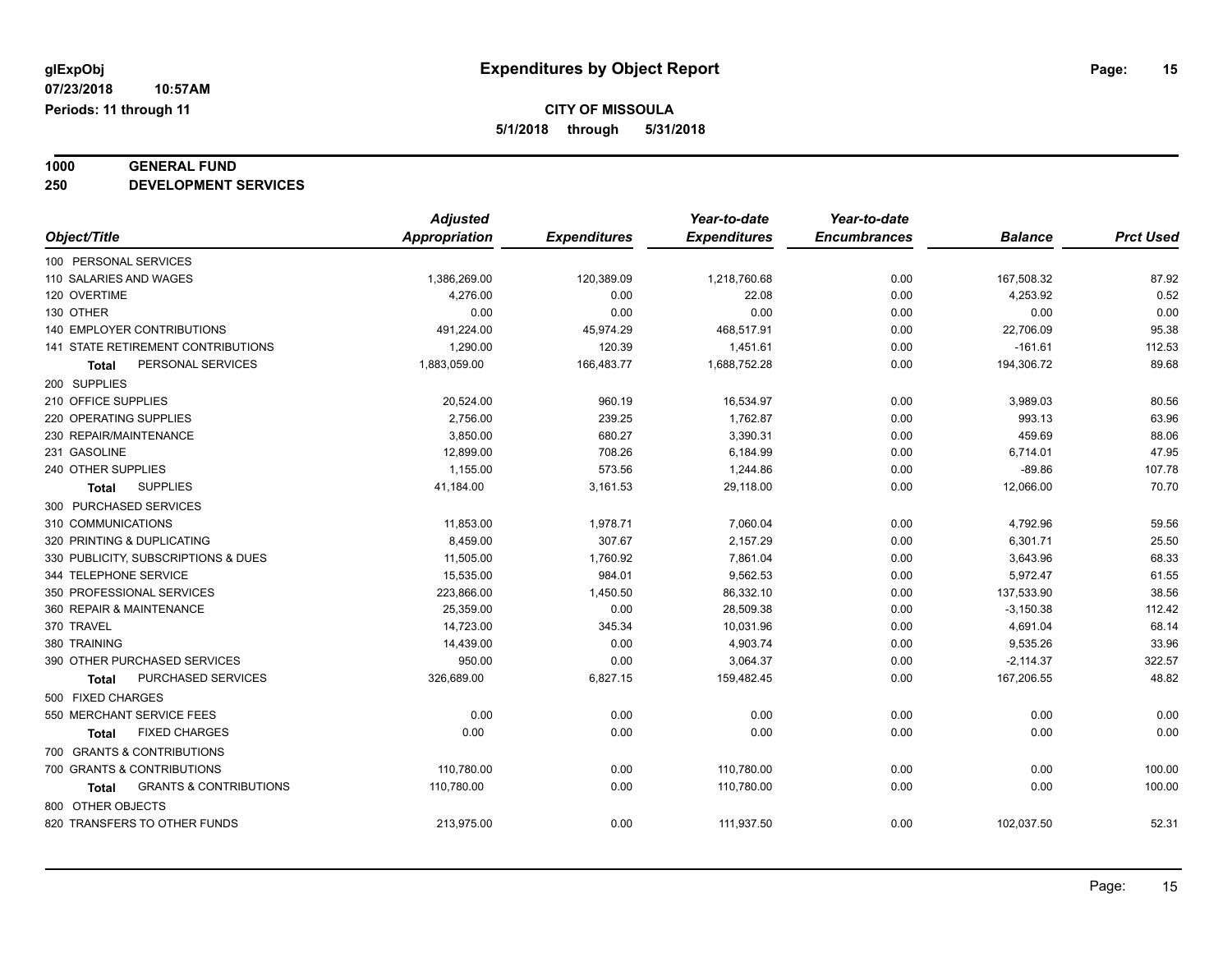**Prct Used** 

**CITY OF MISSOULA 5/1/2018 through 5/31/2018**

#### **1000 GENERAL FUND 250 DEVELOPMENT SERVICES**

| Object/Title       |                           | <b>Adjusted</b><br>Appropriation | <b>Expenditures</b> | Year-to-date<br><b>Expenditures</b> | Year-to-date<br><b>Encumbrances</b> | <b>Balance</b> | <b>Prct Used</b> |
|--------------------|---------------------------|----------------------------------|---------------------|-------------------------------------|-------------------------------------|----------------|------------------|
| <b>Total</b>       | OTHER OBJECTS             | 213,975.00                       | 0.00                | 111,937.50                          | 0.00                                | 102,037.50     | 52.31            |
| 900 CAPITAL OUTLAY |                           |                                  |                     |                                     |                                     |                |                  |
|                    | 940 MACHINERY & EQUIPMENT | 0.00                             | 0.00                | 0.00                                | 0.00                                | 0.00           | 0.00             |
| <b>Total</b>       | <b>CAPITAL OUTLAY</b>     | 0.00                             | 0.00                | 0.00                                | 0.00                                | 0.00           | 0.00             |
| <b>Total</b>       | DEVELOPMENT SERVICES      | 2,575,687.00                     | 176.472.45          | 2.100.070.23                        | 0.00                                | 475.616.77     | 81.53            |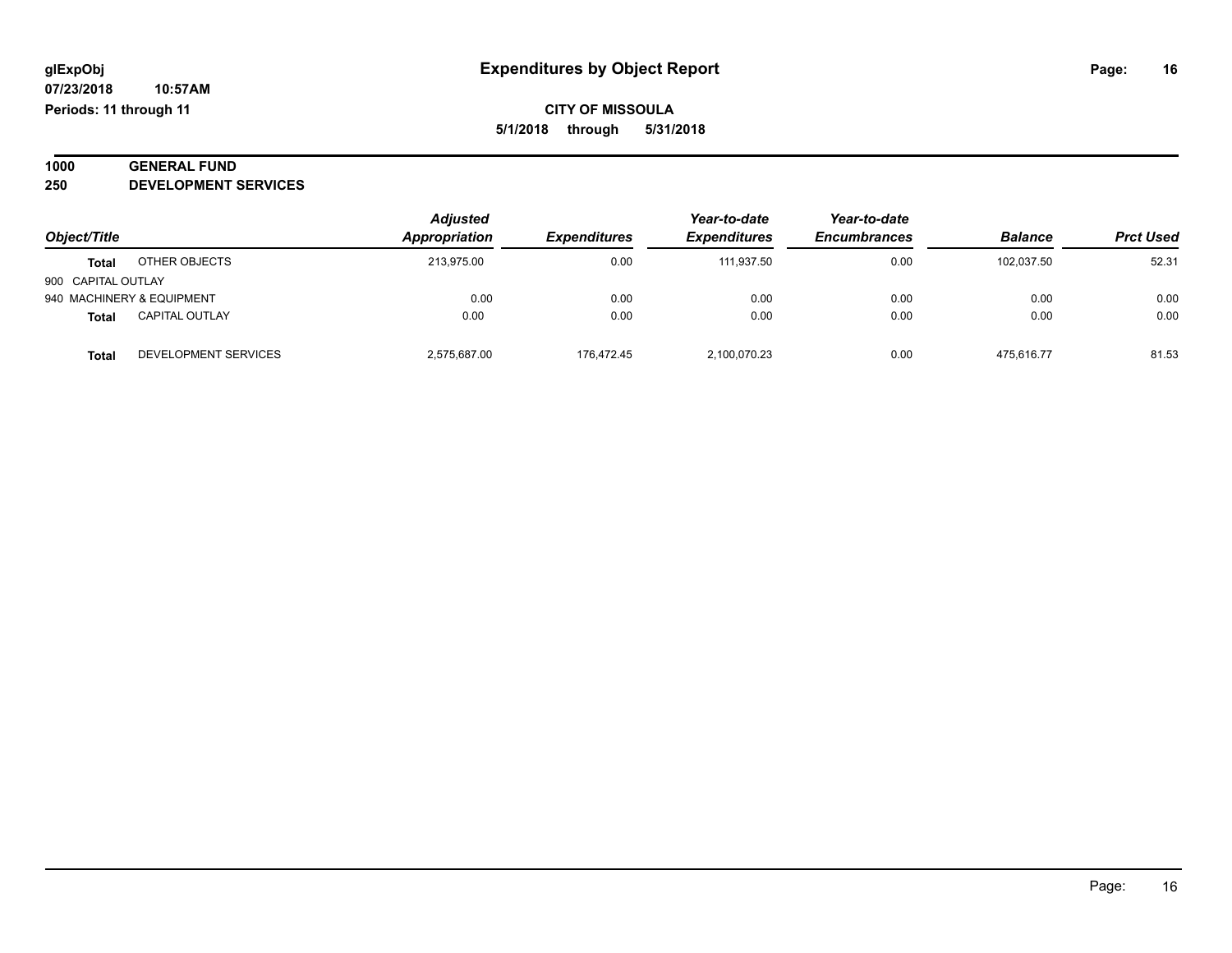**1000 GENERAL FUND 255 HOUSING & COMMUNITY DEVELOPMENT**

|                                                   | <b>Adjusted</b>      |                     | Year-to-date        | Year-to-date        |                |                  |
|---------------------------------------------------|----------------------|---------------------|---------------------|---------------------|----------------|------------------|
| Object/Title                                      | <b>Appropriation</b> | <b>Expenditures</b> | <b>Expenditures</b> | <b>Encumbrances</b> | <b>Balance</b> | <b>Prct Used</b> |
| 100 PERSONAL SERVICES                             |                      |                     |                     |                     |                |                  |
| 110 SALARIES AND WAGES                            | 263,853.00           | 18,644.18           | 212,660.29          | 0.00                | 51,192.71      | 80.60            |
| 120 OVERTIME                                      | 0.00                 | 0.00                | 0.00                | 0.00                | 0.00           | 0.00             |
| 140 EMPLOYER CONTRIBUTIONS                        | 89,699.00            | 6,223.08            | 70,724.61           | 0.00                | 18,974.39      | 78.85            |
| 141 STATE RETIREMENT CONTRIBUTIONS                | 264.00               | 18.64               | 209.20              | 0.00                | 54.80          | 79.24            |
| PERSONAL SERVICES<br>Total                        | 353,816.00           | 24,885.90           | 283,594.10          | 0.00                | 70,221.90      | 80.15            |
| 200 SUPPLIES                                      |                      |                     |                     |                     |                |                  |
| 210 OFFICE SUPPLIES                               | 16,237.00            | 24.24               | 11,714.76           | 0.00                | 4,522.24       | 72.15            |
| 220 OPERATING SUPPLIES                            | 200.00               | 37.50               | 196.34              | 0.00                | 3.66           | 98.17            |
| 230 REPAIR/MAINTENANCE                            | 0.00                 | 0.00                | 0.00                | 0.00                | 0.00           | 0.00             |
| 231 GASOLINE                                      | 0.00                 | 0.00                | 0.00                | 0.00                | 0.00           | 0.00             |
| 240 OTHER SUPPLIES                                | 0.00                 | 0.00                | 0.00                | 0.00                | 0.00           | 0.00             |
| <b>SUPPLIES</b><br>Total                          | 16,437.00            | 61.74               | 11,911.10           | 0.00                | 4,525.90       | 72.47            |
| 300 PURCHASED SERVICES                            |                      |                     |                     |                     |                |                  |
| 310 COMMUNICATIONS                                | 320.00               | 0.55                | 53.23               | 0.00                | 266.77         | 16.63            |
| 320 PRINTING & DUPLICATING                        | 4,535.00             | 0.00                | 1,462.44            | 0.00                | 3,072.56       | 32.25            |
| 330 PUBLICITY, SUBSCRIPTIONS & DUES               | 1,700.00             | 45.00               | 992.84              | 0.00                | 707.16         | 58.40            |
| 344 TELEPHONE SERVICE                             | 2,150.00             | 0.00                | 225.20              | 0.00                | 1,924.80       | 10.47            |
| 350 PROFESSIONAL SERVICES                         | 14,075.00            | 0.00                | 9,591.00            | 0.00                | 4,484.00       | 68.14            |
| 360 REPAIR & MAINTENANCE                          | 2,350.00             | 0.00                | 971.25              | 0.00                | 1,378.75       | 41.33            |
| 370 TRAVEL                                        | 8.077.00             | 1,528.76            | 4,209.24            | 0.00                | 3,867.76       | 52.11            |
| 380 TRAINING                                      | 2,500.00             | 582.50              | 2,898.55            | 0.00                | $-398.55$      | 115.94           |
| 390 OTHER PURCHASED SERVICES                      | 2,822.00             | 100.00              | 5,107.15            | 0.00                | $-2,285.15$    | 180.98           |
| PURCHASED SERVICES<br>Total                       | 38,529.00            | 2,256.81            | 25,510.90           | 0.00                | 13,018.10      | 66.21            |
| 500 FIXED CHARGES                                 |                      |                     |                     |                     |                |                  |
| 500 FIXED CHARGES                                 | 0.00                 | 2,475.00            | 39,075.00           | 0.00                | $-39,075.00$   | 0.00             |
| <b>530 RENT</b>                                   | 46,000.00            | 0.00                | 0.00                | 0.00                | 46,000.00      | 0.00             |
| <b>FIXED CHARGES</b><br>Total                     | 46,000.00            | 2,475.00            | 39,075.00           | 0.00                | 6,925.00       | 84.95            |
| 700 GRANTS & CONTRIBUTIONS                        |                      |                     |                     |                     |                |                  |
| 700 GRANTS & CONTRIBUTIONS                        | 339,956.00           | 42,532.00           | 304,956.00          | 0.00                | 35,000.00      | 89.70            |
| <b>GRANTS &amp; CONTRIBUTIONS</b><br><b>Total</b> | 339,956.00           | 42,532.00           | 304,956.00          | 0.00                | 35,000.00      | 89.70            |
| 900 CAPITAL OUTLAY                                |                      |                     |                     |                     |                |                  |
| 940 MACHINERY & EQUIPMENT                         | 4,000.00             | 0.00                | 172.49              | 0.00                | 3,827.51       | 4.31             |
|                                                   |                      |                     |                     |                     |                |                  |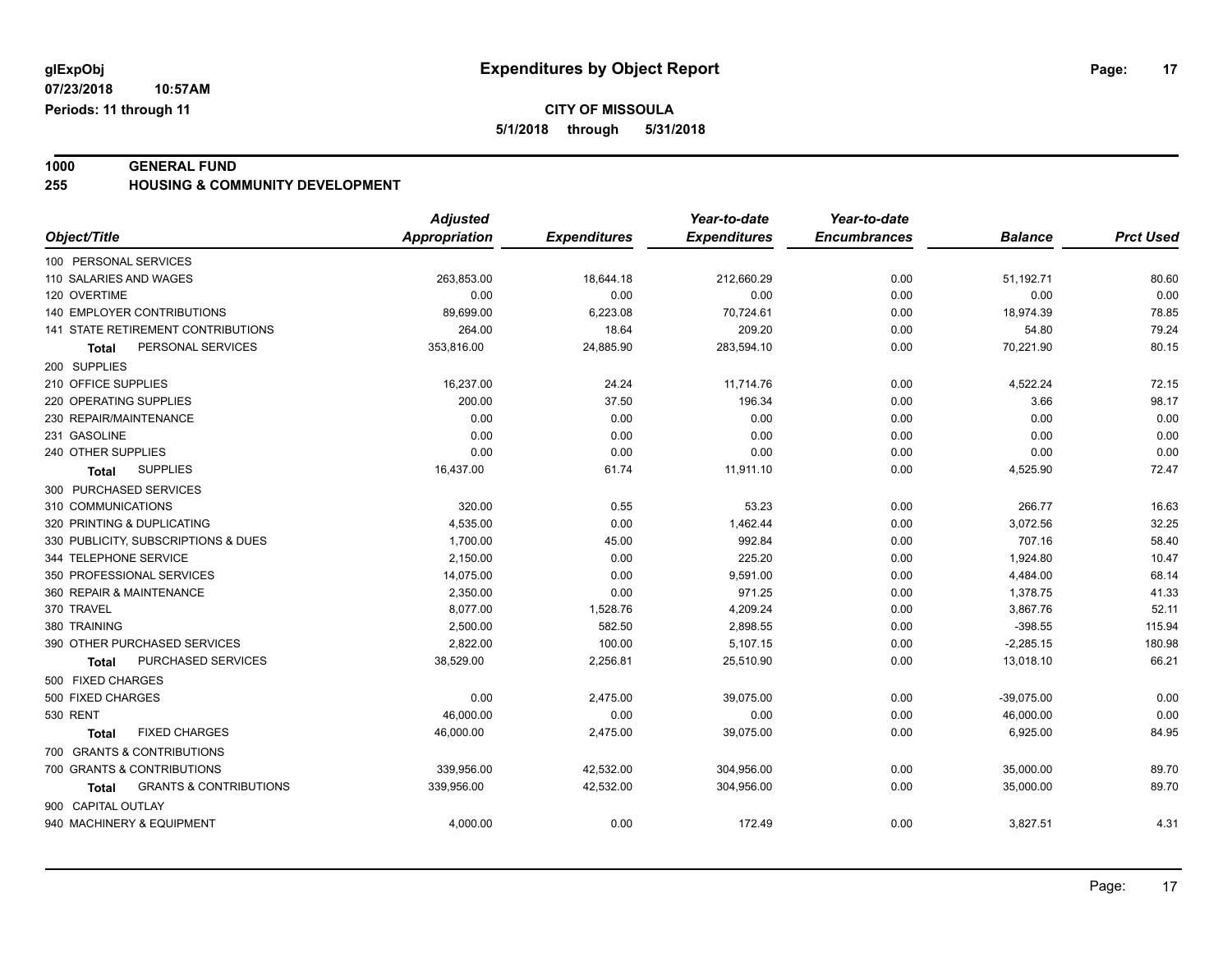# **1000 GENERAL FUND**

**255 HOUSING & COMMUNITY DEVELOPMENT**

| Object/Title |                                | Adjusted<br>Appropriation | <i><b>Expenditures</b></i> | Year-to-date<br><b>Expenditures</b> | Year-to-date<br><b>Encumbrances</b> | <b>Balance</b> | <b>Prct Used</b> |
|--------------|--------------------------------|---------------------------|----------------------------|-------------------------------------|-------------------------------------|----------------|------------------|
| <b>Total</b> | <b>CAPITAL OUTLAY</b>          | 4,000.00                  | 0.00                       | 172.49                              | 0.00                                | 3.827.51       | 4.31             |
| <b>Total</b> | HOUSING & COMMUNITY DEVELOPMEN | 798.738.00                | 72,211.45                  | 665.219.59                          | 0.00                                | 133.518.41     | 83.28            |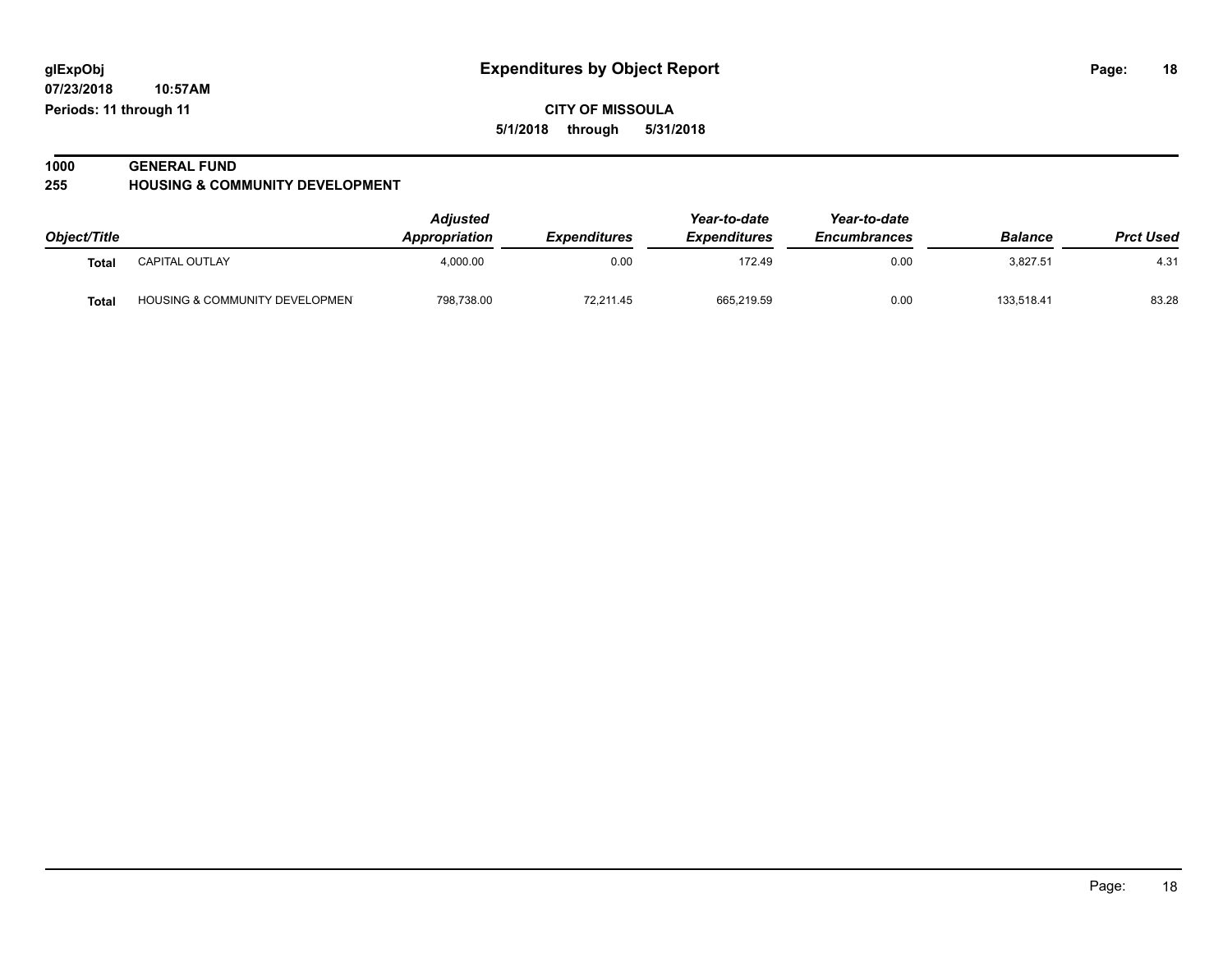**1000 GENERAL FUND 270 CITY ATTORNEY**

|                                            | <b>Adjusted</b>      |                     | Year-to-date        | Year-to-date        |                |                  |
|--------------------------------------------|----------------------|---------------------|---------------------|---------------------|----------------|------------------|
| Object/Title                               | <b>Appropriation</b> | <b>Expenditures</b> | <b>Expenditures</b> | <b>Encumbrances</b> | <b>Balance</b> | <b>Prct Used</b> |
| 100 PERSONAL SERVICES                      |                      |                     |                     |                     |                |                  |
| 110 SALARIES AND WAGES                     | 1,043,559.00         | 77,154.71           | 882,888.22          | 0.00                | 160,670.78     | 84.60            |
| 120 OVERTIME                               | 5,000.00             | 309.45              | 5,122.04            | 0.00                | $-122.04$      | 102.44           |
| 140 EMPLOYER CONTRIBUTIONS                 | 353,413.00           | 26,695.07           | 313,805.75          | 0.00                | 39,607.25      | 88.79            |
| 141 STATE RETIREMENT CONTRIBUTIONS         | 1,049.00             | 77.15               | 1,014.30            | 0.00                | 34.70          | 96.69            |
| PERSONAL SERVICES<br>Total                 | 1,403,021.00         | 104,236.38          | 1,202,830.31        | 0.00                | 200,190.69     | 85.73            |
| 200 SUPPLIES                               |                      |                     |                     |                     |                |                  |
| 210 OFFICE SUPPLIES                        | 6,118.00             | 675.55              | 5,067.52            | 0.00                | 1,050.48       | 82.83            |
| 220 OPERATING SUPPLIES                     | 1,250.00             | 499.00              | 2,213.45            | 0.00                | $-963.45$      | 177.08           |
| 231 GASOLINE                               | 263.00               | 32.99               | 143.27              | 0.00                | 119.73         | 54.48            |
| <b>SUPPLIES</b><br><b>Total</b>            | 7,631.00             | 1,207.54            | 7,424.24            | 0.00                | 206.76         | 97.29            |
| 300 PURCHASED SERVICES                     |                      |                     |                     |                     |                |                  |
| 310 COMMUNICATIONS                         | 1,350.00             | 89.80               | 1,256.99            | 0.00                | 93.01          | 93.11            |
| 320 PRINTING & DUPLICATING                 | 550.00               | 0.00                | 718.36              | 0.00                | $-168.36$      | 130.61           |
| 330 PUBLICITY, SUBSCRIPTIONS & DUES        | 13,000.00            | 600.92              | 8,666.84            | 0.00                | 4,333.16       | 66.67            |
| 344 TELEPHONE SERVICE                      | 264.00               | 0.00                | 53.02               | 0.00                | 210.98         | 20.08            |
| 350 PROFESSIONAL SERVICES                  | 3,250.00             | 55.80               | 2,160.64            | 0.00                | 1,089.36       | 66.48            |
| 360 REPAIR & MAINTENANCE                   | 19,930.00            | 45.99               | 19,507.62           | 0.00                | 422.38         | 97.88            |
| 370 TRAVEL                                 | 6,000.00             | $-37.20$            | 7,316.93            | 0.00                | $-1,316.93$    | 121.95           |
| 380 TRAINING                               | 9,000.00             | 1,059.01            | 4,898.01            | 0.00                | 4,101.99       | 54.42            |
| 390 OTHER PURCHASED SERVICES               | 0.00                 | 0.00                | 0.00                | 0.00                | 0.00           | 0.00             |
| PURCHASED SERVICES<br><b>Total</b>         | 53,344.00            | 1,814.32            | 44,578.41           | 0.00                | 8,765.59       | 83.57            |
| 500 FIXED CHARGES                          |                      |                     |                     |                     |                |                  |
| 500 FIXED CHARGES                          | 0.00                 | 0.00                | 0.00                | 0.00                | 0.00           | 0.00             |
| <b>FIXED CHARGES</b><br>Total              | 0.00                 | 0.00                | 0.00                | 0.00                | 0.00           | 0.00             |
| 700 GRANTS & CONTRIBUTIONS                 |                      |                     |                     |                     |                |                  |
| 700 GRANTS & CONTRIBUTIONS                 | 167,818.00           | 0.00                | 127,663.50          | 0.00                | 40,154.50      | 76.07            |
| <b>GRANTS &amp; CONTRIBUTIONS</b><br>Total | 167,818.00           | 0.00                | 127,663.50          | 0.00                | 40,154.50      | 76.07            |
| 800 OTHER OBJECTS                          |                      |                     |                     |                     |                |                  |
| 845 CONTINGENCY                            | 0.00                 | 0.00                | 0.00                | 0.00                | 0.00           | 0.00             |
| OTHER OBJECTS<br><b>Total</b>              | 0.00                 | 0.00                | 0.00                | 0.00                | 0.00           | 0.00             |
| 900 CAPITAL OUTLAY                         |                      |                     |                     |                     |                |                  |
| 920 BUILDINGS                              | 0.00                 | 0.00                | 0.00                | 0.00                | 0.00           | 0.00             |
|                                            |                      |                     |                     |                     |                |                  |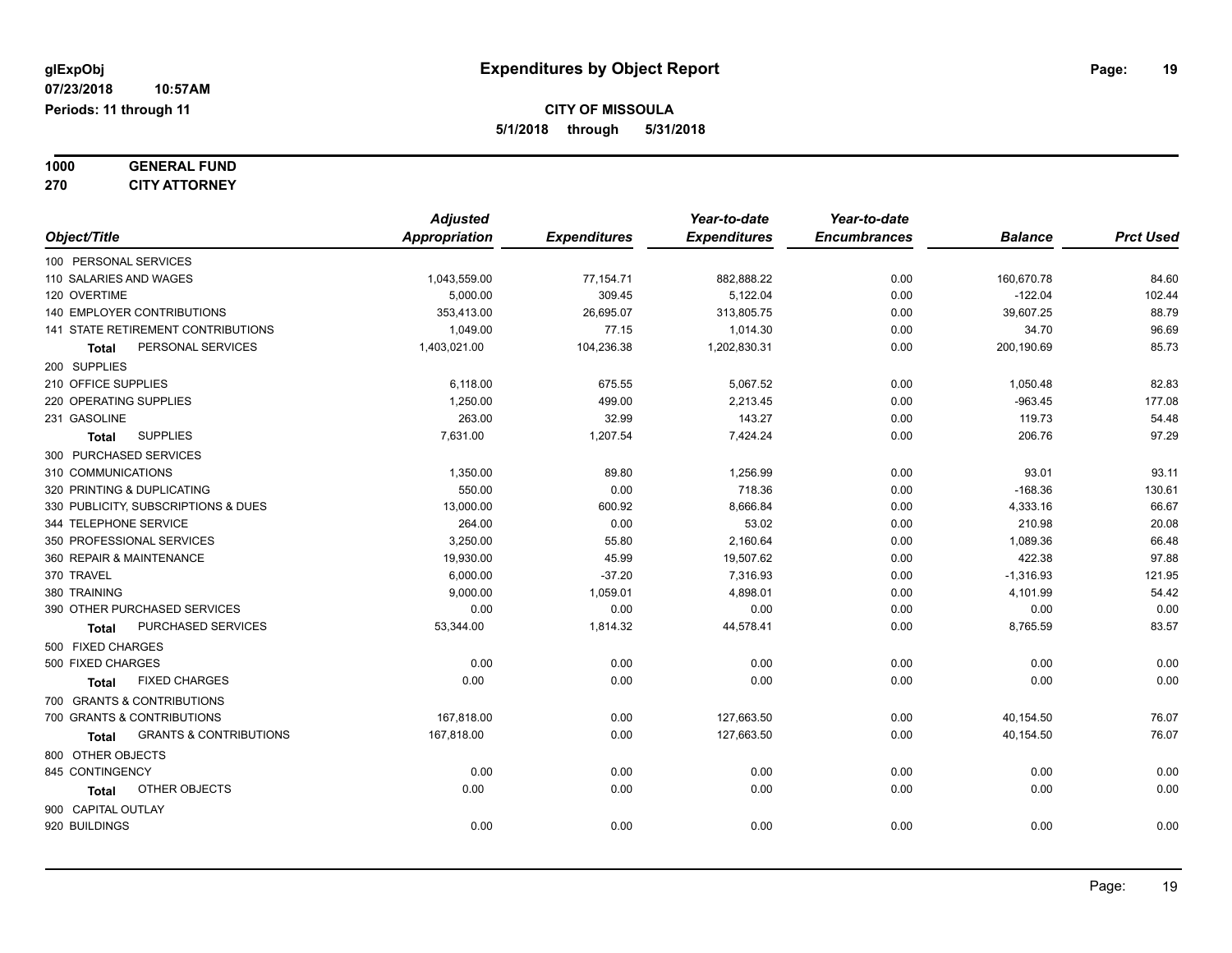#### **07/23/2018 10:57AM Periods: 11 through 11**

**CITY OF MISSOULA 5/1/2018 through 5/31/2018**

**1000 GENERAL FUND 270 CITY ATTORNEY**

| Object/Title      |                           | <b>Adjusted</b><br>Appropriation | <b>Expenditures</b> | Year-to-date<br><b>Expenditures</b> | Year-to-date<br><b>Encumbrances</b> | <b>Balance</b> | <b>Prct Used</b> |
|-------------------|---------------------------|----------------------------------|---------------------|-------------------------------------|-------------------------------------|----------------|------------------|
|                   |                           |                                  |                     |                                     |                                     |                |                  |
|                   | 940 MACHINERY & EQUIPMENT | 4.289.00                         | 2.114.00            | 4.331.79                            | 0.00                                | $-42.79$       | 101.00           |
| <b>Total</b>      | <b>CAPITAL OUTLAY</b>     | 4.289.00                         | 2.114.00            | 4.331.79                            | 0.00                                | $-42.79$       | 101.00           |
| Tota <sub>1</sub> | <b>CITY ATTORNEY</b>      | 636,103.00                       | 109.372.24          | 1,386,828.25                        | 0.00                                | 249.274.75     | 84.76            |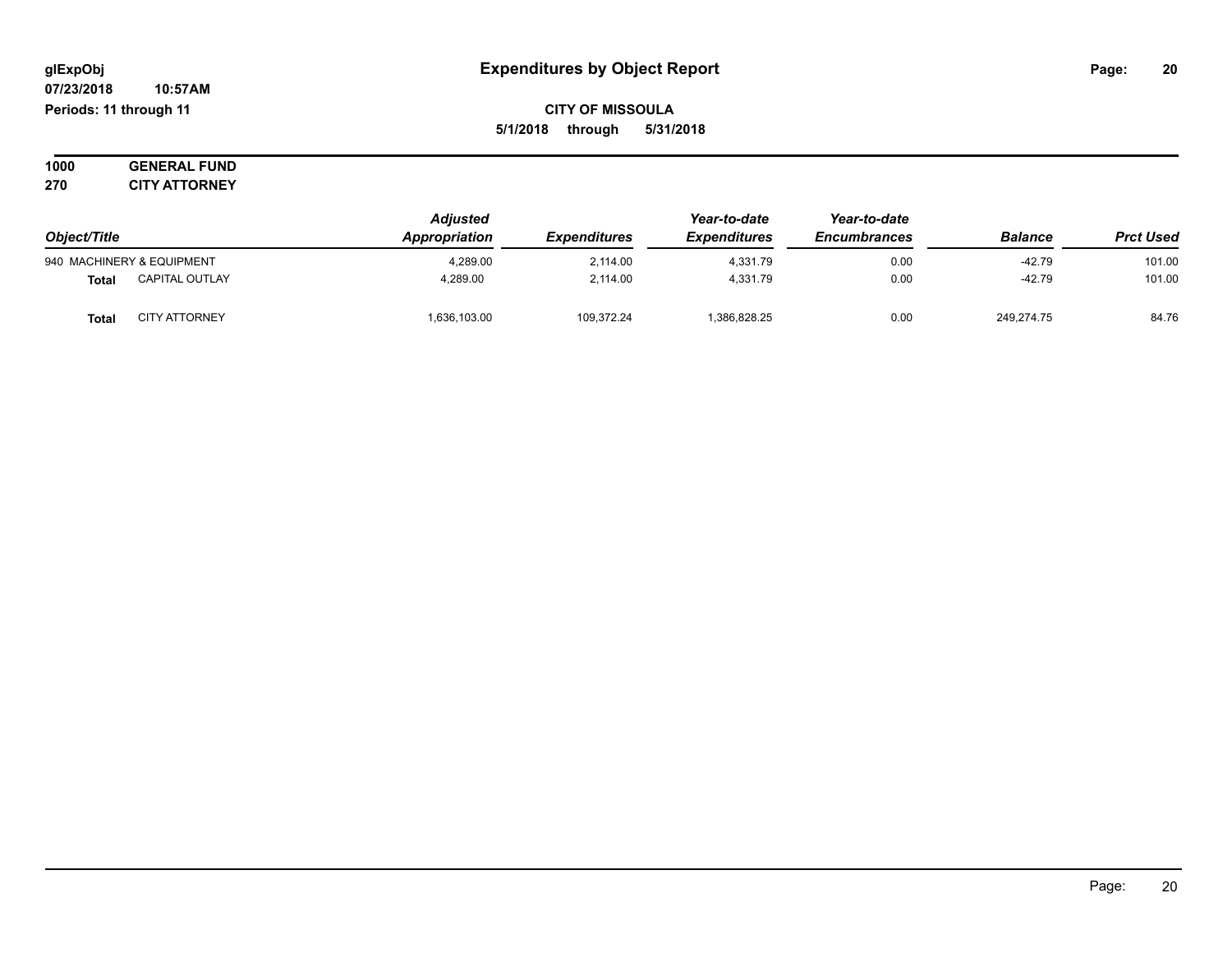# **1000 GENERAL FUND<br>280 PUBLIC WORKS /**

**280 PUBLIC WORKS ADMINISTRATION**

| <b>Expenditures</b><br>Object/Title<br><b>Appropriation</b><br><b>Expenditures</b><br><b>Encumbrances</b><br><b>Balance</b><br>100 PERSONAL SERVICES<br>110 SALARIES AND WAGES<br>506,928.00<br>39,078.29<br>438,168.42<br>0.00<br>68,759.58<br>120 OVERTIME<br>3,669.00<br>0.00<br>1,320.89<br>0.00<br>2,348.11<br>130 OTHER<br>2,330.00<br>60.00<br>580.00<br>0.00<br>1,750.00<br>140 EMPLOYER CONTRIBUTIONS<br>239,428.00<br>17,494.38<br>198,705.28<br>0.00<br>40,722.72<br>141 STATE RETIREMENT CONTRIBUTIONS<br>512.00<br>39.08<br>481.07<br>0.00<br>30.93<br>752,867.00<br>56,671.75<br>113,611.34<br>PERSONAL SERVICES<br>639,255.66<br>0.00<br>Total<br>200 SUPPLIES<br>210 OFFICE SUPPLIES<br>1,150.00<br>152.50<br>807.19<br>0.00<br>342.81<br>1,935.00<br>690.24<br>3,108.41<br>0.00<br>$-1,173.41$<br>220 OPERATING SUPPLIES<br>59,860.00<br>32,625.16<br>53,450.14<br>0.00<br>6,409.86<br>230 REPAIR/MAINTENANCE<br>231 GASOLINE<br>9,280.00<br>530.62<br>5,479.55<br>0.00<br>3,800.45<br>240 OTHER SUPPLIES<br>31,090.00<br>2,773.06<br>30,898.24<br>0.00<br>191.76<br><b>SUPPLIES</b><br>103,315.00<br>36,771.58<br>93,743.53<br>0.00<br>9,571.47<br>Total<br>300 PURCHASED SERVICES<br>310 COMMUNICATIONS<br>300.00<br>0.55<br>45.54<br>0.00<br>254.46<br>200.00<br>320 PRINTING & DUPLICATING<br>40.59<br>306.99<br>0.00<br>$-106.99$<br>330 PUBLICITY, SUBSCRIPTIONS & DUES<br>1,100.00<br>0.00<br>501.00<br>0.00<br>599.00<br>341 ELECTRICITY & NATURAL GAS<br>149,399.00<br>12,770.07<br>127,668.96<br>0.00<br>21,730.04<br>344 TELEPHONE SERVICE<br>1,854.00<br>267.84<br>2,688.35<br>0.00<br>$-834.35$<br>489.00<br>31.20<br>171.60<br>317.40<br>345 GARBAGE | <b>Adjusted</b> | Year-to-date | Year-to-date |                  |
|-------------------------------------------------------------------------------------------------------------------------------------------------------------------------------------------------------------------------------------------------------------------------------------------------------------------------------------------------------------------------------------------------------------------------------------------------------------------------------------------------------------------------------------------------------------------------------------------------------------------------------------------------------------------------------------------------------------------------------------------------------------------------------------------------------------------------------------------------------------------------------------------------------------------------------------------------------------------------------------------------------------------------------------------------------------------------------------------------------------------------------------------------------------------------------------------------------------------------------------------------------------------------------------------------------------------------------------------------------------------------------------------------------------------------------------------------------------------------------------------------------------------------------------------------------------------------------------------------------------------------------------------------------------------------------------|-----------------|--------------|--------------|------------------|
|                                                                                                                                                                                                                                                                                                                                                                                                                                                                                                                                                                                                                                                                                                                                                                                                                                                                                                                                                                                                                                                                                                                                                                                                                                                                                                                                                                                                                                                                                                                                                                                                                                                                                     |                 |              |              | <b>Prct Used</b> |
|                                                                                                                                                                                                                                                                                                                                                                                                                                                                                                                                                                                                                                                                                                                                                                                                                                                                                                                                                                                                                                                                                                                                                                                                                                                                                                                                                                                                                                                                                                                                                                                                                                                                                     |                 |              |              |                  |
|                                                                                                                                                                                                                                                                                                                                                                                                                                                                                                                                                                                                                                                                                                                                                                                                                                                                                                                                                                                                                                                                                                                                                                                                                                                                                                                                                                                                                                                                                                                                                                                                                                                                                     |                 |              |              | 86.44            |
|                                                                                                                                                                                                                                                                                                                                                                                                                                                                                                                                                                                                                                                                                                                                                                                                                                                                                                                                                                                                                                                                                                                                                                                                                                                                                                                                                                                                                                                                                                                                                                                                                                                                                     |                 |              |              | 36.00            |
|                                                                                                                                                                                                                                                                                                                                                                                                                                                                                                                                                                                                                                                                                                                                                                                                                                                                                                                                                                                                                                                                                                                                                                                                                                                                                                                                                                                                                                                                                                                                                                                                                                                                                     |                 |              |              | 24.89            |
|                                                                                                                                                                                                                                                                                                                                                                                                                                                                                                                                                                                                                                                                                                                                                                                                                                                                                                                                                                                                                                                                                                                                                                                                                                                                                                                                                                                                                                                                                                                                                                                                                                                                                     |                 |              |              | 82.99            |
|                                                                                                                                                                                                                                                                                                                                                                                                                                                                                                                                                                                                                                                                                                                                                                                                                                                                                                                                                                                                                                                                                                                                                                                                                                                                                                                                                                                                                                                                                                                                                                                                                                                                                     |                 |              |              | 93.96            |
|                                                                                                                                                                                                                                                                                                                                                                                                                                                                                                                                                                                                                                                                                                                                                                                                                                                                                                                                                                                                                                                                                                                                                                                                                                                                                                                                                                                                                                                                                                                                                                                                                                                                                     |                 |              |              | 84.91            |
|                                                                                                                                                                                                                                                                                                                                                                                                                                                                                                                                                                                                                                                                                                                                                                                                                                                                                                                                                                                                                                                                                                                                                                                                                                                                                                                                                                                                                                                                                                                                                                                                                                                                                     |                 |              |              |                  |
|                                                                                                                                                                                                                                                                                                                                                                                                                                                                                                                                                                                                                                                                                                                                                                                                                                                                                                                                                                                                                                                                                                                                                                                                                                                                                                                                                                                                                                                                                                                                                                                                                                                                                     |                 |              |              | 70.19            |
|                                                                                                                                                                                                                                                                                                                                                                                                                                                                                                                                                                                                                                                                                                                                                                                                                                                                                                                                                                                                                                                                                                                                                                                                                                                                                                                                                                                                                                                                                                                                                                                                                                                                                     |                 |              |              | 160.64           |
|                                                                                                                                                                                                                                                                                                                                                                                                                                                                                                                                                                                                                                                                                                                                                                                                                                                                                                                                                                                                                                                                                                                                                                                                                                                                                                                                                                                                                                                                                                                                                                                                                                                                                     |                 |              |              | 89.29            |
|                                                                                                                                                                                                                                                                                                                                                                                                                                                                                                                                                                                                                                                                                                                                                                                                                                                                                                                                                                                                                                                                                                                                                                                                                                                                                                                                                                                                                                                                                                                                                                                                                                                                                     |                 |              |              | 59.05            |
|                                                                                                                                                                                                                                                                                                                                                                                                                                                                                                                                                                                                                                                                                                                                                                                                                                                                                                                                                                                                                                                                                                                                                                                                                                                                                                                                                                                                                                                                                                                                                                                                                                                                                     |                 |              |              | 99.38            |
|                                                                                                                                                                                                                                                                                                                                                                                                                                                                                                                                                                                                                                                                                                                                                                                                                                                                                                                                                                                                                                                                                                                                                                                                                                                                                                                                                                                                                                                                                                                                                                                                                                                                                     |                 |              |              | 90.74            |
|                                                                                                                                                                                                                                                                                                                                                                                                                                                                                                                                                                                                                                                                                                                                                                                                                                                                                                                                                                                                                                                                                                                                                                                                                                                                                                                                                                                                                                                                                                                                                                                                                                                                                     |                 |              |              |                  |
|                                                                                                                                                                                                                                                                                                                                                                                                                                                                                                                                                                                                                                                                                                                                                                                                                                                                                                                                                                                                                                                                                                                                                                                                                                                                                                                                                                                                                                                                                                                                                                                                                                                                                     |                 |              |              | 15.18            |
|                                                                                                                                                                                                                                                                                                                                                                                                                                                                                                                                                                                                                                                                                                                                                                                                                                                                                                                                                                                                                                                                                                                                                                                                                                                                                                                                                                                                                                                                                                                                                                                                                                                                                     |                 |              |              | 153.50           |
|                                                                                                                                                                                                                                                                                                                                                                                                                                                                                                                                                                                                                                                                                                                                                                                                                                                                                                                                                                                                                                                                                                                                                                                                                                                                                                                                                                                                                                                                                                                                                                                                                                                                                     |                 |              |              | 45.55            |
|                                                                                                                                                                                                                                                                                                                                                                                                                                                                                                                                                                                                                                                                                                                                                                                                                                                                                                                                                                                                                                                                                                                                                                                                                                                                                                                                                                                                                                                                                                                                                                                                                                                                                     |                 |              |              | 85.46            |
|                                                                                                                                                                                                                                                                                                                                                                                                                                                                                                                                                                                                                                                                                                                                                                                                                                                                                                                                                                                                                                                                                                                                                                                                                                                                                                                                                                                                                                                                                                                                                                                                                                                                                     |                 |              |              | 145.00           |
|                                                                                                                                                                                                                                                                                                                                                                                                                                                                                                                                                                                                                                                                                                                                                                                                                                                                                                                                                                                                                                                                                                                                                                                                                                                                                                                                                                                                                                                                                                                                                                                                                                                                                     |                 |              | 0.00         | 35.09            |
| 350 PROFESSIONAL SERVICES<br>757.00<br>0.00<br>573.39<br>0.00<br>183.61                                                                                                                                                                                                                                                                                                                                                                                                                                                                                                                                                                                                                                                                                                                                                                                                                                                                                                                                                                                                                                                                                                                                                                                                                                                                                                                                                                                                                                                                                                                                                                                                             |                 |              |              | 75.75            |
| 15,900.00<br>360 REPAIR & MAINTENANCE<br>319.50<br>24,926.18<br>0.00<br>$-9,026.18$                                                                                                                                                                                                                                                                                                                                                                                                                                                                                                                                                                                                                                                                                                                                                                                                                                                                                                                                                                                                                                                                                                                                                                                                                                                                                                                                                                                                                                                                                                                                                                                                 |                 |              |              | 156.77           |
| 370 TRAVEL<br>1,550.00<br>775.77<br>351.00<br>0.00<br>774.23                                                                                                                                                                                                                                                                                                                                                                                                                                                                                                                                                                                                                                                                                                                                                                                                                                                                                                                                                                                                                                                                                                                                                                                                                                                                                                                                                                                                                                                                                                                                                                                                                        |                 |              |              | 50.05            |
| 2,200.00<br>1,560.28<br>639.72<br>380 TRAINING<br>0.00<br>0.00                                                                                                                                                                                                                                                                                                                                                                                                                                                                                                                                                                                                                                                                                                                                                                                                                                                                                                                                                                                                                                                                                                                                                                                                                                                                                                                                                                                                                                                                                                                                                                                                                      |                 |              |              | 70.92            |
| <b>PURCHASED SERVICES</b><br>173,749.00<br>13,780.75<br>159,218.06<br>0.00<br>14,530.94<br><b>Total</b>                                                                                                                                                                                                                                                                                                                                                                                                                                                                                                                                                                                                                                                                                                                                                                                                                                                                                                                                                                                                                                                                                                                                                                                                                                                                                                                                                                                                                                                                                                                                                                             |                 |              |              | 91.64            |
| 500 FIXED CHARGES                                                                                                                                                                                                                                                                                                                                                                                                                                                                                                                                                                                                                                                                                                                                                                                                                                                                                                                                                                                                                                                                                                                                                                                                                                                                                                                                                                                                                                                                                                                                                                                                                                                                   |                 |              |              |                  |
| 0.00<br>0.00<br>0.00<br>500 FIXED CHARGES<br>0.00<br>0.00                                                                                                                                                                                                                                                                                                                                                                                                                                                                                                                                                                                                                                                                                                                                                                                                                                                                                                                                                                                                                                                                                                                                                                                                                                                                                                                                                                                                                                                                                                                                                                                                                           |                 |              |              | 0.00             |
| 0.00<br><b>FIXED CHARGES</b><br>0.00<br>0.00<br>0.00<br>0.00<br>Total                                                                                                                                                                                                                                                                                                                                                                                                                                                                                                                                                                                                                                                                                                                                                                                                                                                                                                                                                                                                                                                                                                                                                                                                                                                                                                                                                                                                                                                                                                                                                                                                               |                 |              |              | 0.00             |
| 800 OTHER OBJECTS                                                                                                                                                                                                                                                                                                                                                                                                                                                                                                                                                                                                                                                                                                                                                                                                                                                                                                                                                                                                                                                                                                                                                                                                                                                                                                                                                                                                                                                                                                                                                                                                                                                                   |                 |              |              |                  |
| 850 SALARY SAVINGS<br>0.00<br>0.00<br>0.00<br>0.00<br>0.00                                                                                                                                                                                                                                                                                                                                                                                                                                                                                                                                                                                                                                                                                                                                                                                                                                                                                                                                                                                                                                                                                                                                                                                                                                                                                                                                                                                                                                                                                                                                                                                                                          |                 |              |              | 0.00             |
| OTHER OBJECTS<br>0.00<br>0.00<br>0.00<br>0.00<br>0.00<br>Total                                                                                                                                                                                                                                                                                                                                                                                                                                                                                                                                                                                                                                                                                                                                                                                                                                                                                                                                                                                                                                                                                                                                                                                                                                                                                                                                                                                                                                                                                                                                                                                                                      |                 |              |              | 0.00             |
| 900 CAPITAL OUTLAY                                                                                                                                                                                                                                                                                                                                                                                                                                                                                                                                                                                                                                                                                                                                                                                                                                                                                                                                                                                                                                                                                                                                                                                                                                                                                                                                                                                                                                                                                                                                                                                                                                                                  |                 |              |              |                  |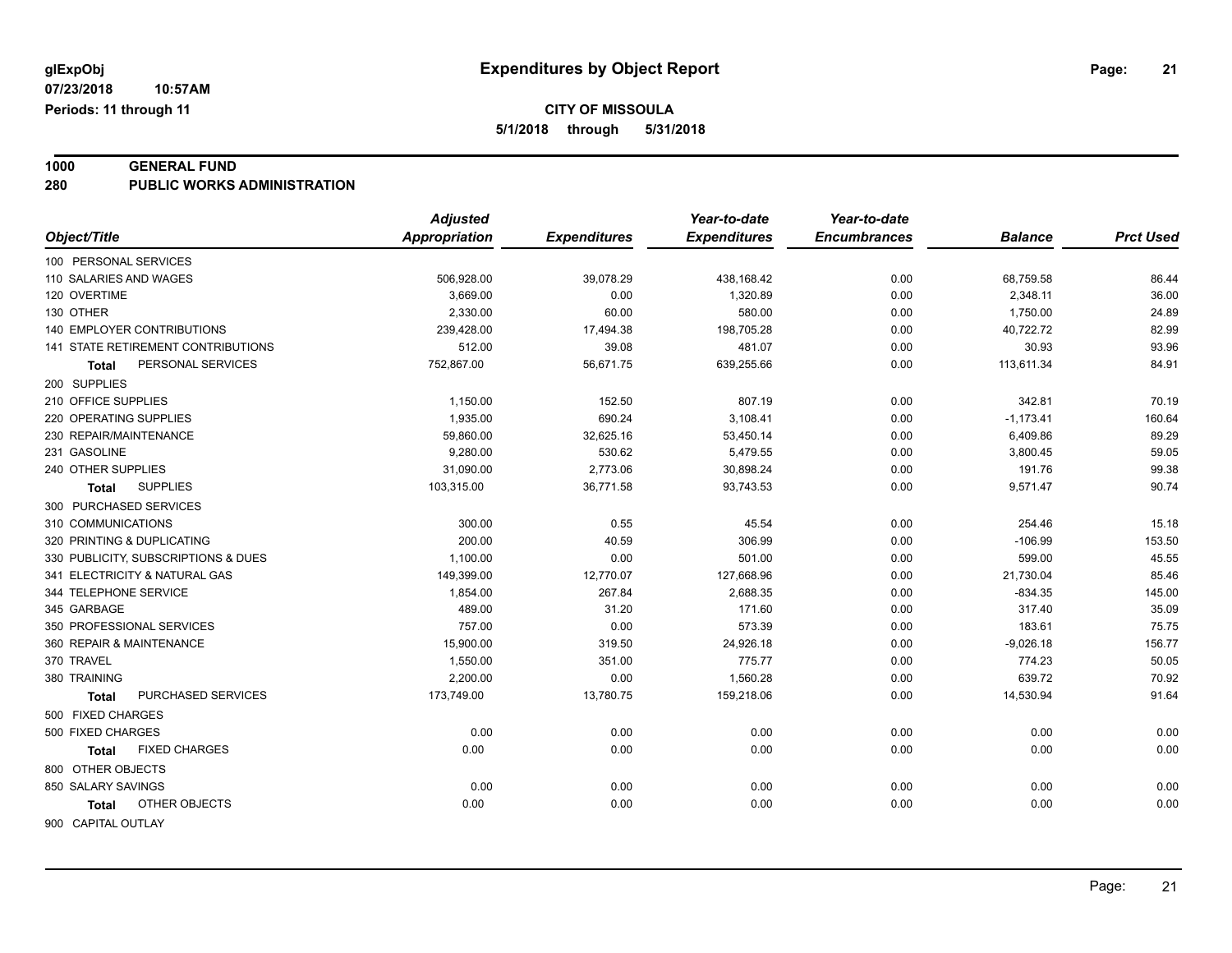**07/23/2018 10:57AM Periods: 11 through 11**

**CITY OF MISSOULA 5/1/2018 through 5/31/2018**

#### **1000 GENERAL FUND<br>280 PUBLIC WORKS A 280 PUBLIC WORKS ADMINISTRATION**

| Object/Title |                             | <b>Adjusted</b> |                     | Year-to-date<br><b>Expenditures</b> | Year-to-date        | <b>Balance</b> | <b>Prct Used</b> |
|--------------|-----------------------------|-----------------|---------------------|-------------------------------------|---------------------|----------------|------------------|
|              |                             | Appropriation   | <b>Expenditures</b> |                                     | <b>Encumbrances</b> |                |                  |
|              | 940 MACHINERY & EQUIPMENT   | 0.00            | 0.00                | 0.00                                | 0.00                | 0.00           | 0.00             |
| <b>Total</b> | <b>CAPITAL OUTLAY</b>       | 0.00            | 0.00                | 0.00                                | 0.00                | 0.00           | 0.00             |
| <b>Total</b> | PUBLIC WORKS ADMINISTRATION | 1,029,931.00    | 107,224.08          | 892.217.25                          | 0.00                | 137.713.75     | 86.63            |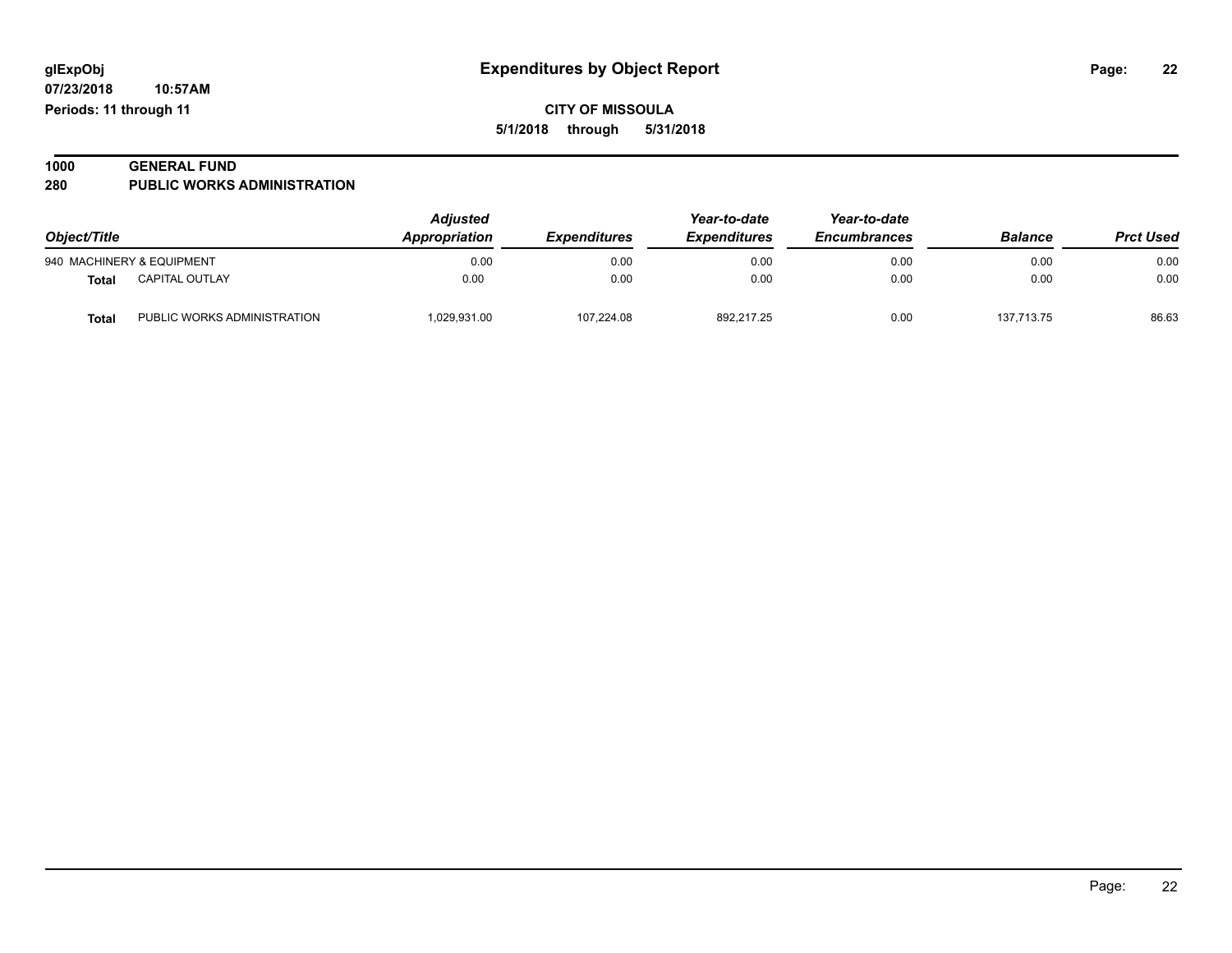**1000 GENERAL FUND 290 POLICE**

|                                       | <b>Adjusted</b>      |                     | Year-to-date        | Year-to-date        |                |                  |
|---------------------------------------|----------------------|---------------------|---------------------|---------------------|----------------|------------------|
| Object/Title                          | <b>Appropriation</b> | <b>Expenditures</b> | <b>Expenditures</b> | <b>Encumbrances</b> | <b>Balance</b> | <b>Prct Used</b> |
| 100 PERSONAL SERVICES                 |                      |                     |                     |                     |                |                  |
| 110 SALARIES AND WAGES                | 8,854,698.00         | 656,135.52          | 7,515,438.56        | 0.00                | 1,339,259.44   | 84.88            |
| 115 SALARIES/HEALTH INSURANCE BENEFIT | 980,562.00           | 76,416.00           | 844,800.00          | 0.00                | 135,762.00     | 86.15            |
| 120 OVERTIME                          | 270,768.00           | 13,821.72           | 233,142.37          | 0.00                | 37,625.63      | 86.10            |
| 121 OUTSIDE HIRE OVERTIME             | 75,000.00            | 19,094.39           | 127,264.94          | 0.00                | $-52,264.94$   | 169.69           |
| 122 COURT OVERTIME                    | 23,364.00            | 3,714.74            | 42,806.72           | 0.00                | $-19,442.72$   | 183.22           |
| 123 CELL PHONE OVERTIME               | 60.690.00            | 0.00                | 9.971.71            | 0.00                | 50,718.29      | 16.43            |
| 130 OTHER                             | 73,140.00            | 0.00                | 69,510.96           | 0.00                | 3,629.04       | 95.04            |
| 133 EDUCATION COMPENSATION            | 0.00                 | 1,390.00            | 15,767.50           | 0.00                | $-15,767.50$   | 0.00             |
| 140 EMPLOYER CONTRIBUTIONS            | 2,460,436.00         | 180,368.44          | 2,050,155.09        | 0.00                | 410,280.91     | 83.32            |
| 141 STATE RETIREMENT CONTRIBUTIONS    | 2,569,388.00         | 191,700.40          | 2,235,029.00        | 0.00                | 334,359.00     | 86.99            |
| PERSONAL SERVICES<br>Total            | 15,368,046.00        | 1,142,641.21        | 13,143,886.85       | 0.00                | 2,224,159.15   | 85.53            |
| 200 SUPPLIES                          |                      |                     |                     |                     |                |                  |
| 210 OFFICE SUPPLIES                   | 21,524.00            | 2,189.81            | 9,163.05            | 0.00                | 12,360.95      | 42.57            |
| 220 OPERATING SUPPLIES                | 100,457.00           | 14,840.35           | 70,646.85           | 0.00                | 29,810.15      | 70.33            |
| 230 REPAIR/MAINTENANCE                | 50,735.00            | 3,784.03            | 35,801.71           | 0.00                | 14,933.29      | 70.57            |
| 231 GASOLINE                          | 185,919.00           | 0.00                | 141,834.24          | 0.00                | 44,084.76      | 76.29            |
| <b>SUPPLIES</b><br><b>Total</b>       | 358,635.00           | 20,814.19           | 257,445.85          | 0.00                | 101,189.15     | 71.78            |
| 300 PURCHASED SERVICES                |                      |                     |                     |                     |                |                  |
| 310 COMMUNICATIONS                    | 21,896.00            | 866.26              | 22,562.32           | 0.00                | $-666.32$      | 103.04           |
| 320 PRINTING & DUPLICATING            | 11,364.00            | 26.31               | 1,882.88            | 0.00                | 9,481.12       | 16.57            |
| 330 PUBLICITY, SUBSCRIPTIONS & DUES   | 14,938.00            | 662.84              | 14,290.72           | 0.00                | 647.28         | 95.67            |
| 344 TELEPHONE SERVICE                 | 48,772.00            | 3,923.07            | 35,290.67           | 0.00                | 13,481.33      | 72.36            |
| 350 PROFESSIONAL SERVICES             | 71,155.00            | 10,530.63           | 54,316.51           | 0.00                | 16,838.49      | 76.34            |
| 360 REPAIR & MAINTENANCE              | 125,340.00           | 8,476.89            | 146,058.44          | 0.00                | $-20,718.44$   | 116.53           |
| 370 TRAVEL                            | 29,500.00            | 3,084.91            | 32,020.80           | 0.00                | $-2,520.80$    | 108.55           |
| 380 TRAINING                          | 37,150.00            | 2,195.00            | 24,186.39           | 0.00                | 12,963.61      | 65.10            |
| 390 OTHER PURCHASED SERVICES          | 25,000.00            | 0.00                | 12,088.34           | 0.00                | 12,911.66      | 48.35            |
| 392 DONATIONS AND SALES               | 0.00                 | 1,975.01            | 6,616.45            | 0.00                | $-6,616.45$    | 0.00             |
| PURCHASED SERVICES<br>Total           | 385,115.00           | 31,740.92           | 349,313.52          | 0.00                | 35,801.48      | 90.70            |
| 500 FIXED CHARGES                     |                      |                     |                     |                     |                |                  |
| 500 FIXED CHARGES                     | 650.00               | 6,082.12            | 71,391.09           | 0.00                | $-70,741.09$   | 10,983.24        |
| <b>530 RENT</b>                       | 71,214.00            | 0.00                | 0.00                | 0.00                | 71,214.00      | 0.00             |
|                                       |                      |                     |                     |                     |                |                  |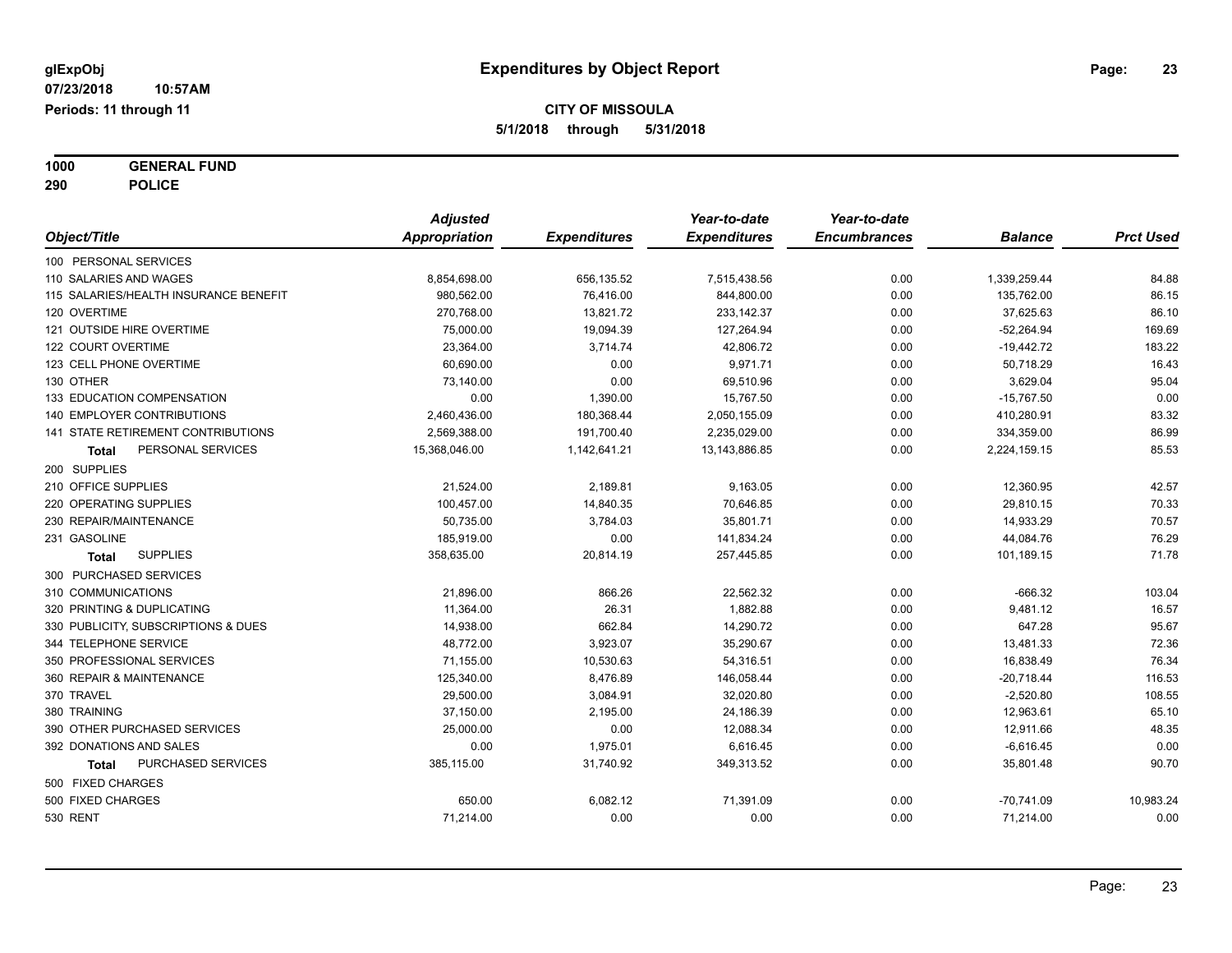**1000 GENERAL FUND 290 POLICE**

| Object/Title                          |                                   | <b>Adjusted</b><br><b>Appropriation</b> | <b>Expenditures</b> | Year-to-date<br><b>Expenditures</b> | Year-to-date<br><b>Encumbrances</b> | <b>Balance</b> | <b>Prct Used</b> |
|---------------------------------------|-----------------------------------|-----------------------------------------|---------------------|-------------------------------------|-------------------------------------|----------------|------------------|
| <b>FIXED CHARGES</b><br><b>Total</b>  |                                   | 71,864.00                               | 6,082.12            | 71,391.09                           | 0.00                                | 472.91         | 99.34            |
| 700 GRANTS & CONTRIBUTIONS            |                                   |                                         |                     |                                     |                                     |                |                  |
| 700 GRANTS & CONTRIBUTIONS            |                                   | 4,000.00                                | 0.00                | 0.00                                | 0.00                                | 4,000.00       | 0.00             |
| <b>Total</b>                          | <b>GRANTS &amp; CONTRIBUTIONS</b> | 4,000.00                                | 0.00                | 0.00                                | 0.00                                | 4,000.00       | 0.00             |
| 800 OTHER OBJECTS                     |                                   |                                         |                     |                                     |                                     |                |                  |
| 820 TRANSFERS TO OTHER FUNDS          |                                   | 6,000.00                                | 0.00                | 6,000.00                            | 0.00                                | 0.00           | 100.00           |
| 850 SALARY SAVINGS                    |                                   | 0.00                                    | 0.00                | 0.00                                | 0.00                                | 0.00           | 0.00             |
| OTHER OBJECTS<br><b>Total</b>         |                                   | 6,000.00                                | 0.00                | 6,000.00                            | 0.00                                | 0.00           | 100.00           |
| 900 CAPITAL OUTLAY                    |                                   |                                         |                     |                                     |                                     |                |                  |
| 940 MACHINERY & EQUIPMENT             |                                   | 40.950.00                               | 0.00                | 14.504.28                           | 0.00                                | 26,445.72      | 35.42            |
| <b>CAPITAL OUTLAY</b><br><b>Total</b> |                                   | 40,950.00                               | 0.00                | 14,504.28                           | 0.00                                | 26,445.72      | 35.42            |
| <b>POLICE</b><br><b>Total</b>         |                                   | 16,234,610.00                           | 1,201,278.44        | 13,842,541.59                       | 0.00                                | 2,392,068.41   | 85.27            |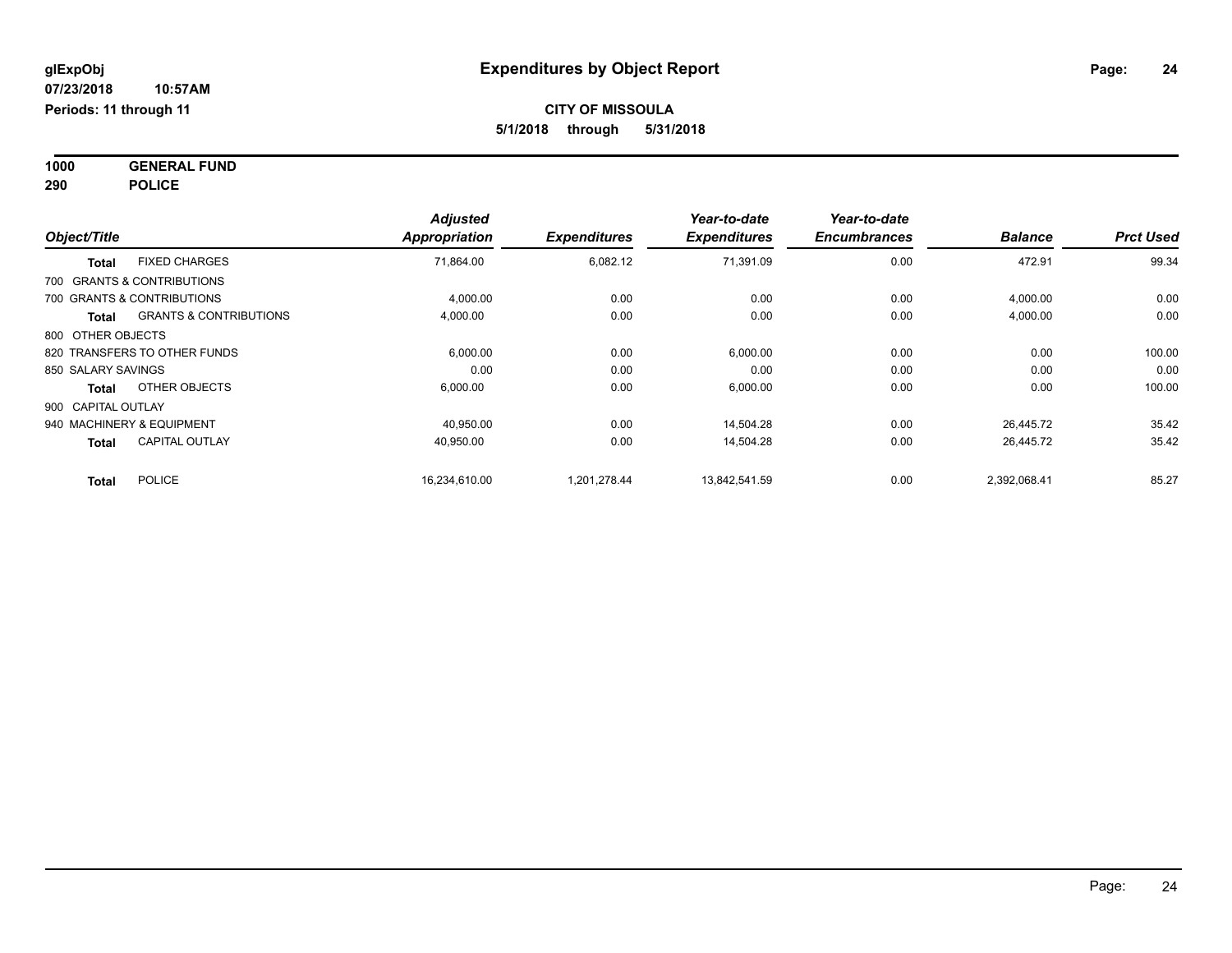**1000 GENERAL FUND 300 FIRE**

|                                           | <b>Adjusted</b> |                     | Year-to-date        | Year-to-date        |                |                  |
|-------------------------------------------|-----------------|---------------------|---------------------|---------------------|----------------|------------------|
| Object/Title                              | Appropriation   | <b>Expenditures</b> | <b>Expenditures</b> | <b>Encumbrances</b> | <b>Balance</b> | <b>Prct Used</b> |
| 100 PERSONAL SERVICES                     |                 |                     |                     |                     |                |                  |
| 110 SALARIES AND WAGES                    | 7,095,844.00    | 536,216.62          | 6,039,408.51        | 0.00                | 1,056,435.49   | 85.11            |
| 115 SALARIES/HEALTH INSURANCE BENEFIT     | 847,872.00      | 68,352.00           | 747,522.00          | 0.00                | 100,350.00     | 88.16            |
| 120 OVERTIME                              | 846,810.00      | 69,968.15           | 1,086,827.67        | 0.00                | $-240,017.67$  | 128.34           |
| 121 OUTSIDE HIRE OVERTIME                 | 529,665.00      | 0.00                | 0.00                | 0.00                | 529,665.00     | 0.00             |
| 130 OTHER                                 | 60,950.00       | 0.00                | 60,044.28           | 0.00                | 905.72         | 98.51            |
| 140 EMPLOYER CONTRIBUTIONS                | 1,738,955.00    | 135,291.92          | 1,488,921.41        | 0.00                | 250,033.59     | 85.62            |
| <b>141 STATE RETIREMENT CONTRIBUTIONS</b> | 2,538,910.00    | 193,895.39          | 2,220,286.41        | 0.00                | 318,623.59     | 87.45            |
| PERSONAL SERVICES<br><b>Total</b>         | 13,659,006.00   | 1,003,724.08        | 11,643,010.28       | 0.00                | 2,015,995.72   | 85.24            |
| 200 SUPPLIES                              |                 |                     |                     |                     |                |                  |
| 210 OFFICE SUPPLIES                       | 16,004.00       | 1,725.24            | 7,490.64            | 0.00                | 8,513.36       | 46.80            |
| 220 OPERATING SUPPLIES                    | 216,944.00      | 1,493.91            | 104,280.90          | 0.00                | 112,663.10     | 48.07            |
| 230 REPAIR/MAINTENANCE                    | 61,500.00       | 4,096.53            | 35,035.08           | 0.00                | 26,464.92      | 56.97            |
| 231 GASOLINE                              | 61,827.00       | 3,512.94            | 41,024.92           | 0.00                | 20,802.08      | 66.35            |
| 240 OTHER SUPPLIES                        | 593.00          | 0.00                | 345.26              | 0.00                | 247.74         | 58.22            |
| <b>SUPPLIES</b><br><b>Total</b>           | 356,868.00      | 10,828.62           | 188,176.80          | 0.00                | 168,691.20     | 52.73            |
| 300 PURCHASED SERVICES                    |                 |                     |                     |                     |                |                  |
| 310 COMMUNICATIONS                        | 577.00          | 75.50               | 524.52              | 0.00                | 52.48          | 90.90            |
| 320 PRINTING & DUPLICATING                | 1,488.00        | 492.82              | 607.20              | 0.00                | 880.80         | 40.81            |
| 330 PUBLICITY, SUBSCRIPTIONS & DUES       | 13,563.00       | 1,029.00            | 8,161.28            | 0.00                | 5,401.72       | 60.17            |
| 340 SEWER                                 | 1,465.00        | 0.00                | 1,199.00            | 0.00                | 266.00         | 81.84            |
| 341 ELECTRICITY & NATURAL GAS             | 76,723.00       | 6,778.19            | 67,115.70           | 0.00                | 9,607.30       | 87.48            |
| 342 STORM WATER                           | 0.00            | 0.00                | 0.00                | 0.00                | 0.00           | 0.00             |
| 343 WATER CHARGES                         | 14,677.00       | 660.43              | 10,487.08           | 0.00                | 4,189.92       | 71.45            |
| 344 TELEPHONE SERVICE                     | 20,088.00       | 1,834.39            | 14,239.74           | 0.00                | 5,848.26       | 70.89            |
| 345 GARBAGE                               | 5,850.00        | 1,242.25            | 6,829.26            | 0.00                | $-979.26$      | 116.74           |
| 350 PROFESSIONAL SERVICES                 | 39,272.00       | 1,457.49            | 28,629.84           | 0.00                | 10,642.16      | 72.90            |
| 360 REPAIR & MAINTENANCE                  | 73,044.00       | 8,406.54            | 80,522.88           | 0.00                | $-7,478.88$    | 110.24           |
| 370 TRAVEL                                | 32,358.00       | 2,965.66            | 20,428.44           | 0.00                | 11,929.56      | 63.13            |
| 380 TRAINING                              | 23,796.00       | 3,100.00            | 16,957.39           | 0.00                | 6,838.61       | 71.26            |
| 390 OTHER PURCHASED SERVICES              | 11,580.00       | 197.31              | 3,191.58            | 0.00                | 8,388.42       | 27.56            |
| PURCHASED SERVICES<br>Total               | 314,481.00      | 28,239.58           | 258,893.91          | 0.00                | 55,587.09      | 82.32            |
| $F(A)$ $F(B)$ $F(A)$ $A$                  |                 |                     |                     |                     |                |                  |

500 FIXED CHARGES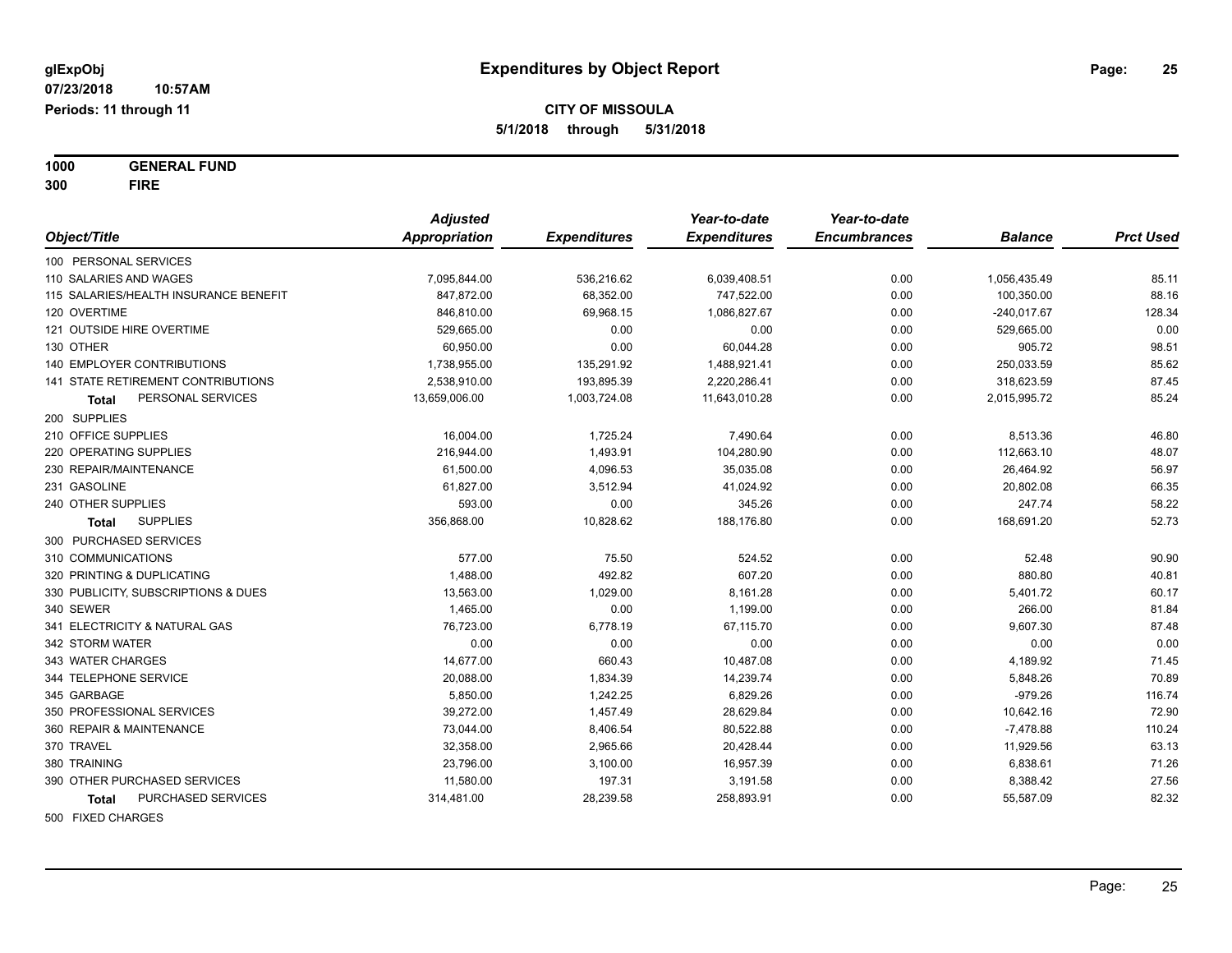**1000 GENERAL FUND 300 FIRE**

|                                                   | <b>Adjusted</b>      |                     | Year-to-date        | Year-to-date<br><b>Encumbrances</b> | <b>Balance</b> | <b>Prct Used</b> |
|---------------------------------------------------|----------------------|---------------------|---------------------|-------------------------------------|----------------|------------------|
| Object/Title                                      | <b>Appropriation</b> | <b>Expenditures</b> | <b>Expenditures</b> |                                     |                |                  |
| 500 FIXED CHARGES                                 | 308.00               | 0.00                | 0.00                | 0.00                                | 308.00         | 0.00             |
| 530 RENT                                          | 0.00                 | 0.00                | 320.00              | 0.00                                | $-320.00$      | 0.00             |
| <b>FIXED CHARGES</b><br><b>Total</b>              | 308.00               | 0.00                | 320.00              | 0.00                                | $-12.00$       | 103.90           |
| 700 GRANTS & CONTRIBUTIONS                        |                      |                     |                     |                                     |                |                  |
| 700 GRANTS & CONTRIBUTIONS                        | 2,700.00             | 0.00                | 2,700.00            | 0.00                                | 0.00           | 100.00           |
| <b>GRANTS &amp; CONTRIBUTIONS</b><br><b>Total</b> | 2,700.00             | 0.00                | 2,700.00            | 0.00                                | 0.00           | 100.00           |
| 800 OTHER OBJECTS                                 |                      |                     |                     |                                     |                |                  |
| 820 TRANSFERS TO OTHER FUNDS                      | 0.00                 | 0.00                | 0.00                | 0.00                                | 0.00           | 0.00             |
| 850 SALARY SAVINGS                                | 0.00                 | 0.00                | 0.00                | 0.00                                | 0.00           | 0.00             |
| OTHER OBJECTS<br><b>Total</b>                     | 0.00                 | 0.00                | 0.00                | 0.00                                | 0.00           | 0.00             |
| 900 CAPITAL OUTLAY                                |                      |                     |                     |                                     |                |                  |
| 940 MACHINERY & EQUIPMENT                         | 0.00                 | 0.00                | 10.47               | 0.00                                | $-10.47$       | 0.00             |
| <b>CAPITAL OUTLAY</b><br><b>Total</b>             | 0.00                 | 0.00                | 10.47               | 0.00                                | $-10.47$       | 0.00             |
| <b>FIRE</b><br><b>Total</b>                       | 14,333,363.00        | 1,042,792.28        | 12,093,111.46       | 0.00                                | 2,240,251.54   | 84.37            |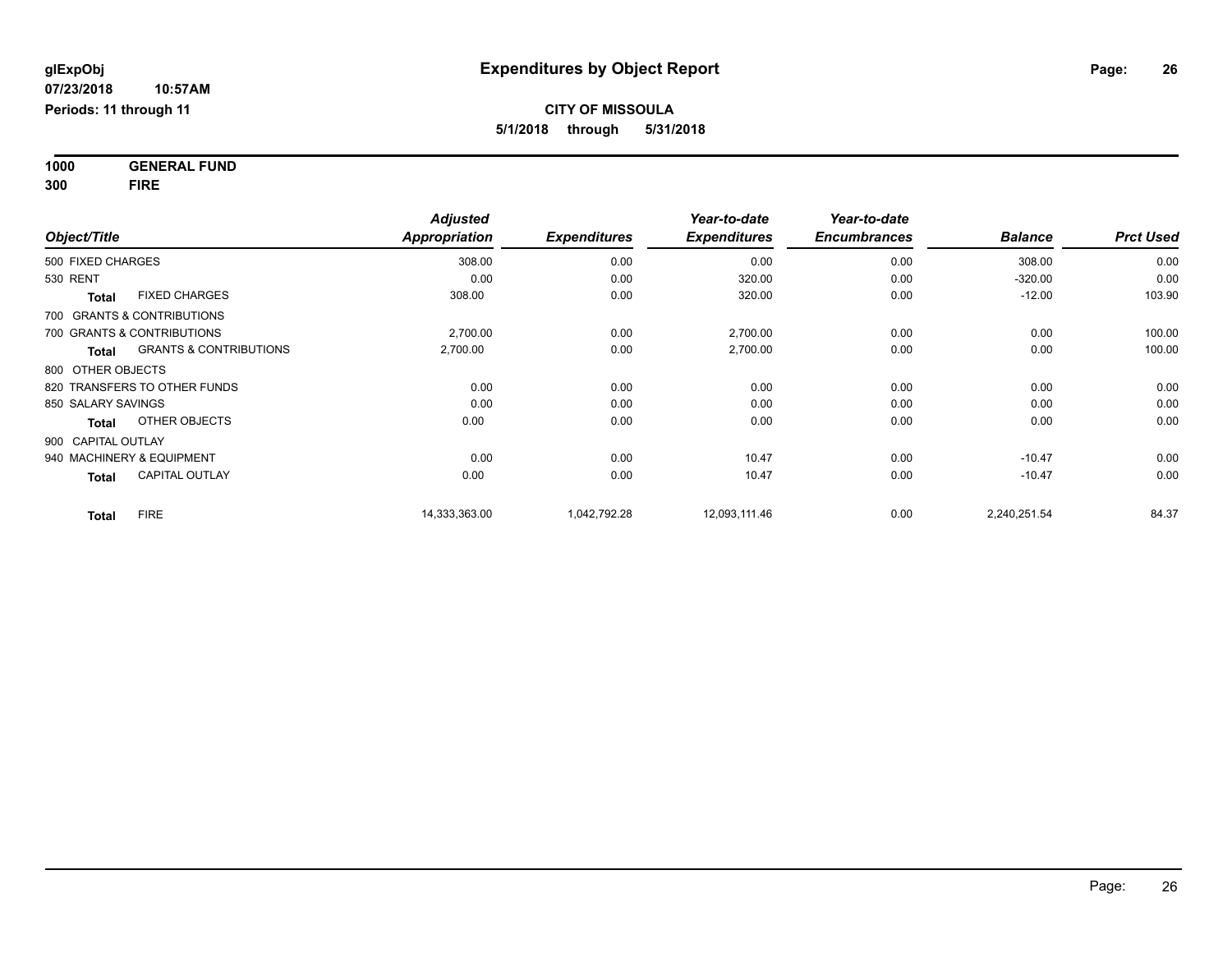# **1000 GENERAL FUND**

**320 STREET MAINTENANCE**

|                                           | <b>Adjusted</b> |                     | Year-to-date        | Year-to-date        |                |                  |
|-------------------------------------------|-----------------|---------------------|---------------------|---------------------|----------------|------------------|
| Object/Title                              | Appropriation   | <b>Expenditures</b> | <b>Expenditures</b> | <b>Encumbrances</b> | <b>Balance</b> | <b>Prct Used</b> |
| 100 PERSONAL SERVICES                     |                 |                     |                     |                     |                |                  |
| 110 SALARIES AND WAGES                    | 1,442,102.00    | 108,476.14          | 1,292,101.16        | 0.00                | 150,000.84     | 89.60            |
| 120 OVERTIME                              | 15,000.00       | 754.07              | 34,983.98           | 0.00                | $-19,983.98$   | 233.23           |
| 130 OTHER                                 | 6,000.00        | 540.00              | 5,860.00            | 0.00                | 140.00         | 97.67            |
| <b>140 EMPLOYER CONTRIBUTIONS</b>         | 792,093.00      | 65,834.17           | 783,449.38          | 0.00                | 8,643.62       | 98.91            |
| <b>141 STATE RETIREMENT CONTRIBUTIONS</b> | 1.465.00        | 108.48              | 1,395.97            | 0.00                | 69.03          | 95.29            |
| PERSONAL SERVICES<br>Total                | 2,256,660.00    | 175,712.86          | 2,117,790.49        | 0.00                | 138,869.51     | 93.85            |
| 200 SUPPLIES                              |                 |                     |                     |                     |                |                  |
| 210 OFFICE SUPPLIES                       | 1,600.00        | 0.00                | 798.31              | 0.00                | 801.69         | 49.89            |
| 220 OPERATING SUPPLIES                    | 170,318.00      | 1,895.67            | 420,422.97          | 0.00                | $-250, 104.97$ | 246.85           |
| 230 REPAIR/MAINTENANCE                    | 84,215.00       | 33,318.75           | 166,112.26          | 0.00                | $-81,897.26$   | 197.25           |
| 231 GASOLINE                              | 218,603.00      | 17,880.14           | 156,882.54          | 0.00                | 61,720.46      | 71.77            |
| 240 OTHER SUPPLIES                        | 0.00            | 0.00                | 0.00                | 0.00                | 0.00           | 0.00             |
| 250 SUPPLIES FOR RESALE                   | 0.00            | 0.00                | 0.00                | 0.00                | 0.00           | 0.00             |
| <b>SUPPLIES</b><br><b>Total</b>           | 474,736.00      | 53,094.56           | 744,216.08          | 0.00                | $-269,480.08$  | 156.76           |
| 300 PURCHASED SERVICES                    |                 |                     |                     |                     |                |                  |
| 310 COMMUNICATIONS                        | 0.00            | 7.38                | 44.64               | 0.00                | $-44.64$       | 0.00             |
| 320 PRINTING & DUPLICATING                | 7,000.00        | 1,243.75            | 7,505.59            | 0.00                | $-505.59$      | 107.22           |
| 330 PUBLICITY, SUBSCRIPTIONS & DUES       | 3,000.00        | 0.00                | 706.58              | 0.00                | 2,293.42       | 23.55            |
| 341 ELECTRICITY & NATURAL GAS             | 0.00            | 0.00                | 0.00                | 0.00                | 0.00           | 0.00             |
| 343 WATER CHARGES                         | 7,000.00        | 2,243.17            | 11,105.17           | 0.00                | $-4,105.17$    | 158.65           |
| 344 TELEPHONE SERVICE                     | 1,821.00        | 228.52              | 1,638.62            | 0.00                | 182.38         | 89.98            |
| 345 GARBAGE                               | 7,798.00        | 0.00                | 1,255.10            | 0.00                | 6,542.90       | 16.10            |
| 350 PROFESSIONAL SERVICES                 | 5,150.00        | 0.00                | 645.50              | 0.00                | 4,504.50       | 12.53            |
| 360 REPAIR & MAINTENANCE                  | 21,000.00       | 2,367.73            | 9,713.27            | 0.00                | 11,286.73      | 46.25            |
| 370 TRAVEL                                | 2,300.00        | 0.00                | 80.00               | 0.00                | 2,220.00       | 3.48             |
| 380 TRAINING                              | 1,500.00        | 0.00                | 355.00              | 0.00                | 1,145.00       | 23.67            |
| PURCHASED SERVICES<br><b>Total</b>        | 56,569.00       | 6,090.55            | 33,049.47           | 0.00                | 23,519.53      | 58.42            |
| <b>400 BUILDING MATERIALS</b>             |                 |                     |                     |                     |                |                  |
| <b>400 BUILDING MATERIALS</b>             | 62,263.00       | 269.00              | 13,590.74           | 0.00                | 48,672.26      | 21.83            |
| <b>BUILDING MATERIALS</b><br>Total        | 62,263.00       | 269.00              | 13,590.74           | 0.00                | 48,672.26      | 21.83            |
| 500 FIXED CHARGES                         |                 |                     |                     |                     |                |                  |
| 500 FIXED CHARGES                         | 30,500.00       | 1,950.00            | 20,653.90           | 0.00                | 9,846.10       | 67.72            |
|                                           |                 |                     |                     |                     |                |                  |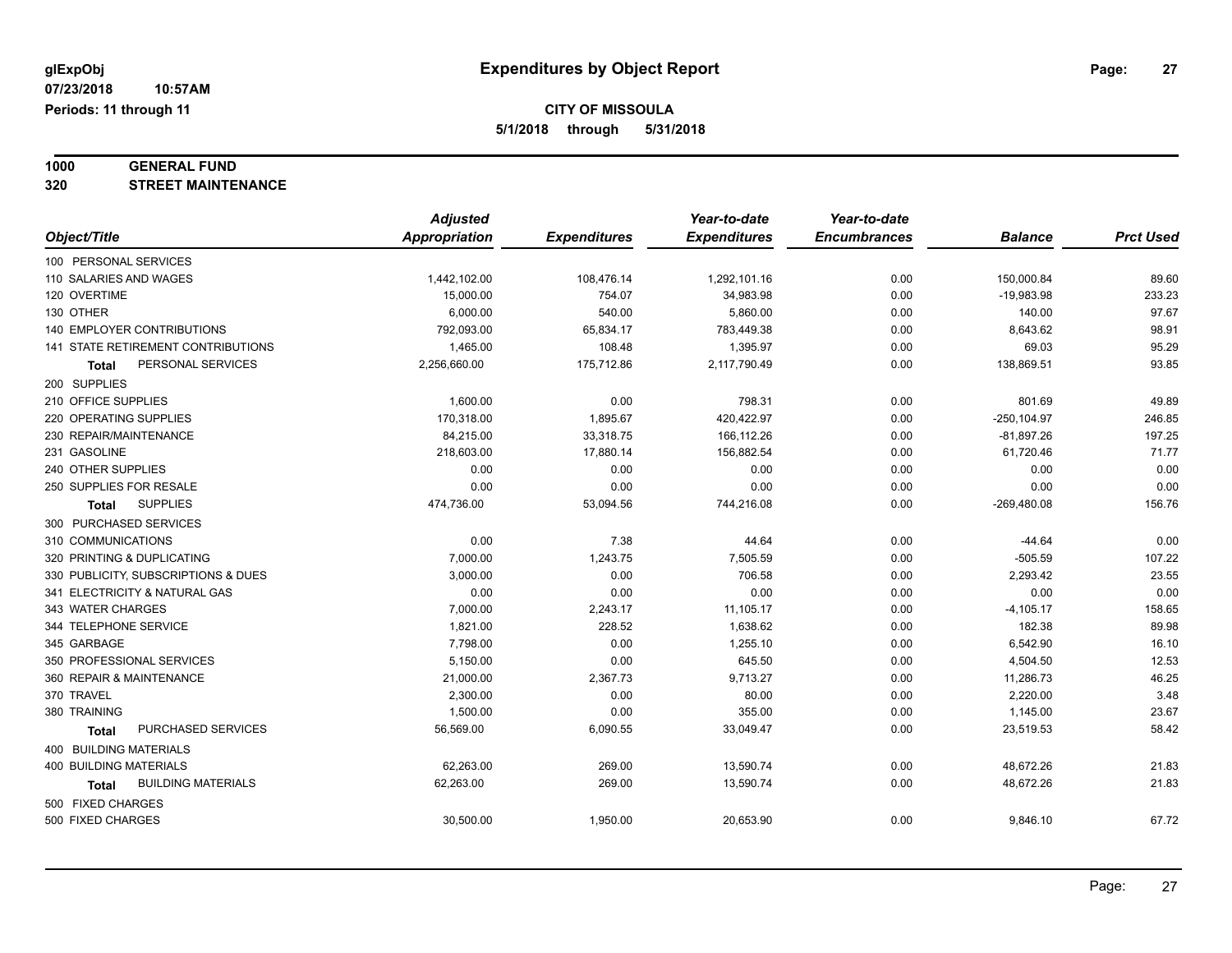#### **1000 GENERAL FUND 320 STREET MAINTENANCE**

| Object/Title                                      | <b>Adjusted</b><br>Appropriation | <b>Expenditures</b> | Year-to-date<br><b>Expenditures</b> | Year-to-date<br><b>Encumbrances</b> | <b>Balance</b> | <b>Prct Used</b> |
|---------------------------------------------------|----------------------------------|---------------------|-------------------------------------|-------------------------------------|----------------|------------------|
| <b>FIXED CHARGES</b><br><b>Total</b>              | 30.500.00                        | 1,950.00            | 20.653.90                           | 0.00                                | 9,846.10       | 67.72            |
| 700 GRANTS & CONTRIBUTIONS                        |                                  |                     |                                     |                                     |                |                  |
| 700 GRANTS & CONTRIBUTIONS                        | 0.00                             | 0.00                | 0.00                                | 0.00                                | 0.00           | 0.00             |
| <b>GRANTS &amp; CONTRIBUTIONS</b><br><b>Total</b> | 0.00                             | 0.00                | 0.00                                | 0.00                                | 0.00           | 0.00             |
| 900 CAPITAL OUTLAY                                |                                  |                     |                                     |                                     |                |                  |
| 930 IMPROVEMENTS                                  | 104.814.00                       | 0.00                | 18.860.74                           | 0.00                                | 85.953.26      | 17.99            |
| 940 MACHINERY & EQUIPMENT                         | 0.00                             | 0.00                | 0.00                                | 0.00                                | 0.00           | 0.00             |
| <b>CAPITAL OUTLAY</b><br><b>Total</b>             | 104.814.00                       | 0.00                | 18.860.74                           | 0.00                                | 85,953.26      | 17.99            |
| <b>STREET MAINTENANCE</b><br><b>Total</b>         | 2.985.542.00                     | 237.116.97          | 2.948.161.42                        | 0.00                                | 37.380.58      | 98.75            |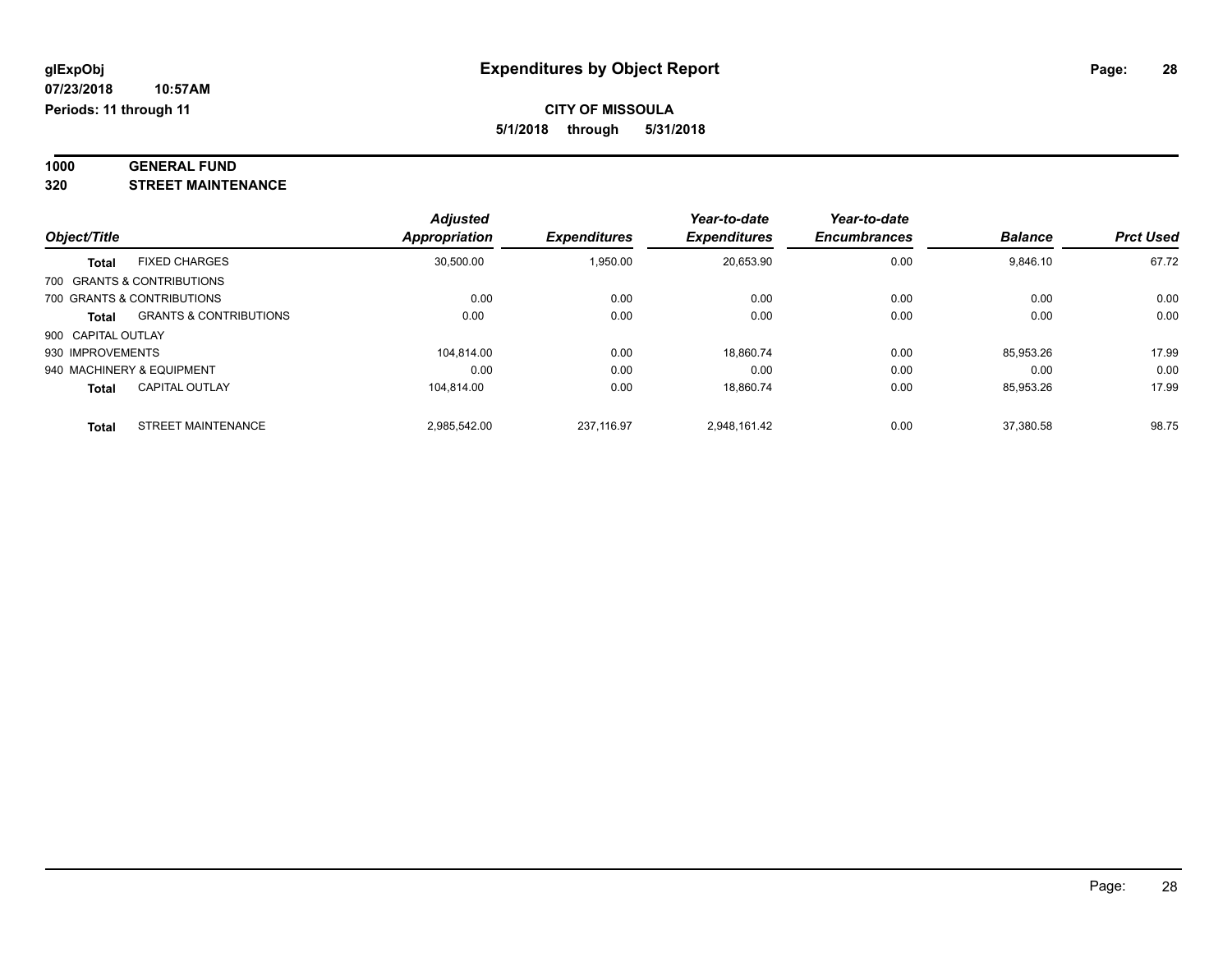# **1000 GENERAL FUND**

**321 FLEET MAINTENANCE**

|                                     |                          | <b>Adjusted</b> |                     | Year-to-date        | Year-to-date        |                |                  |
|-------------------------------------|--------------------------|-----------------|---------------------|---------------------|---------------------|----------------|------------------|
| Object/Title                        |                          | Appropriation   | <b>Expenditures</b> | <b>Expenditures</b> | <b>Encumbrances</b> | <b>Balance</b> | <b>Prct Used</b> |
| 100 PERSONAL SERVICES               |                          |                 |                     |                     |                     |                |                  |
| 110 SALARIES AND WAGES              |                          | 508,806.00      | 43,635.80           | 500,978.20          | 0.00                | 7,827.80       | 98.46            |
| 120 OVERTIME                        |                          | 2.000.00        | 0.00                | 1,094.27            | 0.00                | 905.73         | 54.71            |
| 130 OTHER                           |                          | 168,960.00      | 140.00              | 1,540.00            | 0.00                | 167,420.00     | 0.91             |
| <b>140 EMPLOYER CONTRIBUTIONS</b>   |                          | 297,318.00      | 20,195.37           | 228,548.21          | 0.00                | 68,769.79      | 76.87            |
| 141 STATE RETIREMENT CONTRIBUTIONS  |                          | 679.00          | 43.64               | 687.89              | 0.00                | $-8.89$        | 101.31           |
| <b>Total</b>                        | PERSONAL SERVICES        | 977,763.00      | 64,014.81           | 732,848.57          | 0.00                | 244,914.43     | 74.95            |
| 200 SUPPLIES                        |                          |                 |                     |                     |                     |                |                  |
| 210 OFFICE SUPPLIES                 |                          | 1,000.00        | 0.00                | 283.56              | 0.00                | 716.44         | 28.36            |
| 220 OPERATING SUPPLIES              |                          | 35,750.00       | 1,134.37            | 15,376.75           | 0.00                | 20,373.25      | 43.01            |
| 230 REPAIR/MAINTENANCE              |                          | 39,399.00       | 4,185.88            | 43,881.35           | 0.00                | $-4,482.35$    | 111.38           |
| 231 GASOLINE                        |                          | 3,032.00        | 59.85               | 1,955.66            | 0.00                | 1,076.34       | 64.50            |
| 240 OTHER SUPPLIES                  |                          | 2,600.00        | 0.00                | 406.48              | 0.00                | 2,193.52       | 15.63            |
| <b>SUPPLIES</b><br>Total            |                          | 81,781.00       | 5,380.10            | 61,903.80           | 0.00                | 19,877.20      | 75.69            |
| 300 PURCHASED SERVICES              |                          |                 |                     |                     |                     |                |                  |
| 310 COMMUNICATIONS                  |                          | 156.00          | 22.67               | 340.80              | 0.00                | $-184.80$      | 218.46           |
| 320 PRINTING & DUPLICATING          |                          | 350.00          | 0.00                | 0.00                | 0.00                | 350.00         | 0.00             |
| 330 PUBLICITY, SUBSCRIPTIONS & DUES |                          | 230.00          | 0.00                | 463.74              | 0.00                | $-233.74$      | 201.63           |
| 344 TELEPHONE SERVICE               |                          | 1,295.00        | 69.25               | 751.94              | 0.00                | 543.06         | 58.06            |
| 350 PROFESSIONAL SERVICES           |                          | 11,924.00       | 0.00                | 7,047.54            | 0.00                | 4,876.46       | 59.10            |
| 360 REPAIR & MAINTENANCE            |                          | 7,920.00        | 80.00               | 1,197.00            | 0.00                | 6,723.00       | 15.11            |
| 370 TRAVEL                          |                          | 900.00          | 0.00                | 0.00                | 0.00                | 900.00         | 0.00             |
| 380 TRAINING                        |                          | 850.00          | 0.00                | 350.00              | 0.00                | 500.00         | 41.18            |
| <b>Total</b>                        | PURCHASED SERVICES       | 23,625.00       | 171.92              | 10,151.02           | 0.00                | 13,473.98      | 42.97            |
| 800 OTHER OBJECTS                   |                          |                 |                     |                     |                     |                |                  |
| 845 CONTINGENCY                     |                          | 0.00            | 0.00                | 0.00                | 0.00                | 0.00           | 0.00             |
| Total                               | OTHER OBJECTS            | 0.00            | 0.00                | 0.00                | 0.00                | 0.00           | 0.00             |
| 900 CAPITAL OUTLAY                  |                          |                 |                     |                     |                     |                |                  |
| 940 MACHINERY & EQUIPMENT           |                          | 0.00            | 0.00                | 0.00                | 0.00                | 0.00           | 0.00             |
| <b>Total</b>                        | <b>CAPITAL OUTLAY</b>    | 0.00            | 0.00                | 0.00                | 0.00                | 0.00           | 0.00             |
| <b>Total</b>                        | <b>FLEET MAINTENANCE</b> | 1,083,169.00    | 69,566.83           | 804,903.39          | 0.00                | 278,265.61     | 74.31            |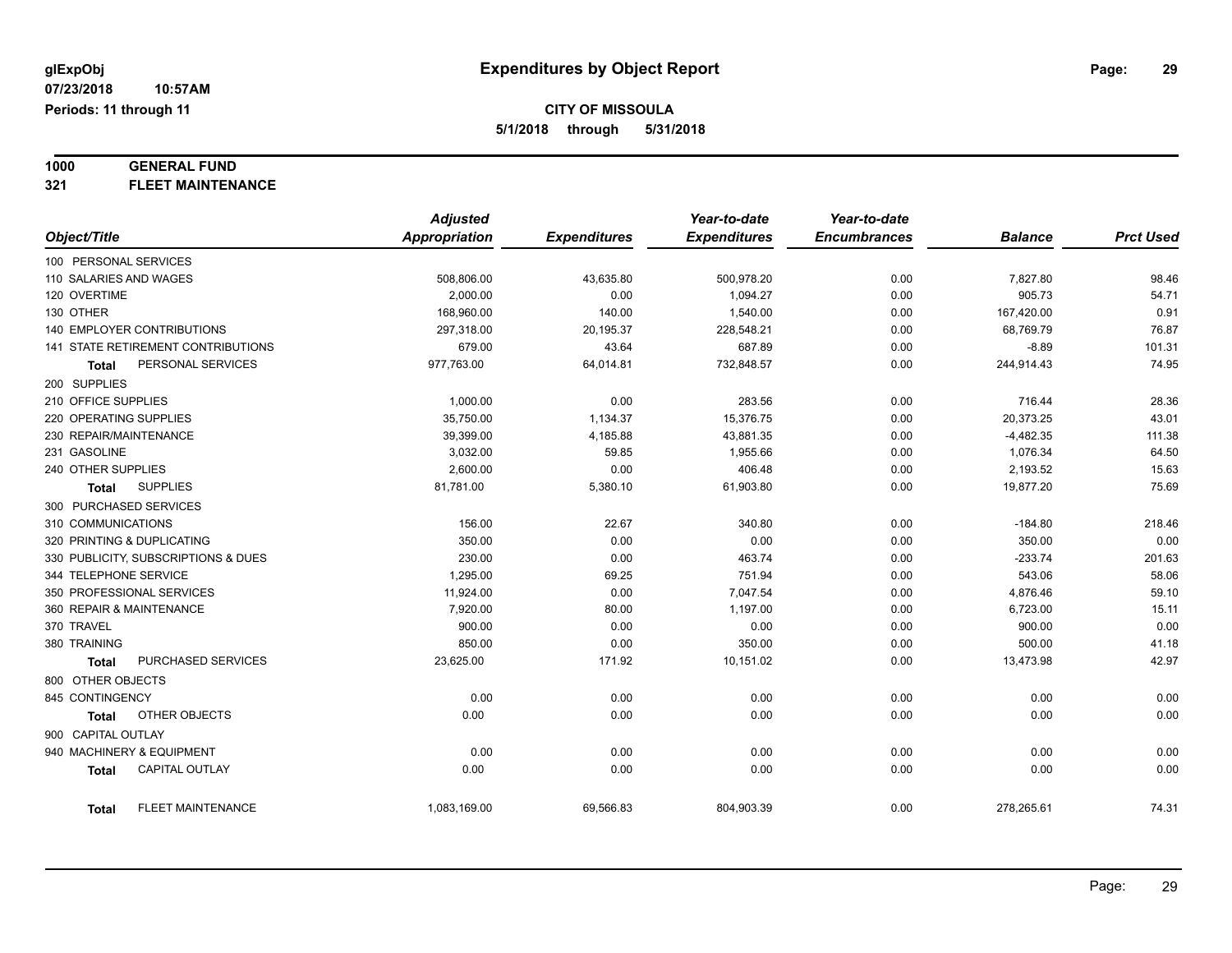**CITY OF MISSOULA**

**5/1/2018 through 5/31/2018**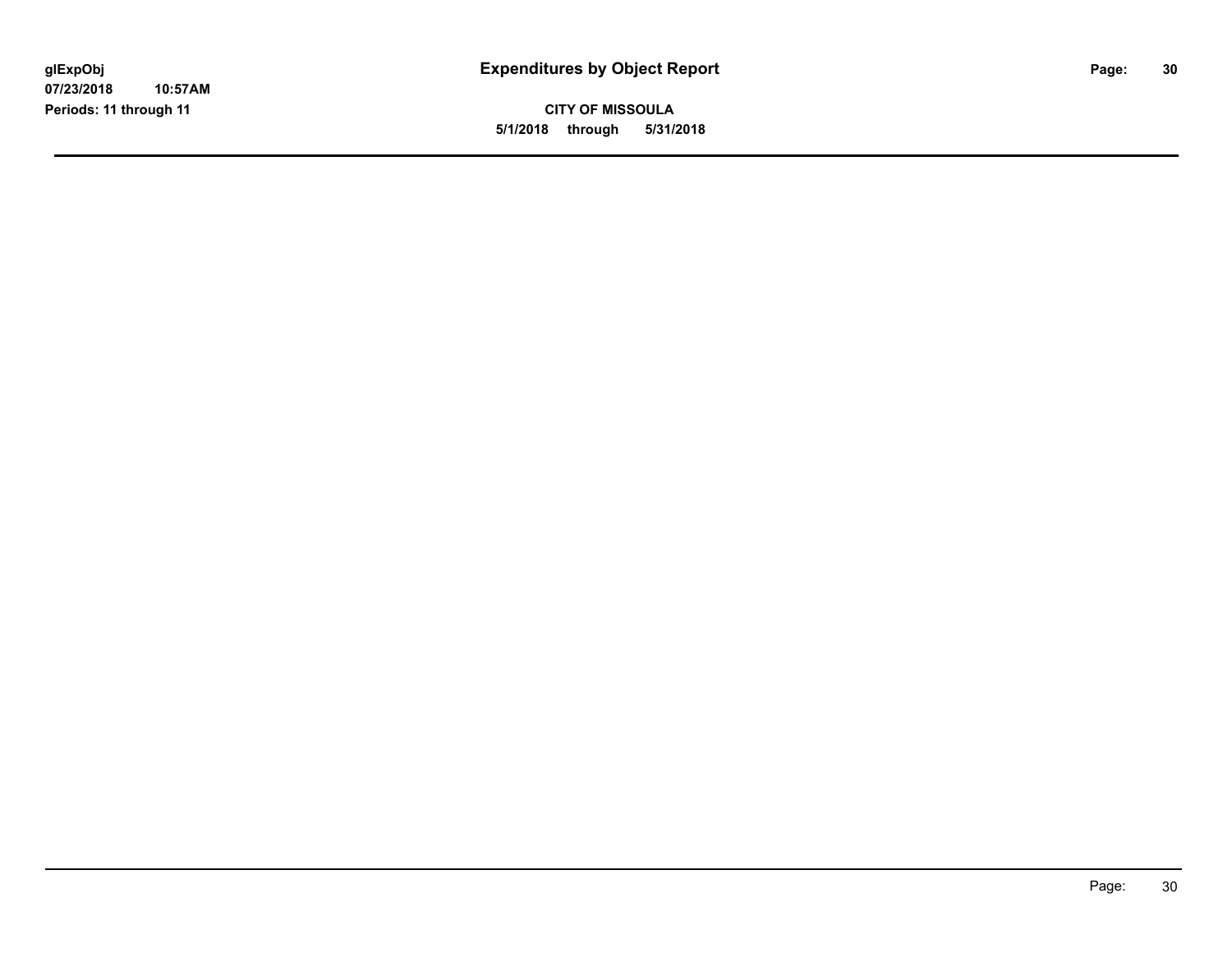**1000 GENERAL FUND**

**340 CEMETERY**

|                                     | <b>Adjusted</b>      |                     | Year-to-date        | Year-to-date        |                |                  |
|-------------------------------------|----------------------|---------------------|---------------------|---------------------|----------------|------------------|
| Object/Title                        | <b>Appropriation</b> | <b>Expenditures</b> | <b>Expenditures</b> | <b>Encumbrances</b> | <b>Balance</b> | <b>Prct Used</b> |
| 100 PERSONAL SERVICES               |                      |                     |                     |                     |                |                  |
| 110 SALARIES AND WAGES              | 388,452.00           | 27,399.93           | 300,824.65          | 0.00                | 87,627.35      | 77.44            |
| 120 OVERTIME                        | 5,000.00             | 345.59              | 3,161.81            | 0.00                | 1,838.19       | 63.24            |
| <b>140 EMPLOYER CONTRIBUTIONS</b>   | 169,869.00           | 11,437.70           | 133,418.52          | 0.00                | 36,450.48      | 78.54            |
| 141 STATE RETIREMENT CONTRIBUTIONS  | 389.00               | 27.40               | 352.94              | 0.00                | 36.06          | 90.73            |
| PERSONAL SERVICES<br>Total          | 563,710.00           | 39,210.62           | 437,757.92          | 0.00                | 125,952.08     | 77.66            |
| 200 SUPPLIES                        |                      |                     |                     |                     |                |                  |
| 210 OFFICE SUPPLIES                 | 2,770.00             | 106.83              | 1,522.80            | 0.00                | 1,247.20       | 54.97            |
| 220 OPERATING SUPPLIES              | 40,802.00            | 11,145.35           | 33,922.09           | 0.00                | 6,879.91       | 83.14            |
| 230 REPAIR/MAINTENANCE              | 20,120.00            | 529.70              | 14,260.54           | 0.00                | 5,859.46       | 70.88            |
| 231 GASOLINE                        | 14,398.00            | 735.54              | 7,525.13            | 0.00                | 6,872.87       | 52.27            |
| 240 OTHER SUPPLIES                  | 0.00                 | 0.00                | 0.00                | 0.00                | 0.00           | 0.00             |
| 250 SUPPLIES FOR RESALE             | 0.00                 | 0.00                | 0.00                | 0.00                | 0.00           | 0.00             |
| <b>SUPPLIES</b><br><b>Total</b>     | 78,090.00            | 12,517.42           | 57,230.56           | 0.00                | 20,859.44      | 73.29            |
| 300 PURCHASED SERVICES              |                      |                     |                     |                     |                |                  |
| 310 COMMUNICATIONS                  | 2,015.00             | 327.53              | 2,050.09            | 0.00                | $-35.09$       | 101.74           |
| 320 PRINTING & DUPLICATING          | 775.00               | 0.00                | 40.00               | 0.00                | 735.00         | 5.16             |
| 330 PUBLICITY, SUBSCRIPTIONS & DUES | 813.00               | 0.00                | 229.46              | 0.00                | 583.54         | 28.22            |
| 341 ELECTRICITY & NATURAL GAS       | 19,552.00            | 629.29              | 12,679.35           | 0.00                | 6,872.65       | 64.85            |
| 343 WATER CHARGES                   | 1,082.00             | 59.49               | 600.62              | 0.00                | 481.38         | 55.51            |
| 344 TELEPHONE SERVICE               | 2,400.00             | 107.08              | 1,250.25            | 0.00                | 1,149.75       | 52.09            |
| 345 GARBAGE                         | 1,325.00             | 389.20              | 1,648.10            | 0.00                | $-323.10$      | 124.38           |
| 350 PROFESSIONAL SERVICES           | 1,000.00             | 0.00                | 0.00                | 0.00                | 1,000.00       | 0.00             |
| 360 REPAIR & MAINTENANCE            | 3,700.00             | 269.28              | 2,788.30            | 0.00                | 911.70         | 75.36            |
| 370 TRAVEL                          | 500.00               | 0.00                | 0.00                | 0.00                | 500.00         | 0.00             |
| 380 TRAINING                        | 2,006.00             | 235.00              | 797.51              | 0.00                | 1,208.49       | 39.76            |
| 390 OTHER PURCHASED SERVICES        | 3,342.00             | 249.75              | 2,153.60            | 0.00                | 1,188.40       | 64.44            |
| PURCHASED SERVICES<br><b>Total</b>  | 38,510.00            | 2,266.62            | 24,237.28           | 0.00                | 14,272.72      | 62.94            |
| 400 BUILDING MATERIALS              |                      |                     |                     |                     |                |                  |
| <b>400 BUILDING MATERIALS</b>       | 0.00                 | 0.00                | 0.00                | 0.00                | 0.00           | 0.00             |
| <b>BUILDING MATERIALS</b><br>Total  | 0.00                 | 0.00                | 0.00                | 0.00                | 0.00           | 0.00             |
| 500 FIXED CHARGES                   |                      |                     |                     |                     |                |                  |
| 500 FIXED CHARGES                   | 0.00                 | 0.00                | 0.00                | 0.00                | 0.00           | 0.00             |
|                                     |                      |                     |                     |                     |                |                  |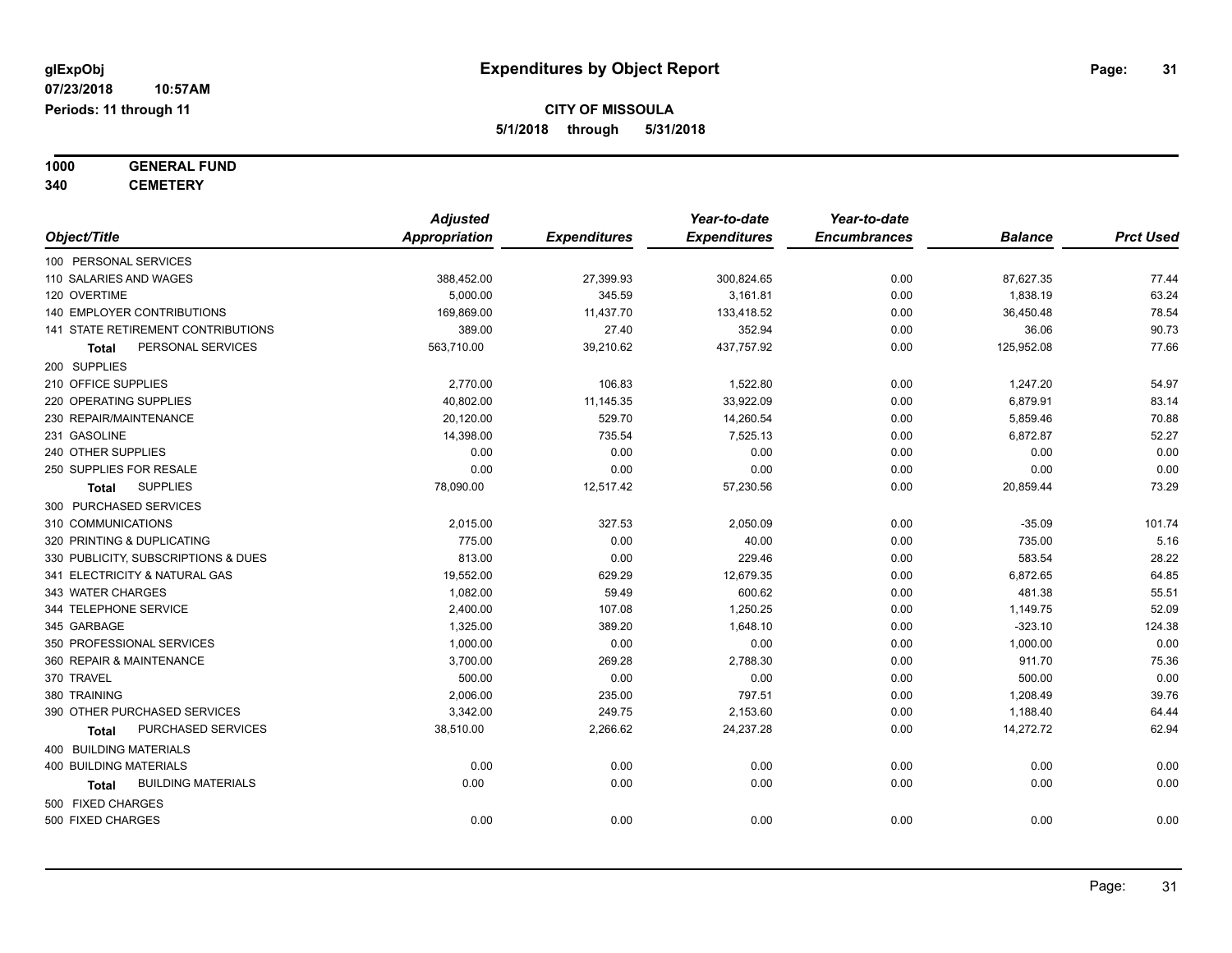**1000 GENERAL FUND 340 CEMETERY**

|                    |                           | <b>Adjusted</b>      |                     | Year-to-date        | Year-to-date        |                |                  |
|--------------------|---------------------------|----------------------|---------------------|---------------------|---------------------|----------------|------------------|
| Object/Title       |                           | <b>Appropriation</b> | <b>Expenditures</b> | <b>Expenditures</b> | <b>Encumbrances</b> | <b>Balance</b> | <b>Prct Used</b> |
| <b>530 RENT</b>    |                           | 500.00               | 10.50               | 491.28              | 0.00                | 8.72           | 98.26            |
| <b>Total</b>       | <b>FIXED CHARGES</b>      | 500.00               | 10.50               | 491.28              | 0.00                | 8.72           | 98.26            |
| 800 OTHER OBJECTS  |                           |                      |                     |                     |                     |                |                  |
| 845 CONTINGENCY    |                           | 8,185.00             | 1,236.00            | 5,128.00            | 0.00                | 3,057.00       | 62.65            |
| 850 SALARY SAVINGS |                           | 0.00                 | 0.00                | 0.00                | 0.00                | 0.00           | 0.00             |
| <b>Total</b>       | OTHER OBJECTS             | 8,185.00             | 1,236.00            | 5,128.00            | 0.00                | 3,057.00       | 62.65            |
| 900 CAPITAL OUTLAY |                           |                      |                     |                     |                     |                |                  |
| 920 BUILDINGS      |                           | 0.00                 | 0.00                | 0.00                | 0.00                | 0.00           | 0.00             |
| 930 IMPROVEMENTS   |                           | 0.00                 | 0.00                | 0.00                | 0.00                | 0.00           | 0.00             |
|                    | 940 MACHINERY & EQUIPMENT | 0.00                 | 0.00                | 0.00                | 0.00                | 0.00           | 0.00             |
| <b>Total</b>       | <b>CAPITAL OUTLAY</b>     | 0.00                 | 0.00                | 0.00                | 0.00                | 0.00           | 0.00             |
| <b>Total</b>       | <b>CEMETERY</b>           | 688,995.00           | 55,241.16           | 524,845.04          | 0.00                | 164,149.96     | 76.18            |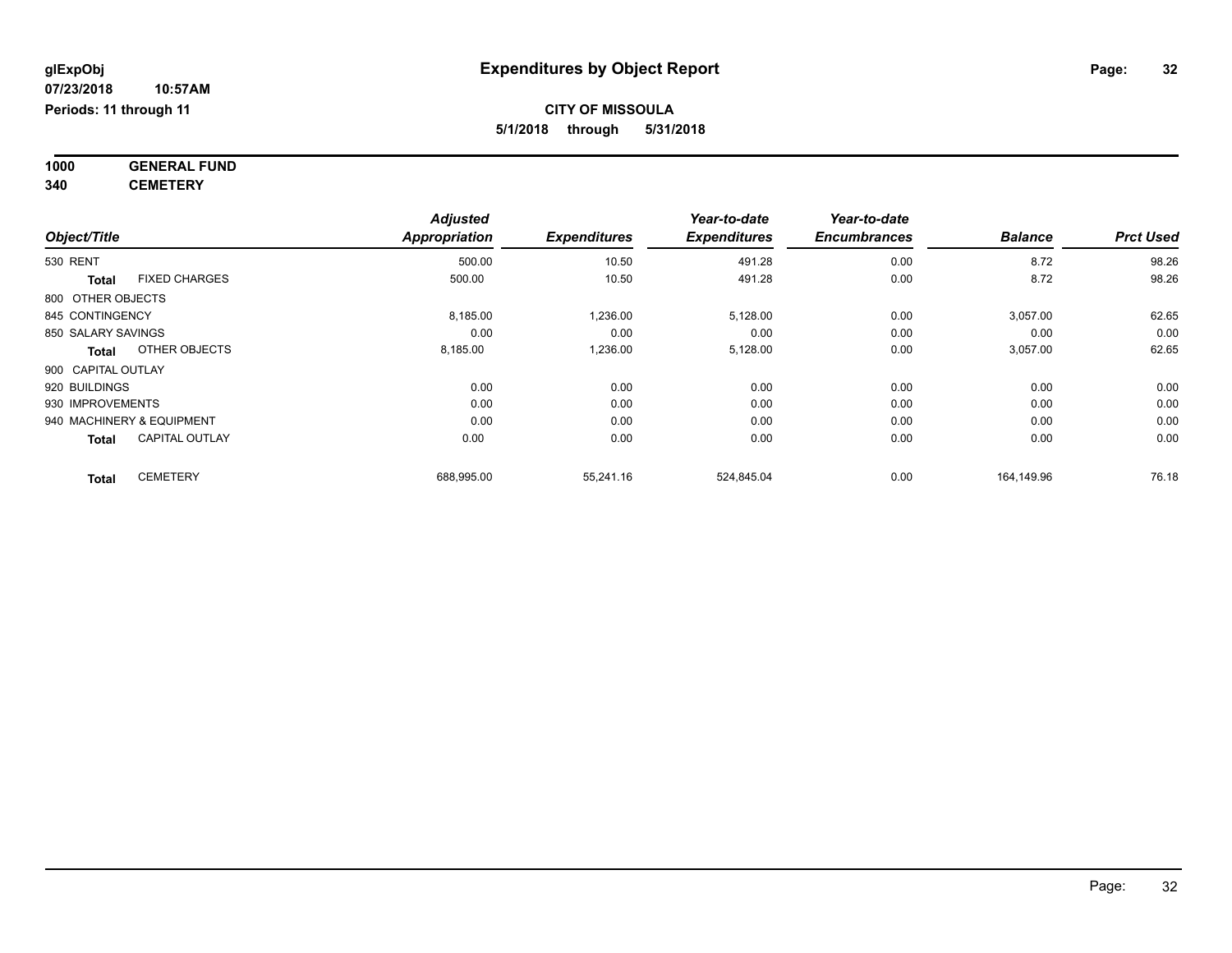# **1000 GENERAL FUND**

**370 PARKS & RECREATION**

|                                         | <b>Adjusted</b>      |                     | Year-to-date        | Year-to-date        |                |                  |
|-----------------------------------------|----------------------|---------------------|---------------------|---------------------|----------------|------------------|
| Object/Title                            | <b>Appropriation</b> | <b>Expenditures</b> | <b>Expenditures</b> | <b>Encumbrances</b> | <b>Balance</b> | <b>Prct Used</b> |
| 100 PERSONAL SERVICES                   |                      |                     |                     |                     |                |                  |
| 110 SALARIES AND WAGES                  | 2,352,807.00         | 183,213.83          | 1,908,785.19        | 0.00                | 444,021.81     | 81.13            |
| 111 INTERMITTENT SALARY & WAGES         | 0.00                 | 0.00                | 0.00                | 0.00                | 0.00           | 0.00             |
| 120 OVERTIME                            | 7,000.00             | 655.76              | 6,778.12            | 0.00                | 221.88         | 96.83            |
| 130 OTHER                               | 12,760.00            | 0.00                | 0.00                | 0.00                | 12,760.00      | 0.00             |
| <b>140 EMPLOYER CONTRIBUTIONS</b>       | 828,026.00           | 65,303.27           | 741,381.34          | 0.00                | 86,644.66      | 89.54            |
| 141 STATE RETIREMENT CONTRIBUTIONS      | 1,962.00             | 183.21              | 2,320.49            | 0.00                | $-358.49$      | 118.27           |
| 143 INTERMITTENT EMPLOYER CONTRIBUTIONS | 0.00                 | 0.00                | 0.00                | 0.00                | 0.00           | 0.00             |
| PERSONAL SERVICES<br>Total              | 3,202,555.00         | 249,356.07          | 2,659,265.14        | 0.00                | 543,289.86     | 83.04            |
| 200 SUPPLIES                            |                      |                     |                     |                     |                |                  |
| 210 OFFICE SUPPLIES                     | 5,465.00             | 347.61              | 4,078.60            | 0.00                | 1,386.40       | 74.63            |
| 220 OPERATING SUPPLIES                  | 139,127.00           | 14,262.29           | 75,537.19           | 0.00                | 63,589.81      | 54.29            |
| 230 REPAIR/MAINTENANCE                  | 68.649.00            | 17,081.08           | 42,014.85           | 0.00                | 26,634.15      | 61.20            |
| 231 GASOLINE                            | 79,836.00            | 2,850.23            | 41,055.10           | 0.00                | 38,780.90      | 51.42            |
| 240 OTHER SUPPLIES                      | 0.00                 | 0.00                | 0.00                | 0.00                | 0.00           | 0.00             |
| <b>SUPPLIES</b><br>Total                | 293,077.00           | 34,541.21           | 162,685.74          | 0.00                | 130,391.26     | 55.51            |
| 300 PURCHASED SERVICES                  |                      |                     |                     |                     |                |                  |
| 310 COMMUNICATIONS                      | 4,553.00             | 237.45              | 2,912.84            | 0.00                | 1,640.16       | 63.98            |
| 320 PRINTING & DUPLICATING              | 8,700.00             | 1,264.00            | 3,047.17            | 0.00                | 5,652.83       | 35.02            |
| 330 PUBLICITY, SUBSCRIPTIONS & DUES     | 9,140.00             | $-170.56$           | 8,679.30            | 0.00                | 460.70         | 94.96            |
| 340 SEWER                               | 2,263.00             | 0.00                | 2,557.37            | 0.00                | $-294.37$      | 113.01           |
| 341 ELECTRICITY & NATURAL GAS           | 120,045.00           | 7.407.62            | 50.005.33           | 0.00                | 70,039.67      | 41.66            |
| 342 STORM WATER                         | 0.00                 | 0.00                | 0.00                | 0.00                | 0.00           | 0.00             |
| 343 WATER CHARGES                       | 156,800.00           | 1,064.64            | 140,862.16          | 0.00                | 15,937.84      | 89.84            |
| 344 TELEPHONE SERVICE                   | 20,021.00            | 1,623.63            | 13,030.28           | 0.00                | 6,990.72       | 65.08            |
| 345 GARBAGE                             | 30,296.00            | 4,512.62            | 26,189.73           | 0.00                | 4,106.27       | 86.45            |
| 350 PROFESSIONAL SERVICES               | 69,250.00            | 1,989.14            | 33,430.07           | 0.00                | 35,819.93      | 48.27            |
| 360 REPAIR & MAINTENANCE                | 57,756.00            | 3,387.25            | 23,968.36           | 0.00                | 33,787.64      | 41.50            |
| 370 TRAVEL                              | 6,194.00             | 0.00                | 2,693.72            | 0.00                | 3,500.28       | 43.49            |
| 380 TRAINING                            | 5,236.00             | 485.00              | 2,589.68            | 0.00                | 2,646.32       | 49.46            |
| 390 OTHER PURCHASED SERVICES            | 26,371.00            | 712.25              | 31,273.78           | 0.00                | $-4,902.78$    | 118.59           |
| <b>PURCHASED SERVICES</b><br>Total      | 516,625.00           | 22,513.04           | 341,239.79          | 0.00                | 175,385.21     | 66.05            |
|                                         |                      |                     |                     |                     |                |                  |

500 FIXED CHARGES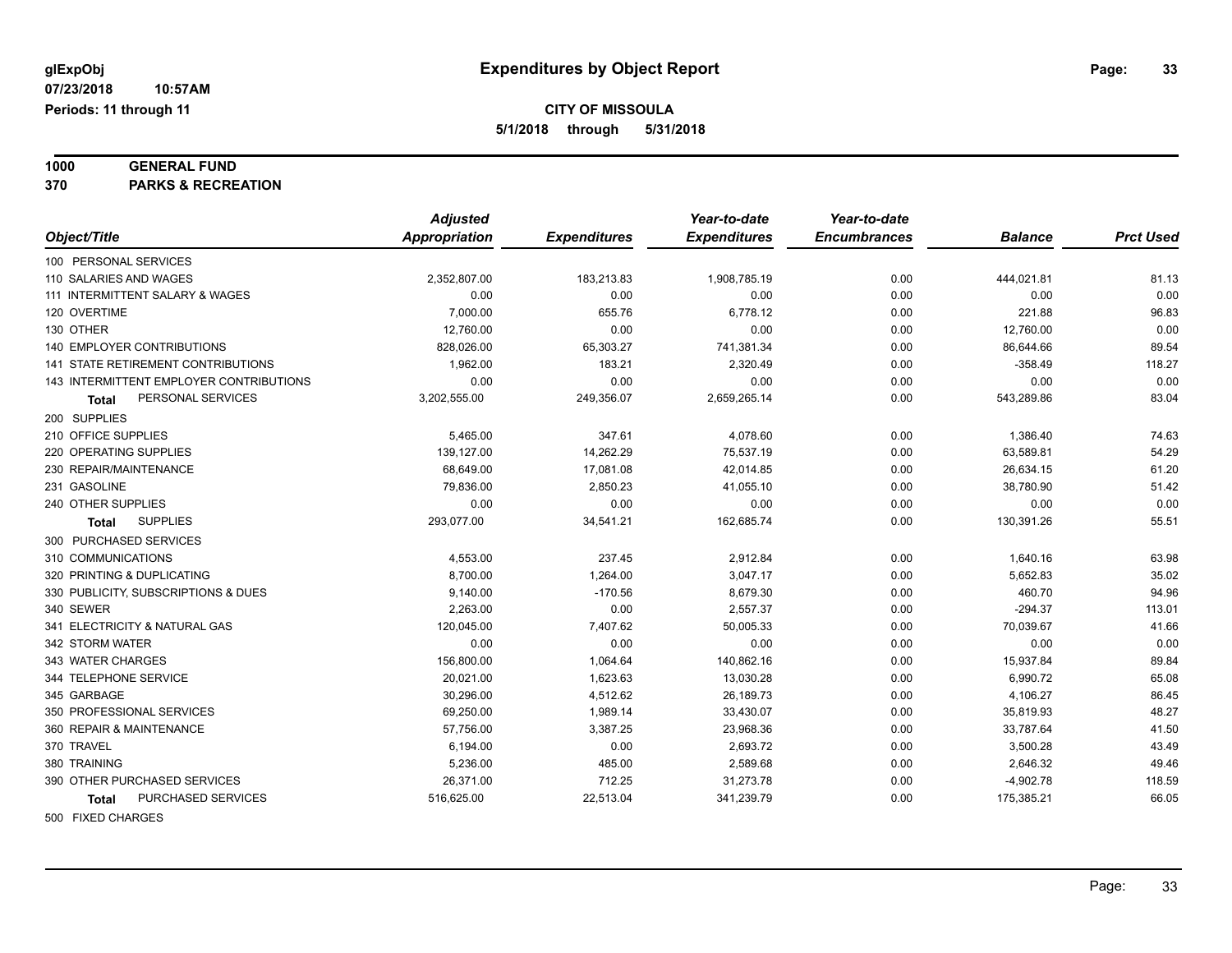# **1000 GENERAL FUND**

**370 PARKS & RECREATION**

| Object/Title       |                                   | <b>Adjusted</b><br>Appropriation | <b>Expenditures</b> | Year-to-date<br><b>Expenditures</b> | Year-to-date<br><b>Encumbrances</b> | <b>Balance</b> | <b>Prct Used</b> |
|--------------------|-----------------------------------|----------------------------------|---------------------|-------------------------------------|-------------------------------------|----------------|------------------|
| 500 FIXED CHARGES  |                                   | 1,300.00                         | 0.00                | 972.60                              | 0.00                                | 327.40         | 74.82            |
| <b>530 RENT</b>    |                                   | 0.00                             | 530.00              | 5,410.00                            | 0.00                                | $-5,410.00$    | 0.00             |
| <b>Total</b>       | <b>FIXED CHARGES</b>              | 1,300.00                         | 530.00              | 6,382.60                            | 0.00                                | $-5,082.60$    | 490.97           |
|                    | 700 GRANTS & CONTRIBUTIONS        |                                  |                     |                                     |                                     |                |                  |
|                    | 700 GRANTS & CONTRIBUTIONS        | 0.00                             | 0.00                | 0.00                                | 0.00                                | 0.00           | 0.00             |
| Total              | <b>GRANTS &amp; CONTRIBUTIONS</b> | 0.00                             | 0.00                | 0.00                                | 0.00                                | 0.00           | 0.00             |
| 800 OTHER OBJECTS  |                                   |                                  |                     |                                     |                                     |                |                  |
|                    | 820 TRANSFERS TO OTHER FUNDS      | 17,810.00                        | 0.00                | 7,810.00                            | 0.00                                | 10,000.00      | 43.85            |
| Total              | OTHER OBJECTS                     | 17,810.00                        | 0.00                | 7,810.00                            | 0.00                                | 10,000.00      | 43.85            |
| 900 CAPITAL OUTLAY |                                   |                                  |                     |                                     |                                     |                |                  |
| 930 IMPROVEMENTS   |                                   | 0.00                             | 1,078.85            | 1,897.34                            | 0.00                                | $-1,897.34$    | 0.00             |
|                    | 940 MACHINERY & EQUIPMENT         | 0.00                             | 0.00                | 0.00                                | 0.00                                | 0.00           | 0.00             |
| Total              | <b>CAPITAL OUTLAY</b>             | 0.00                             | 1,078.85            | 1,897.34                            | 0.00                                | $-1,897.34$    | 0.00             |
| <b>Total</b>       | PARKS & RECREATION                | 4,031,367.00                     | 308,019.17          | 3,179,280.61                        | 0.00                                | 852,086.39     | 78.86            |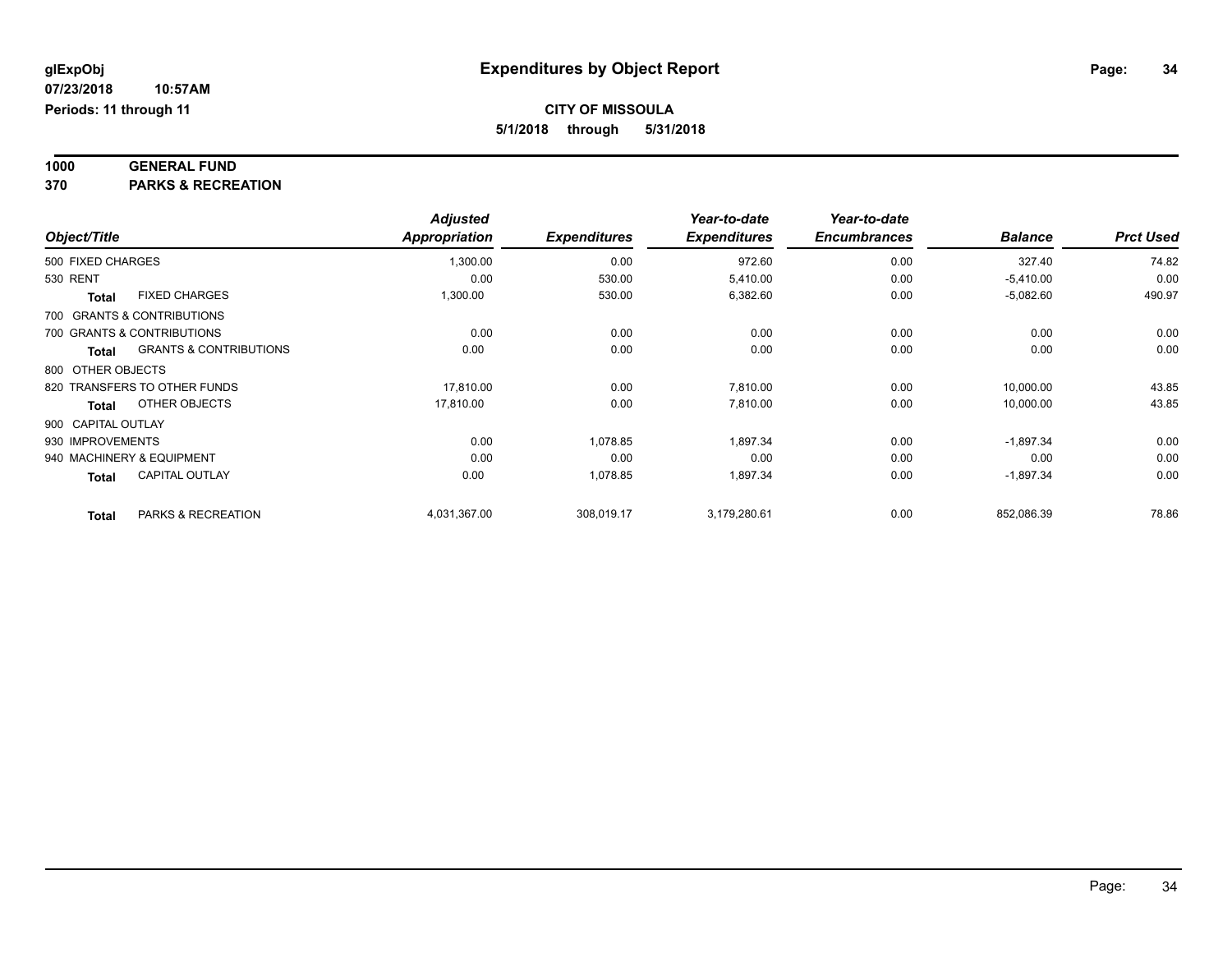# **1000 GENERAL FUND**

**390 NON-DEPARTMENTAL**

|                                                   | <b>Adjusted</b> |                     | Year-to-date        | Year-to-date        |                |                  |
|---------------------------------------------------|-----------------|---------------------|---------------------|---------------------|----------------|------------------|
| Object/Title                                      | Appropriation   | <b>Expenditures</b> | <b>Expenditures</b> | <b>Encumbrances</b> | <b>Balance</b> | <b>Prct Used</b> |
| 100 PERSONAL SERVICES                             |                 |                     |                     |                     |                |                  |
| 110 SALARIES AND WAGES                            | 84,455.00       | 0.00                | 0.00                | 0.00                | 84,455.00      | 0.00             |
| 120 OVERTIME                                      | 25,000.00       | 0.00                | 0.00                | 0.00                | 25,000.00      | 0.00             |
| 140 EMPLOYER CONTRIBUTIONS                        | $-72,940.00$    | 0.00                | 645.46              | 0.00                | $-73,585.46$   | $-0.88$          |
| 141 STATE RETIREMENT CONTRIBUTIONS                | 2,379.00        | 0.00                | 0.00                | 0.00                | 2,379.00       | 0.00             |
| PERSONAL SERVICES<br><b>Total</b>                 | 38,894.00       | 0.00                | 645.46              | 0.00                | 38,248.54      | 1.66             |
| 200 SUPPLIES                                      |                 |                     |                     |                     |                |                  |
| 220 OPERATING SUPPLIES                            | 0.00            | 0.00                | 87,242.00           | 0.00                | $-87,242.00$   | 0.00             |
| 230 REPAIR/MAINTENANCE                            | 50,000.00       | 0.00                | 0.00                | 0.00                | 50,000.00      | 0.00             |
| 240 OTHER SUPPLIES                                | 0.00            | 0.00                | 0.00                | 0.00                | 0.00           | 0.00             |
| <b>SUPPLIES</b><br>Total                          | 50,000.00       | 0.00                | 87,242.00           | 0.00                | $-37,242.00$   | 174.48           |
| 300 PURCHASED SERVICES                            |                 |                     |                     |                     |                |                  |
| 341 ELECTRICITY & NATURAL GAS                     | 0.00            | 0.00                | 912.50              | 0.00                | $-912.50$      | 0.00             |
| 342 STORM WATER                                   | 22,023.00       | 0.00                | 0.00                | 0.00                | 22,023.00      | 0.00             |
| 350 PROFESSIONAL SERVICES                         | 0.00            | 0.00                | 32,786.07           | 0.00                | $-32,786.07$   | 0.00             |
| 360 REPAIR & MAINTENANCE                          | 0.00            | 0.00                | 8,620.56            | 0.00                | $-8,620.56$    | 0.00             |
| 390 OTHER PURCHASED SERVICES                      | 0.00            | 0.00                | 0.00                | 0.00                | 0.00           | 0.00             |
| PURCHASED SERVICES<br>Total                       | 22,023.00       | 0.00                | 42,319.13           | 0.00                | $-20,296.13$   | 192.16           |
| 500 FIXED CHARGES                                 |                 |                     |                     |                     |                |                  |
| 500 FIXED CHARGES                                 | 1,058,263.00    | 78,792.67           | 735,359.28          | 0.00                | 322,903.72     | 69.49            |
| 550 MERCHANT SERVICE FEES                         | 0.00            | 0.00                | 0.00                | 0.00                | 0.00           | 0.00             |
| <b>FIXED CHARGES</b><br>Total                     | 1,058,263.00    | 78,792.67           | 735,359.28          | 0.00                | 322,903.72     | 69.49            |
| 600 DEBT SERVICE                                  |                 |                     |                     |                     |                |                  |
| 610 PRINCIPAL                                     | 220,478.00      | 44,408.32           | 220,477.92          | 0.00                | 0.08           | 100.00           |
| 620 INTEREST / SERVICE FEES                       | 7,409.00        | 677.43              | 7,326.14            | 0.00                | 82.86          | 98.88            |
| <b>DEBT SERVICE</b><br><b>Total</b>               | 227,887.00      | 45,085.75           | 227,804.06          | 0.00                | 82.94          | 99.96            |
| 700 GRANTS & CONTRIBUTIONS                        |                 |                     |                     |                     |                |                  |
| 700 GRANTS & CONTRIBUTIONS                        | 2,066,269.00    | 0.00                | 1,120,634.50        | 0.00                | 945,634.50     | 54.23            |
| <b>GRANTS &amp; CONTRIBUTIONS</b><br><b>Total</b> | 2,066,269.00    | 0.00                | 1,120,634.50        | 0.00                | 945,634.50     | 54.23            |
| 800 OTHER OBJECTS                                 |                 |                     |                     |                     |                |                  |
| 820 TRANSFERS TO OTHER FUNDS                      | 2,046,503.00    | 43,677.53           | 1,380,349.66        | 0.00                | 666,153.34     | 67.45            |
| 845 CONTINGENCY                                   | 132,225.00      | 135.00              | 19,218.77           | 0.00                | 113,006.23     | 14.53            |
| 850 SALARY SAVINGS                                | 0.00            | 0.00                | 0.00                | 0.00                | 0.00           | 0.00             |
|                                                   |                 |                     |                     |                     |                |                  |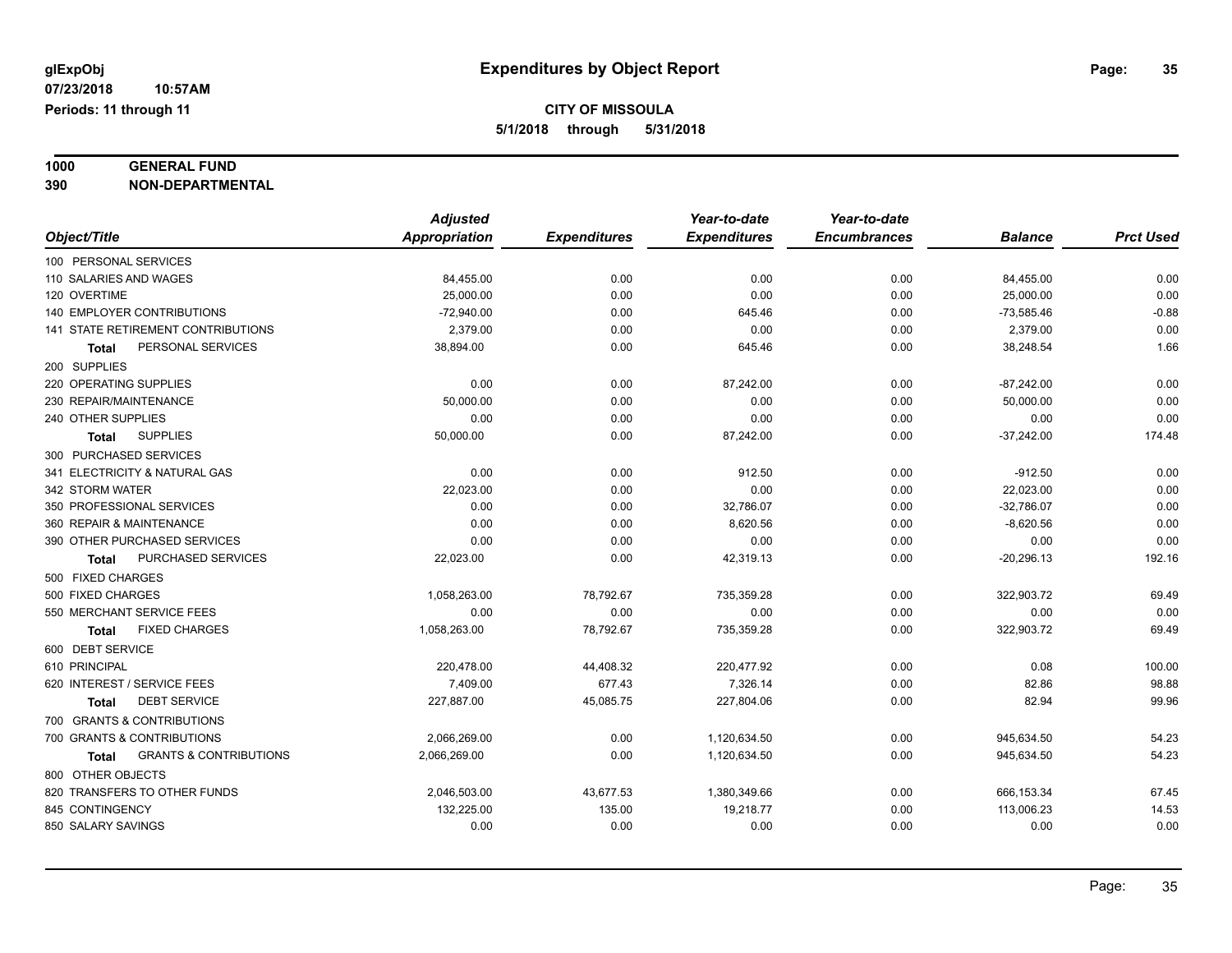| 1000 | <b>GENERAL FUND</b>     |
|------|-------------------------|
| 390  | <b>NON-DEPARTMENTAL</b> |

| Object/Title              |                       | <b>Adjusted</b> |                     | Year-to-date<br><b>Expenditures</b> | Year-to-date        |                |                  |
|---------------------------|-----------------------|-----------------|---------------------|-------------------------------------|---------------------|----------------|------------------|
|                           |                       | Appropriation   | <b>Expenditures</b> |                                     | <b>Encumbrances</b> | <b>Balance</b> | <b>Prct Used</b> |
| <b>Total</b>              | OTHER OBJECTS         | 2.178.728.00    | 43,812.53           | 1.399.568.43                        | 0.00                | 779.159.57     | 64.24            |
| 900 CAPITAL OUTLAY        |                       |                 |                     |                                     |                     |                |                  |
| 940 MACHINERY & EQUIPMENT |                       | 0.00            | 0.00                | 0.00                                | 0.00                | 0.00           | 0.00             |
| <b>Total</b>              | <b>CAPITAL OUTLAY</b> | 0.00            | 0.00                | 0.00                                | 0.00                | 0.00           | 0.00             |
| Total                     | NON-DEPARTMENTAL      | 5,642,064.00    | 167,690.95          | 3,613,572.86                        | 0.00                | 2,028,491.14   | 64.05            |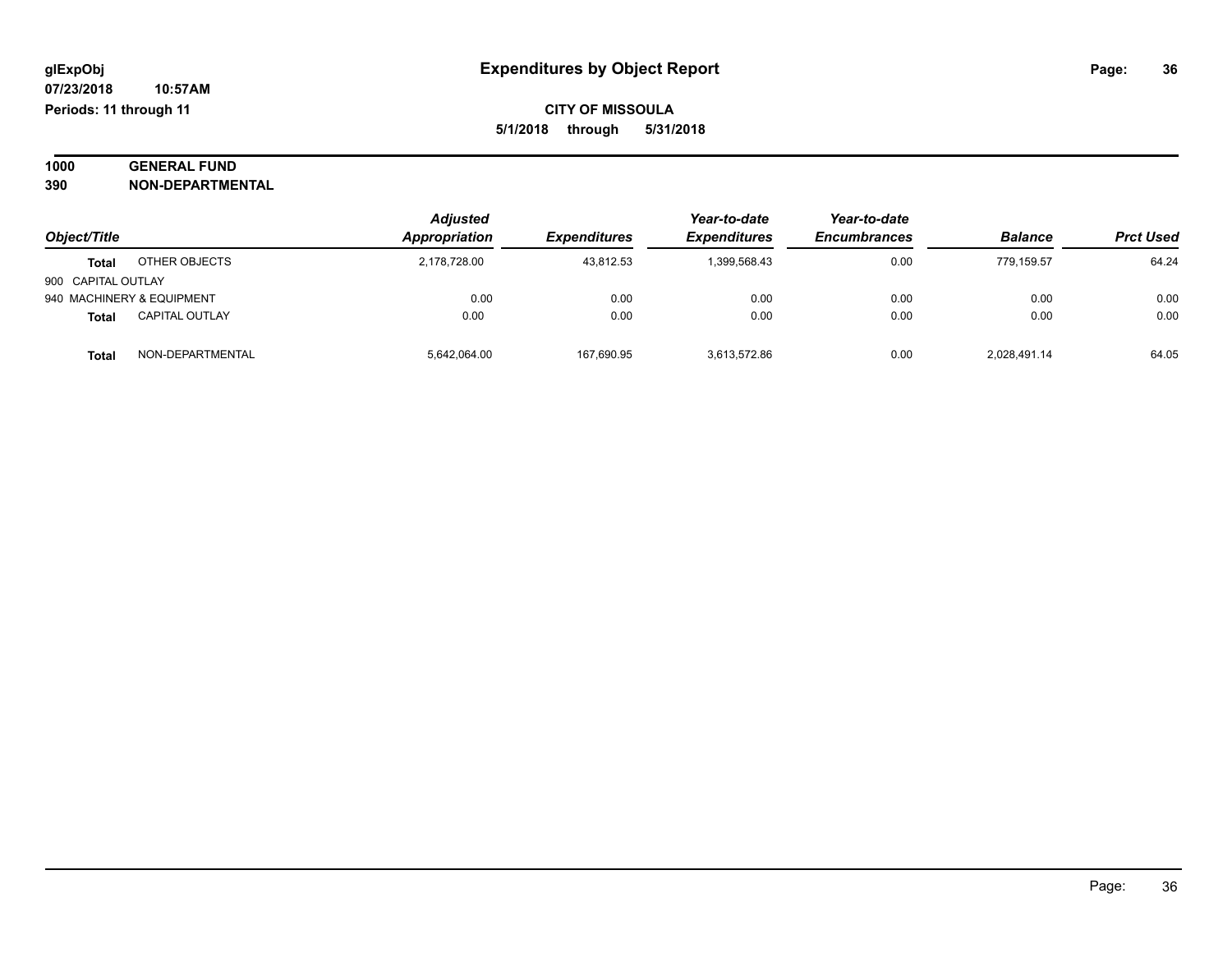**1000 GENERAL FUND**

|                                         | <b>Adjusted</b> |                     | Year-to-date        | Year-to-date        |                |                  |
|-----------------------------------------|-----------------|---------------------|---------------------|---------------------|----------------|------------------|
| Object/Title                            | Appropriation   | <b>Expenditures</b> | <b>Expenditures</b> | <b>Encumbrances</b> | <b>Balance</b> | <b>Prct Used</b> |
| 100 PERSONAL SERVICES                   |                 |                     |                     |                     |                |                  |
| 110 SALARIES AND WAGES                  | 27,373,099.00   | 2,077,584.54        | 23, 182, 507.07     | 0.00                | 4,190,591.93   | 84.69            |
| 111 INTERMITTENT SALARY & WAGES         | 0.00            | 0.00                | 0.00                | 0.00                | 0.00           | 0.00             |
| 115 SALARIES/HEALTH INSURANCE BENEFIT   | 1,828,434.00    | 144,768.00          | 1,592,322.00        | 0.00                | 236,112.00     | 87.09            |
| 120 OVERTIME                            | 1,216,526.00    | 87,745.03           | 1,380,366.06        | 0.00                | $-163,840.06$  | 113.47           |
| 121 OUTSIDE HIRE OVERTIME               | 604,665.00      | 19,094.39           | 127,264.94          | 0.00                | 477,400.06     | 21.05            |
| 122 COURT OVERTIME                      | 23,364.00       | 3,714.74            | 42,806.72           | 0.00                | $-19,442.72$   | 183.22           |
| 123 CELL PHONE OVERTIME                 | 60,690.00       | 0.00                | 9,971.71            | 0.00                | 50,718.29      | 16.43            |
| 130 OTHER                               | 352,990.00      | 740.00              | 137,535.24          | 0.00                | 215,454.76     | 38.96            |
| 133 EDUCATION COMPENSATION              | 0.00            | 1,390.00            | 15,767.50           | 0.00                | $-15,767.50$   | 0.00             |
| 140 EMPLOYER CONTRIBUTIONS              | 8,745,743.00    | 676,187.06          | 7,643,362.83        | 0.00                | 1,102,380.17   | 87.40            |
| 141 STATE RETIREMENT CONTRIBUTIONS      | 5,121,658.00    | 386,476.07          | 4,466,513.99        | 0.00                | 655,144.01     | 87.21            |
| 143 INTERMITTENT EMPLOYER CONTRIBUTIONS | 0.00            | 0.00                | 0.00                | 0.00                | 0.00           | 0.00             |
| <b>150 STATE RETIREMENT</b>             | 119.00          | 0.00                | 0.00                | 0.00                | 119.00         | 0.00             |
| PERSONAL SERVICES<br>Total              | 45,327,288.00   | 3,397,699.83        | 38,598,418.06       | 0.00                | 6,728,869.94   | 85.15            |
| 200 SUPPLIES                            |                 |                     |                     |                     |                |                  |
| 210 OFFICE SUPPLIES                     | 116,577.00      | 12,009.04           | 78,261.44           | 0.00                | 38,315.56      | 67.13            |
| 220 OPERATING SUPPLIES                  | 744,879.00      | 52,431.16           | 830,984.38          | 0.00                | $-86, 105.38$  | 111.56           |
| 230 REPAIR/MAINTENANCE                  | 448,181.00      | 97,222.08           | 399,367.69          | 0.00                | 48,813.31      | 89.11            |
| 231 GASOLINE                            | 587,949.00      | 26,498.17           | 404,857.30          | 0.00                | 183,091.70     | 68.86            |
| 240 OTHER SUPPLIES                      | 52,213.00       | 4,403.39            | 35,342.64           | 0.00                | 16,870.36      | 67.69            |
| 250 SUPPLIES FOR RESALE                 | 0.00            | 0.00                | 0.00                | 0.00                | 0.00           | 0.00             |
| <b>SUPPLIES</b><br><b>Total</b>         | 1,949,799.00    | 192,563.84          | 1,748,813.45        | 0.00                | 200,985.55     | 89.69            |
| 300 PURCHASED SERVICES                  |                 |                     |                     |                     |                |                  |
| 310 COMMUNICATIONS                      | 120,565.00      | 4,610.41            | 97,150.61           | 0.00                | 23,414.39      | 80.58            |
| 320 PRINTING & DUPLICATING              | 56,726.00       | 3,636.70            | 23,093.30           | 0.00                | 33,632.70      | 40.71            |
| 330 PUBLICITY, SUBSCRIPTIONS & DUES     | 118,990.00      | 6,291.97            | 105,064.14          | 0.00                | 13,925.86      | 88.30            |
| 340 SEWER                               | 6,601.00        | 0.00                | 5,754.33            | 0.00                | 846.67         | 87.17            |
| 341 ELECTRICITY & NATURAL GAS           | 604,885.00      | 51,471.56           | 421,512.63          | 0.00                | 183,372.37     | 69.68            |
| 342 STORM WATER                         | 22,023.00       | 0.00                | 0.00                | 0.00                | 22,023.00      | 0.00             |
| 343 WATER CHARGES                       | 191,915.00      | 4,474.94            | 168,430.69          | 0.00                | 23,484.31      | 87.76            |
| 344 TELEPHONE SERVICE                   | 285,945.00      | 36,313.81           | 258,051.70          | 0.00                | 27,893.30      | 90.25            |
| 345 GARBAGE                             | 60,659.00       | 7,420.30            | 45,274.12           | 0.00                | 15,384.88      | 74.64            |
| 350 PROFESSIONAL SERVICES               | 950,484.00      | 24,826.81           | 701,394.16          | 0.00                | 249,089.84     | 73.79            |
| 360 REPAIR & MAINTENANCE                | 1,061,951.00    | 34,143.95           | 913,811.73          | 0.00                | 148,139.27     | 86.05            |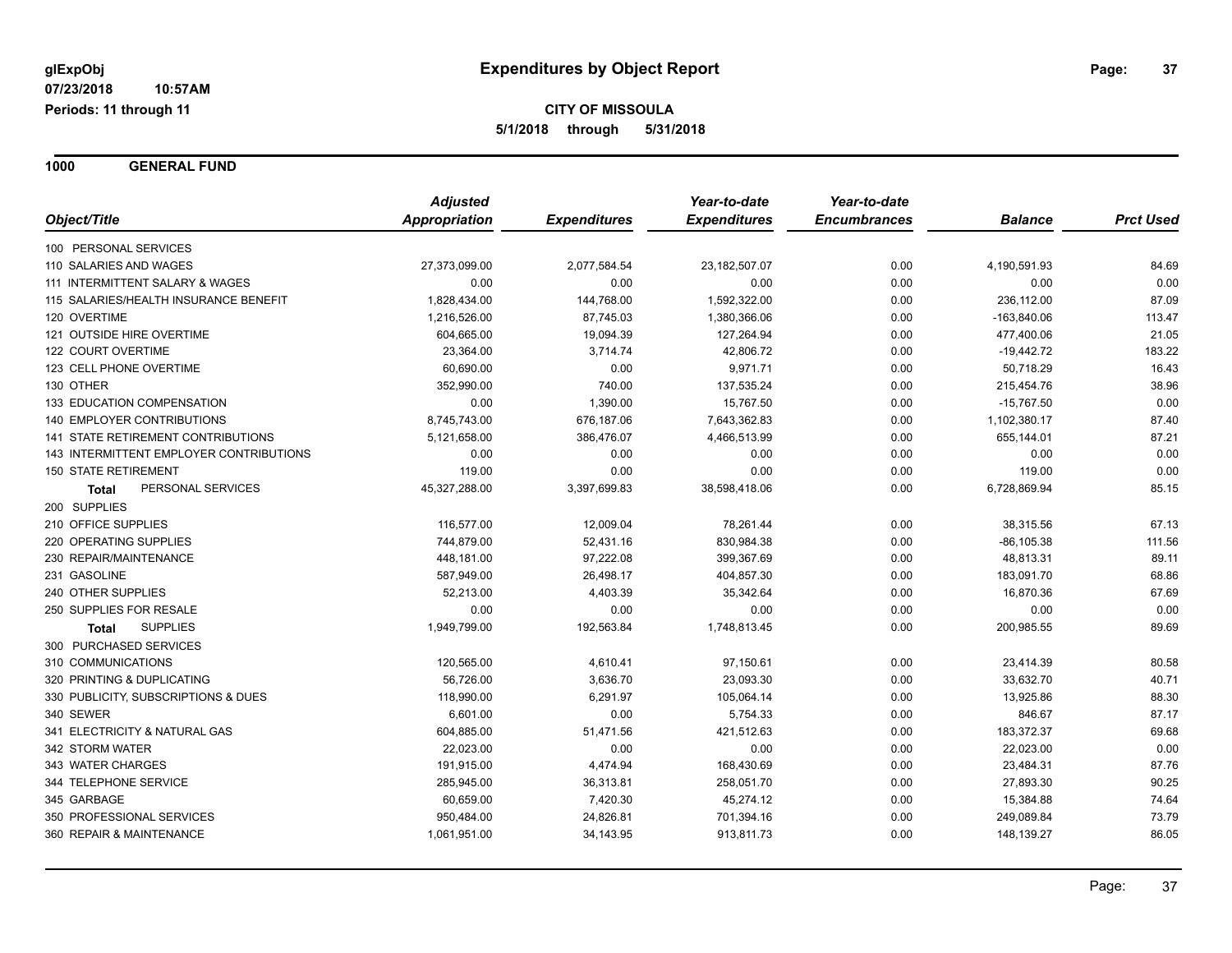**1000 GENERAL FUND**

|                               |                                   | <b>Adjusted</b> |                     | Year-to-date        | Year-to-date        |                |                  |
|-------------------------------|-----------------------------------|-----------------|---------------------|---------------------|---------------------|----------------|------------------|
| Object/Title                  |                                   | Appropriation   | <b>Expenditures</b> | <b>Expenditures</b> | <b>Encumbrances</b> | <b>Balance</b> | <b>Prct Used</b> |
| 370 TRAVEL                    |                                   | 147,236.00      | 12,267.84           | 95,952.57           | 0.00                | 51,283.43      | 65.17            |
| 380 TRAINING                  |                                   | 145,873.00      | 10,317.51           | 83,186.76           | 0.00                | 62,686.24      | 57.03            |
|                               | 390 OTHER PURCHASED SERVICES      | 102,268.00      | 1,741.71            | 98,101.40           | 0.00                | 4,166.60       | 95.93            |
| 392 DONATIONS AND SALES       |                                   | 0.00            | 1,975.01            | 6,616.45            | 0.00                | $-6,616.45$    | 0.00             |
| <b>Total</b>                  | <b>PURCHASED SERVICES</b>         | 3,876,121.00    | 199,492.52          | 3,023,394.59        | 0.00                | 852,726.41     | 78.00            |
| <b>400 BUILDING MATERIALS</b> |                                   |                 |                     |                     |                     |                |                  |
| <b>400 BUILDING MATERIALS</b> |                                   | 62,263.00       | 269.00              | 13,590.74           | 0.00                | 48,672.26      | 21.83            |
| <b>Total</b>                  | <b>BUILDING MATERIALS</b>         | 62,263.00       | 269.00              | 13,590.74           | 0.00                | 48,672.26      | 21.83            |
| 500 FIXED CHARGES             |                                   |                 |                     |                     |                     |                |                  |
| 500 FIXED CHARGES             |                                   | 1,122,882.00    | 89,299.79           | 867,451.87          | 0.00                | 255,430.13     | 77.25            |
| <b>530 RENT</b>               |                                   | 117,714.00      | 540.50              | 6,221.28            | 0.00                | 111,492.72     | 5.29             |
| 550 MERCHANT SERVICE FEES     |                                   | 0.00            | 0.00                | 0.00                | 0.00                | 0.00           | 0.00             |
| <b>Total</b>                  | <b>FIXED CHARGES</b>              | 1,240,596.00    | 89,840.29           | 873,673.15          | 0.00                | 366,922.85     | 70.42            |
| 600 DEBT SERVICE              |                                   |                 |                     |                     |                     |                |                  |
| 610 PRINCIPAL                 |                                   | 247,811.00      | 44,408.32           | 220,477.92          | 0.00                | 27,333.08      | 88.97            |
| 620 INTEREST / SERVICE FEES   |                                   | 7,409.00        | 677.43              | 7,326.14            | 0.00                | 82.86          | 98.88            |
| <b>Total</b>                  | <b>DEBT SERVICE</b>               | 255,220.00      | 45,085.75           | 227,804.06          | 0.00                | 27,415.94      | 89.26            |
|                               | 700 GRANTS & CONTRIBUTIONS        |                 |                     |                     |                     |                |                  |
|                               | 700 GRANTS & CONTRIBUTIONS        | 2,924,366.00    | 46,247.58           | 1,795,452.03        | 0.00                | 1,128,913.97   | 61.40            |
| <b>Total</b>                  | <b>GRANTS &amp; CONTRIBUTIONS</b> | 2,924,366.00    | 46,247.58           | 1,795,452.03        | 0.00                | 1,128,913.97   | 61.40            |
| 800 OTHER OBJECTS             |                                   |                 |                     |                     |                     |                |                  |
|                               | 820 TRANSFERS TO OTHER FUNDS      | 2,286,788.00    | 43,677.53           | 1,507,347.16        | 0.00                | 779,440.84     | 65.92            |
| 845 CONTINGENCY               |                                   | 140,410.00      | 1,371.00            | 24,346.77           | 0.00                | 116,063.23     | 17.34            |
| 850 SALARY SAVINGS            |                                   | 0.00            | 0.00                | 0.00                | 0.00                | 0.00           | 0.00             |
| <b>Total</b>                  | OTHER OBJECTS                     | 2,427,198.00    | 45,048.53           | 1,531,693.93        | 0.00                | 895,504.07     | 63.11            |
| 900 CAPITAL OUTLAY            |                                   |                 |                     |                     |                     |                |                  |
| 920 BUILDINGS                 |                                   | 0.00            | 0.00                | 0.00                | 0.00                | 0.00           | 0.00             |
| 930 IMPROVEMENTS              |                                   | 104,814.00      | 1,078.85            | 20,758.08           | 0.00                | 84,055.92      | 19.80            |
| 940 MACHINERY & EQUIPMENT     |                                   | 49,239.00       | 2,114.00            | 19,019.03           | 0.00                | 30,219.97      | 38.63            |
| <b>Total</b>                  | <b>CAPITAL OUTLAY</b>             | 154,053.00      | 3,192.85            | 39,777.11           | 0.00                | 114,275.89     | 25.82            |
| <b>Total</b>                  | <b>GENERAL FUND</b>               | 58,216,904.00   | 4,019,440.19        | 47,852,617.12       | 0.00                | 10,364,286.88  | 82.20            |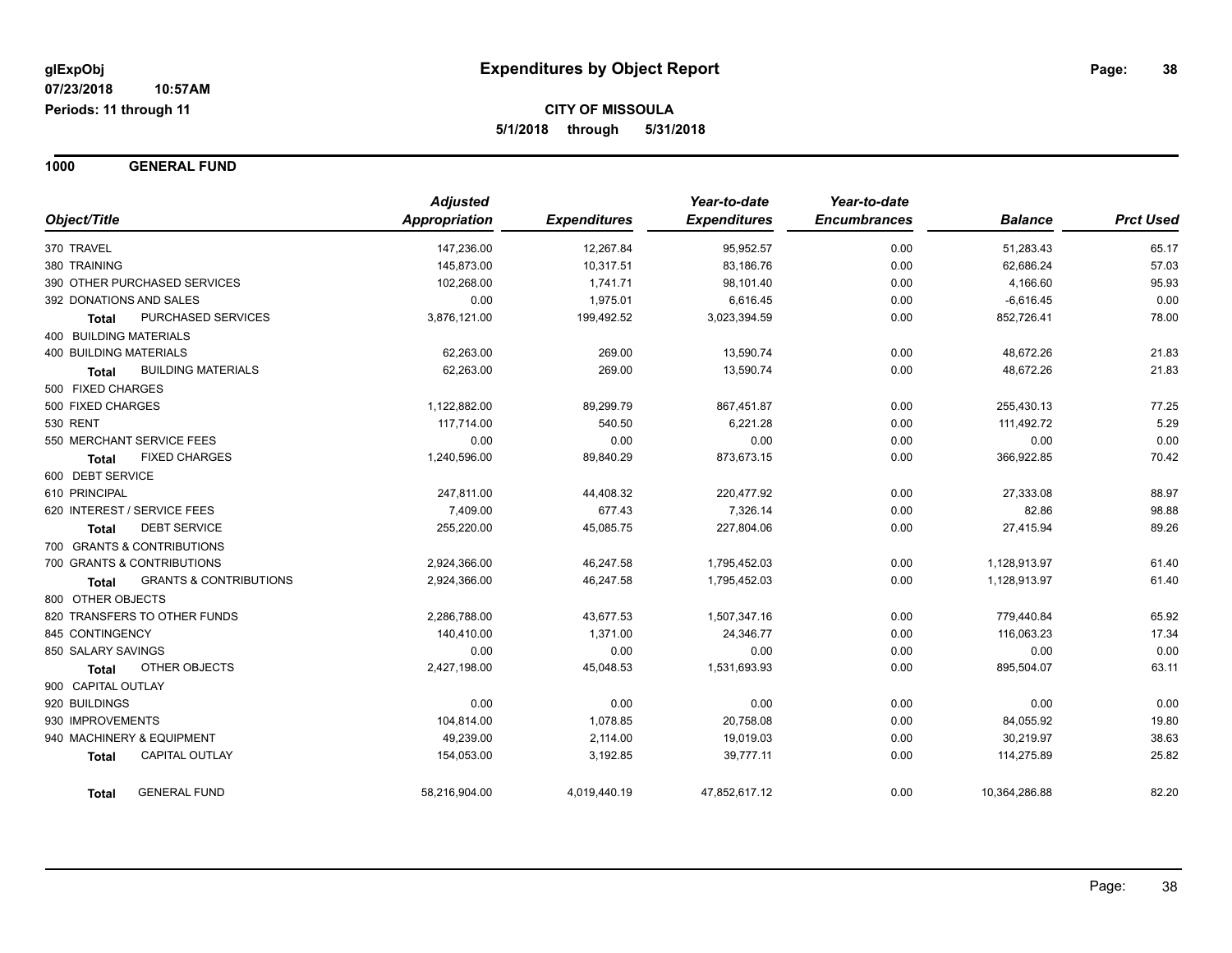Page: 39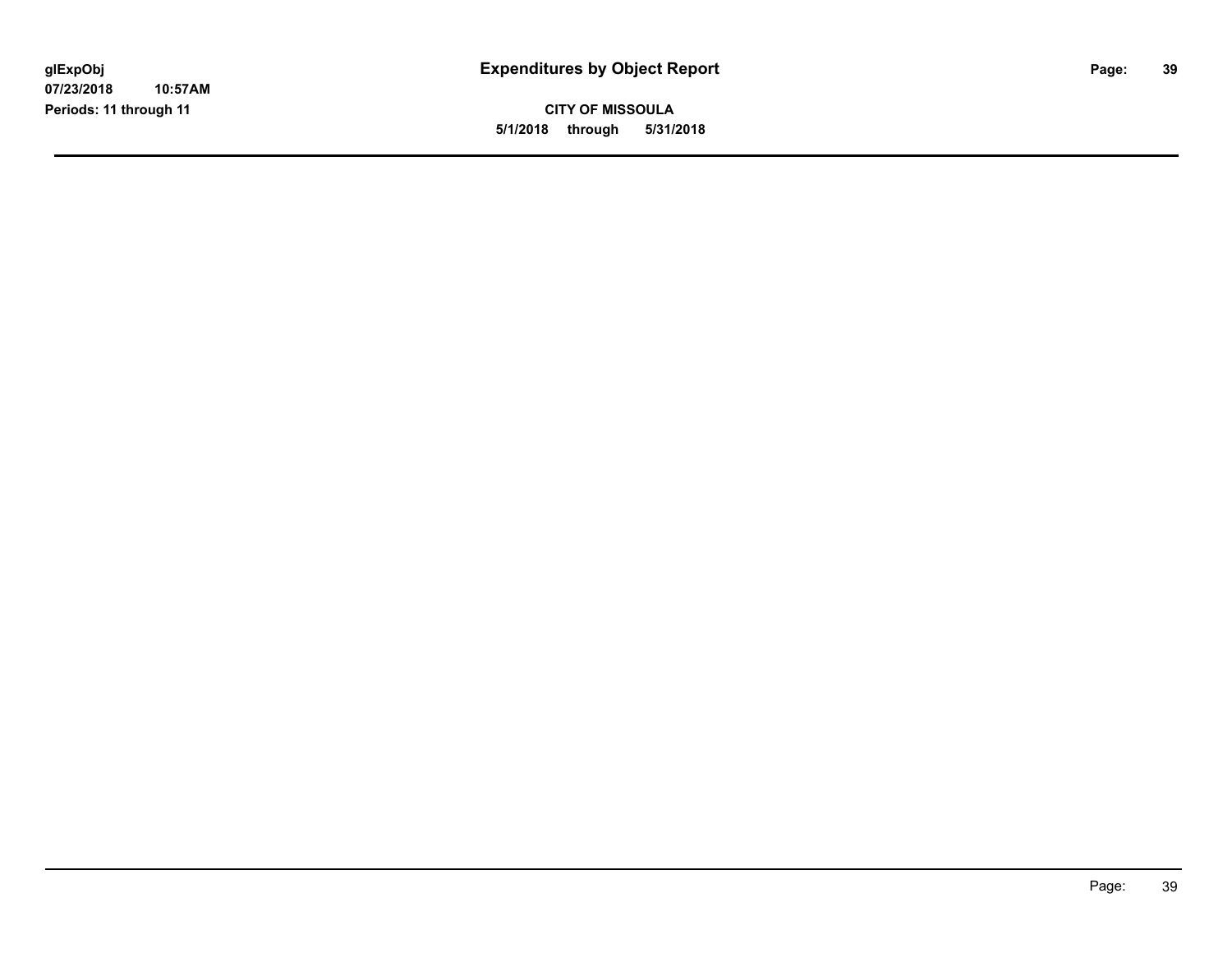# **1211 PARK ACQUISITION & DEVELOPMENT**

### **370 PARKS & RECREATION**

|                        |                              | <b>Adjusted</b>      |                     | Year-to-date        | Year-to-date        |                |                  |
|------------------------|------------------------------|----------------------|---------------------|---------------------|---------------------|----------------|------------------|
| Object/Title           |                              | <b>Appropriation</b> | <b>Expenditures</b> | <b>Expenditures</b> | <b>Encumbrances</b> | <b>Balance</b> | <b>Prct Used</b> |
| 200 SUPPLIES           |                              |                      |                     |                     |                     |                |                  |
| 220 OPERATING SUPPLIES |                              | 10,000.00            | 0.00                | 0.00                | 0.00                | 10,000.00      | 0.00             |
| Total                  | <b>SUPPLIES</b>              | 10,000.00            | 0.00                | 0.00                | 0.00                | 10,000.00      | 0.00             |
|                        | 300 PURCHASED SERVICES       |                      |                     |                     |                     |                |                  |
|                        | 350 PROFESSIONAL SERVICES    | 25,000.00            | 0.00                | 0.00                | 0.00                | 25,000.00      | 0.00             |
|                        | 360 REPAIR & MAINTENANCE     | 0.00                 | 0.00                | 0.00                | 0.00                | 0.00           | 0.00             |
|                        | 390 OTHER PURCHASED SERVICES | 10,000.00            | 0.00                | 0.00                | 0.00                | 10,000.00      | 0.00             |
| Total                  | PURCHASED SERVICES           | 35,000.00            | 0.00                | 0.00                | 0.00                | 35,000.00      | 0.00             |
| 500 FIXED CHARGES      |                              |                      |                     |                     |                     |                |                  |
|                        | 550 MERCHANT SERVICE FEES    | 0.00                 | 0.00                | 0.00                | 0.00                | 0.00           | 0.00             |
| <b>Total</b>           | <b>FIXED CHARGES</b>         | 0.00                 | 0.00                | 0.00                | 0.00                | 0.00           | 0.00             |
| 800 OTHER OBJECTS      |                              |                      |                     |                     |                     |                |                  |
|                        | 820 TRANSFERS TO OTHER FUNDS | 0.00                 | 0.00                | 24,779.00           | 0.00                | $-24,779.00$   | 0.00             |
| Total                  | OTHER OBJECTS                | 0.00                 | 0.00                | 24,779.00           | 0.00                | $-24,779.00$   | 0.00             |
| 900 CAPITAL OUTLAY     |                              |                      |                     |                     |                     |                |                  |
| 930 IMPROVEMENTS       |                              | 200,309.00           | 0.00                | 0.00                | 0.00                | 200,309.00     | 0.00             |
|                        | 940 MACHINERY & EQUIPMENT    | 29,650.00            | 0.00                | 17,948.00           | 0.00                | 11,702.00      | 60.53            |
| <b>Total</b>           | <b>CAPITAL OUTLAY</b>        | 229,959.00           | 0.00                | 17,948.00           | 0.00                | 212,011.00     | 7.80             |
| <b>Total</b>           | PARKS & RECREATION           | 274,959.00           | 0.00                | 42,727.00           | 0.00                | 232,232.00     | 15.54            |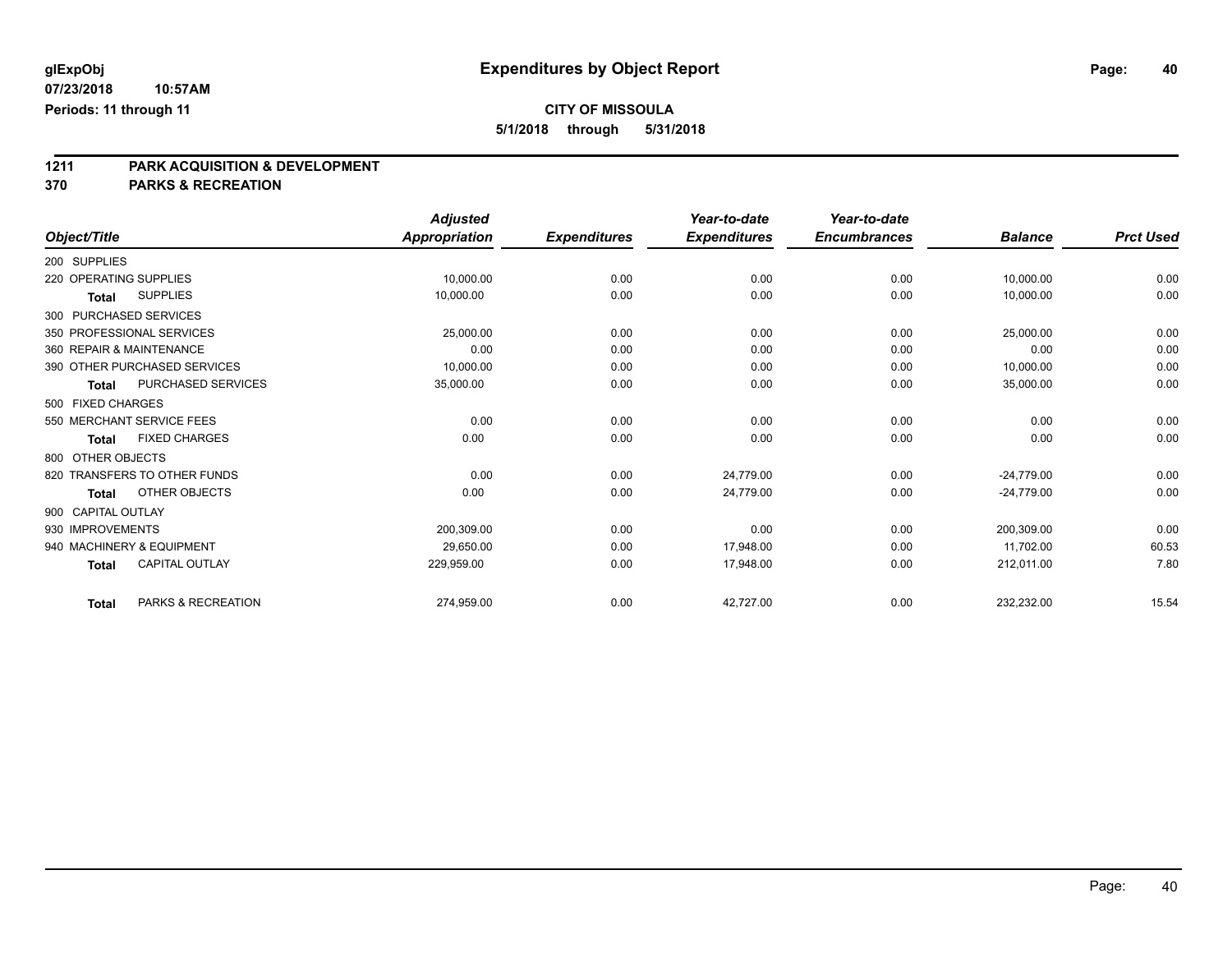#### **07/23/2018 10:57AM Periods: 11 through 11**

# **CITY OF MISSOULA 5/1/2018 through 5/31/2018**

## **1211 PARK ACQUISITION & DEVELOPMENT**

|                        |                                | <b>Adjusted</b>      |                     | Year-to-date        | Year-to-date        |                |                  |
|------------------------|--------------------------------|----------------------|---------------------|---------------------|---------------------|----------------|------------------|
| Object/Title           |                                | <b>Appropriation</b> | <b>Expenditures</b> | <b>Expenditures</b> | <b>Encumbrances</b> | <b>Balance</b> | <b>Prct Used</b> |
| 200 SUPPLIES           |                                |                      |                     |                     |                     |                |                  |
| 220 OPERATING SUPPLIES |                                | 10,000.00            | 0.00                | 0.00                | 0.00                | 10,000.00      | 0.00             |
| <b>Total</b>           | <b>SUPPLIES</b>                | 10,000.00            | 0.00                | 0.00                | 0.00                | 10,000.00      | 0.00             |
|                        | 300 PURCHASED SERVICES         |                      |                     |                     |                     |                |                  |
|                        | 350 PROFESSIONAL SERVICES      | 25,000.00            | 0.00                | 0.00                | 0.00                | 25,000.00      | 0.00             |
|                        | 360 REPAIR & MAINTENANCE       | 0.00                 | 0.00                | 0.00                | 0.00                | 0.00           | 0.00             |
|                        | 390 OTHER PURCHASED SERVICES   | 10,000.00            | 0.00                | 0.00                | 0.00                | 10,000.00      | 0.00             |
| <b>Total</b>           | PURCHASED SERVICES             | 35,000.00            | 0.00                | 0.00                | 0.00                | 35,000.00      | 0.00             |
| 500 FIXED CHARGES      |                                |                      |                     |                     |                     |                |                  |
|                        | 550 MERCHANT SERVICE FEES      | 0.00                 | 0.00                | 0.00                | 0.00                | 0.00           | 0.00             |
| <b>Total</b>           | <b>FIXED CHARGES</b>           | 0.00                 | 0.00                | 0.00                | 0.00                | 0.00           | 0.00             |
| 800 OTHER OBJECTS      |                                |                      |                     |                     |                     |                |                  |
|                        | 820 TRANSFERS TO OTHER FUNDS   | 0.00                 | 0.00                | 24,779.00           | 0.00                | $-24,779.00$   | 0.00             |
| <b>Total</b>           | OTHER OBJECTS                  | 0.00                 | 0.00                | 24,779.00           | 0.00                | $-24,779.00$   | 0.00             |
| 900 CAPITAL OUTLAY     |                                |                      |                     |                     |                     |                |                  |
| 930 IMPROVEMENTS       |                                | 200,309.00           | 0.00                | 0.00                | 0.00                | 200,309.00     | 0.00             |
|                        | 940 MACHINERY & EQUIPMENT      | 29.650.00            | 0.00                | 17,948.00           | 0.00                | 11,702.00      | 60.53            |
| <b>Total</b>           | <b>CAPITAL OUTLAY</b>          | 229,959.00           | 0.00                | 17,948.00           | 0.00                | 212,011.00     | 7.80             |
| <b>Total</b>           | PARK ACQUISITION & DEVELOPMENT | 274,959.00           | 0.00                | 42,727.00           | 0.00                | 232,232.00     | 15.54            |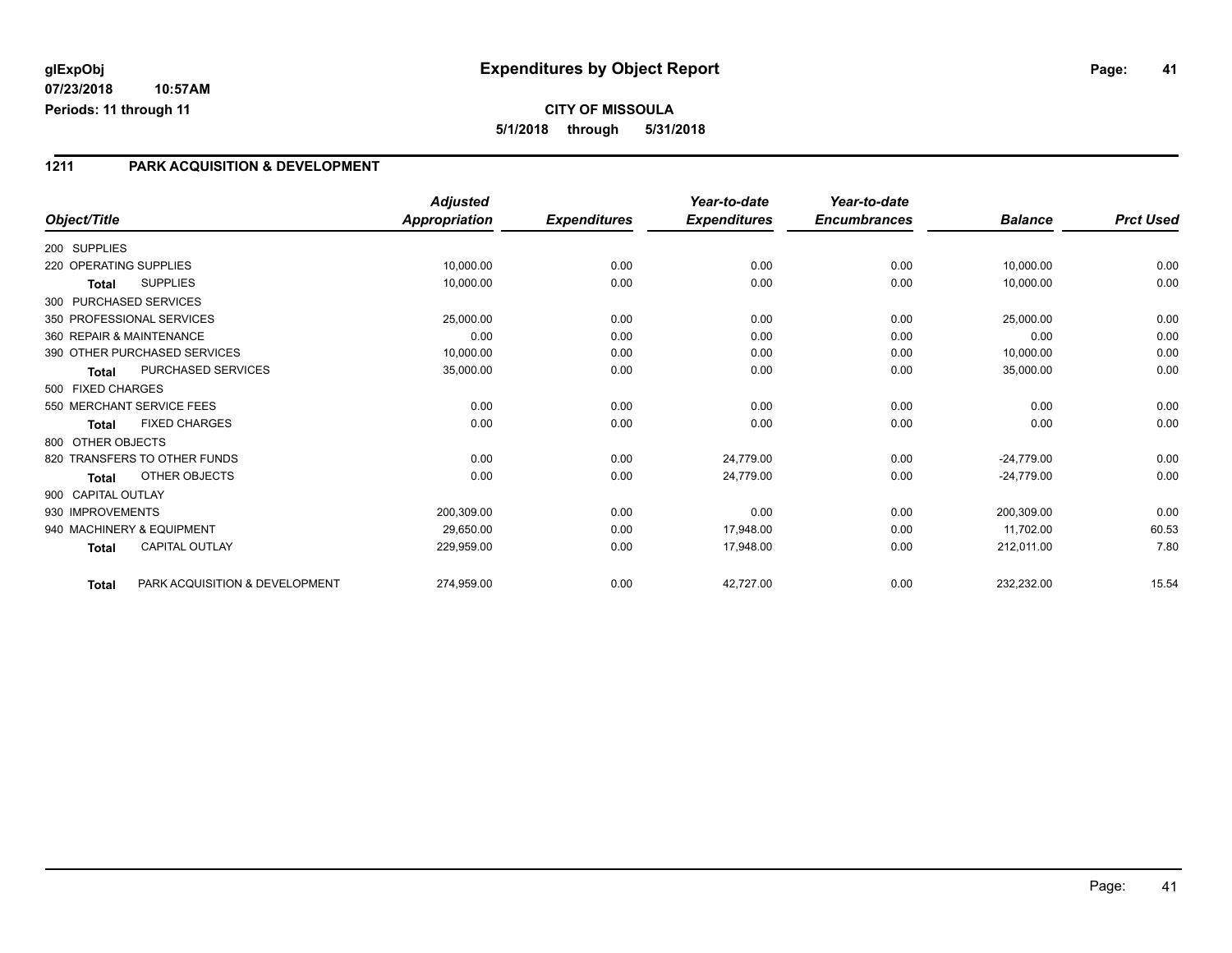**1212 PARK ENTERPRISE FUND**

**370 PARKS & RECREATION**

|                        |                              | <b>Adjusted</b> |                     | Year-to-date        | Year-to-date        |                |                  |
|------------------------|------------------------------|-----------------|---------------------|---------------------|---------------------|----------------|------------------|
| Object/Title           |                              | Appropriation   | <b>Expenditures</b> | <b>Expenditures</b> | <b>Encumbrances</b> | <b>Balance</b> | <b>Prct Used</b> |
| 200 SUPPLIES           |                              |                 |                     |                     |                     |                |                  |
| 210 OFFICE SUPPLIES    |                              | 0.00            | 0.00                | 0.00                | 0.00                | 0.00           | 0.00             |
| 220 OPERATING SUPPLIES |                              | 20,000.00       | 2,598.33            | 5,074.91            | 0.00                | 14,925.09      | 25.37            |
| 230 REPAIR/MAINTENANCE |                              | 15,000.00       | 68.83               | 68.83               | 0.00                | 14,931.17      | 0.46             |
| 240 OTHER SUPPLIES     |                              | 0.00            | 0.00                | 0.00                | 0.00                | 0.00           | 0.00             |
| <b>Total</b>           | <b>SUPPLIES</b>              | 35,000.00       | 2,667.16            | 5,143.74            | 0.00                | 29,856.26      | 14.70            |
| 300 PURCHASED SERVICES |                              |                 |                     |                     |                     |                |                  |
|                        | 350 PROFESSIONAL SERVICES    | 10,000.00       | 0.00                | 0.00                | 0.00                | 10,000.00      | 0.00             |
|                        | 360 REPAIR & MAINTENANCE     | 0.00            | 0.00                | 0.00                | 0.00                | 0.00           | 0.00             |
|                        | 390 OTHER PURCHASED SERVICES | 20,000.00       | 0.00                | 0.00                | 0.00                | 20,000.00      | 0.00             |
| <b>Total</b>           | PURCHASED SERVICES           | 30,000.00       | 0.00                | 0.00                | 0.00                | 30,000.00      | 0.00             |
| 500 FIXED CHARGES      |                              |                 |                     |                     |                     |                |                  |
|                        | 550 MERCHANT SERVICE FEES    | 0.00            | 0.00                | 0.00                | 0.00                | 0.00           | 0.00             |
| <b>Total</b>           | <b>FIXED CHARGES</b>         | 0.00            | 0.00                | 0.00                | 0.00                | 0.00           | 0.00             |
| 800 OTHER OBJECTS      |                              |                 |                     |                     |                     |                |                  |
|                        | 820 TRANSFERS TO OTHER FUNDS | 0.00            | 0.00                | 0.00                | 0.00                | 0.00           | 0.00             |
| <b>Total</b>           | OTHER OBJECTS                | 0.00            | 0.00                | 0.00                | 0.00                | 0.00           | 0.00             |
| 900 CAPITAL OUTLAY     |                              |                 |                     |                     |                     |                |                  |
| 930 IMPROVEMENTS       |                              | 181.945.00      | 24,204.47           | 53.130.56           | 0.00                | 128.814.44     | 29.20            |
|                        | 940 MACHINERY & EQUIPMENT    | 85.415.00       | 0.00                | 0.00                | 0.00                | 85,415.00      | 0.00             |
| <b>Total</b>           | <b>CAPITAL OUTLAY</b>        | 267,360.00      | 24,204.47           | 53,130.56           | 0.00                | 214,229.44     | 19.87            |
| <b>Total</b>           | PARKS & RECREATION           | 332,360.00      | 26,871.63           | 58,274.30           | 0.00                | 274,085.70     | 17.53            |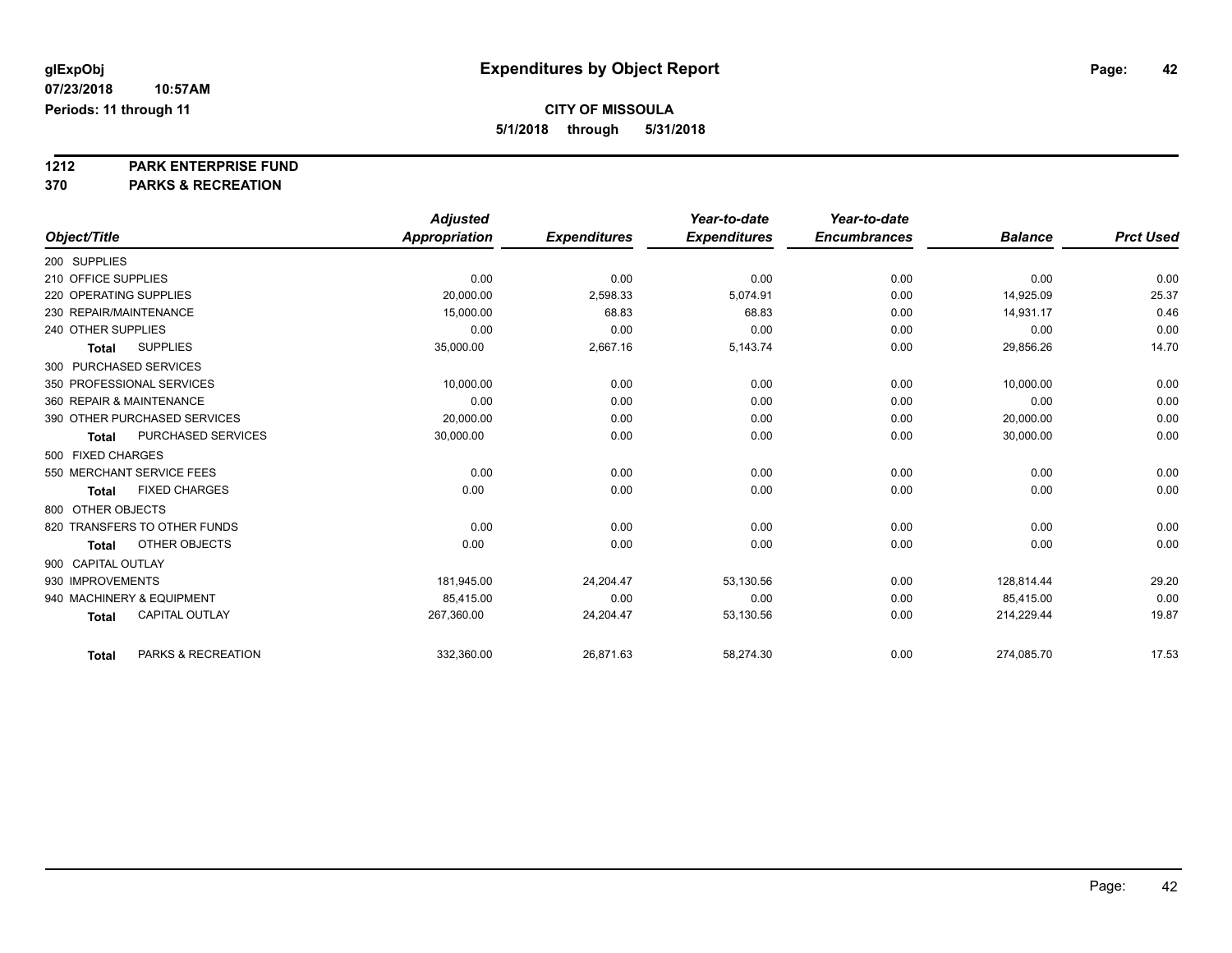#### **1212 PARK ENTERPRISE FUND**

|                                       | <b>Adjusted</b> |                     | Year-to-date        | Year-to-date        |                |                  |
|---------------------------------------|-----------------|---------------------|---------------------|---------------------|----------------|------------------|
| Object/Title                          | Appropriation   | <b>Expenditures</b> | <b>Expenditures</b> | <b>Encumbrances</b> | <b>Balance</b> | <b>Prct Used</b> |
| 200 SUPPLIES                          |                 |                     |                     |                     |                |                  |
| 210 OFFICE SUPPLIES                   | 0.00            | 0.00                | 0.00                | 0.00                | 0.00           | 0.00             |
| 220 OPERATING SUPPLIES                | 20,000.00       | 2,598.33            | 5,074.91            | 0.00                | 14,925.09      | 25.37            |
| 230 REPAIR/MAINTENANCE                | 15,000.00       | 68.83               | 68.83               | 0.00                | 14,931.17      | 0.46             |
| 240 OTHER SUPPLIES                    | 0.00            | 0.00                | 0.00                | 0.00                | 0.00           | 0.00             |
| <b>SUPPLIES</b><br><b>Total</b>       | 35,000.00       | 2,667.16            | 5,143.74            | 0.00                | 29,856.26      | 14.70            |
| 300 PURCHASED SERVICES                |                 |                     |                     |                     |                |                  |
| 350 PROFESSIONAL SERVICES             | 10,000.00       | 0.00                | 0.00                | 0.00                | 10,000.00      | 0.00             |
| 360 REPAIR & MAINTENANCE              | 0.00            | 0.00                | 0.00                | 0.00                | 0.00           | 0.00             |
| 390 OTHER PURCHASED SERVICES          | 20,000.00       | 0.00                | 0.00                | 0.00                | 20,000.00      | 0.00             |
| PURCHASED SERVICES<br><b>Total</b>    | 30,000.00       | 0.00                | 0.00                | 0.00                | 30,000.00      | 0.00             |
| 500 FIXED CHARGES                     |                 |                     |                     |                     |                |                  |
| 550 MERCHANT SERVICE FEES             | 0.00            | 0.00                | 0.00                | 0.00                | 0.00           | 0.00             |
| <b>FIXED CHARGES</b><br><b>Total</b>  | 0.00            | 0.00                | 0.00                | 0.00                | 0.00           | 0.00             |
| 800 OTHER OBJECTS                     |                 |                     |                     |                     |                |                  |
| 820 TRANSFERS TO OTHER FUNDS          | 0.00            | 0.00                | 0.00                | 0.00                | 0.00           | 0.00             |
| <b>OTHER OBJECTS</b><br><b>Total</b>  | 0.00            | 0.00                | 0.00                | 0.00                | 0.00           | 0.00             |
| 900 CAPITAL OUTLAY                    |                 |                     |                     |                     |                |                  |
| 930 IMPROVEMENTS                      | 181,945.00      | 24,204.47           | 53,130.56           | 0.00                | 128,814.44     | 29.20            |
| 940 MACHINERY & EQUIPMENT             | 85,415.00       | 0.00                | 0.00                | 0.00                | 85,415.00      | 0.00             |
| <b>CAPITAL OUTLAY</b><br><b>Total</b> | 267,360.00      | 24,204.47           | 53,130.56           | 0.00                | 214,229.44     | 19.87            |
| PARK ENTERPRISE FUND<br>Total         | 332,360.00      | 26,871.63           | 58,274.30           | 0.00                | 274,085.70     | 17.53            |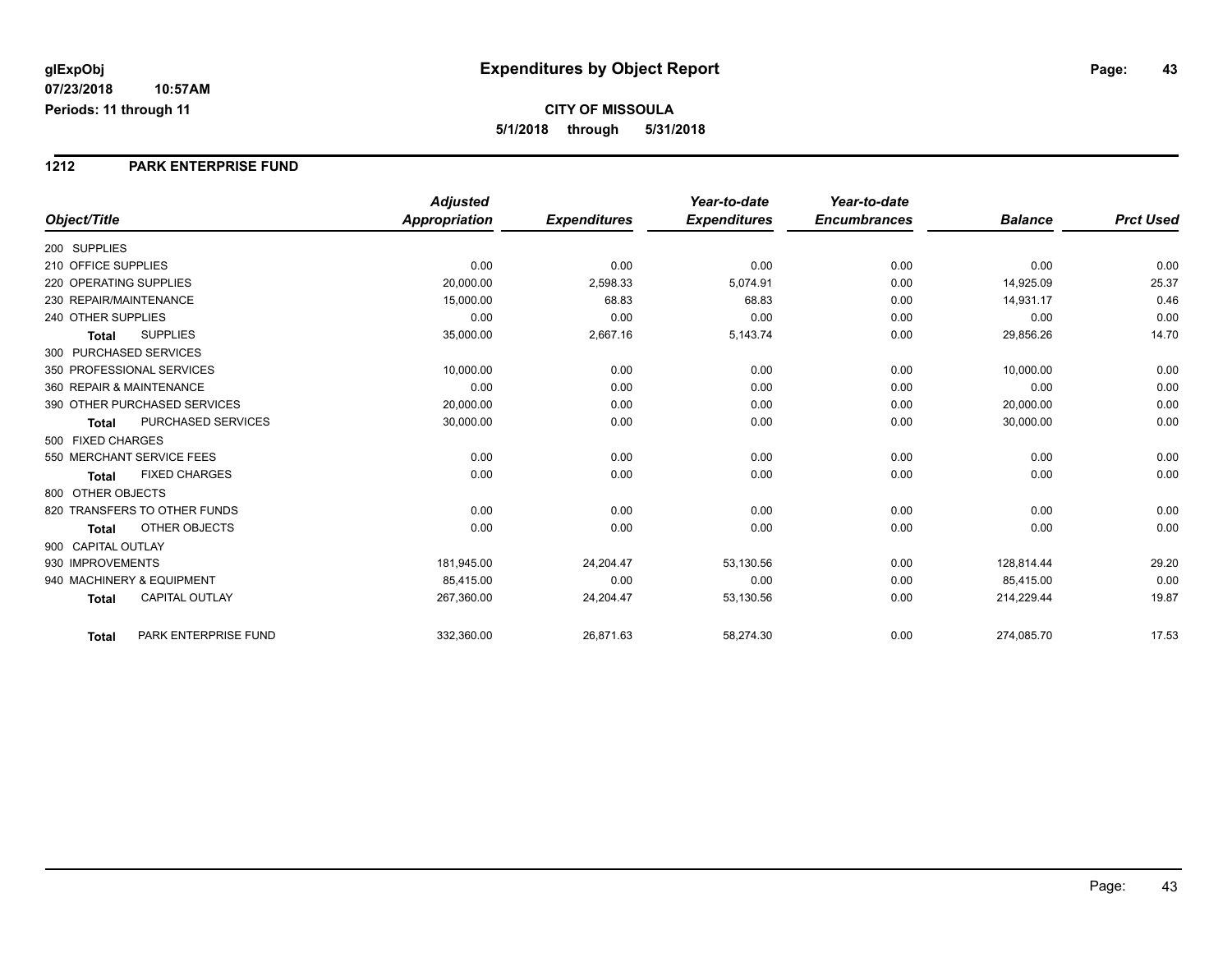**1216 PARKS & REC TRAILS, DEV**

**370 PARKS & RECREATION**

|                                            | <b>Adjusted</b>      |                     | Year-to-date        | Year-to-date        |                |                  |
|--------------------------------------------|----------------------|---------------------|---------------------|---------------------|----------------|------------------|
| Object/Title                               | <b>Appropriation</b> | <b>Expenditures</b> | <b>Expenditures</b> | <b>Encumbrances</b> | <b>Balance</b> | <b>Prct Used</b> |
| 100 PERSONAL SERVICES                      |                      |                     |                     |                     |                |                  |
| 110 SALARIES AND WAGES                     | 11,291.00            | 0.00                | 848.35              | 0.00                | 10,442.65      | 7.51             |
| 120 OVERTIME                               | 0.00                 | 0.00                | 0.00                | 0.00                | 0.00           | 0.00             |
| <b>140 EMPLOYER CONTRIBUTIONS</b>          | 1,909.00             | 0.00                | 192.09              | 0.00                | 1,716.91       | 10.06            |
| 141 STATE RETIREMENT CONTRIBUTIONS         | 0.00                 | 0.00                | 0.85                | 0.00                | $-0.85$        | 0.00             |
| PERSONAL SERVICES<br>Total                 | 13,200.00            | 0.00                | 1,041.29            | 0.00                | 12,158.71      | 7.89             |
| 200 SUPPLIES                               |                      |                     |                     |                     |                |                  |
| 220 OPERATING SUPPLIES                     | 60,000.00            | 3,881.34            | 43,410.38           | 0.00                | 16,589.62      | 72.35            |
| 230 REPAIR/MAINTENANCE                     | 35,000.00            | 59.97               | 2,883.77            | 0.00                | 32,116.23      | 8.24             |
| 240 OTHER SUPPLIES                         | 1,100.00             | 0.00                | 0.00                | 0.00                | 1,100.00       | 0.00             |
| <b>SUPPLIES</b><br>Total                   | 96,100.00            | 3,941.31            | 46,294.15           | 0.00                | 49,805.85      | 48.17            |
| 300 PURCHASED SERVICES                     |                      |                     |                     |                     |                |                  |
| 310 COMMUNICATIONS                         | 0.00                 | 0.00                | 0.00                | 0.00                | 0.00           | 0.00             |
| 320 PRINTING & DUPLICATING                 | 0.00                 | 0.00                | 0.00                | 0.00                | 0.00           | 0.00             |
| 330 PUBLICITY, SUBSCRIPTIONS & DUES        | 0.00                 | 0.00                | 235.03              | 0.00                | $-235.03$      | 0.00             |
| 350 PROFESSIONAL SERVICES                  | 157,150.00           | 8,483.03            | 64,433.76           | 0.00                | 92,716.24      | 41.00            |
| 360 REPAIR & MAINTENANCE                   | 10,000.00            | 0.00                | 616.50              | 0.00                | 9,383.50       | 6.17             |
| 370 TRAVEL                                 | 150.00               | 0.00                | 0.00                | 0.00                | 150.00         | 0.00             |
| 380 TRAINING                               | 150.00               | 0.00                | 0.00                | 0.00                | 150.00         | 0.00             |
| 390 OTHER PURCHASED SERVICES               | 100,000.00           | 0.00                | 4,155.00            | 0.00                | 95,845.00      | 4.16             |
| PURCHASED SERVICES<br>Total                | 267,450.00           | 8,483.03            | 69,440.29           | 0.00                | 198,009.71     | 25.96            |
| 500 FIXED CHARGES                          |                      |                     |                     |                     |                |                  |
| 550 MERCHANT SERVICE FEES                  | 0.00                 | 0.00                | 0.00                | 0.00                | 0.00           | 0.00             |
| <b>FIXED CHARGES</b><br>Total              | 0.00                 | 0.00                | 0.00                | 0.00                | 0.00           | 0.00             |
| 700 GRANTS & CONTRIBUTIONS                 |                      |                     |                     |                     |                |                  |
| 700 GRANTS & CONTRIBUTIONS                 | 100,000.00           | 0.00                | 0.00                | 0.00                | 100,000.00     | 0.00             |
| <b>GRANTS &amp; CONTRIBUTIONS</b><br>Total | 100,000.00           | 0.00                | 0.00                | 0.00                | 100,000.00     | 0.00             |
| 800 OTHER OBJECTS                          |                      |                     |                     |                     |                |                  |
| 820 TRANSFERS TO OTHER FUNDS               | 0.00                 | 0.00                | 51,136.55           | 0.00                | $-51,136.55$   | 0.00             |
| 845 CONTINGENCY                            | 25,000.00            | 0.00                | 0.00                | 0.00                | 25,000.00      | 0.00             |
| OTHER OBJECTS<br>Total                     | 25,000.00            | 0.00                | 51,136.55           | 0.00                | $-26, 136.55$  | 204.55           |
| 900 CAPITAL OUTLAY                         |                      |                     |                     |                     |                |                  |
| 920 BUILDINGS                              | 100,000.00           | 0.00                | 0.00                | 0.00                | 100,000.00     | 0.00             |
|                                            |                      |                     |                     |                     |                |                  |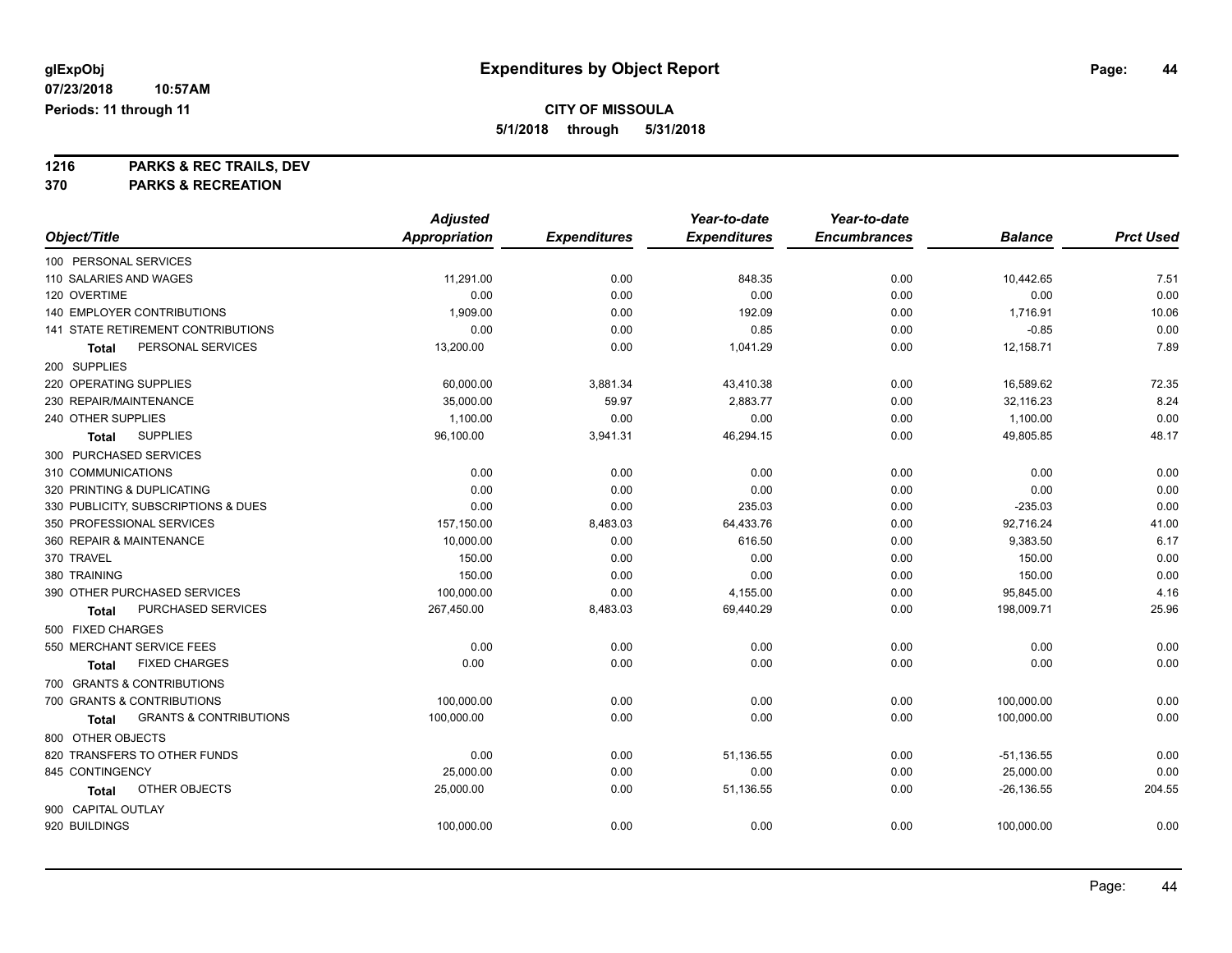**1216 PARKS & REC TRAILS, DEV 370 PARKS & RECREATION**

| Object/Title              |                               | <b>Adjusted</b><br><b>Appropriation</b> | <b>Expenditures</b> | Year-to-date        | Year-to-date<br><b>Encumbrances</b> | <b>Balance</b> | <b>Prct Used</b> |
|---------------------------|-------------------------------|-----------------------------------------|---------------------|---------------------|-------------------------------------|----------------|------------------|
|                           |                               |                                         |                     | <b>Expenditures</b> |                                     |                |                  |
| 930 IMPROVEMENTS          |                               | 256.450.00                              | 15.243.12           | 22,778.00           | 0.00                                | 233.672.00     | 8.88             |
| 940 MACHINERY & EQUIPMENT |                               | 0.00                                    | 0.00                | 0.00                | 0.00                                | 0.00           | 0.00             |
| Total                     | <b>CAPITAL OUTLAY</b>         | 356.450.00                              | 15.243.12           | 22.778.00           | 0.00                                | 333.672.00     | 6.39             |
| <b>Total</b>              | <b>PARKS &amp; RECREATION</b> | 858,200.00                              | 27,667.46           | 190,690.28          | 0.00                                | 667,509.72     | 22.22            |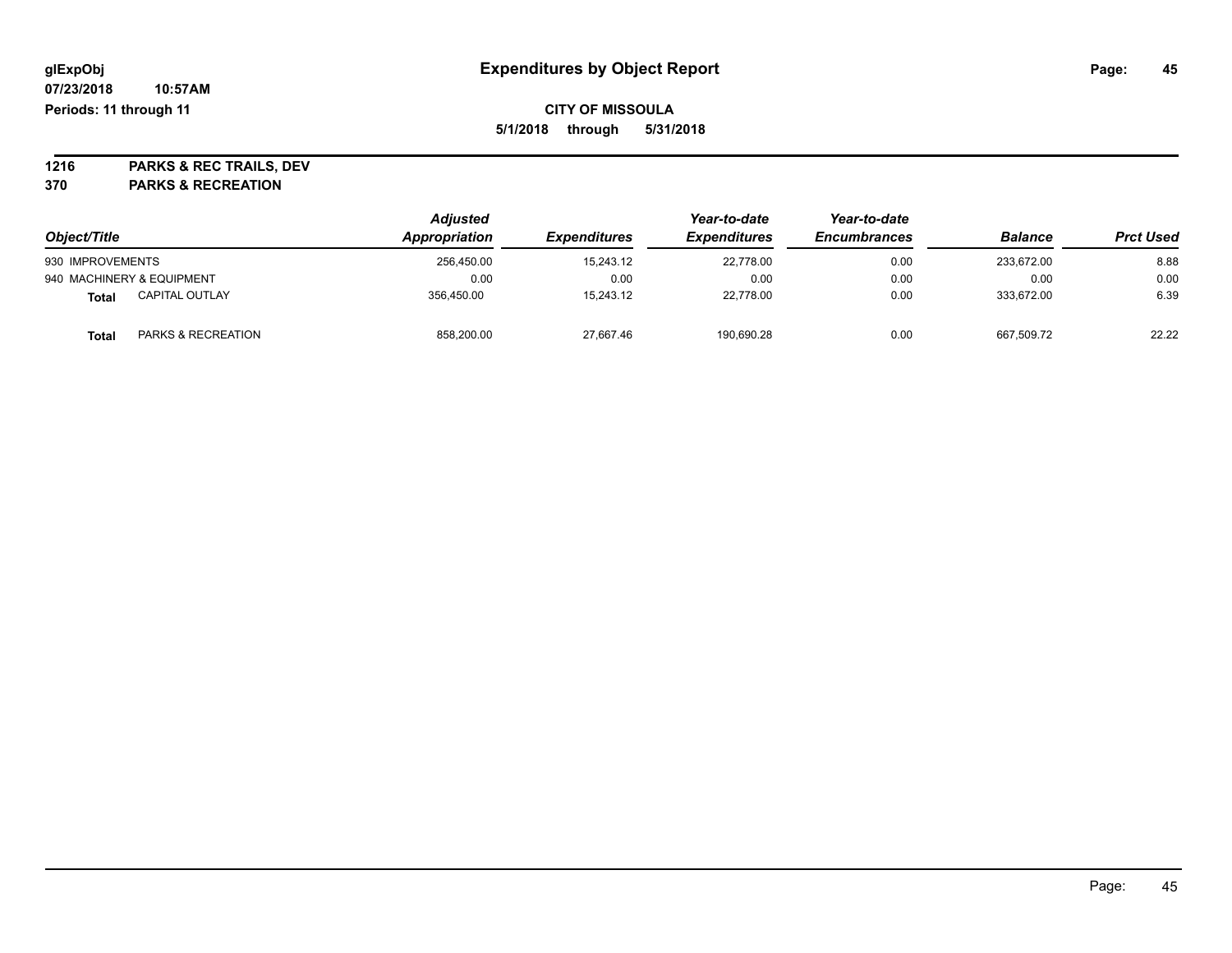## **1216 PARKS & REC TRAILS, DEV**

|                                                   | <b>Adjusted</b>      |                     | Year-to-date        | Year-to-date        |                |                  |
|---------------------------------------------------|----------------------|---------------------|---------------------|---------------------|----------------|------------------|
| Object/Title                                      | <b>Appropriation</b> | <b>Expenditures</b> | <b>Expenditures</b> | <b>Encumbrances</b> | <b>Balance</b> | <b>Prct Used</b> |
| 100 PERSONAL SERVICES                             |                      |                     |                     |                     |                |                  |
| 110 SALARIES AND WAGES                            | 11,291.00            | 0.00                | 848.35              | 0.00                | 10,442.65      | 7.51             |
| 120 OVERTIME                                      | 0.00                 | 0.00                | 0.00                | 0.00                | 0.00           | 0.00             |
| <b>140 EMPLOYER CONTRIBUTIONS</b>                 | 1,909.00             | 0.00                | 192.09              | 0.00                | 1,716.91       | 10.06            |
| <b>141 STATE RETIREMENT CONTRIBUTIONS</b>         | 0.00                 | 0.00                | 0.85                | 0.00                | $-0.85$        | 0.00             |
| PERSONAL SERVICES<br>Total                        | 13,200.00            | 0.00                | 1,041.29            | 0.00                | 12,158.71      | 7.89             |
| 200 SUPPLIES                                      |                      |                     |                     |                     |                |                  |
| 220 OPERATING SUPPLIES                            | 60,000.00            | 3,881.34            | 43,410.38           | 0.00                | 16,589.62      | 72.35            |
| 230 REPAIR/MAINTENANCE                            | 35,000.00            | 59.97               | 2,883.77            | 0.00                | 32,116.23      | 8.24             |
| 240 OTHER SUPPLIES                                | 1,100.00             | 0.00                | 0.00                | 0.00                | 1,100.00       | 0.00             |
| <b>SUPPLIES</b><br>Total                          | 96,100.00            | 3,941.31            | 46,294.15           | 0.00                | 49,805.85      | 48.17            |
| 300 PURCHASED SERVICES                            |                      |                     |                     |                     |                |                  |
| 310 COMMUNICATIONS                                | 0.00                 | 0.00                | 0.00                | 0.00                | 0.00           | 0.00             |
| 320 PRINTING & DUPLICATING                        | 0.00                 | 0.00                | 0.00                | 0.00                | 0.00           | 0.00             |
| 330 PUBLICITY, SUBSCRIPTIONS & DUES               | 0.00                 | 0.00                | 235.03              | 0.00                | $-235.03$      | 0.00             |
| 350 PROFESSIONAL SERVICES                         | 157,150.00           | 8,483.03            | 64,433.76           | 0.00                | 92,716.24      | 41.00            |
| 360 REPAIR & MAINTENANCE                          | 10,000.00            | 0.00                | 616.50              | 0.00                | 9,383.50       | 6.17             |
| 370 TRAVEL                                        | 150.00               | 0.00                | 0.00                | 0.00                | 150.00         | 0.00             |
| 380 TRAINING                                      | 150.00               | 0.00                | 0.00                | 0.00                | 150.00         | 0.00             |
| 390 OTHER PURCHASED SERVICES                      | 100,000.00           | 0.00                | 4,155.00            | 0.00                | 95,845.00      | 4.16             |
| PURCHASED SERVICES<br><b>Total</b>                | 267,450.00           | 8,483.03            | 69,440.29           | 0.00                | 198,009.71     | 25.96            |
| 500 FIXED CHARGES                                 |                      |                     |                     |                     |                |                  |
| 550 MERCHANT SERVICE FEES                         | 0.00                 | 0.00                | 0.00                | 0.00                | 0.00           | 0.00             |
| <b>FIXED CHARGES</b><br><b>Total</b>              | 0.00                 | 0.00                | 0.00                | 0.00                | 0.00           | 0.00             |
| 700 GRANTS & CONTRIBUTIONS                        |                      |                     |                     |                     |                |                  |
| 700 GRANTS & CONTRIBUTIONS                        | 100,000.00           | 0.00                | 0.00                | 0.00                | 100,000.00     | 0.00             |
| <b>GRANTS &amp; CONTRIBUTIONS</b><br><b>Total</b> | 100,000.00           | 0.00                | 0.00                | 0.00                | 100,000.00     | 0.00             |
| 800 OTHER OBJECTS                                 |                      |                     |                     |                     |                |                  |
| 820 TRANSFERS TO OTHER FUNDS                      | 0.00                 | 0.00                | 51,136.55           | 0.00                | $-51,136.55$   | 0.00             |
| 845 CONTINGENCY                                   | 25,000.00            | 0.00                | 0.00                | 0.00                | 25,000.00      | 0.00             |
| <b>OTHER OBJECTS</b><br><b>Total</b>              | 25,000.00            | 0.00                | 51,136.55           | 0.00                | $-26, 136.55$  | 204.55           |
| 900 CAPITAL OUTLAY                                |                      |                     |                     |                     |                |                  |
| 920 BUILDINGS                                     | 100,000.00           | 0.00                | 0.00                | 0.00                | 100,000.00     | 0.00             |
| 930 IMPROVEMENTS                                  | 256,450.00           | 15,243.12           | 22,778.00           | 0.00                | 233,672.00     | 8.88             |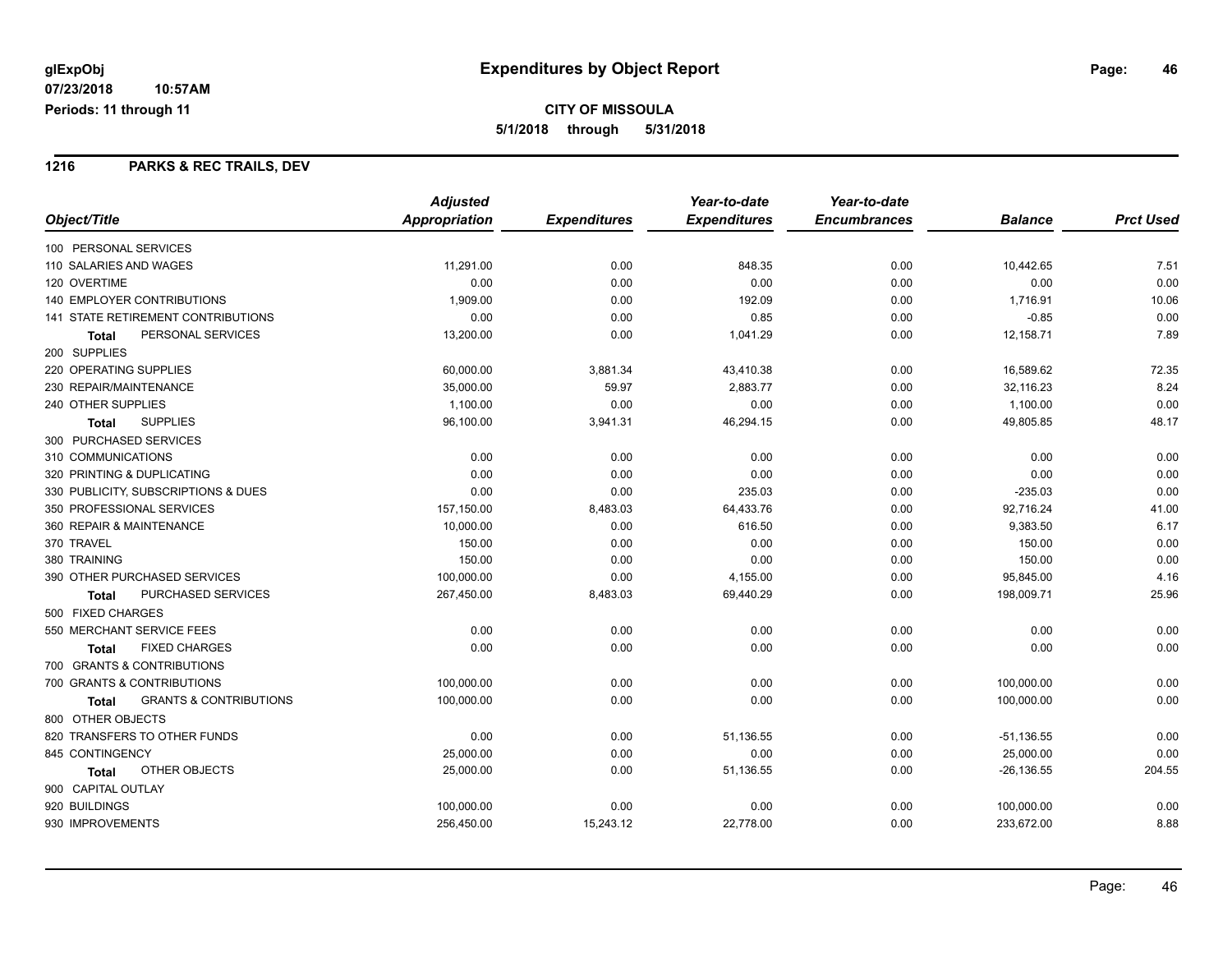### **07/23/2018 10:57AM Periods: 11 through 11**

**CITY OF MISSOULA 5/1/2018 through 5/31/2018**

## **1216 PARKS & REC TRAILS, DEV**

| Object/Title              |                         | <b>Adjusted</b><br>Appropriation |                            | Year-to-date               | Year-to-date<br><b>Encumbrances</b> | <b>Balance</b> | <b>Prct Used</b> |
|---------------------------|-------------------------|----------------------------------|----------------------------|----------------------------|-------------------------------------|----------------|------------------|
|                           |                         |                                  | <i><b>Expenditures</b></i> | <i><b>Expenditures</b></i> |                                     |                |                  |
| 940 MACHINERY & EQUIPMENT |                         | 0.00                             | 0.00                       | 0.00                       | 0.00                                | 0.00           | 0.00             |
| <b>Total</b>              | <b>CAPITAL OUTLAY</b>   | 356.450.00                       | 15.243.12                  | 22.778.00                  | 0.00                                | 333.672.00     | 6.39             |
| <b>Total</b>              | PARKS & REC TRAILS, DEV | 858,200.00                       | 27,667.46                  | 190,690.28                 | 0.00                                | 667,509.72     | 22.22            |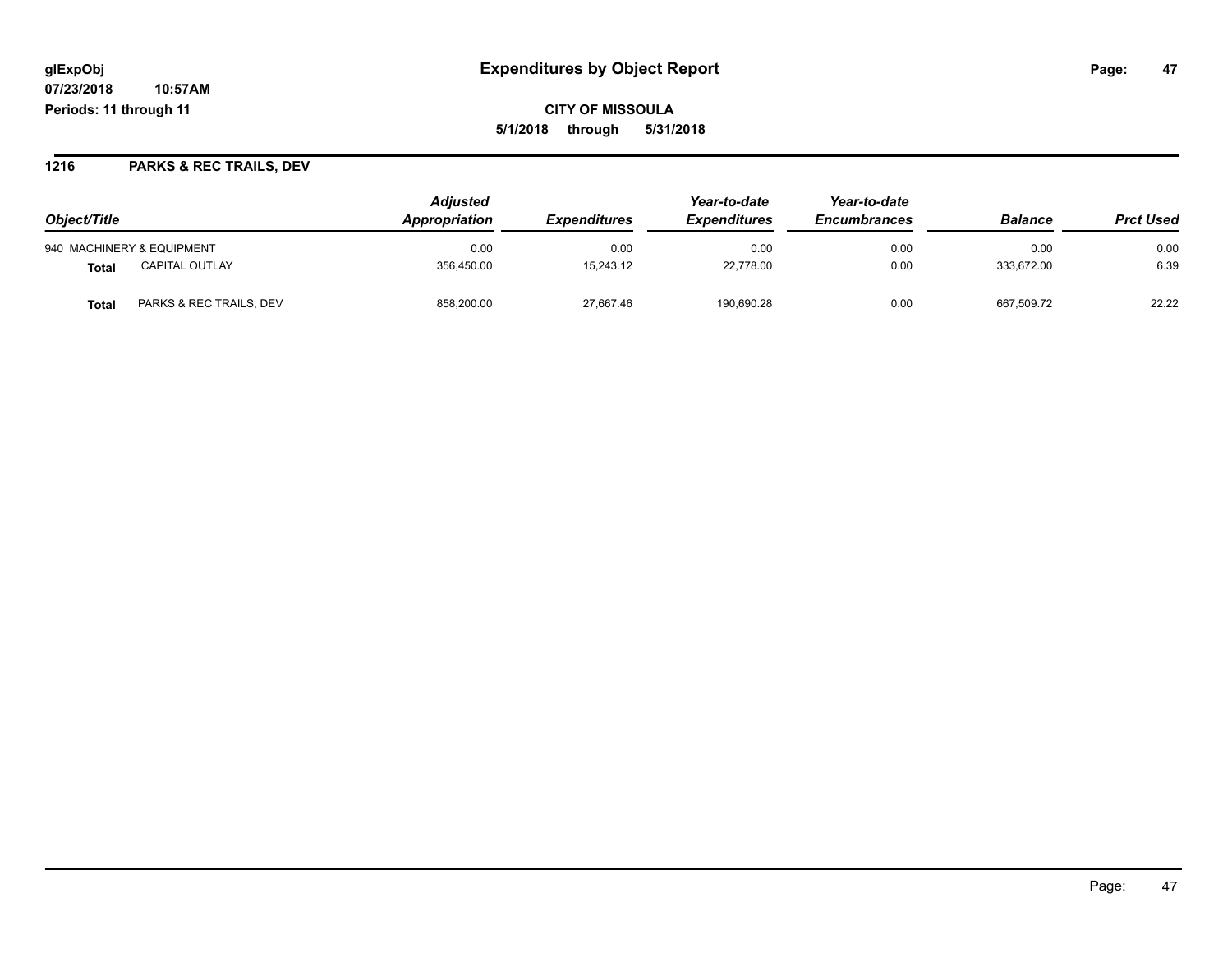**1217 PARKS CITY LIFE GYM LEASE**

**370 PARKS & RECREATION**

|                                           | <b>Adjusted</b>      |                     | Year-to-date        | Year-to-date        |                |                  |
|-------------------------------------------|----------------------|---------------------|---------------------|---------------------|----------------|------------------|
| Object/Title                              | <b>Appropriation</b> | <b>Expenditures</b> | <b>Expenditures</b> | <b>Encumbrances</b> | <b>Balance</b> | <b>Prct Used</b> |
| 100 PERSONAL SERVICES                     |                      |                     |                     |                     |                |                  |
| 110 SALARIES AND WAGES                    | 16,000.00            | 0.00                | 7,616.92            | 0.00                | 8,383.08       | 47.61            |
| 120 OVERTIME                              | 0.00                 | 0.00                | 0.00                | 0.00                | 0.00           | 0.00             |
| <b>140 EMPLOYER CONTRIBUTIONS</b>         | 1,000.00             | 0.00                | 1,066.37            | 0.00                | $-66.37$       | 106.64           |
| <b>141 STATE RETIREMENT CONTRIBUTIONS</b> | 0.00                 | 0.00                | 7.03                | 0.00                | $-7.03$        | 0.00             |
| PERSONAL SERVICES<br><b>Total</b>         | 17,000.00            | 0.00                | 8,690.32            | 0.00                | 8,309.68       | 51.12            |
| 200 SUPPLIES                              |                      |                     |                     |                     |                |                  |
| 210 OFFICE SUPPLIES                       | 0.00                 | 0.00                | 0.00                | 0.00                | 0.00           | 0.00             |
| 220 OPERATING SUPPLIES                    | 1,500.00             | 174.22              | 2,094.20            | 0.00                | $-594.20$      | 139.61           |
| 230 REPAIR/MAINTENANCE                    | 1,000.00             | 0.00                | 1,032.00            | 0.00                | $-32.00$       | 103.20           |
| <b>SUPPLIES</b><br><b>Total</b>           | 2,500.00             | 174.22              | 3,126.20            | 0.00                | $-626.20$      | 125.05           |
| 300 PURCHASED SERVICES                    |                      |                     |                     |                     |                |                  |
| 320 PRINTING & DUPLICATING                | 1,000.00             | 0.00                | 15.00               | 0.00                | 985.00         | 1.50             |
| 330 PUBLICITY, SUBSCRIPTIONS & DUES       | 1.000.00             | 0.00                | 0.00                | 0.00                | 1.000.00       | 0.00             |
| 360 REPAIR & MAINTENANCE                  | 0.00                 | 0.00                | 1,002.00            | 0.00                | $-1,002.00$    | 0.00             |
| 390 OTHER PURCHASED SERVICES              | 0.00                 | 0.00                | 0.00                | 0.00                | 0.00           | 0.00             |
| PURCHASED SERVICES<br><b>Total</b>        | 2,000.00             | 0.00                | 1,017.00            | 0.00                | 983.00         | 50.85            |
| 500 FIXED CHARGES                         |                      |                     |                     |                     |                |                  |
| 500 FIXED CHARGES                         | 24,000.00            | 2,200.00            | 24,200.00           | 0.00                | $-200.00$      | 100.83           |
| 550 MERCHANT SERVICE FEES                 | 0.00                 | 0.00                | 0.00                | 0.00                | 0.00           | 0.00             |
| <b>FIXED CHARGES</b><br>Total             | 24,000.00            | 2,200.00            | 24,200.00           | 0.00                | $-200.00$      | 100.83           |
| 900 CAPITAL OUTLAY                        |                      |                     |                     |                     |                |                  |
| 930 IMPROVEMENTS                          | 5,000.00             | 0.00                | 0.00                | 0.00                | 5,000.00       | 0.00             |
| <b>CAPITAL OUTLAY</b><br><b>Total</b>     | 5,000.00             | 0.00                | 0.00                | 0.00                | 5,000.00       | 0.00             |
| PARKS & RECREATION<br><b>Total</b>        | 50,500.00            | 2,374.22            | 37,033.52           | 0.00                | 13,466.48      | 73.33            |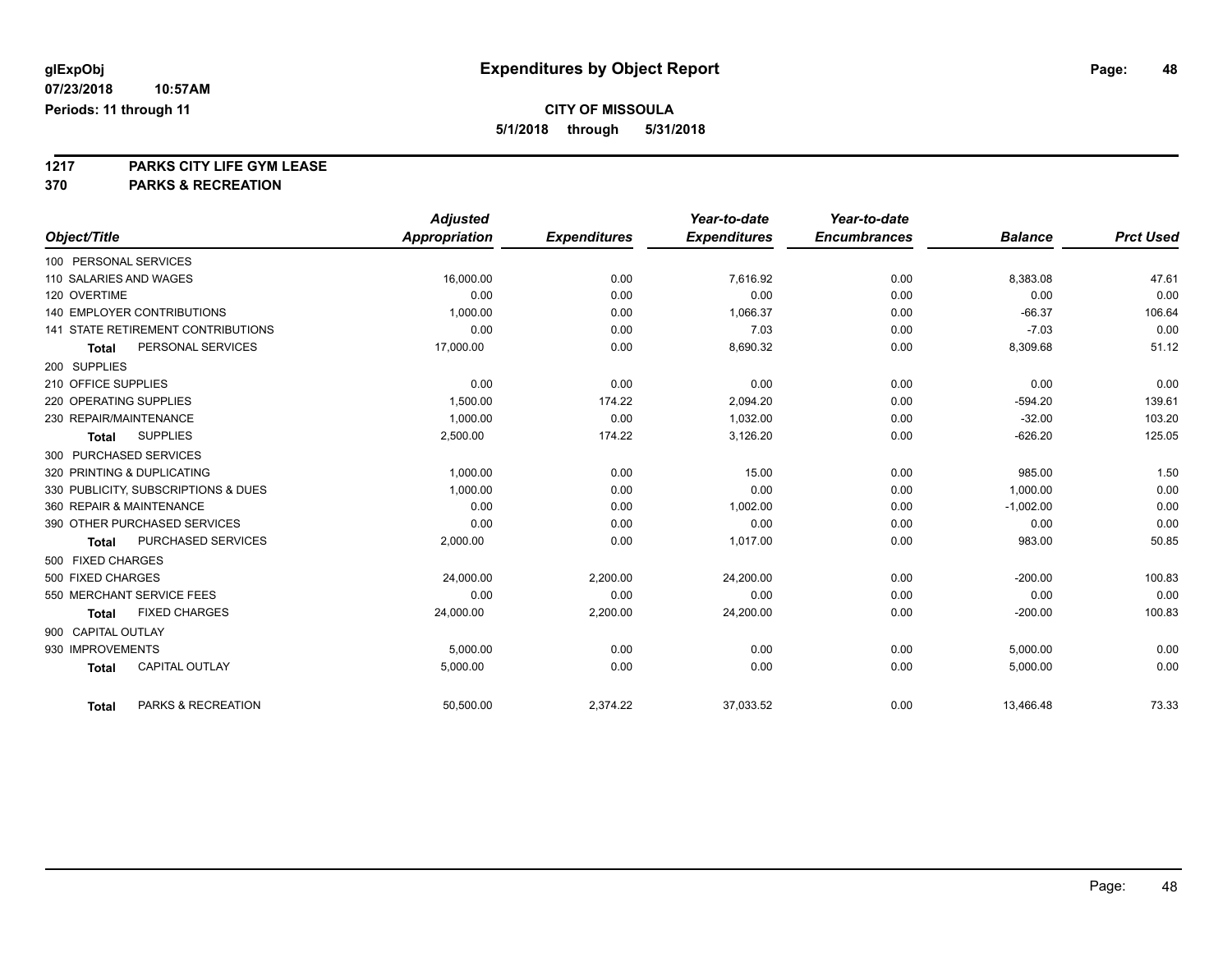### **1217 PARKS CITY LIFE GYM LEASE**

|                        |                                           | <b>Adjusted</b>      |                     | Year-to-date        | Year-to-date        |                |                  |
|------------------------|-------------------------------------------|----------------------|---------------------|---------------------|---------------------|----------------|------------------|
| Object/Title           |                                           | <b>Appropriation</b> | <b>Expenditures</b> | <b>Expenditures</b> | <b>Encumbrances</b> | <b>Balance</b> | <b>Prct Used</b> |
| 100 PERSONAL SERVICES  |                                           |                      |                     |                     |                     |                |                  |
| 110 SALARIES AND WAGES |                                           | 16,000.00            | 0.00                | 7,616.92            | 0.00                | 8,383.08       | 47.61            |
| 120 OVERTIME           |                                           | 0.00                 | 0.00                | 0.00                | 0.00                | 0.00           | 0.00             |
|                        | <b>140 EMPLOYER CONTRIBUTIONS</b>         | 1,000.00             | 0.00                | 1,066.37            | 0.00                | $-66.37$       | 106.64           |
|                        | <b>141 STATE RETIREMENT CONTRIBUTIONS</b> | 0.00                 | 0.00                | 7.03                | 0.00                | $-7.03$        | 0.00             |
| <b>Total</b>           | PERSONAL SERVICES                         | 17,000.00            | 0.00                | 8,690.32            | 0.00                | 8,309.68       | 51.12            |
| 200 SUPPLIES           |                                           |                      |                     |                     |                     |                |                  |
| 210 OFFICE SUPPLIES    |                                           | 0.00                 | 0.00                | 0.00                | 0.00                | 0.00           | 0.00             |
| 220 OPERATING SUPPLIES |                                           | 1,500.00             | 174.22              | 2,094.20            | 0.00                | $-594.20$      | 139.61           |
| 230 REPAIR/MAINTENANCE |                                           | 1,000.00             | 0.00                | 1,032.00            | 0.00                | $-32.00$       | 103.20           |
| <b>Total</b>           | <b>SUPPLIES</b>                           | 2,500.00             | 174.22              | 3,126.20            | 0.00                | $-626.20$      | 125.05           |
| 300 PURCHASED SERVICES |                                           |                      |                     |                     |                     |                |                  |
|                        | 320 PRINTING & DUPLICATING                | 1,000.00             | 0.00                | 15.00               | 0.00                | 985.00         | 1.50             |
|                        | 330 PUBLICITY, SUBSCRIPTIONS & DUES       | 1,000.00             | 0.00                | 0.00                | 0.00                | 1,000.00       | 0.00             |
|                        | 360 REPAIR & MAINTENANCE                  | 0.00                 | 0.00                | 1,002.00            | 0.00                | $-1,002.00$    | 0.00             |
|                        | 390 OTHER PURCHASED SERVICES              | 0.00                 | 0.00                | 0.00                | 0.00                | 0.00           | 0.00             |
| <b>Total</b>           | PURCHASED SERVICES                        | 2,000.00             | 0.00                | 1,017.00            | 0.00                | 983.00         | 50.85            |
| 500 FIXED CHARGES      |                                           |                      |                     |                     |                     |                |                  |
| 500 FIXED CHARGES      |                                           | 24,000.00            | 2,200.00            | 24,200.00           | 0.00                | $-200.00$      | 100.83           |
|                        | 550 MERCHANT SERVICE FEES                 | 0.00                 | 0.00                | 0.00                | 0.00                | 0.00           | 0.00             |
| <b>Total</b>           | <b>FIXED CHARGES</b>                      | 24,000.00            | 2,200.00            | 24,200.00           | 0.00                | $-200.00$      | 100.83           |
| 900 CAPITAL OUTLAY     |                                           |                      |                     |                     |                     |                |                  |
| 930 IMPROVEMENTS       |                                           | 5,000.00             | 0.00                | 0.00                | 0.00                | 5,000.00       | 0.00             |
| <b>Total</b>           | <b>CAPITAL OUTLAY</b>                     | 5,000.00             | 0.00                | 0.00                | 0.00                | 5,000.00       | 0.00             |
| <b>Total</b>           | PARKS CITY LIFE GYM LEASE                 | 50,500.00            | 2,374.22            | 37,033.52           | 0.00                | 13,466.48      | 73.33            |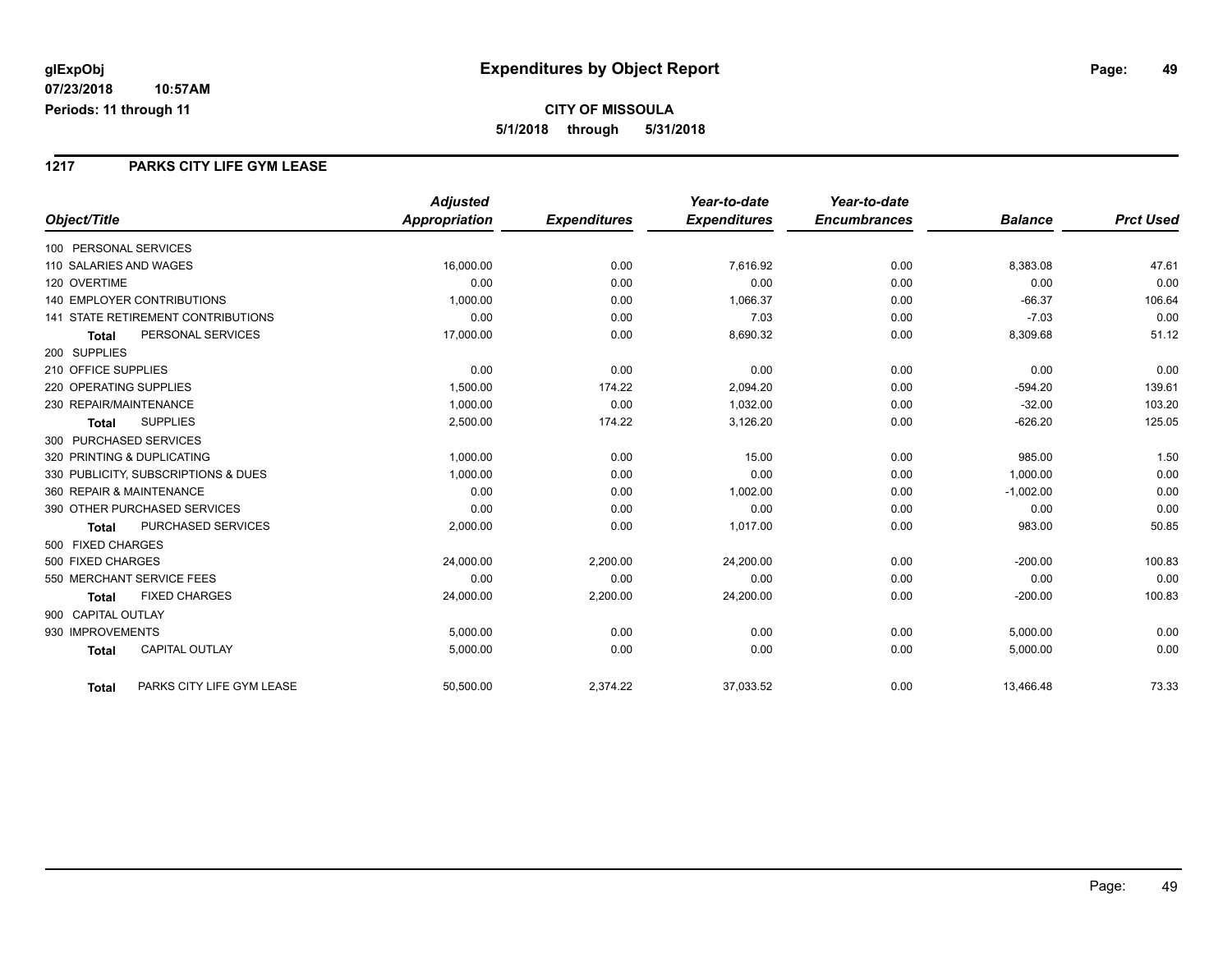**1218 ALL ABILITIES PLAYGROUND**

**370 PARKS & RECREATION**

|                          |                               | <b>Adjusted</b>      |                     | Year-to-date        | Year-to-date        |                |                  |
|--------------------------|-------------------------------|----------------------|---------------------|---------------------|---------------------|----------------|------------------|
| Object/Title             |                               | <b>Appropriation</b> | <b>Expenditures</b> | <b>Expenditures</b> | <b>Encumbrances</b> | <b>Balance</b> | <b>Prct Used</b> |
| 300 PURCHASED SERVICES   |                               |                      |                     |                     |                     |                |                  |
|                          | 350 PROFESSIONAL SERVICES     | 0.00                 | 0.00                | 0.00                | 0.00                | 0.00           | 0.00             |
| 360 REPAIR & MAINTENANCE |                               | 0.00                 | 0.00                | 0.00                | 0.00                | 0.00           | 0.00             |
| Total                    | PURCHASED SERVICES            | 0.00                 | 0.00                | 0.00                | 0.00                | 0.00           | 0.00             |
| 500 FIXED CHARGES        |                               |                      |                     |                     |                     |                |                  |
|                          | 550 MERCHANT SERVICE FEES     | 0.00                 | 0.00                | 0.00                | 0.00                | 0.00           | 0.00             |
| <b>Total</b>             | <b>FIXED CHARGES</b>          | 0.00                 | 0.00                | 0.00                | 0.00                | 0.00           | 0.00             |
| 900 CAPITAL OUTLAY       |                               |                      |                     |                     |                     |                |                  |
| 930 IMPROVEMENTS         |                               | 0.00                 | 0.00                | 0.00                | 0.00                | 0.00           | 0.00             |
| <b>Total</b>             | <b>CAPITAL OUTLAY</b>         | 0.00                 | 0.00                | 0.00                | 0.00                | 0.00           | 0.00             |
|                          |                               |                      |                     |                     |                     |                |                  |
| <b>Total</b>             | <b>PARKS &amp; RECREATION</b> | 0.00                 | 0.00                | 0.00                | 0.00                | 0.00           | 0.00             |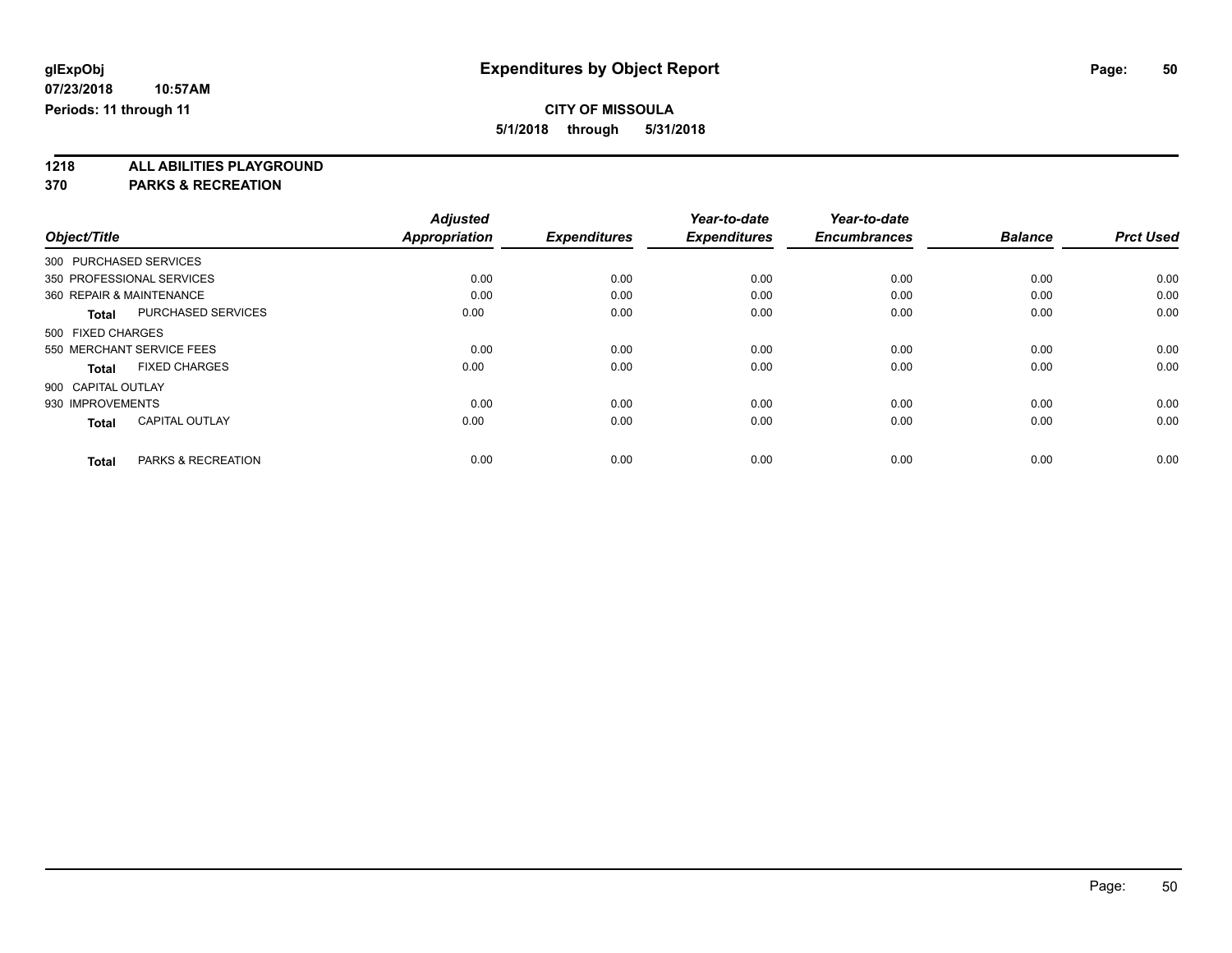## **1218 ALL ABILITIES PLAYGROUND**

|                           |                          | <b>Adjusted</b>      |                     | Year-to-date        | Year-to-date        |                |                  |
|---------------------------|--------------------------|----------------------|---------------------|---------------------|---------------------|----------------|------------------|
| Object/Title              |                          | <b>Appropriation</b> | <b>Expenditures</b> | <b>Expenditures</b> | <b>Encumbrances</b> | <b>Balance</b> | <b>Prct Used</b> |
| 300 PURCHASED SERVICES    |                          |                      |                     |                     |                     |                |                  |
| 350 PROFESSIONAL SERVICES |                          | 0.00                 | 0.00                | 0.00                | 0.00                | 0.00           | 0.00             |
| 360 REPAIR & MAINTENANCE  |                          | 0.00                 | 0.00                | 0.00                | 0.00                | 0.00           | 0.00             |
| <b>Total</b>              | PURCHASED SERVICES       | 0.00                 | 0.00                | 0.00                | 0.00                | 0.00           | 0.00             |
| 500 FIXED CHARGES         |                          |                      |                     |                     |                     |                |                  |
| 550 MERCHANT SERVICE FEES |                          | 0.00                 | 0.00                | 0.00                | 0.00                | 0.00           | 0.00             |
| <b>Total</b>              | <b>FIXED CHARGES</b>     | 0.00                 | 0.00                | 0.00                | 0.00                | 0.00           | 0.00             |
| 900 CAPITAL OUTLAY        |                          |                      |                     |                     |                     |                |                  |
| 930 IMPROVEMENTS          |                          | 0.00                 | 0.00                | 0.00                | 0.00                | 0.00           | 0.00             |
| <b>Total</b>              | CAPITAL OUTLAY           | 0.00                 | 0.00                | 0.00                | 0.00                | 0.00           | 0.00             |
| <b>Total</b>              | ALL ABILITIES PLAYGROUND | 0.00                 | 0.00                | 0.00                | 0.00                | 0.00           | 0.00             |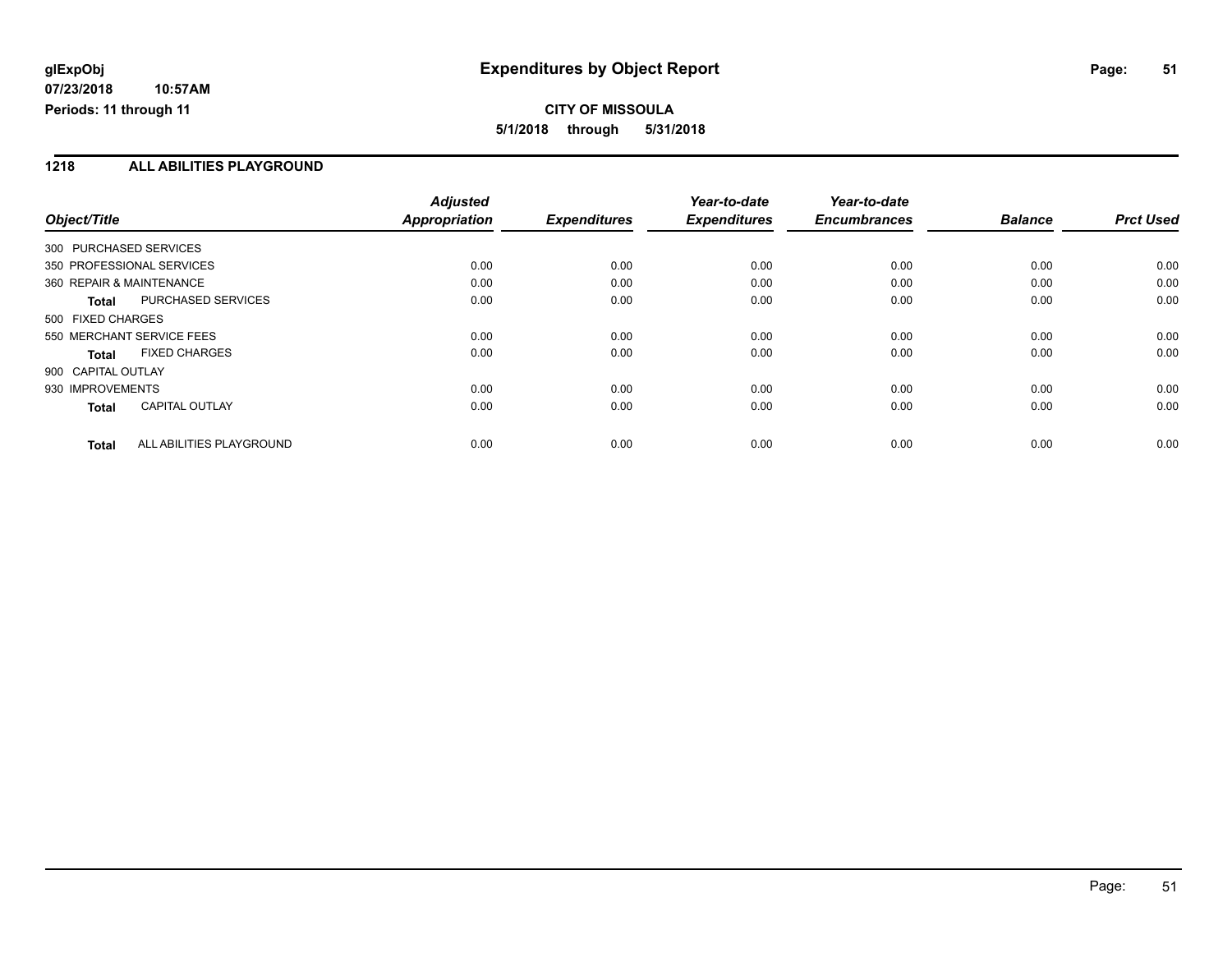# **1219 FT MISSOULA REGIONAL PARK**

**370 PARKS & RECREATION**

|                                         | <b>Adjusted</b> |                     | Year-to-date        | Year-to-date        |                |                  |
|-----------------------------------------|-----------------|---------------------|---------------------|---------------------|----------------|------------------|
| Object/Title                            | Appropriation   | <b>Expenditures</b> | <b>Expenditures</b> | <b>Encumbrances</b> | <b>Balance</b> | <b>Prct Used</b> |
| 100 PERSONAL SERVICES                   |                 |                     |                     |                     |                |                  |
| 110 SALARIES AND WAGES                  | 227,794.00      | 8,738.56            | 171,683.41          | 0.00                | 56,110.59      | 75.37            |
| 111 INTERMITTENT SALARY & WAGES         | 0.00            | 0.00                | 0.00                | 0.00                | 0.00           | 0.00             |
| 120 OVERTIME                            | 0.00            | 0.00                | 543.30              | 0.00                | $-543.30$      | 0.00             |
| <b>140 EMPLOYER CONTRIBUTIONS</b>       | 77,786.00       | 4,698.82            | 69,430.98           | 0.00                | 8,355.02       | 89.26            |
| 141 STATE RETIREMENT CONTRIBUTIONS      | 36.00           | 8.74                | 189.91              | 0.00                | $-153.91$      | 527.53           |
| 143 INTERMITTENT EMPLOYER CONTRIBUTIONS | 0.00            | 0.00                | 0.00                | 0.00                | 0.00           | 0.00             |
| PERSONAL SERVICES<br><b>Total</b>       | 305,616.00      | 13,446.12           | 241,847.60          | 0.00                | 63,768.40      | 79.13            |
| 200 SUPPLIES                            |                 |                     |                     |                     |                |                  |
| 210 OFFICE SUPPLIES                     | 0.00            | 32.68               | 138.37              | 0.00                | $-138.37$      | 0.00             |
| 220 OPERATING SUPPLIES                  | 108,200.00      | 161.28              | 47,503.96           | 0.00                | 60,696.04      | 43.90            |
| 230 REPAIR/MAINTENANCE                  | 5,850.00        | 0.00                | 3,493.17            | 0.00                | 2,356.83       | 59.71            |
| 231 GASOLINE                            | 3,777.00        | 0.00                | 1,291.71            | 0.00                | 2,485.29       | 34.20            |
| 240 OTHER SUPPLIES                      | 25,000.00       | 1,974.14            | 1,974.14            | 0.00                | 23,025.86      | 7.90             |
| 250 SUPPLIES FOR RESALE                 | 1,000.00        | 0.00                | 0.00                | 0.00                | 1,000.00       | 0.00             |
| <b>SUPPLIES</b><br><b>Total</b>         | 143,827.00      | 2,168.10            | 54,401.35           | 0.00                | 89,425.65      | 37.82            |
| 300 PURCHASED SERVICES                  |                 |                     |                     |                     |                |                  |
| 310 COMMUNICATIONS                      | 2,000.00        | 0.00                | 0.00                | 0.00                | 2,000.00       | 0.00             |
| 320 PRINTING & DUPLICATING              | 5,750.00        | 64.00               | 996.46              | 0.00                | 4,753.54       | 17.33            |
| 330 PUBLICITY, SUBSCRIPTIONS & DUES     | 10,000.00       | 0.00                | 4,130.43            | 0.00                | 5,869.57       | 41.30            |
| 340 SEWER                               | 1.000.00        | 0.00                | 0.00                | 0.00                | 1,000.00       | 0.00             |
| 341 ELECTRICITY & NATURAL GAS           | 19,078.00       | 0.00                | 11,901.31           | 0.00                | 7,176.69       | 62.38            |
| 342 STORM WATER                         | 0.00            | 0.00                | 0.00                | 0.00                | 0.00           | 0.00             |
| 343 WATER CHARGES                       | 3,069.00        | 0.00                | 670.10              | 0.00                | 2,398.90       | 21.83            |
| 344 TELEPHONE SERVICE                   | 3,437.00        | 29.02               | 890.54              | 0.00                | 2,546.46       | 25.91            |
| 345 GARBAGE                             | 850.00          | 152.86              | 10,635.52           | 0.00                | $-9,785.52$    | 1,251.24         |
| 350 PROFESSIONAL SERVICES               | 25,136.00       | 0.00                | 2,335.07            | 0.00                | 22,800.93      | 9.29             |
| 360 REPAIR & MAINTENANCE                | 18,794.00       | 0.00                | 17,954.45           | 0.00                | 839.55         | 95.53            |
| 370 TRAVEL                              | 2,500.00        | 0.00                | 392.88              | 0.00                | 2,107.12       | 15.72            |
| 380 TRAINING                            | 2,500.00        | 0.00                | 0.00                | 0.00                | 2,500.00       | 0.00             |
| 390 OTHER PURCHASED SERVICES            | 5,790.00        | 0.00                | 8,777.18            | 0.00                | $-2,987.18$    | 151.59           |
| PURCHASED SERVICES<br><b>Total</b>      | 99,904.00       | 245.88              | 58,683.94           | 0.00                | 41,220.06      | 58.74            |

500 FIXED CHARGES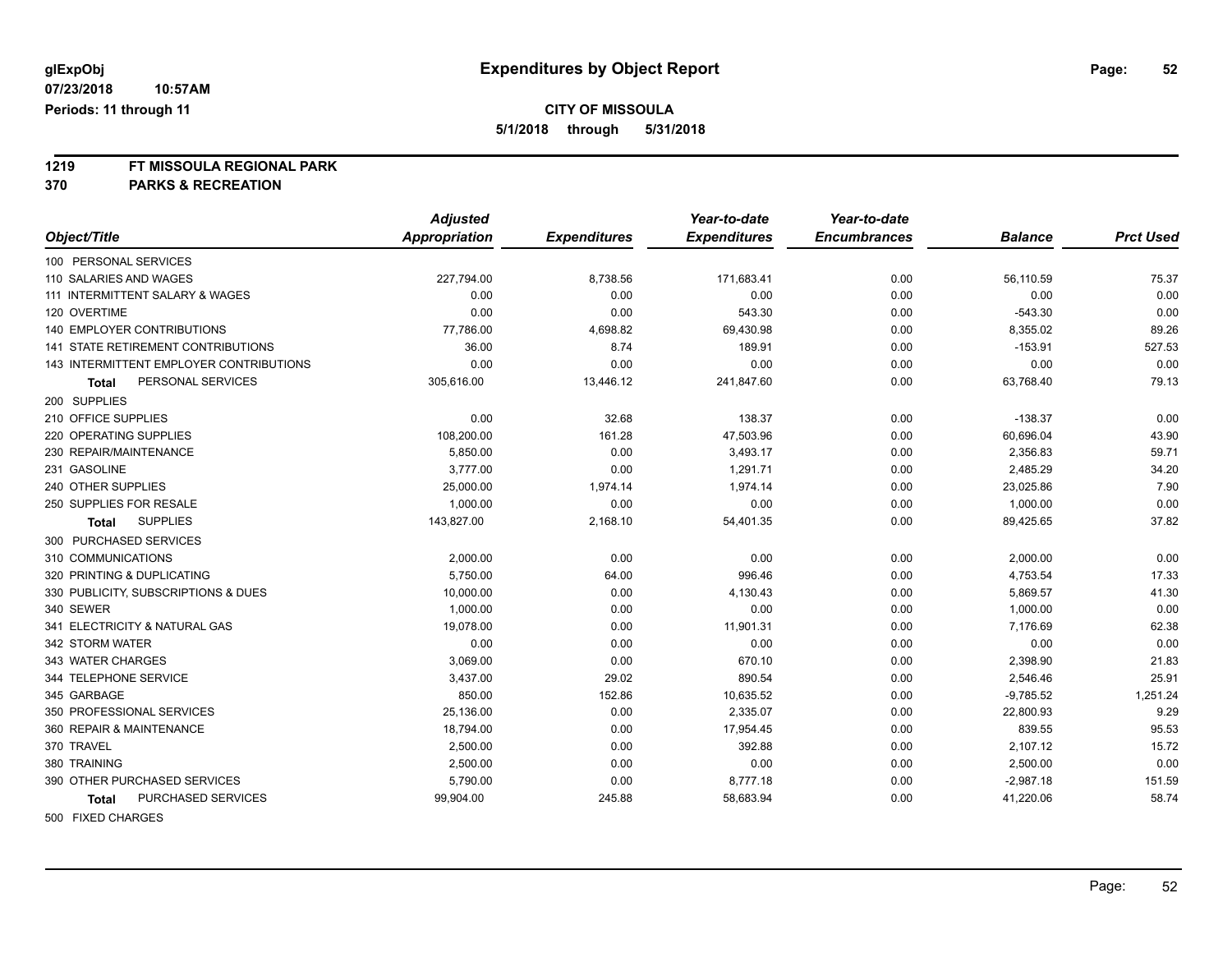**1219 FT MISSOULA REGIONAL PARK**

**370 PARKS & RECREATION**

|                           |                       | <b>Adjusted</b> |                     | Year-to-date        | Year-to-date        |                |                  |
|---------------------------|-----------------------|-----------------|---------------------|---------------------|---------------------|----------------|------------------|
| Object/Title              |                       | Appropriation   | <b>Expenditures</b> | <b>Expenditures</b> | <b>Encumbrances</b> | <b>Balance</b> | <b>Prct Used</b> |
| 500 FIXED CHARGES         |                       | 5,000.00        | 0.00                | 0.00                | 0.00                | 5,000.00       | 0.00             |
| 550 MERCHANT SERVICE FEES |                       | 0.00            | 0.00                | 0.00                | 0.00                | 0.00           | 0.00             |
| <b>Total</b>              | <b>FIXED CHARGES</b>  | 5.000.00        | 0.00                | 0.00                | 0.00                | 5,000.00       | 0.00             |
| 900 CAPITAL OUTLAY        |                       |                 |                     |                     |                     |                |                  |
| 930 IMPROVEMENTS          |                       | 15.000.00       | 28.276.84           | 92.879.65           | 0.00                | -77.879.65     | 619.20           |
| 940 MACHINERY & EQUIPMENT |                       | 26,400.00       | 0.00                | 0.00                | 0.00                | 26.400.00      | 0.00             |
| <b>Total</b>              | <b>CAPITAL OUTLAY</b> | 41.400.00       | 28.276.84           | 92.879.65           | 0.00                | $-51.479.65$   | 224.35           |
| <b>Total</b>              | PARKS & RECREATION    | 595.747.00      | 44.136.94           | 447.812.54          | 0.00                | 147.934.46     | 75.17            |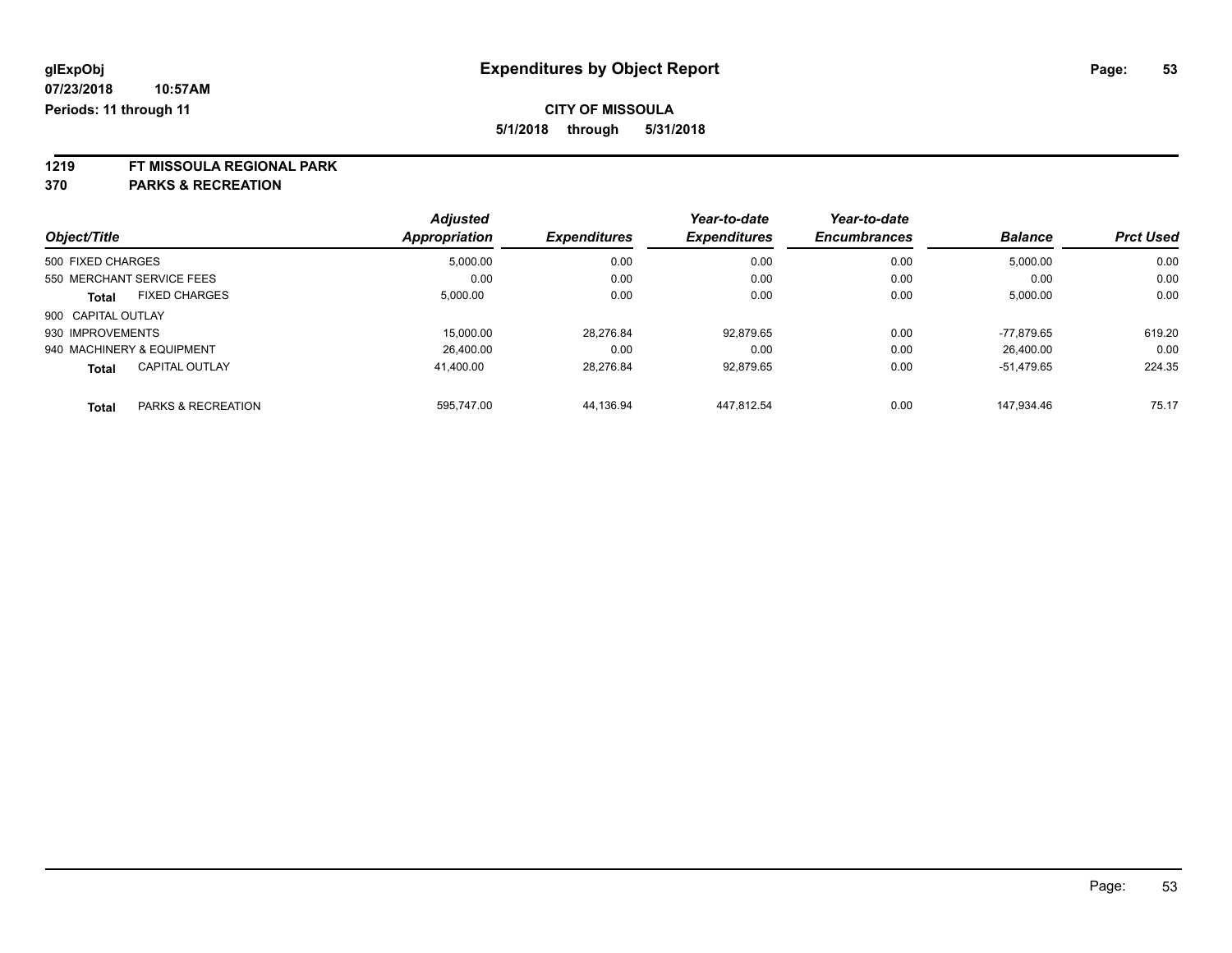### **1219 FT MISSOULA REGIONAL PARK**

|                                           | <b>Adjusted</b> |                     | Year-to-date        | Year-to-date        |                |                  |
|-------------------------------------------|-----------------|---------------------|---------------------|---------------------|----------------|------------------|
| Object/Title                              | Appropriation   | <b>Expenditures</b> | <b>Expenditures</b> | <b>Encumbrances</b> | <b>Balance</b> | <b>Prct Used</b> |
| 100 PERSONAL SERVICES                     |                 |                     |                     |                     |                |                  |
| 110 SALARIES AND WAGES                    | 227,794.00      | 8,738.56            | 171,683.41          | 0.00                | 56,110.59      | 75.37            |
| 111 INTERMITTENT SALARY & WAGES           | 0.00            | 0.00                | 0.00                | 0.00                | 0.00           | 0.00             |
| 120 OVERTIME                              | 0.00            | 0.00                | 543.30              | 0.00                | $-543.30$      | 0.00             |
| <b>140 EMPLOYER CONTRIBUTIONS</b>         | 77,786.00       | 4,698.82            | 69,430.98           | 0.00                | 8,355.02       | 89.26            |
| <b>141 STATE RETIREMENT CONTRIBUTIONS</b> | 36.00           | 8.74                | 189.91              | 0.00                | $-153.91$      | 527.53           |
| 143 INTERMITTENT EMPLOYER CONTRIBUTIONS   | 0.00            | 0.00                | 0.00                | 0.00                | 0.00           | 0.00             |
| PERSONAL SERVICES<br>Total                | 305,616.00      | 13,446.12           | 241,847.60          | 0.00                | 63,768.40      | 79.13            |
| 200 SUPPLIES                              |                 |                     |                     |                     |                |                  |
| 210 OFFICE SUPPLIES                       | 0.00            | 32.68               | 138.37              | 0.00                | $-138.37$      | 0.00             |
| <b>220 OPERATING SUPPLIES</b>             | 108,200.00      | 161.28              | 47,503.96           | 0.00                | 60,696.04      | 43.90            |
| 230 REPAIR/MAINTENANCE                    | 5,850.00        | 0.00                | 3,493.17            | 0.00                | 2,356.83       | 59.71            |
| 231 GASOLINE                              | 3,777.00        | 0.00                | 1,291.71            | 0.00                | 2,485.29       | 34.20            |
| 240 OTHER SUPPLIES                        | 25,000.00       | 1,974.14            | 1,974.14            | 0.00                | 23,025.86      | 7.90             |
| 250 SUPPLIES FOR RESALE                   | 1,000.00        | 0.00                | 0.00                | 0.00                | 1,000.00       | 0.00             |
| <b>SUPPLIES</b><br>Total                  | 143,827.00      | 2,168.10            | 54,401.35           | 0.00                | 89,425.65      | 37.82            |
| 300 PURCHASED SERVICES                    |                 |                     |                     |                     |                |                  |
| 310 COMMUNICATIONS                        | 2,000.00        | 0.00                | 0.00                | 0.00                | 2,000.00       | 0.00             |
| 320 PRINTING & DUPLICATING                | 5,750.00        | 64.00               | 996.46              | 0.00                | 4,753.54       | 17.33            |
| 330 PUBLICITY, SUBSCRIPTIONS & DUES       | 10,000.00       | 0.00                | 4,130.43            | 0.00                | 5,869.57       | 41.30            |
| 340 SEWER                                 | 1,000.00        | 0.00                | 0.00                | 0.00                | 1,000.00       | 0.00             |
| 341 ELECTRICITY & NATURAL GAS             | 19,078.00       | 0.00                | 11,901.31           | 0.00                | 7,176.69       | 62.38            |
| 342 STORM WATER                           | 0.00            | 0.00                | 0.00                | 0.00                | 0.00           | 0.00             |
| 343 WATER CHARGES                         | 3,069.00        | 0.00                | 670.10              | 0.00                | 2,398.90       | 21.83            |
| 344 TELEPHONE SERVICE                     | 3,437.00        | 29.02               | 890.54              | 0.00                | 2,546.46       | 25.91            |
| 345 GARBAGE                               | 850.00          | 152.86              | 10,635.52           | 0.00                | $-9,785.52$    | 1,251.24         |
| 350 PROFESSIONAL SERVICES                 | 25,136.00       | 0.00                | 2,335.07            | 0.00                | 22,800.93      | 9.29             |
| 360 REPAIR & MAINTENANCE                  | 18,794.00       | 0.00                | 17,954.45           | 0.00                | 839.55         | 95.53            |
| 370 TRAVEL                                | 2,500.00        | 0.00                | 392.88              | 0.00                | 2,107.12       | 15.72            |
| 380 TRAINING                              | 2,500.00        | 0.00                | 0.00                | 0.00                | 2,500.00       | 0.00             |
| 390 OTHER PURCHASED SERVICES              | 5,790.00        | 0.00                | 8,777.18            | 0.00                | $-2,987.18$    | 151.59           |
| PURCHASED SERVICES<br>Total               | 99,904.00       | 245.88              | 58,683.94           | 0.00                | 41,220.06      | 58.74            |
| 500 FIXED CHARGES                         |                 |                     |                     |                     |                |                  |
| 500 FIXED CHARGES                         | 5,000.00        | 0.00                | 0.00                | 0.00                | 5,000.00       | 0.00             |
|                                           |                 |                     |                     |                     |                |                  |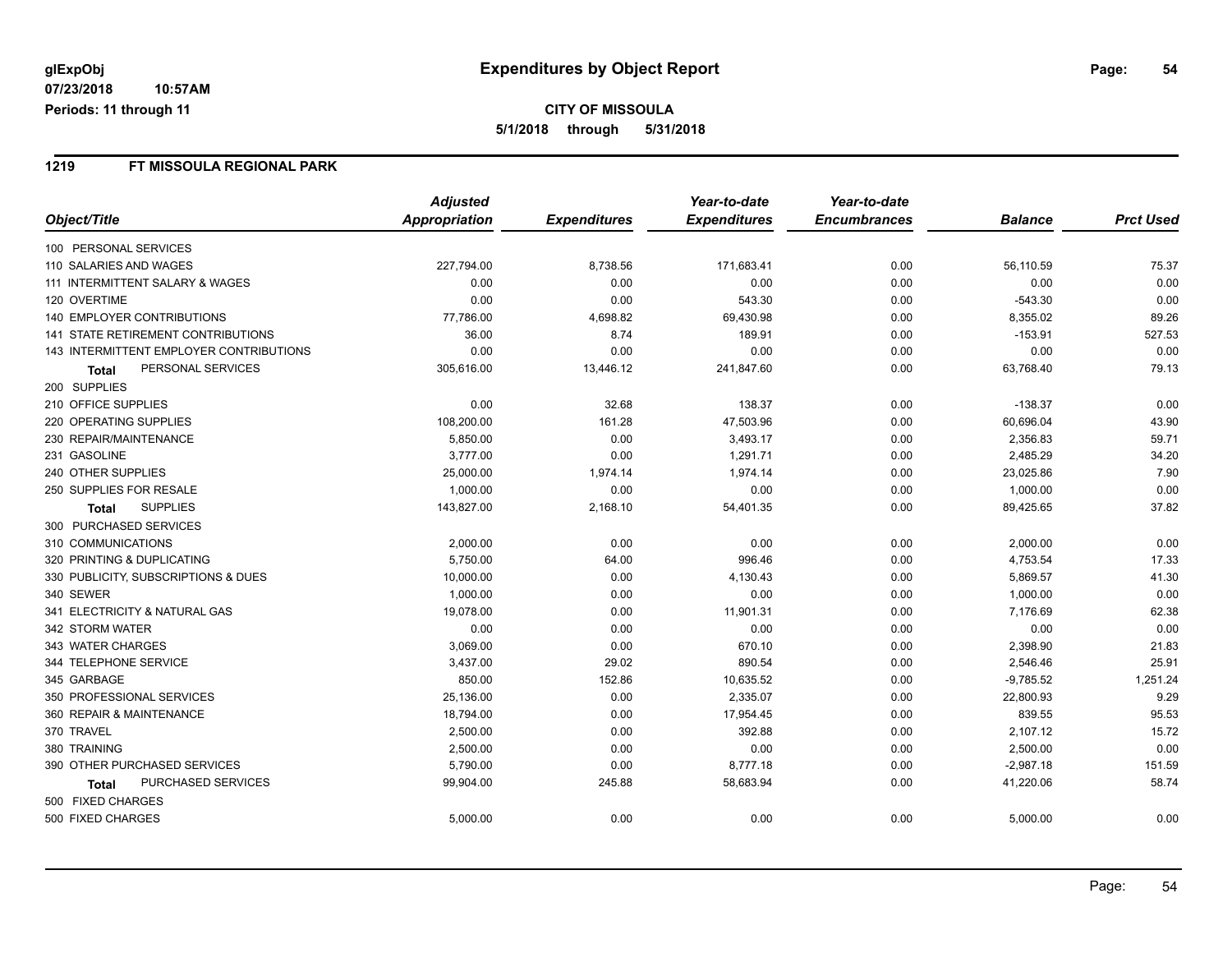#### **1219 FT MISSOULA REGIONAL PARK**

| Object/Title                              | <b>Adjusted</b><br>Appropriation | <b>Expenditures</b> | Year-to-date<br><b>Expenditures</b> | Year-to-date<br><b>Encumbrances</b> | <b>Balance</b> | <b>Prct Used</b> |
|-------------------------------------------|----------------------------------|---------------------|-------------------------------------|-------------------------------------|----------------|------------------|
| 550 MERCHANT SERVICE FEES                 | 0.00                             | 0.00                | 0.00                                | 0.00                                | 0.00           | 0.00             |
| <b>FIXED CHARGES</b><br><b>Total</b>      | 5.000.00                         | 0.00                | 0.00                                | 0.00                                | 5,000.00       | 0.00             |
| 900 CAPITAL OUTLAY                        |                                  |                     |                                     |                                     |                |                  |
| 930 IMPROVEMENTS                          | 15,000.00                        | 28,276.84           | 92,879.65                           | 0.00                                | -77,879.65     | 619.20           |
| 940 MACHINERY & EQUIPMENT                 | 26,400.00                        | 0.00                | 0.00                                | 0.00                                | 26.400.00      | 0.00             |
| <b>CAPITAL OUTLAY</b><br><b>Total</b>     | 41.400.00                        | 28.276.84           | 92.879.65                           | 0.00                                | $-51.479.65$   | 224.35           |
| FT MISSOULA REGIONAL PARK<br><b>Total</b> | 595.747.00                       | 44,136.94           | 447.812.54                          | 0.00                                | 147.934.46     | 75.17            |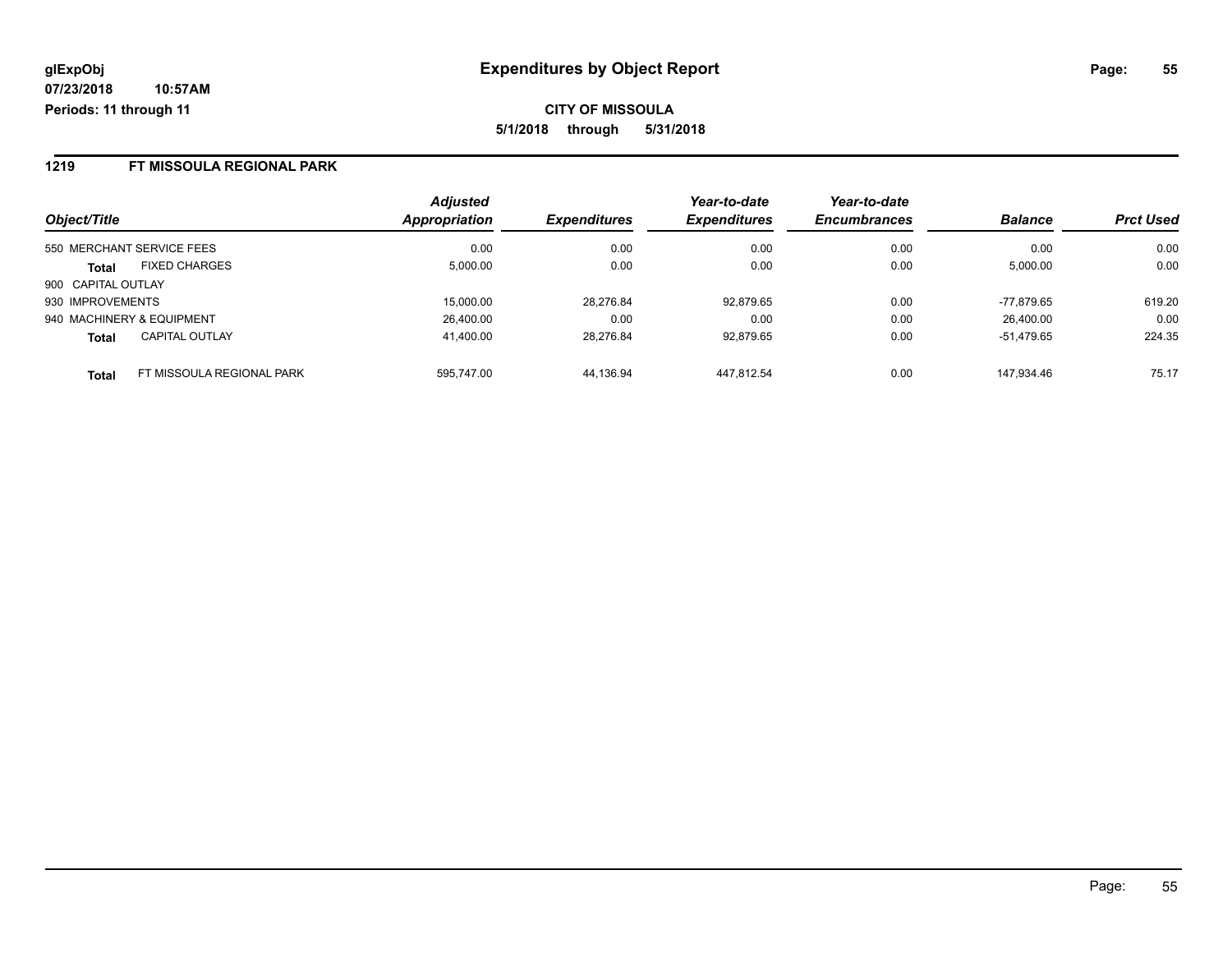**1221 FMRP - MAINTENANCE**

**370 PARKS & RECREATION**

|                                           | <b>Adjusted</b>      |                     | Year-to-date        | Year-to-date        |                |                  |
|-------------------------------------------|----------------------|---------------------|---------------------|---------------------|----------------|------------------|
| Object/Title                              | <b>Appropriation</b> | <b>Expenditures</b> | <b>Expenditures</b> | <b>Encumbrances</b> | <b>Balance</b> | <b>Prct Used</b> |
| 100 PERSONAL SERVICES                     |                      |                     |                     |                     |                |                  |
| 110 SALARIES AND WAGES                    | 64,444.00            | 1,696.00            | 1,696.00            | 0.00                | 62,748.00      | 2.63             |
| 111 INTERMITTENT SALARY & WAGES           | 0.00                 | 0.00                | 0.00                | 0.00                | 0.00           | 0.00             |
| 120 OVERTIME                              | 2,000.00             | 259.17              | 259.17              | 0.00                | 1,740.83       | 12.96            |
| <b>140 EMPLOYER CONTRIBUTIONS</b>         | 31,389.00            | 273.45              | 273.45              | 0.00                | 31,115.55      | 0.87             |
| <b>141 STATE RETIREMENT CONTRIBUTIONS</b> | 0.00                 | 0.00                | 0.00                | 0.00                | 0.00           | 0.00             |
| 143 INTERMITTENT EMPLOYER CONTRIBUTIONS   | 0.00                 | 0.00                | 0.00                | 0.00                | 0.00           | 0.00             |
| PERSONAL SERVICES<br><b>Total</b>         | 97,833.00            | 2,228.62            | 2,228.62            | 0.00                | 95,604.38      | 2.28             |
| 200 SUPPLIES                              |                      |                     |                     |                     |                |                  |
| 220 OPERATING SUPPLIES                    | 128,300.00           | 20,204.63           | 20,204.63           | 0.00                | 108,095.37     | 15.75            |
| 230 REPAIR/MAINTENANCE                    | 10,691.00            | 43.45               | 43.45               | 0.00                | 10,647.55      | 0.41             |
| 231 GASOLINE                              | 12,055.00            | 25.33               | 25.33               | 0.00                | 12,029.67      | 0.21             |
| <b>SUPPLIES</b><br><b>Total</b>           | 151,046.00           | 20,273.41           | 20,273.41           | 0.00                | 130,772.59     | 13.42            |
| 300 PURCHASED SERVICES                    |                      |                     |                     |                     |                |                  |
| 310 COMMUNICATIONS                        | 0.00                 | 0.00                | 0.00                | 0.00                | 0.00           | 0.00             |
| 320 PRINTING & DUPLICATING                | 0.00                 | 0.00                | 0.00                | 0.00                | 0.00           | 0.00             |
| 330 PUBLICITY, SUBSCRIPTIONS & DUES       | 0.00                 | 0.00                | 0.00                | 0.00                | 0.00           | 0.00             |
| 340 SEWER                                 | 0.00                 | 0.00                | 0.00                | 0.00                | 0.00           | 0.00             |
| 341 ELECTRICITY & NATURAL GAS             | 13,368.00            | 983.61              | 983.61              | 0.00                | 12,384.39      | 7.36             |
| 343 WATER CHARGES                         | 2,531.00             | 208.15              | 208.15              | 0.00                | 2,322.85       | 8.22             |
| 344 TELEPHONE SERVICE                     | 908.00               | 992.23              | 992.23              | 0.00                | $-84.23$       | 109.28           |
| 345 GARBAGE                               | 6,660.00             | 1,058.03            | 1,058.03            | 0.00                | 5,601.97       | 15.89            |
| 350 PROFESSIONAL SERVICES                 | 38,115.00            | 2,194.01            | 2,194.01            | 0.00                | 35,920.99      | 5.76             |
| 360 REPAIR & MAINTENANCE                  | 0.00                 | 440.00              | 440.00              | 0.00                | $-440.00$      | 0.00             |
| 370 TRAVEL                                | 0.00                 | 0.00                | 0.00                | 0.00                | 0.00           | 0.00             |
| 380 TRAINING                              | 0.00                 | 0.00                | 0.00                | 0.00                | 0.00           | 0.00             |
| PURCHASED SERVICES<br>Total               | 61,582.00            | 5,876.03            | 5,876.03            | 0.00                | 55,705.97      | 9.54             |
| 900 CAPITAL OUTLAY                        |                      |                     |                     |                     |                |                  |
| 930 IMPROVEMENTS                          | 0.00                 | 0.00                | 0.00                | 0.00                | 0.00           | 0.00             |
| 940 MACHINERY & EQUIPMENT                 | 26,400.00            | 0.00                | 0.00                | 0.00                | 26,400.00      | 0.00             |
| <b>CAPITAL OUTLAY</b><br><b>Total</b>     | 26,400.00            | 0.00                | 0.00                | 0.00                | 26,400.00      | 0.00             |
| PARKS & RECREATION<br>Total               | 336,861.00           | 28,378.06           | 28,378.06           | 0.00                | 308,482.94     | 8.42             |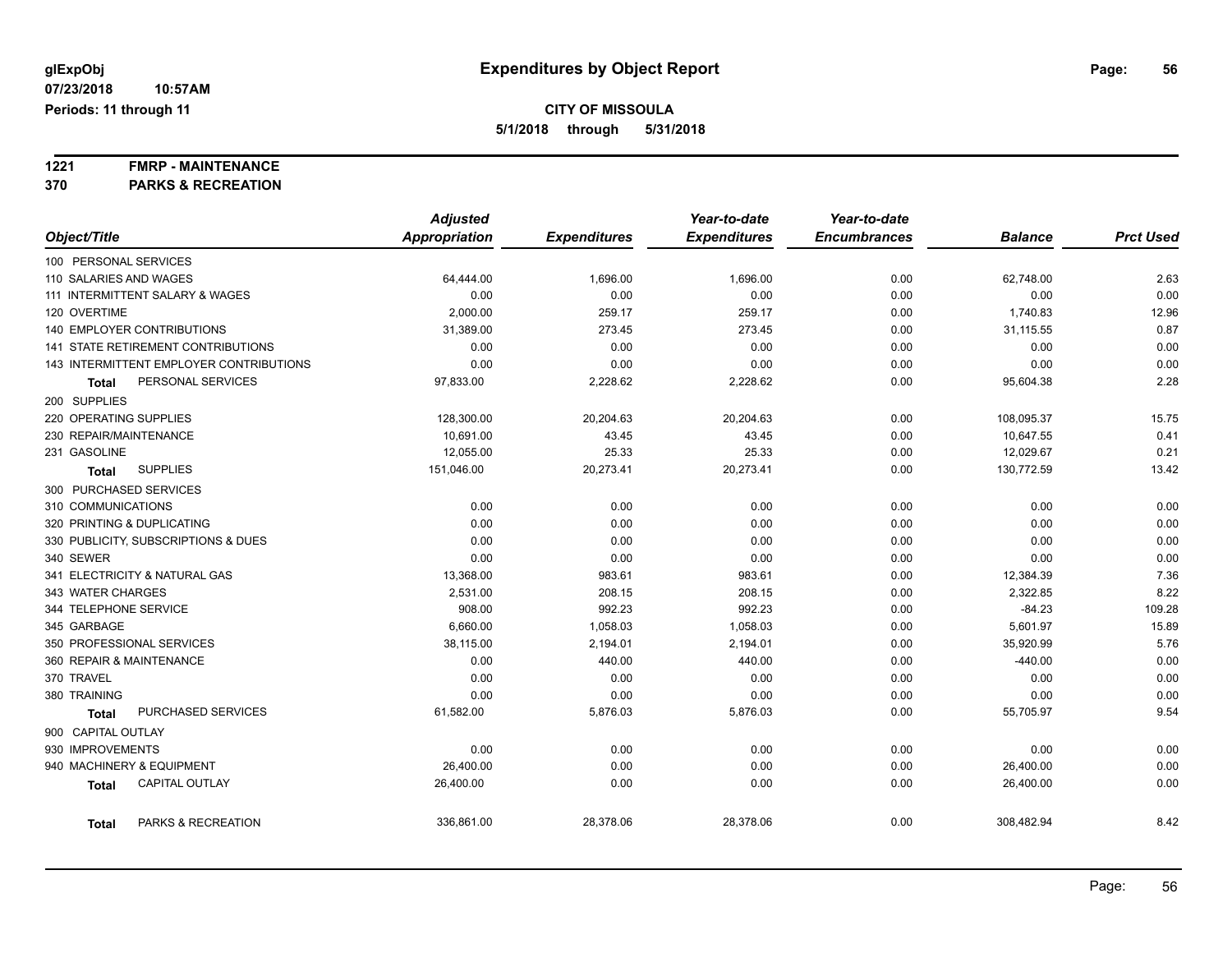**CITY OF MISSOULA**

**5/1/2018 through 5/31/2018**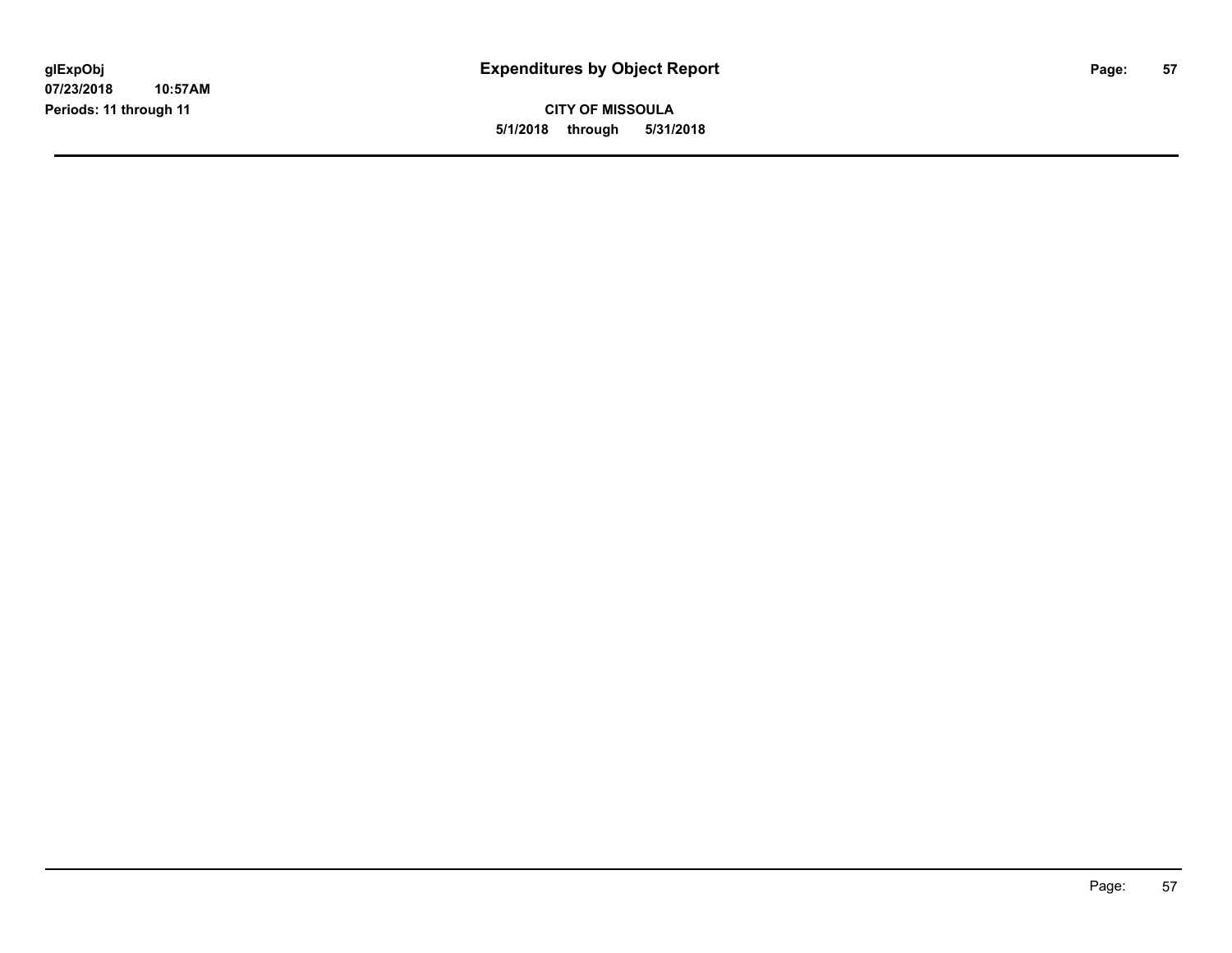#### **1221 FMRP - MAINTENANCE**

|                                         | <b>Adjusted</b>      |                     | Year-to-date        | Year-to-date        |                |                  |
|-----------------------------------------|----------------------|---------------------|---------------------|---------------------|----------------|------------------|
| Object/Title                            | <b>Appropriation</b> | <b>Expenditures</b> | <b>Expenditures</b> | <b>Encumbrances</b> | <b>Balance</b> | <b>Prct Used</b> |
| 100 PERSONAL SERVICES                   |                      |                     |                     |                     |                |                  |
| 110 SALARIES AND WAGES                  | 64,444.00            | 1,696.00            | 1,696.00            | 0.00                | 62,748.00      | 2.63             |
| 111 INTERMITTENT SALARY & WAGES         | 0.00                 | 0.00                | 0.00                | 0.00                | 0.00           | 0.00             |
| 120 OVERTIME                            | 2,000.00             | 259.17              | 259.17              | 0.00                | 1,740.83       | 12.96            |
| 140 EMPLOYER CONTRIBUTIONS              | 31,389.00            | 273.45              | 273.45              | 0.00                | 31,115.55      | 0.87             |
| 141 STATE RETIREMENT CONTRIBUTIONS      | 0.00                 | 0.00                | 0.00                | 0.00                | 0.00           | 0.00             |
| 143 INTERMITTENT EMPLOYER CONTRIBUTIONS | 0.00                 | 0.00                | 0.00                | 0.00                | 0.00           | 0.00             |
| PERSONAL SERVICES<br><b>Total</b>       | 97,833.00            | 2,228.62            | 2,228.62            | 0.00                | 95,604.38      | 2.28             |
| 200 SUPPLIES                            |                      |                     |                     |                     |                |                  |
| 220 OPERATING SUPPLIES                  | 128,300.00           | 20,204.63           | 20,204.63           | 0.00                | 108,095.37     | 15.75            |
| 230 REPAIR/MAINTENANCE                  | 10,691.00            | 43.45               | 43.45               | 0.00                | 10,647.55      | 0.41             |
| 231 GASOLINE                            | 12,055.00            | 25.33               | 25.33               | 0.00                | 12,029.67      | 0.21             |
| <b>SUPPLIES</b><br><b>Total</b>         | 151,046.00           | 20,273.41           | 20,273.41           | 0.00                | 130,772.59     | 13.42            |
| 300 PURCHASED SERVICES                  |                      |                     |                     |                     |                |                  |
| 310 COMMUNICATIONS                      | 0.00                 | 0.00                | 0.00                | 0.00                | 0.00           | 0.00             |
| 320 PRINTING & DUPLICATING              | 0.00                 | 0.00                | 0.00                | 0.00                | 0.00           | 0.00             |
| 330 PUBLICITY, SUBSCRIPTIONS & DUES     | 0.00                 | 0.00                | 0.00                | 0.00                | 0.00           | 0.00             |
| 340 SEWER                               | 0.00                 | 0.00                | 0.00                | 0.00                | 0.00           | 0.00             |
| 341 ELECTRICITY & NATURAL GAS           | 13,368.00            | 983.61              | 983.61              | 0.00                | 12,384.39      | 7.36             |
| 343 WATER CHARGES                       | 2,531.00             | 208.15              | 208.15              | 0.00                | 2,322.85       | 8.22             |
| 344 TELEPHONE SERVICE                   | 908.00               | 992.23              | 992.23              | 0.00                | $-84.23$       | 109.28           |
| 345 GARBAGE                             | 6,660.00             | 1,058.03            | 1,058.03            | 0.00                | 5,601.97       | 15.89            |
| 350 PROFESSIONAL SERVICES               | 38,115.00            | 2,194.01            | 2,194.01            | 0.00                | 35,920.99      | 5.76             |
| 360 REPAIR & MAINTENANCE                | 0.00                 | 440.00              | 440.00              | 0.00                | $-440.00$      | 0.00             |
| 370 TRAVEL                              | 0.00                 | 0.00                | 0.00                | 0.00                | 0.00           | 0.00             |
| 380 TRAINING                            | 0.00                 | 0.00                | 0.00                | 0.00                | 0.00           | 0.00             |
| PURCHASED SERVICES<br><b>Total</b>      | 61,582.00            | 5,876.03            | 5,876.03            | 0.00                | 55,705.97      | 9.54             |
| 900 CAPITAL OUTLAY                      |                      |                     |                     |                     |                |                  |
| 930 IMPROVEMENTS                        | 0.00                 | 0.00                | 0.00                | 0.00                | 0.00           | 0.00             |
| 940 MACHINERY & EQUIPMENT               | 26,400.00            | 0.00                | 0.00                | 0.00                | 26,400.00      | 0.00             |
| <b>CAPITAL OUTLAY</b><br><b>Total</b>   | 26,400.00            | 0.00                | 0.00                | 0.00                | 26,400.00      | 0.00             |
| <b>FMRP - MAINTENANCE</b><br>Total      | 336,861.00           | 28,378.06           | 28,378.06           | 0.00                | 308,482.94     | 8.42             |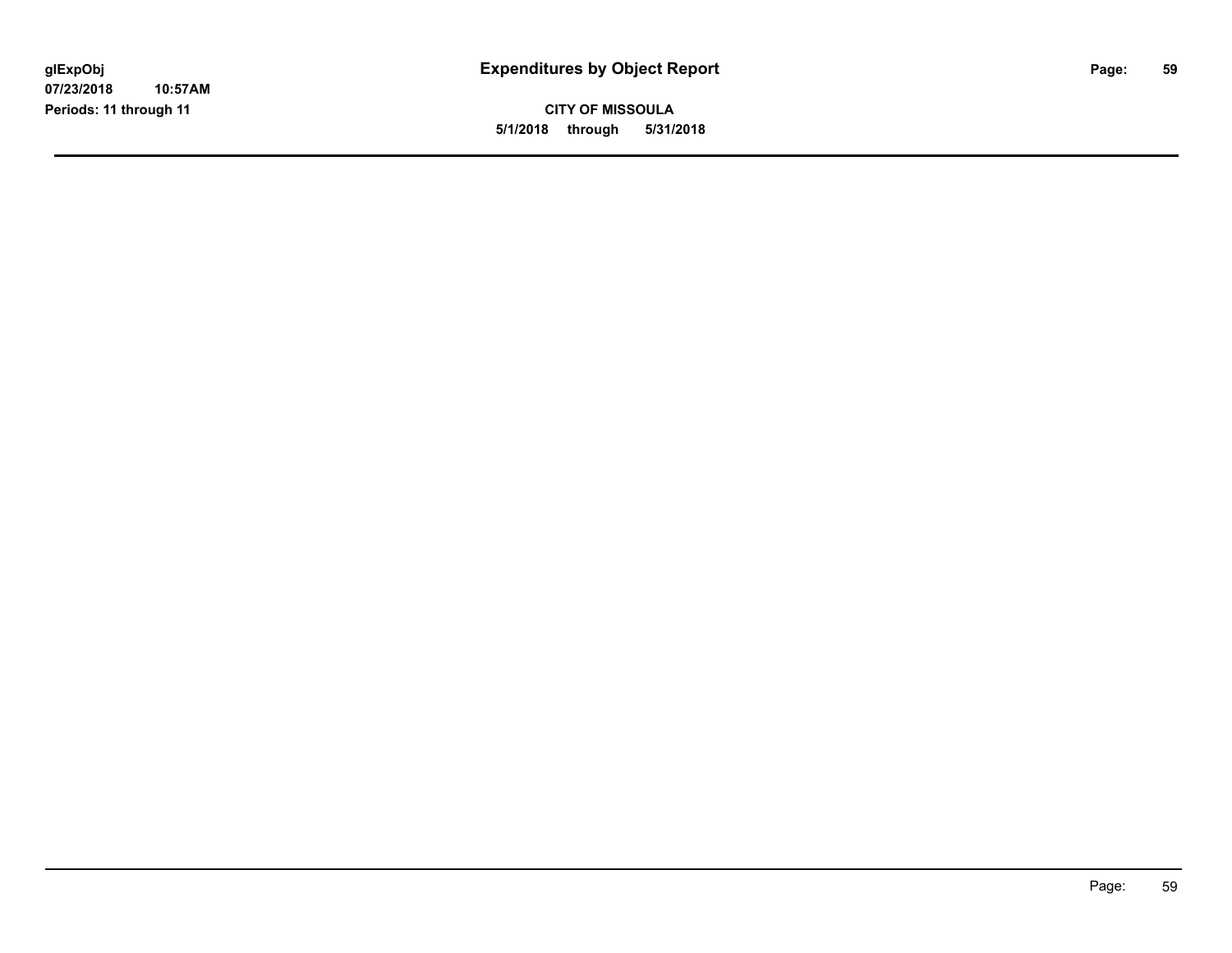# **1241 CEMETERY CREMAIN WALL FUND**

**340 CEMETERY**

| Object/Title              |                       | <b>Adjusted</b><br><b>Appropriation</b> | <b>Expenditures</b> | Year-to-date<br><b>Expenditures</b> | Year-to-date<br><b>Encumbrances</b> | <b>Balance</b> | <b>Prct Used</b> |
|---------------------------|-----------------------|-----------------------------------------|---------------------|-------------------------------------|-------------------------------------|----------------|------------------|
| 500 FIXED CHARGES         |                       |                                         |                     |                                     |                                     |                |                  |
| 550 MERCHANT SERVICE FEES |                       | 0.00                                    | 0.00                | 0.00                                | 0.00                                | 0.00           | 0.00             |
| <b>Total</b>              | <b>FIXED CHARGES</b>  | 0.00                                    | 0.00                | 0.00                                | 0.00                                | 0.00           | 0.00             |
| 900 CAPITAL OUTLAY        |                       |                                         |                     |                                     |                                     |                |                  |
| 930 IMPROVEMENTS          |                       | 10,000.00                               | 0.00                | 183.00                              | 0.00                                | 9,817.00       | 1.83             |
| <b>Total</b>              | <b>CAPITAL OUTLAY</b> | 10,000.00                               | 0.00                | 183.00                              | 0.00                                | 9.817.00       | 1.83             |
| <b>Total</b>              | <b>CEMETERY</b>       | 10,000.00                               | 0.00                | 183.00                              | 0.00                                | 9,817.00       | 1.83             |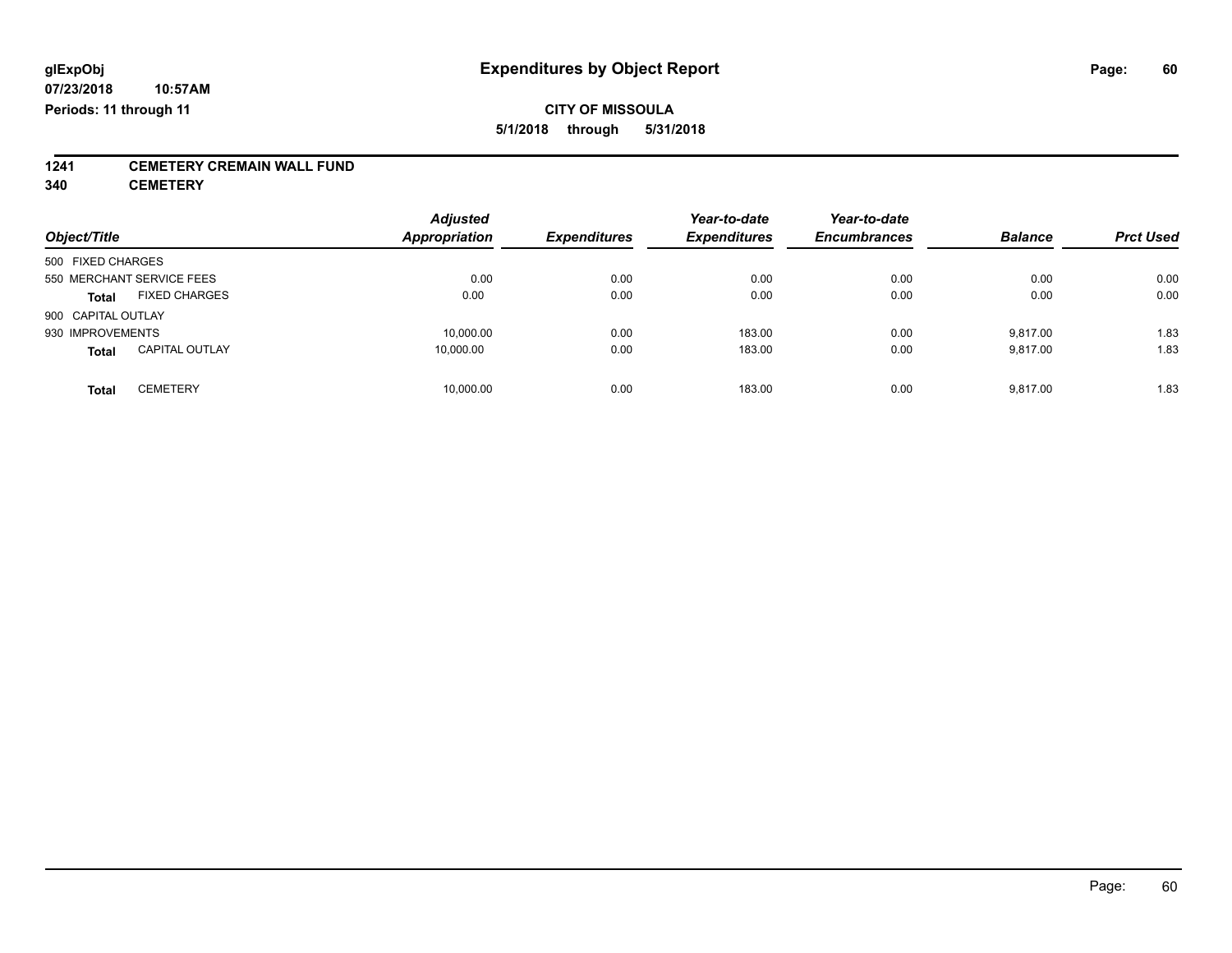#### **07/23/2018 10:57AM Periods: 11 through 11**

**5/1/2018 through 5/31/2018**

### **1241 CEMETERY CREMAIN WALL FUND**

|                    |                            | <b>Adjusted</b>      |                     | Year-to-date        | Year-to-date        |                |                  |
|--------------------|----------------------------|----------------------|---------------------|---------------------|---------------------|----------------|------------------|
| Object/Title       |                            | <b>Appropriation</b> | <b>Expenditures</b> | <b>Expenditures</b> | <b>Encumbrances</b> | <b>Balance</b> | <b>Prct Used</b> |
| 500 FIXED CHARGES  |                            |                      |                     |                     |                     |                |                  |
|                    | 550 MERCHANT SERVICE FEES  | 0.00                 | 0.00                | 0.00                | 0.00                | 0.00           | 0.00             |
| <b>Total</b>       | <b>FIXED CHARGES</b>       | 0.00                 | 0.00                | 0.00                | 0.00                | 0.00           | 0.00             |
| 900 CAPITAL OUTLAY |                            |                      |                     |                     |                     |                |                  |
| 930 IMPROVEMENTS   |                            | 10,000.00            | 0.00                | 183.00              | 0.00                | 9.817.00       | 1.83             |
| <b>Total</b>       | <b>CAPITAL OUTLAY</b>      | 10,000.00            | 0.00                | 183.00              | 0.00                | 9.817.00       | 1.83             |
| <b>Total</b>       | CEMETERY CREMAIN WALL FUND | 10,000.00            | 0.00                | 183.00              | 0.00                | 9,817.00       | 1.83             |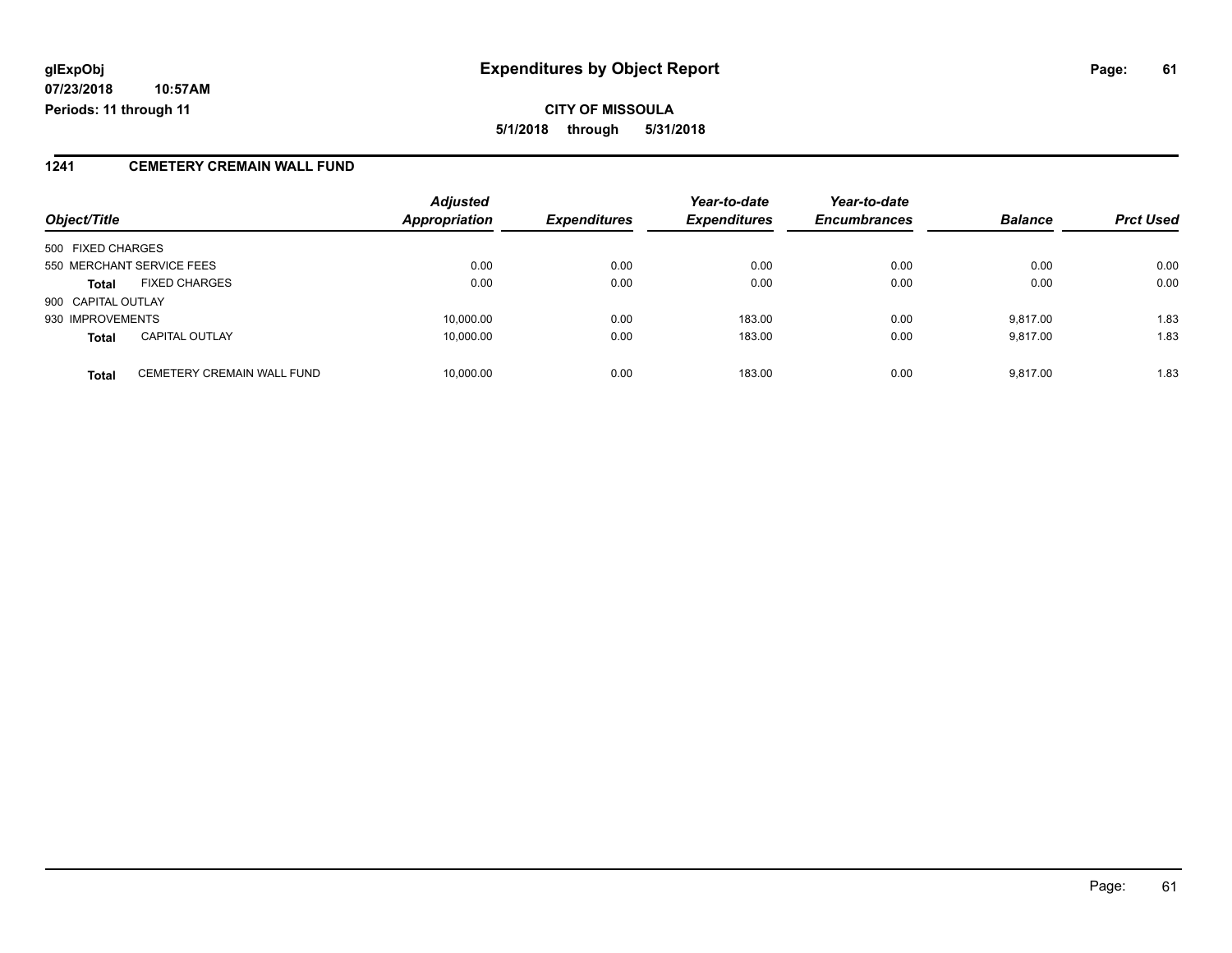# **1242 CEMETERY CAPITAL RESERVE FUND**

**340 CEMETERY**

|                        |                              | <b>Adjusted</b>      |                     | Year-to-date        | Year-to-date        |                |                  |
|------------------------|------------------------------|----------------------|---------------------|---------------------|---------------------|----------------|------------------|
| Object/Title           |                              | <b>Appropriation</b> | <b>Expenditures</b> | <b>Expenditures</b> | <b>Encumbrances</b> | <b>Balance</b> | <b>Prct Used</b> |
| 300 PURCHASED SERVICES |                              |                      |                     |                     |                     |                |                  |
| 370 TRAVEL             |                              | 0.00                 | 0.00                | 0.00                | 0.00                | 0.00           | 0.00             |
| 380 TRAINING           |                              | 0.00                 | 0.00                | 0.00                | 0.00                | 0.00           | 0.00             |
| <b>Total</b>           | PURCHASED SERVICES           | 0.00                 | 0.00                | 0.00                | 0.00                | 0.00           | 0.00             |
| 500 FIXED CHARGES      |                              |                      |                     |                     |                     |                |                  |
|                        | 550 MERCHANT SERVICE FEES    | 0.00                 | 0.00                | 0.00                | 0.00                | 0.00           | 0.00             |
| <b>Total</b>           | <b>FIXED CHARGES</b>         | 0.00                 | 0.00                | 0.00                | 0.00                | 0.00           | 0.00             |
| 800 OTHER OBJECTS      |                              |                      |                     |                     |                     |                |                  |
|                        | 820 TRANSFERS TO OTHER FUNDS | 0.00                 | 0.00                | 0.00                | 0.00                | 0.00           | 0.00             |
| 845 CONTINGENCY        |                              | 10,000.00            | 0.00                | 0.00                | 0.00                | 10,000.00      | 0.00             |
| <b>Total</b>           | OTHER OBJECTS                | 10,000.00            | 0.00                | 0.00                | 0.00                | 10,000.00      | 0.00             |
| 900 CAPITAL OUTLAY     |                              |                      |                     |                     |                     |                |                  |
| 920 BUILDINGS          |                              | 30,000.00            | 0.00                | 0.00                | 0.00                | 30,000.00      | 0.00             |
| 930 IMPROVEMENTS       |                              | 20,000.00            | 588.90              | 8,783.54            | 0.00                | 11,216.46      | 43.92            |
|                        | 940 MACHINERY & EQUIPMENT    | 80,000.00            | 0.00                | 0.00                | 0.00                | 80,000.00      | 0.00             |
| <b>Total</b>           | <b>CAPITAL OUTLAY</b>        | 130,000.00           | 588.90              | 8,783.54            | 0.00                | 121,216.46     | 6.76             |
| <b>Total</b>           | <b>CEMETERY</b>              | 140,000.00           | 588.90              | 8,783.54            | 0.00                | 131,216.46     | 6.27             |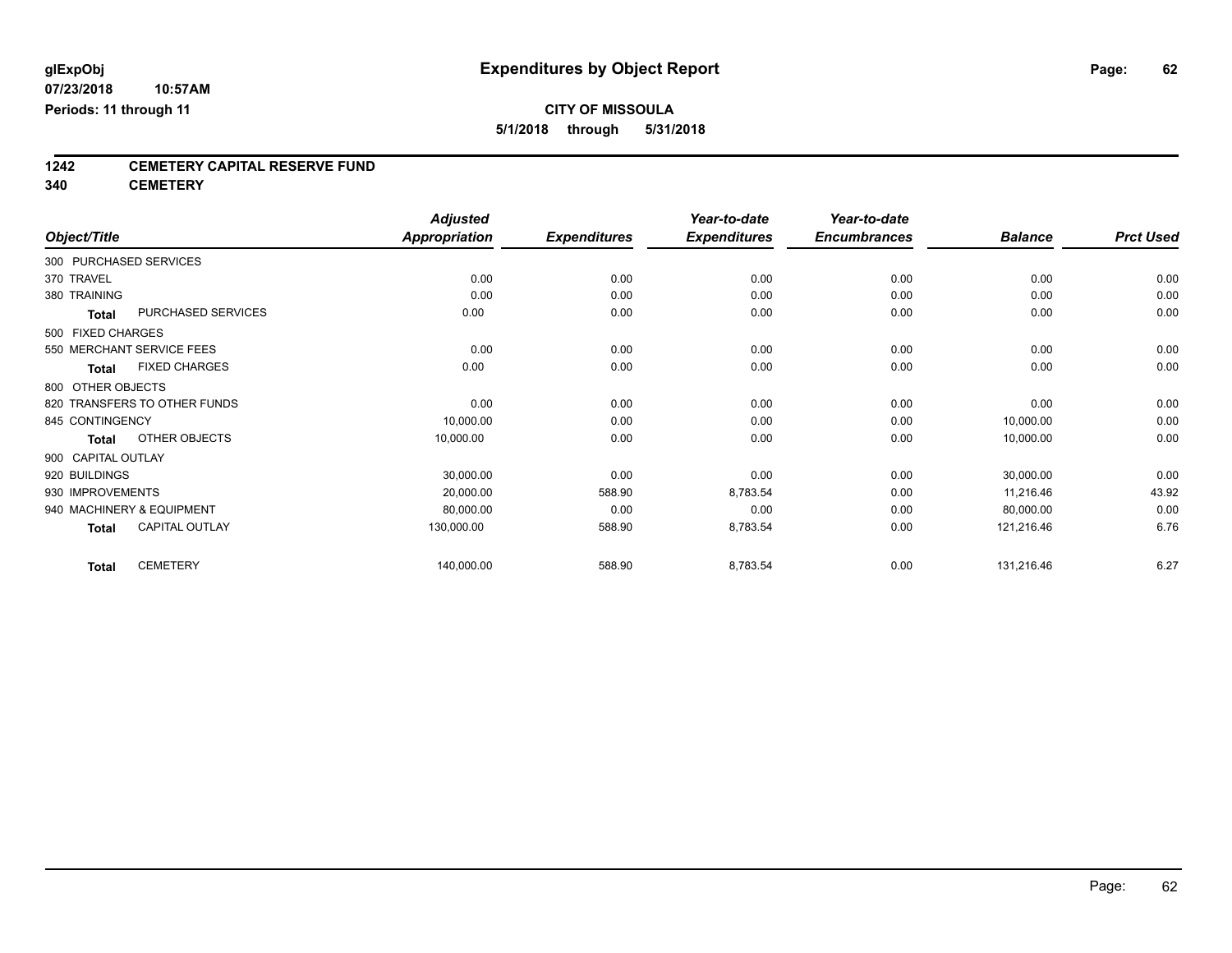#### **07/23/2018 10:57AM Periods: 11 through 11**

## **1242 CEMETERY CAPITAL RESERVE FUND**

|                        |                               | <b>Adjusted</b>      |                     | Year-to-date        | Year-to-date        |                |                  |
|------------------------|-------------------------------|----------------------|---------------------|---------------------|---------------------|----------------|------------------|
| Object/Title           |                               | <b>Appropriation</b> | <b>Expenditures</b> | <b>Expenditures</b> | <b>Encumbrances</b> | <b>Balance</b> | <b>Prct Used</b> |
| 300 PURCHASED SERVICES |                               |                      |                     |                     |                     |                |                  |
| 370 TRAVEL             |                               | 0.00                 | 0.00                | 0.00                | 0.00                | 0.00           | 0.00             |
| 380 TRAINING           |                               | 0.00                 | 0.00                | 0.00                | 0.00                | 0.00           | 0.00             |
| <b>Total</b>           | PURCHASED SERVICES            | 0.00                 | 0.00                | 0.00                | 0.00                | 0.00           | 0.00             |
| 500 FIXED CHARGES      |                               |                      |                     |                     |                     |                |                  |
|                        | 550 MERCHANT SERVICE FEES     | 0.00                 | 0.00                | 0.00                | 0.00                | 0.00           | 0.00             |
| <b>Total</b>           | <b>FIXED CHARGES</b>          | 0.00                 | 0.00                | 0.00                | 0.00                | 0.00           | 0.00             |
| 800 OTHER OBJECTS      |                               |                      |                     |                     |                     |                |                  |
|                        | 820 TRANSFERS TO OTHER FUNDS  | 0.00                 | 0.00                | 0.00                | 0.00                | 0.00           | 0.00             |
| 845 CONTINGENCY        |                               | 10,000.00            | 0.00                | 0.00                | 0.00                | 10,000.00      | 0.00             |
| Total                  | OTHER OBJECTS                 | 10,000.00            | 0.00                | 0.00                | 0.00                | 10,000.00      | 0.00             |
| 900 CAPITAL OUTLAY     |                               |                      |                     |                     |                     |                |                  |
| 920 BUILDINGS          |                               | 30,000.00            | 0.00                | 0.00                | 0.00                | 30,000.00      | 0.00             |
| 930 IMPROVEMENTS       |                               | 20,000.00            | 588.90              | 8,783.54            | 0.00                | 11,216.46      | 43.92            |
|                        | 940 MACHINERY & EQUIPMENT     | 80,000.00            | 0.00                | 0.00                | 0.00                | 80,000.00      | 0.00             |
| Total                  | <b>CAPITAL OUTLAY</b>         | 130,000.00           | 588.90              | 8,783.54            | 0.00                | 121,216.46     | 6.76             |
| <b>Total</b>           | CEMETERY CAPITAL RESERVE FUND | 140,000.00           | 588.90              | 8,783.54            | 0.00                | 131,216.46     | 6.27             |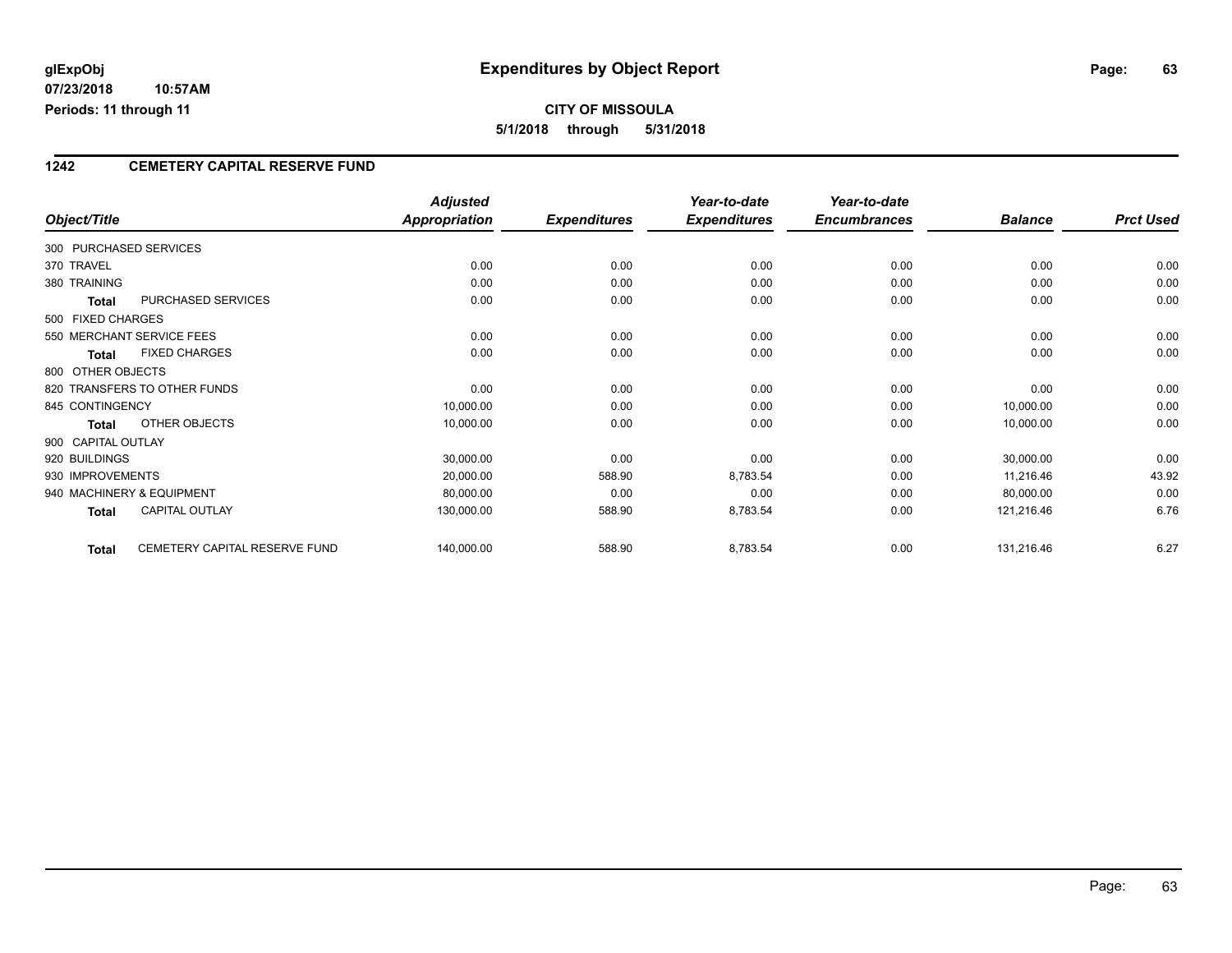**1243 CEMETERY MEMORIAL FUND**

**340 CEMETERY**

| Object/Title                          | <b>Adjusted</b><br><b>Appropriation</b> | <b>Expenditures</b> | Year-to-date<br><b>Expenditures</b> | Year-to-date<br><b>Encumbrances</b> | <b>Balance</b> | <b>Prct Used</b> |
|---------------------------------------|-----------------------------------------|---------------------|-------------------------------------|-------------------------------------|----------------|------------------|
| 500 FIXED CHARGES                     |                                         |                     |                                     |                                     |                |                  |
| 550 MERCHANT SERVICE FEES             | 0.00                                    | 0.00                | 0.00                                | 0.00                                | 0.00           | 0.00             |
| <b>FIXED CHARGES</b><br><b>Total</b>  | 0.00                                    | 0.00                | 0.00                                | 0.00                                | 0.00           | 0.00             |
| 900 CAPITAL OUTLAY                    |                                         |                     |                                     |                                     |                |                  |
| 930 IMPROVEMENTS                      | 8.000.00                                | 0.00                | 193.70                              | 0.00                                | 7.806.30       | 2.42             |
| <b>CAPITAL OUTLAY</b><br><b>Total</b> | 8,000.00                                | 0.00                | 193.70                              | 0.00                                | 7,806.30       | 2.42             |
| <b>CEMETERY</b><br>Total              | 8.000.00                                | 0.00                | 193.70                              | 0.00                                | 7.806.30       | 2.42             |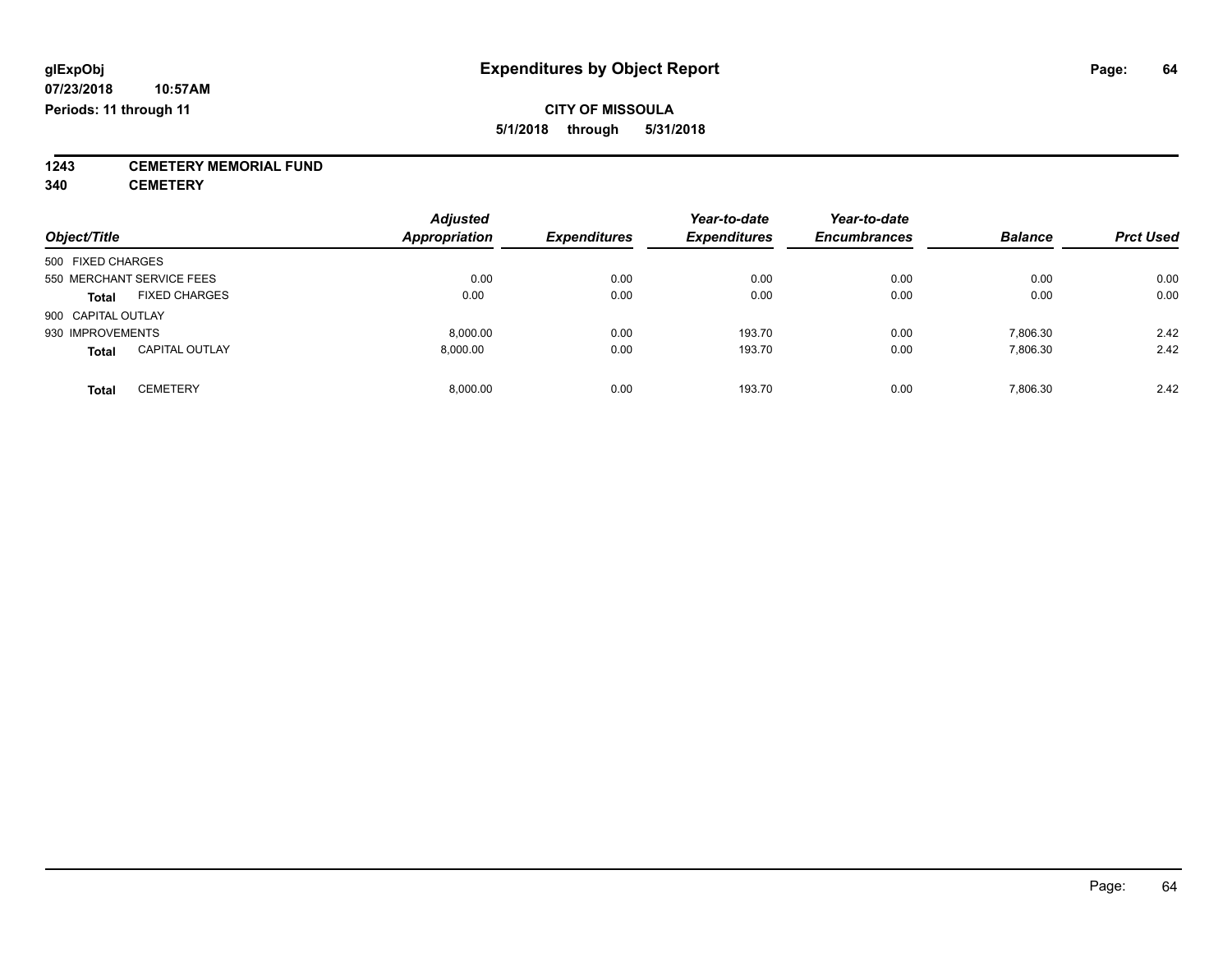### **1243 CEMETERY MEMORIAL FUND**

|                    |                               | <b>Adjusted</b>      |                     | Year-to-date        | Year-to-date        |                |                  |
|--------------------|-------------------------------|----------------------|---------------------|---------------------|---------------------|----------------|------------------|
| Object/Title       |                               | <b>Appropriation</b> | <b>Expenditures</b> | <b>Expenditures</b> | <b>Encumbrances</b> | <b>Balance</b> | <b>Prct Used</b> |
| 500 FIXED CHARGES  |                               |                      |                     |                     |                     |                |                  |
|                    | 550 MERCHANT SERVICE FEES     | 0.00                 | 0.00                | 0.00                | 0.00                | 0.00           | 0.00             |
| <b>Total</b>       | <b>FIXED CHARGES</b>          | 0.00                 | 0.00                | 0.00                | 0.00                | 0.00           | 0.00             |
| 900 CAPITAL OUTLAY |                               |                      |                     |                     |                     |                |                  |
| 930 IMPROVEMENTS   |                               | 8,000.00             | 0.00                | 193.70              | 0.00                | 7.806.30       | 2.42             |
| <b>Total</b>       | <b>CAPITAL OUTLAY</b>         | 8.000.00             | 0.00                | 193.70              | 0.00                | 7.806.30       | 2.42             |
| <b>Total</b>       | <b>CEMETERY MEMORIAL FUND</b> | 8,000.00             | 0.00                | 193.70              | 0.00                | 7,806.30       | 2.42             |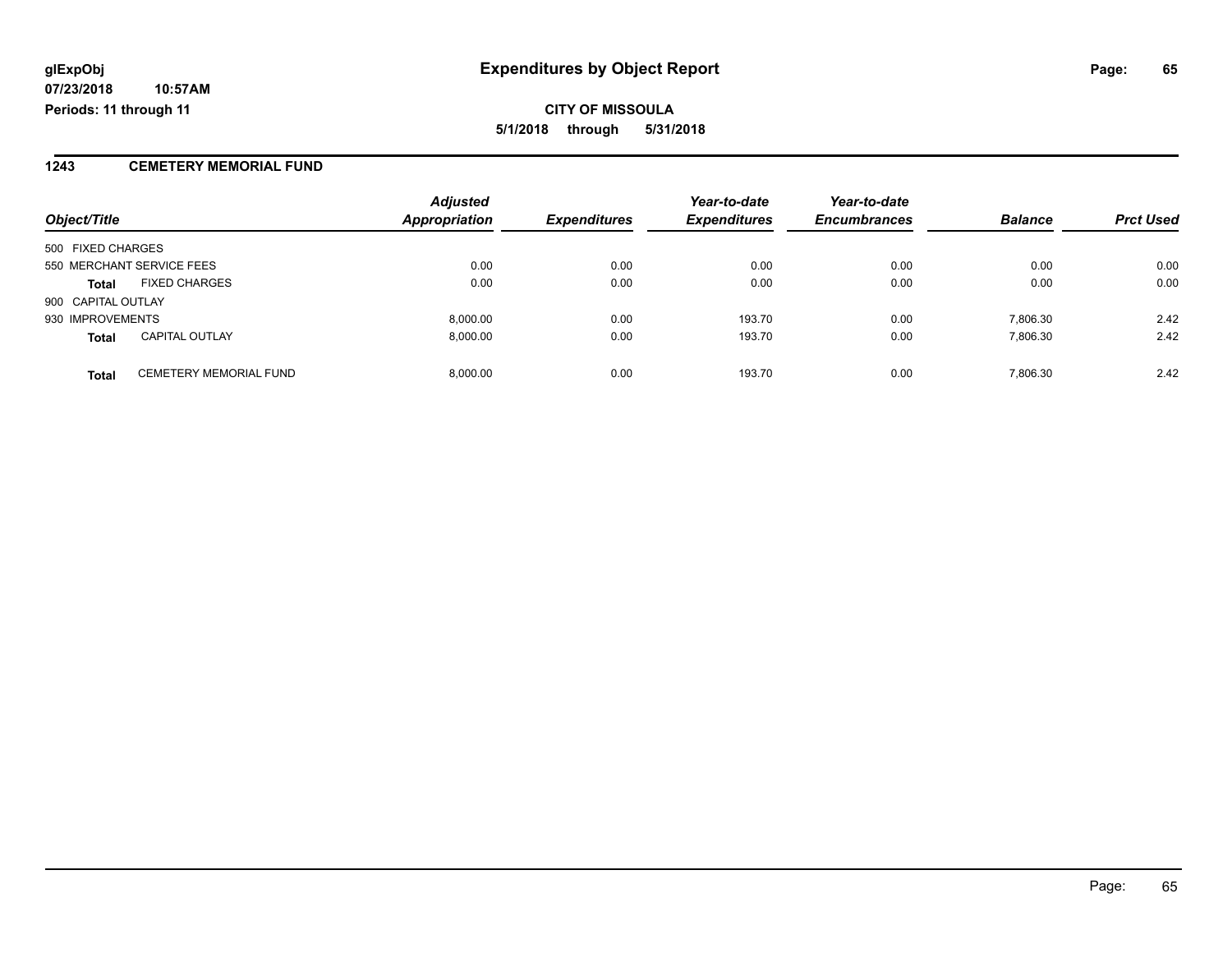**07/23/2018 10:57AM Periods: 11 through 11**

## **CITY OF MISSOULA 5/1/2018 through 5/31/2018**

# **1251 JOHNSON ST PROPERTY RENTAL**

## **246 FACILITY MAINTENANCE DEPARTMENT**

|                                                        | <b>Adjusted</b>      |                     | Year-to-date        | Year-to-date        |                |                  |
|--------------------------------------------------------|----------------------|---------------------|---------------------|---------------------|----------------|------------------|
| Object/Title                                           | <b>Appropriation</b> | <b>Expenditures</b> | <b>Expenditures</b> | <b>Encumbrances</b> | <b>Balance</b> | <b>Prct Used</b> |
| 200 SUPPLIES                                           |                      |                     |                     |                     |                |                  |
| 230 REPAIR/MAINTENANCE                                 | 0.00                 | 0.00                | 0.00                | 0.00                | 0.00           | 0.00             |
| <b>SUPPLIES</b><br><b>Total</b>                        | 0.00                 | 0.00                | 0.00                | 0.00                | 0.00           | 0.00             |
| 300 PURCHASED SERVICES                                 |                      |                     |                     |                     |                |                  |
| 350 PROFESSIONAL SERVICES                              | 0.00                 | 0.00                | 0.00                | 0.00                | 0.00           | 0.00             |
| 360 REPAIR & MAINTENANCE                               | 0.00                 | 0.00                | 920.00              | 0.00                | $-920.00$      | 0.00             |
| <b>PURCHASED SERVICES</b><br><b>Total</b>              | 0.00                 | 0.00                | 920.00              | 0.00                | $-920.00$      | 0.00             |
| 500 FIXED CHARGES                                      |                      |                     |                     |                     |                |                  |
| 500 FIXED CHARGES                                      | 0.00                 | 0.00                | 0.00                | 0.00                | 0.00           | 0.00             |
| <b>FIXED CHARGES</b><br><b>Total</b>                   | 0.00                 | 0.00                | 0.00                | 0.00                | 0.00           | 0.00             |
|                                                        |                      |                     |                     |                     |                |                  |
| <b>FACILITY MAINTENANCE DEPARTMENT</b><br><b>Total</b> | 0.00                 | 0.00                | 920.00              | 0.00                | $-920.00$      | 0.00             |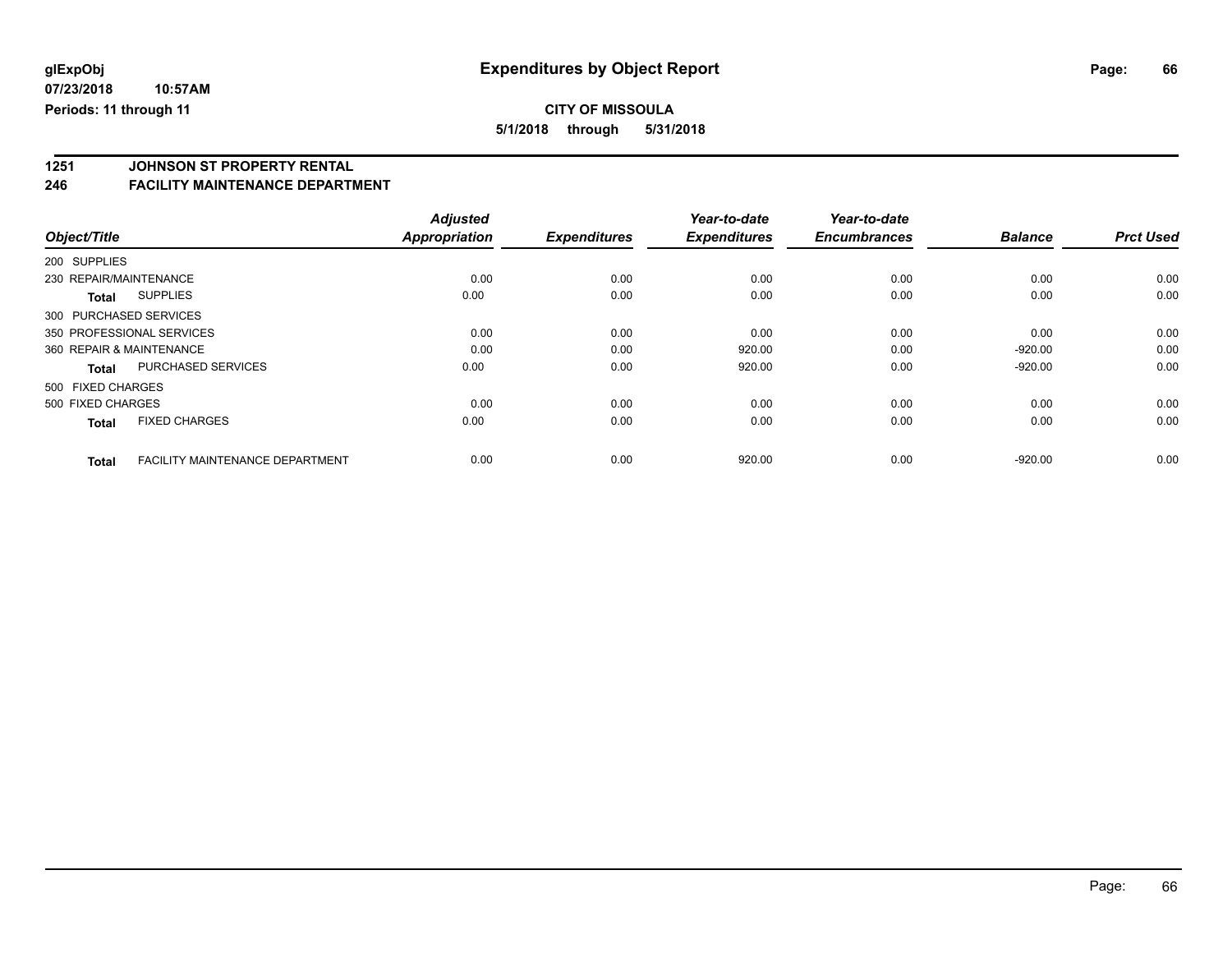#### **07/23/2018 10:57AM Periods: 11 through 11**

# **CITY OF MISSOULA 5/1/2018 through 5/31/2018**

## **1251 JOHNSON ST PROPERTY RENTAL**

|                        |                            | <b>Adjusted</b> |                     | Year-to-date        | Year-to-date        |                |                  |
|------------------------|----------------------------|-----------------|---------------------|---------------------|---------------------|----------------|------------------|
| Object/Title           |                            | Appropriation   | <b>Expenditures</b> | <b>Expenditures</b> | <b>Encumbrances</b> | <b>Balance</b> | <b>Prct Used</b> |
| 200 SUPPLIES           |                            |                 |                     |                     |                     |                |                  |
| 230 REPAIR/MAINTENANCE |                            | 0.00            | 0.00                | 0.00                | 0.00                | 0.00           | 0.00             |
| <b>Total</b>           | <b>SUPPLIES</b>            | 0.00            | 0.00                | 0.00                | 0.00                | 0.00           | 0.00             |
| 300 PURCHASED SERVICES |                            |                 |                     |                     |                     |                |                  |
|                        | 350 PROFESSIONAL SERVICES  | 0.00            | 0.00                | 0.00                | 0.00                | 0.00           | 0.00             |
|                        | 360 REPAIR & MAINTENANCE   | 0.00            | 0.00                | 920.00              | 0.00                | $-920.00$      | 0.00             |
| <b>Total</b>           | PURCHASED SERVICES         | 0.00            | 0.00                | 920.00              | 0.00                | $-920.00$      | 0.00             |
| 500 FIXED CHARGES      |                            |                 |                     |                     |                     |                |                  |
| 500 FIXED CHARGES      |                            | 0.00            | 0.00                | 0.00                | 0.00                | 0.00           | 0.00             |
| <b>Total</b>           | <b>FIXED CHARGES</b>       | 0.00            | 0.00                | 0.00                | 0.00                | 0.00           | 0.00             |
| <b>Total</b>           | JOHNSON ST PROPERTY RENTAL | 0.00            | 0.00                | 920.00              | 0.00                | $-920.00$      | 0.00             |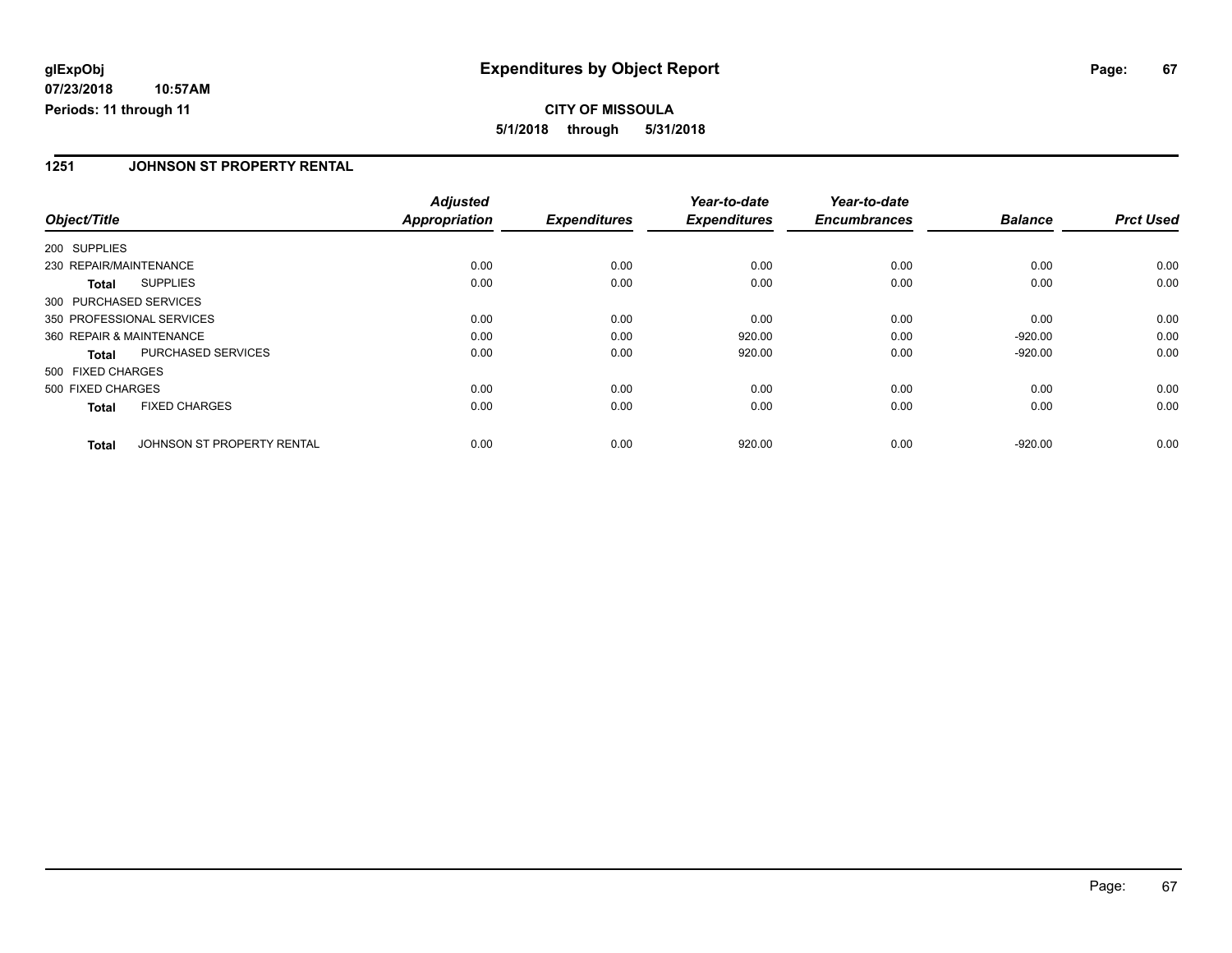**1265 TITLE 1 PROJECTS FUND**

**240 FINANCE**

|                   |                                   | <b>Adjusted</b>      |                     | Year-to-date        | Year-to-date        |                |                  |
|-------------------|-----------------------------------|----------------------|---------------------|---------------------|---------------------|----------------|------------------|
| Object/Title      |                                   | <b>Appropriation</b> | <b>Expenditures</b> | <b>Expenditures</b> | <b>Encumbrances</b> | <b>Balance</b> | <b>Prct Used</b> |
| 500 FIXED CHARGES |                                   |                      |                     |                     |                     |                |                  |
| 500 FIXED CHARGES |                                   | 0.00                 | 0.00                | 0.00                | 0.00                | 0.00           | 0.00             |
|                   | 550 MERCHANT SERVICE FEES         | 0.00                 | 0.00                | 0.00                | 0.00                | 0.00           | 0.00             |
| <b>Total</b>      | <b>FIXED CHARGES</b>              | 0.00                 | 0.00                | 0.00                | 0.00                | 0.00           | 0.00             |
|                   | 700 GRANTS & CONTRIBUTIONS        |                      |                     |                     |                     |                |                  |
|                   | 700 GRANTS & CONTRIBUTIONS        | 146,924.00           | 0.00                | 0.00                | 0.00                | 146,924.00     | 0.00             |
| <b>Total</b>      | <b>GRANTS &amp; CONTRIBUTIONS</b> | 146.924.00           | 0.00                | 0.00                | 0.00                | 146.924.00     | 0.00             |
| 800 OTHER OBJECTS |                                   |                      |                     |                     |                     |                |                  |
|                   | 820 TRANSFERS TO OTHER FUNDS      | 0.00                 | 0.00                | 0.00                | 0.00                | 0.00           | 0.00             |
| 845 CONTINGENCY   |                                   | 0.00                 | 0.00                | 0.00                | 0.00                | 0.00           | 0.00             |
| <b>Total</b>      | OTHER OBJECTS                     | 0.00                 | 0.00                | 0.00                | 0.00                | 0.00           | 0.00             |
| <b>Total</b>      | <b>FINANCE</b>                    | 146,924.00           | 0.00                | 0.00                | 0.00                | 146.924.00     | 0.00             |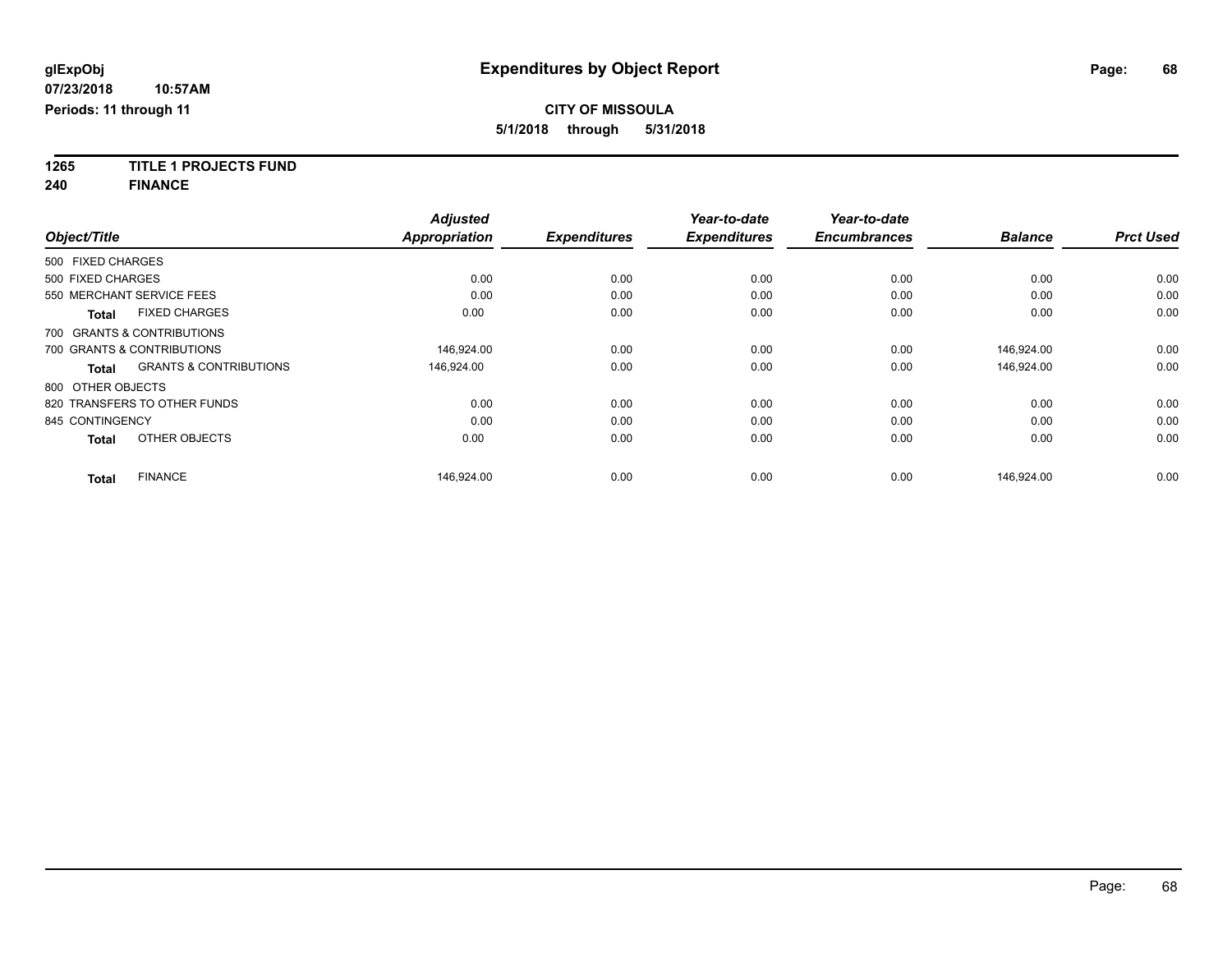#### **1265 TITLE 1 PROJECTS FUND**

|                   |                                   | <b>Adjusted</b>      |                     | Year-to-date        | Year-to-date        |                |                  |
|-------------------|-----------------------------------|----------------------|---------------------|---------------------|---------------------|----------------|------------------|
| Object/Title      |                                   | <b>Appropriation</b> | <b>Expenditures</b> | <b>Expenditures</b> | <b>Encumbrances</b> | <b>Balance</b> | <b>Prct Used</b> |
| 500 FIXED CHARGES |                                   |                      |                     |                     |                     |                |                  |
| 500 FIXED CHARGES |                                   | 0.00                 | 0.00                | 0.00                | 0.00                | 0.00           | 0.00             |
|                   | 550 MERCHANT SERVICE FEES         | 0.00                 | 0.00                | 0.00                | 0.00                | 0.00           | 0.00             |
| <b>Total</b>      | <b>FIXED CHARGES</b>              | 0.00                 | 0.00                | 0.00                | 0.00                | 0.00           | 0.00             |
|                   | 700 GRANTS & CONTRIBUTIONS        |                      |                     |                     |                     |                |                  |
|                   | 700 GRANTS & CONTRIBUTIONS        | 146,924.00           | 0.00                | 0.00                | 0.00                | 146,924.00     | 0.00             |
| <b>Total</b>      | <b>GRANTS &amp; CONTRIBUTIONS</b> | 146,924.00           | 0.00                | 0.00                | 0.00                | 146,924.00     | 0.00             |
| 800 OTHER OBJECTS |                                   |                      |                     |                     |                     |                |                  |
|                   | 820 TRANSFERS TO OTHER FUNDS      | 0.00                 | 0.00                | 0.00                | 0.00                | 0.00           | 0.00             |
| 845 CONTINGENCY   |                                   | 0.00                 | 0.00                | 0.00                | 0.00                | 0.00           | 0.00             |
| <b>Total</b>      | OTHER OBJECTS                     | 0.00                 | 0.00                | 0.00                | 0.00                | 0.00           | 0.00             |
| <b>Total</b>      | <b>TITLE 1 PROJECTS FUND</b>      | 146,924.00           | 0.00                | 0.00                | 0.00                | 146,924.00     | 0.00             |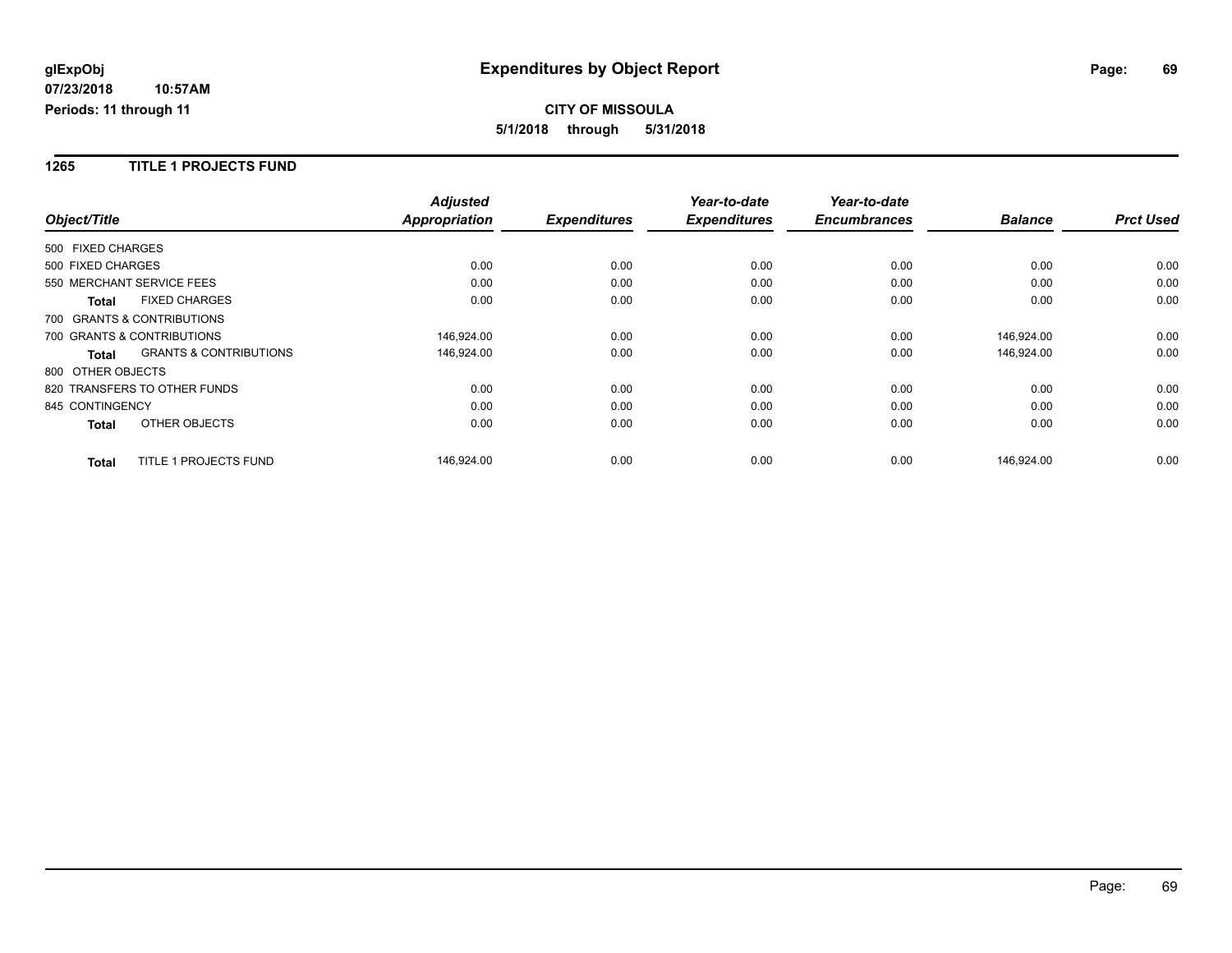# **1396 PROGRAM INCOME REVOLVING LOAN PROGRAM**

**390 NON-DEPARTMENTAL**

|                   |                                   | <b>Adjusted</b>      |                     | Year-to-date        | Year-to-date        |                |                  |
|-------------------|-----------------------------------|----------------------|---------------------|---------------------|---------------------|----------------|------------------|
| Object/Title      |                                   | <b>Appropriation</b> | <b>Expenditures</b> | <b>Expenditures</b> | <b>Encumbrances</b> | <b>Balance</b> | <b>Prct Used</b> |
|                   | 300 PURCHASED SERVICES            |                      |                     |                     |                     |                |                  |
|                   | 350 PROFESSIONAL SERVICES         | 0.00                 | 0.00                | 0.00                | 0.00                | 0.00           | 0.00             |
| <b>Total</b>      | <b>PURCHASED SERVICES</b>         | 0.00                 | 0.00                | 0.00                | 0.00                | 0.00           | 0.00             |
| 500 FIXED CHARGES |                                   |                      |                     |                     |                     |                |                  |
|                   | 550 MERCHANT SERVICE FEES         | 0.00                 | 0.00                | 0.00                | 0.00                | 0.00           | 0.00             |
| <b>Total</b>      | <b>FIXED CHARGES</b>              | 0.00                 | 0.00                | 0.00                | 0.00                | 0.00           | 0.00             |
|                   | 700 GRANTS & CONTRIBUTIONS        |                      |                     |                     |                     |                |                  |
|                   | 700 GRANTS & CONTRIBUTIONS        | 62.439.00            | 0.00                | 0.00                | 0.00                | 62.439.00      | 0.00             |
| <b>Total</b>      | <b>GRANTS &amp; CONTRIBUTIONS</b> | 62,439.00            | 0.00                | 0.00                | 0.00                | 62.439.00      | 0.00             |
| <b>Total</b>      | NON-DEPARTMENTAL                  | 62.439.00            | 0.00                | 0.00                | 0.00                | 62.439.00      | 0.00             |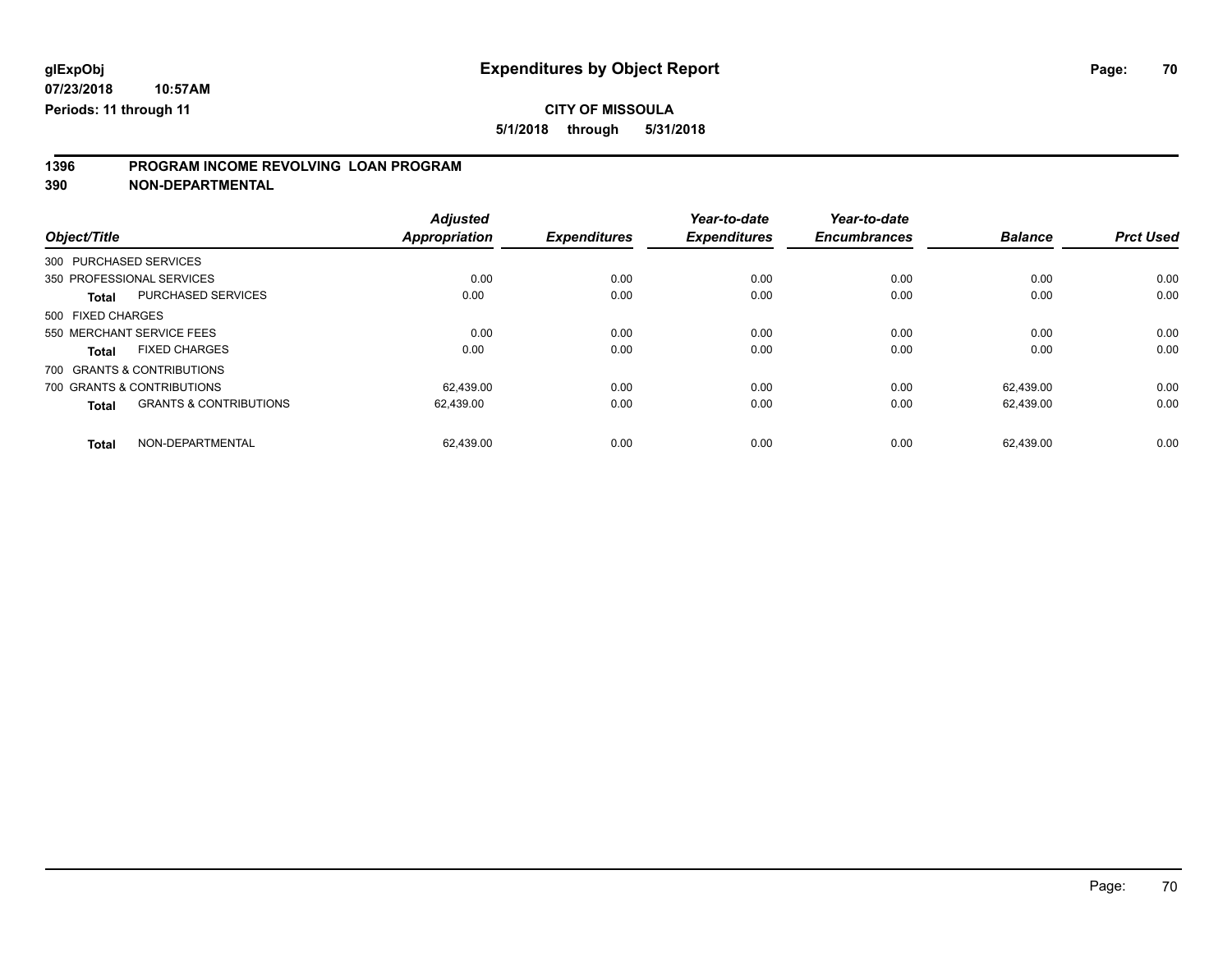#### **07/23/2018 10:57AM Periods: 11 through 11**

#### **1396 PROGRAM INCOME REVOLVING LOAN PROGRAM**

| Object/Title           |                                   | <b>Adjusted</b><br>Appropriation | <b>Expenditures</b> | Year-to-date<br><b>Expenditures</b> | Year-to-date<br><b>Encumbrances</b> | <b>Balance</b> | <b>Prct Used</b> |
|------------------------|-----------------------------------|----------------------------------|---------------------|-------------------------------------|-------------------------------------|----------------|------------------|
| 300 PURCHASED SERVICES |                                   |                                  |                     |                                     |                                     |                |                  |
|                        | 350 PROFESSIONAL SERVICES         | 0.00                             | 0.00                | 0.00                                | 0.00                                | 0.00           | 0.00             |
| Total                  | PURCHASED SERVICES                | 0.00                             | 0.00                | 0.00                                | 0.00                                | 0.00           | 0.00             |
| 500 FIXED CHARGES      |                                   |                                  |                     |                                     |                                     |                |                  |
|                        | 550 MERCHANT SERVICE FEES         | 0.00                             | 0.00                | 0.00                                | 0.00                                | 0.00           | 0.00             |
| Total                  | <b>FIXED CHARGES</b>              | 0.00                             | 0.00                | 0.00                                | 0.00                                | 0.00           | 0.00             |
|                        | 700 GRANTS & CONTRIBUTIONS        |                                  |                     |                                     |                                     |                |                  |
|                        | 700 GRANTS & CONTRIBUTIONS        | 62.439.00                        | 0.00                | 0.00                                | 0.00                                | 62.439.00      | 0.00             |
| <b>Total</b>           | <b>GRANTS &amp; CONTRIBUTIONS</b> | 62,439.00                        | 0.00                | 0.00                                | 0.00                                | 62.439.00      | 0.00             |
| <b>Total</b>           | PROGRAM INCOME REVOLVING LOAN P   | 62.439.00                        | 0.00                | 0.00                                | 0.00                                | 62.439.00      | 0.00             |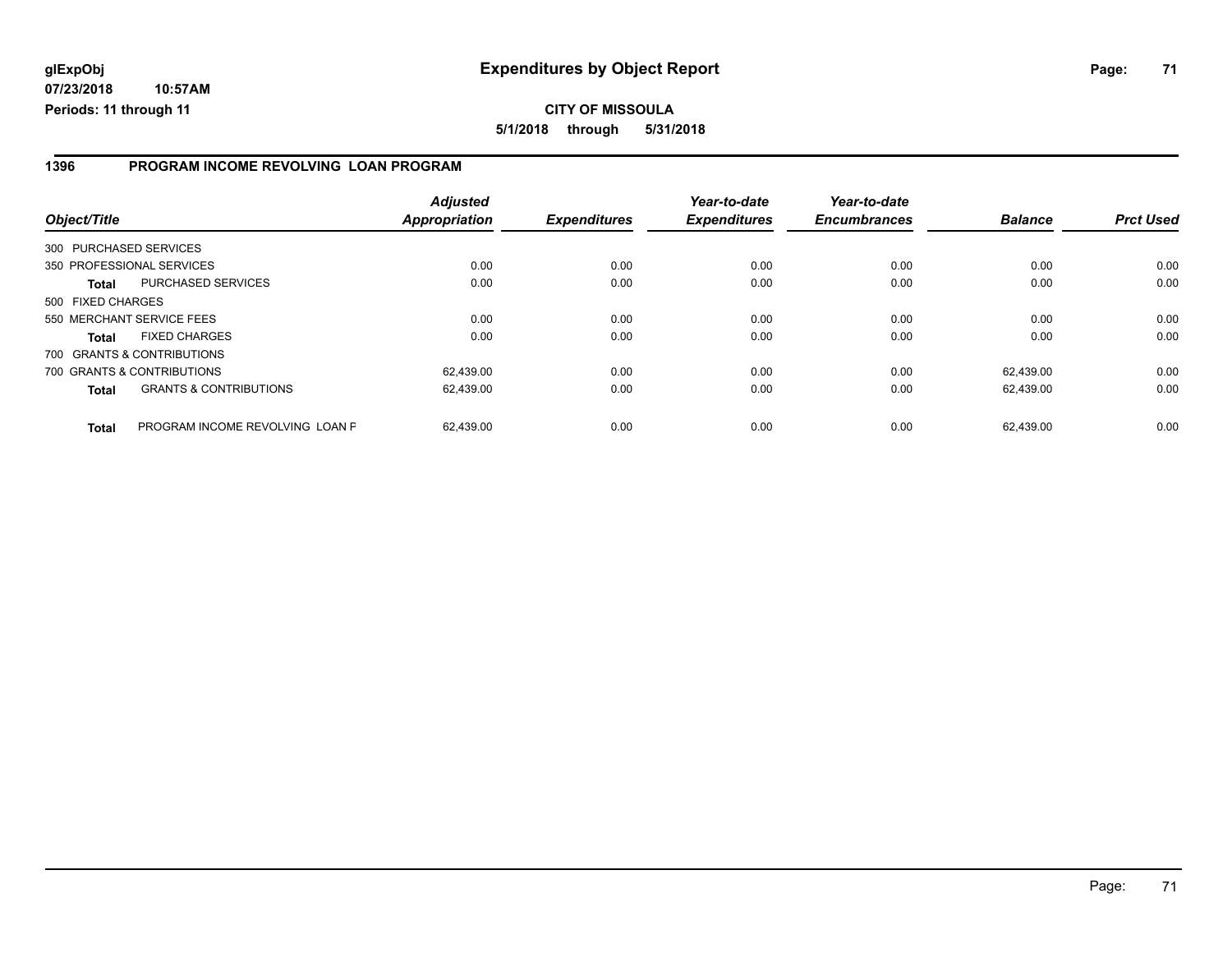# **1397 STATE HOME PROGRAM INCOME**

**390 NON-DEPARTMENTAL**

|                                                   | <b>Adjusted</b>      |                     | Year-to-date        | Year-to-date        |                |                  |
|---------------------------------------------------|----------------------|---------------------|---------------------|---------------------|----------------|------------------|
| Object/Title                                      | <b>Appropriation</b> | <b>Expenditures</b> | <b>Expenditures</b> | <b>Encumbrances</b> | <b>Balance</b> | <b>Prct Used</b> |
| 300 PURCHASED SERVICES                            |                      |                     |                     |                     |                |                  |
| 350 PROFESSIONAL SERVICES                         | 0.00                 | 0.00                | 0.00                | 0.00                | 0.00           | 0.00             |
| <b>PURCHASED SERVICES</b><br><b>Total</b>         | 0.00                 | 0.00                | 0.00                | 0.00                | 0.00           | 0.00             |
| 500 FIXED CHARGES                                 |                      |                     |                     |                     |                |                  |
| 550 MERCHANT SERVICE FEES                         | 0.00                 | 0.00                | 0.00                | 0.00                | 0.00           | 0.00             |
| <b>FIXED CHARGES</b><br><b>Total</b>              | 0.00                 | 0.00                | 0.00                | 0.00                | 0.00           | 0.00             |
| 700 GRANTS & CONTRIBUTIONS                        |                      |                     |                     |                     |                |                  |
| 700 GRANTS & CONTRIBUTIONS                        | 0.00                 | 0.00                | 45.396.96           | 0.00                | -45.396.96     | 0.00             |
| <b>GRANTS &amp; CONTRIBUTIONS</b><br><b>Total</b> | 0.00                 | 0.00                | 45,396.96           | 0.00                | -45.396.96     | 0.00             |
| NON-DEPARTMENTAL<br><b>Total</b>                  | 0.00                 | 0.00                | 45.396.96           | 0.00                | -45.396.96     | 0.00             |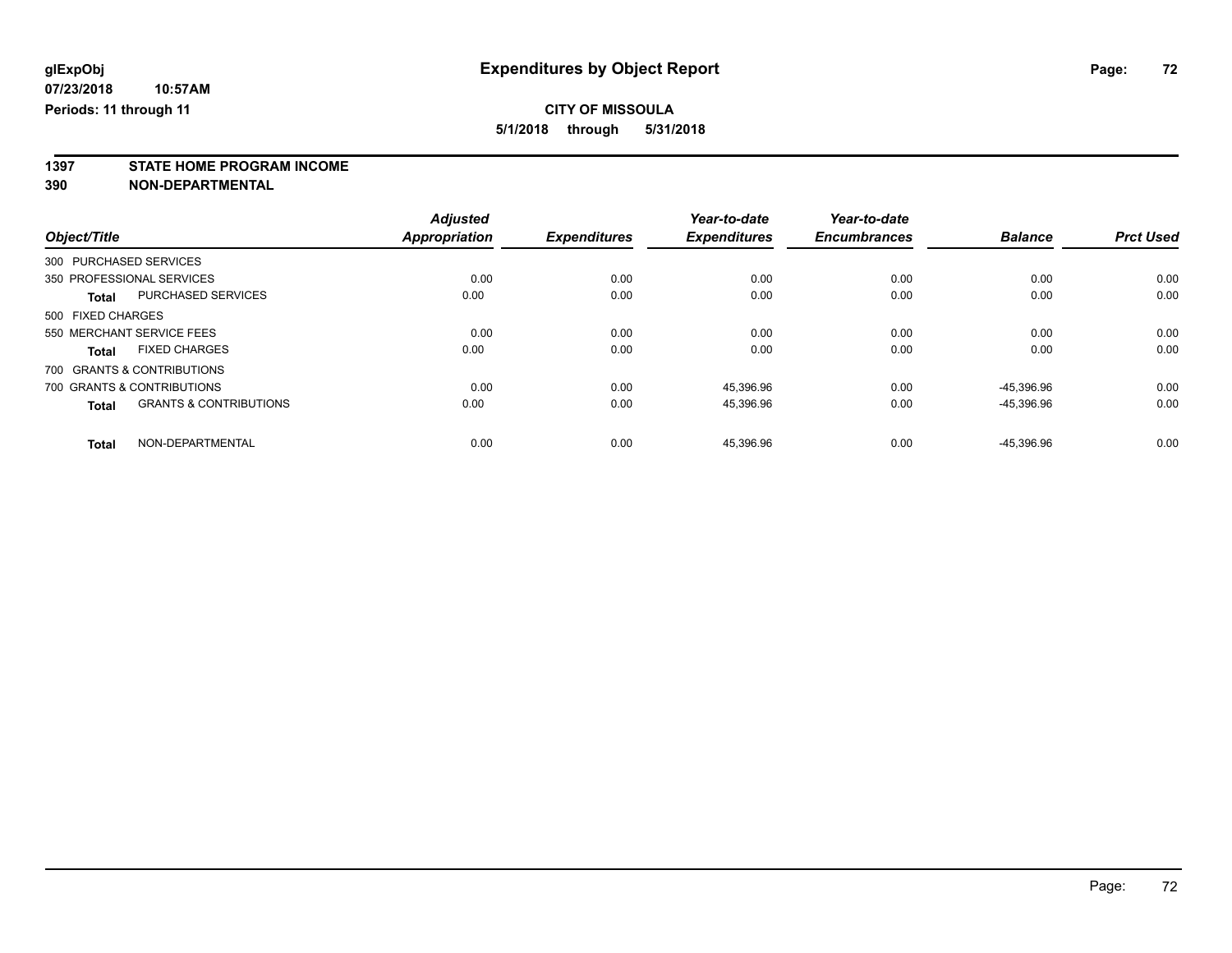# **CITY OF MISSOULA 5/1/2018 through 5/31/2018**

### **1397 STATE HOME PROGRAM INCOME**

|                   |                                   | <b>Adjusted</b>      |                     | Year-to-date        | Year-to-date        |                |                  |
|-------------------|-----------------------------------|----------------------|---------------------|---------------------|---------------------|----------------|------------------|
| Object/Title      |                                   | <b>Appropriation</b> | <b>Expenditures</b> | <b>Expenditures</b> | <b>Encumbrances</b> | <b>Balance</b> | <b>Prct Used</b> |
|                   | 300 PURCHASED SERVICES            |                      |                     |                     |                     |                |                  |
|                   | 350 PROFESSIONAL SERVICES         | 0.00                 | 0.00                | 0.00                | 0.00                | 0.00           | 0.00             |
| Total             | PURCHASED SERVICES                | 0.00                 | 0.00                | 0.00                | 0.00                | 0.00           | 0.00             |
| 500 FIXED CHARGES |                                   |                      |                     |                     |                     |                |                  |
|                   | 550 MERCHANT SERVICE FEES         | 0.00                 | 0.00                | 0.00                | 0.00                | 0.00           | 0.00             |
| <b>Total</b>      | <b>FIXED CHARGES</b>              | 0.00                 | 0.00                | 0.00                | 0.00                | 0.00           | 0.00             |
|                   | 700 GRANTS & CONTRIBUTIONS        |                      |                     |                     |                     |                |                  |
|                   | 700 GRANTS & CONTRIBUTIONS        | 0.00                 | 0.00                | 45,396.96           | 0.00                | -45.396.96     | 0.00             |
| <b>Total</b>      | <b>GRANTS &amp; CONTRIBUTIONS</b> | 0.00                 | 0.00                | 45,396.96           | 0.00                | $-45,396.96$   | 0.00             |
| <b>Total</b>      | STATE HOME PROGRAM INCOME         | 0.00                 | 0.00                | 45.396.96           | 0.00                | -45.396.96     | 0.00             |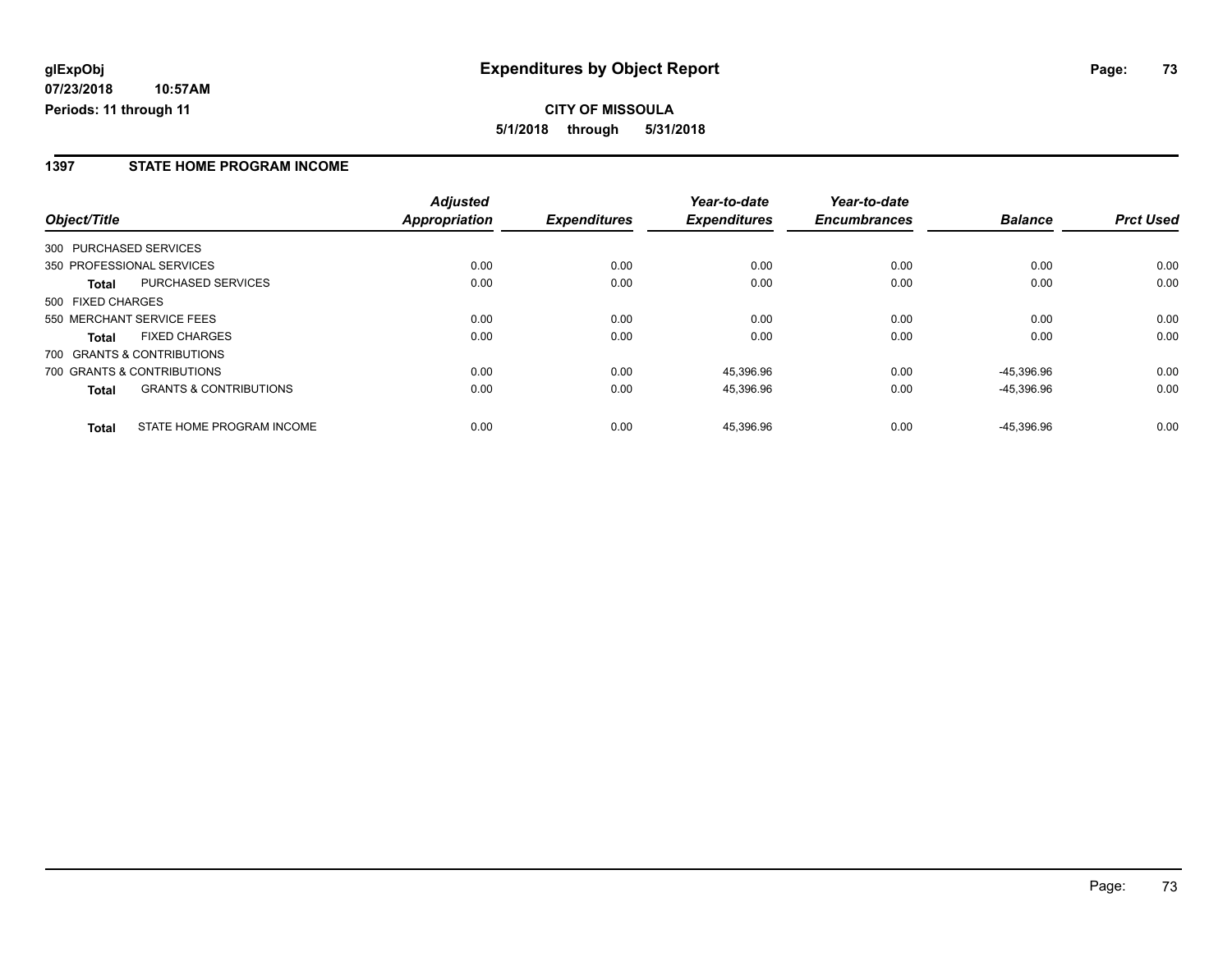**2250 PLANNING FUND 250 DEVELOPMENT SERVICES**

|                                            | <b>Adjusted</b>      |                     | Year-to-date        | Year-to-date        |                |                  |
|--------------------------------------------|----------------------|---------------------|---------------------|---------------------|----------------|------------------|
| Object/Title                               | <b>Appropriation</b> | <b>Expenditures</b> | <b>Expenditures</b> | <b>Encumbrances</b> | <b>Balance</b> | <b>Prct Used</b> |
| 100 PERSONAL SERVICES                      |                      |                     |                     |                     |                |                  |
| 110 SALARIES AND WAGES                     | 325,560.00           | 24,659.19           | 261,187.45          | 0.00                | 64,372.55      | 80.23            |
| <b>140 EMPLOYER CONTRIBUTIONS</b>          | 110,098.00           | 9,272.38            | 100,895.27          | 0.00                | 9,202.73       | 91.64            |
| 141 STATE RETIREMENT CONTRIBUTIONS         | 4.00                 | 24.66               | 296.14              | 0.00                | $-292.14$      | 7,403.50         |
| PERSONAL SERVICES<br>Total                 | 435,662.00           | 33,956.23           | 362,378.86          | 0.00                | 73,283.14      | 83.18            |
| 200 SUPPLIES                               |                      |                     |                     |                     |                |                  |
| 210 OFFICE SUPPLIES                        | 5,740.00             | 0.00                | 3,070.89            | 0.00                | 2,669.11       | 53.50            |
| 220 OPERATING SUPPLIES                     | 3,423.00             | 194.38              | 1,862.38            | 0.00                | 1,560.62       | 54.41            |
| 231 GASOLINE                               | 100.00               | 34.46               | 100.42              | 0.00                | $-0.42$        | 100.42           |
| 240 OTHER SUPPLIES                         | 0.00                 | 0.00                | 0.00                | 0.00                | 0.00           | 0.00             |
| <b>SUPPLIES</b><br><b>Total</b>            | 9,263.00             | 228.84              | 5,033.69            | 0.00                | 4,229.31       | 54.34            |
| 300 PURCHASED SERVICES                     |                      |                     |                     |                     |                |                  |
| 310 COMMUNICATIONS                         | 1,200.00             | 612.40              | 2,666.94            | 0.00                | $-1,466.94$    | 222.25           |
| 320 PRINTING & DUPLICATING                 | 3,000.00             | 359.26              | 1,744.68            | 0.00                | 1,255.32       | 58.16            |
| 330 PUBLICITY, SUBSCRIPTIONS & DUES        | 7,560.00             | 1,480.03            | 4,541.15            | 0.00                | 3,018.85       | 60.07            |
| 344 TELEPHONE SERVICE                      | 100.00               | 0.00                | 11.46               | 0.00                | 88.54          | 11.46            |
| 350 PROFESSIONAL SERVICES                  | 51,000.00            | 84.76               | 21,134.24           | 0.00                | 29,865.76      | 41.44            |
| 360 REPAIR & MAINTENANCE                   | 2,077.00             | 0.00                | 0.00                | 0.00                | 2,077.00       | 0.00             |
| 370 TRAVEL                                 | 5,500.00             | 443.89              | 4,339.21            | 0.00                | 1,160.79       | 78.89            |
| 380 TRAINING                               | 4,000.00             | 0.00                | 1,361.99            | 0.00                | 2,638.01       | 34.05            |
| 390 OTHER PURCHASED SERVICES               | 1,600.00             | 0.00                | 0.00                | 0.00                | 1,600.00       | 0.00             |
| <b>PURCHASED SERVICES</b><br><b>Total</b>  | 76,037.00            | 2,980.34            | 35,799.67           | 0.00                | 40,237.33      | 47.08            |
| 500 FIXED CHARGES                          |                      |                     |                     |                     |                |                  |
| 500 FIXED CHARGES                          | 25,000.00            | 0.00                | 12,500.00           | 0.00                | 12,500.00      | 50.00            |
| 550 MERCHANT SERVICE FEES                  | 0.00                 | 0.00                | 0.00                | 0.00                | 0.00           | 0.00             |
| <b>FIXED CHARGES</b><br>Total              | 25,000.00            | 0.00                | 12,500.00           | 0.00                | 12,500.00      | 50.00            |
| 700 GRANTS & CONTRIBUTIONS                 |                      |                     |                     |                     |                |                  |
| 700 GRANTS & CONTRIBUTIONS                 | 0.00                 | 0.00                | 31,560.00           | 0.00                | $-31,560.00$   | 0.00             |
| <b>GRANTS &amp; CONTRIBUTIONS</b><br>Total | 0.00                 | 0.00                | 31,560.00           | 0.00                | $-31,560.00$   | 0.00             |
| 800 OTHER OBJECTS                          |                      |                     |                     |                     |                |                  |
| 820 TRANSFERS TO OTHER FUNDS               | 0.00                 | 0.00                | 0.00                | 0.00                | 0.00           | 0.00             |
| 845 CONTINGENCY                            | 0.00                 | 0.00                | 0.00                | 0.00                | 0.00           | 0.00             |
| OTHER OBJECTS<br><b>Total</b>              | 0.00                 | 0.00                | 0.00                | 0.00                | 0.00           | 0.00             |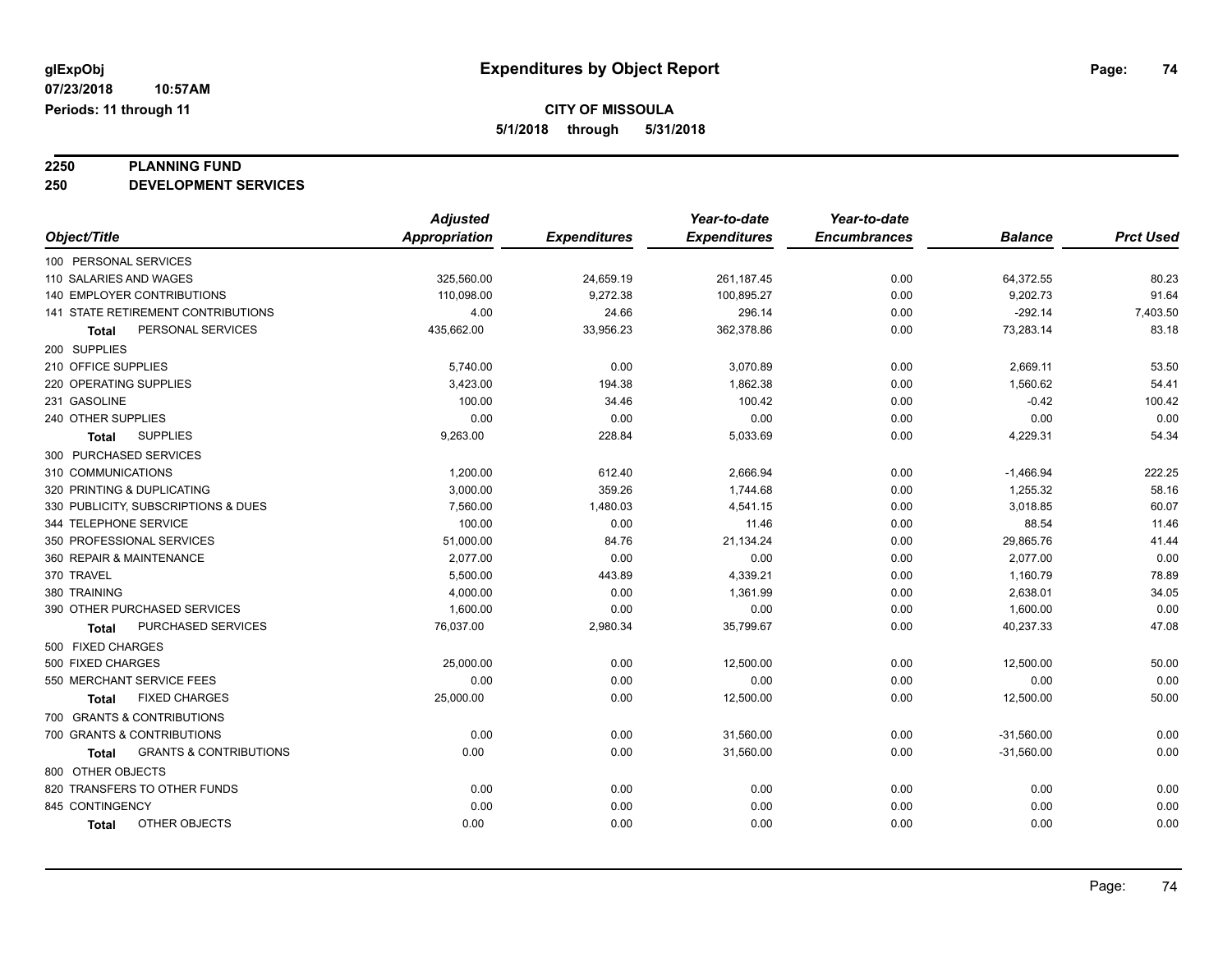| glExpObj<br>07/23/2018 | 10:57AM              |            | <b>Expenditures by Object Report</b>            |            |      |           |  |       |
|------------------------|----------------------|------------|-------------------------------------------------|------------|------|-----------|--|-------|
| Periods: 11 through 11 |                      | 5/1/2018   | <b>CITY OF MISSOULA</b><br>5/31/2018<br>through |            |      |           |  |       |
| 2250                   | <b>PLANNING FUND</b> |            |                                                 |            |      |           |  |       |
| <b>Total</b>           | DEVELOPMENT SERVICES | 545,962.00 | 37,165.41                                       | 447.272.22 | 0.00 | 98,689.78 |  | 81.92 |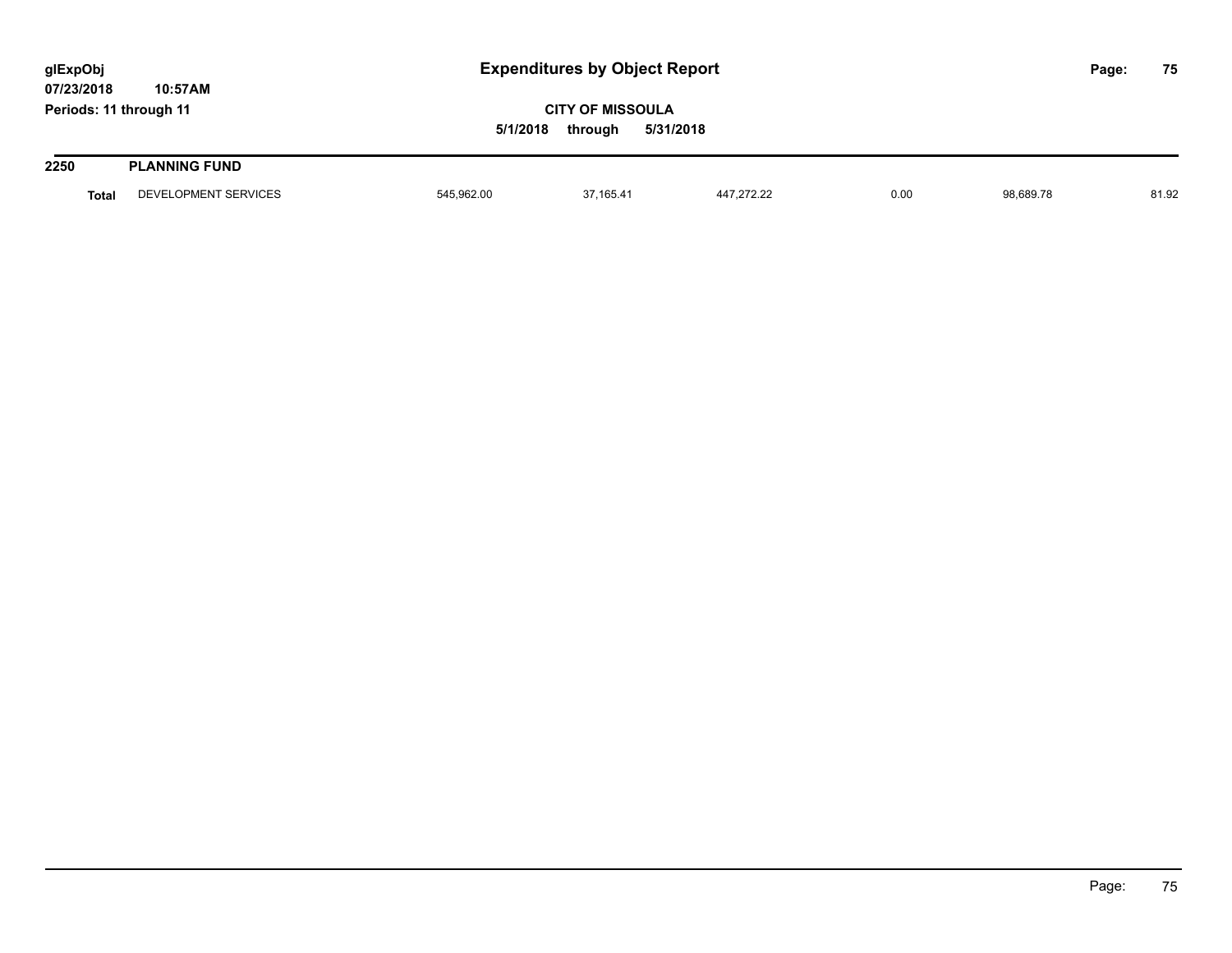**2250 PLANNING FUND**

|                                                   | <b>Adjusted</b>      |                     | Year-to-date        | Year-to-date        |                |                  |
|---------------------------------------------------|----------------------|---------------------|---------------------|---------------------|----------------|------------------|
| Object/Title                                      | <b>Appropriation</b> | <b>Expenditures</b> | <b>Expenditures</b> | <b>Encumbrances</b> | <b>Balance</b> | <b>Prct Used</b> |
| 100 PERSONAL SERVICES                             |                      |                     |                     |                     |                |                  |
| 110 SALARIES AND WAGES                            | 325,560.00           | 24,659.19           | 261,187.45          | 0.00                | 64,372.55      | 80.23            |
| <b>140 EMPLOYER CONTRIBUTIONS</b>                 | 110,098.00           | 9,272.38            | 100,895.27          | 0.00                | 9,202.73       | 91.64            |
| 141 STATE RETIREMENT CONTRIBUTIONS                | 4.00                 | 24.66               | 296.14              | 0.00                | $-292.14$      | 7,403.50         |
| PERSONAL SERVICES<br>Total                        | 435,662.00           | 33,956.23           | 362,378.86          | 0.00                | 73,283.14      | 83.18            |
| 200 SUPPLIES                                      |                      |                     |                     |                     |                |                  |
| 210 OFFICE SUPPLIES                               | 5,740.00             | 0.00                | 3,070.89            | 0.00                | 2,669.11       | 53.50            |
| 220 OPERATING SUPPLIES                            | 3,423.00             | 194.38              | 1,862.38            | 0.00                | 1,560.62       | 54.41            |
| 231 GASOLINE                                      | 100.00               | 34.46               | 100.42              | 0.00                | $-0.42$        | 100.42           |
| 240 OTHER SUPPLIES                                | 0.00                 | 0.00                | 0.00                | 0.00                | 0.00           | 0.00             |
| <b>SUPPLIES</b><br>Total                          | 9,263.00             | 228.84              | 5,033.69            | 0.00                | 4,229.31       | 54.34            |
| 300 PURCHASED SERVICES                            |                      |                     |                     |                     |                |                  |
| 310 COMMUNICATIONS                                | 1,200.00             | 612.40              | 2,666.94            | 0.00                | $-1,466.94$    | 222.25           |
| 320 PRINTING & DUPLICATING                        | 3,000.00             | 359.26              | 1,744.68            | 0.00                | 1,255.32       | 58.16            |
| 330 PUBLICITY, SUBSCRIPTIONS & DUES               | 7,560.00             | 1,480.03            | 4,541.15            | 0.00                | 3,018.85       | 60.07            |
| 344 TELEPHONE SERVICE                             | 100.00               | 0.00                | 11.46               | 0.00                | 88.54          | 11.46            |
| 350 PROFESSIONAL SERVICES                         | 51,000.00            | 84.76               | 21,134.24           | 0.00                | 29,865.76      | 41.44            |
| 360 REPAIR & MAINTENANCE                          | 2,077.00             | 0.00                | 0.00                | 0.00                | 2,077.00       | 0.00             |
| 370 TRAVEL                                        | 5,500.00             | 443.89              | 4,339.21            | 0.00                | 1,160.79       | 78.89            |
| 380 TRAINING                                      | 4,000.00             | 0.00                | 1,361.99            | 0.00                | 2,638.01       | 34.05            |
| 390 OTHER PURCHASED SERVICES                      | 1,600.00             | 0.00                | 0.00                | 0.00                | 1,600.00       | 0.00             |
| <b>PURCHASED SERVICES</b><br>Total                | 76,037.00            | 2,980.34            | 35,799.67           | 0.00                | 40,237.33      | 47.08            |
| 500 FIXED CHARGES                                 |                      |                     |                     |                     |                |                  |
| 500 FIXED CHARGES                                 | 25,000.00            | 0.00                | 12,500.00           | 0.00                | 12,500.00      | 50.00            |
| 550 MERCHANT SERVICE FEES                         | 0.00                 | 0.00                | 0.00                | 0.00                | 0.00           | 0.00             |
| <b>FIXED CHARGES</b><br>Total                     | 25,000.00            | 0.00                | 12,500.00           | 0.00                | 12,500.00      | 50.00            |
| 700 GRANTS & CONTRIBUTIONS                        |                      |                     |                     |                     |                |                  |
| 700 GRANTS & CONTRIBUTIONS                        | 0.00                 | 0.00                | 31,560.00           | 0.00                | $-31,560.00$   | 0.00             |
| <b>GRANTS &amp; CONTRIBUTIONS</b><br><b>Total</b> | 0.00                 | 0.00                | 31,560.00           | 0.00                | $-31,560.00$   | 0.00             |
| 800 OTHER OBJECTS                                 |                      |                     |                     |                     |                |                  |
| 820 TRANSFERS TO OTHER FUNDS                      | 0.00                 | 0.00                | 0.00                | 0.00                | 0.00           | 0.00             |
| 845 CONTINGENCY                                   | 0.00                 | 0.00                | 0.00                | 0.00                | 0.00           | 0.00             |
| <b>OTHER OBJECTS</b><br><b>Total</b>              | 0.00                 | 0.00                | 0.00                | 0.00                | 0.00           | 0.00             |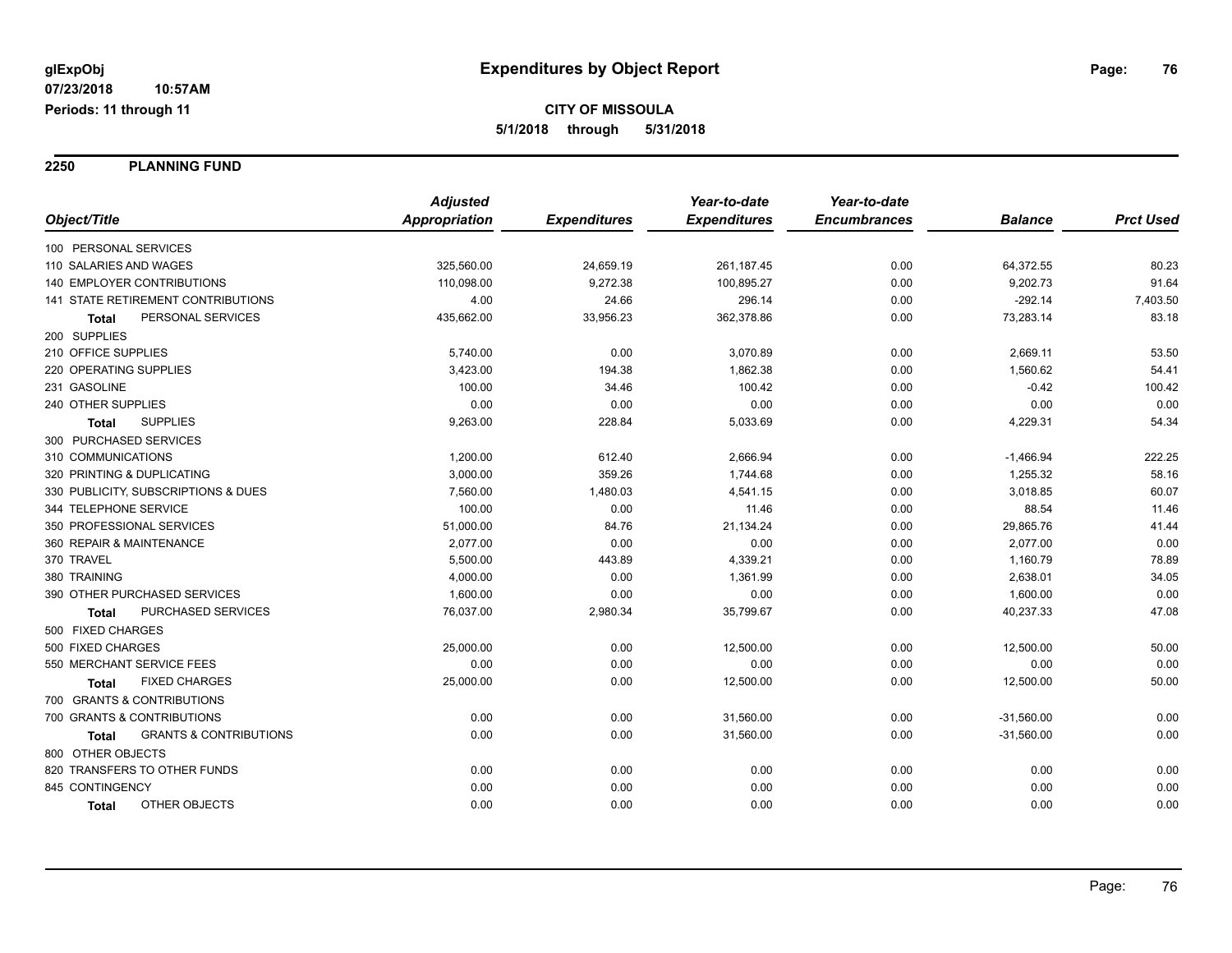| glExpObj<br>07/23/2018 | 10:57AM              |            | <b>Expenditures by Object Report</b>                        |            |      |           |       |  |
|------------------------|----------------------|------------|-------------------------------------------------------------|------------|------|-----------|-------|--|
| Periods: 11 through 11 |                      |            | <b>CITY OF MISSOULA</b><br>5/31/2018<br>5/1/2018<br>through |            |      |           |       |  |
| <b>Total</b>           | <b>PLANNING FUND</b> | 545,962.00 | 37,165.41                                                   | 447.272.22 | 0.00 | 98,689.78 | 81.92 |  |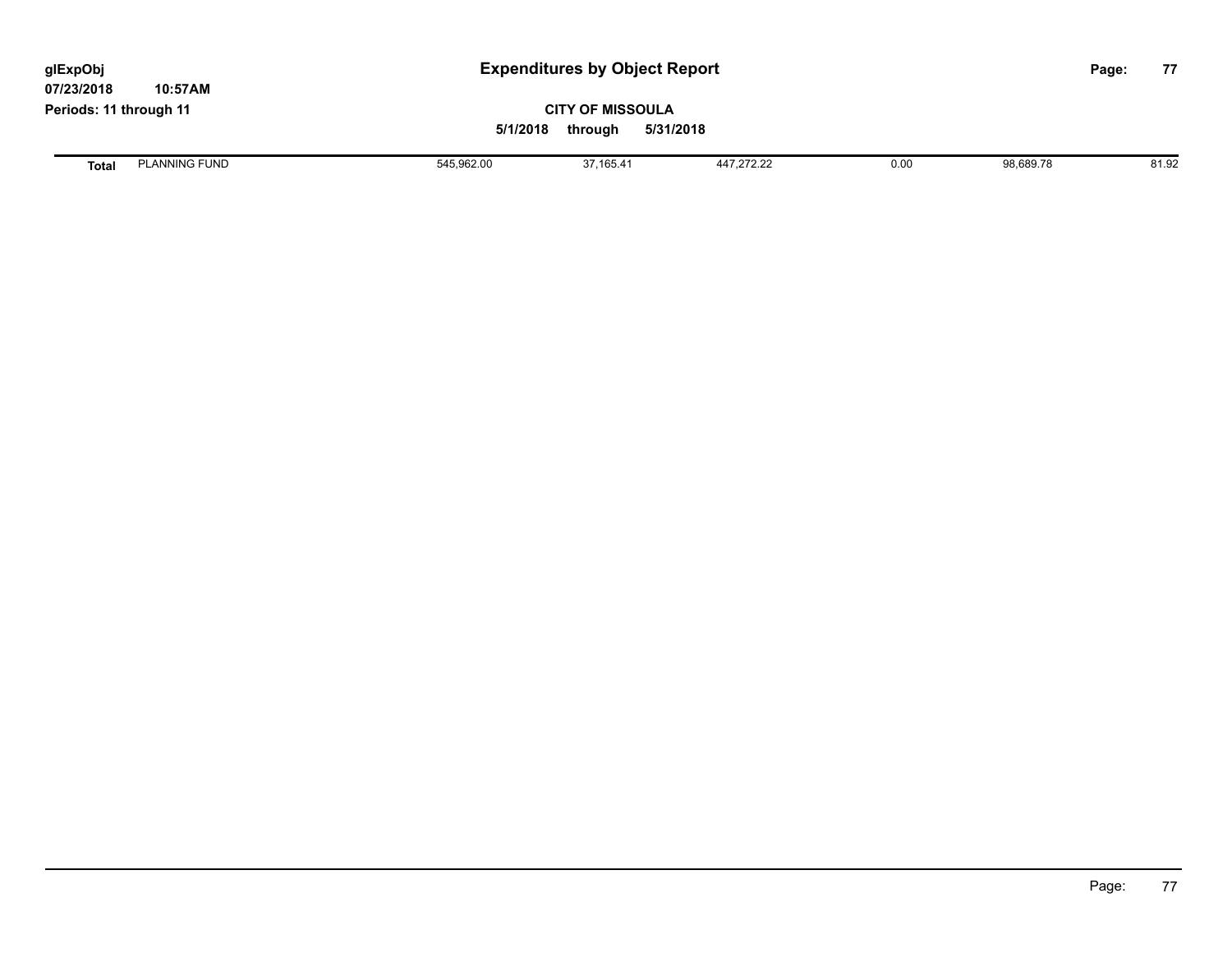# **2310 PUBLIC SAFETY INFORMATION SYSTEMS**

**310 BUILDING INSPECTION**

|                     |                            | <b>Adjusted</b>      |                     | Year-to-date        | Year-to-date        |                |                  |
|---------------------|----------------------------|----------------------|---------------------|---------------------|---------------------|----------------|------------------|
| Object/Title        |                            | <b>Appropriation</b> | <b>Expenditures</b> | <b>Expenditures</b> | <b>Encumbrances</b> | <b>Balance</b> | <b>Prct Used</b> |
| 200 SUPPLIES        |                            |                      |                     |                     |                     |                |                  |
| 210 OFFICE SUPPLIES |                            | 0.00                 | 0.00                | 0.00                | 0.00                | 0.00           | 0.00             |
|                     | 220 OPERATING SUPPLIES     | 0.00                 | 0.00                | 0.00                | 0.00                | 0.00           | 0.00             |
| <b>Total</b>        | <b>SUPPLIES</b>            | 0.00                 | 0.00                | 0.00                | 0.00                | 0.00           | 0.00             |
| 500 FIXED CHARGES   |                            |                      |                     |                     |                     |                |                  |
|                     | 550 MERCHANT SERVICE FEES  | 0.00                 | 0.00                | 0.00                | 0.00                | 0.00           | 0.00             |
| <b>Total</b>        | <b>FIXED CHARGES</b>       | 0.00                 | 0.00                | 0.00                | 0.00                | 0.00           | 0.00             |
| 800 OTHER OBJECTS   |                            |                      |                     |                     |                     |                |                  |
| 845 CONTINGENCY     |                            | 0.00                 | 0.00                | 0.00                | 0.00                | 0.00           | 0.00             |
| <b>Total</b>        | OTHER OBJECTS              | 0.00                 | 0.00                | 0.00                | 0.00                | 0.00           | 0.00             |
| 900 CAPITAL OUTLAY  |                            |                      |                     |                     |                     |                |                  |
|                     | 940 MACHINERY & EQUIPMENT  | 0.00                 | 0.00                | 0.00                | 0.00                | 0.00           | 0.00             |
| <b>Total</b>        | <b>CAPITAL OUTLAY</b>      | 0.00                 | 0.00                | 0.00                | 0.00                | 0.00           | 0.00             |
| <b>Total</b>        | <b>BUILDING INSPECTION</b> | 0.00                 | 0.00                | 0.00                | 0.00                | 0.00           | 0.00             |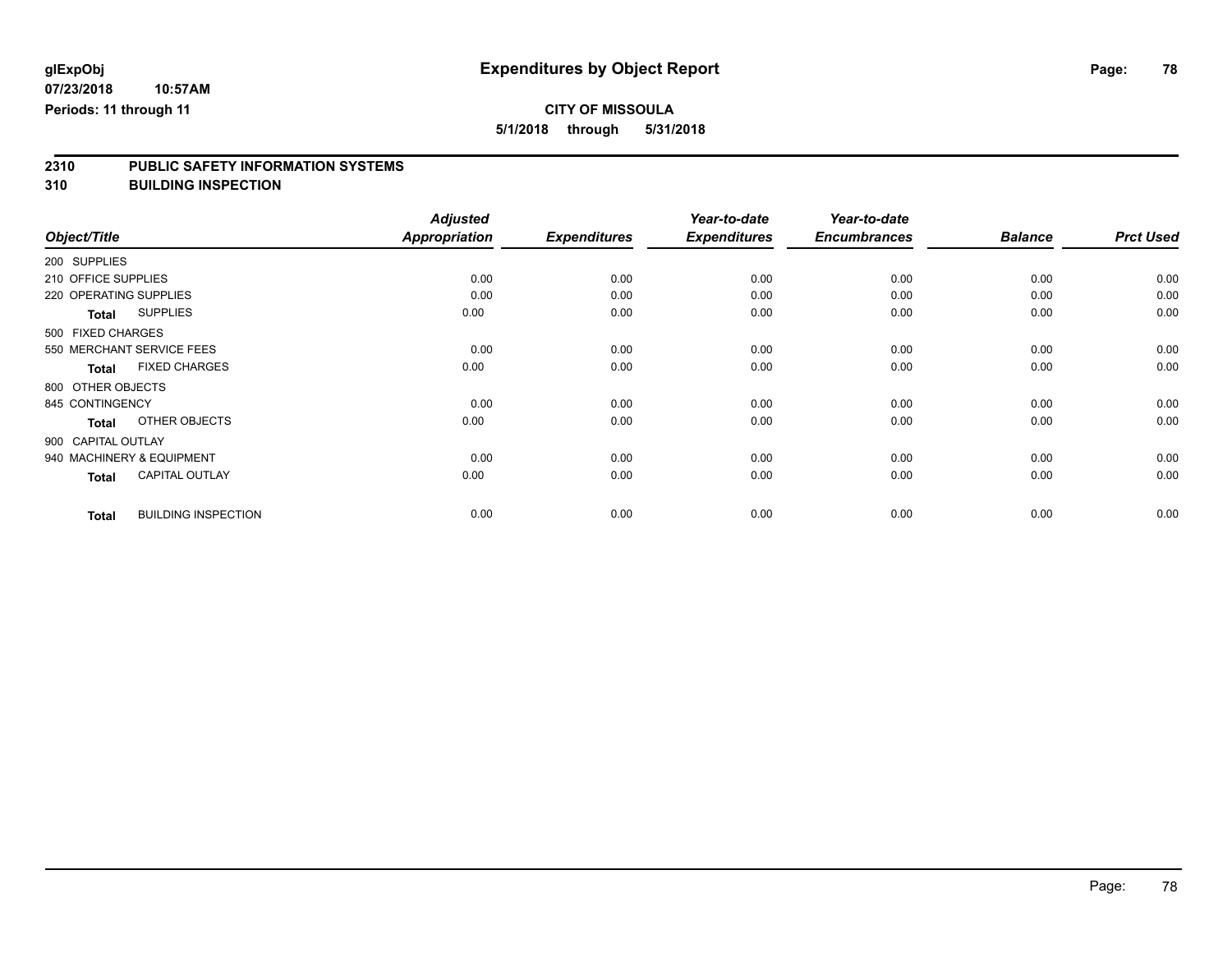**CITY OF MISSOULA 5/1/2018 through 5/31/2018**

#### **2310 PUBLIC SAFETY INFORMATION SYSTEMS**

|                                                   | <b>Adjusted</b>      |                     | Year-to-date        | Year-to-date        |                |                  |
|---------------------------------------------------|----------------------|---------------------|---------------------|---------------------|----------------|------------------|
| Object/Title                                      | <b>Appropriation</b> | <b>Expenditures</b> | <b>Expenditures</b> | <b>Encumbrances</b> | <b>Balance</b> | <b>Prct Used</b> |
| 200 SUPPLIES                                      |                      |                     |                     |                     |                |                  |
| 210 OFFICE SUPPLIES                               | 0.00                 | 0.00                | 0.00                | 0.00                | 0.00           | 0.00             |
| 220 OPERATING SUPPLIES                            | 0.00                 | 0.00                | 0.00                | 0.00                | 0.00           | 0.00             |
| <b>SUPPLIES</b><br>Total                          | 0.00                 | 0.00                | 0.00                | 0.00                | 0.00           | 0.00             |
| 500 FIXED CHARGES                                 |                      |                     |                     |                     |                |                  |
| 550 MERCHANT SERVICE FEES                         | 0.00                 | 0.00                | 0.00                | 0.00                | 0.00           | 0.00             |
| <b>FIXED CHARGES</b><br><b>Total</b>              | 0.00                 | 0.00                | 0.00                | 0.00                | 0.00           | 0.00             |
| 800 OTHER OBJECTS                                 |                      |                     |                     |                     |                |                  |
| 845 CONTINGENCY                                   | 0.00                 | 0.00                | 0.00                | 0.00                | 0.00           | 0.00             |
| OTHER OBJECTS<br><b>Total</b>                     | 0.00                 | 0.00                | 0.00                | 0.00                | 0.00           | 0.00             |
| 900 CAPITAL OUTLAY                                |                      |                     |                     |                     |                |                  |
| 940 MACHINERY & EQUIPMENT                         | 0.00                 | 0.00                | 0.00                | 0.00                | 0.00           | 0.00             |
| CAPITAL OUTLAY<br>Total                           | 0.00                 | 0.00                | 0.00                | 0.00                | 0.00           | 0.00             |
| PUBLIC SAFETY INFORMATION SYSTEM!<br><b>Total</b> | 0.00                 | 0.00                | 0.00                | 0.00                | 0.00           | 0.00             |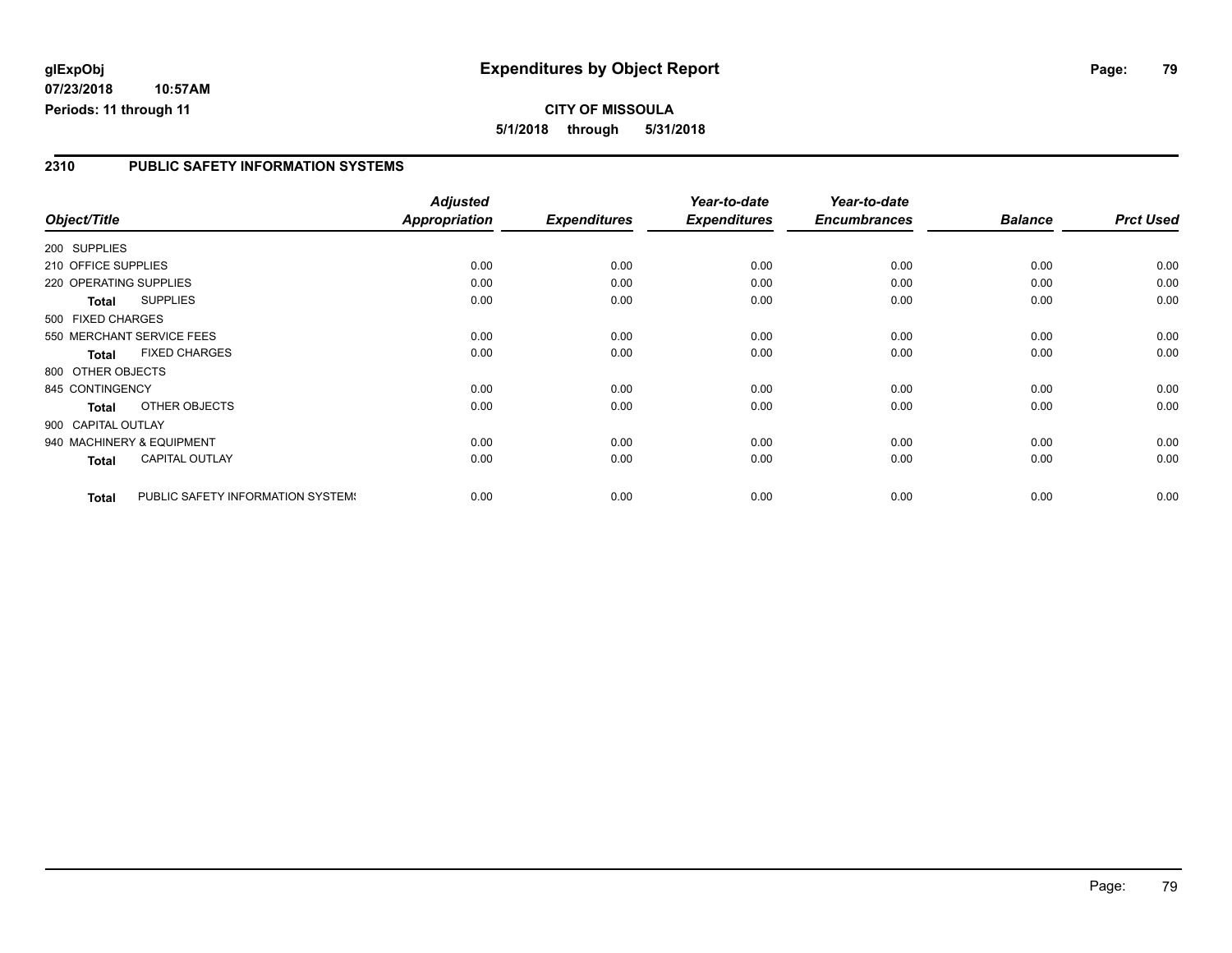# **2321 IMPACT FEE FUND**

|                    |                                         | <b>Adjusted</b>      |                     | Year-to-date        | Year-to-date        |                |                  |
|--------------------|-----------------------------------------|----------------------|---------------------|---------------------|---------------------|----------------|------------------|
| Object/Title       |                                         | <b>Appropriation</b> | <b>Expenditures</b> | <b>Expenditures</b> | <b>Encumbrances</b> | <b>Balance</b> | <b>Prct Used</b> |
|                    | 300 PURCHASED SERVICES                  |                      |                     |                     |                     |                |                  |
|                    | 350 PROFESSIONAL SERVICES               | 0.00                 | 5,361.00            | 35,500.50           | 0.00                | $-35,500.50$   | 0.00             |
| Total              | PURCHASED SERVICES                      | 0.00                 | 5,361.00            | 35,500.50           | 0.00                | $-35,500.50$   | 0.00             |
| 500 FIXED CHARGES  |                                         |                      |                     |                     |                     |                |                  |
|                    | 550 MERCHANT SERVICE FEES               | 0.00                 | 0.00                | 0.00                | 0.00                | 0.00           | 0.00             |
| <b>Total</b>       | <b>FIXED CHARGES</b>                    | 0.00                 | 0.00                | 0.00                | 0.00                | 0.00           | 0.00             |
|                    | 700 GRANTS & CONTRIBUTIONS              |                      |                     |                     |                     |                |                  |
|                    | 700 GRANTS & CONTRIBUTIONS              | 0.00                 | 0.00                | 0.00                | 0.00                | 0.00           | 0.00             |
| Total              | <b>GRANTS &amp; CONTRIBUTIONS</b>       | 0.00                 | 0.00                | 0.00                | 0.00                | 0.00           | 0.00             |
| 800 OTHER OBJECTS  |                                         |                      |                     |                     |                     |                |                  |
|                    | 820 TRANSFERS TO OTHER FUNDS            | 0.00                 | 0.00                | 0.00                | 0.00                | 0.00           | 0.00             |
| Total              | OTHER OBJECTS                           | 0.00                 | 0.00                | 0.00                | 0.00                | 0.00           | 0.00             |
| 900 CAPITAL OUTLAY |                                         |                      |                     |                     |                     |                |                  |
| 930 IMPROVEMENTS   |                                         | 3,205,295.00         | 20,224.97           | 202,786.91          | 0.00                | 3,002,508.09   | 6.33             |
|                    | 940 CONFINED SPACE RESCUE TRAINING PROP | 0.00                 | 188,000.00          | 224,237.07          | 0.00                | $-224,237.07$  | 0.00             |
| Total              | <b>CAPITAL OUTLAY</b>                   | 3,205,295.00         | 208,224.97          | 427,023.98          | 0.00                | 2,778,271.02   | 13.32            |
| <b>Total</b>       | NON-DEPARTMENTAL                        | 3,205,295.00         | 213,585.97          | 462,524.48          | 0.00                | 2,742,770.52   | 14.43            |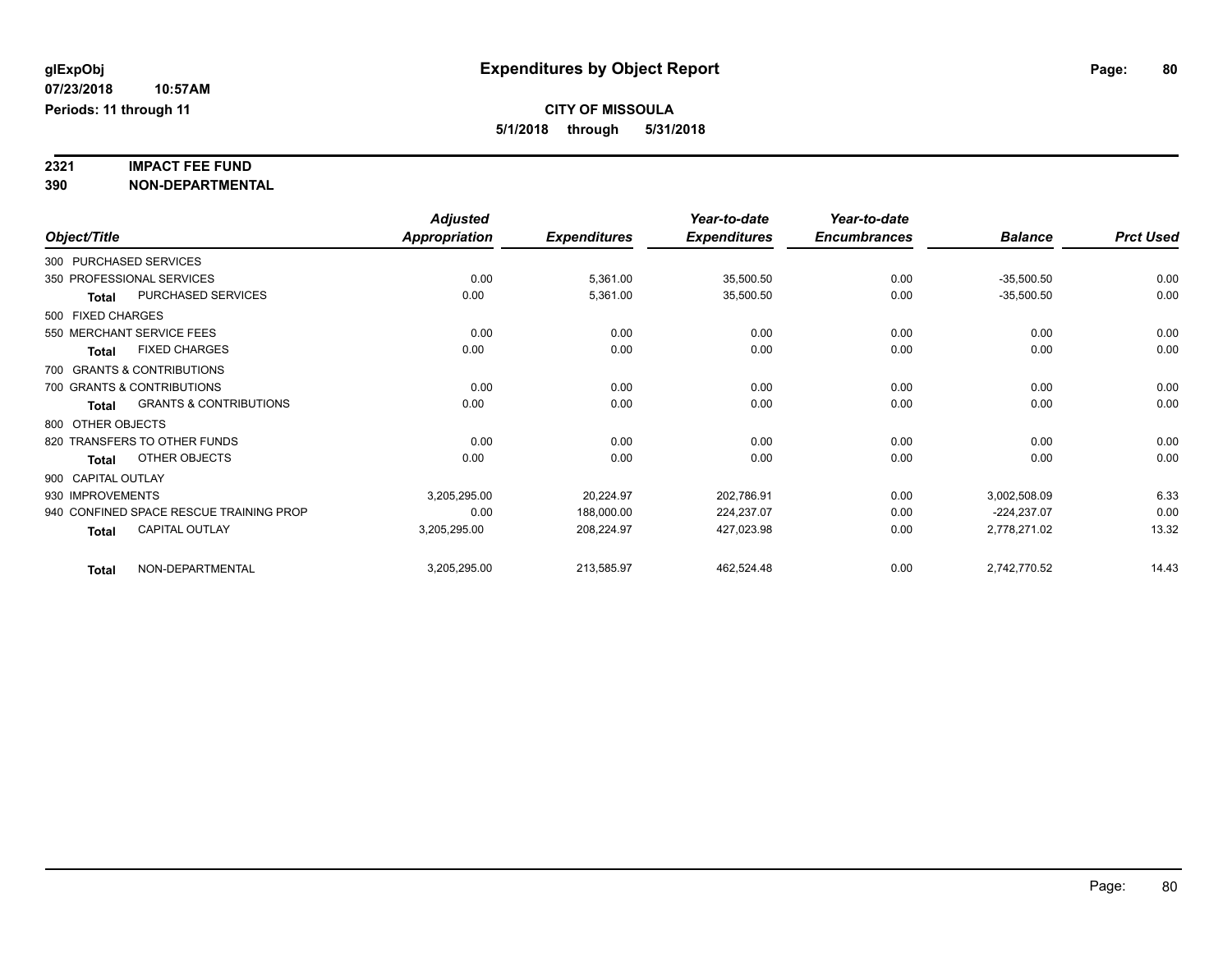**2321 IMPACT FEE FUND**

|                                                   | <b>Adjusted</b>      |                     | Year-to-date        | Year-to-date        |                |                  |
|---------------------------------------------------|----------------------|---------------------|---------------------|---------------------|----------------|------------------|
| Object/Title                                      | <b>Appropriation</b> | <b>Expenditures</b> | <b>Expenditures</b> | <b>Encumbrances</b> | <b>Balance</b> | <b>Prct Used</b> |
| 300 PURCHASED SERVICES                            |                      |                     |                     |                     |                |                  |
| 350 PROFESSIONAL SERVICES                         | 0.00                 | 5,361.00            | 35,500.50           | 0.00                | $-35,500.50$   | 0.00             |
| PURCHASED SERVICES<br>Total                       | 0.00                 | 5,361.00            | 35,500.50           | 0.00                | $-35,500.50$   | 0.00             |
| 500 FIXED CHARGES                                 |                      |                     |                     |                     |                |                  |
| 550 MERCHANT SERVICE FEES                         | 0.00                 | 0.00                | 0.00                | 0.00                | 0.00           | 0.00             |
| <b>FIXED CHARGES</b><br>Total                     | 0.00                 | 0.00                | 0.00                | 0.00                | 0.00           | 0.00             |
| 700 GRANTS & CONTRIBUTIONS                        |                      |                     |                     |                     |                |                  |
| 700 GRANTS & CONTRIBUTIONS                        | 0.00                 | 0.00                | 0.00                | 0.00                | 0.00           | 0.00             |
| <b>GRANTS &amp; CONTRIBUTIONS</b><br><b>Total</b> | 0.00                 | 0.00                | 0.00                | 0.00                | 0.00           | 0.00             |
| 800 OTHER OBJECTS                                 |                      |                     |                     |                     |                |                  |
| 820 TRANSFERS TO OTHER FUNDS                      | 0.00                 | 0.00                | 0.00                | 0.00                | 0.00           | 0.00             |
| <b>OTHER OBJECTS</b><br><b>Total</b>              | 0.00                 | 0.00                | 0.00                | 0.00                | 0.00           | 0.00             |
| 900 CAPITAL OUTLAY                                |                      |                     |                     |                     |                |                  |
| 930 IMPROVEMENTS                                  | 3,205,295.00         | 20,224.97           | 202,786.91          | 0.00                | 3,002,508.09   | 6.33             |
| 940 CONFINED SPACE RESCUE TRAINING PROP           | 0.00                 | 188,000.00          | 224,237.07          | 0.00                | $-224,237.07$  | 0.00             |
| <b>CAPITAL OUTLAY</b><br><b>Total</b>             | 3,205,295.00         | 208,224.97          | 427,023.98          | 0.00                | 2,778,271.02   | 13.32            |
| <b>IMPACT FEE FUND</b><br><b>Total</b>            | 3,205,295.00         | 213,585.97          | 462,524.48          | 0.00                | 2,742,770.52   | 14.43            |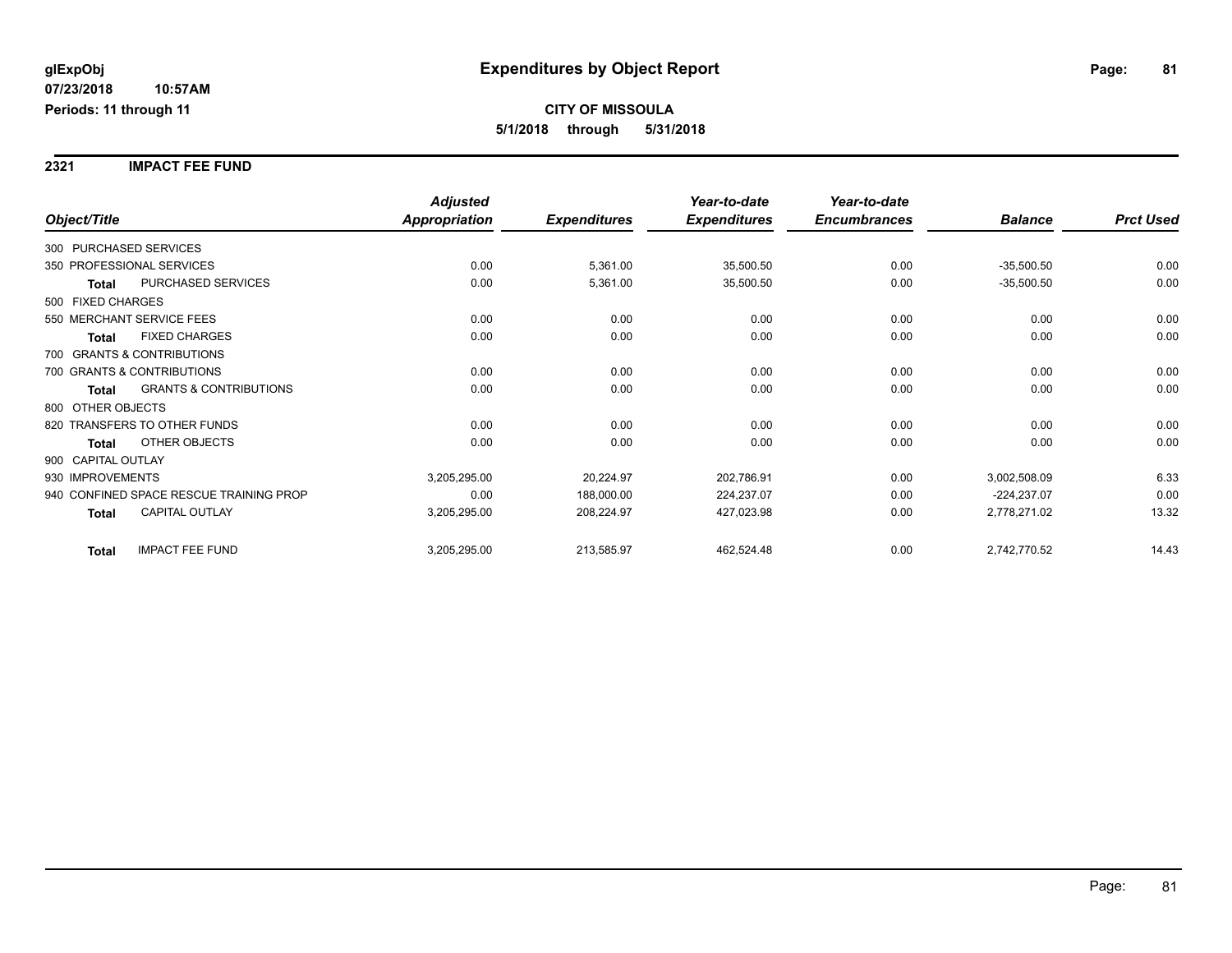**2322 GEORGE ELMER/CATTLE DR INTERSECTION**

|                    |                              | <b>Adjusted</b>      |                     | Year-to-date        | Year-to-date        |                |                  |
|--------------------|------------------------------|----------------------|---------------------|---------------------|---------------------|----------------|------------------|
| Object/Title       |                              | <b>Appropriation</b> | <b>Expenditures</b> | <b>Expenditures</b> | <b>Encumbrances</b> | <b>Balance</b> | <b>Prct Used</b> |
|                    | 300 PURCHASED SERVICES       |                      |                     |                     |                     |                |                  |
|                    | 350 PROFESSIONAL SERVICES    | 15,000.00            | 0.00                | 0.00                | 0.00                | 15,000.00      | 0.00             |
| <b>Total</b>       | PURCHASED SERVICES           | 15,000.00            | 0.00                | 0.00                | 0.00                | 15,000.00      | 0.00             |
| 500 FIXED CHARGES  |                              |                      |                     |                     |                     |                |                  |
|                    | 550 MERCHANT SERVICE FEES    | 0.00                 | 0.00                | 0.00                | 0.00                | 0.00           | 0.00             |
| <b>Total</b>       | <b>FIXED CHARGES</b>         | 0.00                 | 0.00                | 0.00                | 0.00                | 0.00           | 0.00             |
| 800 OTHER OBJECTS  |                              |                      |                     |                     |                     |                |                  |
|                    | 820 TRANSFERS TO OTHER FUNDS | 0.00                 | 0.00                | 0.00                | 0.00                | 0.00           | 0.00             |
| <b>Total</b>       | OTHER OBJECTS                | 0.00                 | 0.00                | 0.00                | 0.00                | 0.00           | 0.00             |
| 900 CAPITAL OUTLAY |                              |                      |                     |                     |                     |                |                  |
| 930 IMPROVEMENTS   |                              | 0.00                 | 0.00                | 0.00                | 0.00                | 0.00           | 0.00             |
| <b>Total</b>       | <b>CAPITAL OUTLAY</b>        | 0.00                 | 0.00                | 0.00                | 0.00                | 0.00           | 0.00             |
| <b>Total</b>       | NON-DEPARTMENTAL             | 15,000.00            | 0.00                | 0.00                | 0.00                | 15,000.00      | 0.00             |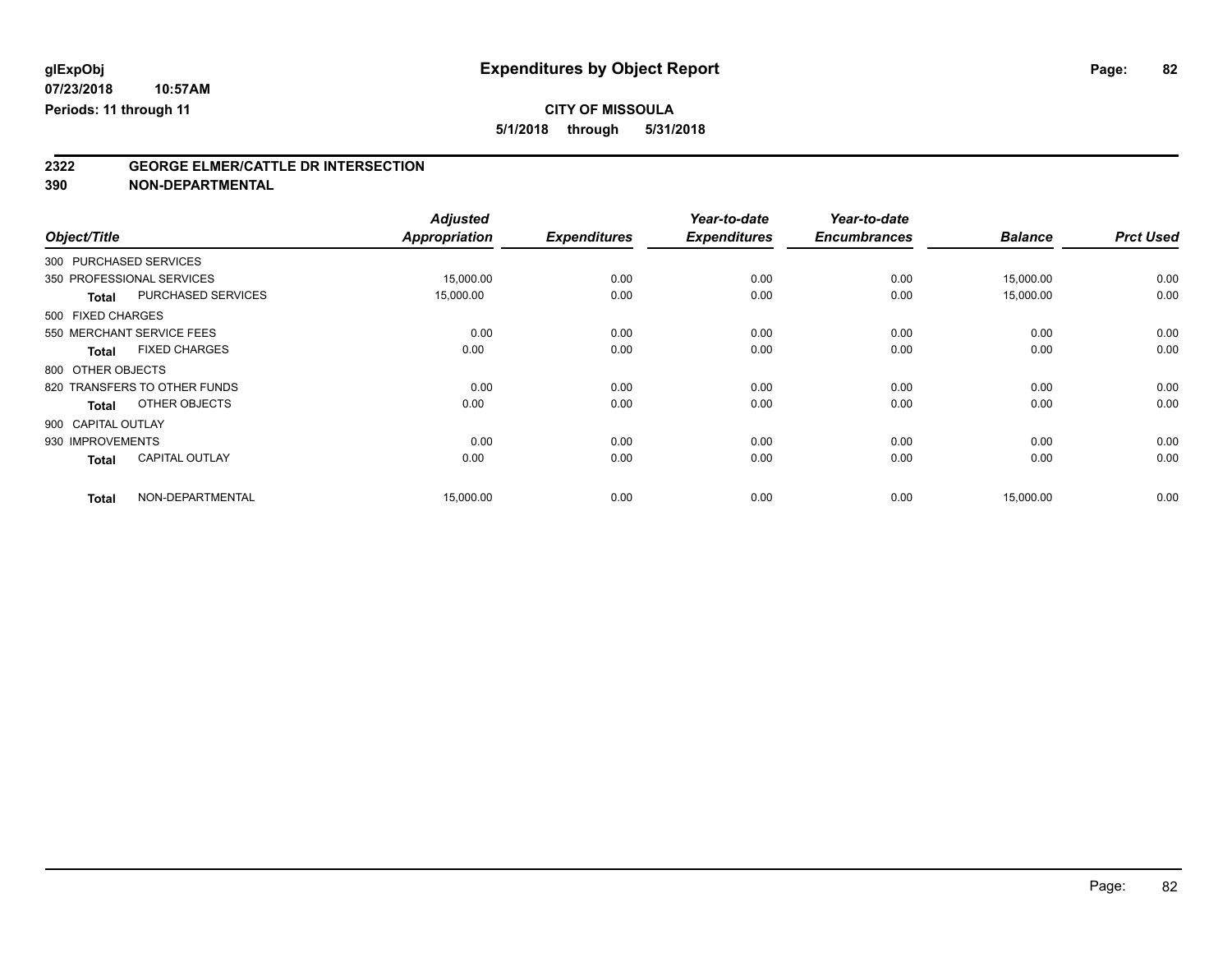### **2322 GEORGE ELMER/CATTLE DR INTERSECTION**

|                    |                                         | <b>Adjusted</b>      |                     | Year-to-date        | Year-to-date        |                |                  |
|--------------------|-----------------------------------------|----------------------|---------------------|---------------------|---------------------|----------------|------------------|
| Object/Title       |                                         | <b>Appropriation</b> | <b>Expenditures</b> | <b>Expenditures</b> | <b>Encumbrances</b> | <b>Balance</b> | <b>Prct Used</b> |
|                    | 300 PURCHASED SERVICES                  |                      |                     |                     |                     |                |                  |
|                    | 350 PROFESSIONAL SERVICES               | 15,000.00            | 0.00                | 0.00                | 0.00                | 15,000.00      | 0.00             |
| <b>Total</b>       | <b>PURCHASED SERVICES</b>               | 15,000.00            | 0.00                | 0.00                | 0.00                | 15,000.00      | 0.00             |
| 500 FIXED CHARGES  |                                         |                      |                     |                     |                     |                |                  |
|                    | 550 MERCHANT SERVICE FEES               | 0.00                 | 0.00                | 0.00                | 0.00                | 0.00           | 0.00             |
| <b>Total</b>       | <b>FIXED CHARGES</b>                    | 0.00                 | 0.00                | 0.00                | 0.00                | 0.00           | 0.00             |
| 800 OTHER OBJECTS  |                                         |                      |                     |                     |                     |                |                  |
|                    | 820 TRANSFERS TO OTHER FUNDS            | 0.00                 | 0.00                | 0.00                | 0.00                | 0.00           | 0.00             |
| <b>Total</b>       | OTHER OBJECTS                           | 0.00                 | 0.00                | 0.00                | 0.00                | 0.00           | 0.00             |
| 900 CAPITAL OUTLAY |                                         |                      |                     |                     |                     |                |                  |
| 930 IMPROVEMENTS   |                                         | 0.00                 | 0.00                | 0.00                | 0.00                | 0.00           | 0.00             |
| <b>Total</b>       | <b>CAPITAL OUTLAY</b>                   | 0.00                 | 0.00                | 0.00                | 0.00                | 0.00           | 0.00             |
| <b>Total</b>       | <b>GEORGE ELMER/CATTLE DR INTERSECT</b> | 15,000.00            | 0.00                | 0.00                | 0.00                | 15,000.00      | 0.00             |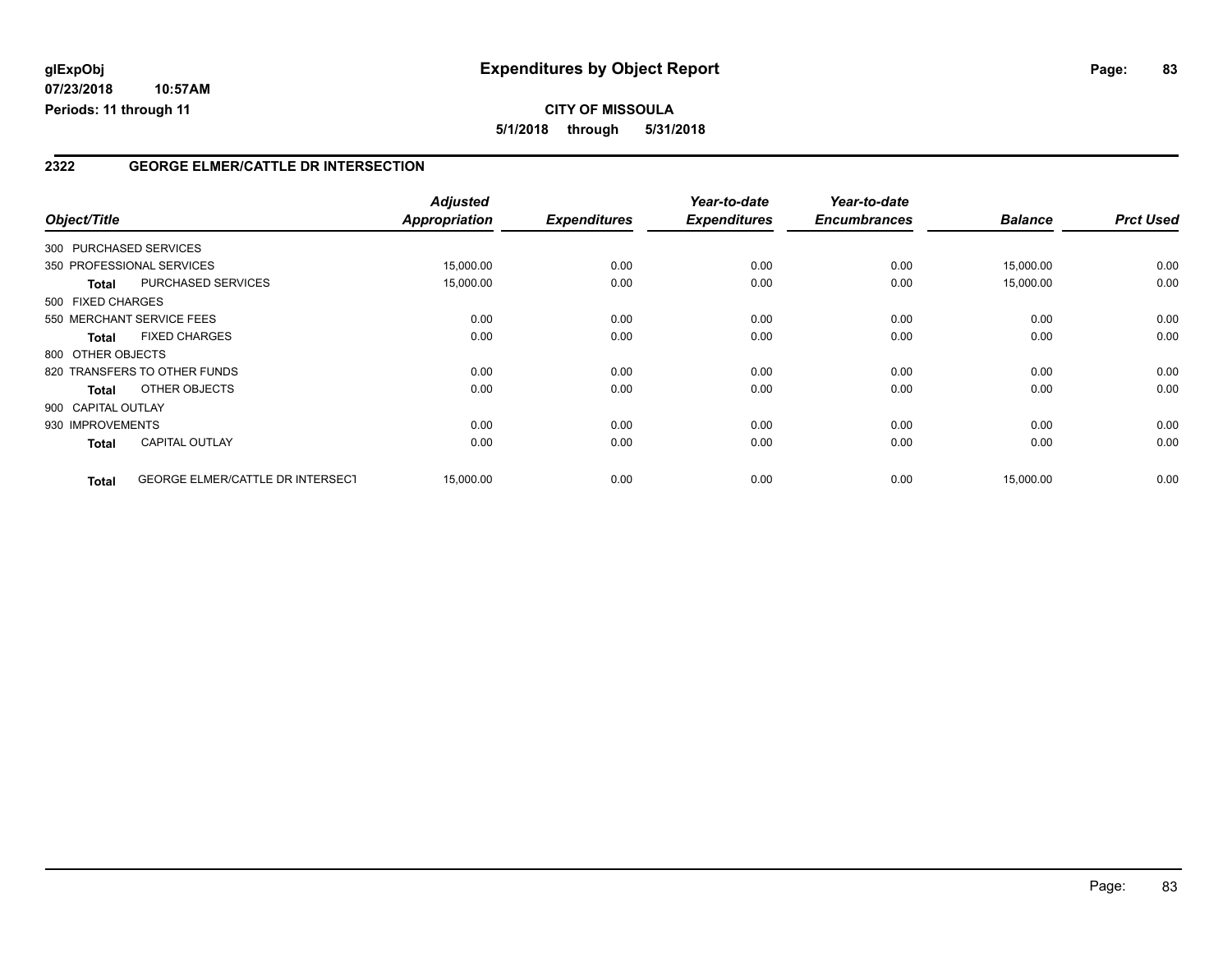**2365 PUBLIC ART FUND 220 MAYOR**

|                          |                              | <b>Adjusted</b>      |                     | Year-to-date        | Year-to-date        |                |                  |
|--------------------------|------------------------------|----------------------|---------------------|---------------------|---------------------|----------------|------------------|
| Object/Title             |                              | <b>Appropriation</b> | <b>Expenditures</b> | <b>Expenditures</b> | <b>Encumbrances</b> | <b>Balance</b> | <b>Prct Used</b> |
| 200 SUPPLIES             |                              |                      |                     |                     |                     |                |                  |
| 230 REPAIR/MAINTENANCE   |                              | 0.00                 | 0.00                | 0.00                | 0.00                | 0.00           | 0.00             |
| <b>Total</b>             | <b>SUPPLIES</b>              | 0.00                 | 0.00                | 0.00                | 0.00                | 0.00           | 0.00             |
| 300 PURCHASED SERVICES   |                              |                      |                     |                     |                     |                |                  |
|                          | 320 PRINTING & DUPLICATING   | 3,000.00             | 0.00                | 30.00               | 0.00                | 2,970.00       | 1.00             |
|                          | 350 PROFESSIONAL SERVICES    | 0.00                 | 0.00                | 4,500.00            | 0.00                | $-4,500.00$    | 0.00             |
| 360 REPAIR & MAINTENANCE |                              | 0.00                 | 0.00                | 0.00                | 0.00                | 0.00           | 0.00             |
|                          | 390 OTHER PURCHASED SERVICES | 12,943.00            | 0.00                | 0.00                | 0.00                | 12,943.00      | 0.00             |
| <b>Total</b>             | PURCHASED SERVICES           | 15,943.00            | 0.00                | 4,530.00            | 0.00                | 11,413.00      | 28.41            |
| 500 FIXED CHARGES        |                              |                      |                     |                     |                     |                |                  |
|                          | 550 MERCHANT SERVICE FEES    | 0.00                 | 0.00                | 0.00                | 0.00                | 0.00           | 0.00             |
| <b>Total</b>             | <b>FIXED CHARGES</b>         | 0.00                 | 0.00                | 0.00                | 0.00                | 0.00           | 0.00             |
| 800 OTHER OBJECTS        |                              |                      |                     |                     |                     |                |                  |
| 845 CONTINGENCY          |                              | 0.00                 | 0.00                | 0.00                | 0.00                | 0.00           | 0.00             |
| Total                    | OTHER OBJECTS                | 0.00                 | 0.00                | 0.00                | 0.00                | 0.00           | 0.00             |
| 900 CAPITAL OUTLAY       |                              |                      |                     |                     |                     |                |                  |
| 930 IMPROVEMENTS         |                              | 0.00                 | 0.00                | 0.00                | 0.00                | 0.00           | 0.00             |
| <b>Total</b>             | <b>CAPITAL OUTLAY</b>        | 0.00                 | 0.00                | 0.00                | 0.00                | 0.00           | 0.00             |
| <b>Total</b>             | <b>MAYOR</b>                 | 15,943.00            | 0.00                | 4,530.00            | 0.00                | 11,413.00      | 28.41            |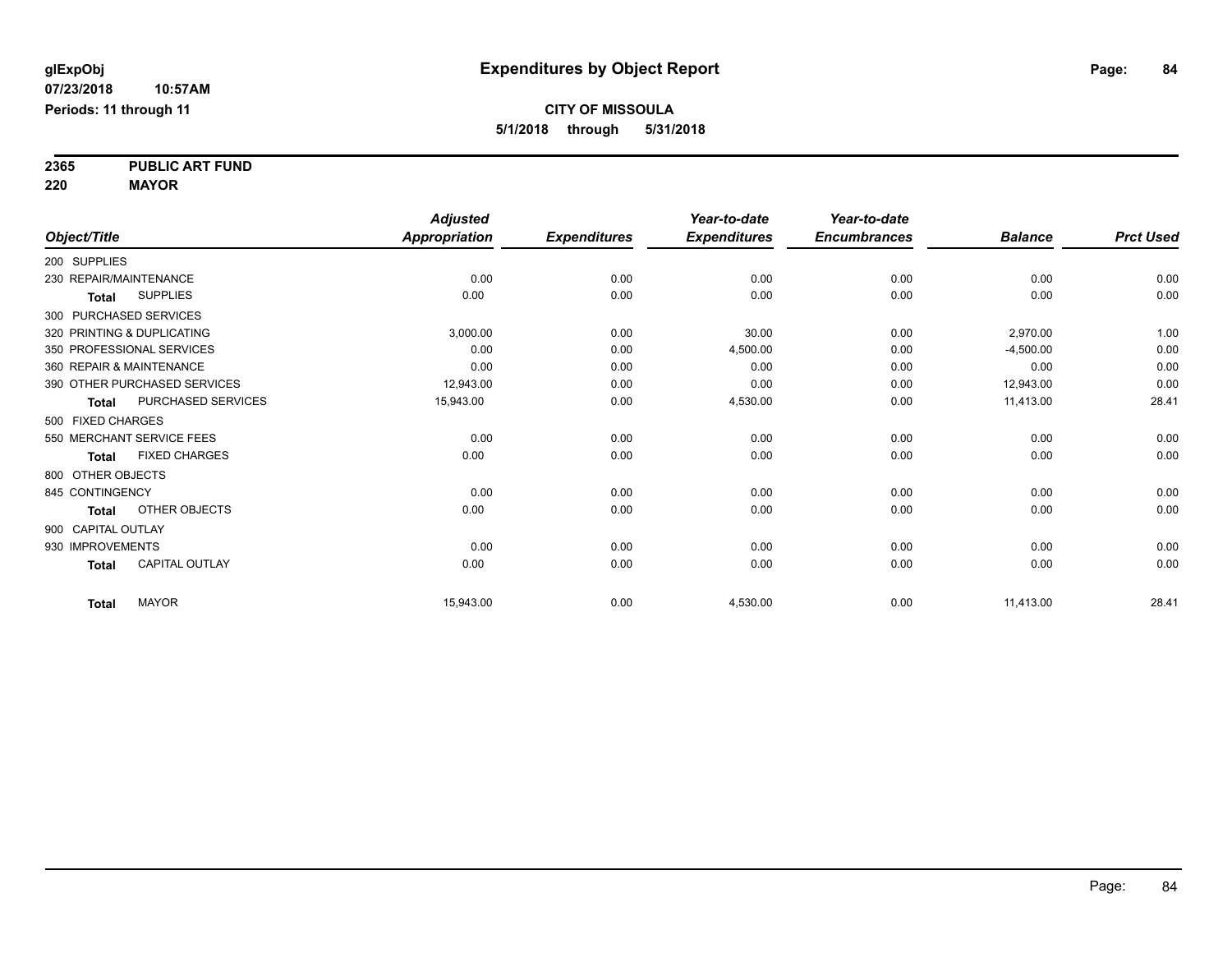#### **2365 PUBLIC ART FUND**

|                                       | <b>Adjusted</b>      |                     | Year-to-date        | Year-to-date        |                |                  |
|---------------------------------------|----------------------|---------------------|---------------------|---------------------|----------------|------------------|
| Object/Title                          | <b>Appropriation</b> | <b>Expenditures</b> | <b>Expenditures</b> | <b>Encumbrances</b> | <b>Balance</b> | <b>Prct Used</b> |
| 200 SUPPLIES                          |                      |                     |                     |                     |                |                  |
| 230 REPAIR/MAINTENANCE                | 0.00                 | 0.00                | 0.00                | 0.00                | 0.00           | 0.00             |
| <b>SUPPLIES</b><br><b>Total</b>       | 0.00                 | 0.00                | 0.00                | 0.00                | 0.00           | 0.00             |
| 300 PURCHASED SERVICES                |                      |                     |                     |                     |                |                  |
| 320 PRINTING & DUPLICATING            | 3,000.00             | 0.00                | 30.00               | 0.00                | 2,970.00       | 1.00             |
| 350 PROFESSIONAL SERVICES             | 0.00                 | 0.00                | 4,500.00            | 0.00                | $-4,500.00$    | 0.00             |
| 360 REPAIR & MAINTENANCE              | 0.00                 | 0.00                | 0.00                | 0.00                | 0.00           | 0.00             |
| 390 OTHER PURCHASED SERVICES          | 12,943.00            | 0.00                | 0.00                | 0.00                | 12,943.00      | 0.00             |
| PURCHASED SERVICES<br><b>Total</b>    | 15,943.00            | 0.00                | 4,530.00            | 0.00                | 11,413.00      | 28.41            |
| 500 FIXED CHARGES                     |                      |                     |                     |                     |                |                  |
| 550 MERCHANT SERVICE FEES             | 0.00                 | 0.00                | 0.00                | 0.00                | 0.00           | 0.00             |
| <b>FIXED CHARGES</b><br><b>Total</b>  | 0.00                 | 0.00                | 0.00                | 0.00                | 0.00           | 0.00             |
| 800 OTHER OBJECTS                     |                      |                     |                     |                     |                |                  |
| 845 CONTINGENCY                       | 0.00                 | 0.00                | 0.00                | 0.00                | 0.00           | 0.00             |
| <b>OTHER OBJECTS</b><br><b>Total</b>  | 0.00                 | 0.00                | 0.00                | 0.00                | 0.00           | 0.00             |
| 900 CAPITAL OUTLAY                    |                      |                     |                     |                     |                |                  |
| 930 IMPROVEMENTS                      | 0.00                 | 0.00                | 0.00                | 0.00                | 0.00           | 0.00             |
| <b>CAPITAL OUTLAY</b><br><b>Total</b> | 0.00                 | 0.00                | 0.00                | 0.00                | 0.00           | 0.00             |
| PUBLIC ART FUND<br><b>Total</b>       | 15,943.00            | 0.00                | 4,530.00            | 0.00                | 11,413.00      | 28.41            |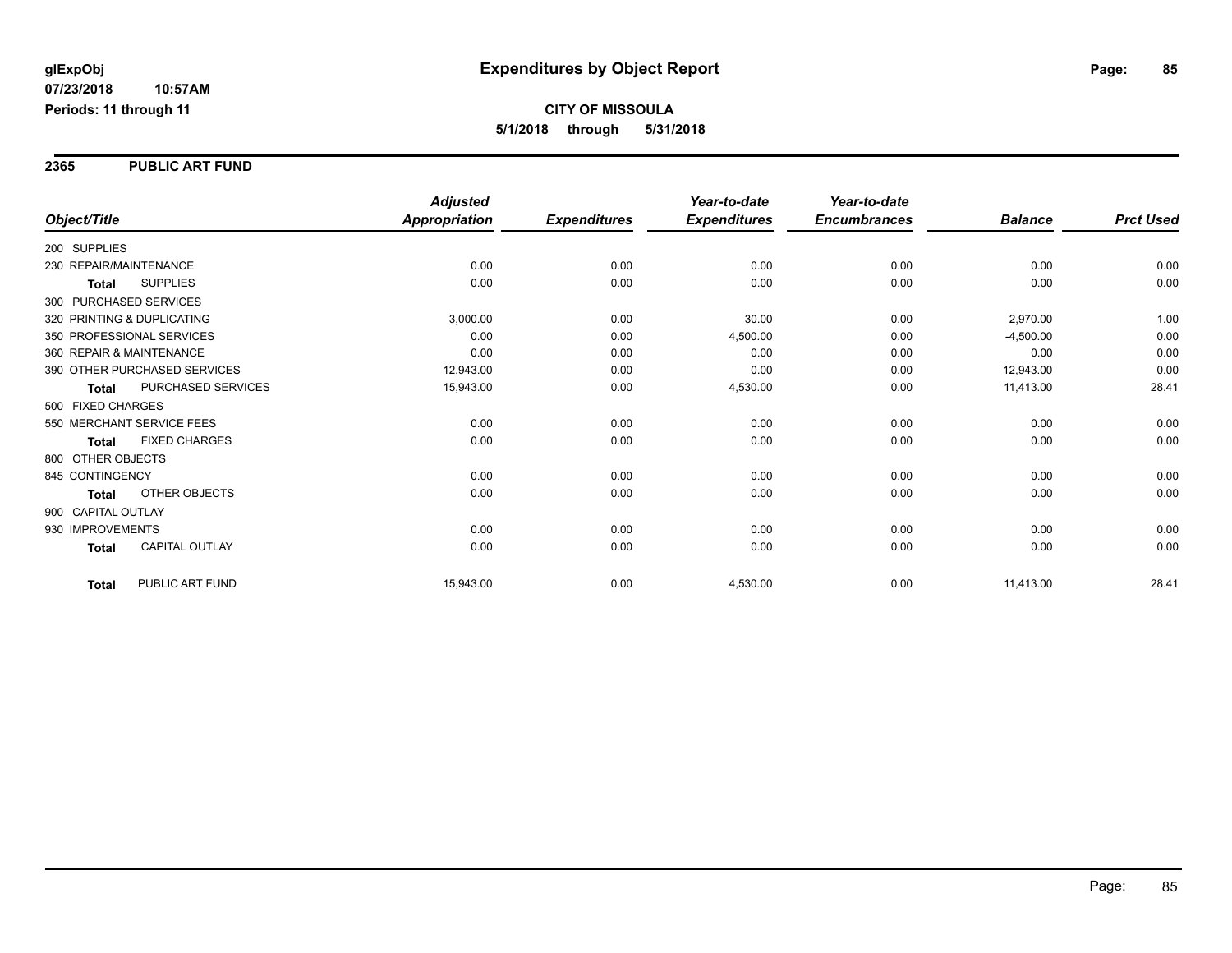# **2371 EMPLOYEE HEALTH INSURANCE LEVY FUND**

| Object/Title                         | <b>Adjusted</b><br><b>Appropriation</b> | <b>Expenditures</b> | Year-to-date<br><b>Expenditures</b> | Year-to-date<br><b>Encumbrances</b> | <b>Balance</b> | <b>Prct Used</b> |
|--------------------------------------|-----------------------------------------|---------------------|-------------------------------------|-------------------------------------|----------------|------------------|
| 500 FIXED CHARGES                    |                                         |                     |                                     |                                     |                |                  |
| 550 MERCHANT SERVICE FEES            | 0.00                                    | 0.00                | 0.00                                | 0.00                                | 0.00           | 0.00             |
| <b>FIXED CHARGES</b><br><b>Total</b> | 0.00                                    | 0.00                | 0.00                                | 0.00                                | 0.00           | 0.00             |
| 800 OTHER OBJECTS                    |                                         |                     |                                     |                                     |                |                  |
| 820 TRANSFERS TO OTHER FUNDS         | 0.00                                    | 0.00                | 0.00                                | 0.00                                | 0.00           | 0.00             |
| OTHER OBJECTS<br><b>Total</b>        | 0.00                                    | 0.00                | 0.00                                | 0.00                                | 0.00           | 0.00             |
| NON-DEPARTMENTAL<br>Total            | 0.00                                    | 0.00                | 0.00                                | 0.00                                | 0.00           | 0.00             |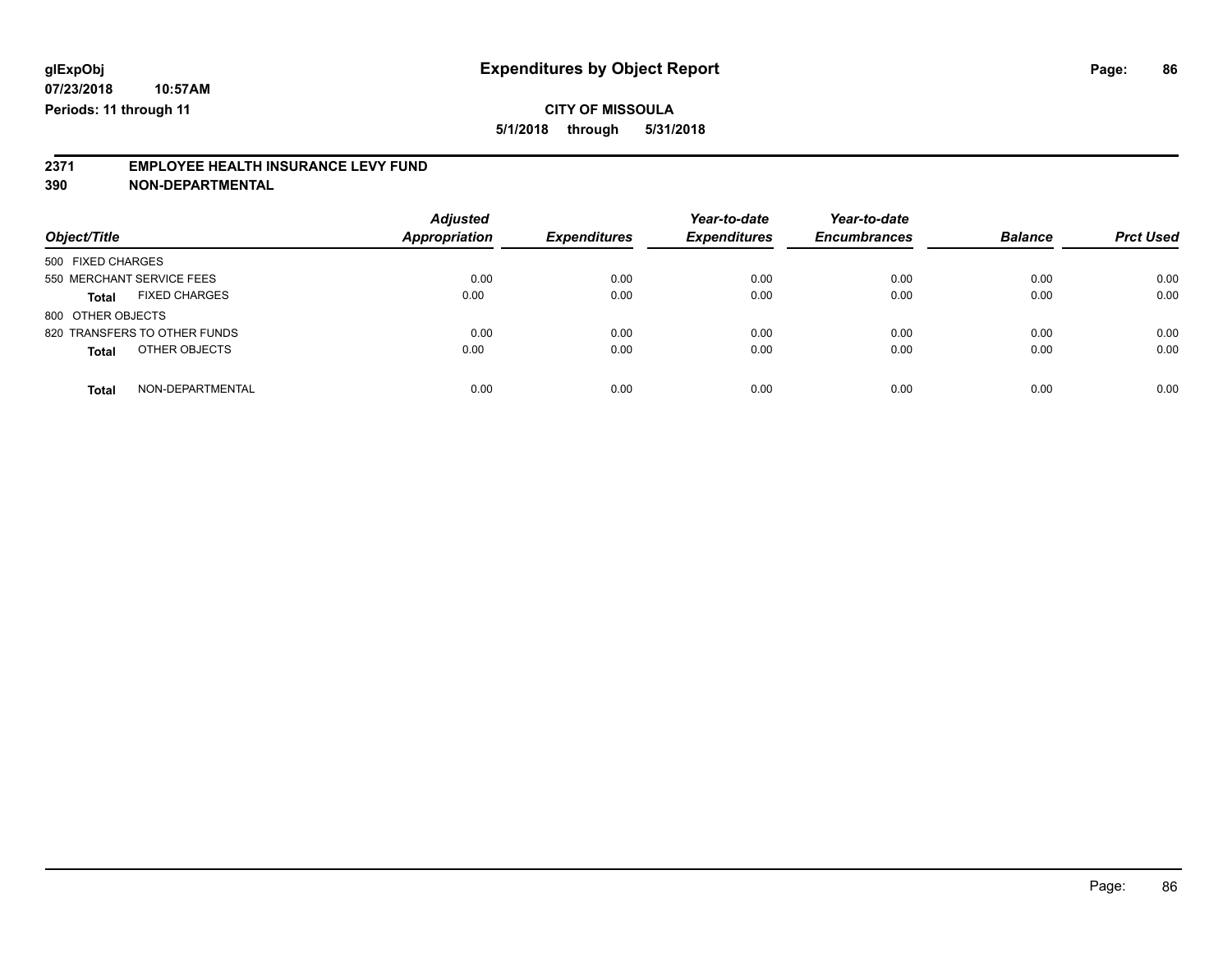**CITY OF MISSOULA 5/1/2018 through 5/31/2018**

#### **2371 EMPLOYEE HEALTH INSURANCE LEVY FUND**

| Object/Title                                     | <b>Adjusted</b><br><b>Appropriation</b> | <b>Expenditures</b> | Year-to-date<br><b>Expenditures</b> | Year-to-date<br><b>Encumbrances</b> | <b>Balance</b> | <b>Prct Used</b> |
|--------------------------------------------------|-----------------------------------------|---------------------|-------------------------------------|-------------------------------------|----------------|------------------|
|                                                  |                                         |                     |                                     |                                     |                |                  |
| 500 FIXED CHARGES                                |                                         |                     |                                     |                                     |                |                  |
| 550 MERCHANT SERVICE FEES                        | 0.00                                    | 0.00                | 0.00                                | 0.00                                | 0.00           | 0.00             |
| <b>FIXED CHARGES</b><br><b>Total</b>             | 0.00                                    | 0.00                | 0.00                                | 0.00                                | 0.00           | 0.00             |
| 800 OTHER OBJECTS                                |                                         |                     |                                     |                                     |                |                  |
| 820 TRANSFERS TO OTHER FUNDS                     | 0.00                                    | 0.00                | 0.00                                | 0.00                                | 0.00           | 0.00             |
| OTHER OBJECTS<br><b>Total</b>                    | 0.00                                    | 0.00                | 0.00                                | 0.00                                | 0.00           | 0.00             |
|                                                  | 0.00                                    | 0.00                |                                     | 0.00                                | 0.00           |                  |
| EMPLOYEE HEALTH INSURANCE LEVY F<br><b>Total</b> |                                         |                     | 0.00                                |                                     |                | 0.00             |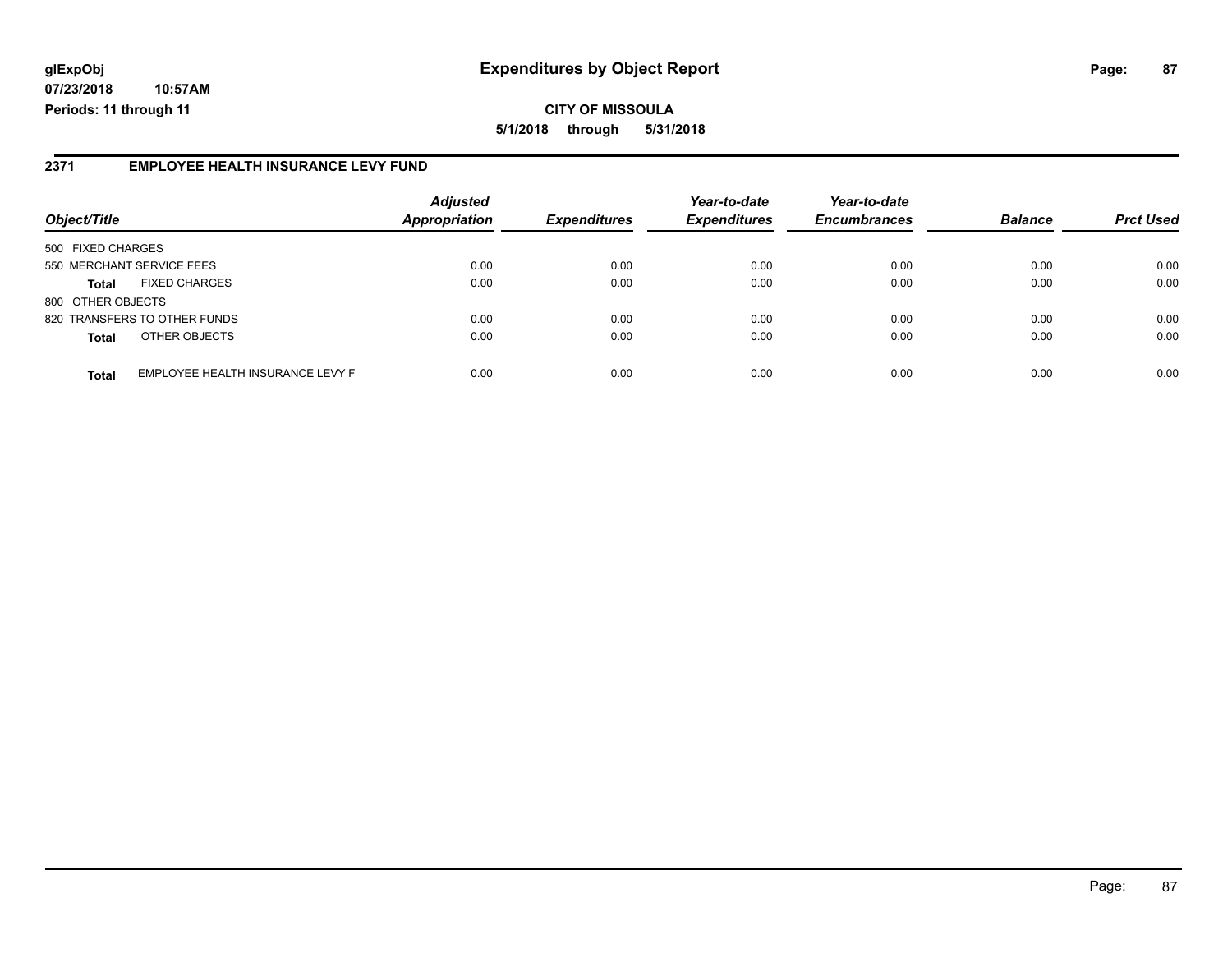**2372 PERMISSIVE MEDICAL LEVY**

| Object/Title                         | <b>Adjusted</b><br>Appropriation | <b>Expenditures</b> | Year-to-date<br><b>Expenditures</b> | Year-to-date<br><b>Encumbrances</b> | <b>Balance</b> | <b>Prct Used</b> |
|--------------------------------------|----------------------------------|---------------------|-------------------------------------|-------------------------------------|----------------|------------------|
| 500 FIXED CHARGES                    |                                  |                     |                                     |                                     |                |                  |
| 550 MERCHANT SERVICE FEES            | 0.00                             | 0.00                | 0.00                                | 0.00                                | 0.00           | 0.00             |
| <b>FIXED CHARGES</b><br><b>Total</b> | 0.00                             | 0.00                | 0.00                                | 0.00                                | 0.00           | 0.00             |
| 800 OTHER OBJECTS                    |                                  |                     |                                     |                                     |                |                  |
| 820 TRANSFERS TO OTHER FUNDS         | 5,101,004.00                     | 0.00                | 2,550,502.03                        | 0.00                                | 2.550.501.97   | 50.00            |
| OTHER OBJECTS<br><b>Total</b>        | 5,101,004.00                     | 0.00                | 2,550,502.03                        | 0.00                                | 2,550,501.97   | 50.00            |
| NON-DEPARTMENTAL<br><b>Total</b>     | 5,101,004.00                     | 0.00                | 2,550,502.03                        | 0.00                                | 2,550,501.97   | 50.00            |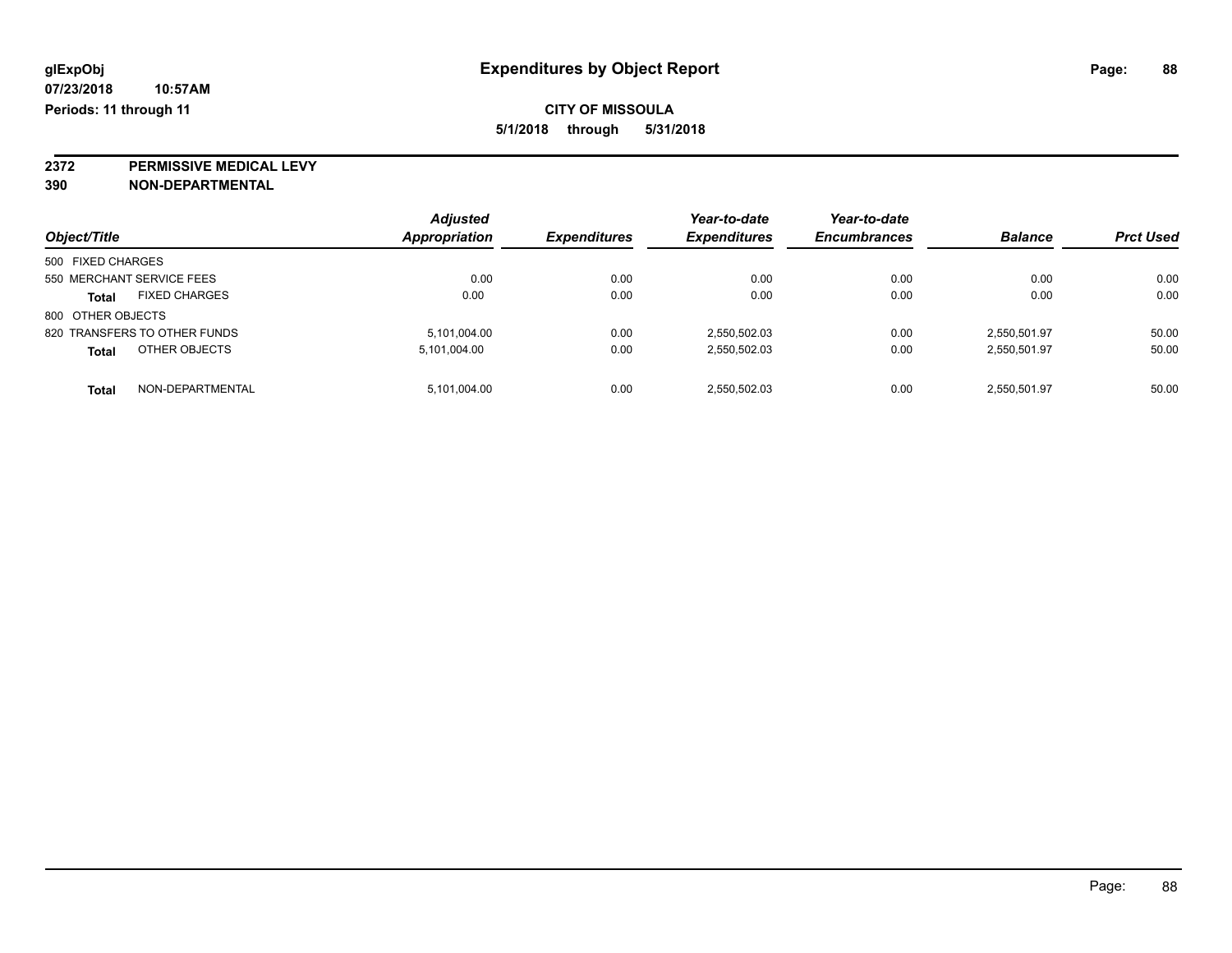### **2372 PERMISSIVE MEDICAL LEVY**

|                              |                         | <b>Adjusted</b><br><b>Appropriation</b> | <b>Expenditures</b> | Year-to-date<br><b>Expenditures</b> | Year-to-date     | <b>Balance</b> |       |
|------------------------------|-------------------------|-----------------------------------------|---------------------|-------------------------------------|------------------|----------------|-------|
| Object/Title                 | <b>Encumbrances</b>     |                                         |                     |                                     | <b>Prct Used</b> |                |       |
| 500 FIXED CHARGES            |                         |                                         |                     |                                     |                  |                |       |
| 550 MERCHANT SERVICE FEES    |                         | 0.00                                    | 0.00                | 0.00                                | 0.00             | 0.00           | 0.00  |
| <b>Total</b>                 | <b>FIXED CHARGES</b>    | 0.00                                    | 0.00                | 0.00                                | 0.00             | 0.00           | 0.00  |
| 800 OTHER OBJECTS            |                         |                                         |                     |                                     |                  |                |       |
| 820 TRANSFERS TO OTHER FUNDS |                         | 5,101,004.00                            | 0.00                | 2,550,502.03                        | 0.00             | 2,550,501.97   | 50.00 |
| <b>Total</b>                 | OTHER OBJECTS           | 5,101,004.00                            | 0.00                | 2,550,502.03                        | 0.00             | 2,550,501.97   | 50.00 |
| <b>Total</b>                 | PERMISSIVE MEDICAL LEVY | 5,101,004.00                            | 0.00                | 2,550,502.03                        | 0.00             | 2,550,501.97   | 50.00 |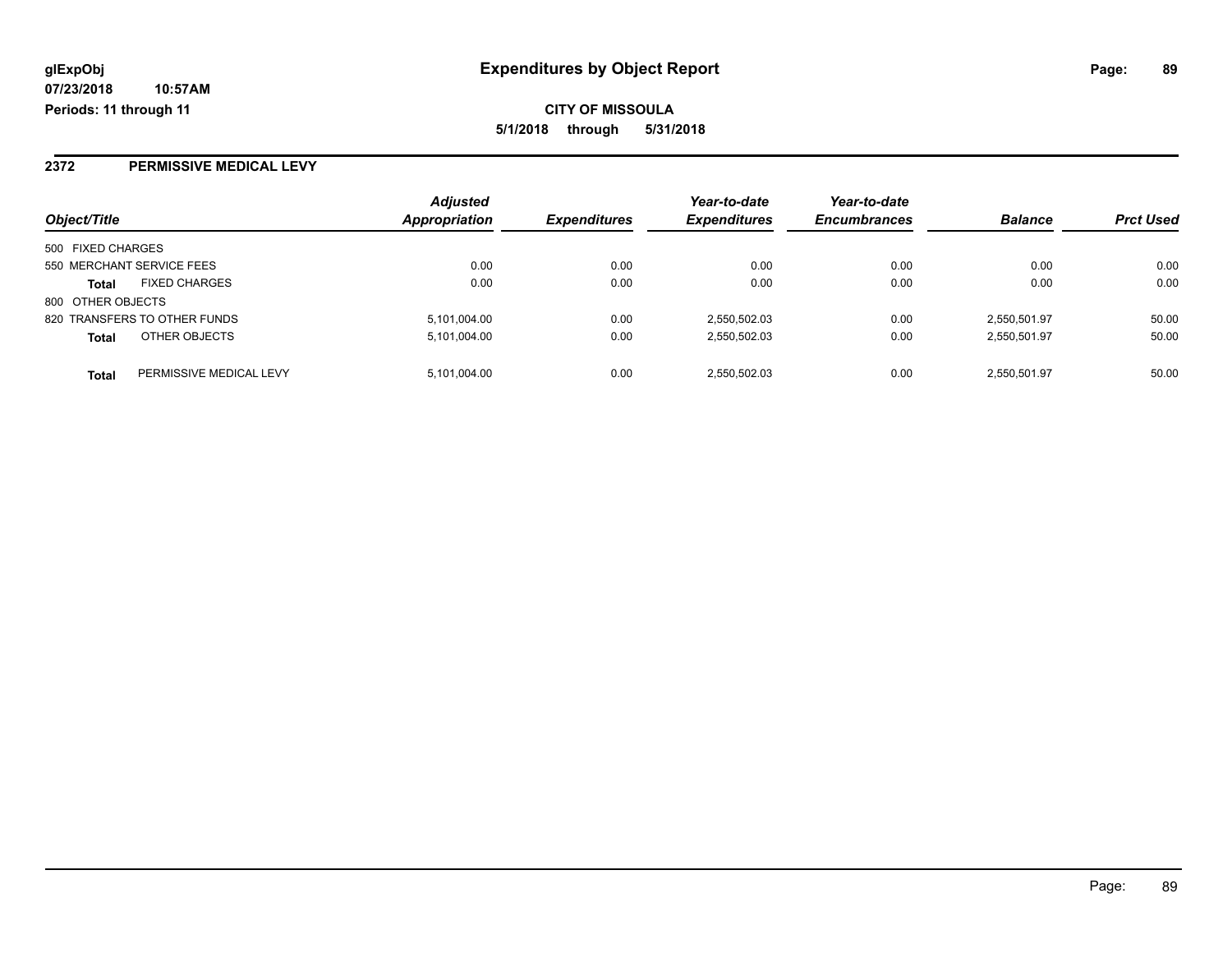# **2389 CABLE TELEVISION FRANCHISE FUND**

|                        |                                     | <b>Adjusted</b>      |                     | Year-to-date        | Year-to-date        |                |                  |
|------------------------|-------------------------------------|----------------------|---------------------|---------------------|---------------------|----------------|------------------|
| Object/Title           |                                     | <b>Appropriation</b> | <b>Expenditures</b> | <b>Expenditures</b> | <b>Encumbrances</b> | <b>Balance</b> | <b>Prct Used</b> |
| 300 PURCHASED SERVICES |                                     |                      |                     |                     |                     |                |                  |
|                        | 330 PUBLICITY, SUBSCRIPTIONS & DUES | 0.00                 | 0.00                | 0.00                | 0.00                | 0.00           | 0.00             |
|                        | 350 PROFESSIONAL SERVICES           | 20,288.00            | 198.00              | 16,745.50           | 0.00                | 3,542.50       | 82.54            |
|                        | 360 REPAIR & MAINTENANCE            | 0.00                 | 0.00                | 0.00                | 0.00                | 0.00           | 0.00             |
| 370 TRAVEL             |                                     | 1,000.00             | 0.00                | 0.00                | 0.00                | 1,000.00       | 0.00             |
| 380 TRAINING           |                                     | 1,000.00             | 0.00                | 0.00                | 0.00                | 1,000.00       | 0.00             |
| <b>Total</b>           | <b>PURCHASED SERVICES</b>           | 22,288.00            | 198.00              | 16,745.50           | 0.00                | 5,542.50       | 75.13            |
| 500 FIXED CHARGES      |                                     |                      |                     |                     |                     |                |                  |
|                        | 550 MERCHANT SERVICE FEES           | 0.00                 | 0.00                | 0.00                | 0.00                | 0.00           | 0.00             |
| <b>Total</b>           | <b>FIXED CHARGES</b>                | 0.00                 | 0.00                | 0.00                | 0.00                | 0.00           | 0.00             |
|                        | 700 GRANTS & CONTRIBUTIONS          |                      |                     |                     |                     |                |                  |
|                        | 700 GRANTS & CONTRIBUTIONS          | 440,000.00           | 0.00                | 361,923.16          | 0.00                | 78.076.84      | 82.26            |
| <b>Total</b>           | <b>GRANTS &amp; CONTRIBUTIONS</b>   | 440,000.00           | 0.00                | 361,923.16          | 0.00                | 78,076.84      | 82.26            |
| 800 OTHER OBJECTS      |                                     |                      |                     |                     |                     |                |                  |
|                        | 820 TRANSFERS TO OTHER FUNDS        | 221,433.00           | 0.00                | 150,716.50          | 0.00                | 70,716.50      | 68.06            |
| 845 CONTINGENCY        |                                     | 0.00                 | 0.00                | 0.00                | 0.00                | 0.00           | 0.00             |
| <b>Total</b>           | OTHER OBJECTS                       | 221,433.00           | 0.00                | 150,716.50          | 0.00                | 70,716.50      | 68.06            |
| 900 CAPITAL OUTLAY     |                                     |                      |                     |                     |                     |                |                  |
|                        | 940 MACHINERY & EQUIPMENT           | 37,567.00            | 3,398.56            | 34,190.38           | 0.00                | 3,376.62       | 91.01            |
| <b>Total</b>           | <b>CAPITAL OUTLAY</b>               | 37,567.00            | 3,398.56            | 34,190.38           | 0.00                | 3,376.62       | 91.01            |
| <b>Total</b>           | NON-DEPARTMENTAL                    | 721,288.00           | 3,596.56            | 563,575.54          | 0.00                | 157,712.46     | 78.13            |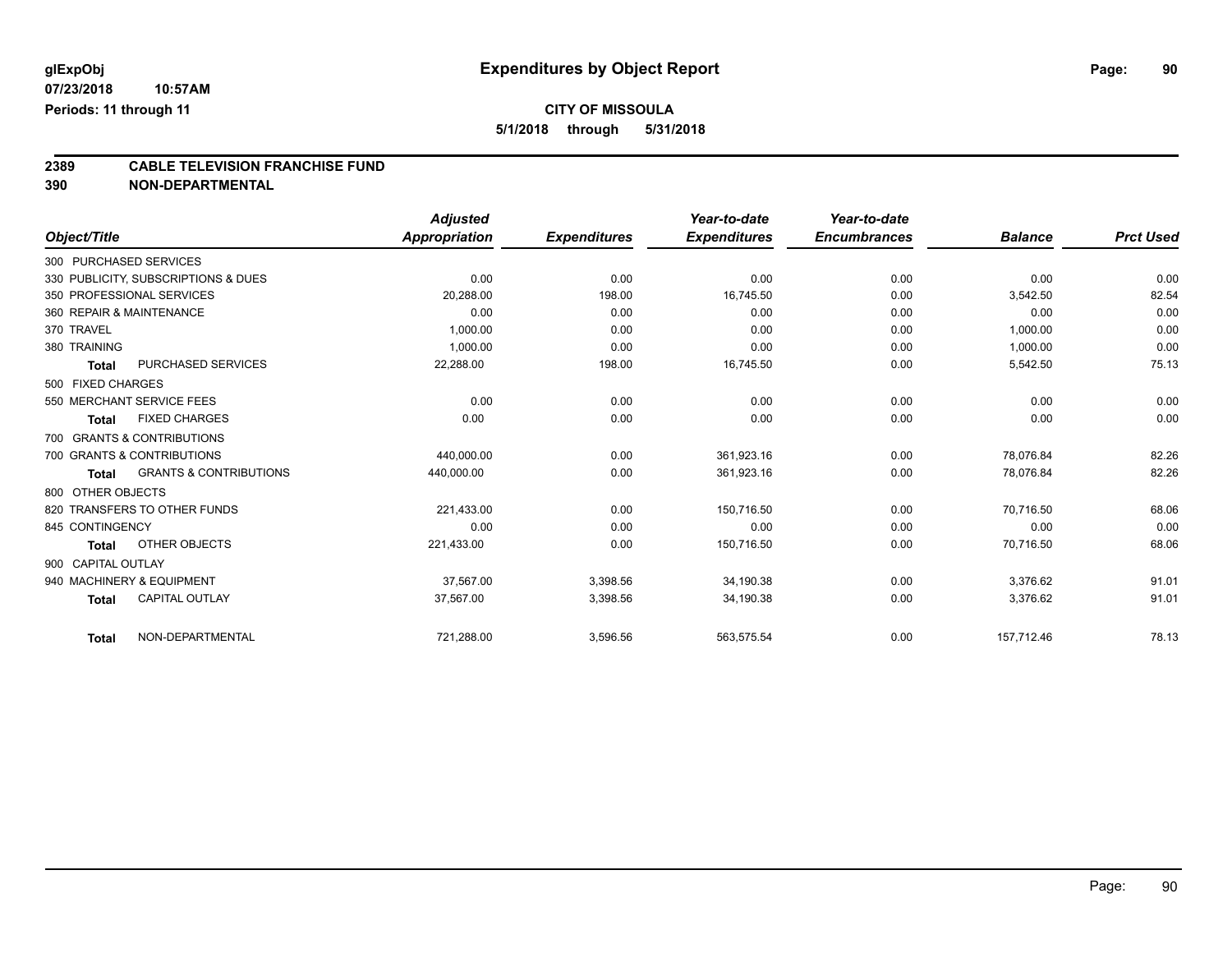# **CITY OF MISSOULA 5/1/2018 through 5/31/2018**

### **2389 CABLE TELEVISION FRANCHISE FUND**

|                        |                                     | <b>Adjusted</b> |                     | Year-to-date        | Year-to-date        |                |                  |
|------------------------|-------------------------------------|-----------------|---------------------|---------------------|---------------------|----------------|------------------|
| Object/Title           |                                     | Appropriation   | <b>Expenditures</b> | <b>Expenditures</b> | <b>Encumbrances</b> | <b>Balance</b> | <b>Prct Used</b> |
| 300 PURCHASED SERVICES |                                     |                 |                     |                     |                     |                |                  |
|                        | 330 PUBLICITY, SUBSCRIPTIONS & DUES | 0.00            | 0.00                | 0.00                | 0.00                | 0.00           | 0.00             |
|                        | 350 PROFESSIONAL SERVICES           | 20,288.00       | 198.00              | 16,745.50           | 0.00                | 3,542.50       | 82.54            |
|                        | 360 REPAIR & MAINTENANCE            | 0.00            | 0.00                | 0.00                | 0.00                | 0.00           | 0.00             |
| 370 TRAVEL             |                                     | 1,000.00        | 0.00                | 0.00                | 0.00                | 1,000.00       | 0.00             |
| 380 TRAINING           |                                     | 1,000.00        | 0.00                | 0.00                | 0.00                | 1,000.00       | 0.00             |
| Total                  | <b>PURCHASED SERVICES</b>           | 22,288.00       | 198.00              | 16,745.50           | 0.00                | 5,542.50       | 75.13            |
| 500 FIXED CHARGES      |                                     |                 |                     |                     |                     |                |                  |
|                        | 550 MERCHANT SERVICE FEES           | 0.00            | 0.00                | 0.00                | 0.00                | 0.00           | 0.00             |
| Total                  | <b>FIXED CHARGES</b>                | 0.00            | 0.00                | 0.00                | 0.00                | 0.00           | 0.00             |
|                        | 700 GRANTS & CONTRIBUTIONS          |                 |                     |                     |                     |                |                  |
|                        | 700 GRANTS & CONTRIBUTIONS          | 440,000.00      | 0.00                | 361,923.16          | 0.00                | 78.076.84      | 82.26            |
| Total                  | <b>GRANTS &amp; CONTRIBUTIONS</b>   | 440,000.00      | 0.00                | 361,923.16          | 0.00                | 78,076.84      | 82.26            |
| 800 OTHER OBJECTS      |                                     |                 |                     |                     |                     |                |                  |
|                        | 820 TRANSFERS TO OTHER FUNDS        | 221,433.00      | 0.00                | 150,716.50          | 0.00                | 70,716.50      | 68.06            |
| 845 CONTINGENCY        |                                     | 0.00            | 0.00                | 0.00                | 0.00                | 0.00           | 0.00             |
| Total                  | <b>OTHER OBJECTS</b>                | 221,433.00      | 0.00                | 150,716.50          | 0.00                | 70,716.50      | 68.06            |
| 900 CAPITAL OUTLAY     |                                     |                 |                     |                     |                     |                |                  |
|                        | 940 MACHINERY & EQUIPMENT           | 37,567.00       | 3,398.56            | 34,190.38           | 0.00                | 3,376.62       | 91.01            |
| <b>Total</b>           | <b>CAPITAL OUTLAY</b>               | 37,567.00       | 3,398.56            | 34,190.38           | 0.00                | 3,376.62       | 91.01            |
| <b>Total</b>           | CABLE TELEVISION FRANCHISE FUND     | 721,288.00      | 3,596.56            | 563,575.54          | 0.00                | 157,712.46     | 78.13            |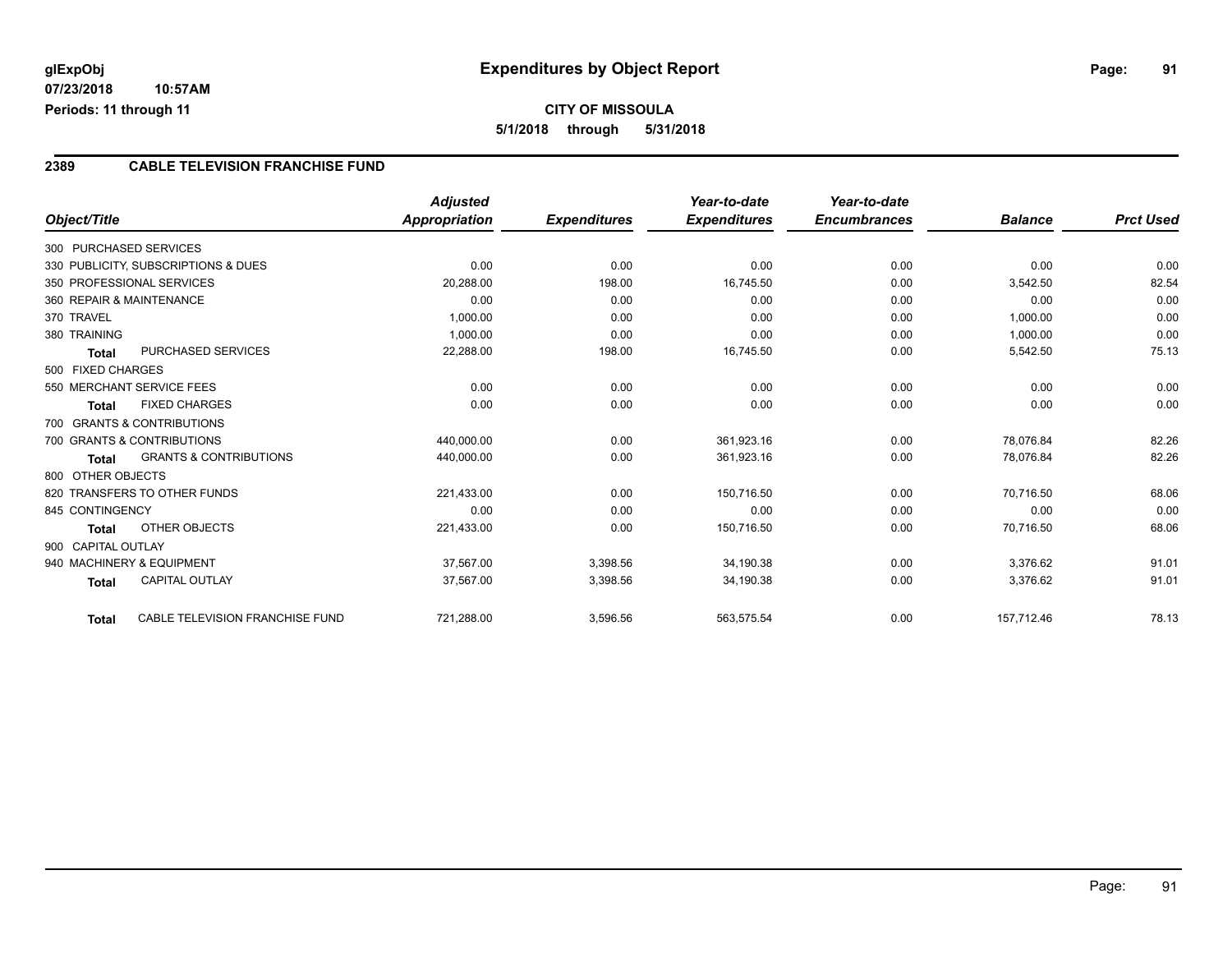**2390 DRUG FORFEITURE FUND**

**290 POLICE**

|                                                   | <b>Adjusted</b>      |                     | Year-to-date        | Year-to-date        |                |                  |
|---------------------------------------------------|----------------------|---------------------|---------------------|---------------------|----------------|------------------|
| Object/Title                                      | <b>Appropriation</b> | <b>Expenditures</b> | <b>Expenditures</b> | <b>Encumbrances</b> | <b>Balance</b> | <b>Prct Used</b> |
| 100 PERSONAL SERVICES                             |                      |                     |                     |                     |                |                  |
| 110 SALARIES AND WAGES                            | 0.00                 | 0.00                | 0.00                | 0.00                | 0.00           | 0.00             |
| 120 OVERTIME                                      | 0.00                 | 0.00                | 0.00                | 0.00                | 0.00           | 0.00             |
| 140 EMPLOYER CONTRIBUTIONS                        | 0.00                 | 0.00                | 0.00                | 0.00                | 0.00           | 0.00             |
| PERSONAL SERVICES<br>Total                        | 0.00                 | 0.00                | 0.00                | 0.00                | 0.00           | 0.00             |
| 200 SUPPLIES                                      |                      |                     |                     |                     |                |                  |
| 210 OFFICE SUPPLIES                               | 0.00                 | 0.00                | 0.00                | 0.00                | 0.00           | 0.00             |
| 220 OPERATING SUPPLIES                            | 3,000.00             | 50.58               | 2,035.21            | 0.00                | 964.79         | 67.84            |
| 230 REPAIR/MAINTENANCE                            | 3,000.00             | 0.00                | 0.00                | 0.00                | 3,000.00       | 0.00             |
| 231 GASOLINE                                      | 500.00               | 0.00                | 0.00                | 0.00                | 500.00         | 0.00             |
| 240 OTHER SUPPLIES                                | 0.00                 | 0.00                | 0.00                | 0.00                | 0.00           | 0.00             |
| <b>SUPPLIES</b><br>Total                          | 6,500.00             | 50.58               | 2,035.21            | 0.00                | 4,464.79       | 31.31            |
| 300 PURCHASED SERVICES                            |                      |                     |                     |                     |                |                  |
| 310 COMMUNICATIONS                                | 500.00               | 0.00                | 0.00                | 0.00                | 500.00         | 0.00             |
| 320 PRINTING & DUPLICATING                        | 300.00               | 0.00                | 0.00                | 0.00                | 300.00         | 0.00             |
| 330 PUBLICITY, SUBSCRIPTIONS & DUES               | 0.00                 | 0.00                | 0.00                | 0.00                | 0.00           | 0.00             |
| 344 TELEPHONE SERVICE                             | 0.00                 | 0.00                | 0.00                | 0.00                | 0.00           | 0.00             |
| 350 PROFESSIONAL SERVICES                         | 0.00                 | 0.00                | 4,242.54            | 0.00                | $-4,242.54$    | 0.00             |
| 360 REPAIR & MAINTENANCE                          | 500.00               | 0.00                | 0.00                | 0.00                | 500.00         | 0.00             |
| 370 TRAVEL                                        | 2,000.00             | 0.00                | 2,894.90            | 0.00                | $-894.90$      | 144.75           |
| 380 TRAINING                                      | 1,500.00             | 0.00                | 1,700.00            | 0.00                | $-200.00$      | 113.33           |
| 390 OTHER PURCHASED SERVICES                      | 500.00               | 0.00                | 0.00                | 0.00                | 500.00         | 0.00             |
| PURCHASED SERVICES<br><b>Total</b>                | 5,300.00             | 0.00                | 8,837.44            | 0.00                | $-3,537.44$    | 166.74           |
| 500 FIXED CHARGES                                 |                      |                     |                     |                     |                |                  |
| 500 FIXED CHARGES                                 | 1,000.00             | 0.00                | 0.00                | 0.00                | 1,000.00       | 0.00             |
| 550 MERCHANT SERVICE FEES                         | 0.00                 | 0.00                | 0.00                | 0.00                | 0.00           | 0.00             |
| <b>FIXED CHARGES</b><br><b>Total</b>              | 1,000.00             | 0.00                | 0.00                | 0.00                | 1,000.00       | 0.00             |
| 700 GRANTS & CONTRIBUTIONS                        |                      |                     |                     |                     |                |                  |
| 700 GRANTS & CONTRIBUTIONS                        | 0.00                 | 0.00                | 0.00                | 0.00                | 0.00           | 0.00             |
| <b>GRANTS &amp; CONTRIBUTIONS</b><br><b>Total</b> | 0.00                 | 0.00                | 0.00                | 0.00                | 0.00           | 0.00             |
| 800 OTHER OBJECTS                                 |                      |                     |                     |                     |                |                  |
| 820 TRANSFERS TO OTHER FUNDS                      | 0.00                 | 0.00                | 0.00                | 0.00                | 0.00           | 0.00             |
| 845 CONTINGENCY                                   | 0.00                 | 0.00                | 0.00                | 0.00                | 0.00           | 0.00             |
|                                                   |                      |                     |                     |                     |                |                  |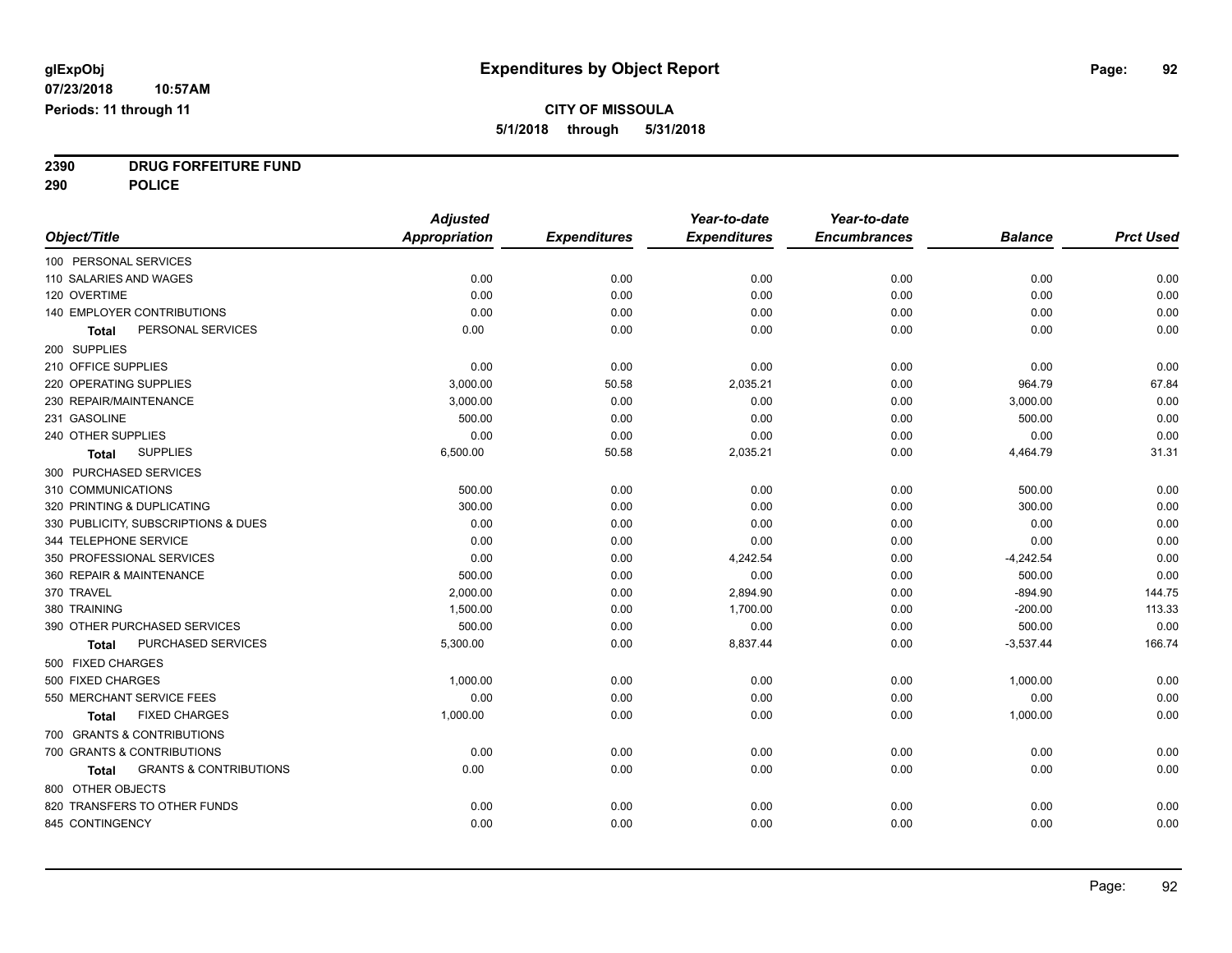# **CITY OF MISSOULA 5/1/2018 through 5/31/2018**

**2390 DRUG FORFEITURE FUND**

**290 POLICE**

|                    |                           | <b>Adjusted</b>     |                     | Year-to-date        | Year-to-date     | <b>Balance</b> |       |
|--------------------|---------------------------|---------------------|---------------------|---------------------|------------------|----------------|-------|
| Object/Title       | Appropriation             | <b>Expenditures</b> | <b>Expenditures</b> | <b>Encumbrances</b> | <b>Prct Used</b> |                |       |
| <b>Total</b>       | OTHER OBJECTS             | 0.00                | 0.00                | 0.00                | 0.00             | 0.00           | 0.00  |
| 900 CAPITAL OUTLAY |                           |                     |                     |                     |                  |                |       |
| 930 IMPROVEMENTS   |                           | 0.00                | 0.00                | 0.00                | 0.00             | 0.00           | 0.00  |
|                    | 940 MACHINERY & EQUIPMENT | 5,000.00            | 0.00                | 0.00                | 0.00             | 5,000.00       | 0.00  |
| <b>Total</b>       | <b>CAPITAL OUTLAY</b>     | 5,000.00            | 0.00                | 0.00                | 0.00             | 5,000.00       | 0.00  |
| <b>Total</b>       | <b>POLICE</b>             | 17,800.00           | 50.58               | 10.872.65           | 0.00             | 6,927.35       | 61.08 |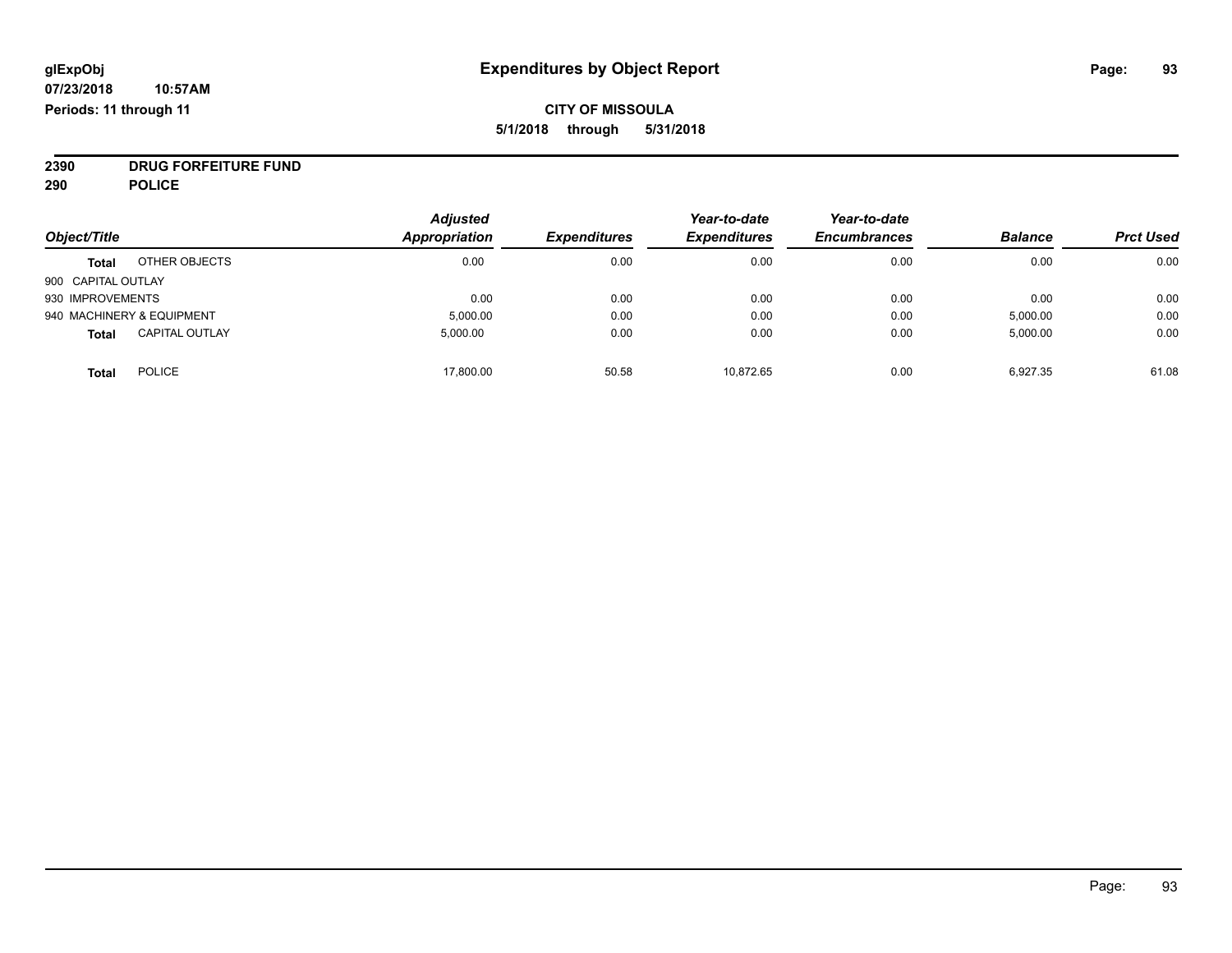#### **2390 DRUG FORFEITURE FUND**

|                                            | <b>Adjusted</b>      |                     | Year-to-date        | Year-to-date        |                |                  |
|--------------------------------------------|----------------------|---------------------|---------------------|---------------------|----------------|------------------|
| Object/Title                               | <b>Appropriation</b> | <b>Expenditures</b> | <b>Expenditures</b> | <b>Encumbrances</b> | <b>Balance</b> | <b>Prct Used</b> |
| 100 PERSONAL SERVICES                      |                      |                     |                     |                     |                |                  |
| 110 SALARIES AND WAGES                     | 0.00                 | 0.00                | 0.00                | 0.00                | 0.00           | 0.00             |
| 120 OVERTIME                               | 0.00                 | 0.00                | 0.00                | 0.00                | 0.00           | 0.00             |
| 140 EMPLOYER CONTRIBUTIONS                 | 0.00                 | 0.00                | 0.00                | 0.00                | 0.00           | 0.00             |
| PERSONAL SERVICES<br><b>Total</b>          | 0.00                 | 0.00                | 0.00                | 0.00                | 0.00           | 0.00             |
| 200 SUPPLIES                               |                      |                     |                     |                     |                |                  |
| 210 OFFICE SUPPLIES                        | 0.00                 | 0.00                | 0.00                | 0.00                | 0.00           | 0.00             |
| <b>220 OPERATING SUPPLIES</b>              | 3,000.00             | 50.58               | 2,035.21            | 0.00                | 964.79         | 67.84            |
| 230 REPAIR/MAINTENANCE                     | 3,000.00             | 0.00                | 0.00                | 0.00                | 3,000.00       | 0.00             |
| 231 GASOLINE                               | 500.00               | 0.00                | 0.00                | 0.00                | 500.00         | 0.00             |
| 240 OTHER SUPPLIES                         | 0.00                 | 0.00                | 0.00                | 0.00                | 0.00           | 0.00             |
| <b>SUPPLIES</b><br>Total                   | 6,500.00             | 50.58               | 2,035.21            | 0.00                | 4,464.79       | 31.31            |
| 300 PURCHASED SERVICES                     |                      |                     |                     |                     |                |                  |
| 310 COMMUNICATIONS                         | 500.00               | 0.00                | 0.00                | 0.00                | 500.00         | 0.00             |
| 320 PRINTING & DUPLICATING                 | 300.00               | 0.00                | 0.00                | 0.00                | 300.00         | 0.00             |
| 330 PUBLICITY, SUBSCRIPTIONS & DUES        | 0.00                 | 0.00                | 0.00                | 0.00                | 0.00           | 0.00             |
| 344 TELEPHONE SERVICE                      | 0.00                 | 0.00                | 0.00                | 0.00                | 0.00           | 0.00             |
| 350 PROFESSIONAL SERVICES                  | 0.00                 | 0.00                | 4,242.54            | 0.00                | $-4,242.54$    | 0.00             |
| 360 REPAIR & MAINTENANCE                   | 500.00               | 0.00                | 0.00                | 0.00                | 500.00         | 0.00             |
| 370 TRAVEL                                 | 2,000.00             | 0.00                | 2,894.90            | 0.00                | $-894.90$      | 144.75           |
| 380 TRAINING                               | 1,500.00             | 0.00                | 1,700.00            | 0.00                | $-200.00$      | 113.33           |
| 390 OTHER PURCHASED SERVICES               | 500.00               | 0.00                | 0.00                | 0.00                | 500.00         | 0.00             |
| PURCHASED SERVICES<br>Total                | 5,300.00             | 0.00                | 8,837.44            | 0.00                | $-3,537.44$    | 166.74           |
| 500 FIXED CHARGES                          |                      |                     |                     |                     |                |                  |
| 500 FIXED CHARGES                          | 1,000.00             | 0.00                | 0.00                | 0.00                | 1,000.00       | 0.00             |
| 550 MERCHANT SERVICE FEES                  | 0.00                 | 0.00                | 0.00                | 0.00                | 0.00           | 0.00             |
| <b>FIXED CHARGES</b><br>Total              | 1,000.00             | 0.00                | 0.00                | 0.00                | 1,000.00       | 0.00             |
| 700 GRANTS & CONTRIBUTIONS                 |                      |                     |                     |                     |                |                  |
| 700 GRANTS & CONTRIBUTIONS                 | 0.00                 | 0.00                | 0.00                | 0.00                | 0.00           | 0.00             |
| <b>GRANTS &amp; CONTRIBUTIONS</b><br>Total | 0.00                 | 0.00                | 0.00                | 0.00                | 0.00           | 0.00             |
| 800 OTHER OBJECTS                          |                      |                     |                     |                     |                |                  |
| 820 TRANSFERS TO OTHER FUNDS               | 0.00                 | 0.00                | 0.00                | 0.00                | 0.00           | 0.00             |
| 845 CONTINGENCY                            | 0.00                 | 0.00                | 0.00                | 0.00                | 0.00           | 0.00             |
| OTHER OBJECTS<br>Total                     | 0.00                 | 0.00                | 0.00                | 0.00                | 0.00           | 0.00             |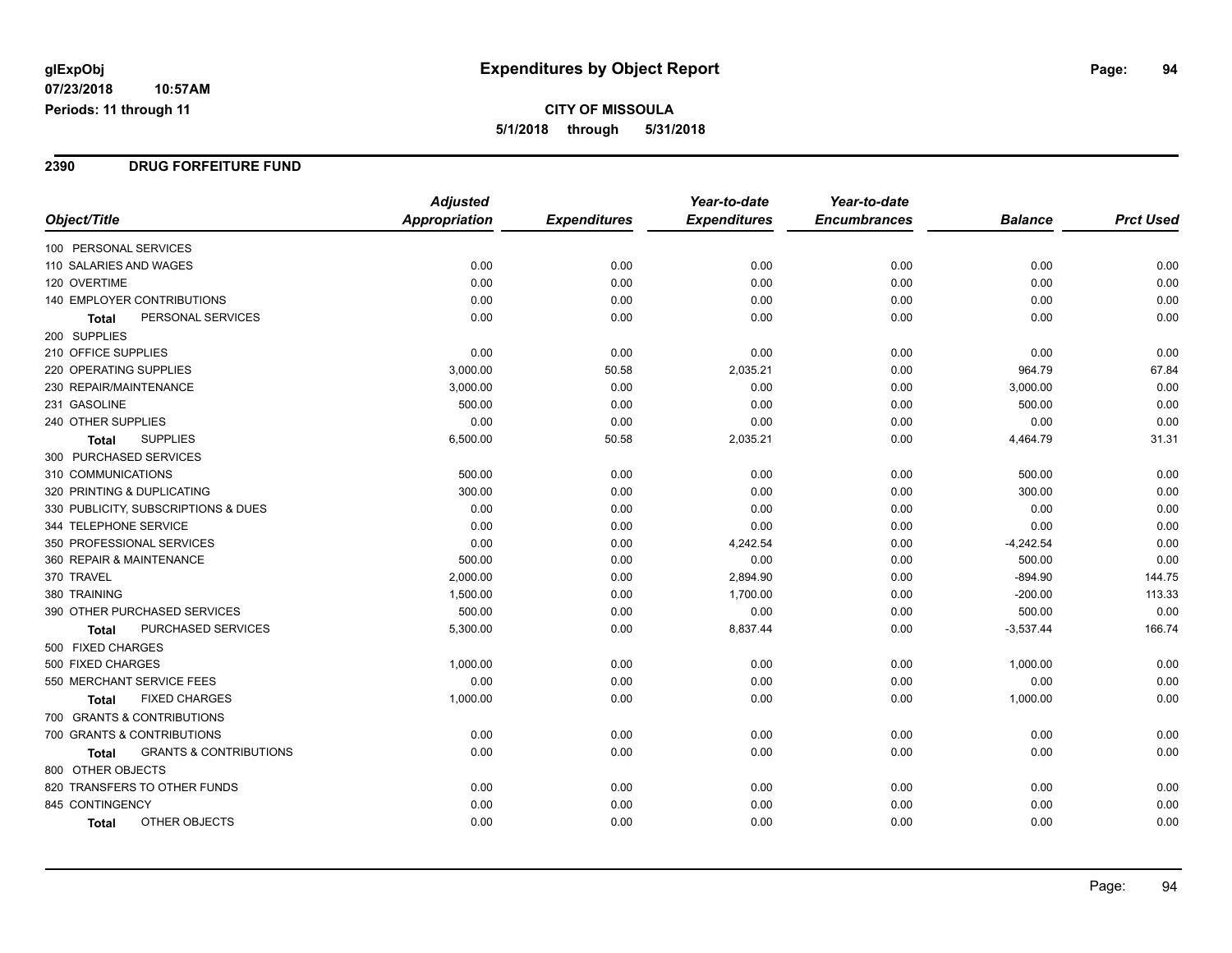#### **2390 DRUG FORFEITURE FUND**

| Object/Title                          | <b>Adjusted</b><br>Appropriation | <b>Expenditures</b> | Year-to-date<br><b>Expenditures</b> | Year-to-date<br><b>Encumbrances</b> | <b>Balance</b> | <b>Prct Used</b> |
|---------------------------------------|----------------------------------|---------------------|-------------------------------------|-------------------------------------|----------------|------------------|
| 900 CAPITAL OUTLAY                    |                                  |                     |                                     |                                     |                |                  |
| 930 IMPROVEMENTS                      | 0.00                             | 0.00                | 0.00                                | 0.00                                | 0.00           | 0.00             |
| 940 MACHINERY & EQUIPMENT             | 5,000.00                         | 0.00                | 0.00                                | 0.00                                | 5,000.00       | 0.00             |
| <b>CAPITAL OUTLAY</b><br><b>Total</b> | 5.000.00                         | 0.00                | 0.00                                | 0.00                                | 5,000.00       | 0.00             |
| DRUG FORFEITURE FUND<br>Total         | 17.800.00                        | 50.58               | 10.872.65                           | 0.00                                | 6.927.35       | 61.08            |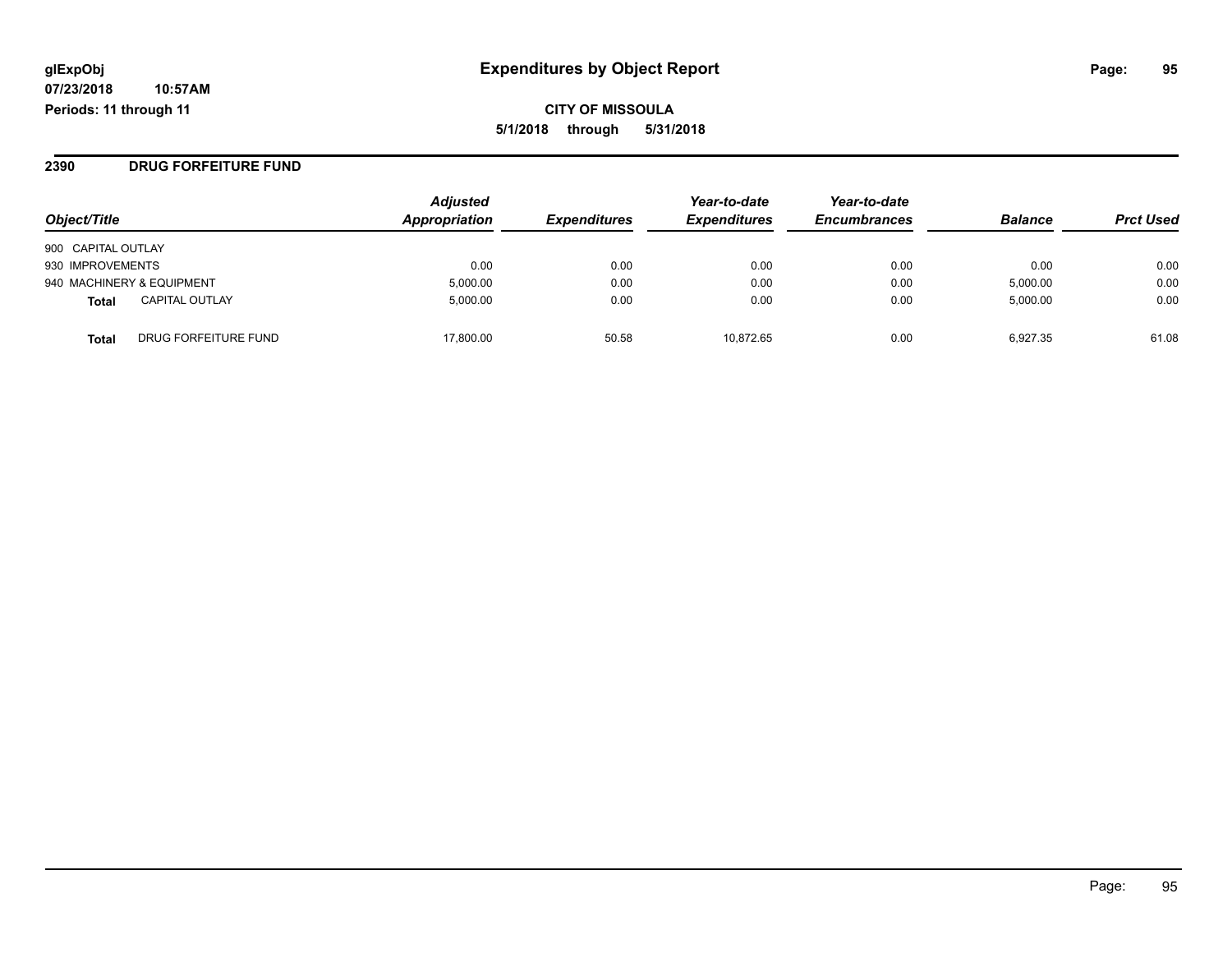**2394 BUILDING INSPECTION FUND**

**310 BUILDING INSPECTION**

|                                       | <b>Adjusted</b>      |                     | Year-to-date        | Year-to-date        |                |                  |
|---------------------------------------|----------------------|---------------------|---------------------|---------------------|----------------|------------------|
| Object/Title                          | <b>Appropriation</b> | <b>Expenditures</b> | <b>Expenditures</b> | <b>Encumbrances</b> | <b>Balance</b> | <b>Prct Used</b> |
| 100 PERSONAL SERVICES                 |                      |                     |                     |                     |                |                  |
| 110 SALARIES AND WAGES                | 811,835.00           | 38,862.66           | 687,250.88          | 0.00                | 124,584.12     | 84.65            |
| 115 SALARIES/HEALTH INSURANCE BENEFIT | 0.00                 | 0.00                | 0.00                | 0.00                | 0.00           | 0.00             |
| 120 OVERTIME                          | 500.00               | 0.00                | 2,310.93            | 0.00                | $-1,810.93$    | 462.19           |
| 130 OTHER                             | 0.00                 | 0.00                | 0.00                | 0.00                | 0.00           | 0.00             |
| <b>140 EMPLOYER CONTRIBUTIONS</b>     | 281,738.00           | 14,779.02           | 249,558.50          | 0.00                | 32,179.50      | 88.58            |
| 141 STATE RETIREMENT CONTRIBUTIONS    | 0.00                 | 38.86               | 728.52              | 0.00                | $-728.52$      | 0.00             |
| PERSONAL SERVICES<br>Total            | 1,094,073.00         | 53,680.54           | 939,848.83          | 0.00                | 154,224.17     | 85.90            |
| 200 SUPPLIES                          |                      |                     |                     |                     |                |                  |
| 210 OFFICE SUPPLIES                   | 2,200.00             | 509.73              | 29,205.09           | 0.00                | $-27,005.09$   | 1,327.50         |
| 220 OPERATING SUPPLIES                | 5,500.00             | 117.00              | 23,939.54           | 0.00                | $-18,439.54$   | 435.26           |
| 230 REPAIR/MAINTENANCE                | 3,000.00             | 369.87              | 1,087.41            | 0.00                | 1,912.59       | 36.25            |
| 231 GASOLINE                          | 11,475.00            | 697.89              | 4,969.84            | 0.00                | 6,505.16       | 43.31            |
| 250 SUPPLIES FOR RESALE               | 500.00               | 0.00                | 0.00                | 0.00                | 500.00         | 0.00             |
| <b>SUPPLIES</b><br>Total              | 22,675.00            | 1,694.49            | 59,201.88           | 0.00                | $-36,526.88$   | 261.09           |
| 300 PURCHASED SERVICES                |                      |                     |                     |                     |                |                  |
| 310 COMMUNICATIONS                    | 1,000.00             | 2.80                | 286.43              | 0.00                | 713.57         | 28.64            |
| 320 PRINTING & DUPLICATING            | 7,600.00             | 3,189.81            | 6,609.21            | 0.00                | 990.79         | 86.96            |
| 330 PUBLICITY, SUBSCRIPTIONS & DUES   | 2,100.00             | 315.00              | 12,665.18           | 0.00                | $-10,565.18$   | 603.10           |
| 344 TELEPHONE SERVICE                 | 13,548.00            | 775.17              | 14,891.71           | 0.00                | $-1,343.71$    | 109.92           |
| 350 PROFESSIONAL SERVICES             | 14,600.00            | 3,900.00            | 53,501.30           | 0.00                | $-38,901.30$   | 366.45           |
| 360 REPAIR & MAINTENANCE              | 44,378.00            | 0.00                | 5,796.24            | 0.00                | 38,581.76      | 13.06            |
| 370 TRAVEL                            | 5,025.00             | 0.00                | 4,324.71            | 0.00                | 700.29         | 86.06            |
| 380 TRAINING                          | 6,500.00             | 209.00              | 3,818.43            | 0.00                | 2,681.57       | 58.75            |
| PURCHASED SERVICES<br><b>Total</b>    | 94,751.00            | 8,391.78            | 101,893.21          | 0.00                | $-7,142.21$    | 107.54           |
| 500 FIXED CHARGES                     |                      |                     |                     |                     |                |                  |
| 500 FIXED CHARGES                     | 416,338.00           | 0.00                | 187,126.04          | 0.00                | 229,211.96     | 44.95            |
| 550 MERCHANT SERVICE FEES             | 0.00                 | 0.00                | 0.00                | 0.00                | 0.00           | 0.00             |
| <b>FIXED CHARGES</b><br>Total         | 416,338.00           | 0.00                | 187,126.04          | 0.00                | 229,211.96     | 44.95            |
| 600 DEBT SERVICE                      |                      |                     |                     |                     |                |                  |
| 610 PRINCIPAL                         | 0.00                 | 0.00                | 3,624.79            | 0.00                | $-3,624.79$    | 0.00             |
| 620 INTEREST / SERVICE FEES           | 0.00                 | 0.00                | 116.65              | 0.00                | $-116.65$      | 0.00             |
| <b>DEBT SERVICE</b><br><b>Total</b>   | 0.00                 | 0.00                | 3,741.44            | 0.00                | $-3,741.44$    | 0.00             |
|                                       |                      |                     |                     |                     |                |                  |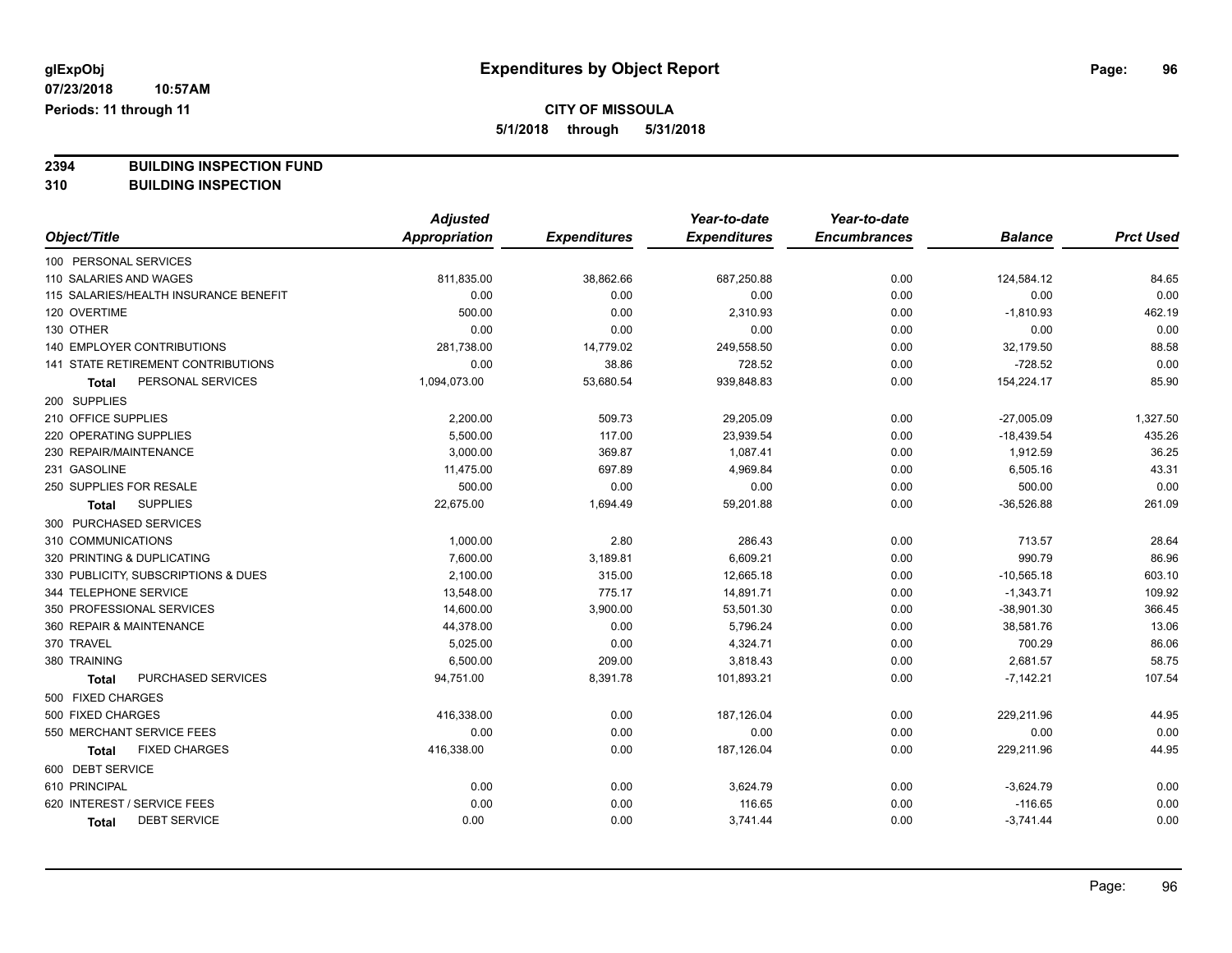**2394 BUILDING INSPECTION FUND**

**310 BUILDING INSPECTION**

| Object/Title                          | <b>Adjusted</b><br>Appropriation | <b>Expenditures</b> | Year-to-date<br><b>Expenditures</b> | Year-to-date<br><b>Encumbrances</b> | <b>Balance</b> | <b>Prct Used</b> |
|---------------------------------------|----------------------------------|---------------------|-------------------------------------|-------------------------------------|----------------|------------------|
| 800 OTHER OBJECTS                     |                                  |                     |                                     |                                     |                |                  |
| 820 TRANSFERS TO OTHER FUNDS          | 0.00                             | 0.00                | 8.239.21                            | 0.00                                | $-8.239.21$    | 0.00             |
| OTHER OBJECTS<br><b>Total</b>         | 0.00                             | 0.00                | 8,239.21                            | 0.00                                | $-8,239.21$    | 0.00             |
| 900 CAPITAL OUTLAY                    |                                  |                     |                                     |                                     |                |                  |
| 940 MACHINERY & EQUIPMENT             | 0.00                             | 0.00                | 0.00                                | 0.00                                | 0.00           | 0.00             |
| <b>CAPITAL OUTLAY</b><br><b>Total</b> | 0.00                             | 0.00                | 0.00                                | 0.00                                | 0.00           | 0.00             |
| <b>BUILDING INSPECTION</b><br>Total   | 1,627,837.00                     | 63,766.81           | 1,300,050.61                        | 0.00                                | 327.786.39     | 79.86            |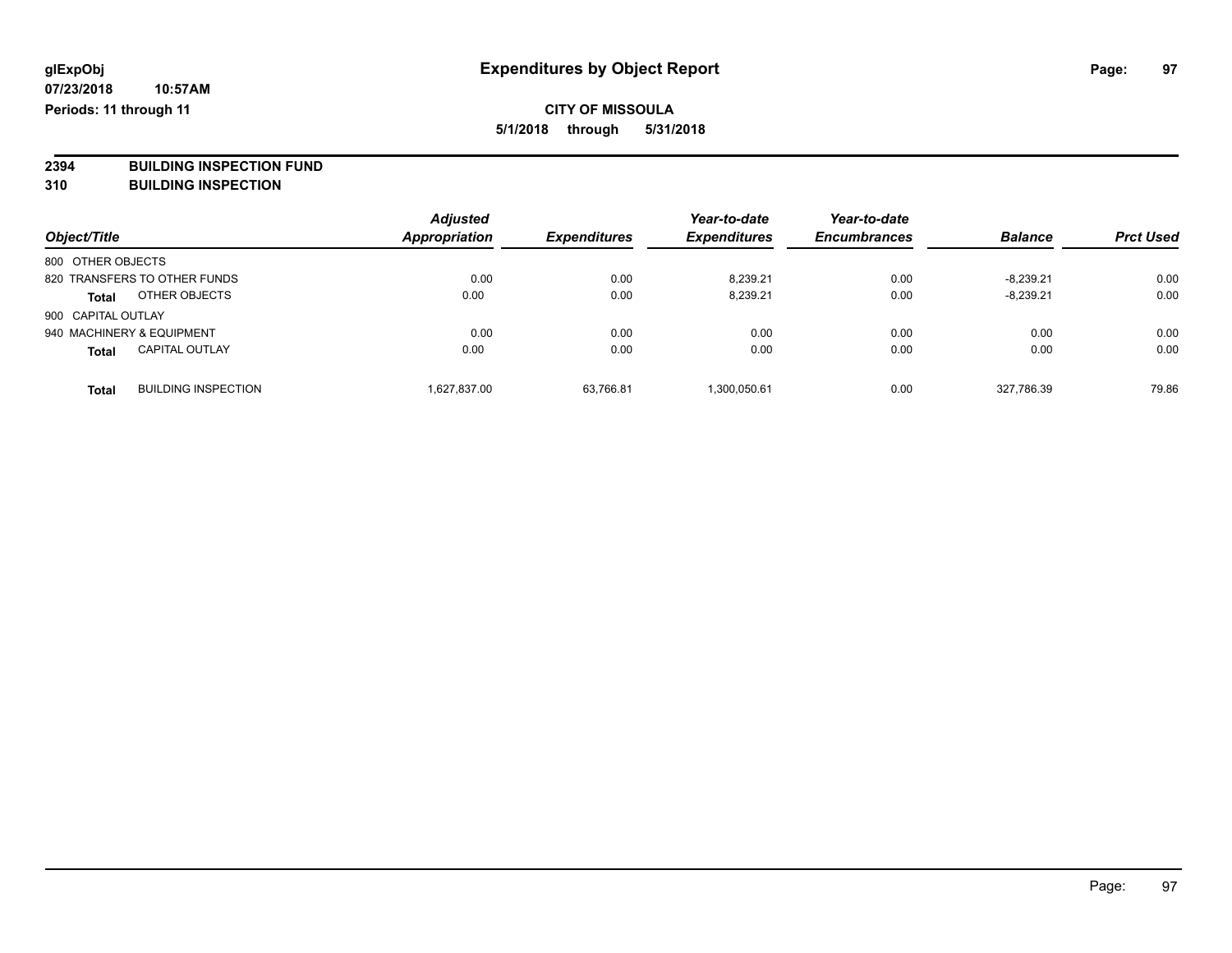#### **2394 BUILDING INSPECTION FUND**

|                                           | <b>Adjusted</b> |                     | Year-to-date        | Year-to-date        |                |                  |
|-------------------------------------------|-----------------|---------------------|---------------------|---------------------|----------------|------------------|
| Object/Title                              | Appropriation   | <b>Expenditures</b> | <b>Expenditures</b> | <b>Encumbrances</b> | <b>Balance</b> | <b>Prct Used</b> |
| 100 PERSONAL SERVICES                     |                 |                     |                     |                     |                |                  |
| 110 SALARIES AND WAGES                    | 811,835.00      | 38,862.66           | 687,250.88          | 0.00                | 124,584.12     | 84.65            |
| 115 SALARIES/HEALTH INSURANCE BENEFIT     | 0.00            | 0.00                | 0.00                | 0.00                | 0.00           | 0.00             |
| 120 OVERTIME                              | 500.00          | 0.00                | 2,310.93            | 0.00                | $-1,810.93$    | 462.19           |
| 130 OTHER                                 | 0.00            | 0.00                | 0.00                | 0.00                | 0.00           | 0.00             |
| <b>140 EMPLOYER CONTRIBUTIONS</b>         | 281,738.00      | 14,779.02           | 249,558.50          | 0.00                | 32,179.50      | 88.58            |
| <b>141 STATE RETIREMENT CONTRIBUTIONS</b> | 0.00            | 38.86               | 728.52              | 0.00                | $-728.52$      | 0.00             |
| PERSONAL SERVICES<br>Total                | 1,094,073.00    | 53,680.54           | 939,848.83          | 0.00                | 154,224.17     | 85.90            |
| 200 SUPPLIES                              |                 |                     |                     |                     |                |                  |
| 210 OFFICE SUPPLIES                       | 2,200.00        | 509.73              | 29,205.09           | 0.00                | $-27,005.09$   | 1,327.50         |
| 220 OPERATING SUPPLIES                    | 5,500.00        | 117.00              | 23,939.54           | 0.00                | $-18,439.54$   | 435.26           |
| 230 REPAIR/MAINTENANCE                    | 3,000.00        | 369.87              | 1,087.41            | 0.00                | 1,912.59       | 36.25            |
| 231 GASOLINE                              | 11,475.00       | 697.89              | 4,969.84            | 0.00                | 6,505.16       | 43.31            |
| 250 SUPPLIES FOR RESALE                   | 500.00          | 0.00                | 0.00                | 0.00                | 500.00         | 0.00             |
| <b>SUPPLIES</b><br><b>Total</b>           | 22,675.00       | 1,694.49            | 59,201.88           | 0.00                | $-36,526.88$   | 261.09           |
| 300 PURCHASED SERVICES                    |                 |                     |                     |                     |                |                  |
| 310 COMMUNICATIONS                        | 1,000.00        | 2.80                | 286.43              | 0.00                | 713.57         | 28.64            |
| 320 PRINTING & DUPLICATING                | 7,600.00        | 3,189.81            | 6,609.21            | 0.00                | 990.79         | 86.96            |
| 330 PUBLICITY, SUBSCRIPTIONS & DUES       | 2,100.00        | 315.00              | 12,665.18           | 0.00                | $-10,565.18$   | 603.10           |
| 344 TELEPHONE SERVICE                     | 13,548.00       | 775.17              | 14,891.71           | 0.00                | $-1,343.71$    | 109.92           |
| 350 PROFESSIONAL SERVICES                 | 14,600.00       | 3,900.00            | 53,501.30           | 0.00                | $-38,901.30$   | 366.45           |
| 360 REPAIR & MAINTENANCE                  | 44,378.00       | 0.00                | 5,796.24            | 0.00                | 38,581.76      | 13.06            |
| 370 TRAVEL                                | 5,025.00        | 0.00                | 4,324.71            | 0.00                | 700.29         | 86.06            |
| 380 TRAINING                              | 6,500.00        | 209.00              | 3,818.43            | 0.00                | 2,681.57       | 58.75            |
| PURCHASED SERVICES<br><b>Total</b>        | 94,751.00       | 8,391.78            | 101,893.21          | 0.00                | $-7,142.21$    | 107.54           |
| 500 FIXED CHARGES                         |                 |                     |                     |                     |                |                  |
| 500 FIXED CHARGES                         | 416,338.00      | 0.00                | 187,126.04          | 0.00                | 229,211.96     | 44.95            |
| 550 MERCHANT SERVICE FEES                 | 0.00            | 0.00                | 0.00                | 0.00                | 0.00           | 0.00             |
| <b>FIXED CHARGES</b><br>Total             | 416,338.00      | 0.00                | 187,126.04          | 0.00                | 229,211.96     | 44.95            |
| 600 DEBT SERVICE                          |                 |                     |                     |                     |                |                  |
| 610 PRINCIPAL                             | 0.00            | 0.00                | 3,624.79            | 0.00                | $-3,624.79$    | 0.00             |
| 620 INTEREST / SERVICE FEES               | 0.00            | 0.00                | 116.65              | 0.00                | $-116.65$      | 0.00             |
| <b>DEBT SERVICE</b><br>Total              | 0.00            | 0.00                | 3,741.44            | 0.00                | $-3,741.44$    | 0.00             |
| 800 OTHER OBJECTS                         |                 |                     |                     |                     |                |                  |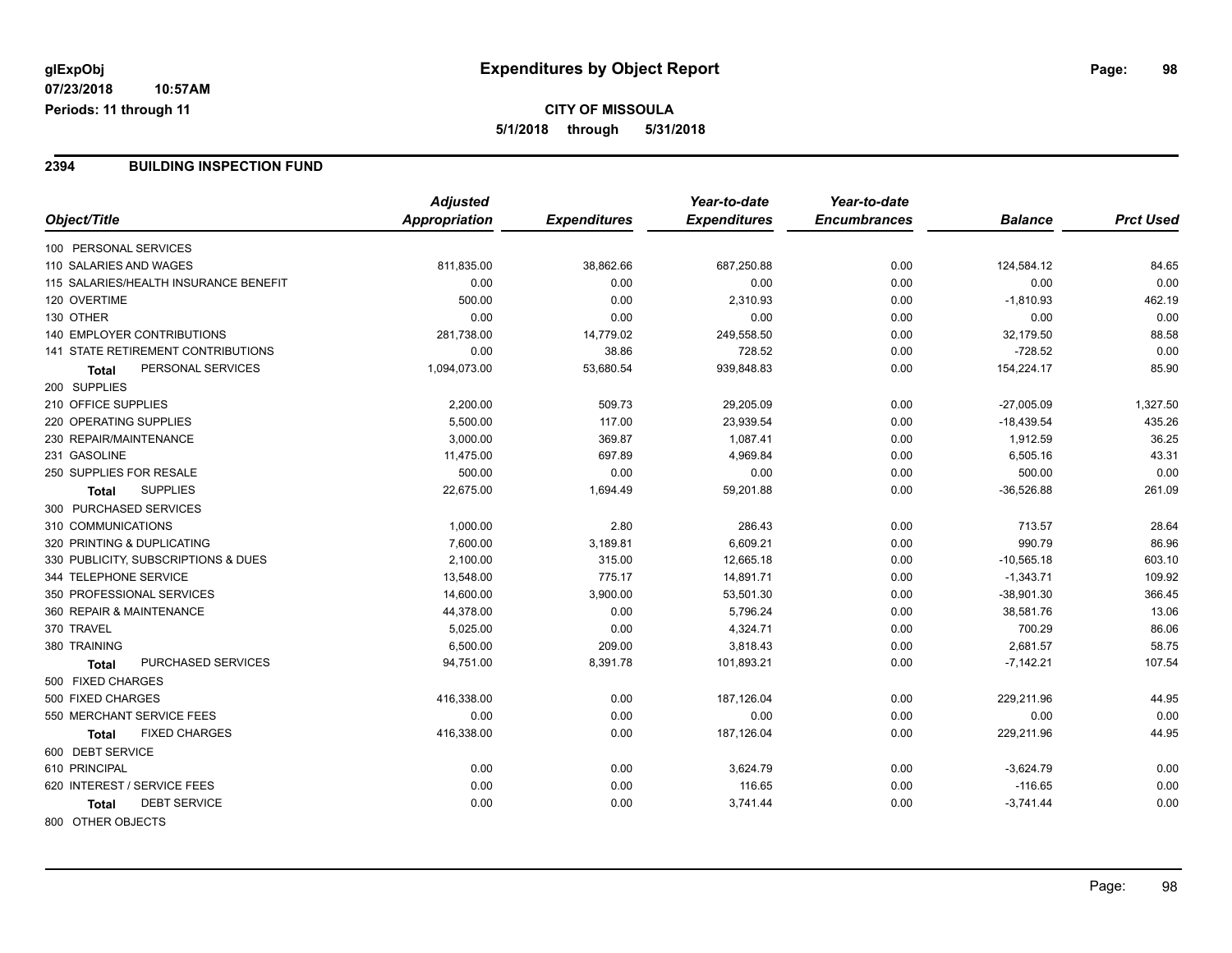#### **2394 BUILDING INSPECTION FUND**

| Object/Title       |                                 | <b>Adjusted</b><br>Appropriation | <b>Expenditures</b> | Year-to-date<br><b>Expenditures</b> | Year-to-date<br><b>Encumbrances</b> | <b>Balance</b> | <b>Prct Used</b> |
|--------------------|---------------------------------|----------------------------------|---------------------|-------------------------------------|-------------------------------------|----------------|------------------|
|                    | 820 TRANSFERS TO OTHER FUNDS    | 0.00                             | 0.00                | 8.239.21                            | 0.00                                | $-8.239.21$    | 0.00             |
| <b>Total</b>       | OTHER OBJECTS                   | 0.00                             | 0.00                | 8,239.21                            | 0.00                                | $-8,239.21$    | 0.00             |
| 900 CAPITAL OUTLAY |                                 |                                  |                     |                                     |                                     |                |                  |
|                    | 940 MACHINERY & EQUIPMENT       | 0.00                             | 0.00                | 0.00                                | 0.00                                | 0.00           | 0.00             |
| <b>Total</b>       | <b>CAPITAL OUTLAY</b>           | 0.00                             | 0.00                | 0.00                                | 0.00                                | 0.00           | 0.00             |
| <b>Total</b>       | <b>BUILDING INSPECTION FUND</b> | 1.627.837.00                     | 63,766.81           | 1.300.050.61                        | 0.00                                | 327.786.39     | 79.86            |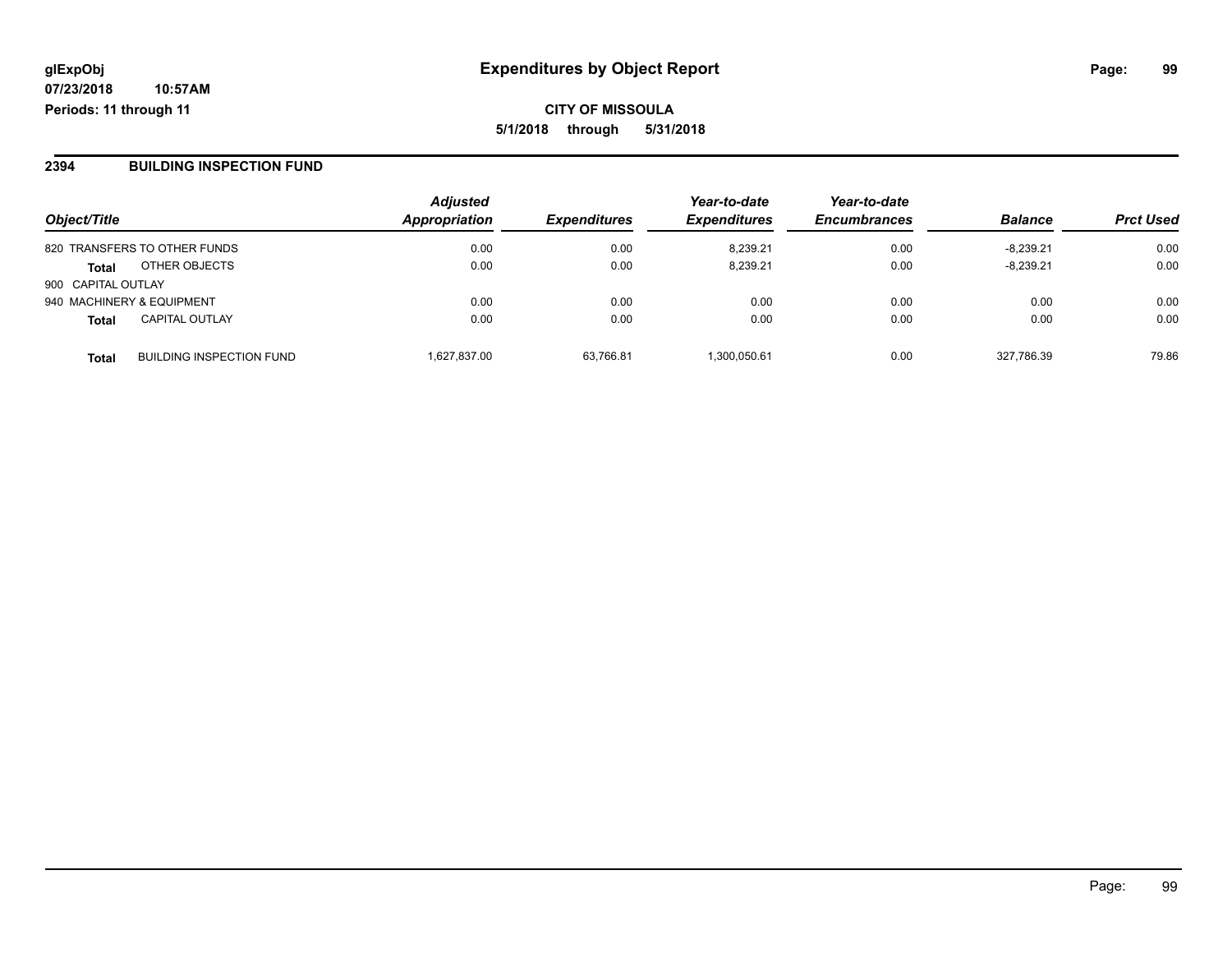# **2395 CITY GRANTS & PROGRAM INCOME FUND**

|                                            | <b>Adjusted</b> |                     | Year-to-date        | Year-to-date        |                |                  |
|--------------------------------------------|-----------------|---------------------|---------------------|---------------------|----------------|------------------|
| Object/Title                               | Appropriation   | <b>Expenditures</b> | <b>Expenditures</b> | <b>Encumbrances</b> | <b>Balance</b> | <b>Prct Used</b> |
| 300 PURCHASED SERVICES                     |                 |                     |                     |                     |                |                  |
| 350 PROFESSIONAL SERVICES                  | 0.00            | 0.00                | 0.00                | 0.00                | 0.00           | 0.00             |
| PURCHASED SERVICES<br><b>Total</b>         | 0.00            | 0.00                | 0.00                | 0.00                | 0.00           | 0.00             |
| 500 FIXED CHARGES                          |                 |                     |                     |                     |                |                  |
| 550 MERCHANT SERVICE FEES                  | 0.00            | 0.00                | 0.00                | 0.00                | 0.00           | 0.00             |
| <b>FIXED CHARGES</b><br><b>Total</b>       | 0.00            | 0.00                | 0.00                | 0.00                | 0.00           | 0.00             |
| 700 GRANTS & CONTRIBUTIONS                 |                 |                     |                     |                     |                |                  |
| 700 GRANTS & CONTRIBUTIONS                 | 0.00            | 0.00                | 0.00                | 0.00                | 0.00           | 0.00             |
| <b>GRANTS &amp; CONTRIBUTIONS</b><br>Total | 0.00            | 0.00                | 0.00                | 0.00                | 0.00           | 0.00             |
| 800 OTHER OBJECTS                          |                 |                     |                     |                     |                |                  |
| 820 TRANSFERS TO OTHER FUNDS               | 0.00            | 0.00                | 0.00                | 0.00                | 0.00           | 0.00             |
| 845 CONTINGENCY                            | 0.00            | 0.00                | 0.00                | 0.00                | 0.00           | 0.00             |
| OTHER OBJECTS<br><b>Total</b>              | 0.00            | 0.00                | 0.00                | 0.00                | 0.00           | 0.00             |
| NON-DEPARTMENTAL<br><b>Total</b>           | 0.00            | 0.00                | 0.00                | 0.00                | 0.00           | 0.00             |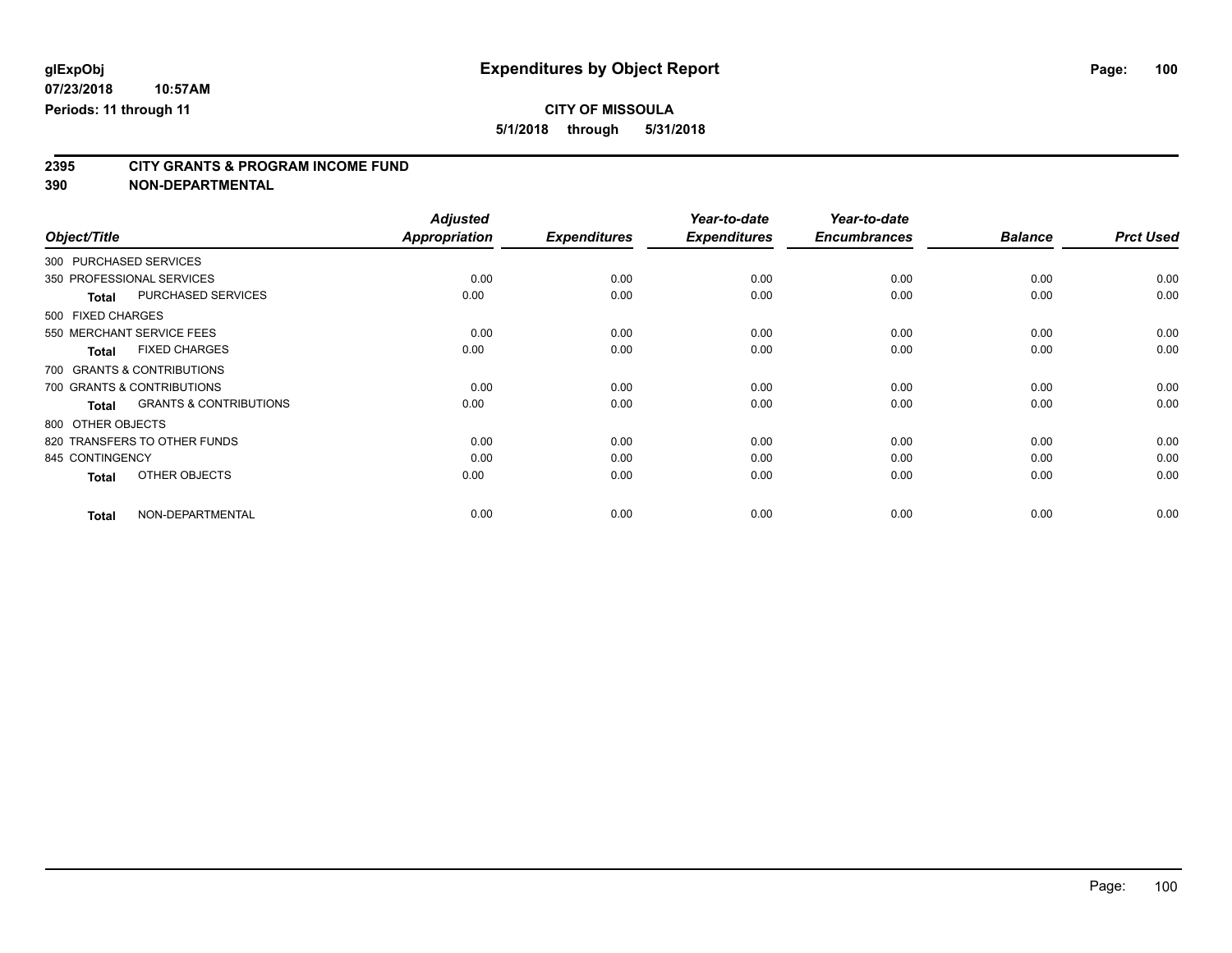**CITY OF MISSOULA 5/1/2018 through 5/31/2018**

#### **2395 CITY GRANTS & PROGRAM INCOME FUND**

|                        |                                   | <b>Adjusted</b>      |                     | Year-to-date        | Year-to-date        |                |                  |
|------------------------|-----------------------------------|----------------------|---------------------|---------------------|---------------------|----------------|------------------|
| Object/Title           |                                   | <b>Appropriation</b> | <b>Expenditures</b> | <b>Expenditures</b> | <b>Encumbrances</b> | <b>Balance</b> | <b>Prct Used</b> |
| 300 PURCHASED SERVICES |                                   |                      |                     |                     |                     |                |                  |
|                        | 350 PROFESSIONAL SERVICES         | 0.00                 | 0.00                | 0.00                | 0.00                | 0.00           | 0.00             |
| <b>Total</b>           | PURCHASED SERVICES                | 0.00                 | 0.00                | 0.00                | 0.00                | 0.00           | 0.00             |
| 500 FIXED CHARGES      |                                   |                      |                     |                     |                     |                |                  |
|                        | 550 MERCHANT SERVICE FEES         | 0.00                 | 0.00                | 0.00                | 0.00                | 0.00           | 0.00             |
| <b>Total</b>           | <b>FIXED CHARGES</b>              | 0.00                 | 0.00                | 0.00                | 0.00                | 0.00           | 0.00             |
|                        | 700 GRANTS & CONTRIBUTIONS        |                      |                     |                     |                     |                |                  |
|                        | 700 GRANTS & CONTRIBUTIONS        | 0.00                 | 0.00                | 0.00                | 0.00                | 0.00           | 0.00             |
| <b>Total</b>           | <b>GRANTS &amp; CONTRIBUTIONS</b> | 0.00                 | 0.00                | 0.00                | 0.00                | 0.00           | 0.00             |
| 800 OTHER OBJECTS      |                                   |                      |                     |                     |                     |                |                  |
|                        | 820 TRANSFERS TO OTHER FUNDS      | 0.00                 | 0.00                | 0.00                | 0.00                | 0.00           | 0.00             |
| 845 CONTINGENCY        |                                   | 0.00                 | 0.00                | 0.00                | 0.00                | 0.00           | 0.00             |
| <b>Total</b>           | <b>OTHER OBJECTS</b>              | 0.00                 | 0.00                | 0.00                | 0.00                | 0.00           | 0.00             |
| <b>Total</b>           | CITY GRANTS & PROGRAM INCOME FUN  | 0.00                 | 0.00                | 0.00                | 0.00                | 0.00           | 0.00             |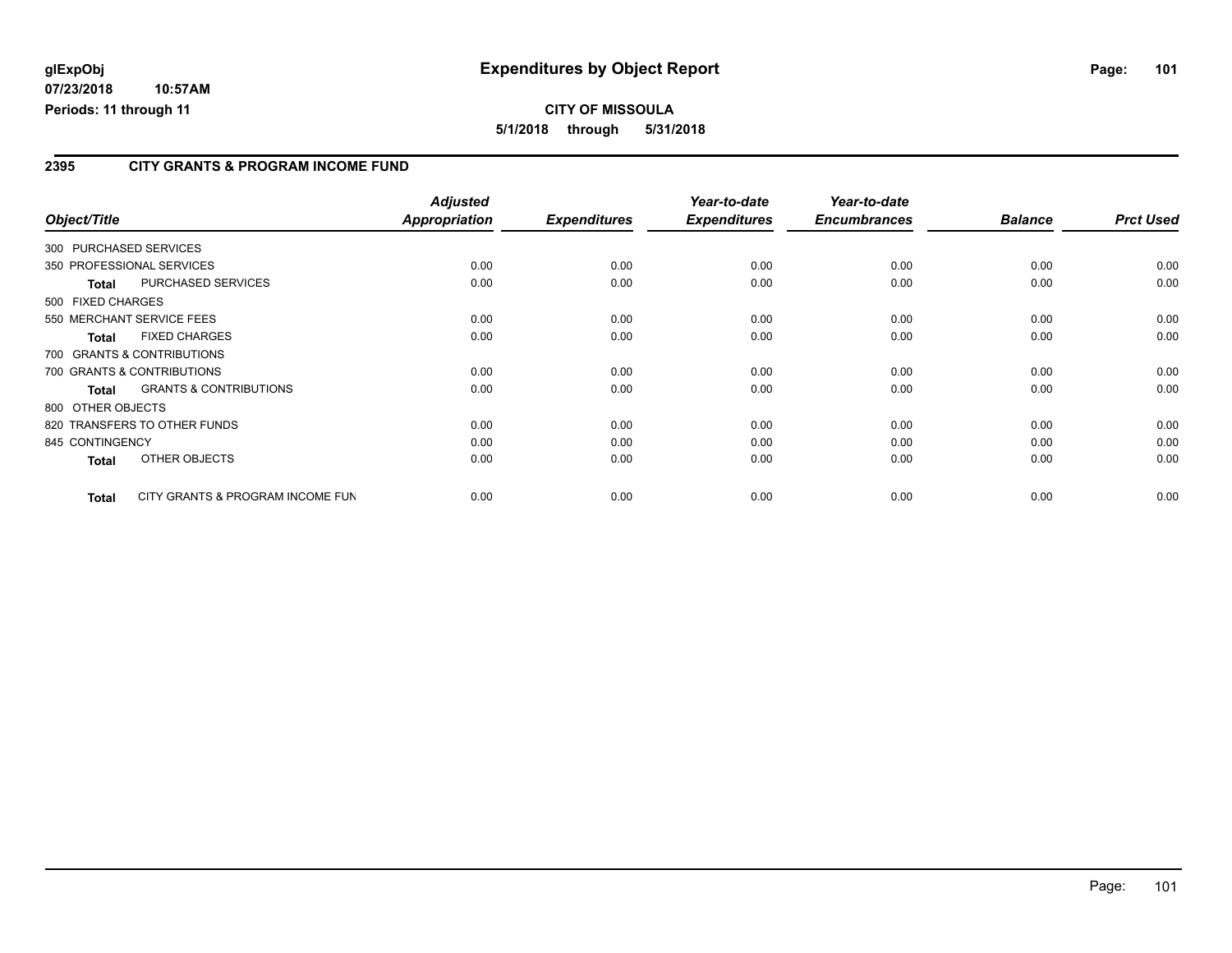# **2396 ENERGY EFFICIENCY REVOLVING LOAN FUND**

| Object/Title                                      | <b>Adjusted</b><br>Appropriation | <b>Expenditures</b> | Year-to-date<br><b>Expenditures</b> | Year-to-date<br><b>Encumbrances</b> | <b>Balance</b> | <b>Prct Used</b> |
|---------------------------------------------------|----------------------------------|---------------------|-------------------------------------|-------------------------------------|----------------|------------------|
| 700 GRANTS & CONTRIBUTIONS                        |                                  |                     |                                     |                                     |                |                  |
| 700 GRANTS & CONTRIBUTIONS                        | 0.00                             | 0.00                | 0.00                                | 0.00                                | 0.00           | 0.00             |
| <b>GRANTS &amp; CONTRIBUTIONS</b><br><b>Total</b> | 0.00                             | 0.00                | 0.00                                | 0.00                                | 0.00           | 0.00             |
| NON-DEPARTMENTAL<br>Total                         | 0.00                             | 0.00                | 0.00                                | 0.00                                | 0.00           | 0.00             |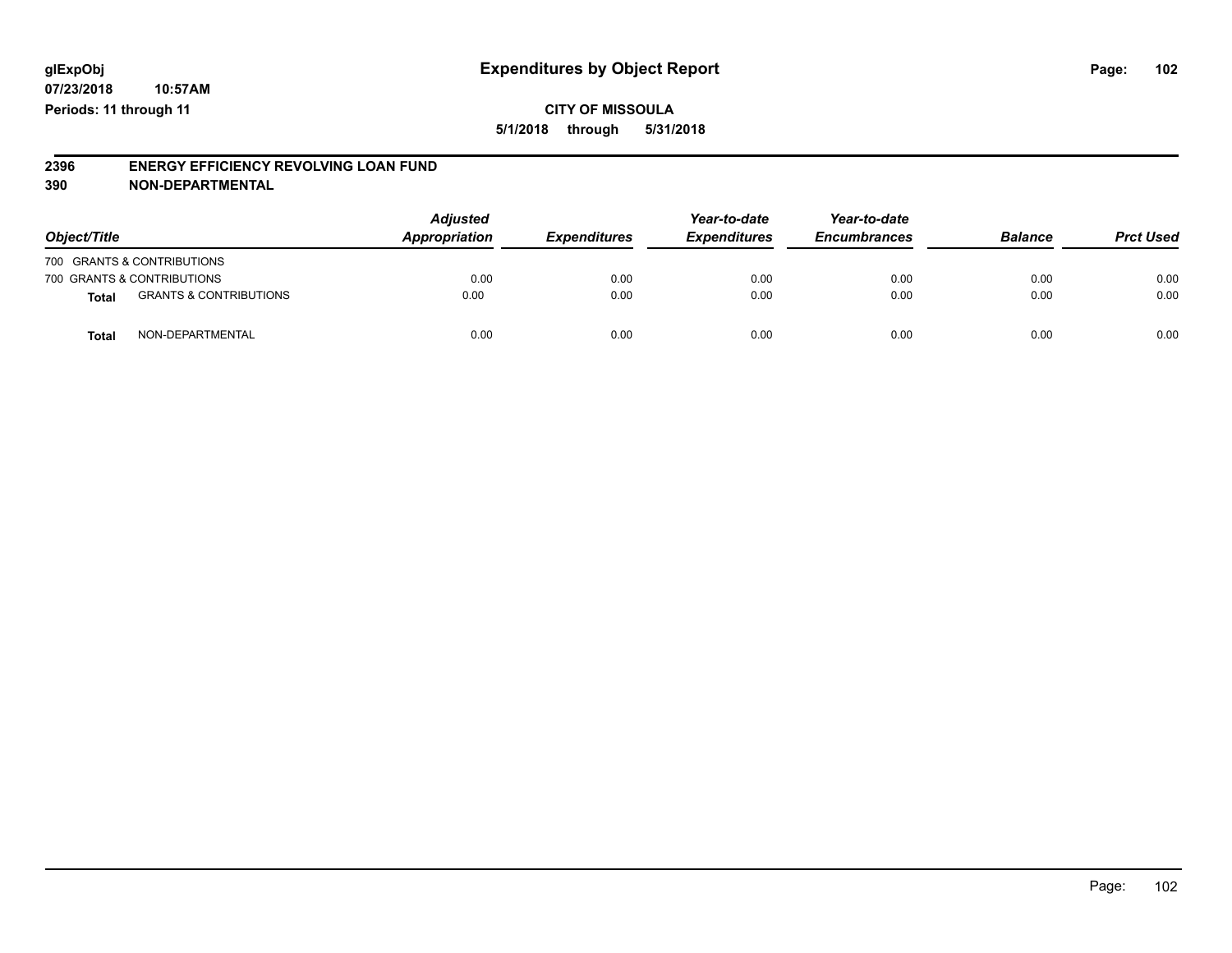## **glExpObj Expenditures by Object Report Page: 103**

**07/23/2018 10:57AM Periods: 11 through 11**

**CITY OF MISSOULA 5/1/2018 through 5/31/2018**

#### **2396 ENERGY EFFICIENCY REVOLVING LOAN FUND**

| Object/Title                               | <b>Adjusted</b><br>Appropriation | <b>Expenditures</b> | Year-to-date<br><b>Expenditures</b> | Year-to-date<br><b>Encumbrances</b> | <b>Balance</b> | <b>Prct Used</b> |
|--------------------------------------------|----------------------------------|---------------------|-------------------------------------|-------------------------------------|----------------|------------------|
| 700 GRANTS & CONTRIBUTIONS                 |                                  |                     |                                     |                                     |                |                  |
| 700 GRANTS & CONTRIBUTIONS                 | 0.00                             | 0.00                | 0.00                                | 0.00                                | 0.00           | 0.00             |
| <b>GRANTS &amp; CONTRIBUTIONS</b><br>Total | 0.00                             | 0.00                | 0.00                                | 0.00                                | 0.00           | 0.00             |
| ENERGY EFFICIENCY REVOLVING LOAN<br>Total  | 0.00                             | 0.00                | 0.00                                | 0.00                                | 0.00           | 0.00             |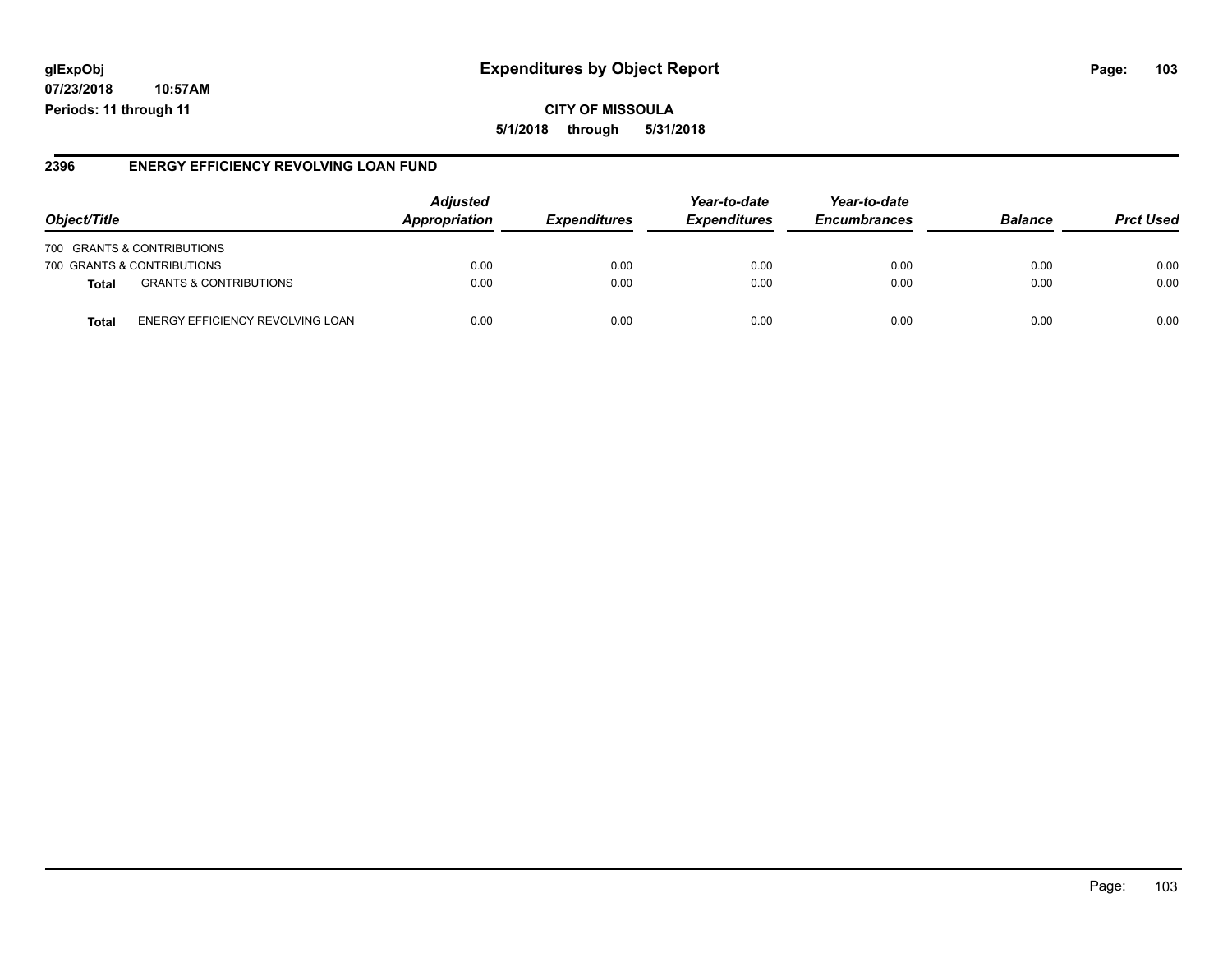# **2399 DANGEROUS BUILDING DEMOLITION & REPAIR F**

**310 BUILDING INSPECTION**

| Object/Title              |                            | <b>Adjusted</b><br><b>Appropriation</b> | <b>Expenditures</b> | Year-to-date<br><b>Expenditures</b> | Year-to-date<br><b>Encumbrances</b> | <b>Balance</b> | <b>Prct Used</b> |
|---------------------------|----------------------------|-----------------------------------------|---------------------|-------------------------------------|-------------------------------------|----------------|------------------|
| 500 FIXED CHARGES         |                            |                                         |                     |                                     |                                     |                |                  |
| 550 MERCHANT SERVICE FEES |                            | 0.00                                    | 0.00                | 0.00                                | 0.00                                | 0.00           | 0.00             |
| <b>Total</b>              | <b>FIXED CHARGES</b>       | 0.00                                    | 0.00                | 0.00                                | 0.00                                | 0.00           | 0.00             |
| 800 OTHER OBJECTS         |                            |                                         |                     |                                     |                                     |                |                  |
| 845 CONTINGENCY           |                            | 15,000.00                               | 0.00                | 0.00                                | 0.00                                | 15,000.00      | 0.00             |
| <b>Total</b>              | OTHER OBJECTS              | 15,000.00                               | 0.00                | 0.00                                | 0.00                                | 15,000.00      | 0.00             |
| <b>Total</b>              | <b>BUILDING INSPECTION</b> | 15,000.00                               | 0.00                | 0.00                                | 0.00                                | 15.000.00      | 0.00             |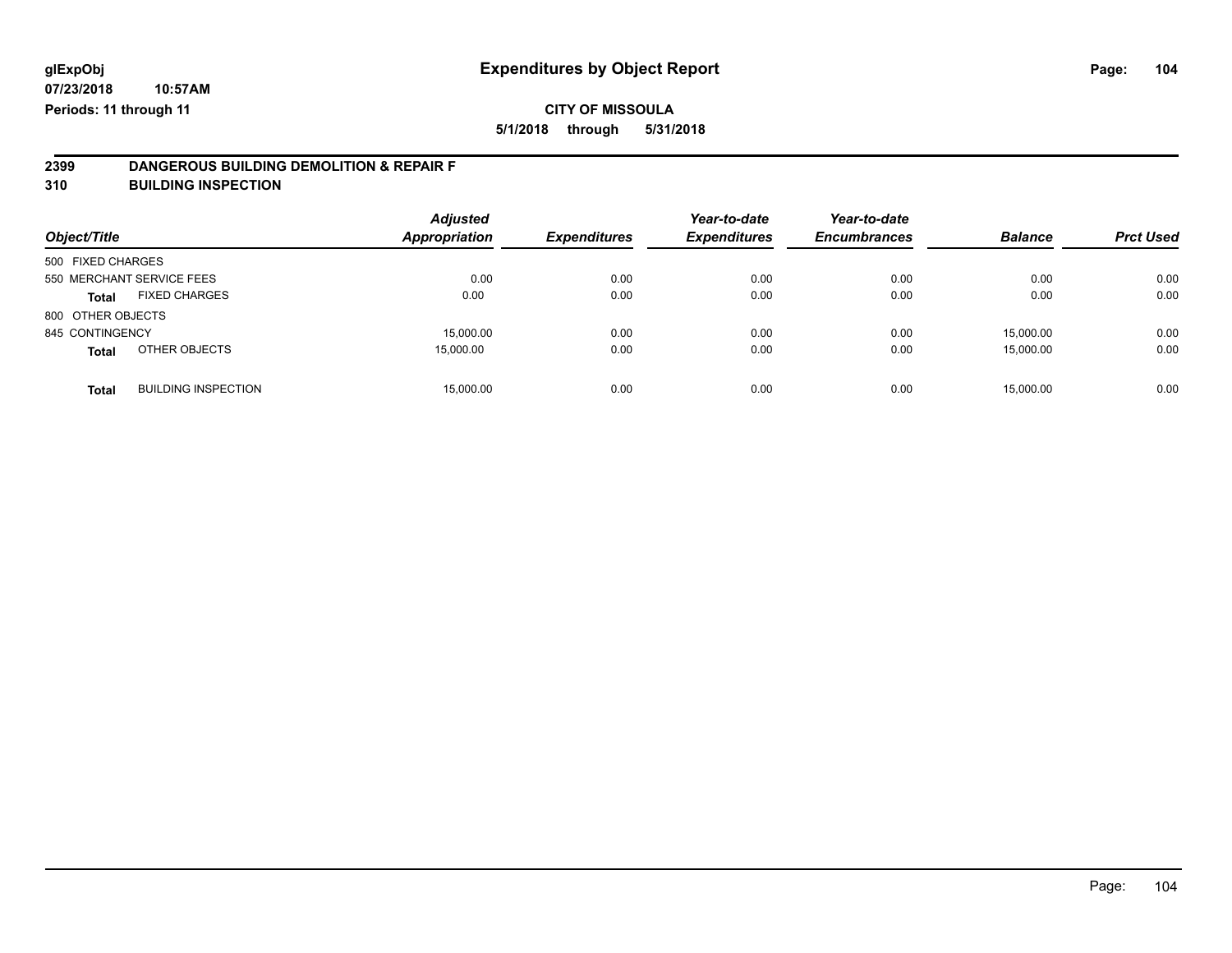# **CITY OF MISSOULA 5/1/2018 through 5/31/2018**

#### **2399 DANGEROUS BUILDING DEMOLITION & REPAIR F**

| Object/Title      |                                   | <b>Adjusted</b><br><b>Appropriation</b> | <b>Expenditures</b> | Year-to-date<br><b>Expenditures</b> | Year-to-date<br><b>Encumbrances</b> | <b>Balance</b> | <b>Prct Used</b> |
|-------------------|-----------------------------------|-----------------------------------------|---------------------|-------------------------------------|-------------------------------------|----------------|------------------|
| 500 FIXED CHARGES |                                   |                                         |                     |                                     |                                     |                |                  |
|                   | 550 MERCHANT SERVICE FEES         | 0.00                                    | 0.00                | 0.00                                | 0.00                                | 0.00           | 0.00             |
| <b>Total</b>      | <b>FIXED CHARGES</b>              | 0.00                                    | 0.00                | 0.00                                | 0.00                                | 0.00           | 0.00             |
| 800 OTHER OBJECTS |                                   |                                         |                     |                                     |                                     |                |                  |
| 845 CONTINGENCY   |                                   | 15,000.00                               | 0.00                | 0.00                                | 0.00                                | 15.000.00      | 0.00             |
| <b>Total</b>      | OTHER OBJECTS                     | 15,000.00                               | 0.00                | 0.00                                | 0.00                                | 15,000.00      | 0.00             |
| <b>Total</b>      | DANGEROUS BUILDING DEMOLITION & F | 15,000.00                               | 0.00                | 0.00                                | 0.00                                | 15,000.00      | 0.00             |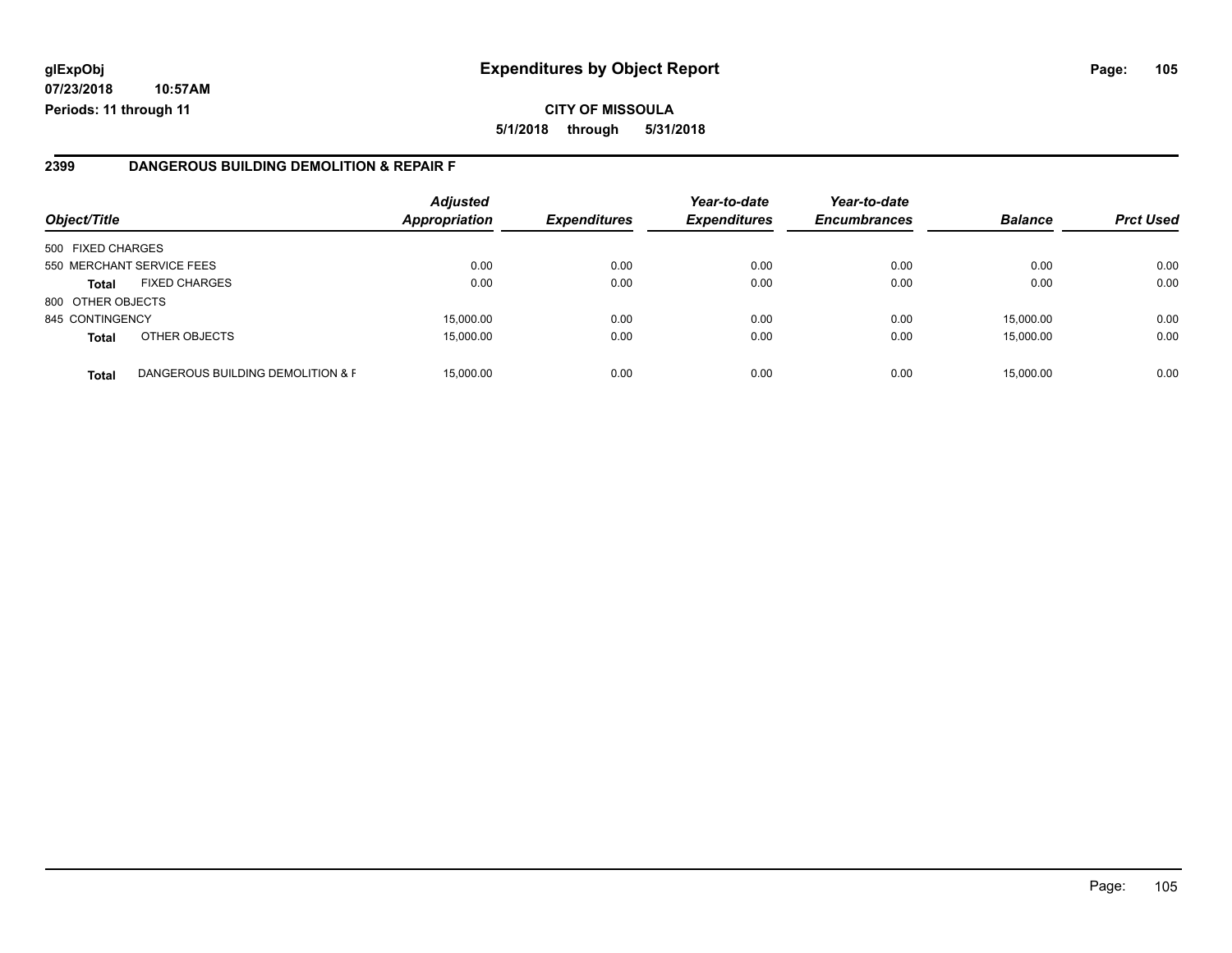# **2400 STREET LIGHTING ASSESSMENTS FUND**

#### **280 PUBLIC WORKS ADMINISTRATION**

|                          |                               | <b>Adjusted</b> |                     | Year-to-date        | Year-to-date        |                |                  |
|--------------------------|-------------------------------|-----------------|---------------------|---------------------|---------------------|----------------|------------------|
| Object/Title             |                               | Appropriation   | <b>Expenditures</b> | <b>Expenditures</b> | <b>Encumbrances</b> | <b>Balance</b> | <b>Prct Used</b> |
| 300 PURCHASED SERVICES   |                               |                 |                     |                     |                     |                |                  |
|                          | 341 ELECTRICITY & NATURAL GAS | 353.271.00      | 27.971.53           | 281.290.78          | 0.00                | 71.980.22      | 79.62            |
|                          | 350 PROFESSIONAL SERVICES     | 11.743.00       | 0.00                | 7.625.00            | 0.00                | 4,118.00       | 64.93            |
| 360 REPAIR & MAINTENANCE |                               | 0.00            | 0.00                | 0.00                | 0.00                | 0.00           | 0.00             |
| <b>Total</b>             | <b>PURCHASED SERVICES</b>     | 365.014.00      | 27.971.53           | 288.915.78          | 0.00                | 76.098.22      | 79.15            |
| 500 FIXED CHARGES        |                               |                 |                     |                     |                     |                |                  |
|                          | 550 MERCHANT SERVICE FEES     | 0.00            | 0.00                | 0.00                | 0.00                | 0.00           | 0.00             |
| <b>Total</b>             | <b>FIXED CHARGES</b>          | 0.00            | 0.00                | 0.00                | 0.00                | 0.00           | 0.00             |
| <b>Total</b>             | PUBLIC WORKS ADMINISTRATION   | 365.014.00      | 27.971.53           | 288.915.78          | 0.00                | 76.098.22      | 79.15            |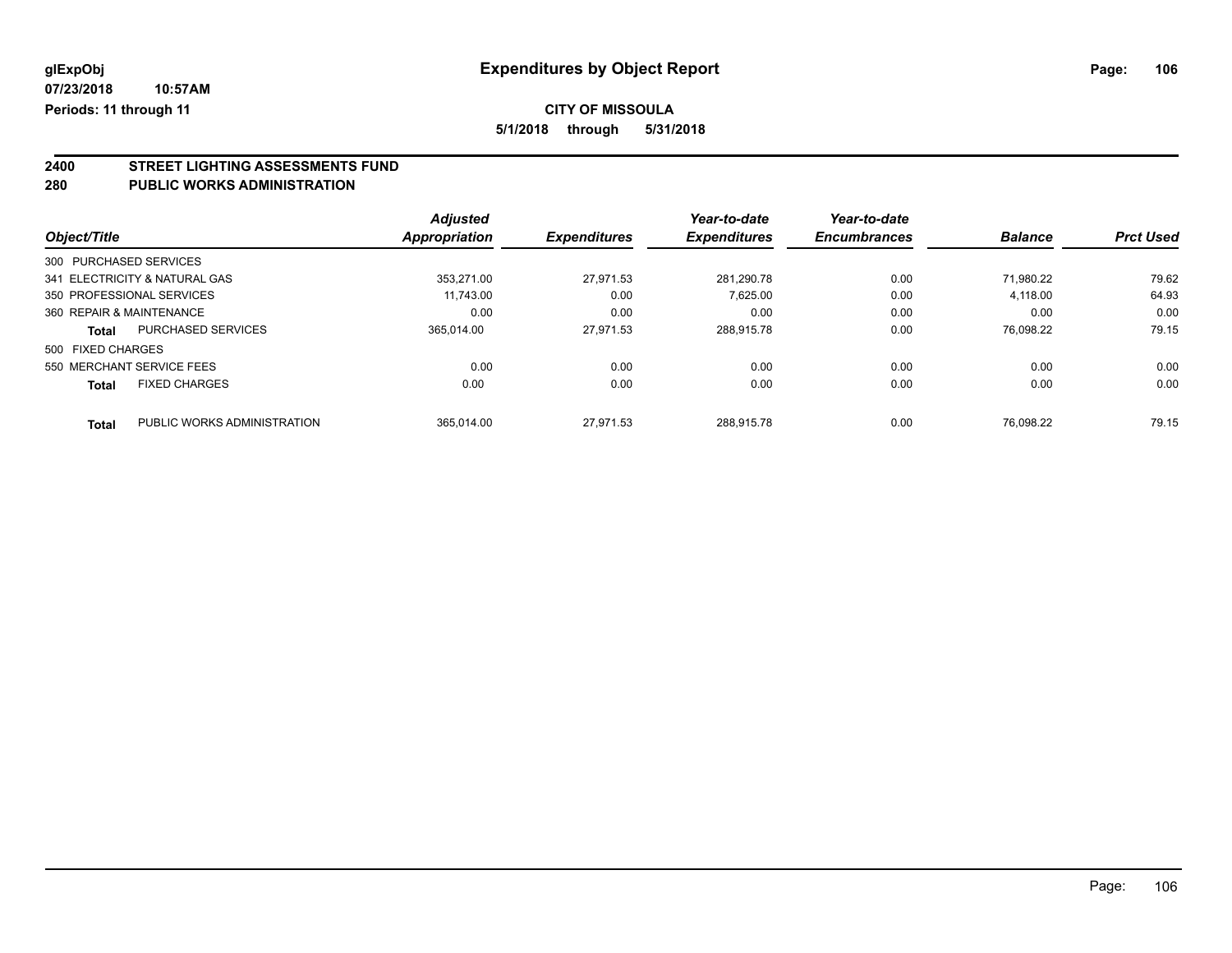**CITY OF MISSOULA 5/1/2018 through 5/31/2018**

#### **2400 STREET LIGHTING ASSESSMENTS FUND**

|                   |                                  | <b>Adjusted</b>      |                     | Year-to-date        | Year-to-date        |                |                  |
|-------------------|----------------------------------|----------------------|---------------------|---------------------|---------------------|----------------|------------------|
| Object/Title      |                                  | <b>Appropriation</b> | <b>Expenditures</b> | <b>Expenditures</b> | <b>Encumbrances</b> | <b>Balance</b> | <b>Prct Used</b> |
|                   | 300 PURCHASED SERVICES           |                      |                     |                     |                     |                |                  |
|                   | 341 ELECTRICITY & NATURAL GAS    | 353.271.00           | 27.971.53           | 281.290.78          | 0.00                | 71.980.22      | 79.62            |
|                   | 350 PROFESSIONAL SERVICES        | 11,743.00            | 0.00                | 7,625.00            | 0.00                | 4,118.00       | 64.93            |
|                   | 360 REPAIR & MAINTENANCE         | 0.00                 | 0.00                | 0.00                | 0.00                | 0.00           | 0.00             |
| Total             | <b>PURCHASED SERVICES</b>        | 365.014.00           | 27.971.53           | 288,915.78          | 0.00                | 76.098.22      | 79.15            |
| 500 FIXED CHARGES |                                  |                      |                     |                     |                     |                |                  |
|                   | 550 MERCHANT SERVICE FEES        | 0.00                 | 0.00                | 0.00                | 0.00                | 0.00           | 0.00             |
| <b>Total</b>      | <b>FIXED CHARGES</b>             | 0.00                 | 0.00                | 0.00                | 0.00                | 0.00           | 0.00             |
| <b>Total</b>      | STREET LIGHTING ASSESSMENTS FUND | 365.014.00           | 27.971.53           | 288.915.78          | 0.00                | 76.098.22      | 79.15            |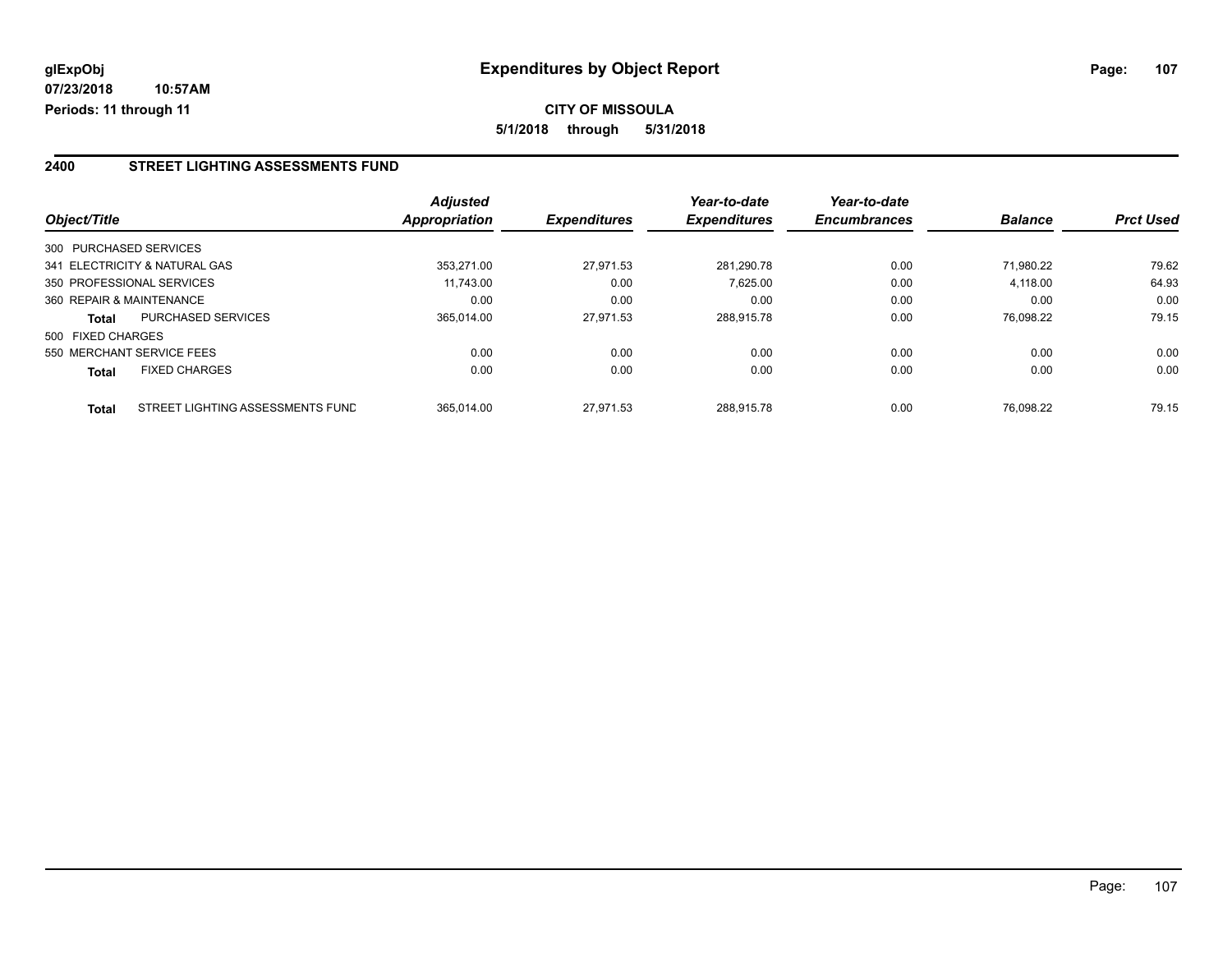# **CITY OF MISSOULA**

**5/1/2018 through 5/31/2018**

# **2500 STREET MAINTENANCE ASSESSMENT FUND**

|                        |                              | <b>Adjusted</b>      |                     | Year-to-date        | Year-to-date        |                |                  |
|------------------------|------------------------------|----------------------|---------------------|---------------------|---------------------|----------------|------------------|
| Object/Title           |                              | <b>Appropriation</b> | <b>Expenditures</b> | <b>Expenditures</b> | <b>Encumbrances</b> | <b>Balance</b> | <b>Prct Used</b> |
| 300 PURCHASED SERVICES |                              |                      |                     |                     |                     |                |                  |
| 345 GARBAGE            |                              | 61.854.00            | 5,083.33            | 53,295.07           | 0.00                | 8,558.93       | 86.16            |
| <b>Total</b>           | <b>PURCHASED SERVICES</b>    | 61,854.00            | 5,083.33            | 53,295.07           | 0.00                | 8,558.93       | 86.16            |
| 500 FIXED CHARGES      |                              |                      |                     |                     |                     |                |                  |
|                        | 550 MERCHANT SERVICE FEES    | 0.00                 | 0.00                | 0.00                | 0.00                | 0.00           | 0.00             |
| <b>Total</b>           | <b>FIXED CHARGES</b>         | 0.00                 | 0.00                | 0.00                | 0.00                | 0.00           | 0.00             |
| 800 OTHER OBJECTS      |                              |                      |                     |                     |                     |                |                  |
|                        | 820 TRANSFERS TO OTHER FUNDS | 41.000.00            | 0.00                | 20.500.00           | 0.00                | 20.500.00      | 50.00            |
| <b>Total</b>           | OTHER OBJECTS                | 41.000.00            | 0.00                | 20.500.00           | 0.00                | 20,500.00      | 50.00            |
| <b>Total</b>           | NON-DEPARTMENTAL             | 102.854.00           | 5,083.33            | 73.795.07           | 0.00                | 29.058.93      | 71.75            |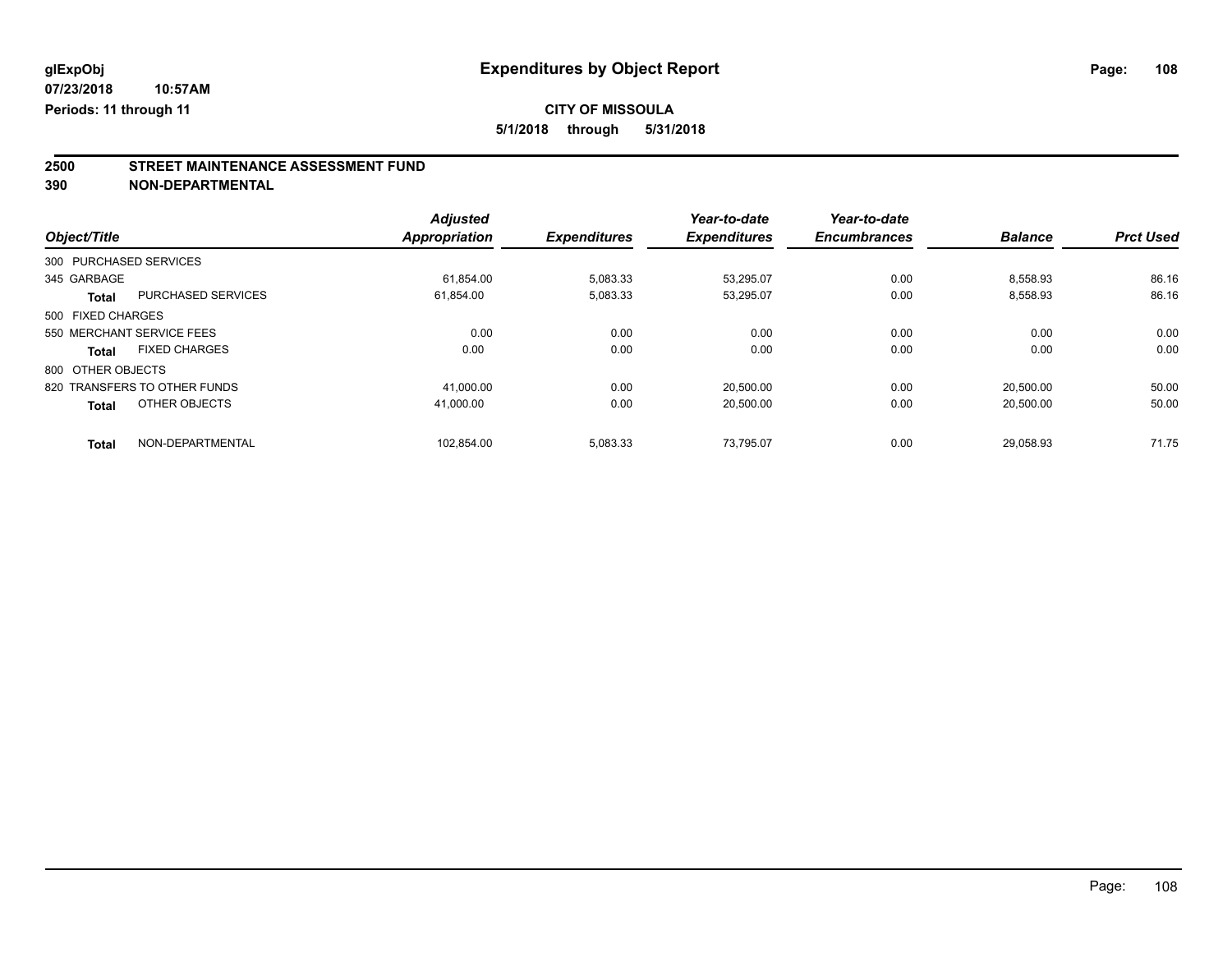### **07/23/2018 10:57AM Periods: 11 through 11**

**CITY OF MISSOULA 5/1/2018 through 5/31/2018**

### **2500 STREET MAINTENANCE ASSESSMENT FUND**

|                        |                                  | <b>Adjusted</b> |                     | Year-to-date        | Year-to-date        |                |                  |
|------------------------|----------------------------------|-----------------|---------------------|---------------------|---------------------|----------------|------------------|
| Object/Title           |                                  | Appropriation   | <b>Expenditures</b> | <b>Expenditures</b> | <b>Encumbrances</b> | <b>Balance</b> | <b>Prct Used</b> |
| 300 PURCHASED SERVICES |                                  |                 |                     |                     |                     |                |                  |
| 345 GARBAGE            |                                  | 61.854.00       | 5,083.33            | 53,295.07           | 0.00                | 8,558.93       | 86.16            |
| Total                  | PURCHASED SERVICES               | 61,854.00       | 5,083.33            | 53,295.07           | 0.00                | 8,558.93       | 86.16            |
| 500 FIXED CHARGES      |                                  |                 |                     |                     |                     |                |                  |
|                        | 550 MERCHANT SERVICE FEES        | 0.00            | 0.00                | 0.00                | 0.00                | 0.00           | 0.00             |
| Total                  | <b>FIXED CHARGES</b>             | 0.00            | 0.00                | 0.00                | 0.00                | 0.00           | 0.00             |
| 800 OTHER OBJECTS      |                                  |                 |                     |                     |                     |                |                  |
|                        | 820 TRANSFERS TO OTHER FUNDS     | 41.000.00       | 0.00                | 20.500.00           | 0.00                | 20.500.00      | 50.00            |
| <b>Total</b>           | OTHER OBJECTS                    | 41,000.00       | 0.00                | 20,500.00           | 0.00                | 20,500.00      | 50.00            |
| <b>Total</b>           | STREET MAINTENANCE ASSESSMENT FI | 102.854.00      | 5,083.33            | 73,795.07           | 0.00                | 29.058.93      | 71.75            |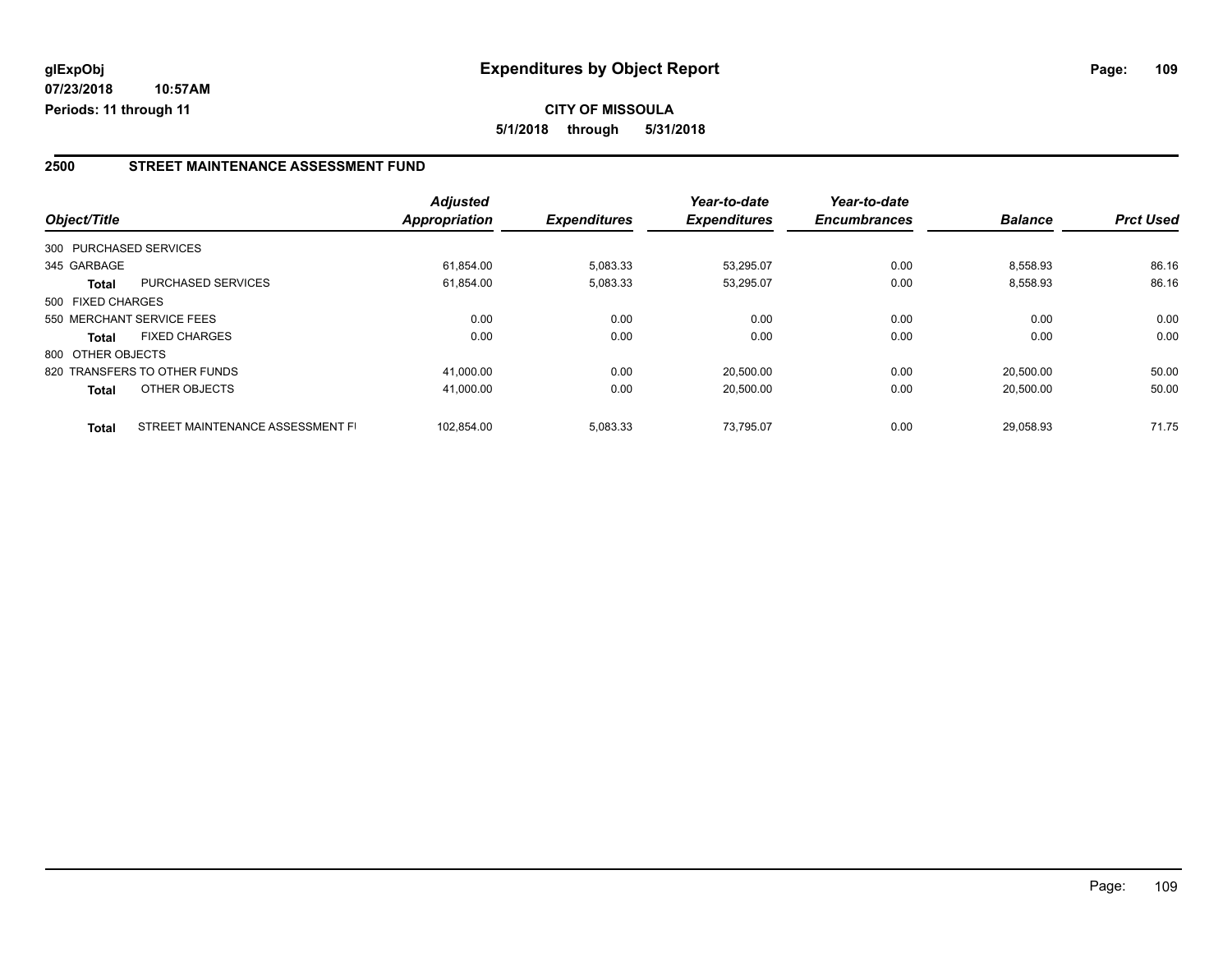# **2512 ROAD DISTRICT #1**

### **320 STREET MAINTENANCE**

|                                      | <b>Adjusted</b>      |                     | Year-to-date        | Year-to-date        |                |                  |
|--------------------------------------|----------------------|---------------------|---------------------|---------------------|----------------|------------------|
| Object/Title                         | <b>Appropriation</b> | <b>Expenditures</b> | <b>Expenditures</b> | <b>Encumbrances</b> | <b>Balance</b> | <b>Prct Used</b> |
| 100 PERSONAL SERVICES                |                      |                     |                     |                     |                |                  |
| 110 SALARIES AND WAGES               | 148,100.00           | 4,640.77            | 58,227.81           | 0.00                | 89,872.19      | 39.32            |
| 130 OTHER                            | 0.00                 | 0.00                | 0.00                | 0.00                | 0.00           | 0.00             |
| 140 EMPLOYER CONTRIBUTIONS           | 69,039.00            | 800.90              | 16,382.34           | 0.00                | 52,656.66      | 23.73            |
| 141 STATE RETIREMENT CONTRIBUTIONS   | 147.00               | 4.64                | 74.47               | 0.00                | 72.53          | 50.66            |
| PERSONAL SERVICES<br>Total           | 217,286.00           | 5,446.31            | 74,684.62           | 0.00                | 142,601.38     | 34.37            |
| 200 SUPPLIES                         |                      |                     |                     |                     |                |                  |
| 210 OFFICE SUPPLIES                  | 6,185.00             | 0.00                | 443.34              | 0.00                | 5,741.66       | 7.17             |
| 220 OPERATING SUPPLIES               | 91,014.00            | 0.00                | 94,375.65           | 0.00                | $-3,361.65$    | 103.69           |
| 230 REPAIR/MAINTENANCE               | 92,478.00            | 10,850.00           | 100,106.96          | 0.00                | $-7,628.96$    | 108.25           |
| 231 GASOLINE                         | 1,135.00             | 0.00                | 1,345.06            | 0.00                | $-210.06$      | 118.51           |
| 240 OTHER SUPPLIES                   | 549.00               | 0.00                | 0.00                | 0.00                | 549.00         | 0.00             |
| <b>SUPPLIES</b><br><b>Total</b>      | 191,361.00           | 10,850.00           | 196,271.01          | 0.00                | $-4,910.01$    | 102.57           |
| 300 PURCHASED SERVICES               |                      |                     |                     |                     |                |                  |
| 310 COMMUNICATIONS                   | 0.00                 | 0.00                | 1.62                | 0.00                | $-1.62$        | 0.00             |
| 330 PUBLICITY, SUBSCRIPTIONS & DUES  | 0.00                 | 0.00                | 0.00                | 0.00                | 0.00           | 0.00             |
| 350 PROFESSIONAL SERVICES            | 129,500.00           | 0.00                | 36,586.17           | 0.00                | 92,913.83      | 28.25            |
| 360 REPAIR & MAINTENANCE             | 2,500.00             | 776.18              | 1,576.18            | 0.00                | 923.82         | 63.05            |
| 370 TRAVEL                           | 1,450.00             | 0.00                | 21.00               | 0.00                | 1,429.00       | 1.45             |
| 380 TRAINING                         | 350.00               | 0.00                | 0.00                | 0.00                | 350.00         | 0.00             |
| PURCHASED SERVICES<br><b>Total</b>   | 133,800.00           | 776.18              | 38,184.97           | 0.00                | 95,615.03      | 28.54            |
| <b>400 BUILDING MATERIALS</b>        |                      |                     |                     |                     |                |                  |
| <b>400 BUILDING MATERIALS</b>        | 275,201.00           | 0.00                | 254,813.85          | 0.00                | 20,387.15      | 92.59            |
| <b>BUILDING MATERIALS</b><br>Total   | 275,201.00           | 0.00                | 254,813.85          | 0.00                | 20,387.15      | 92.59            |
| 500 FIXED CHARGES                    |                      |                     |                     |                     |                |                  |
| 500 FIXED CHARGES                    | 101,949.00           | 0.00                | 13,023.50           | 0.00                | 88,925.50      | 12.77            |
| 550 MERCHANT SERVICE FEES            | 0.00                 | 0.00                | 0.00                | 0.00                | 0.00           | 0.00             |
| <b>FIXED CHARGES</b><br><b>Total</b> | 101,949.00           | 0.00                | 13,023.50           | 0.00                | 88,925.50      | 12.77            |
| 600 DEBT SERVICE                     |                      |                     |                     |                     |                |                  |
| 610 PRINCIPAL                        | 605,289.00           | 63,723.34           | 546,871.00          | 0.00                | 58,418.00      | 90.35            |
| 620 INTEREST / SERVICE FEES          | 46,121.00            | 3,871.81            | 50,833.70           | 0.00                | $-4,712.70$    | 110.22           |
| <b>DEBT SERVICE</b><br><b>Total</b>  | 651,410.00           | 67,595.15           | 597,704.70          | 0.00                | 53,705.30      | 91.76            |
| 700 GRANTS & CONTRIBUTIONS           |                      |                     |                     |                     |                |                  |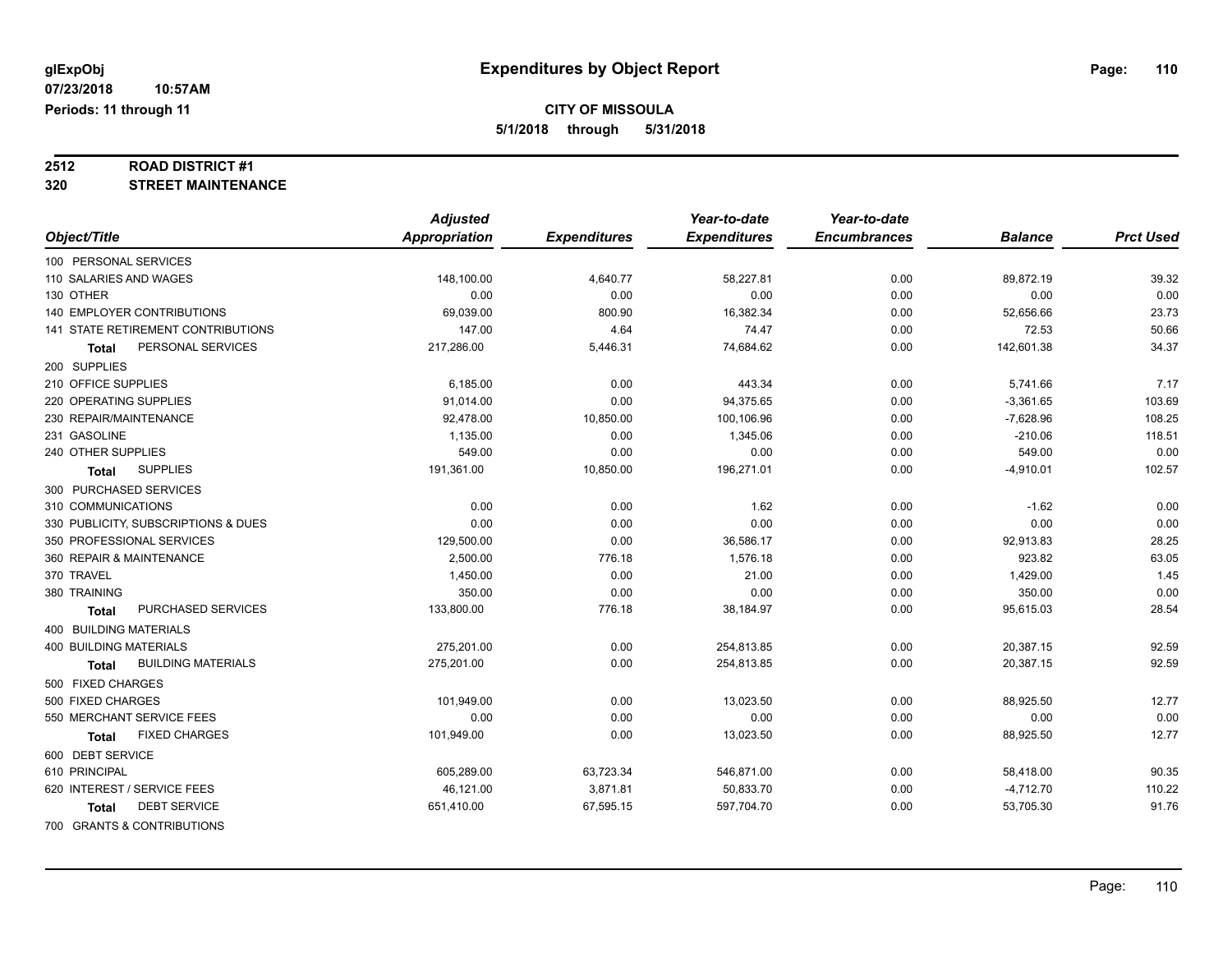# **2512 ROAD DISTRICT #1**

**320 STREET MAINTENANCE**

|                    |                                   | <b>Adjusted</b>      |                     | Year-to-date        | Year-to-date        |                |                  |
|--------------------|-----------------------------------|----------------------|---------------------|---------------------|---------------------|----------------|------------------|
| Object/Title       |                                   | <b>Appropriation</b> | <b>Expenditures</b> | <b>Expenditures</b> | <b>Encumbrances</b> | <b>Balance</b> | <b>Prct Used</b> |
|                    | 700 GRANTS & CONTRIBUTIONS        | 0.00                 | 0.00                | 6.400.00            | 0.00                | $-6.400.00$    | 0.00             |
| Total              | <b>GRANTS &amp; CONTRIBUTIONS</b> | 0.00                 | 0.00                | 6,400.00            | 0.00                | $-6,400.00$    | 0.00             |
| 800 OTHER OBJECTS  |                                   |                      |                     |                     |                     |                |                  |
|                    | 820 TRANSFERS TO OTHER FUNDS      | 104.057.00           | 0.00                | 52.028.50           | 0.00                | 52.028.50      | 50.00            |
| 845 CONTINGENCY    |                                   | 0.00                 | 0.00                | 0.00                | 0.00                | 0.00           | 0.00             |
| Total              | OTHER OBJECTS                     | 104.057.00           | 0.00                | 52,028.50           | 0.00                | 52,028.50      | 50.00            |
| 900 CAPITAL OUTLAY |                                   |                      |                     |                     |                     |                |                  |
| 930 IMPROVEMENTS   |                                   | 455.802.00           | 4,897.31            | 79.777.12           | 0.00                | 376.024.88     | 17.50            |
| <b>Total</b>       | <b>CAPITAL OUTLAY</b>             | 455,802.00           | 4,897.31            | 79,777.12           | 0.00                | 376.024.88     | 17.50            |
| Total              | <b>STREET MAINTENANCE</b>         | 2.130.866.00         | 89.564.95           | 1.312.888.27        | 0.00                | 817.977.73     | 61.61            |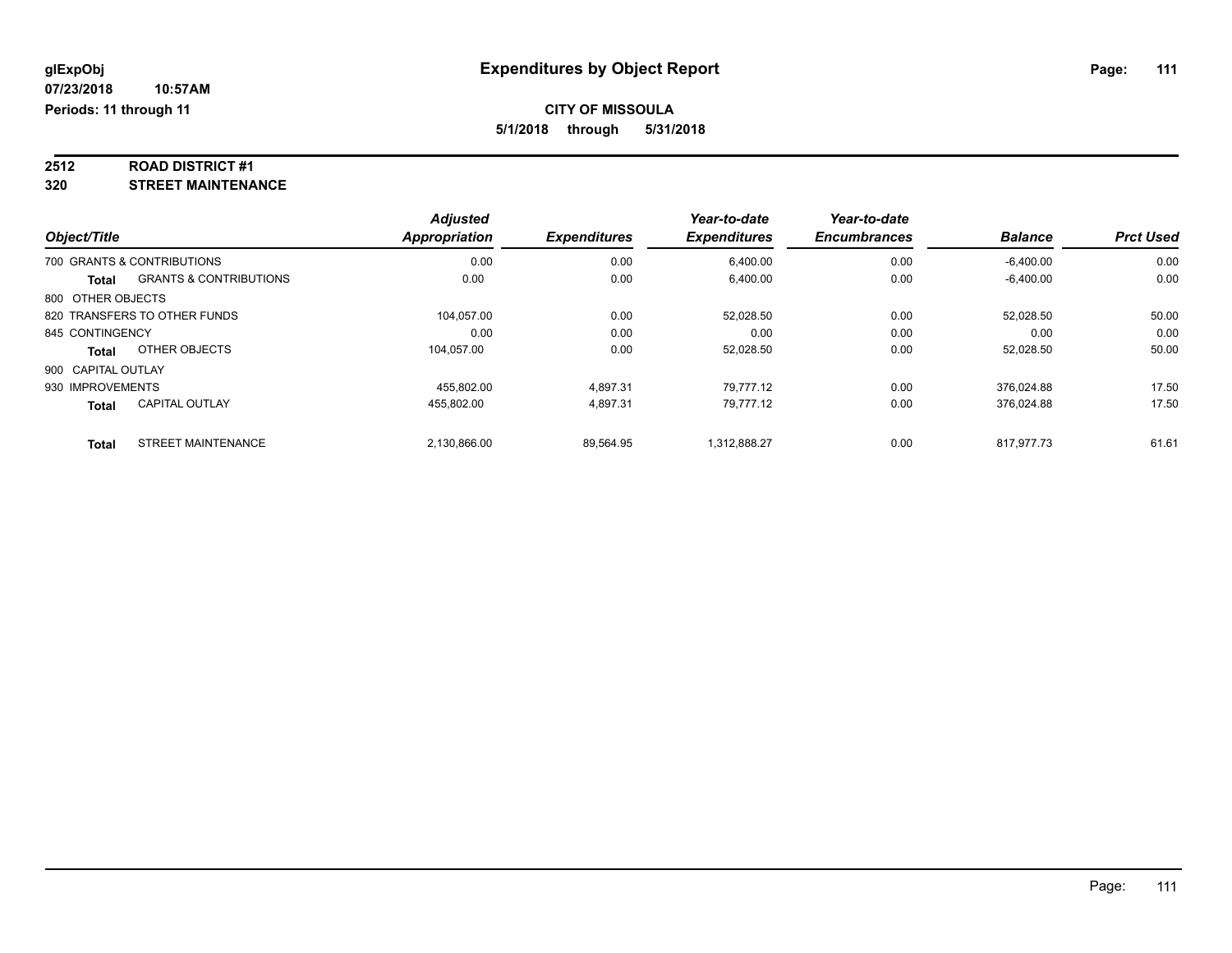# **2512 ROAD DISTRICT #1**

**390 NON-DEPARTMENTAL**

| Object/Title      |                      | <b>Adjusted</b><br>Appropriation | <b>Expenditures</b> | Year-to-date<br><b>Expenditures</b> | Year-to-date<br><b>Encumbrances</b> | <b>Balance</b> | <b>Prct Used</b> |
|-------------------|----------------------|----------------------------------|---------------------|-------------------------------------|-------------------------------------|----------------|------------------|
| 500 FIXED CHARGES |                      |                                  |                     |                                     |                                     |                |                  |
| 500 FIXED CHARGES |                      | 0.00                             | 0.00                | 0.00                                | 0.00                                | 0.00           | 0.00             |
| Total             | <b>FIXED CHARGES</b> | 0.00                             | 0.00                | 0.00                                | 0.00                                | 0.00           | 0.00             |
| Total             | NON-DEPARTMENTAL     | 0.00                             | 0.00                | 0.00                                | 0.00                                | 0.00           | 0.00             |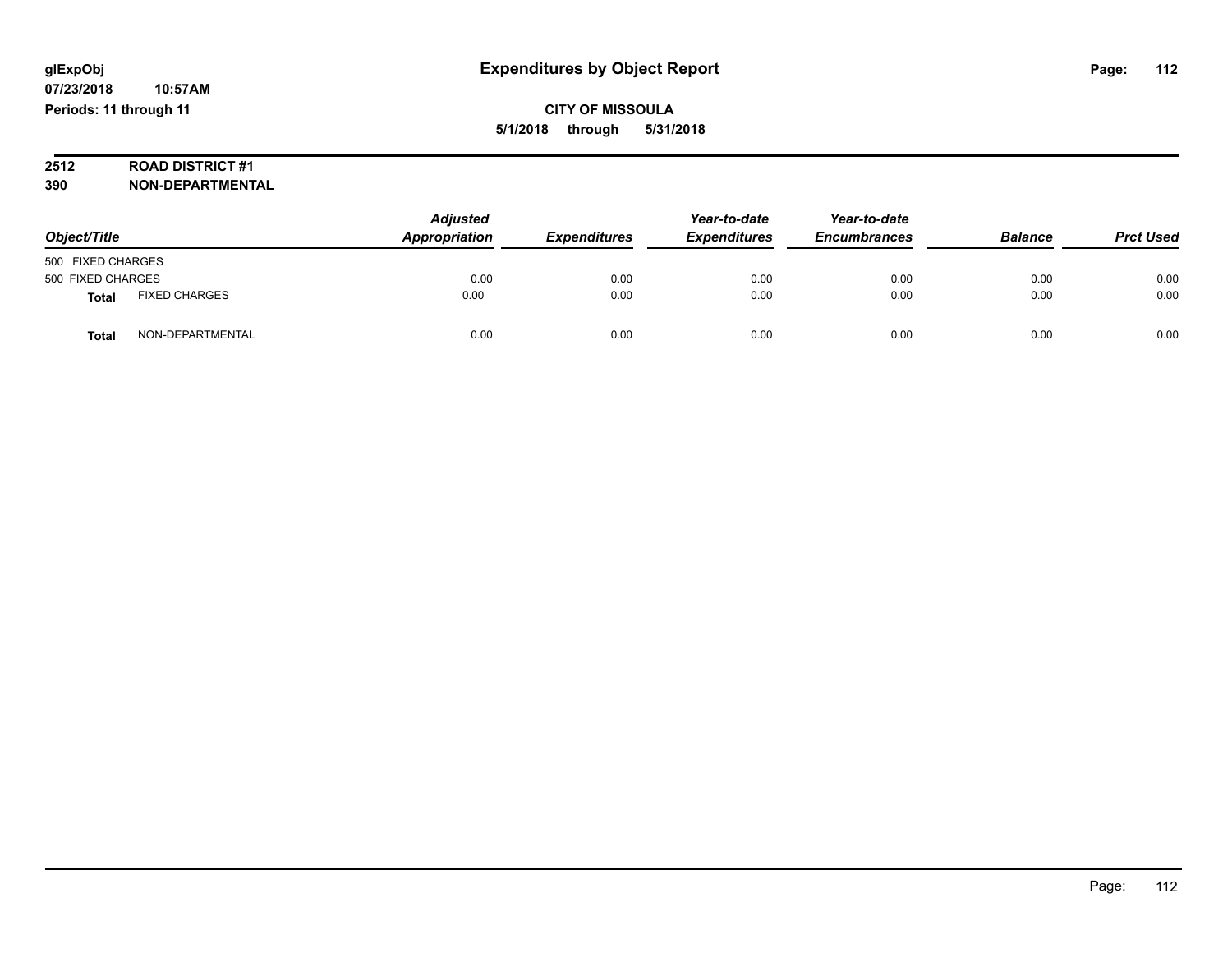#### **2512 ROAD DISTRICT #1**

|                                           | <b>Adjusted</b> |                     | Year-to-date        | Year-to-date        |                |                  |
|-------------------------------------------|-----------------|---------------------|---------------------|---------------------|----------------|------------------|
| Object/Title                              | Appropriation   | <b>Expenditures</b> | <b>Expenditures</b> | <b>Encumbrances</b> | <b>Balance</b> | <b>Prct Used</b> |
| 100 PERSONAL SERVICES                     |                 |                     |                     |                     |                |                  |
| 110 SALARIES AND WAGES                    | 148,100.00      | 4,640.77            | 58,227.81           | 0.00                | 89,872.19      | 39.32            |
| 130 OTHER                                 | 0.00            | 0.00                | 0.00                | 0.00                | 0.00           | 0.00             |
| <b>140 EMPLOYER CONTRIBUTIONS</b>         | 69,039.00       | 800.90              | 16,382.34           | 0.00                | 52,656.66      | 23.73            |
| 141 STATE RETIREMENT CONTRIBUTIONS        | 147.00          | 4.64                | 74.47               | 0.00                | 72.53          | 50.66            |
| PERSONAL SERVICES<br>Total                | 217,286.00      | 5,446.31            | 74,684.62           | 0.00                | 142,601.38     | 34.37            |
| 200 SUPPLIES                              |                 |                     |                     |                     |                |                  |
| 210 OFFICE SUPPLIES                       | 6,185.00        | 0.00                | 443.34              | 0.00                | 5,741.66       | 7.17             |
| 220 OPERATING SUPPLIES                    | 91,014.00       | 0.00                | 94,375.65           | 0.00                | $-3,361.65$    | 103.69           |
| 230 REPAIR/MAINTENANCE                    | 92,478.00       | 10,850.00           | 100,106.96          | 0.00                | $-7,628.96$    | 108.25           |
| 231 GASOLINE                              | 1,135.00        | 0.00                | 1,345.06            | 0.00                | $-210.06$      | 118.51           |
| 240 OTHER SUPPLIES                        | 549.00          | 0.00                | 0.00                | 0.00                | 549.00         | 0.00             |
| <b>SUPPLIES</b><br><b>Total</b>           | 191,361.00      | 10,850.00           | 196,271.01          | 0.00                | $-4,910.01$    | 102.57           |
| 300 PURCHASED SERVICES                    |                 |                     |                     |                     |                |                  |
| 310 COMMUNICATIONS                        | 0.00            | 0.00                | 1.62                | 0.00                | $-1.62$        | 0.00             |
| 330 PUBLICITY, SUBSCRIPTIONS & DUES       | 0.00            | 0.00                | 0.00                | 0.00                | 0.00           | 0.00             |
| 350 PROFESSIONAL SERVICES                 | 129,500.00      | 0.00                | 36,586.17           | 0.00                | 92,913.83      | 28.25            |
| 360 REPAIR & MAINTENANCE                  | 2,500.00        | 776.18              | 1,576.18            | 0.00                | 923.82         | 63.05            |
| 370 TRAVEL                                | 1,450.00        | 0.00                | 21.00               | 0.00                | 1,429.00       | 1.45             |
| 380 TRAINING                              | 350.00          | 0.00                | 0.00                | 0.00                | 350.00         | 0.00             |
| PURCHASED SERVICES<br><b>Total</b>        | 133,800.00      | 776.18              | 38,184.97           | 0.00                | 95,615.03      | 28.54            |
| 400 BUILDING MATERIALS                    |                 |                     |                     |                     |                |                  |
| <b>400 BUILDING MATERIALS</b>             | 275,201.00      | 0.00                | 254,813.85          | 0.00                | 20,387.15      | 92.59            |
| <b>BUILDING MATERIALS</b><br><b>Total</b> | 275,201.00      | 0.00                | 254,813.85          | 0.00                | 20,387.15      | 92.59            |
| 500 FIXED CHARGES                         |                 |                     |                     |                     |                |                  |
| 500 FIXED CHARGES                         | 101,949.00      | 0.00                | 13,023.50           | 0.00                | 88,925.50      | 12.77            |
| 550 MERCHANT SERVICE FEES                 | 0.00            | 0.00                | 0.00                | 0.00                | 0.00           | 0.00             |
| <b>FIXED CHARGES</b><br><b>Total</b>      | 101,949.00      | 0.00                | 13,023.50           | 0.00                | 88,925.50      | 12.77            |
| 600 DEBT SERVICE                          |                 |                     |                     |                     |                |                  |
| 610 PRINCIPAL                             | 605,289.00      | 63,723.34           | 546,871.00          | 0.00                | 58,418.00      | 90.35            |
| 620 INTEREST / SERVICE FEES               | 46,121.00       | 3,871.81            | 50,833.70           | 0.00                | $-4,712.70$    | 110.22           |
| <b>DEBT SERVICE</b><br>Total              | 651,410.00      | 67,595.15           | 597,704.70          | 0.00                | 53,705.30      | 91.76            |
| 700 GRANTS & CONTRIBUTIONS                |                 |                     |                     |                     |                |                  |
| 700 GRANTS & CONTRIBUTIONS                | 0.00            | 0.00                | 6,400.00            | 0.00                | $-6,400.00$    | 0.00             |
|                                           |                 |                     |                     |                     |                |                  |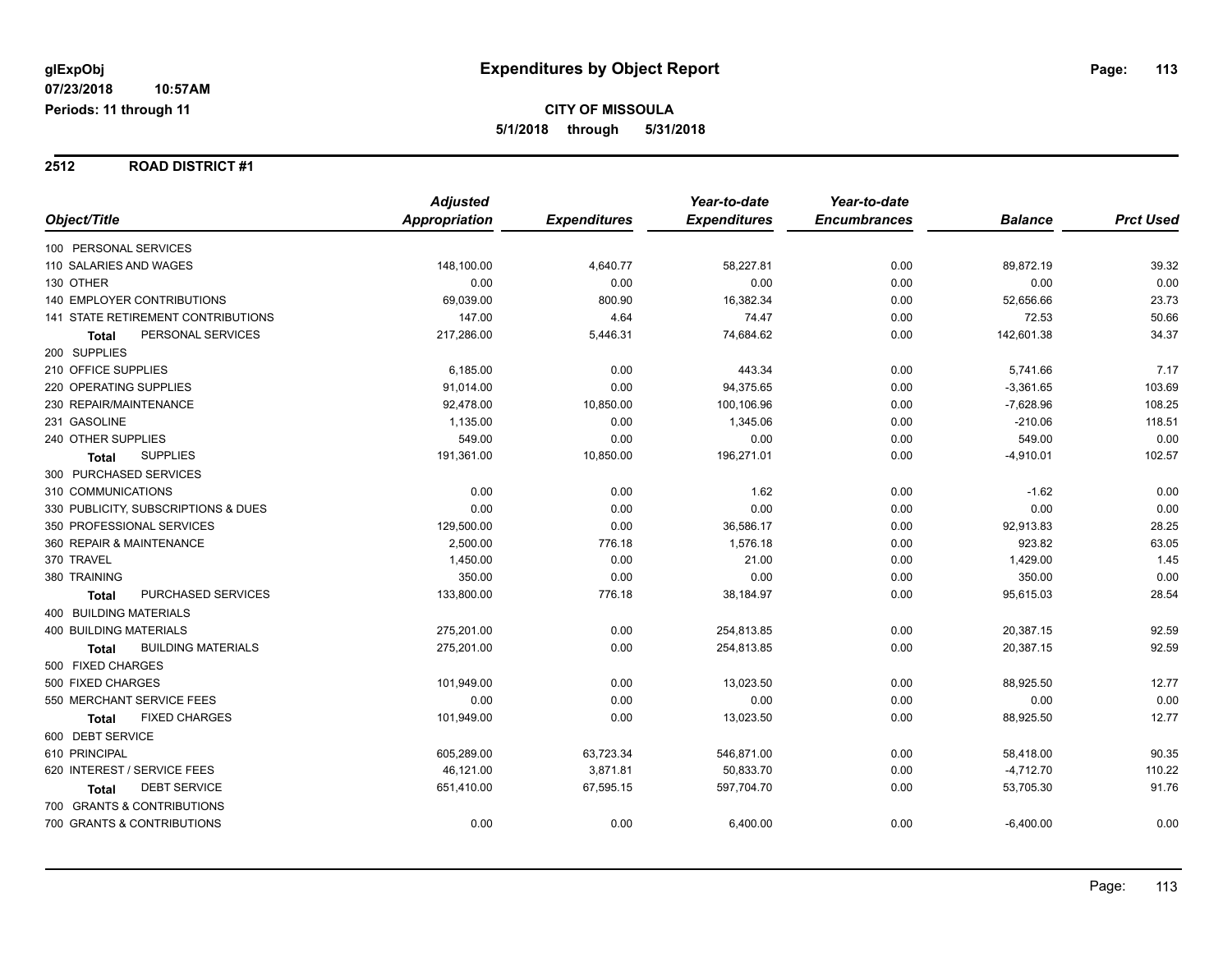### **2512 ROAD DISTRICT #1**

|                                                   | <b>Adjusted</b> |                     | Year-to-date        | Year-to-date        |                |                  |
|---------------------------------------------------|-----------------|---------------------|---------------------|---------------------|----------------|------------------|
| Object/Title                                      | Appropriation   | <b>Expenditures</b> | <b>Expenditures</b> | <b>Encumbrances</b> | <b>Balance</b> | <b>Prct Used</b> |
| <b>GRANTS &amp; CONTRIBUTIONS</b><br><b>Total</b> | 0.00            | 0.00                | 6.400.00            | 0.00                | $-6,400.00$    | 0.00             |
| 800 OTHER OBJECTS                                 |                 |                     |                     |                     |                |                  |
| 820 TRANSFERS TO OTHER FUNDS                      | 104.057.00      | 0.00                | 52.028.50           | 0.00                | 52.028.50      | 50.00            |
| 845 CONTINGENCY                                   | 0.00            | 0.00                | 0.00                | 0.00                | 0.00           | 0.00             |
| OTHER OBJECTS<br>Total                            | 104,057.00      | 0.00                | 52,028.50           | 0.00                | 52,028.50      | 50.00            |
| 900 CAPITAL OUTLAY                                |                 |                     |                     |                     |                |                  |
| 930 IMPROVEMENTS                                  | 455.802.00      | 4,897.31            | 79.777.12           | 0.00                | 376.024.88     | 17.50            |
| <b>CAPITAL OUTLAY</b><br><b>Total</b>             | 455.802.00      | 4,897.31            | 79.777.12           | 0.00                | 376.024.88     | 17.50            |
| ROAD DISTRICT #1<br><b>Total</b>                  | 2.130.866.00    | 89.564.95           | 1.312.888.27        | 0.00                | 817.977.73     | 61.61            |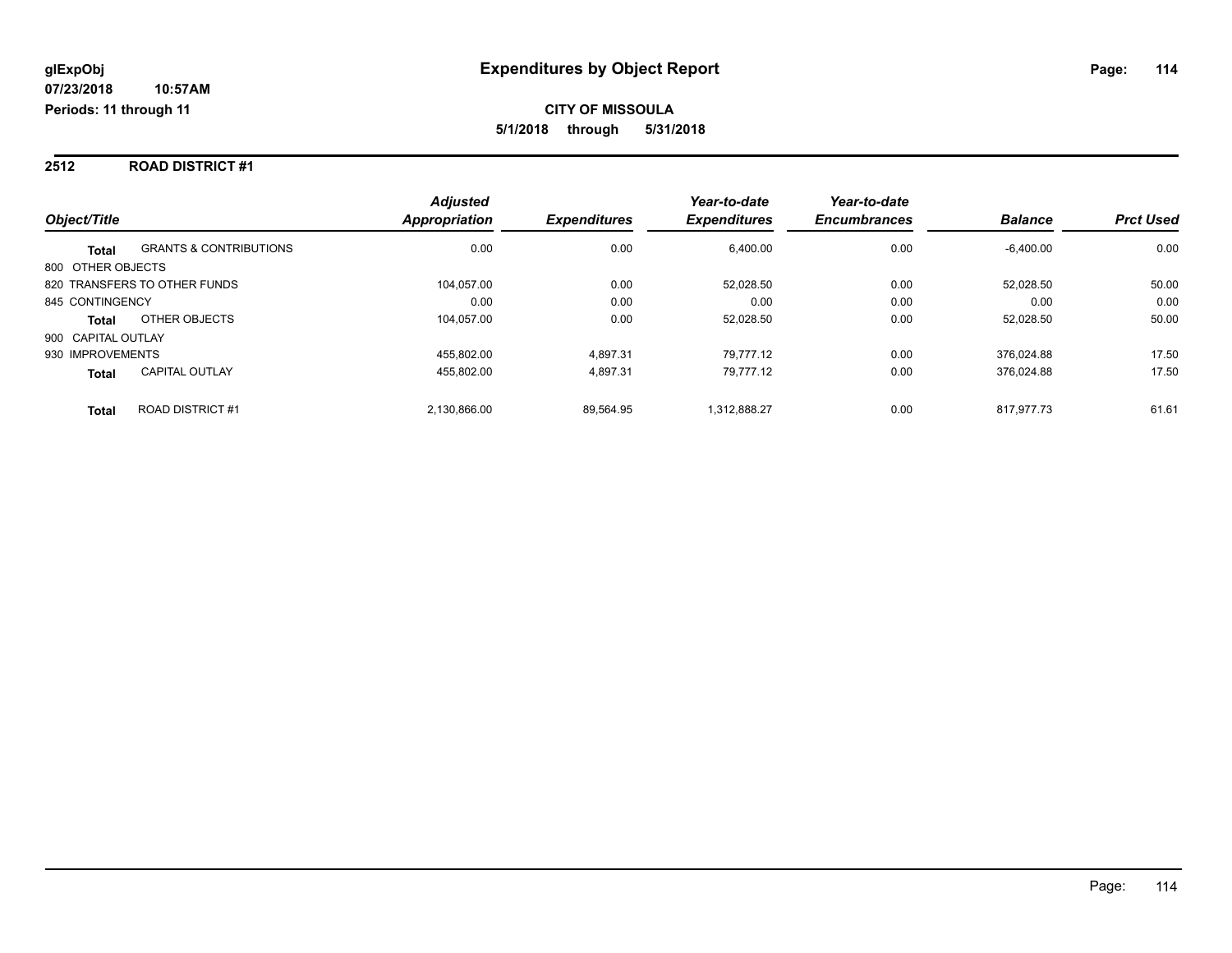# **2513 PARK DISTRICT #1**

**370 PARKS & RECREATION**

|                                           | <b>Adjusted</b> |                     | Year-to-date        | Year-to-date        |                |                  |
|-------------------------------------------|-----------------|---------------------|---------------------|---------------------|----------------|------------------|
| Object/Title                              | Appropriation   | <b>Expenditures</b> | <b>Expenditures</b> | <b>Encumbrances</b> | <b>Balance</b> | <b>Prct Used</b> |
| 100 PERSONAL SERVICES                     |                 |                     |                     |                     |                |                  |
| 110 SALARIES AND WAGES                    | 261,724.00      | 20,289.08           | 207,454.99          | 0.00                | 54,269.01      | 79.26            |
| 111 INTERMITTENT SALARY & WAGES           | 0.00            | 0.00                | 0.00                | 0.00                | 0.00           | 0.00             |
| 120 OVERTIME                              | 0.00            | 152.17              | 1,376.82            | 0.00                | $-1,376.82$    | 0.00             |
| <b>140 EMPLOYER CONTRIBUTIONS</b>         | 112,375.00      | 8,797.59            | 92,733.07           | 0.00                | 19,641.93      | 82.52            |
| <b>141 STATE RETIREMENT CONTRIBUTIONS</b> | 227.00          | 20.29               | 239.25              | 0.00                | $-12.25$       | 105.40           |
| 143 INTERMITTENT EMPLOYER CONTRIBUTIONS   | 0.00            | 0.00                | 0.00                | 0.00                | 0.00           | 0.00             |
| PERSONAL SERVICES<br><b>Total</b>         | 374,326.00      | 29,259.13           | 301,804.13          | 0.00                | 72,521.87      | 80.63            |
| 200 SUPPLIES                              |                 |                     |                     |                     |                |                  |
| 220 OPERATING SUPPLIES                    | 76,916.00       | 10,154.33           | 102,641.31          | 0.00                | $-25,725.31$   | 133.45           |
| 230 REPAIR/MAINTENANCE                    | 98,266.00       | 4,689.87            | 24,446.78           | 0.00                | 73,819.22      | 24.88            |
| 231 GASOLINE                              | 10,144.00       | 0.00                | 10,937.16           | 0.00                | $-793.16$      | 107.82           |
| <b>SUPPLIES</b><br><b>Total</b>           | 185,326.00      | 14,844.20           | 138,025.25          | 0.00                | 47,300.75      | 74.48            |
| 300 PURCHASED SERVICES                    |                 |                     |                     |                     |                |                  |
| 300 PURCHASED SERVICES                    | 0.00            | 0.00                | 0.00                | 0.00                | 0.00           | 0.00             |
| 310 COMMUNICATIONS                        | 0.00            | 0.00                | 65.60               | 0.00                | $-65.60$       | 0.00             |
| 320 PRINTING & DUPLICATING                | 0.00            | 0.00                | 0.00                | 0.00                | 0.00           | 0.00             |
| 330 PUBLICITY, SUBSCRIPTIONS & DUES       | 3.000.00        | 0.00                | 2,500.00            | 0.00                | 500.00         | 83.33            |
| 341 ELECTRICITY & NATURAL GAS             | 47,924.00       | 0.00                | 49,746.92           | 0.00                | $-1,822.92$    | 103.80           |
| 343 WATER CHARGES                         | 7,685.00        | 0.00                | 12,967.35           | 0.00                | $-5,282.35$    | 168.74           |
| 344 TELEPHONE SERVICE                     | 900.00          | 0.00                | 0.00                | 0.00                | 900.00         | 0.00             |
| 345 GARBAGE                               | 3,310.00        | 0.00                | 4,516.78            | 0.00                | $-1,206.78$    | 136.46           |
| 350 PROFESSIONAL SERVICES                 | 77,344.00       | 3,284.72            | 49,181.11           | 0.00                | 28,162.89      | 63.59            |
| 360 REPAIR & MAINTENANCE                  | 130,640.00      | 4,249.01            | 91,968.66           | 0.00                | 38,671.34      | 70.40            |
| 370 TRAVEL                                | 500.00          | 0.00                | 641.59              | 0.00                | $-141.59$      | 128.32           |
| 380 TRAINING                              | 983.00          | $-120.00$           | 768.30              | 0.00                | 214.70         | 78.16            |
| PURCHASED SERVICES<br><b>Total</b>        | 272,286.00      | 7,413.73            | 212,356.31          | 0.00                | 59,929.69      | 77.99            |
| 500 FIXED CHARGES                         |                 |                     |                     |                     |                |                  |
| 550 MERCHANT SERVICE FEES                 | 0.00            | 0.00                | 0.00                | 0.00                | 0.00           | 0.00             |
| <b>FIXED CHARGES</b><br><b>Total</b>      | 0.00            | 0.00                | 0.00                | 0.00                | 0.00           | 0.00             |
| 600 DEBT SERVICE                          |                 |                     |                     |                     |                |                  |
| 610 PRINCIPAL                             | 199,023.00      | 37,385.23           | 220,572.03          | 0.00                | $-21,549.03$   | 110.83           |
| 620 INTEREST / SERVICE FEES               | 6,711.00        | 1,252.52            | 8,762.34            | 0.00                | $-2,051.34$    | 130.57           |
|                                           |                 |                     |                     |                     |                |                  |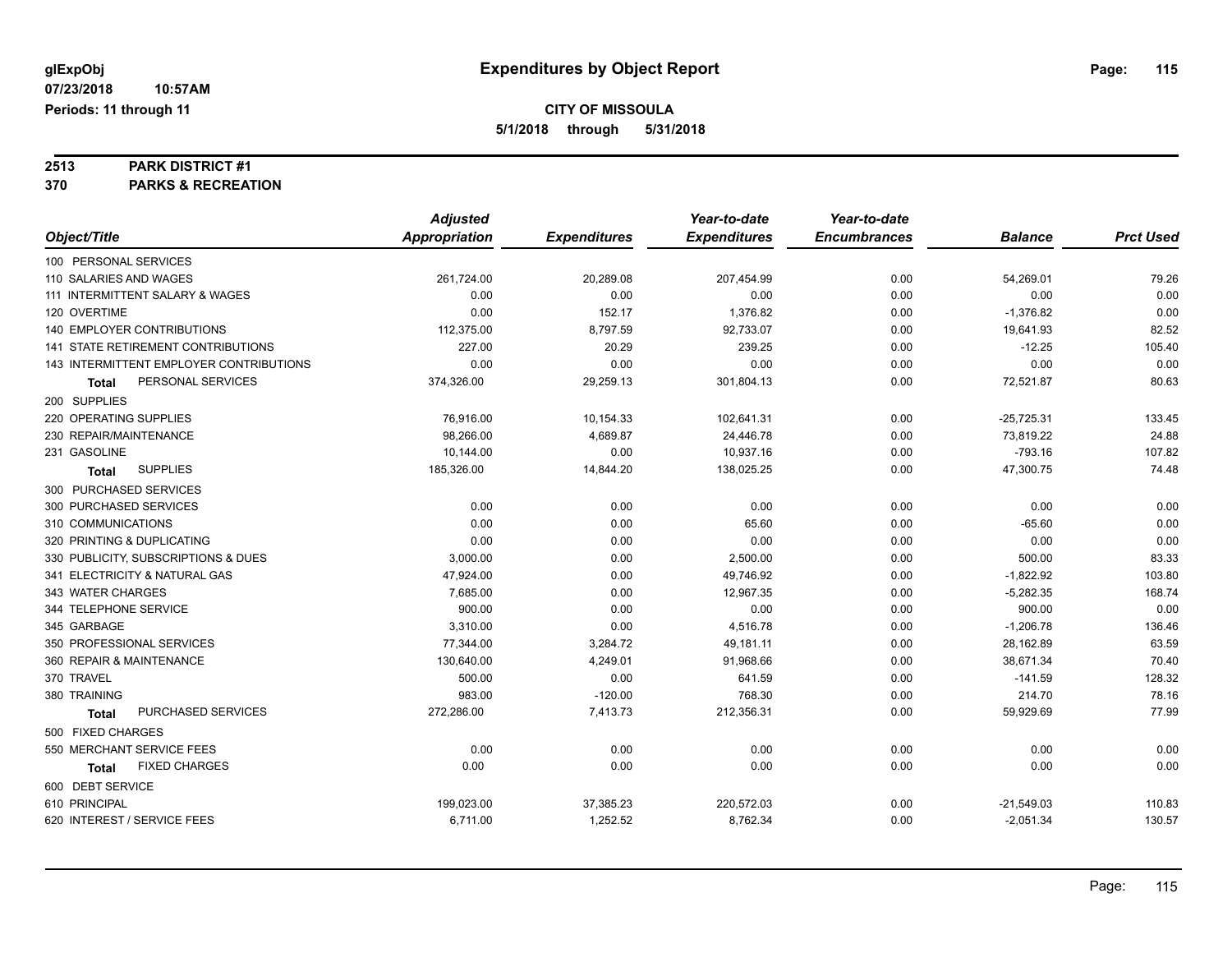# **2513 PARK DISTRICT #1**

**370 PARKS & RECREATION**

|                    |                                   | <b>Adjusted</b> |                     | Year-to-date        | Year-to-date        |                |                  |
|--------------------|-----------------------------------|-----------------|---------------------|---------------------|---------------------|----------------|------------------|
| Object/Title       |                                   | Appropriation   | <b>Expenditures</b> | <b>Expenditures</b> | <b>Encumbrances</b> | <b>Balance</b> | <b>Prct Used</b> |
| <b>Total</b>       | <b>DEBT SERVICE</b>               | 205,734.00      | 38,637.75           | 229,334.37          | 0.00                | $-23,600.37$   | 111.47           |
|                    | 700 GRANTS & CONTRIBUTIONS        |                 |                     |                     |                     |                |                  |
|                    | 700 GRANTS & CONTRIBUTIONS        | 0.00            | 0.00                | 0.00                | 0.00                | 0.00           | 0.00             |
| <b>Total</b>       | <b>GRANTS &amp; CONTRIBUTIONS</b> | 0.00            | 0.00                | 0.00                | 0.00                | 0.00           | 0.00             |
| 800 OTHER OBJECTS  |                                   |                 |                     |                     |                     |                |                  |
|                    | 820 TRANSFERS TO OTHER FUNDS      | 483.890.00      | 0.00                | 241,945.00          | 0.00                | 241.945.00     | 50.00            |
| <b>Total</b>       | OTHER OBJECTS                     | 483,890.00      | 0.00                | 241,945.00          | 0.00                | 241,945.00     | 50.00            |
| 900 CAPITAL OUTLAY |                                   |                 |                     |                     |                     |                |                  |
| 930 IMPROVEMENTS   |                                   | 30,000.00       | 5,502.85            | 47,864.43           | 0.00                | $-17.864.43$   | 159.55           |
|                    | 940 MACHINERY & EQUIPMENT         | 40,000.00       | 0.00                | 0.00                | 0.00                | 40,000.00      | 0.00             |
| <b>Total</b>       | <b>CAPITAL OUTLAY</b>             | 70,000.00       | 5,502.85            | 47,864.43           | 0.00                | 22,135.57      | 68.38            |
| <b>Total</b>       | PARKS & RECREATION                | 1.591.562.00    | 95.657.66           | 1.171.329.49        | 0.00                | 420.232.51     | 73.60            |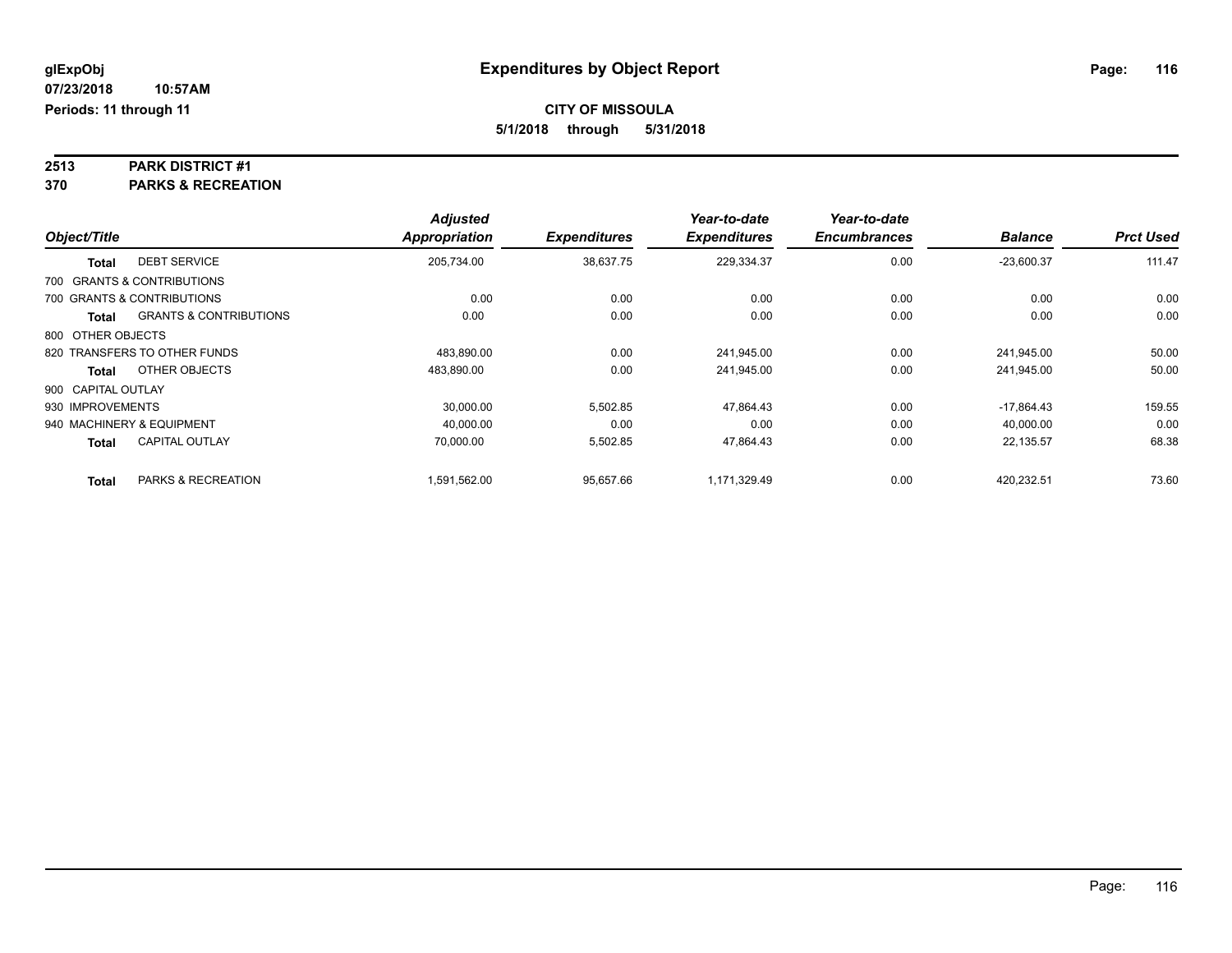**2513 PARK DISTRICT #1**

|                                         | <b>Adjusted</b> |                     | Year-to-date        | Year-to-date        |                |                  |
|-----------------------------------------|-----------------|---------------------|---------------------|---------------------|----------------|------------------|
| Object/Title                            | Appropriation   | <b>Expenditures</b> | <b>Expenditures</b> | <b>Encumbrances</b> | <b>Balance</b> | <b>Prct Used</b> |
| 100 PERSONAL SERVICES                   |                 |                     |                     |                     |                |                  |
| 110 SALARIES AND WAGES                  | 261,724.00      | 20,289.08           | 207,454.99          | 0.00                | 54,269.01      | 79.26            |
| 111 INTERMITTENT SALARY & WAGES         | 0.00            | 0.00                | 0.00                | 0.00                | 0.00           | 0.00             |
| 120 OVERTIME                            | 0.00            | 152.17              | 1,376.82            | 0.00                | $-1,376.82$    | 0.00             |
| 140 EMPLOYER CONTRIBUTIONS              | 112,375.00      | 8,797.59            | 92,733.07           | 0.00                | 19,641.93      | 82.52            |
| 141 STATE RETIREMENT CONTRIBUTIONS      | 227.00          | 20.29               | 239.25              | 0.00                | $-12.25$       | 105.40           |
| 143 INTERMITTENT EMPLOYER CONTRIBUTIONS | 0.00            | 0.00                | 0.00                | 0.00                | 0.00           | 0.00             |
| PERSONAL SERVICES<br><b>Total</b>       | 374,326.00      | 29,259.13           | 301,804.13          | 0.00                | 72,521.87      | 80.63            |
| 200 SUPPLIES                            |                 |                     |                     |                     |                |                  |
| 220 OPERATING SUPPLIES                  | 76,916.00       | 10,154.33           | 102,641.31          | 0.00                | $-25,725.31$   | 133.45           |
| 230 REPAIR/MAINTENANCE                  | 98,266.00       | 4,689.87            | 24,446.78           | 0.00                | 73,819.22      | 24.88            |
| 231 GASOLINE                            | 10,144.00       | 0.00                | 10,937.16           | 0.00                | $-793.16$      | 107.82           |
| <b>SUPPLIES</b><br>Total                | 185,326.00      | 14,844.20           | 138,025.25          | 0.00                | 47,300.75      | 74.48            |
| 300 PURCHASED SERVICES                  |                 |                     |                     |                     |                |                  |
| 300 PURCHASED SERVICES                  | 0.00            | 0.00                | 0.00                | 0.00                | 0.00           | 0.00             |
| 310 COMMUNICATIONS                      | 0.00            | 0.00                | 65.60               | 0.00                | $-65.60$       | 0.00             |
| 320 PRINTING & DUPLICATING              | 0.00            | 0.00                | 0.00                | 0.00                | 0.00           | 0.00             |
| 330 PUBLICITY, SUBSCRIPTIONS & DUES     | 3,000.00        | 0.00                | 2,500.00            | 0.00                | 500.00         | 83.33            |
| 341 ELECTRICITY & NATURAL GAS           | 47,924.00       | 0.00                | 49,746.92           | 0.00                | $-1,822.92$    | 103.80           |
| 343 WATER CHARGES                       | 7,685.00        | 0.00                | 12,967.35           | 0.00                | $-5,282.35$    | 168.74           |
| 344 TELEPHONE SERVICE                   | 900.00          | 0.00                | 0.00                | 0.00                | 900.00         | 0.00             |
| 345 GARBAGE                             | 3,310.00        | 0.00                | 4,516.78            | 0.00                | $-1,206.78$    | 136.46           |
| 350 PROFESSIONAL SERVICES               | 77,344.00       | 3,284.72            | 49,181.11           | 0.00                | 28,162.89      | 63.59            |
| 360 REPAIR & MAINTENANCE                | 130,640.00      | 4,249.01            | 91,968.66           | 0.00                | 38,671.34      | 70.40            |
| 370 TRAVEL                              | 500.00          | 0.00                | 641.59              | 0.00                | $-141.59$      | 128.32           |
| 380 TRAINING                            | 983.00          | $-120.00$           | 768.30              | 0.00                | 214.70         | 78.16            |
| PURCHASED SERVICES<br><b>Total</b>      | 272,286.00      | 7,413.73            | 212,356.31          | 0.00                | 59,929.69      | 77.99            |
| 500 FIXED CHARGES                       |                 |                     |                     |                     |                |                  |
| 550 MERCHANT SERVICE FEES               | 0.00            | 0.00                | 0.00                | 0.00                | 0.00           | 0.00             |
| <b>FIXED CHARGES</b><br><b>Total</b>    | 0.00            | 0.00                | 0.00                | 0.00                | 0.00           | 0.00             |
| 600 DEBT SERVICE                        |                 |                     |                     |                     |                |                  |
| 610 PRINCIPAL                           | 199,023.00      | 37,385.23           | 220,572.03          | 0.00                | $-21,549.03$   | 110.83           |
| 620 INTEREST / SERVICE FEES             | 6,711.00        | 1,252.52            | 8,762.34            | 0.00                | $-2,051.34$    | 130.57           |
| <b>DEBT SERVICE</b><br><b>Total</b>     | 205,734.00      | 38,637.75           | 229,334.37          | 0.00                | $-23,600.37$   | 111.47           |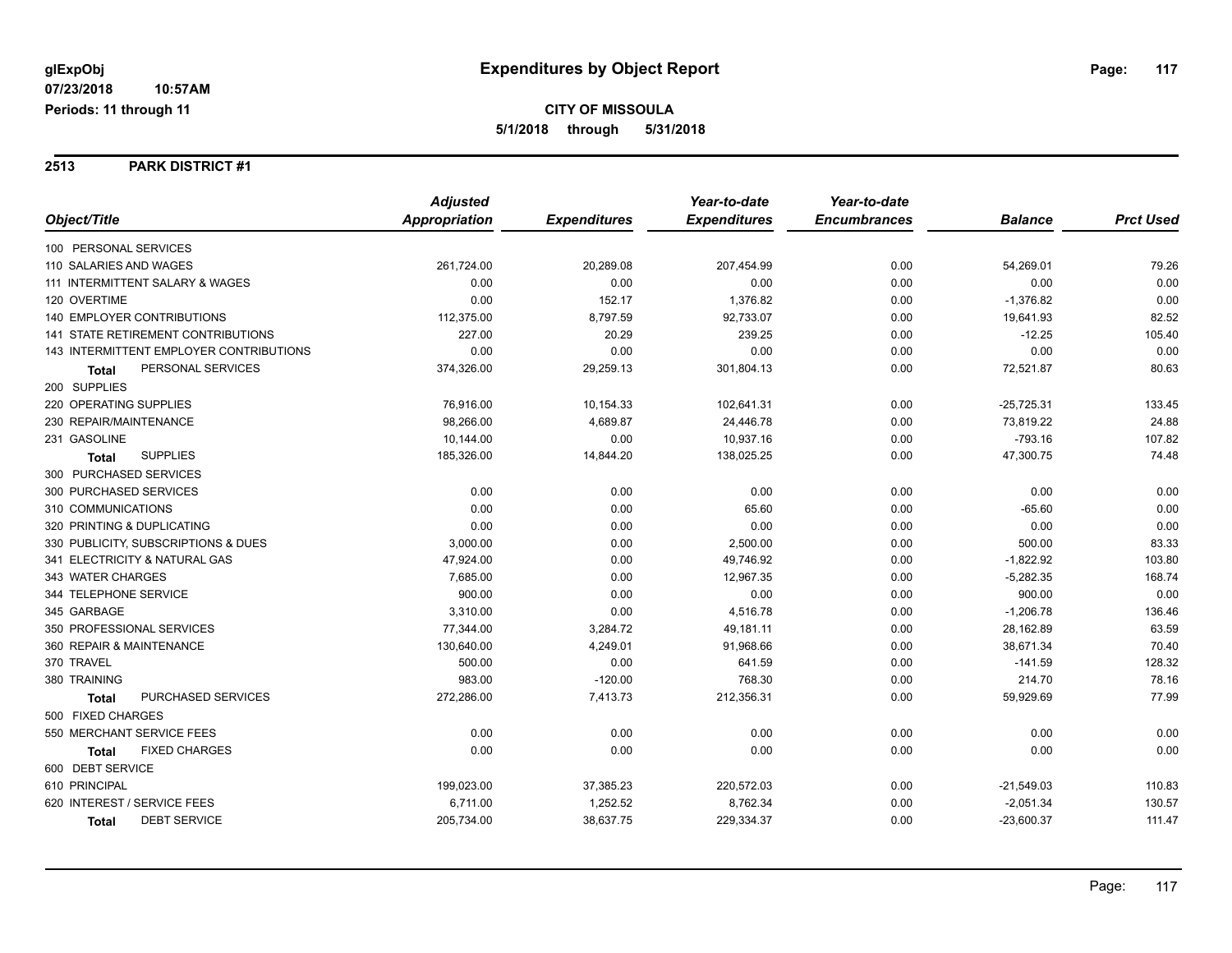#### **2513 PARK DISTRICT #1**

|                    |                                   | <b>Adjusted</b>      |                     | Year-to-date        | Year-to-date        |                |                  |
|--------------------|-----------------------------------|----------------------|---------------------|---------------------|---------------------|----------------|------------------|
| Object/Title       |                                   | <b>Appropriation</b> | <b>Expenditures</b> | <b>Expenditures</b> | <b>Encumbrances</b> | <b>Balance</b> | <b>Prct Used</b> |
|                    | 700 GRANTS & CONTRIBUTIONS        |                      |                     |                     |                     |                |                  |
|                    | 700 GRANTS & CONTRIBUTIONS        | 0.00                 | 0.00                | 0.00                | 0.00                | 0.00           | 0.00             |
| <b>Total</b>       | <b>GRANTS &amp; CONTRIBUTIONS</b> | 0.00                 | 0.00                | 0.00                | 0.00                | 0.00           | 0.00             |
| 800 OTHER OBJECTS  |                                   |                      |                     |                     |                     |                |                  |
|                    | 820 TRANSFERS TO OTHER FUNDS      | 483,890.00           | 0.00                | 241.945.00          | 0.00                | 241.945.00     | 50.00            |
| Total              | OTHER OBJECTS                     | 483,890.00           | 0.00                | 241,945.00          | 0.00                | 241.945.00     | 50.00            |
| 900 CAPITAL OUTLAY |                                   |                      |                     |                     |                     |                |                  |
| 930 IMPROVEMENTS   |                                   | 30.000.00            | 5.502.85            | 47.864.43           | 0.00                | $-17.864.43$   | 159.55           |
|                    | 940 MACHINERY & EQUIPMENT         | 40,000.00            | 0.00                | 0.00                | 0.00                | 40.000.00      | 0.00             |
| <b>Total</b>       | <b>CAPITAL OUTLAY</b>             | 70,000.00            | 5,502.85            | 47,864.43           | 0.00                | 22,135.57      | 68.38            |
| <b>Total</b>       | <b>PARK DISTRICT#1</b>            | 1,591,562.00         | 95,657.66           | 1.171.329.49        | 0.00                | 420.232.51     | 73.60            |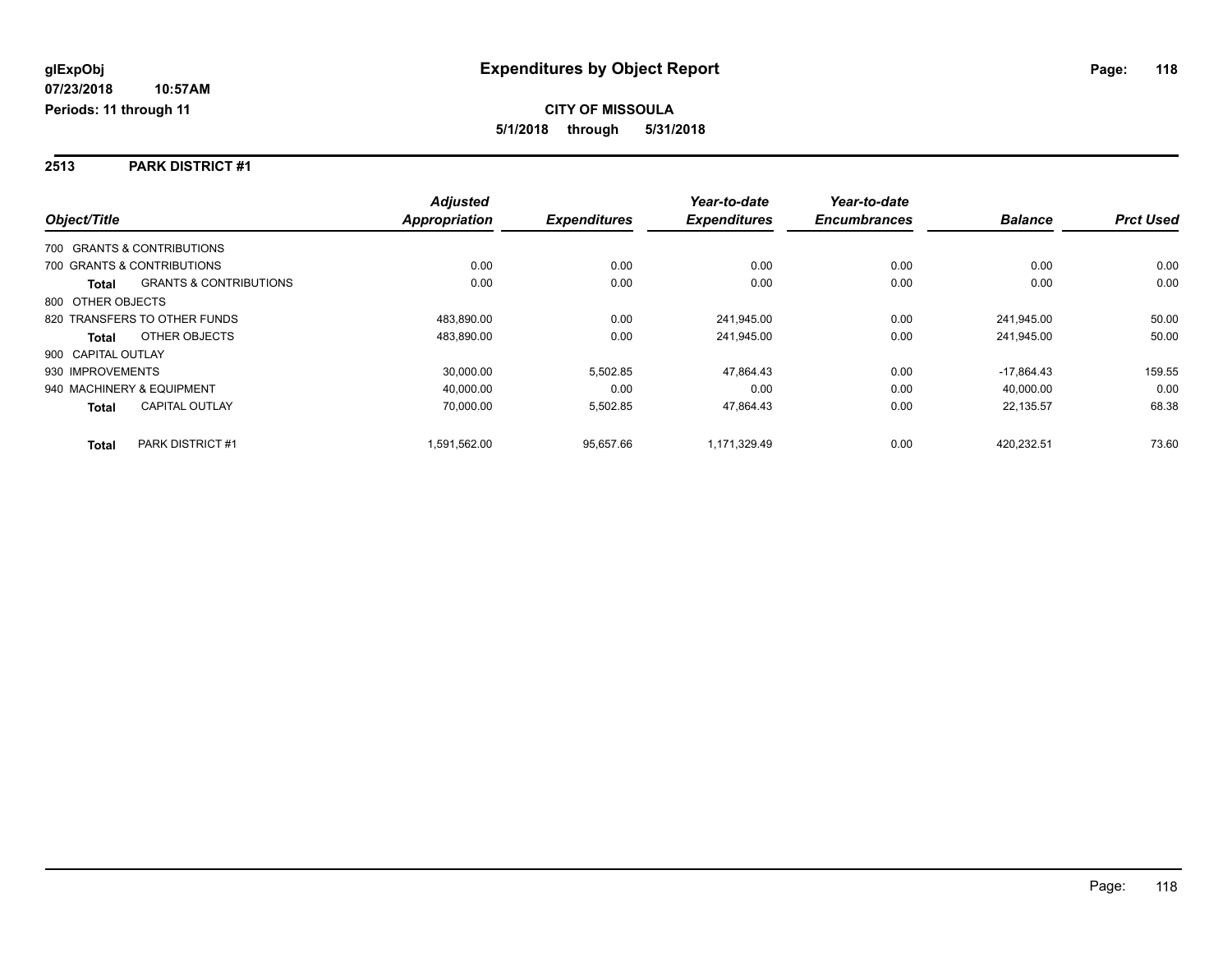# **2820 STATE GAS TAX FUND**

**280 PUBLIC WORKS ADMINISTRATION**

|                        |                              | <b>Adjusted</b>      |                     | Year-to-date        | Year-to-date        |                |                  |
|------------------------|------------------------------|----------------------|---------------------|---------------------|---------------------|----------------|------------------|
| Object/Title           |                              | <b>Appropriation</b> | <b>Expenditures</b> | <b>Expenditures</b> | <b>Encumbrances</b> | <b>Balance</b> | <b>Prct Used</b> |
| 200 SUPPLIES           |                              |                      |                     |                     |                     |                |                  |
| 220 OPERATING SUPPLIES |                              | 0.00                 | 0.00                | 0.00                | 0.00                | 0.00           | 0.00             |
| Total                  | <b>SUPPLIES</b>              | 0.00                 | 0.00                | 0.00                | 0.00                | 0.00           | 0.00             |
|                        | 300 PURCHASED SERVICES       |                      |                     |                     |                     |                |                  |
|                        | 350 PROFESSIONAL SERVICES    | 0.00                 | 0.00                | 0.00                | 0.00                | 0.00           | 0.00             |
| Total                  | PURCHASED SERVICES           | 0.00                 | 0.00                | 0.00                | 0.00                | 0.00           | 0.00             |
| 500 FIXED CHARGES      |                              |                      |                     |                     |                     |                |                  |
| 500 FIXED CHARGES      |                              | 0.00                 | 0.00                | 0.00                | 0.00                | 0.00           | 0.00             |
|                        | 550 MERCHANT SERVICE FEES    | 0.00                 | 0.00                | 0.00                | 0.00                | 0.00           | 0.00             |
| <b>Total</b>           | <b>FIXED CHARGES</b>         | 0.00                 | 0.00                | 0.00                | 0.00                | 0.00           | 0.00             |
| 800 OTHER OBJECTS      |                              |                      |                     |                     |                     |                |                  |
|                        | 820 TRANSFERS TO OTHER FUNDS | 564,000.00           | 0.00                | 282,000.00          | 0.00                | 282,000.00     | 50.00            |
| <b>Total</b>           | OTHER OBJECTS                | 564,000.00           | 0.00                | 282,000.00          | 0.00                | 282,000.00     | 50.00            |
| 900 CAPITAL OUTLAY     |                              |                      |                     |                     |                     |                |                  |
| 930 IMPROVEMENTS       |                              | 408,500.00           | 32,622.72           | 380,120.42          | 0.00                | 28,379.58      | 93.05            |
| <b>Total</b>           | <b>CAPITAL OUTLAY</b>        | 408,500.00           | 32,622.72           | 380,120.42          | 0.00                | 28,379.58      | 93.05            |
| <b>Total</b>           | PUBLIC WORKS ADMINISTRATION  | 972,500.00           | 32,622.72           | 662,120.42          | 0.00                | 310,379.58     | 68.08            |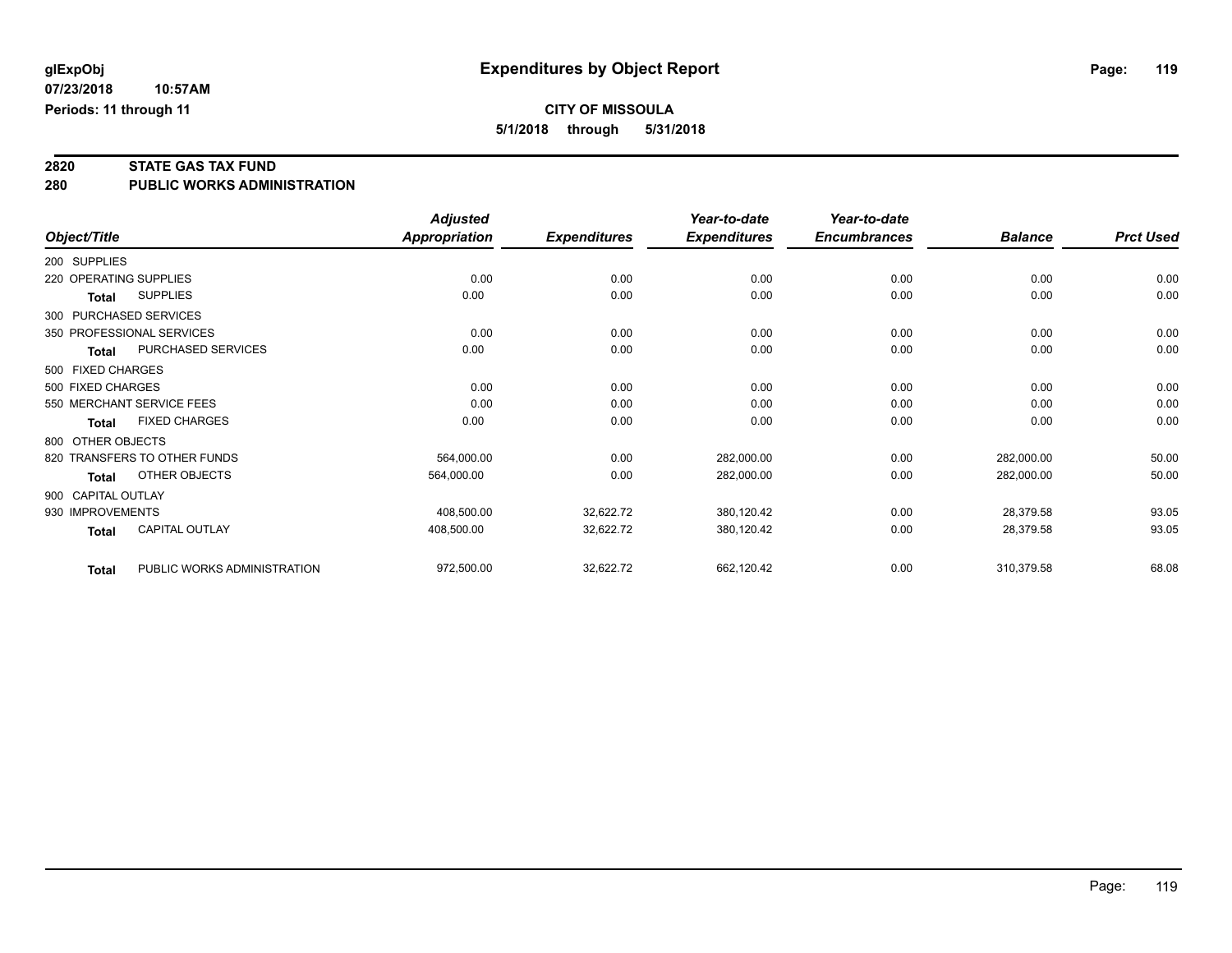### **2820 STATE GAS TAX FUND**

|                        |                              | <b>Adjusted</b>      |                     | Year-to-date        | Year-to-date        |                |                  |
|------------------------|------------------------------|----------------------|---------------------|---------------------|---------------------|----------------|------------------|
| Object/Title           |                              | <b>Appropriation</b> | <b>Expenditures</b> | <b>Expenditures</b> | <b>Encumbrances</b> | <b>Balance</b> | <b>Prct Used</b> |
| 200 SUPPLIES           |                              |                      |                     |                     |                     |                |                  |
| 220 OPERATING SUPPLIES |                              | 0.00                 | 0.00                | 0.00                | 0.00                | 0.00           | 0.00             |
| <b>Total</b>           | <b>SUPPLIES</b>              | 0.00                 | 0.00                | 0.00                | 0.00                | 0.00           | 0.00             |
| 300 PURCHASED SERVICES |                              |                      |                     |                     |                     |                |                  |
|                        | 350 PROFESSIONAL SERVICES    | 0.00                 | 0.00                | 0.00                | 0.00                | 0.00           | 0.00             |
| <b>Total</b>           | PURCHASED SERVICES           | 0.00                 | 0.00                | 0.00                | 0.00                | 0.00           | 0.00             |
| 500 FIXED CHARGES      |                              |                      |                     |                     |                     |                |                  |
| 500 FIXED CHARGES      |                              | 0.00                 | 0.00                | 0.00                | 0.00                | 0.00           | 0.00             |
|                        | 550 MERCHANT SERVICE FEES    | 0.00                 | 0.00                | 0.00                | 0.00                | 0.00           | 0.00             |
| <b>Total</b>           | <b>FIXED CHARGES</b>         | 0.00                 | 0.00                | 0.00                | 0.00                | 0.00           | 0.00             |
| 800 OTHER OBJECTS      |                              |                      |                     |                     |                     |                |                  |
|                        | 820 TRANSFERS TO OTHER FUNDS | 564,000.00           | 0.00                | 282,000.00          | 0.00                | 282,000.00     | 50.00            |
| <b>Total</b>           | OTHER OBJECTS                | 564,000.00           | 0.00                | 282,000.00          | 0.00                | 282,000.00     | 50.00            |
| 900 CAPITAL OUTLAY     |                              |                      |                     |                     |                     |                |                  |
| 930 IMPROVEMENTS       |                              | 408,500.00           | 32,622.72           | 380,120.42          | 0.00                | 28,379.58      | 93.05            |
| <b>Total</b>           | <b>CAPITAL OUTLAY</b>        | 408,500.00           | 32,622.72           | 380,120.42          | 0.00                | 28,379.58      | 93.05            |
| <b>Total</b>           | <b>STATE GAS TAX FUND</b>    | 972,500.00           | 32,622.72           | 662,120.42          | 0.00                | 310,379.58     | 68.08            |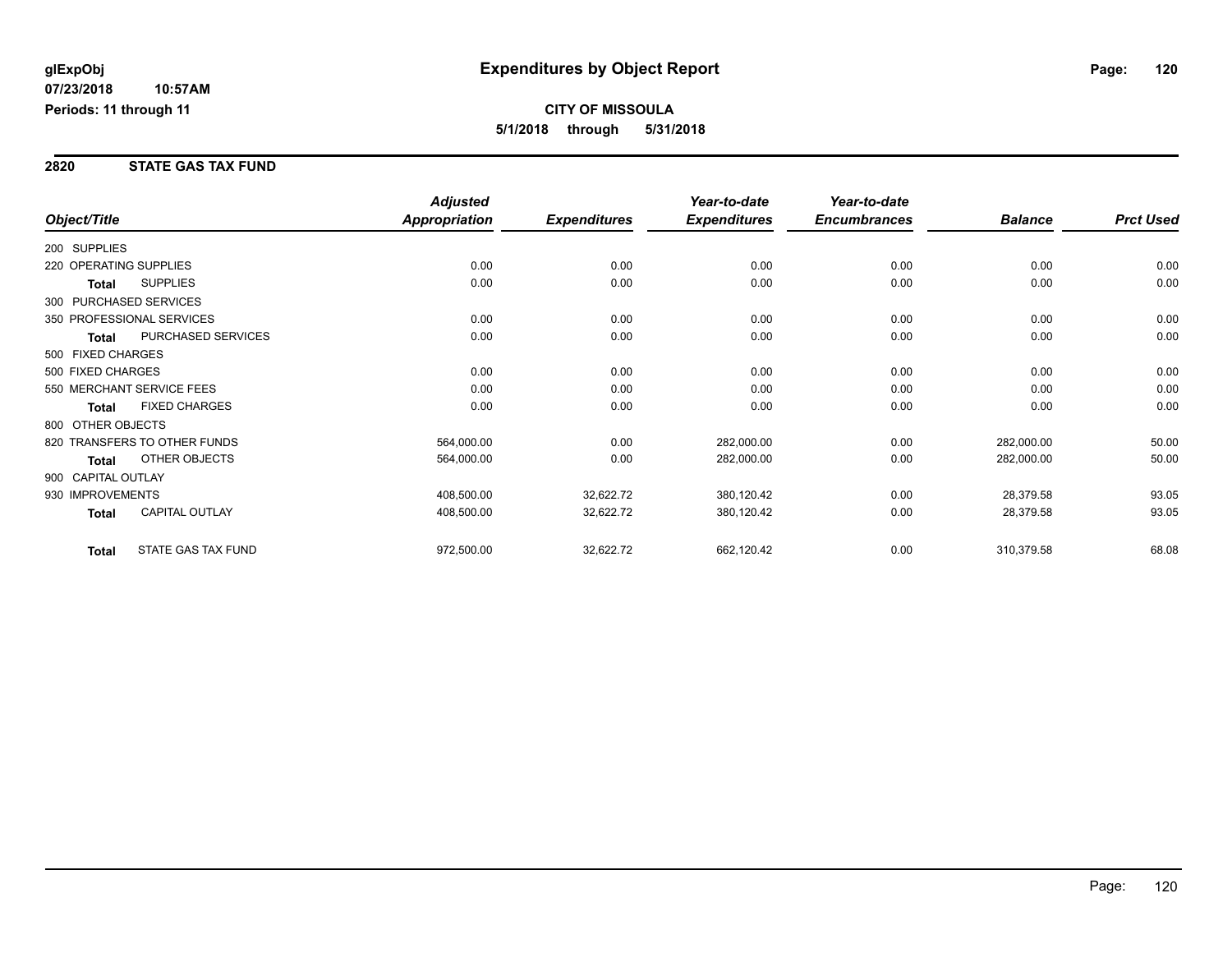**2917 CRIME VICTIM SURCHARGE**

**390 NON-DEPARTMENTAL**

| Object/Title                         | <b>Adjusted</b><br>Appropriation | <b>Expenditures</b> | Year-to-date<br><b>Expenditures</b> | Year-to-date<br><b>Encumbrances</b> | <b>Balance</b> | <b>Prct Used</b> |
|--------------------------------------|----------------------------------|---------------------|-------------------------------------|-------------------------------------|----------------|------------------|
| 500 FIXED CHARGES                    |                                  |                     |                                     |                                     |                |                  |
| 550 MERCHANT SERVICE FEES            | 0.00                             | 0.00                | 0.00                                | 0.00                                | 0.00           | 0.00             |
| <b>FIXED CHARGES</b><br><b>Total</b> | 0.00                             | 0.00                | 0.00                                | 0.00                                | 0.00           | 0.00             |
| NON-DEPARTMENTAL<br>Total            | 0.00                             | 0.00                | 0.00                                | 0.00                                | 0.00           | 0.00             |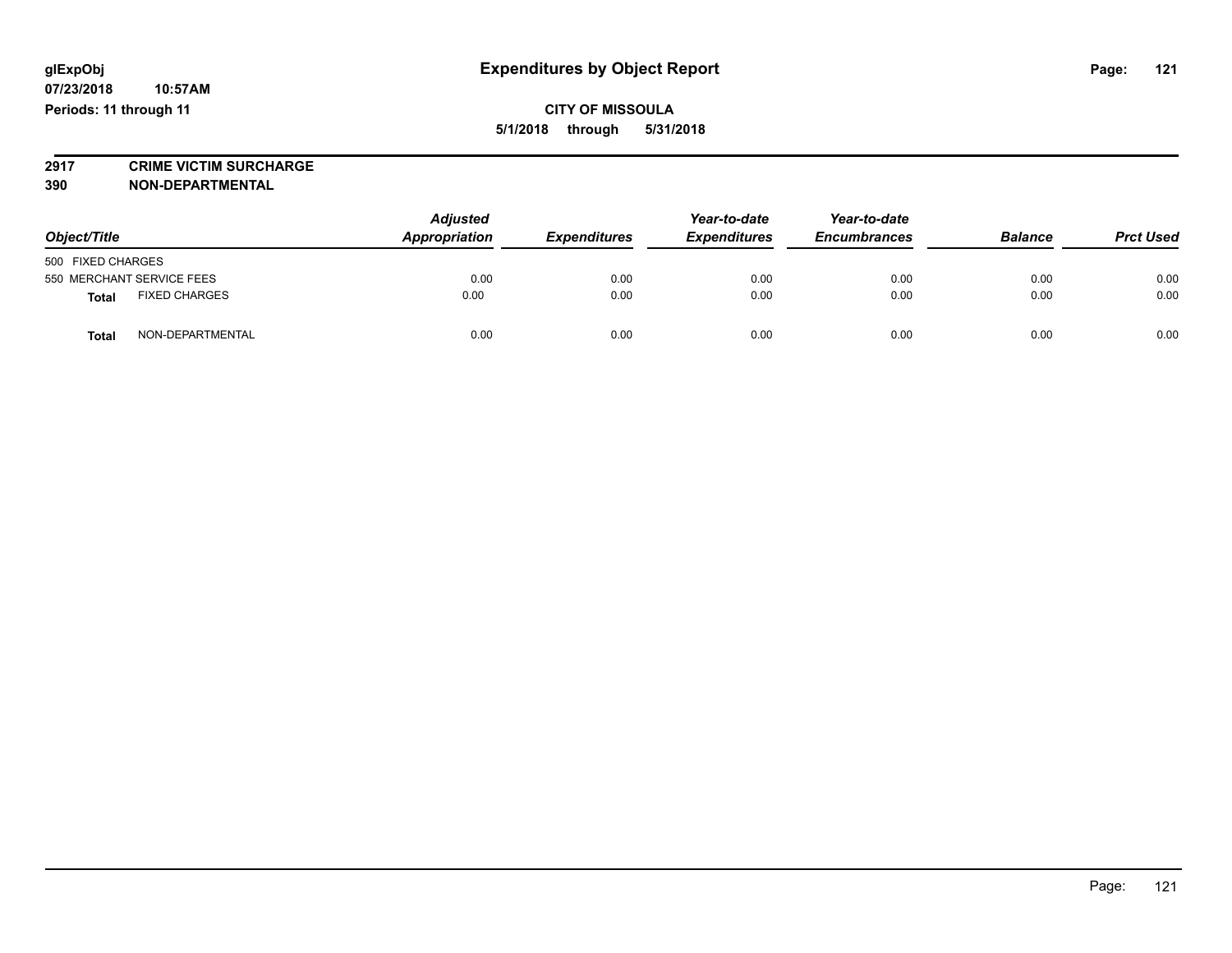**07/23/2018 10:57AM Periods: 11 through 11**

**CITY OF MISSOULA 5/1/2018 through 5/31/2018**

### **2917 CRIME VICTIM SURCHARGE**

|                                               | <b>Adjusted</b> |                     | Year-to-date        | Year-to-date        |                |                  |
|-----------------------------------------------|-----------------|---------------------|---------------------|---------------------|----------------|------------------|
| Object/Title                                  | Appropriation   | <b>Expenditures</b> | <b>Expenditures</b> | <b>Encumbrances</b> | <b>Balance</b> | <b>Prct Used</b> |
| 500 FIXED CHARGES                             |                 |                     |                     |                     |                |                  |
| 550 MERCHANT SERVICE FEES                     | 0.00            | 0.00                | 0.00                | 0.00                | 0.00           | 0.00             |
| <b>FIXED CHARGES</b><br>Total                 | 0.00            | 0.00                | 0.00                | 0.00                | 0.00           | 0.00             |
| <b>CRIME VICTIM SURCHARGE</b><br><b>Total</b> | 0.00            | 0.00                | 0.00                | 0.00                | 0.00           | 0.00             |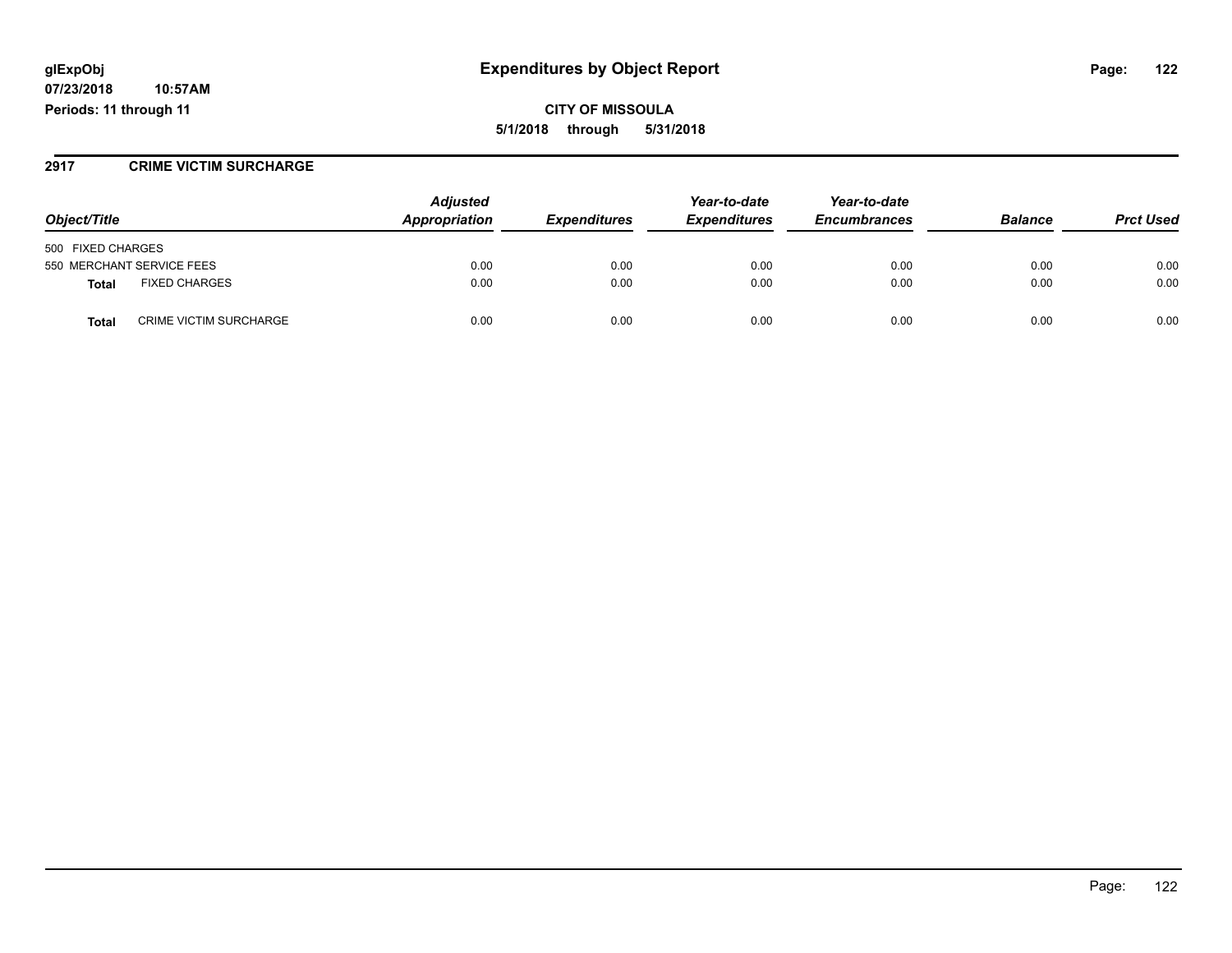# **2918 LAW ENFORCEMENT BLOCK GRANT FUND**

**290 POLICE**

|                                                   | <b>Adjusted</b>      |                     | Year-to-date        | Year-to-date        |                |                  |
|---------------------------------------------------|----------------------|---------------------|---------------------|---------------------|----------------|------------------|
| Object/Title                                      | <b>Appropriation</b> | <b>Expenditures</b> | <b>Expenditures</b> | <b>Encumbrances</b> | <b>Balance</b> | <b>Prct Used</b> |
| 200 SUPPLIES                                      |                      |                     |                     |                     |                |                  |
| 220 OPERATING SUPPLIES                            | 43,124.00            | 0.00                | 0.00                | 0.00                | 43,124.00      | 0.00             |
| <b>SUPPLIES</b><br><b>Total</b>                   | 43,124.00            | 0.00                | 0.00                | 0.00                | 43.124.00      | 0.00             |
| 300 PURCHASED SERVICES                            |                      |                     |                     |                     |                |                  |
| 350 PROFESSIONAL SERVICES                         | 0.00                 | 0.00                | 0.00                | 0.00                | 0.00           | 0.00             |
| 370 TRAVEL                                        | 0.00                 | 0.00                | 0.00                | 0.00                | 0.00           | 0.00             |
| <b>PURCHASED SERVICES</b><br><b>Total</b>         | 0.00                 | 0.00                | 0.00                | 0.00                | 0.00           | 0.00             |
| 700 GRANTS & CONTRIBUTIONS                        |                      |                     |                     |                     |                |                  |
| 700 GRANTS & CONTRIBUTIONS                        | 17.249.00            | 0.00                | 0.00                | 0.00                | 17.249.00      | 0.00             |
| <b>GRANTS &amp; CONTRIBUTIONS</b><br><b>Total</b> | 17.249.00            | 0.00                | 0.00                | 0.00                | 17.249.00      | 0.00             |
| <b>POLICE</b><br><b>Total</b>                     | 60,373.00            | 0.00                | 0.00                | 0.00                | 60,373.00      | 0.00             |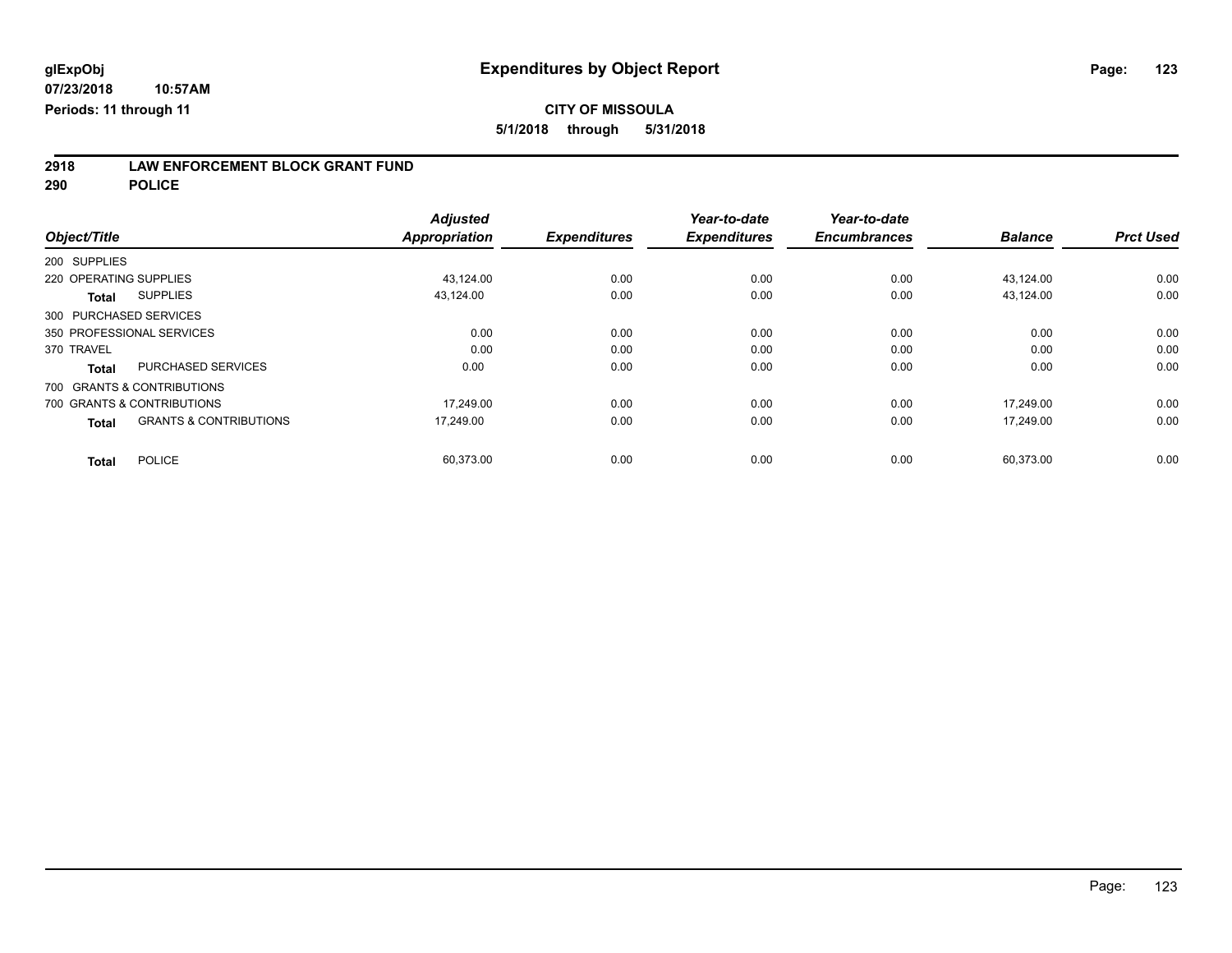### **07/23/2018 10:57AM Periods: 11 through 11**

# **CITY OF MISSOULA 5/1/2018 through 5/31/2018**

### **2918 LAW ENFORCEMENT BLOCK GRANT FUND**

|                                                   | <b>Adjusted</b> |                     | Year-to-date        | Year-to-date        |                |                  |
|---------------------------------------------------|-----------------|---------------------|---------------------|---------------------|----------------|------------------|
| Object/Title                                      | Appropriation   | <b>Expenditures</b> | <b>Expenditures</b> | <b>Encumbrances</b> | <b>Balance</b> | <b>Prct Used</b> |
| 200 SUPPLIES                                      |                 |                     |                     |                     |                |                  |
| 220 OPERATING SUPPLIES                            | 43,124.00       | 0.00                | 0.00                | 0.00                | 43.124.00      | 0.00             |
| <b>SUPPLIES</b><br>Total                          | 43,124.00       | 0.00                | 0.00                | 0.00                | 43,124.00      | 0.00             |
| 300 PURCHASED SERVICES                            |                 |                     |                     |                     |                |                  |
| 350 PROFESSIONAL SERVICES                         | 0.00            | 0.00                | 0.00                | 0.00                | 0.00           | 0.00             |
| 370 TRAVEL                                        | 0.00            | 0.00                | 0.00                | 0.00                | 0.00           | 0.00             |
| <b>PURCHASED SERVICES</b><br><b>Total</b>         | 0.00            | 0.00                | 0.00                | 0.00                | 0.00           | 0.00             |
| 700 GRANTS & CONTRIBUTIONS                        |                 |                     |                     |                     |                |                  |
| 700 GRANTS & CONTRIBUTIONS                        | 17.249.00       | 0.00                | 0.00                | 0.00                | 17,249.00      | 0.00             |
| <b>GRANTS &amp; CONTRIBUTIONS</b><br><b>Total</b> | 17,249.00       | 0.00                | 0.00                | 0.00                | 17,249.00      | 0.00             |
| LAW ENFORCEMENT BLOCK GRANT FUN<br><b>Total</b>   | 60,373.00       | 0.00                | 0.00                | 0.00                | 60,373.00      | 0.00             |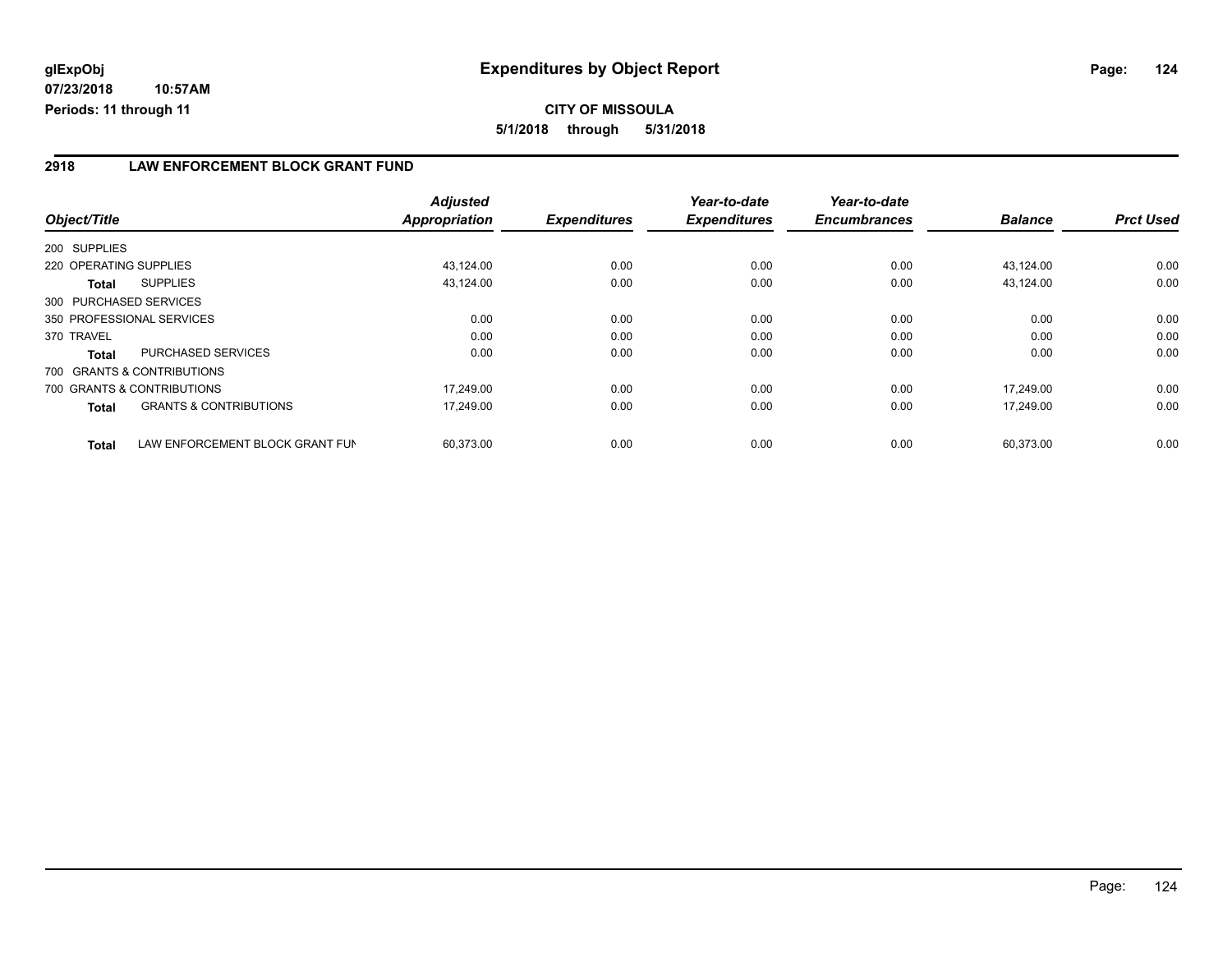# **2919 HIDTA FUND**

**290 POLICE**

|                   |                                    | <b>Adjusted</b> |                     | Year-to-date        | Year-to-date        |                |                  |
|-------------------|------------------------------------|-----------------|---------------------|---------------------|---------------------|----------------|------------------|
| Object/Title      |                                    | Appropriation   | <b>Expenditures</b> | <b>Expenditures</b> | <b>Encumbrances</b> | <b>Balance</b> | <b>Prct Used</b> |
|                   | 100 PERSONAL SERVICES              |                 |                     |                     |                     |                |                  |
| 120 OVERTIME      |                                    | 13,321.00       | 0.00                | 0.00                | 0.00                | 13,321.00      | 0.00             |
|                   | <b>140 EMPLOYER CONTRIBUTIONS</b>  | 1,350.00        | 0.00                | 0.00                | 0.00                | 1,350.00       | 0.00             |
|                   | 141 STATE RETIREMENT CONTRIBUTIONS | 0.00            | 0.00                | 0.00                | 0.00                | 0.00           | 0.00             |
| <b>Total</b>      | PERSONAL SERVICES                  | 14,671.00       | 0.00                | 0.00                | 0.00                | 14,671.00      | 0.00             |
| 200 SUPPLIES      |                                    |                 |                     |                     |                     |                |                  |
|                   | 210 OFFICE SUPPLIES                | 3,500.00        | 0.00                | 0.00                | 0.00                | 3,500.00       | 0.00             |
|                   | 220 OPERATING SUPPLIES             | 3,500.00        | 834.56              | 6,275.82            | 0.00                | $-2,775.82$    | 179.31           |
| <b>Total</b>      | <b>SUPPLIES</b>                    | 7,000.00        | 834.56              | 6,275.82            | 0.00                | 724.18         | 89.65            |
|                   | 300 PURCHASED SERVICES             |                 |                     |                     |                     |                |                  |
|                   | 320 PRINTING & DUPLICATING         | 2,400.00        | 0.00                | 0.00                | 0.00                | 2,400.00       | 0.00             |
|                   | 341 ELECTRICITY & NATURAL GAS      | 5,000.00        | 293.35              | 2,225.95            | 0.00                | 2,774.05       | 44.52            |
|                   | 344 TELEPHONE SERVICE              | 250.00          | 0.00                | 0.00                | 0.00                | 250.00         | 0.00             |
|                   | 350 PROFESSIONAL SERVICES          | 6,000.00        | 655.61              | 5,031.74            | 0.00                | 968.26         | 83.86            |
|                   | 360 REPAIR & MAINTENANCE           | 5,000.00        | 222.00              | 4,502.00            | 0.00                | 498.00         | 90.04            |
| 370 TRAVEL        |                                    | 5,500.00        | 0.00                | 901.87              | 0.00                | 4,598.13       | 16.40            |
| 380 TRAINING      |                                    | 5,500.00        | 0.00                | 0.00                | 0.00                | 5,500.00       | 0.00             |
|                   | 390 OTHER PURCHASED SERVICES       | 200.00          | 0.00                | 0.00                | 0.00                | 200.00         | 0.00             |
| <b>Total</b>      | PURCHASED SERVICES                 | 29,850.00       | 1,170.96            | 12,661.56           | 0.00                | 17,188.44      | 42.42            |
|                   | 500 FIXED CHARGES                  |                 |                     |                     |                     |                |                  |
| 500 FIXED CHARGES |                                    | 24,079.00       | 2,112.84            | 24,079.16           | 0.00                | $-0.16$        | 100.00           |
|                   | 550 MERCHANT SERVICE FEES          | 0.00            | 0.00                | 0.00                | 0.00                | 0.00           | 0.00             |
| <b>Total</b>      | <b>FIXED CHARGES</b>               | 24,079.00       | 2,112.84            | 24,079.16           | 0.00                | $-0.16$        | 100.00           |
|                   | 700 GRANTS & CONTRIBUTIONS         |                 |                     |                     |                     |                |                  |
|                   | 700 GRANTS & CONTRIBUTIONS         | 65,000.00       | 0.00                | 0.00                | 0.00                | 65,000.00      | 0.00             |
| <b>Total</b>      | <b>GRANTS &amp; CONTRIBUTIONS</b>  | 65,000.00       | 0.00                | 0.00                | 0.00                | 65,000.00      | 0.00             |
|                   | 900 CAPITAL OUTLAY                 |                 |                     |                     |                     |                |                  |
| 920 BUILDINGS     |                                    | 0.00            | 0.00                | 0.00                | 0.00                | 0.00           | 0.00             |
|                   | 940 MACHINERY & EQUIPMENT          | 0.00            | 0.00                | 0.00                | 0.00                | 0.00           | 0.00             |
| <b>Total</b>      | <b>CAPITAL OUTLAY</b>              | 0.00            | 0.00                | 0.00                | 0.00                | 0.00           | 0.00             |
| <b>Total</b>      | <b>POLICE</b>                      | 140,600.00      | 4,118.36            | 43,016.54           | 0.00                | 97,583.46      | 30.59            |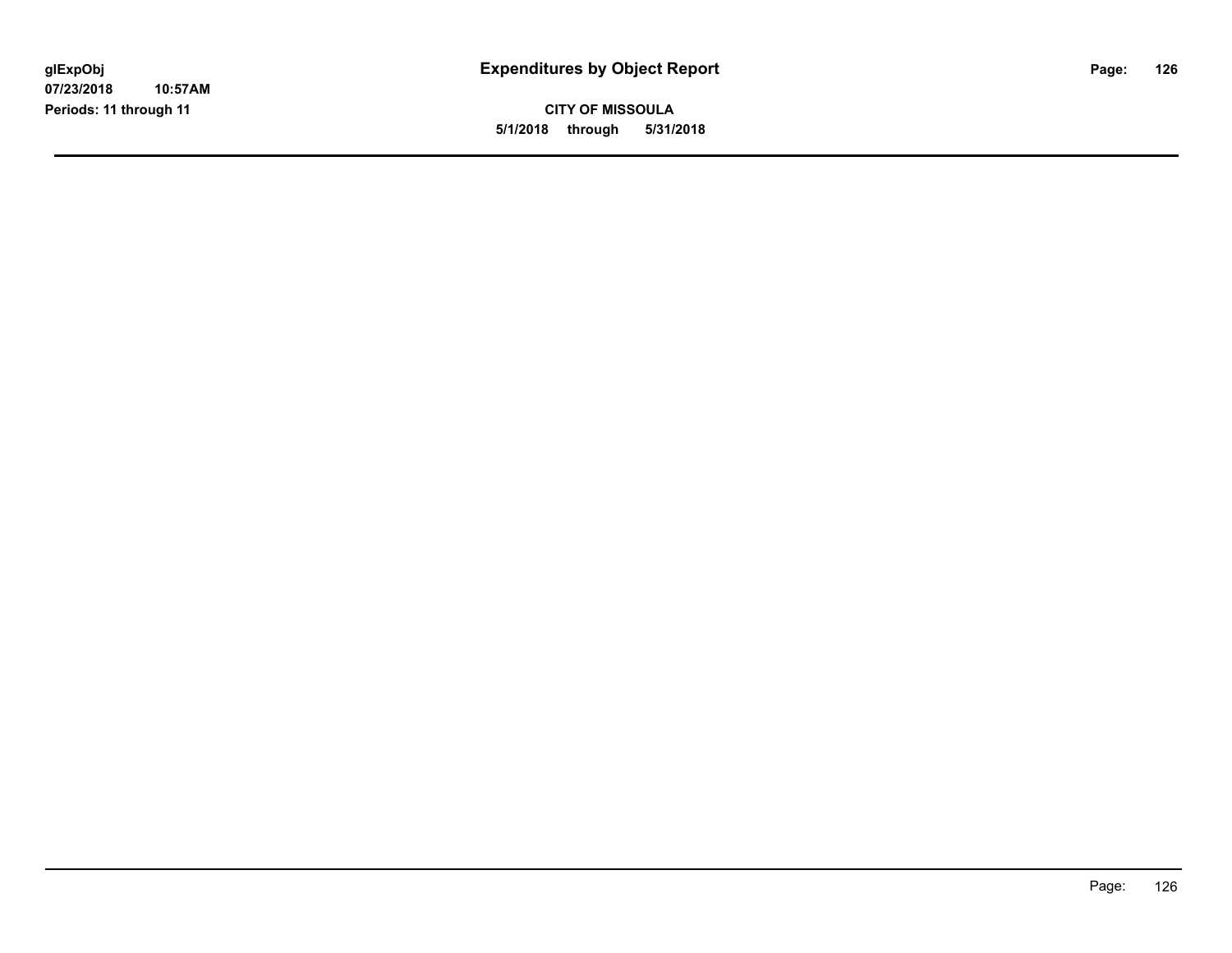**2919 HIDTA FUND**

|                                            | <b>Adjusted</b>      |                     | Year-to-date        | Year-to-date        |                |                  |
|--------------------------------------------|----------------------|---------------------|---------------------|---------------------|----------------|------------------|
| Object/Title                               | <b>Appropriation</b> | <b>Expenditures</b> | <b>Expenditures</b> | <b>Encumbrances</b> | <b>Balance</b> | <b>Prct Used</b> |
| 100 PERSONAL SERVICES                      |                      |                     |                     |                     |                |                  |
| 120 OVERTIME                               | 13,321.00            | 0.00                | 0.00                | 0.00                | 13,321.00      | 0.00             |
| <b>140 EMPLOYER CONTRIBUTIONS</b>          | 1,350.00             | 0.00                | 0.00                | 0.00                | 1,350.00       | 0.00             |
| 141 STATE RETIREMENT CONTRIBUTIONS         | 0.00                 | 0.00                | 0.00                | 0.00                | 0.00           | 0.00             |
| PERSONAL SERVICES<br><b>Total</b>          | 14,671.00            | 0.00                | 0.00                | 0.00                | 14,671.00      | 0.00             |
| 200 SUPPLIES                               |                      |                     |                     |                     |                |                  |
| 210 OFFICE SUPPLIES                        | 3,500.00             | 0.00                | 0.00                | 0.00                | 3,500.00       | 0.00             |
| 220 OPERATING SUPPLIES                     | 3,500.00             | 834.56              | 6,275.82            | 0.00                | $-2,775.82$    | 179.31           |
| <b>SUPPLIES</b><br>Total                   | 7,000.00             | 834.56              | 6,275.82            | 0.00                | 724.18         | 89.65            |
| 300 PURCHASED SERVICES                     |                      |                     |                     |                     |                |                  |
| 320 PRINTING & DUPLICATING                 | 2,400.00             | 0.00                | 0.00                | 0.00                | 2,400.00       | 0.00             |
| 341 ELECTRICITY & NATURAL GAS              | 5,000.00             | 293.35              | 2,225.95            | 0.00                | 2,774.05       | 44.52            |
| 344 TELEPHONE SERVICE                      | 250.00               | 0.00                | 0.00                | 0.00                | 250.00         | 0.00             |
| 350 PROFESSIONAL SERVICES                  | 6,000.00             | 655.61              | 5,031.74            | 0.00                | 968.26         | 83.86            |
| 360 REPAIR & MAINTENANCE                   | 5,000.00             | 222.00              | 4,502.00            | 0.00                | 498.00         | 90.04            |
| 370 TRAVEL                                 | 5,500.00             | 0.00                | 901.87              | 0.00                | 4,598.13       | 16.40            |
| 380 TRAINING                               | 5,500.00             | 0.00                | 0.00                | 0.00                | 5,500.00       | 0.00             |
| 390 OTHER PURCHASED SERVICES               | 200.00               | 0.00                | 0.00                | 0.00                | 200.00         | 0.00             |
| PURCHASED SERVICES<br>Total                | 29,850.00            | 1,170.96            | 12,661.56           | 0.00                | 17,188.44      | 42.42            |
| 500 FIXED CHARGES                          |                      |                     |                     |                     |                |                  |
| 500 FIXED CHARGES                          | 24,079.00            | 2,112.84            | 24,079.16           | 0.00                | $-0.16$        | 100.00           |
| 550 MERCHANT SERVICE FEES                  | 0.00                 | 0.00                | 0.00                | 0.00                | 0.00           | 0.00             |
| <b>FIXED CHARGES</b><br>Total              | 24,079.00            | 2,112.84            | 24,079.16           | 0.00                | $-0.16$        | 100.00           |
| 700 GRANTS & CONTRIBUTIONS                 |                      |                     |                     |                     |                |                  |
| 700 GRANTS & CONTRIBUTIONS                 | 65,000.00            | 0.00                | 0.00                | 0.00                | 65,000.00      | 0.00             |
| <b>GRANTS &amp; CONTRIBUTIONS</b><br>Total | 65,000.00            | 0.00                | 0.00                | 0.00                | 65,000.00      | 0.00             |
| 900 CAPITAL OUTLAY                         |                      |                     |                     |                     |                |                  |
| 920 BUILDINGS                              | 0.00                 | 0.00                | 0.00                | 0.00                | 0.00           | 0.00             |
| 940 MACHINERY & EQUIPMENT                  | 0.00                 | 0.00                | 0.00                | 0.00                | 0.00           | 0.00             |
| CAPITAL OUTLAY<br><b>Total</b>             | 0.00                 | 0.00                | 0.00                | 0.00                | 0.00           | 0.00             |
| <b>HIDTA FUND</b><br><b>Total</b>          | 140,600.00           | 4,118.36            | 43,016.54           | 0.00                | 97,583.46      | 30.59            |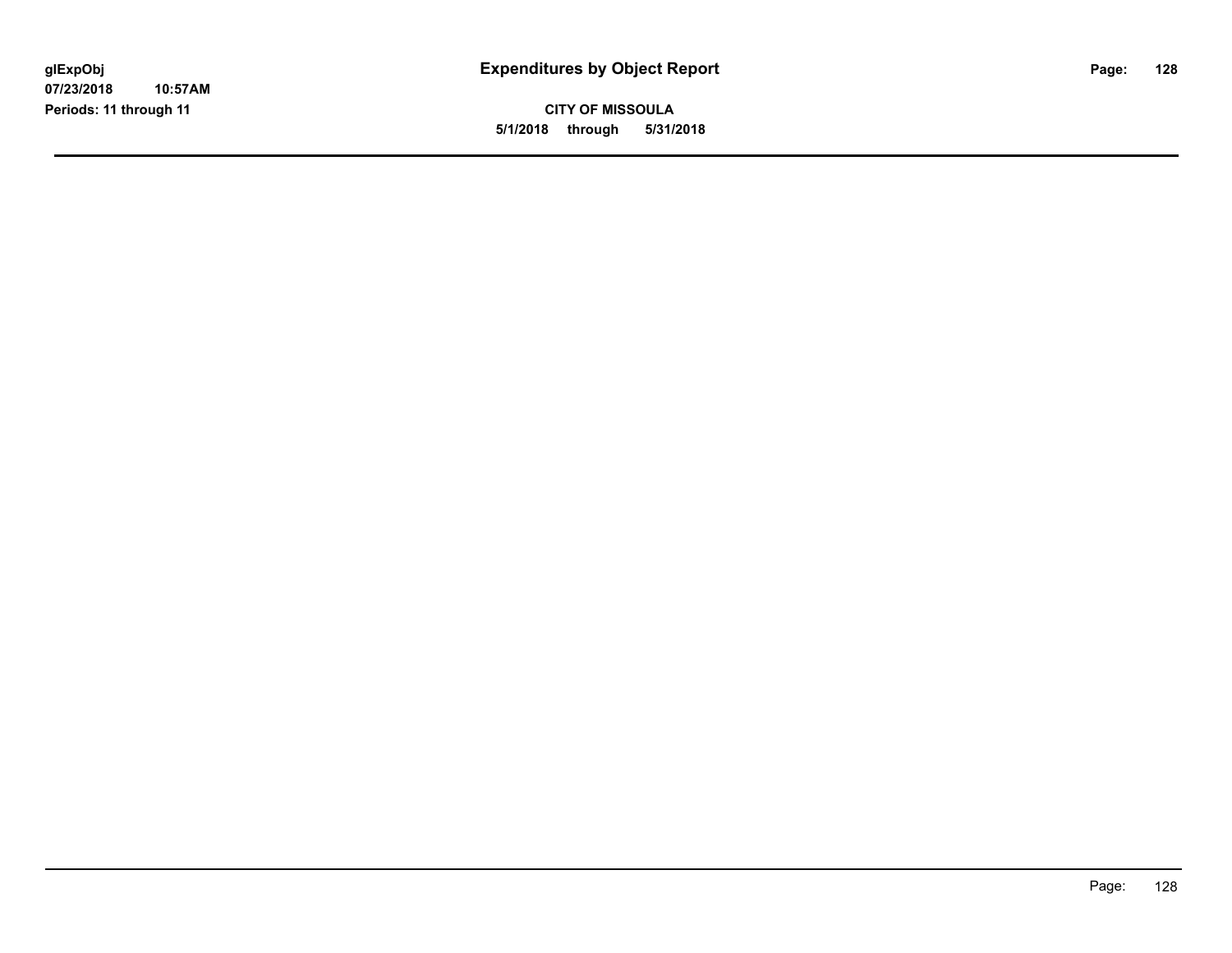# **2939 CDBG PROGRAM INCOME ACCOUNT**

**400 ENTITLEMENT GRANTS**

|                   |                                   | <b>Adjusted</b> |                     | Year-to-date        | Year-to-date        |                |                  |
|-------------------|-----------------------------------|-----------------|---------------------|---------------------|---------------------|----------------|------------------|
| Object/Title      |                                   | Appropriation   | <b>Expenditures</b> | <b>Expenditures</b> | <b>Encumbrances</b> | <b>Balance</b> | <b>Prct Used</b> |
|                   | 300 PURCHASED SERVICES            |                 |                     |                     |                     |                |                  |
|                   | 350 PROFESSIONAL SERVICES         | 29.463.00       | 0.00                | 0.00                | 0.00                | 29,463.00      | 0.00             |
| <b>Total</b>      | <b>PURCHASED SERVICES</b>         | 29,463.00       | 0.00                | 0.00                | 0.00                | 29,463.00      | 0.00             |
| 500 FIXED CHARGES |                                   |                 |                     |                     |                     |                |                  |
|                   | 550 MERCHANT SERVICE FEES         | 0.00            | 0.00                | 0.00                | 0.00                | 0.00           | 0.00             |
| <b>Total</b>      | <b>FIXED CHARGES</b>              | 0.00            | 0.00                | 0.00                | 0.00                | 0.00           | 0.00             |
|                   | 700 GRANTS & CONTRIBUTIONS        |                 |                     |                     |                     |                |                  |
|                   | 700 GRANTS & CONTRIBUTIONS        | 0.00            | 0.00                | 22,577.05           | 0.00                | $-22,577.05$   | 0.00             |
| <b>Total</b>      | <b>GRANTS &amp; CONTRIBUTIONS</b> | 0.00            | 0.00                | 22,577.05           | 0.00                | $-22,577.05$   | 0.00             |
| 800 OTHER OBJECTS |                                   |                 |                     |                     |                     |                |                  |
|                   | 820 TRANSFERS TO OTHER FUNDS      | 0.00            | 0.00                | 0.00                | 0.00                | 0.00           | 0.00             |
| <b>Total</b>      | OTHER OBJECTS                     | 0.00            | 0.00                | 0.00                | 0.00                | 0.00           | 0.00             |
| <b>Total</b>      | <b>ENTITLEMENT GRANTS</b>         | 29,463.00       | 0.00                | 22,577.05           | 0.00                | 6,885.95       | 76.63            |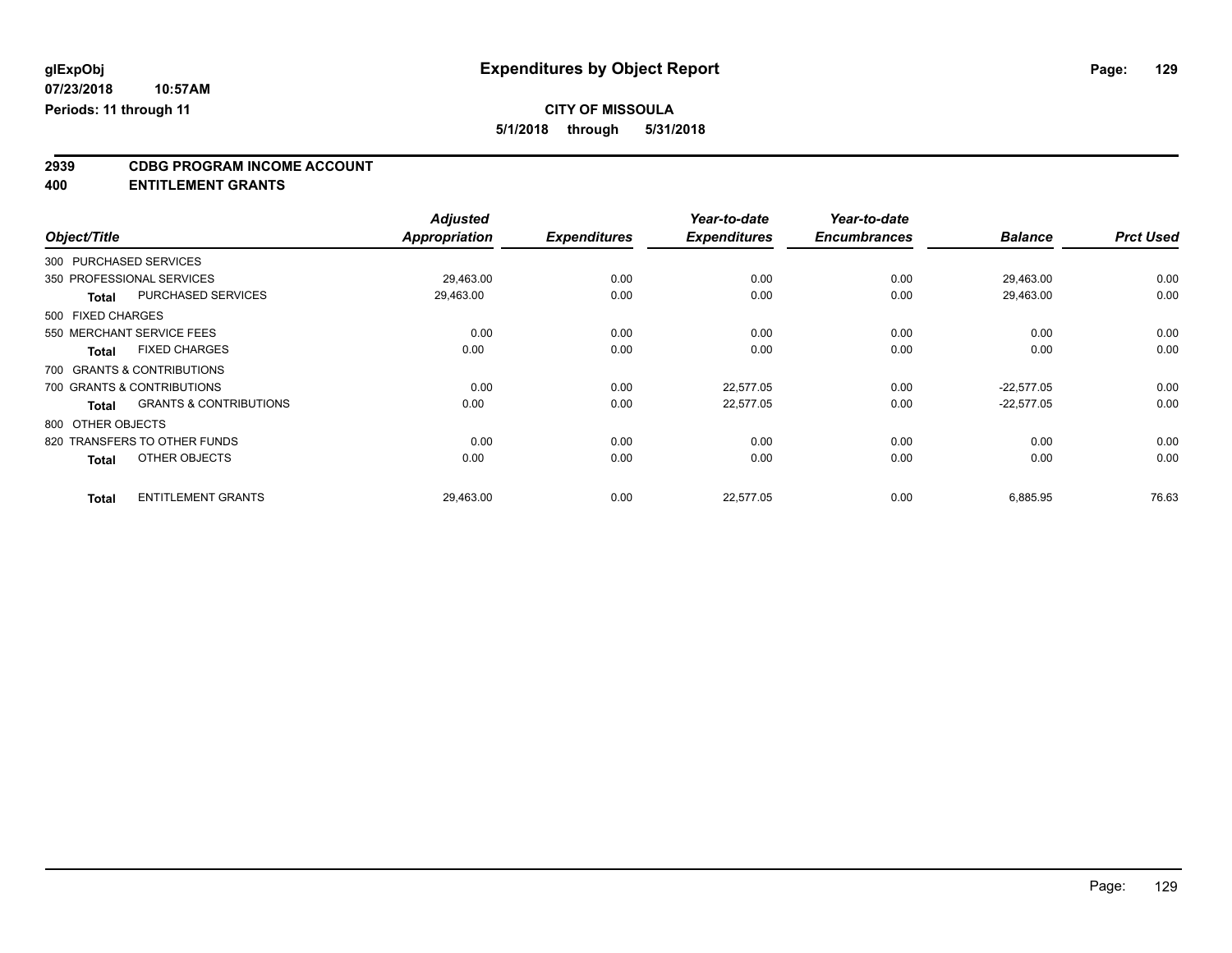### **07/23/2018 10:57AM Periods: 11 through 11**

### **2939 CDBG PROGRAM INCOME ACCOUNT**

| Object/Title      |                                   | <b>Adjusted</b><br><b>Appropriation</b> | <b>Expenditures</b> | Year-to-date<br><b>Expenditures</b> | Year-to-date<br><b>Encumbrances</b> | <b>Balance</b> | <b>Prct Used</b> |
|-------------------|-----------------------------------|-----------------------------------------|---------------------|-------------------------------------|-------------------------------------|----------------|------------------|
|                   |                                   |                                         |                     |                                     |                                     |                |                  |
|                   | 300 PURCHASED SERVICES            |                                         |                     |                                     |                                     |                |                  |
|                   | 350 PROFESSIONAL SERVICES         | 29,463.00                               | 0.00                | 0.00                                | 0.00                                | 29,463.00      | 0.00             |
| <b>Total</b>      | PURCHASED SERVICES                | 29,463.00                               | 0.00                | 0.00                                | 0.00                                | 29,463.00      | 0.00             |
| 500 FIXED CHARGES |                                   |                                         |                     |                                     |                                     |                |                  |
|                   | 550 MERCHANT SERVICE FEES         | 0.00                                    | 0.00                | 0.00                                | 0.00                                | 0.00           | 0.00             |
| <b>Total</b>      | <b>FIXED CHARGES</b>              | 0.00                                    | 0.00                | 0.00                                | 0.00                                | 0.00           | 0.00             |
|                   | 700 GRANTS & CONTRIBUTIONS        |                                         |                     |                                     |                                     |                |                  |
|                   | 700 GRANTS & CONTRIBUTIONS        | 0.00                                    | 0.00                | 22,577.05                           | 0.00                                | $-22,577.05$   | 0.00             |
| Total             | <b>GRANTS &amp; CONTRIBUTIONS</b> | 0.00                                    | 0.00                | 22,577.05                           | 0.00                                | $-22,577.05$   | 0.00             |
| 800 OTHER OBJECTS |                                   |                                         |                     |                                     |                                     |                |                  |
|                   | 820 TRANSFERS TO OTHER FUNDS      | 0.00                                    | 0.00                | 0.00                                | 0.00                                | 0.00           | 0.00             |
| <b>Total</b>      | OTHER OBJECTS                     | 0.00                                    | 0.00                | 0.00                                | 0.00                                | 0.00           | 0.00             |
| <b>Total</b>      | CDBG PROGRAM INCOME ACCOUNT       | 29,463.00                               | 0.00                | 22,577.05                           | 0.00                                | 6,885.95       | 76.63            |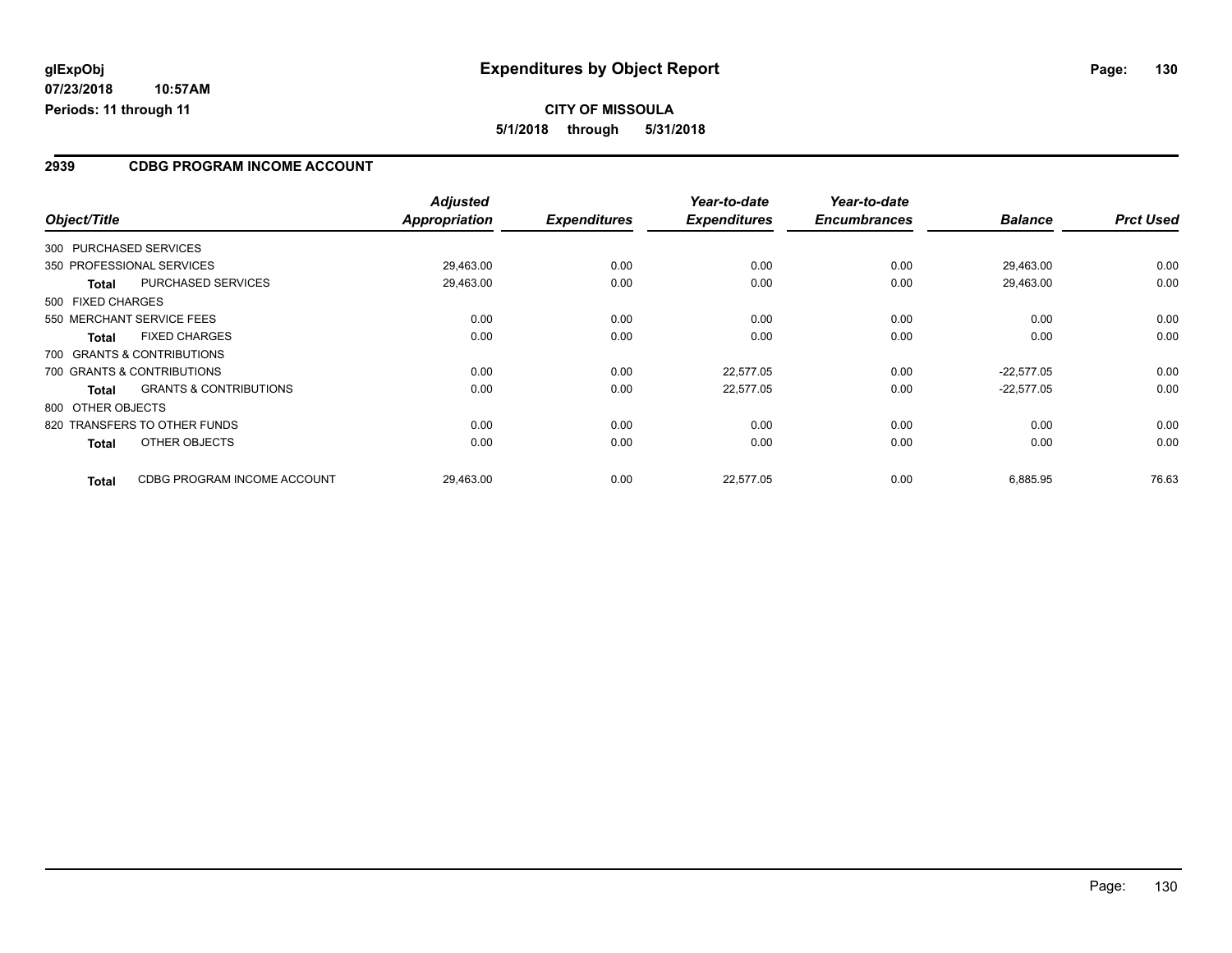### **2940 CDBG FUND 400 ENTITLEMENT GRANTS**

|              |                                   | <b>Adjusted</b> |                     | Year-to-date        | Year-to-date        |                |                  |
|--------------|-----------------------------------|-----------------|---------------------|---------------------|---------------------|----------------|------------------|
| Object/Title |                                   | Appropriation   | <b>Expenditures</b> | <b>Expenditures</b> | <b>Encumbrances</b> | <b>Balance</b> | <b>Prct Used</b> |
|              | 300 PURCHASED SERVICES            |                 |                     |                     |                     |                |                  |
|              | 350 PROFESSIONAL SERVICES         | 0.00            | 0.00                | 1,983.14            | 0.00                | $-1,983.14$    | 0.00             |
| Total        | <b>PURCHASED SERVICES</b>         | 0.00            | 0.00                | 1,983.14            | 0.00                | $-1,983.14$    | 0.00             |
|              | 500 FIXED CHARGES                 |                 |                     |                     |                     |                |                  |
|              | 550 MERCHANT SERVICE FEES         | 0.00            | 0.00                | 0.00                | 0.00                | 0.00           | 0.00             |
| <b>Total</b> | <b>FIXED CHARGES</b>              | 0.00            | 0.00                | 0.00                | 0.00                | 0.00           | 0.00             |
|              | 700 GRANTS & CONTRIBUTIONS        |                 |                     |                     |                     |                |                  |
|              | 700 GRANTS & CONTRIBUTIONS        | 471,117.00      | 2,850.00            | 234,874.71          | 0.00                | 236,242.29     | 49.85            |
| <b>Total</b> | <b>GRANTS &amp; CONTRIBUTIONS</b> | 471.117.00      | 2.850.00            | 234,874.71          | 0.00                | 236.242.29     | 49.85            |
|              | 800 OTHER OBJECTS                 |                 |                     |                     |                     |                |                  |
|              | 820 TRANSFERS TO OTHER FUNDS      | 104,130.00      | 0.00                | 0.00                | 0.00                | 104,130.00     | 0.00             |
| <b>Total</b> | OTHER OBJECTS                     | 104,130.00      | 0.00                | 0.00                | 0.00                | 104,130.00     | 0.00             |
| <b>Total</b> | <b>ENTITLEMENT GRANTS</b>         | 575,247.00      | 2,850.00            | 236,857.85          | 0.00                | 338,389.15     | 41.17            |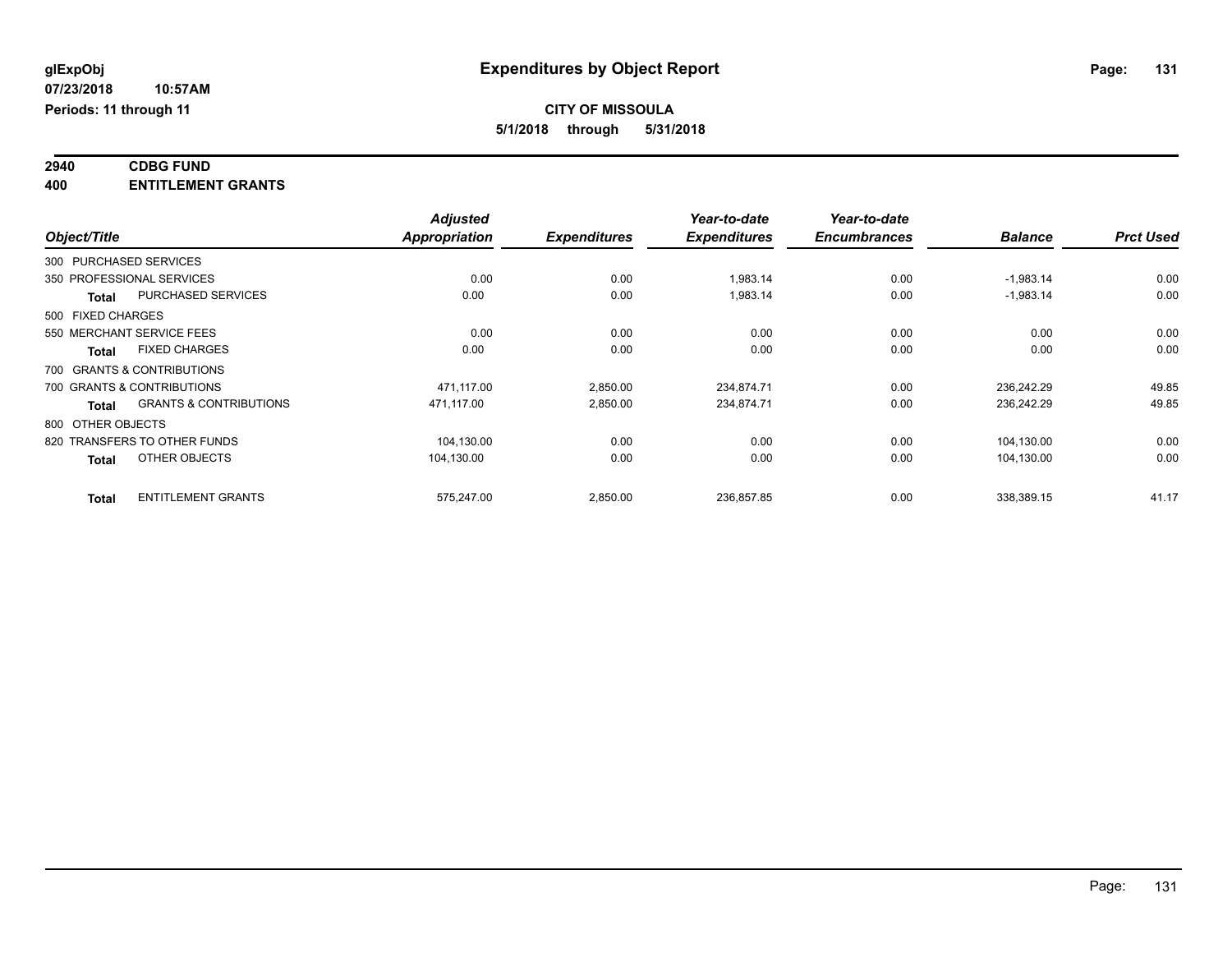**2940 CDBG FUND**

|                        |                                   | <b>Adjusted</b>      |                     | Year-to-date        | Year-to-date        |                |                  |
|------------------------|-----------------------------------|----------------------|---------------------|---------------------|---------------------|----------------|------------------|
| Object/Title           |                                   | <b>Appropriation</b> | <b>Expenditures</b> | <b>Expenditures</b> | <b>Encumbrances</b> | <b>Balance</b> | <b>Prct Used</b> |
| 300 PURCHASED SERVICES |                                   |                      |                     |                     |                     |                |                  |
|                        | 350 PROFESSIONAL SERVICES         | 0.00                 | 0.00                | 1,983.14            | 0.00                | $-1.983.14$    | 0.00             |
| <b>Total</b>           | <b>PURCHASED SERVICES</b>         | 0.00                 | 0.00                | 1,983.14            | 0.00                | $-1.983.14$    | 0.00             |
| 500 FIXED CHARGES      |                                   |                      |                     |                     |                     |                |                  |
|                        | 550 MERCHANT SERVICE FEES         | 0.00                 | 0.00                | 0.00                | 0.00                | 0.00           | 0.00             |
| <b>Total</b>           | <b>FIXED CHARGES</b>              | 0.00                 | 0.00                | 0.00                | 0.00                | 0.00           | 0.00             |
|                        | 700 GRANTS & CONTRIBUTIONS        |                      |                     |                     |                     |                |                  |
|                        | 700 GRANTS & CONTRIBUTIONS        | 471,117.00           | 2,850.00            | 234,874.71          | 0.00                | 236,242.29     | 49.85            |
| <b>Total</b>           | <b>GRANTS &amp; CONTRIBUTIONS</b> | 471,117.00           | 2,850.00            | 234,874.71          | 0.00                | 236,242.29     | 49.85            |
| 800 OTHER OBJECTS      |                                   |                      |                     |                     |                     |                |                  |
|                        | 820 TRANSFERS TO OTHER FUNDS      | 104,130.00           | 0.00                | 0.00                | 0.00                | 104,130.00     | 0.00             |
| <b>Total</b>           | OTHER OBJECTS                     | 104,130.00           | 0.00                | 0.00                | 0.00                | 104,130.00     | 0.00             |
| <b>Total</b>           | <b>CDBG FUND</b>                  | 575.247.00           | 2,850.00            | 236,857.85          | 0.00                | 338,389.15     | 41.17            |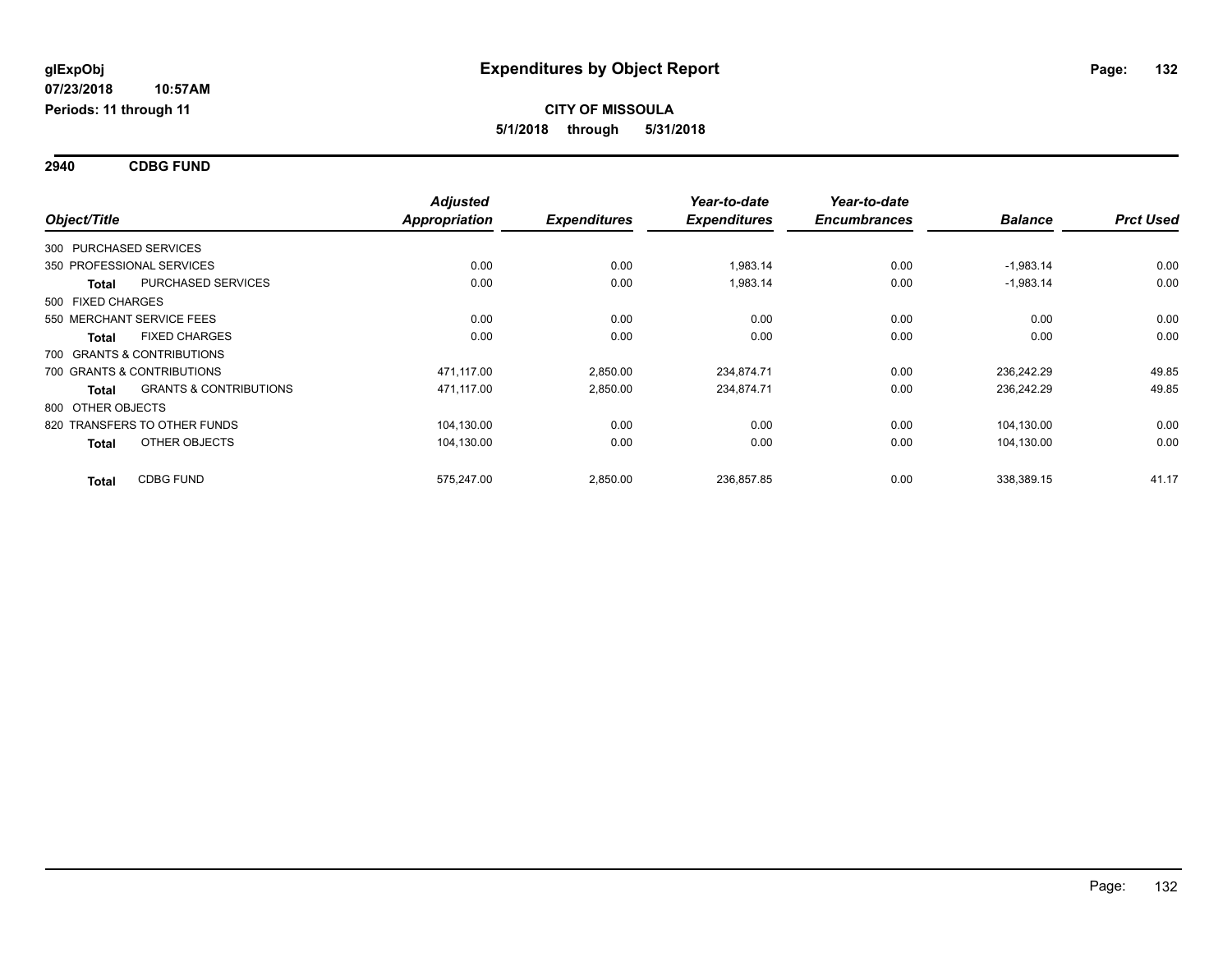# **2941 HOME FUND<br>390 NON-DEPART**

**390 NON-DEPARTMENTAL**

|                                    | <b>Adjusted</b> |                     | Year-to-date        | Year-to-date        |                |                  |
|------------------------------------|-----------------|---------------------|---------------------|---------------------|----------------|------------------|
| Object/Title                       | Appropriation   | <b>Expenditures</b> | <b>Expenditures</b> | <b>Encumbrances</b> | <b>Balance</b> | <b>Prct Used</b> |
| 300 PURCHASED SERVICES             |                 |                     |                     |                     |                |                  |
| 350 PROFESSIONAL SERVICES          | 0.00            | 0.00                | 0.00                | 0.00                | 0.00           | 0.00             |
| PURCHASED SERVICES<br><b>Total</b> | 0.00            | 0.00                | 0.00                | 0.00                | 0.00           | 0.00             |
| NON-DEPARTMENTAL<br>Total          | 0.00            | 0.00                | 0.00                | 0.00                | 0.00           | 0.00             |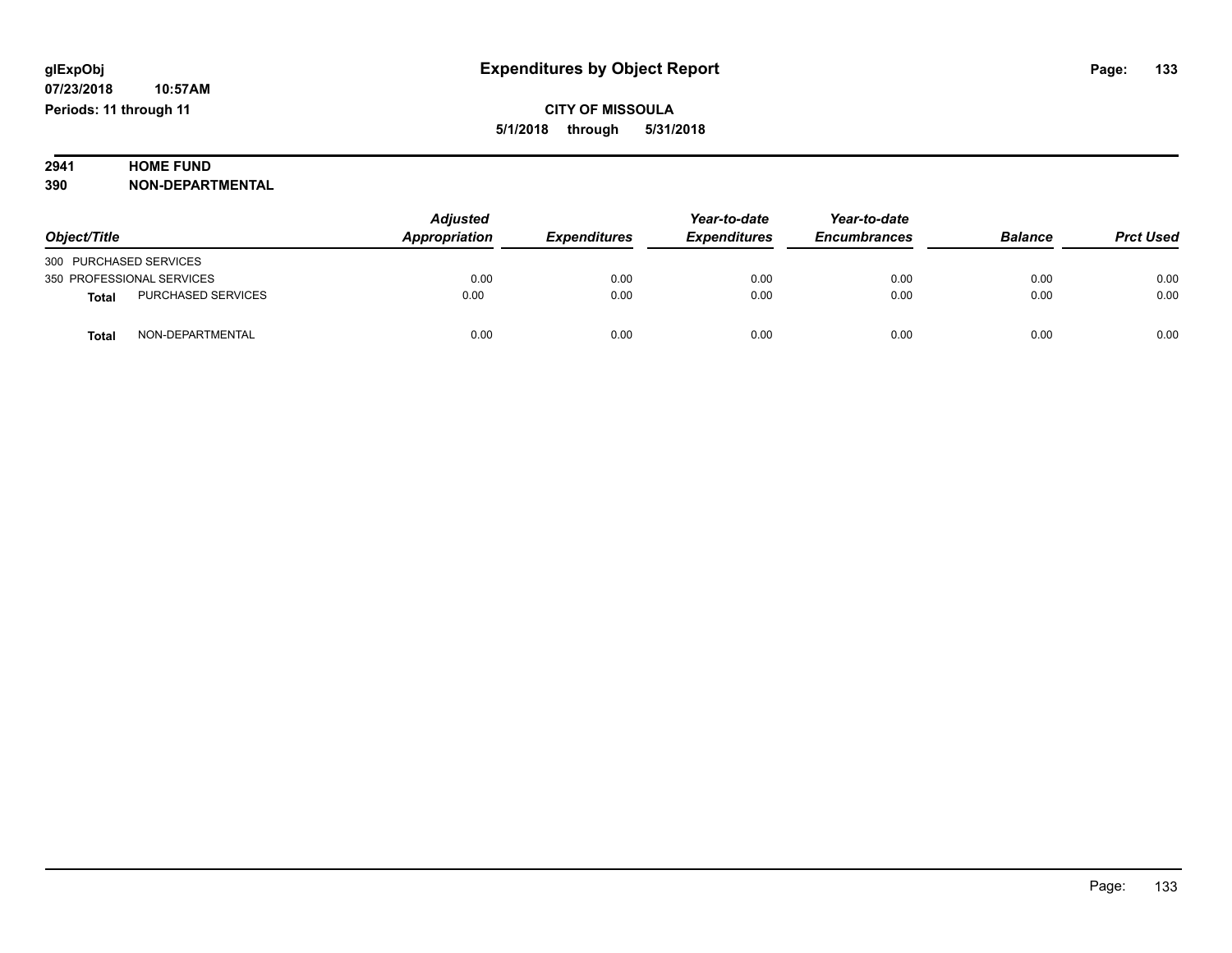# **2941 HOME FUND**

**400 ENTITLEMENT GRANTS**

|                                     |                                   | <b>Adjusted</b> |                     | Year-to-date        | Year-to-date        |                |                  |
|-------------------------------------|-----------------------------------|-----------------|---------------------|---------------------|---------------------|----------------|------------------|
| Object/Title                        |                                   | Appropriation   | <b>Expenditures</b> | <b>Expenditures</b> | <b>Encumbrances</b> | <b>Balance</b> | <b>Prct Used</b> |
| 300 PURCHASED SERVICES              |                                   |                 |                     |                     |                     |                |                  |
| 330 PUBLICITY, SUBSCRIPTIONS & DUES |                                   | 0.00            | 0.00                | 38.50               | 0.00                | $-38.50$       | 0.00             |
| 350 PROFESSIONAL SERVICES           |                                   | 0.00            | 0.00                | 283.38              | 0.00                | $-283.38$      | 0.00             |
| Total                               | <b>PURCHASED SERVICES</b>         | 0.00            | 0.00                | 321.88              | 0.00                | $-321.88$      | 0.00             |
| 500 FIXED CHARGES                   |                                   |                 |                     |                     |                     |                |                  |
| 550 MERCHANT SERVICE FEES           |                                   | 0.00            | 0.00                | 0.00                | 0.00                | 0.00           | 0.00             |
| Total                               | <b>FIXED CHARGES</b>              | 0.00            | 0.00                | 0.00                | 0.00                | 0.00           | 0.00             |
| 700 GRANTS & CONTRIBUTIONS          |                                   |                 |                     |                     |                     |                |                  |
| 700 GRANTS & CONTRIBUTIONS          |                                   | 374,753.00      | 16,579.42           | 216,120.47          | 0.00                | 158,632.53     | 57.67            |
| Total                               | <b>GRANTS &amp; CONTRIBUTIONS</b> | 374,753.00      | 16,579.42           | 216,120.47          | 0.00                | 158,632.53     | 57.67            |
| 800 OTHER OBJECTS                   |                                   |                 |                     |                     |                     |                |                  |
| 820 TRANSFERS TO OTHER FUNDS        |                                   | 32,000.00       | 0.00                | 0.00                | 0.00                | 32,000.00      | 0.00             |
| 845 CONTINGENCY                     |                                   | 0.00            | 0.00                | 0.00                | 0.00                | 0.00           | 0.00             |
| <b>Total</b>                        | OTHER OBJECTS                     | 32,000.00       | 0.00                | 0.00                | 0.00                | 32,000.00      | 0.00             |
| <b>Total</b>                        | <b>ENTITLEMENT GRANTS</b>         | 406,753.00      | 16,579.42           | 216,442.35          | 0.00                | 190,310.65     | 53.21            |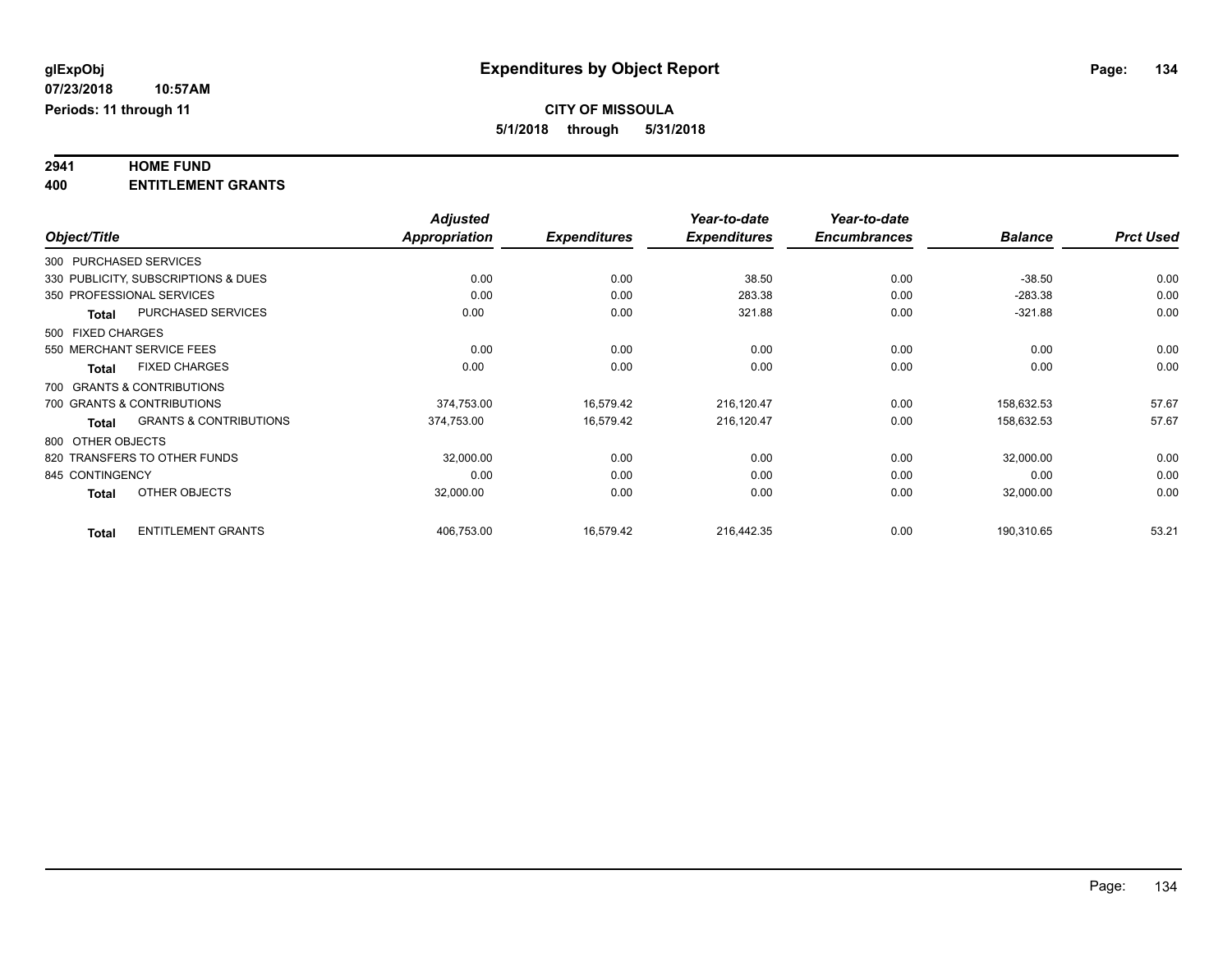**2941 HOME FUND**

|                        |                                     | <b>Adjusted</b>      |                     | Year-to-date        | Year-to-date        |                |                  |
|------------------------|-------------------------------------|----------------------|---------------------|---------------------|---------------------|----------------|------------------|
| Object/Title           |                                     | <b>Appropriation</b> | <b>Expenditures</b> | <b>Expenditures</b> | <b>Encumbrances</b> | <b>Balance</b> | <b>Prct Used</b> |
| 300 PURCHASED SERVICES |                                     |                      |                     |                     |                     |                |                  |
|                        | 330 PUBLICITY, SUBSCRIPTIONS & DUES | 0.00                 | 0.00                | 38.50               | 0.00                | $-38.50$       | 0.00             |
|                        | 350 PROFESSIONAL SERVICES           | 0.00                 | 0.00                | 283.38              | 0.00                | $-283.38$      | 0.00             |
| <b>Total</b>           | PURCHASED SERVICES                  | 0.00                 | 0.00                | 321.88              | 0.00                | $-321.88$      | 0.00             |
| 500 FIXED CHARGES      |                                     |                      |                     |                     |                     |                |                  |
|                        | 550 MERCHANT SERVICE FEES           | 0.00                 | 0.00                | 0.00                | 0.00                | 0.00           | 0.00             |
| <b>Total</b>           | <b>FIXED CHARGES</b>                | 0.00                 | 0.00                | 0.00                | 0.00                | 0.00           | 0.00             |
|                        | 700 GRANTS & CONTRIBUTIONS          |                      |                     |                     |                     |                |                  |
|                        | 700 GRANTS & CONTRIBUTIONS          | 374,753.00           | 16,579.42           | 216,120.47          | 0.00                | 158,632.53     | 57.67            |
| Total                  | <b>GRANTS &amp; CONTRIBUTIONS</b>   | 374,753.00           | 16,579.42           | 216,120.47          | 0.00                | 158,632.53     | 57.67            |
| 800 OTHER OBJECTS      |                                     |                      |                     |                     |                     |                |                  |
|                        | 820 TRANSFERS TO OTHER FUNDS        | 32,000.00            | 0.00                | 0.00                | 0.00                | 32,000.00      | 0.00             |
| 845 CONTINGENCY        |                                     | 0.00                 | 0.00                | 0.00                | 0.00                | 0.00           | 0.00             |
| <b>Total</b>           | OTHER OBJECTS                       | 32,000.00            | 0.00                | 0.00                | 0.00                | 32,000.00      | 0.00             |
| <b>Total</b>           | <b>HOME FUND</b>                    | 406,753.00           | 16,579.42           | 216,442.35          | 0.00                | 190,310.65     | 53.21            |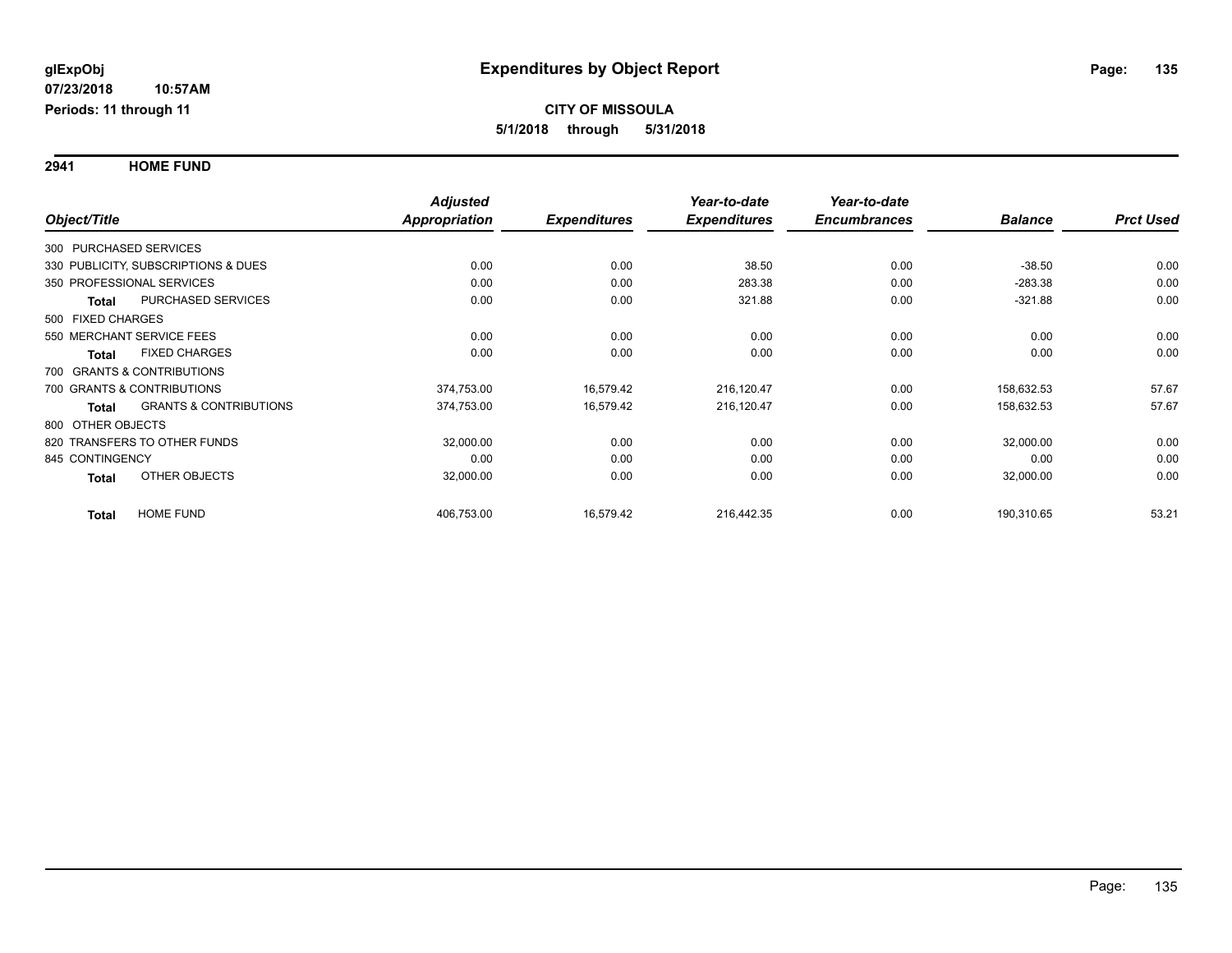**2943 CITY HOME PROGRAM INCOME**

**400 ENTITLEMENT GRANTS**

|                            |                                   | <b>Adjusted</b> |                     | Year-to-date        | Year-to-date        |                |                  |
|----------------------------|-----------------------------------|-----------------|---------------------|---------------------|---------------------|----------------|------------------|
| Object/Title               |                                   | Appropriation   | <b>Expenditures</b> | <b>Expenditures</b> | <b>Encumbrances</b> | <b>Balance</b> | <b>Prct Used</b> |
| 300 PURCHASED SERVICES     |                                   |                 |                     |                     |                     |                |                  |
| 350 PROFESSIONAL SERVICES  |                                   | 25,000.00       | 0.00                | 0.00                | 0.00                | 25.000.00      | 0.00             |
| <b>Total</b>               | <b>PURCHASED SERVICES</b>         | 25,000.00       | 0.00                | 0.00                | 0.00                | 25,000.00      | 0.00             |
| 700 GRANTS & CONTRIBUTIONS |                                   |                 |                     |                     |                     |                |                  |
| 700 GRANTS & CONTRIBUTIONS |                                   | 20.112.00       | 0.00                | 17.323.40           | 0.00                | 2.788.60       | 86.13            |
| <b>Total</b>               | <b>GRANTS &amp; CONTRIBUTIONS</b> | 20,112.00       | 0.00                | 17,323.40           | 0.00                | 2,788.60       | 86.13            |
| 800 OTHER OBJECTS          |                                   |                 |                     |                     |                     |                |                  |
|                            | 820 TRANSFERS TO OTHER FUNDS      | 0.00            | 0.00                | 0.00                | 0.00                | 0.00           | 0.00             |
| <b>Total</b>               | OTHER OBJECTS                     | 0.00            | 0.00                | 0.00                | 0.00                | 0.00           | 0.00             |
| <b>Total</b>               | <b>ENTITLEMENT GRANTS</b>         | 45.112.00       | 0.00                | 17.323.40           | 0.00                | 27.788.60      | 38.40            |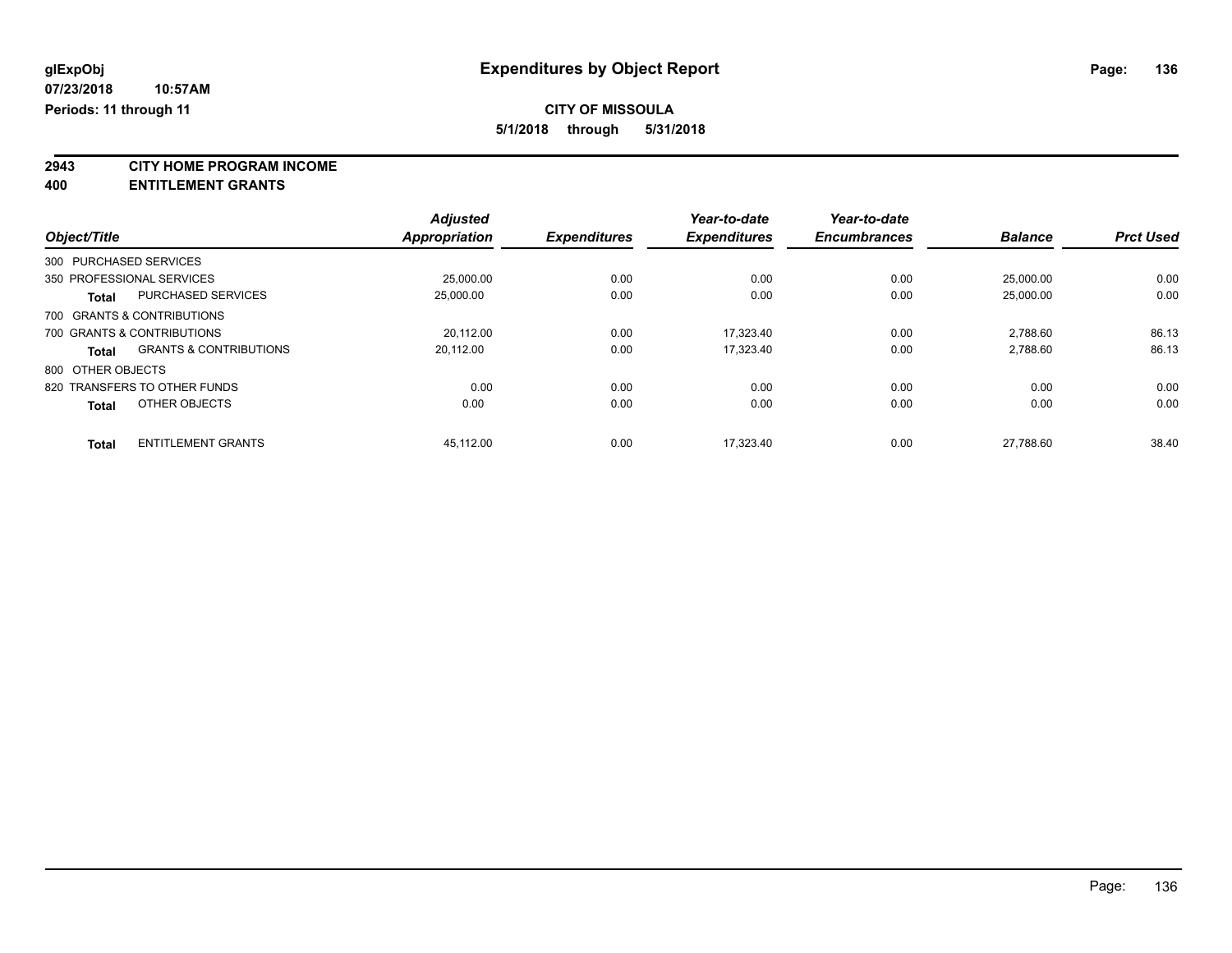### **2943 CITY HOME PROGRAM INCOME**

|                                                   | <b>Adjusted</b> |                     | Year-to-date        | Year-to-date        |                |                  |
|---------------------------------------------------|-----------------|---------------------|---------------------|---------------------|----------------|------------------|
| Object/Title                                      | Appropriation   | <b>Expenditures</b> | <b>Expenditures</b> | <b>Encumbrances</b> | <b>Balance</b> | <b>Prct Used</b> |
| 300 PURCHASED SERVICES                            |                 |                     |                     |                     |                |                  |
| 350 PROFESSIONAL SERVICES                         | 25.000.00       | 0.00                | 0.00                | 0.00                | 25.000.00      | 0.00             |
| <b>PURCHASED SERVICES</b><br>Total                | 25,000.00       | 0.00                | 0.00                | 0.00                | 25.000.00      | 0.00             |
| 700 GRANTS & CONTRIBUTIONS                        |                 |                     |                     |                     |                |                  |
| 700 GRANTS & CONTRIBUTIONS                        | 20.112.00       | 0.00                | 17.323.40           | 0.00                | 2,788.60       | 86.13            |
| <b>GRANTS &amp; CONTRIBUTIONS</b><br><b>Total</b> | 20,112.00       | 0.00                | 17.323.40           | 0.00                | 2.788.60       | 86.13            |
| 800 OTHER OBJECTS                                 |                 |                     |                     |                     |                |                  |
| 820 TRANSFERS TO OTHER FUNDS                      | 0.00            | 0.00                | 0.00                | 0.00                | 0.00           | 0.00             |
| OTHER OBJECTS<br><b>Total</b>                     | 0.00            | 0.00                | 0.00                | 0.00                | 0.00           | 0.00             |
| CITY HOME PROGRAM INCOME<br><b>Total</b>          | 45.112.00       | 0.00                | 17.323.40           | 0.00                | 27.788.60      | 38.40            |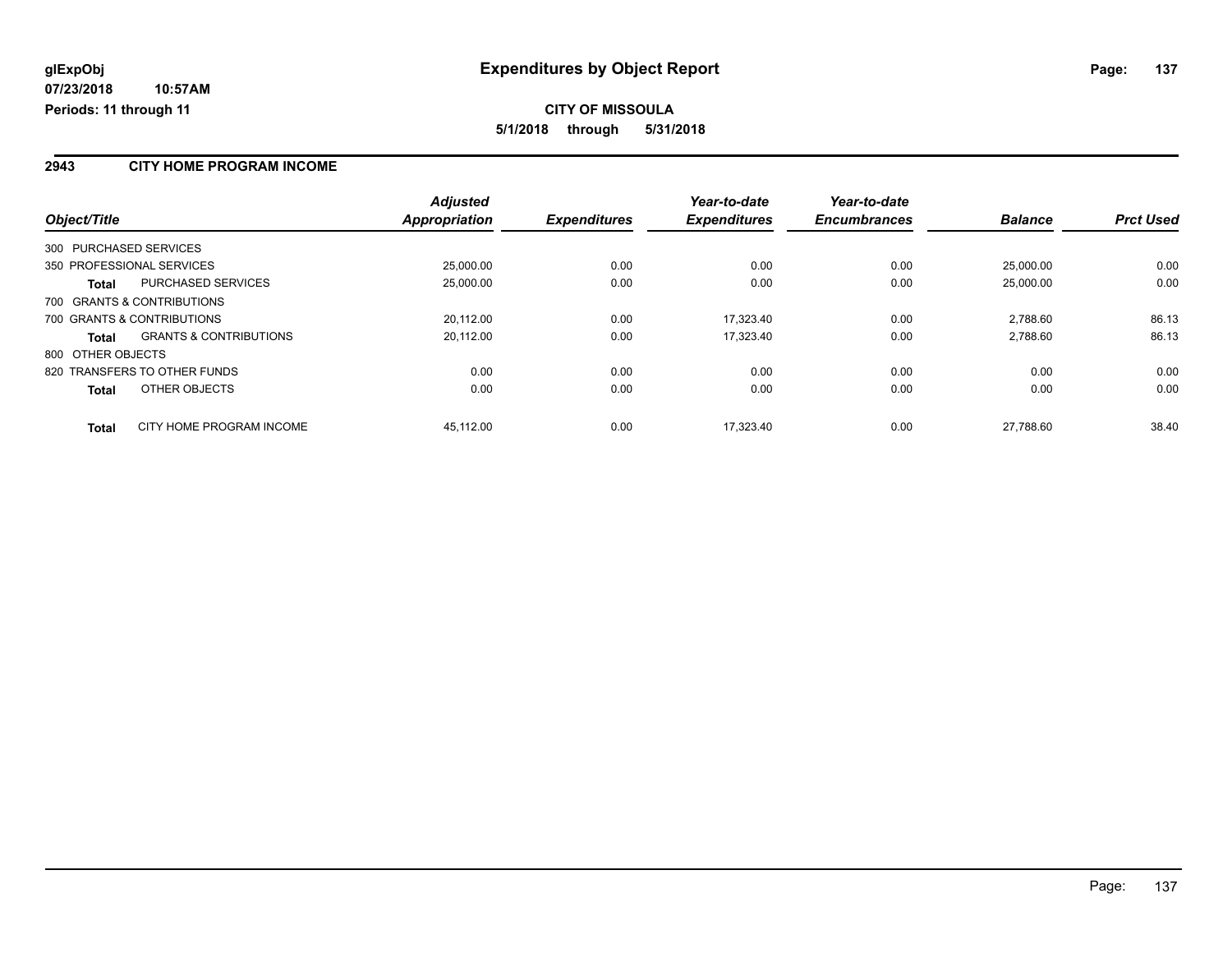# **2955 TRANSPORTATION**

**250 DEVELOPMENT SERVICES**

|                                            | <b>Adjusted</b>      |                     | Year-to-date        | Year-to-date        |                |                  |
|--------------------------------------------|----------------------|---------------------|---------------------|---------------------|----------------|------------------|
| Object/Title                               | <b>Appropriation</b> | <b>Expenditures</b> | <b>Expenditures</b> | <b>Encumbrances</b> | <b>Balance</b> | <b>Prct Used</b> |
| 100 PERSONAL SERVICES                      |                      |                     |                     |                     |                |                  |
| 110 SALARIES AND WAGES                     | 467,018.00           | 33,432.70           | 345,715.01          | 0.00                | 121,302.99     | 74.03            |
| 120 OVERTIME                               | 0.00                 | 0.00                | 33.00               | 0.00                | $-33.00$       | 0.00             |
| 140 EMPLOYER CONTRIBUTIONS                 | 173,075.00           | 11,636.85           | 126,452.58          | 0.00                | 46,622.42      | 73.06            |
| 141 STATE RETIREMENT CONTRIBUTIONS         | 0.00                 | 33.43               | 406.31              | 0.00                | $-406.31$      | 0.00             |
| PERSONAL SERVICES<br>Total                 | 640,093.00           | 45,102.98           | 472,606.90          | 0.00                | 167,486.10     | 73.83            |
| 200 SUPPLIES                               |                      |                     |                     |                     |                |                  |
| 210 OFFICE SUPPLIES                        | 8,500.00             | 929.65              | 7,393.07            | 0.00                | 1,106.93       | 86.98            |
| 220 OPERATING SUPPLIES                     | 26,800.00            | 988.58              | 26,256.01           | 0.00                | 543.99         | 97.97            |
| 230 REPAIR/MAINTENANCE                     | 0.00                 | 0.00                | 140.00              | 0.00                | $-140.00$      | 0.00             |
| 231 GASOLINE                               | 0.00                 | 0.00                | 0.00                | 0.00                | 0.00           | 0.00             |
| 240 OTHER SUPPLIES                         | 360.00               | 0.00                | 0.00                | 0.00                | 360.00         | 0.00             |
| <b>SUPPLIES</b><br>Total                   | 35,660.00            | 1,918.23            | 33,789.08           | 0.00                | 1,870.92       | 94.75            |
| 300 PURCHASED SERVICES                     |                      |                     |                     |                     |                |                  |
| 310 COMMUNICATIONS                         | 3,100.00             | 211.99              | 3,058.71            | 0.00                | 41.29          | 98.67            |
| 320 PRINTING & DUPLICATING                 | 7,125.00             | 578.17              | 5,315.13            | 0.00                | 1,809.87       | 74.60            |
| 330 PUBLICITY, SUBSCRIPTIONS & DUES        | 37,725.00            | 2,813.80            | 21,897.17           | 0.00                | 15,827.83      | 58.04            |
| 344 TELEPHONE SERVICE                      | 579.00               | 0.00                | 20.75               | 0.00                | 558.25         | 3.58             |
| 350 PROFESSIONAL SERVICES                  | 55,004.00            | 242.40              | 22,712.45           | 0.00                | 32,291.55      | 41.29            |
| 360 REPAIR & MAINTENANCE                   | 8.900.00             | 114.06              | 9.970.64            | 0.00                | $-1,070.64$    | 112.03           |
| 370 TRAVEL                                 | 13,500.00            | $-954.63$           | 7.354.97            | 0.00                | 6,145.03       | 54.48            |
| 380 TRAINING                               | 11,300.00            | 0.00                | 1,796.97            | 0.00                | 9,503.03       | 15.90            |
| 390 OTHER PURCHASED SERVICES               | 16,050.00            | 897.50              | 3,590.00            | 0.00                | 12,460.00      | 22.37            |
| PURCHASED SERVICES<br>Total                | 153,283.00           | 3,903.29            | 75,716.79           | 0.00                | 77,566.21      | 49.40            |
| 500 FIXED CHARGES                          |                      |                     |                     |                     |                |                  |
| 500 FIXED CHARGES                          | 38,592.00            | 0.00                | 17,560.93           | 0.00                | 21,031.07      | 45.50            |
| 550 MERCHANT SERVICE FEES                  | 0.00                 | 0.00                | 0.00                | 0.00                | 0.00           | 0.00             |
| <b>FIXED CHARGES</b><br>Total              | 38,592.00            | 0.00                | 17,560.93           | 0.00                | 21,031.07      | 45.50            |
| 700 GRANTS & CONTRIBUTIONS                 |                      |                     |                     |                     |                |                  |
| 700 GRANTS & CONTRIBUTIONS                 | 148,133.00           | 0.00                | 95,268.40           | 0.00                | 52,864.60      | 64.31            |
| <b>GRANTS &amp; CONTRIBUTIONS</b><br>Total | 148,133.00           | 0.00                | 95,268.40           | 0.00                | 52,864.60      | 64.31            |
| 800 OTHER OBJECTS                          |                      |                     |                     |                     |                |                  |
| 820 TRANSFERS TO OTHER FUNDS               | 20,000.00            | 0.00                | 0.00                | 0.00                | 20,000.00      | 0.00             |
|                                            |                      |                     |                     |                     |                |                  |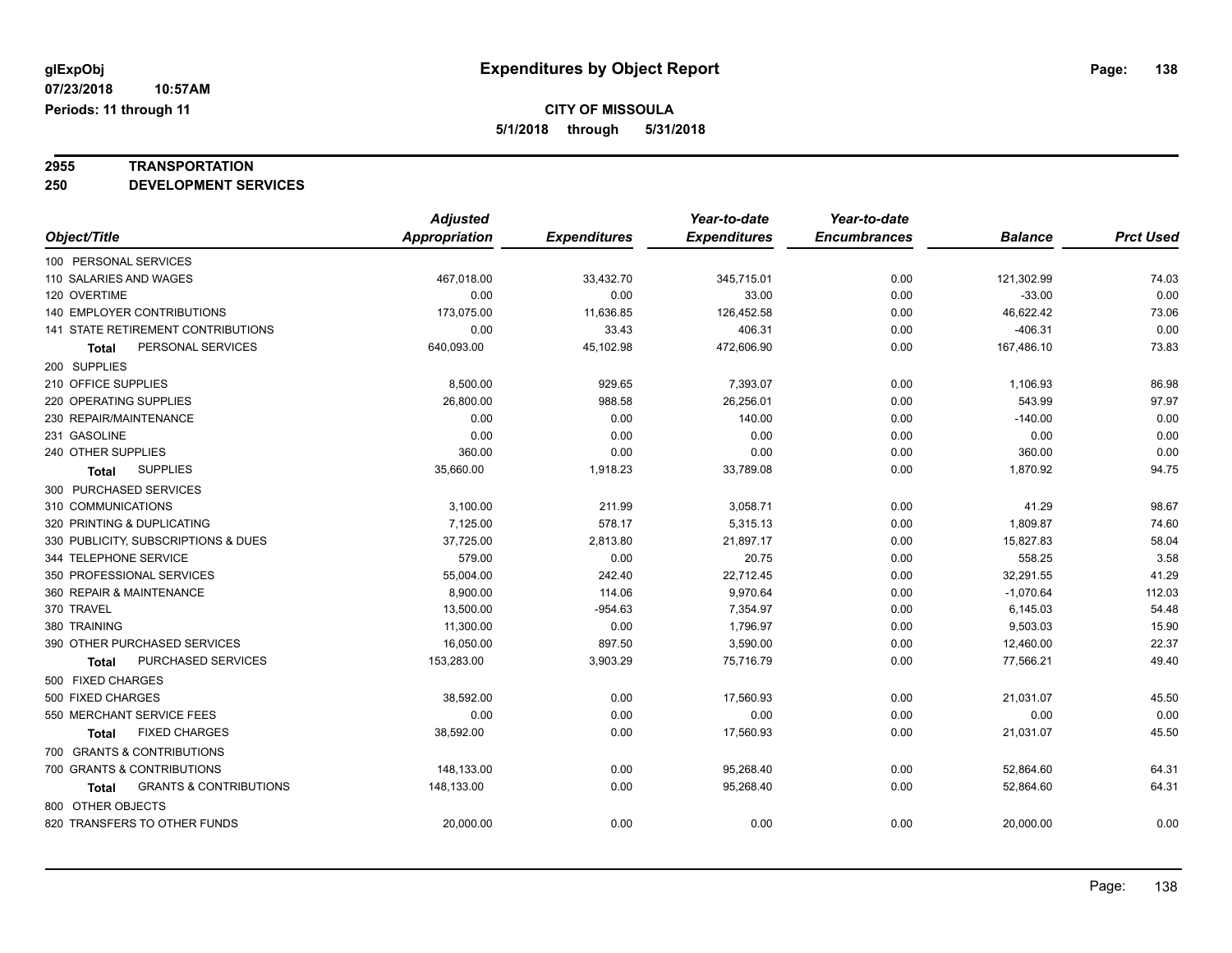# **2955 TRANSPORTATION**

**250 DEVELOPMENT SERVICES**

|                    |                           | <b>Adjusted</b> |                     | Year-to-date        | Year-to-date        |                |                  |
|--------------------|---------------------------|-----------------|---------------------|---------------------|---------------------|----------------|------------------|
| Object/Title       |                           | Appropriation   | <b>Expenditures</b> | <b>Expenditures</b> | <b>Encumbrances</b> | <b>Balance</b> | <b>Prct Used</b> |
| 845 CONTINGENCY    |                           | 290.230.00      | 0.00                | 0.00                | 0.00                | 290.230.00     | 0.00             |
| <b>Total</b>       | OTHER OBJECTS             | 310.230.00      | 0.00                | 0.00                | 0.00                | 310.230.00     | 0.00             |
| 900 CAPITAL OUTLAY |                           |                 |                     |                     |                     |                |                  |
|                    | 940 MACHINERY & EQUIPMENT | 0.00            | 0.00                | 0.00                | 0.00                | 0.00           | 0.00             |
| <b>Total</b>       | <b>CAPITAL OUTLAY</b>     | 0.00            | 0.00                | 0.00                | 0.00                | 0.00           | 0.00             |
| <b>Total</b>       | DEVELOPMENT SERVICES      | .325.991.00     | 50.924.50           | 694.942.10          | 0.00                | 631.048.90     | 52.41            |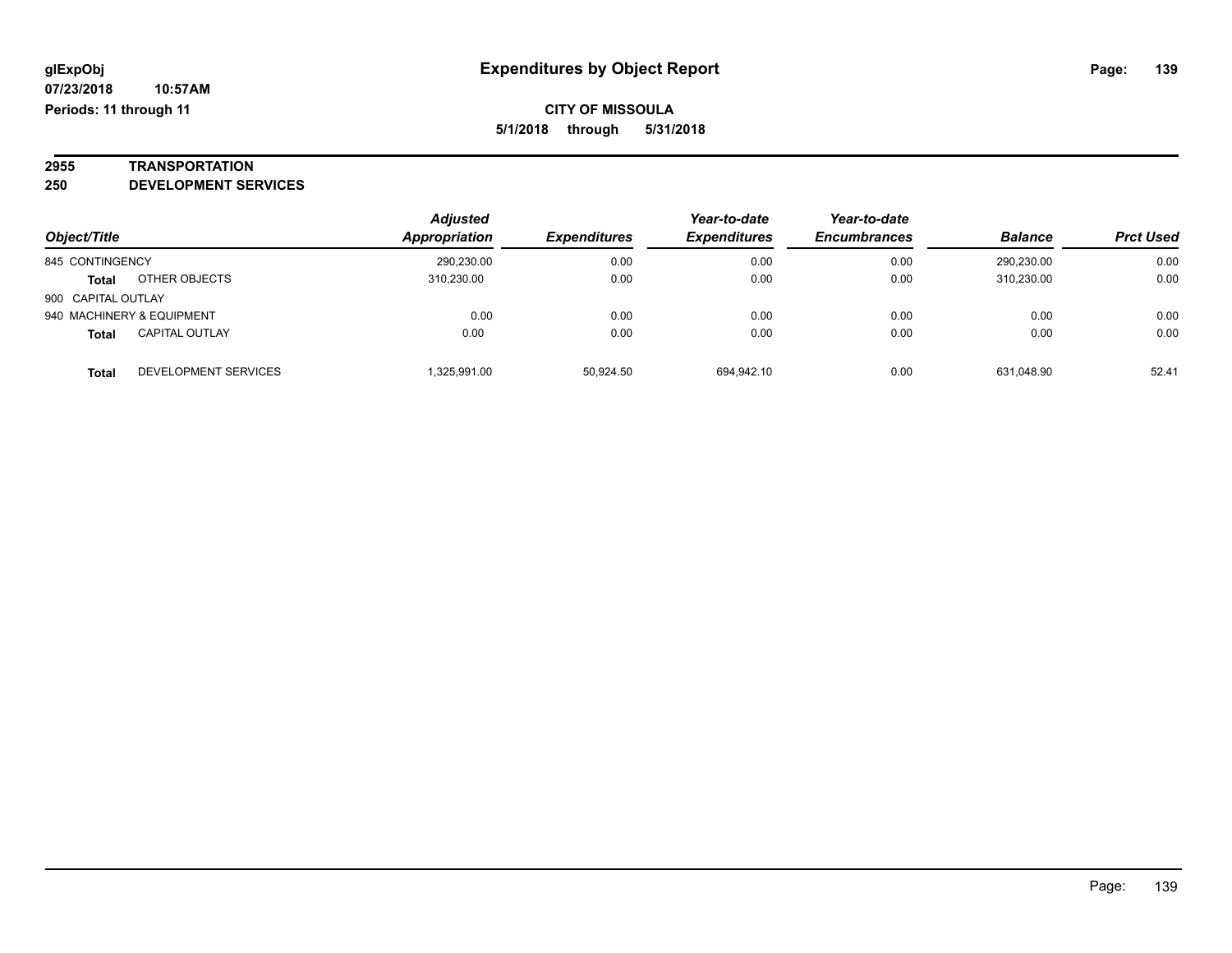#### **2955 TRANSPORTATION**

|                                                   | <b>Adjusted</b> |                     | Year-to-date        | Year-to-date        |                |                  |
|---------------------------------------------------|-----------------|---------------------|---------------------|---------------------|----------------|------------------|
| Object/Title                                      | Appropriation   | <b>Expenditures</b> | <b>Expenditures</b> | <b>Encumbrances</b> | <b>Balance</b> | <b>Prct Used</b> |
| 100 PERSONAL SERVICES                             |                 |                     |                     |                     |                |                  |
| 110 SALARIES AND WAGES                            | 467,018.00      | 33,432.70           | 345,715.01          | 0.00                | 121,302.99     | 74.03            |
| 120 OVERTIME                                      | 0.00            | 0.00                | 33.00               | 0.00                | $-33.00$       | 0.00             |
| 140 EMPLOYER CONTRIBUTIONS                        | 173,075.00      | 11,636.85           | 126,452.58          | 0.00                | 46,622.42      | 73.06            |
| <b>141 STATE RETIREMENT CONTRIBUTIONS</b>         | 0.00            | 33.43               | 406.31              | 0.00                | $-406.31$      | 0.00             |
| PERSONAL SERVICES<br>Total                        | 640,093.00      | 45,102.98           | 472,606.90          | 0.00                | 167,486.10     | 73.83            |
| 200 SUPPLIES                                      |                 |                     |                     |                     |                |                  |
| 210 OFFICE SUPPLIES                               | 8,500.00        | 929.65              | 7,393.07            | 0.00                | 1,106.93       | 86.98            |
| 220 OPERATING SUPPLIES                            | 26,800.00       | 988.58              | 26,256.01           | 0.00                | 543.99         | 97.97            |
| 230 REPAIR/MAINTENANCE                            | 0.00            | 0.00                | 140.00              | 0.00                | $-140.00$      | 0.00             |
| 231 GASOLINE                                      | 0.00            | 0.00                | 0.00                | 0.00                | 0.00           | 0.00             |
| 240 OTHER SUPPLIES                                | 360.00          | 0.00                | 0.00                | 0.00                | 360.00         | 0.00             |
| <b>SUPPLIES</b><br><b>Total</b>                   | 35,660.00       | 1,918.23            | 33,789.08           | 0.00                | 1,870.92       | 94.75            |
| 300 PURCHASED SERVICES                            |                 |                     |                     |                     |                |                  |
| 310 COMMUNICATIONS                                | 3,100.00        | 211.99              | 3,058.71            | 0.00                | 41.29          | 98.67            |
| 320 PRINTING & DUPLICATING                        | 7,125.00        | 578.17              | 5,315.13            | 0.00                | 1,809.87       | 74.60            |
| 330 PUBLICITY, SUBSCRIPTIONS & DUES               | 37,725.00       | 2,813.80            | 21,897.17           | 0.00                | 15,827.83      | 58.04            |
| 344 TELEPHONE SERVICE                             | 579.00          | 0.00                | 20.75               | 0.00                | 558.25         | 3.58             |
| 350 PROFESSIONAL SERVICES                         | 55,004.00       | 242.40              | 22,712.45           | 0.00                | 32,291.55      | 41.29            |
| 360 REPAIR & MAINTENANCE                          | 8,900.00        | 114.06              | 9,970.64            | 0.00                | $-1,070.64$    | 112.03           |
| 370 TRAVEL                                        | 13,500.00       | $-954.63$           | 7,354.97            | 0.00                | 6,145.03       | 54.48            |
| 380 TRAINING                                      | 11,300.00       | 0.00                | 1,796.97            | 0.00                | 9,503.03       | 15.90            |
| 390 OTHER PURCHASED SERVICES                      | 16,050.00       | 897.50              | 3,590.00            | 0.00                | 12,460.00      | 22.37            |
| PURCHASED SERVICES<br><b>Total</b>                | 153,283.00      | 3,903.29            | 75,716.79           | 0.00                | 77,566.21      | 49.40            |
| 500 FIXED CHARGES                                 |                 |                     |                     |                     |                |                  |
| 500 FIXED CHARGES                                 | 38,592.00       | 0.00                | 17,560.93           | 0.00                | 21,031.07      | 45.50            |
| 550 MERCHANT SERVICE FEES                         | 0.00            | 0.00                | 0.00                | 0.00                | 0.00           | 0.00             |
| <b>FIXED CHARGES</b><br><b>Total</b>              | 38,592.00       | 0.00                | 17,560.93           | 0.00                | 21,031.07      | 45.50            |
| 700 GRANTS & CONTRIBUTIONS                        |                 |                     |                     |                     |                |                  |
| 700 GRANTS & CONTRIBUTIONS                        | 148,133.00      | 0.00                | 95,268.40           | 0.00                | 52,864.60      | 64.31            |
| <b>GRANTS &amp; CONTRIBUTIONS</b><br><b>Total</b> | 148,133.00      | 0.00                | 95,268.40           | 0.00                | 52,864.60      | 64.31            |
| 800 OTHER OBJECTS                                 |                 |                     |                     |                     |                |                  |
| 820 TRANSFERS TO OTHER FUNDS                      | 20,000.00       | 0.00                | 0.00                | 0.00                | 20,000.00      | 0.00             |
| 845 CONTINGENCY                                   | 290,230.00      | 0.00                | 0.00                | 0.00                | 290,230.00     | 0.00             |
|                                                   |                 |                     |                     |                     |                |                  |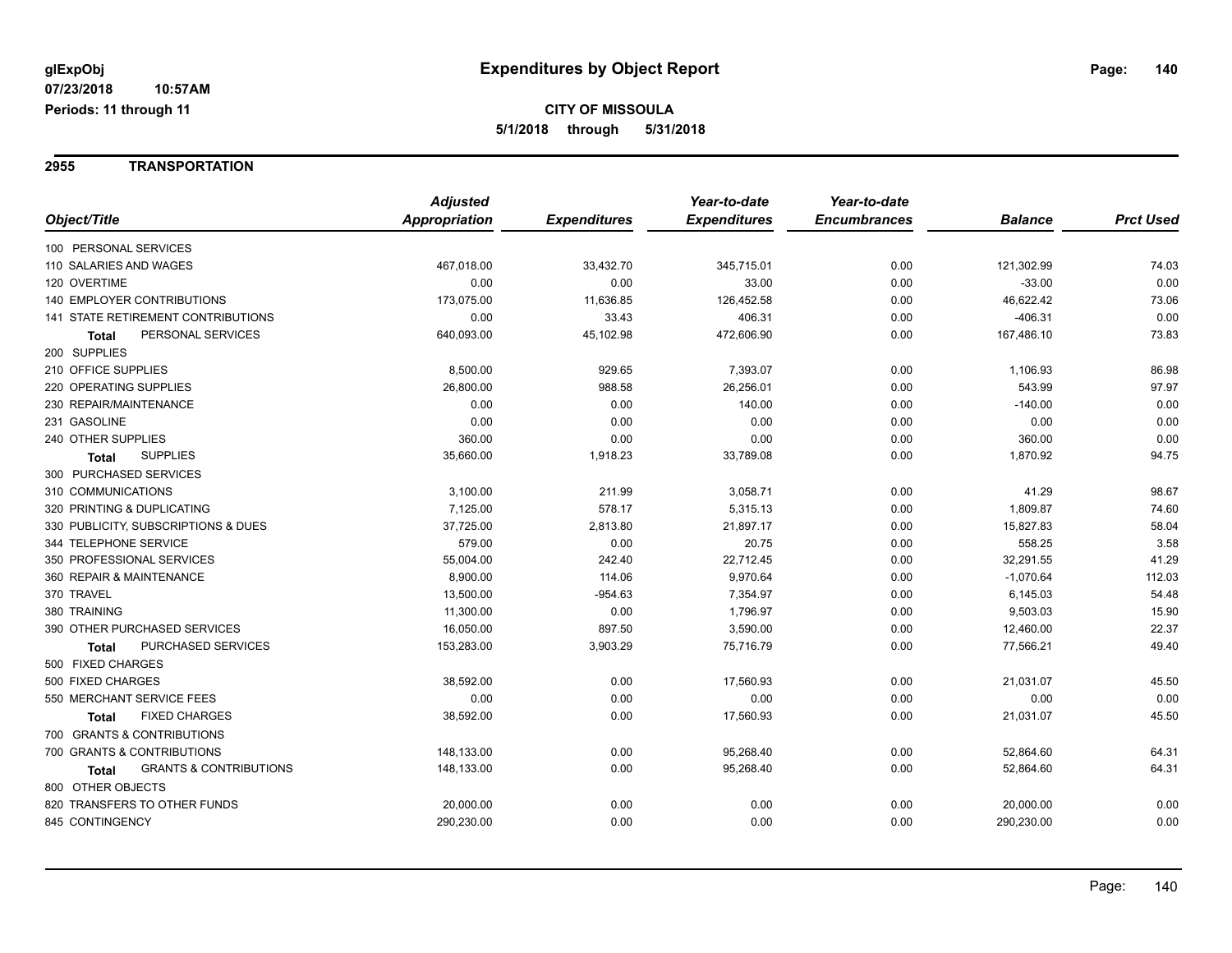#### **2955 TRANSPORTATION**

|                                                     | <b>Adjusted</b><br>Appropriation | <b>Expenditures</b> | Year-to-date<br><b>Expenditures</b> | Year-to-date<br><b>Encumbrances</b> | <b>Balance</b> | <b>Prct Used</b> |
|-----------------------------------------------------|----------------------------------|---------------------|-------------------------------------|-------------------------------------|----------------|------------------|
| Object/Title                                        |                                  |                     |                                     |                                     |                |                  |
| OTHER OBJECTS<br><b>Total</b><br>900 CAPITAL OUTLAY | 310,230.00                       | 0.00                | 0.00                                | 0.00                                | 310.230.00     | 0.00             |
| 940 MACHINERY & EQUIPMENT                           | 0.00                             | 0.00                | 0.00                                | 0.00                                | 0.00           | 0.00             |
| CAPITAL OUTLAY<br><b>Total</b>                      | 0.00                             | 0.00                | 0.00                                | 0.00                                | 0.00           | 0.00             |
| TRANSPORTATION<br>Total                             | 325,991.00                       | 50.924.50           | 694.942.10                          | 0.00                                | 631.048.90     | 52.41            |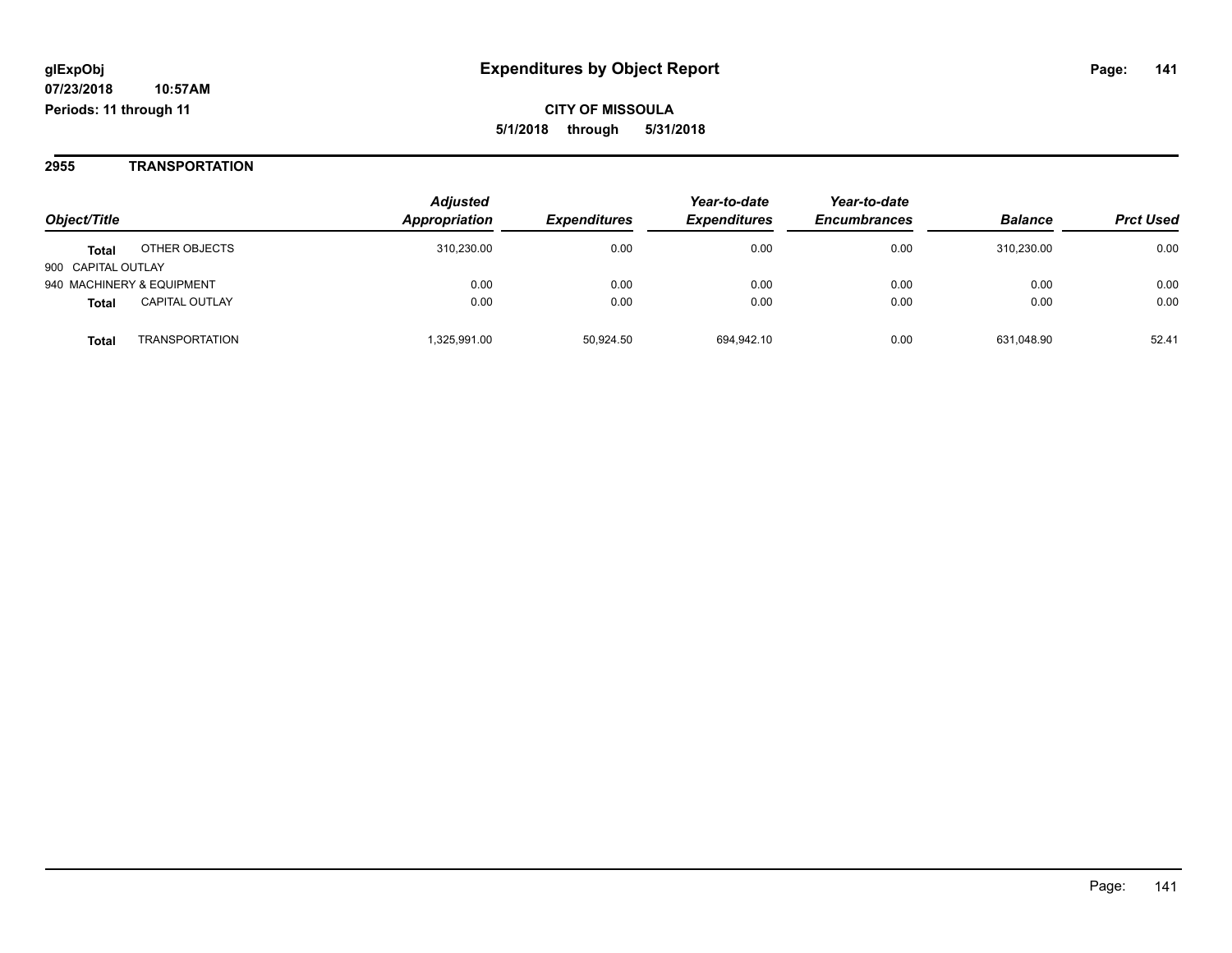# **2987 FEDERAL TRANSPORTATION FUND**

**390 NON-DEPARTMENTAL**

| Object/Title                          | <b>Adjusted</b><br>Appropriation | <b>Expenditures</b> | Year-to-date<br><b>Expenditures</b> | Year-to-date<br><b>Encumbrances</b> | <b>Balance</b> | <b>Prct Used</b> |
|---------------------------------------|----------------------------------|---------------------|-------------------------------------|-------------------------------------|----------------|------------------|
| 800 OTHER OBJECTS                     |                                  |                     |                                     |                                     |                |                  |
| 820 TRANSFERS TO OTHER FUNDS          | 0.00                             | 0.00                | 0.00                                | 0.00                                | 0.00           | 0.00             |
| OTHER OBJECTS<br><b>Total</b>         | 0.00                             | 0.00                | 0.00                                | 0.00                                | 0.00           | 0.00             |
| 900 CAPITAL OUTLAY                    |                                  |                     |                                     |                                     |                |                  |
| 930 IMPROVEMENTS                      | 208.379.00                       | 0.00                | 213.867.22                          | 0.00                                | $-5,488.22$    | 102.63           |
| <b>CAPITAL OUTLAY</b><br><b>Total</b> | 208.379.00                       | 0.00                | 213,867.22                          | 0.00                                | $-5,488.22$    | 102.63           |
| NON-DEPARTMENTAL<br><b>Total</b>      | 208.379.00                       | 0.00                | 213.867.22                          | 0.00                                | $-5,488.22$    | 102.63           |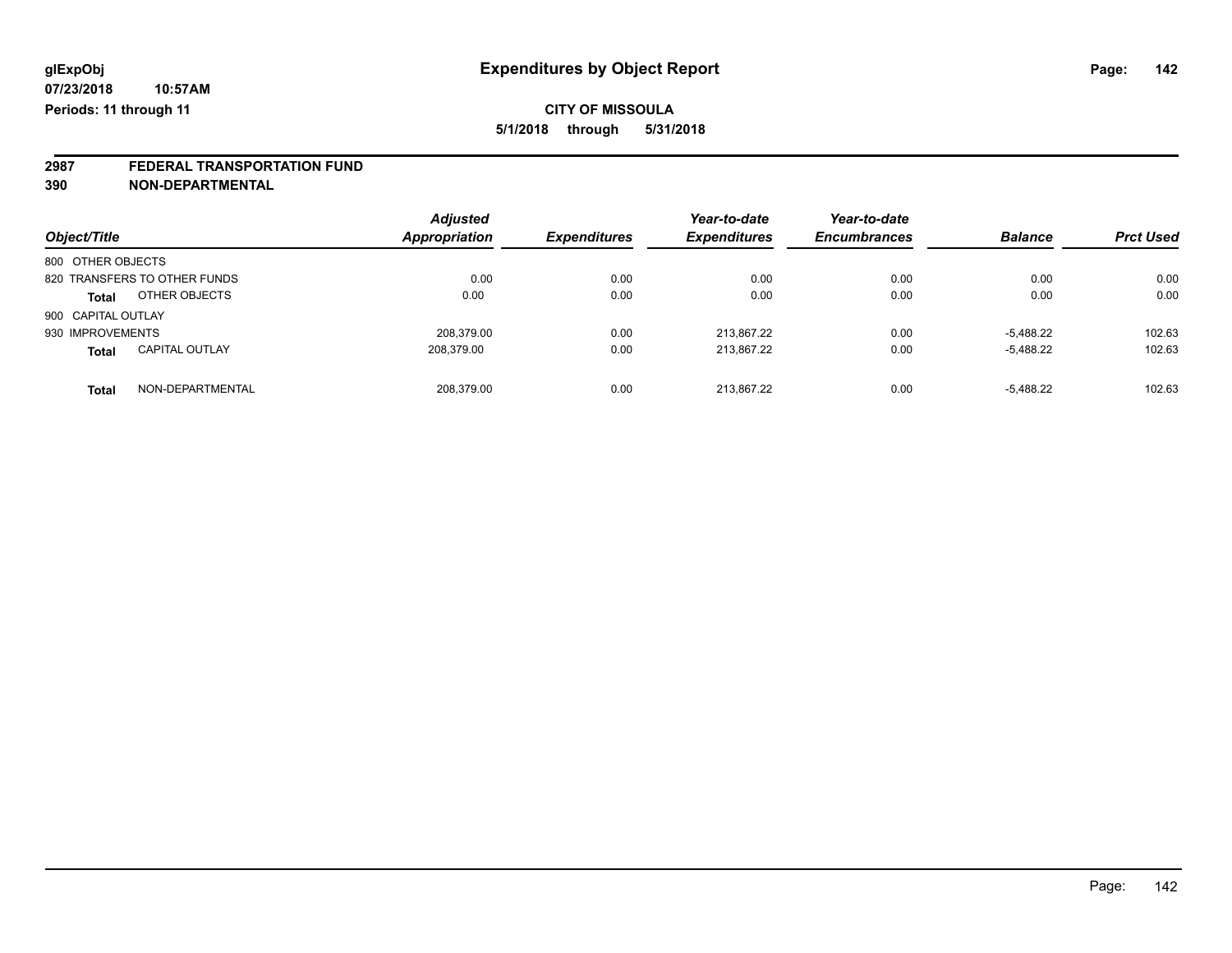### **07/23/2018 10:57AM Periods: 11 through 11**

**CITY OF MISSOULA 5/1/2018 through 5/31/2018**

### **2987 FEDERAL TRANSPORTATION FUND**

|                    |                              | <b>Adjusted</b>      |                     | Year-to-date        | Year-to-date        |                |                  |
|--------------------|------------------------------|----------------------|---------------------|---------------------|---------------------|----------------|------------------|
| Object/Title       |                              | <b>Appropriation</b> | <b>Expenditures</b> | <b>Expenditures</b> | <b>Encumbrances</b> | <b>Balance</b> | <b>Prct Used</b> |
| 800 OTHER OBJECTS  |                              |                      |                     |                     |                     |                |                  |
|                    | 820 TRANSFERS TO OTHER FUNDS | 0.00                 | 0.00                | 0.00                | 0.00                | 0.00           | 0.00             |
| <b>Total</b>       | OTHER OBJECTS                | 0.00                 | 0.00                | 0.00                | 0.00                | 0.00           | 0.00             |
| 900 CAPITAL OUTLAY |                              |                      |                     |                     |                     |                |                  |
| 930 IMPROVEMENTS   |                              | 208.379.00           | 0.00                | 213.867.22          | 0.00                | $-5.488.22$    | 102.63           |
| <b>Total</b>       | <b>CAPITAL OUTLAY</b>        | 208.379.00           | 0.00                | 213.867.22          | 0.00                | $-5.488.22$    | 102.63           |
| <b>Total</b>       | FEDERAL TRANSPORTATION FUND  | 208.379.00           | 0.00                | 213.867.22          | 0.00                | $-5,488.22$    | 102.63           |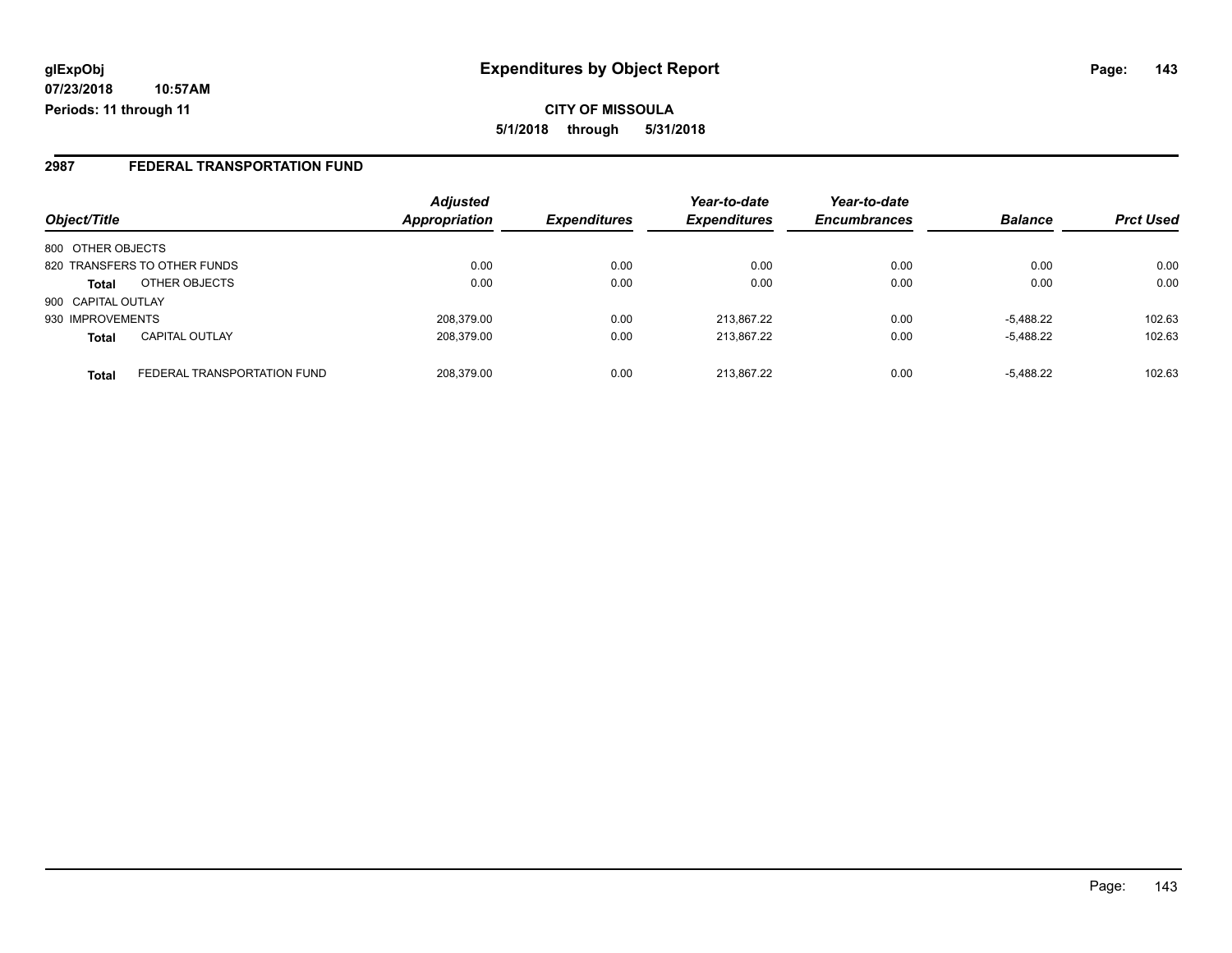### **07/23/2018 10:57AM Periods: 11 through 11**

# **CITY OF MISSOULA 5/1/2018 through 5/31/2018**

# **2988 GRANTS & DONATIONS FUND**

**223 CITY CLERK**

| Object/Title                         | <b>Adjusted</b><br>Appropriation | <b>Expenditures</b> | Year-to-date<br><b>Expenditures</b> | Year-to-date<br><b>Encumbrances</b> | <b>Balance</b> | <b>Prct Used</b> |
|--------------------------------------|----------------------------------|---------------------|-------------------------------------|-------------------------------------|----------------|------------------|
| 500 FIXED CHARGES                    |                                  |                     |                                     |                                     |                |                  |
| 550 MERCHANT SERVICE FEES            | 0.00                             | 0.00                | 0.00                                | 0.00                                | 0.00           | 0.00             |
| <b>FIXED CHARGES</b><br><b>Total</b> | 0.00                             | 0.00                | 0.00                                | 0.00                                | 0.00           | 0.00             |
| <b>CITY CLERK</b><br><b>Total</b>    | 0.00                             | 0.00                | 0.00                                | 0.00                                | 0.00           | 0.00             |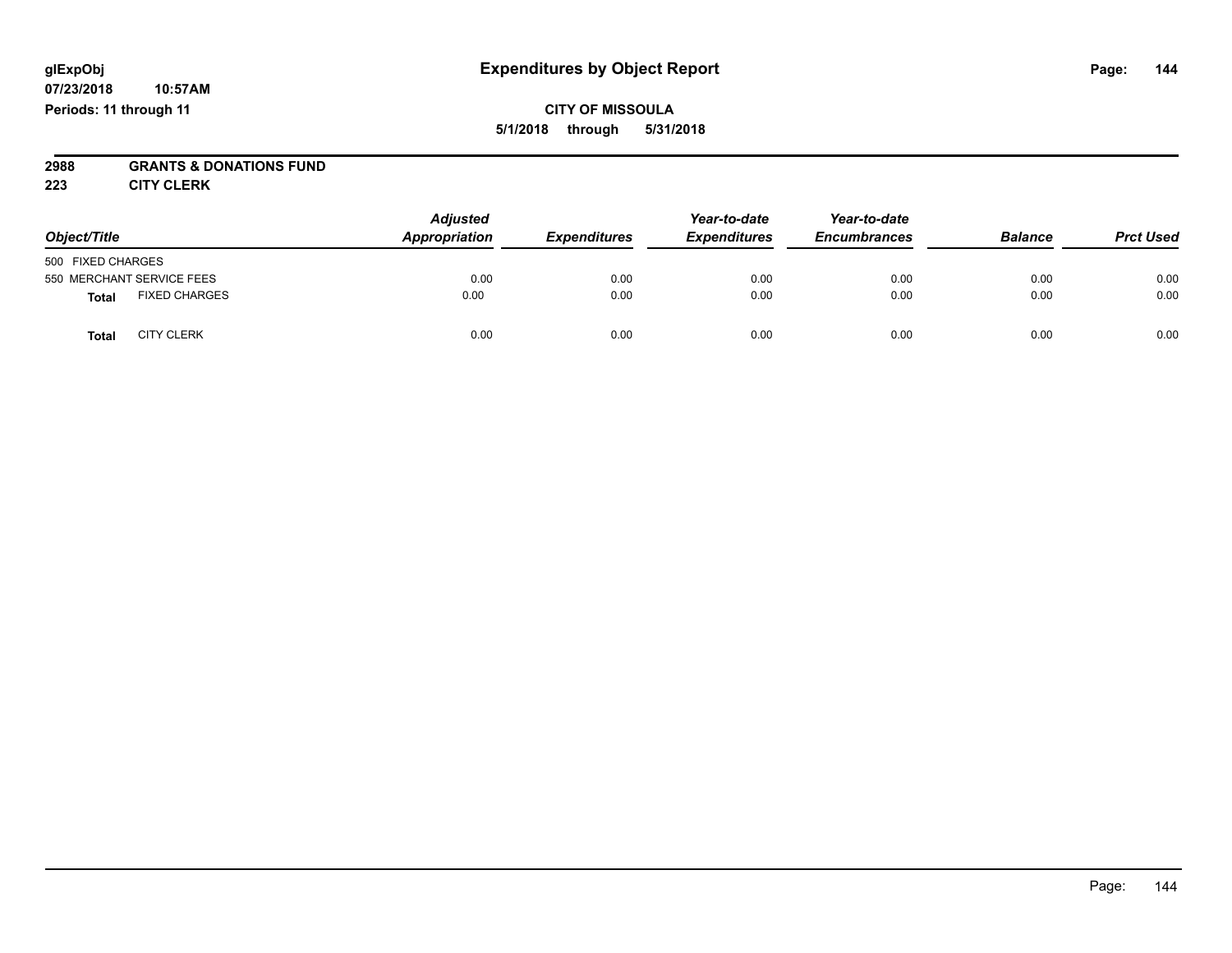**CITY OF MISSOULA 5/1/2018 through 5/31/2018**

**2988 GRANTS & DONATIONS FUND**

**300 FIRE**

| Object/Title              |                       | <b>Adjusted</b><br>Appropriation | <b>Expenditures</b> | Year-to-date<br><b>Expenditures</b> | Year-to-date<br><b>Encumbrances</b> | <b>Balance</b> | <b>Prct Used</b> |
|---------------------------|-----------------------|----------------------------------|---------------------|-------------------------------------|-------------------------------------|----------------|------------------|
| 900 CAPITAL OUTLAY        |                       |                                  |                     |                                     |                                     |                |                  |
| 940 MACHINERY & EQUIPMENT |                       | 0.00                             | 0.00                | 90.000.00                           | 0.00                                | $-90.000.00$   | 0.00             |
| <b>Total</b>              | <b>CAPITAL OUTLAY</b> | 0.00                             | 0.00                | 90,000.00                           | 0.00                                | $-90,000.00$   | 0.00             |
| <b>Total</b>              | <b>FIRE</b>           | 0.00                             | 0.00                | 90,000.00                           | 0.00                                | $-90,000.00$   | 0.00             |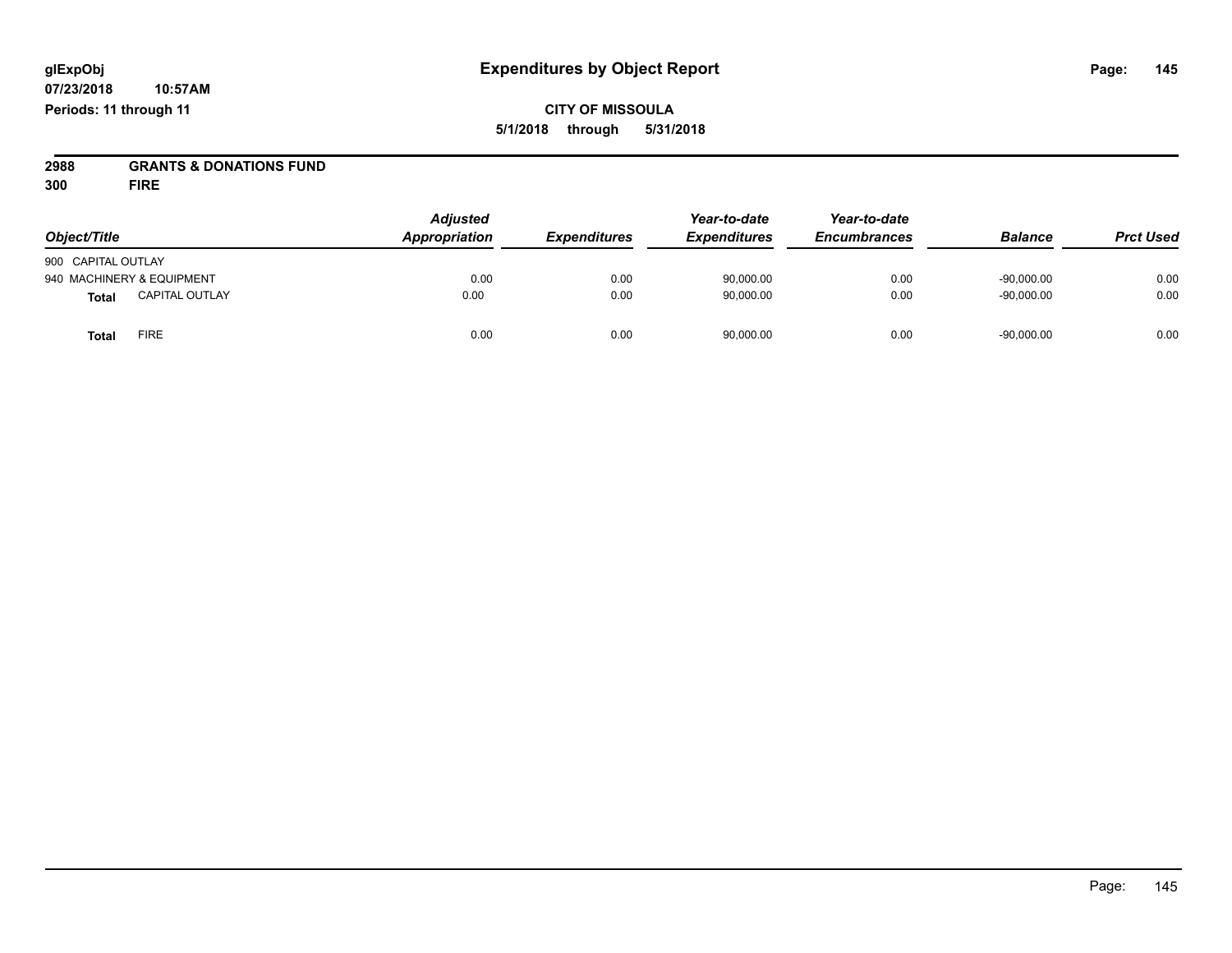**2988 GRANTS & DONATIONS FUND**

|                        |                                   | <b>Adjusted</b>      |                     | Year-to-date        | Year-to-date        |                |                  |
|------------------------|-----------------------------------|----------------------|---------------------|---------------------|---------------------|----------------|------------------|
| Object/Title           |                                   | <b>Appropriation</b> | <b>Expenditures</b> | <b>Expenditures</b> | <b>Encumbrances</b> | <b>Balance</b> | <b>Prct Used</b> |
| 200 SUPPLIES           |                                   |                      |                     |                     |                     |                |                  |
| 210 OFFICE SUPPLIES    |                                   | 0.00                 | 0.00                | 0.00                | 0.00                | 0.00           | 0.00             |
| 220 OPERATING SUPPLIES |                                   | 0.00                 | 0.00                | 0.00                | 0.00                | 0.00           | 0.00             |
| <b>Total</b>           | <b>SUPPLIES</b>                   | 0.00                 | 0.00                | 0.00                | 0.00                | 0.00           | 0.00             |
| 300 PURCHASED SERVICES |                                   |                      |                     |                     |                     |                |                  |
| 310 COMMUNICATIONS     |                                   | 0.00                 | 0.00                | 0.00                | 0.00                | 0.00           | 0.00             |
|                        | 350 PROFESSIONAL SERVICES         | 59,760.00            | 37.94               | 1,334.14            | 0.00                | 58,425.86      | 2.23             |
| 370 TRAVEL             |                                   | 0.00                 | 1,517.74            | 1,517.74            | 0.00                | $-1,517.74$    | 0.00             |
| 380 TRAINING           |                                   | 0.00                 | 0.00                | 0.00                | 0.00                | 0.00           | 0.00             |
| <b>Total</b>           | <b>PURCHASED SERVICES</b>         | 59,760.00            | 1,555.68            | 2,851.88            | 0.00                | 56,908.12      | 4.77             |
|                        | 700 GRANTS & CONTRIBUTIONS        |                      |                     |                     |                     |                |                  |
|                        | 700 GRANTS & CONTRIBUTIONS        | 62.271.00            | 0.00                | 14,710.59           | 0.00                | 47,560.41      | 23.62            |
| Total                  | <b>GRANTS &amp; CONTRIBUTIONS</b> | 62,271.00            | 0.00                | 14,710.59           | 0.00                | 47,560.41      | 23.62            |
| 800 OTHER OBJECTS      |                                   |                      |                     |                     |                     |                |                  |
|                        | 820 TRANSFERS TO OTHER FUNDS      | 29,639.00            | 0.00                | 0.00                | 0.00                | 29,639.00      | 0.00             |
| 845 CONTINGENCY        |                                   | 0.00                 | 0.00                | 0.00                | 0.00                | 0.00           | 0.00             |
| <b>Total</b>           | OTHER OBJECTS                     | 29,639.00            | 0.00                | 0.00                | 0.00                | 29,639.00      | 0.00             |
| 900 CAPITAL OUTLAY     |                                   |                      |                     |                     |                     |                |                  |
| 930 IMPROVEMENTS       |                                   | 24,822.00            | 0.00                | 0.00                | 0.00                | 24,822.00      | 0.00             |
| <b>Total</b>           | <b>CAPITAL OUTLAY</b>             | 24,822.00            | 0.00                | 0.00                | 0.00                | 24,822.00      | 0.00             |
| <b>Total</b>           | NON-DEPARTMENTAL                  | 176,492.00           | 1,555.68            | 17,562.47           | 0.00                | 158,929.53     | 9.95             |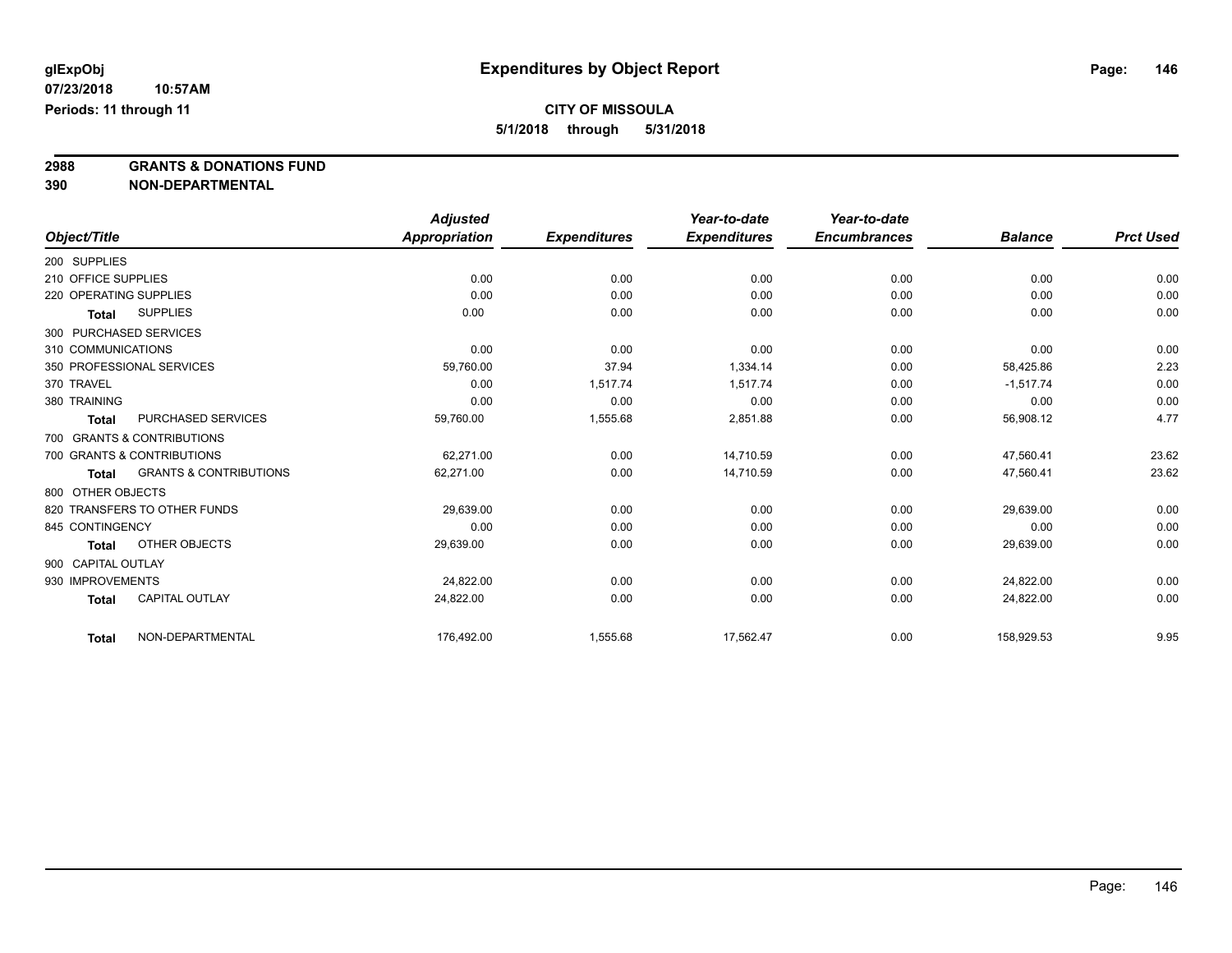#### **2988 GRANTS & DONATIONS FUND**

|                                                    | <b>Adjusted</b> |                     | Year-to-date        | Year-to-date        |                |                  |
|----------------------------------------------------|-----------------|---------------------|---------------------|---------------------|----------------|------------------|
| Object/Title                                       | Appropriation   | <b>Expenditures</b> | <b>Expenditures</b> | <b>Encumbrances</b> | <b>Balance</b> | <b>Prct Used</b> |
| 200 SUPPLIES                                       |                 |                     |                     |                     |                |                  |
| 210 OFFICE SUPPLIES                                | 0.00            | 0.00                | 0.00                | 0.00                | 0.00           | 0.00             |
| 220 OPERATING SUPPLIES                             | 0.00            | 0.00                | 0.00                | 0.00                | 0.00           | 0.00             |
| <b>SUPPLIES</b><br><b>Total</b>                    | 0.00            | 0.00                | 0.00                | 0.00                | 0.00           | 0.00             |
| 300 PURCHASED SERVICES                             |                 |                     |                     |                     |                |                  |
| 310 COMMUNICATIONS                                 | 0.00            | 0.00                | 0.00                | 0.00                | 0.00           | 0.00             |
| 350 PROFESSIONAL SERVICES                          | 59,760.00       | 37.94               | 1,334.14            | 0.00                | 58,425.86      | 2.23             |
| 370 TRAVEL                                         | 0.00            | 1,517.74            | 1,517.74            | 0.00                | $-1,517.74$    | 0.00             |
| 380 TRAINING                                       | 0.00            | 0.00                | 0.00                | 0.00                | 0.00           | 0.00             |
| PURCHASED SERVICES<br><b>Total</b>                 | 59,760.00       | 1,555.68            | 2,851.88            | 0.00                | 56,908.12      | 4.77             |
| 500 FIXED CHARGES                                  |                 |                     |                     |                     |                |                  |
| 550 MERCHANT SERVICE FEES                          | 0.00            | 0.00                | 0.00                | 0.00                | 0.00           | 0.00             |
| <b>FIXED CHARGES</b><br><b>Total</b>               | 0.00            | 0.00                | 0.00                | 0.00                | 0.00           | 0.00             |
| 700 GRANTS & CONTRIBUTIONS                         |                 |                     |                     |                     |                |                  |
| 700 GRANTS & CONTRIBUTIONS                         | 62,271.00       | 0.00                | 14,710.59           | 0.00                | 47,560.41      | 23.62            |
| <b>GRANTS &amp; CONTRIBUTIONS</b><br><b>Total</b>  | 62,271.00       | 0.00                | 14,710.59           | 0.00                | 47,560.41      | 23.62            |
| 800 OTHER OBJECTS                                  |                 |                     |                     |                     |                |                  |
| 820 TRANSFERS TO OTHER FUNDS                       | 29,639.00       | 0.00                | 0.00                | 0.00                | 29,639.00      | 0.00             |
| 845 CONTINGENCY                                    | 0.00            | 0.00                | 0.00                | 0.00                | 0.00           | 0.00             |
| OTHER OBJECTS<br><b>Total</b>                      | 29,639.00       | 0.00                | 0.00                | 0.00                | 29,639.00      | 0.00             |
| 900 CAPITAL OUTLAY                                 |                 |                     |                     |                     |                |                  |
| 930 IMPROVEMENTS                                   | 24,822.00       | 0.00                | 0.00                | 0.00                | 24,822.00      | 0.00             |
| 940 MACHINERY & EQUIPMENT                          | 0.00            | 0.00                | 90,000.00           | 0.00                | $-90,000.00$   | 0.00             |
| CAPITAL OUTLAY<br>Total                            | 24,822.00       | 0.00                | 90,000.00           | 0.00                | $-65,178.00$   | 362.58           |
| <b>GRANTS &amp; DONATIONS FUND</b><br><b>Total</b> | 176,492.00      | 1,555.68            | 107,562.47          | 0.00                | 68,929.53      | 60.94            |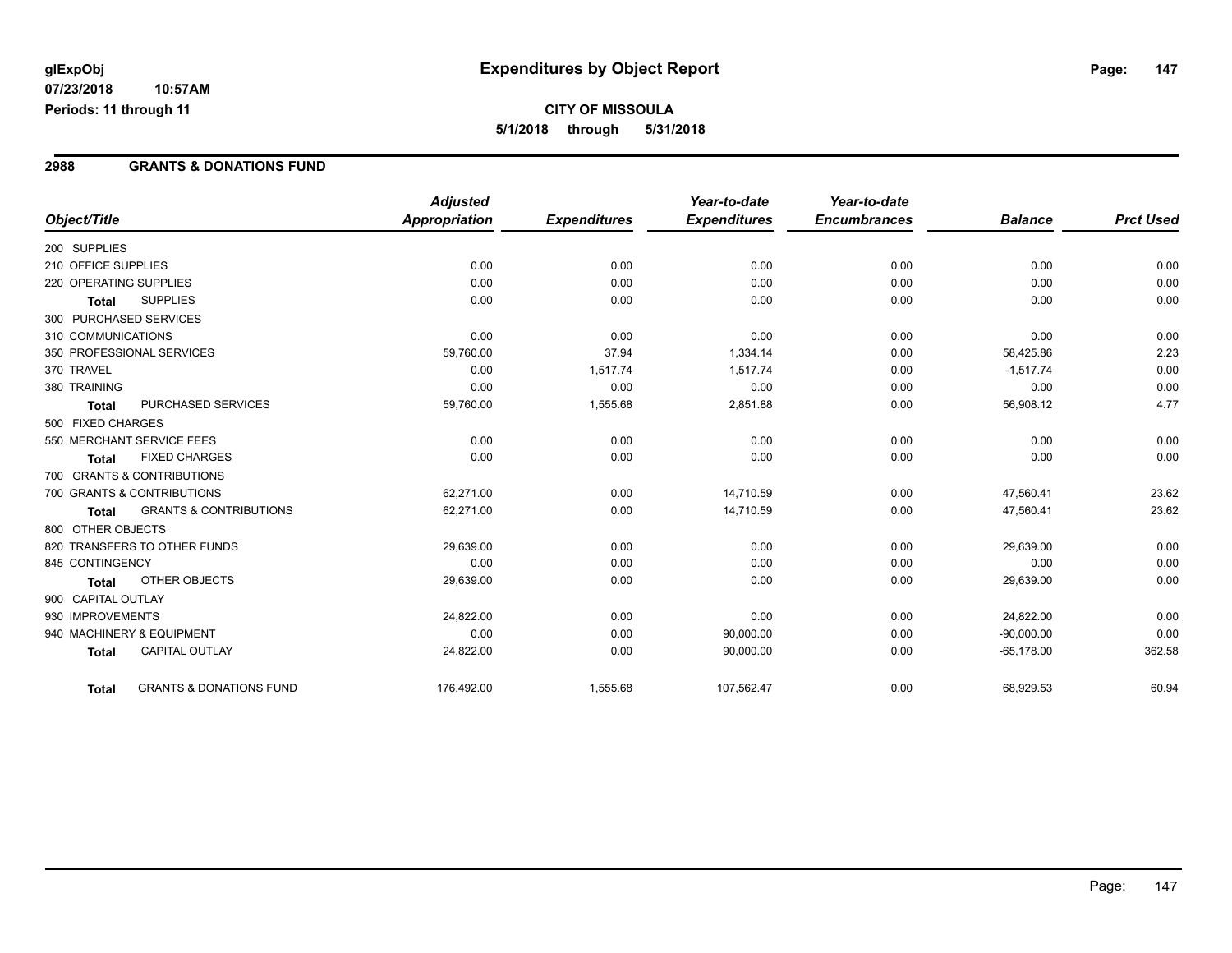# **2989 POLICE GRANTS & DONATIONS**

**290 POLICE**

| Object/Title                                      | <b>Adjusted</b><br>Appropriation | <b>Expenditures</b> | Year-to-date<br><b>Expenditures</b> | Year-to-date<br><b>Encumbrances</b> | <b>Balance</b> | <b>Prct Used</b> |
|---------------------------------------------------|----------------------------------|---------------------|-------------------------------------|-------------------------------------|----------------|------------------|
|                                                   |                                  |                     |                                     |                                     |                |                  |
| 100 PERSONAL SERVICES                             |                                  |                     |                                     |                                     |                |                  |
| 110 SALARIES AND WAGES                            | 65,418.00                        | 5,633.71            | 66,209.48                           | 0.00                                | $-791.48$      | 101.21           |
| 115 SALARIES/HEALTH INSURANCE BENEFIT             | 0.00                             | 768.00              | 8.256.00                            | 0.00                                | $-8,256.00$    | 0.00             |
| 120 OVERTIME                                      | 72,700.00                        | 4,526.08            | 55,955.47                           | 0.00                                | 16,744.53      | 76.97            |
| 130 OTHER                                         | 0.00                             | 0.00                | 700.00                              | 0.00                                | $-700.00$      | 0.00             |
| 133 EDUCATION COMPENSATION                        | 0.00                             | 20.00               | 225.00                              | 0.00                                | $-225.00$      | 0.00             |
| 140 EMPLOYER CONTRIBUTIONS                        | 33,961.00                        | 1,703.83            | 19,634.01                           | 0.00                                | 14,326.99      | 57.81            |
| PERSONAL SERVICES<br><b>Total</b>                 | 172,079.00                       | 12,651.62           | 150,979.96                          | 0.00                                | 21,099.04      | 87.74            |
| 200 SUPPLIES                                      |                                  |                     |                                     |                                     |                |                  |
| 210 OFFICE SUPPLIES                               | 6,376.00                         | 104.26              | 1,047.23                            | 0.00                                | 5,328.77       | 16.42            |
| 220 OPERATING SUPPLIES                            | 77.456.00                        | 0.00                | 26.667.55                           | 0.00                                | 50,788.45      | 34.43            |
| 230 REPAIR/MAINTENANCE                            | 0.00                             | 0.00                | 0.00                                | 0.00                                | 0.00           | 0.00             |
| <b>SUPPLIES</b><br><b>Total</b>                   | 83,832.00                        | 104.26              | 27,714.78                           | 0.00                                | 56,117.22      | 33.06            |
| 300 PURCHASED SERVICES                            |                                  |                     |                                     |                                     |                |                  |
| 344 TELEPHONE SERVICE                             | 10,012.00                        | 1,274.01            | 7,171.57                            | 0.00                                | 2,840.43       | 71.63            |
| 350 PROFESSIONAL SERVICES                         | 81,443.00                        | 2,679.76            | 63.424.39                           | 0.00                                | 18.018.61      | 77.88            |
| 360 REPAIR & MAINTENANCE                          | 4,798.00                         | 0.00                | 7,565.25                            | 0.00                                | $-2,767.25$    | 157.68           |
| 370 TRAVEL                                        | 9,572.00                         | 335.50              | 4,737.07                            | 0.00                                | 4,834.93       | 49.49            |
| <b>PURCHASED SERVICES</b><br><b>Total</b>         | 105,825.00                       | 4,289.27            | 82,898.28                           | 0.00                                | 22,926.72      | 78.34            |
| 500 FIXED CHARGES                                 |                                  |                     |                                     |                                     |                |                  |
| 500 FIXED CHARGES                                 | 115,012.00                       | 6,445.16            | 78,364.84                           | 0.00                                | 36,647.16      | 68.14            |
| <b>FIXED CHARGES</b><br><b>Total</b>              | 115.012.00                       | 6,445.16            | 78,364.84                           | 0.00                                | 36,647.16      | 68.14            |
| 700 GRANTS & CONTRIBUTIONS                        |                                  |                     |                                     |                                     |                |                  |
| 700 GRANTS & CONTRIBUTIONS                        | 20,000.00                        | 0.00                | 2,900.00                            | 0.00                                | 17,100.00      | 14.50            |
| <b>GRANTS &amp; CONTRIBUTIONS</b><br><b>Total</b> | 20,000.00                        | 0.00                | 2,900.00                            | 0.00                                | 17,100.00      | 14.50            |
| <b>POLICE</b><br><b>Total</b>                     | 496,748.00                       | 23,490.31           | 342,857.86                          | 0.00                                | 153,890.14     | 69.02            |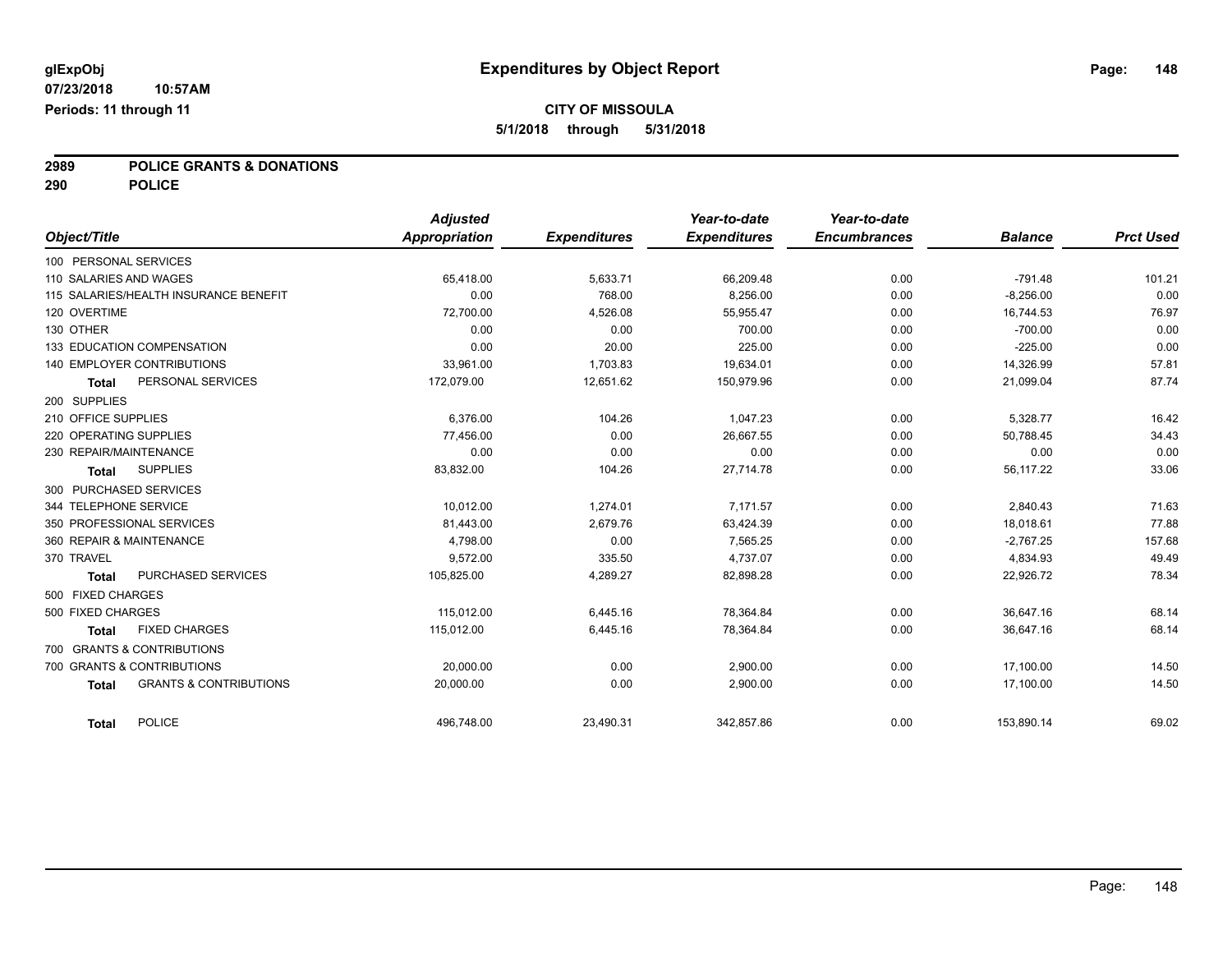#### **2989 POLICE GRANTS & DONATIONS**

|                                                   | <b>Adjusted</b>      |                     | Year-to-date        | Year-to-date        |                |                  |
|---------------------------------------------------|----------------------|---------------------|---------------------|---------------------|----------------|------------------|
| Object/Title                                      | <b>Appropriation</b> | <b>Expenditures</b> | <b>Expenditures</b> | <b>Encumbrances</b> | <b>Balance</b> | <b>Prct Used</b> |
| 100 PERSONAL SERVICES                             |                      |                     |                     |                     |                |                  |
| 110 SALARIES AND WAGES                            | 65,418.00            | 5,633.71            | 66,209.48           | 0.00                | $-791.48$      | 101.21           |
| 115 SALARIES/HEALTH INSURANCE BENEFIT             | 0.00                 | 768.00              | 8,256.00            | 0.00                | $-8,256.00$    | 0.00             |
| 120 OVERTIME                                      | 72.700.00            | 4,526.08            | 55.955.47           | 0.00                | 16,744.53      | 76.97            |
| 130 OTHER                                         | 0.00                 | 0.00                | 700.00              | 0.00                | $-700.00$      | 0.00             |
| 133 EDUCATION COMPENSATION                        | 0.00                 | 20.00               | 225.00              | 0.00                | $-225.00$      | 0.00             |
| <b>140 EMPLOYER CONTRIBUTIONS</b>                 | 33,961.00            | 1,703.83            | 19,634.01           | 0.00                | 14,326.99      | 57.81            |
| PERSONAL SERVICES<br><b>Total</b>                 | 172,079.00           | 12,651.62           | 150,979.96          | 0.00                | 21,099.04      | 87.74            |
| 200 SUPPLIES                                      |                      |                     |                     |                     |                |                  |
| 210 OFFICE SUPPLIES                               | 6,376.00             | 104.26              | 1,047.23            | 0.00                | 5,328.77       | 16.42            |
| 220 OPERATING SUPPLIES                            | 77,456.00            | 0.00                | 26,667.55           | 0.00                | 50,788.45      | 34.43            |
| 230 REPAIR/MAINTENANCE                            | 0.00                 | 0.00                | 0.00                | 0.00                | 0.00           | 0.00             |
| <b>SUPPLIES</b><br><b>Total</b>                   | 83,832.00            | 104.26              | 27,714.78           | 0.00                | 56,117.22      | 33.06            |
| 300 PURCHASED SERVICES                            |                      |                     |                     |                     |                |                  |
| 344 TELEPHONE SERVICE                             | 10,012.00            | 1,274.01            | 7,171.57            | 0.00                | 2,840.43       | 71.63            |
| 350 PROFESSIONAL SERVICES                         | 81,443.00            | 2,679.76            | 63,424.39           | 0.00                | 18,018.61      | 77.88            |
| 360 REPAIR & MAINTENANCE                          | 4.798.00             | 0.00                | 7.565.25            | 0.00                | $-2.767.25$    | 157.68           |
| 370 TRAVEL                                        | 9.572.00             | 335.50              | 4.737.07            | 0.00                | 4,834.93       | 49.49            |
| PURCHASED SERVICES<br><b>Total</b>                | 105,825.00           | 4,289.27            | 82,898.28           | 0.00                | 22,926.72      | 78.34            |
| 500 FIXED CHARGES                                 |                      |                     |                     |                     |                |                  |
| 500 FIXED CHARGES                                 | 115,012.00           | 6,445.16            | 78,364.84           | 0.00                | 36,647.16      | 68.14            |
| <b>FIXED CHARGES</b><br><b>Total</b>              | 115,012.00           | 6,445.16            | 78,364.84           | 0.00                | 36,647.16      | 68.14            |
| 700 GRANTS & CONTRIBUTIONS                        |                      |                     |                     |                     |                |                  |
| 700 GRANTS & CONTRIBUTIONS                        | 20,000.00            | 0.00                | 2,900.00            | 0.00                | 17,100.00      | 14.50            |
| <b>GRANTS &amp; CONTRIBUTIONS</b><br><b>Total</b> | 20,000.00            | 0.00                | 2,900.00            | 0.00                | 17,100.00      | 14.50            |
| POLICE GRANTS & DONATIONS<br><b>Total</b>         | 496,748.00           | 23,490.31           | 342,857.86          | 0.00                | 153,890.14     | 69.02            |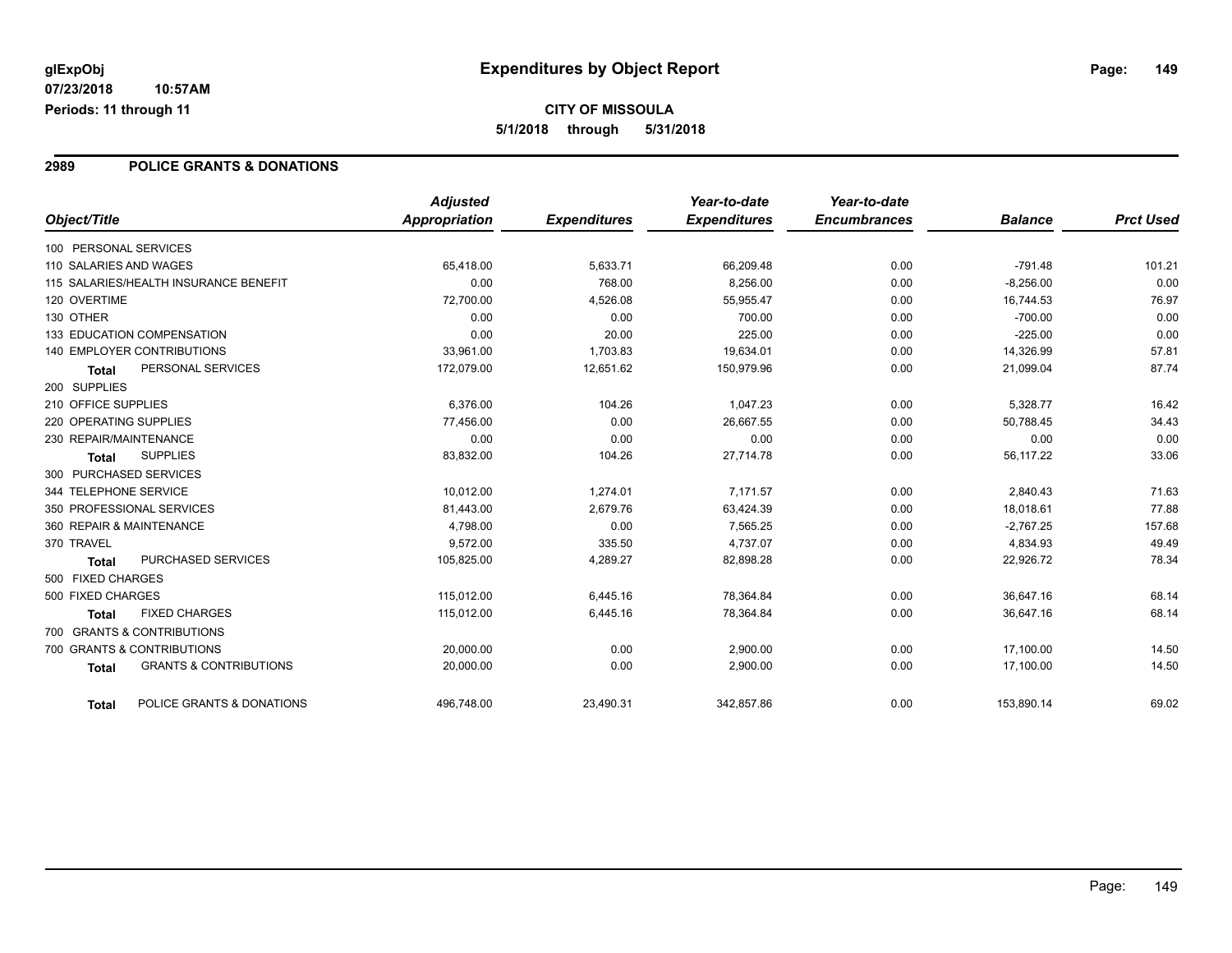# **2991 BROWNFIELDS**

**400 ENTITLEMENT GRANTS**

|                   |                                   | <b>Adjusted</b> |                     | Year-to-date        | Year-to-date        |                |                  |
|-------------------|-----------------------------------|-----------------|---------------------|---------------------|---------------------|----------------|------------------|
| Object/Title      |                                   | Appropriation   | <b>Expenditures</b> | <b>Expenditures</b> | <b>Encumbrances</b> | <b>Balance</b> | <b>Prct Used</b> |
|                   | 700 GRANTS & CONTRIBUTIONS        |                 |                     |                     |                     |                |                  |
|                   | 700 GRANTS & CONTRIBUTIONS        | 837.224.00      | 580.00              | 30.809.02           | 0.00                | 806.414.98     | 3.68             |
| <b>Total</b>      | <b>GRANTS &amp; CONTRIBUTIONS</b> | 837.224.00      | 580.00              | 30,809.02           | 0.00                | 806.414.98     | 3.68             |
| 800 OTHER OBJECTS |                                   |                 |                     |                     |                     |                |                  |
|                   | 820 TRANSFERS TO OTHER FUNDS      | 50,454.00       | 0.00                | 0.00                | 0.00                | 50.454.00      | 0.00             |
| <b>Total</b>      | OTHER OBJECTS                     | 50.454.00       | 0.00                | 0.00                | 0.00                | 50.454.00      | 0.00             |
| <b>Total</b>      | <b>ENTITLEMENT GRANTS</b>         | 887.678.00      | 580.00              | 30.809.02           | 0.00                | 856.868.98     | 3.47             |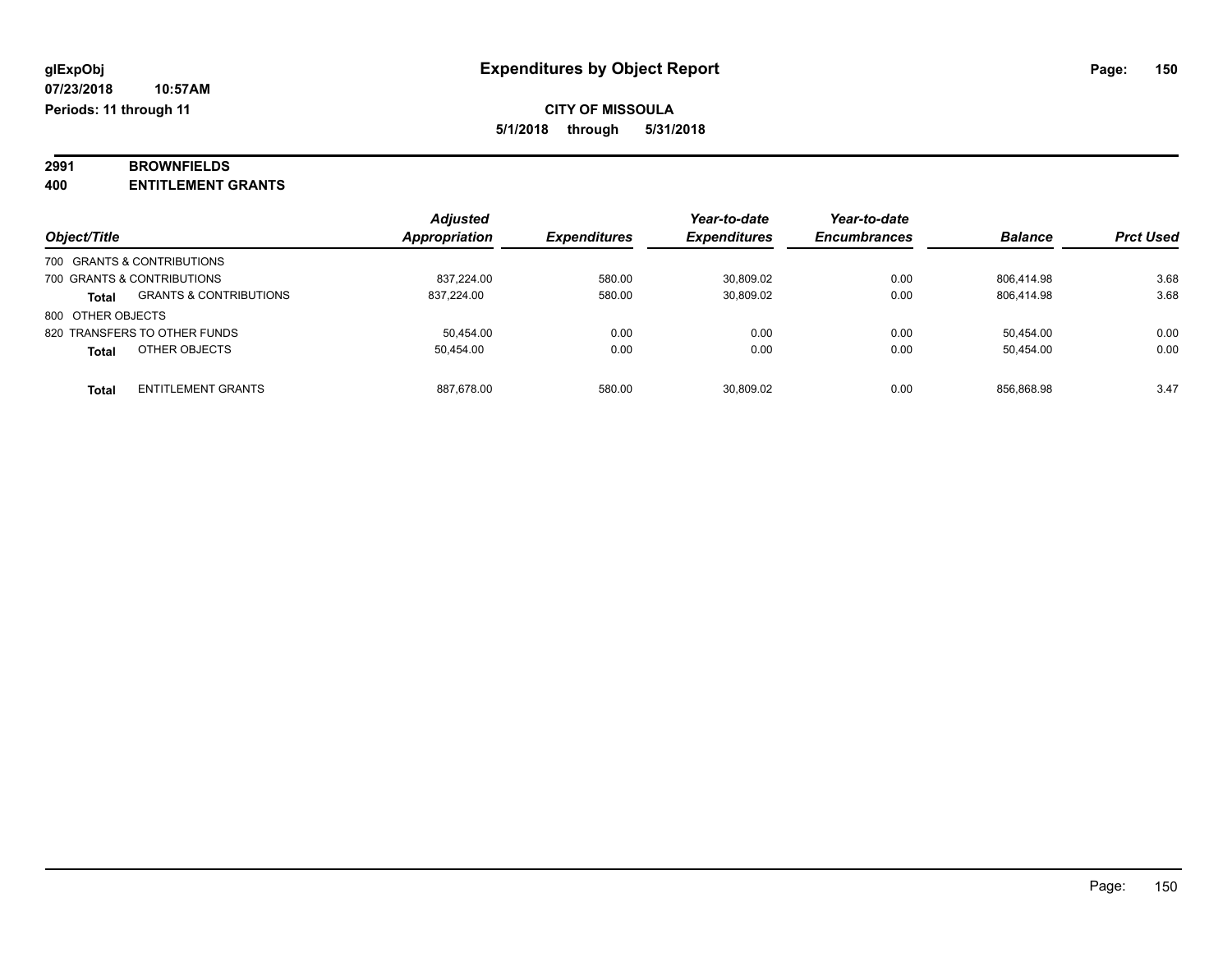**2991 BROWNFIELDS**

|                   |                                   | <b>Adjusted</b> |                     | Year-to-date        | Year-to-date        |                |                  |
|-------------------|-----------------------------------|-----------------|---------------------|---------------------|---------------------|----------------|------------------|
| Object/Title      |                                   | Appropriation   | <b>Expenditures</b> | <b>Expenditures</b> | <b>Encumbrances</b> | <b>Balance</b> | <b>Prct Used</b> |
|                   | 700 GRANTS & CONTRIBUTIONS        |                 |                     |                     |                     |                |                  |
|                   | 700 GRANTS & CONTRIBUTIONS        | 837.224.00      | 580.00              | 30,809.02           | 0.00                | 806.414.98     | 3.68             |
| Total             | <b>GRANTS &amp; CONTRIBUTIONS</b> | 837.224.00      | 580.00              | 30,809.02           | 0.00                | 806.414.98     | 3.68             |
| 800 OTHER OBJECTS |                                   |                 |                     |                     |                     |                |                  |
|                   | 820 TRANSFERS TO OTHER FUNDS      | 50,454.00       | 0.00                | 0.00                | 0.00                | 50.454.00      | 0.00             |
| <b>Total</b>      | OTHER OBJECTS                     | 50.454.00       | 0.00                | 0.00                | 0.00                | 50.454.00      | 0.00             |
| <b>Total</b>      | <b>BROWNFIELDS</b>                | 887.678.00      | 580.00              | 30.809.02           | 0.00                | 856.868.98     | 3.47             |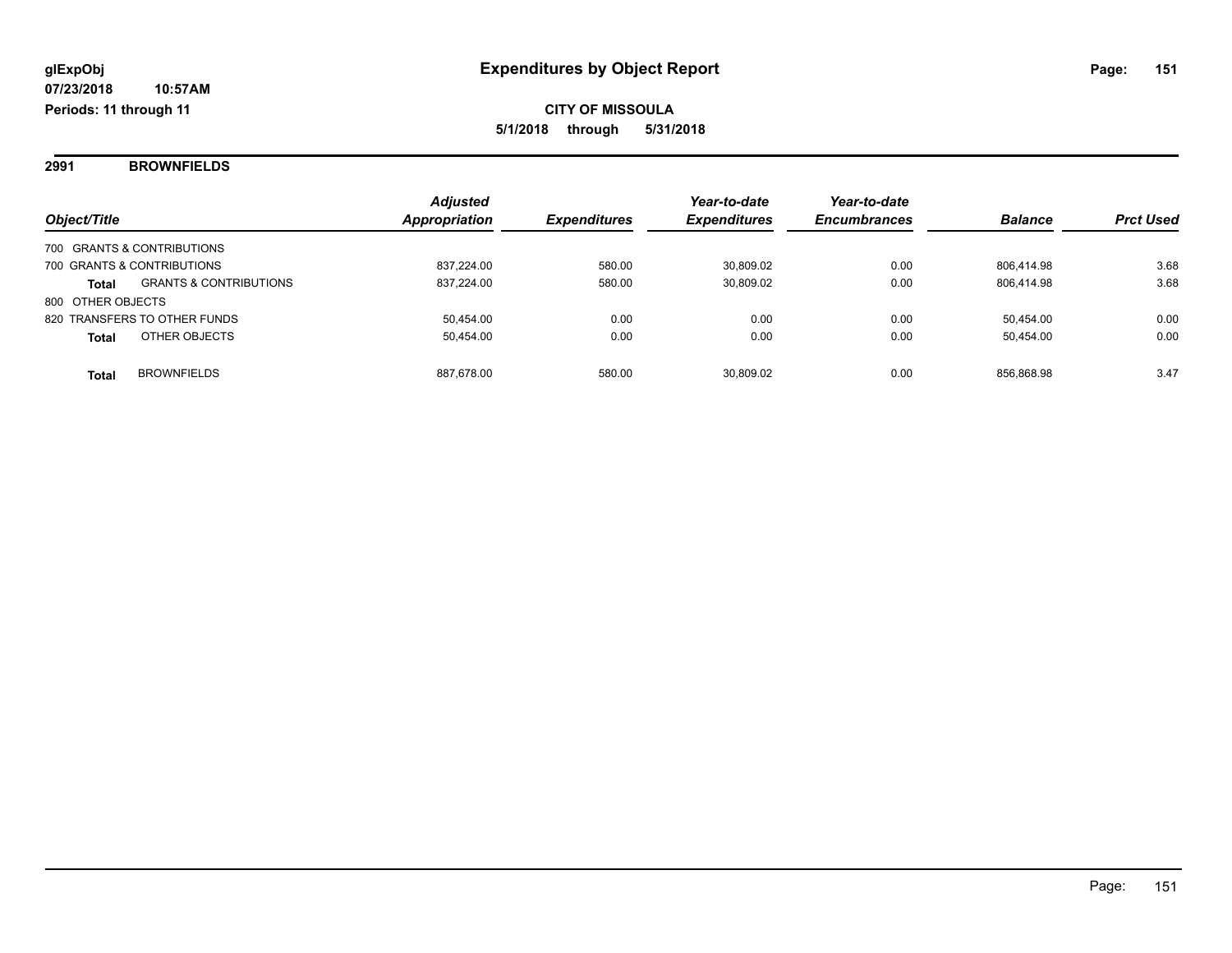# **3000 SID REVOLVING FUND**

|                                      | <b>Adjusted</b>      |                     | Year-to-date        | Year-to-date        |                |                  |
|--------------------------------------|----------------------|---------------------|---------------------|---------------------|----------------|------------------|
| Object/Title                         | <b>Appropriation</b> | <b>Expenditures</b> | <b>Expenditures</b> | <b>Encumbrances</b> | <b>Balance</b> | <b>Prct Used</b> |
| 500 FIXED CHARGES                    |                      |                     |                     |                     |                |                  |
| 550 MERCHANT SERVICE FEES            | 0.00                 | 0.00                | 0.00                | 0.00                | 0.00           | 0.00             |
| <b>FIXED CHARGES</b><br><b>Total</b> | 0.00                 | 0.00                | 0.00                | 0.00                | 0.00           | 0.00             |
| 800 OTHER OBJECTS                    |                      |                     |                     |                     |                |                  |
| 820 TRANSFERS TO OTHER FUNDS         | 100,000.00           | 0.00                | 0.00                | 0.00                | 100.000.00     | 0.00             |
| OTHER OBJECTS<br><b>Total</b>        | 100.000.00           | 0.00                | 0.00                | 0.00                | 100.000.00     | 0.00             |
| NON-DEPARTMENTAL<br>Total            | 100,000.00           | 0.00                | 0.00                | 0.00                | 100.000.00     | 0.00             |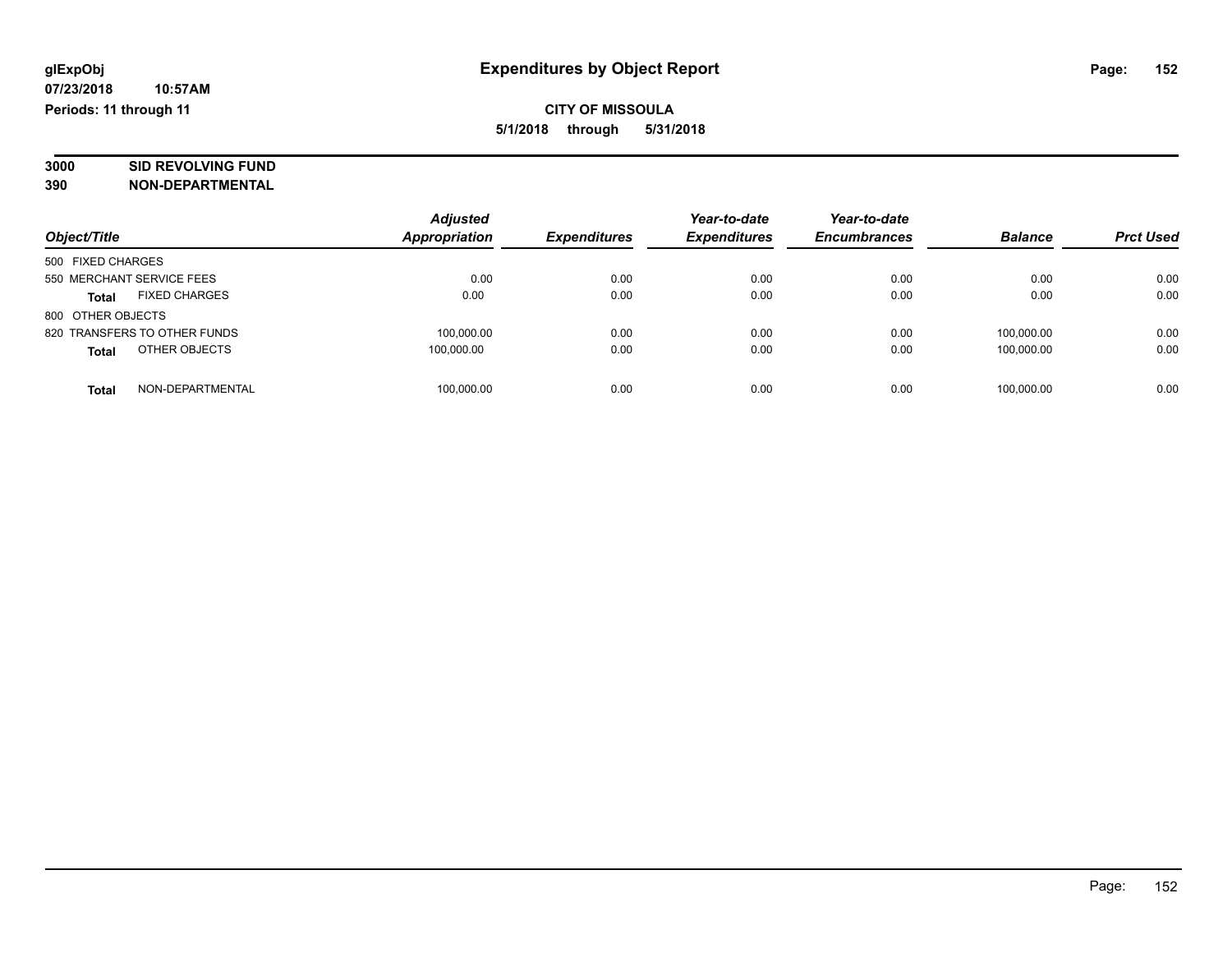**3000 SID REVOLVING FUND**

|                                    | <b>Adjusted</b><br><b>Appropriation</b> | <b>Expenditures</b> | Year-to-date<br><b>Expenditures</b> | Year-to-date<br><b>Encumbrances</b> | <b>Balance</b> | <b>Prct Used</b> |
|------------------------------------|-----------------------------------------|---------------------|-------------------------------------|-------------------------------------|----------------|------------------|
| Object/Title                       |                                         |                     |                                     |                                     |                |                  |
| 500 FIXED CHARGES                  |                                         |                     |                                     |                                     |                |                  |
| 550 MERCHANT SERVICE FEES          | 0.00                                    | 0.00                | 0.00                                | 0.00                                | 0.00           | 0.00             |
| <b>FIXED CHARGES</b><br>Total      | 0.00                                    | 0.00                | 0.00                                | 0.00                                | 0.00           | 0.00             |
| 800 OTHER OBJECTS                  |                                         |                     |                                     |                                     |                |                  |
| 820 TRANSFERS TO OTHER FUNDS       | 100,000.00                              | 0.00                | 0.00                                | 0.00                                | 100.000.00     | 0.00             |
| OTHER OBJECTS<br><b>Total</b>      | 100,000.00                              | 0.00                | 0.00                                | 0.00                                | 100.000.00     | 0.00             |
|                                    |                                         |                     |                                     |                                     |                |                  |
| SID REVOLVING FUND<br><b>Total</b> | 100,000.00                              | 0.00                | 0.00                                | 0.00                                | 100,000.00     | 0.00             |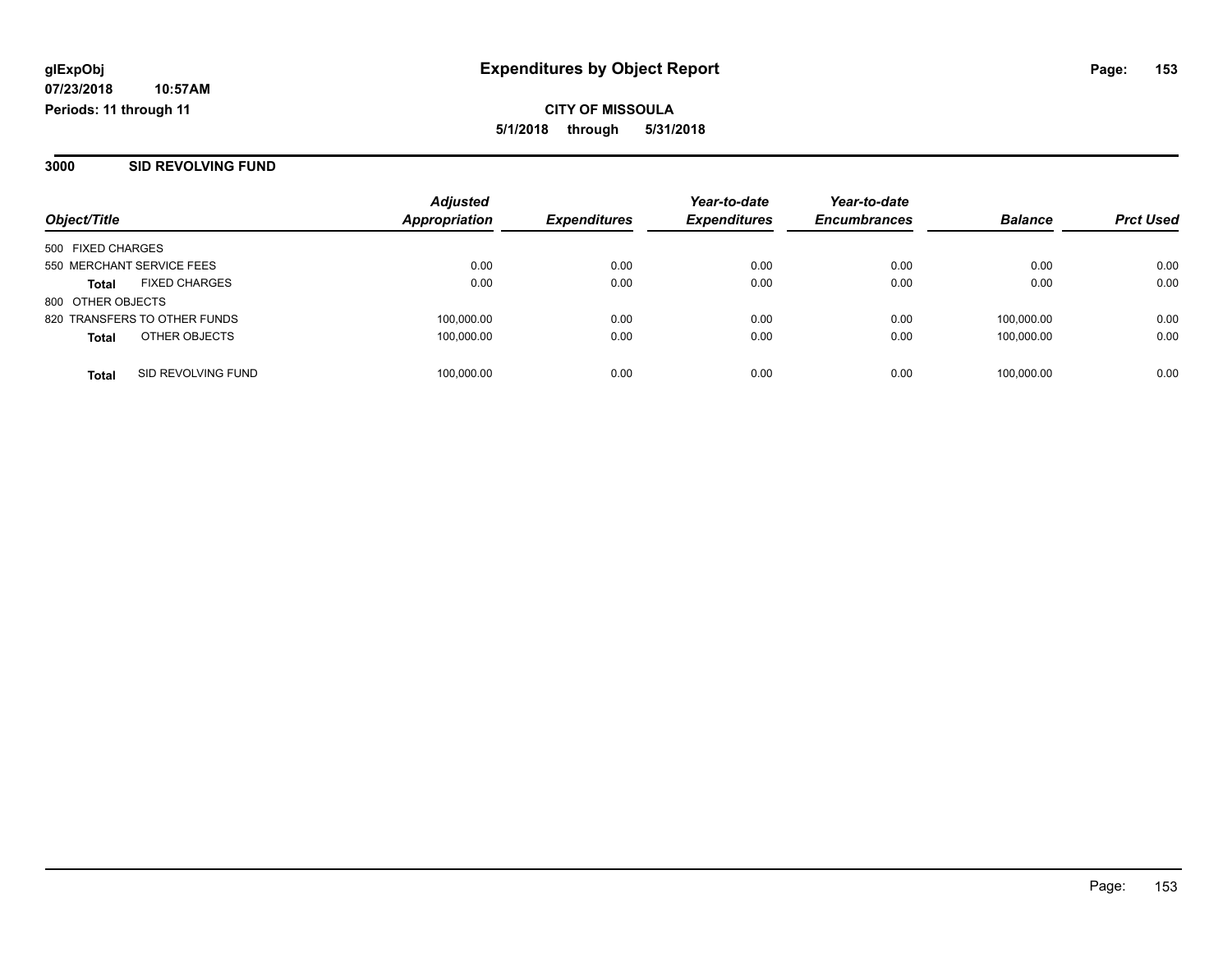| 3005 | $\mathbf{\color{red}\textbf{-} \color{blue}\textbf{-} \color{blue}\textbf{-} \color{blue}\textbf{-} \color{blue}\textbf{-} \color{blue}\textbf{-} \color{blue}\textbf{-} \color{blue}\textbf{-} \color{blue}\textbf{-} \color{blue}\textbf{-} \color{blue}\textbf{-} \color{blue}\textbf{-} \color{blue}\textbf{-} \color{blue}\textbf{-} \color{blue}\textbf{-} \color{blue}\textbf{-} \color{blue}\textbf{-} \color{blue}\textbf{-} \color{blue}\textbf{-} \color{blue}\textbf{-} \color{blue}\textbf{-} \color{blue}\textbf{-} \color{blue}\textbf{-} \color{blue}\textbf{-} \$<br>SID<br>. .<br>. |
|------|-------------------------------------------------------------------------------------------------------------------------------------------------------------------------------------------------------------------------------------------------------------------------------------------------------------------------------------------------------------------------------------------------------------------------------------------------------------------------------------------------------------------------------------------------------------------------------------------------------|
| 390  | <b>TMENTA!</b><br><b>NON</b><br>-DFPAR <sup>-</sup>                                                                                                                                                                                                                                                                                                                                                                                                                                                                                                                                                   |

|                               | <b>Adjusted</b> |                     | Year-to-date        | Year-to-date        |                |                  |
|-------------------------------|-----------------|---------------------|---------------------|---------------------|----------------|------------------|
| Object/Title                  | Appropriation   | <b>Expenditures</b> | <b>Expenditures</b> | <b>Encumbrances</b> | <b>Balance</b> | <b>Prct Used</b> |
| 500 FIXED CHARGES             |                 |                     |                     |                     |                |                  |
| 550 MERCHANT SERVICE FEES     | 0.00            | 0.00                | 0.00                | 0.00                | 0.00           | 0.00             |
| <b>FIXED CHARGES</b><br>Total | 0.00            | 0.00                | 0.00                | 0.00                | 0.00           | 0.00             |
| NON-DEPARTMENTAL<br>Tota.     | 0.00            | 0.00                | 0.00                | 0.00                | 0.00           | 0.00             |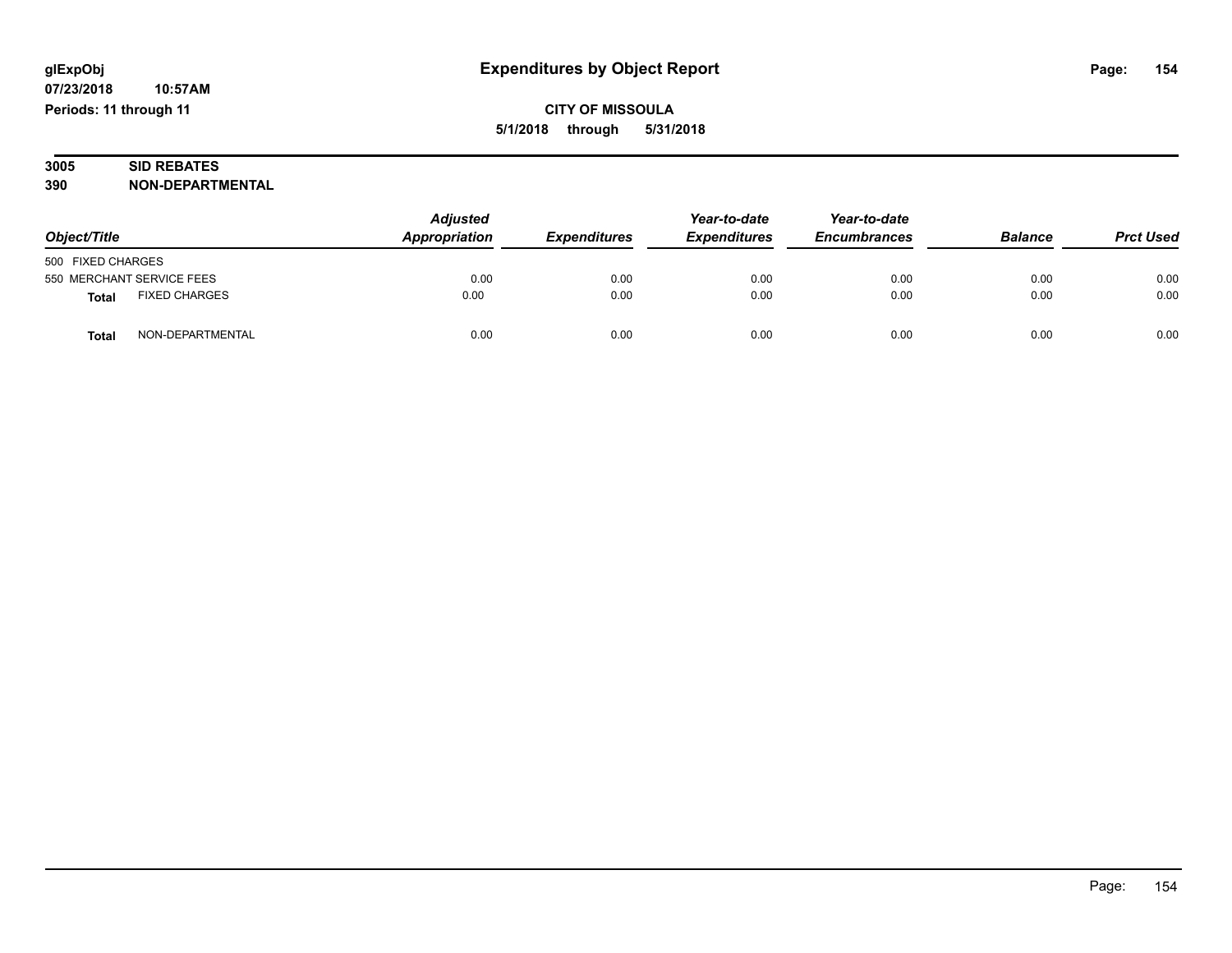# **CITY OF MISSOULA 5/1/2018 through 5/31/2018**

**3005 SID REBATES**

| Object/Title                         | <b>Adjusted</b><br>Appropriation | <b>Expenditures</b> | Year-to-date<br><b>Expenditures</b> | Year-to-date<br><b>Encumbrances</b> | <b>Balance</b> | <b>Prct Used</b> |
|--------------------------------------|----------------------------------|---------------------|-------------------------------------|-------------------------------------|----------------|------------------|
|                                      |                                  |                     |                                     |                                     |                |                  |
| 500 FIXED CHARGES                    |                                  |                     |                                     |                                     |                |                  |
| 550 MERCHANT SERVICE FEES            | 0.00                             | 0.00                | 0.00                                | 0.00                                | 0.00           | 0.00             |
| <b>FIXED CHARGES</b><br><b>Total</b> | 0.00                             | 0.00                | 0.00                                | 0.00                                | 0.00           | 0.00             |
| SID REBATES<br>Total                 | 0.00                             | 0.00                | 0.00                                | 0.00                                | 0.00           | 0.00             |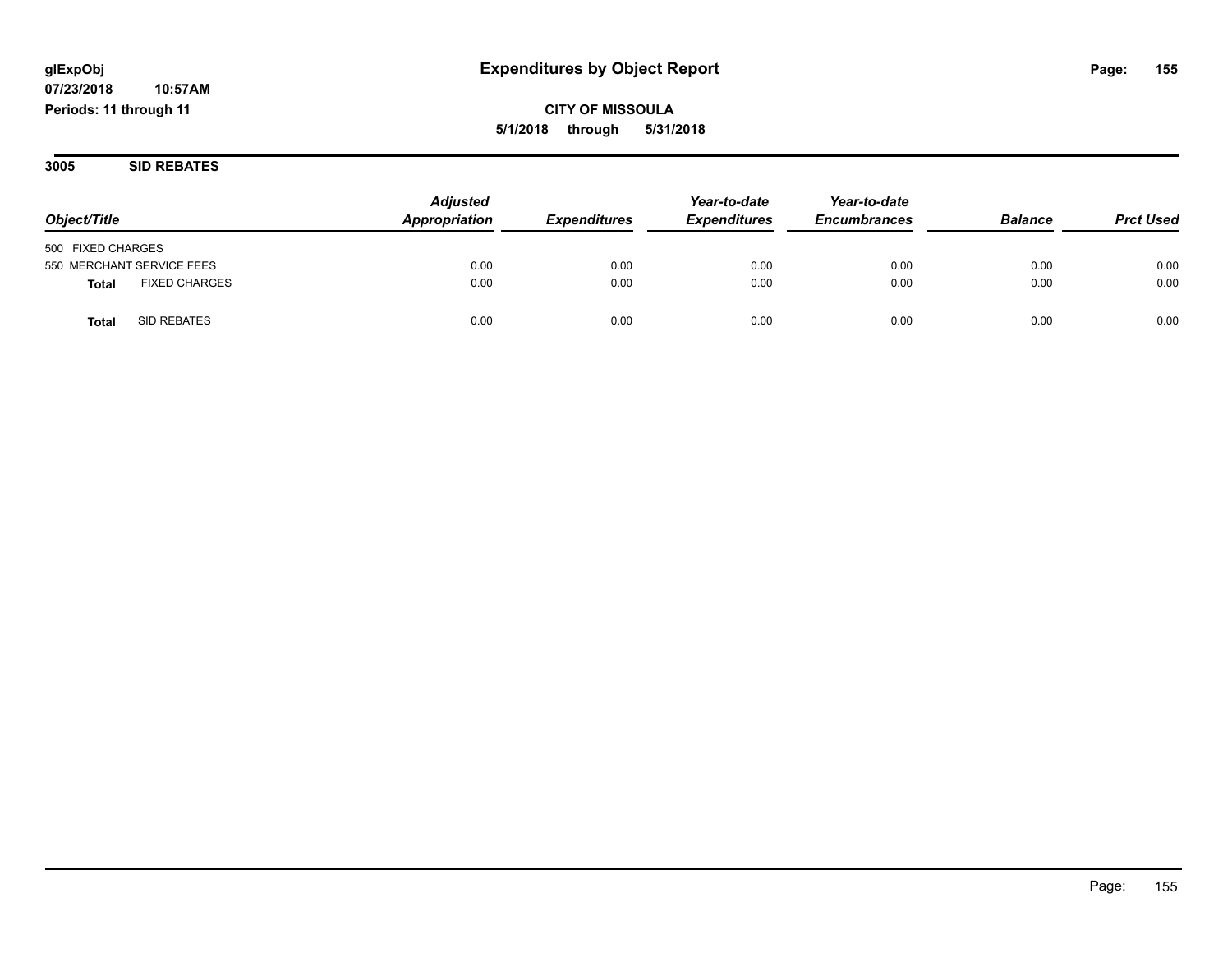### **CITY OF MISSOULA 5/1/2018 through 5/31/2018**

#### **3065 1998 PUBLIC SAFETY G O BONDS FUND**

**000 \*\*\* Title Not Found \*\*\***

| Object/Title                            | <b>Adjusted</b><br>Appropriation | <b>Expenditures</b> | Year-to-date<br><b>Expenditures</b> | Year-to-date<br><b>Encumbrances</b> | <b>Balance</b> | <b>Prct Used</b> |
|-----------------------------------------|----------------------------------|---------------------|-------------------------------------|-------------------------------------|----------------|------------------|
| 800 OTHER OBJECTS                       |                                  |                     |                                     |                                     |                |                  |
| 820 TRANSFERS TO OTHER FUNDS            | 0.00                             | 0.00                | 0.00                                | 0.00                                | 0.00           | 0.00             |
| OTHER OBJECTS<br>Total                  | 0.00                             | 0.00                | 0.00                                | 0.00                                | 0.00           | 0.00             |
| *** Title Not Found ***<br><b>Total</b> | 0.00                             | 0.00                | 0.00                                | 0.00                                | 0.00           | 0.00             |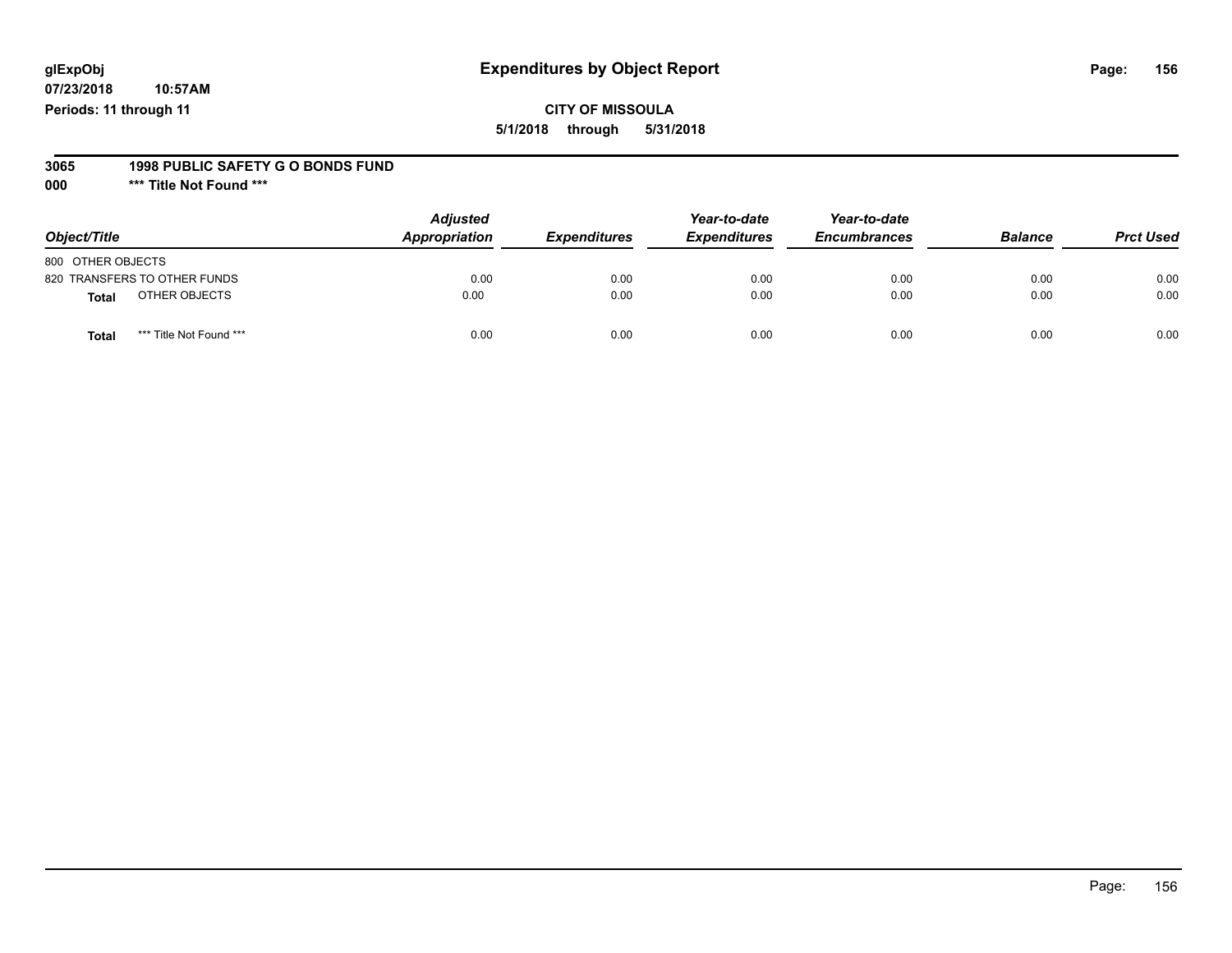## **CITY OF MISSOULA 5/1/2018 through 5/31/2018**

# **3065 1998 PUBLIC SAFETY G O BONDS FUND**

| Object/Title      |                           | <b>Adjusted</b><br>Appropriation | <b>Expenditures</b> | Year-to-date<br><b>Expenditures</b> | Year-to-date<br><b>Encumbrances</b> | <b>Balance</b> | <b>Prct Used</b> |
|-------------------|---------------------------|----------------------------------|---------------------|-------------------------------------|-------------------------------------|----------------|------------------|
| 500 FIXED CHARGES |                           |                                  |                     |                                     |                                     |                |                  |
|                   | 550 MERCHANT SERVICE FEES | 0.00                             | 0.00                | 0.00                                | 0.00                                | 0.00           | 0.00             |
| <b>Total</b>      | <b>FIXED CHARGES</b>      | 0.00                             | 0.00                | 0.00                                | 0.00                                | 0.00           | 0.00             |
| <b>Total</b>      | NON-DEPARTMENTAL          | 0.00                             | 0.00                | 0.00                                | 0.00                                | 0.00           | 0.00             |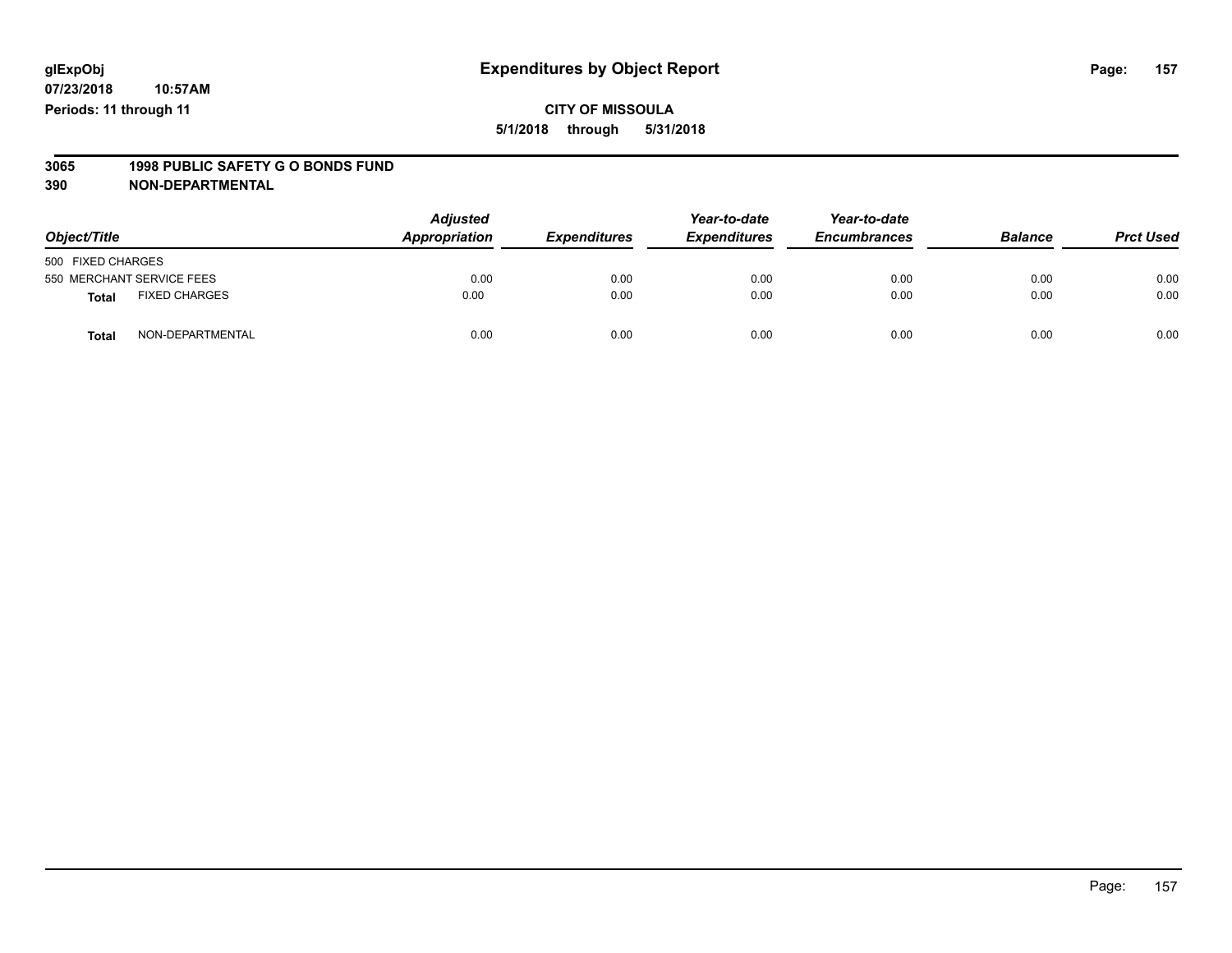**CITY OF MISSOULA 5/1/2018 through 5/31/2018**

#### **3065 1998 PUBLIC SAFETY G O BONDS FUND**

|                           |                                   | <b>Adjusted</b>      |                     | Year-to-date        | Year-to-date        |                |                  |
|---------------------------|-----------------------------------|----------------------|---------------------|---------------------|---------------------|----------------|------------------|
| Object/Title              |                                   | <b>Appropriation</b> | <b>Expenditures</b> | <b>Expenditures</b> | <b>Encumbrances</b> | <b>Balance</b> | <b>Prct Used</b> |
| 500 FIXED CHARGES         |                                   |                      |                     |                     |                     |                |                  |
| 550 MERCHANT SERVICE FEES |                                   | 0.00                 | 0.00                | 0.00                | 0.00                | 0.00           | 0.00             |
| <b>Total</b>              | <b>FIXED CHARGES</b>              | 0.00                 | 0.00                | 0.00                | 0.00                | 0.00           | 0.00             |
| 800 OTHER OBJECTS         |                                   |                      |                     |                     |                     |                |                  |
|                           | 820 TRANSFERS TO OTHER FUNDS      | 0.00                 | 0.00                | 0.00                | 0.00                | 0.00           | 0.00             |
| <b>Total</b>              | OTHER OBJECTS                     | 0.00                 | 0.00                | 0.00                | 0.00                | 0.00           | 0.00             |
| <b>Total</b>              | 1998 PUBLIC SAFETY G O BONDS FUND | 0.00                 | 0.00                | 0.00                | 0.00                | 0.00           | 0.00             |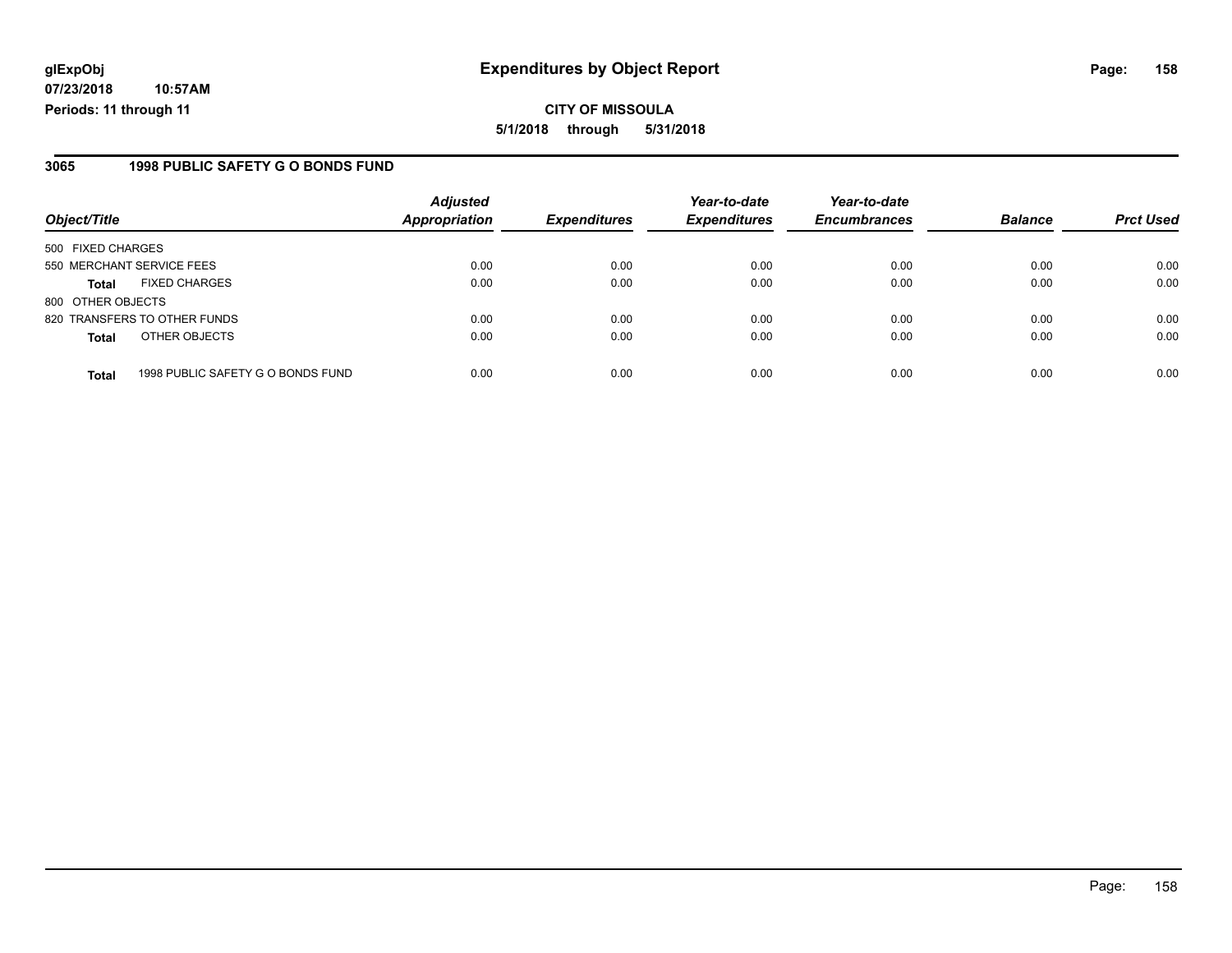**3070 1996 OPEN SPACE GO BONDS**

| Object/Title                         | <b>Adjusted</b><br><b>Appropriation</b> | <b>Expenditures</b> | Year-to-date<br><b>Expenditures</b> | Year-to-date<br><b>Encumbrances</b> | <b>Balance</b> | <b>Prct Used</b> |
|--------------------------------------|-----------------------------------------|---------------------|-------------------------------------|-------------------------------------|----------------|------------------|
| 500 FIXED CHARGES                    |                                         |                     |                                     |                                     |                |                  |
| 550 MERCHANT SERVICE FEES            | 0.00                                    | 0.00                | 0.00                                | 0.00                                | 0.00           | 0.00             |
| <b>FIXED CHARGES</b><br><b>Total</b> | 0.00                                    | 0.00                | 0.00                                | 0.00                                | 0.00           | 0.00             |
| 800 OTHER OBJECTS                    |                                         |                     |                                     |                                     |                |                  |
| 820 TRANSFERS TO OTHER FUNDS         | 0.00                                    | 0.00                | 0.00                                | 0.00                                | 0.00           | 0.00             |
| OTHER OBJECTS<br><b>Total</b>        | 0.00                                    | 0.00                | 0.00                                | 0.00                                | 0.00           | 0.00             |
| NON-DEPARTMENTAL<br><b>Total</b>     | 0.00                                    | 0.00                | 0.00                                | 0.00                                | 0.00           | 0.00             |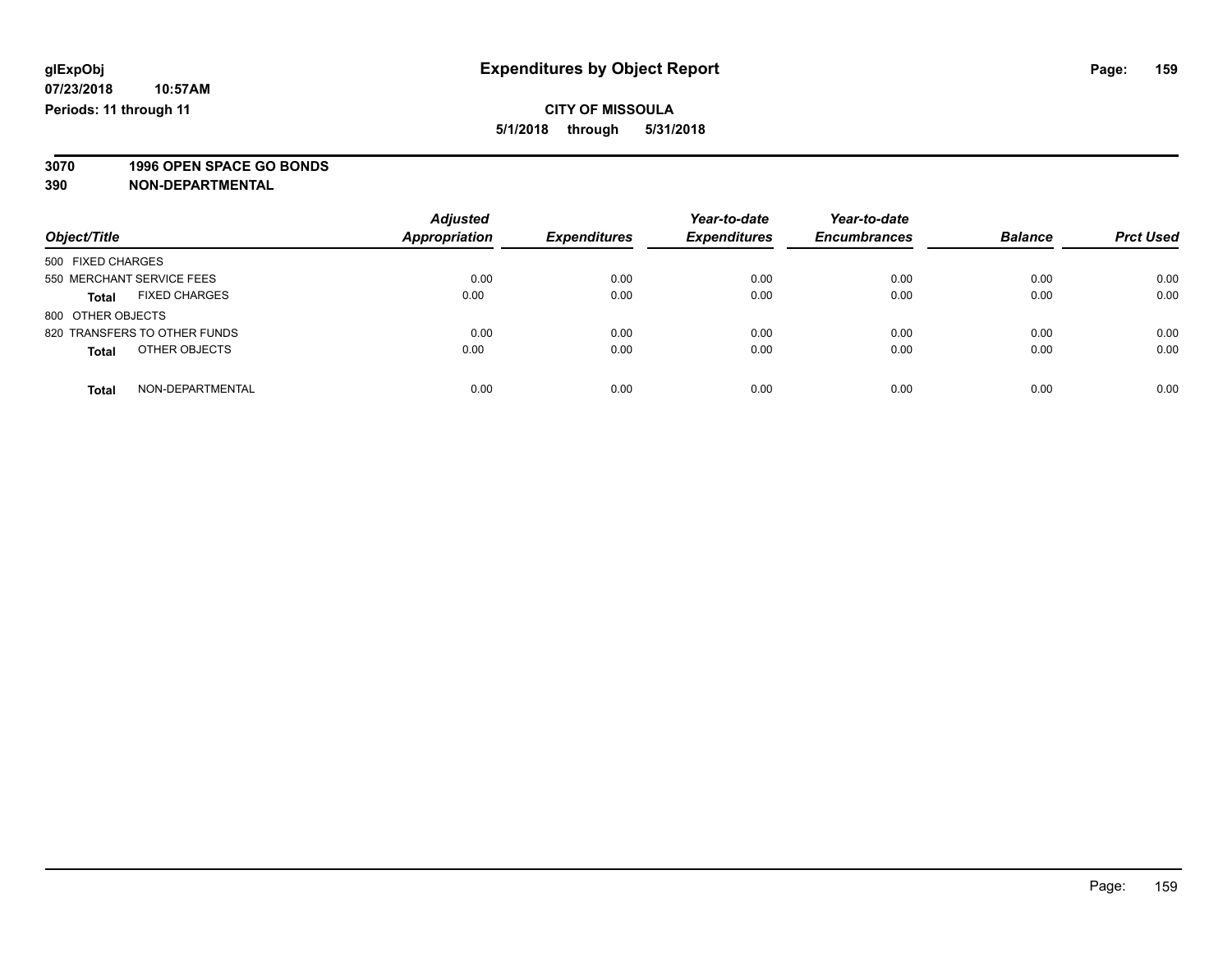**CITY OF MISSOULA 5/1/2018 through 5/31/2018**

#### **3070 1996 OPEN SPACE GO BONDS**

|                                          | <b>Adjusted</b>      |                     | Year-to-date        | Year-to-date        |                |                  |
|------------------------------------------|----------------------|---------------------|---------------------|---------------------|----------------|------------------|
| Object/Title                             | <b>Appropriation</b> | <b>Expenditures</b> | <b>Expenditures</b> | <b>Encumbrances</b> | <b>Balance</b> | <b>Prct Used</b> |
| 500 FIXED CHARGES                        |                      |                     |                     |                     |                |                  |
| 550 MERCHANT SERVICE FEES                | 0.00                 | 0.00                | 0.00                | 0.00                | 0.00           | 0.00             |
| <b>FIXED CHARGES</b><br>Total            | 0.00                 | 0.00                | 0.00                | 0.00                | 0.00           | 0.00             |
| 800 OTHER OBJECTS                        |                      |                     |                     |                     |                |                  |
| 820 TRANSFERS TO OTHER FUNDS             | 0.00                 | 0.00                | 0.00                | 0.00                | 0.00           | 0.00             |
| OTHER OBJECTS<br><b>Total</b>            | 0.00                 | 0.00                | 0.00                | 0.00                | 0.00           | 0.00             |
| 1996 OPEN SPACE GO BONDS<br><b>Total</b> | 0.00                 | 0.00                | 0.00                | 0.00                | 0.00           | 0.00             |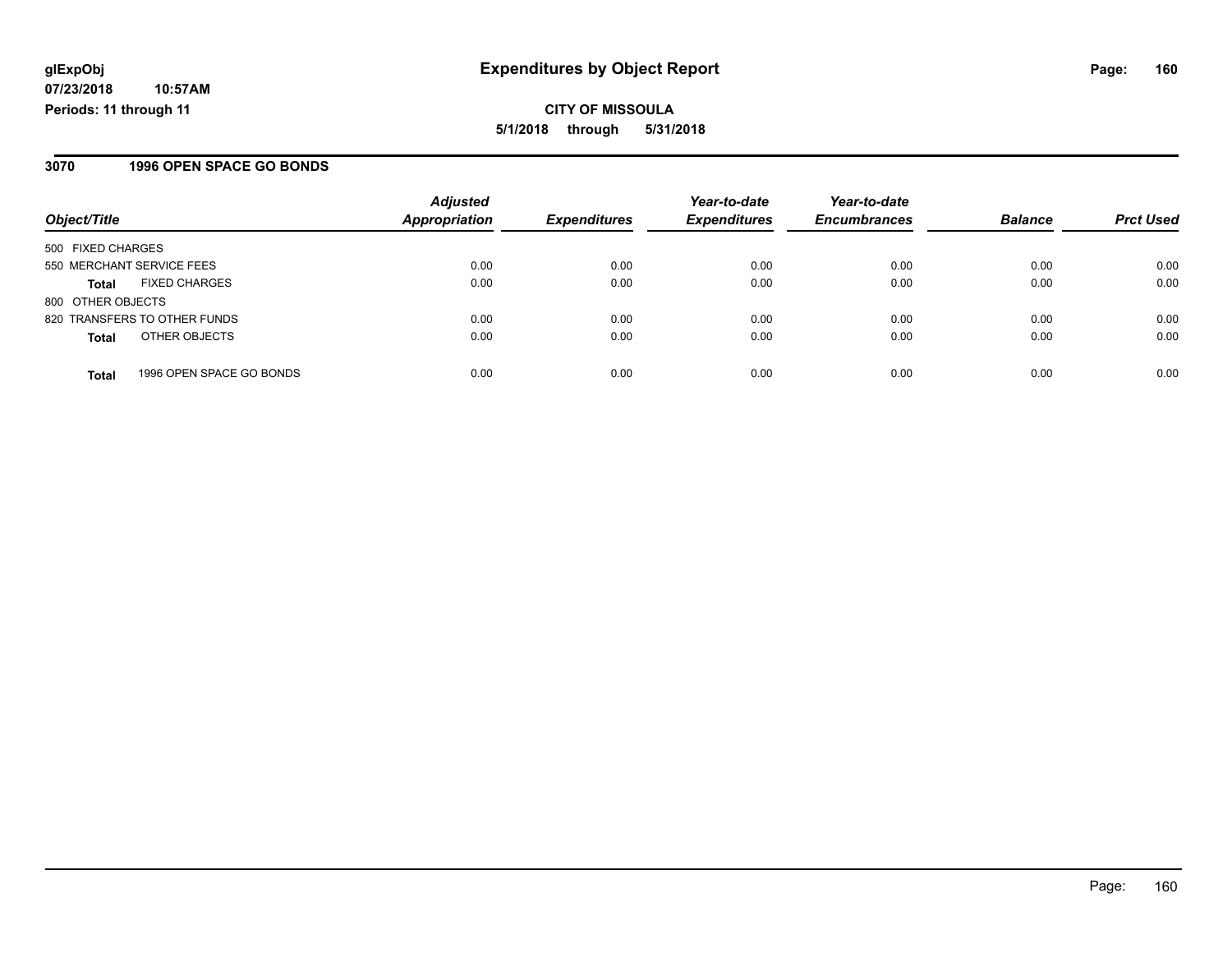# **3075 1997 OPEN SPACE G O BOND FUND**

|                                      | <b>Adjusted</b>      |                     | Year-to-date        | Year-to-date        |                |                  |
|--------------------------------------|----------------------|---------------------|---------------------|---------------------|----------------|------------------|
| Object/Title                         | <b>Appropriation</b> | <b>Expenditures</b> | <b>Expenditures</b> | <b>Encumbrances</b> | <b>Balance</b> | <b>Prct Used</b> |
| 500 FIXED CHARGES                    |                      |                     |                     |                     |                |                  |
| 550 MERCHANT SERVICE FEES            | 0.00                 | 0.00                | 0.00                | 0.00                | 0.00           | 0.00             |
| <b>FIXED CHARGES</b><br><b>Total</b> | 0.00                 | 0.00                | 0.00                | 0.00                | 0.00           | 0.00             |
| 800 OTHER OBJECTS                    |                      |                     |                     |                     |                |                  |
| 820 TRANSFERS TO OTHER FUNDS         | 0.00                 | 0.00                | 0.00                | 0.00                | 0.00           | 0.00             |
| OTHER OBJECTS<br><b>Total</b>        | 0.00                 | 0.00                | 0.00                | 0.00                | 0.00           | 0.00             |
| NON-DEPARTMENTAL<br><b>Total</b>     | 0.00                 | 0.00                | 0.00                | 0.00                | 0.00           | 0.00             |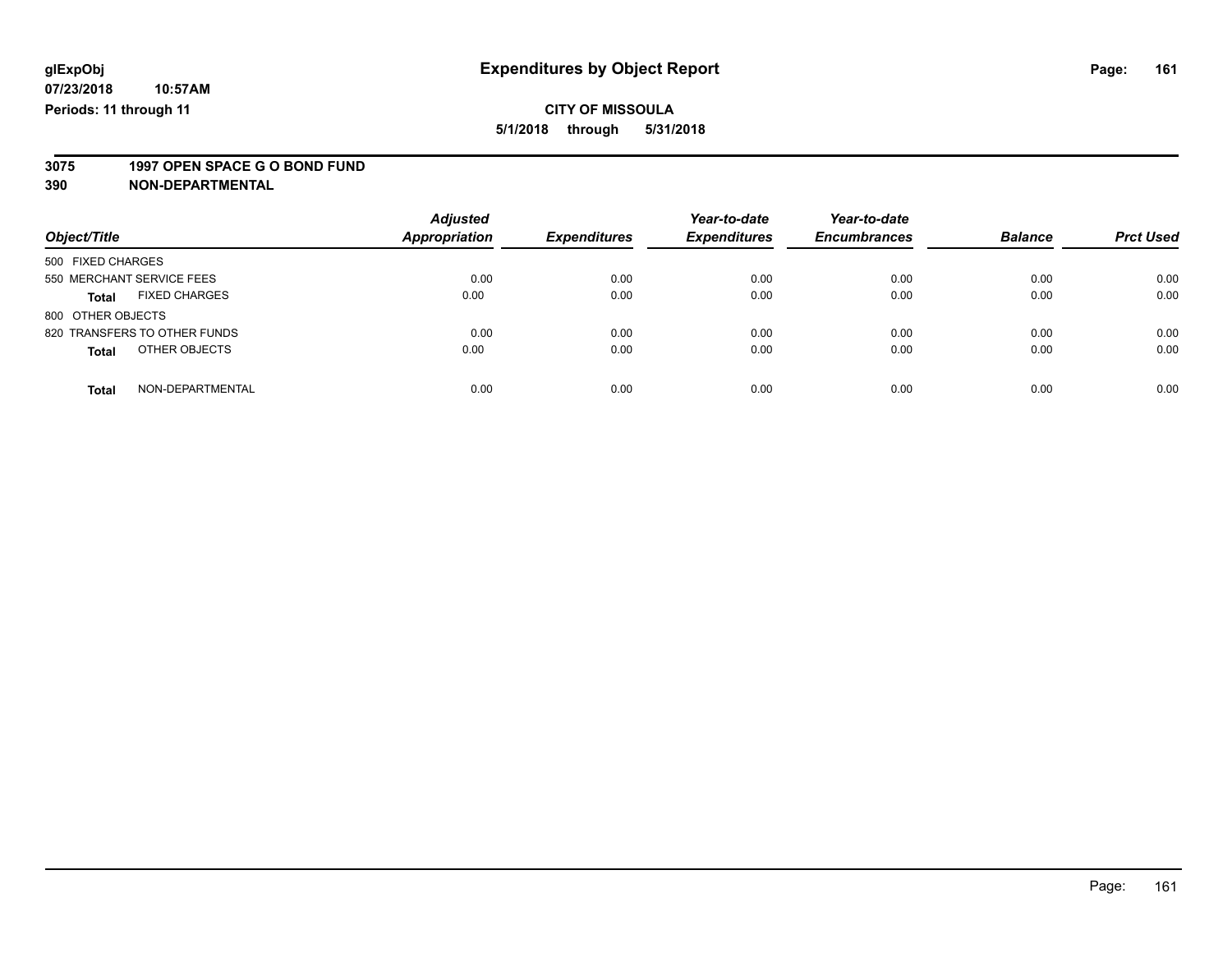**CITY OF MISSOULA 5/1/2018 through 5/31/2018**

#### **3075 1997 OPEN SPACE G O BOND FUND**

|                                               | <b>Adjusted</b>      |                     | Year-to-date        | Year-to-date        |                |                  |
|-----------------------------------------------|----------------------|---------------------|---------------------|---------------------|----------------|------------------|
| Object/Title                                  | <b>Appropriation</b> | <b>Expenditures</b> | <b>Expenditures</b> | <b>Encumbrances</b> | <b>Balance</b> | <b>Prct Used</b> |
| 500 FIXED CHARGES                             |                      |                     |                     |                     |                |                  |
| 550 MERCHANT SERVICE FEES                     | 0.00                 | 0.00                | 0.00                | 0.00                | 0.00           | 0.00             |
| <b>FIXED CHARGES</b><br><b>Total</b>          | 0.00                 | 0.00                | 0.00                | 0.00                | 0.00           | 0.00             |
| 800 OTHER OBJECTS                             |                      |                     |                     |                     |                |                  |
| 820 TRANSFERS TO OTHER FUNDS                  | 0.00                 | 0.00                | 0.00                | 0.00                | 0.00           | 0.00             |
| OTHER OBJECTS<br><b>Total</b>                 | 0.00                 | 0.00                | 0.00                | 0.00                | 0.00           | 0.00             |
| 1997 OPEN SPACE G O BOND FUND<br><b>Total</b> | 0.00                 | 0.00                | 0.00                | 0.00                | 0.00           | 0.00             |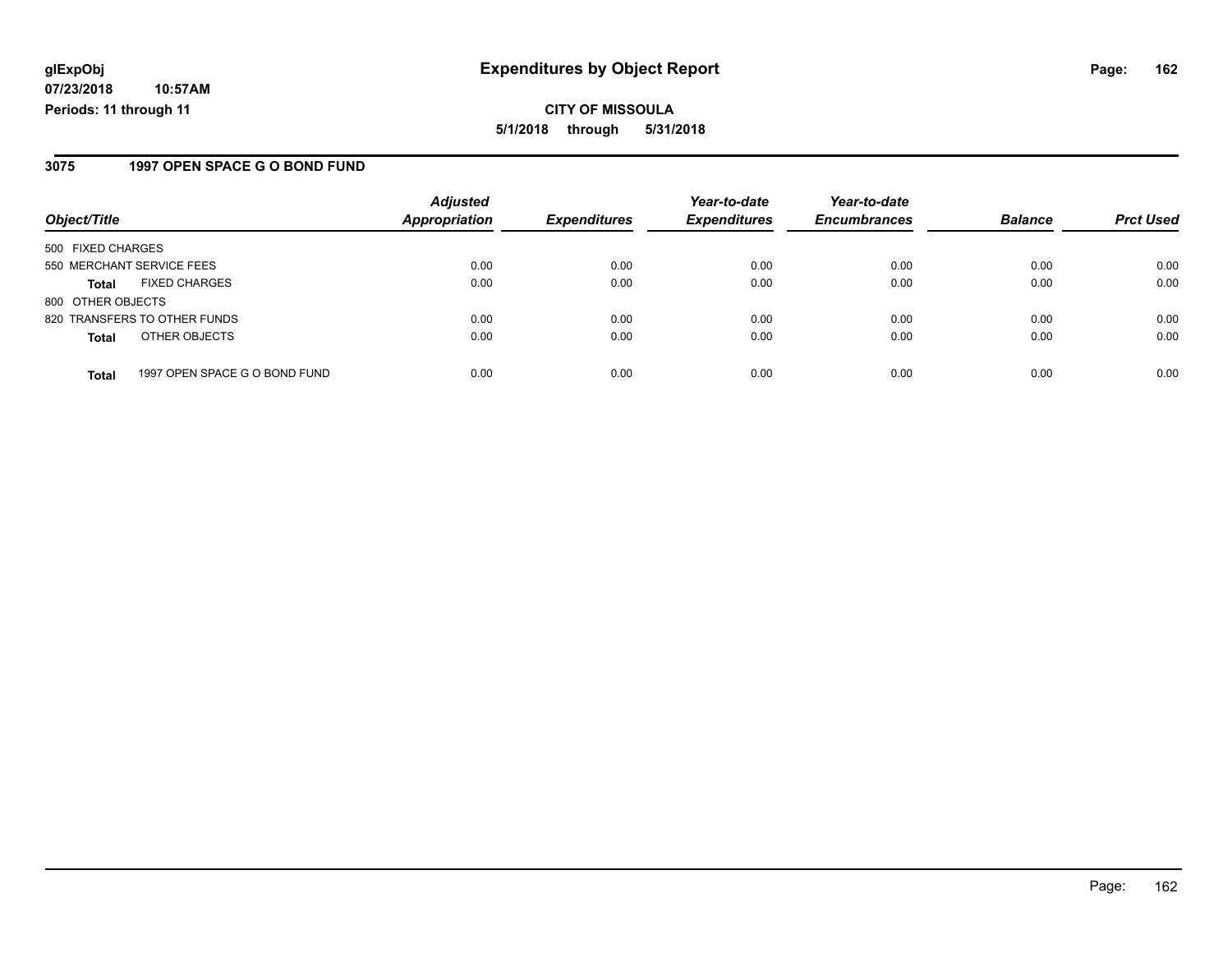# **3080 1994 FIRE EQUIP/CITY HALLS REFUND BOND F**

| Object/Title                         | <b>Adjusted</b><br><b>Appropriation</b> | <b>Expenditures</b> | Year-to-date<br><b>Expenditures</b> | Year-to-date<br><b>Encumbrances</b> | <b>Balance</b> | <b>Prct Used</b> |
|--------------------------------------|-----------------------------------------|---------------------|-------------------------------------|-------------------------------------|----------------|------------------|
|                                      |                                         |                     |                                     |                                     |                |                  |
| 500 FIXED CHARGES                    |                                         |                     |                                     |                                     |                |                  |
| 550 MERCHANT SERVICE FEES            | 0.00                                    | 0.00                | 0.00                                | 0.00                                | 0.00           | 0.00             |
| <b>FIXED CHARGES</b><br><b>Total</b> | 0.00                                    | 0.00                | 0.00                                | 0.00                                | 0.00           | 0.00             |
| 600 DEBT SERVICE                     |                                         |                     |                                     |                                     |                |                  |
| 620 INTEREST / SERVICE FEES          | 0.00                                    | 0.00                | 0.00                                | 0.00                                | 0.00           | 0.00             |
| <b>DEBT SERVICE</b><br>Total         | 0.00                                    | 0.00                | 0.00                                | 0.00                                | 0.00           | 0.00             |
| 800 OTHER OBJECTS                    |                                         |                     |                                     |                                     |                |                  |
| 820 TRANSFERS TO OTHER FUNDS         | 0.00                                    | 0.00                | 0.00                                | 0.00                                | 0.00           | 0.00             |
| OTHER OBJECTS<br><b>Total</b>        | 0.00                                    | 0.00                | 0.00                                | 0.00                                | 0.00           | 0.00             |
|                                      |                                         |                     |                                     |                                     |                |                  |
| NON-DEPARTMENTAL<br><b>Total</b>     | 0.00                                    | 0.00                | 0.00                                | 0.00                                | 0.00           | 0.00             |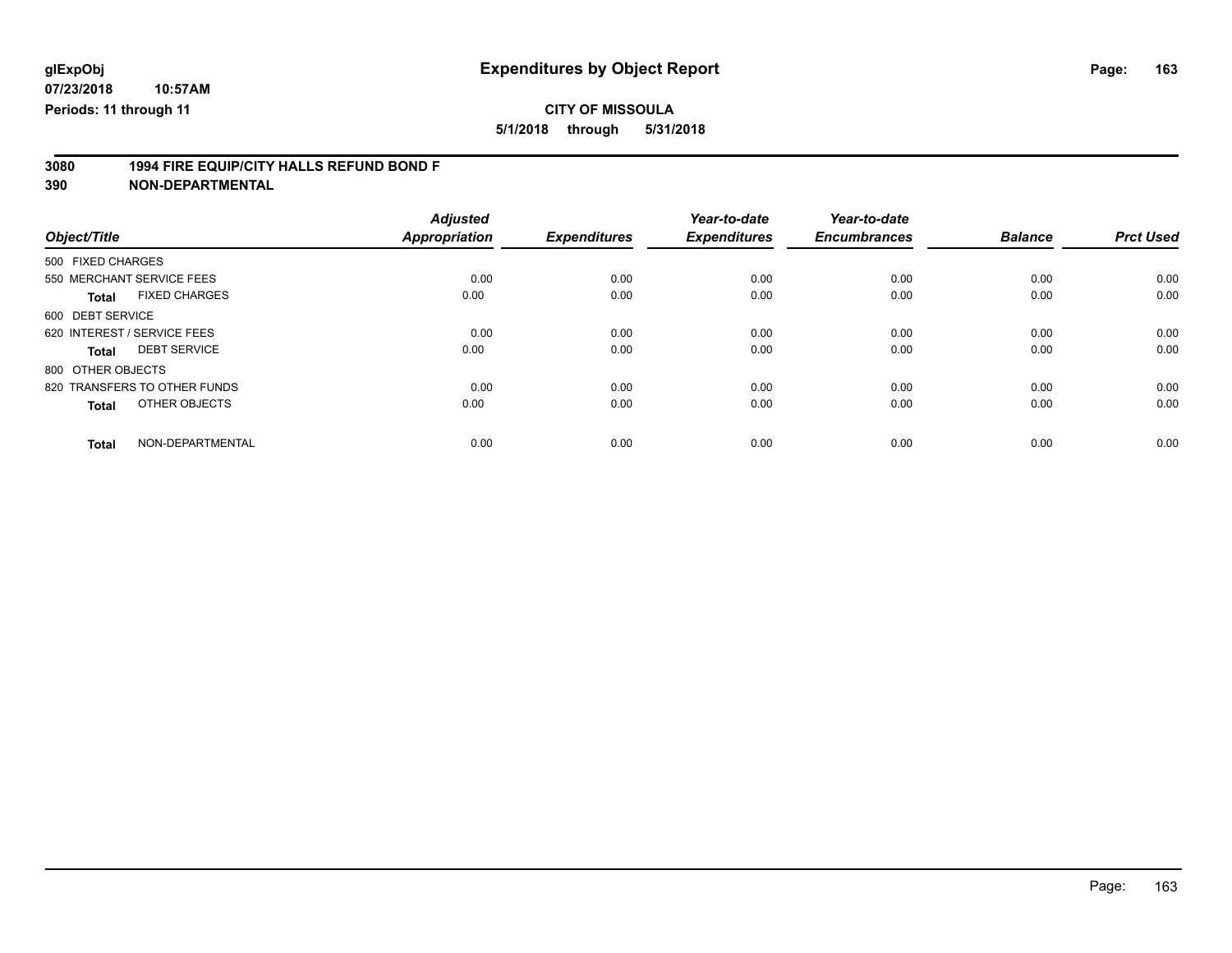**CITY OF MISSOULA 5/1/2018 through 5/31/2018**

#### **3080 1994 FIRE EQUIP/CITY HALLS REFUND BOND F**

| Object/Title      |                                     | <b>Adjusted</b><br>Appropriation | <b>Expenditures</b> | Year-to-date<br><b>Expenditures</b> | Year-to-date<br><b>Encumbrances</b> | <b>Balance</b> | <b>Prct Used</b> |
|-------------------|-------------------------------------|----------------------------------|---------------------|-------------------------------------|-------------------------------------|----------------|------------------|
|                   |                                     |                                  |                     |                                     |                                     |                |                  |
| 500 FIXED CHARGES |                                     |                                  |                     |                                     |                                     |                |                  |
|                   | 550 MERCHANT SERVICE FEES           | 0.00                             | 0.00                | 0.00                                | 0.00                                | 0.00           | 0.00             |
| Total             | <b>FIXED CHARGES</b>                | 0.00                             | 0.00                | 0.00                                | 0.00                                | 0.00           | 0.00             |
| 600 DEBT SERVICE  |                                     |                                  |                     |                                     |                                     |                |                  |
|                   | 620 INTEREST / SERVICE FEES         | 0.00                             | 0.00                | 0.00                                | 0.00                                | 0.00           | 0.00             |
| Total             | <b>DEBT SERVICE</b>                 | 0.00                             | 0.00                | 0.00                                | 0.00                                | 0.00           | 0.00             |
| 800 OTHER OBJECTS |                                     |                                  |                     |                                     |                                     |                |                  |
|                   | 820 TRANSFERS TO OTHER FUNDS        | 0.00                             | 0.00                | 0.00                                | 0.00                                | 0.00           | 0.00             |
| <b>Total</b>      | OTHER OBJECTS                       | 0.00                             | 0.00                | 0.00                                | 0.00                                | 0.00           | 0.00             |
| <b>Total</b>      | 1994 FIRE EQUIP/CITY HALLS REFUND B | 0.00                             | 0.00                | 0.00                                | 0.00                                | 0.00           | 0.00             |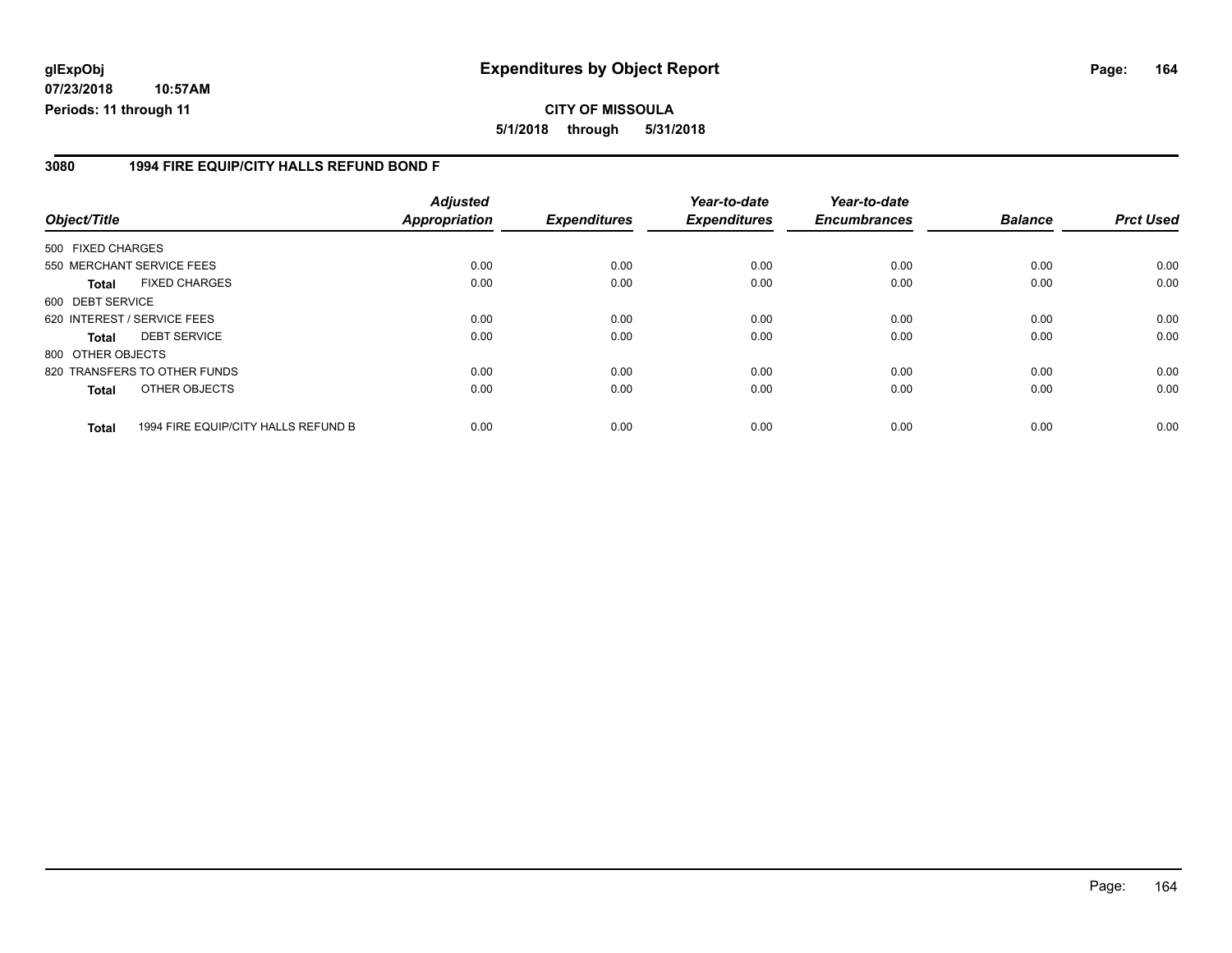# **3085 1993 FIRE STATION G O BOND FUND**

|                                      | <b>Adjusted</b>      |                     | Year-to-date        | Year-to-date        |                |                  |
|--------------------------------------|----------------------|---------------------|---------------------|---------------------|----------------|------------------|
| Object/Title                         | <b>Appropriation</b> | <b>Expenditures</b> | <b>Expenditures</b> | <b>Encumbrances</b> | <b>Balance</b> | <b>Prct Used</b> |
| 500 FIXED CHARGES                    |                      |                     |                     |                     |                |                  |
| 550 MERCHANT SERVICE FEES            | 0.00                 | 0.00                | 0.00                | 0.00                | 0.00           | 0.00             |
| <b>FIXED CHARGES</b><br><b>Total</b> | 0.00                 | 0.00                | 0.00                | 0.00                | 0.00           | 0.00             |
| 800 OTHER OBJECTS                    |                      |                     |                     |                     |                |                  |
| 820 TRANSFERS TO OTHER FUNDS         | 0.00                 | 0.00                | 0.00                | 0.00                | 0.00           | 0.00             |
| OTHER OBJECTS<br><b>Total</b>        | 0.00                 | 0.00                | 0.00                | 0.00                | 0.00           | 0.00             |
| NON-DEPARTMENTAL<br>Total            | 0.00                 | 0.00                | 0.00                | 0.00                | 0.00           | 0.00             |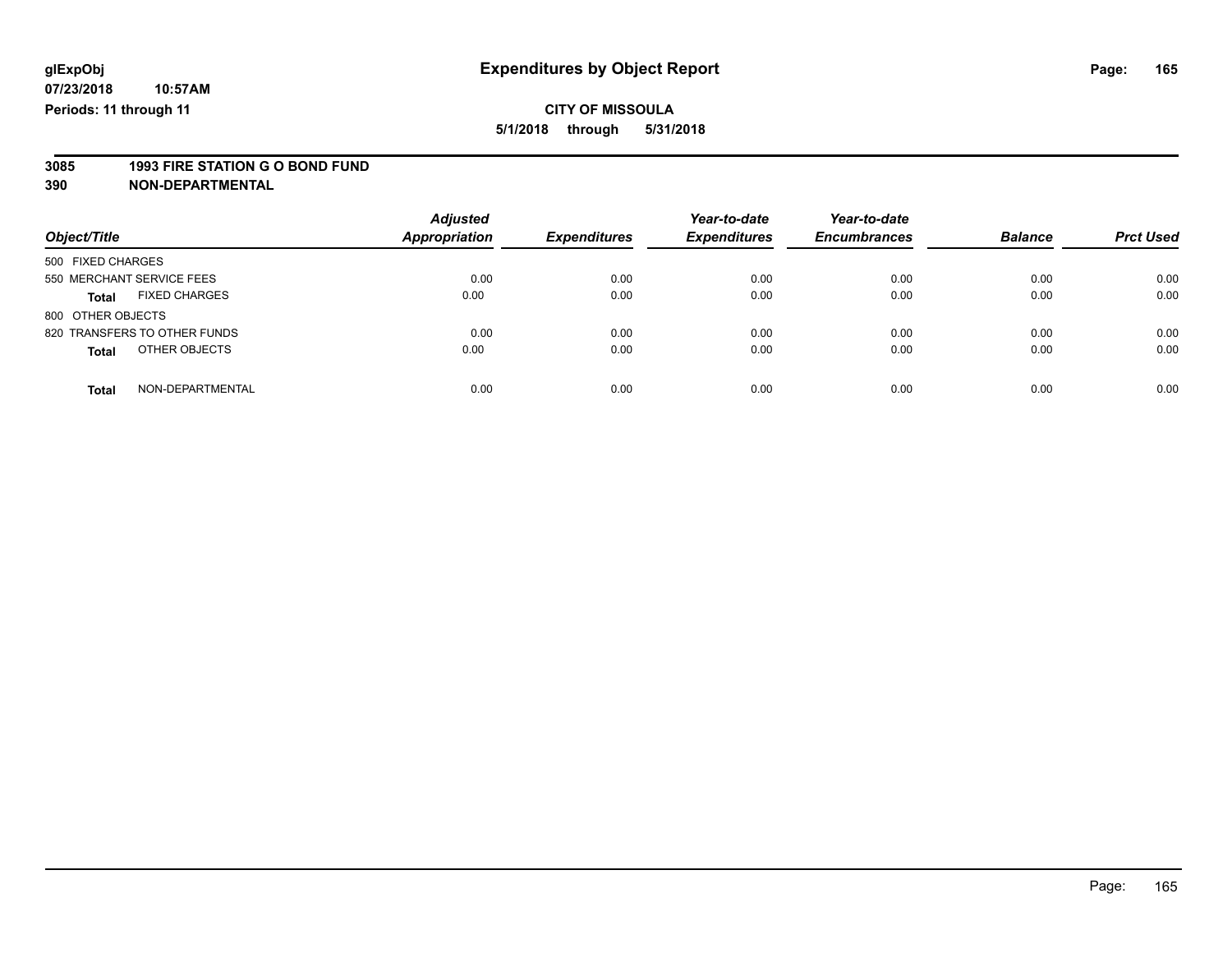**CITY OF MISSOULA 5/1/2018 through 5/31/2018**

#### **3085 1993 FIRE STATION G O BOND FUND**

| Object/Title              |                                 | <b>Adjusted</b><br><b>Appropriation</b> | <b>Expenditures</b> | Year-to-date<br><b>Expenditures</b> | Year-to-date<br><b>Encumbrances</b> | <b>Balance</b> | <b>Prct Used</b> |
|---------------------------|---------------------------------|-----------------------------------------|---------------------|-------------------------------------|-------------------------------------|----------------|------------------|
|                           |                                 |                                         |                     |                                     |                                     |                |                  |
| 550 MERCHANT SERVICE FEES |                                 | 0.00                                    | 0.00                | 0.00                                | 0.00                                | 0.00           | 0.00             |
| <b>Total</b>              | <b>FIXED CHARGES</b>            | 0.00                                    | 0.00                | 0.00                                | 0.00                                | 0.00           | 0.00             |
| 800 OTHER OBJECTS         |                                 |                                         |                     |                                     |                                     |                |                  |
|                           | 820 TRANSFERS TO OTHER FUNDS    | 0.00                                    | 0.00                | 0.00                                | 0.00                                | 0.00           | 0.00             |
| <b>Total</b>              | OTHER OBJECTS                   | 0.00                                    | 0.00                | 0.00                                | 0.00                                | 0.00           | 0.00             |
| <b>Total</b>              | 1993 FIRE STATION G O BOND FUND | 0.00                                    | 0.00                | 0.00                                | 0.00                                | 0.00           | 0.00             |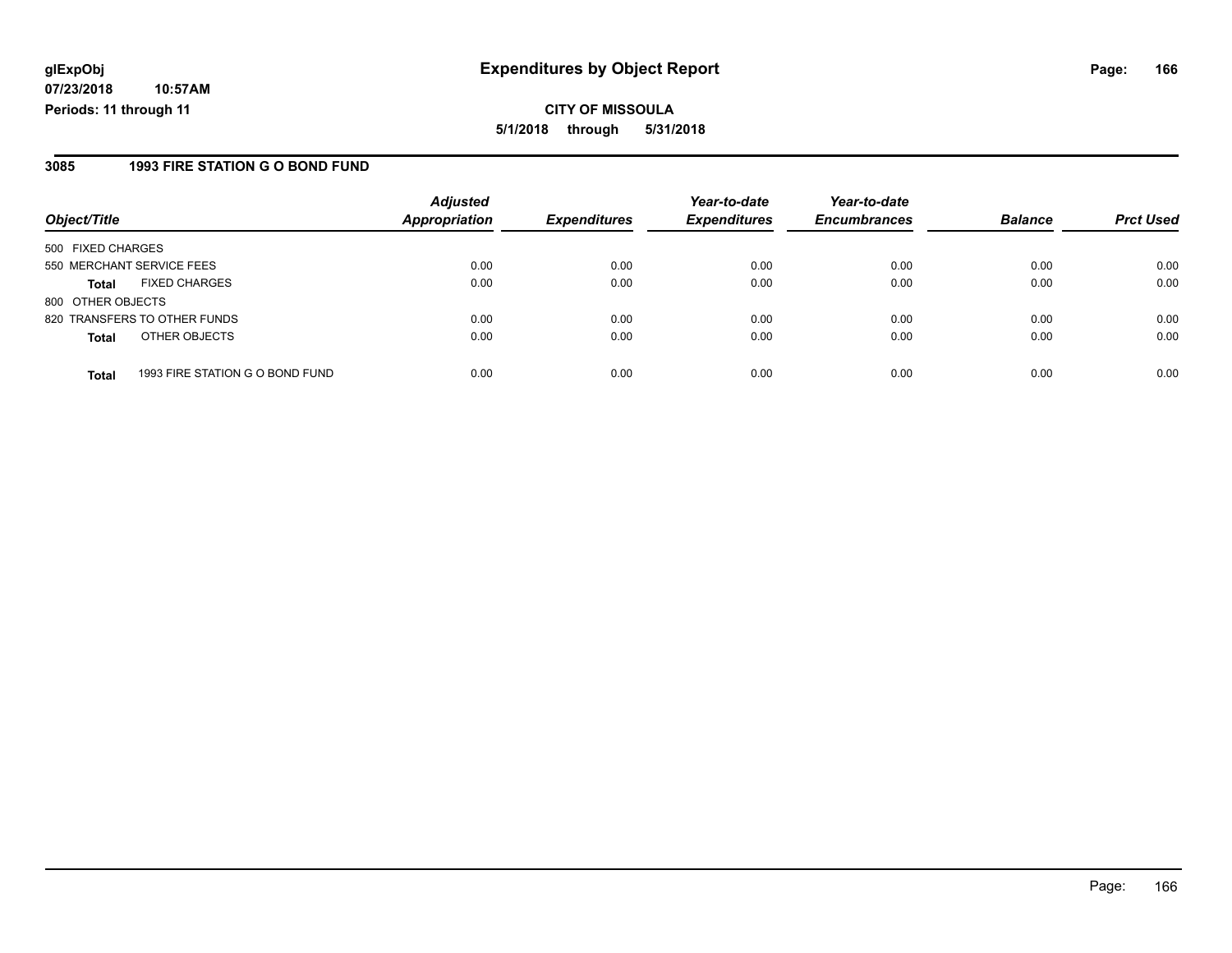# **3090 2004 AQUATICS BOND**

|                   |                              | <b>Adjusted</b>      |                     | Year-to-date        | Year-to-date        |                |                  |
|-------------------|------------------------------|----------------------|---------------------|---------------------|---------------------|----------------|------------------|
| Object/Title      |                              | <b>Appropriation</b> | <b>Expenditures</b> | <b>Expenditures</b> | <b>Encumbrances</b> | <b>Balance</b> | <b>Prct Used</b> |
| 500 FIXED CHARGES |                              |                      |                     |                     |                     |                |                  |
|                   | 550 MERCHANT SERVICE FEES    | 0.00                 | 0.00                | 0.00                | 0.00                | 0.00           | 0.00             |
| <b>Total</b>      | <b>FIXED CHARGES</b>         | 0.00                 | 0.00                | 0.00                | 0.00                | 0.00           | 0.00             |
| 600 DEBT SERVICE  |                              |                      |                     |                     |                     |                |                  |
| 610 PRINCIPAL     |                              | 0.00                 | 0.00                | 0.00                | 0.00                | 0.00           | 0.00             |
|                   | 620 INTEREST / SERVICE FEES  | 0.00                 | 0.00                | 0.00                | 0.00                | 0.00           | 0.00             |
| <b>Total</b>      | <b>DEBT SERVICE</b>          | 0.00                 | 0.00                | 0.00                | 0.00                | 0.00           | 0.00             |
| 800 OTHER OBJECTS |                              |                      |                     |                     |                     |                |                  |
|                   | 820 TRANSFERS TO OTHER FUNDS | 0.00                 | 0.00                | 0.00                | 0.00                | 0.00           | 0.00             |
| <b>Total</b>      | OTHER OBJECTS                | 0.00                 | 0.00                | 0.00                | 0.00                | 0.00           | 0.00             |
|                   |                              |                      |                     |                     |                     |                |                  |
| <b>Total</b>      | NON-DEPARTMENTAL             | 0.00                 | 0.00                | 0.00                | 0.00                | 0.00           | 0.00             |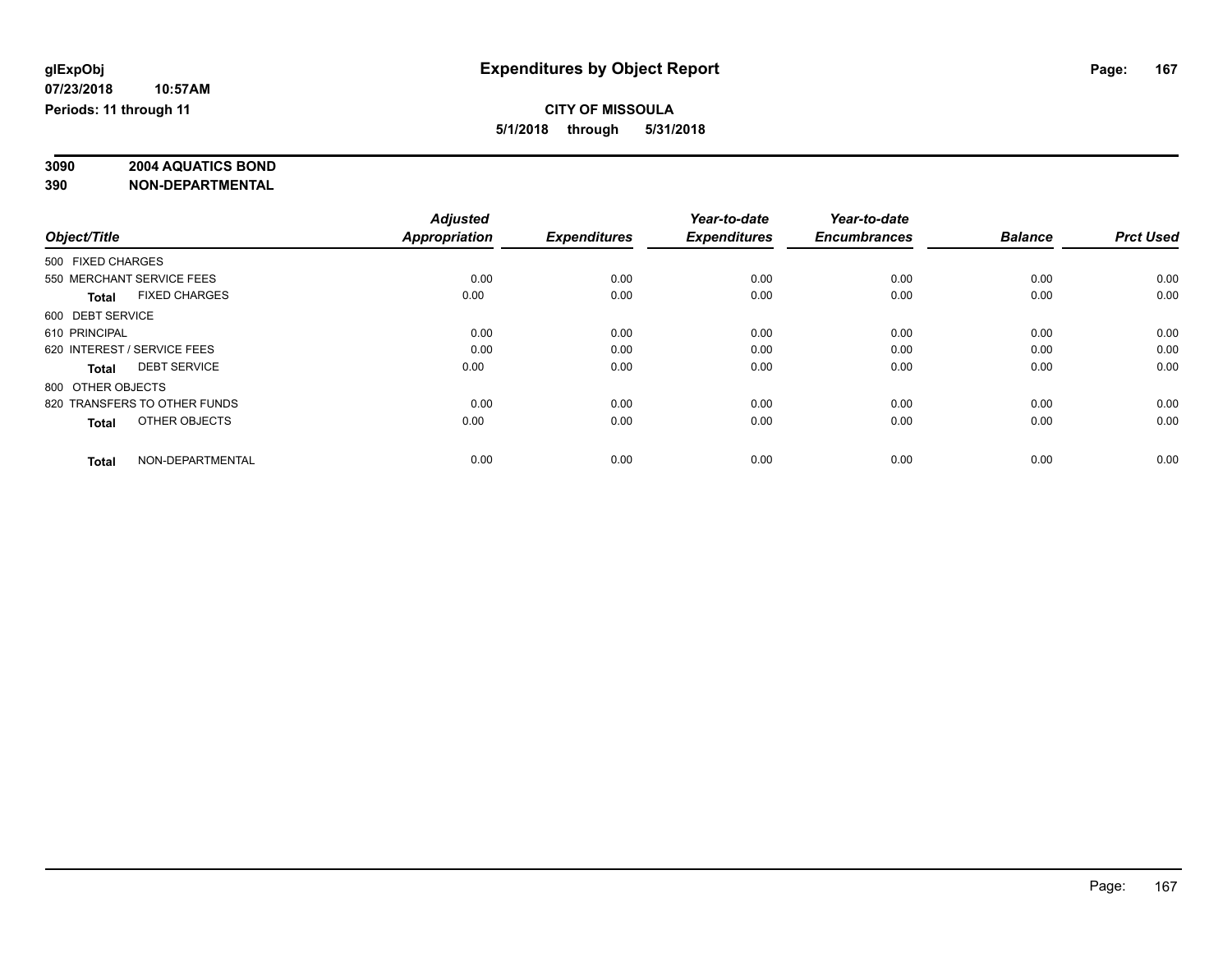#### **3090 2004 AQUATICS BOND**

|                                    | <b>Adjusted</b> |                     | Year-to-date        | Year-to-date        |                |                  |
|------------------------------------|-----------------|---------------------|---------------------|---------------------|----------------|------------------|
| Object/Title                       | Appropriation   | <b>Expenditures</b> | <b>Expenditures</b> | <b>Encumbrances</b> | <b>Balance</b> | <b>Prct Used</b> |
| 500 FIXED CHARGES                  |                 |                     |                     |                     |                |                  |
| 550 MERCHANT SERVICE FEES          | 0.00            | 0.00                | 0.00                | 0.00                | 0.00           | 0.00             |
| <b>FIXED CHARGES</b><br>Total      | 0.00            | 0.00                | 0.00                | 0.00                | 0.00           | 0.00             |
| 600 DEBT SERVICE                   |                 |                     |                     |                     |                |                  |
| 610 PRINCIPAL                      | 0.00            | 0.00                | 0.00                | 0.00                | 0.00           | 0.00             |
| 620 INTEREST / SERVICE FEES        | 0.00            | 0.00                | 0.00                | 0.00                | 0.00           | 0.00             |
| <b>DEBT SERVICE</b><br>Total       | 0.00            | 0.00                | 0.00                | 0.00                | 0.00           | 0.00             |
| 800 OTHER OBJECTS                  |                 |                     |                     |                     |                |                  |
| 820 TRANSFERS TO OTHER FUNDS       | 0.00            | 0.00                | 0.00                | 0.00                | 0.00           | 0.00             |
| OTHER OBJECTS<br>Total             | 0.00            | 0.00                | 0.00                | 0.00                | 0.00           | 0.00             |
| 2004 AQUATICS BOND<br><b>Total</b> | 0.00            | 0.00                | 0.00                | 0.00                | 0.00           | 0.00             |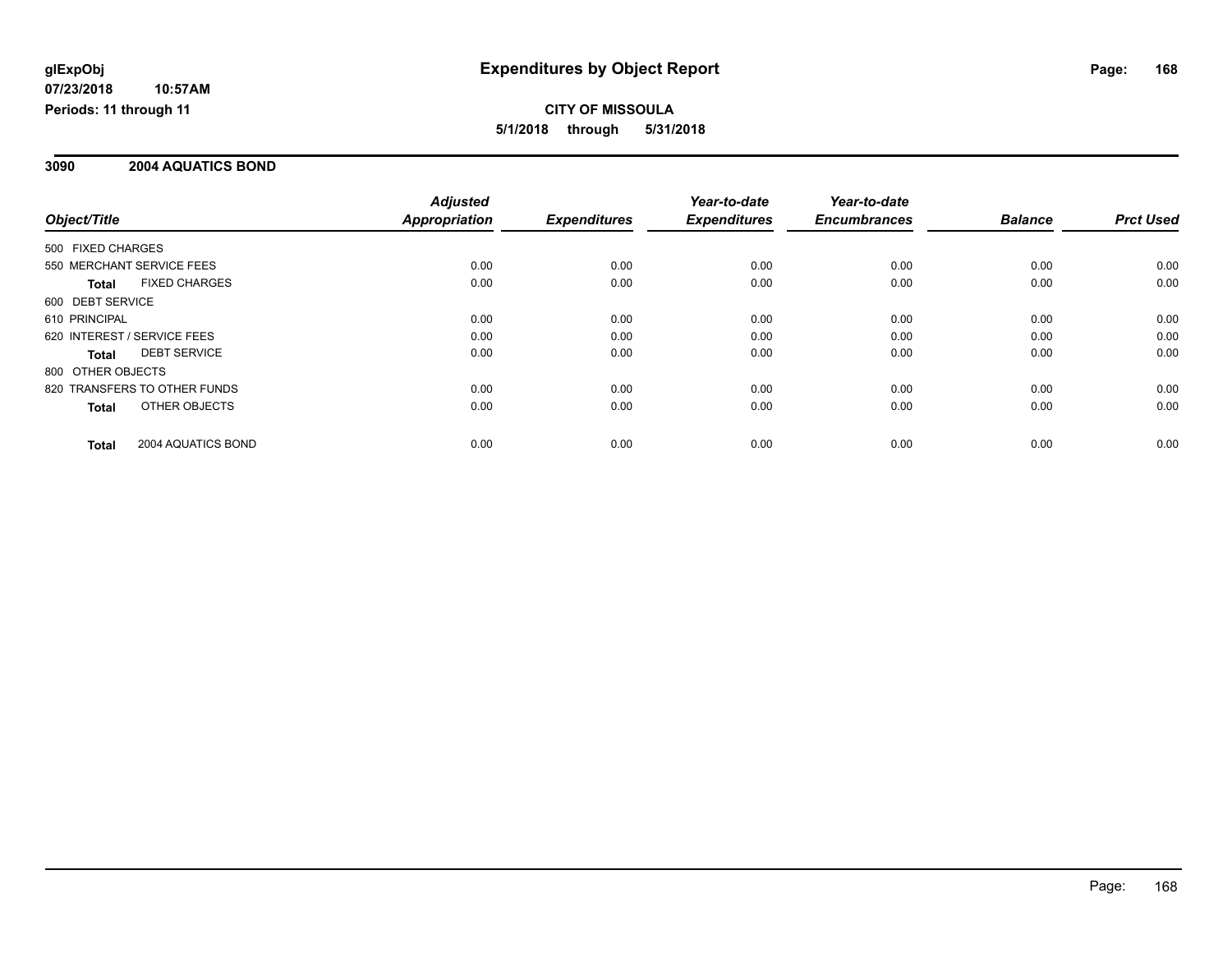# **CITY OF MISSOULA**

**5/1/2018 through 5/31/2018**

# **3091 SERIES 2012A AQUATICS REFUNDING BOND**

|                   |                              | <b>Adjusted</b>      |                     | Year-to-date        | Year-to-date        |                |                  |
|-------------------|------------------------------|----------------------|---------------------|---------------------|---------------------|----------------|------------------|
| Object/Title      |                              | <b>Appropriation</b> | <b>Expenditures</b> | <b>Expenditures</b> | <b>Encumbrances</b> | <b>Balance</b> | <b>Prct Used</b> |
| 500 FIXED CHARGES |                              |                      |                     |                     |                     |                |                  |
|                   | 550 MERCHANT SERVICE FEES    | 0.00                 | 0.00                | 0.00                | 0.00                | 0.00           | 0.00             |
| <b>Total</b>      | <b>FIXED CHARGES</b>         | 0.00                 | 0.00                | 0.00                | 0.00                | 0.00           | 0.00             |
| 600 DEBT SERVICE  |                              |                      |                     |                     |                     |                |                  |
| 610 PRINCIPAL     |                              | 525,000.00           | 525,000.00          | 525,000.00          | 0.00                | 0.00           | 100.00           |
|                   | 620 INTEREST / SERVICE FEES  | 66.848.00            | 33,423.75           | 70.297.50           | 0.00                | $-3.449.50$    | 105.16           |
| Total             | <b>DEBT SERVICE</b>          | 591.848.00           | 558,423.75          | 595,297.50          | 0.00                | $-3,449.50$    | 100.58           |
| 800 OTHER OBJECTS |                              |                      |                     |                     |                     |                |                  |
|                   | 820 TRANSFERS TO OTHER FUNDS | 0.00                 | 0.00                | 0.00                | 0.00                | 0.00           | 0.00             |
| <b>Total</b>      | OTHER OBJECTS                | 0.00                 | 0.00                | 0.00                | 0.00                | 0.00           | 0.00             |
| <b>Total</b>      | NON-DEPARTMENTAL             | 591.848.00           | 558.423.75          | 595.297.50          | 0.00                | $-3.449.50$    | 100.58           |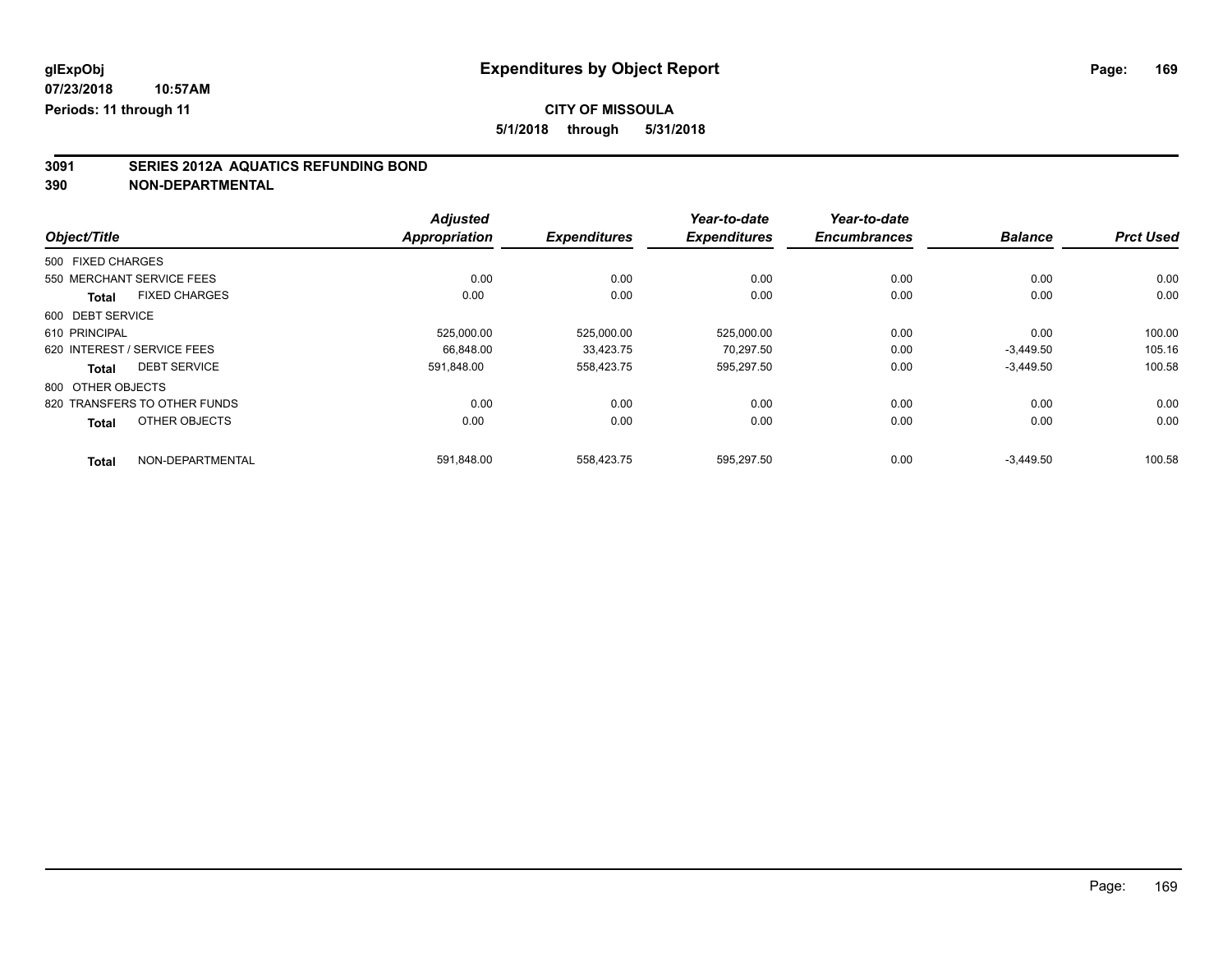### **3091 SERIES 2012A AQUATICS REFUNDING BOND**

|                   |                                   | <b>Adjusted</b>      |                     | Year-to-date        | Year-to-date        |                |                  |
|-------------------|-----------------------------------|----------------------|---------------------|---------------------|---------------------|----------------|------------------|
| Object/Title      |                                   | <b>Appropriation</b> | <b>Expenditures</b> | <b>Expenditures</b> | <b>Encumbrances</b> | <b>Balance</b> | <b>Prct Used</b> |
| 500 FIXED CHARGES |                                   |                      |                     |                     |                     |                |                  |
|                   | 550 MERCHANT SERVICE FEES         | 0.00                 | 0.00                | 0.00                | 0.00                | 0.00           | 0.00             |
| <b>Total</b>      | <b>FIXED CHARGES</b>              | 0.00                 | 0.00                | 0.00                | 0.00                | 0.00           | 0.00             |
| 600 DEBT SERVICE  |                                   |                      |                     |                     |                     |                |                  |
| 610 PRINCIPAL     |                                   | 525,000.00           | 525,000.00          | 525,000.00          | 0.00                | 0.00           | 100.00           |
|                   | 620 INTEREST / SERVICE FEES       | 66,848.00            | 33,423.75           | 70,297.50           | 0.00                | $-3.449.50$    | 105.16           |
| Total             | <b>DEBT SERVICE</b>               | 591,848.00           | 558,423.75          | 595,297.50          | 0.00                | $-3,449.50$    | 100.58           |
| 800 OTHER OBJECTS |                                   |                      |                     |                     |                     |                |                  |
|                   | 820 TRANSFERS TO OTHER FUNDS      | 0.00                 | 0.00                | 0.00                | 0.00                | 0.00           | 0.00             |
| Total             | OTHER OBJECTS                     | 0.00                 | 0.00                | 0.00                | 0.00                | 0.00           | 0.00             |
| <b>Total</b>      | SERIES 2012A AQUATICS REFUNDING B | 591,848.00           | 558.423.75          | 595.297.50          | 0.00                | $-3.449.50$    | 100.58           |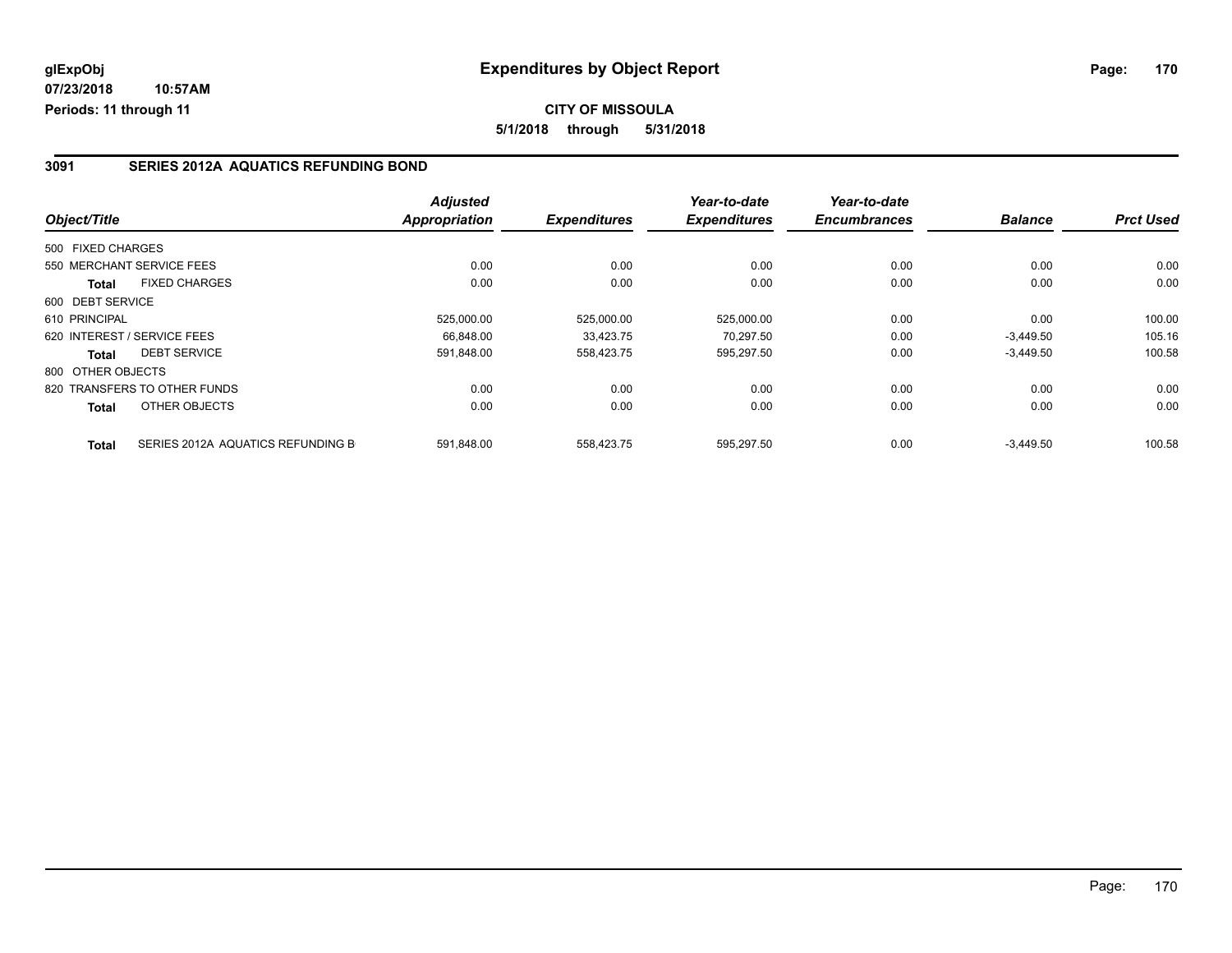# **3092 Series 2013A GO REFUNDING BONDS**

|                                      | <b>Adjusted</b>      |                     | Year-to-date        | Year-to-date        |                |                  |
|--------------------------------------|----------------------|---------------------|---------------------|---------------------|----------------|------------------|
| Object/Title                         | <b>Appropriation</b> | <b>Expenditures</b> | <b>Expenditures</b> | <b>Encumbrances</b> | <b>Balance</b> | <b>Prct Used</b> |
| 500 FIXED CHARGES                    |                      |                     |                     |                     |                |                  |
| 550 MERCHANT SERVICE FEES            | 0.00                 | 0.00                | 0.00                | 0.00                | 0.00           | 0.00             |
| <b>FIXED CHARGES</b><br><b>Total</b> | 0.00                 | 0.00                | 0.00                | 0.00                | 0.00           | 0.00             |
| 600 DEBT SERVICE                     |                      |                     |                     |                     |                |                  |
| 610 PRINCIPAL                        | 465,000.00           | 0.00                | 0.00                | 0.00                | 465,000.00     | 0.00             |
| 620 INTEREST / SERVICE FEES          | 81,780.00            | 0.00                | 41.240.00           | 0.00                | 40.540.00      | 50.43            |
| <b>DEBT SERVICE</b><br><b>Total</b>  | 546.780.00           | 0.00                | 41,240.00           | 0.00                | 505,540.00     | 7.54             |
| 800 OTHER OBJECTS                    |                      |                     |                     |                     |                |                  |
| 820 TRANSFERS TO OTHER FUNDS         | 0.00                 | 0.00                | 0.00                | 0.00                | 0.00           | 0.00             |
| OTHER OBJECTS<br><b>Total</b>        | 0.00                 | 0.00                | 0.00                | 0.00                | 0.00           | 0.00             |
| NON-DEPARTMENTAL<br><b>Total</b>     | 546,780.00           | 0.00                | 41.240.00           | 0.00                | 505,540.00     | 7.54             |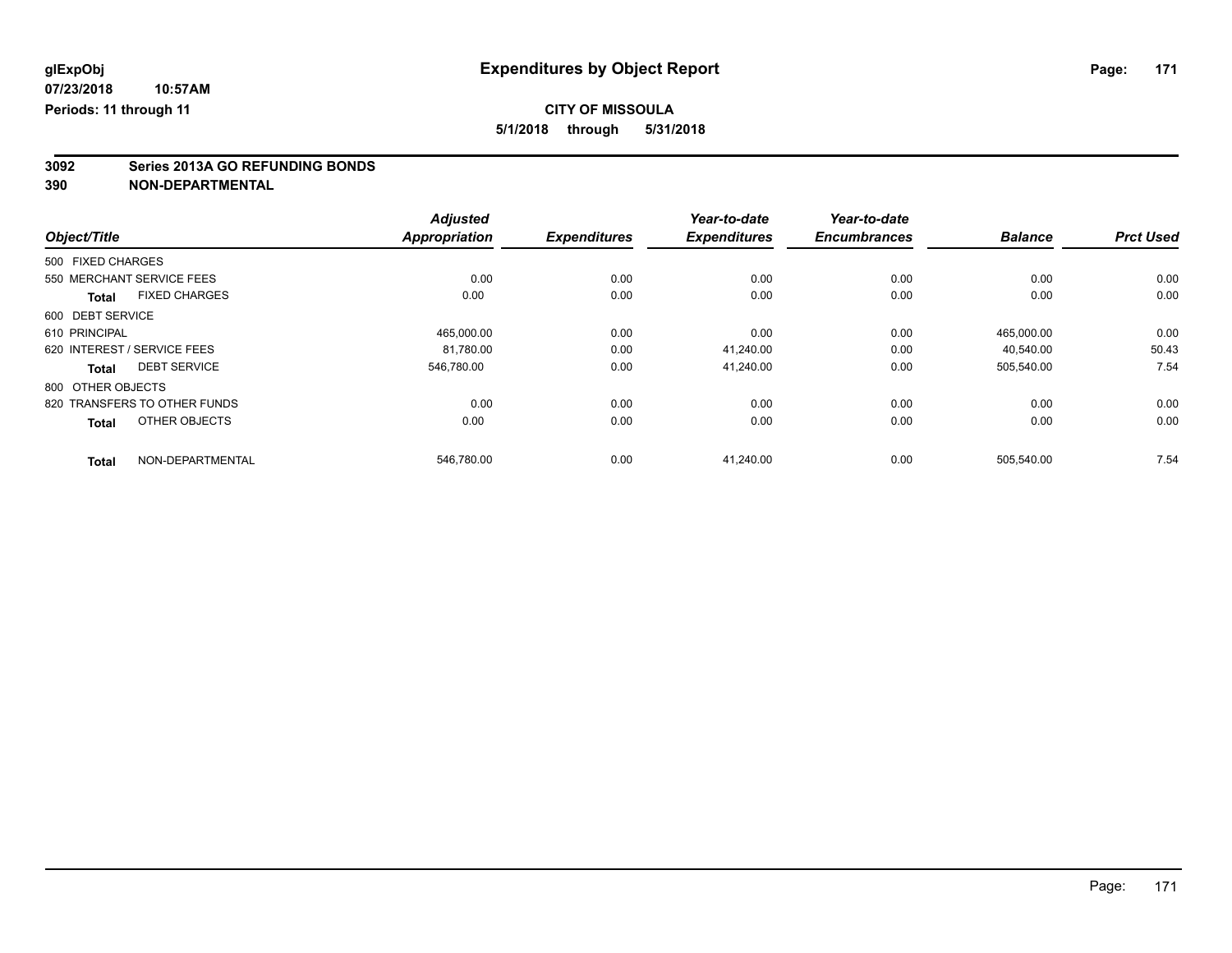# **CITY OF MISSOULA 5/1/2018 through 5/31/2018**

### **3092 Series 2013A GO REFUNDING BONDS**

|                   |                                 | <b>Adjusted</b>      |                     | Year-to-date        | Year-to-date        |                |                  |
|-------------------|---------------------------------|----------------------|---------------------|---------------------|---------------------|----------------|------------------|
| Object/Title      |                                 | <b>Appropriation</b> | <b>Expenditures</b> | <b>Expenditures</b> | <b>Encumbrances</b> | <b>Balance</b> | <b>Prct Used</b> |
| 500 FIXED CHARGES |                                 |                      |                     |                     |                     |                |                  |
|                   | 550 MERCHANT SERVICE FEES       | 0.00                 | 0.00                | 0.00                | 0.00                | 0.00           | 0.00             |
| Total             | <b>FIXED CHARGES</b>            | 0.00                 | 0.00                | 0.00                | 0.00                | 0.00           | 0.00             |
| 600 DEBT SERVICE  |                                 |                      |                     |                     |                     |                |                  |
| 610 PRINCIPAL     |                                 | 465.000.00           | 0.00                | 0.00                | 0.00                | 465.000.00     | 0.00             |
|                   | 620 INTEREST / SERVICE FEES     | 81,780.00            | 0.00                | 41,240.00           | 0.00                | 40,540.00      | 50.43            |
| Total             | <b>DEBT SERVICE</b>             | 546.780.00           | 0.00                | 41.240.00           | 0.00                | 505,540.00     | 7.54             |
| 800 OTHER OBJECTS |                                 |                      |                     |                     |                     |                |                  |
|                   | 820 TRANSFERS TO OTHER FUNDS    | 0.00                 | 0.00                | 0.00                | 0.00                | 0.00           | 0.00             |
| Total             | OTHER OBJECTS                   | 0.00                 | 0.00                | 0.00                | 0.00                | 0.00           | 0.00             |
| <b>Total</b>      | Series 2013A GO REFUNDING BONDS | 546.780.00           | 0.00                | 41.240.00           | 0.00                | 505.540.00     | 7.54             |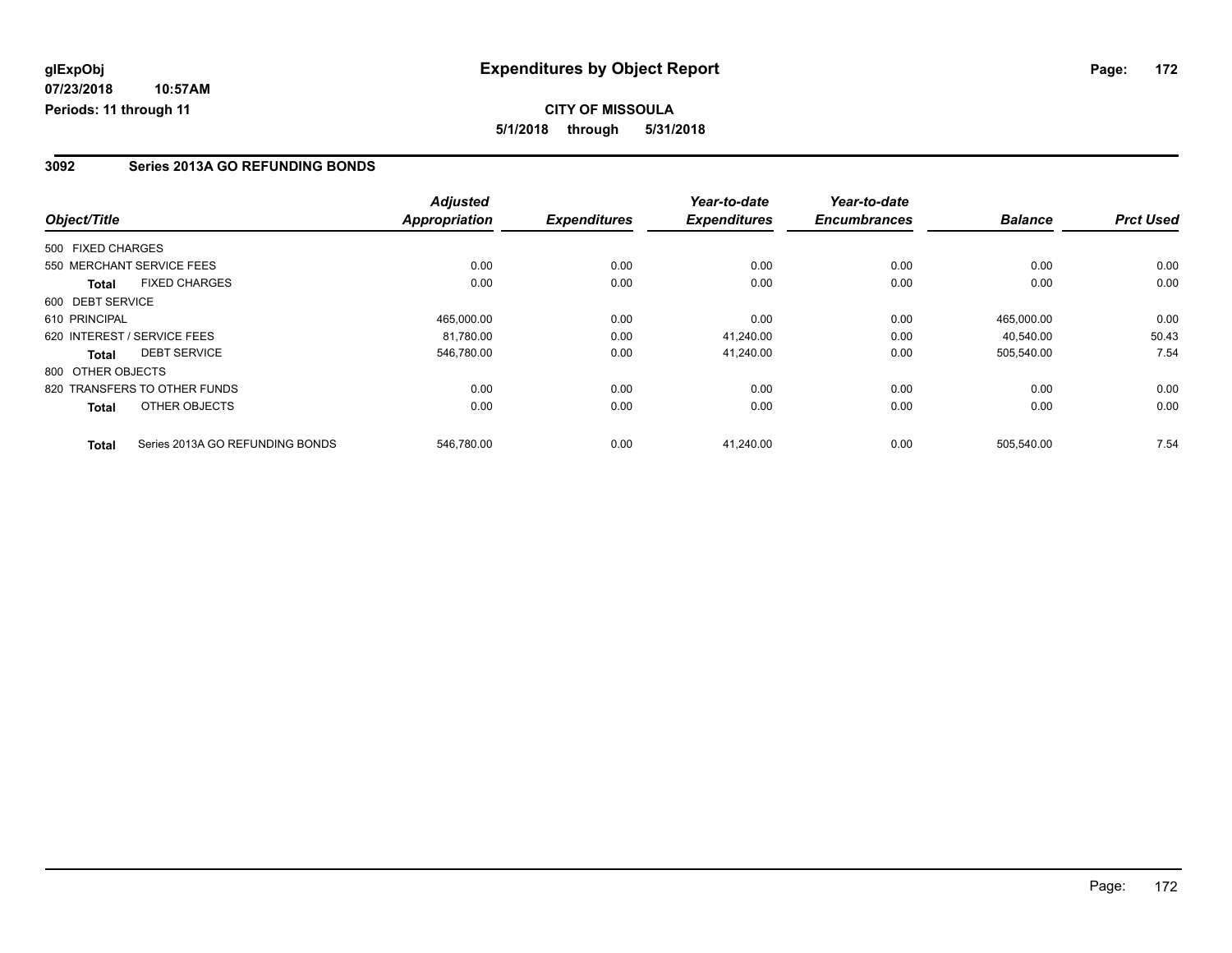# **3095 2004 REFUNDING BONDS DEBT SERVICE**

| Object/Title                         | <b>Adjusted</b><br>Appropriation | <b>Expenditures</b> | Year-to-date<br><b>Expenditures</b> | Year-to-date<br><b>Encumbrances</b> | <b>Balance</b> | <b>Prct Used</b> |
|--------------------------------------|----------------------------------|---------------------|-------------------------------------|-------------------------------------|----------------|------------------|
|                                      |                                  |                     |                                     |                                     |                |                  |
| 500 FIXED CHARGES                    |                                  |                     |                                     |                                     |                |                  |
| 550 MERCHANT SERVICE FEES            | 0.00                             | 0.00                | 0.00                                | 0.00                                | 0.00           | 0.00             |
| <b>FIXED CHARGES</b><br><b>Total</b> | 0.00                             | 0.00                | 0.00                                | 0.00                                | 0.00           | 0.00             |
| 600 DEBT SERVICE                     |                                  |                     |                                     |                                     |                |                  |
| 610 PRINCIPAL                        | 0.00                             | 0.00                | 0.00                                | 0.00                                | 0.00           | 0.00             |
| 620 INTEREST / SERVICE FEES          | 0.00                             | 0.00                | 0.00                                | 0.00                                | 0.00           | 0.00             |
| <b>DEBT SERVICE</b><br><b>Total</b>  | 0.00                             | 0.00                | 0.00                                | 0.00                                | 0.00           | 0.00             |
| NON-DEPARTMENTAL<br>Total            | 0.00                             | 0.00                | 0.00                                | 0.00                                | 0.00           | 0.00             |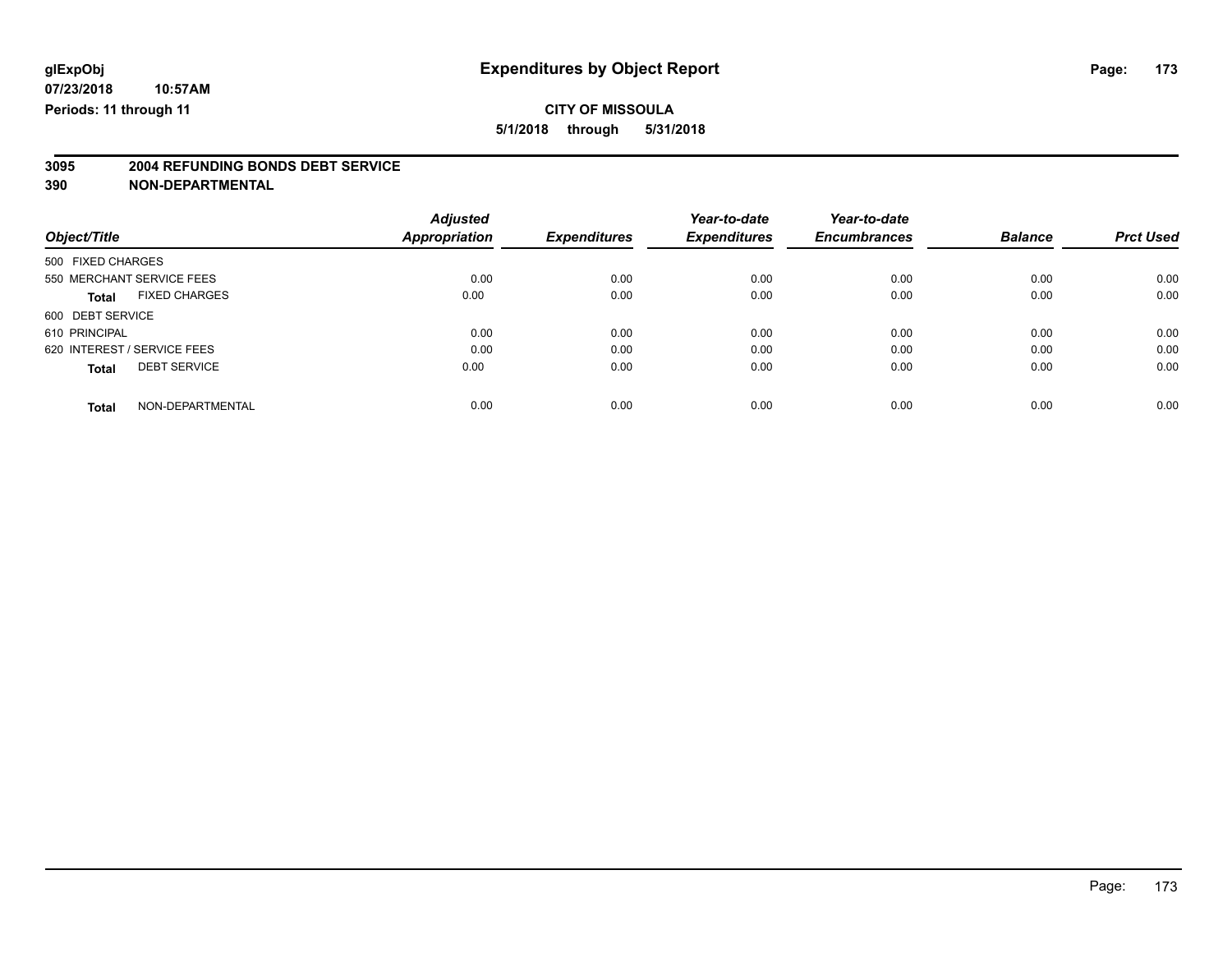# **glExpObj Expenditures by Object Report Page: 174**

**07/23/2018 10:57AM Periods: 11 through 11**

#### **3095 2004 REFUNDING BONDS DEBT SERVICE**

| Object/Title      |                                   | <b>Adjusted</b><br><b>Appropriation</b> | <b>Expenditures</b> | Year-to-date<br><b>Expenditures</b> | Year-to-date<br><b>Encumbrances</b> | <b>Balance</b> | <b>Prct Used</b> |
|-------------------|-----------------------------------|-----------------------------------------|---------------------|-------------------------------------|-------------------------------------|----------------|------------------|
|                   |                                   |                                         |                     |                                     |                                     |                |                  |
| 500 FIXED CHARGES |                                   |                                         |                     |                                     |                                     |                |                  |
|                   | 550 MERCHANT SERVICE FEES         | 0.00                                    | 0.00                | 0.00                                | 0.00                                | 0.00           | 0.00             |
| Total             | <b>FIXED CHARGES</b>              | 0.00                                    | 0.00                | 0.00                                | 0.00                                | 0.00           | 0.00             |
| 600 DEBT SERVICE  |                                   |                                         |                     |                                     |                                     |                |                  |
| 610 PRINCIPAL     |                                   | 0.00                                    | 0.00                | 0.00                                | 0.00                                | 0.00           | 0.00             |
|                   | 620 INTEREST / SERVICE FEES       | 0.00                                    | 0.00                | 0.00                                | 0.00                                | 0.00           | 0.00             |
| <b>Total</b>      | <b>DEBT SERVICE</b>               | 0.00                                    | 0.00                | 0.00                                | 0.00                                | 0.00           | 0.00             |
| <b>Total</b>      | 2004 REFUNDING BONDS DEBT SERVICE | 0.00                                    | 0.00                | 0.00                                | 0.00                                | 0.00           | 0.00             |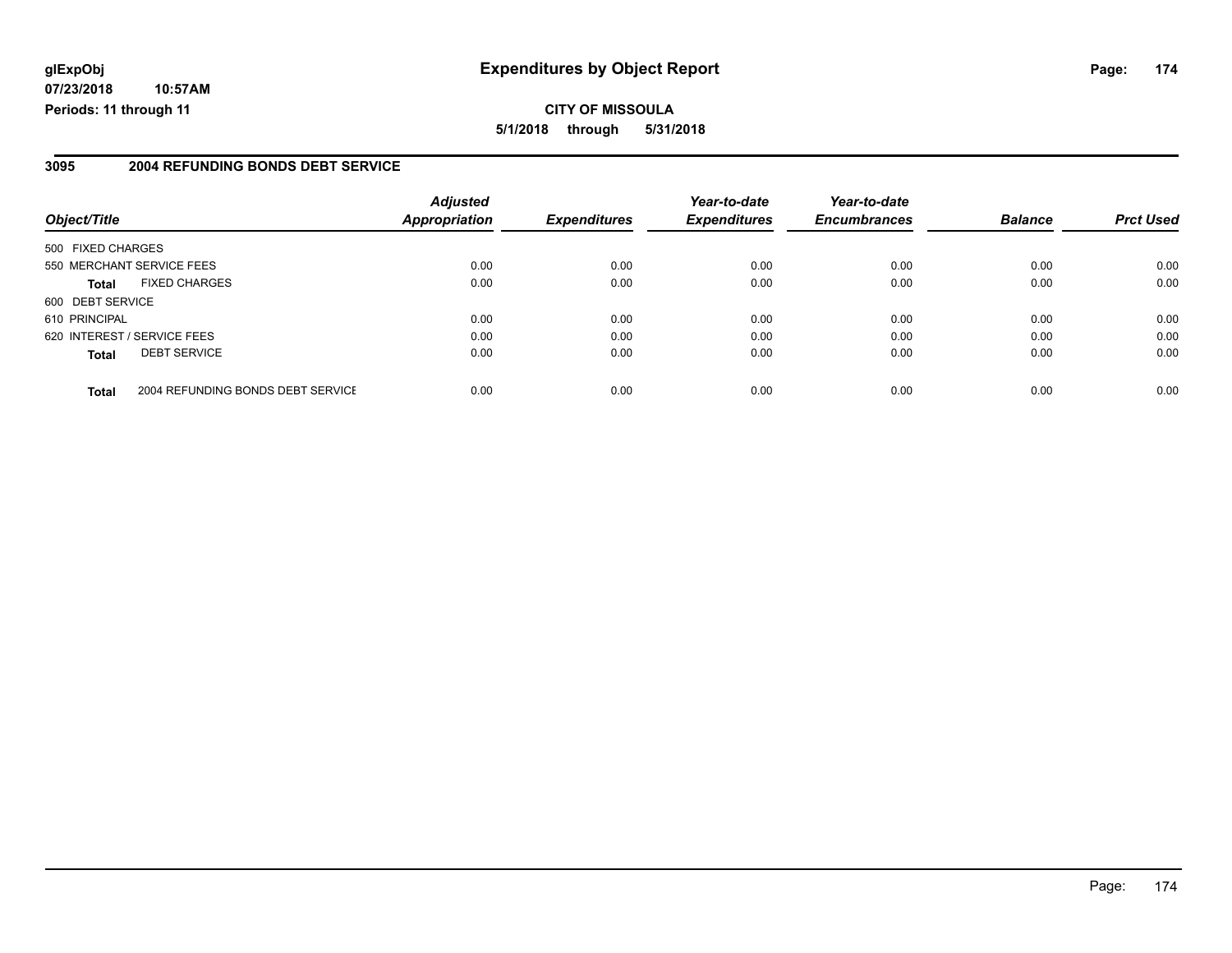**3096 NEW FIRE STATION GO BOND**

|                                      | <b>Adjusted</b>      |                     | Year-to-date        | Year-to-date        |                |                  |
|--------------------------------------|----------------------|---------------------|---------------------|---------------------|----------------|------------------|
| Object/Title                         | <b>Appropriation</b> | <b>Expenditures</b> | <b>Expenditures</b> | <b>Encumbrances</b> | <b>Balance</b> | <b>Prct Used</b> |
| 500 FIXED CHARGES                    |                      |                     |                     |                     |                |                  |
| 550 MERCHANT SERVICE FEES            | 0.00                 | 0.00                | 0.00                | 0.00                | 0.00           | 0.00             |
| <b>FIXED CHARGES</b><br><b>Total</b> | 0.00                 | 0.00                | 0.00                | 0.00                | 0.00           | 0.00             |
| 600 DEBT SERVICE                     |                      |                     |                     |                     |                |                  |
| 610 PRINCIPAL                        | 0.00                 | 0.00                | 0.00                | 0.00                | 0.00           | 0.00             |
| 620 INTEREST / SERVICE FEES          | 0.00                 | 0.00                | 0.00                | 0.00                | 0.00           | 0.00             |
| <b>DEBT SERVICE</b><br><b>Total</b>  | 0.00                 | 0.00                | 0.00                | 0.00                | 0.00           | 0.00             |
| 800 OTHER OBJECTS                    |                      |                     |                     |                     |                |                  |
| 820 TRANSFERS TO OTHER FUNDS         | 0.00                 | 0.00                | 0.00                | 0.00                | 0.00           | 0.00             |
| OTHER OBJECTS<br><b>Total</b>        | 0.00                 | 0.00                | 0.00                | 0.00                | 0.00           | 0.00             |
|                                      |                      |                     |                     |                     |                |                  |
| NON-DEPARTMENTAL<br><b>Total</b>     | 0.00                 | 0.00                | 0.00                | 0.00                | 0.00           | 0.00             |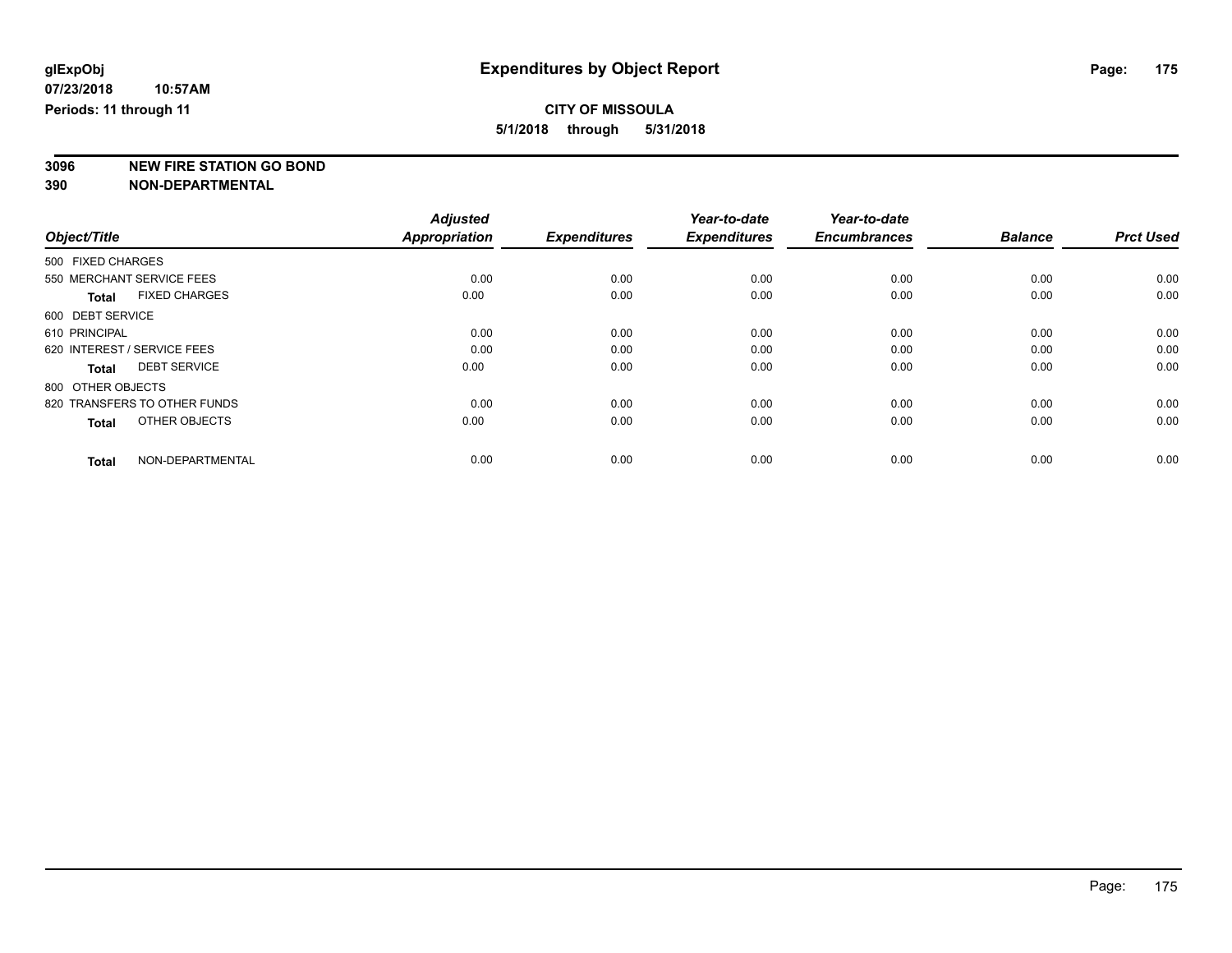#### **3096 NEW FIRE STATION GO BOND**

|                             |                              | <b>Adjusted</b> |                     | Year-to-date        | Year-to-date        |                |                  |
|-----------------------------|------------------------------|-----------------|---------------------|---------------------|---------------------|----------------|------------------|
| Object/Title                |                              | Appropriation   | <b>Expenditures</b> | <b>Expenditures</b> | <b>Encumbrances</b> | <b>Balance</b> | <b>Prct Used</b> |
| 500 FIXED CHARGES           |                              |                 |                     |                     |                     |                |                  |
| 550 MERCHANT SERVICE FEES   |                              | 0.00            | 0.00                | 0.00                | 0.00                | 0.00           | 0.00             |
| <b>Total</b>                | <b>FIXED CHARGES</b>         | 0.00            | 0.00                | 0.00                | 0.00                | 0.00           | 0.00             |
| 600 DEBT SERVICE            |                              |                 |                     |                     |                     |                |                  |
| 610 PRINCIPAL               |                              | 0.00            | 0.00                | 0.00                | 0.00                | 0.00           | 0.00             |
| 620 INTEREST / SERVICE FEES |                              | 0.00            | 0.00                | 0.00                | 0.00                | 0.00           | 0.00             |
| <b>Total</b>                | <b>DEBT SERVICE</b>          | 0.00            | 0.00                | 0.00                | 0.00                | 0.00           | 0.00             |
| 800 OTHER OBJECTS           |                              |                 |                     |                     |                     |                |                  |
|                             | 820 TRANSFERS TO OTHER FUNDS | 0.00            | 0.00                | 0.00                | 0.00                | 0.00           | 0.00             |
| <b>Total</b>                | OTHER OBJECTS                | 0.00            | 0.00                | 0.00                | 0.00                | 0.00           | 0.00             |
| <b>Total</b>                | NEW FIRE STATION GO BOND     | 0.00            | 0.00                | 0.00                | 0.00                | 0.00           | 0.00             |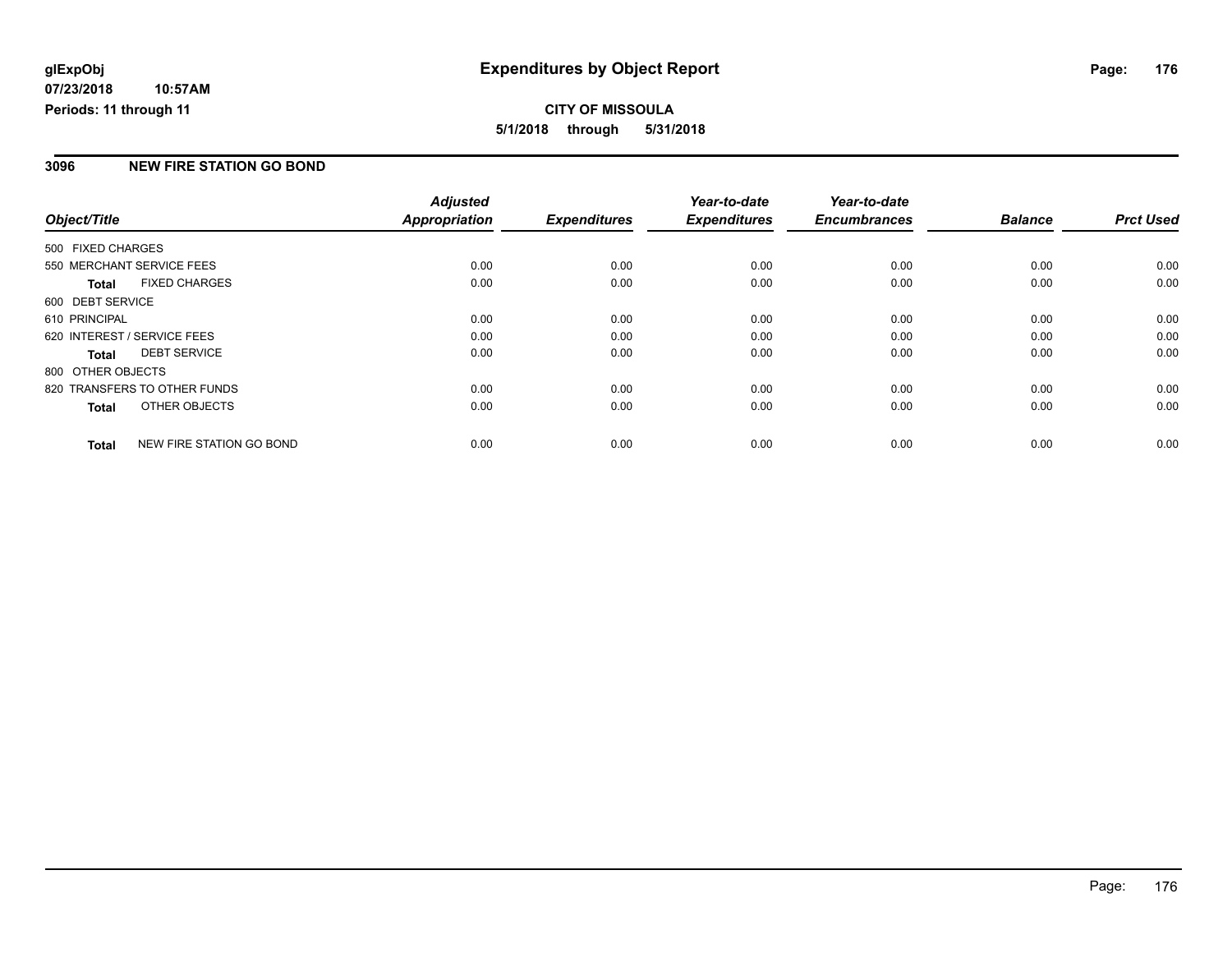**3097 2007 REFUNDING BONDS**

|                             |                      | <b>Adjusted</b>      |                     | Year-to-date        | Year-to-date        |                |                  |
|-----------------------------|----------------------|----------------------|---------------------|---------------------|---------------------|----------------|------------------|
| Object/Title                |                      | <b>Appropriation</b> | <b>Expenditures</b> | <b>Expenditures</b> | <b>Encumbrances</b> | <b>Balance</b> | <b>Prct Used</b> |
| 500 FIXED CHARGES           |                      |                      |                     |                     |                     |                |                  |
| 500 FIXED CHARGES           |                      | 0.00                 | 0.00                | 0.00                | 0.00                | 0.00           | 0.00             |
| 550 MERCHANT SERVICE FEES   |                      | 0.00                 | 0.00                | 0.00                | 0.00                | 0.00           | 0.00             |
| <b>Total</b>                | <b>FIXED CHARGES</b> | 0.00                 | 0.00                | 0.00                | 0.00                | 0.00           | 0.00             |
| 600 DEBT SERVICE            |                      |                      |                     |                     |                     |                |                  |
| 610 PRINCIPAL               |                      | 0.00                 | 0.00                | 0.00                | 0.00                | 0.00           | 0.00             |
| 620 INTEREST / SERVICE FEES |                      | 0.00                 | 0.00                | 0.00                | 0.00                | 0.00           | 0.00             |
| <b>Total</b>                | <b>DEBT SERVICE</b>  | 0.00                 | 0.00                | 0.00                | 0.00                | 0.00           | 0.00             |
| <b>Total</b>                | NON-DEPARTMENTAL     | 0.00                 | 0.00                | 0.00                | 0.00                | 0.00           | 0.00             |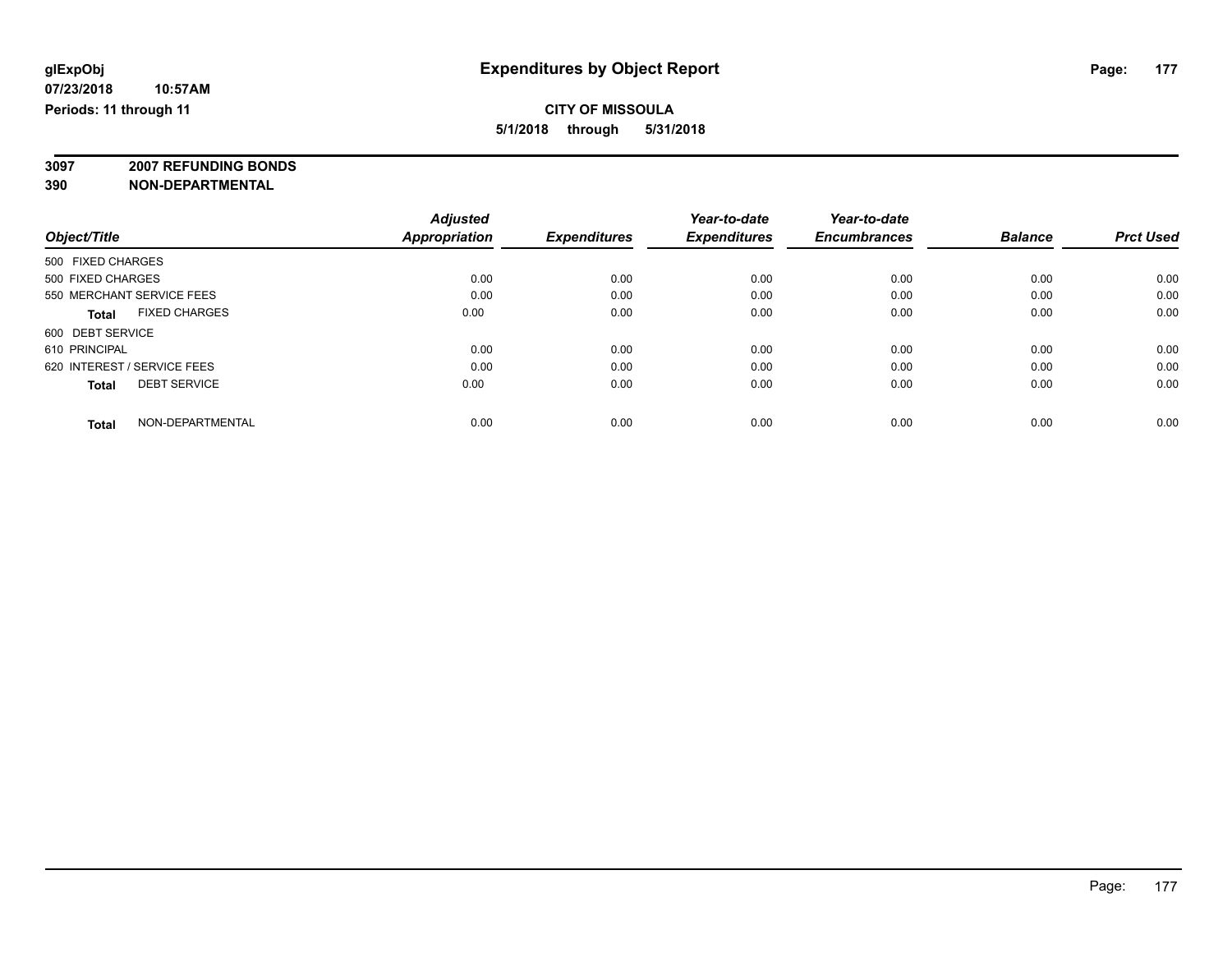#### **3097 2007 REFUNDING BONDS**

| Object/Title                |                      | <b>Adjusted</b><br><b>Appropriation</b> | <b>Expenditures</b> | Year-to-date<br><b>Expenditures</b> | Year-to-date<br><b>Encumbrances</b> | <b>Balance</b> | <b>Prct Used</b> |
|-----------------------------|----------------------|-----------------------------------------|---------------------|-------------------------------------|-------------------------------------|----------------|------------------|
| 500 FIXED CHARGES           |                      |                                         |                     |                                     |                                     |                |                  |
| 500 FIXED CHARGES           |                      | 0.00                                    | 0.00                | 0.00                                | 0.00                                | 0.00           | 0.00             |
| 550 MERCHANT SERVICE FEES   |                      | 0.00                                    | 0.00                | 0.00                                | 0.00                                | 0.00           | 0.00             |
| <b>Total</b>                | <b>FIXED CHARGES</b> | 0.00                                    | 0.00                | 0.00                                | 0.00                                | 0.00           | 0.00             |
| 600 DEBT SERVICE            |                      |                                         |                     |                                     |                                     |                |                  |
| 610 PRINCIPAL               |                      | 0.00                                    | 0.00                | 0.00                                | 0.00                                | 0.00           | 0.00             |
| 620 INTEREST / SERVICE FEES |                      | 0.00                                    | 0.00                | 0.00                                | 0.00                                | 0.00           | 0.00             |
| <b>Total</b>                | <b>DEBT SERVICE</b>  | 0.00                                    | 0.00                | 0.00                                | 0.00                                | 0.00           | 0.00             |
| <b>Total</b>                | 2007 REFUNDING BONDS | 0.00                                    | 0.00                | 0.00                                | 0.00                                | 0.00           | 0.00             |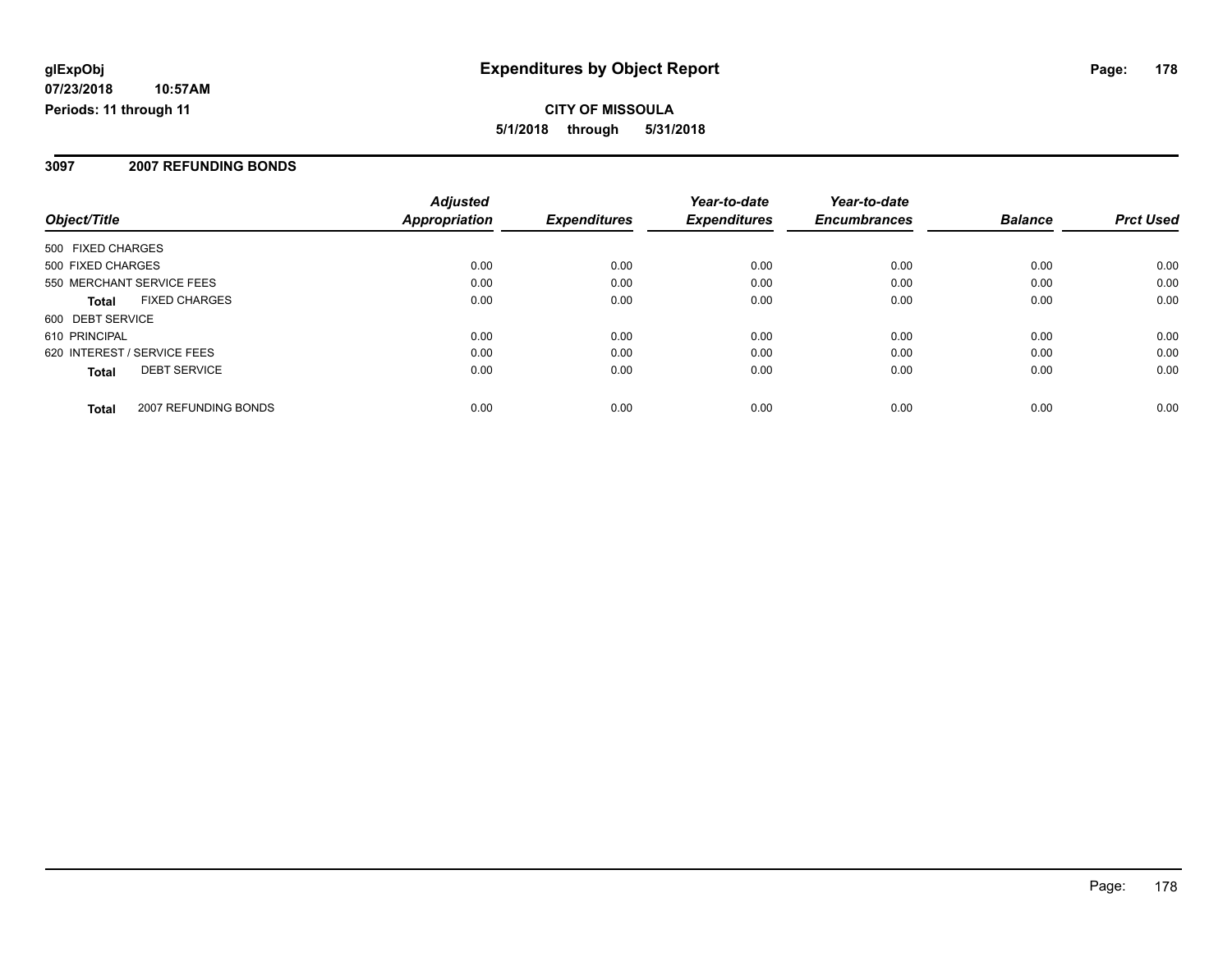# **3100 SIDEWALK & CURB WARRANTS FUND**

|                                      | <b>Adjusted</b>      |                     | Year-to-date        | Year-to-date        |                |                  |
|--------------------------------------|----------------------|---------------------|---------------------|---------------------|----------------|------------------|
| Object/Title                         | <b>Appropriation</b> | <b>Expenditures</b> | <b>Expenditures</b> | <b>Encumbrances</b> | <b>Balance</b> | <b>Prct Used</b> |
| 500 FIXED CHARGES                    |                      |                     |                     |                     |                |                  |
| 550 MERCHANT SERVICE FEES            | 0.00                 | 0.00                | 0.00                | 0.00                | 0.00           | 0.00             |
| <b>FIXED CHARGES</b><br><b>Total</b> | 0.00                 | 0.00                | 0.00                | 0.00                | 0.00           | 0.00             |
| 600 DEBT SERVICE                     |                      |                     |                     |                     |                |                  |
| 610 PRINCIPAL                        | 0.00                 | 0.00                | 0.00                | 0.00                | 0.00           | 0.00             |
| 620 INTEREST / SERVICE FEES          | 0.00                 | 0.00                | 0.00                | 0.00                | 0.00           | 0.00             |
| <b>DEBT SERVICE</b><br>Total         | 0.00                 | 0.00                | 0.00                | 0.00                | 0.00           | 0.00             |
| 800 OTHER OBJECTS                    |                      |                     |                     |                     |                |                  |
| 820 TRANSFERS TO OTHER FUNDS         | 0.00                 | 0.00                | 0.00                | 0.00                | 0.00           | 0.00             |
| OTHER OBJECTS<br><b>Total</b>        | 0.00                 | 0.00                | 0.00                | 0.00                | 0.00           | 0.00             |
|                                      |                      |                     |                     |                     |                |                  |
| NON-DEPARTMENTAL<br><b>Total</b>     | 0.00                 | 0.00                | 0.00                | 0.00                | 0.00           | 0.00             |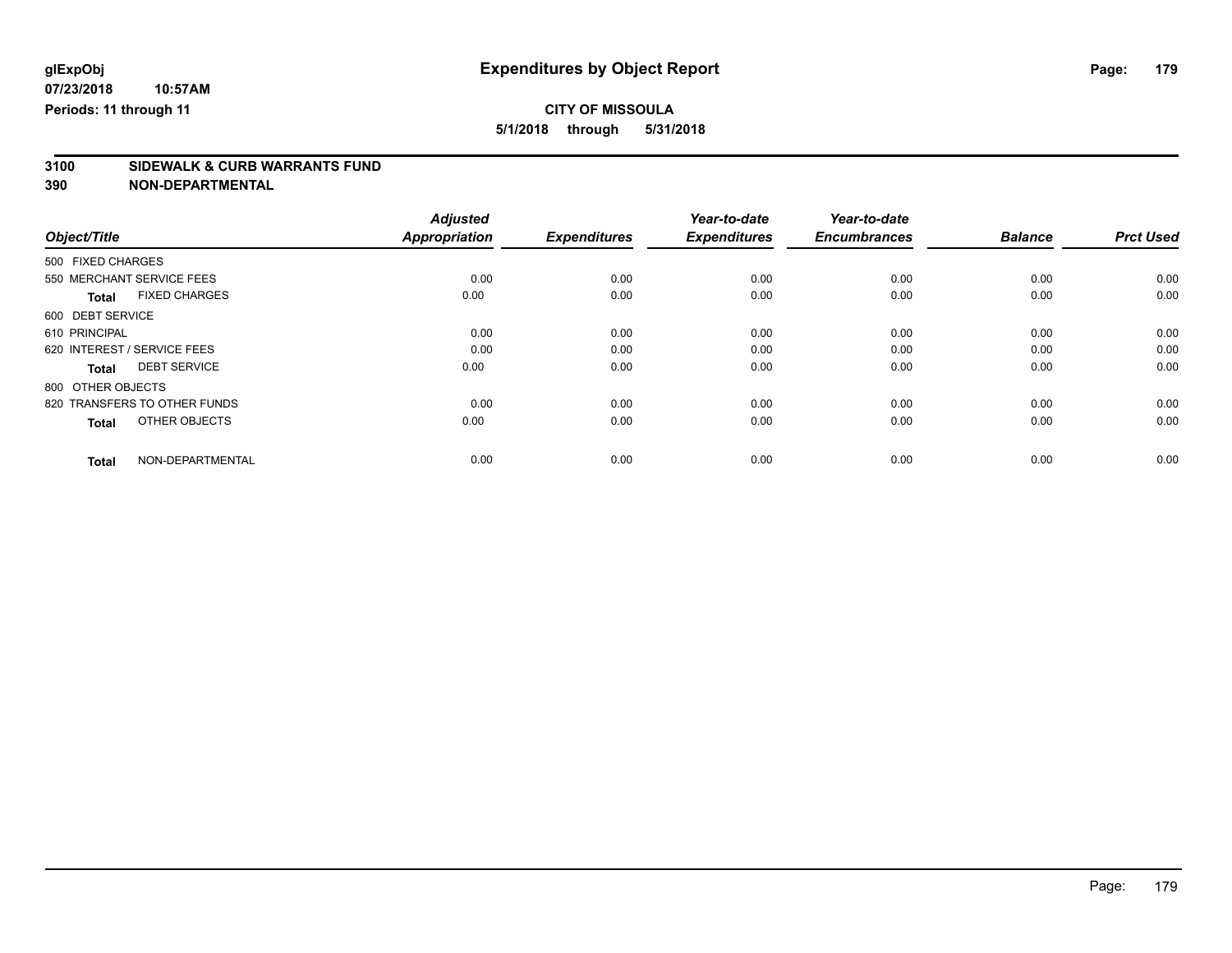**CITY OF MISSOULA 5/1/2018 through 5/31/2018**

#### **3100 SIDEWALK & CURB WARRANTS FUND**

| Object/Title                 |                               | <b>Adjusted</b><br><b>Appropriation</b> | <b>Expenditures</b> | Year-to-date<br><b>Expenditures</b> | Year-to-date<br><b>Encumbrances</b> | <b>Balance</b> | <b>Prct Used</b> |
|------------------------------|-------------------------------|-----------------------------------------|---------------------|-------------------------------------|-------------------------------------|----------------|------------------|
|                              |                               |                                         |                     |                                     |                                     |                |                  |
| 550 MERCHANT SERVICE FEES    |                               | 0.00                                    | 0.00                | 0.00                                | 0.00                                | 0.00           | 0.00             |
| <b>Total</b>                 | <b>FIXED CHARGES</b>          | 0.00                                    | 0.00                | 0.00                                | 0.00                                | 0.00           | 0.00             |
| 600 DEBT SERVICE             |                               |                                         |                     |                                     |                                     |                |                  |
| 610 PRINCIPAL                |                               | 0.00                                    | 0.00                | 0.00                                | 0.00                                | 0.00           | 0.00             |
| 620 INTEREST / SERVICE FEES  |                               | 0.00                                    | 0.00                | 0.00                                | 0.00                                | 0.00           | 0.00             |
| Total                        | <b>DEBT SERVICE</b>           | 0.00                                    | 0.00                | 0.00                                | 0.00                                | 0.00           | 0.00             |
| 800 OTHER OBJECTS            |                               |                                         |                     |                                     |                                     |                |                  |
| 820 TRANSFERS TO OTHER FUNDS |                               | 0.00                                    | 0.00                | 0.00                                | 0.00                                | 0.00           | 0.00             |
| <b>Total</b>                 | OTHER OBJECTS                 | 0.00                                    | 0.00                | 0.00                                | 0.00                                | 0.00           | 0.00             |
| <b>Total</b>                 | SIDEWALK & CURB WARRANTS FUND | 0.00                                    | 0.00                | 0.00                                | 0.00                                | 0.00           | 0.00             |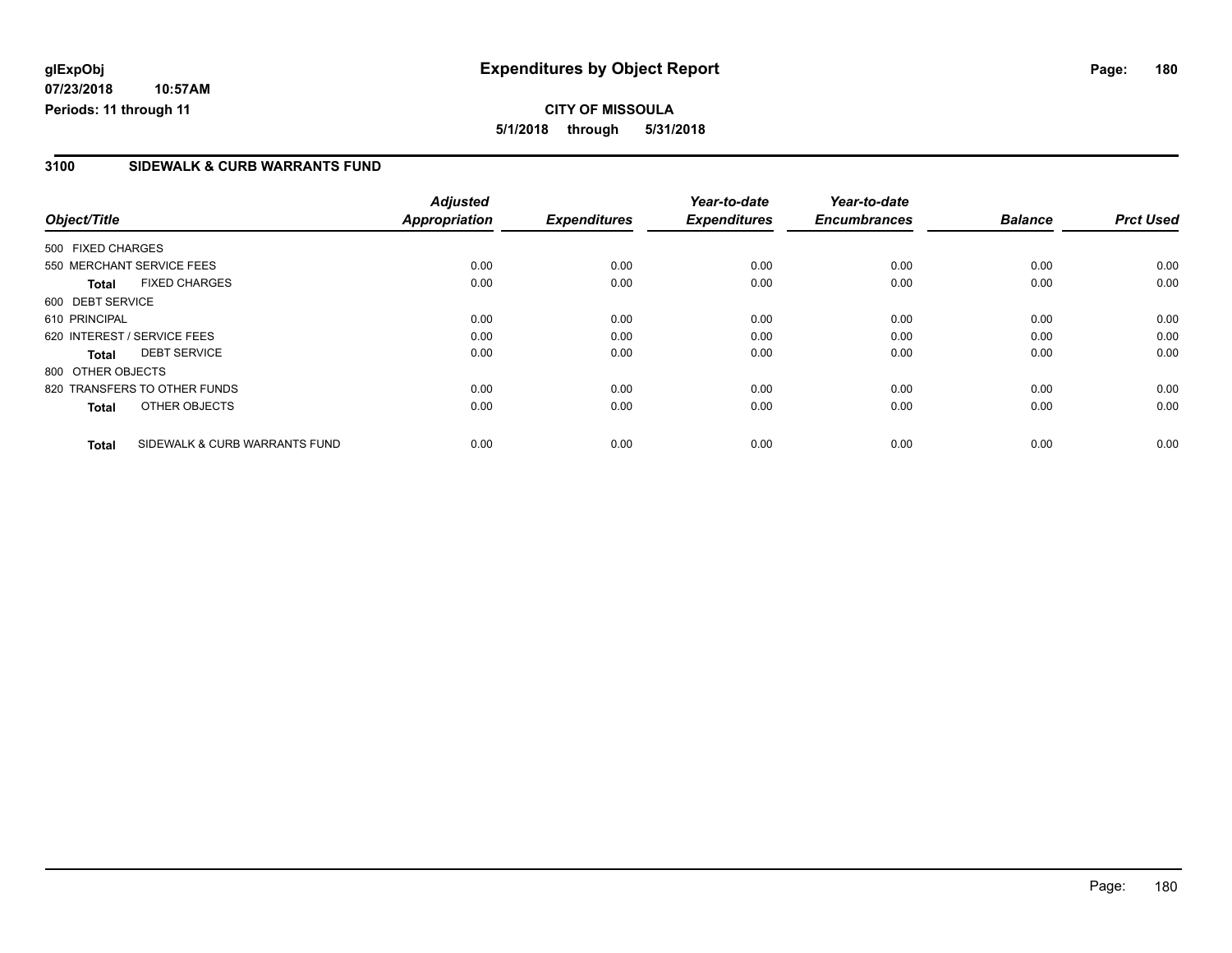# **3200 FY99 SIDEWALK & CURB DEBT SERVICE FUND**

|                                      | <b>Adjusted</b>      |                     | Year-to-date        | Year-to-date        |                |                  |
|--------------------------------------|----------------------|---------------------|---------------------|---------------------|----------------|------------------|
| Object/Title                         | <b>Appropriation</b> | <b>Expenditures</b> | <b>Expenditures</b> | <b>Encumbrances</b> | <b>Balance</b> | <b>Prct Used</b> |
| 500 FIXED CHARGES                    |                      |                     |                     |                     |                |                  |
| 550 MERCHANT SERVICE FEES            | 0.00                 | 0.00                | 0.00                | 0.00                | 0.00           | 0.00             |
| <b>FIXED CHARGES</b><br><b>Total</b> | 0.00                 | 0.00                | 0.00                | 0.00                | 0.00           | 0.00             |
| 600 DEBT SERVICE                     |                      |                     |                     |                     |                |                  |
| 610 PRINCIPAL                        | 0.00                 | 0.00                | 0.00                | 0.00                | 0.00           | 0.00             |
| 620 INTEREST / SERVICE FEES          | 0.00                 | 0.00                | 0.00                | 0.00                | 0.00           | 0.00             |
| <b>DEBT SERVICE</b><br><b>Total</b>  | 0.00                 | 0.00                | 0.00                | 0.00                | 0.00           | 0.00             |
| 800 OTHER OBJECTS                    |                      |                     |                     |                     |                |                  |
| 820 TRANSFERS TO OTHER FUNDS         | 0.00                 | 0.00                | 0.00                | 0.00                | 0.00           | 0.00             |
| OTHER OBJECTS<br><b>Total</b>        | 0.00                 | 0.00                | 0.00                | 0.00                | 0.00           | 0.00             |
|                                      |                      |                     |                     |                     |                |                  |
| NON-DEPARTMENTAL<br><b>Total</b>     | 0.00                 | 0.00                | 0.00                | 0.00                | 0.00           | 0.00             |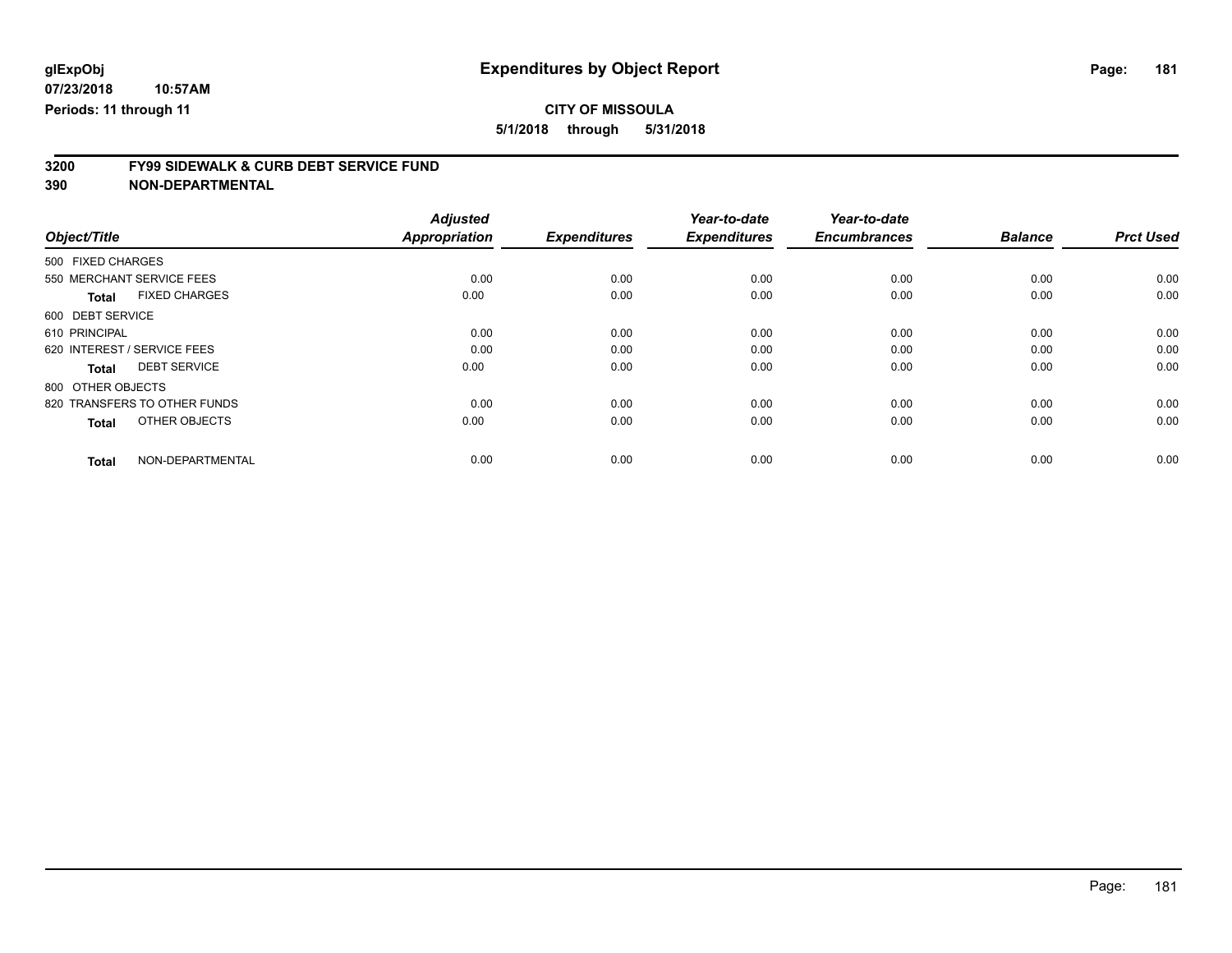**CITY OF MISSOULA 5/1/2018 through 5/31/2018**

#### **3200 FY99 SIDEWALK & CURB DEBT SERVICE FUND**

|                                                              | <b>Adjusted</b>      |                     | Year-to-date        | Year-to-date        |                |                  |
|--------------------------------------------------------------|----------------------|---------------------|---------------------|---------------------|----------------|------------------|
| Object/Title                                                 | <b>Appropriation</b> | <b>Expenditures</b> | <b>Expenditures</b> | <b>Encumbrances</b> | <b>Balance</b> | <b>Prct Used</b> |
| 500 FIXED CHARGES                                            |                      |                     |                     |                     |                |                  |
| 550 MERCHANT SERVICE FEES                                    | 0.00                 | 0.00                | 0.00                | 0.00                | 0.00           | 0.00             |
| <b>FIXED CHARGES</b><br><b>Total</b>                         | 0.00                 | 0.00                | 0.00                | 0.00                | 0.00           | 0.00             |
| 600 DEBT SERVICE                                             |                      |                     |                     |                     |                |                  |
| 610 PRINCIPAL                                                | 0.00                 | 0.00                | 0.00                | 0.00                | 0.00           | 0.00             |
| 620 INTEREST / SERVICE FEES                                  | 0.00                 | 0.00                | 0.00                | 0.00                | 0.00           | 0.00             |
| <b>DEBT SERVICE</b><br><b>Total</b>                          | 0.00                 | 0.00                | 0.00                | 0.00                | 0.00           | 0.00             |
| 800 OTHER OBJECTS                                            |                      |                     |                     |                     |                |                  |
| 820 TRANSFERS TO OTHER FUNDS                                 | 0.00                 | 0.00                | 0.00                | 0.00                | 0.00           | 0.00             |
| OTHER OBJECTS<br><b>Total</b>                                | 0.00                 | 0.00                | 0.00                | 0.00                | 0.00           | 0.00             |
| <b>FY99 SIDEWALK &amp; CURB DEBT SERVICE</b><br><b>Total</b> | 0.00                 | 0.00                | 0.00                | 0.00                | 0.00           | 0.00             |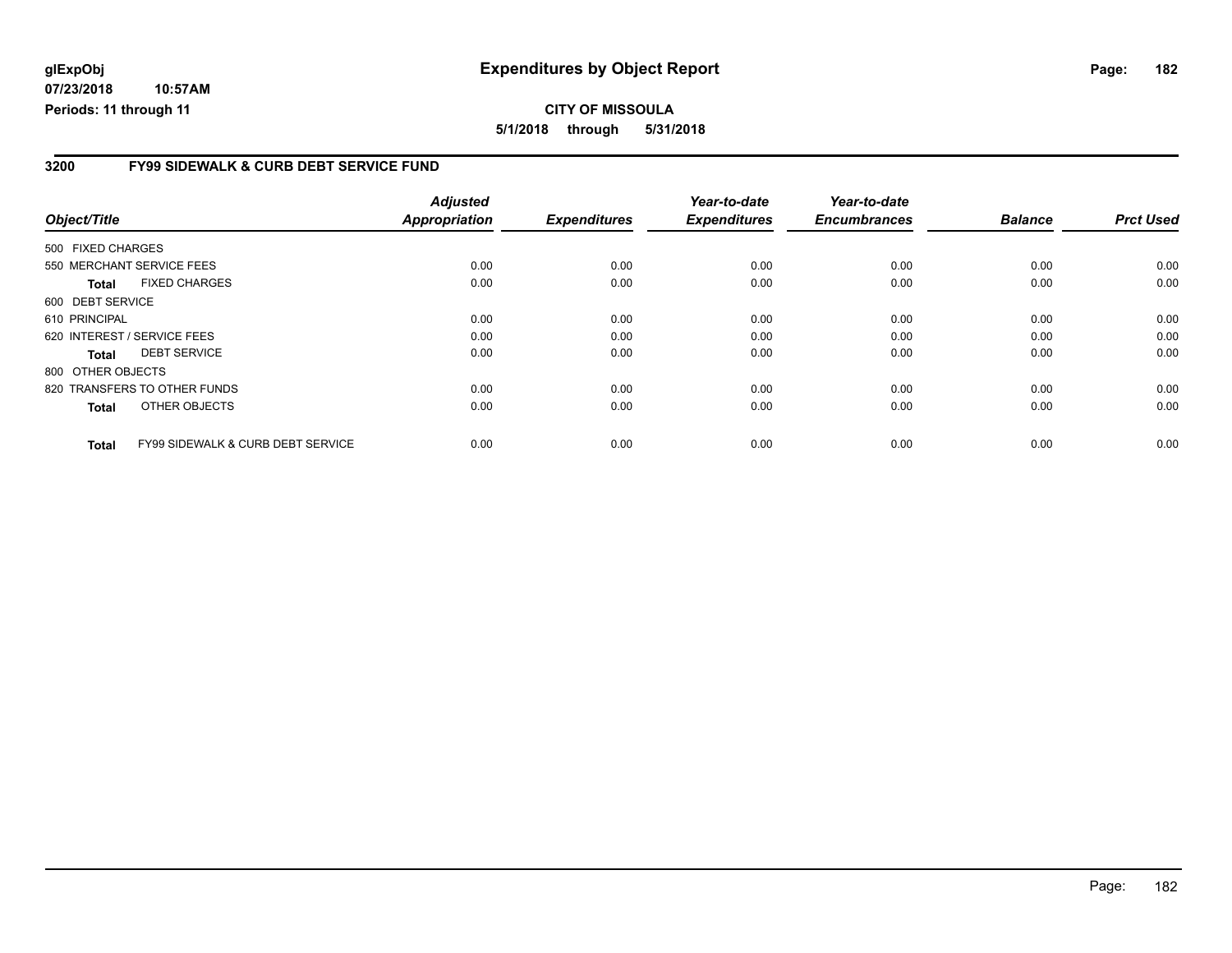## **CITY OF MISSOULA 5/1/2018 through 5/31/2018**

# **3300 FY00 SIDEWALK & CURB DEBT SERVICE FUND**

| Object/Title                         | <b>Adjusted</b><br><b>Appropriation</b> | <b>Expenditures</b> | Year-to-date<br><b>Expenditures</b> | Year-to-date<br><b>Encumbrances</b> | <b>Balance</b> | <b>Prct Used</b> |
|--------------------------------------|-----------------------------------------|---------------------|-------------------------------------|-------------------------------------|----------------|------------------|
|                                      |                                         |                     |                                     |                                     |                |                  |
| 500 FIXED CHARGES                    |                                         |                     |                                     |                                     |                |                  |
| 550 MERCHANT SERVICE FEES            | 0.00                                    | 0.00                | 0.00                                | 0.00                                | 0.00           | 0.00             |
| <b>FIXED CHARGES</b><br><b>Total</b> | 0.00                                    | 0.00                | 0.00                                | 0.00                                | 0.00           | 0.00             |
| 600 DEBT SERVICE                     |                                         |                     |                                     |                                     |                |                  |
| 610 PRINCIPAL                        | 0.00                                    | 0.00                | 0.00                                | 0.00                                | 0.00           | 0.00             |
| 620 INTEREST / SERVICE FEES          | 0.00                                    | 0.00                | 0.00                                | 0.00                                | 0.00           | 0.00             |
| <b>DEBT SERVICE</b><br><b>Total</b>  | 0.00                                    | 0.00                | 0.00                                | 0.00                                | 0.00           | 0.00             |
| NON-DEPARTMENTAL<br>Total            | 0.00                                    | 0.00                | 0.00                                | 0.00                                | 0.00           | 0.00             |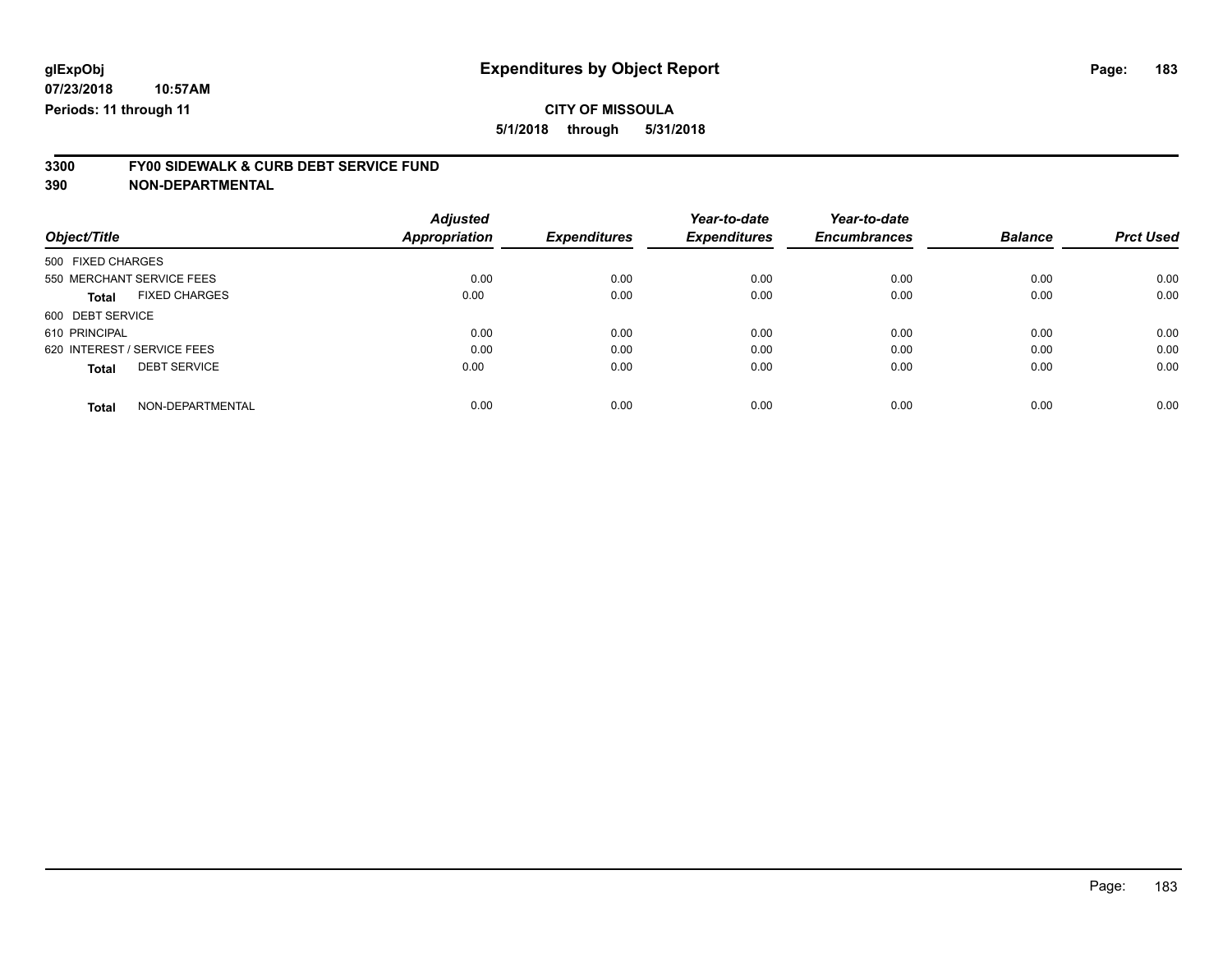## **glExpObj Expenditures by Object Report Page: 184**

**07/23/2018 10:57AM Periods: 11 through 11**

**CITY OF MISSOULA 5/1/2018 through 5/31/2018**

#### **3300 FY00 SIDEWALK & CURB DEBT SERVICE FUND**

| Object/Title                                      | <b>Adjusted</b><br>Appropriation | <b>Expenditures</b> | Year-to-date<br><b>Expenditures</b> | Year-to-date<br><b>Encumbrances</b> | <b>Balance</b> | <b>Prct Used</b> |
|---------------------------------------------------|----------------------------------|---------------------|-------------------------------------|-------------------------------------|----------------|------------------|
| 500 FIXED CHARGES                                 |                                  |                     |                                     |                                     |                |                  |
| 550 MERCHANT SERVICE FEES                         | 0.00                             | 0.00                | 0.00                                | 0.00                                | 0.00           | 0.00             |
| <b>FIXED CHARGES</b><br><b>Total</b>              | 0.00                             | 0.00                | 0.00                                | 0.00                                | 0.00           | 0.00             |
| 600 DEBT SERVICE                                  |                                  |                     |                                     |                                     |                |                  |
| 610 PRINCIPAL                                     | 0.00                             | 0.00                | 0.00                                | 0.00                                | 0.00           | 0.00             |
| 620 INTEREST / SERVICE FEES                       | 0.00                             | 0.00                | 0.00                                | 0.00                                | 0.00           | 0.00             |
| <b>DEBT SERVICE</b><br><b>Total</b>               | 0.00                             | 0.00                | 0.00                                | 0.00                                | 0.00           | 0.00             |
| FY00 SIDEWALK & CURB DEBT SERVICE<br><b>Total</b> | 0.00                             | 0.00                | 0.00                                | 0.00                                | 0.00           | 0.00             |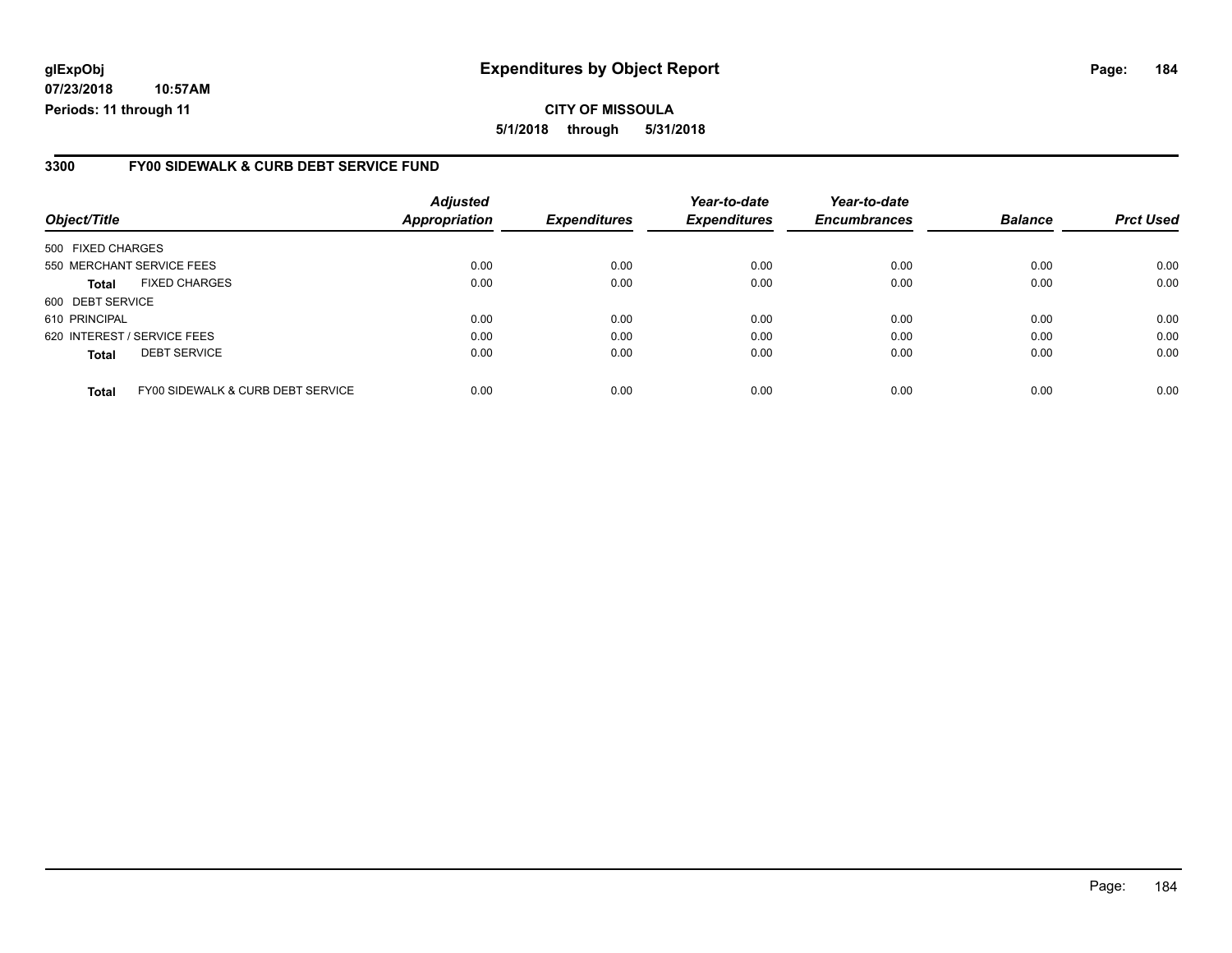#### **3305 JUDGMENT LEVIES 390 NON-DEPARTMENTAL**

|                                     | <b>Adjusted</b>      |                     | Year-to-date        | Year-to-date        |                |                  |
|-------------------------------------|----------------------|---------------------|---------------------|---------------------|----------------|------------------|
| Object/Title                        | <b>Appropriation</b> | <b>Expenditures</b> | <b>Expenditures</b> | <b>Encumbrances</b> | <b>Balance</b> | <b>Prct Used</b> |
| 600 DEBT SERVICE                    |                      |                     |                     |                     |                |                  |
| 615 JUDGMENT LEVY DEBT PAYMENT      | 0.00                 | 0.00                | 0.00                | 0.00                | 0.00           | 0.00             |
| <b>DEBT SERVICE</b><br><b>Total</b> | 0.00                 | 0.00                | 0.00                | 0.00                | 0.00           | 0.00             |
| 800 OTHER OBJECTS                   |                      |                     |                     |                     |                |                  |
| 820 TRANSFERS TO OTHER FUNDS        | 0.00                 | 0.00                | 0.00                | 0.00                | 0.00           | 0.00             |
| OTHER OBJECTS<br><b>Total</b>       | 0.00                 | 0.00                | 0.00                | 0.00                | 0.00           | 0.00             |
| NON-DEPARTMENTAL<br><b>Total</b>    | 0.00                 | 0.00                | 0.00                | 0.00                | 0.00           | 0.00             |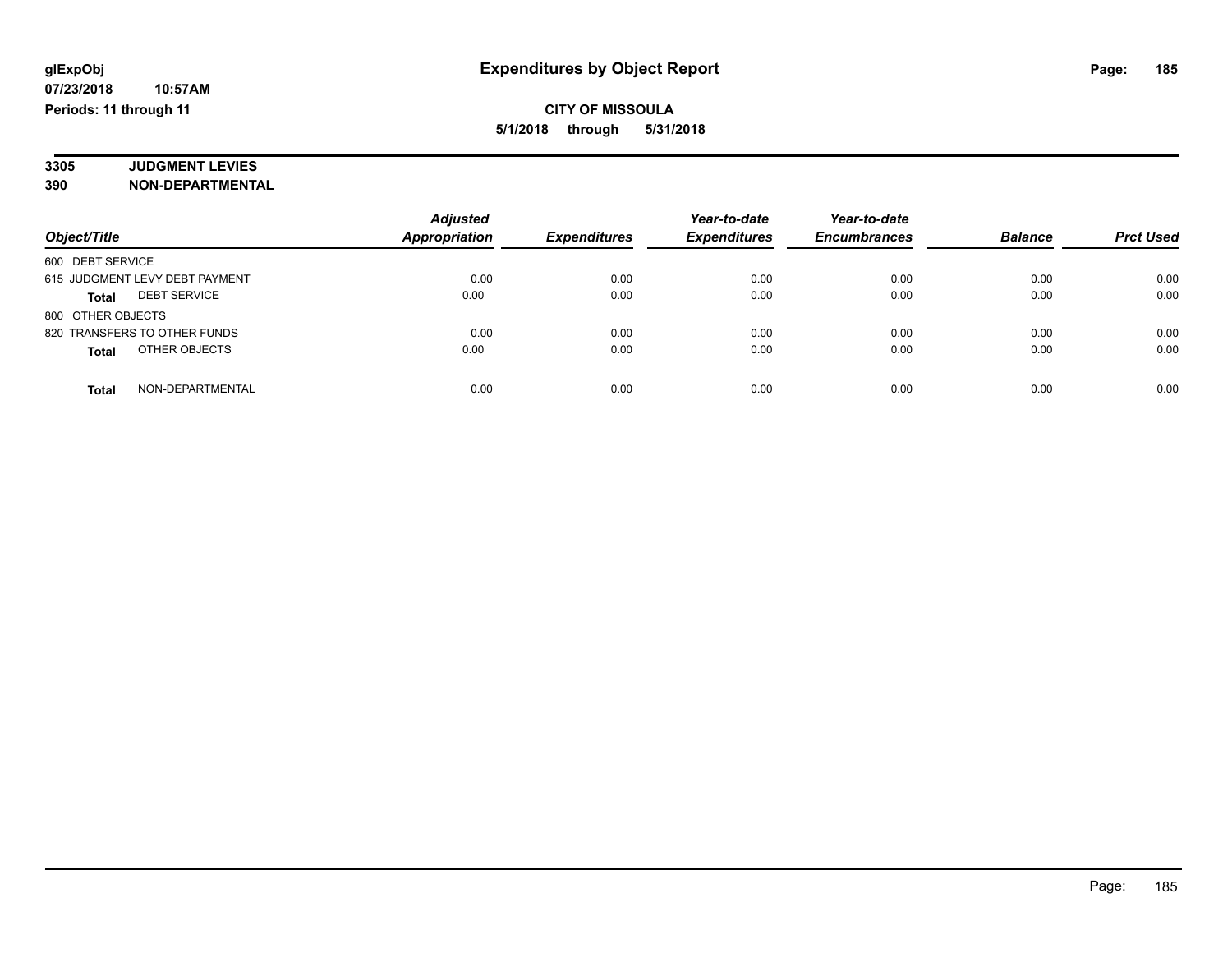**3305 JUDGMENT LEVIES**

|                                     | <b>Adjusted</b> |                     | Year-to-date        | Year-to-date        |                |                  |
|-------------------------------------|-----------------|---------------------|---------------------|---------------------|----------------|------------------|
| Object/Title                        | Appropriation   | <b>Expenditures</b> | <b>Expenditures</b> | <b>Encumbrances</b> | <b>Balance</b> | <b>Prct Used</b> |
| 600 DEBT SERVICE                    |                 |                     |                     |                     |                |                  |
| 615 JUDGMENT LEVY DEBT PAYMENT      | 0.00            | 0.00                | 0.00                | 0.00                | 0.00           | 0.00             |
| <b>DEBT SERVICE</b><br><b>Total</b> | 0.00            | 0.00                | 0.00                | 0.00                | 0.00           | 0.00             |
| 800 OTHER OBJECTS                   |                 |                     |                     |                     |                |                  |
| 820 TRANSFERS TO OTHER FUNDS        | 0.00            | 0.00                | 0.00                | 0.00                | 0.00           | 0.00             |
| OTHER OBJECTS<br><b>Total</b>       | 0.00            | 0.00                | 0.00                | 0.00                | 0.00           | 0.00             |
| <b>JUDGMENT LEVIES</b><br>Total     | 0.00            | 0.00                | 0.00                | 0.00                | 0.00           | 0.00             |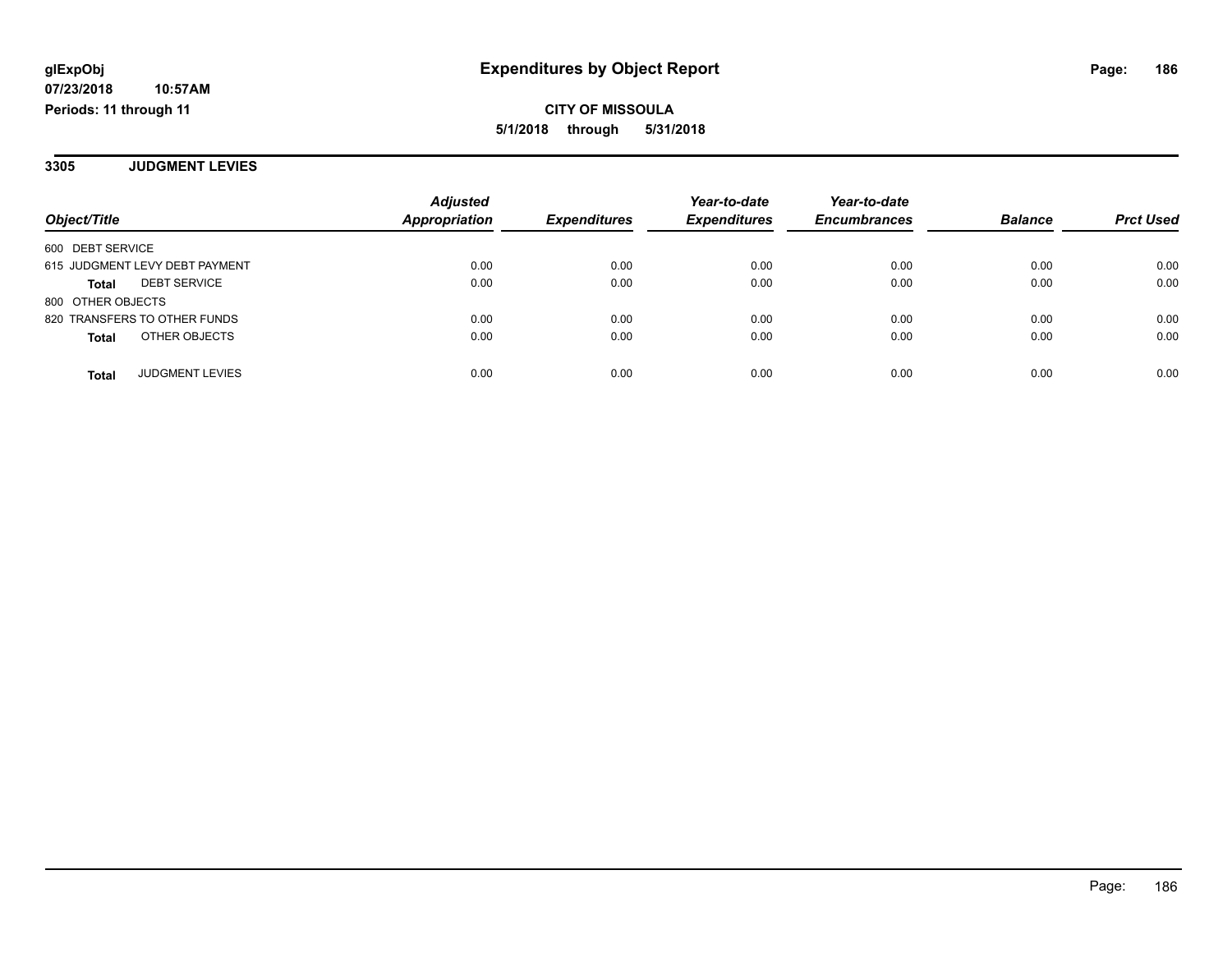## **glExpObj Expenditures by Object Report Page: 187**

**07/23/2018 10:57AM Periods: 11 through 11**

#### **3400 FY01 SIDEWALK & CURB DEBT SERVICE FUND**

**000 \*\*\* Title Not Found \*\*\***

| Object/Title                            | <b>Adjusted</b><br>Appropriation | <b>Expenditures</b> | Year-to-date<br><b>Expenditures</b> | Year-to-date<br><b>Encumbrances</b> | <b>Balance</b> | <b>Prct Used</b> |
|-----------------------------------------|----------------------------------|---------------------|-------------------------------------|-------------------------------------|----------------|------------------|
| 800 OTHER OBJECTS                       |                                  |                     |                                     |                                     |                |                  |
| 820 TRANSFERS TO OTHER FUNDS            | 0.00                             | 0.00                | 0.00                                | 0.00                                | 0.00           | 0.00             |
| OTHER OBJECTS<br>Total                  | 0.00                             | 0.00                | 0.00                                | 0.00                                | 0.00           | 0.00             |
| *** Title Not Found ***<br><b>Total</b> | 0.00                             | 0.00                | 0.00                                | 0.00                                | 0.00           | 0.00             |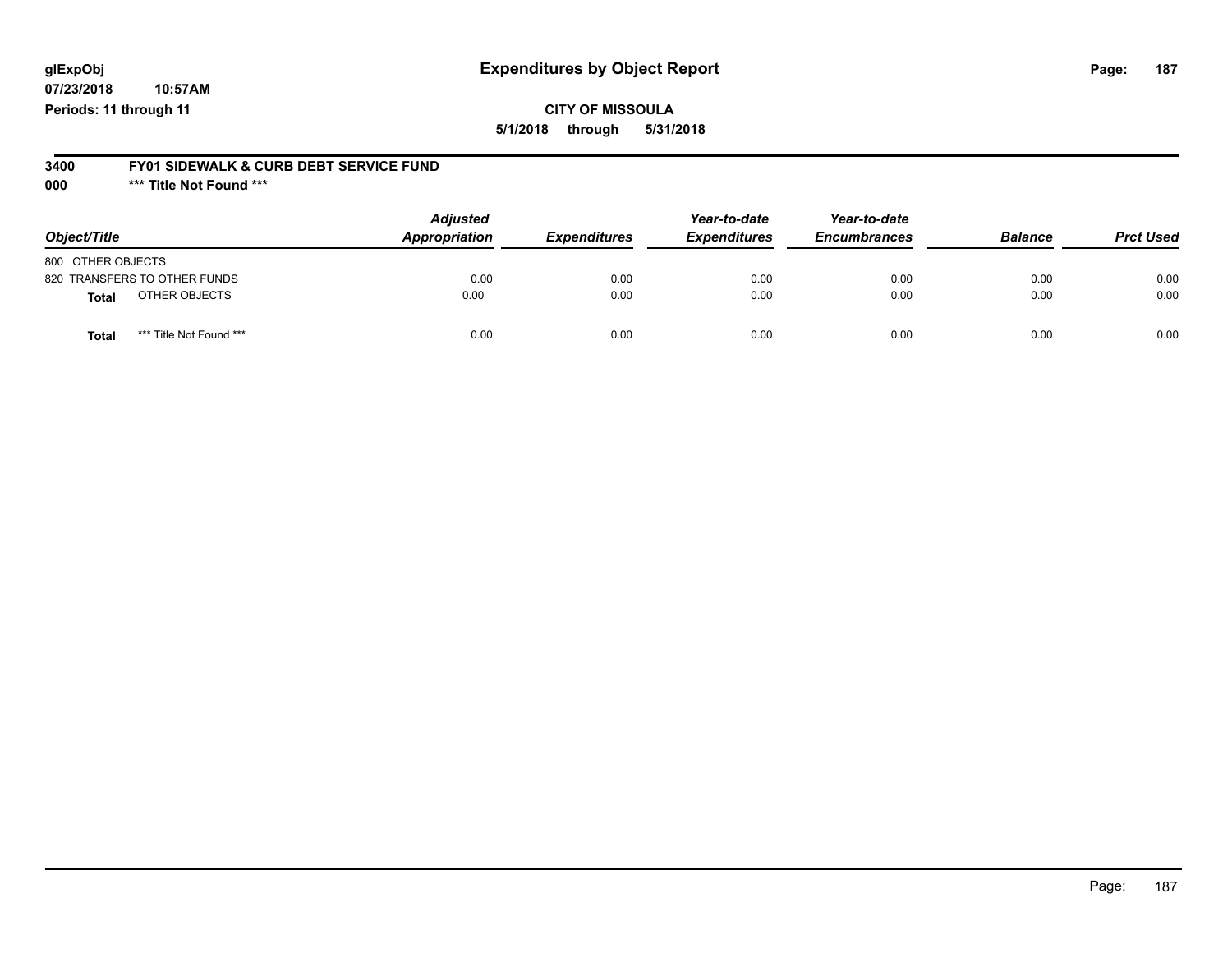# **3400 FY01 SIDEWALK & CURB DEBT SERVICE FUND**

|                                      | <b>Adjusted</b>      |                     | Year-to-date        | Year-to-date        |                |                  |
|--------------------------------------|----------------------|---------------------|---------------------|---------------------|----------------|------------------|
| Object/Title                         | <b>Appropriation</b> | <b>Expenditures</b> | <b>Expenditures</b> | <b>Encumbrances</b> | <b>Balance</b> | <b>Prct Used</b> |
| 500 FIXED CHARGES                    |                      |                     |                     |                     |                |                  |
| 550 MERCHANT SERVICE FEES            | 0.00                 | 0.00                | 0.00                | 0.00                | 0.00           | 0.00             |
| <b>FIXED CHARGES</b><br><b>Total</b> | 0.00                 | 0.00                | 0.00                | 0.00                | 0.00           | 0.00             |
| 600 DEBT SERVICE                     |                      |                     |                     |                     |                |                  |
| 610 PRINCIPAL                        | 0.00                 | 0.00                | 0.00                | 0.00                | 0.00           | 0.00             |
| 620 INTEREST / SERVICE FEES          | 0.00                 | 0.00                | 0.00                | 0.00                | 0.00           | 0.00             |
| <b>DEBT SERVICE</b><br><b>Total</b>  | 0.00                 | 0.00                | 0.00                | 0.00                | 0.00           | 0.00             |
| 800 OTHER OBJECTS                    |                      |                     |                     |                     |                |                  |
| 820 TRANSFERS TO OTHER FUNDS         | 0.00                 | 0.00                | 0.00                | 0.00                | 0.00           | 0.00             |
| OTHER OBJECTS<br><b>Total</b>        | 0.00                 | 0.00                | 0.00                | 0.00                | 0.00           | 0.00             |
|                                      |                      |                     |                     |                     |                |                  |
| NON-DEPARTMENTAL<br><b>Total</b>     | 0.00                 | 0.00                | 0.00                | 0.00                | 0.00           | 0.00             |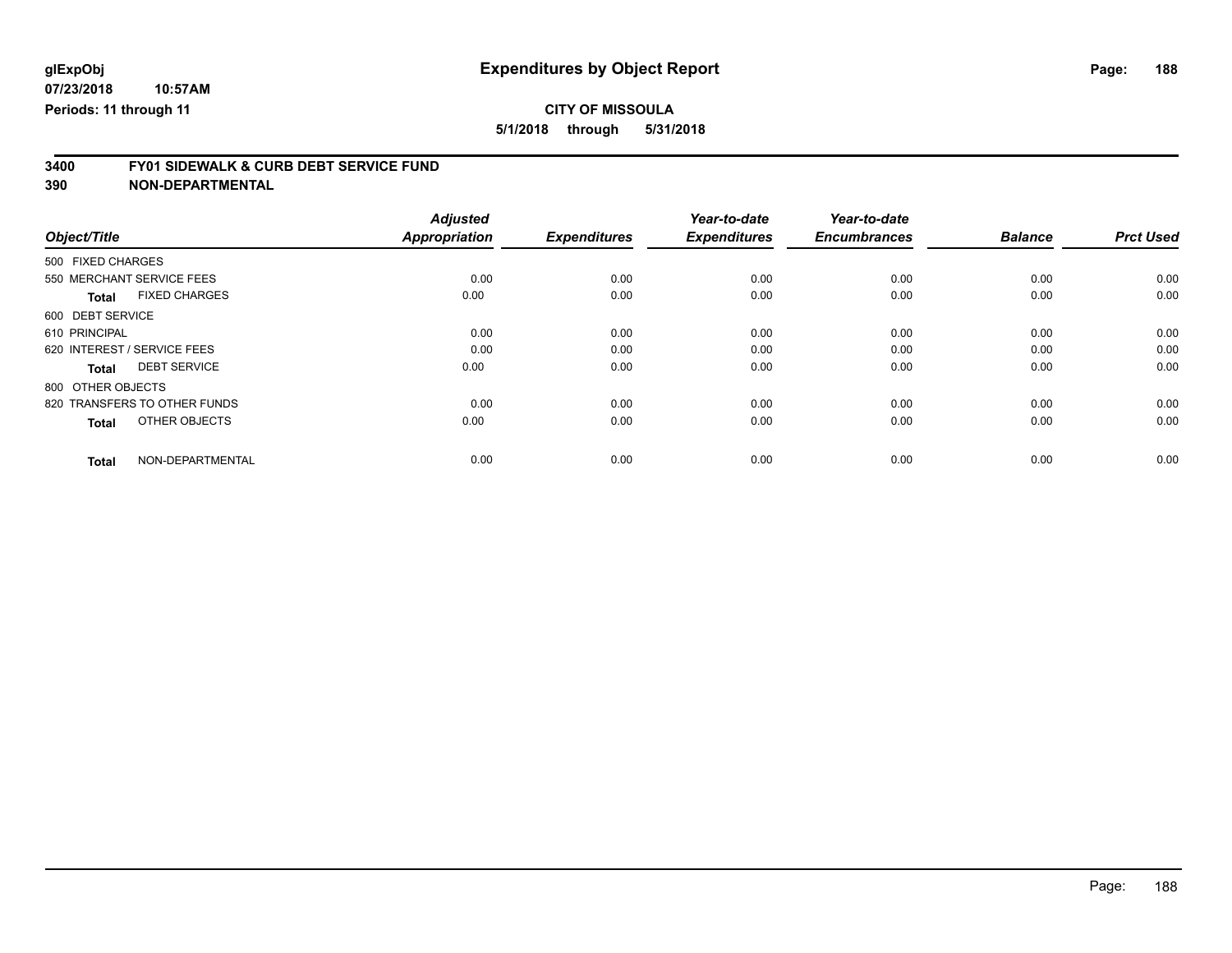#### **3400 FY01 SIDEWALK & CURB DEBT SERVICE FUND**

|                              |                                              | <b>Adjusted</b> |                     | Year-to-date        | Year-to-date        |                |                  |
|------------------------------|----------------------------------------------|-----------------|---------------------|---------------------|---------------------|----------------|------------------|
| Object/Title                 |                                              | Appropriation   | <b>Expenditures</b> | <b>Expenditures</b> | <b>Encumbrances</b> | <b>Balance</b> | <b>Prct Used</b> |
| 500 FIXED CHARGES            |                                              |                 |                     |                     |                     |                |                  |
| 550 MERCHANT SERVICE FEES    |                                              | 0.00            | 0.00                | 0.00                | 0.00                | 0.00           | 0.00             |
| <b>Total</b>                 | <b>FIXED CHARGES</b>                         | 0.00            | 0.00                | 0.00                | 0.00                | 0.00           | 0.00             |
| 600 DEBT SERVICE             |                                              |                 |                     |                     |                     |                |                  |
| 610 PRINCIPAL                |                                              | 0.00            | 0.00                | 0.00                | 0.00                | 0.00           | 0.00             |
| 620 INTEREST / SERVICE FEES  |                                              | 0.00            | 0.00                | 0.00                | 0.00                | 0.00           | 0.00             |
| <b>Total</b>                 | <b>DEBT SERVICE</b>                          | 0.00            | 0.00                | 0.00                | 0.00                | 0.00           | 0.00             |
| 800 OTHER OBJECTS            |                                              |                 |                     |                     |                     |                |                  |
| 820 TRANSFERS TO OTHER FUNDS |                                              | 0.00            | 0.00                | 0.00                | 0.00                | 0.00           | 0.00             |
| <b>Total</b>                 | OTHER OBJECTS                                | 0.00            | 0.00                | 0.00                | 0.00                | 0.00           | 0.00             |
| <b>Total</b>                 | <b>FY01 SIDEWALK &amp; CURB DEBT SERVICE</b> | 0.00            | 0.00                | 0.00                | 0.00                | 0.00           | 0.00             |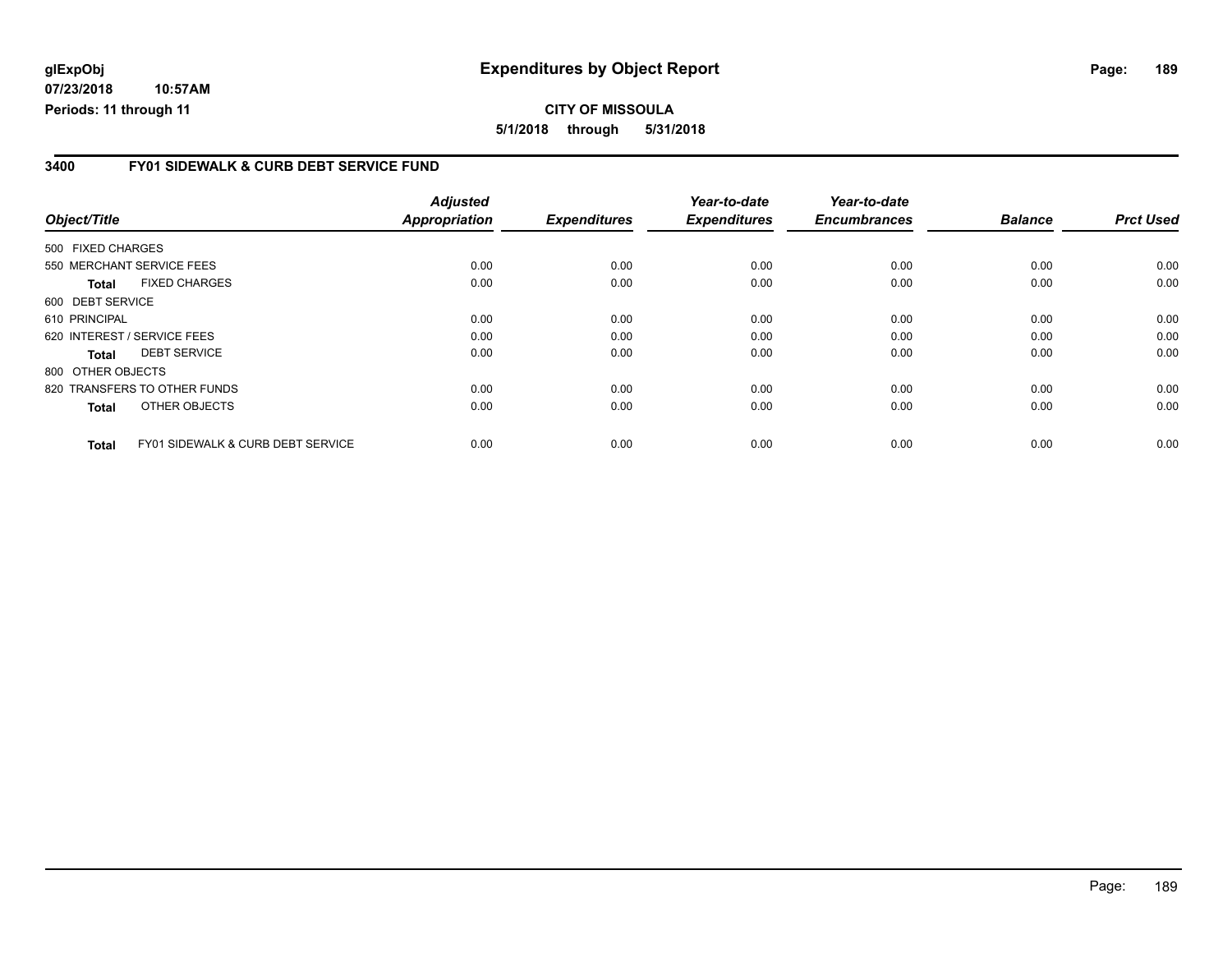## **glExpObj Expenditures by Object Report Page: 190**

**07/23/2018 10:57AM Periods: 11 through 11**

**5/1/2018 through 5/31/2018**

#### **3410 FY02 SIDEWALK & CURB DEBT SERVICE FUND**

**000 \*\*\* Title Not Found \*\*\***

| Object/Title                     | <b>Adjusted</b><br>Appropriation | <b>Expenditures</b> | Year-to-date<br><b>Expenditures</b> | Year-to-date<br><b>Encumbrances</b> | <b>Balance</b> | <b>Prct Used</b> |
|----------------------------------|----------------------------------|---------------------|-------------------------------------|-------------------------------------|----------------|------------------|
| 800 OTHER OBJECTS                |                                  |                     |                                     |                                     |                |                  |
| 820 TRANSFERS TO OTHER FUNDS     | 0.00                             | 0.00                | 0.00                                | 0.00                                | 0.00           | 0.00             |
| OTHER OBJECTS<br><b>Total</b>    | 0.00                             | 0.00                | 0.00                                | 0.00                                | 0.00           | 0.00             |
| *** Title Not Found ***<br>Total | 0.00                             | 0.00                | 0.00                                | 0.00                                | 0.00           | 0.00             |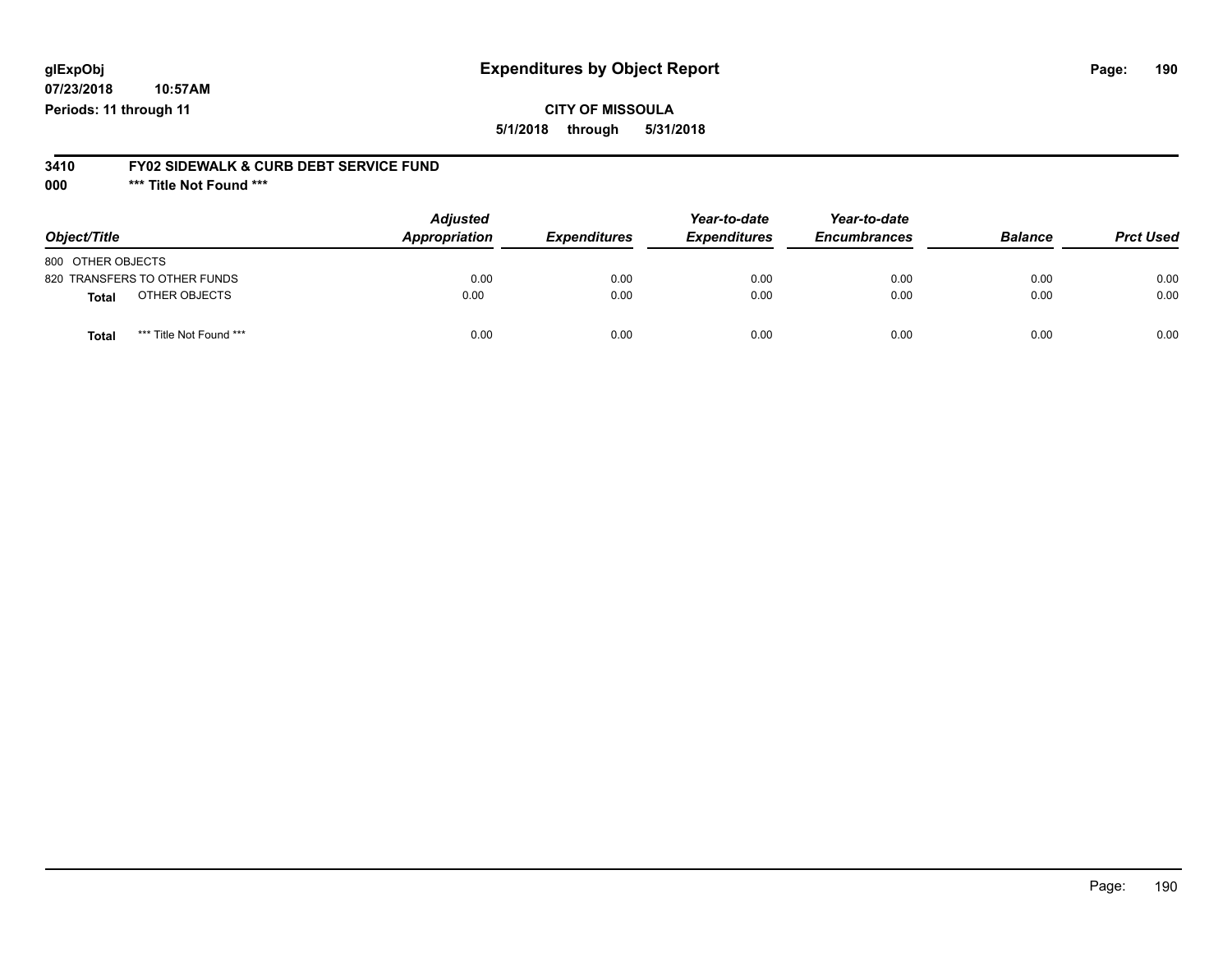# **3410 FY02 SIDEWALK & CURB DEBT SERVICE FUND**

|                                      | <b>Adjusted</b>      |                     | Year-to-date        | Year-to-date        |                |                  |
|--------------------------------------|----------------------|---------------------|---------------------|---------------------|----------------|------------------|
| Object/Title                         | <b>Appropriation</b> | <b>Expenditures</b> | <b>Expenditures</b> | <b>Encumbrances</b> | <b>Balance</b> | <b>Prct Used</b> |
| 500 FIXED CHARGES                    |                      |                     |                     |                     |                |                  |
| 550 MERCHANT SERVICE FEES            | 0.00                 | 0.00                | 0.00                | 0.00                | 0.00           | 0.00             |
| <b>FIXED CHARGES</b><br><b>Total</b> | 0.00                 | 0.00                | 0.00                | 0.00                | 0.00           | 0.00             |
| 600 DEBT SERVICE                     |                      |                     |                     |                     |                |                  |
| 610 PRINCIPAL                        | 0.00                 | 0.00                | 0.00                | 0.00                | 0.00           | 0.00             |
| 620 INTEREST / SERVICE FEES          | 0.00                 | 0.00                | 0.00                | 0.00                | 0.00           | 0.00             |
| <b>DEBT SERVICE</b><br><b>Total</b>  | 0.00                 | 0.00                | 0.00                | 0.00                | 0.00           | 0.00             |
| NON-DEPARTMENTAL<br><b>Total</b>     | 0.00                 | 0.00                | 0.00                | 0.00                | 0.00           | 0.00             |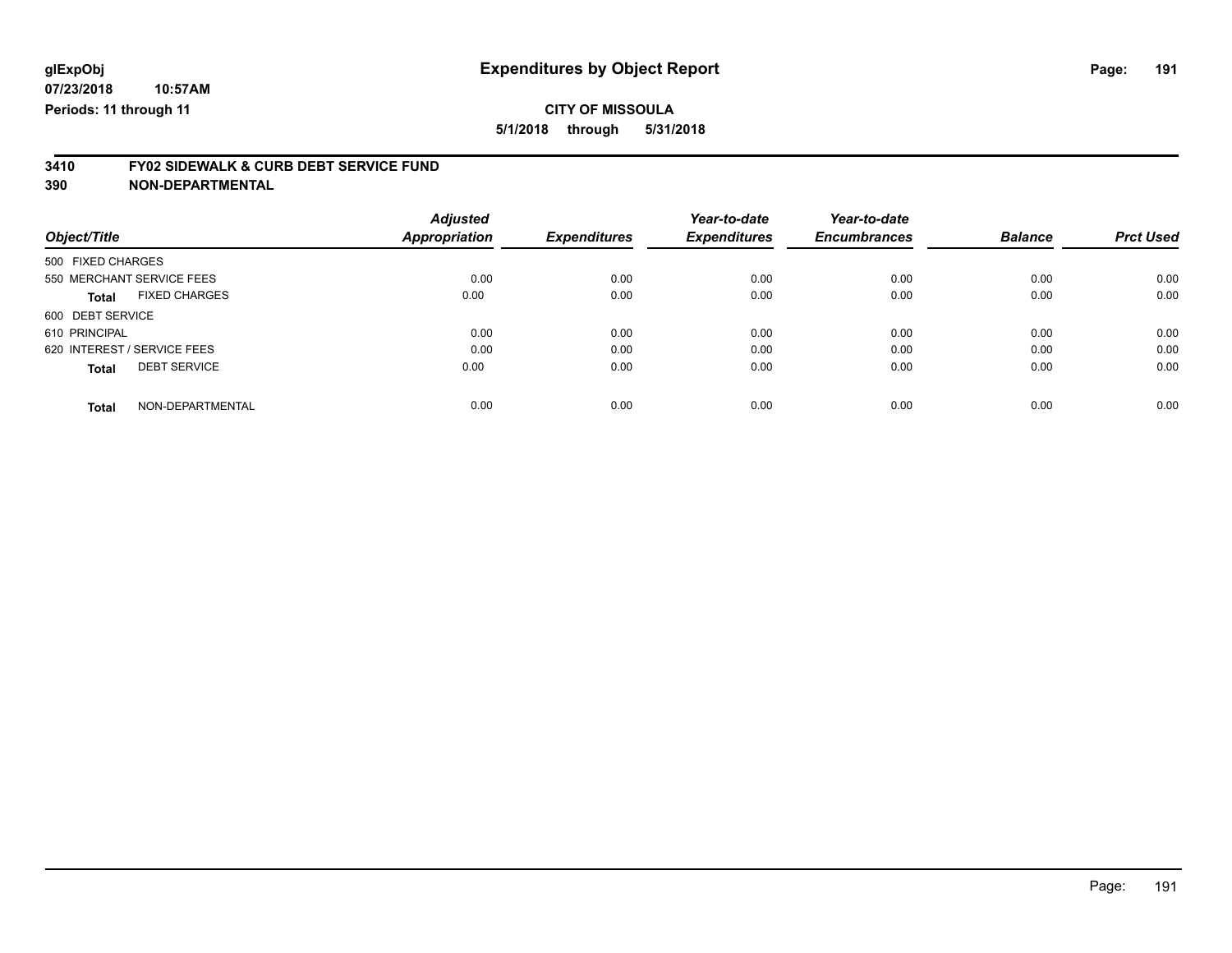**CITY OF MISSOULA 5/1/2018 through 5/31/2018**

#### **3410 FY02 SIDEWALK & CURB DEBT SERVICE FUND**

|                              |                                              | <b>Adjusted</b>      |                     | Year-to-date        | Year-to-date        |                |                  |
|------------------------------|----------------------------------------------|----------------------|---------------------|---------------------|---------------------|----------------|------------------|
| Object/Title                 |                                              | <b>Appropriation</b> | <b>Expenditures</b> | <b>Expenditures</b> | <b>Encumbrances</b> | <b>Balance</b> | <b>Prct Used</b> |
| 500 FIXED CHARGES            |                                              |                      |                     |                     |                     |                |                  |
| 550 MERCHANT SERVICE FEES    |                                              | 0.00                 | 0.00                | 0.00                | 0.00                | 0.00           | 0.00             |
| <b>Total</b>                 | <b>FIXED CHARGES</b>                         | 0.00                 | 0.00                | 0.00                | 0.00                | 0.00           | 0.00             |
| 600 DEBT SERVICE             |                                              |                      |                     |                     |                     |                |                  |
| 610 PRINCIPAL                |                                              | 0.00                 | 0.00                | 0.00                | 0.00                | 0.00           | 0.00             |
| 620 INTEREST / SERVICE FEES  |                                              | 0.00                 | 0.00                | 0.00                | 0.00                | 0.00           | 0.00             |
| <b>Total</b>                 | <b>DEBT SERVICE</b>                          | 0.00                 | 0.00                | 0.00                | 0.00                | 0.00           | 0.00             |
| 800 OTHER OBJECTS            |                                              |                      |                     |                     |                     |                |                  |
| 820 TRANSFERS TO OTHER FUNDS |                                              | 0.00                 | 0.00                | 0.00                | 0.00                | 0.00           | 0.00             |
| <b>Total</b>                 | OTHER OBJECTS                                | 0.00                 | 0.00                | 0.00                | 0.00                | 0.00           | 0.00             |
| <b>Total</b>                 | <b>FY02 SIDEWALK &amp; CURB DEBT SERVICE</b> | 0.00                 | 0.00                | 0.00                | 0.00                | 0.00           | 0.00             |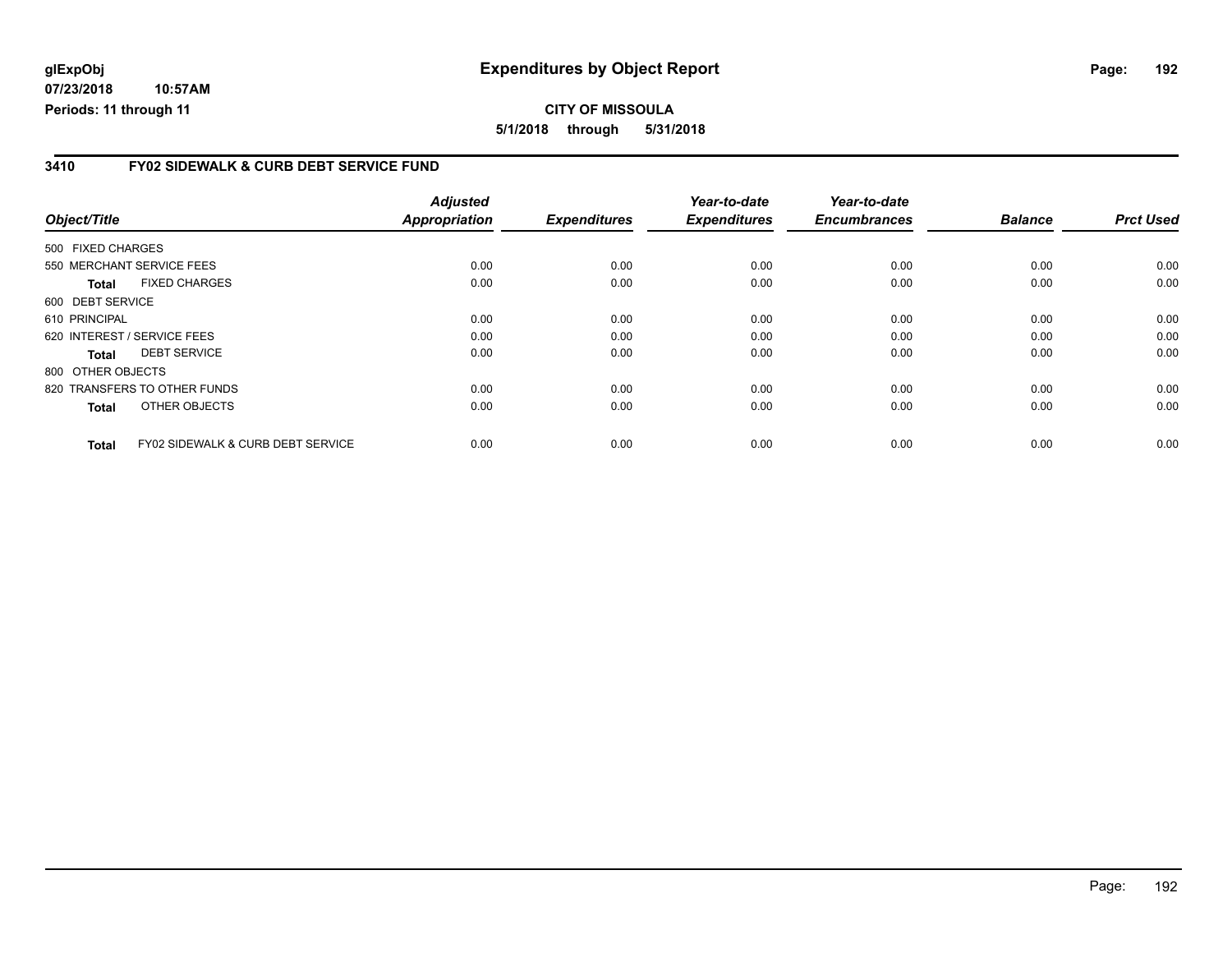# **3420 FY03 SIDEWALK & CURB DEBT SERVICE**

|                                      | <b>Adjusted</b>      |                     | Year-to-date        | Year-to-date        |                |                  |
|--------------------------------------|----------------------|---------------------|---------------------|---------------------|----------------|------------------|
| Object/Title                         | <b>Appropriation</b> | <b>Expenditures</b> | <b>Expenditures</b> | <b>Encumbrances</b> | <b>Balance</b> | <b>Prct Used</b> |
| 500 FIXED CHARGES                    |                      |                     |                     |                     |                |                  |
| 550 MERCHANT SERVICE FEES            | 0.00                 | 0.00                | 0.00                | 0.00                | 0.00           | 0.00             |
| <b>FIXED CHARGES</b><br><b>Total</b> | 0.00                 | 0.00                | 0.00                | 0.00                | 0.00           | 0.00             |
| 600 DEBT SERVICE                     |                      |                     |                     |                     |                |                  |
| 610 PRINCIPAL                        | 0.00                 | 0.00                | 0.00                | 0.00                | 0.00           | 0.00             |
| 620 INTEREST / SERVICE FEES          | 0.00                 | 0.00                | 0.00                | 0.00                | 0.00           | 0.00             |
| <b>DEBT SERVICE</b><br><b>Total</b>  | 0.00                 | 0.00                | 0.00                | 0.00                | 0.00           | 0.00             |
| NON-DEPARTMENTAL<br><b>Total</b>     | 0.00                 | 0.00                | 0.00                | 0.00                | 0.00           | 0.00             |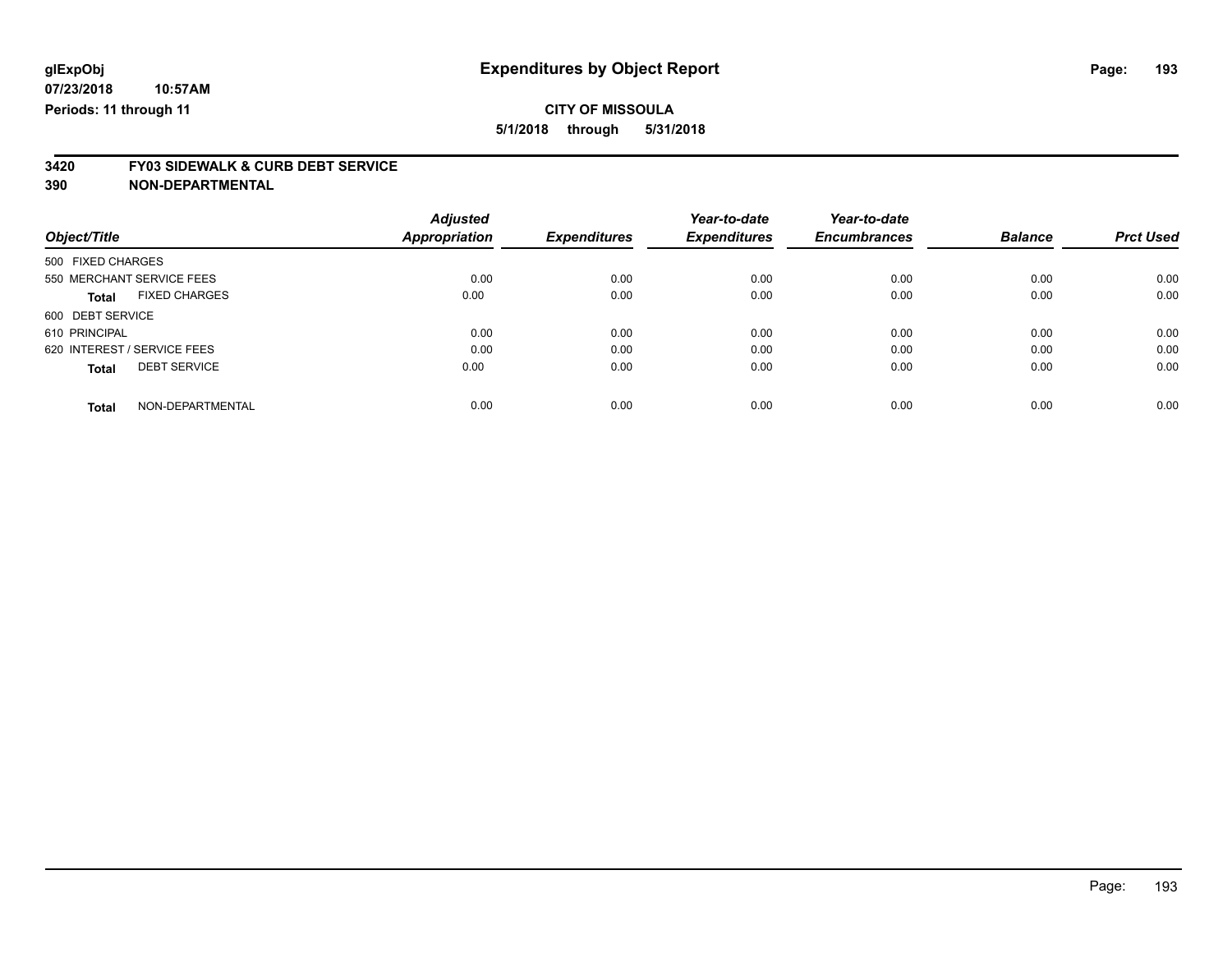## **CITY OF MISSOULA 5/1/2018 through 5/31/2018**

#### **3420 FY03 SIDEWALK & CURB DEBT SERVICE**

| Object/Title                |                                   | <b>Adjusted</b><br><b>Appropriation</b> | <b>Expenditures</b> | Year-to-date<br><b>Expenditures</b> | Year-to-date<br><b>Encumbrances</b> | <b>Balance</b> | <b>Prct Used</b> |
|-----------------------------|-----------------------------------|-----------------------------------------|---------------------|-------------------------------------|-------------------------------------|----------------|------------------|
| 500 FIXED CHARGES           |                                   |                                         |                     |                                     |                                     |                |                  |
| 550 MERCHANT SERVICE FEES   |                                   | 0.00                                    | 0.00                | 0.00                                | 0.00                                | 0.00           | 0.00             |
| <b>Total</b>                | <b>FIXED CHARGES</b>              | 0.00                                    | 0.00                | 0.00                                | 0.00                                | 0.00           | 0.00             |
| 600 DEBT SERVICE            |                                   |                                         |                     |                                     |                                     |                |                  |
| 610 PRINCIPAL               |                                   | 0.00                                    | 0.00                | 0.00                                | 0.00                                | 0.00           | 0.00             |
| 620 INTEREST / SERVICE FEES |                                   | 0.00                                    | 0.00                | 0.00                                | 0.00                                | 0.00           | 0.00             |
| <b>Total</b>                | <b>DEBT SERVICE</b>               | 0.00                                    | 0.00                | 0.00                                | 0.00                                | 0.00           | 0.00             |
| <b>Total</b>                | FY03 SIDEWALK & CURB DEBT SERVICE | 0.00                                    | 0.00                | 0.00                                | 0.00                                | 0.00           | 0.00             |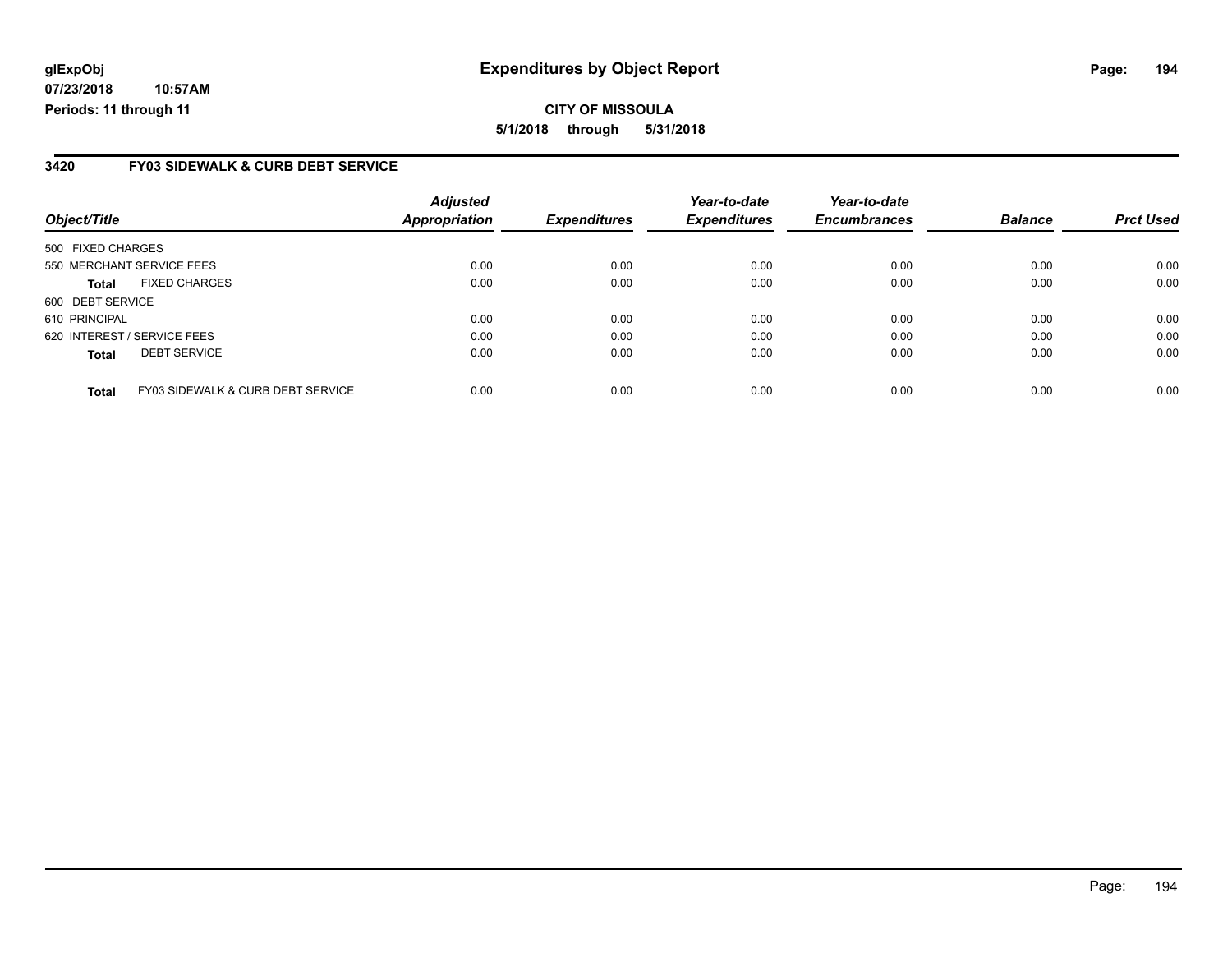# **3430 FY04 SIDEWALK CURB DEBT SERVICE**

|                                      | <b>Adjusted</b>      |                     | Year-to-date        | Year-to-date        |                |                  |
|--------------------------------------|----------------------|---------------------|---------------------|---------------------|----------------|------------------|
| Object/Title                         | <b>Appropriation</b> | <b>Expenditures</b> | <b>Expenditures</b> | <b>Encumbrances</b> | <b>Balance</b> | <b>Prct Used</b> |
| 500 FIXED CHARGES                    |                      |                     |                     |                     |                |                  |
| 550 MERCHANT SERVICE FEES            | 0.00                 | 0.00                | 0.00                | 0.00                | 0.00           | 0.00             |
| <b>FIXED CHARGES</b><br><b>Total</b> | 0.00                 | 0.00                | 0.00                | 0.00                | 0.00           | 0.00             |
| 600 DEBT SERVICE                     |                      |                     |                     |                     |                |                  |
| 610 PRINCIPAL                        | 0.00                 | 0.00                | 0.00                | 0.00                | 0.00           | 0.00             |
| 620 INTEREST / SERVICE FEES          | 0.00                 | 0.00                | 3,100.00            | 0.00                | $-3,100.00$    | 0.00             |
| <b>DEBT SERVICE</b><br><b>Total</b>  | 0.00                 | 0.00                | 3,100.00            | 0.00                | $-3,100.00$    | 0.00             |
| NON-DEPARTMENTAL<br><b>Total</b>     | 0.00                 | 0.00                | 3.100.00            | 0.00                | $-3.100.00$    | 0.00             |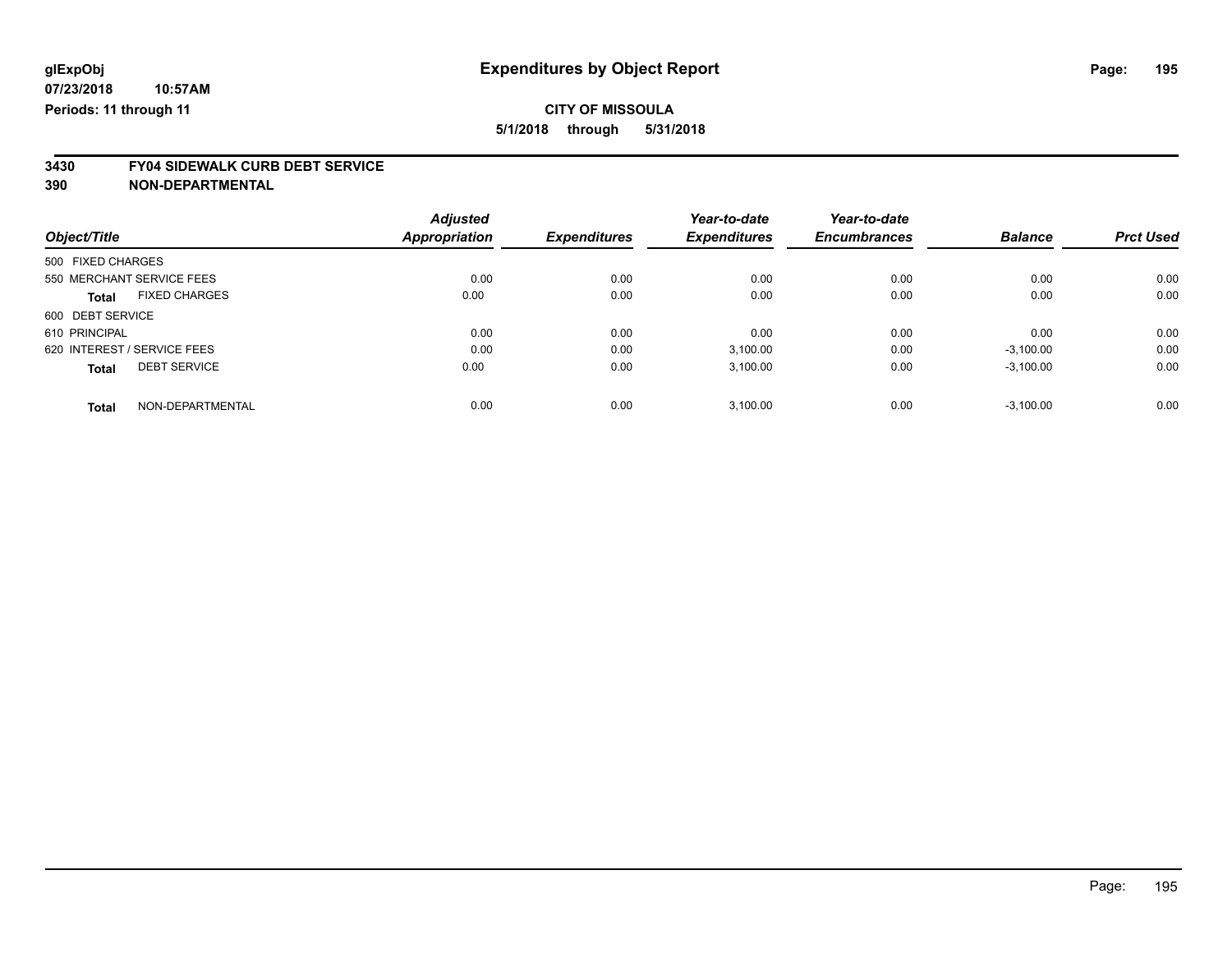## **CITY OF MISSOULA 5/1/2018 through 5/31/2018**

#### **3430 FY04 SIDEWALK CURB DEBT SERVICE**

|                             |                                        | <b>Adjusted</b>      |                     | Year-to-date        | Year-to-date        |                |                  |
|-----------------------------|----------------------------------------|----------------------|---------------------|---------------------|---------------------|----------------|------------------|
| Object/Title                |                                        | <b>Appropriation</b> | <b>Expenditures</b> | <b>Expenditures</b> | <b>Encumbrances</b> | <b>Balance</b> | <b>Prct Used</b> |
| 500 FIXED CHARGES           |                                        |                      |                     |                     |                     |                |                  |
| 550 MERCHANT SERVICE FEES   |                                        | 0.00                 | 0.00                | 0.00                | 0.00                | 0.00           | 0.00             |
| <b>Total</b>                | <b>FIXED CHARGES</b>                   | 0.00                 | 0.00                | 0.00                | 0.00                | 0.00           | 0.00             |
| 600 DEBT SERVICE            |                                        |                      |                     |                     |                     |                |                  |
| 610 PRINCIPAL               |                                        | 0.00                 | 0.00                | 0.00                | 0.00                | 0.00           | 0.00             |
| 620 INTEREST / SERVICE FEES |                                        | 0.00                 | 0.00                | 3.100.00            | 0.00                | $-3.100.00$    | 0.00             |
| <b>Total</b>                | <b>DEBT SERVICE</b>                    | 0.00                 | 0.00                | 3,100.00            | 0.00                | $-3,100.00$    | 0.00             |
| <b>Total</b>                | <b>FY04 SIDEWALK CURB DEBT SERVICE</b> | 0.00                 | 0.00                | 3.100.00            | 0.00                | $-3.100.00$    | 0.00             |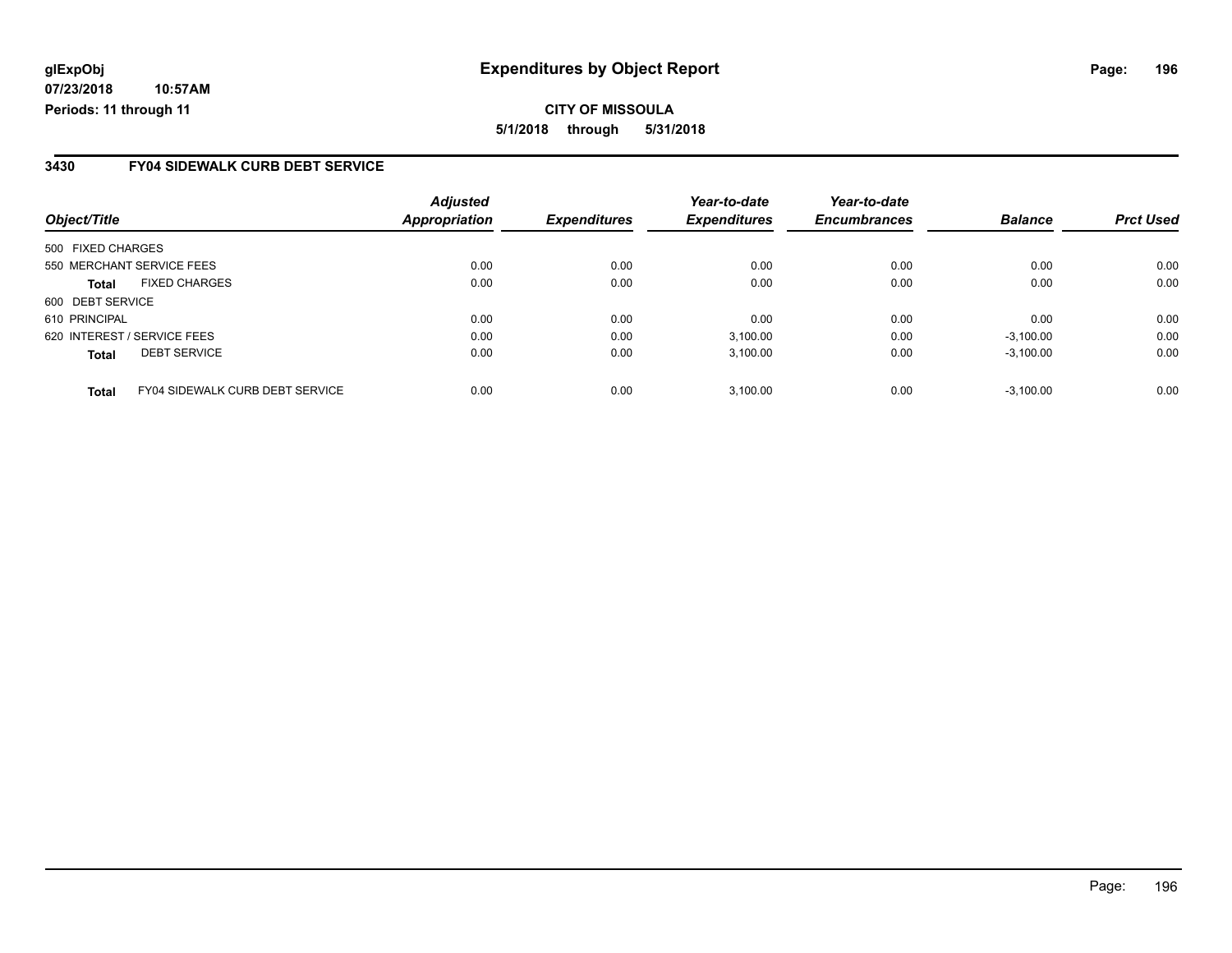**3440 FY05 SIDEWALK AND CURB**

|                                      | <b>Adjusted</b> | <b>Expenditures</b> | Year-to-date        | Year-to-date        | <b>Balance</b> | <b>Prct Used</b> |
|--------------------------------------|-----------------|---------------------|---------------------|---------------------|----------------|------------------|
| Object/Title                         | Appropriation   |                     | <b>Expenditures</b> | <b>Encumbrances</b> |                |                  |
| 500 FIXED CHARGES                    |                 |                     |                     |                     |                |                  |
| 550 MERCHANT SERVICE FEES            | 0.00            | 0.00                | 0.00                | 0.00                | 0.00           | 0.00             |
| <b>FIXED CHARGES</b><br><b>Total</b> | 0.00            | 0.00                | 0.00                | 0.00                | 0.00           | 0.00             |
| 600 DEBT SERVICE                     |                 |                     |                     |                     |                |                  |
| 610 PRINCIPAL                        | 0.00            | 0.00                | 0.00                | 0.00                | 0.00           | 0.00             |
| 620 INTEREST / SERVICE FEES          | 0.00            | 0.00                | 3,100.00            | 0.00                | $-3,100.00$    | 0.00             |
| <b>DEBT SERVICE</b><br><b>Total</b>  | 0.00            | 0.00                | 3,100.00            | 0.00                | $-3,100.00$    | 0.00             |
| NON-DEPARTMENTAL<br><b>Total</b>     | 0.00            | 0.00                | 3.100.00            | 0.00                | $-3.100.00$    | 0.00             |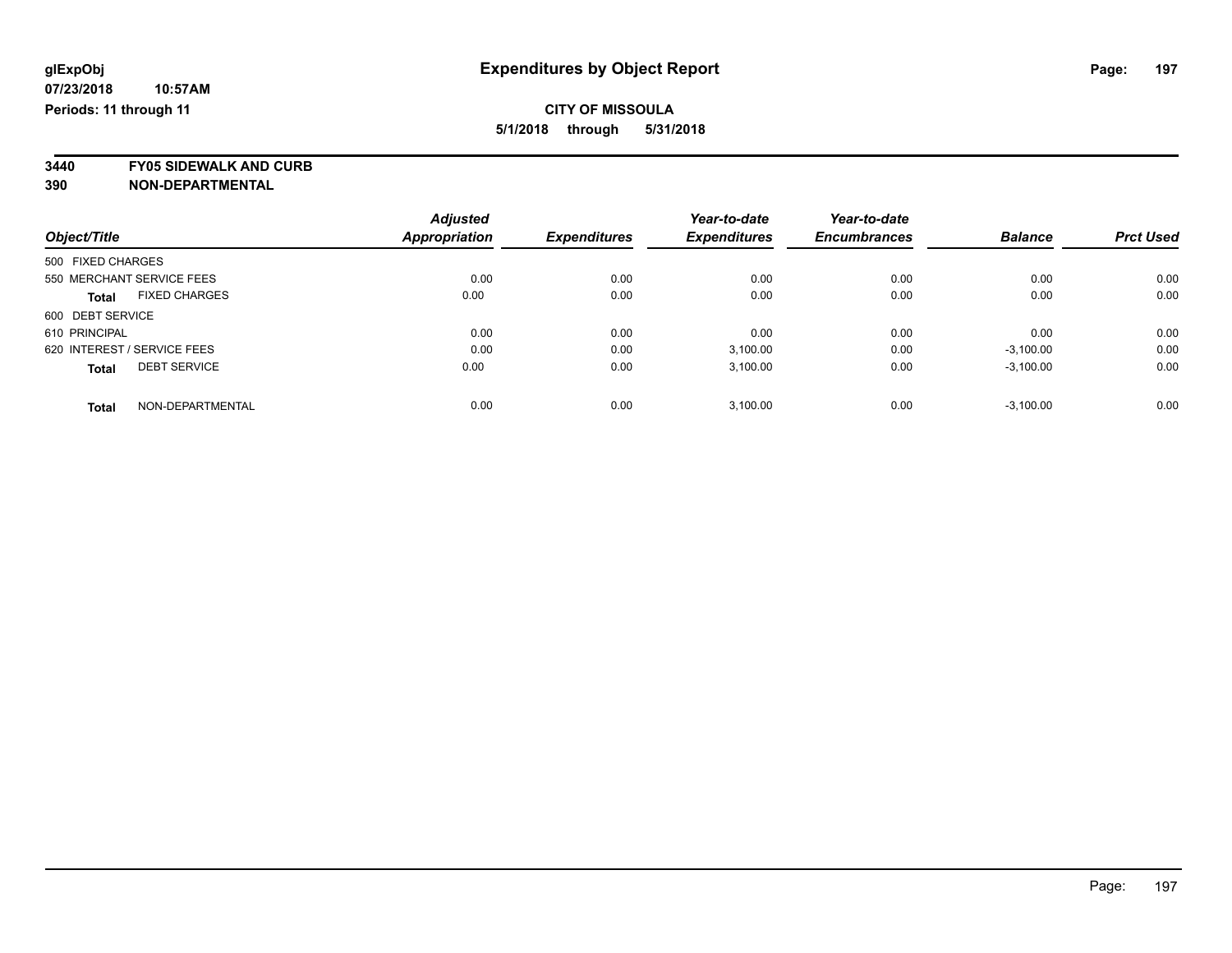#### **3440 FY05 SIDEWALK AND CURB**

| Object/Title      |                               | <b>Adjusted</b><br>Appropriation | <b>Expenditures</b> | Year-to-date<br><b>Expenditures</b> | Year-to-date<br><b>Encumbrances</b> | <b>Balance</b> | <b>Prct Used</b> |
|-------------------|-------------------------------|----------------------------------|---------------------|-------------------------------------|-------------------------------------|----------------|------------------|
|                   |                               |                                  |                     |                                     |                                     |                |                  |
| 500 FIXED CHARGES |                               |                                  |                     |                                     |                                     |                |                  |
|                   | 550 MERCHANT SERVICE FEES     | 0.00                             | 0.00                | 0.00                                | 0.00                                | 0.00           | 0.00             |
| <b>Total</b>      | <b>FIXED CHARGES</b>          | 0.00                             | 0.00                | 0.00                                | 0.00                                | 0.00           | 0.00             |
| 600 DEBT SERVICE  |                               |                                  |                     |                                     |                                     |                |                  |
| 610 PRINCIPAL     |                               | 0.00                             | 0.00                | 0.00                                | 0.00                                | 0.00           | 0.00             |
|                   | 620 INTEREST / SERVICE FEES   | 0.00                             | 0.00                | 3,100.00                            | 0.00                                | $-3,100.00$    | 0.00             |
| <b>Total</b>      | <b>DEBT SERVICE</b>           | 0.00                             | 0.00                | 3,100.00                            | 0.00                                | $-3,100.00$    | 0.00             |
| <b>Total</b>      | <b>FY05 SIDEWALK AND CURB</b> | 0.00                             | 0.00                | 3.100.00                            | 0.00                                | $-3.100.00$    | 0.00             |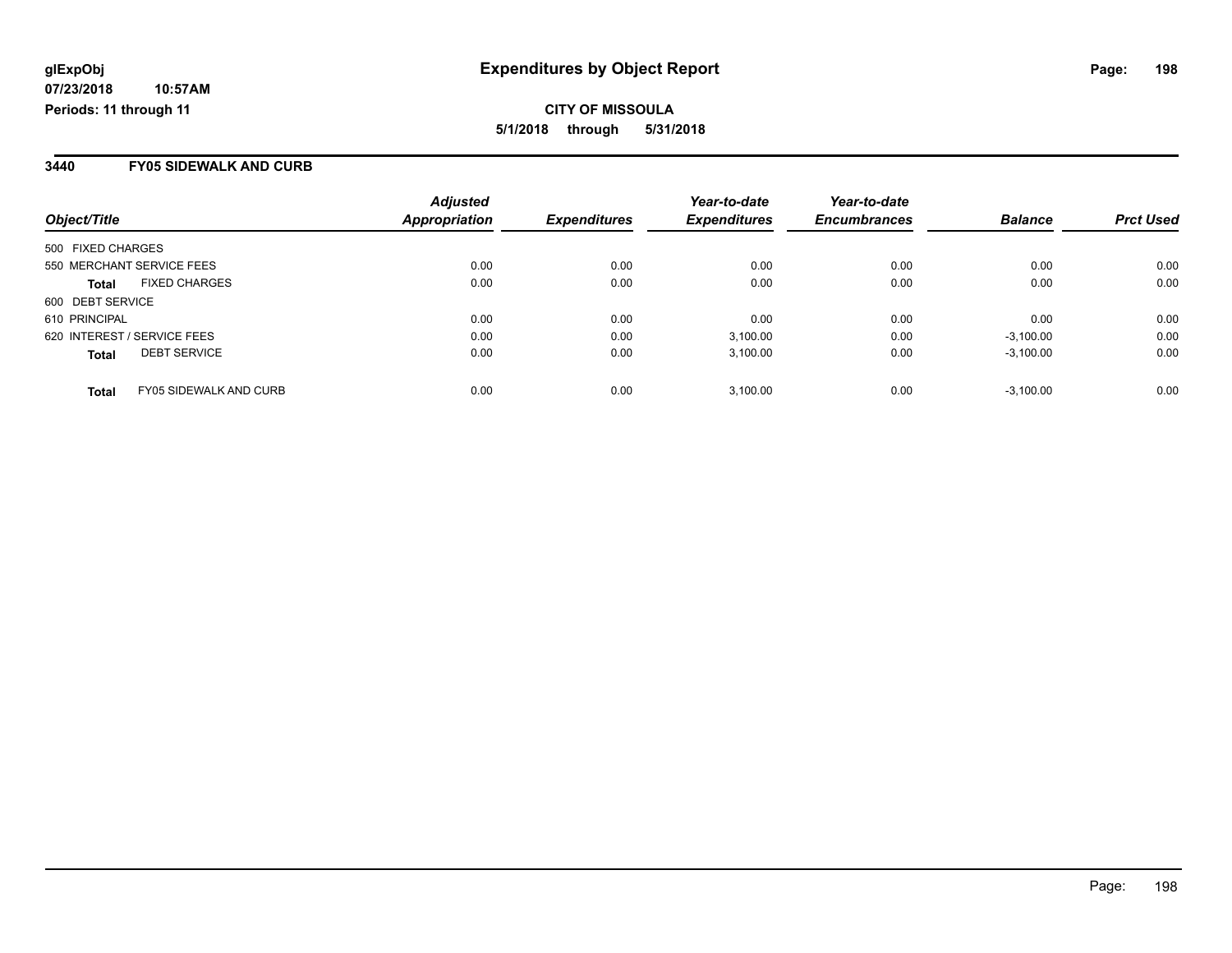**3450 FY06 SIDEWALK AND CURB**

|                                     | <b>Adjusted</b> |                     | Year-to-date        | Year-to-date        |                |                  |
|-------------------------------------|-----------------|---------------------|---------------------|---------------------|----------------|------------------|
| Object/Title                        | Appropriation   | <b>Expenditures</b> | <b>Expenditures</b> | <b>Encumbrances</b> | <b>Balance</b> | <b>Prct Used</b> |
| 500 FIXED CHARGES                   |                 |                     |                     |                     |                |                  |
| 550 MERCHANT SERVICE FEES           | 350.00          | 0.00                | 0.00                | 0.00                | 350.00         | 0.00             |
| <b>FIXED CHARGES</b><br>Total       | 350.00          | 0.00                | 0.00                | 0.00                | 350.00         | 0.00             |
| 600 DEBT SERVICE                    |                 |                     |                     |                     |                |                  |
| 610 PRINCIPAL                       | 25,000.00       | 0.00                | 0.00                | 0.00                | 25,000.00      | 0.00             |
| 620 INTEREST / SERVICE FEES         | 1.063.00        | 0.00                | 531.25              | 0.00                | 531.75         | 49.98            |
| <b>DEBT SERVICE</b><br><b>Total</b> | 26,063.00       | 0.00                | 531.25              | 0.00                | 25,531.75      | 2.04             |
| NON-DEPARTMENTAL<br><b>Total</b>    | 26.413.00       | 0.00                | 531.25              | 0.00                | 25.881.75      | 2.01             |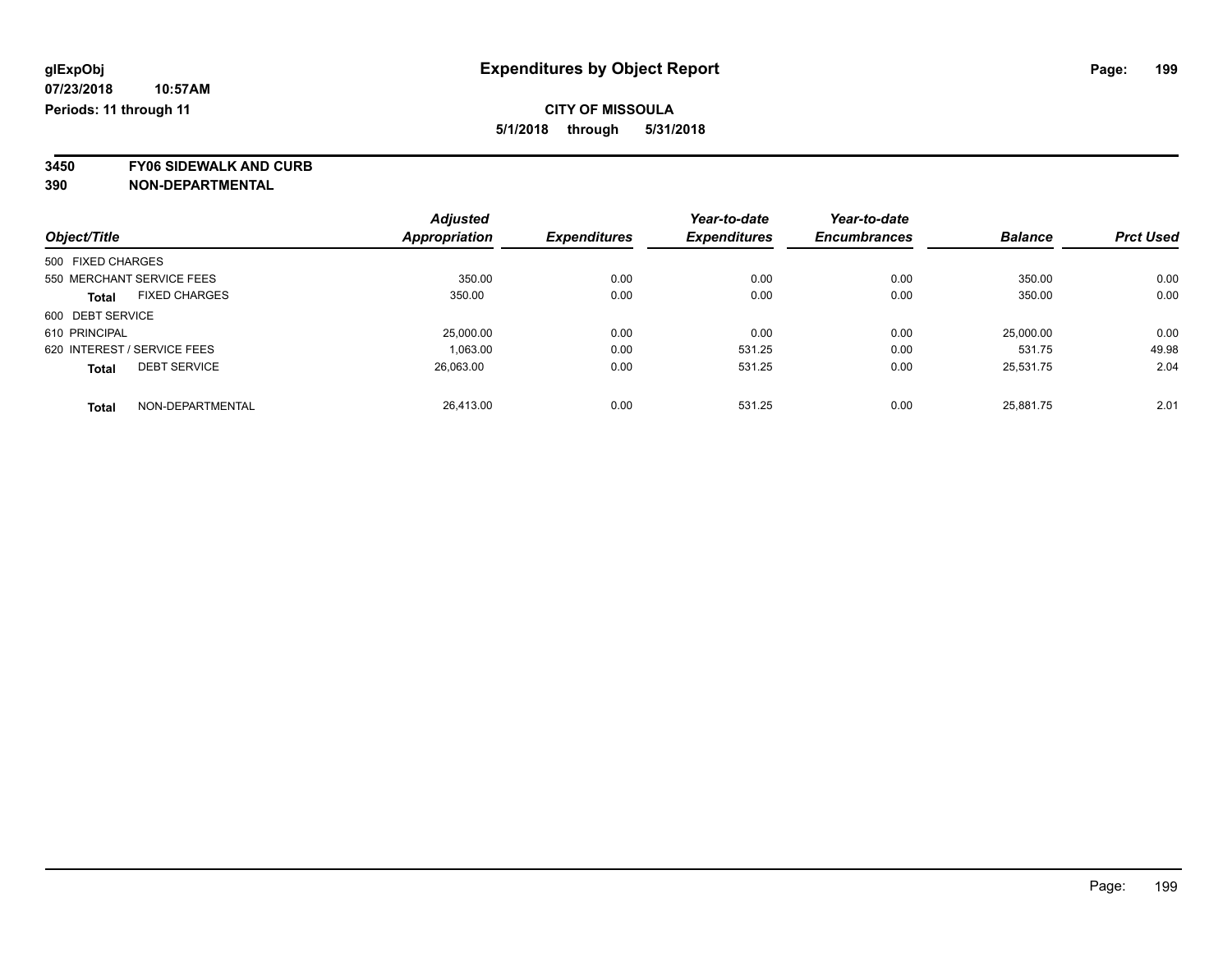#### **3450 FY06 SIDEWALK AND CURB**

|                                               | <b>Adjusted</b>      |                     | Year-to-date        | Year-to-date        |                |                  |
|-----------------------------------------------|----------------------|---------------------|---------------------|---------------------|----------------|------------------|
| Object/Title                                  | <b>Appropriation</b> | <b>Expenditures</b> | <b>Expenditures</b> | <b>Encumbrances</b> | <b>Balance</b> | <b>Prct Used</b> |
| 500 FIXED CHARGES                             |                      |                     |                     |                     |                |                  |
| 550 MERCHANT SERVICE FEES                     | 350.00               | 0.00                | 0.00                | 0.00                | 350.00         | 0.00             |
| <b>FIXED CHARGES</b><br>Total                 | 350.00               | 0.00                | 0.00                | 0.00                | 350.00         | 0.00             |
| 600 DEBT SERVICE                              |                      |                     |                     |                     |                |                  |
| 610 PRINCIPAL                                 | 25,000.00            | 0.00                | 0.00                | 0.00                | 25,000.00      | 0.00             |
| 620 INTEREST / SERVICE FEES                   | 1,063.00             | 0.00                | 531.25              | 0.00                | 531.75         | 49.98            |
| <b>DEBT SERVICE</b><br><b>Total</b>           | 26.063.00            | 0.00                | 531.25              | 0.00                | 25.531.75      | 2.04             |
| <b>FY06 SIDEWALK AND CURB</b><br><b>Total</b> | 26.413.00            | 0.00                | 531.25              | 0.00                | 25.881.75      | 2.01             |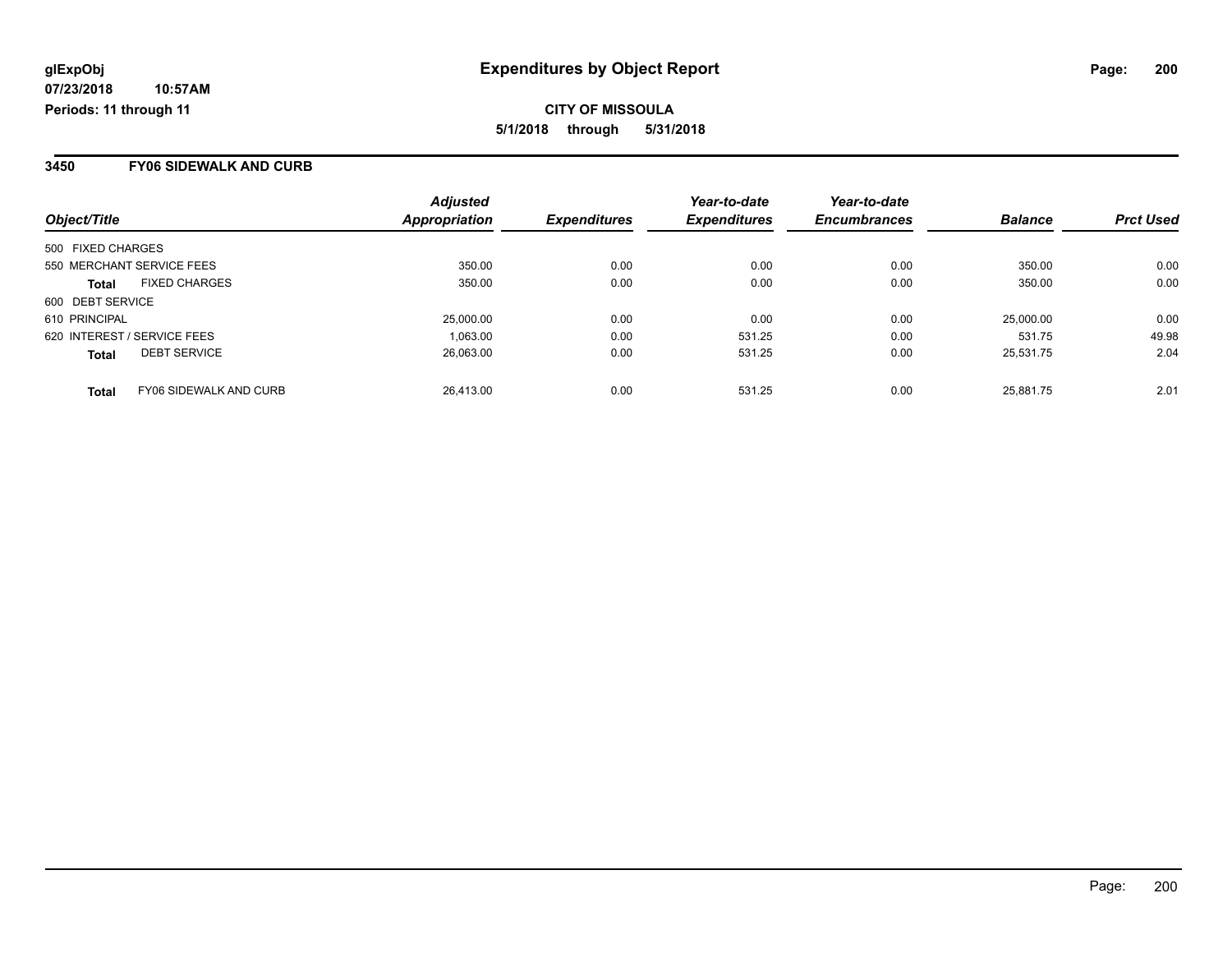**3460 FY07 SIDEWALK AND CURB DEBT**

|                                     | <b>Adjusted</b> |                     | Year-to-date        | Year-to-date        |                |                  |
|-------------------------------------|-----------------|---------------------|---------------------|---------------------|----------------|------------------|
| Object/Title                        | Appropriation   | <b>Expenditures</b> | <b>Expenditures</b> | <b>Encumbrances</b> | <b>Balance</b> | <b>Prct Used</b> |
| 500 FIXED CHARGES                   |                 |                     |                     |                     |                |                  |
| 550 MERCHANT SERVICE FEES           | 350.00          | 0.00                | 0.00                | 0.00                | 350.00         | 0.00             |
| <b>FIXED CHARGES</b><br>Total       | 350.00          | 0.00                | 0.00                | 0.00                | 350.00         | 0.00             |
| 600 DEBT SERVICE                    |                 |                     |                     |                     |                |                  |
| 610 PRINCIPAL                       | 40,000.00       | 0.00                | 0.00                | 0.00                | 40.000.00      | 0.00             |
| 620 INTEREST / SERVICE FEES         | 9.500.00        | 0.00                | 8.200.00            | 0.00                | 1.300.00       | 86.32            |
| <b>DEBT SERVICE</b><br><b>Total</b> | 49.500.00       | 0.00                | 8,200.00            | 0.00                | 41,300.00      | 16.57            |
| NON-DEPARTMENTAL<br><b>Total</b>    | 49.850.00       | 0.00                | 8,200.00            | 0.00                | 41.650.00      | 16.45            |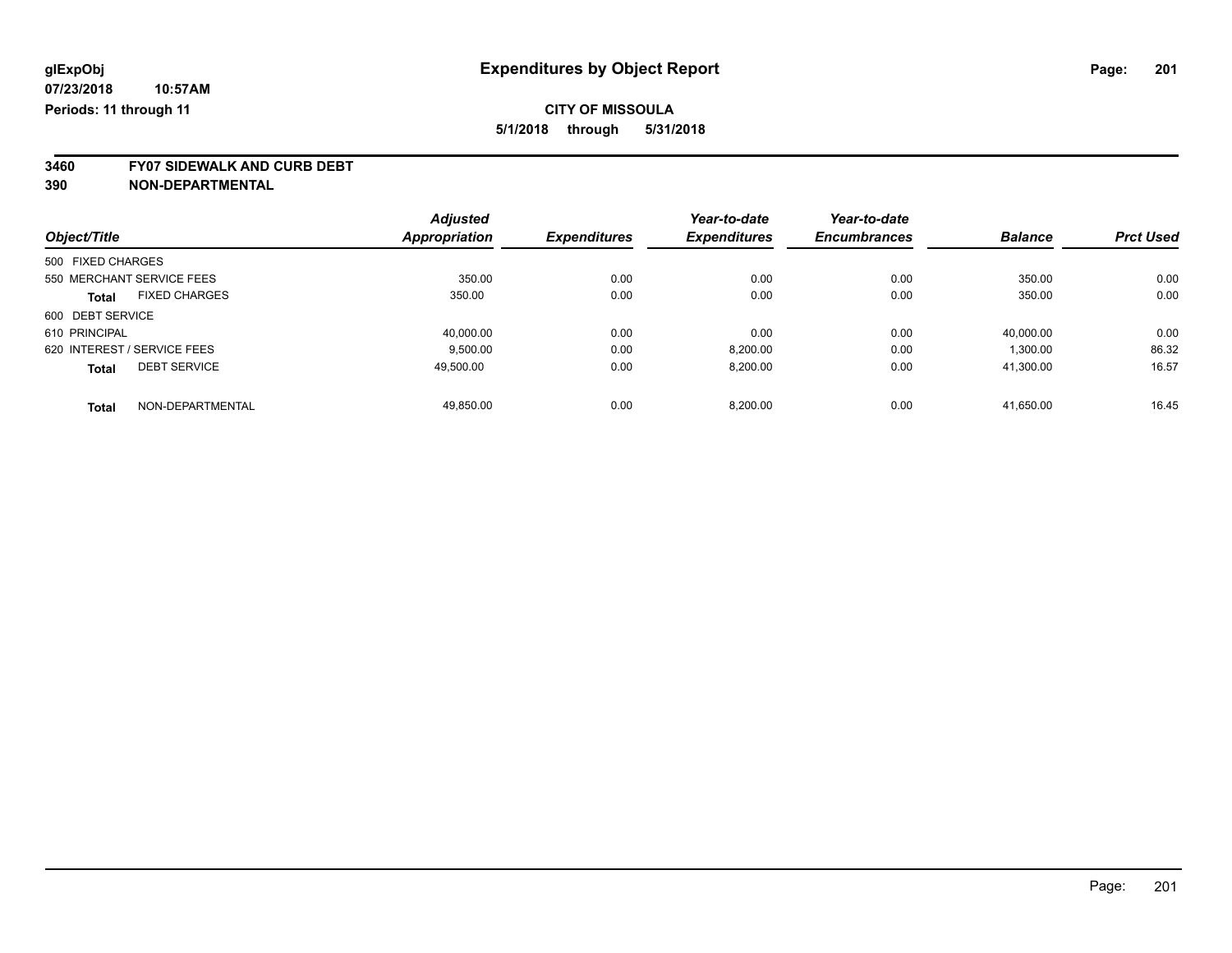#### **3460 FY07 SIDEWALK AND CURB DEBT**

| Object/Title                                       | <b>Adjusted</b><br>Appropriation | <b>Expenditures</b> | Year-to-date<br><b>Expenditures</b> | Year-to-date<br><b>Encumbrances</b> | <b>Balance</b> | <b>Prct Used</b> |
|----------------------------------------------------|----------------------------------|---------------------|-------------------------------------|-------------------------------------|----------------|------------------|
|                                                    |                                  |                     |                                     |                                     |                |                  |
| 500 FIXED CHARGES                                  |                                  |                     |                                     |                                     |                |                  |
| 550 MERCHANT SERVICE FEES                          | 350.00                           | 0.00                | 0.00                                | 0.00                                | 350.00         | 0.00             |
| <b>FIXED CHARGES</b><br>Total                      | 350.00                           | 0.00                | 0.00                                | 0.00                                | 350.00         | 0.00             |
| 600 DEBT SERVICE                                   |                                  |                     |                                     |                                     |                |                  |
| 610 PRINCIPAL                                      | 40.000.00                        | 0.00                | 0.00                                | 0.00                                | 40.000.00      | 0.00             |
| 620 INTEREST / SERVICE FEES                        | 9.500.00                         | 0.00                | 8.200.00                            | 0.00                                | 1.300.00       | 86.32            |
| <b>DEBT SERVICE</b><br><b>Total</b>                | 49,500.00                        | 0.00                | 8,200.00                            | 0.00                                | 41,300.00      | 16.57            |
| <b>FY07 SIDEWALK AND CURB DEBT</b><br><b>Total</b> | 49.850.00                        | 0.00                | 8,200.00                            | 0.00                                | 41.650.00      | 16.45            |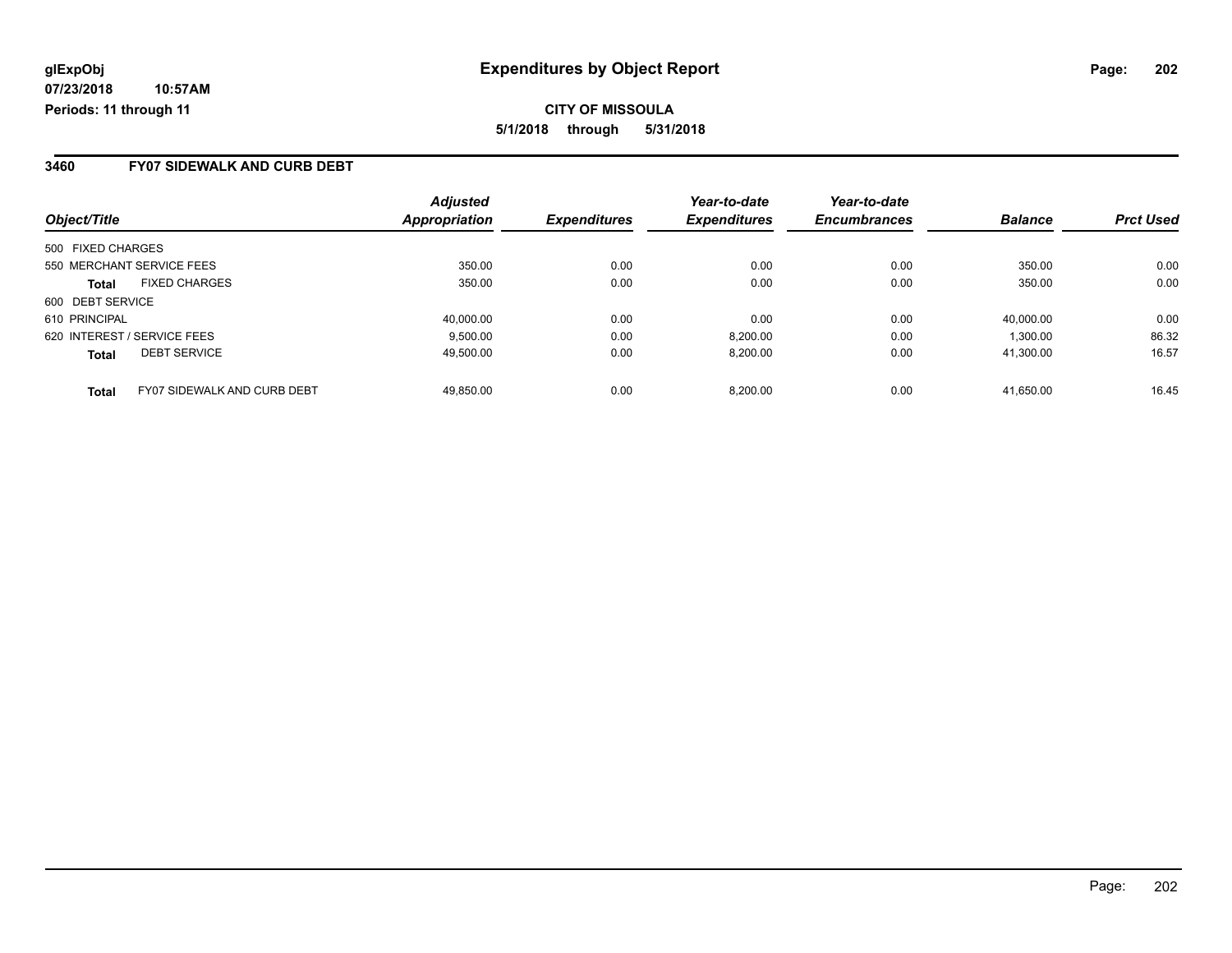## **CITY OF MISSOULA 5/1/2018 through 5/31/2018**

# **3461 SERIES 2008A SIDEWALK AND CURB**

#### **280 PUBLIC WORKS ADMINISTRATION**

| Object/Title                                | <b>Adjusted</b><br><b>Appropriation</b> | <b>Expenditures</b> | Year-to-date<br><b>Expenditures</b> | Year-to-date<br><b>Encumbrances</b> | <b>Balance</b> | <b>Prct Used</b> |
|---------------------------------------------|-----------------------------------------|---------------------|-------------------------------------|-------------------------------------|----------------|------------------|
| 500 FIXED CHARGES                           |                                         |                     |                                     |                                     |                |                  |
| 550 MERCHANT SERVICE FEES                   | 0.00                                    | 0.00                | 0.00                                | 0.00                                | 0.00           | 0.00             |
| <b>FIXED CHARGES</b><br><b>Total</b>        | 0.00                                    | 0.00                | 0.00                                | 0.00                                | 0.00           | 0.00             |
| 800 OTHER OBJECTS                           |                                         |                     |                                     |                                     |                |                  |
| 820 TRANSFERS TO OTHER FUNDS                | 0.00                                    | 0.00                | 0.00                                | 0.00                                | 0.00           | 0.00             |
| OTHER OBJECTS<br><b>Total</b>               | 0.00                                    | 0.00                | 0.00                                | 0.00                                | 0.00           | 0.00             |
| PUBLIC WORKS ADMINISTRATION<br><b>Total</b> | 0.00                                    | 0.00                | 0.00                                | 0.00                                | 0.00           | 0.00             |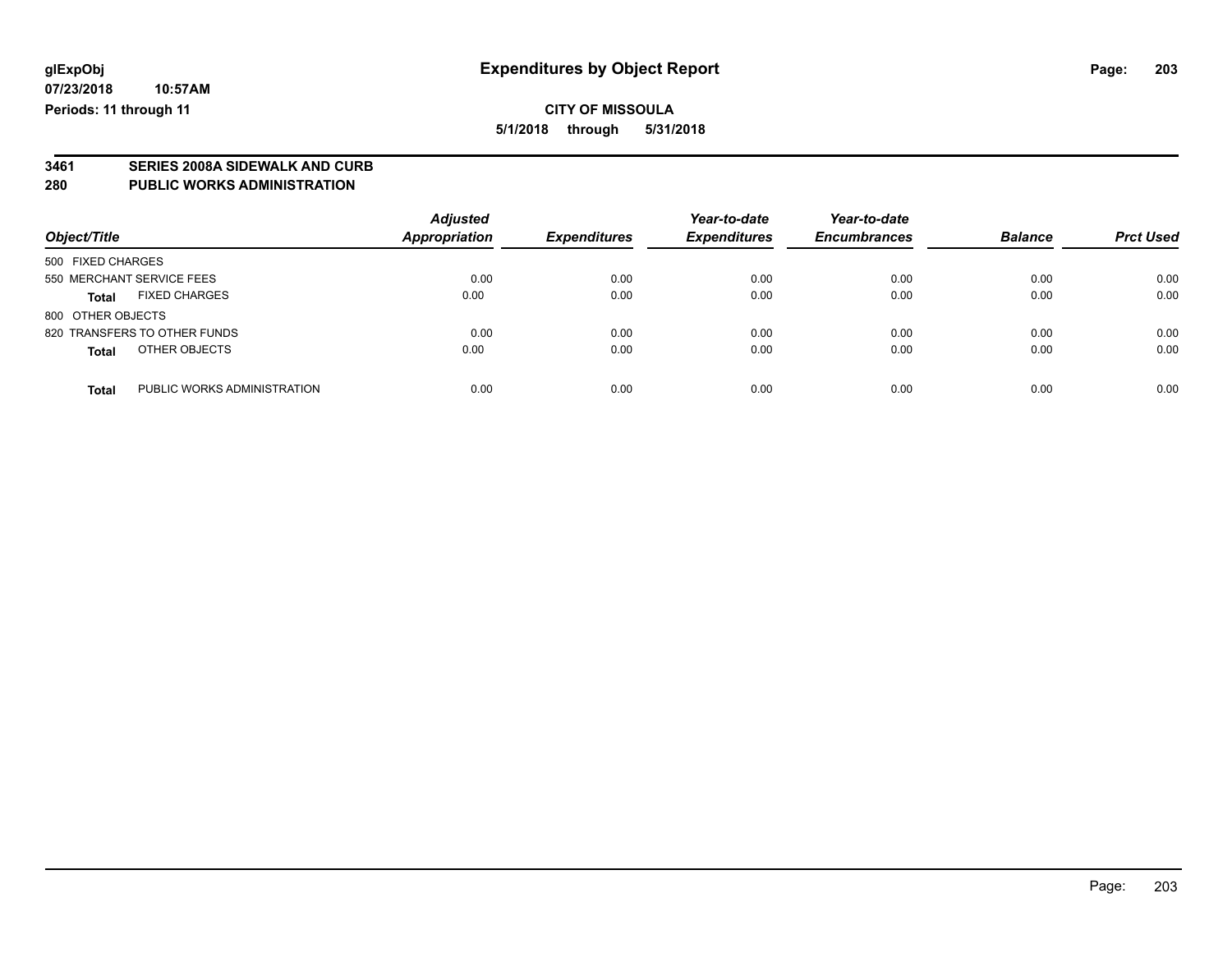## **3461 SERIES 2008A SIDEWALK AND CURB**

|                   |                              | <b>Adjusted</b>      |                     | Year-to-date        | Year-to-date        |                |                  |
|-------------------|------------------------------|----------------------|---------------------|---------------------|---------------------|----------------|------------------|
| Object/Title      |                              | <b>Appropriation</b> | <b>Expenditures</b> | <b>Expenditures</b> | <b>Encumbrances</b> | <b>Balance</b> | <b>Prct Used</b> |
| 500 FIXED CHARGES |                              |                      |                     |                     |                     |                |                  |
|                   | 550 MERCHANT SERVICE FEES    | 350.00               | 0.00                | 0.00                | 0.00                | 350.00         | 0.00             |
| <b>Total</b>      | <b>FIXED CHARGES</b>         | 350.00               | 0.00                | 0.00                | 0.00                | 350.00         | 0.00             |
| 600 DEBT SERVICE  |                              |                      |                     |                     |                     |                |                  |
| 610 PRINCIPAL     |                              | 20,000.00            | 0.00                | 0.00                | 0.00                | 20,000.00      | 0.00             |
|                   | 620 INTEREST / SERVICE FEES  | 6.538.00             | 0.00                | 6,368.75            | 0.00                | 169.25         | 97.41            |
| <b>Total</b>      | <b>DEBT SERVICE</b>          | 26,538.00            | 0.00                | 6,368.75            | 0.00                | 20,169.25      | 24.00            |
| 800 OTHER OBJECTS |                              |                      |                     |                     |                     |                |                  |
|                   | 820 TRANSFERS TO OTHER FUNDS | 0.00                 | 0.00                | 0.00                | 0.00                | 0.00           | 0.00             |
| <b>Total</b>      | OTHER OBJECTS                | 0.00                 | 0.00                | 0.00                | 0.00                | 0.00           | 0.00             |
| <b>Total</b>      | NON-DEPARTMENTAL             | 26,888.00            | 0.00                | 6,368.75            | 0.00                | 20,519.25      | 23.69            |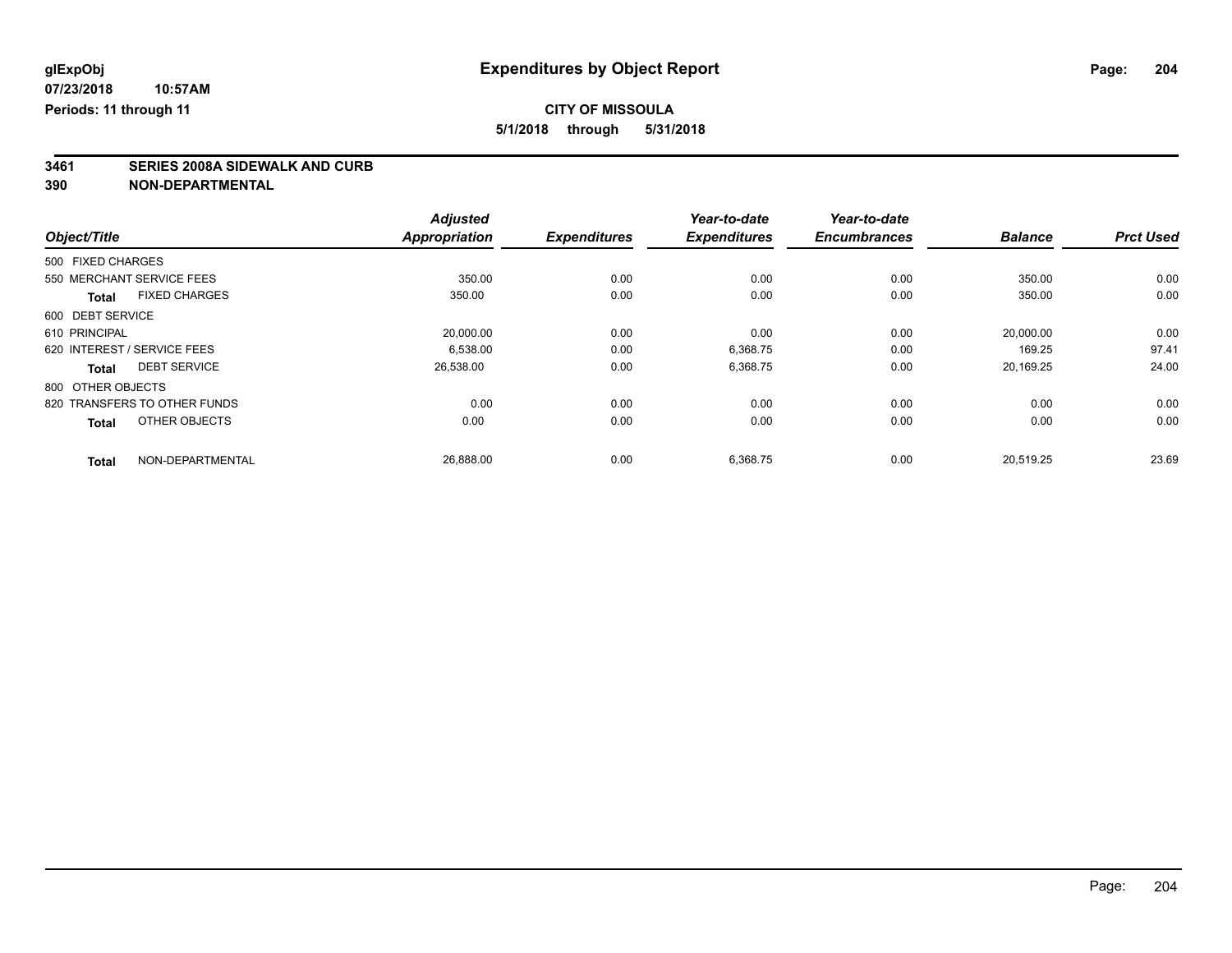**CITY OF MISSOULA 5/1/2018 through 5/31/2018**

#### **3461 SERIES 2008A SIDEWALK AND CURB**

|                             |                                | <b>Adjusted</b>      |                     | Year-to-date        | Year-to-date        |                |                  |
|-----------------------------|--------------------------------|----------------------|---------------------|---------------------|---------------------|----------------|------------------|
| Object/Title                |                                | <b>Appropriation</b> | <b>Expenditures</b> | <b>Expenditures</b> | <b>Encumbrances</b> | <b>Balance</b> | <b>Prct Used</b> |
| 500 FIXED CHARGES           |                                |                      |                     |                     |                     |                |                  |
| 550 MERCHANT SERVICE FEES   |                                | 350.00               | 0.00                | 0.00                | 0.00                | 350.00         | 0.00             |
| <b>Total</b>                | <b>FIXED CHARGES</b>           | 350.00               | 0.00                | 0.00                | 0.00                | 350.00         | 0.00             |
| 600 DEBT SERVICE            |                                |                      |                     |                     |                     |                |                  |
| 610 PRINCIPAL               |                                | 20,000.00            | 0.00                | 0.00                | 0.00                | 20,000.00      | 0.00             |
| 620 INTEREST / SERVICE FEES |                                | 6,538.00             | 0.00                | 6,368.75            | 0.00                | 169.25         | 97.41            |
| <b>Total</b>                | <b>DEBT SERVICE</b>            | 26,538.00            | 0.00                | 6,368.75            | 0.00                | 20,169.25      | 24.00            |
| 800 OTHER OBJECTS           |                                |                      |                     |                     |                     |                |                  |
|                             | 820 TRANSFERS TO OTHER FUNDS   | 0.00                 | 0.00                | 0.00                | 0.00                | 0.00           | 0.00             |
| <b>Total</b>                | OTHER OBJECTS                  | 0.00                 | 0.00                | 0.00                | 0.00                | 0.00           | 0.00             |
| <b>Total</b>                | SERIES 2008A SIDEWALK AND CURB | 26,888.00            | 0.00                | 6,368.75            | 0.00                | 20.519.25      | 23.69            |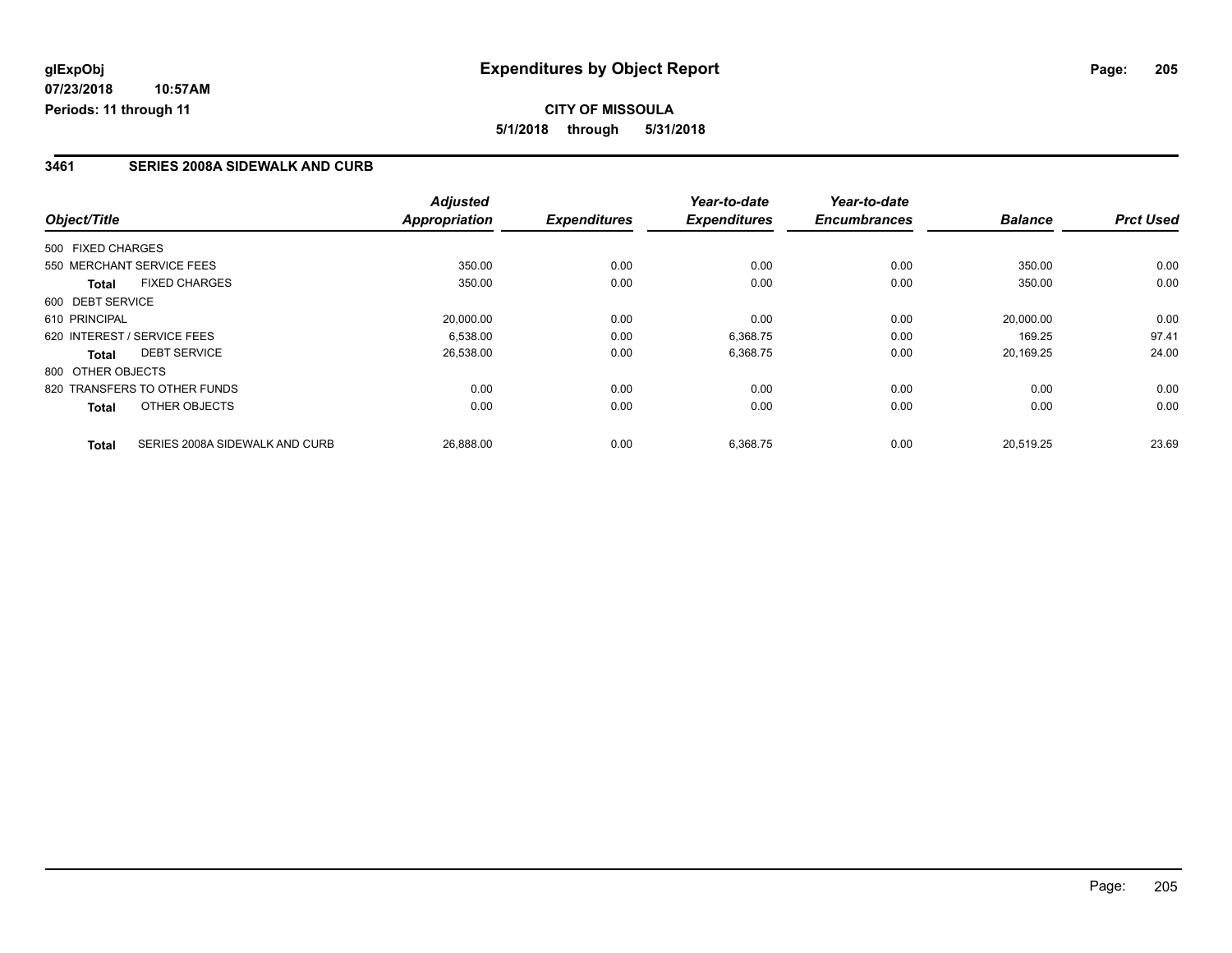## **3462 SERIES 2009 SIDEWALK AND CURB**

|                   |                              | <b>Adjusted</b>      |                     | Year-to-date        | Year-to-date        |                |                  |
|-------------------|------------------------------|----------------------|---------------------|---------------------|---------------------|----------------|------------------|
| Object/Title      |                              | <b>Appropriation</b> | <b>Expenditures</b> | <b>Expenditures</b> | <b>Encumbrances</b> | <b>Balance</b> | <b>Prct Used</b> |
| 500 FIXED CHARGES |                              |                      |                     |                     |                     |                |                  |
|                   | 550 MERCHANT SERVICE FEES    | 0.00                 | 0.00                | 0.00                | 0.00                | 0.00           | 0.00             |
| <b>Total</b>      | <b>FIXED CHARGES</b>         | 0.00                 | 0.00                | 0.00                | 0.00                | 0.00           | 0.00             |
| 600 DEBT SERVICE  |                              |                      |                     |                     |                     |                |                  |
| 610 PRINCIPAL     |                              | 25,000.00            | 25,000.00           | 25,000.00           | 0.00                | 0.00           | 100.00           |
|                   | 620 INTEREST / SERVICE FEES  | 11.018.00            | 5,508.75            | 14.417.50           | 0.00                | $-3,399.50$    | 130.85           |
| <b>Total</b>      | <b>DEBT SERVICE</b>          | 36,018.00            | 30,508.75           | 39,417.50           | 0.00                | $-3,399.50$    | 109.44           |
| 800 OTHER OBJECTS |                              |                      |                     |                     |                     |                |                  |
|                   | 820 TRANSFERS TO OTHER FUNDS | 0.00                 | 0.00                | 0.00                | 0.00                | 0.00           | 0.00             |
| <b>Total</b>      | OTHER OBJECTS                | 0.00                 | 0.00                | 0.00                | 0.00                | 0.00           | 0.00             |
| <b>Total</b>      | NON-DEPARTMENTAL             | 36,018.00            | 30,508.75           | 39,417.50           | 0.00                | $-3,399.50$    | 109.44           |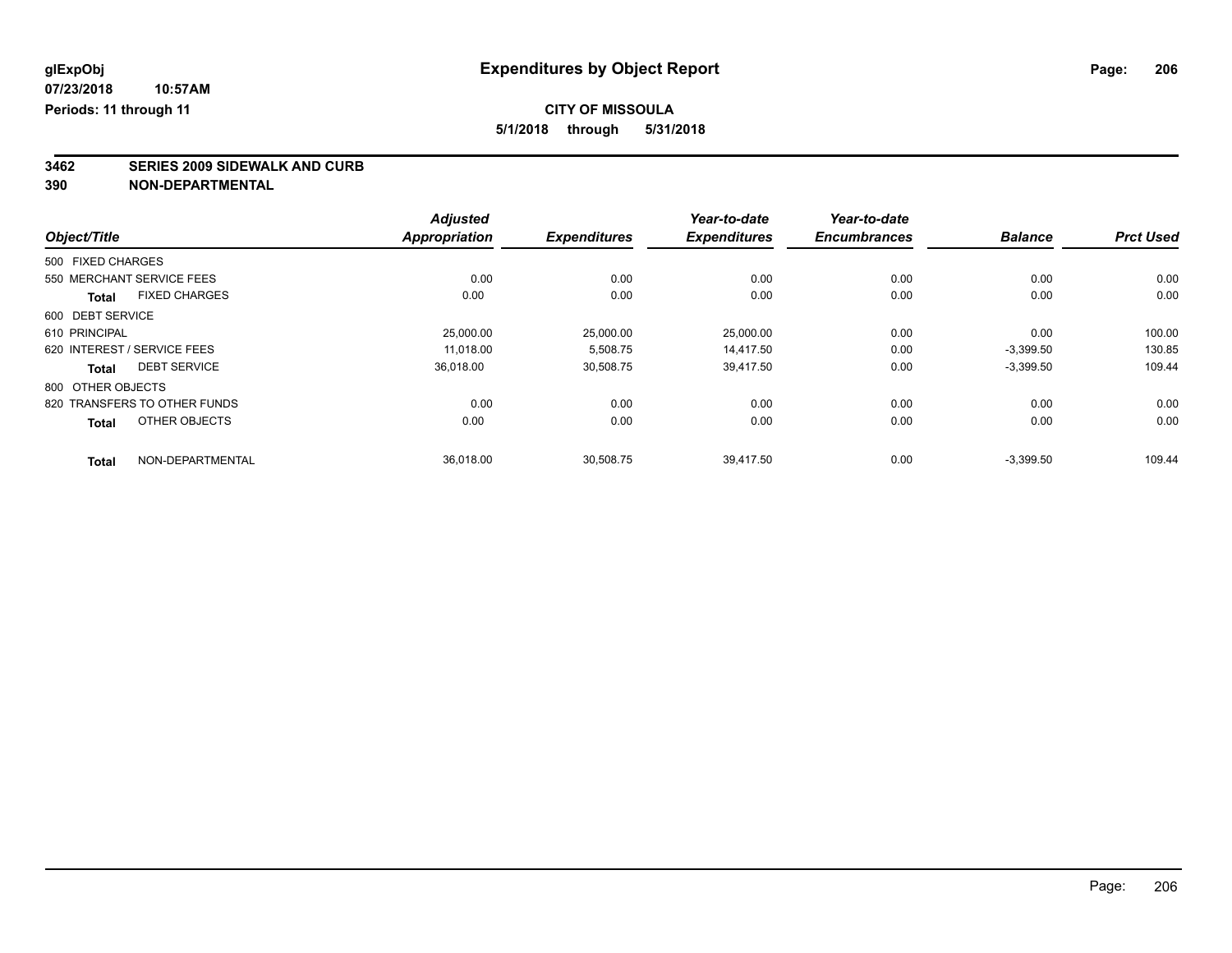## **CITY OF MISSOULA 5/1/2018 through 5/31/2018**

### **3462 SERIES 2009 SIDEWALK AND CURB**

|                   |                               | <b>Adjusted</b>      |                     | Year-to-date        | Year-to-date        |                |                  |
|-------------------|-------------------------------|----------------------|---------------------|---------------------|---------------------|----------------|------------------|
| Object/Title      |                               | <b>Appropriation</b> | <b>Expenditures</b> | <b>Expenditures</b> | <b>Encumbrances</b> | <b>Balance</b> | <b>Prct Used</b> |
| 500 FIXED CHARGES |                               |                      |                     |                     |                     |                |                  |
|                   | 550 MERCHANT SERVICE FEES     | 0.00                 | 0.00                | 0.00                | 0.00                | 0.00           | 0.00             |
| <b>Total</b>      | <b>FIXED CHARGES</b>          | 0.00                 | 0.00                | 0.00                | 0.00                | 0.00           | 0.00             |
| 600 DEBT SERVICE  |                               |                      |                     |                     |                     |                |                  |
| 610 PRINCIPAL     |                               | 25,000.00            | 25,000.00           | 25,000.00           | 0.00                | 0.00           | 100.00           |
|                   | 620 INTEREST / SERVICE FEES   | 11.018.00            | 5,508.75            | 14,417.50           | 0.00                | $-3,399.50$    | 130.85           |
| <b>Total</b>      | <b>DEBT SERVICE</b>           | 36,018.00            | 30,508.75           | 39.417.50           | 0.00                | $-3,399.50$    | 109.44           |
| 800 OTHER OBJECTS |                               |                      |                     |                     |                     |                |                  |
|                   | 820 TRANSFERS TO OTHER FUNDS  | 0.00                 | 0.00                | 0.00                | 0.00                | 0.00           | 0.00             |
| <b>Total</b>      | OTHER OBJECTS                 | 0.00                 | 0.00                | 0.00                | 0.00                | 0.00           | 0.00             |
| <b>Total</b>      | SERIES 2009 SIDEWALK AND CURB | 36.018.00            | 30.508.75           | 39.417.50           | 0.00                | $-3,399.50$    | 109.44           |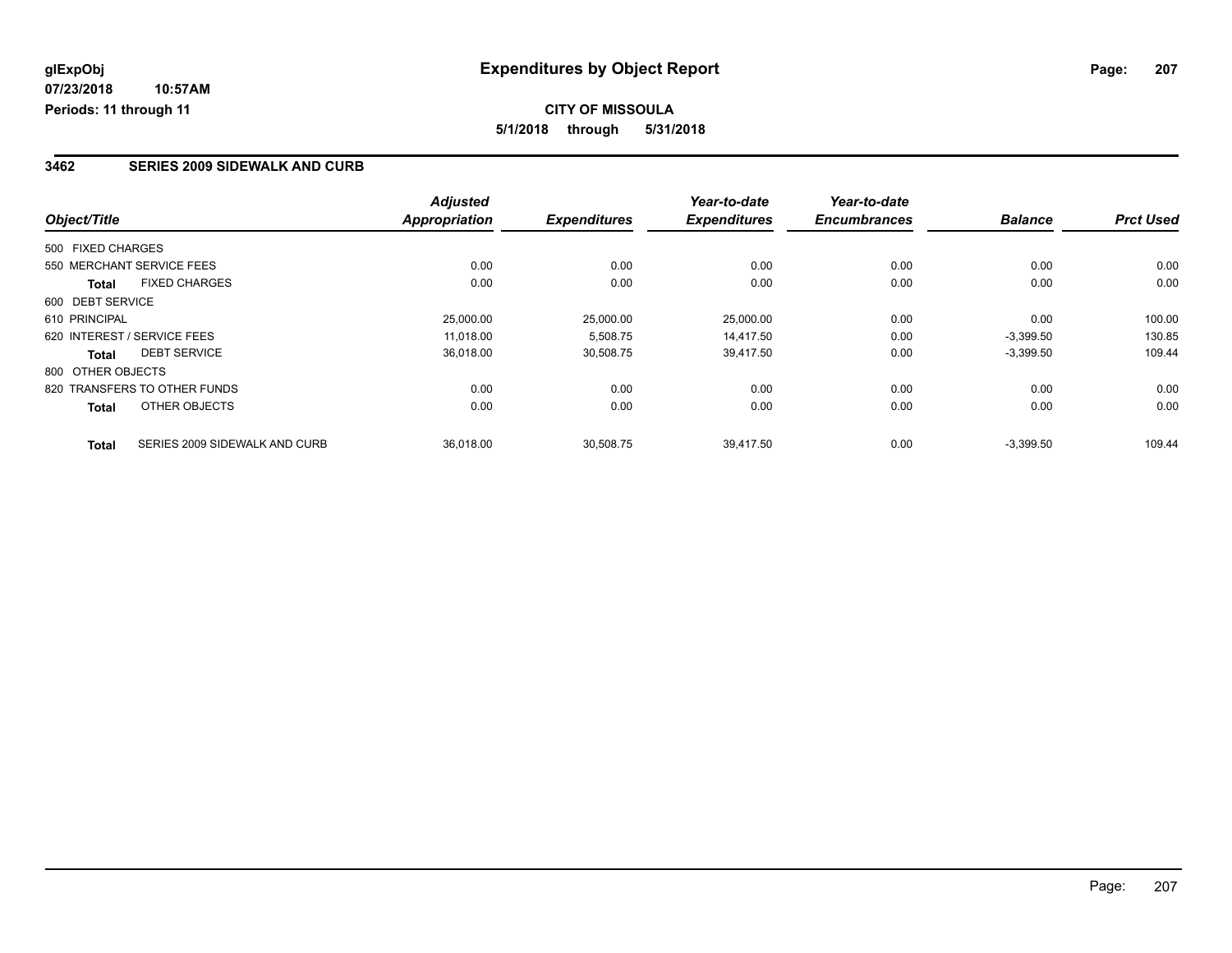# **3463 SERIES 2010 SIDEWALK AND CURB**

|                                      | <b>Adjusted</b> |                     | Year-to-date        | Year-to-date        |                |                  |
|--------------------------------------|-----------------|---------------------|---------------------|---------------------|----------------|------------------|
| Object/Title                         | Appropriation   | <b>Expenditures</b> | <b>Expenditures</b> | <b>Encumbrances</b> | <b>Balance</b> | <b>Prct Used</b> |
| 500 FIXED CHARGES                    |                 |                     |                     |                     |                |                  |
| 550 MERCHANT SERVICE FEES            | 0.00            | 0.00                | 0.00                | 0.00                | 0.00           | 0.00             |
| <b>FIXED CHARGES</b><br><b>Total</b> | 0.00            | 0.00                | 0.00                | 0.00                | 0.00           | 0.00             |
| 600 DEBT SERVICE                     |                 |                     |                     |                     |                |                  |
| 610 PRINCIPAL                        | 75.000.00       | 0.00                | 0.00                | 0.00                | 75.000.00      | 0.00             |
| 620 INTEREST / SERVICE FEES          | 17.938.00       | 0.00                | 12.418.75           | 0.00                | 5.519.25       | 69.23            |
| <b>DEBT SERVICE</b><br><b>Total</b>  | 92.938.00       | 0.00                | 12.418.75           | 0.00                | 80.519.25      | 13.36            |
| NON-DEPARTMENTAL<br><b>Total</b>     | 92.938.00       | 0.00                | 12.418.75           | 0.00                | 80.519.25      | 13.36            |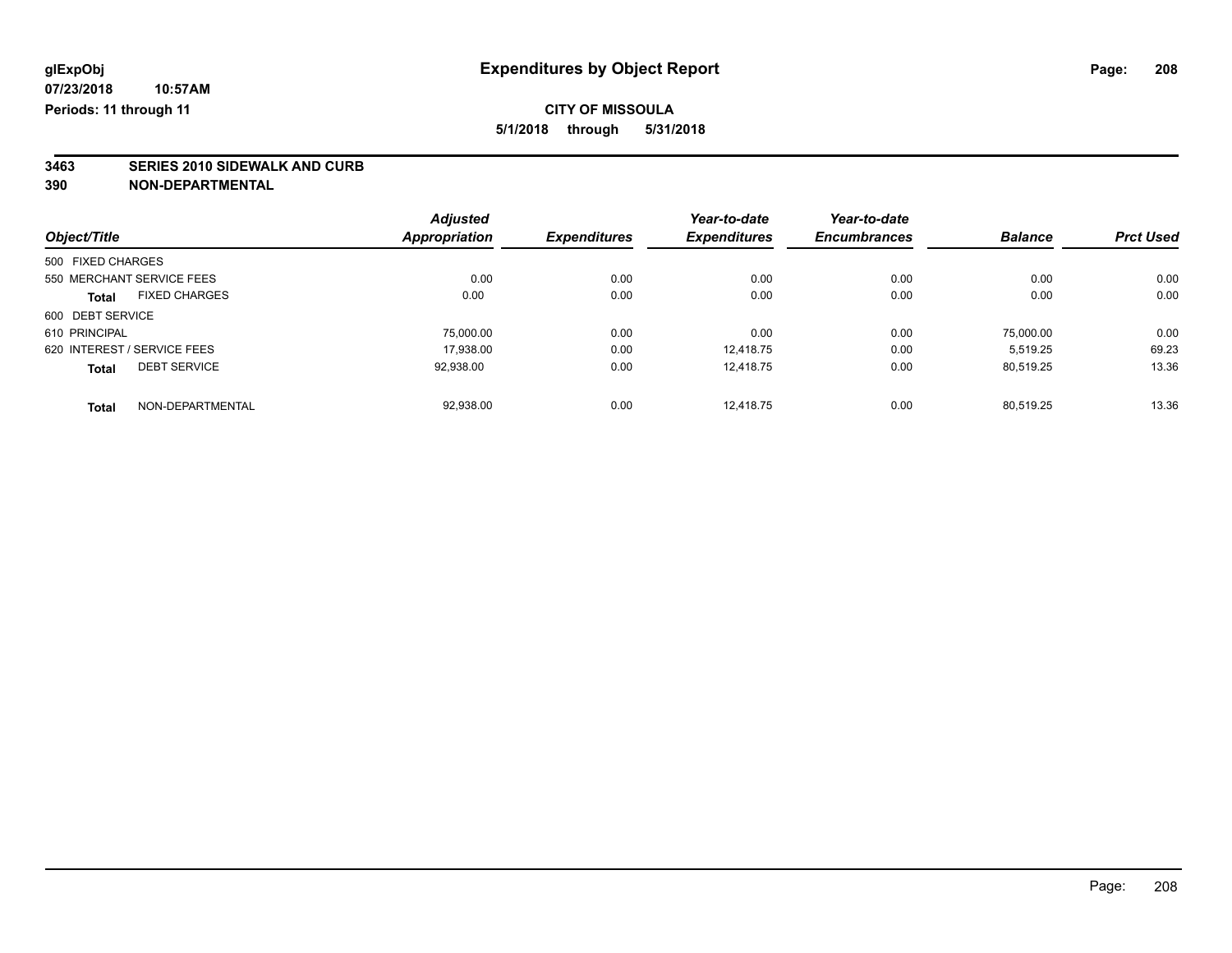### **3463 SERIES 2010 SIDEWALK AND CURB**

| Object/Title                        |                               | <b>Adjusted</b><br><b>Appropriation</b> | <b>Expenditures</b> | Year-to-date<br><b>Expenditures</b> | Year-to-date<br><b>Encumbrances</b> | <b>Balance</b> | <b>Prct Used</b> |
|-------------------------------------|-------------------------------|-----------------------------------------|---------------------|-------------------------------------|-------------------------------------|----------------|------------------|
|                                     |                               |                                         |                     |                                     |                                     |                |                  |
| 500 FIXED CHARGES                   |                               |                                         |                     |                                     |                                     |                |                  |
| 550 MERCHANT SERVICE FEES           |                               | 0.00                                    | 0.00                | 0.00                                | 0.00                                | 0.00           | 0.00             |
| Total                               | <b>FIXED CHARGES</b>          | 0.00                                    | 0.00                | 0.00                                | 0.00                                | 0.00           | 0.00             |
| 600 DEBT SERVICE                    |                               |                                         |                     |                                     |                                     |                |                  |
| 610 PRINCIPAL                       |                               | 75,000.00                               | 0.00                | 0.00                                | 0.00                                | 75.000.00      | 0.00             |
| 620 INTEREST / SERVICE FEES         |                               | 17.938.00                               | 0.00                | 12.418.75                           | 0.00                                | 5.519.25       | 69.23            |
| <b>DEBT SERVICE</b><br><b>Total</b> |                               | 92.938.00                               | 0.00                | 12.418.75                           | 0.00                                | 80.519.25      | 13.36            |
| Total                               | SERIES 2010 SIDEWALK AND CURB | 92.938.00                               | 0.00                | 12.418.75                           | 0.00                                | 80.519.25      | 13.36            |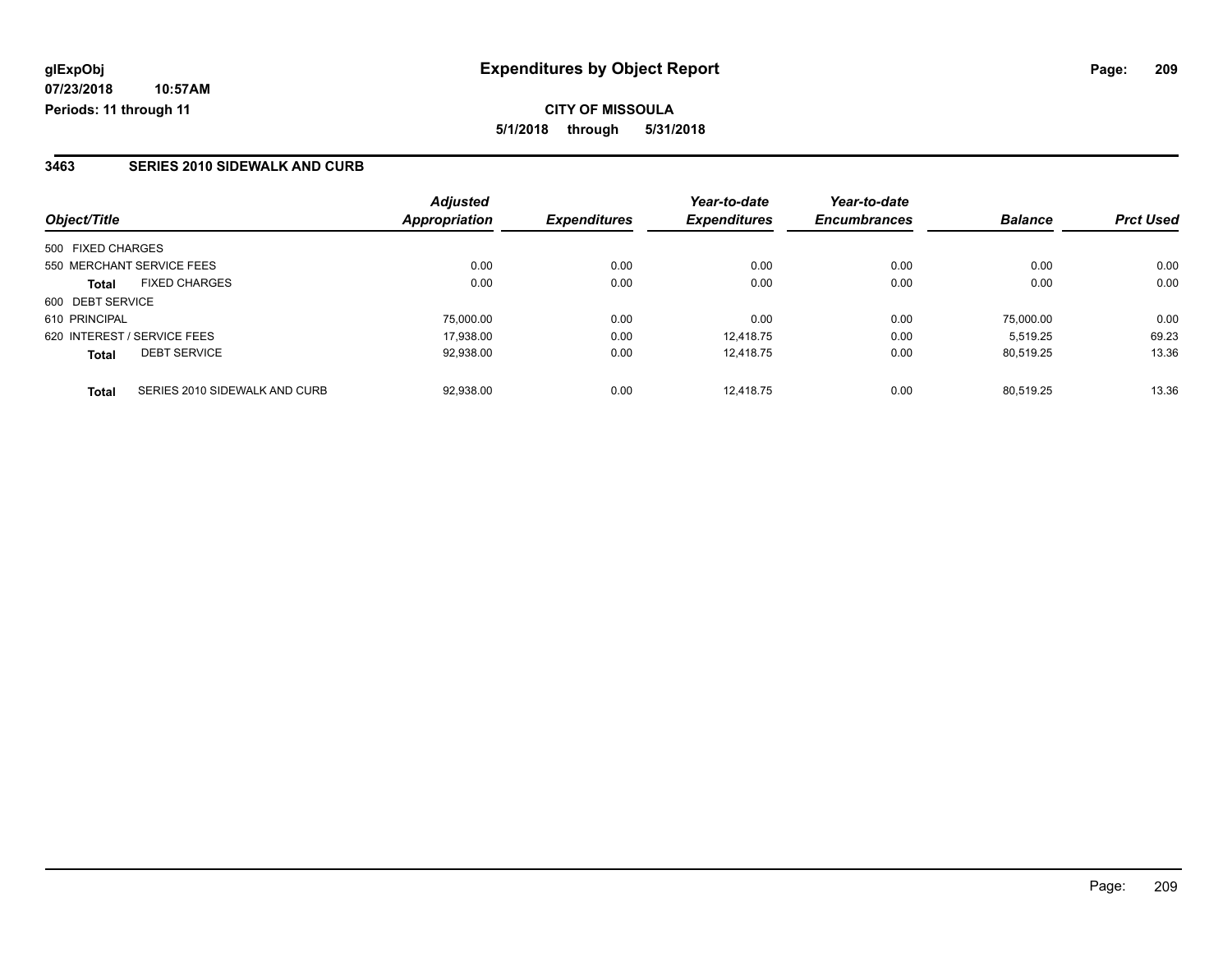**3464 FY12 S/C DEBT SERVICE**

|                                     |                      | <b>Adjusted</b> |                     | Year-to-date        | Year-to-date        |                |                  |
|-------------------------------------|----------------------|-----------------|---------------------|---------------------|---------------------|----------------|------------------|
| Object/Title                        |                      | Appropriation   | <b>Expenditures</b> | <b>Expenditures</b> | <b>Encumbrances</b> | <b>Balance</b> | <b>Prct Used</b> |
| 500 FIXED CHARGES                   |                      |                 |                     |                     |                     |                |                  |
| 550 MERCHANT SERVICE FEES           |                      | 0.00            | 0.00                | 0.00                | 0.00                | 0.00           | 0.00             |
| <b>Total</b>                        | <b>FIXED CHARGES</b> | 0.00            | 0.00                | 0.00                | 0.00                | 0.00           | 0.00             |
| 600 DEBT SERVICE                    |                      |                 |                     |                     |                     |                |                  |
| 610 PRINCIPAL                       |                      | 45,000.00       | 0.00                | 0.00                | 0.00                | 45,000.00      | 0.00             |
| 620 INTEREST / SERVICE FEES         |                      | 19.560.00       | 0.00                | 10,130.00           | 0.00                | 9,430.00       | 51.79            |
| <b>DEBT SERVICE</b><br><b>Total</b> |                      | 64.560.00       | 0.00                | 10.130.00           | 0.00                | 54.430.00      | 15.69            |
| <b>Total</b>                        | NON-DEPARTMENTAL     | 64.560.00       | 0.00                | 10.130.00           | 0.00                | 54.430.00      | 15.69            |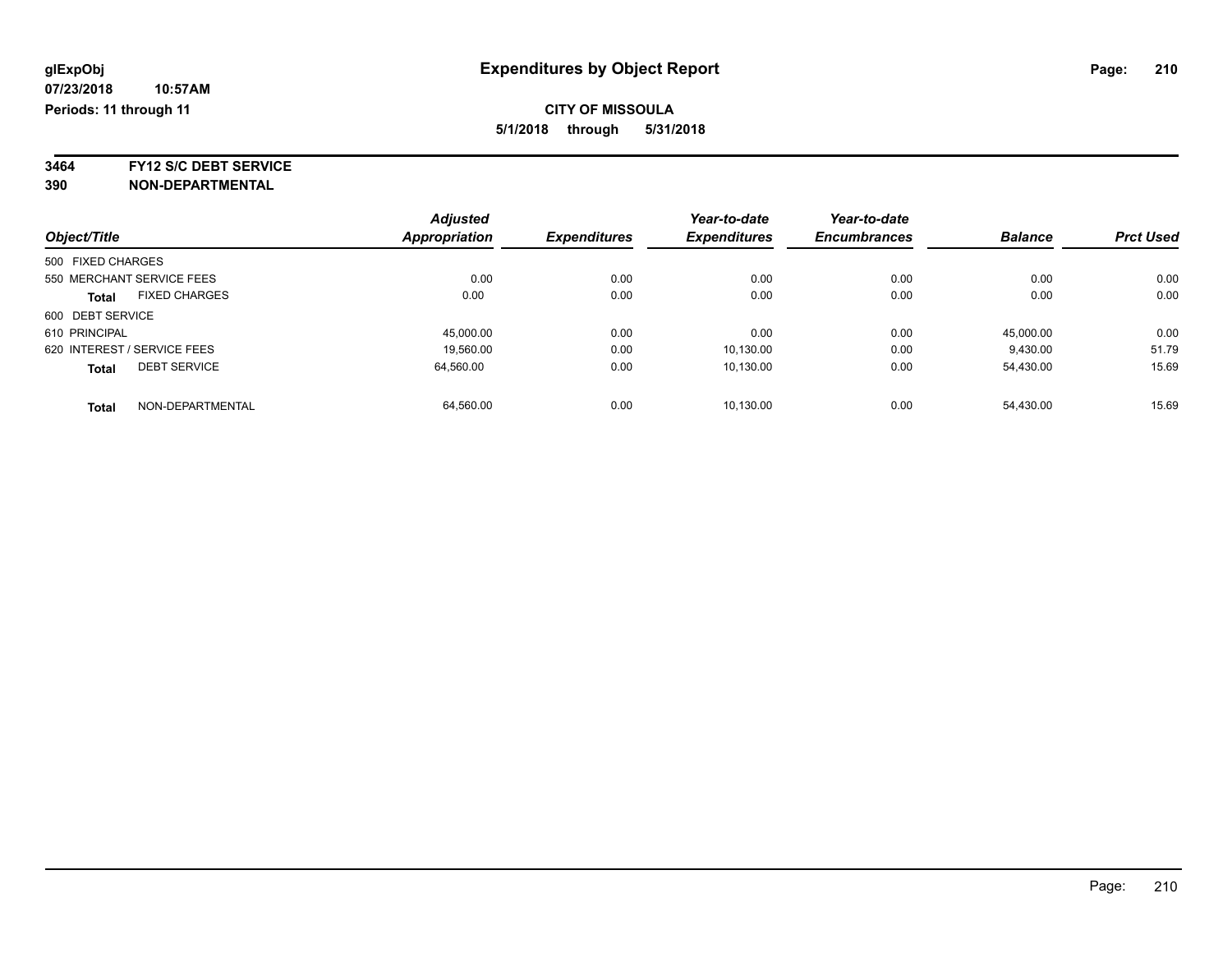**3464 FY12 S/C DEBT SERVICE**

|                                       | <b>Adjusted</b> |                     | Year-to-date        | Year-to-date        |                |                  |
|---------------------------------------|-----------------|---------------------|---------------------|---------------------|----------------|------------------|
| Object/Title                          | Appropriation   | <b>Expenditures</b> | <b>Expenditures</b> | <b>Encumbrances</b> | <b>Balance</b> | <b>Prct Used</b> |
| 500 FIXED CHARGES                     |                 |                     |                     |                     |                |                  |
| 550 MERCHANT SERVICE FEES             | 0.00            | 0.00                | 0.00                | 0.00                | 0.00           | 0.00             |
| <b>FIXED CHARGES</b><br><b>Total</b>  | 0.00            | 0.00                | 0.00                | 0.00                | 0.00           | 0.00             |
| 600 DEBT SERVICE                      |                 |                     |                     |                     |                |                  |
| 610 PRINCIPAL                         | 45,000.00       | 0.00                | 0.00                | 0.00                | 45.000.00      | 0.00             |
| 620 INTEREST / SERVICE FEES           | 19.560.00       | 0.00                | 10.130.00           | 0.00                | 9,430.00       | 51.79            |
| <b>DEBT SERVICE</b><br><b>Total</b>   | 64,560.00       | 0.00                | 10,130.00           | 0.00                | 54,430.00      | 15.69            |
| FY12 S/C DEBT SERVICE<br><b>Total</b> | 64.560.00       | 0.00                | 10.130.00           | 0.00                | 54.430.00      | 15.69            |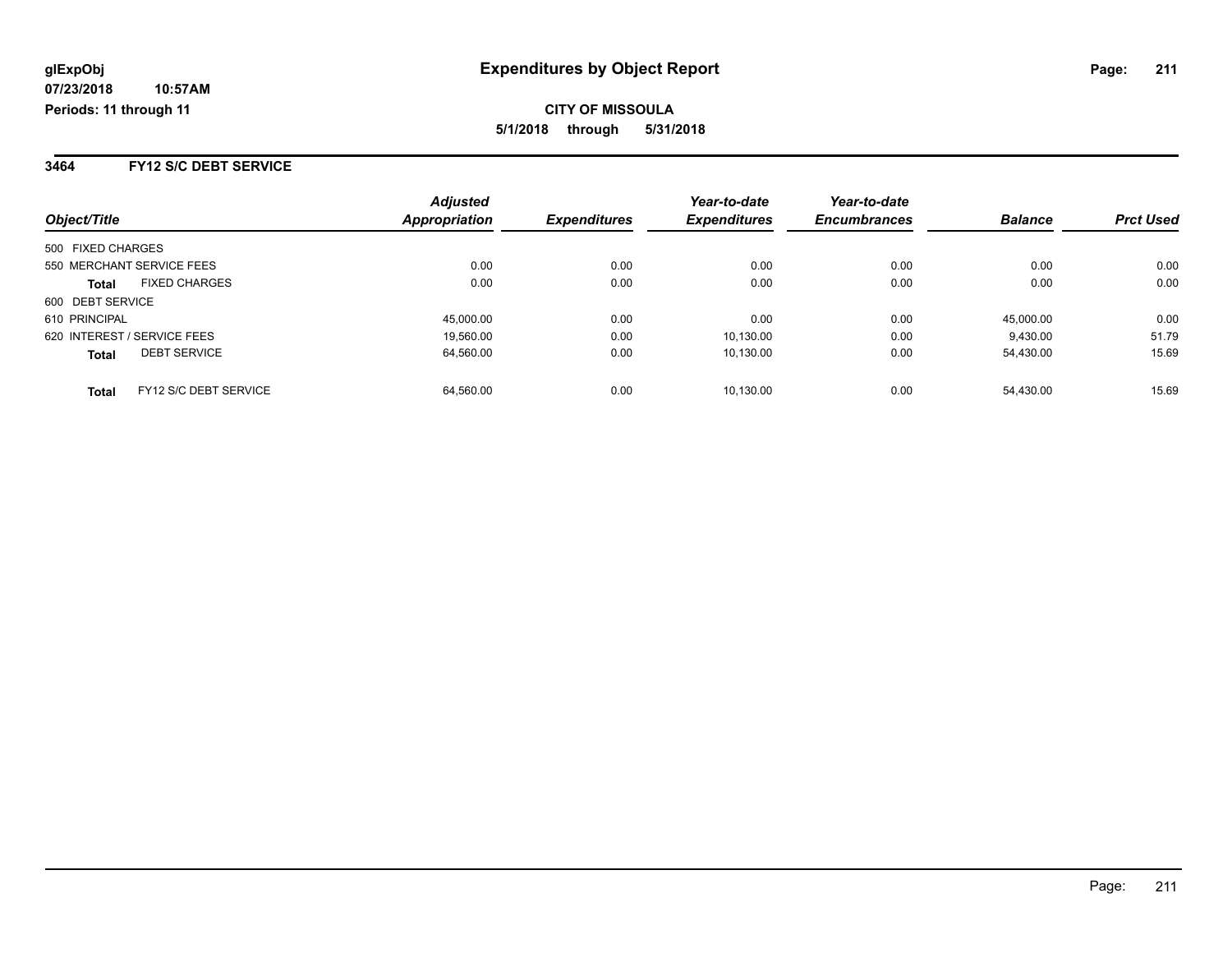# **3465 FY13 SIDEWALK/CURB DEBT SERVICE**

|                                     | <b>Adjusted</b> |                     | Year-to-date        | Year-to-date        |                |                  |
|-------------------------------------|-----------------|---------------------|---------------------|---------------------|----------------|------------------|
| Object/Title                        | Appropriation   | <b>Expenditures</b> | <b>Expenditures</b> | <b>Encumbrances</b> | <b>Balance</b> | <b>Prct Used</b> |
| 500 FIXED CHARGES                   |                 |                     |                     |                     |                |                  |
| 550 MERCHANT SERVICE FEES           | 0.00            | 0.00                | 0.00                | 0.00                | 0.00           | 0.00             |
| <b>FIXED CHARGES</b><br>Total       | 0.00            | 0.00                | 0.00                | 0.00                | 0.00           | 0.00             |
| 600 DEBT SERVICE                    |                 |                     |                     |                     |                |                  |
| 610 PRINCIPAL                       | 29,000.00       | 0.00                | 0.00                | 0.00                | 29.000.00      | 0.00             |
| 620 INTEREST / SERVICE FEES         | 9,113.00        | 0.00                | 4,543.69            | 0.00                | 4,569.31       | 49.86            |
| <b>DEBT SERVICE</b><br><b>Total</b> | 38.113.00       | 0.00                | 4,543.69            | 0.00                | 33,569.31      | 11.92            |
| NON-DEPARTMENTAL<br><b>Total</b>    | 38.113.00       | 0.00                | 4.543.69            | 0.00                | 33.569.31      | 11.92            |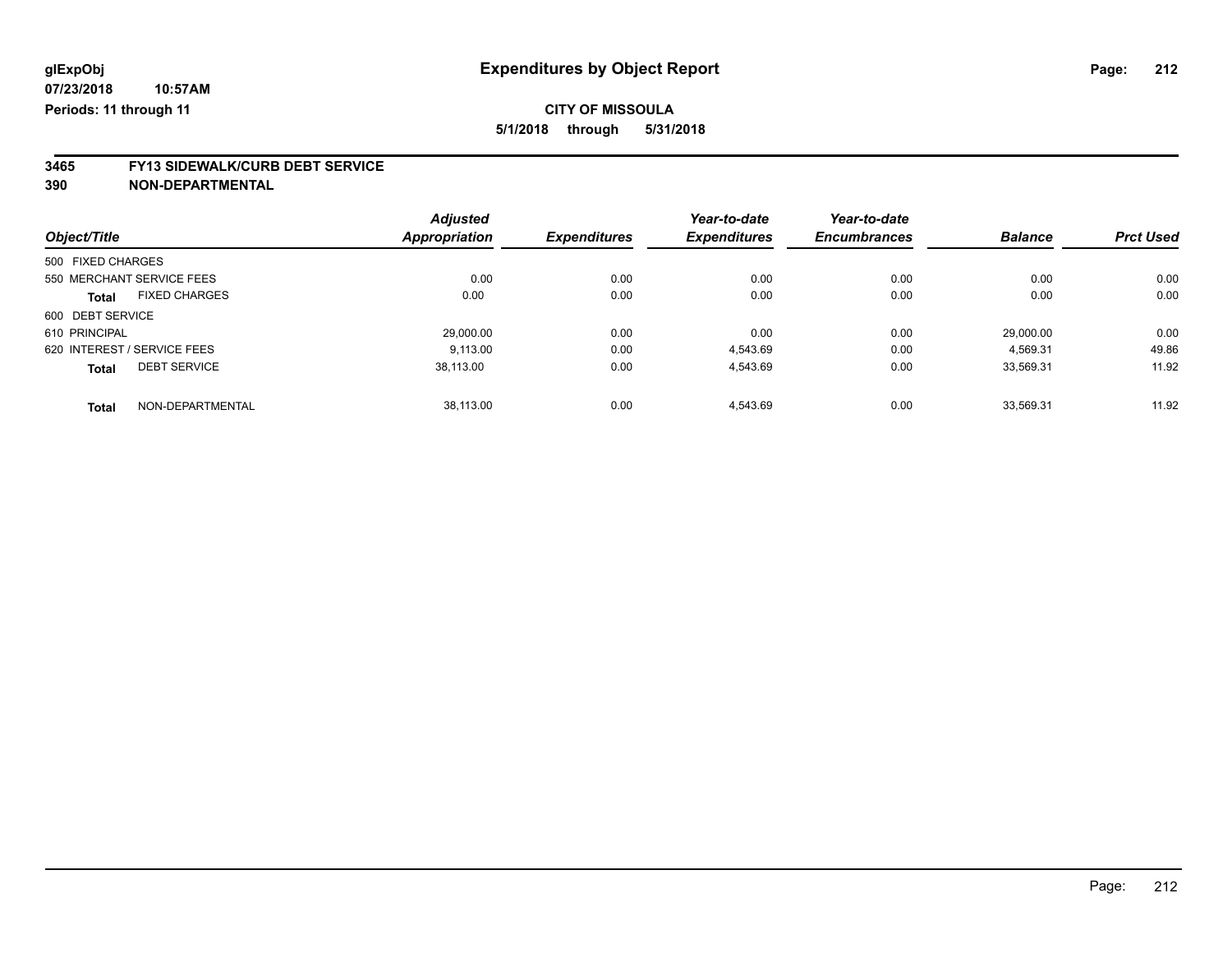#### **3465 FY13 SIDEWALK/CURB DEBT SERVICE**

|                   |                                        | <b>Adjusted</b>      |                     | Year-to-date        | Year-to-date        |                |                  |
|-------------------|----------------------------------------|----------------------|---------------------|---------------------|---------------------|----------------|------------------|
| Object/Title      |                                        | <b>Appropriation</b> | <b>Expenditures</b> | <b>Expenditures</b> | <b>Encumbrances</b> | <b>Balance</b> | <b>Prct Used</b> |
| 500 FIXED CHARGES |                                        |                      |                     |                     |                     |                |                  |
|                   | 550 MERCHANT SERVICE FEES              | 0.00                 | 0.00                | 0.00                | 0.00                | 0.00           | 0.00             |
| <b>Total</b>      | <b>FIXED CHARGES</b>                   | 0.00                 | 0.00                | 0.00                | 0.00                | 0.00           | 0.00             |
| 600 DEBT SERVICE  |                                        |                      |                     |                     |                     |                |                  |
| 610 PRINCIPAL     |                                        | 29.000.00            | 0.00                | 0.00                | 0.00                | 29.000.00      | 0.00             |
|                   | 620 INTEREST / SERVICE FEES            | 9.113.00             | 0.00                | 4.543.69            | 0.00                | 4.569.31       | 49.86            |
| <b>Total</b>      | <b>DEBT SERVICE</b>                    | 38,113.00            | 0.00                | 4,543.69            | 0.00                | 33.569.31      | 11.92            |
| <b>Total</b>      | <b>FY13 SIDEWALK/CURB DEBT SERVICE</b> | 38.113.00            | 0.00                | 4.543.69            | 0.00                | 33.569.31      | 11.92            |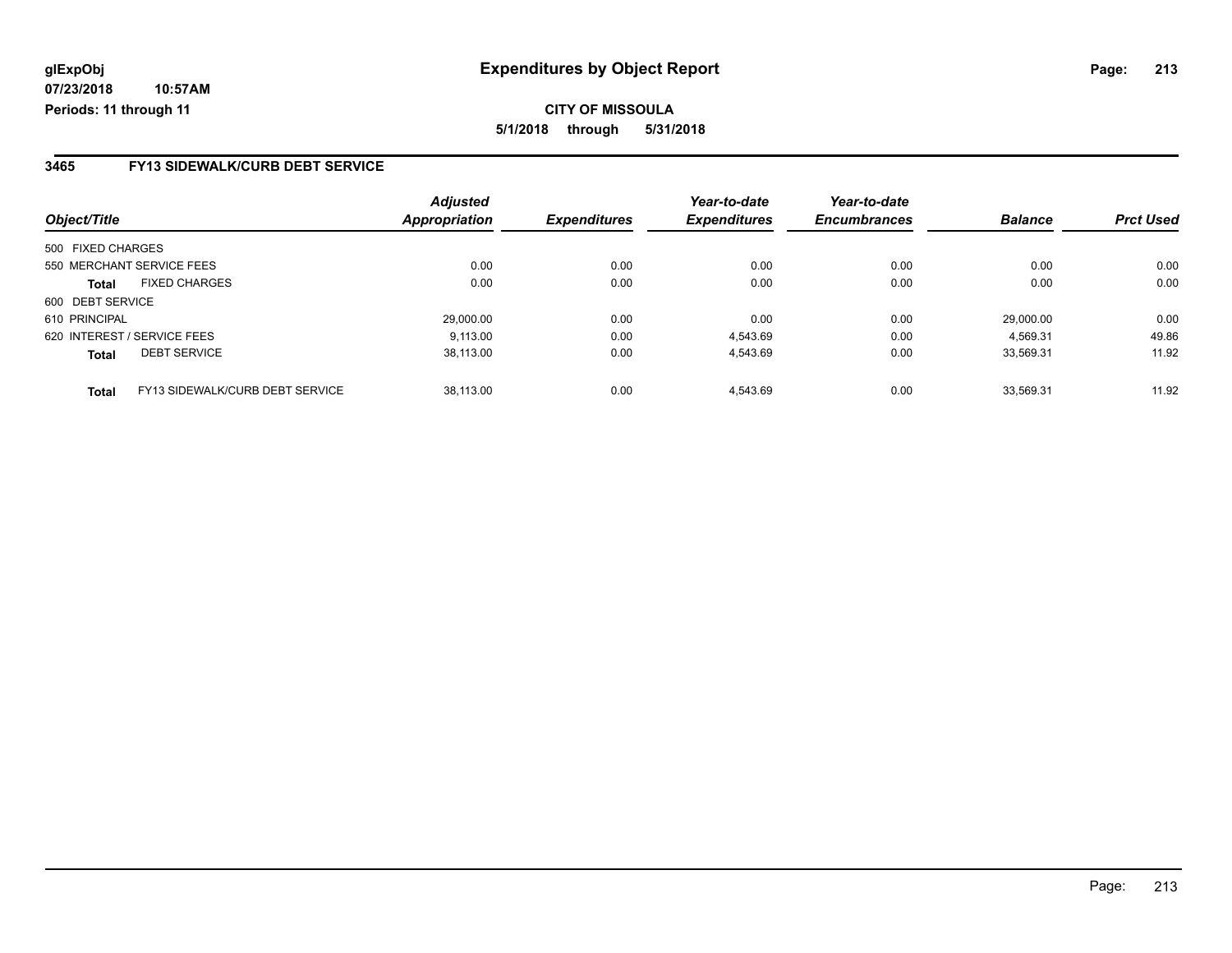# **3466 FY15 SIDEWALK/CURB DEBT SERVICE**

|                   |                             | <b>Adjusted</b>      |                     | Year-to-date        | Year-to-date        |                |                  |
|-------------------|-----------------------------|----------------------|---------------------|---------------------|---------------------|----------------|------------------|
| Object/Title      |                             | <b>Appropriation</b> | <b>Expenditures</b> | <b>Expenditures</b> | <b>Encumbrances</b> | <b>Balance</b> | <b>Prct Used</b> |
|                   | 300 PURCHASED SERVICES      |                      |                     |                     |                     |                |                  |
|                   | 350 PROFESSIONAL SERVICES   | 0.00                 | 0.00                | 0.00                | 0.00                | 0.00           | 0.00             |
| <b>Total</b>      | PURCHASED SERVICES          | 0.00                 | 0.00                | 0.00                | 0.00                | 0.00           | 0.00             |
| 500 FIXED CHARGES |                             |                      |                     |                     |                     |                |                  |
|                   | 550 MERCHANT SERVICE FEES   | 350.00               | 0.00                | 0.00                | 0.00                | 350.00         | 0.00             |
| Total             | <b>FIXED CHARGES</b>        | 350.00               | 0.00                | 0.00                | 0.00                | 350.00         | 0.00             |
| 600 DEBT SERVICE  |                             |                      |                     |                     |                     |                |                  |
| 610 PRINCIPAL     |                             | 65,721.00            | 0.00                | 0.00                | 0.00                | 65.721.00      | 0.00             |
|                   | 620 INTEREST / SERVICE FEES | 23,075.00            | 0.00                | 11,478.02           | 0.00                | 11.596.98      | 49.74            |
| <b>Total</b>      | <b>DEBT SERVICE</b>         | 88.796.00            | 0.00                | 11.478.02           | 0.00                | 77.317.98      | 12.93            |
| <b>Total</b>      | NON-DEPARTMENTAL            | 89,146.00            | 0.00                | 11,478.02           | 0.00                | 77,667.98      | 12.88            |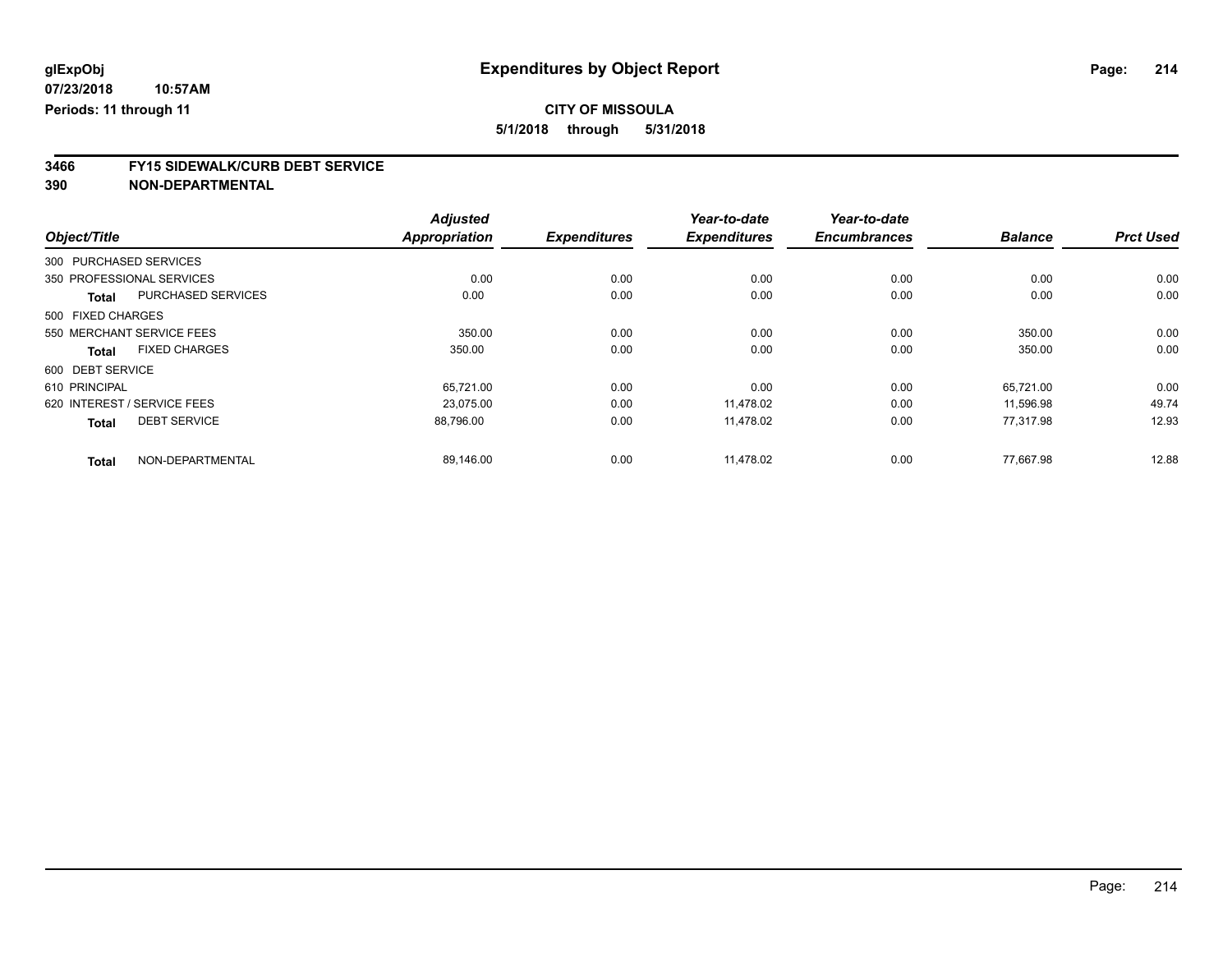### **3466 FY15 SIDEWALK/CURB DEBT SERVICE**

|                        |                                 | <b>Adjusted</b>      |                     | Year-to-date        | Year-to-date        |                |                  |
|------------------------|---------------------------------|----------------------|---------------------|---------------------|---------------------|----------------|------------------|
| Object/Title           |                                 | <b>Appropriation</b> | <b>Expenditures</b> | <b>Expenditures</b> | <b>Encumbrances</b> | <b>Balance</b> | <b>Prct Used</b> |
| 300 PURCHASED SERVICES |                                 |                      |                     |                     |                     |                |                  |
|                        | 350 PROFESSIONAL SERVICES       | 0.00                 | 0.00                | 0.00                | 0.00                | 0.00           | 0.00             |
| <b>Total</b>           | PURCHASED SERVICES              | 0.00                 | 0.00                | 0.00                | 0.00                | 0.00           | 0.00             |
| 500 FIXED CHARGES      |                                 |                      |                     |                     |                     |                |                  |
|                        | 550 MERCHANT SERVICE FEES       | 350.00               | 0.00                | 0.00                | 0.00                | 350.00         | 0.00             |
| Total                  | <b>FIXED CHARGES</b>            | 350.00               | 0.00                | 0.00                | 0.00                | 350.00         | 0.00             |
| 600 DEBT SERVICE       |                                 |                      |                     |                     |                     |                |                  |
| 610 PRINCIPAL          |                                 | 65,721.00            | 0.00                | 0.00                | 0.00                | 65.721.00      | 0.00             |
|                        | 620 INTEREST / SERVICE FEES     | 23,075.00            | 0.00                | 11,478.02           | 0.00                | 11.596.98      | 49.74            |
| <b>Total</b>           | <b>DEBT SERVICE</b>             | 88,796.00            | 0.00                | 11,478.02           | 0.00                | 77,317.98      | 12.93            |
| <b>Total</b>           | FY15 SIDEWALK/CURB DEBT SERVICE | 89,146.00            | 0.00                | 11.478.02           | 0.00                | 77.667.98      | 12.88            |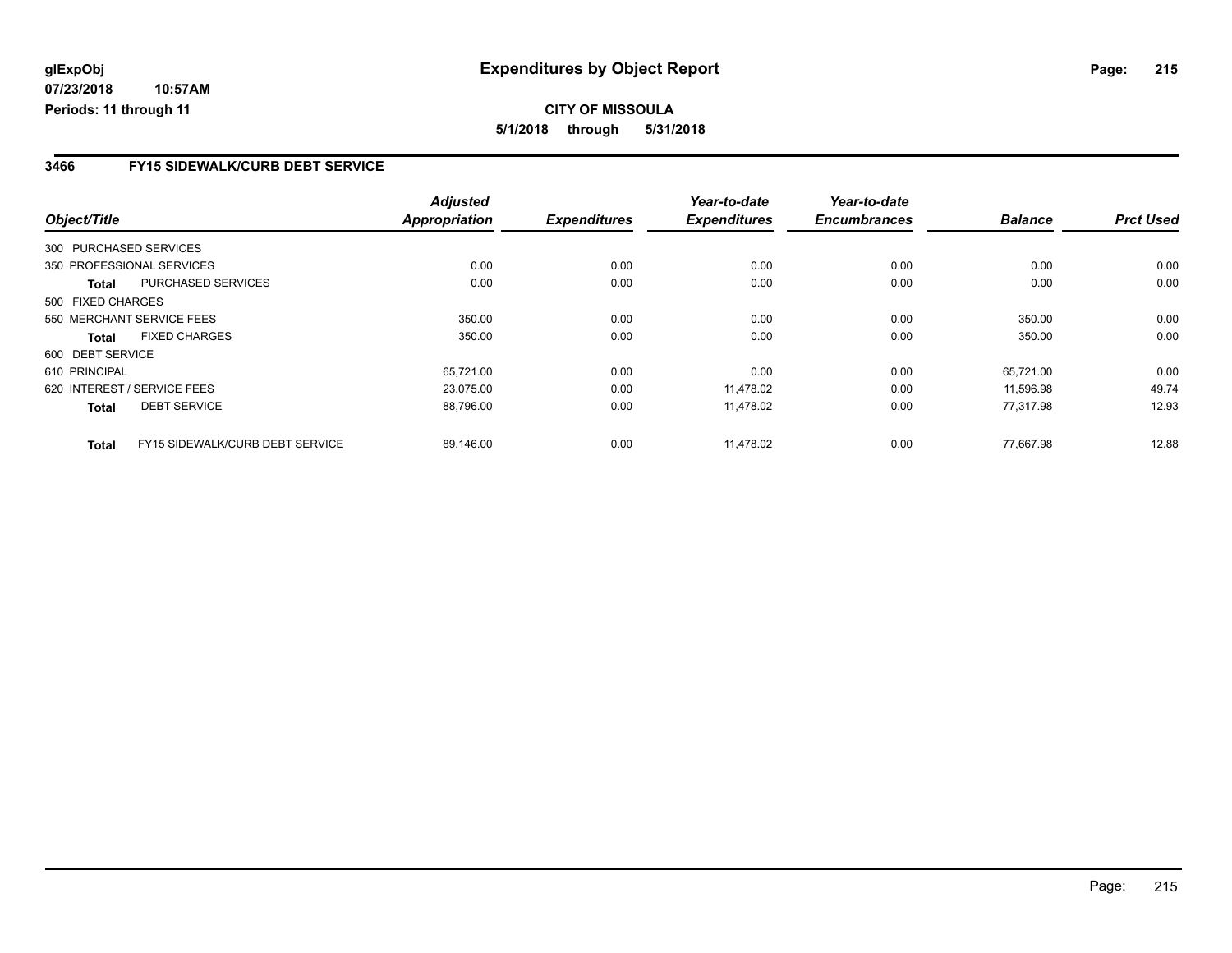# **3467 FY16 SIDEWALK/CURB DEBT SERVICE**

|                   |                             | <b>Adjusted</b>      |                     | Year-to-date        | Year-to-date        |                |                  |
|-------------------|-----------------------------|----------------------|---------------------|---------------------|---------------------|----------------|------------------|
| Object/Title      |                             | <b>Appropriation</b> | <b>Expenditures</b> | <b>Expenditures</b> | <b>Encumbrances</b> | <b>Balance</b> | <b>Prct Used</b> |
|                   | 300 PURCHASED SERVICES      |                      |                     |                     |                     |                |                  |
|                   | 350 PROFESSIONAL SERVICES   | 0.00                 | 0.00                | 0.00                | 0.00                | 0.00           | 0.00             |
| <b>Total</b>      | PURCHASED SERVICES          | 0.00                 | 0.00                | 0.00                | 0.00                | 0.00           | 0.00             |
| 500 FIXED CHARGES |                             |                      |                     |                     |                     |                |                  |
|                   | 550 MERCHANT SERVICE FEES   | 350.00               | 0.00                | 0.00                | 0.00                | 350.00         | 0.00             |
| <b>Total</b>      | <b>FIXED CHARGES</b>        | 350.00               | 0.00                | 0.00                | 0.00                | 350.00         | 0.00             |
| 600 DEBT SERVICE  |                             |                      |                     |                     |                     |                |                  |
| 610 PRINCIPAL     |                             | 21,872.00            | 0.00                | 0.00                | 0.00                | 21.872.00      | 0.00             |
|                   | 620 INTEREST / SERVICE FEES | 10.748.00            | 0.00                | 5,373.85            | 0.00                | 5.374.15       | 50.00            |
| <b>Total</b>      | <b>DEBT SERVICE</b>         | 32.620.00            | 0.00                | 5,373.85            | 0.00                | 27.246.15      | 16.47            |
| <b>Total</b>      | NON-DEPARTMENTAL            | 32,970.00            | 0.00                | 5,373.85            | 0.00                | 27,596.15      | 16.30            |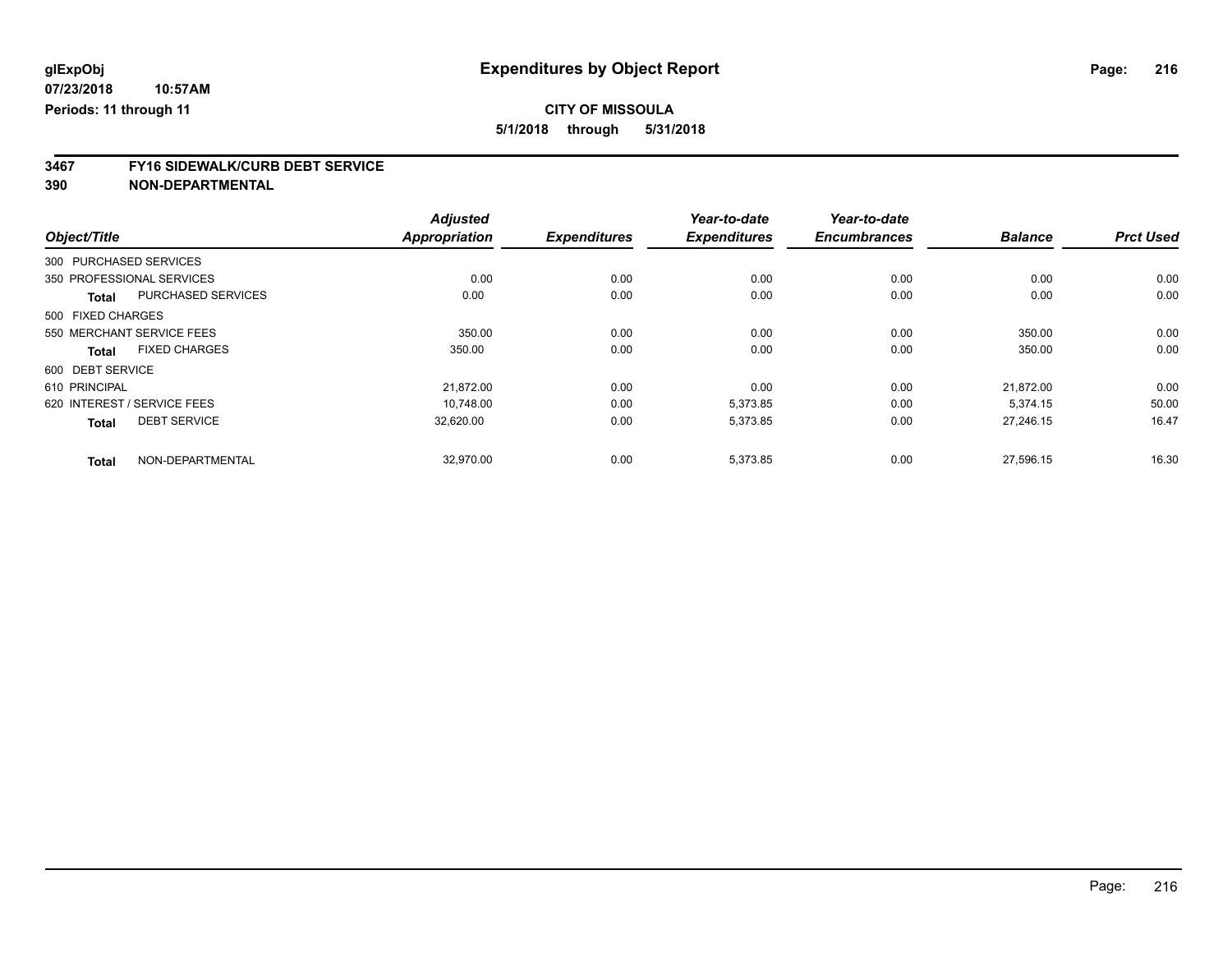### **3467 FY16 SIDEWALK/CURB DEBT SERVICE**

|                        |                                 | <b>Adjusted</b> |                     | Year-to-date        | Year-to-date        |                |                  |
|------------------------|---------------------------------|-----------------|---------------------|---------------------|---------------------|----------------|------------------|
| Object/Title           |                                 | Appropriation   | <b>Expenditures</b> | <b>Expenditures</b> | <b>Encumbrances</b> | <b>Balance</b> | <b>Prct Used</b> |
| 300 PURCHASED SERVICES |                                 |                 |                     |                     |                     |                |                  |
|                        | 350 PROFESSIONAL SERVICES       | 0.00            | 0.00                | 0.00                | 0.00                | 0.00           | 0.00             |
| <b>Total</b>           | PURCHASED SERVICES              | 0.00            | 0.00                | 0.00                | 0.00                | 0.00           | 0.00             |
| 500 FIXED CHARGES      |                                 |                 |                     |                     |                     |                |                  |
|                        | 550 MERCHANT SERVICE FEES       | 350.00          | 0.00                | 0.00                | 0.00                | 350.00         | 0.00             |
| <b>Total</b>           | <b>FIXED CHARGES</b>            | 350.00          | 0.00                | 0.00                | 0.00                | 350.00         | 0.00             |
| 600 DEBT SERVICE       |                                 |                 |                     |                     |                     |                |                  |
| 610 PRINCIPAL          |                                 | 21,872.00       | 0.00                | 0.00                | 0.00                | 21,872.00      | 0.00             |
|                        | 620 INTEREST / SERVICE FEES     | 10.748.00       | 0.00                | 5.373.85            | 0.00                | 5.374.15       | 50.00            |
| Total                  | <b>DEBT SERVICE</b>             | 32,620.00       | 0.00                | 5,373.85            | 0.00                | 27,246.15      | 16.47            |
| <b>Total</b>           | FY16 SIDEWALK/CURB DEBT SERVICE | 32.970.00       | 0.00                | 5.373.85            | 0.00                | 27.596.15      | 16.30            |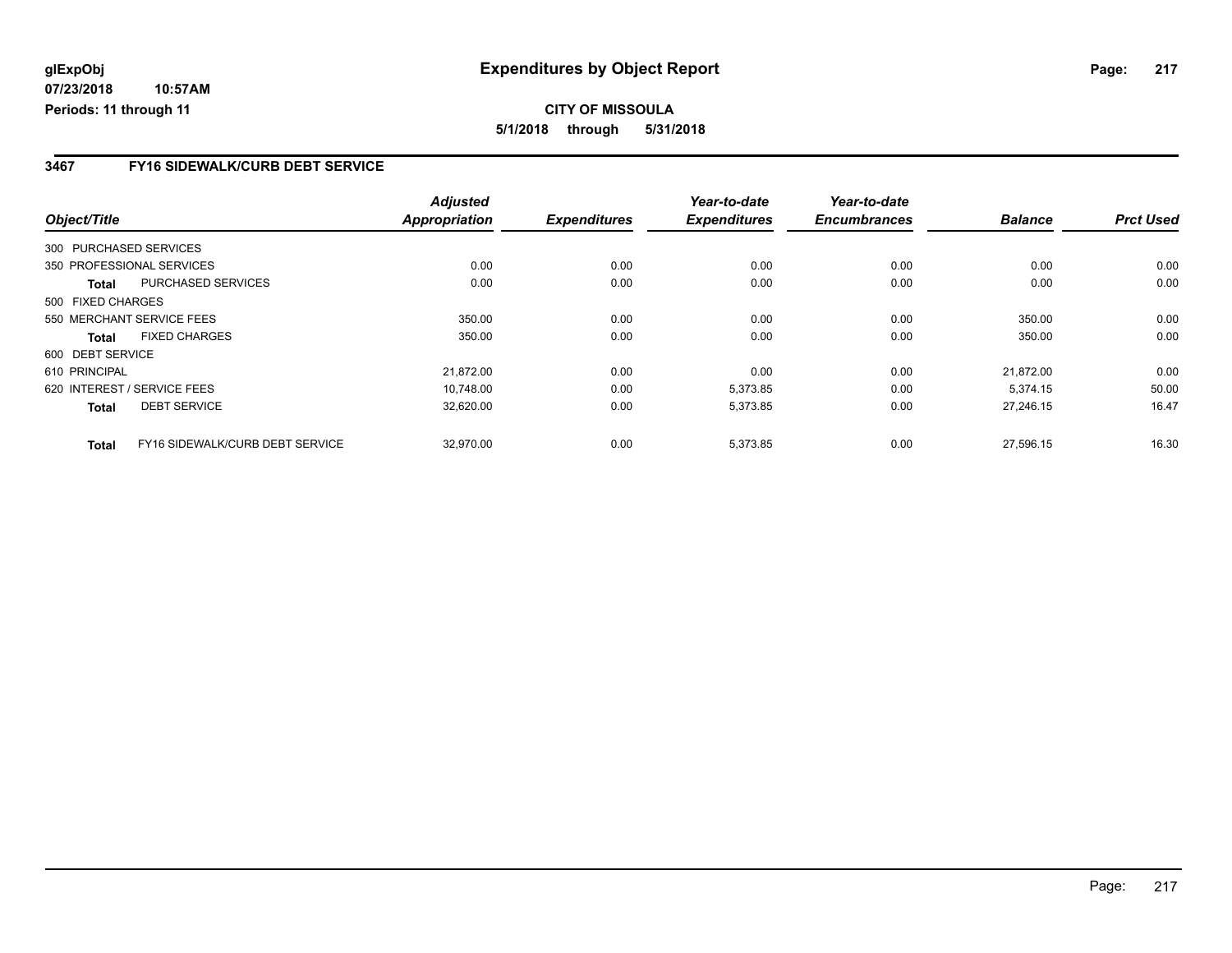# **3468 FY17 SIDEWALK/CURB DEBT SERVICE**

|                                           | <b>Adjusted</b>      |                     | Year-to-date        | Year-to-date        |                |                  |
|-------------------------------------------|----------------------|---------------------|---------------------|---------------------|----------------|------------------|
| Object/Title                              | <b>Appropriation</b> | <b>Expenditures</b> | <b>Expenditures</b> | <b>Encumbrances</b> | <b>Balance</b> | <b>Prct Used</b> |
| 300 PURCHASED SERVICES                    |                      |                     |                     |                     |                |                  |
| 350 PROFESSIONAL SERVICES                 | 0.00                 | 0.00                | 0.00                | 0.00                | 0.00           | 0.00             |
| <b>PURCHASED SERVICES</b><br><b>Total</b> | 0.00                 | 0.00                | 0.00                | 0.00                | 0.00           | 0.00             |
| 500 FIXED CHARGES                         |                      |                     |                     |                     |                |                  |
| 550 MERCHANT SERVICE FEES                 | 0.00                 | 0.00                | 0.00                | 0.00                | 0.00           | 0.00             |
| <b>FIXED CHARGES</b><br><b>Total</b>      | 0.00                 | 0.00                | 0.00                | 0.00                | 0.00           | 0.00             |
| 600 DEBT SERVICE                          |                      |                     |                     |                     |                |                  |
| 610 PRINCIPAL                             | 0.00                 | 0.00                | 0.00                | 0.00                | 0.00           | 0.00             |
| 620 INTEREST / SERVICE FEES               | 0.00                 | 0.00                | 11,786.36           | 0.00                | $-11.786.36$   | 0.00             |
| <b>DEBT SERVICE</b><br><b>Total</b>       | 0.00                 | 0.00                | 11,786.36           | 0.00                | $-11.786.36$   | 0.00             |
|                                           |                      |                     |                     |                     |                |                  |
| NON-DEPARTMENTAL<br><b>Total</b>          | 0.00                 | 0.00                | 11,786.36           | 0.00                | $-11,786.36$   | 0.00             |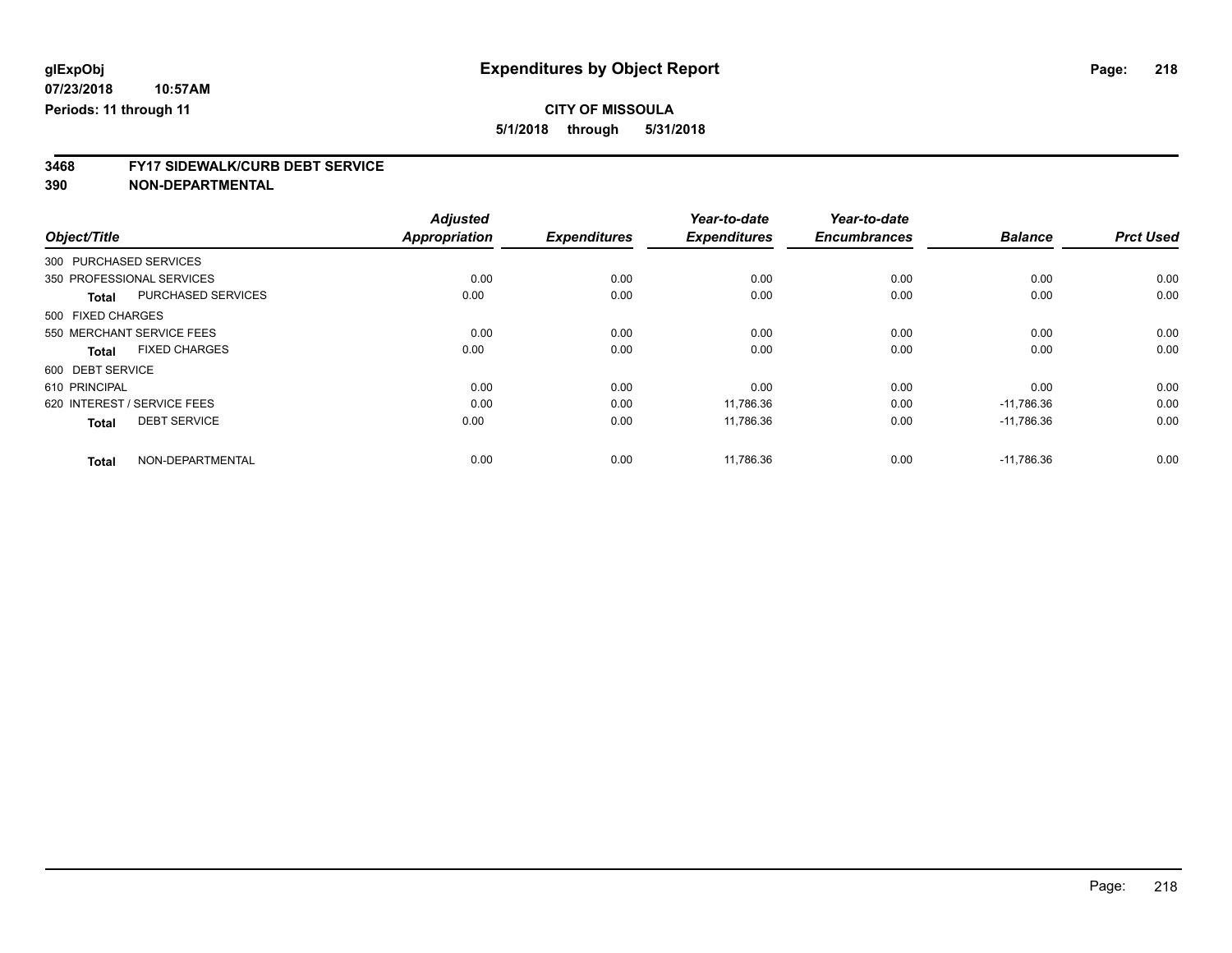### **3468 FY17 SIDEWALK/CURB DEBT SERVICE**

|                        |                                 | <b>Adjusted</b>      |                     | Year-to-date        | Year-to-date        |                |                  |
|------------------------|---------------------------------|----------------------|---------------------|---------------------|---------------------|----------------|------------------|
| Object/Title           |                                 | <b>Appropriation</b> | <b>Expenditures</b> | <b>Expenditures</b> | <b>Encumbrances</b> | <b>Balance</b> | <b>Prct Used</b> |
| 300 PURCHASED SERVICES |                                 |                      |                     |                     |                     |                |                  |
|                        | 350 PROFESSIONAL SERVICES       | 0.00                 | 0.00                | 0.00                | 0.00                | 0.00           | 0.00             |
| <b>Total</b>           | PURCHASED SERVICES              | 0.00                 | 0.00                | 0.00                | 0.00                | 0.00           | 0.00             |
| 500 FIXED CHARGES      |                                 |                      |                     |                     |                     |                |                  |
|                        | 550 MERCHANT SERVICE FEES       | 0.00                 | 0.00                | 0.00                | 0.00                | 0.00           | 0.00             |
| <b>Total</b>           | <b>FIXED CHARGES</b>            | 0.00                 | 0.00                | 0.00                | 0.00                | 0.00           | 0.00             |
| 600 DEBT SERVICE       |                                 |                      |                     |                     |                     |                |                  |
| 610 PRINCIPAL          |                                 | 0.00                 | 0.00                | 0.00                | 0.00                | 0.00           | 0.00             |
|                        | 620 INTEREST / SERVICE FEES     | 0.00                 | 0.00                | 11,786.36           | 0.00                | $-11.786.36$   | 0.00             |
| <b>Total</b>           | <b>DEBT SERVICE</b>             | 0.00                 | 0.00                | 11,786.36           | 0.00                | $-11,786.36$   | 0.00             |
| <b>Total</b>           | FY17 SIDEWALK/CURB DEBT SERVICE | 0.00                 | 0.00                | 11.786.36           | 0.00                | $-11.786.36$   | 0.00             |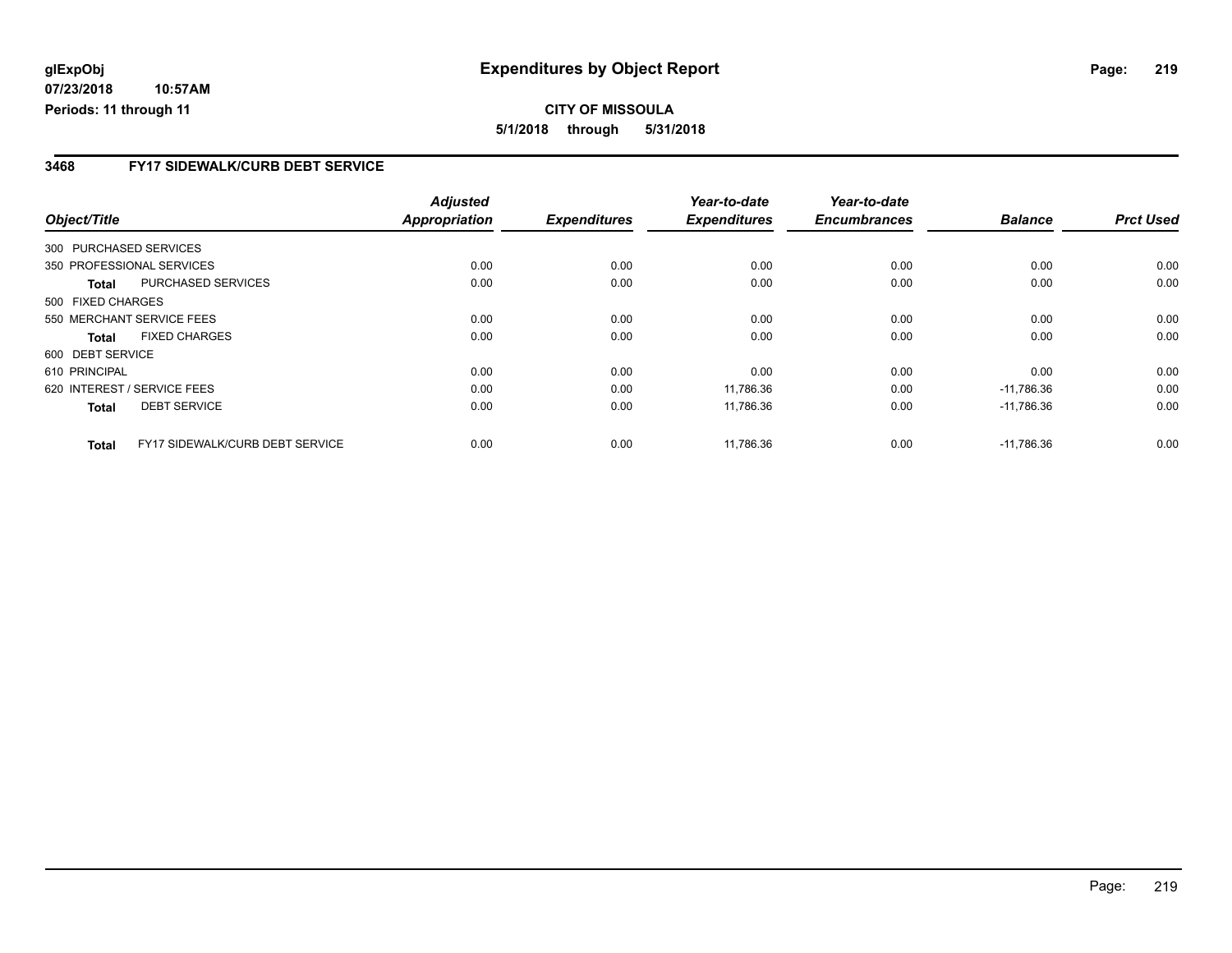# **3491 SID 491 DEBT SERVICE FUND**

| Object/Title                 | <b>Adjusted</b><br>Appropriation | <b>Expenditures</b> | Year-to-date<br><b>Expenditures</b> | Year-to-date<br><b>Encumbrances</b> | <b>Balance</b> | <b>Prct Used</b> |
|------------------------------|----------------------------------|---------------------|-------------------------------------|-------------------------------------|----------------|------------------|
| 600 DEBT SERVICE             |                                  |                     |                                     |                                     |                |                  |
| 620 INTEREST / SERVICE FEES  | 0.00                             | 0.00                | 0.00                                | 0.00                                | 0.00           | 0.00             |
| <b>DEBT SERVICE</b><br>Total | 0.00                             | 0.00                | 0.00                                | 0.00                                | 0.00           | 0.00             |
| NON-DEPARTMENTAL<br>Total    | 0.00                             | 0.00                | 0.00                                | 0.00                                | 0.00           | 0.00             |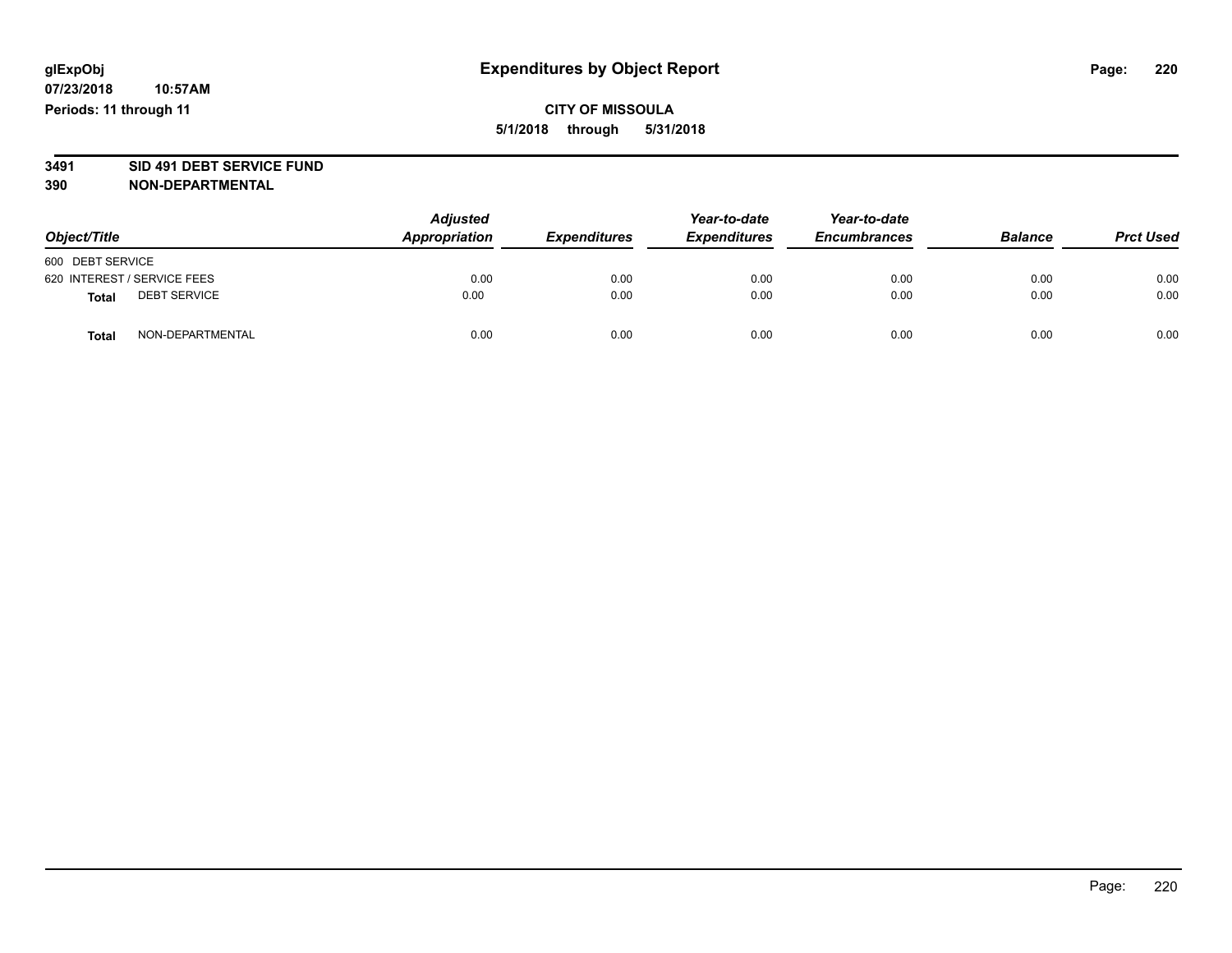**CITY OF MISSOULA 5/1/2018 through 5/31/2018**

### **3491 SID 491 DEBT SERVICE FUND**

| Object/Title                       | <b>Adjusted</b><br>Appropriation | <b>Expenditures</b> | Year-to-date<br><b>Expenditures</b> | Year-to-date<br><b>Encumbrances</b> | <b>Balance</b> | <b>Prct Used</b> |
|------------------------------------|----------------------------------|---------------------|-------------------------------------|-------------------------------------|----------------|------------------|
| 600 DEBT SERVICE                   |                                  |                     |                                     |                                     |                |                  |
| 620 INTEREST / SERVICE FEES        | 0.00                             | 0.00                | 0.00                                | 0.00                                | 0.00           | 0.00             |
| <b>DEBT SERVICE</b><br>Total       | 0.00                             | 0.00                | 0.00                                | 0.00                                | 0.00           | 0.00             |
| SID 491 DEBT SERVICE FUND<br>Total | 0.00                             | 0.00                | 0.00                                | 0.00                                | 0.00           | 0.00             |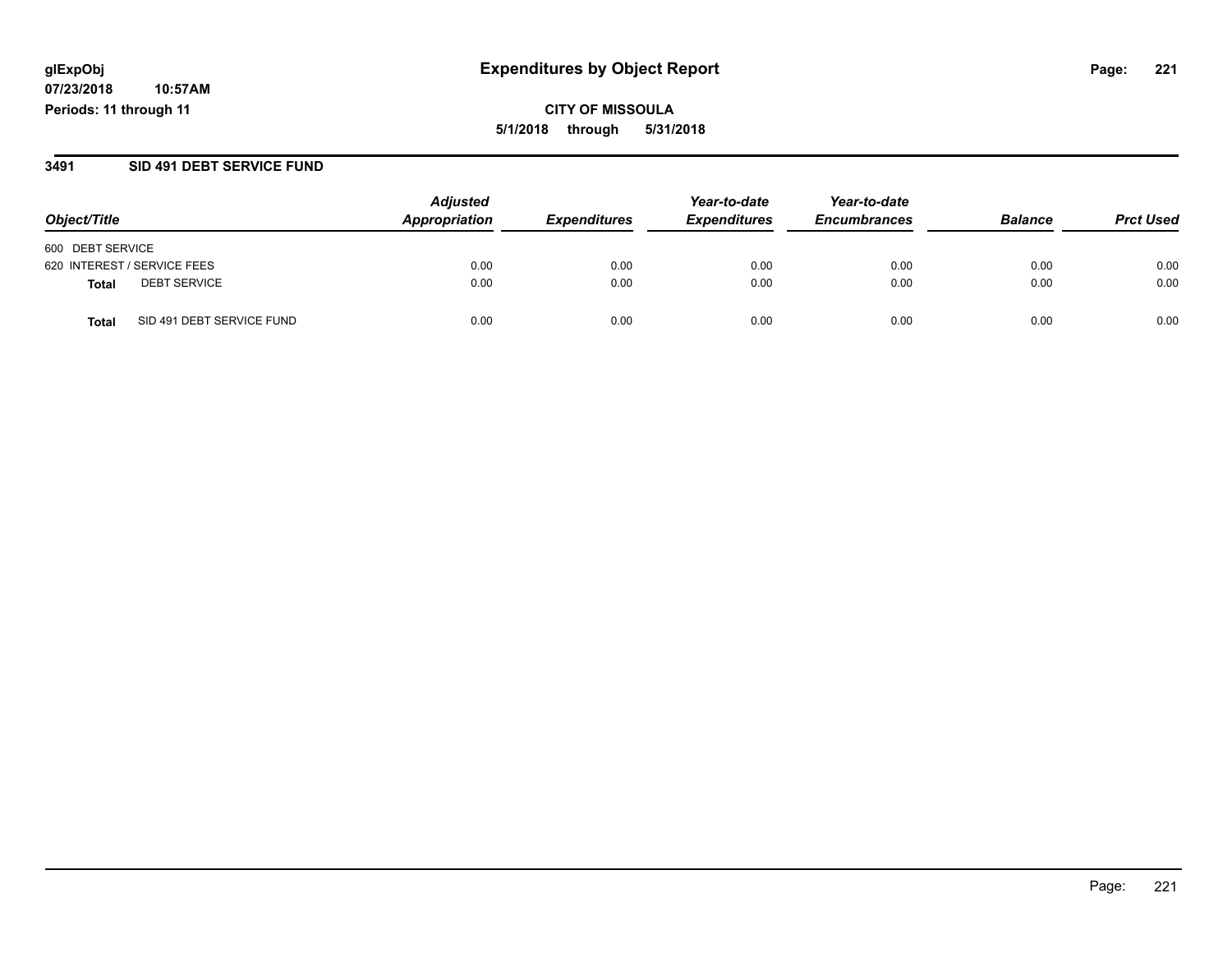## **CITY OF MISSOULA 5/1/2018 through 5/31/2018**

# **3495 SID 495 DEBT SERVICE FUND**

| Object/Title                 |                         | <b>Adjusted</b><br>Appropriation | <b>Expenditures</b> | Year-to-date<br><b>Expenditures</b> | Year-to-date<br><b>Encumbrances</b> | <b>Balance</b> | <b>Prct Used</b> |
|------------------------------|-------------------------|----------------------------------|---------------------|-------------------------------------|-------------------------------------|----------------|------------------|
| 800 OTHER OBJECTS            |                         |                                  |                     |                                     |                                     |                |                  |
| 820 TRANSFERS TO OTHER FUNDS |                         | 0.00                             | 0.00                | 0.00                                | 0.00                                | 0.00           | 0.00             |
| Total                        | OTHER OBJECTS           | 0.00                             | 0.00                | 0.00                                | 0.00                                | 0.00           | 0.00             |
| Tota                         | *** Title Not Found *** | 0.00                             | 0.00                | 0.00                                | 0.00                                | 0.00           | 0.00             |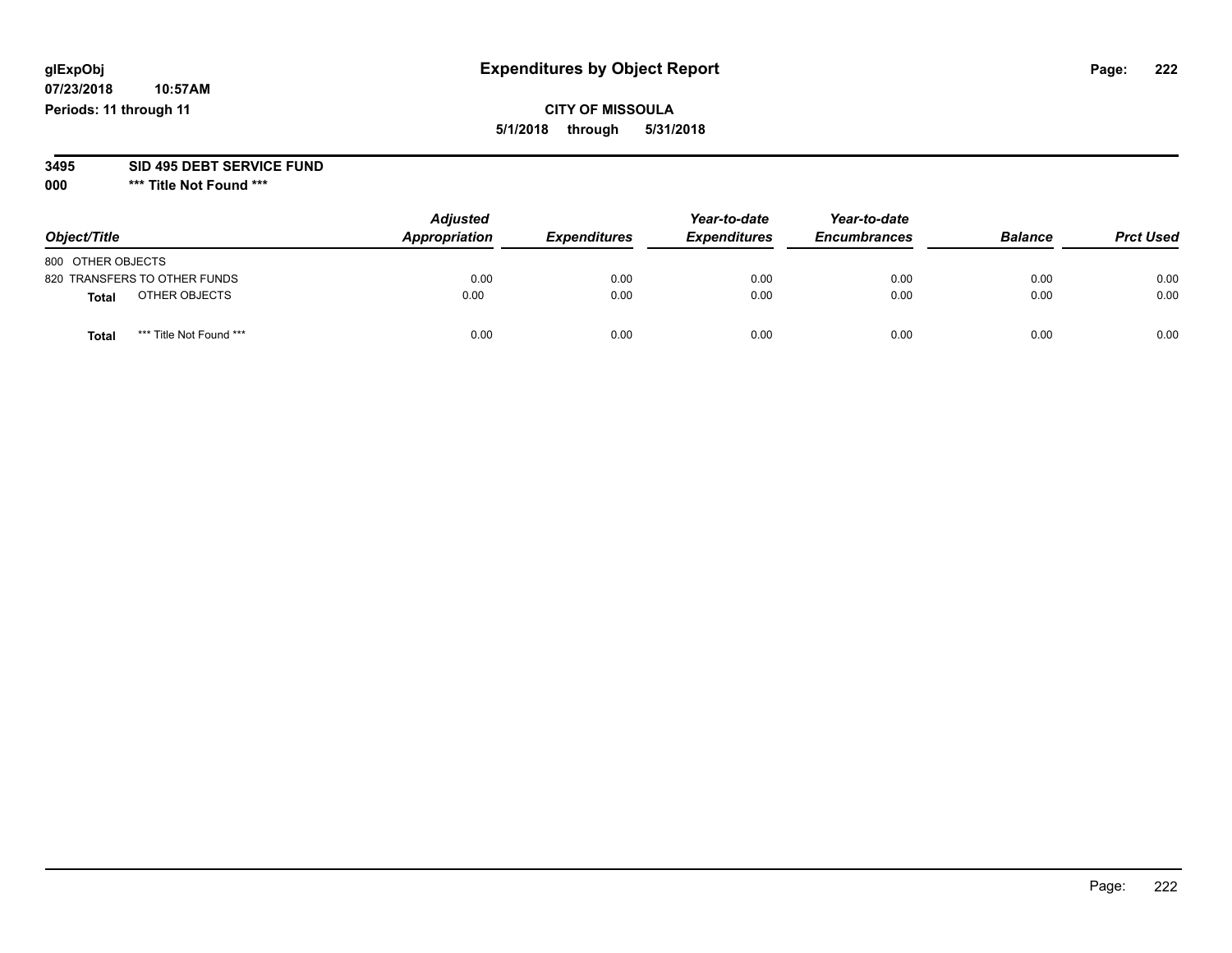**3495 SID 495 DEBT SERVICE FUND**

| Object/Title                         | <b>Adjusted</b><br><b>Appropriation</b> | <b>Expenditures</b> | Year-to-date<br><b>Expenditures</b> | Year-to-date<br><b>Encumbrances</b> | <b>Balance</b> | <b>Prct Used</b> |
|--------------------------------------|-----------------------------------------|---------------------|-------------------------------------|-------------------------------------|----------------|------------------|
| 500 FIXED CHARGES                    |                                         |                     |                                     |                                     |                |                  |
| 550 MERCHANT SERVICE FEES            | 0.00                                    | 0.00                | 0.00                                | 0.00                                | 0.00           | 0.00             |
| <b>FIXED CHARGES</b><br><b>Total</b> | 0.00                                    | 0.00                | 0.00                                | 0.00                                | 0.00           | 0.00             |
| 800 OTHER OBJECTS                    |                                         |                     |                                     |                                     |                |                  |
| 820 TRANSFERS TO OTHER FUNDS         | 0.00                                    | 0.00                | 0.00                                | 0.00                                | 0.00           | 0.00             |
| OTHER OBJECTS<br><b>Total</b>        | 0.00                                    | 0.00                | 0.00                                | 0.00                                | 0.00           | 0.00             |
| NON-DEPARTMENTAL<br><b>Total</b>     | 0.00                                    | 0.00                | 0.00                                | 0.00                                | 0.00           | 0.00             |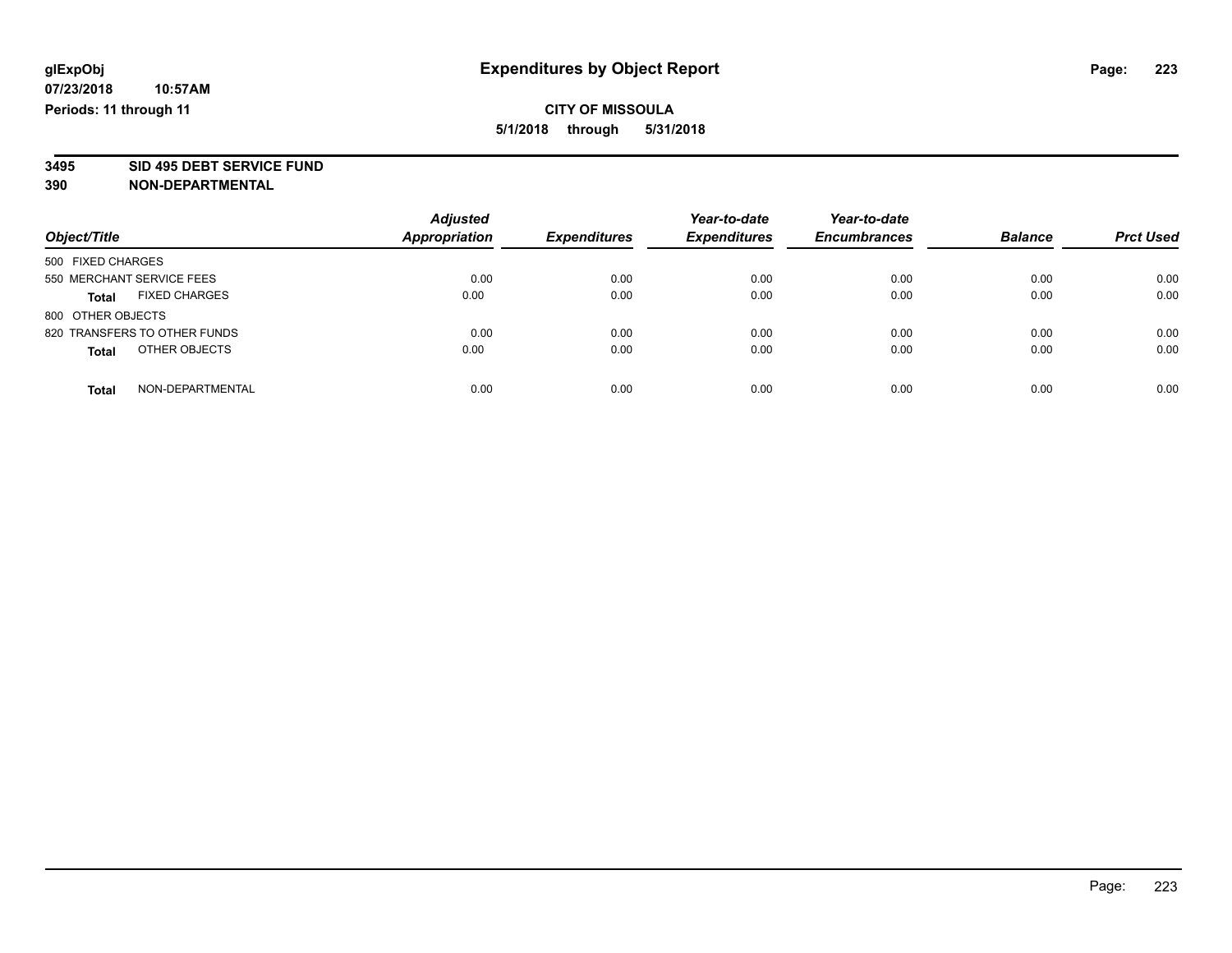**CITY OF MISSOULA 5/1/2018 through 5/31/2018**

### **3495 SID 495 DEBT SERVICE FUND**

| Object/Title                              | <b>Adjusted</b><br><b>Appropriation</b> | <b>Expenditures</b> | Year-to-date<br><b>Expenditures</b> | Year-to-date<br><b>Encumbrances</b> | <b>Balance</b> | <b>Prct Used</b> |
|-------------------------------------------|-----------------------------------------|---------------------|-------------------------------------|-------------------------------------|----------------|------------------|
|                                           |                                         |                     |                                     |                                     |                |                  |
| 500 FIXED CHARGES                         |                                         |                     |                                     |                                     |                |                  |
| 550 MERCHANT SERVICE FEES                 | 0.00                                    | 0.00                | 0.00                                | 0.00                                | 0.00           | 0.00             |
| <b>FIXED CHARGES</b><br><b>Total</b>      | 0.00                                    | 0.00                | 0.00                                | 0.00                                | 0.00           | 0.00             |
| 800 OTHER OBJECTS                         |                                         |                     |                                     |                                     |                |                  |
| 820 TRANSFERS TO OTHER FUNDS              | 0.00                                    | 0.00                | 0.00                                | 0.00                                | 0.00           | 0.00             |
| OTHER OBJECTS<br><b>Total</b>             | 0.00                                    | 0.00                | 0.00                                | 0.00                                | 0.00           | 0.00             |
|                                           |                                         |                     |                                     |                                     |                |                  |
| SID 495 DEBT SERVICE FUND<br><b>Total</b> | 0.00                                    | 0.00                | 0.00                                | 0.00                                | 0.00           | 0.00             |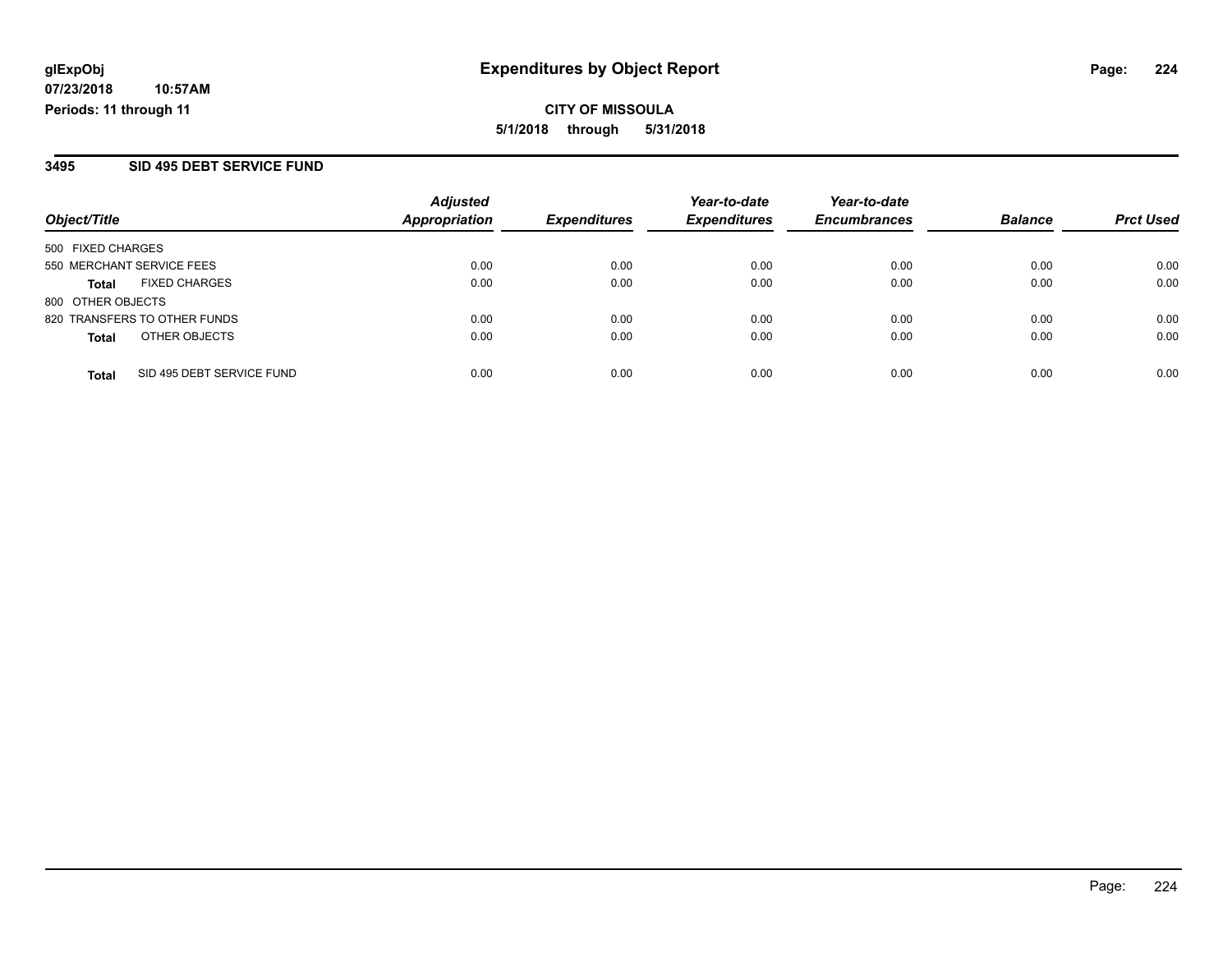## **CITY OF MISSOULA 5/1/2018 through 5/31/2018**

#### **3497 SID 497 DEBT SERVICE FUND**

| Object/Title                     | <b>Adjusted</b><br>Appropriation | <b>Expenditures</b> | Year-to-date<br><b>Expenditures</b> | Year-to-date<br><b>Encumbrances</b> | <b>Balance</b> | <b>Prct Used</b> |
|----------------------------------|----------------------------------|---------------------|-------------------------------------|-------------------------------------|----------------|------------------|
| 800 OTHER OBJECTS                |                                  |                     |                                     |                                     |                |                  |
| 820 TRANSFERS TO OTHER FUNDS     | 0.00                             | 0.00                | 0.00                                | 0.00                                | 0.00           | 0.00             |
| OTHER OBJECTS<br><b>Total</b>    | 0.00                             | 0.00                | 0.00                                | 0.00                                | 0.00           | 0.00             |
| *** Title Not Found ***<br>Total | 0.00                             | 0.00                | 0.00                                | 0.00                                | 0.00           | 0.00             |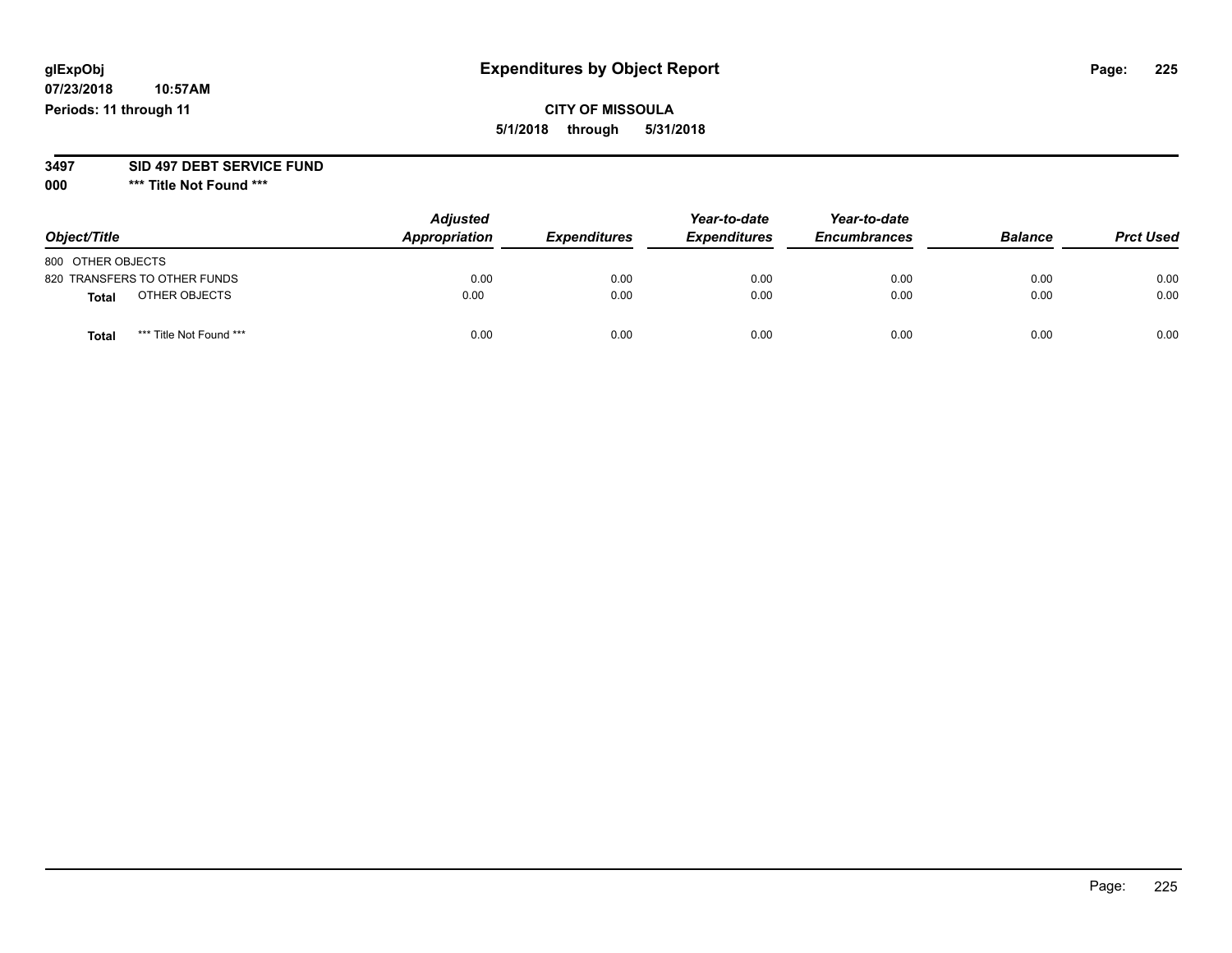**3497 SID 497 DEBT SERVICE FUND**

|                                      | <b>Adjusted</b>      |                     | Year-to-date        | Year-to-date        |                |                  |
|--------------------------------------|----------------------|---------------------|---------------------|---------------------|----------------|------------------|
| Object/Title                         | <b>Appropriation</b> | <b>Expenditures</b> | <b>Expenditures</b> | <b>Encumbrances</b> | <b>Balance</b> | <b>Prct Used</b> |
| 500 FIXED CHARGES                    |                      |                     |                     |                     |                |                  |
| 550 MERCHANT SERVICE FEES            | 0.00                 | 0.00                | 0.00                | 0.00                | 0.00           | 0.00             |
| <b>FIXED CHARGES</b><br><b>Total</b> | 0.00                 | 0.00                | 0.00                | 0.00                | 0.00           | 0.00             |
| 600 DEBT SERVICE                     |                      |                     |                     |                     |                |                  |
| 620 INTEREST / SERVICE FEES          | 0.00                 | 0.00                | 0.00                | 0.00                | 0.00           | 0.00             |
| <b>DEBT SERVICE</b><br>Total         | 0.00                 | 0.00                | 0.00                | 0.00                | 0.00           | 0.00             |
| 800 OTHER OBJECTS                    |                      |                     |                     |                     |                |                  |
| 800 OTHER OBJECTS                    | 0.00                 | 0.00                | 0.00                | 0.00                | 0.00           | 0.00             |
| 820 TRANSFERS TO OTHER FUNDS         | 0.00                 | 0.00                | 0.00                | 0.00                | 0.00           | 0.00             |
| OTHER OBJECTS<br><b>Total</b>        | 0.00                 | 0.00                | 0.00                | 0.00                | 0.00           | 0.00             |
|                                      |                      |                     |                     |                     |                |                  |
| NON-DEPARTMENTAL<br><b>Total</b>     | 0.00                 | 0.00                | 0.00                | 0.00                | 0.00           | 0.00             |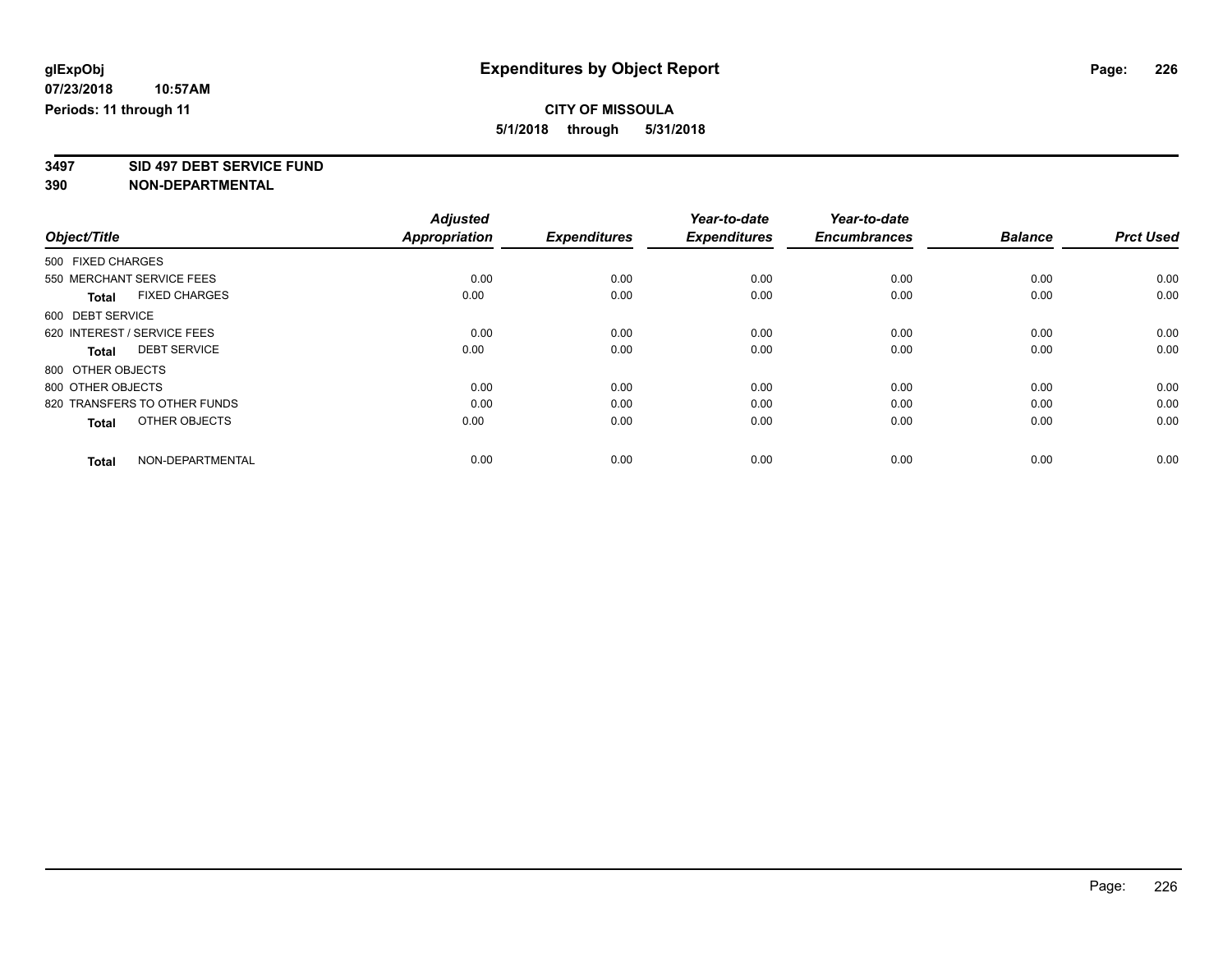### **3497 SID 497 DEBT SERVICE FUND**

|                                           | <b>Adjusted</b>      |                     | Year-to-date        | Year-to-date        |                |                  |
|-------------------------------------------|----------------------|---------------------|---------------------|---------------------|----------------|------------------|
| Object/Title                              | <b>Appropriation</b> | <b>Expenditures</b> | <b>Expenditures</b> | <b>Encumbrances</b> | <b>Balance</b> | <b>Prct Used</b> |
| 500 FIXED CHARGES                         |                      |                     |                     |                     |                |                  |
| 550 MERCHANT SERVICE FEES                 | 0.00                 | 0.00                | 0.00                | 0.00                | 0.00           | 0.00             |
| <b>FIXED CHARGES</b><br><b>Total</b>      | 0.00                 | 0.00                | 0.00                | 0.00                | 0.00           | 0.00             |
| 600 DEBT SERVICE                          |                      |                     |                     |                     |                |                  |
| 620 INTEREST / SERVICE FEES               | 0.00                 | 0.00                | 0.00                | 0.00                | 0.00           | 0.00             |
| <b>DEBT SERVICE</b><br><b>Total</b>       | 0.00                 | 0.00                | 0.00                | 0.00                | 0.00           | 0.00             |
| 800 OTHER OBJECTS                         |                      |                     |                     |                     |                |                  |
| 800 OTHER OBJECTS                         | 0.00                 | 0.00                | 0.00                | 0.00                | 0.00           | 0.00             |
| 820 TRANSFERS TO OTHER FUNDS              | 0.00                 | 0.00                | 0.00                | 0.00                | 0.00           | 0.00             |
| OTHER OBJECTS<br><b>Total</b>             | 0.00                 | 0.00                | 0.00                | 0.00                | 0.00           | 0.00             |
| SID 497 DEBT SERVICE FUND<br><b>Total</b> | 0.00                 | 0.00                | 0.00                | 0.00                | 0.00           | 0.00             |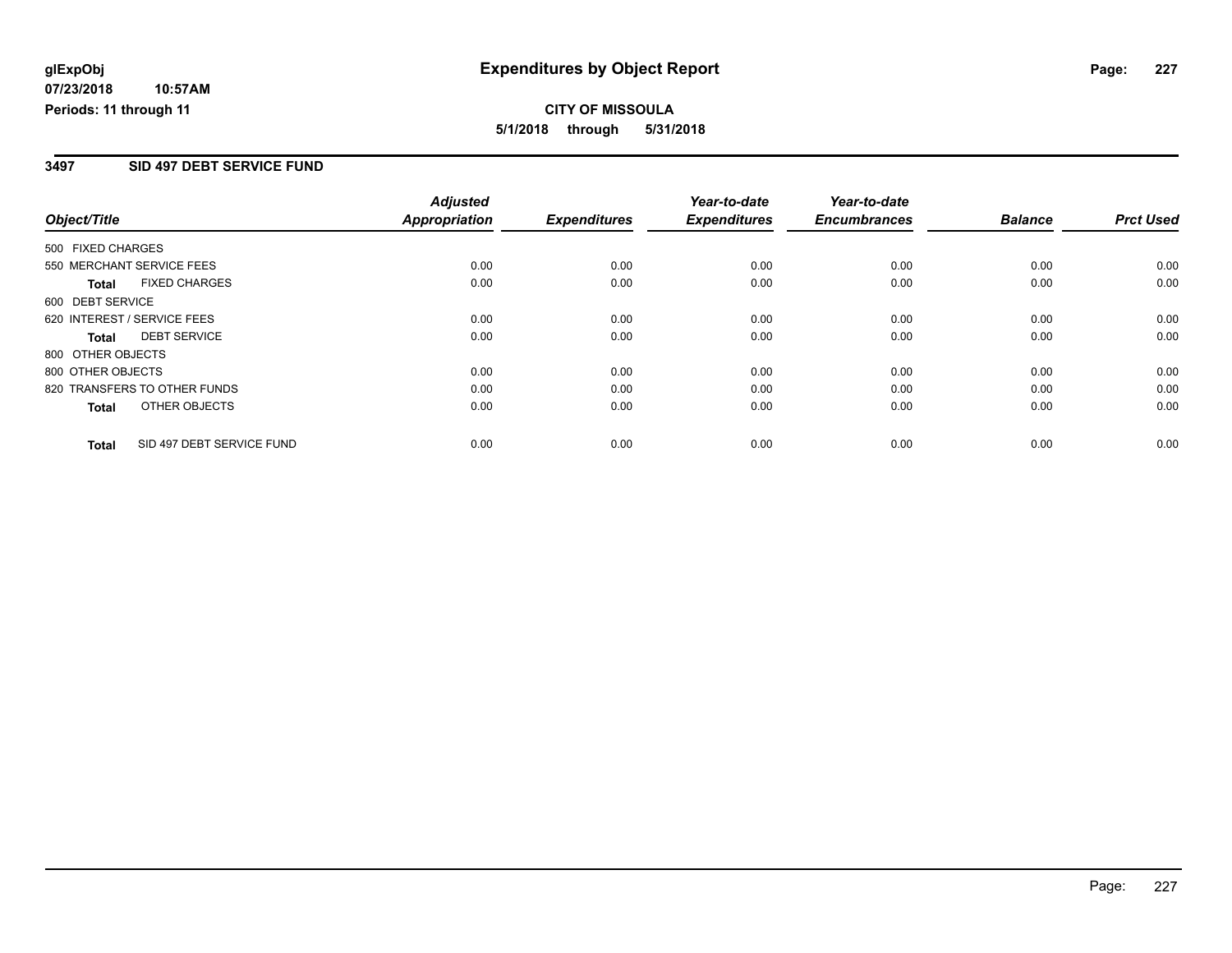## **CITY OF MISSOULA 5/1/2018 through 5/31/2018**

#### **3498 SID 498 DEBT SERVICE FUND**

| Object/Title                 |                         | <b>Adjusted</b><br>Appropriation | <b>Expenditures</b> | Year-to-date<br><b>Expenditures</b> | Year-to-date<br><b>Encumbrances</b> | <b>Balance</b> | <b>Prct Used</b> |
|------------------------------|-------------------------|----------------------------------|---------------------|-------------------------------------|-------------------------------------|----------------|------------------|
| 800 OTHER OBJECTS            |                         |                                  |                     |                                     |                                     |                |                  |
| 820 TRANSFERS TO OTHER FUNDS |                         | 0.00                             | 0.00                | 0.00                                | 0.00                                | 0.00           | 0.00             |
| Total                        | OTHER OBJECTS           | 0.00                             | 0.00                | 0.00                                | 0.00                                | 0.00           | 0.00             |
| Tota                         | *** Title Not Found *** | 0.00                             | 0.00                | 0.00                                | 0.00                                | 0.00           | 0.00             |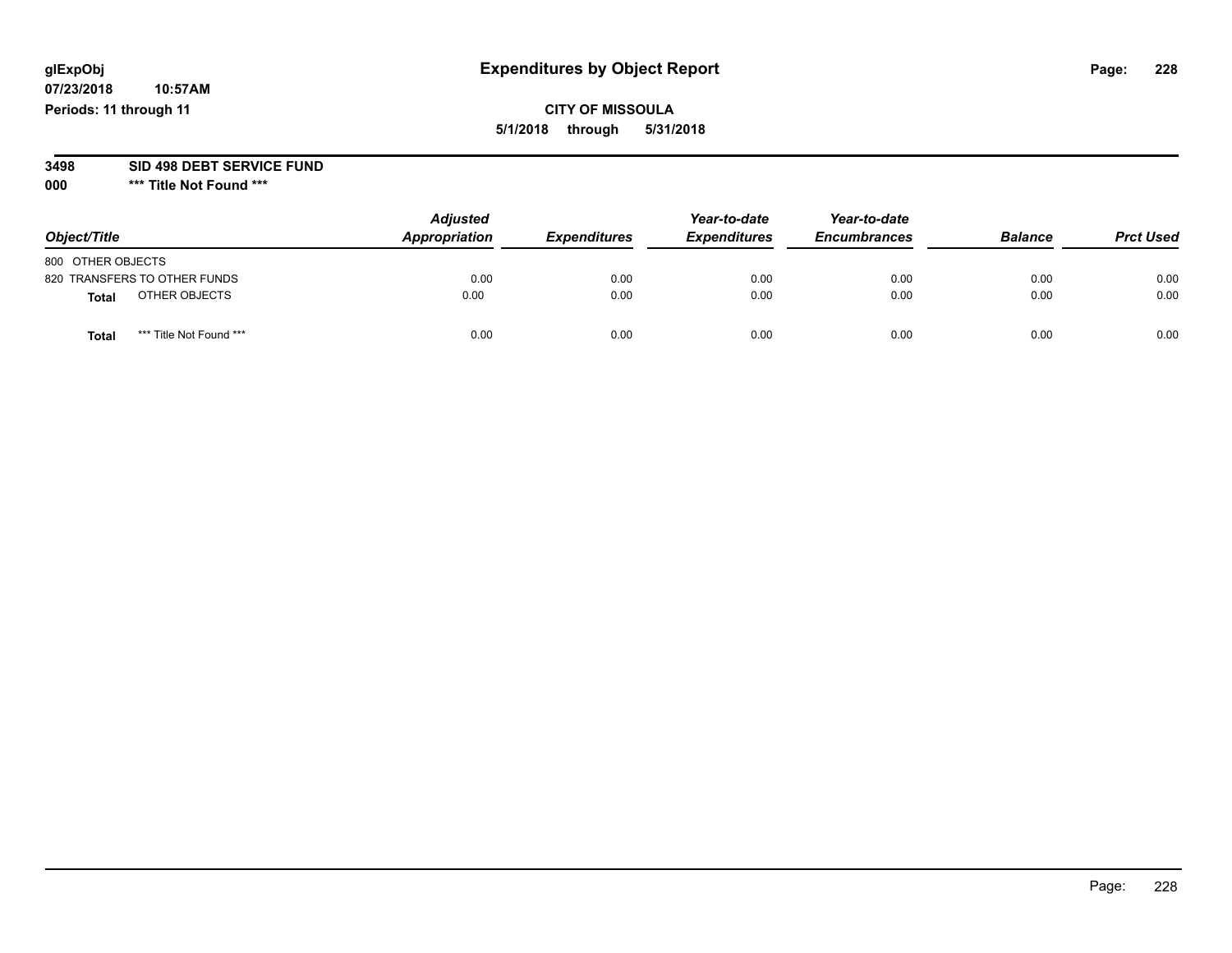**3498 SID 498 DEBT SERVICE FUND**

|                             |                      | <b>Adjusted</b> |                     | Year-to-date        | Year-to-date        |                |                  |
|-----------------------------|----------------------|-----------------|---------------------|---------------------|---------------------|----------------|------------------|
| Object/Title                |                      | Appropriation   | <b>Expenditures</b> | <b>Expenditures</b> | <b>Encumbrances</b> | <b>Balance</b> | <b>Prct Used</b> |
| 500 FIXED CHARGES           |                      |                 |                     |                     |                     |                |                  |
| 550 MERCHANT SERVICE FEES   |                      | 0.00            | 0.00                | 0.00                | 0.00                | 0.00           | 0.00             |
| <b>Total</b>                | <b>FIXED CHARGES</b> | 0.00            | 0.00                | 0.00                | 0.00                | 0.00           | 0.00             |
| 600 DEBT SERVICE            |                      |                 |                     |                     |                     |                |                  |
| 610 PRINCIPAL               |                      | 0.00            | 0.00                | 0.00                | 0.00                | 0.00           | 0.00             |
| 620 INTEREST / SERVICE FEES |                      | 0.00            | 0.00                | 0.00                | 0.00                | 0.00           | 0.00             |
| <b>Total</b>                | <b>DEBT SERVICE</b>  | 0.00            | 0.00                | 0.00                | 0.00                | 0.00           | 0.00             |
| <b>Total</b>                | NON-DEPARTMENTAL     | 0.00            | 0.00                | 0.00                | 0.00                | 0.00           | 0.00             |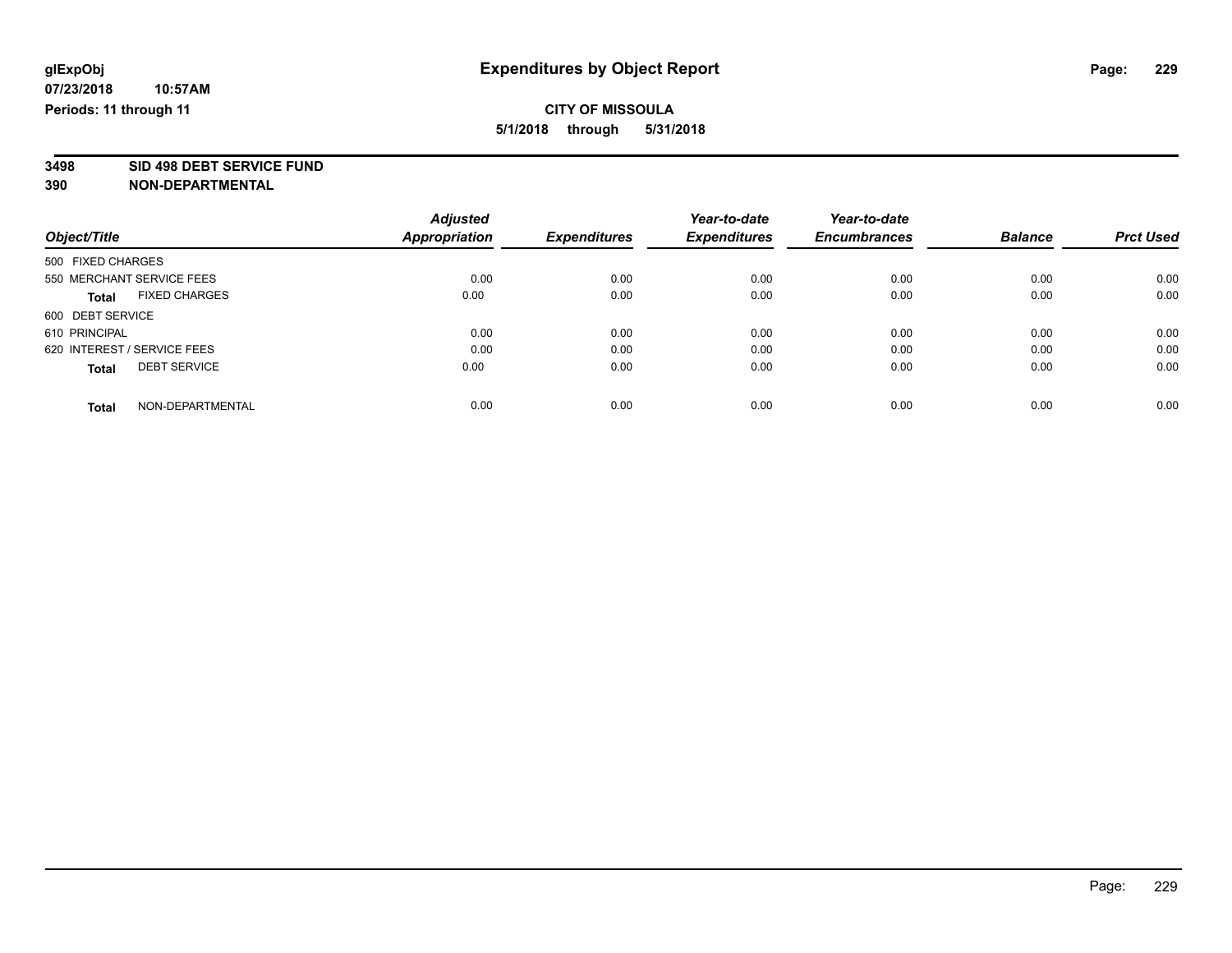#### **3498 SID 498 DEBT SERVICE FUND**

|                             |                              | <b>Adjusted</b>      |                     | Year-to-date        | Year-to-date        |                |                  |
|-----------------------------|------------------------------|----------------------|---------------------|---------------------|---------------------|----------------|------------------|
| Object/Title                |                              | <b>Appropriation</b> | <b>Expenditures</b> | <b>Expenditures</b> | <b>Encumbrances</b> | <b>Balance</b> | <b>Prct Used</b> |
| 500 FIXED CHARGES           |                              |                      |                     |                     |                     |                |                  |
| 550 MERCHANT SERVICE FEES   |                              | 0.00                 | 0.00                | 0.00                | 0.00                | 0.00           | 0.00             |
| <b>Total</b>                | <b>FIXED CHARGES</b>         | 0.00                 | 0.00                | 0.00                | 0.00                | 0.00           | 0.00             |
| 600 DEBT SERVICE            |                              |                      |                     |                     |                     |                |                  |
| 610 PRINCIPAL               |                              | 0.00                 | 0.00                | 0.00                | 0.00                | 0.00           | 0.00             |
| 620 INTEREST / SERVICE FEES |                              | 0.00                 | 0.00                | 0.00                | 0.00                | 0.00           | 0.00             |
| Total                       | <b>DEBT SERVICE</b>          | 0.00                 | 0.00                | 0.00                | 0.00                | 0.00           | 0.00             |
| 800 OTHER OBJECTS           |                              |                      |                     |                     |                     |                |                  |
|                             | 820 TRANSFERS TO OTHER FUNDS | 0.00                 | 0.00                | 0.00                | 0.00                | 0.00           | 0.00             |
| Total                       | OTHER OBJECTS                | 0.00                 | 0.00                | 0.00                | 0.00                | 0.00           | 0.00             |
| <b>Total</b>                | SID 498 DEBT SERVICE FUND    | 0.00                 | 0.00                | 0.00                | 0.00                | 0.00           | 0.00             |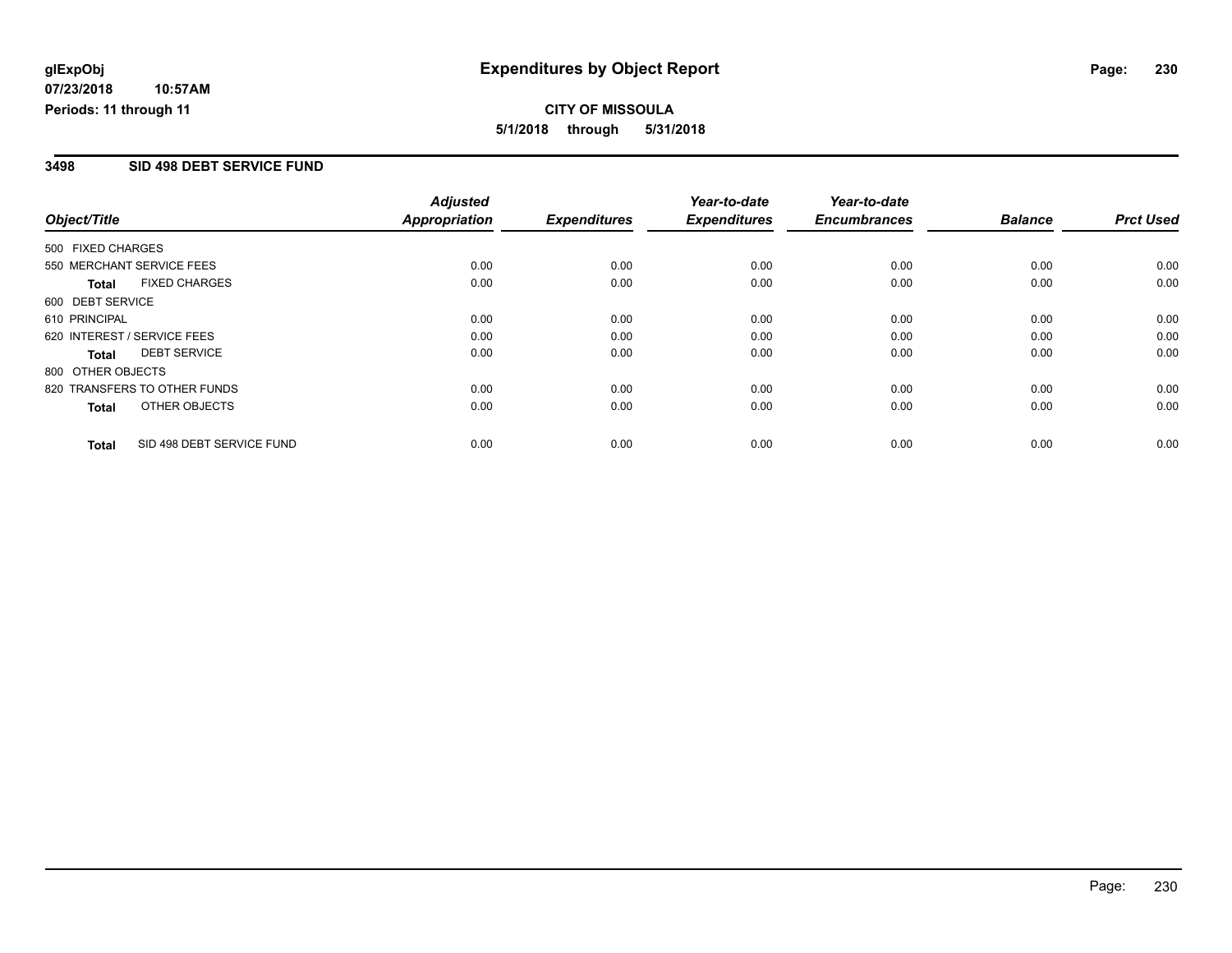**3500 SID 500 DEBT SERVICE FUND**

| Object/Title                        | <b>Adjusted</b><br><b>Appropriation</b> | <b>Expenditures</b> | Year-to-date<br><b>Expenditures</b> | Year-to-date<br><b>Encumbrances</b> | <b>Balance</b> | <b>Prct Used</b> |
|-------------------------------------|-----------------------------------------|---------------------|-------------------------------------|-------------------------------------|----------------|------------------|
|                                     |                                         |                     |                                     |                                     |                |                  |
| 600 DEBT SERVICE                    |                                         |                     |                                     |                                     |                |                  |
| 620 INTEREST / SERVICE FEES         | 0.00                                    | 0.00                | 0.00                                | 0.00                                | 0.00           | 0.00             |
| <b>DEBT SERVICE</b><br><b>Total</b> | 0.00                                    | 0.00                | 0.00                                | 0.00                                | 0.00           | 0.00             |
| 800 OTHER OBJECTS                   |                                         |                     |                                     |                                     |                |                  |
| 820 TRANSFERS TO OTHER FUNDS        | 0.00                                    | 0.00                | 0.00                                | 0.00                                | 0.00           | 0.00             |
| OTHER OBJECTS<br><b>Total</b>       | 0.00                                    | 0.00                | 0.00                                | 0.00                                | 0.00           | 0.00             |
| NON-DEPARTMENTAL<br>Total           | 0.00                                    | 0.00                | 0.00                                | 0.00                                | 0.00           | 0.00             |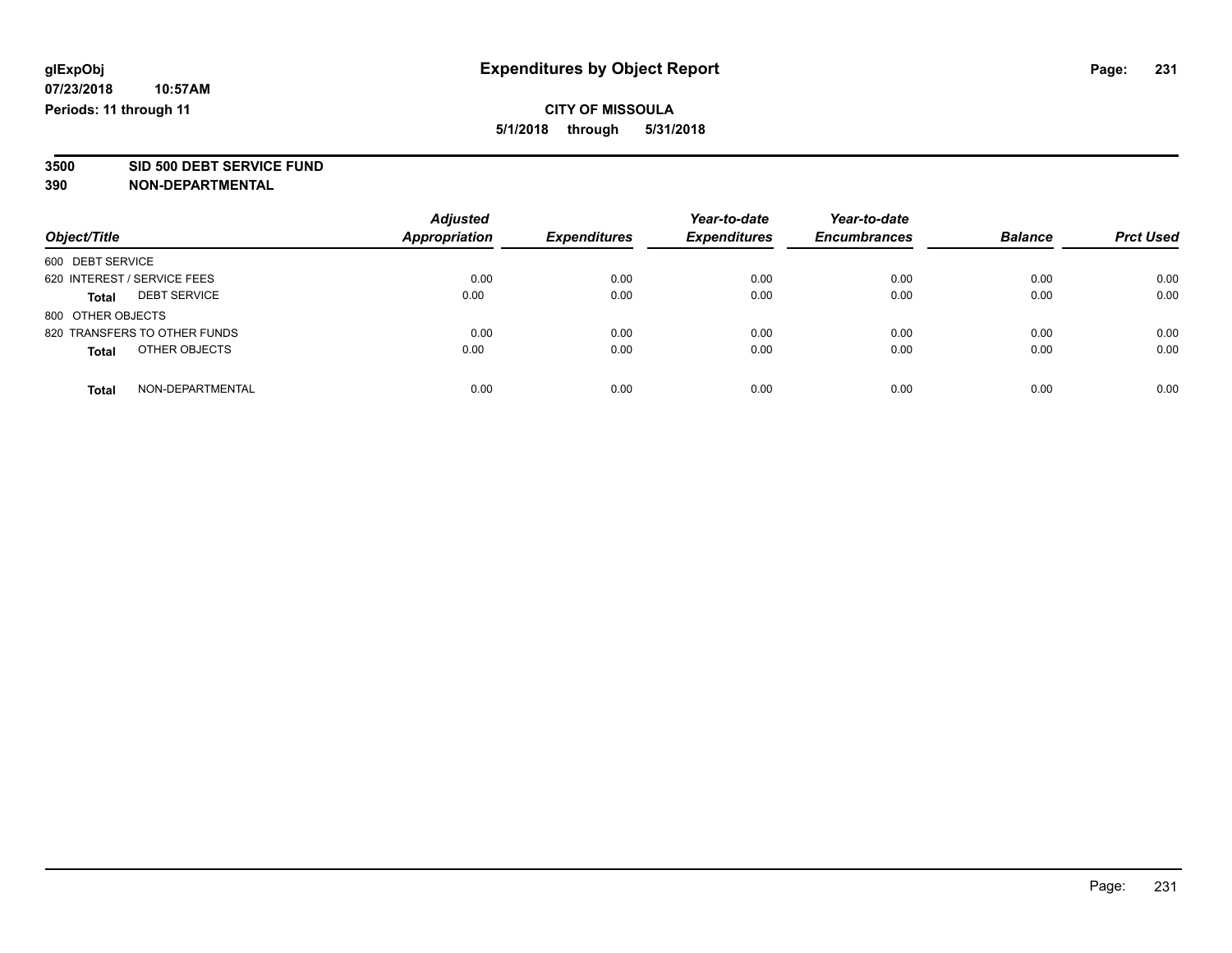**CITY OF MISSOULA 5/1/2018 through 5/31/2018**

### **3500 SID 500 DEBT SERVICE FUND**

| Object/Title                |                              | <b>Adjusted</b><br><b>Appropriation</b> | <b>Expenditures</b> | Year-to-date<br><b>Expenditures</b> | Year-to-date<br><b>Encumbrances</b> | <b>Balance</b> | <b>Prct Used</b> |
|-----------------------------|------------------------------|-----------------------------------------|---------------------|-------------------------------------|-------------------------------------|----------------|------------------|
|                             |                              |                                         |                     |                                     |                                     |                |                  |
| 600 DEBT SERVICE            |                              |                                         |                     |                                     |                                     |                |                  |
| 620 INTEREST / SERVICE FEES |                              | 0.00                                    | 0.00                | 0.00                                | 0.00                                | 0.00           | 0.00             |
| <b>Total</b>                | <b>DEBT SERVICE</b>          | 0.00                                    | 0.00                | 0.00                                | 0.00                                | 0.00           | 0.00             |
| 800 OTHER OBJECTS           |                              |                                         |                     |                                     |                                     |                |                  |
|                             | 820 TRANSFERS TO OTHER FUNDS | 0.00                                    | 0.00                | 0.00                                | 0.00                                | 0.00           | 0.00             |
| <b>Total</b>                | OTHER OBJECTS                | 0.00                                    | 0.00                | 0.00                                | 0.00                                | 0.00           | 0.00             |
| <b>Total</b>                | SID 500 DEBT SERVICE FUND    | 0.00                                    | 0.00                | 0.00                                | 0.00                                | 0.00           | 0.00             |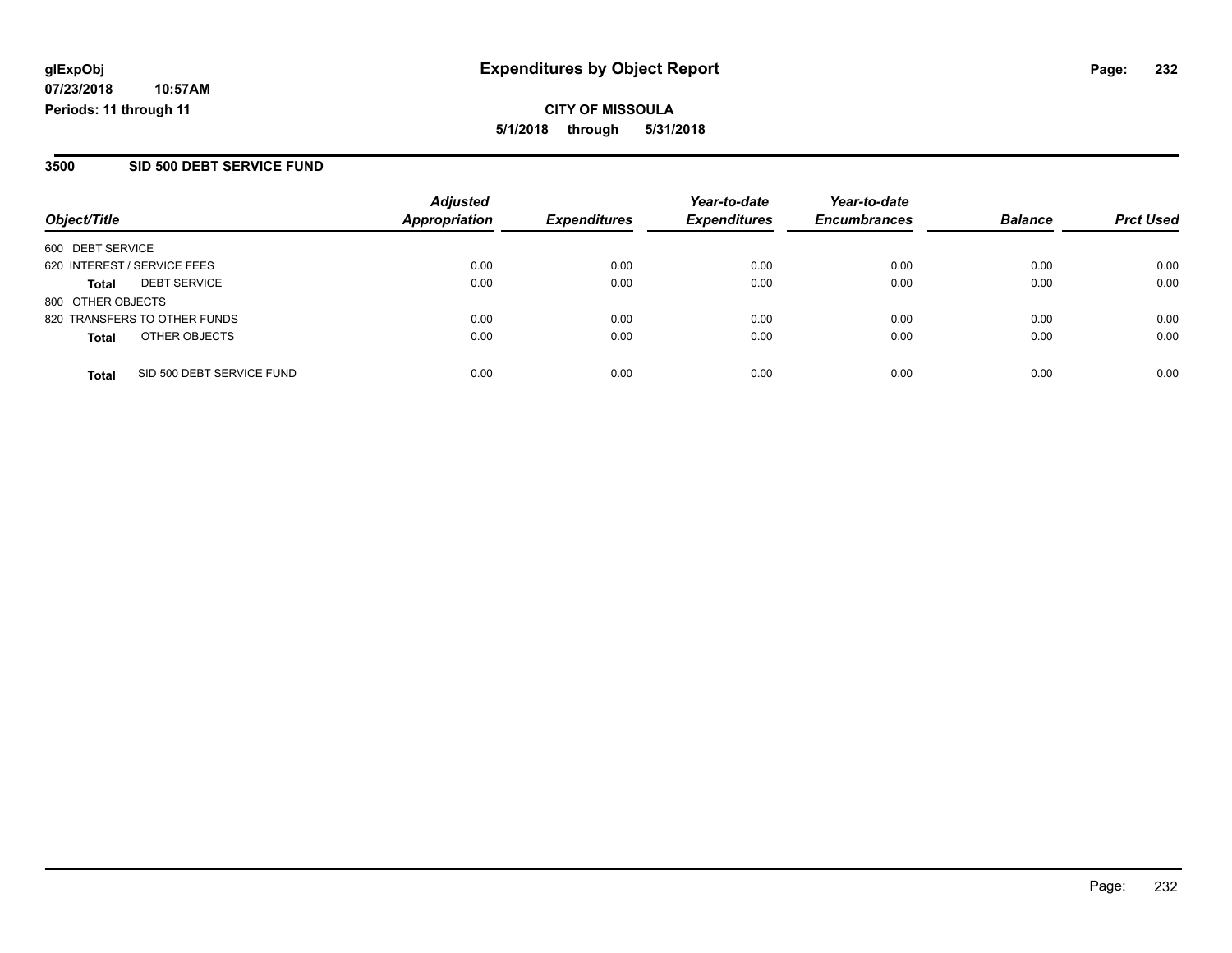## **CITY OF MISSOULA 5/1/2018 through 5/31/2018**

#### **3501 SID 501 DEBT SERVICE FUND**

| Object/Title                            | <b>Adjusted</b><br>Appropriation | <b>Expenditures</b> | Year-to-date<br><b>Expenditures</b> | Year-to-date<br><b>Encumbrances</b> | <b>Balance</b> | <b>Prct Used</b> |
|-----------------------------------------|----------------------------------|---------------------|-------------------------------------|-------------------------------------|----------------|------------------|
| 800 OTHER OBJECTS                       |                                  |                     |                                     |                                     |                |                  |
| 820 TRANSFERS TO OTHER FUNDS            | 0.00                             | 0.00                | 0.00                                | 0.00                                | 0.00           | 0.00             |
| OTHER OBJECTS<br><b>Total</b>           | 0.00                             | 0.00                | 0.00                                | 0.00                                | 0.00           | 0.00             |
| *** Title Not Found ***<br><b>Total</b> | 0.00                             | 0.00                | 0.00                                | 0.00                                | 0.00           | 0.00             |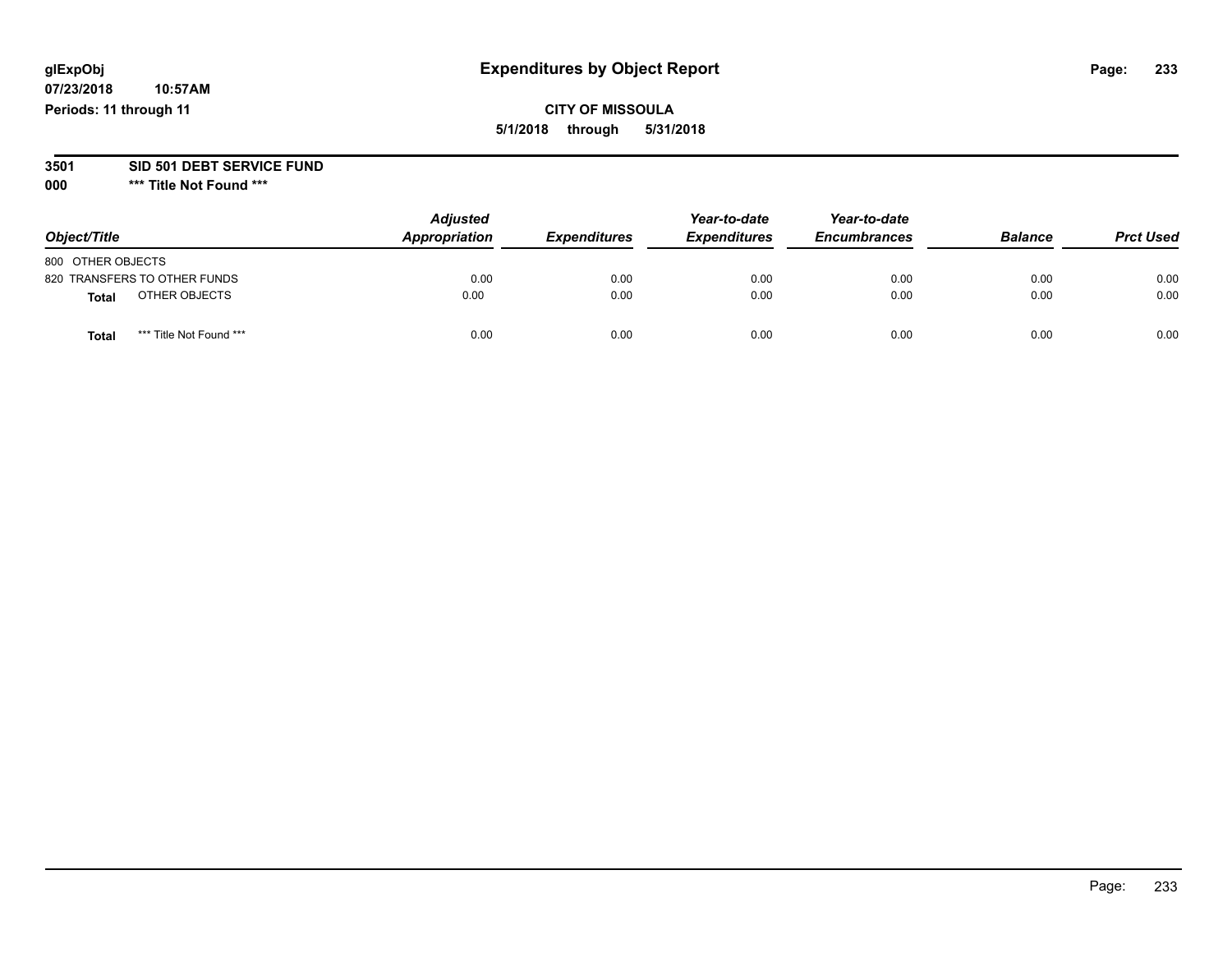# **3501 SID 501 DEBT SERVICE FUND**

|                                      | <b>Adjusted</b>      |                     | Year-to-date        | Year-to-date        |                |                  |
|--------------------------------------|----------------------|---------------------|---------------------|---------------------|----------------|------------------|
| Object/Title                         | <b>Appropriation</b> | <b>Expenditures</b> | <b>Expenditures</b> | <b>Encumbrances</b> | <b>Balance</b> | <b>Prct Used</b> |
| 500 FIXED CHARGES                    |                      |                     |                     |                     |                |                  |
| 550 MERCHANT SERVICE FEES            | 0.00                 | 0.00                | 0.00                | 0.00                | 0.00           | 0.00             |
| <b>FIXED CHARGES</b><br><b>Total</b> | 0.00                 | 0.00                | 0.00                | 0.00                | 0.00           | 0.00             |
| 600 DEBT SERVICE                     |                      |                     |                     |                     |                |                  |
| 610 PRINCIPAL                        | 0.00                 | 0.00                | 0.00                | 0.00                | 0.00           | 0.00             |
| 620 INTEREST / SERVICE FEES          | 0.00                 | 0.00                | 0.00                | 0.00                | 0.00           | 0.00             |
| <b>DEBT SERVICE</b><br><b>Total</b>  | 0.00                 | 0.00                | 0.00                | 0.00                | 0.00           | 0.00             |
| NON-DEPARTMENTAL<br><b>Total</b>     | 0.00                 | 0.00                | 0.00                | 0.00                | 0.00           | 0.00             |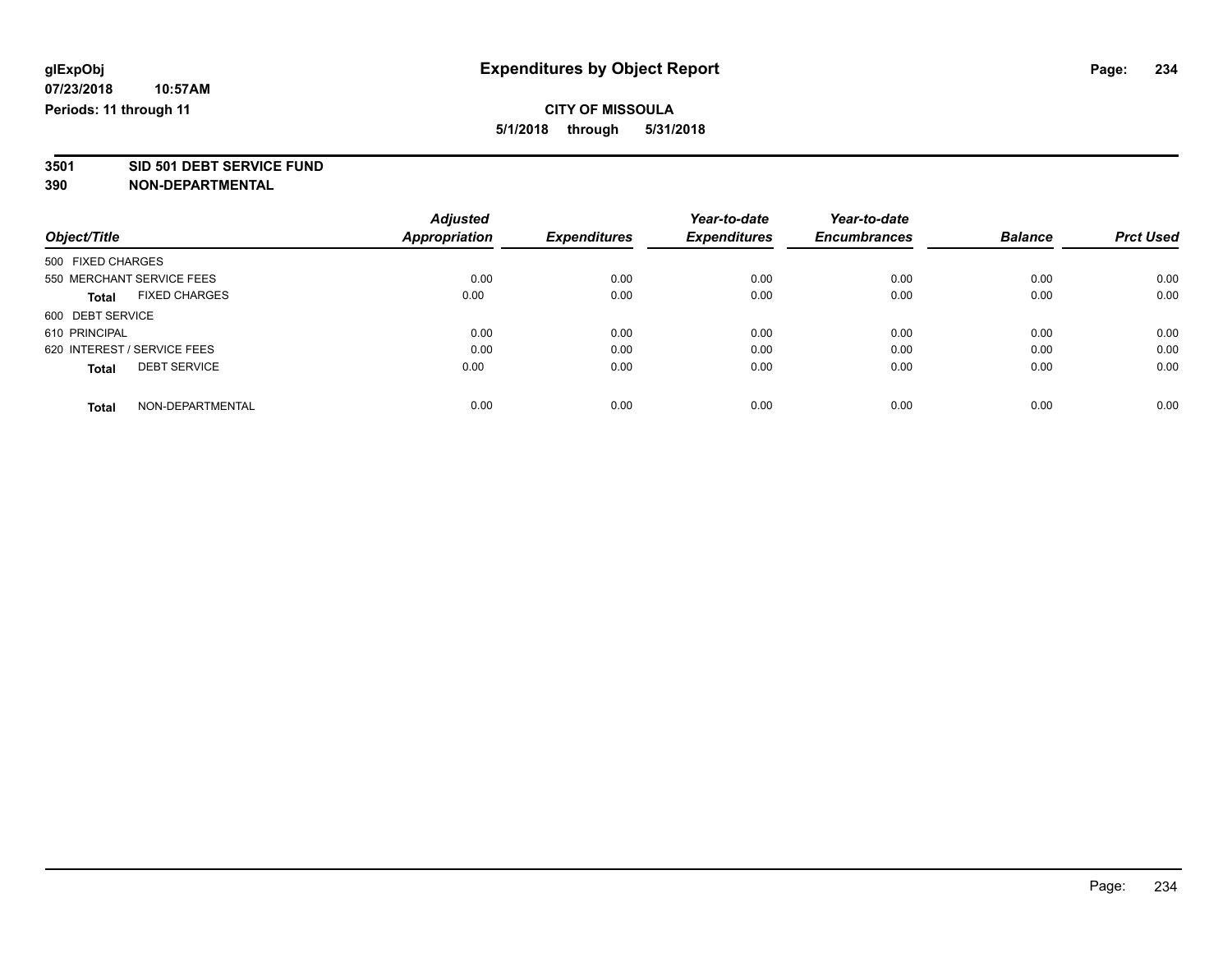### **3501 SID 501 DEBT SERVICE FUND**

|                             |                              | <b>Adjusted</b>      |                     | Year-to-date        | Year-to-date        |                |                  |
|-----------------------------|------------------------------|----------------------|---------------------|---------------------|---------------------|----------------|------------------|
| Object/Title                |                              | <b>Appropriation</b> | <b>Expenditures</b> | <b>Expenditures</b> | <b>Encumbrances</b> | <b>Balance</b> | <b>Prct Used</b> |
| 500 FIXED CHARGES           |                              |                      |                     |                     |                     |                |                  |
| 550 MERCHANT SERVICE FEES   |                              | 0.00                 | 0.00                | 0.00                | 0.00                | 0.00           | 0.00             |
| <b>Total</b>                | <b>FIXED CHARGES</b>         | 0.00                 | 0.00                | 0.00                | 0.00                | 0.00           | 0.00             |
| 600 DEBT SERVICE            |                              |                      |                     |                     |                     |                |                  |
| 610 PRINCIPAL               |                              | 0.00                 | 0.00                | 0.00                | 0.00                | 0.00           | 0.00             |
| 620 INTEREST / SERVICE FEES |                              | 0.00                 | 0.00                | 0.00                | 0.00                | 0.00           | 0.00             |
| Total                       | <b>DEBT SERVICE</b>          | 0.00                 | 0.00                | 0.00                | 0.00                | 0.00           | 0.00             |
| 800 OTHER OBJECTS           |                              |                      |                     |                     |                     |                |                  |
|                             | 820 TRANSFERS TO OTHER FUNDS | 0.00                 | 0.00                | 0.00                | 0.00                | 0.00           | 0.00             |
| Total                       | OTHER OBJECTS                | 0.00                 | 0.00                | 0.00                | 0.00                | 0.00           | 0.00             |
| <b>Total</b>                | SID 501 DEBT SERVICE FUND    | 0.00                 | 0.00                | 0.00                | 0.00                | 0.00           | 0.00             |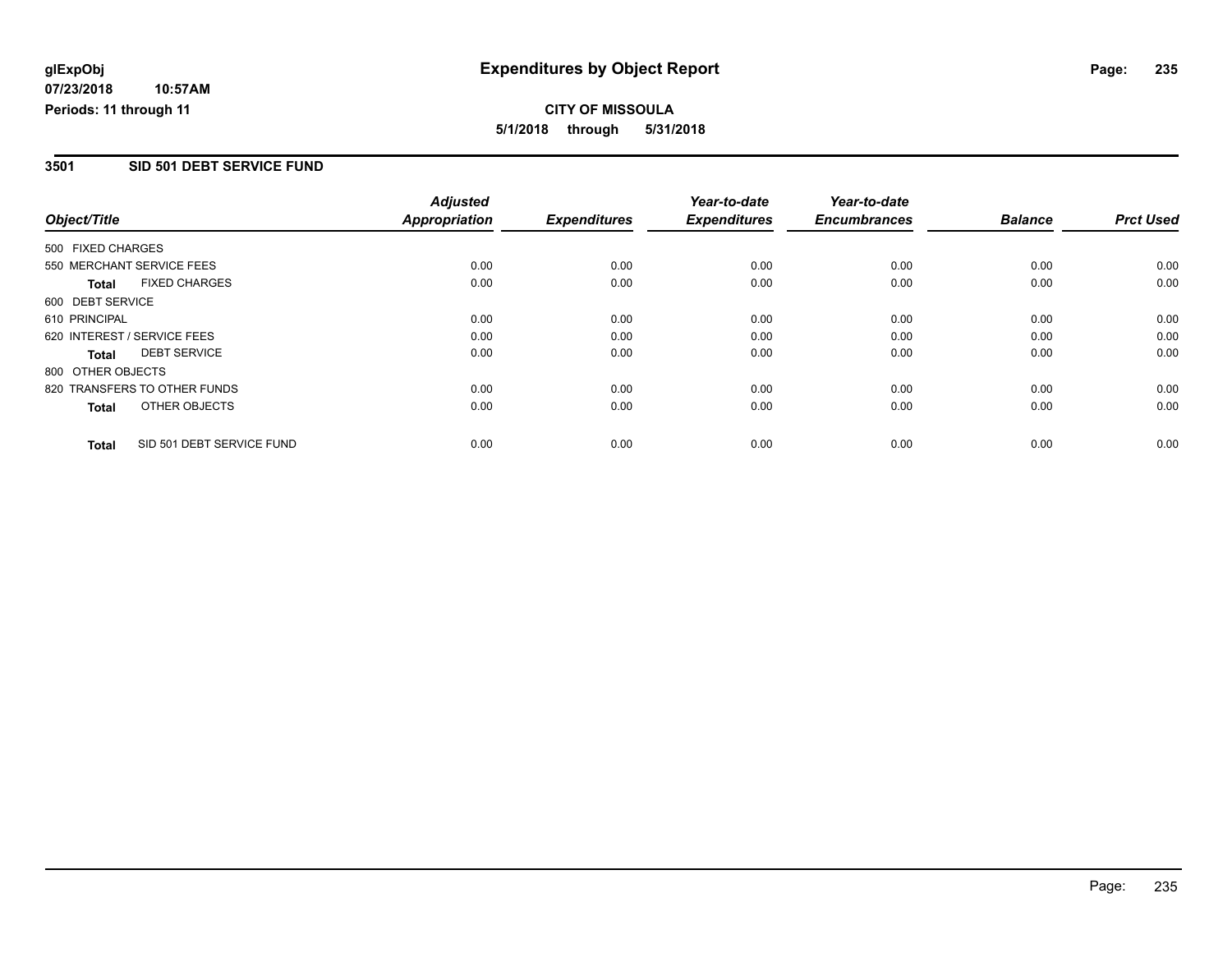## **CITY OF MISSOULA 5/1/2018 through 5/31/2018**

#### **3503 SID 503 DEBT SERVICE FUND**

| Object/Title                 |                         | <b>Adjusted</b><br>Appropriation | <b>Expenditures</b> | Year-to-date<br><b>Expenditures</b> | Year-to-date<br><b>Encumbrances</b> | <b>Balance</b> | <b>Prct Used</b> |
|------------------------------|-------------------------|----------------------------------|---------------------|-------------------------------------|-------------------------------------|----------------|------------------|
| 800 OTHER OBJECTS            |                         |                                  |                     |                                     |                                     |                |                  |
| 820 TRANSFERS TO OTHER FUNDS |                         | 0.00                             | 0.00                | 0.00                                | 0.00                                | 0.00           | 0.00             |
| Total                        | OTHER OBJECTS           | 0.00                             | 0.00                | 0.00                                | 0.00                                | 0.00           | 0.00             |
| Tota                         | *** Title Not Found *** | 0.00                             | 0.00                | 0.00                                | 0.00                                | 0.00           | 0.00             |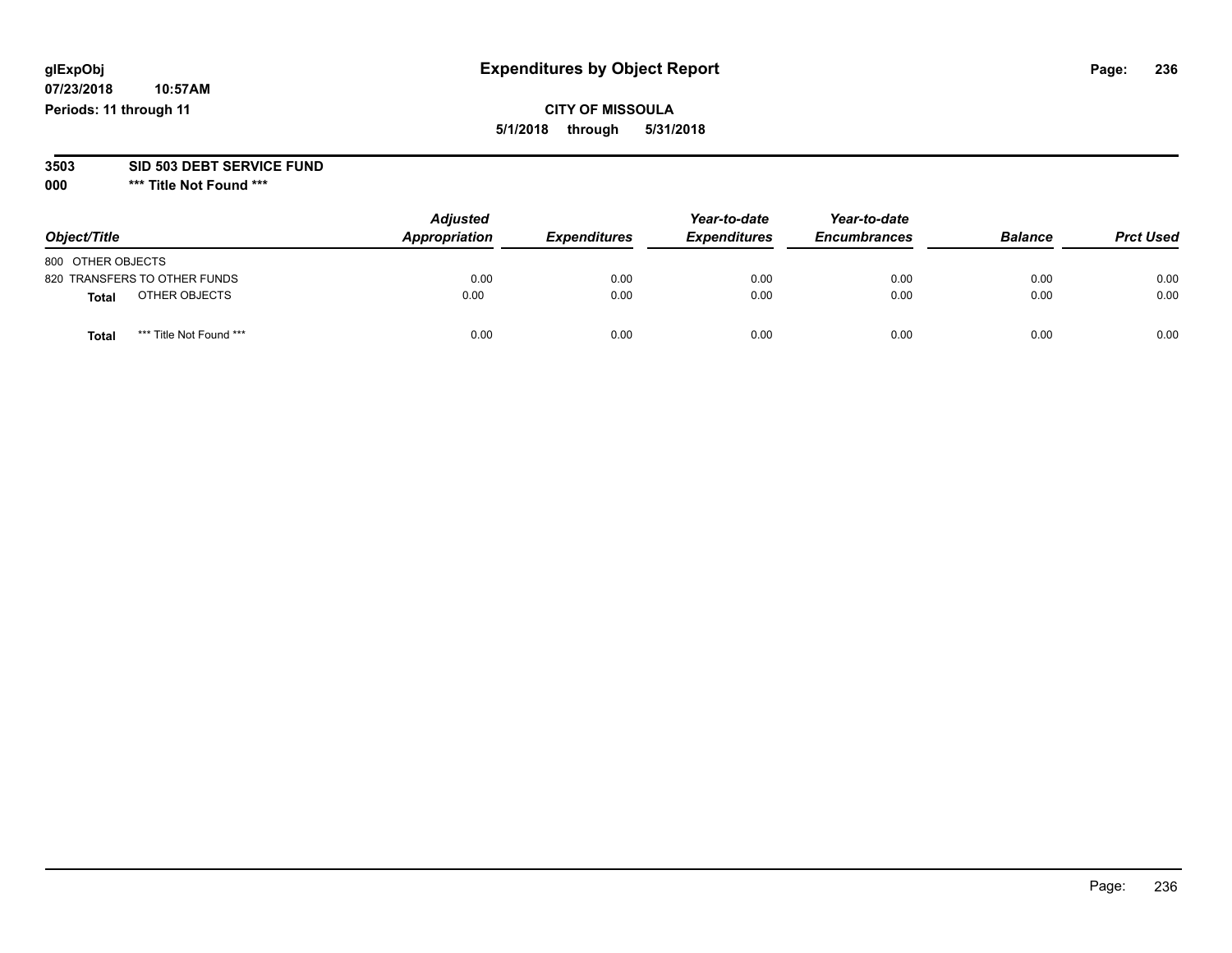# **3503 SID 503 DEBT SERVICE FUND**

|                             |                      | <b>Adjusted</b> |                     | Year-to-date        | Year-to-date        |                |                  |
|-----------------------------|----------------------|-----------------|---------------------|---------------------|---------------------|----------------|------------------|
| Object/Title                |                      | Appropriation   | <b>Expenditures</b> | <b>Expenditures</b> | <b>Encumbrances</b> | <b>Balance</b> | <b>Prct Used</b> |
| 500 FIXED CHARGES           |                      |                 |                     |                     |                     |                |                  |
| 550 MERCHANT SERVICE FEES   |                      | 0.00            | 0.00                | 0.00                | 0.00                | 0.00           | 0.00             |
| <b>Total</b>                | <b>FIXED CHARGES</b> | 0.00            | 0.00                | 0.00                | 0.00                | 0.00           | 0.00             |
| 600 DEBT SERVICE            |                      |                 |                     |                     |                     |                |                  |
| 610 PRINCIPAL               |                      | 0.00            | 0.00                | 0.00                | 0.00                | 0.00           | 0.00             |
| 620 INTEREST / SERVICE FEES |                      | 0.00            | 0.00                | 0.00                | 0.00                | 0.00           | 0.00             |
| <b>Total</b>                | <b>DEBT SERVICE</b>  | 0.00            | 0.00                | 0.00                | 0.00                | 0.00           | 0.00             |
| <b>Total</b>                | NON-DEPARTMENTAL     | 0.00            | 0.00                | 0.00                | 0.00                | 0.00           | 0.00             |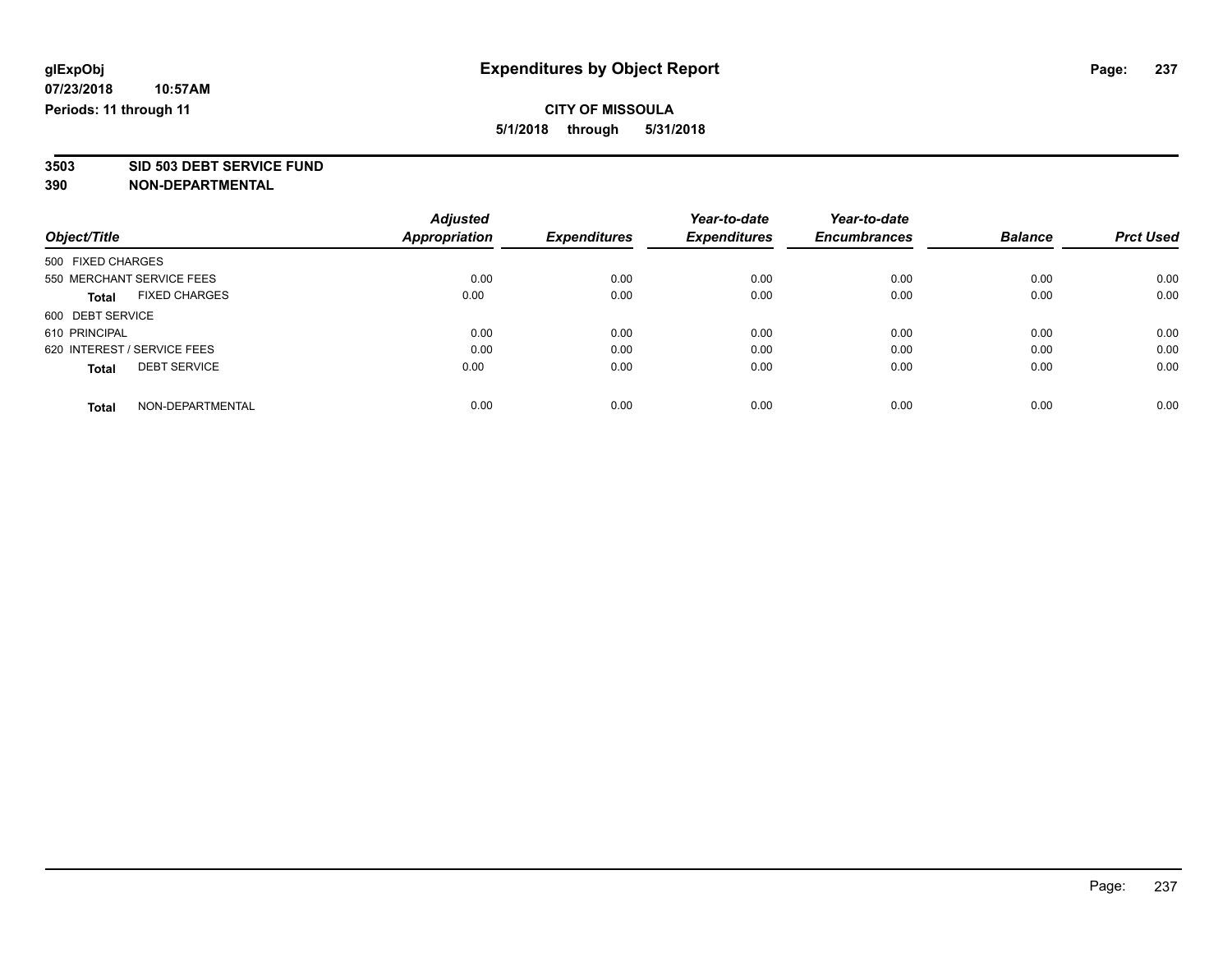### **3503 SID 503 DEBT SERVICE FUND**

|                             |                              | <b>Adjusted</b>      |                     | Year-to-date        | Year-to-date        |                |                  |
|-----------------------------|------------------------------|----------------------|---------------------|---------------------|---------------------|----------------|------------------|
| Object/Title                |                              | <b>Appropriation</b> | <b>Expenditures</b> | <b>Expenditures</b> | <b>Encumbrances</b> | <b>Balance</b> | <b>Prct Used</b> |
| 500 FIXED CHARGES           |                              |                      |                     |                     |                     |                |                  |
| 550 MERCHANT SERVICE FEES   |                              | 0.00                 | 0.00                | 0.00                | 0.00                | 0.00           | 0.00             |
| <b>Total</b>                | <b>FIXED CHARGES</b>         | 0.00                 | 0.00                | 0.00                | 0.00                | 0.00           | 0.00             |
| 600 DEBT SERVICE            |                              |                      |                     |                     |                     |                |                  |
| 610 PRINCIPAL               |                              | 0.00                 | 0.00                | 0.00                | 0.00                | 0.00           | 0.00             |
| 620 INTEREST / SERVICE FEES |                              | 0.00                 | 0.00                | 0.00                | 0.00                | 0.00           | 0.00             |
| Total                       | <b>DEBT SERVICE</b>          | 0.00                 | 0.00                | 0.00                | 0.00                | 0.00           | 0.00             |
| 800 OTHER OBJECTS           |                              |                      |                     |                     |                     |                |                  |
|                             | 820 TRANSFERS TO OTHER FUNDS | 0.00                 | 0.00                | 0.00                | 0.00                | 0.00           | 0.00             |
| Total                       | OTHER OBJECTS                | 0.00                 | 0.00                | 0.00                | 0.00                | 0.00           | 0.00             |
| <b>Total</b>                | SID 503 DEBT SERVICE FUND    | 0.00                 | 0.00                | 0.00                | 0.00                | 0.00           | 0.00             |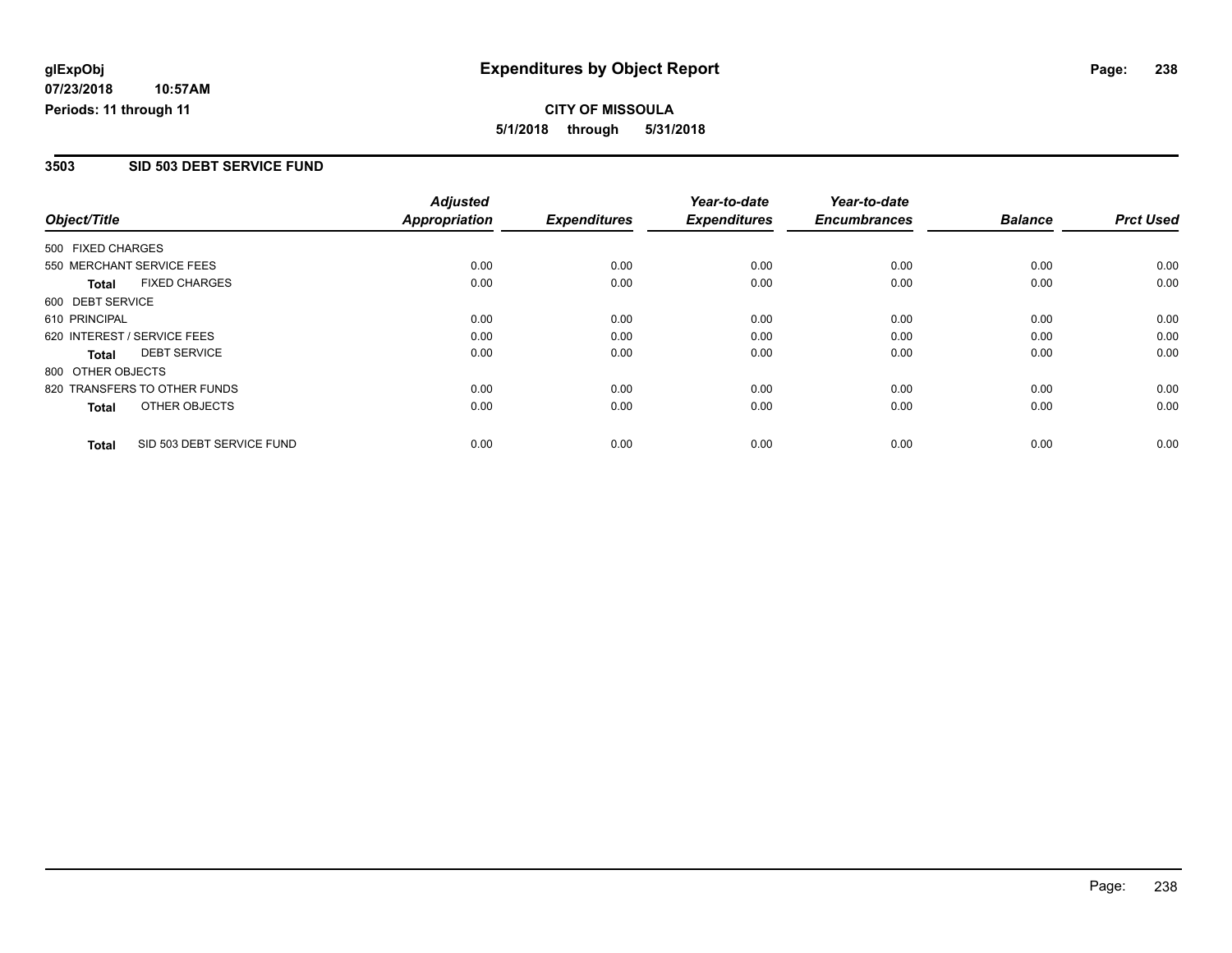## **CITY OF MISSOULA 5/1/2018 through 5/31/2018**

#### **3505 SID 505 DEBT SERVICE FUND**

| Object/Title                    | <b>Adjusted</b><br>Appropriation | <b>Expenditures</b> | Year-to-date<br><b>Expenditures</b> | Year-to-date<br><b>Encumbrances</b> | <b>Balance</b> | <b>Prct Used</b> |
|---------------------------------|----------------------------------|---------------------|-------------------------------------|-------------------------------------|----------------|------------------|
| 800 OTHER OBJECTS               |                                  |                     |                                     |                                     |                |                  |
| 820 TRANSFERS TO OTHER FUNDS    | 0.00                             | 0.00                | 0.00                                | 0.00                                | 0.00           | 0.00             |
| OTHER OBJECTS<br><b>Total</b>   | 0.00                             | 0.00                | 0.00                                | 0.00                                | 0.00           | 0.00             |
| *** Title Not Found ***<br>Tota | 0.00                             | 0.00                | 0.00                                | 0.00                                | 0.00           | 0.00             |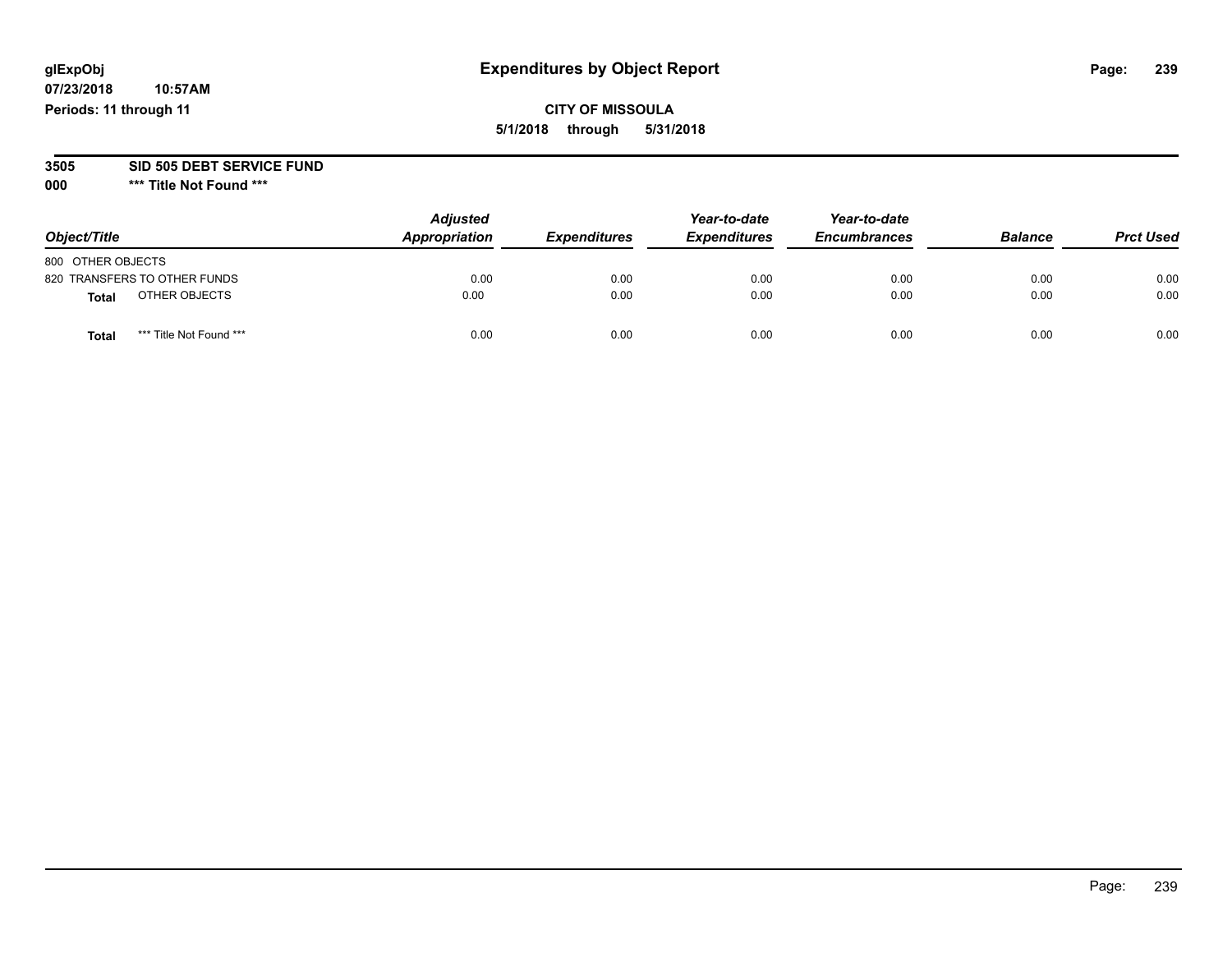**3505 SID 505 DEBT SERVICE FUND**

|                                      | <b>Adjusted</b>      |                     | Year-to-date        | Year-to-date        |                |                  |
|--------------------------------------|----------------------|---------------------|---------------------|---------------------|----------------|------------------|
| Object/Title                         | <b>Appropriation</b> | <b>Expenditures</b> | <b>Expenditures</b> | <b>Encumbrances</b> | <b>Balance</b> | <b>Prct Used</b> |
| 500 FIXED CHARGES                    |                      |                     |                     |                     |                |                  |
| 550 MERCHANT SERVICE FEES            | 0.00                 | 0.00                | 0.00                | 0.00                | 0.00           | 0.00             |
| <b>FIXED CHARGES</b><br><b>Total</b> | 0.00                 | 0.00                | 0.00                | 0.00                | 0.00           | 0.00             |
| 600 DEBT SERVICE                     |                      |                     |                     |                     |                |                  |
| 610 PRINCIPAL                        | 0.00                 | 0.00                | 0.00                | 0.00                | 0.00           | 0.00             |
| 620 INTEREST / SERVICE FEES          | 0.00                 | 0.00                | 0.00                | 0.00                | 0.00           | 0.00             |
| <b>DEBT SERVICE</b><br><b>Total</b>  | 0.00                 | 0.00                | 0.00                | 0.00                | 0.00           | 0.00             |
| NON-DEPARTMENTAL<br><b>Total</b>     | 0.00                 | 0.00                | 0.00                | 0.00                | 0.00           | 0.00             |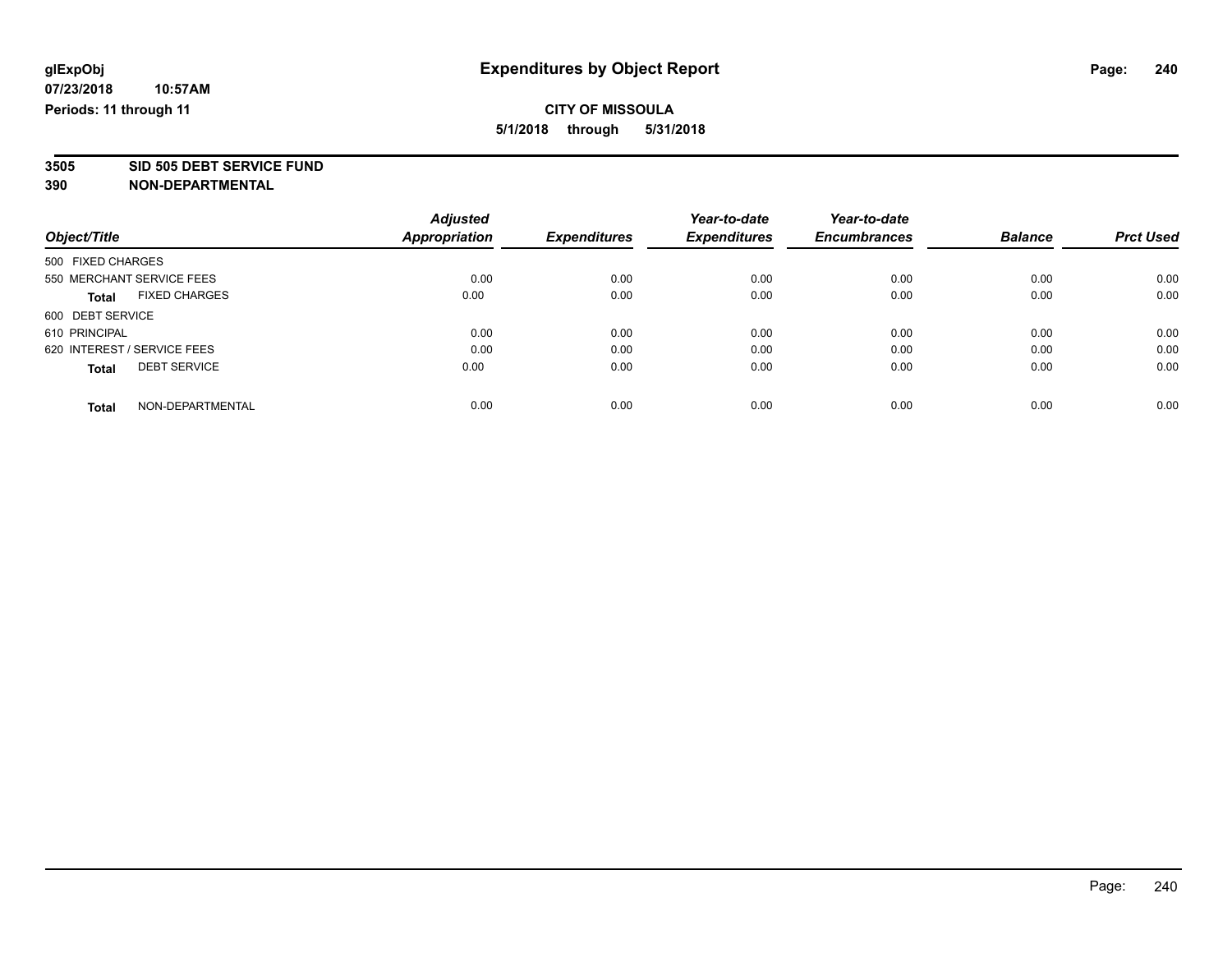### **3505 SID 505 DEBT SERVICE FUND**

|                             |                              | <b>Adjusted</b>      |                     | Year-to-date        | Year-to-date        |                |                  |
|-----------------------------|------------------------------|----------------------|---------------------|---------------------|---------------------|----------------|------------------|
| Object/Title                |                              | <b>Appropriation</b> | <b>Expenditures</b> | <b>Expenditures</b> | <b>Encumbrances</b> | <b>Balance</b> | <b>Prct Used</b> |
| 500 FIXED CHARGES           |                              |                      |                     |                     |                     |                |                  |
| 550 MERCHANT SERVICE FEES   |                              | 0.00                 | 0.00                | 0.00                | 0.00                | 0.00           | 0.00             |
| <b>Total</b>                | <b>FIXED CHARGES</b>         | 0.00                 | 0.00                | 0.00                | 0.00                | 0.00           | 0.00             |
| 600 DEBT SERVICE            |                              |                      |                     |                     |                     |                |                  |
| 610 PRINCIPAL               |                              | 0.00                 | 0.00                | 0.00                | 0.00                | 0.00           | 0.00             |
| 620 INTEREST / SERVICE FEES |                              | 0.00                 | 0.00                | 0.00                | 0.00                | 0.00           | 0.00             |
| Total                       | <b>DEBT SERVICE</b>          | 0.00                 | 0.00                | 0.00                | 0.00                | 0.00           | 0.00             |
| 800 OTHER OBJECTS           |                              |                      |                     |                     |                     |                |                  |
|                             | 820 TRANSFERS TO OTHER FUNDS | 0.00                 | 0.00                | 0.00                | 0.00                | 0.00           | 0.00             |
| Total                       | OTHER OBJECTS                | 0.00                 | 0.00                | 0.00                | 0.00                | 0.00           | 0.00             |
| <b>Total</b>                | SID 505 DEBT SERVICE FUND    | 0.00                 | 0.00                | 0.00                | 0.00                | 0.00           | 0.00             |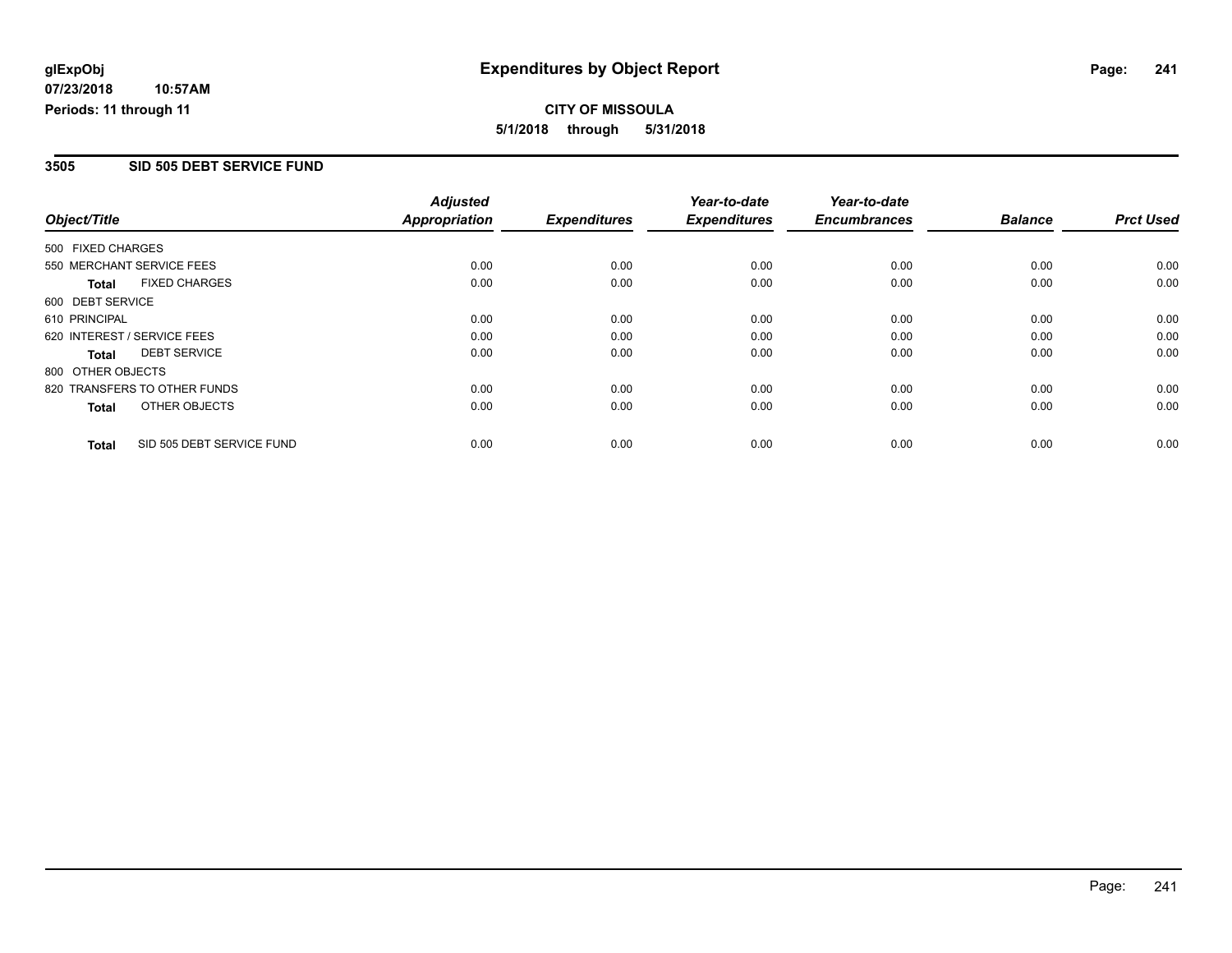## **CITY OF MISSOULA 5/1/2018 through 5/31/2018**

#### **3506 SID 506 DEBT SERVICE FUND**

| Object/Title                            | <b>Adjusted</b><br>Appropriation | <b>Expenditures</b> | Year-to-date<br><b>Expenditures</b> | Year-to-date<br><b>Encumbrances</b> | <b>Balance</b> | <b>Prct Used</b> |
|-----------------------------------------|----------------------------------|---------------------|-------------------------------------|-------------------------------------|----------------|------------------|
| 800 OTHER OBJECTS                       |                                  |                     |                                     |                                     |                |                  |
| 820 TRANSFERS TO OTHER FUNDS            | 0.00                             | 0.00                | 0.00                                | 0.00                                | 0.00           | 0.00             |
| OTHER OBJECTS<br>Total                  | 0.00                             | 0.00                | 0.00                                | 0.00                                | 0.00           | 0.00             |
| *** Title Not Found ***<br><b>Total</b> | 0.00                             | 0.00                | 0.00                                | 0.00                                | 0.00           | 0.00             |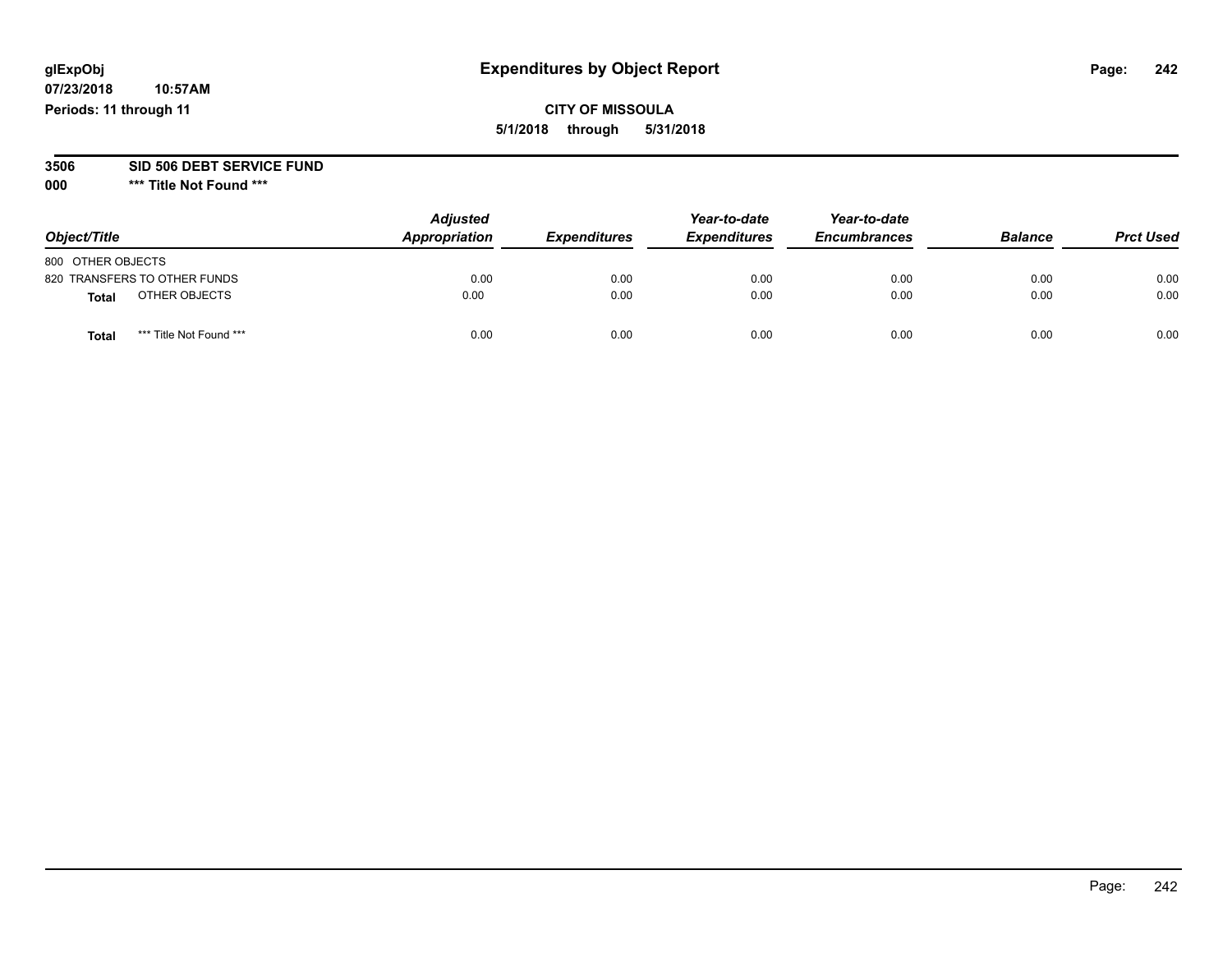**3506 SID 506 DEBT SERVICE FUND**

|                                      | <b>Adjusted</b>      |                     | Year-to-date        | Year-to-date        |                |                  |
|--------------------------------------|----------------------|---------------------|---------------------|---------------------|----------------|------------------|
| Object/Title                         | <b>Appropriation</b> | <b>Expenditures</b> | <b>Expenditures</b> | <b>Encumbrances</b> | <b>Balance</b> | <b>Prct Used</b> |
| 500 FIXED CHARGES                    |                      |                     |                     |                     |                |                  |
| 550 MERCHANT SERVICE FEES            | 0.00                 | 0.00                | 0.00                | 0.00                | 0.00           | 0.00             |
| <b>FIXED CHARGES</b><br><b>Total</b> | 0.00                 | 0.00                | 0.00                | 0.00                | 0.00           | 0.00             |
| 600 DEBT SERVICE                     |                      |                     |                     |                     |                |                  |
| 610 PRINCIPAL                        | 0.00                 | 0.00                | 0.00                | 0.00                | 0.00           | 0.00             |
| 620 INTEREST / SERVICE FEES          | 0.00                 | 0.00                | 0.00                | 0.00                | 0.00           | 0.00             |
| <b>DEBT SERVICE</b><br><b>Total</b>  | 0.00                 | 0.00                | 0.00                | 0.00                | 0.00           | 0.00             |
| NON-DEPARTMENTAL<br><b>Total</b>     | 0.00                 | 0.00                | 0.00                | 0.00                | 0.00           | 0.00             |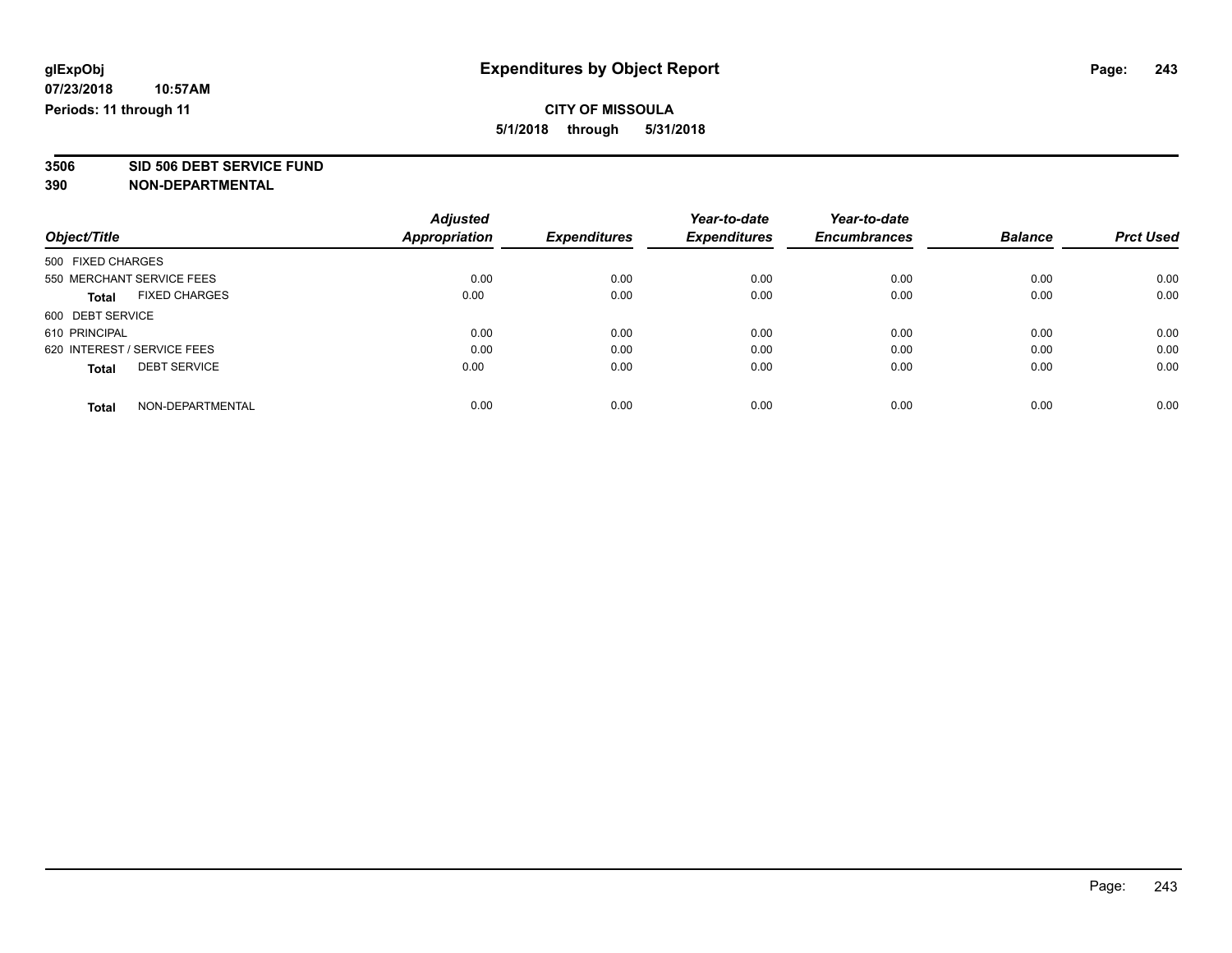### **3506 SID 506 DEBT SERVICE FUND**

|                   |                              | <b>Adjusted</b>      |                     | Year-to-date        | Year-to-date        |                |                  |
|-------------------|------------------------------|----------------------|---------------------|---------------------|---------------------|----------------|------------------|
| Object/Title      |                              | <b>Appropriation</b> | <b>Expenditures</b> | <b>Expenditures</b> | <b>Encumbrances</b> | <b>Balance</b> | <b>Prct Used</b> |
| 500 FIXED CHARGES |                              |                      |                     |                     |                     |                |                  |
|                   | 550 MERCHANT SERVICE FEES    | 0.00                 | 0.00                | 0.00                | 0.00                | 0.00           | 0.00             |
| <b>Total</b>      | <b>FIXED CHARGES</b>         | 0.00                 | 0.00                | 0.00                | 0.00                | 0.00           | 0.00             |
| 600 DEBT SERVICE  |                              |                      |                     |                     |                     |                |                  |
| 610 PRINCIPAL     |                              | 0.00                 | 0.00                | 0.00                | 0.00                | 0.00           | 0.00             |
|                   | 620 INTEREST / SERVICE FEES  | 0.00                 | 0.00                | 0.00                | 0.00                | 0.00           | 0.00             |
| Total             | <b>DEBT SERVICE</b>          | 0.00                 | 0.00                | 0.00                | 0.00                | 0.00           | 0.00             |
| 800 OTHER OBJECTS |                              |                      |                     |                     |                     |                |                  |
|                   | 820 TRANSFERS TO OTHER FUNDS | 0.00                 | 0.00                | 0.00                | 0.00                | 0.00           | 0.00             |
| Total             | OTHER OBJECTS                | 0.00                 | 0.00                | 0.00                | 0.00                | 0.00           | 0.00             |
| <b>Total</b>      | SID 506 DEBT SERVICE FUND    | 0.00                 | 0.00                | 0.00                | 0.00                | 0.00           | 0.00             |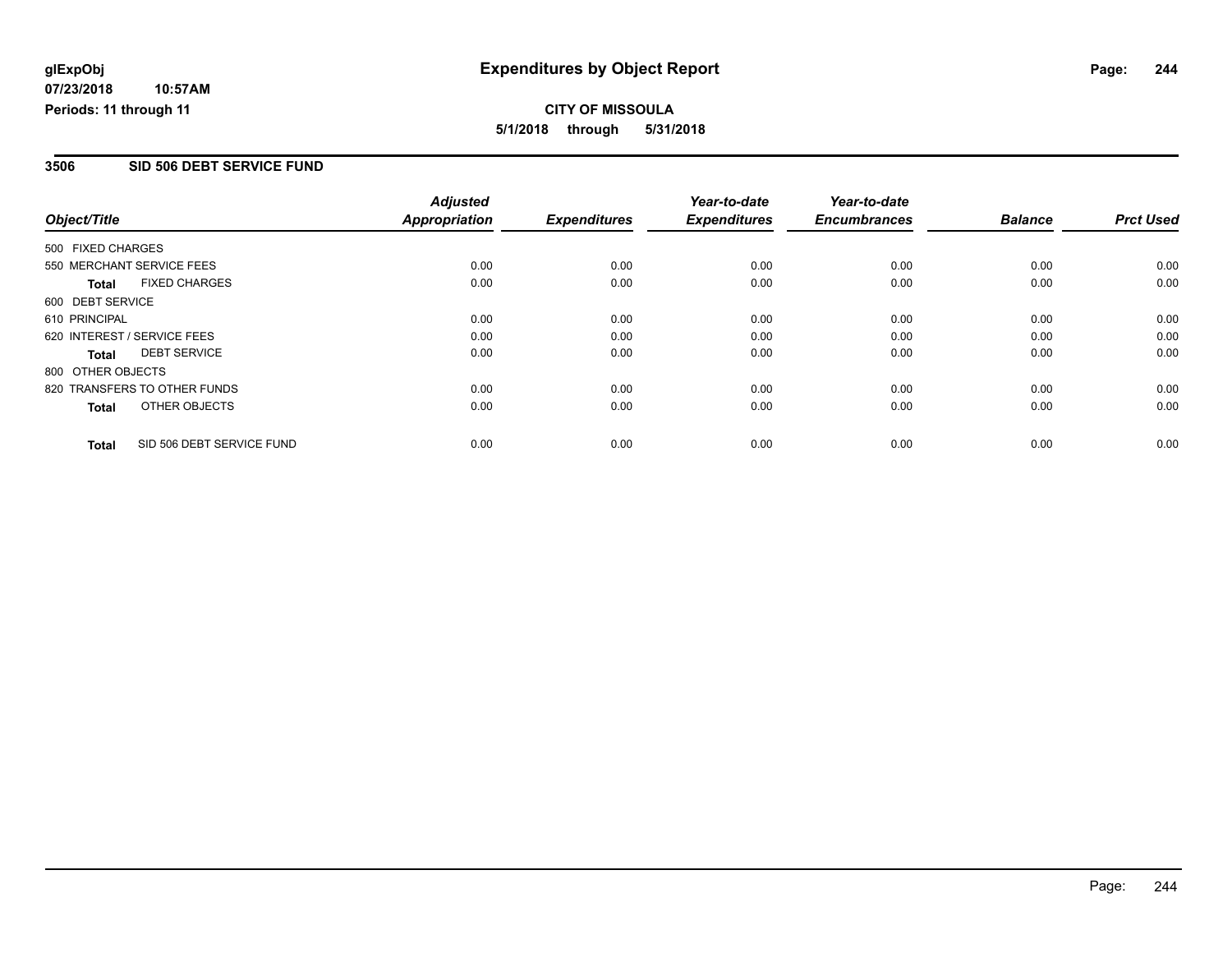## **CITY OF MISSOULA 5/1/2018 through 5/31/2018**

#### **3507 SID 507 DEBT SERVICE FUND**

| Object/Title                     | <b>Adjusted</b><br>Appropriation | <b>Expenditures</b> | Year-to-date<br><b>Expenditures</b> | Year-to-date<br><b>Encumbrances</b> | <b>Balance</b> | <b>Prct Used</b> |
|----------------------------------|----------------------------------|---------------------|-------------------------------------|-------------------------------------|----------------|------------------|
| 800 OTHER OBJECTS                |                                  |                     |                                     |                                     |                |                  |
| 820 TRANSFERS TO OTHER FUNDS     | 0.00                             | 0.00                | 0.00                                | 0.00                                | 0.00           | 0.00             |
| OTHER OBJECTS<br><b>Total</b>    | 0.00                             | 0.00                | 0.00                                | 0.00                                | 0.00           | 0.00             |
| *** Title Not Found ***<br>Total | 0.00                             | 0.00                | 0.00                                | 0.00                                | 0.00           | 0.00             |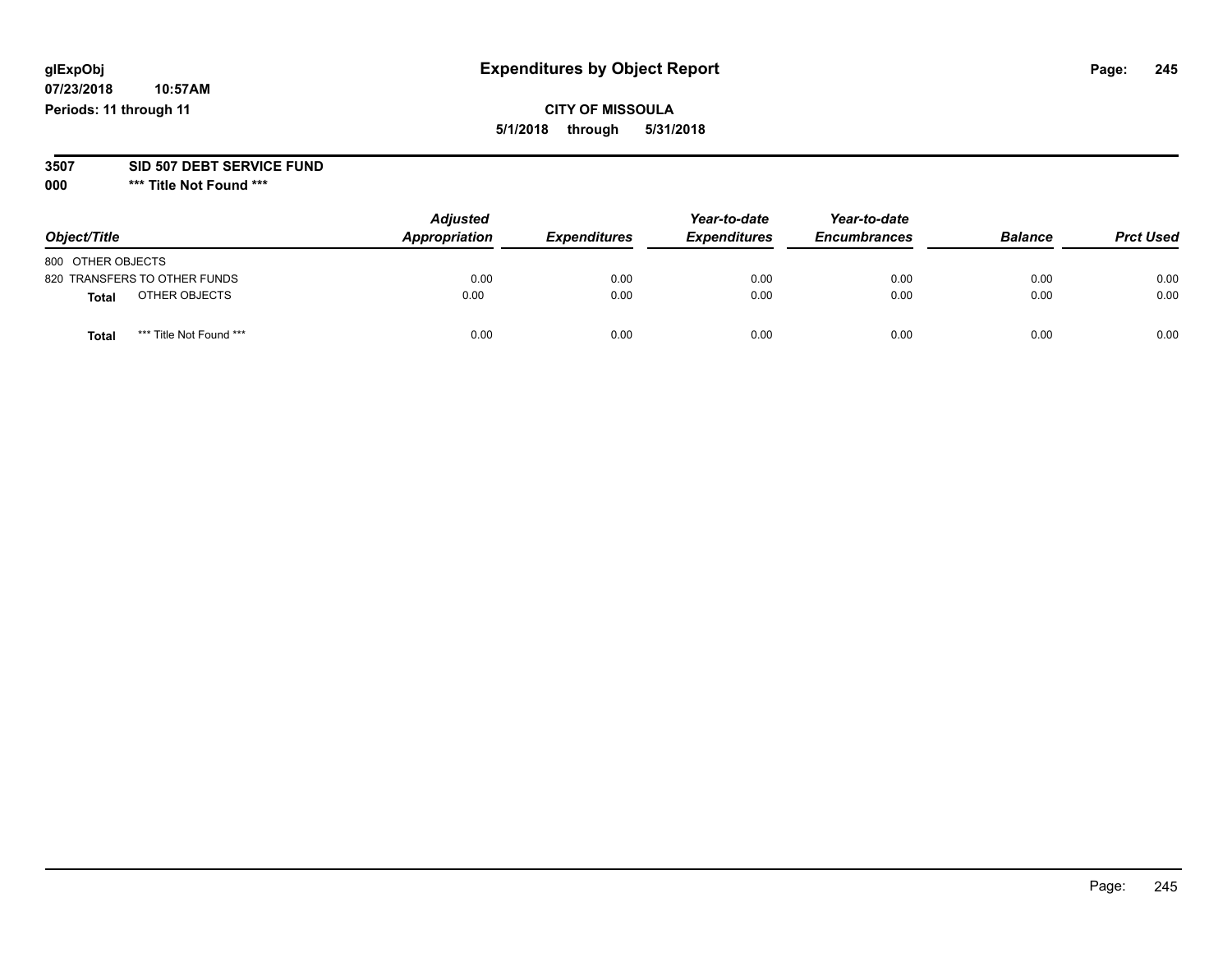# **3507 SID 507 DEBT SERVICE FUND**

| Object/Title                         |                  | <b>Adjusted</b><br>Appropriation | <b>Expenditures</b> | Year-to-date<br><b>Expenditures</b> | Year-to-date<br><b>Encumbrances</b> | <b>Balance</b> | <b>Prct Used</b> |
|--------------------------------------|------------------|----------------------------------|---------------------|-------------------------------------|-------------------------------------|----------------|------------------|
| 500 FIXED CHARGES                    |                  |                                  |                     |                                     |                                     |                |                  |
| 550 MERCHANT SERVICE FEES            |                  | 0.00                             | 0.00                | 0.00                                | 0.00                                | 0.00           | 0.00             |
| <b>FIXED CHARGES</b><br><b>Total</b> |                  | 0.00                             | 0.00                | 0.00                                | 0.00                                | 0.00           | 0.00             |
| <b>Total</b>                         | NON-DEPARTMENTAL | 0.00                             | 0.00                | 0.00                                | 0.00                                | 0.00           | 0.00             |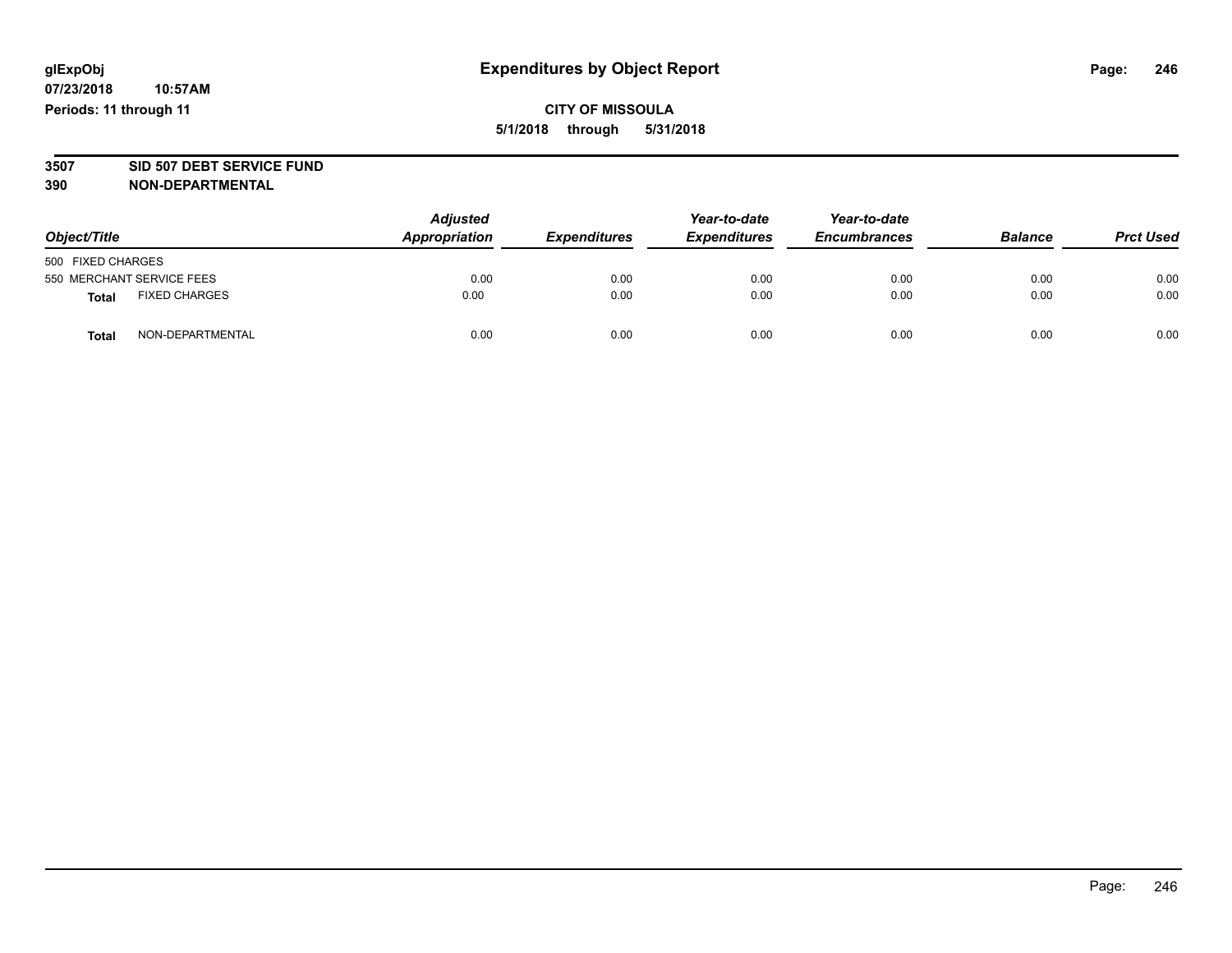**CITY OF MISSOULA 5/1/2018 through 5/31/2018**

### **3507 SID 507 DEBT SERVICE FUND**

|                           |                              | <b>Adjusted</b>      |                     | Year-to-date        | Year-to-date        |                |                  |
|---------------------------|------------------------------|----------------------|---------------------|---------------------|---------------------|----------------|------------------|
| Object/Title              |                              | <b>Appropriation</b> | <b>Expenditures</b> | <b>Expenditures</b> | <b>Encumbrances</b> | <b>Balance</b> | <b>Prct Used</b> |
| 500 FIXED CHARGES         |                              |                      |                     |                     |                     |                |                  |
| 550 MERCHANT SERVICE FEES |                              | 0.00                 | 0.00                | 0.00                | 0.00                | 0.00           | 0.00             |
| <b>Total</b>              | <b>FIXED CHARGES</b>         | 0.00                 | 0.00                | 0.00                | 0.00                | 0.00           | 0.00             |
| 800 OTHER OBJECTS         |                              |                      |                     |                     |                     |                |                  |
|                           | 820 TRANSFERS TO OTHER FUNDS | 0.00                 | 0.00                | 0.00                | 0.00                | 0.00           | 0.00             |
| <b>Total</b>              | OTHER OBJECTS                | 0.00                 | 0.00                | 0.00                | 0.00                | 0.00           | 0.00             |
| <b>Total</b>              | SID 507 DEBT SERVICE FUND    | 0.00                 | 0.00                | 0.00                | 0.00                | 0.00           | 0.00             |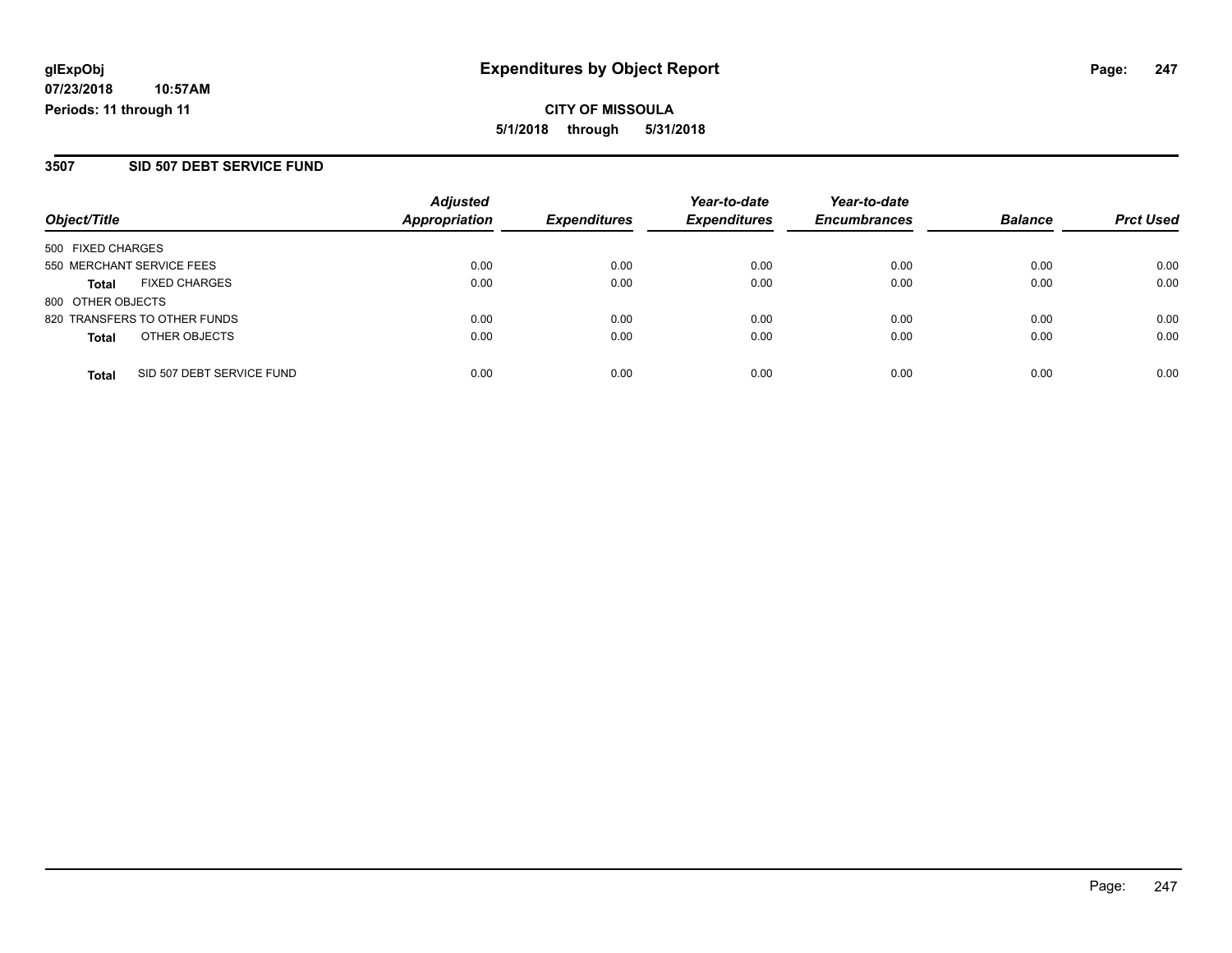## **CITY OF MISSOULA 5/1/2018 through 5/31/2018**

#### **3508 SID 508 DEBT SERVICE FUND**

| Object/Title                            | <b>Adjusted</b><br>Appropriation | <b>Expenditures</b> | Year-to-date<br><b>Expenditures</b> | Year-to-date<br><b>Encumbrances</b> | <b>Balance</b> | <b>Prct Used</b> |
|-----------------------------------------|----------------------------------|---------------------|-------------------------------------|-------------------------------------|----------------|------------------|
| 800 OTHER OBJECTS                       |                                  |                     |                                     |                                     |                |                  |
| 820 TRANSFERS TO OTHER FUNDS            | 0.00                             | 0.00                | 0.00                                | 0.00                                | 0.00           | 0.00             |
| OTHER OBJECTS<br>Total                  | 0.00                             | 0.00                | 0.00                                | 0.00                                | 0.00           | 0.00             |
| *** Title Not Found ***<br><b>Total</b> | 0.00                             | 0.00                | 0.00                                | 0.00                                | 0.00           | 0.00             |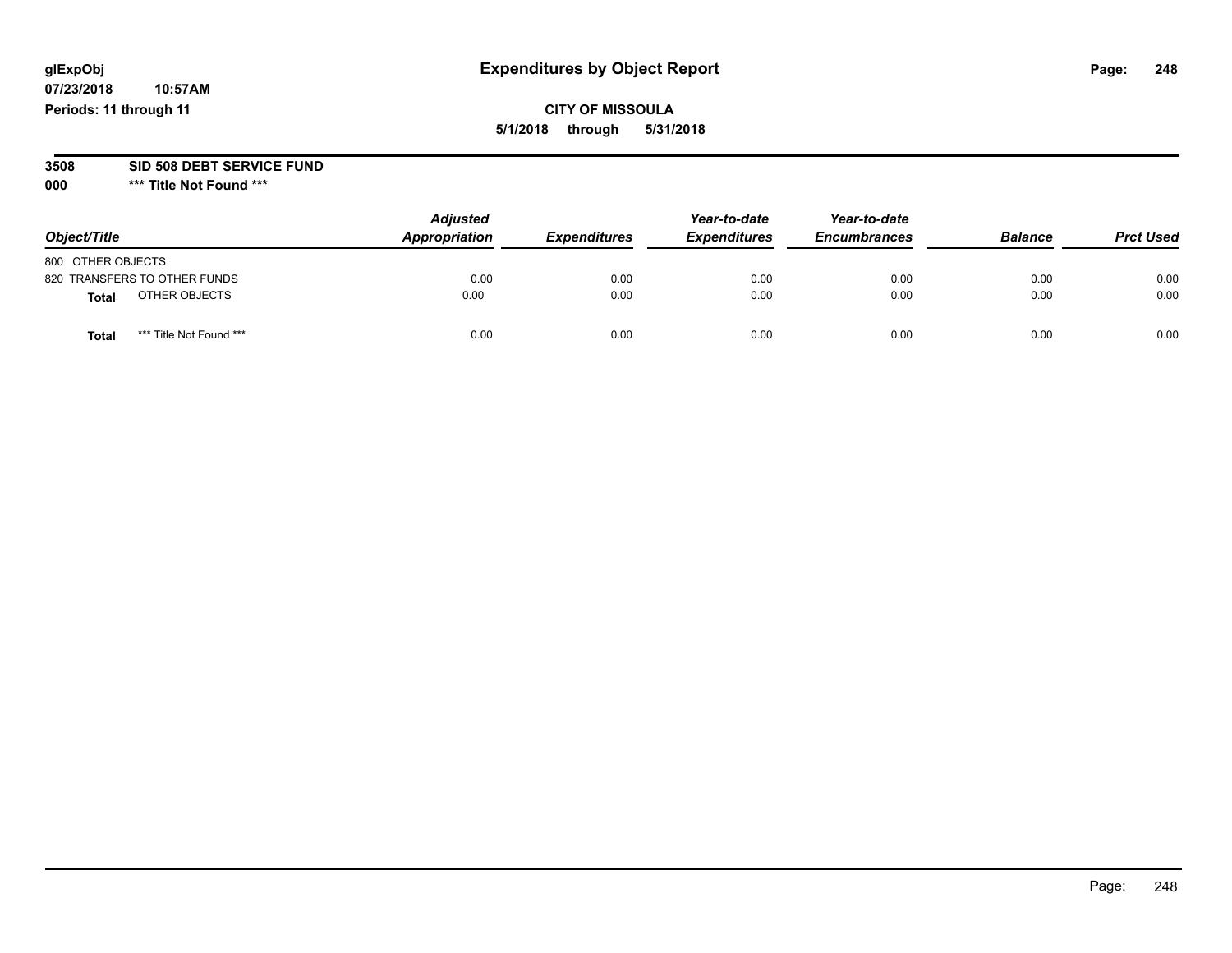# **3508 SID 508 DEBT SERVICE FUND**

| Object/Title                         |                  | <b>Adjusted</b><br>Appropriation | <b>Expenditures</b> | Year-to-date<br><b>Expenditures</b> | Year-to-date<br><b>Encumbrances</b> | <b>Balance</b> | <b>Prct Used</b> |
|--------------------------------------|------------------|----------------------------------|---------------------|-------------------------------------|-------------------------------------|----------------|------------------|
| 500 FIXED CHARGES                    |                  |                                  |                     |                                     |                                     |                |                  |
| 550 MERCHANT SERVICE FEES            |                  | 0.00                             | 0.00                | 0.00                                | 0.00                                | 0.00           | 0.00             |
| <b>FIXED CHARGES</b><br><b>Total</b> |                  | 0.00                             | 0.00                | 0.00                                | 0.00                                | 0.00           | 0.00             |
| <b>Total</b>                         | NON-DEPARTMENTAL | 0.00                             | 0.00                | 0.00                                | 0.00                                | 0.00           | 0.00             |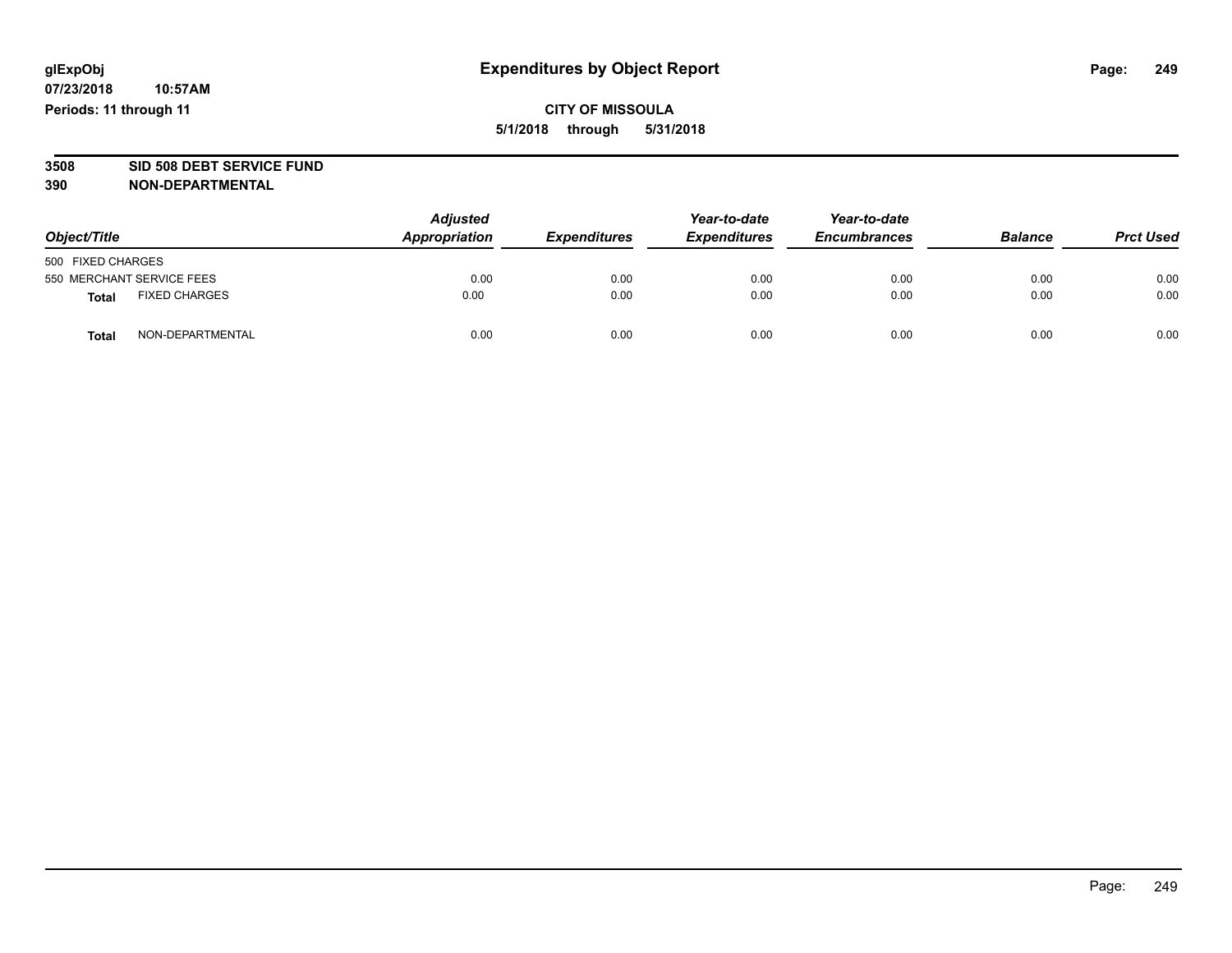**CITY OF MISSOULA 5/1/2018 through 5/31/2018**

#### **3508 SID 508 DEBT SERVICE FUND**

|                                           | <b>Adjusted</b>      |                     | Year-to-date        | Year-to-date        |                |                  |
|-------------------------------------------|----------------------|---------------------|---------------------|---------------------|----------------|------------------|
| Object/Title                              | <b>Appropriation</b> | <b>Expenditures</b> | <b>Expenditures</b> | <b>Encumbrances</b> | <b>Balance</b> | <b>Prct Used</b> |
| 500 FIXED CHARGES                         |                      |                     |                     |                     |                |                  |
| 550 MERCHANT SERVICE FEES                 | 0.00                 | 0.00                | 0.00                | 0.00                | 0.00           | 0.00             |
| <b>FIXED CHARGES</b><br><b>Total</b>      | 0.00                 | 0.00                | 0.00                | 0.00                | 0.00           | 0.00             |
| 800 OTHER OBJECTS                         |                      |                     |                     |                     |                |                  |
| 820 TRANSFERS TO OTHER FUNDS              | 0.00                 | 0.00                | 0.00                | 0.00                | 0.00           | 0.00             |
| OTHER OBJECTS<br><b>Total</b>             | 0.00                 | 0.00                | 0.00                | 0.00                | 0.00           | 0.00             |
| SID 508 DEBT SERVICE FUND<br><b>Total</b> | 0.00                 | 0.00                | 0.00                | 0.00                | 0.00           | 0.00             |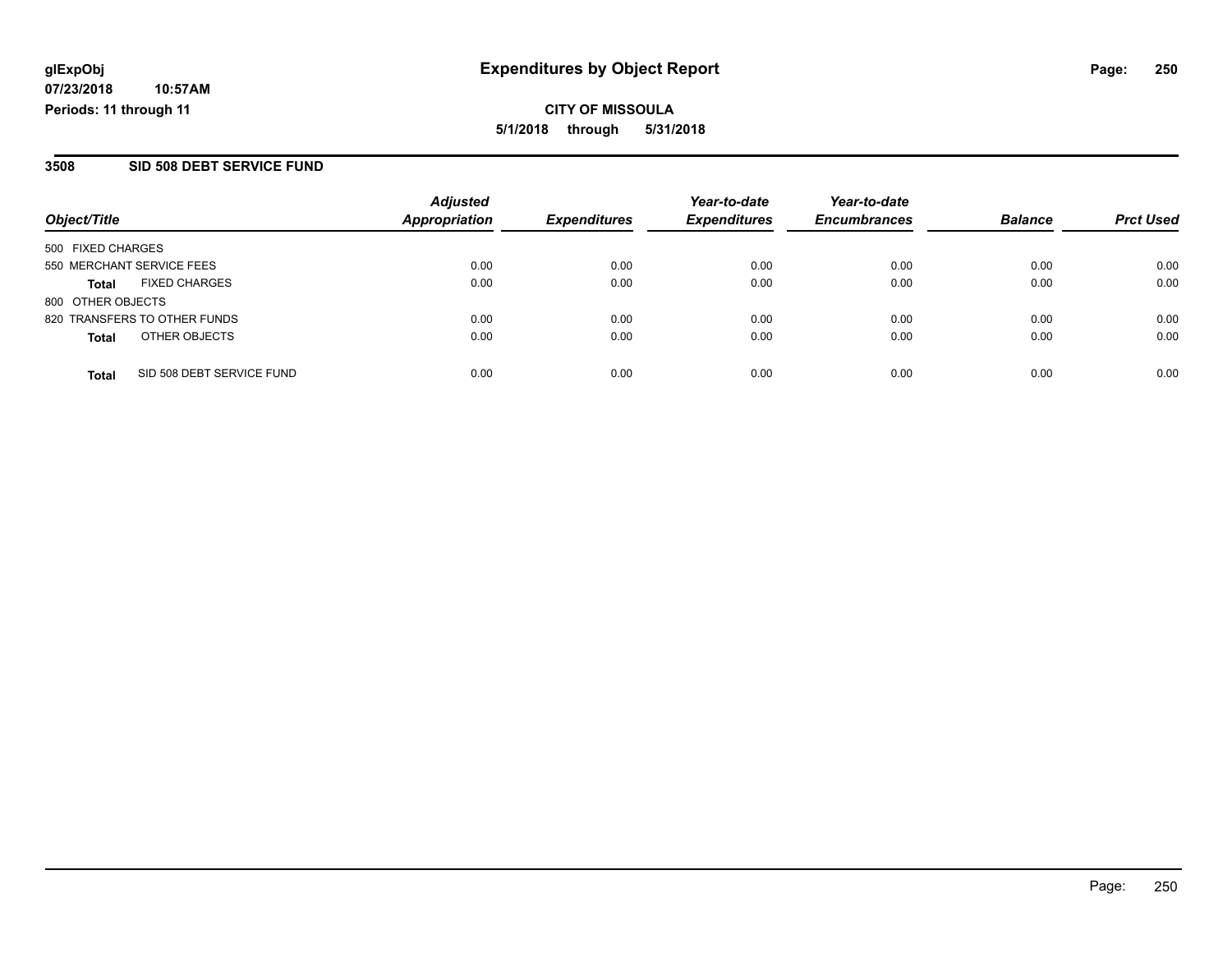## **CITY OF MISSOULA 5/1/2018 through 5/31/2018**

# **3510 SID 510 DEBT SERVICE FUND**

| Object/Title                            | <b>Adjusted</b><br>Appropriation | <b>Expenditures</b> | Year-to-date<br><b>Expenditures</b> | Year-to-date<br><b>Encumbrances</b> | <b>Balance</b> | <b>Prct Used</b> |
|-----------------------------------------|----------------------------------|---------------------|-------------------------------------|-------------------------------------|----------------|------------------|
| 800 OTHER OBJECTS                       |                                  |                     |                                     |                                     |                |                  |
| 820 TRANSFERS TO OTHER FUNDS            | 0.00                             | 0.00                | 0.00                                | 0.00                                | 0.00           | 0.00             |
| OTHER OBJECTS<br><b>Total</b>           | 0.00                             | 0.00                | 0.00                                | 0.00                                | 0.00           | 0.00             |
| *** Title Not Found ***<br><b>Total</b> | 0.00                             | 0.00                | 0.00                                | 0.00                                | 0.00           | 0.00             |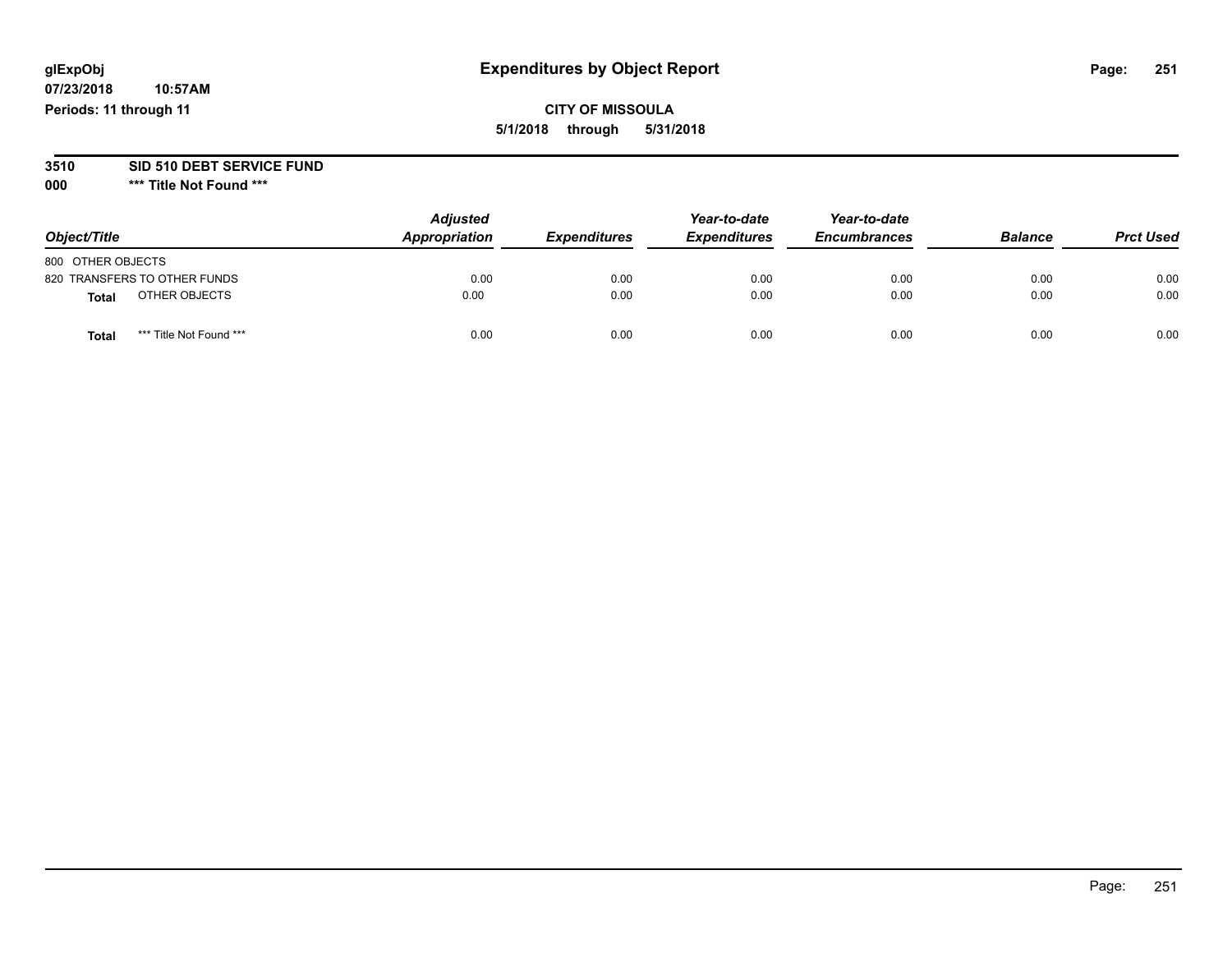# **3510 SID 510 DEBT SERVICE FUND**

|                                      | <b>Adjusted</b>      |                     | Year-to-date        | Year-to-date        |                |                  |
|--------------------------------------|----------------------|---------------------|---------------------|---------------------|----------------|------------------|
| Object/Title                         | <b>Appropriation</b> | <b>Expenditures</b> | <b>Expenditures</b> | <b>Encumbrances</b> | <b>Balance</b> | <b>Prct Used</b> |
| 500 FIXED CHARGES                    |                      |                     |                     |                     |                |                  |
| 550 MERCHANT SERVICE FEES            | 0.00                 | 0.00                | 0.00                | 0.00                | 0.00           | 0.00             |
| <b>FIXED CHARGES</b><br><b>Total</b> | 0.00                 | 0.00                | 0.00                | 0.00                | 0.00           | 0.00             |
| 600 DEBT SERVICE                     |                      |                     |                     |                     |                |                  |
| 610 PRINCIPAL                        | 0.00                 | 0.00                | 0.00                | 0.00                | 0.00           | 0.00             |
| 620 INTEREST / SERVICE FEES          | 0.00                 | 0.00                | 0.00                | 0.00                | 0.00           | 0.00             |
| <b>DEBT SERVICE</b><br><b>Total</b>  | 0.00                 | 0.00                | 0.00                | 0.00                | 0.00           | 0.00             |
| NON-DEPARTMENTAL<br>Total            | 0.00                 | 0.00                | 0.00                | 0.00                | 0.00           | 0.00             |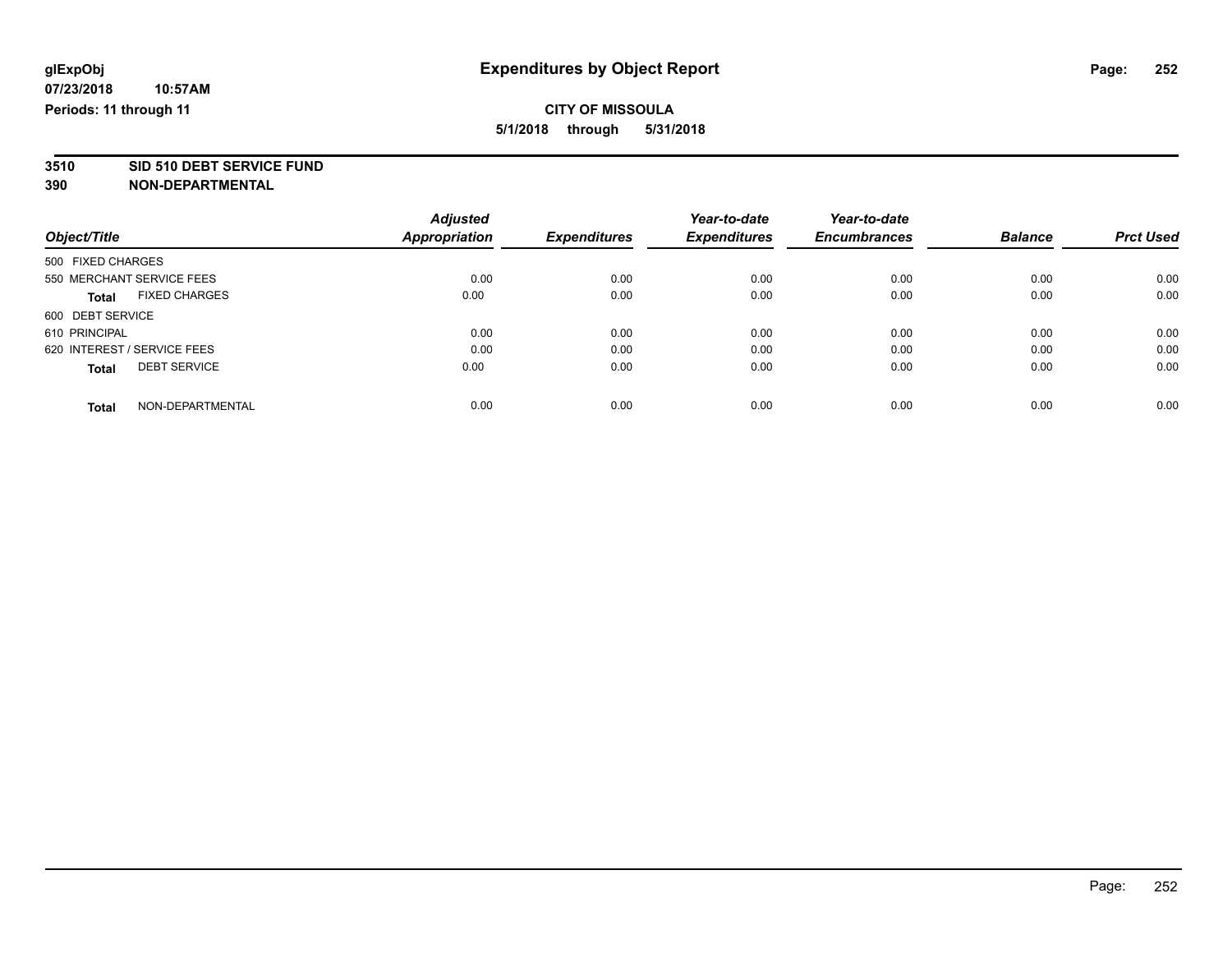### **3510 SID 510 DEBT SERVICE FUND**

|                                           | <b>Adjusted</b>      |                     | Year-to-date        | Year-to-date        |                |                  |
|-------------------------------------------|----------------------|---------------------|---------------------|---------------------|----------------|------------------|
| Object/Title                              | <b>Appropriation</b> | <b>Expenditures</b> | <b>Expenditures</b> | <b>Encumbrances</b> | <b>Balance</b> | <b>Prct Used</b> |
| 500 FIXED CHARGES                         |                      |                     |                     |                     |                |                  |
| 550 MERCHANT SERVICE FEES                 | 0.00                 | 0.00                | 0.00                | 0.00                | 0.00           | 0.00             |
| <b>FIXED CHARGES</b><br><b>Total</b>      | 0.00                 | 0.00                | 0.00                | 0.00                | 0.00           | 0.00             |
| 600 DEBT SERVICE                          |                      |                     |                     |                     |                |                  |
| 610 PRINCIPAL                             | 0.00                 | 0.00                | 0.00                | 0.00                | 0.00           | 0.00             |
| 620 INTEREST / SERVICE FEES               | 0.00                 | 0.00                | 0.00                | 0.00                | 0.00           | 0.00             |
| <b>DEBT SERVICE</b><br>Total              | 0.00                 | 0.00                | 0.00                | 0.00                | 0.00           | 0.00             |
| 800 OTHER OBJECTS                         |                      |                     |                     |                     |                |                  |
| 820 TRANSFERS TO OTHER FUNDS              | 0.00                 | 0.00                | 0.00                | 0.00                | 0.00           | 0.00             |
| OTHER OBJECTS<br><b>Total</b>             | 0.00                 | 0.00                | 0.00                | 0.00                | 0.00           | 0.00             |
| SID 510 DEBT SERVICE FUND<br><b>Total</b> | 0.00                 | 0.00                | 0.00                | 0.00                | 0.00           | 0.00             |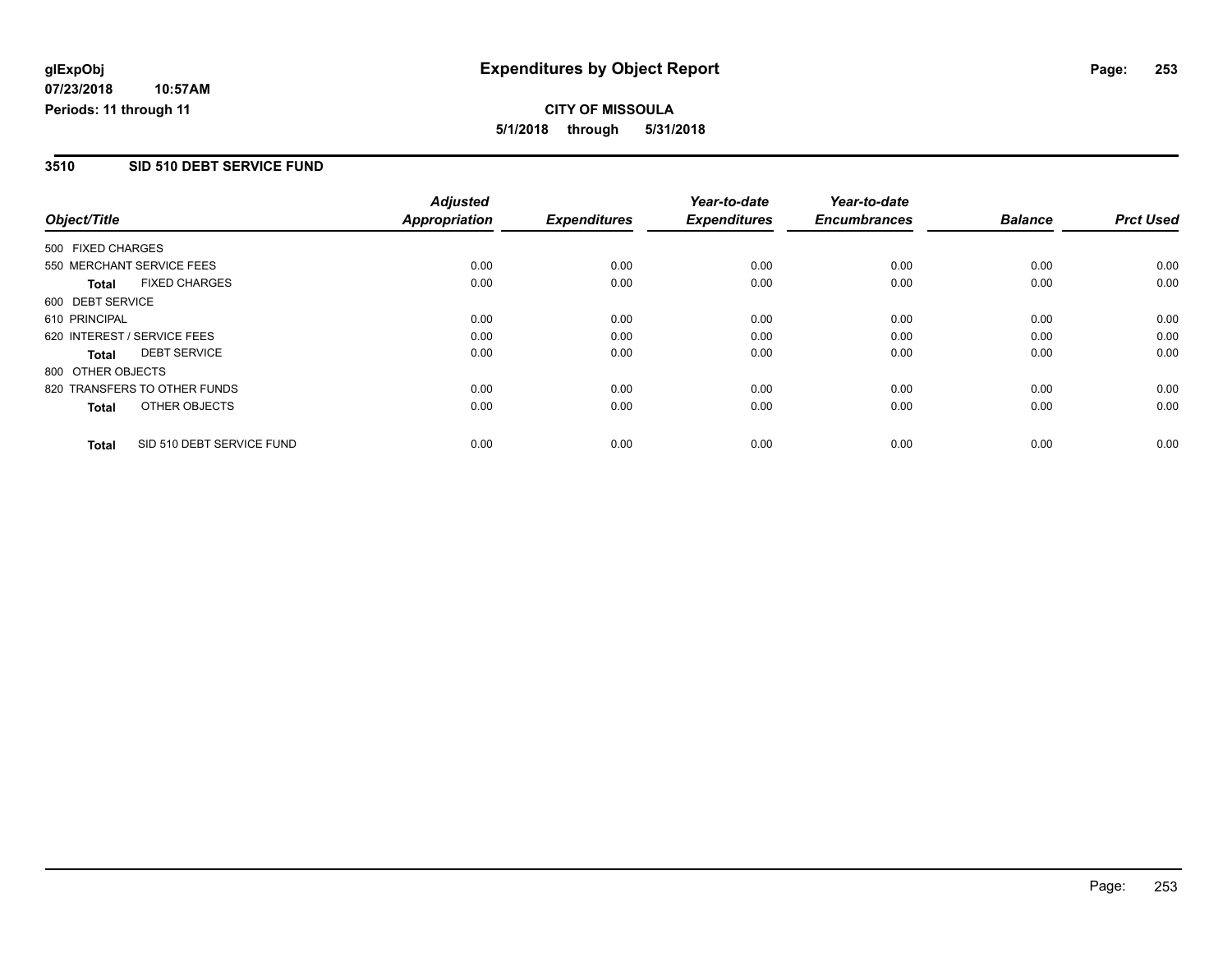#### **07/23/2018 10:57AM Periods: 11 through 11**

## **CITY OF MISSOULA 5/1/2018 through 5/31/2018**

# **3511 SID 511 DEBT SERVICE FUND**

**000 \*\*\* Title Not Found \*\*\***

| Object/Title                            | <b>Adjusted</b><br>Appropriation | <b>Expenditures</b> | Year-to-date<br><b>Expenditures</b> | Year-to-date<br><b>Encumbrances</b> | <b>Balance</b> | <b>Prct Used</b> |
|-----------------------------------------|----------------------------------|---------------------|-------------------------------------|-------------------------------------|----------------|------------------|
| 800 OTHER OBJECTS                       |                                  |                     |                                     |                                     |                |                  |
| 820 TRANSFERS TO OTHER FUNDS            | 0.00                             | 0.00                | 0.00                                | 0.00                                | 0.00           | 0.00             |
| OTHER OBJECTS<br>Total                  | 0.00                             | 0.00                | 0.00                                | 0.00                                | 0.00           | 0.00             |
| *** Title Not Found ***<br><b>Total</b> | 0.00                             | 0.00                | 0.00                                | 0.00                                | 0.00           | 0.00             |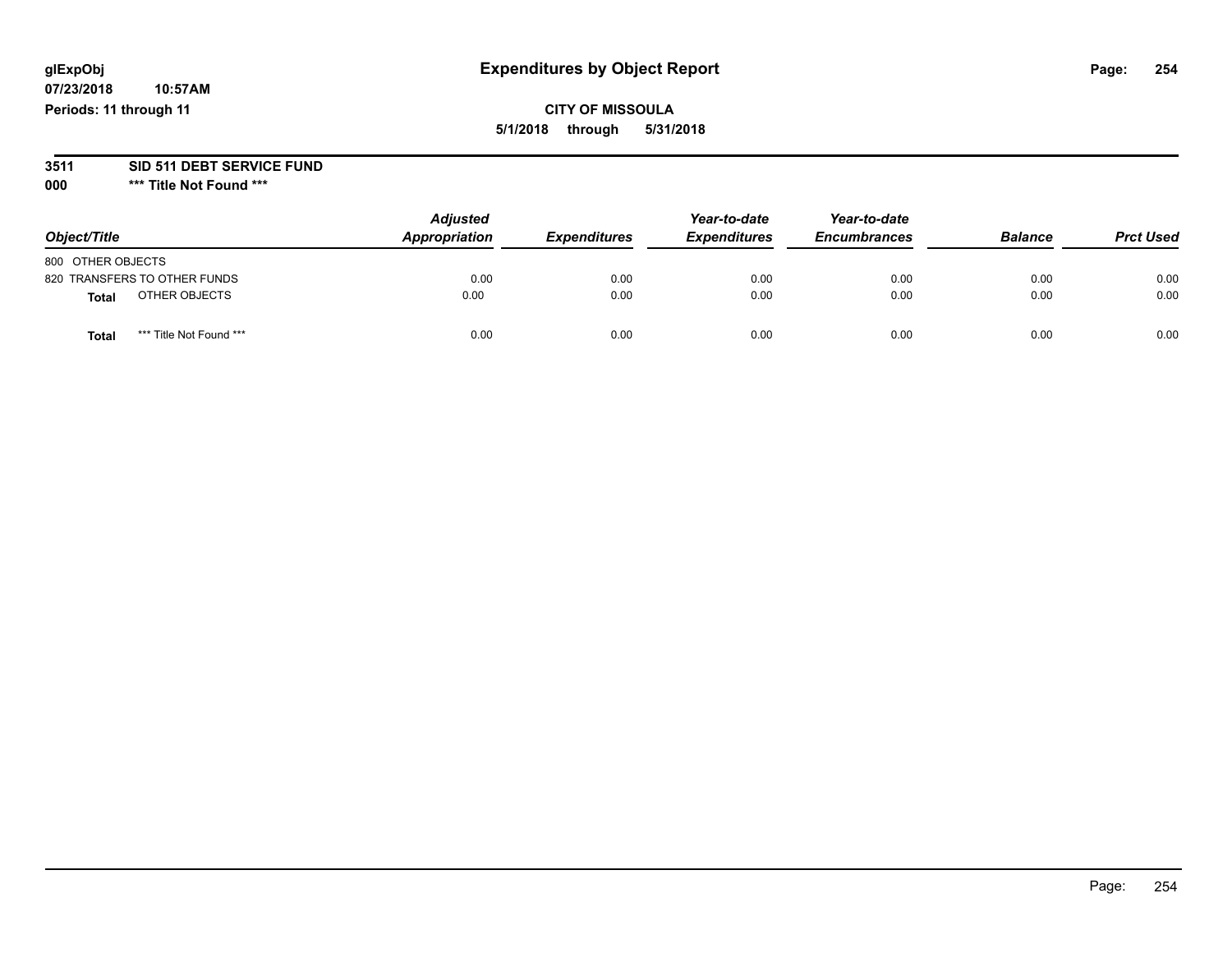# **3511 SID 511 DEBT SERVICE FUND**

|                                      | <b>Adjusted</b> |                     | Year-to-date        | Year-to-date        |                |                  |
|--------------------------------------|-----------------|---------------------|---------------------|---------------------|----------------|------------------|
| Object/Title                         | Appropriation   | <b>Expenditures</b> | <b>Expenditures</b> | <b>Encumbrances</b> | <b>Balance</b> | <b>Prct Used</b> |
| 500 FIXED CHARGES                    |                 |                     |                     |                     |                |                  |
| 550 MERCHANT SERVICE FEES            | 0.00            | 0.00                | 0.00                | 0.00                | 0.00           | 0.00             |
| <b>FIXED CHARGES</b><br><b>Total</b> | 0.00            | 0.00                | 0.00                | 0.00                | 0.00           | 0.00             |
| 600 DEBT SERVICE                     |                 |                     |                     |                     |                |                  |
| 610 PRINCIPAL                        | 0.00            | 0.00                | 0.00                | 0.00                | 0.00           | 0.00             |
| 620 INTEREST / SERVICE FEES          | 0.00            | 0.00                | 0.00                | 0.00                | 0.00           | 0.00             |
| <b>DEBT SERVICE</b><br><b>Total</b>  | 0.00            | 0.00                | 0.00                | 0.00                | 0.00           | 0.00             |
| NON-DEPARTMENTAL<br><b>Total</b>     | 0.00            | 0.00                | 0.00                | 0.00                | 0.00           | 0.00             |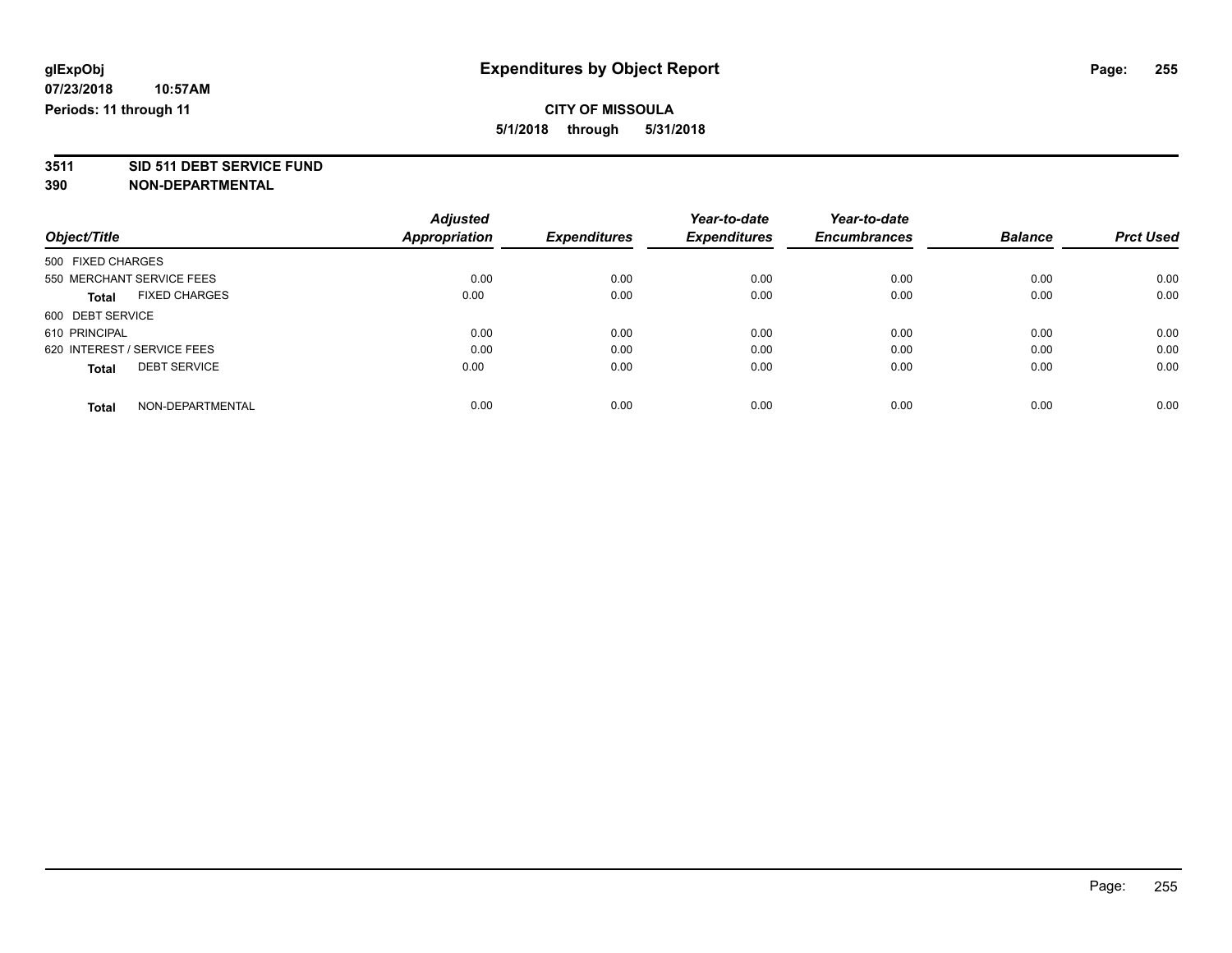### **3511 SID 511 DEBT SERVICE FUND**

|                             |                              | <b>Adjusted</b>      |                     | Year-to-date        | Year-to-date        |                |                  |
|-----------------------------|------------------------------|----------------------|---------------------|---------------------|---------------------|----------------|------------------|
| Object/Title                |                              | <b>Appropriation</b> | <b>Expenditures</b> | <b>Expenditures</b> | <b>Encumbrances</b> | <b>Balance</b> | <b>Prct Used</b> |
| 500 FIXED CHARGES           |                              |                      |                     |                     |                     |                |                  |
|                             | 550 MERCHANT SERVICE FEES    | 0.00                 | 0.00                | 0.00                | 0.00                | 0.00           | 0.00             |
| <b>Total</b>                | <b>FIXED CHARGES</b>         | 0.00                 | 0.00                | 0.00                | 0.00                | 0.00           | 0.00             |
| 600 DEBT SERVICE            |                              |                      |                     |                     |                     |                |                  |
| 610 PRINCIPAL               |                              | 0.00                 | 0.00                | 0.00                | 0.00                | 0.00           | 0.00             |
| 620 INTEREST / SERVICE FEES |                              | 0.00                 | 0.00                | 0.00                | 0.00                | 0.00           | 0.00             |
| Total                       | <b>DEBT SERVICE</b>          | 0.00                 | 0.00                | 0.00                | 0.00                | 0.00           | 0.00             |
| 800 OTHER OBJECTS           |                              |                      |                     |                     |                     |                |                  |
|                             | 820 TRANSFERS TO OTHER FUNDS | 0.00                 | 0.00                | 0.00                | 0.00                | 0.00           | 0.00             |
| Total                       | OTHER OBJECTS                | 0.00                 | 0.00                | 0.00                | 0.00                | 0.00           | 0.00             |
| <b>Total</b>                | SID 511 DEBT SERVICE FUND    | 0.00                 | 0.00                | 0.00                | 0.00                | 0.00           | 0.00             |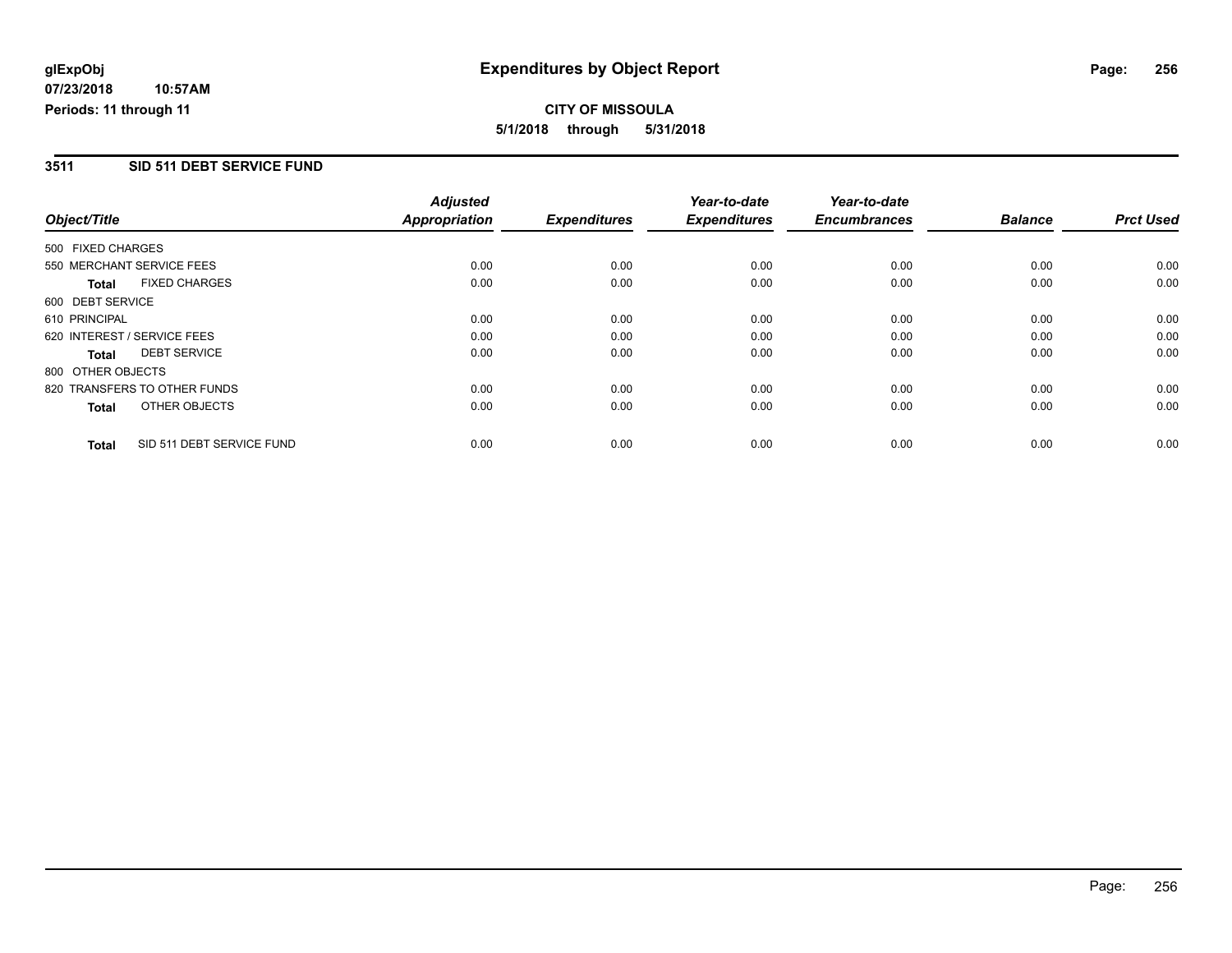**3512 SID 512 DEBT SERVICE FUND**

|                                      | <b>Adjusted</b> |                     | Year-to-date        | Year-to-date        |                |                  |
|--------------------------------------|-----------------|---------------------|---------------------|---------------------|----------------|------------------|
| Object/Title                         | Appropriation   | <b>Expenditures</b> | <b>Expenditures</b> | <b>Encumbrances</b> | <b>Balance</b> | <b>Prct Used</b> |
| 500 FIXED CHARGES                    |                 |                     |                     |                     |                |                  |
| 550 MERCHANT SERVICE FEES            | 0.00            | 0.00                | 0.00                | 0.00                | 0.00           | 0.00             |
| <b>FIXED CHARGES</b><br><b>Total</b> | 0.00            | 0.00                | 0.00                | 0.00                | 0.00           | 0.00             |
| 600 DEBT SERVICE                     |                 |                     |                     |                     |                |                  |
| 610 PRINCIPAL                        | 14,835.00       | 0.00                | 0.00                | 0.00                | 14,835.00      | 0.00             |
| 620 INTEREST / SERVICE FEES          | 779.00          | 0.00                | 735.57              | 0.00                | 43.43          | 94.42            |
| <b>DEBT SERVICE</b><br><b>Total</b>  | 15.614.00       | 0.00                | 735.57              | 0.00                | 14,878.43      | 4.71             |
| NON-DEPARTMENTAL<br><b>Total</b>     | 15.614.00       | 0.00                | 735.57              | 0.00                | 14.878.43      | 4.71             |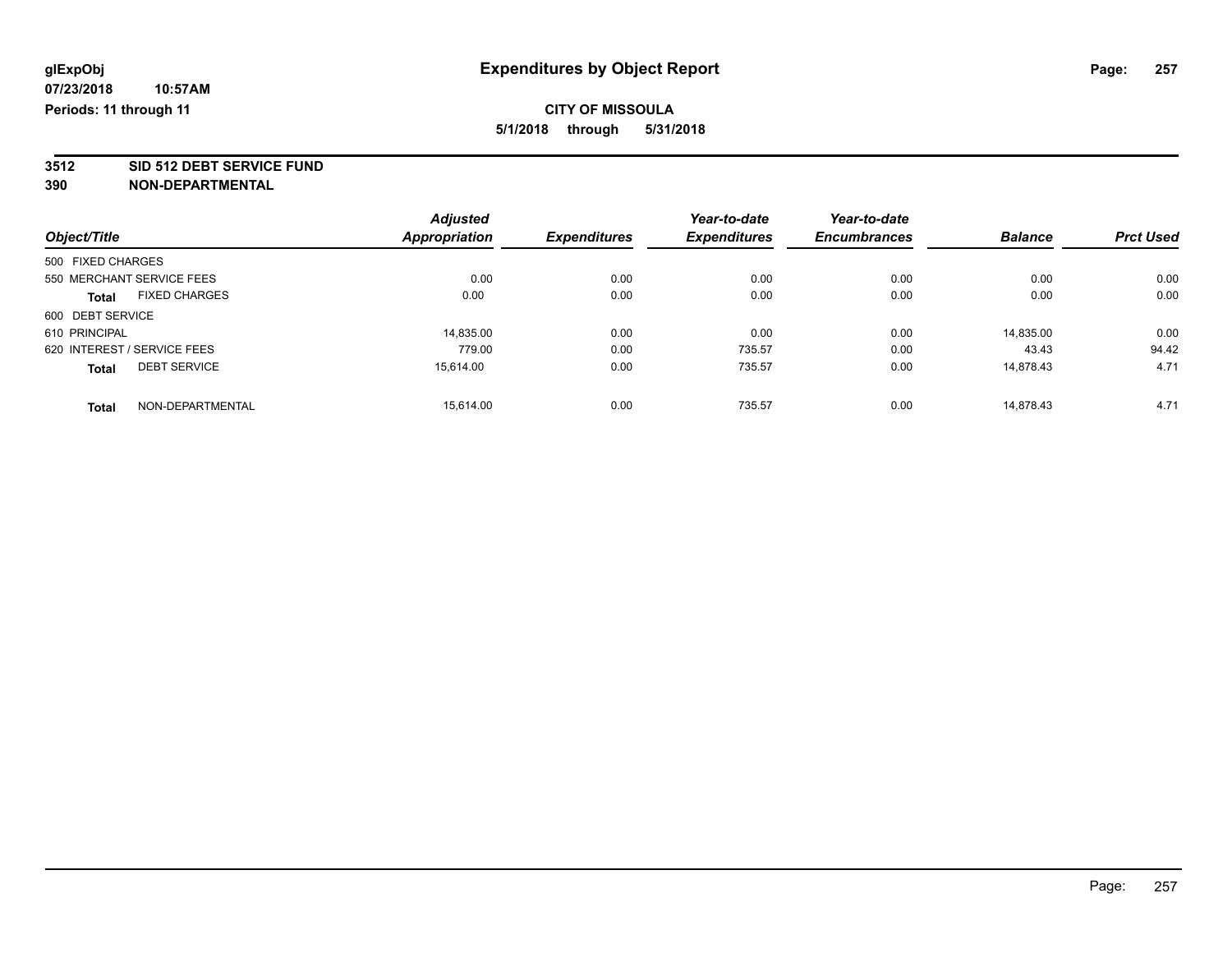### **3512 SID 512 DEBT SERVICE FUND**

|                                           | <b>Adjusted</b>      |                     | Year-to-date        | Year-to-date        |                |                  |
|-------------------------------------------|----------------------|---------------------|---------------------|---------------------|----------------|------------------|
| Object/Title                              | <b>Appropriation</b> | <b>Expenditures</b> | <b>Expenditures</b> | <b>Encumbrances</b> | <b>Balance</b> | <b>Prct Used</b> |
| 500 FIXED CHARGES                         |                      |                     |                     |                     |                |                  |
| 550 MERCHANT SERVICE FEES                 | 0.00                 | 0.00                | 0.00                | 0.00                | 0.00           | 0.00             |
| <b>FIXED CHARGES</b><br><b>Total</b>      | 0.00                 | 0.00                | 0.00                | 0.00                | 0.00           | 0.00             |
| 600 DEBT SERVICE                          |                      |                     |                     |                     |                |                  |
| 610 PRINCIPAL                             | 14.835.00            | 0.00                | 0.00                | 0.00                | 14,835.00      | 0.00             |
| 620 INTEREST / SERVICE FEES               | 779.00               | 0.00                | 735.57              | 0.00                | 43.43          | 94.42            |
| <b>DEBT SERVICE</b><br><b>Total</b>       | 15.614.00            | 0.00                | 735.57              | 0.00                | 14.878.43      | 4.71             |
| SID 512 DEBT SERVICE FUND<br><b>Total</b> | 15.614.00            | 0.00                | 735.57              | 0.00                | 14.878.43      | 4.71             |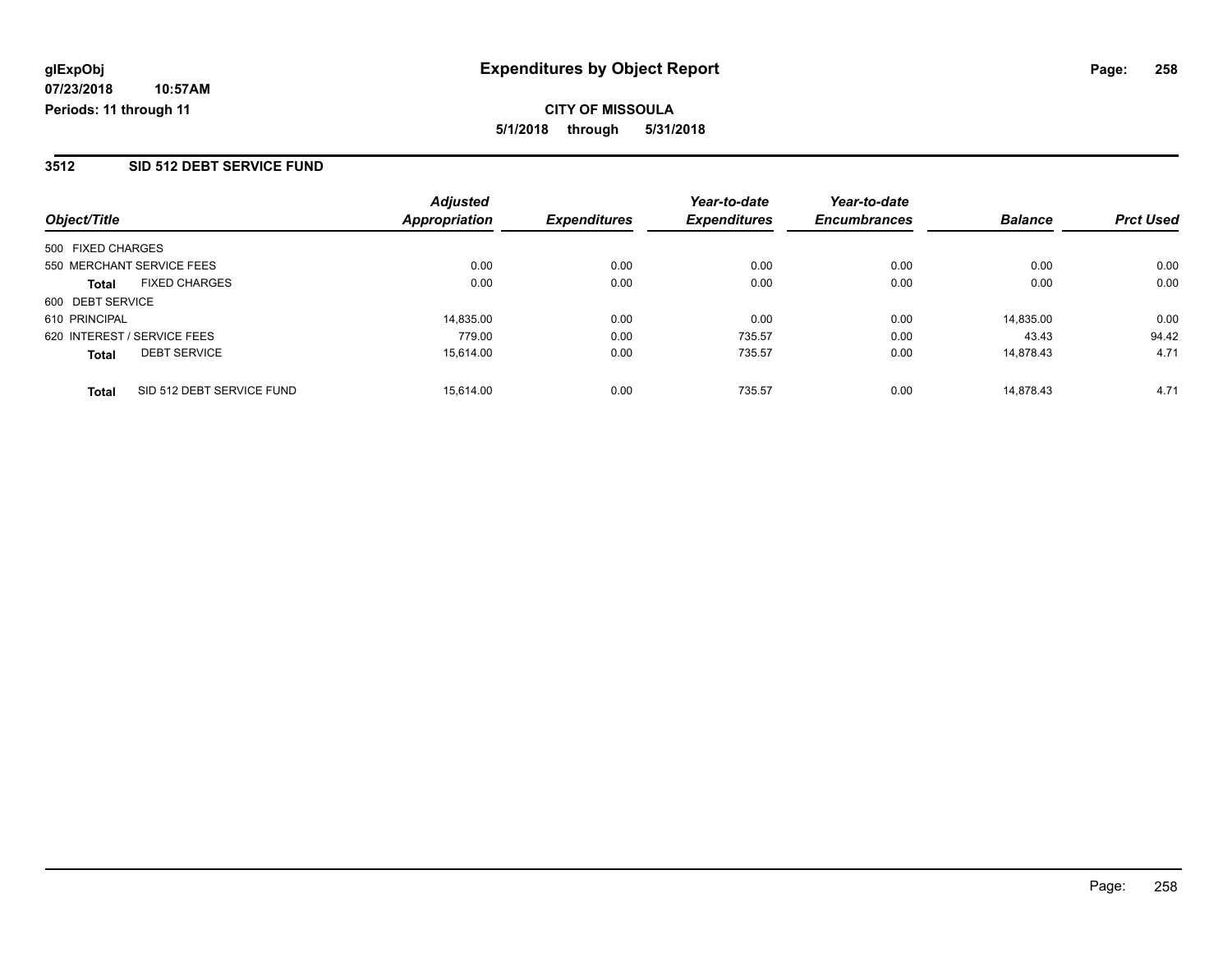# **3513 SID 513 DEBT SERVICE FUND**

#### **280 PUBLIC WORKS ADMINISTRATION**

| Object/Title                                | <b>Adjusted</b><br><b>Appropriation</b> | <b>Expenditures</b> | Year-to-date<br><b>Expenditures</b> | Year-to-date<br><b>Encumbrances</b> | <b>Balance</b> | <b>Prct Used</b> |
|---------------------------------------------|-----------------------------------------|---------------------|-------------------------------------|-------------------------------------|----------------|------------------|
| 500 FIXED CHARGES                           |                                         |                     |                                     |                                     |                |                  |
| 550 MERCHANT SERVICE FEES                   | 0.00                                    | 0.00                | 0.00                                | 0.00                                | 0.00           | 0.00             |
| <b>FIXED CHARGES</b><br><b>Total</b>        | 0.00                                    | 0.00                | 0.00                                | 0.00                                | 0.00           | 0.00             |
| 800 OTHER OBJECTS                           |                                         |                     |                                     |                                     |                |                  |
| 820 TRANSFERS TO OTHER FUNDS                | 0.00                                    | 0.00                | 0.00                                | 0.00                                | 0.00           | 0.00             |
| OTHER OBJECTS<br><b>Total</b>               | 0.00                                    | 0.00                | 0.00                                | 0.00                                | 0.00           | 0.00             |
| PUBLIC WORKS ADMINISTRATION<br><b>Total</b> | 0.00                                    | 0.00                | 0.00                                | 0.00                                | 0.00           | 0.00             |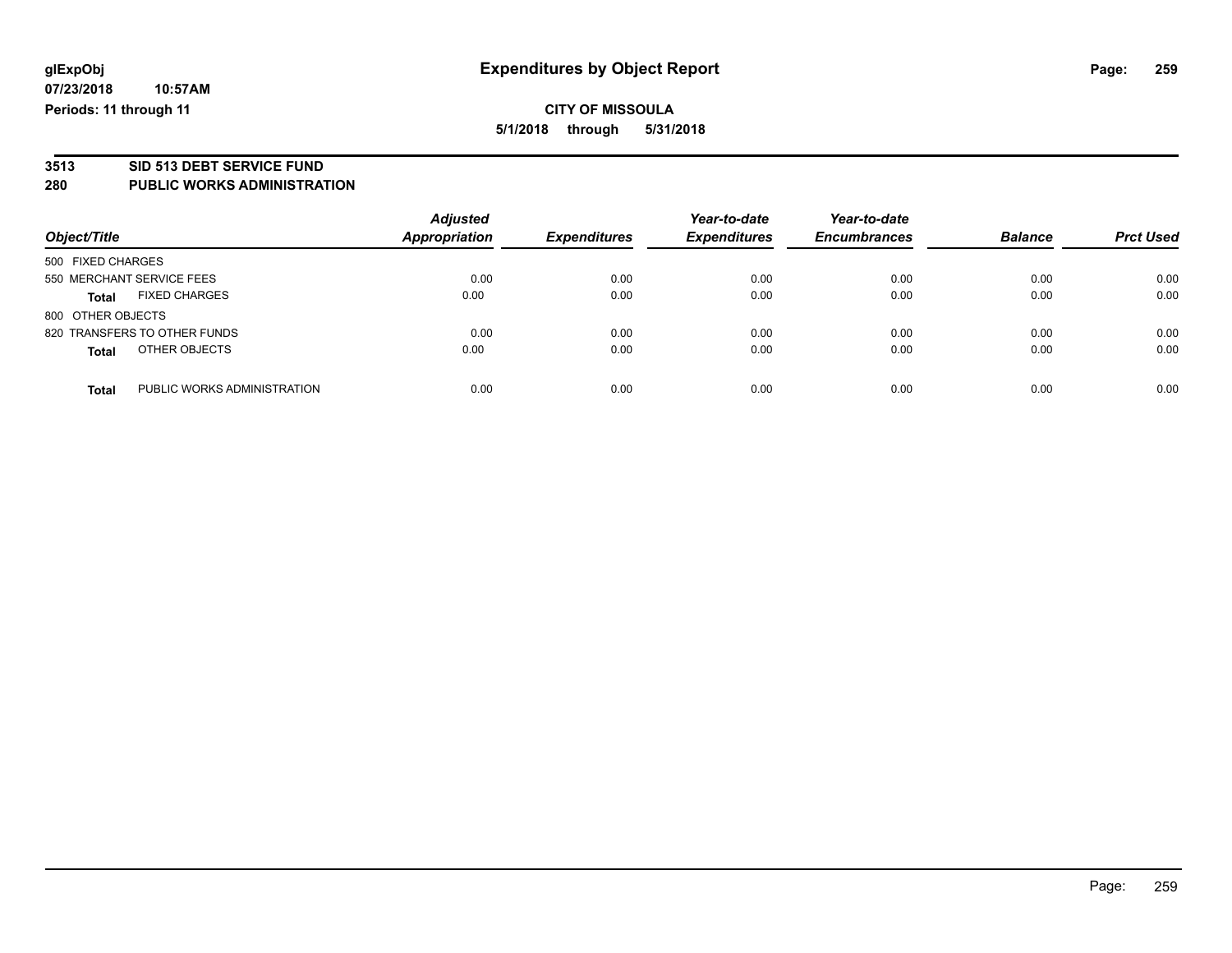**3513 SID 513 DEBT SERVICE FUND**

|                                      | <b>Adjusted</b>      |                     | Year-to-date        | Year-to-date        |                |                  |
|--------------------------------------|----------------------|---------------------|---------------------|---------------------|----------------|------------------|
| Object/Title                         | <b>Appropriation</b> | <b>Expenditures</b> | <b>Expenditures</b> | <b>Encumbrances</b> | <b>Balance</b> | <b>Prct Used</b> |
| 500 FIXED CHARGES                    |                      |                     |                     |                     |                |                  |
| 550 MERCHANT SERVICE FEES            | 0.00                 | 0.00                | 0.00                | 0.00                | 0.00           | 0.00             |
| <b>FIXED CHARGES</b><br><b>Total</b> | 0.00                 | 0.00                | 0.00                | 0.00                | 0.00           | 0.00             |
| 600 DEBT SERVICE                     |                      |                     |                     |                     |                |                  |
| 610 PRINCIPAL                        | 0.00                 | 0.00                | 0.00                | 0.00                | 0.00           | 0.00             |
| 620 INTEREST / SERVICE FEES          | 0.00                 | 0.00                | 0.00                | 0.00                | 0.00           | 0.00             |
| <b>DEBT SERVICE</b><br><b>Total</b>  | 0.00                 | 0.00                | 0.00                | 0.00                | 0.00           | 0.00             |
| 800 OTHER OBJECTS                    |                      |                     |                     |                     |                |                  |
| 820 TRANSFERS TO OTHER FUNDS         | 0.00                 | 0.00                | 0.00                | 0.00                | 0.00           | 0.00             |
| OTHER OBJECTS<br><b>Total</b>        | 0.00                 | 0.00                | 0.00                | 0.00                | 0.00           | 0.00             |
|                                      |                      |                     |                     |                     |                |                  |
| NON-DEPARTMENTAL<br><b>Total</b>     | 0.00                 | 0.00                | 0.00                | 0.00                | 0.00           | 0.00             |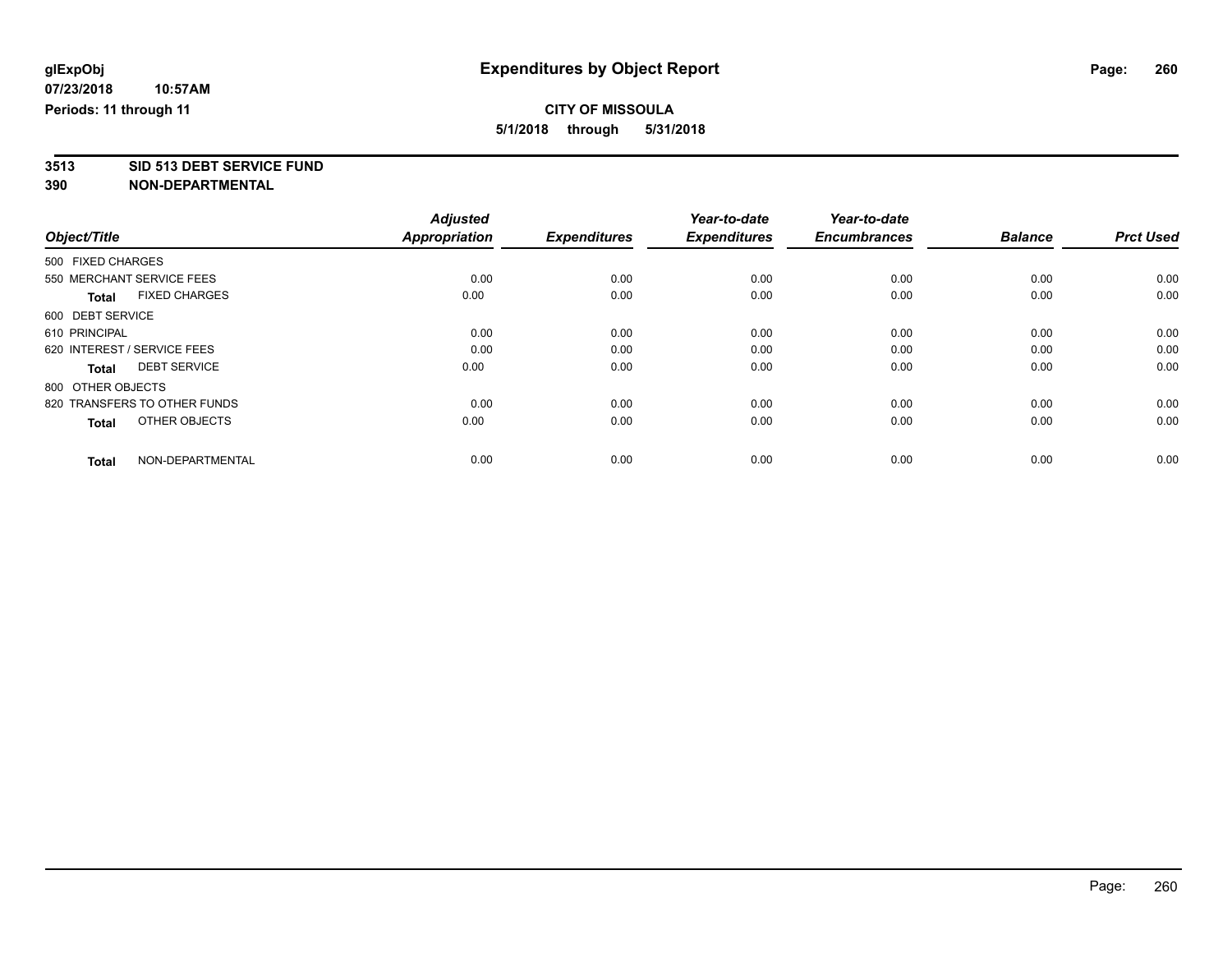### **3513 SID 513 DEBT SERVICE FUND**

|                              |                           | <b>Adjusted</b>      |                     | Year-to-date        | Year-to-date        |                |                  |
|------------------------------|---------------------------|----------------------|---------------------|---------------------|---------------------|----------------|------------------|
| Object/Title                 |                           | <b>Appropriation</b> | <b>Expenditures</b> | <b>Expenditures</b> | <b>Encumbrances</b> | <b>Balance</b> | <b>Prct Used</b> |
| 500 FIXED CHARGES            |                           |                      |                     |                     |                     |                |                  |
| 550 MERCHANT SERVICE FEES    |                           | 0.00                 | 0.00                | 0.00                | 0.00                | 0.00           | 0.00             |
| <b>Total</b>                 | <b>FIXED CHARGES</b>      | 0.00                 | 0.00                | 0.00                | 0.00                | 0.00           | 0.00             |
| 600 DEBT SERVICE             |                           |                      |                     |                     |                     |                |                  |
| 610 PRINCIPAL                |                           | 0.00                 | 0.00                | 0.00                | 0.00                | 0.00           | 0.00             |
| 620 INTEREST / SERVICE FEES  |                           | 0.00                 | 0.00                | 0.00                | 0.00                | 0.00           | 0.00             |
| Total                        | <b>DEBT SERVICE</b>       | 0.00                 | 0.00                | 0.00                | 0.00                | 0.00           | 0.00             |
| 800 OTHER OBJECTS            |                           |                      |                     |                     |                     |                |                  |
| 820 TRANSFERS TO OTHER FUNDS |                           | 0.00                 | 0.00                | 0.00                | 0.00                | 0.00           | 0.00             |
| Total                        | OTHER OBJECTS             | 0.00                 | 0.00                | 0.00                | 0.00                | 0.00           | 0.00             |
| <b>Total</b>                 | SID 513 DEBT SERVICE FUND | 0.00                 | 0.00                | 0.00                | 0.00                | 0.00           | 0.00             |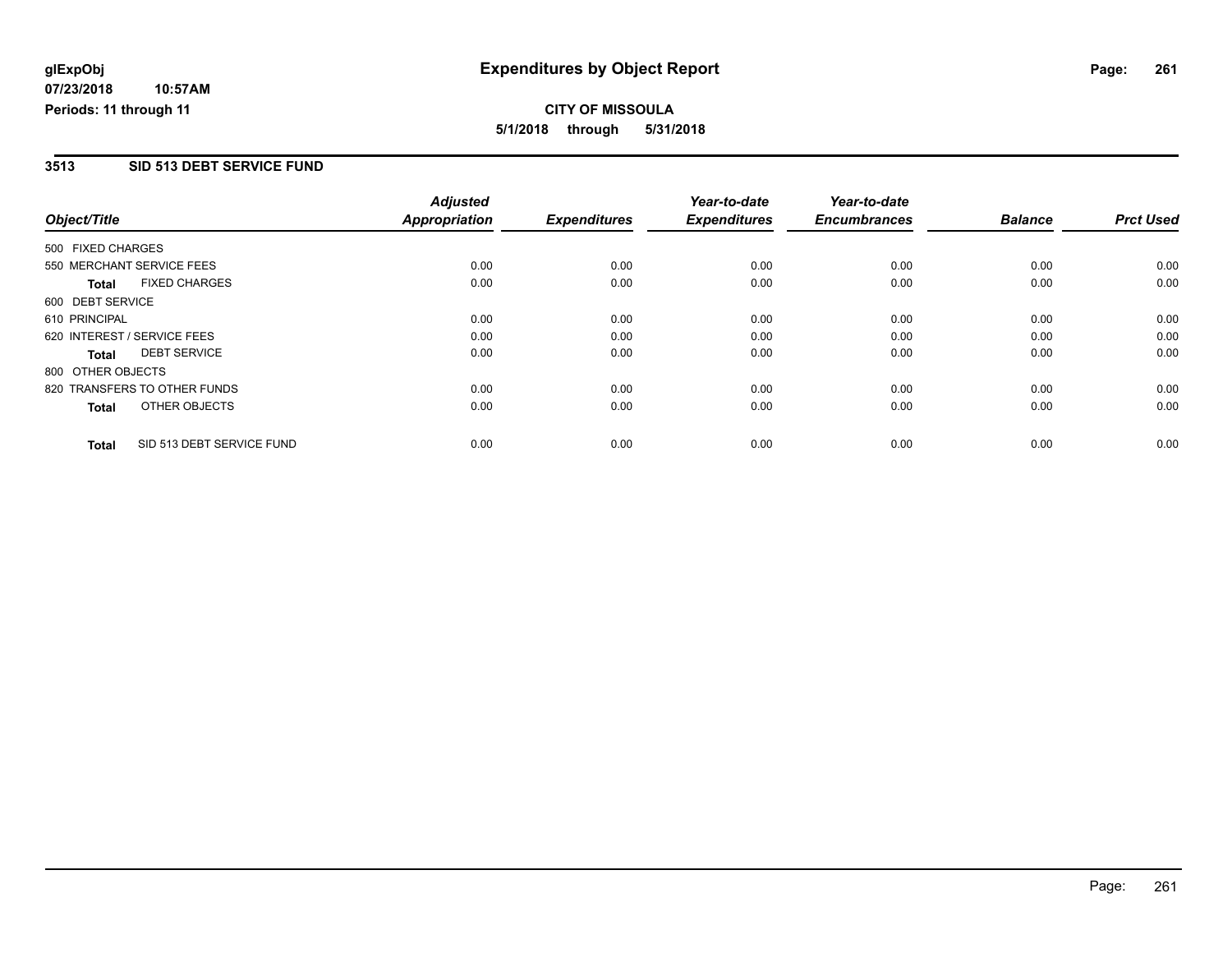#### **07/23/2018 10:57AM Periods: 11 through 11**

## **CITY OF MISSOULA 5/1/2018 through 5/31/2018**

#### **3514 SID 514 DEBT SERVICE FUND**

**000 \*\*\* Title Not Found \*\*\***

| Object/Title                            | <b>Adjusted</b><br>Appropriation | <b>Expenditures</b> | Year-to-date<br><b>Expenditures</b> | Year-to-date<br><b>Encumbrances</b> | <b>Balance</b> | <b>Prct Used</b> |
|-----------------------------------------|----------------------------------|---------------------|-------------------------------------|-------------------------------------|----------------|------------------|
| 800 OTHER OBJECTS                       |                                  |                     |                                     |                                     |                |                  |
| 820 TRANSFERS TO OTHER FUNDS            | 0.00                             | 0.00                | 0.00                                | 0.00                                | 0.00           | 0.00             |
| OTHER OBJECTS<br>Total                  | 0.00                             | 0.00                | 0.00                                | 0.00                                | 0.00           | 0.00             |
| *** Title Not Found ***<br><b>Total</b> | 0.00                             | 0.00                | 0.00                                | 0.00                                | 0.00           | 0.00             |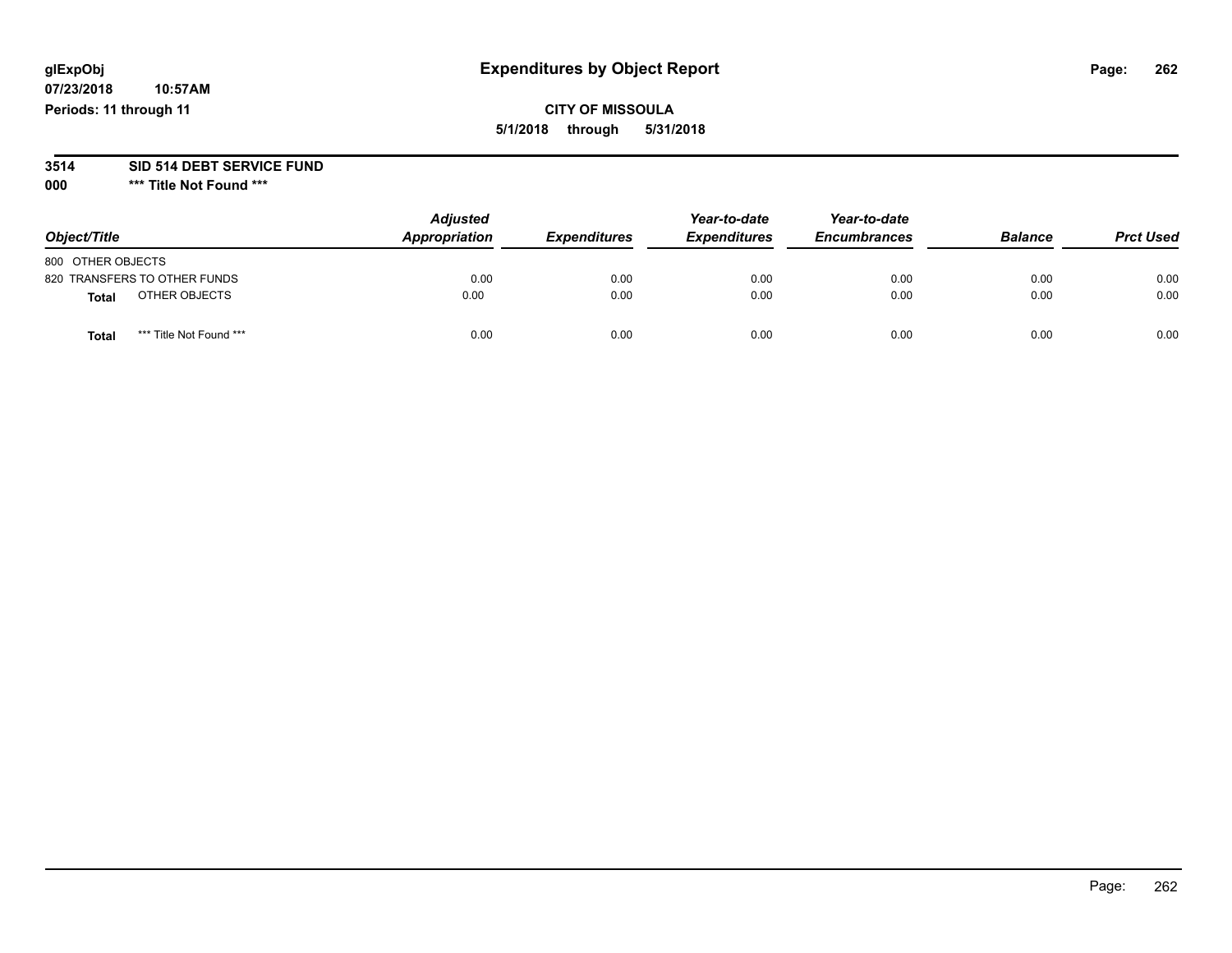# **3514 SID 514 DEBT SERVICE FUND**

|                                      | <b>Adjusted</b> |                     | Year-to-date        | Year-to-date        |                |                  |
|--------------------------------------|-----------------|---------------------|---------------------|---------------------|----------------|------------------|
| Object/Title                         | Appropriation   | <b>Expenditures</b> | <b>Expenditures</b> | <b>Encumbrances</b> | <b>Balance</b> | <b>Prct Used</b> |
| 500 FIXED CHARGES                    |                 |                     |                     |                     |                |                  |
| 550 MERCHANT SERVICE FEES            | 0.00            | 0.00                | 0.00                | 0.00                | 0.00           | 0.00             |
| <b>FIXED CHARGES</b><br><b>Total</b> | 0.00            | 0.00                | 0.00                | 0.00                | 0.00           | 0.00             |
| 600 DEBT SERVICE                     |                 |                     |                     |                     |                |                  |
| 610 PRINCIPAL                        | 0.00            | 0.00                | 0.00                | 0.00                | 0.00           | 0.00             |
| 620 INTEREST / SERVICE FEES          | 0.00            | 0.00                | 0.00                | 0.00                | 0.00           | 0.00             |
| <b>DEBT SERVICE</b><br><b>Total</b>  | 0.00            | 0.00                | 0.00                | 0.00                | 0.00           | 0.00             |
| NON-DEPARTMENTAL<br><b>Total</b>     | 0.00            | 0.00                | 0.00                | 0.00                | 0.00           | 0.00             |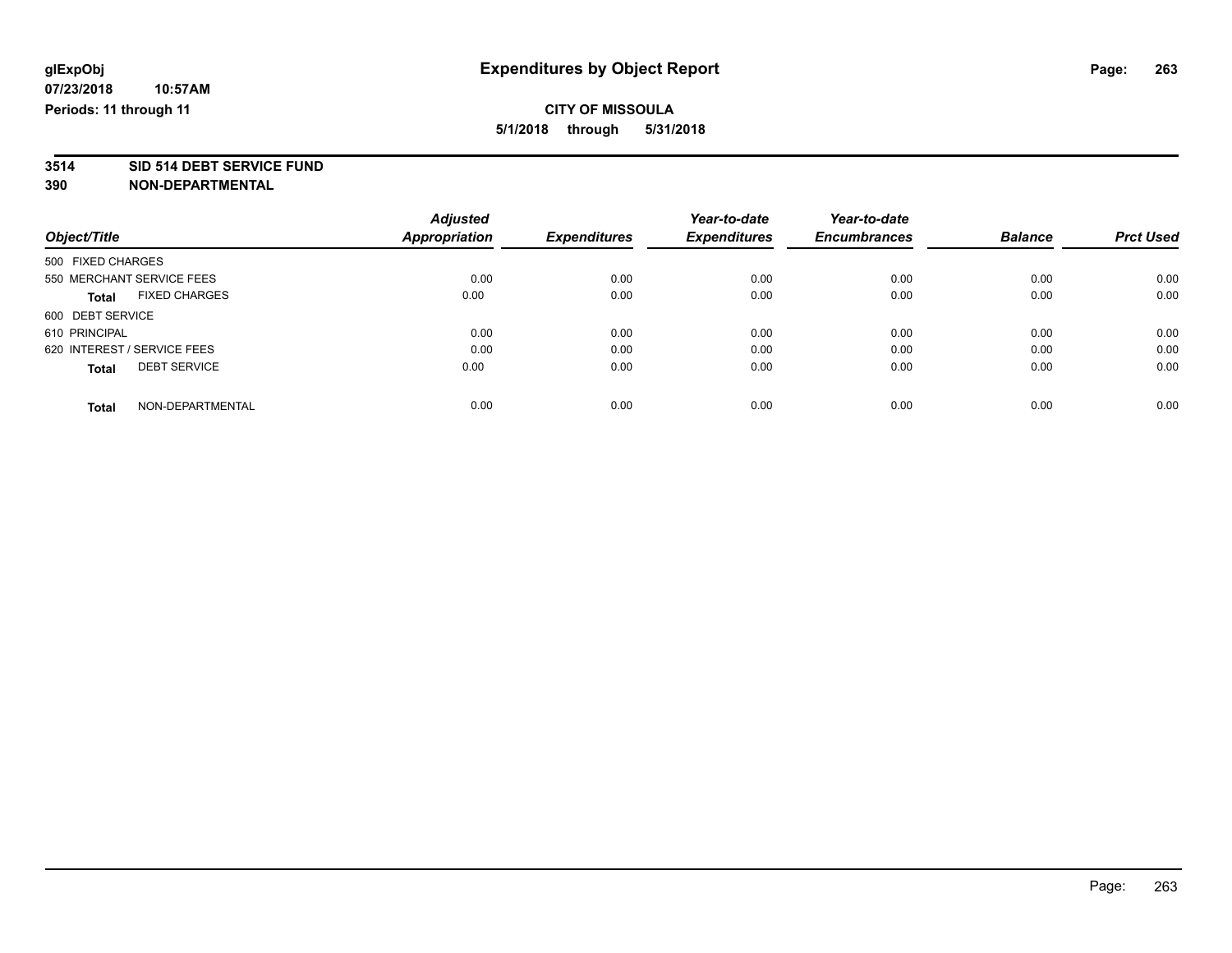### **3514 SID 514 DEBT SERVICE FUND**

|                             |                              | <b>Adjusted</b>      |                     | Year-to-date        | Year-to-date        |                |                  |
|-----------------------------|------------------------------|----------------------|---------------------|---------------------|---------------------|----------------|------------------|
| Object/Title                |                              | <b>Appropriation</b> | <b>Expenditures</b> | <b>Expenditures</b> | <b>Encumbrances</b> | <b>Balance</b> | <b>Prct Used</b> |
| 500 FIXED CHARGES           |                              |                      |                     |                     |                     |                |                  |
|                             | 550 MERCHANT SERVICE FEES    | 0.00                 | 0.00                | 0.00                | 0.00                | 0.00           | 0.00             |
| <b>Total</b>                | <b>FIXED CHARGES</b>         | 0.00                 | 0.00                | 0.00                | 0.00                | 0.00           | 0.00             |
| 600 DEBT SERVICE            |                              |                      |                     |                     |                     |                |                  |
| 610 PRINCIPAL               |                              | 0.00                 | 0.00                | 0.00                | 0.00                | 0.00           | 0.00             |
| 620 INTEREST / SERVICE FEES |                              | 0.00                 | 0.00                | 0.00                | 0.00                | 0.00           | 0.00             |
| Total                       | <b>DEBT SERVICE</b>          | 0.00                 | 0.00                | 0.00                | 0.00                | 0.00           | 0.00             |
| 800 OTHER OBJECTS           |                              |                      |                     |                     |                     |                |                  |
|                             | 820 TRANSFERS TO OTHER FUNDS | 0.00                 | 0.00                | 0.00                | 0.00                | 0.00           | 0.00             |
| Total                       | OTHER OBJECTS                | 0.00                 | 0.00                | 0.00                | 0.00                | 0.00           | 0.00             |
| <b>Total</b>                | SID 514 DEBT SERVICE FUND    | 0.00                 | 0.00                | 0.00                | 0.00                | 0.00           | 0.00             |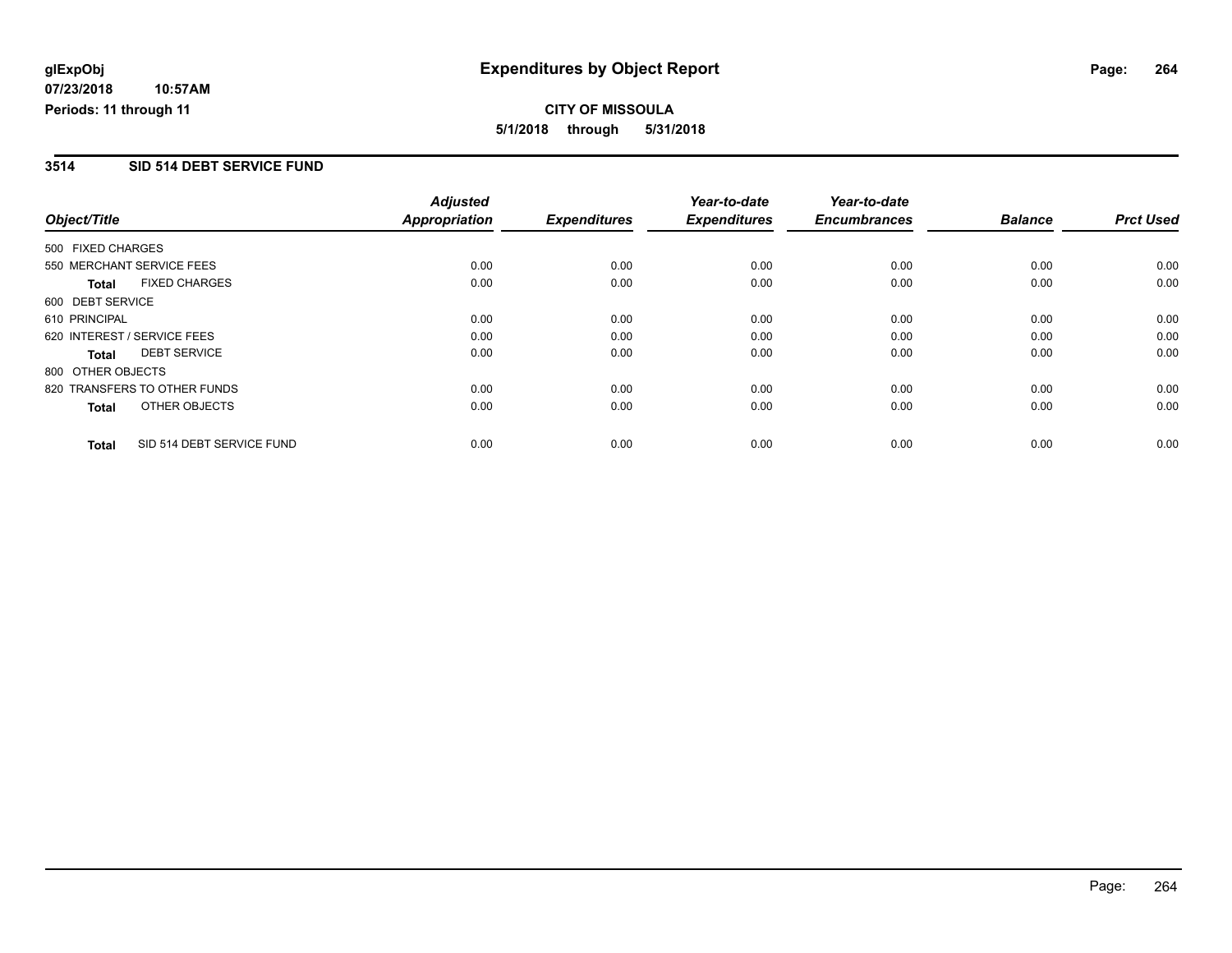# **3515 SID 515 DEBT SERVICE FUND**

|                                      | <b>Adjusted</b>      |                     | Year-to-date        | Year-to-date        |                |                  |
|--------------------------------------|----------------------|---------------------|---------------------|---------------------|----------------|------------------|
| Object/Title                         | <b>Appropriation</b> | <b>Expenditures</b> | <b>Expenditures</b> | <b>Encumbrances</b> | <b>Balance</b> | <b>Prct Used</b> |
| 500 FIXED CHARGES                    |                      |                     |                     |                     |                |                  |
| 550 MERCHANT SERVICE FEES            | 0.00                 | 0.00                | 0.00                | 0.00                | 0.00           | 0.00             |
| <b>FIXED CHARGES</b><br><b>Total</b> | 0.00                 | 0.00                | 0.00                | 0.00                | 0.00           | 0.00             |
| 600 DEBT SERVICE                     |                      |                     |                     |                     |                |                  |
| 610 PRINCIPAL                        | 0.00                 | 0.00                | 0.00                | 0.00                | 0.00           | 0.00             |
| 620 INTEREST / SERVICE FEES          | 0.00                 | 0.00                | 0.00                | 0.00                | 0.00           | 0.00             |
| <b>DEBT SERVICE</b><br><b>Total</b>  | 0.00                 | 0.00                | 0.00                | 0.00                | 0.00           | 0.00             |
| 800 OTHER OBJECTS                    |                      |                     |                     |                     |                |                  |
| 820 TRANSFERS TO OTHER FUNDS         | 0.00                 | 0.00                | 0.00                | 0.00                | 0.00           | 0.00             |
| OTHER OBJECTS<br><b>Total</b>        | 0.00                 | 0.00                | 0.00                | 0.00                | 0.00           | 0.00             |
|                                      |                      |                     |                     |                     |                |                  |
| NON-DEPARTMENTAL<br><b>Total</b>     | 0.00                 | 0.00                | 0.00                | 0.00                | 0.00           | 0.00             |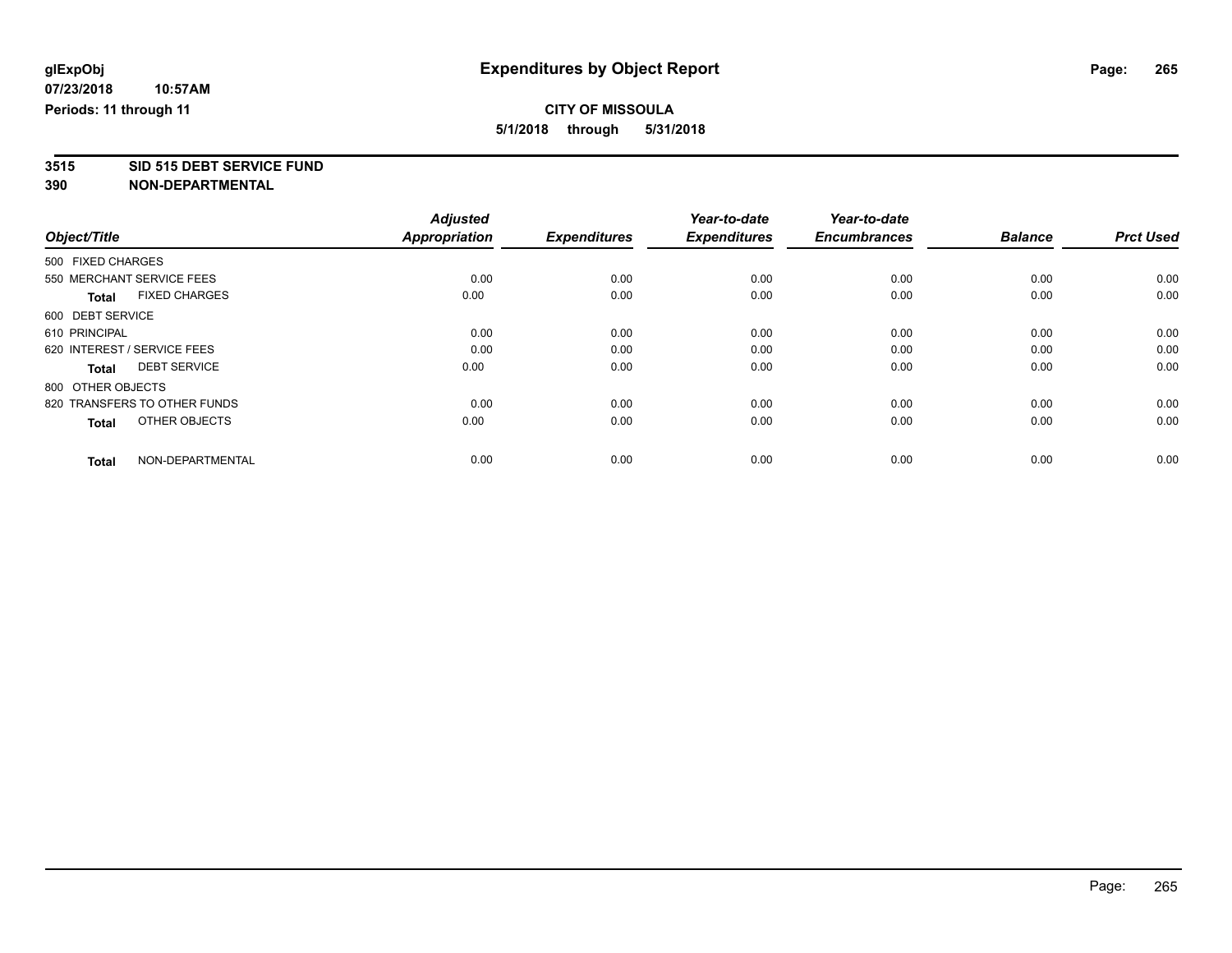### **3515 SID 515 DEBT SERVICE FUND**

|                   |                              | <b>Adjusted</b>      |                     | Year-to-date        | Year-to-date        |                |                  |
|-------------------|------------------------------|----------------------|---------------------|---------------------|---------------------|----------------|------------------|
| Object/Title      |                              | <b>Appropriation</b> | <b>Expenditures</b> | <b>Expenditures</b> | <b>Encumbrances</b> | <b>Balance</b> | <b>Prct Used</b> |
| 500 FIXED CHARGES |                              |                      |                     |                     |                     |                |                  |
|                   | 550 MERCHANT SERVICE FEES    | 0.00                 | 0.00                | 0.00                | 0.00                | 0.00           | 0.00             |
| <b>Total</b>      | <b>FIXED CHARGES</b>         | 0.00                 | 0.00                | 0.00                | 0.00                | 0.00           | 0.00             |
| 600 DEBT SERVICE  |                              |                      |                     |                     |                     |                |                  |
| 610 PRINCIPAL     |                              | 0.00                 | 0.00                | 0.00                | 0.00                | 0.00           | 0.00             |
|                   | 620 INTEREST / SERVICE FEES  | 0.00                 | 0.00                | 0.00                | 0.00                | 0.00           | 0.00             |
| Total             | <b>DEBT SERVICE</b>          | 0.00                 | 0.00                | 0.00                | 0.00                | 0.00           | 0.00             |
| 800 OTHER OBJECTS |                              |                      |                     |                     |                     |                |                  |
|                   | 820 TRANSFERS TO OTHER FUNDS | 0.00                 | 0.00                | 0.00                | 0.00                | 0.00           | 0.00             |
| Total             | OTHER OBJECTS                | 0.00                 | 0.00                | 0.00                | 0.00                | 0.00           | 0.00             |
| <b>Total</b>      | SID 515 DEBT SERVICE FUND    | 0.00                 | 0.00                | 0.00                | 0.00                | 0.00           | 0.00             |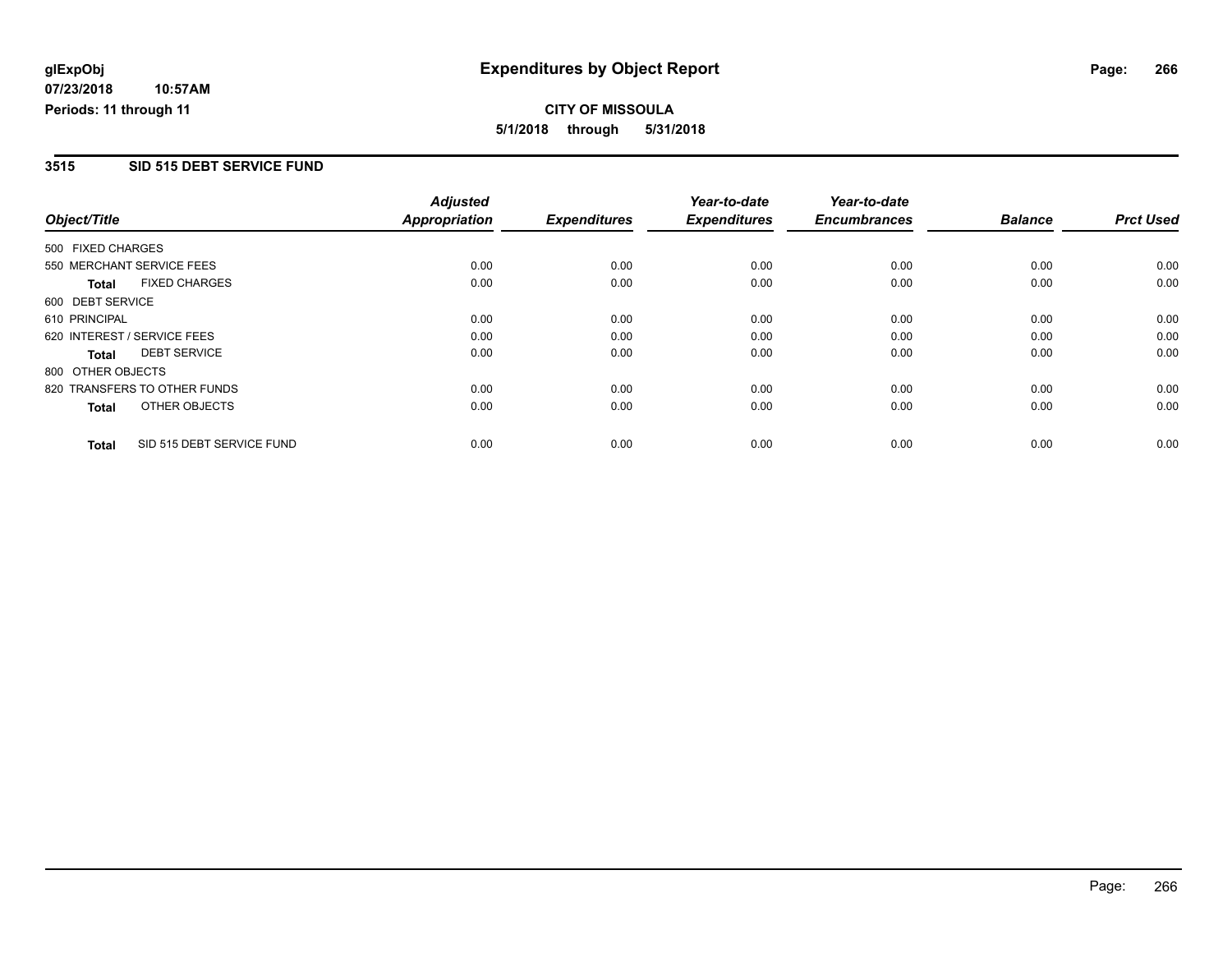#### **07/23/2018 10:57AM Periods: 11 through 11**

## **CITY OF MISSOULA 5/1/2018 through 5/31/2018**

### **3517 SID 517 DEBT SERVICE FUND**

**000 \*\*\* Title Not Found \*\*\***

| Object/Title                            | <b>Adjusted</b><br>Appropriation | <b>Expenditures</b> | Year-to-date<br><b>Expenditures</b> | Year-to-date<br><b>Encumbrances</b> | <b>Balance</b> | <b>Prct Used</b> |
|-----------------------------------------|----------------------------------|---------------------|-------------------------------------|-------------------------------------|----------------|------------------|
| 800 OTHER OBJECTS                       |                                  |                     |                                     |                                     |                |                  |
| 820 TRANSFERS TO OTHER FUNDS            | 0.00                             | 0.00                | 0.00                                | 0.00                                | 0.00           | 0.00             |
| OTHER OBJECTS<br>Total                  | 0.00                             | 0.00                | 0.00                                | 0.00                                | 0.00           | 0.00             |
| *** Title Not Found ***<br><b>Total</b> | 0.00                             | 0.00                | 0.00                                | 0.00                                | 0.00           | 0.00             |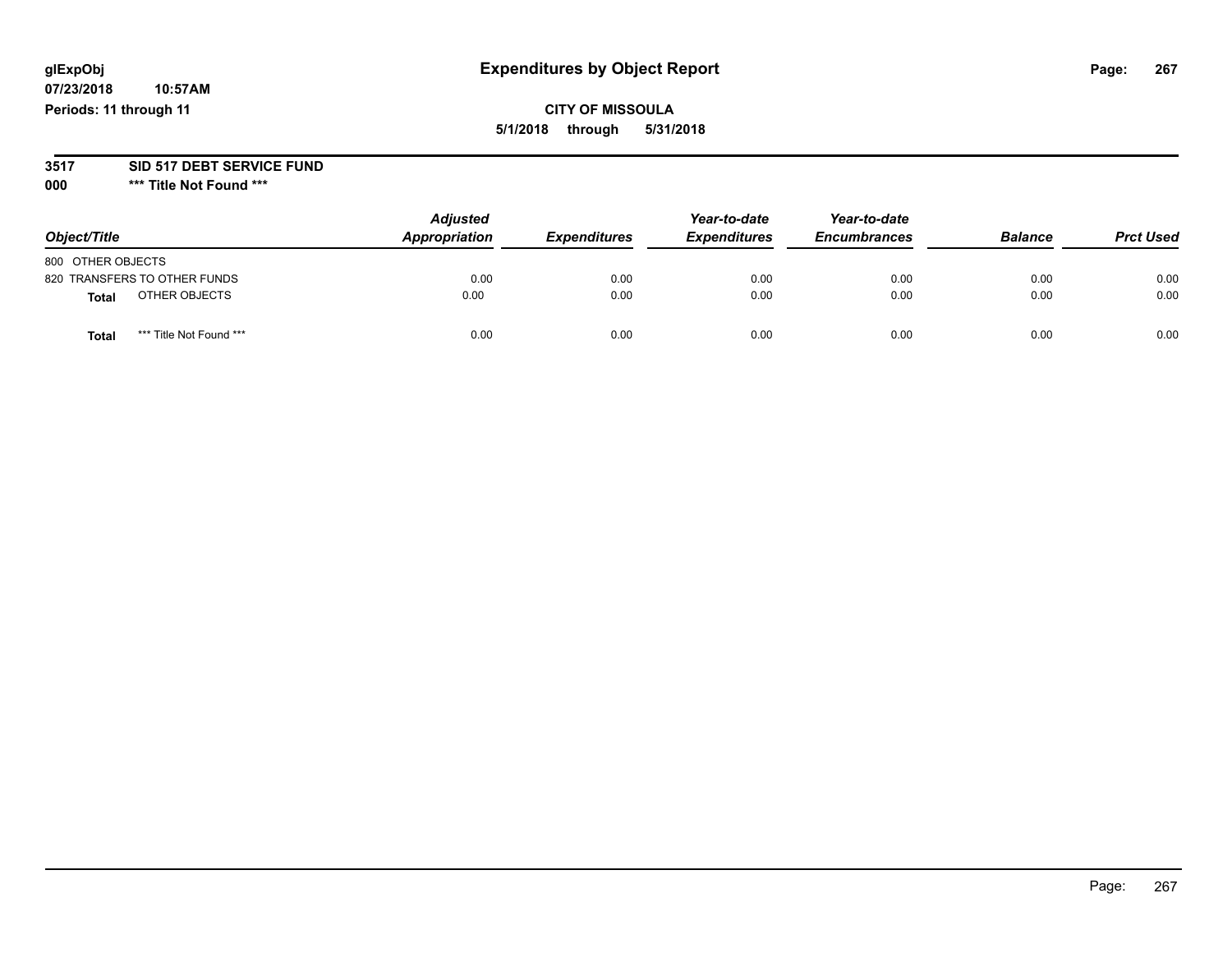# **3517 SID 517 DEBT SERVICE FUND**

|                                      | <b>Adjusted</b>      |                     | Year-to-date        | Year-to-date        |                |                  |
|--------------------------------------|----------------------|---------------------|---------------------|---------------------|----------------|------------------|
| Object/Title                         | <b>Appropriation</b> | <b>Expenditures</b> | <b>Expenditures</b> | <b>Encumbrances</b> | <b>Balance</b> | <b>Prct Used</b> |
| 500 FIXED CHARGES                    |                      |                     |                     |                     |                |                  |
| 550 MERCHANT SERVICE FEES            | 0.00                 | 0.00                | 0.00                | 0.00                | 0.00           | 0.00             |
| <b>FIXED CHARGES</b><br><b>Total</b> | 0.00                 | 0.00                | 0.00                | 0.00                | 0.00           | 0.00             |
| 600 DEBT SERVICE                     |                      |                     |                     |                     |                |                  |
| 610 PRINCIPAL                        | 0.00                 | 0.00                | 0.00                | 0.00                | 0.00           | 0.00             |
| 620 INTEREST / SERVICE FEES          | 0.00                 | 0.00                | 0.00                | 0.00                | 0.00           | 0.00             |
| <b>DEBT SERVICE</b><br><b>Total</b>  | 0.00                 | 0.00                | 0.00                | 0.00                | 0.00           | 0.00             |
| NON-DEPARTMENTAL<br><b>Total</b>     | 0.00                 | 0.00                | 0.00                | 0.00                | 0.00           | 0.00             |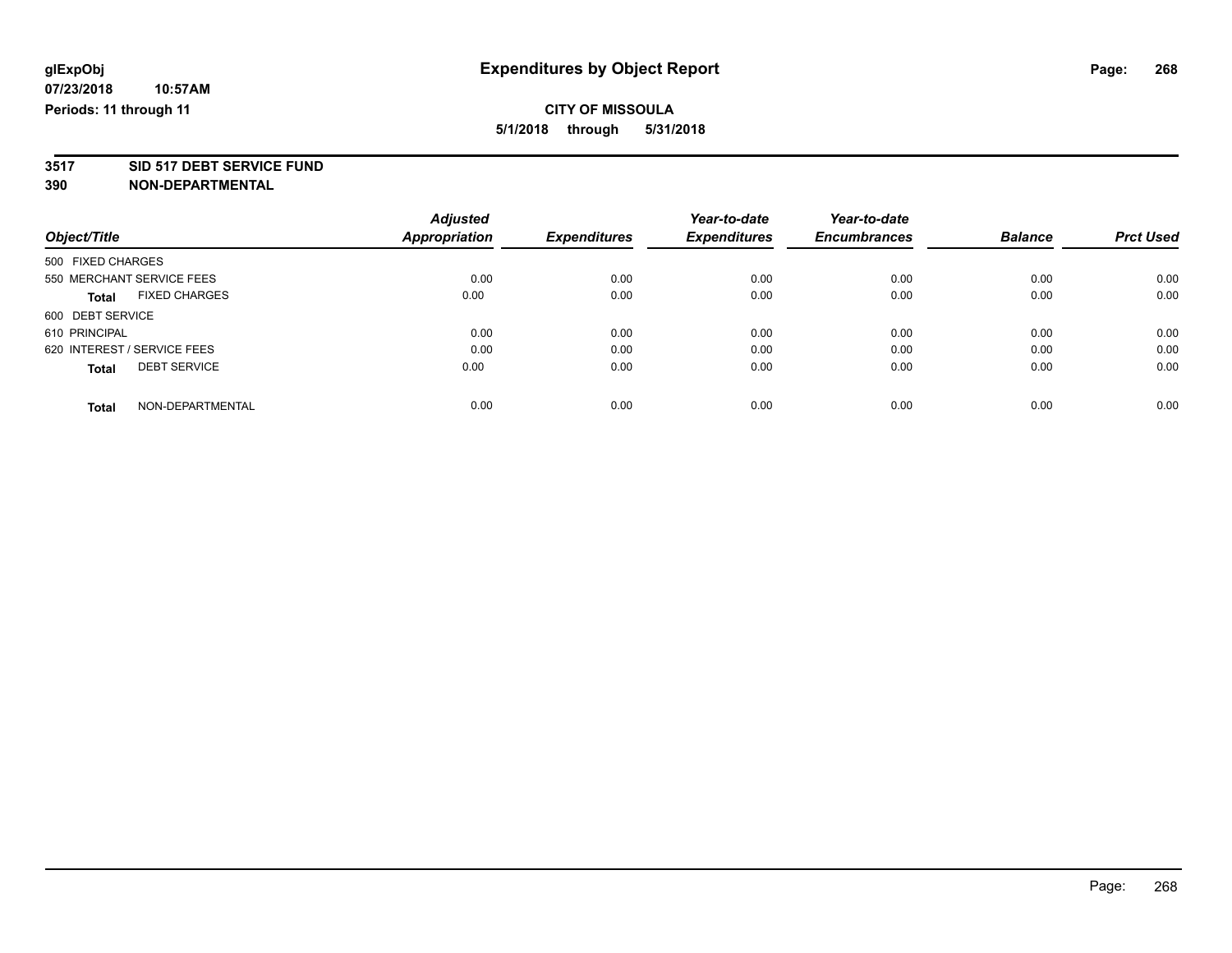### **3517 SID 517 DEBT SERVICE FUND**

|                             |                              | <b>Adjusted</b>      |                     | Year-to-date        | Year-to-date        |                |                  |
|-----------------------------|------------------------------|----------------------|---------------------|---------------------|---------------------|----------------|------------------|
| Object/Title                |                              | <b>Appropriation</b> | <b>Expenditures</b> | <b>Expenditures</b> | <b>Encumbrances</b> | <b>Balance</b> | <b>Prct Used</b> |
| 500 FIXED CHARGES           |                              |                      |                     |                     |                     |                |                  |
|                             | 550 MERCHANT SERVICE FEES    | 0.00                 | 0.00                | 0.00                | 0.00                | 0.00           | 0.00             |
| <b>Total</b>                | <b>FIXED CHARGES</b>         | 0.00                 | 0.00                | 0.00                | 0.00                | 0.00           | 0.00             |
| 600 DEBT SERVICE            |                              |                      |                     |                     |                     |                |                  |
| 610 PRINCIPAL               |                              | 0.00                 | 0.00                | 0.00                | 0.00                | 0.00           | 0.00             |
| 620 INTEREST / SERVICE FEES |                              | 0.00                 | 0.00                | 0.00                | 0.00                | 0.00           | 0.00             |
| Total                       | <b>DEBT SERVICE</b>          | 0.00                 | 0.00                | 0.00                | 0.00                | 0.00           | 0.00             |
| 800 OTHER OBJECTS           |                              |                      |                     |                     |                     |                |                  |
|                             | 820 TRANSFERS TO OTHER FUNDS | 0.00                 | 0.00                | 0.00                | 0.00                | 0.00           | 0.00             |
| Total                       | OTHER OBJECTS                | 0.00                 | 0.00                | 0.00                | 0.00                | 0.00           | 0.00             |
| <b>Total</b>                | SID 517 DEBT SERVICE FUND    | 0.00                 | 0.00                | 0.00                | 0.00                | 0.00           | 0.00             |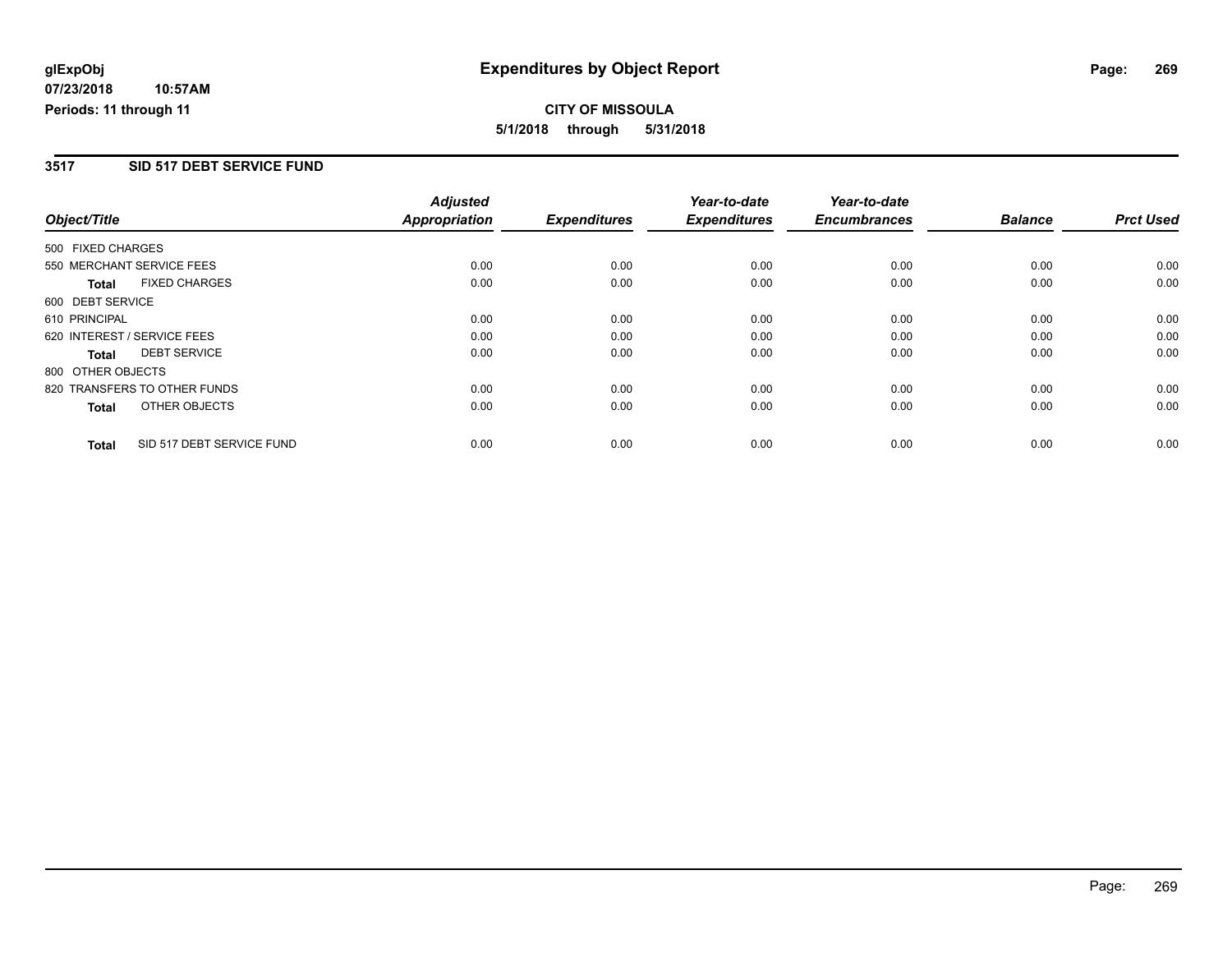### **07/23/2018 10:57AM Periods: 11 through 11**

# **CITY OF MISSOULA 5/1/2018 through 5/31/2018**

# **3518 SID 518 DEBT SERVICE FUND**

**000 \*\*\* Title Not Found \*\*\***

| Object/Title                     | <b>Adjusted</b><br>Appropriation | <b>Expenditures</b> | Year-to-date<br><b>Expenditures</b> | Year-to-date<br><b>Encumbrances</b> | <b>Balance</b> | <b>Prct Used</b> |
|----------------------------------|----------------------------------|---------------------|-------------------------------------|-------------------------------------|----------------|------------------|
| 800 OTHER OBJECTS                |                                  |                     |                                     |                                     |                |                  |
| 820 TRANSFERS TO OTHER FUNDS     | 0.00                             | 0.00                | 0.00                                | 0.00                                | 0.00           | 0.00             |
| OTHER OBJECTS<br><b>Total</b>    | 0.00                             | 0.00                | 0.00                                | 0.00                                | 0.00           | 0.00             |
| *** Title Not Found ***<br>Total | 0.00                             | 0.00                | 0.00                                | 0.00                                | 0.00           | 0.00             |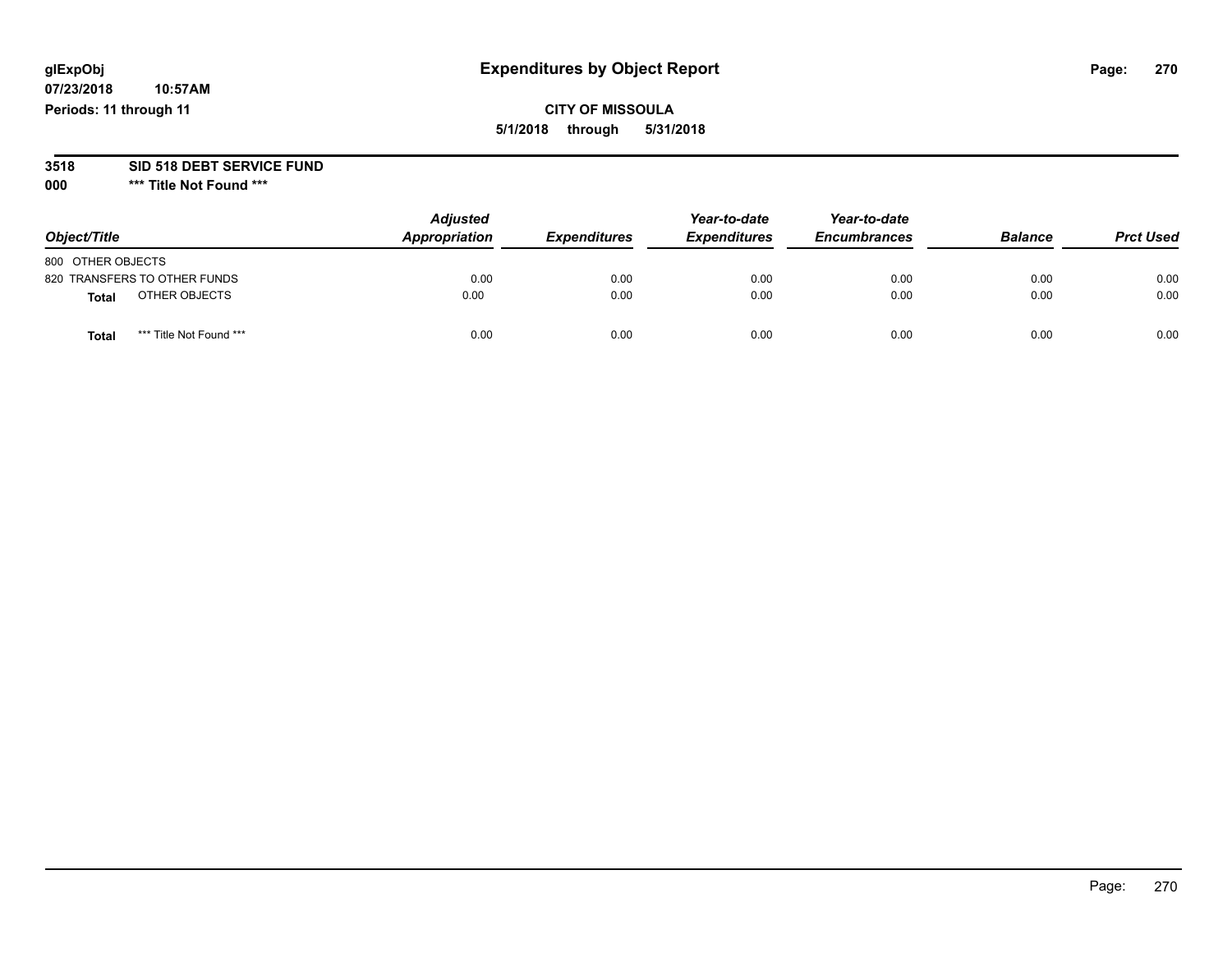# **3518 SID 518 DEBT SERVICE FUND**

|                                      | <b>Adjusted</b>      |                     | Year-to-date        | Year-to-date        |                |                  |
|--------------------------------------|----------------------|---------------------|---------------------|---------------------|----------------|------------------|
| Object/Title                         | <b>Appropriation</b> | <b>Expenditures</b> | <b>Expenditures</b> | <b>Encumbrances</b> | <b>Balance</b> | <b>Prct Used</b> |
| 500 FIXED CHARGES                    |                      |                     |                     |                     |                |                  |
| 550 MERCHANT SERVICE FEES            | 0.00                 | 0.00                | 0.00                | 0.00                | 0.00           | 0.00             |
| <b>FIXED CHARGES</b><br><b>Total</b> | 0.00                 | 0.00                | 0.00                | 0.00                | 0.00           | 0.00             |
| 600 DEBT SERVICE                     |                      |                     |                     |                     |                |                  |
| 610 PRINCIPAL                        | 0.00                 | 0.00                | 0.00                | 0.00                | 0.00           | 0.00             |
| 620 INTEREST / SERVICE FEES          | 0.00                 | 0.00                | 0.00                | 0.00                | 0.00           | 0.00             |
| <b>DEBT SERVICE</b><br><b>Total</b>  | 0.00                 | 0.00                | 0.00                | 0.00                | 0.00           | 0.00             |
| 800 OTHER OBJECTS                    |                      |                     |                     |                     |                |                  |
| 820 TRANSFERS TO OTHER FUNDS         | 0.00                 | 0.00                | 0.00                | 0.00                | 0.00           | 0.00             |
| OTHER OBJECTS<br><b>Total</b>        | 0.00                 | 0.00                | 0.00                | 0.00                | 0.00           | 0.00             |
|                                      |                      |                     |                     |                     |                |                  |
| NON-DEPARTMENTAL<br><b>Total</b>     | 0.00                 | 0.00                | 0.00                | 0.00                | 0.00           | 0.00             |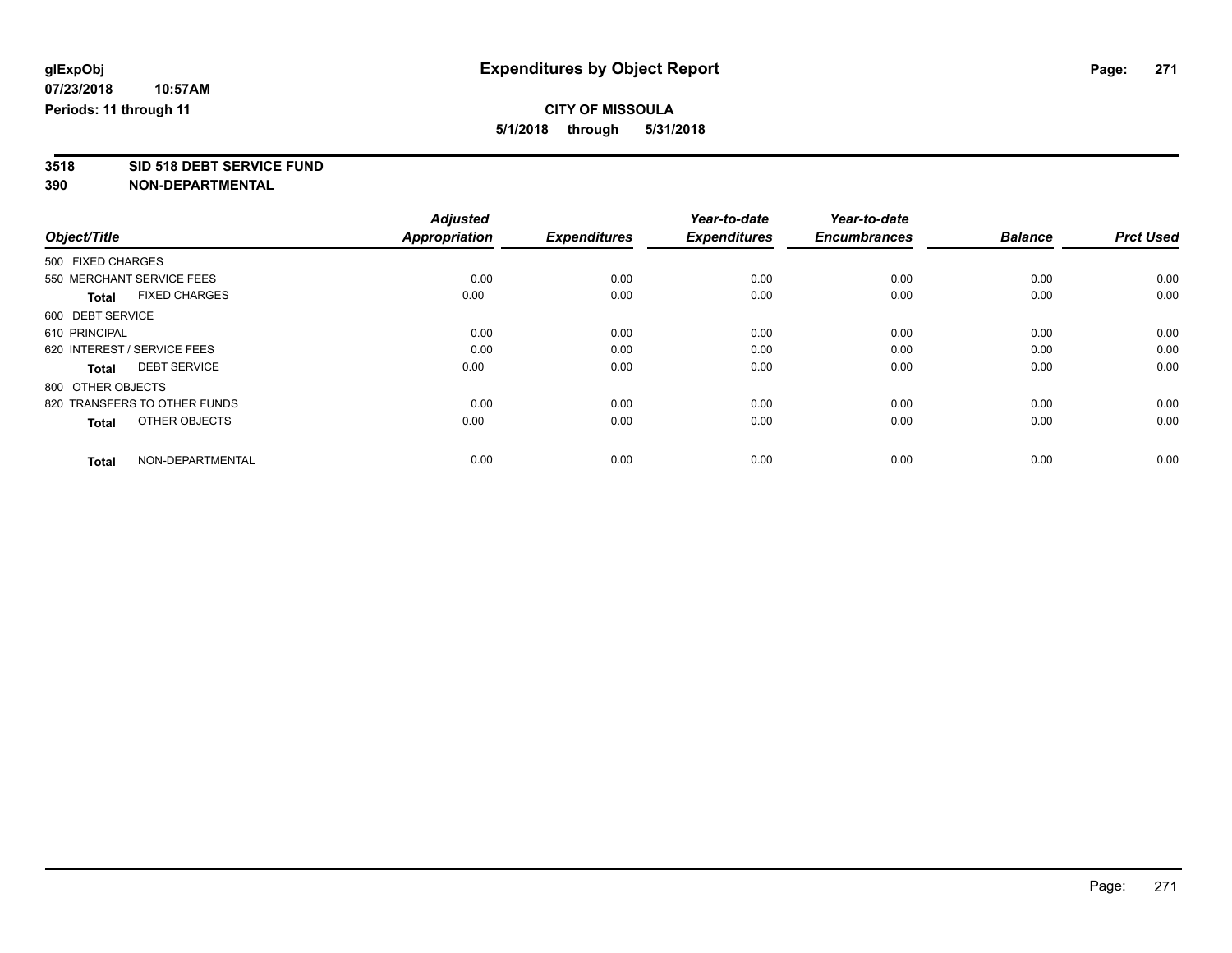### **3518 SID 518 DEBT SERVICE FUND**

|                             |                              | <b>Adjusted</b>      |                     | Year-to-date        | Year-to-date        |                |                  |
|-----------------------------|------------------------------|----------------------|---------------------|---------------------|---------------------|----------------|------------------|
| Object/Title                |                              | <b>Appropriation</b> | <b>Expenditures</b> | <b>Expenditures</b> | <b>Encumbrances</b> | <b>Balance</b> | <b>Prct Used</b> |
| 500 FIXED CHARGES           |                              |                      |                     |                     |                     |                |                  |
|                             | 550 MERCHANT SERVICE FEES    | 0.00                 | 0.00                | 0.00                | 0.00                | 0.00           | 0.00             |
| <b>Total</b>                | <b>FIXED CHARGES</b>         | 0.00                 | 0.00                | 0.00                | 0.00                | 0.00           | 0.00             |
| 600 DEBT SERVICE            |                              |                      |                     |                     |                     |                |                  |
| 610 PRINCIPAL               |                              | 0.00                 | 0.00                | 0.00                | 0.00                | 0.00           | 0.00             |
| 620 INTEREST / SERVICE FEES |                              | 0.00                 | 0.00                | 0.00                | 0.00                | 0.00           | 0.00             |
| Total                       | <b>DEBT SERVICE</b>          | 0.00                 | 0.00                | 0.00                | 0.00                | 0.00           | 0.00             |
| 800 OTHER OBJECTS           |                              |                      |                     |                     |                     |                |                  |
|                             | 820 TRANSFERS TO OTHER FUNDS | 0.00                 | 0.00                | 0.00                | 0.00                | 0.00           | 0.00             |
| Total                       | OTHER OBJECTS                | 0.00                 | 0.00                | 0.00                | 0.00                | 0.00           | 0.00             |
| <b>Total</b>                | SID 518 DEBT SERVICE FUND    | 0.00                 | 0.00                | 0.00                | 0.00                | 0.00           | 0.00             |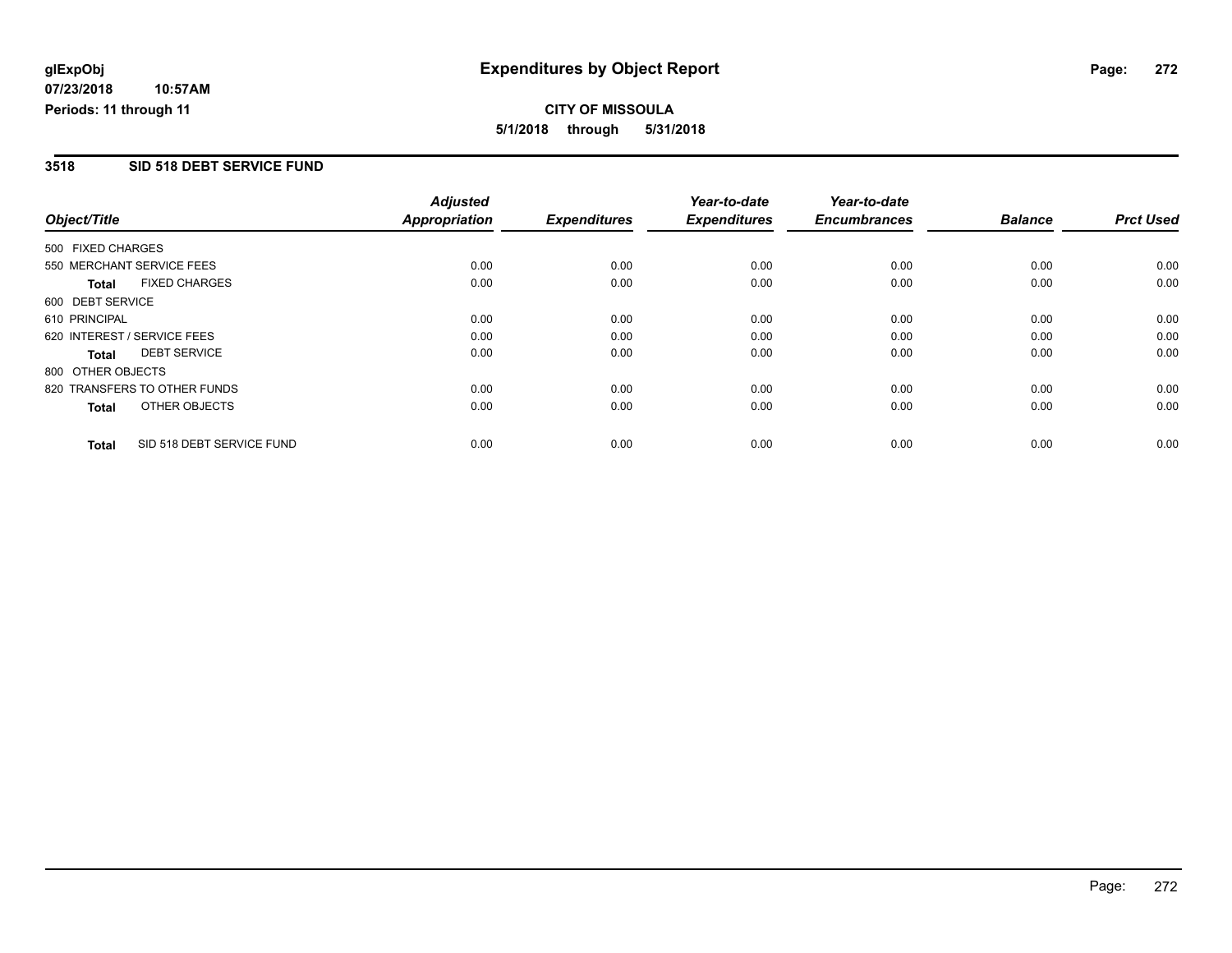# **3519 SID 519 DEBT SERVICE FUND**

|                                      | <b>Adjusted</b>      |                     | Year-to-date        | Year-to-date        |                |                  |
|--------------------------------------|----------------------|---------------------|---------------------|---------------------|----------------|------------------|
| Object/Title                         | <b>Appropriation</b> | <b>Expenditures</b> | <b>Expenditures</b> | <b>Encumbrances</b> | <b>Balance</b> | <b>Prct Used</b> |
| 500 FIXED CHARGES                    |                      |                     |                     |                     |                |                  |
| 550 MERCHANT SERVICE FEES            | 0.00                 | 0.00                | 0.00                | 0.00                | 0.00           | 0.00             |
| <b>FIXED CHARGES</b><br><b>Total</b> | 0.00                 | 0.00                | 0.00                | 0.00                | 0.00           | 0.00             |
| 600 DEBT SERVICE                     |                      |                     |                     |                     |                |                  |
| 610 PRINCIPAL                        | 0.00                 | 0.00                | 0.00                | 0.00                | 0.00           | 0.00             |
| 620 INTEREST / SERVICE FEES          | 0.00                 | 0.00                | 0.00                | 0.00                | 0.00           | 0.00             |
| <b>DEBT SERVICE</b><br><b>Total</b>  | 0.00                 | 0.00                | 0.00                | 0.00                | 0.00           | 0.00             |
| 800 OTHER OBJECTS                    |                      |                     |                     |                     |                |                  |
| 820 TRANSFERS TO OTHER FUNDS         | 0.00                 | 0.00                | 0.00                | 0.00                | 0.00           | 0.00             |
| OTHER OBJECTS<br><b>Total</b>        | 0.00                 | 0.00                | 0.00                | 0.00                | 0.00           | 0.00             |
|                                      |                      |                     |                     |                     |                |                  |
| NON-DEPARTMENTAL<br><b>Total</b>     | 0.00                 | 0.00                | 0.00                | 0.00                | 0.00           | 0.00             |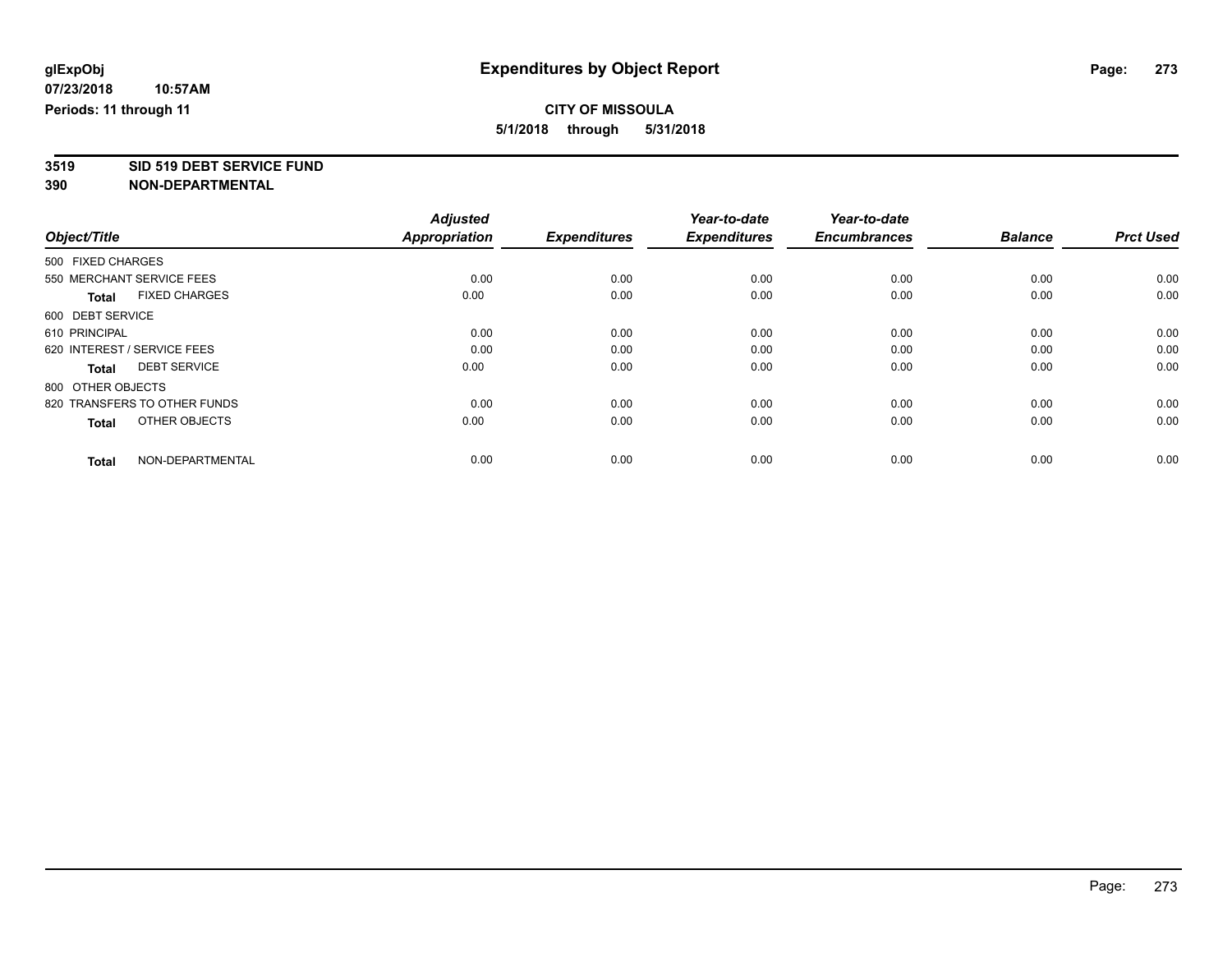### **3519 SID 519 DEBT SERVICE FUND**

|                             |                              | <b>Adjusted</b>      |                     | Year-to-date        | Year-to-date        |                |                  |
|-----------------------------|------------------------------|----------------------|---------------------|---------------------|---------------------|----------------|------------------|
| Object/Title                |                              | <b>Appropriation</b> | <b>Expenditures</b> | <b>Expenditures</b> | <b>Encumbrances</b> | <b>Balance</b> | <b>Prct Used</b> |
| 500 FIXED CHARGES           |                              |                      |                     |                     |                     |                |                  |
| 550 MERCHANT SERVICE FEES   |                              | 0.00                 | 0.00                | 0.00                | 0.00                | 0.00           | 0.00             |
| <b>Total</b>                | <b>FIXED CHARGES</b>         | 0.00                 | 0.00                | 0.00                | 0.00                | 0.00           | 0.00             |
| 600 DEBT SERVICE            |                              |                      |                     |                     |                     |                |                  |
| 610 PRINCIPAL               |                              | 0.00                 | 0.00                | 0.00                | 0.00                | 0.00           | 0.00             |
| 620 INTEREST / SERVICE FEES |                              | 0.00                 | 0.00                | 0.00                | 0.00                | 0.00           | 0.00             |
| Total                       | <b>DEBT SERVICE</b>          | 0.00                 | 0.00                | 0.00                | 0.00                | 0.00           | 0.00             |
| 800 OTHER OBJECTS           |                              |                      |                     |                     |                     |                |                  |
|                             | 820 TRANSFERS TO OTHER FUNDS | 0.00                 | 0.00                | 0.00                | 0.00                | 0.00           | 0.00             |
| Total                       | OTHER OBJECTS                | 0.00                 | 0.00                | 0.00                | 0.00                | 0.00           | 0.00             |
| <b>Total</b>                | SID 519 DEBT SERVICE FUND    | 0.00                 | 0.00                | 0.00                | 0.00                | 0.00           | 0.00             |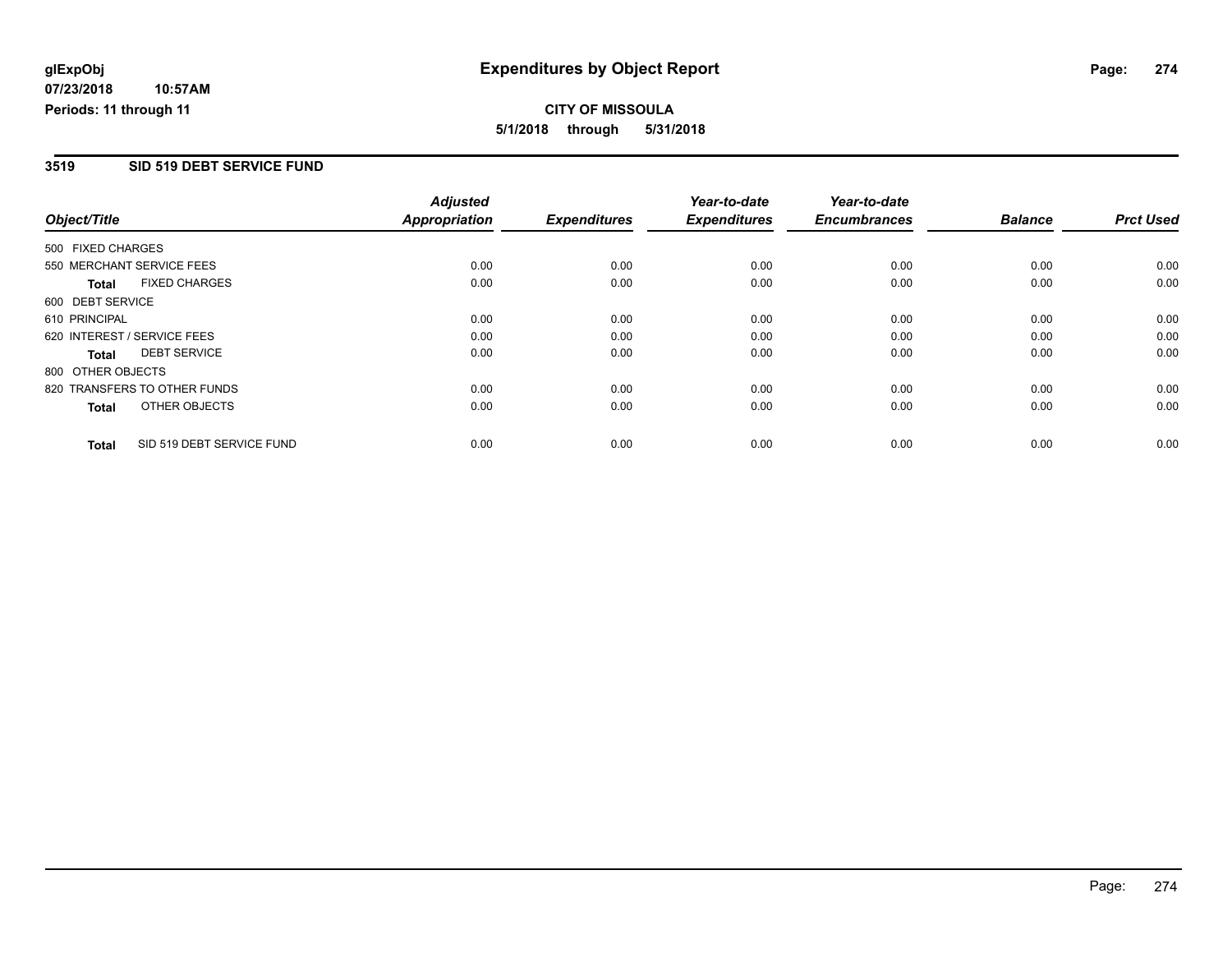**3520 SID 520 DEBT SERVICE FUND**

|                             |                      | <b>Adjusted</b> |                     | Year-to-date        | Year-to-date        |                |                  |
|-----------------------------|----------------------|-----------------|---------------------|---------------------|---------------------|----------------|------------------|
| Object/Title                |                      | Appropriation   | <b>Expenditures</b> | <b>Expenditures</b> | <b>Encumbrances</b> | <b>Balance</b> | <b>Prct Used</b> |
| 500 FIXED CHARGES           |                      |                 |                     |                     |                     |                |                  |
| 550 MERCHANT SERVICE FEES   |                      | 0.00            | 0.00                | 0.00                | 0.00                | 0.00           | 0.00             |
| <b>Total</b>                | <b>FIXED CHARGES</b> | 0.00            | 0.00                | 0.00                | 0.00                | 0.00           | 0.00             |
| 600 DEBT SERVICE            |                      |                 |                     |                     |                     |                |                  |
| 610 PRINCIPAL               |                      | 149,000.00      | 75,000.00           | 149,000.00          | 0.00                | 0.00           | 100.00           |
| 620 INTEREST / SERVICE FEES |                      | 10.560.00       | 4,540.00            | 10.561.56           | 0.00                | $-1.56$        | 100.01           |
| <b>Total</b>                | <b>DEBT SERVICE</b>  | 159.560.00      | 79.540.00           | 159.561.56          | 0.00                | $-1.56$        | 100.00           |
| <b>Total</b>                | NON-DEPARTMENTAL     | 159.560.00      | 79.540.00           | 159.561.56          | 0.00                | $-1.56$        | 100.00           |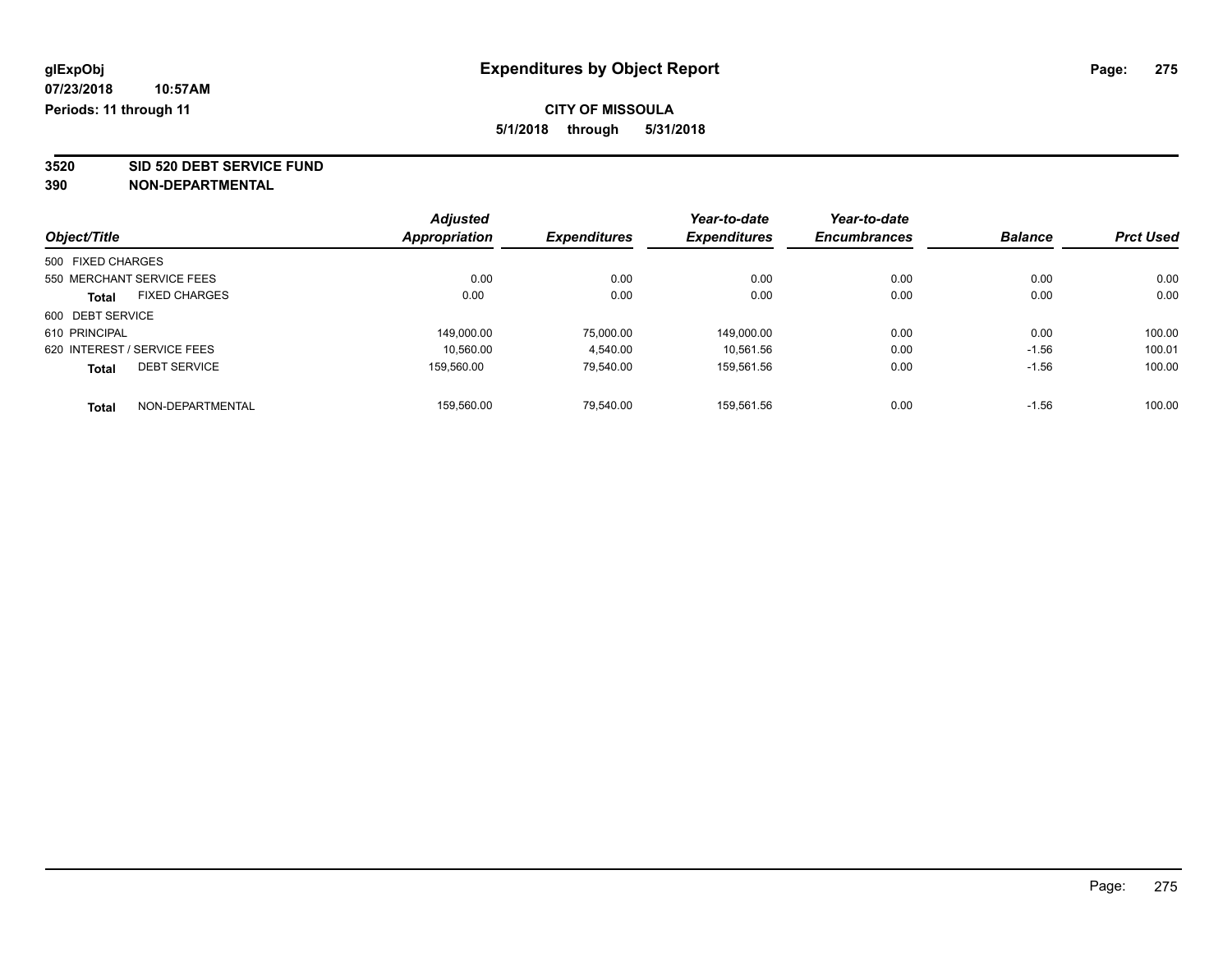### **3520 SID 520 DEBT SERVICE FUND**

| Object/Title      |                             | <b>Adjusted</b><br><b>Appropriation</b> | <b>Expenditures</b> | Year-to-date<br><b>Expenditures</b> | Year-to-date<br><b>Encumbrances</b> | <b>Balance</b> | <b>Prct Used</b> |
|-------------------|-----------------------------|-----------------------------------------|---------------------|-------------------------------------|-------------------------------------|----------------|------------------|
|                   |                             |                                         |                     |                                     |                                     |                |                  |
| 500 FIXED CHARGES |                             |                                         |                     |                                     |                                     |                |                  |
|                   | 550 MERCHANT SERVICE FEES   | 0.00                                    | 0.00                | 0.00                                | 0.00                                | 0.00           | 0.00             |
| <b>Total</b>      | <b>FIXED CHARGES</b>        | 0.00                                    | 0.00                | 0.00                                | 0.00                                | 0.00           | 0.00             |
| 600 DEBT SERVICE  |                             |                                         |                     |                                     |                                     |                |                  |
| 610 PRINCIPAL     |                             | 149,000.00                              | 75.000.00           | 149.000.00                          | 0.00                                | 0.00           | 100.00           |
|                   | 620 INTEREST / SERVICE FEES | 10.560.00                               | 4.540.00            | 10.561.56                           | 0.00                                | $-1.56$        | 100.01           |
| <b>Total</b>      | <b>DEBT SERVICE</b>         | 159.560.00                              | 79.540.00           | 159.561.56                          | 0.00                                | $-1.56$        | 100.00           |
| <b>Total</b>      | SID 520 DEBT SERVICE FUND   | 159.560.00                              | 79.540.00           | 159.561.56                          | 0.00                                | $-1.56$        | 100.00           |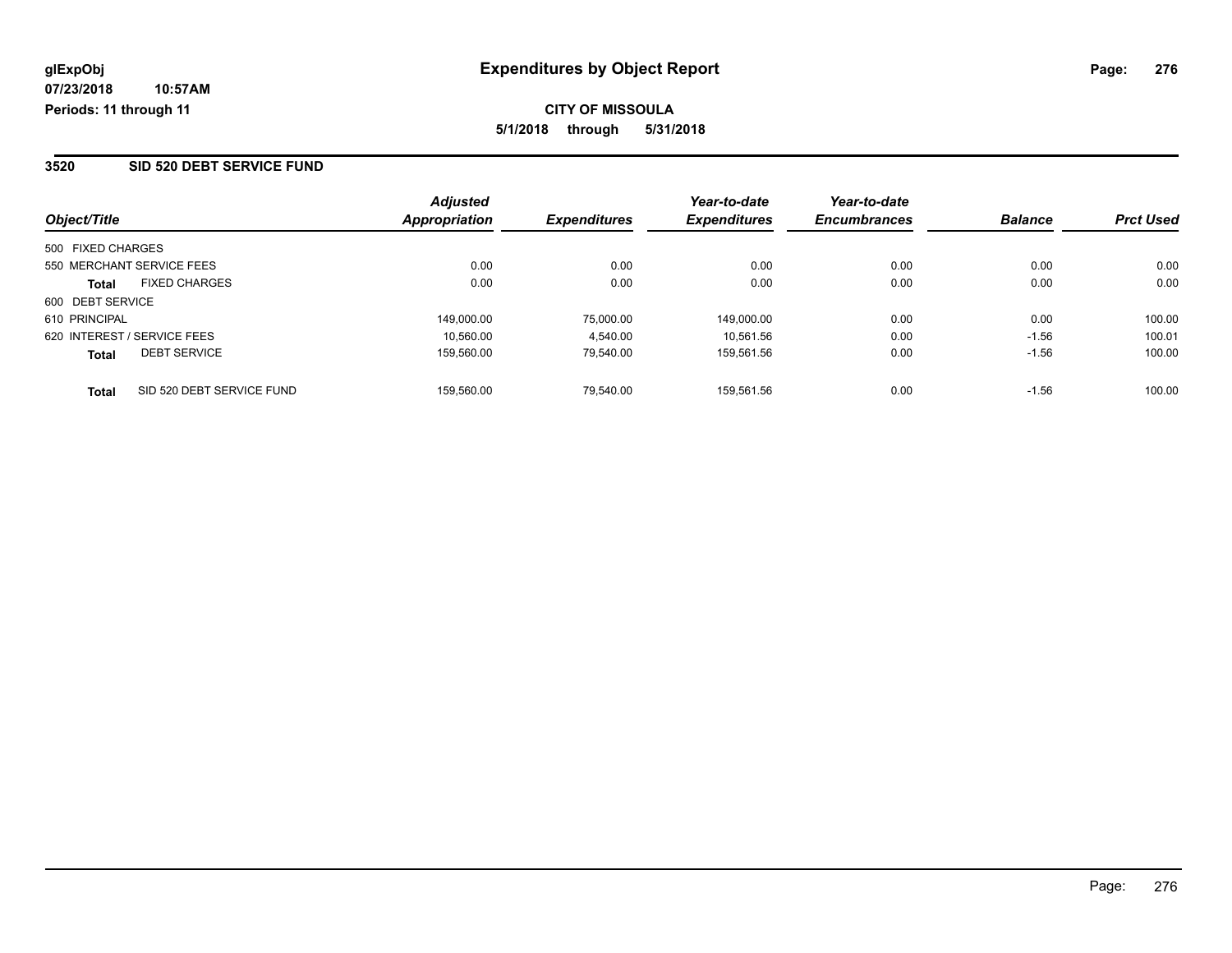# **3521 SID 521 DEBT SERVICE FUND**

|                             |                      | <b>Adjusted</b> |                     | Year-to-date        | Year-to-date        |                |                  |
|-----------------------------|----------------------|-----------------|---------------------|---------------------|---------------------|----------------|------------------|
| Object/Title                |                      | Appropriation   | <b>Expenditures</b> | <b>Expenditures</b> | <b>Encumbrances</b> | <b>Balance</b> | <b>Prct Used</b> |
| 500 FIXED CHARGES           |                      |                 |                     |                     |                     |                |                  |
| 550 MERCHANT SERVICE FEES   |                      | 0.00            | 0.00                | 0.00                | 0.00                | 0.00           | 0.00             |
| <b>Total</b>                | <b>FIXED CHARGES</b> | 0.00            | 0.00                | 0.00                | 0.00                | 0.00           | 0.00             |
| 600 DEBT SERVICE            |                      |                 |                     |                     |                     |                |                  |
| 610 PRINCIPAL               |                      | 68.00           | 0.00                | 0.00                | 0.00                | 68.00          | 0.00             |
| 620 INTEREST / SERVICE FEES |                      | 3.00            | 0.00                | 1.77                | 0.00                | 1.23           | 59.00            |
| <b>Total</b>                | <b>DEBT SERVICE</b>  | 71.00           | 0.00                | 1.77                | 0.00                | 69.23          | 2.49             |
| <b>Total</b>                | NON-DEPARTMENTAL     | 71.00           | 0.00                | 1.77                | 0.00                | 69.23          | 2.49             |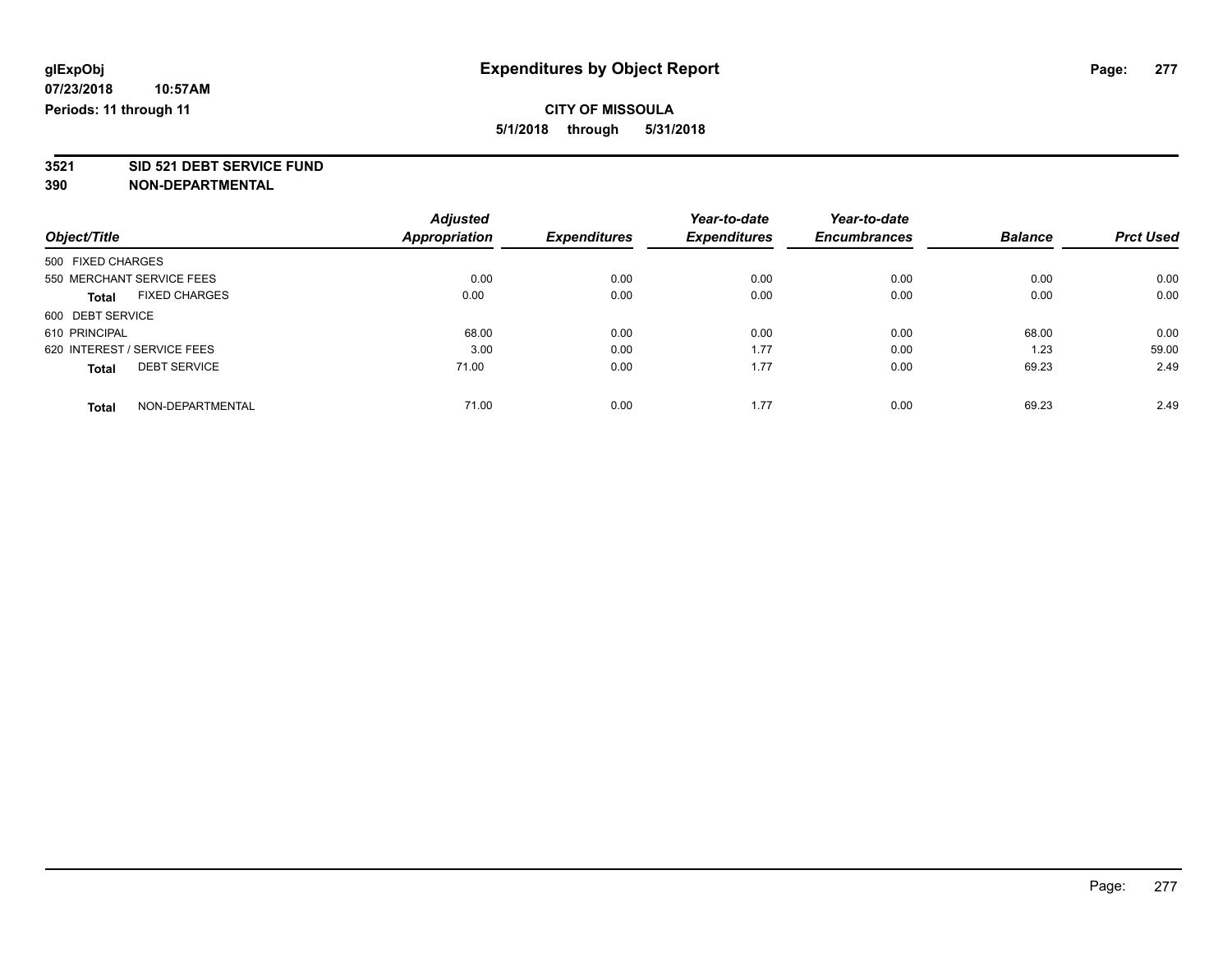### **3521 SID 521 DEBT SERVICE FUND**

|                                           | <b>Adjusted</b>      |                     | Year-to-date        | Year-to-date        |                |                  |
|-------------------------------------------|----------------------|---------------------|---------------------|---------------------|----------------|------------------|
| Object/Title                              | <b>Appropriation</b> | <b>Expenditures</b> | <b>Expenditures</b> | <b>Encumbrances</b> | <b>Balance</b> | <b>Prct Used</b> |
| 500 FIXED CHARGES                         |                      |                     |                     |                     |                |                  |
| 550 MERCHANT SERVICE FEES                 | 0.00                 | 0.00                | 0.00                | 0.00                | 0.00           | 0.00             |
| <b>FIXED CHARGES</b><br><b>Total</b>      | 0.00                 | 0.00                | 0.00                | 0.00                | 0.00           | 0.00             |
| 600 DEBT SERVICE                          |                      |                     |                     |                     |                |                  |
| 610 PRINCIPAL                             | 68.00                | 0.00                | 0.00                | 0.00                | 68.00          | 0.00             |
| 620 INTEREST / SERVICE FEES               | 3.00                 | 0.00                | 1.77                | 0.00                | 1.23           | 59.00            |
| <b>DEBT SERVICE</b><br><b>Total</b>       | 71.00                | 0.00                | 1.77                | 0.00                | 69.23          | 2.49             |
| SID 521 DEBT SERVICE FUND<br><b>Total</b> | 71.00                | 0.00                | 1.77                | 0.00                | 69.23          | 2.49             |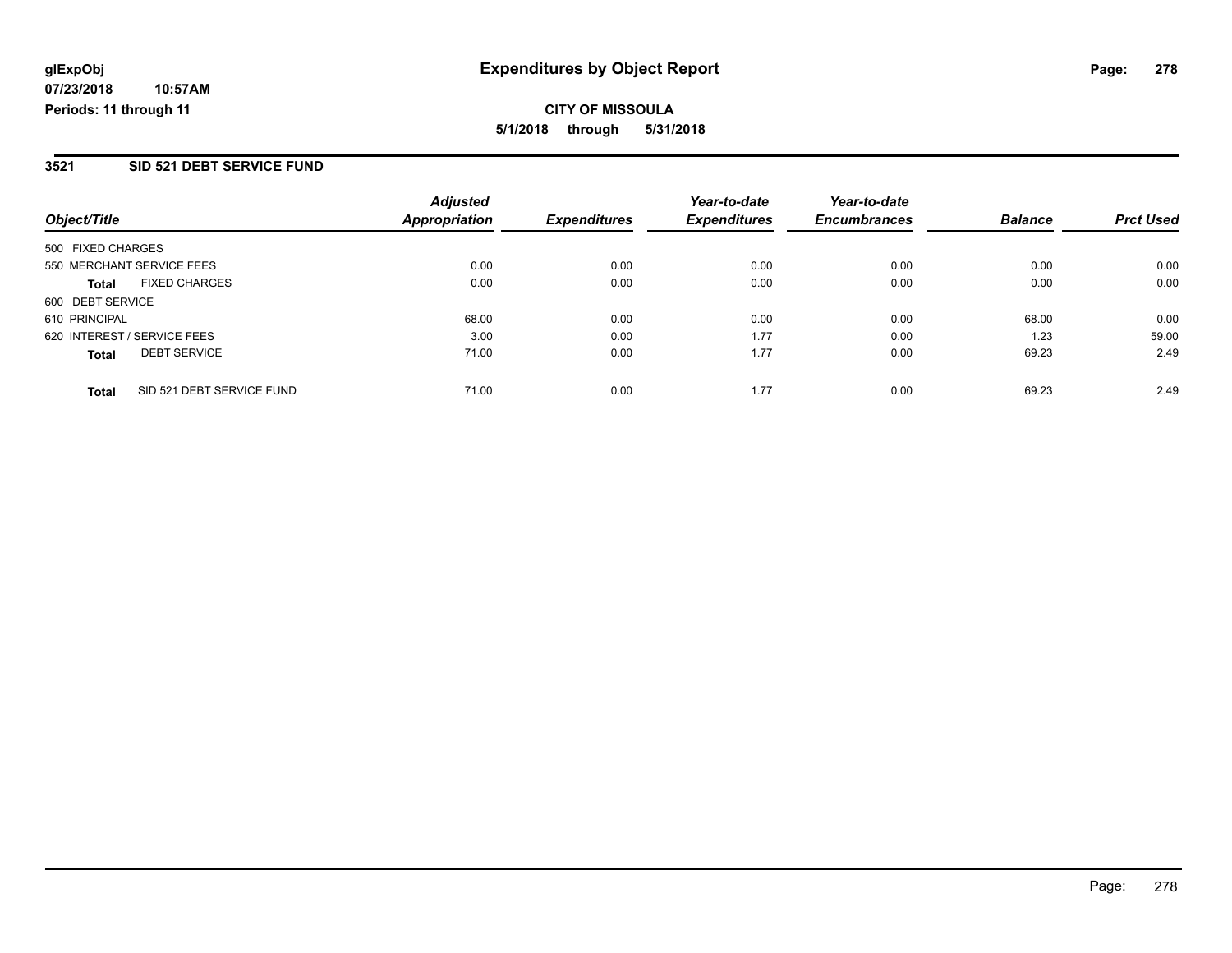**3522 SID 522 DEBT SERVICE FUND**

|                                      | <b>Adjusted</b>      |                     | Year-to-date        | Year-to-date        |                |                  |
|--------------------------------------|----------------------|---------------------|---------------------|---------------------|----------------|------------------|
| Object/Title                         | <b>Appropriation</b> | <b>Expenditures</b> | <b>Expenditures</b> | <b>Encumbrances</b> | <b>Balance</b> | <b>Prct Used</b> |
| 500 FIXED CHARGES                    |                      |                     |                     |                     |                |                  |
| 550 MERCHANT SERVICE FEES            | 0.00                 | 0.00                | 0.00                | 0.00                | 0.00           | 0.00             |
| <b>FIXED CHARGES</b><br><b>Total</b> | 0.00                 | 0.00                | 0.00                | 0.00                | 0.00           | 0.00             |
| 600 DEBT SERVICE                     |                      |                     |                     |                     |                |                  |
| 610 PRINCIPAL                        | 98.00                | 0.00                | 0.00                | 0.00                | 98.00          | 0.00             |
| 620 INTEREST / SERVICE FEES          | 5.00                 | 0.00                | 4.85                | 0.00                | 0.15           | 97.00            |
| <b>DEBT SERVICE</b><br><b>Total</b>  | 103.00               | 0.00                | 4.85                | 0.00                | 98.15          | 4.71             |
| NON-DEPARTMENTAL<br><b>Total</b>     | 103.00               | 0.00                | 4.85                | 0.00                | 98.15          | 4.71             |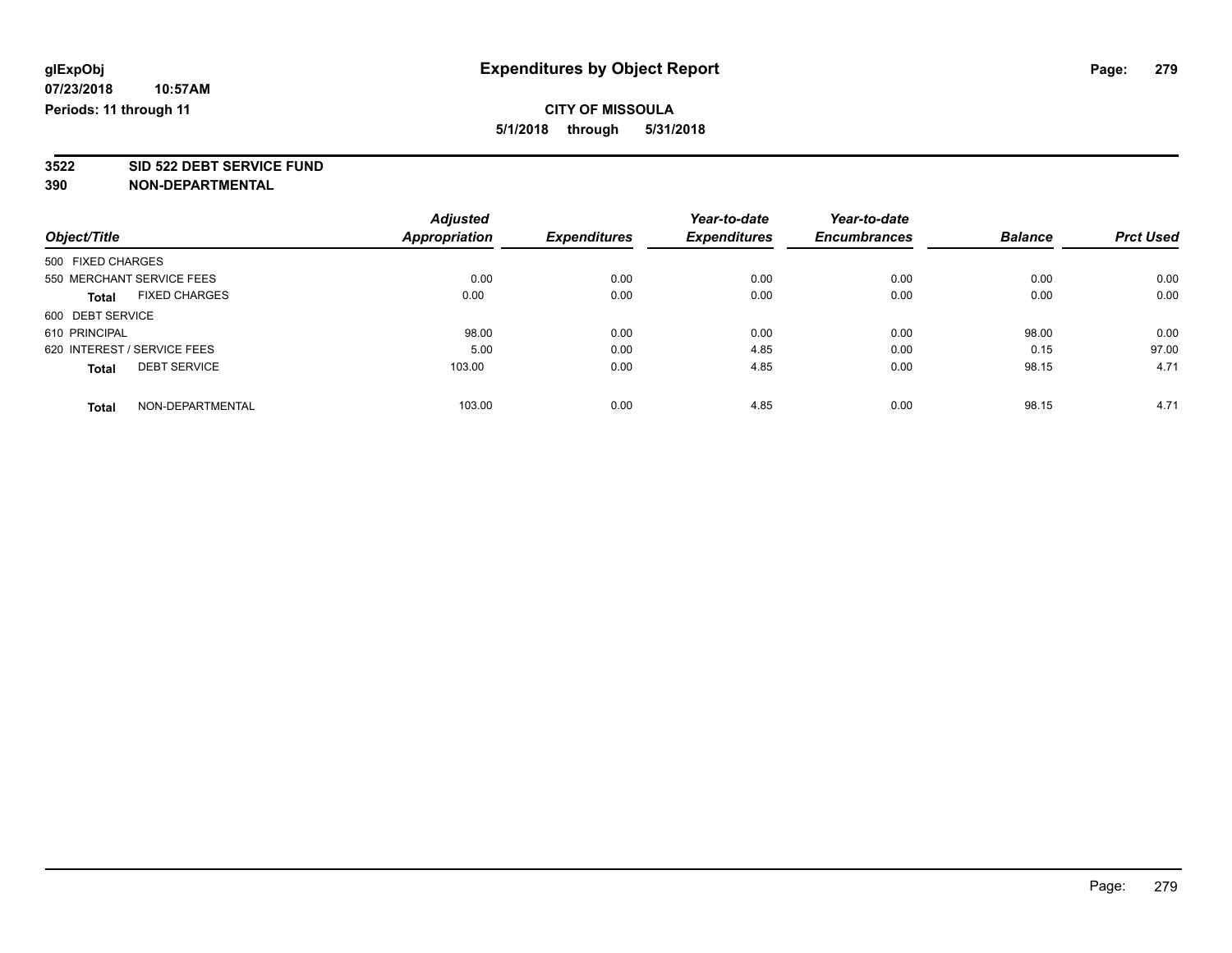### **3522 SID 522 DEBT SERVICE FUND**

| Object/Title                              | <b>Adjusted</b><br><b>Appropriation</b> | <b>Expenditures</b> | Year-to-date<br><b>Expenditures</b> | Year-to-date<br><b>Encumbrances</b> | <b>Balance</b> | <b>Prct Used</b> |
|-------------------------------------------|-----------------------------------------|---------------------|-------------------------------------|-------------------------------------|----------------|------------------|
|                                           |                                         |                     |                                     |                                     |                |                  |
| 500 FIXED CHARGES                         |                                         |                     |                                     |                                     |                |                  |
| 550 MERCHANT SERVICE FEES                 | 0.00                                    | 0.00                | 0.00                                | 0.00                                | 0.00           | 0.00             |
| <b>FIXED CHARGES</b><br><b>Total</b>      | 0.00                                    | 0.00                | 0.00                                | 0.00                                | 0.00           | 0.00             |
| 600 DEBT SERVICE                          |                                         |                     |                                     |                                     |                |                  |
| 610 PRINCIPAL                             | 98.00                                   | 0.00                | 0.00                                | 0.00                                | 98.00          | 0.00             |
| 620 INTEREST / SERVICE FEES               | 5.00                                    | 0.00                | 4.85                                | 0.00                                | 0.15           | 97.00            |
| <b>DEBT SERVICE</b><br><b>Total</b>       | 103.00                                  | 0.00                | 4.85                                | 0.00                                | 98.15          | 4.71             |
| SID 522 DEBT SERVICE FUND<br><b>Total</b> | 103.00                                  | 0.00                | 4.85                                | 0.00                                | 98.15          | 4.71             |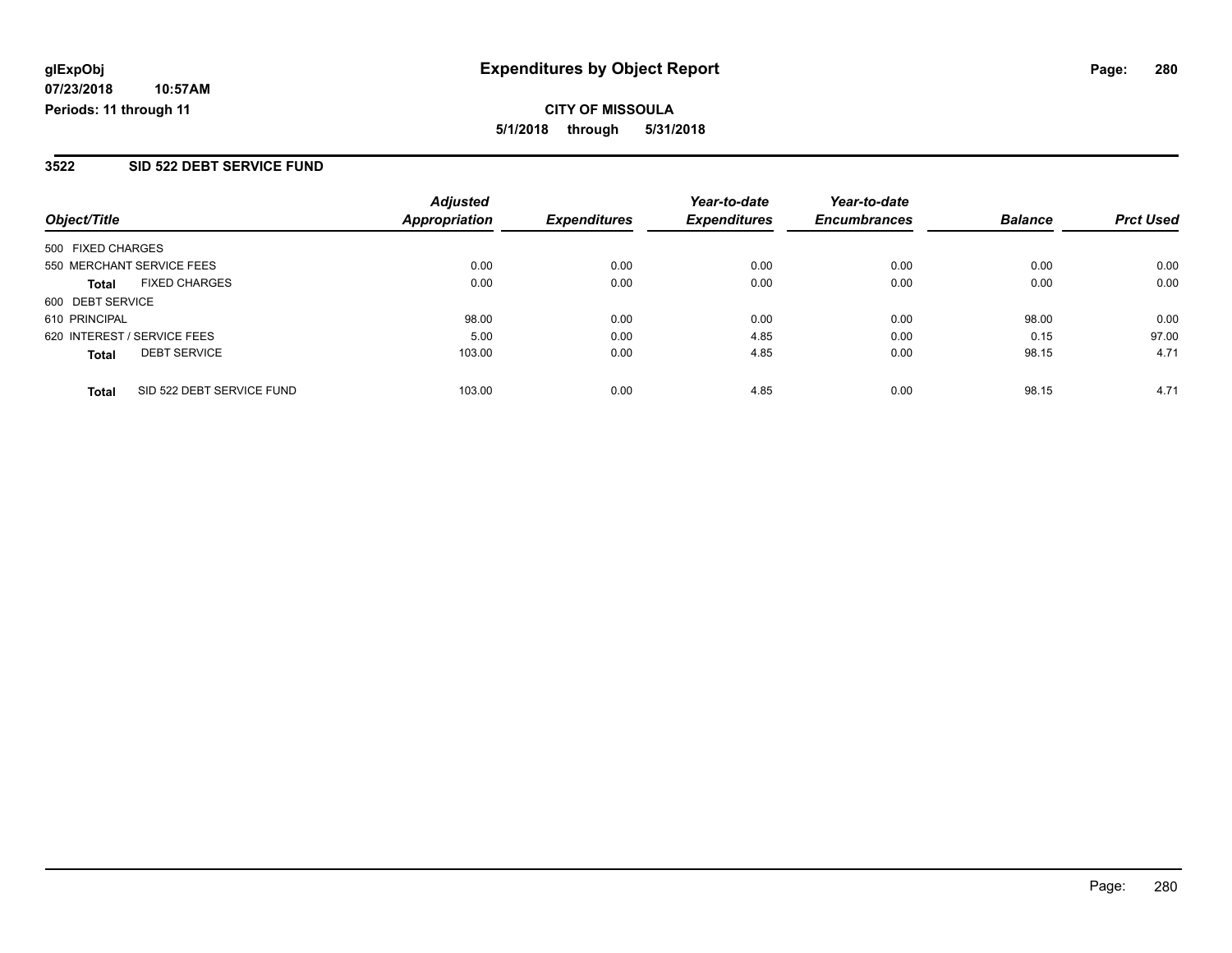**3524 SID 524 DEBT SERVICE FUND**

|                   |                             | <b>Adjusted</b> |                     | Year-to-date        | Year-to-date        |                |                  |
|-------------------|-----------------------------|-----------------|---------------------|---------------------|---------------------|----------------|------------------|
| Object/Title      |                             | Appropriation   | <b>Expenditures</b> | <b>Expenditures</b> | <b>Encumbrances</b> | <b>Balance</b> | <b>Prct Used</b> |
| 500 FIXED CHARGES |                             |                 |                     |                     |                     |                |                  |
|                   | 550 MERCHANT SERVICE FEES   | 0.00            | 0.00                | 0.00                | 0.00                | 0.00           | 0.00             |
| <b>Total</b>      | <b>FIXED CHARGES</b>        | 0.00            | 0.00                | 0.00                | 0.00                | 0.00           | 0.00             |
| 600 DEBT SERVICE  |                             |                 |                     |                     |                     |                |                  |
| 610 PRINCIPAL     |                             | 243,000.00      | 123.000.00          | 243,000.00          | 0.00                | 0.00           | 100.00           |
|                   | 620 INTEREST / SERVICE FEES | 62.160.00       | 29.880.00           | 62,160.00           | 0.00                | 0.00           | 100.00           |
| <b>Total</b>      | <b>DEBT SERVICE</b>         | 305.160.00      | 152.880.00          | 305.160.00          | 0.00                | 0.00           | 100.00           |
| <b>Total</b>      | NON-DEPARTMENTAL            | 305.160.00      | 152.880.00          | 305.160.00          | 0.00                | 0.00           | 100.00           |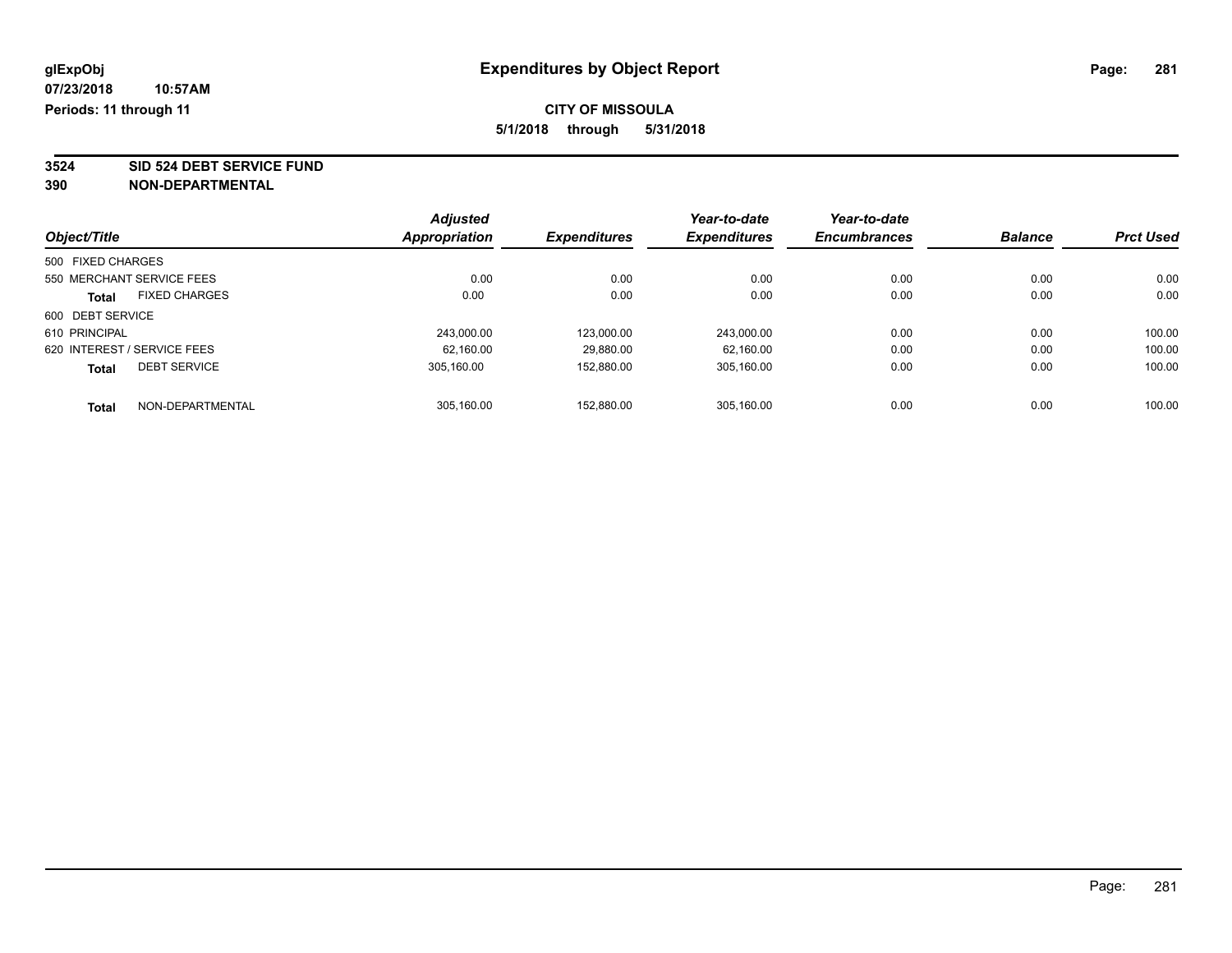#### **3524 SID 524 DEBT SERVICE FUND**

| Object/Title      |                             | <b>Adjusted</b><br><b>Appropriation</b> | <b>Expenditures</b> | Year-to-date<br><b>Expenditures</b> | Year-to-date<br><b>Encumbrances</b> | <b>Balance</b> | <b>Prct Used</b> |
|-------------------|-----------------------------|-----------------------------------------|---------------------|-------------------------------------|-------------------------------------|----------------|------------------|
|                   |                             |                                         |                     |                                     |                                     |                |                  |
| 500 FIXED CHARGES |                             |                                         |                     |                                     |                                     |                |                  |
|                   | 550 MERCHANT SERVICE FEES   | 0.00                                    | 0.00                | 0.00                                | 0.00                                | 0.00           | 0.00             |
| <b>Total</b>      | <b>FIXED CHARGES</b>        | 0.00                                    | 0.00                | 0.00                                | 0.00                                | 0.00           | 0.00             |
| 600 DEBT SERVICE  |                             |                                         |                     |                                     |                                     |                |                  |
| 610 PRINCIPAL     |                             | 243.000.00                              | 123.000.00          | 243.000.00                          | 0.00                                | 0.00           | 100.00           |
|                   | 620 INTEREST / SERVICE FEES | 62.160.00                               | 29.880.00           | 62.160.00                           | 0.00                                | 0.00           | 100.00           |
| <b>Total</b>      | <b>DEBT SERVICE</b>         | 305.160.00                              | 152.880.00          | 305.160.00                          | 0.00                                | 0.00           | 100.00           |
| <b>Total</b>      | SID 524 DEBT SERVICE FUND   | 305.160.00                              | 152.880.00          | 305.160.00                          | 0.00                                | 0.00           | 100.00           |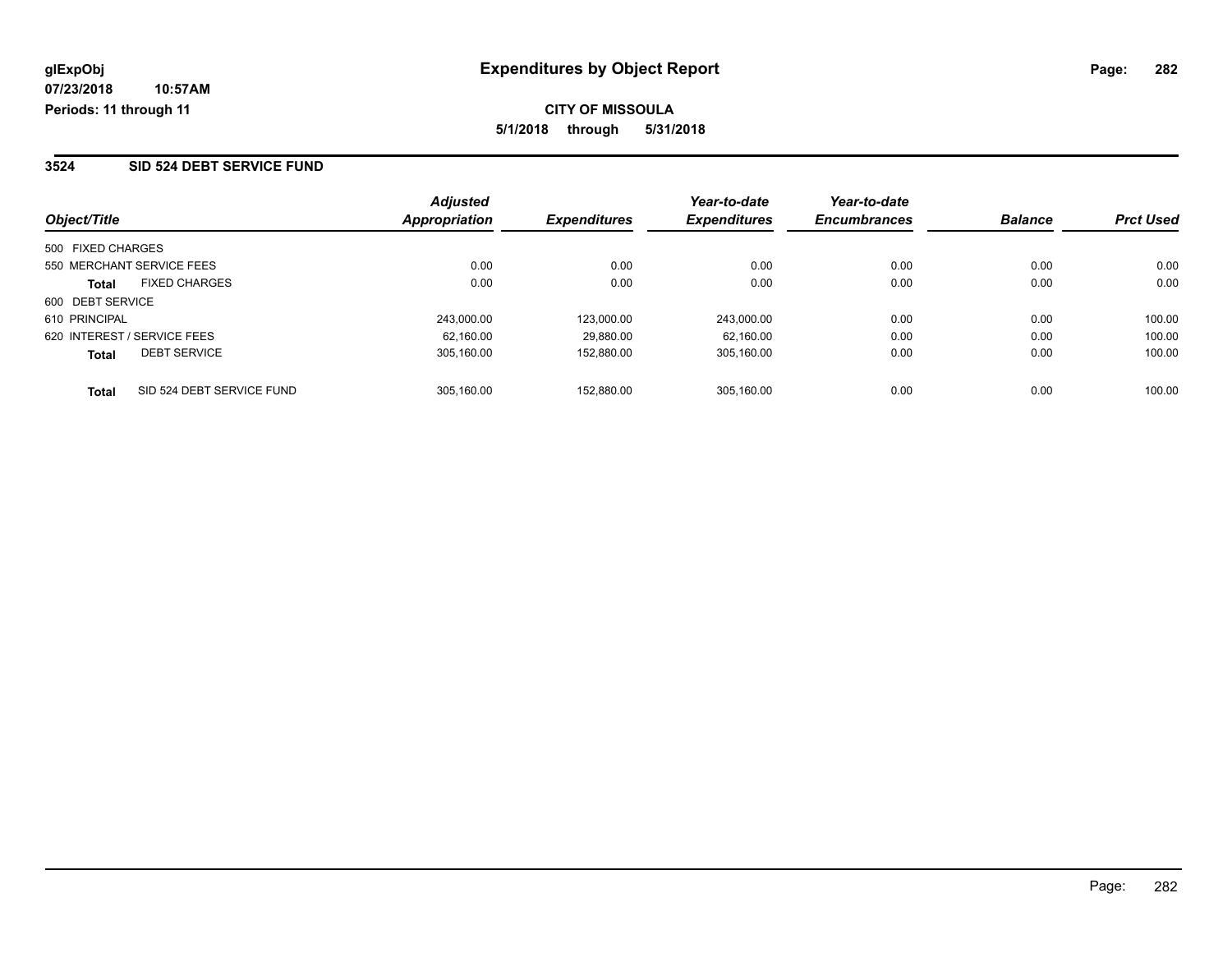**3525 SID 525 DEBT SERVICE FUND**

|                             |                      | <b>Adjusted</b> |                     | Year-to-date        | Year-to-date        |                |                  |
|-----------------------------|----------------------|-----------------|---------------------|---------------------|---------------------|----------------|------------------|
| Object/Title                |                      | Appropriation   | <b>Expenditures</b> | <b>Expenditures</b> | <b>Encumbrances</b> | <b>Balance</b> | <b>Prct Used</b> |
| 500 FIXED CHARGES           |                      |                 |                     |                     |                     |                |                  |
| 550 MERCHANT SERVICE FEES   |                      | 0.00            | 0.00                | 0.00                | 0.00                | 0.00           | 0.00             |
| <b>Total</b>                | <b>FIXED CHARGES</b> | 0.00            | 0.00                | 0.00                | 0.00                | 0.00           | 0.00             |
| 600 DEBT SERVICE            |                      |                 |                     |                     |                     |                |                  |
| 610 PRINCIPAL               |                      | 30,000.00       | 15,000.00           | 30,000.00           | 0.00                | 0.00           | 100.00           |
| 620 INTEREST / SERVICE FEES |                      | 3.300.00        | 1,500.00            | 3,300.00            | 0.00                | 0.00           | 100.00           |
| <b>Total</b>                | <b>DEBT SERVICE</b>  | 33.300.00       | 16.500.00           | 33.300.00           | 0.00                | 0.00           | 100.00           |
| <b>Total</b>                | NON-DEPARTMENTAL     | 33.300.00       | 16.500.00           | 33.300.00           | 0.00                | 0.00           | 100.00           |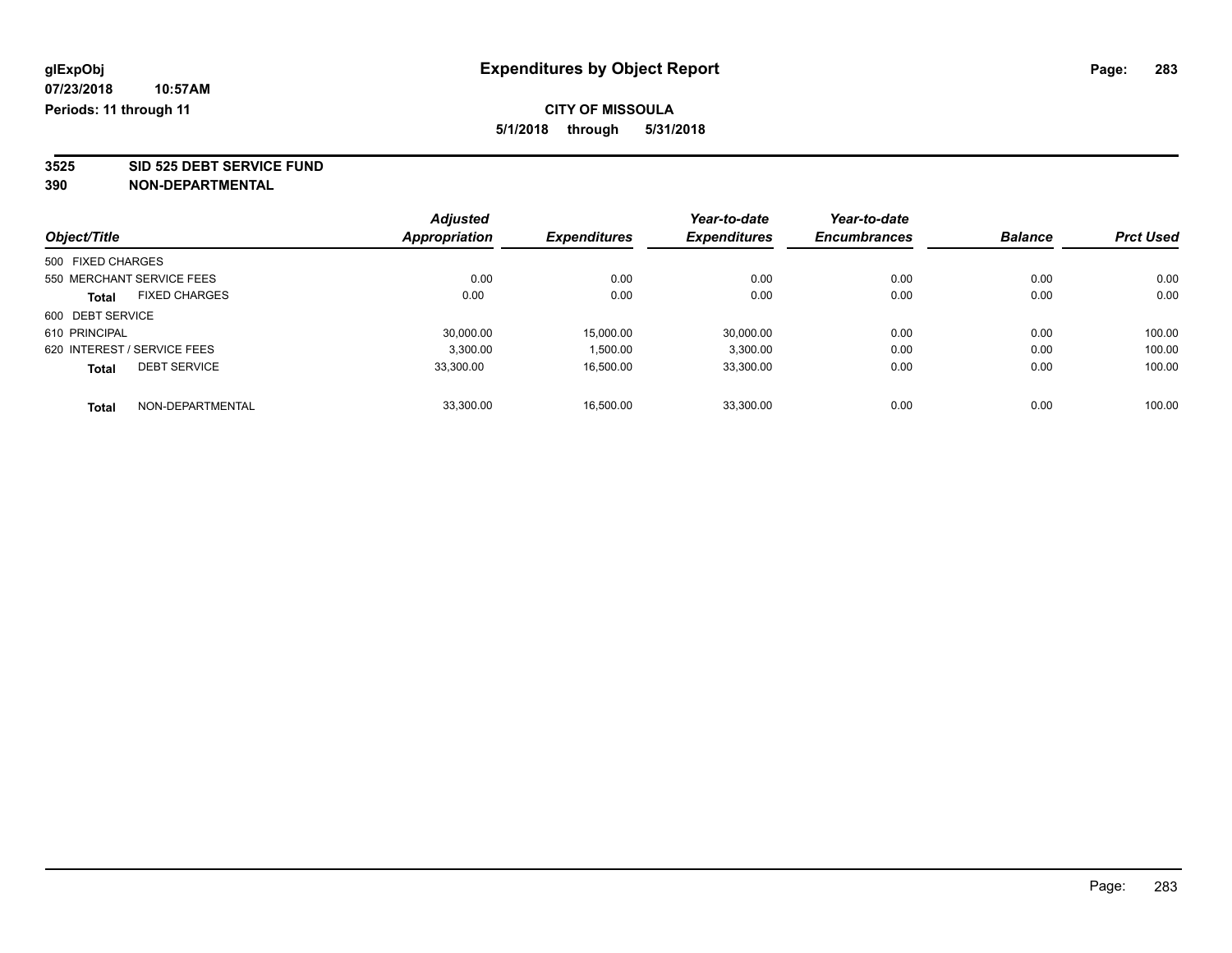### **3525 SID 525 DEBT SERVICE FUND**

|                                           | <b>Adjusted</b>      |                     | Year-to-date        | Year-to-date        | <b>Balance</b> | <b>Prct Used</b> |
|-------------------------------------------|----------------------|---------------------|---------------------|---------------------|----------------|------------------|
| Object/Title                              | <b>Appropriation</b> | <b>Expenditures</b> | <b>Expenditures</b> | <b>Encumbrances</b> |                |                  |
| 500 FIXED CHARGES                         |                      |                     |                     |                     |                |                  |
| 550 MERCHANT SERVICE FEES                 | 0.00                 | 0.00                | 0.00                | 0.00                | 0.00           | 0.00             |
| <b>FIXED CHARGES</b><br><b>Total</b>      | 0.00                 | 0.00                | 0.00                | 0.00                | 0.00           | 0.00             |
| 600 DEBT SERVICE                          |                      |                     |                     |                     |                |                  |
| 610 PRINCIPAL                             | 30.000.00            | 15,000.00           | 30.000.00           | 0.00                | 0.00           | 100.00           |
| 620 INTEREST / SERVICE FEES               | 3.300.00             | 1,500.00            | 3,300.00            | 0.00                | 0.00           | 100.00           |
| <b>DEBT SERVICE</b><br><b>Total</b>       | 33.300.00            | 16.500.00           | 33.300.00           | 0.00                | 0.00           | 100.00           |
| SID 525 DEBT SERVICE FUND<br><b>Total</b> | 33.300.00            | 16.500.00           | 33.300.00           | 0.00                | 0.00           | 100.00           |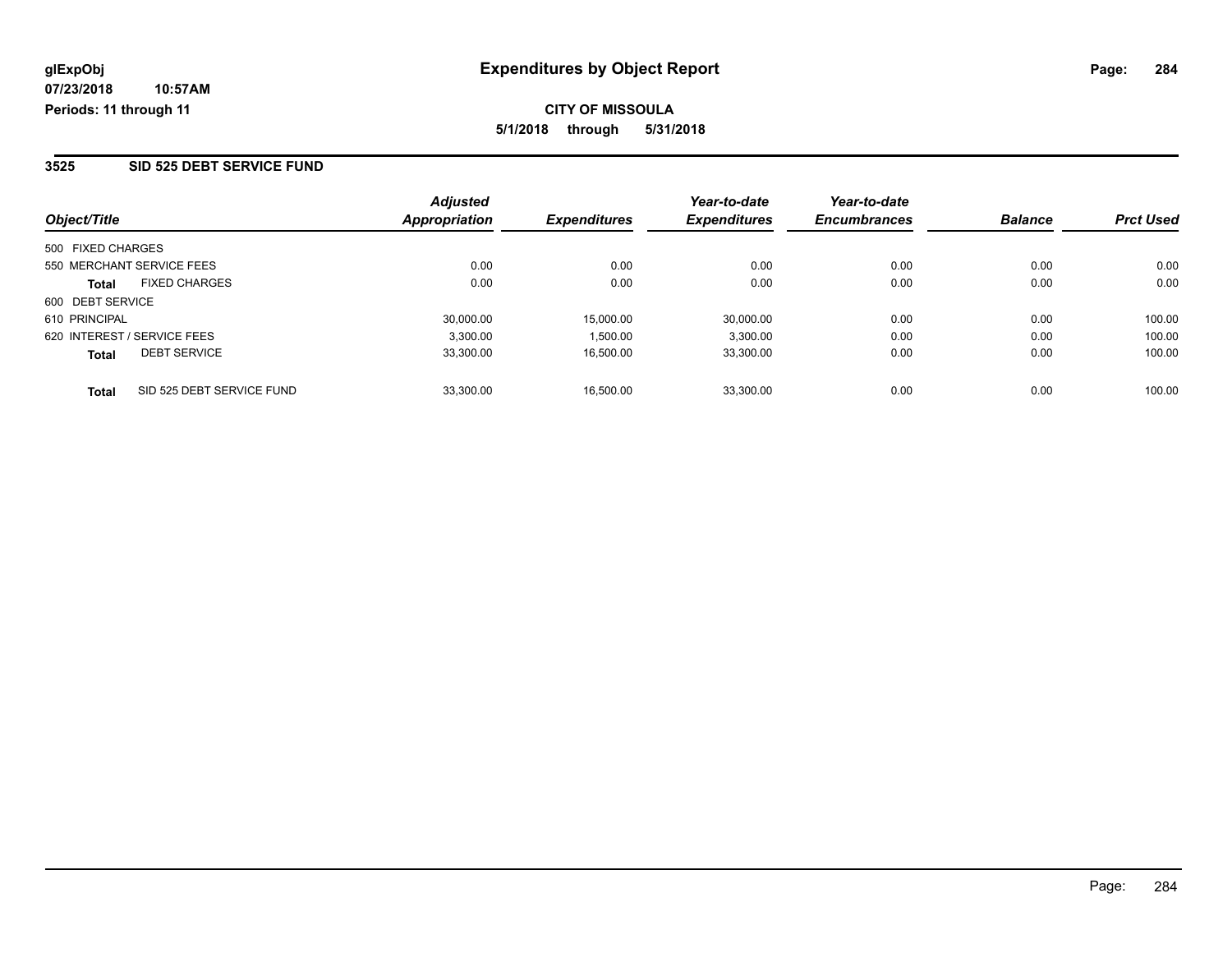**3526 SID 526 DEBT SERVICE FUND**

|                   |                             | <b>Adjusted</b> |                     | Year-to-date        | Year-to-date        |                |                  |
|-------------------|-----------------------------|-----------------|---------------------|---------------------|---------------------|----------------|------------------|
| Object/Title      |                             | Appropriation   | <b>Expenditures</b> | <b>Expenditures</b> | <b>Encumbrances</b> | <b>Balance</b> | <b>Prct Used</b> |
| 500 FIXED CHARGES |                             |                 |                     |                     |                     |                |                  |
|                   | 550 MERCHANT SERVICE FEES   | 0.00            | 0.00                | 0.00                | 0.00                | 0.00           | 0.00             |
| Total             | <b>FIXED CHARGES</b>        | 0.00            | 0.00                | 0.00                | 0.00                | 0.00           | 0.00             |
| 600 DEBT SERVICE  |                             |                 |                     |                     |                     |                |                  |
| 610 PRINCIPAL     |                             | 166.000.00      | 84,000.00           | 177,000.00          | 0.00                | $-11.000.00$   | 106.63           |
|                   | 620 INTEREST / SERVICE FEES | 26.640.00       | 12,500.00           | 31.102.50           | 0.00                | $-4.462.50$    | 116.75           |
| <b>Total</b>      | <b>DEBT SERVICE</b>         | 192.640.00      | 96.500.00           | 208.102.50          | 0.00                | $-15.462.50$   | 108.03           |
| <b>Total</b>      | NON-DEPARTMENTAL            | 192.640.00      | 96.500.00           | 208.102.50          | 0.00                | $-15.462.50$   | 108.03           |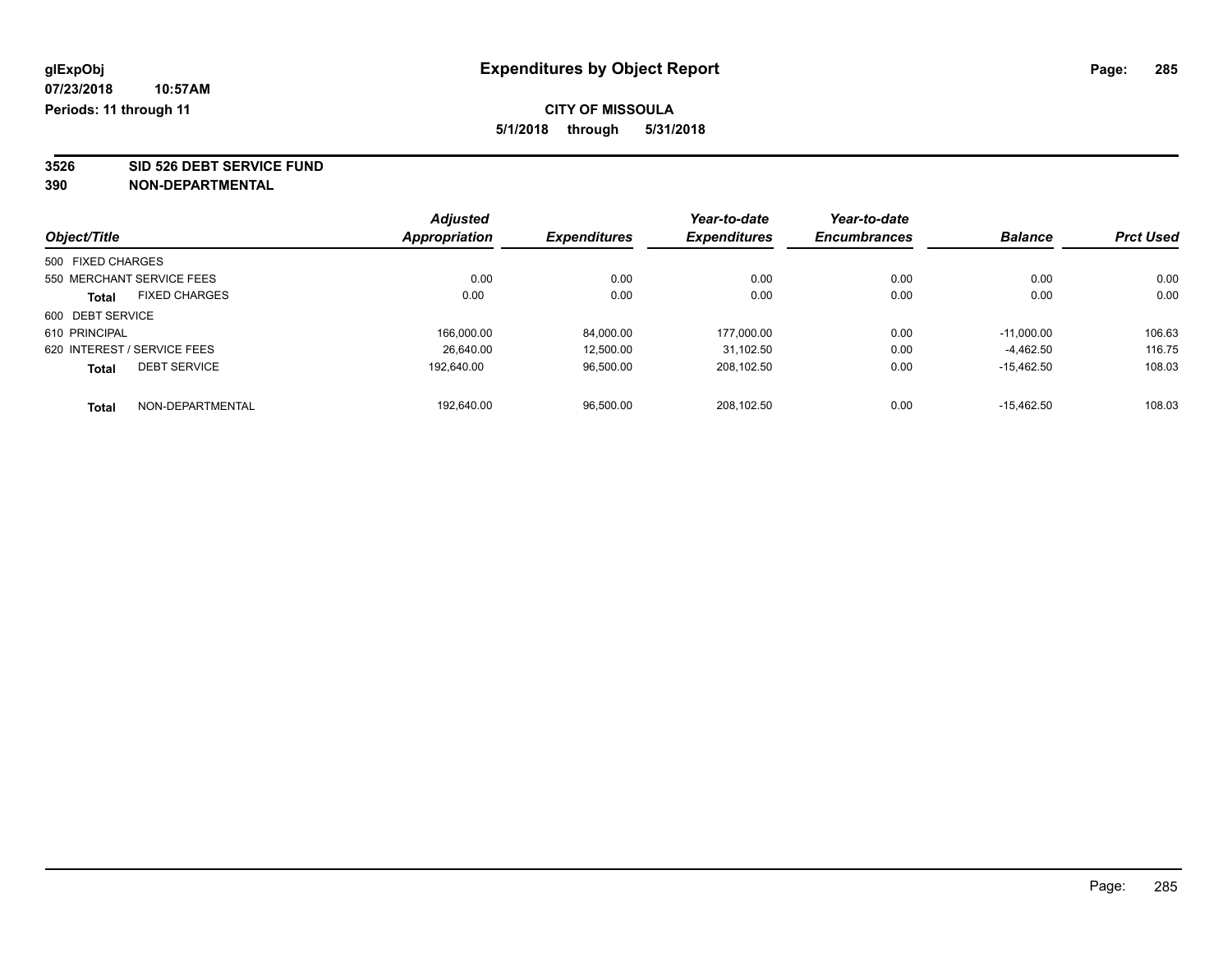#### **3526 SID 526 DEBT SERVICE FUND**

| Object/Title                              | <b>Adjusted</b><br>Appropriation | <b>Expenditures</b> | Year-to-date<br><b>Expenditures</b> | Year-to-date<br><b>Encumbrances</b> | <b>Balance</b> | <b>Prct Used</b> |
|-------------------------------------------|----------------------------------|---------------------|-------------------------------------|-------------------------------------|----------------|------------------|
|                                           |                                  |                     |                                     |                                     |                |                  |
| 500 FIXED CHARGES                         |                                  |                     |                                     |                                     |                |                  |
| 550 MERCHANT SERVICE FEES                 | 0.00                             | 0.00                | 0.00                                | 0.00                                | 0.00           | 0.00             |
| <b>FIXED CHARGES</b><br>Total             | 0.00                             | 0.00                | 0.00                                | 0.00                                | 0.00           | 0.00             |
| 600 DEBT SERVICE                          |                                  |                     |                                     |                                     |                |                  |
| 610 PRINCIPAL                             | 166.000.00                       | 84.000.00           | 177.000.00                          | 0.00                                | $-11.000.00$   | 106.63           |
| 620 INTEREST / SERVICE FEES               | 26.640.00                        | 12,500.00           | 31.102.50                           | 0.00                                | $-4.462.50$    | 116.75           |
| <b>DEBT SERVICE</b><br><b>Total</b>       | 192.640.00                       | 96,500.00           | 208.102.50                          | 0.00                                | $-15.462.50$   | 108.03           |
| SID 526 DEBT SERVICE FUND<br><b>Total</b> | 192.640.00                       | 96.500.00           | 208.102.50                          | 0.00                                | $-15.462.50$   | 108.03           |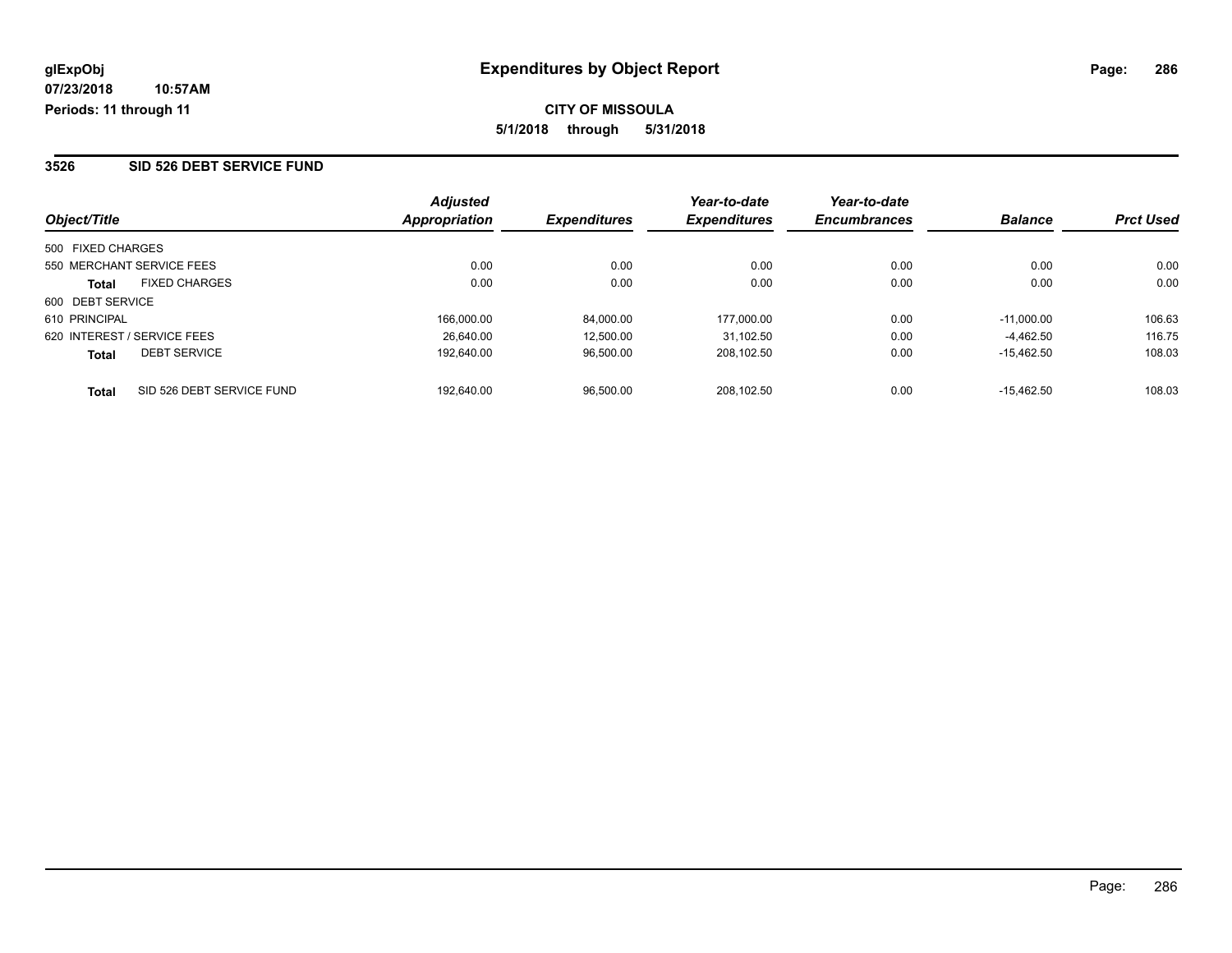#### **07/23/2018 10:57AM Periods: 11 through 11**

## **CITY OF MISSOULA 5/1/2018 through 5/31/2018**

#### **3527 SID 527 DEBT SERVICE FUND**

**000 \*\*\* Title Not Found \*\*\***

| Object/Title                     | <b>Adjusted</b><br>Appropriation | <b>Expenditures</b> | Year-to-date<br><b>Expenditures</b> | Year-to-date<br><b>Encumbrances</b> | <b>Balance</b> | <b>Prct Used</b> |
|----------------------------------|----------------------------------|---------------------|-------------------------------------|-------------------------------------|----------------|------------------|
| 800 OTHER OBJECTS                |                                  |                     |                                     |                                     |                |                  |
| 820 TRANSFERS TO OTHER FUNDS     | 0.00                             | 0.00                | 0.00                                | 0.00                                | 0.00           | 0.00             |
| OTHER OBJECTS<br><b>Total</b>    | 0.00                             | 0.00                | 0.00                                | 0.00                                | 0.00           | 0.00             |
| *** Title Not Found ***<br>Total | 0.00                             | 0.00                | 0.00                                | 0.00                                | 0.00           | 0.00             |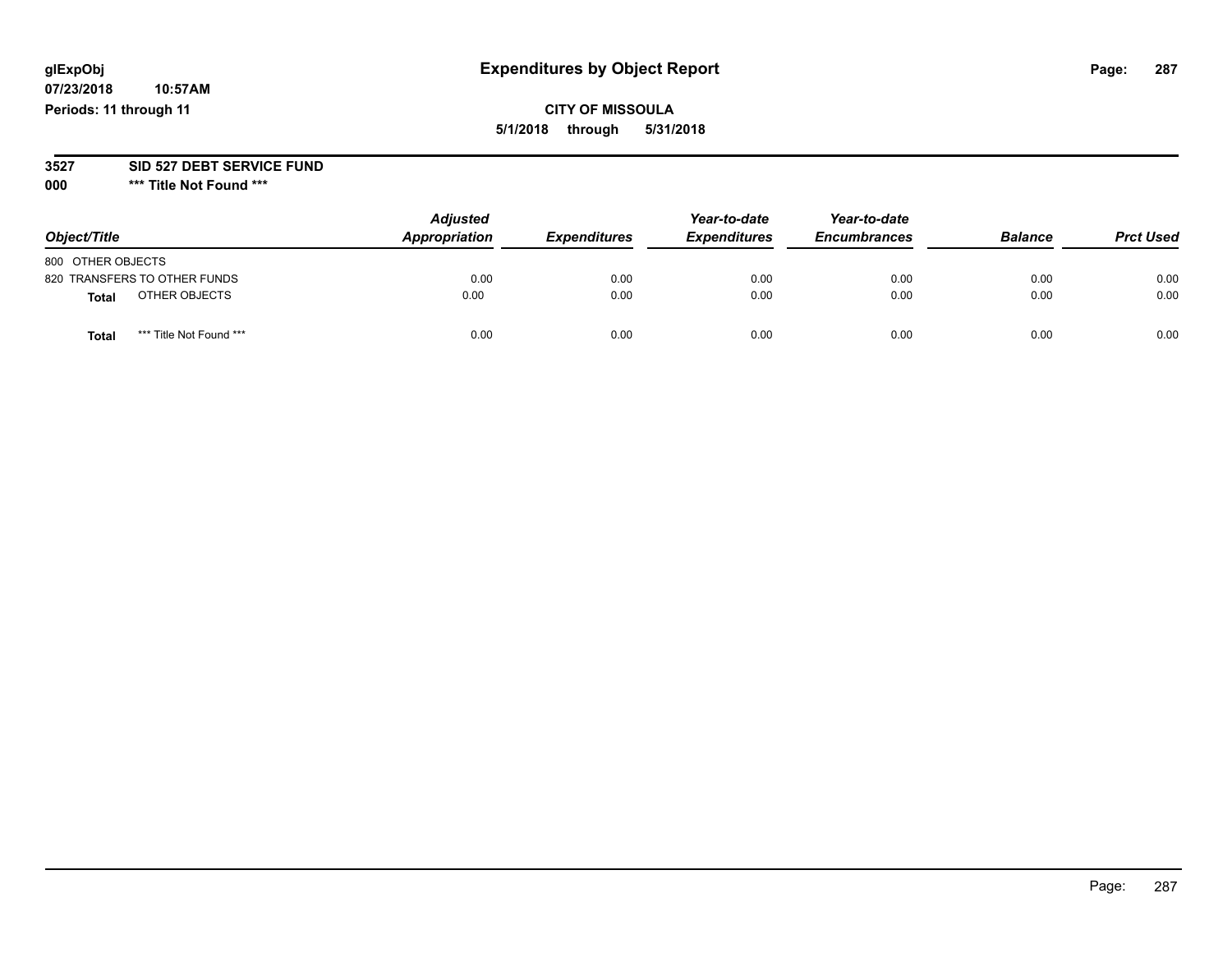# **3527 SID 527 DEBT SERVICE FUND**

|                             |                      | <b>Adjusted</b> |                     | Year-to-date        | Year-to-date        |                |                  |
|-----------------------------|----------------------|-----------------|---------------------|---------------------|---------------------|----------------|------------------|
| Object/Title                |                      | Appropriation   | <b>Expenditures</b> | <b>Expenditures</b> | <b>Encumbrances</b> | <b>Balance</b> | <b>Prct Used</b> |
| 500 FIXED CHARGES           |                      |                 |                     |                     |                     |                |                  |
| 550 MERCHANT SERVICE FEES   |                      | 0.00            | 0.00                | 0.00                | 0.00                | 0.00           | 0.00             |
| <b>Total</b>                | <b>FIXED CHARGES</b> | 0.00            | 0.00                | 0.00                | 0.00                | 0.00           | 0.00             |
| 600 DEBT SERVICE            |                      |                 |                     |                     |                     |                |                  |
| 610 PRINCIPAL               |                      | 0.00            | 0.00                | 0.00                | 0.00                | 0.00           | 0.00             |
| 620 INTEREST / SERVICE FEES |                      | 0.00            | 0.00                | 0.00                | 0.00                | 0.00           | 0.00             |
| <b>Total</b>                | <b>DEBT SERVICE</b>  | 0.00            | 0.00                | 0.00                | 0.00                | 0.00           | 0.00             |
| <b>Total</b>                | NON-DEPARTMENTAL     | 0.00            | 0.00                | 0.00                | 0.00                | 0.00           | 0.00             |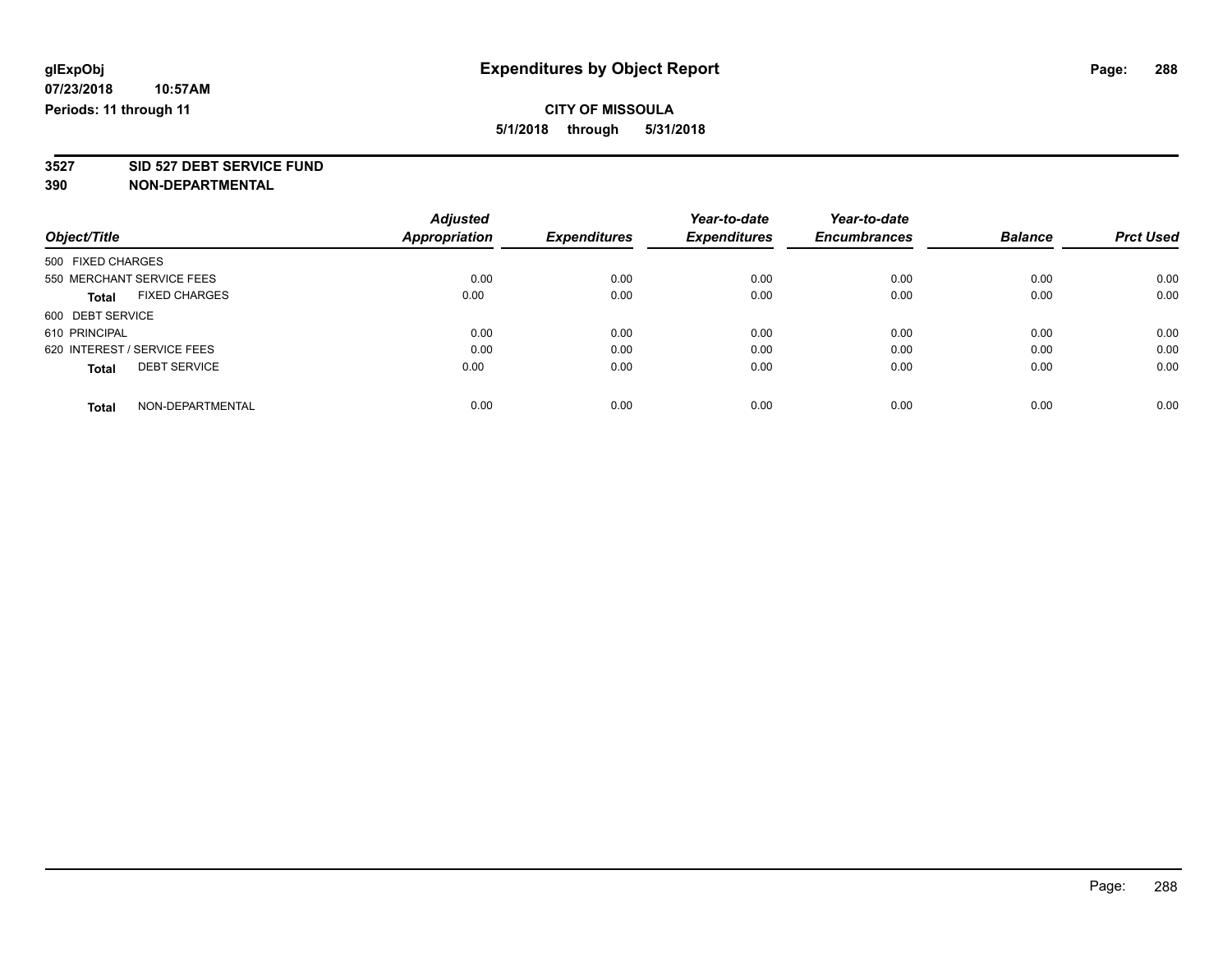### **3527 SID 527 DEBT SERVICE FUND**

|                   |                              | <b>Adjusted</b>      |                     | Year-to-date        | Year-to-date        |                |                  |
|-------------------|------------------------------|----------------------|---------------------|---------------------|---------------------|----------------|------------------|
| Object/Title      |                              | <b>Appropriation</b> | <b>Expenditures</b> | <b>Expenditures</b> | <b>Encumbrances</b> | <b>Balance</b> | <b>Prct Used</b> |
| 500 FIXED CHARGES |                              |                      |                     |                     |                     |                |                  |
|                   | 550 MERCHANT SERVICE FEES    | 0.00                 | 0.00                | 0.00                | 0.00                | 0.00           | 0.00             |
| <b>Total</b>      | <b>FIXED CHARGES</b>         | 0.00                 | 0.00                | 0.00                | 0.00                | 0.00           | 0.00             |
| 600 DEBT SERVICE  |                              |                      |                     |                     |                     |                |                  |
| 610 PRINCIPAL     |                              | 0.00                 | 0.00                | 0.00                | 0.00                | 0.00           | 0.00             |
|                   | 620 INTEREST / SERVICE FEES  | 0.00                 | 0.00                | 0.00                | 0.00                | 0.00           | 0.00             |
| Total             | <b>DEBT SERVICE</b>          | 0.00                 | 0.00                | 0.00                | 0.00                | 0.00           | 0.00             |
| 800 OTHER OBJECTS |                              |                      |                     |                     |                     |                |                  |
|                   | 820 TRANSFERS TO OTHER FUNDS | 0.00                 | 0.00                | 0.00                | 0.00                | 0.00           | 0.00             |
| Total             | OTHER OBJECTS                | 0.00                 | 0.00                | 0.00                | 0.00                | 0.00           | 0.00             |
| <b>Total</b>      | SID 527 DEBT SERVICE FUND    | 0.00                 | 0.00                | 0.00                | 0.00                | 0.00           | 0.00             |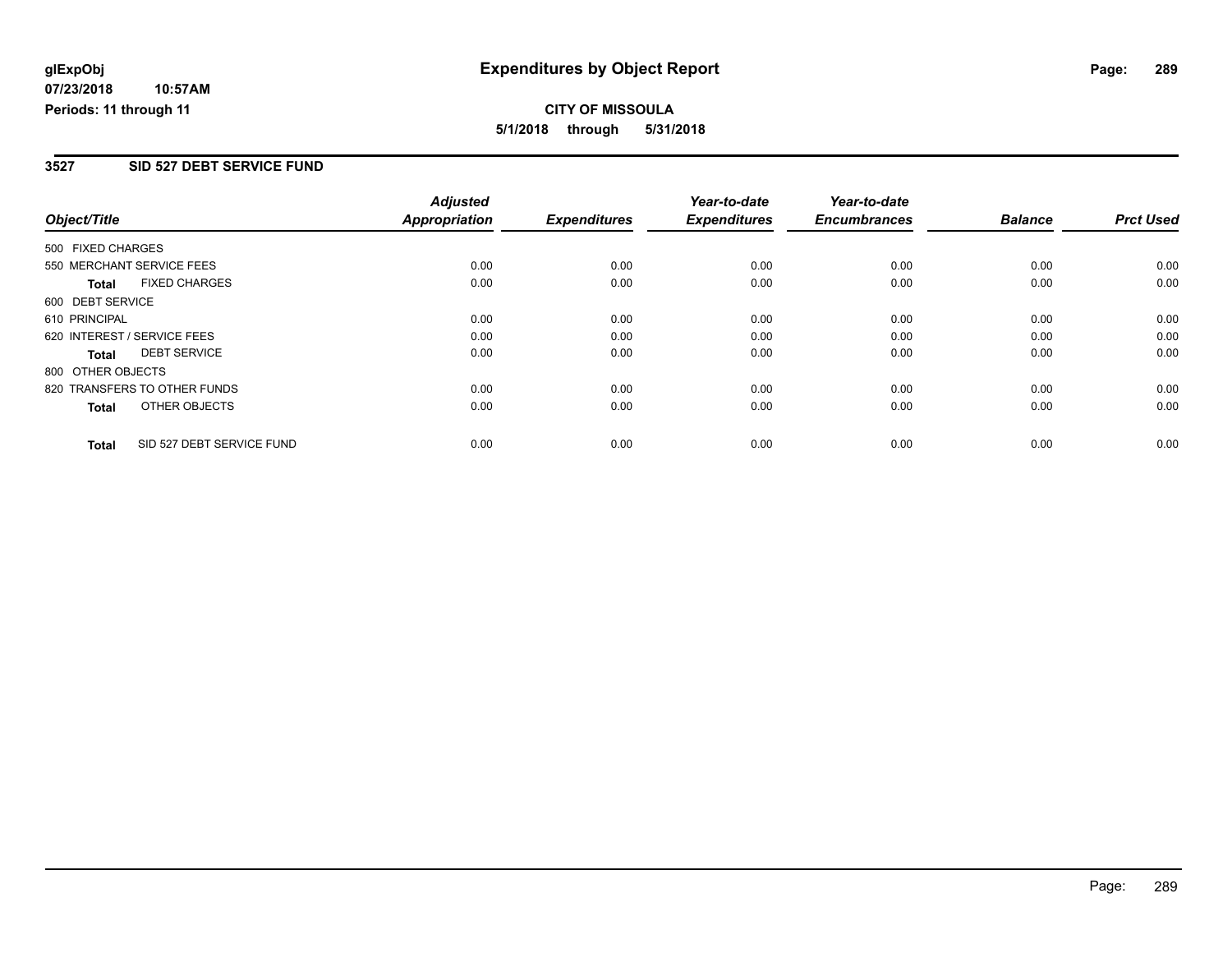**3530 SID 530 DEBT SERVICE FUND**

|                                      | <b>Adjusted</b>      |                     | Year-to-date        | Year-to-date        |                |                  |
|--------------------------------------|----------------------|---------------------|---------------------|---------------------|----------------|------------------|
| Object/Title                         | <b>Appropriation</b> | <b>Expenditures</b> | <b>Expenditures</b> | <b>Encumbrances</b> | <b>Balance</b> | <b>Prct Used</b> |
| 500 FIXED CHARGES                    |                      |                     |                     |                     |                |                  |
| 550 MERCHANT SERVICE FEES            | 0.00                 | 0.00                | 0.00                | 0.00                | 0.00           | 0.00             |
| <b>FIXED CHARGES</b><br><b>Total</b> | 0.00                 | 0.00                | 0.00                | 0.00                | 0.00           | 0.00             |
| 600 DEBT SERVICE                     |                      |                     |                     |                     |                |                  |
| 610 PRINCIPAL                        | 0.00                 | 0.00                | 0.00                | 0.00                | 0.00           | 0.00             |
| 620 INTEREST / SERVICE FEES          | 0.00                 | 0.00                | 0.00                | 0.00                | 0.00           | 0.00             |
| <b>DEBT SERVICE</b><br><b>Total</b>  | 0.00                 | 0.00                | 0.00                | 0.00                | 0.00           | 0.00             |
| 800 OTHER OBJECTS                    |                      |                     |                     |                     |                |                  |
| 820 TRANSFERS TO OTHER FUNDS         | 0.00                 | 0.00                | 0.00                | 0.00                | 0.00           | 0.00             |
| OTHER OBJECTS<br><b>Total</b>        | 0.00                 | 0.00                | 0.00                | 0.00                | 0.00           | 0.00             |
|                                      |                      |                     |                     |                     |                |                  |
| NON-DEPARTMENTAL<br><b>Total</b>     | 0.00                 | 0.00                | 0.00                | 0.00                | 0.00           | 0.00             |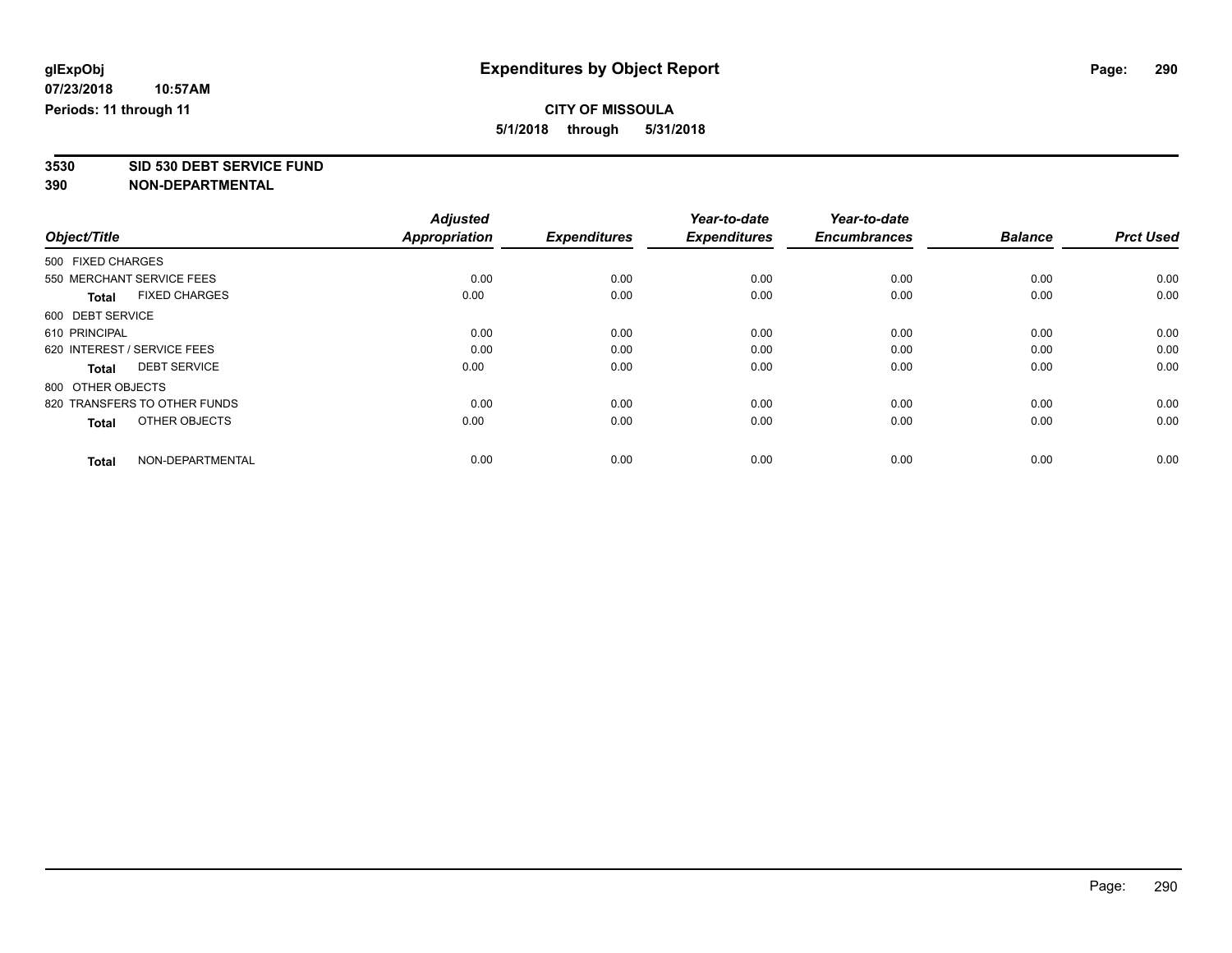### **3530 SID 530 DEBT SERVICE FUND**

|                   |                              | <b>Adjusted</b>      |                     | Year-to-date        | Year-to-date        |                |                  |
|-------------------|------------------------------|----------------------|---------------------|---------------------|---------------------|----------------|------------------|
| Object/Title      |                              | <b>Appropriation</b> | <b>Expenditures</b> | <b>Expenditures</b> | <b>Encumbrances</b> | <b>Balance</b> | <b>Prct Used</b> |
| 500 FIXED CHARGES |                              |                      |                     |                     |                     |                |                  |
|                   | 550 MERCHANT SERVICE FEES    | 0.00                 | 0.00                | 0.00                | 0.00                | 0.00           | 0.00             |
| <b>Total</b>      | <b>FIXED CHARGES</b>         | 0.00                 | 0.00                | 0.00                | 0.00                | 0.00           | 0.00             |
| 600 DEBT SERVICE  |                              |                      |                     |                     |                     |                |                  |
| 610 PRINCIPAL     |                              | 0.00                 | 0.00                | 0.00                | 0.00                | 0.00           | 0.00             |
|                   | 620 INTEREST / SERVICE FEES  | 0.00                 | 0.00                | 0.00                | 0.00                | 0.00           | 0.00             |
| Total             | <b>DEBT SERVICE</b>          | 0.00                 | 0.00                | 0.00                | 0.00                | 0.00           | 0.00             |
| 800 OTHER OBJECTS |                              |                      |                     |                     |                     |                |                  |
|                   | 820 TRANSFERS TO OTHER FUNDS | 0.00                 | 0.00                | 0.00                | 0.00                | 0.00           | 0.00             |
| Total             | OTHER OBJECTS                | 0.00                 | 0.00                | 0.00                | 0.00                | 0.00           | 0.00             |
| <b>Total</b>      | SID 530 DEBT SERVICE FUND    | 0.00                 | 0.00                | 0.00                | 0.00                | 0.00           | 0.00             |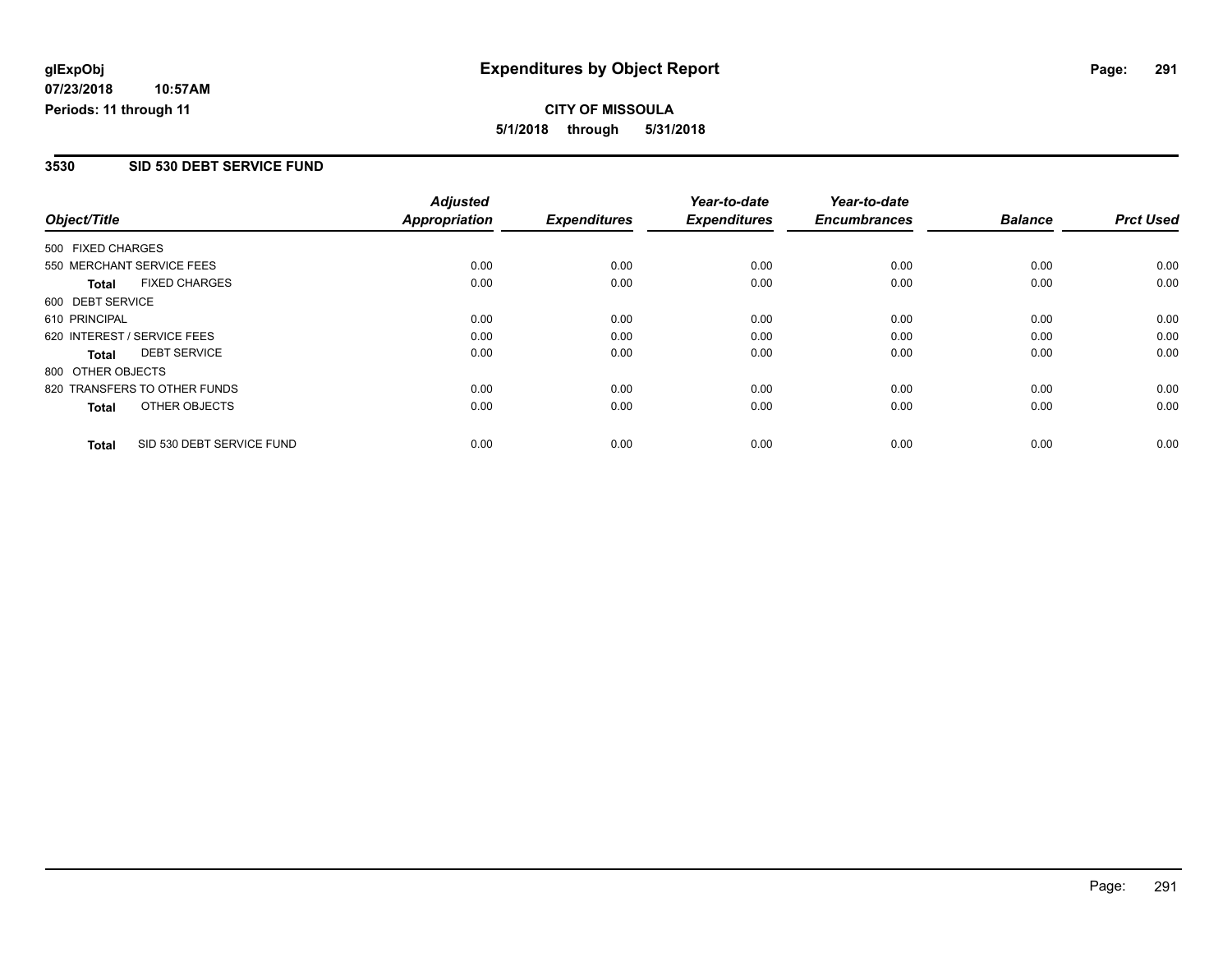# **3531 SID 531 HICKORY ST CALMING**

|                                      | <b>Adjusted</b>      |                     | Year-to-date        | Year-to-date        |                |                  |
|--------------------------------------|----------------------|---------------------|---------------------|---------------------|----------------|------------------|
| Object/Title                         | <b>Appropriation</b> | <b>Expenditures</b> | <b>Expenditures</b> | <b>Encumbrances</b> | <b>Balance</b> | <b>Prct Used</b> |
| 500 FIXED CHARGES                    |                      |                     |                     |                     |                |                  |
| 550 MERCHANT SERVICE FEES            | 0.00                 | 0.00                | 0.00                | 0.00                | 0.00           | 0.00             |
| <b>FIXED CHARGES</b><br><b>Total</b> | 0.00                 | 0.00                | 0.00                | 0.00                | 0.00           | 0.00             |
| 800 OTHER OBJECTS                    |                      |                     |                     |                     |                |                  |
| 820 TRANSFERS TO OTHER FUNDS         | 0.00                 | 0.00                | 0.00                | 0.00                | 0.00           | 0.00             |
| OTHER OBJECTS<br><b>Total</b>        | 0.00                 | 0.00                | 0.00                | 0.00                | 0.00           | 0.00             |
| NON-DEPARTMENTAL<br>Total            | 0.00                 | 0.00                | 0.00                | 0.00                | 0.00           | 0.00             |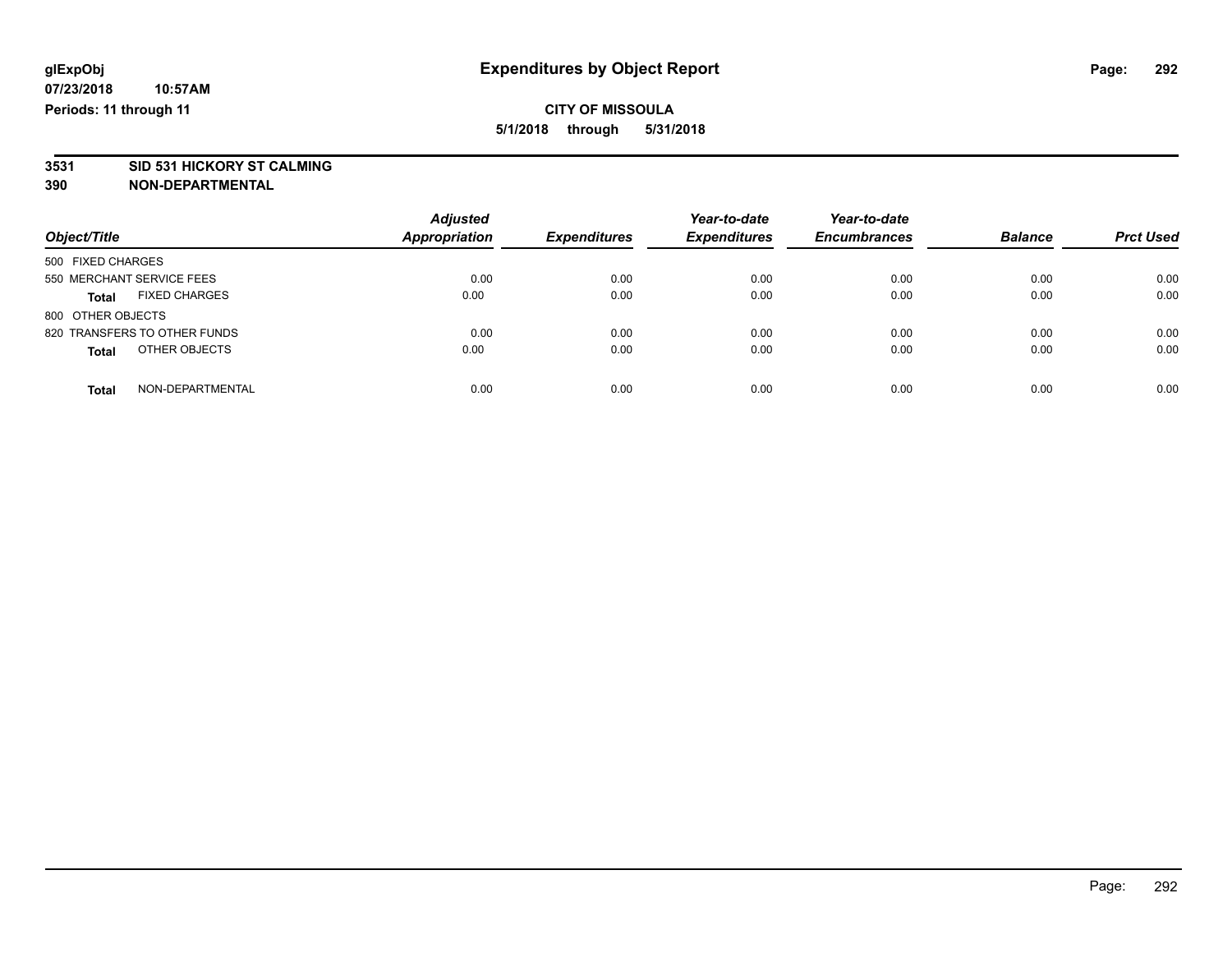**CITY OF MISSOULA 5/1/2018 through 5/31/2018**

### **3531 SID 531 HICKORY ST CALMING**

|                           |                              | <b>Adjusted</b>      |                     | Year-to-date        | Year-to-date        |                |                  |
|---------------------------|------------------------------|----------------------|---------------------|---------------------|---------------------|----------------|------------------|
| Object/Title              |                              | <b>Appropriation</b> | <b>Expenditures</b> | <b>Expenditures</b> | <b>Encumbrances</b> | <b>Balance</b> | <b>Prct Used</b> |
| 500 FIXED CHARGES         |                              |                      |                     |                     |                     |                |                  |
| 550 MERCHANT SERVICE FEES |                              | 0.00                 | 0.00                | 0.00                | 0.00                | 0.00           | 0.00             |
| <b>Total</b>              | <b>FIXED CHARGES</b>         | 0.00                 | 0.00                | 0.00                | 0.00                | 0.00           | 0.00             |
| 800 OTHER OBJECTS         |                              |                      |                     |                     |                     |                |                  |
|                           | 820 TRANSFERS TO OTHER FUNDS | 0.00                 | 0.00                | 0.00                | 0.00                | 0.00           | 0.00             |
| <b>Total</b>              | OTHER OBJECTS                | 0.00                 | 0.00                | 0.00                | 0.00                | 0.00           | 0.00             |
| <b>Total</b>              | SID 531 HICKORY ST CALMING   | 0.00                 | 0.00                | 0.00                | 0.00                | 0.00           | 0.00             |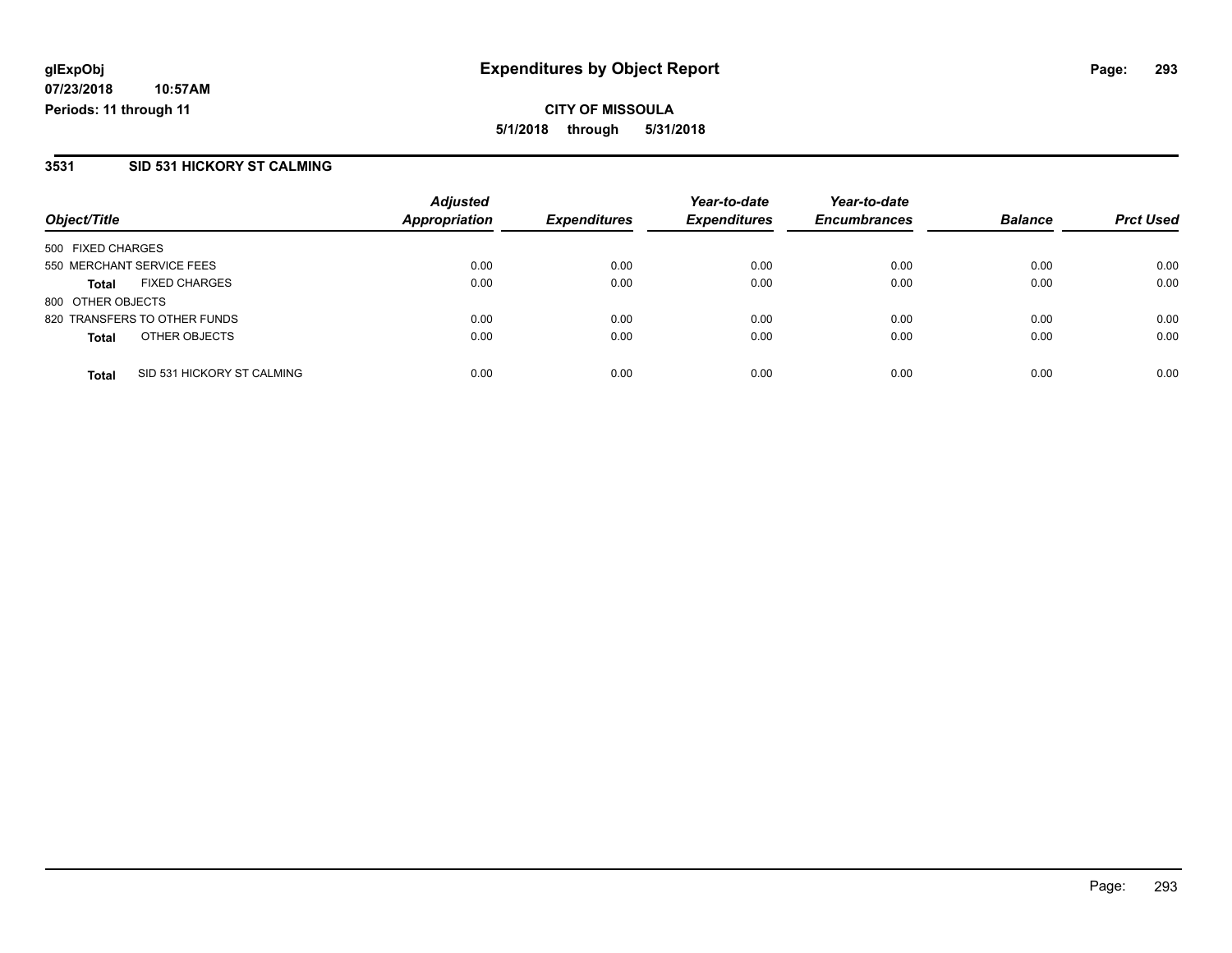**3532 SID 532 DEBT SERVICE FUND**

|                                      | <b>Adjusted</b> |                     | Year-to-date        | Year-to-date        |                |                  |
|--------------------------------------|-----------------|---------------------|---------------------|---------------------|----------------|------------------|
| Object/Title                         | Appropriation   | <b>Expenditures</b> | <b>Expenditures</b> | <b>Encumbrances</b> | <b>Balance</b> | <b>Prct Used</b> |
| 500 FIXED CHARGES                    |                 |                     |                     |                     |                |                  |
| 550 MERCHANT SERVICE FEES            | 0.00            | 0.00                | 0.00                | 0.00                | 0.00           | 0.00             |
| <b>FIXED CHARGES</b><br><b>Total</b> | 0.00            | 0.00                | 0.00                | 0.00                | 0.00           | 0.00             |
| 600 DEBT SERVICE                     |                 |                     |                     |                     |                |                  |
| 610 PRINCIPAL                        | 30,000.00       | 0.00                | 0.00                | 0.00                | 30,000.00      | 0.00             |
| 620 INTEREST / SERVICE FEES          | 9,238.00        | 0.00                | 4,968.75            | 0.00                | 4,269.25       | 53.79            |
| <b>DEBT SERVICE</b><br><b>Total</b>  | 39.238.00       | 0.00                | 4.968.75            | 0.00                | 34.269.25      | 12.66            |
| NON-DEPARTMENTAL<br><b>Total</b>     | 39.238.00       | 0.00                | 4.968.75            | 0.00                | 34.269.25      | 12.66            |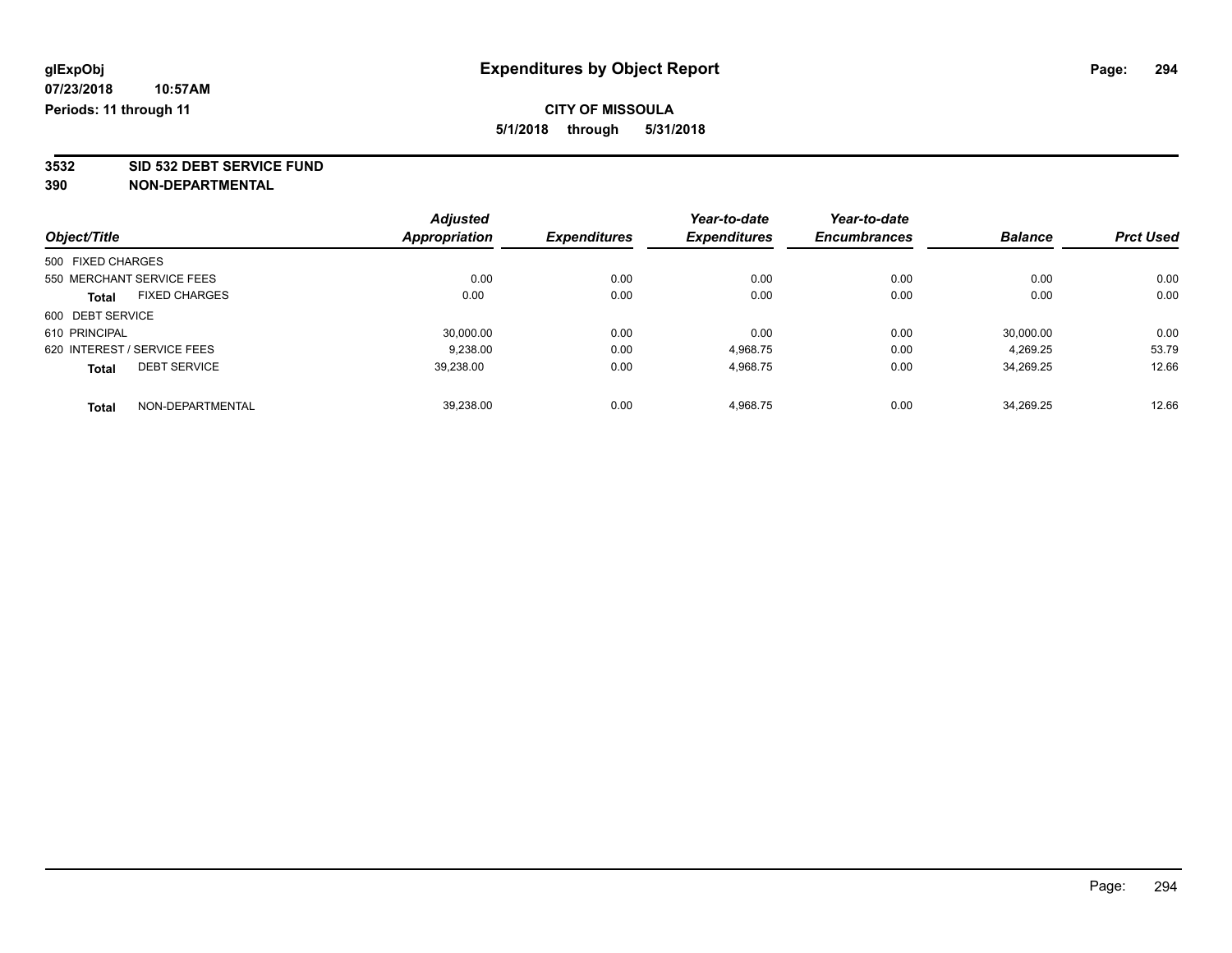### **3532 SID 532 DEBT SERVICE FUND**

|                                           | <b>Adjusted</b>      |                     | Year-to-date        | Year-to-date        |                |                  |
|-------------------------------------------|----------------------|---------------------|---------------------|---------------------|----------------|------------------|
| Object/Title                              | <b>Appropriation</b> | <b>Expenditures</b> | <b>Expenditures</b> | <b>Encumbrances</b> | <b>Balance</b> | <b>Prct Used</b> |
| 500 FIXED CHARGES                         |                      |                     |                     |                     |                |                  |
| 550 MERCHANT SERVICE FEES                 | 0.00                 | 0.00                | 0.00                | 0.00                | 0.00           | 0.00             |
| <b>FIXED CHARGES</b><br><b>Total</b>      | 0.00                 | 0.00                | 0.00                | 0.00                | 0.00           | 0.00             |
| 600 DEBT SERVICE                          |                      |                     |                     |                     |                |                  |
| 610 PRINCIPAL                             | 30,000.00            | 0.00                | 0.00                | 0.00                | 30.000.00      | 0.00             |
| 620 INTEREST / SERVICE FEES               | 9.238.00             | 0.00                | 4,968.75            | 0.00                | 4.269.25       | 53.79            |
| <b>DEBT SERVICE</b><br><b>Total</b>       | 39.238.00            | 0.00                | 4.968.75            | 0.00                | 34.269.25      | 12.66            |
| SID 532 DEBT SERVICE FUND<br><b>Total</b> | 39.238.00            | 0.00                | 4.968.75            | 0.00                | 34.269.25      | 12.66            |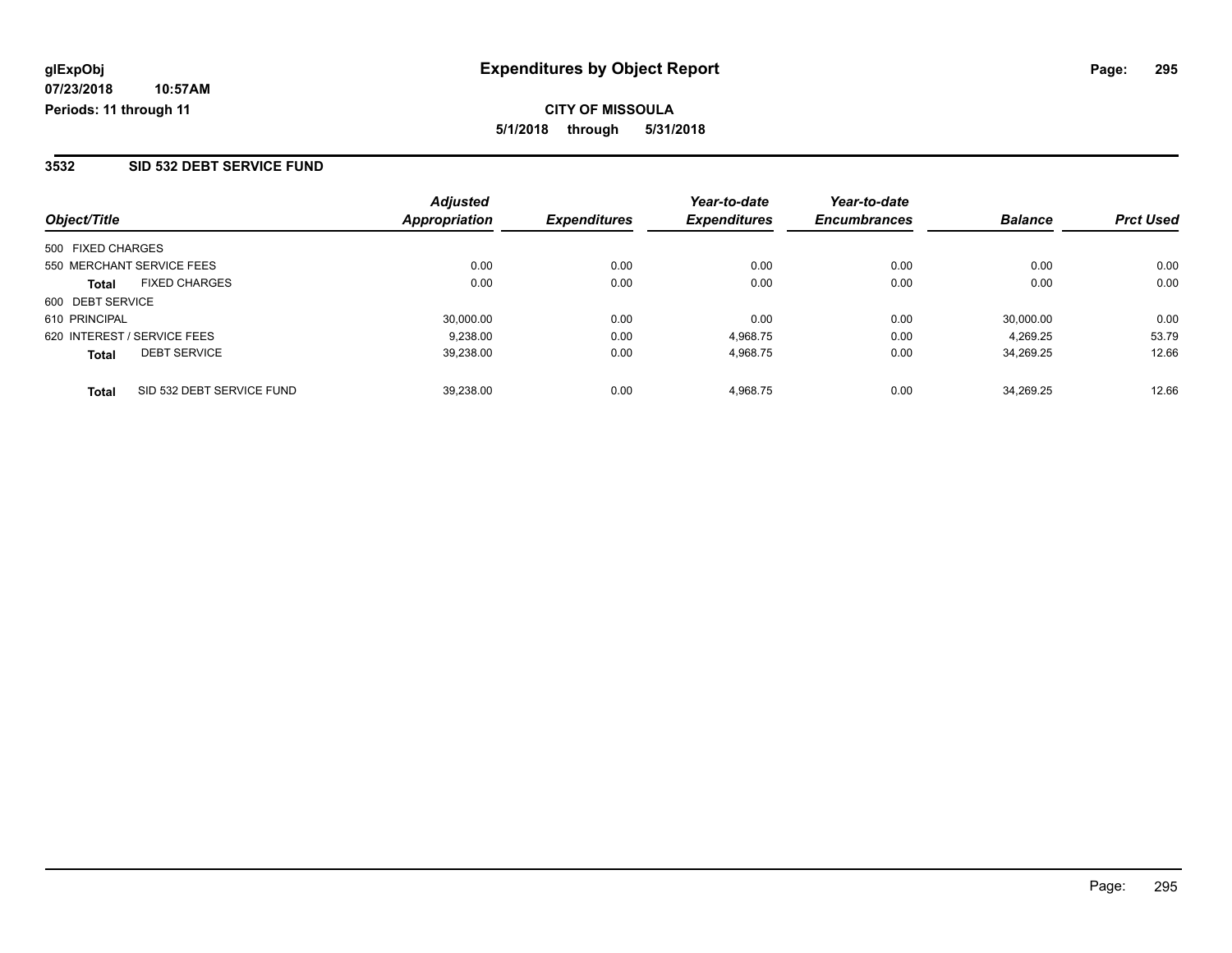**CITY OF MISSOULA 5/1/2018 through 5/31/2018**

# **3533 GILBERT ST SEWER SID DEBT FUND**

# **330 WASTEWATER\ COMPOST UTILITY**

| Object/Title                         | <b>Adjusted</b><br>Appropriation | <i><b>Expenditures</b></i> | Year-to-date<br><b>Expenditures</b> | Year-to-date<br><b>Encumbrances</b> | <b>Balance</b> | <b>Prct Used</b> |
|--------------------------------------|----------------------------------|----------------------------|-------------------------------------|-------------------------------------|----------------|------------------|
| 500 FIXED CHARGES                    |                                  |                            |                                     |                                     |                |                  |
| 550 MERCHANT SERVICE FEES            | 0.00                             | 0.00                       | 0.00                                | 0.00                                | 0.00           | 0.00             |
| <b>FIXED CHARGES</b><br>Total        | 0.00                             | 0.00                       | 0.00                                | 0.00                                | 0.00           | 0.00             |
| WASTEWATER\ COMPOST UTILITY<br>Total | 0.00                             | 0.00                       | 0.00                                | 0.00                                | 0.00           | 0.00             |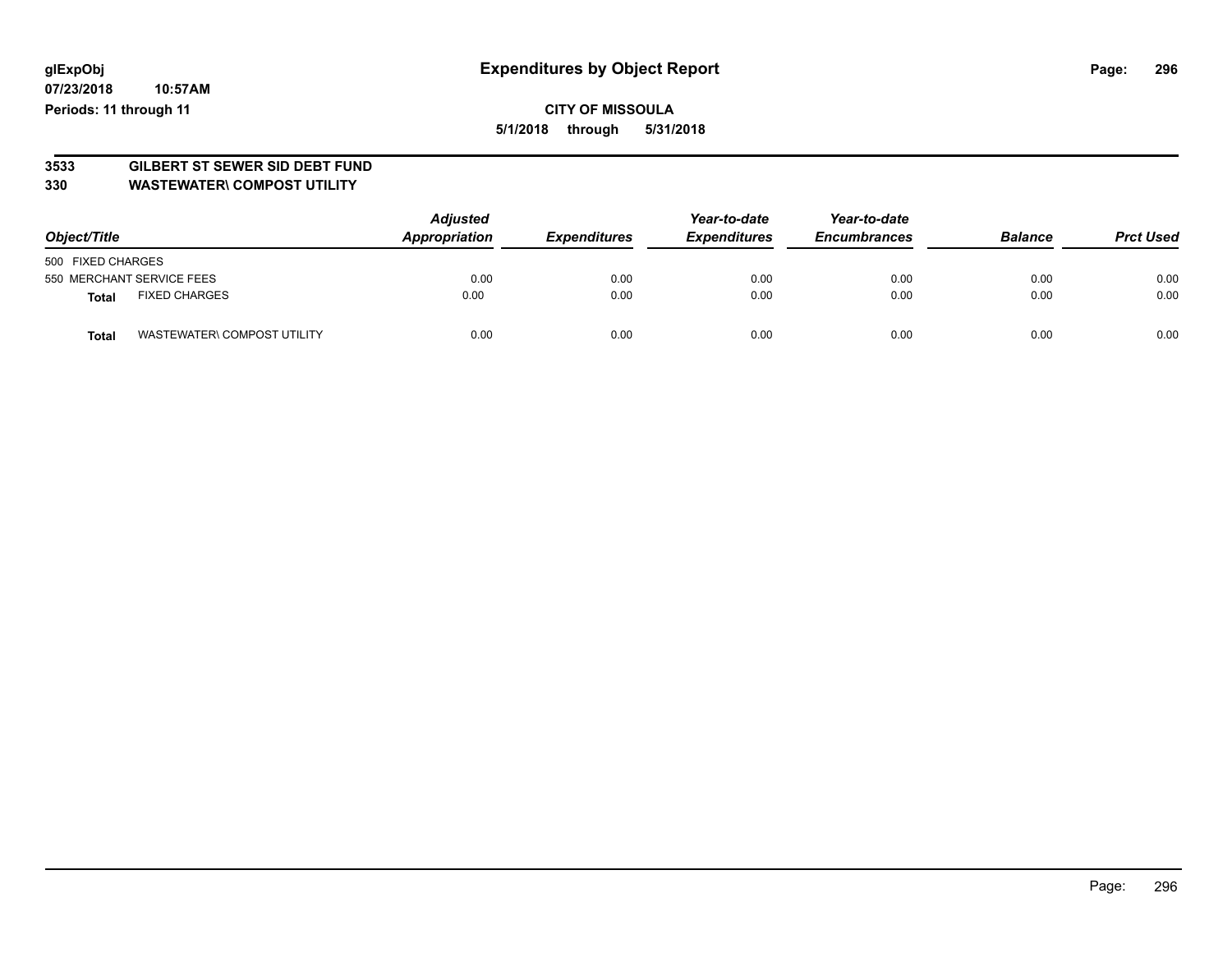# **3533 GILBERT ST SEWER SID DEBT FUND**

|                                      | <b>Adjusted</b><br><b>Appropriation</b> | <b>Expenditures</b> | Year-to-date<br><b>Expenditures</b> | Year-to-date<br><b>Encumbrances</b> | <b>Balance</b> | <b>Prct Used</b> |
|--------------------------------------|-----------------------------------------|---------------------|-------------------------------------|-------------------------------------|----------------|------------------|
| Object/Title                         |                                         |                     |                                     |                                     |                |                  |
| 500 FIXED CHARGES                    |                                         |                     |                                     |                                     |                |                  |
| 500 FIXED CHARGES                    | 0.00                                    | 0.00                | 0.00                                | 0.00                                | 0.00           | 0.00             |
| 550 MERCHANT SERVICE FEES            | 0.00                                    | 0.00                | 0.00                                | 0.00                                | 0.00           | 0.00             |
| <b>FIXED CHARGES</b><br><b>Total</b> | 0.00                                    | 0.00                | 0.00                                | 0.00                                | 0.00           | 0.00             |
| 600 DEBT SERVICE                     |                                         |                     |                                     |                                     |                |                  |
| 610 PRINCIPAL                        | 13,000.00                               | 7,000.00            | 13,000.00                           | 0.00                                | 0.00           | 100.00           |
| 620 INTEREST / SERVICE FEES          | 4,425.00                                | 2,156.25            | 4,425.00                            | 0.00                                | 0.00           | 100.00           |
| <b>DEBT SERVICE</b><br><b>Total</b>  | 17,425.00                               | 9,156.25            | 17,425.00                           | 0.00                                | 0.00           | 100.00           |
| 800 OTHER OBJECTS                    |                                         |                     |                                     |                                     |                |                  |
| 820 TRANSFERS TO OTHER FUNDS         | 0.00                                    | 0.00                | 0.00                                | 0.00                                | 0.00           | 0.00             |
| OTHER OBJECTS<br><b>Total</b>        | 0.00                                    | 0.00                | 0.00                                | 0.00                                | 0.00           | 0.00             |
| NON-DEPARTMENTAL<br><b>Total</b>     | 17,425.00                               | 9,156.25            | 17,425.00                           | 0.00                                | 0.00           | 100.00           |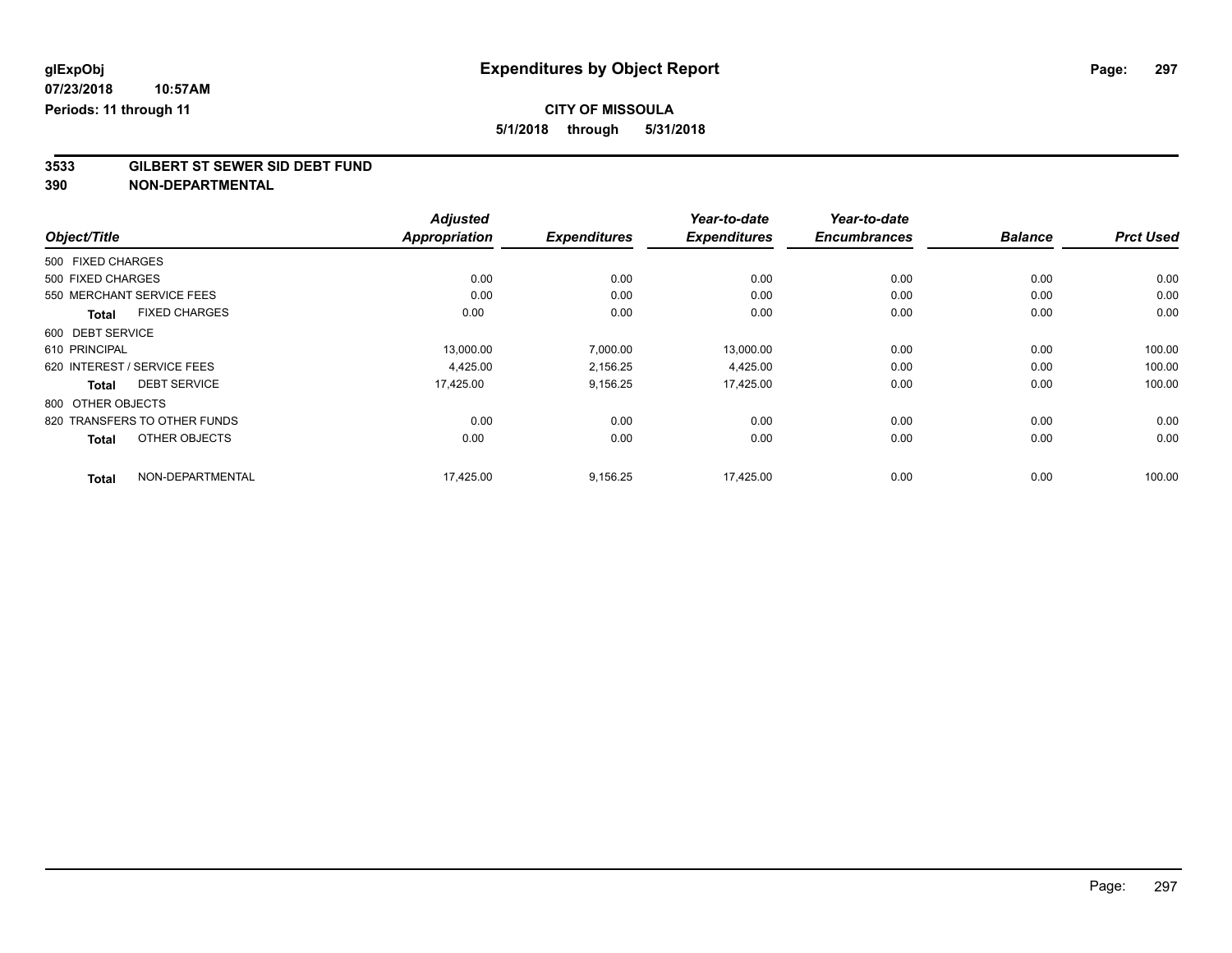**5/1/2018 through 5/31/2018**

### **3533 GILBERT ST SEWER SID DEBT FUND**

|                   |                                | <b>Adjusted</b> |                     | Year-to-date        | Year-to-date        |                |                  |
|-------------------|--------------------------------|-----------------|---------------------|---------------------|---------------------|----------------|------------------|
| Object/Title      |                                | Appropriation   | <b>Expenditures</b> | <b>Expenditures</b> | <b>Encumbrances</b> | <b>Balance</b> | <b>Prct Used</b> |
| 500 FIXED CHARGES |                                |                 |                     |                     |                     |                |                  |
| 500 FIXED CHARGES |                                | 0.00            | 0.00                | 0.00                | 0.00                | 0.00           | 0.00             |
|                   | 550 MERCHANT SERVICE FEES      | 0.00            | 0.00                | 0.00                | 0.00                | 0.00           | 0.00             |
| <b>Total</b>      | <b>FIXED CHARGES</b>           | 0.00            | 0.00                | 0.00                | 0.00                | 0.00           | 0.00             |
| 600 DEBT SERVICE  |                                |                 |                     |                     |                     |                |                  |
| 610 PRINCIPAL     |                                | 13,000.00       | 7,000.00            | 13,000.00           | 0.00                | 0.00           | 100.00           |
|                   | 620 INTEREST / SERVICE FEES    | 4,425.00        | 2,156.25            | 4,425.00            | 0.00                | 0.00           | 100.00           |
| <b>Total</b>      | <b>DEBT SERVICE</b>            | 17,425.00       | 9,156.25            | 17,425.00           | 0.00                | 0.00           | 100.00           |
| 800 OTHER OBJECTS |                                |                 |                     |                     |                     |                |                  |
|                   | 820 TRANSFERS TO OTHER FUNDS   | 0.00            | 0.00                | 0.00                | 0.00                | 0.00           | 0.00             |
| <b>Total</b>      | OTHER OBJECTS                  | 0.00            | 0.00                | 0.00                | 0.00                | 0.00           | 0.00             |
| <b>Total</b>      | GILBERT ST SEWER SID DEBT FUND | 17,425.00       | 9,156.25            | 17,425.00           | 0.00                | 0.00           | 100.00           |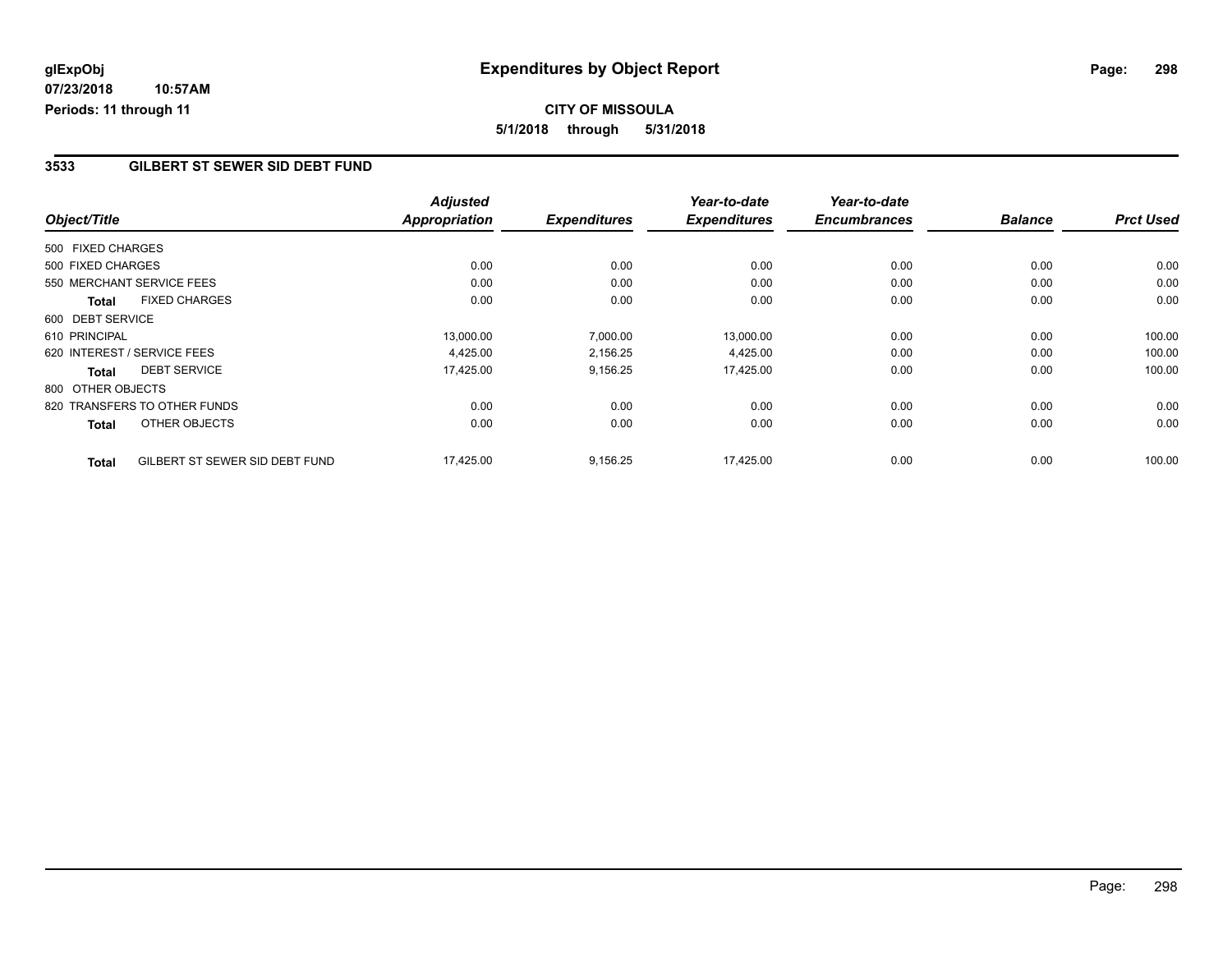**3534 LINCOLNWOOD SEWER PHASE I**

|                                      | <b>Adjusted</b> |                     | Year-to-date        | Year-to-date        |                |                  |
|--------------------------------------|-----------------|---------------------|---------------------|---------------------|----------------|------------------|
| Object/Title                         | Appropriation   | <b>Expenditures</b> | <b>Expenditures</b> | <b>Encumbrances</b> | <b>Balance</b> | <b>Prct Used</b> |
| 500 FIXED CHARGES                    |                 |                     |                     |                     |                |                  |
| 550 MERCHANT SERVICE FEES            | 0.00            | 0.00                | 0.00                | 0.00                | 0.00           | 0.00             |
| <b>FIXED CHARGES</b><br><b>Total</b> | 0.00            | 0.00                | 0.00                | 0.00                | 0.00           | 0.00             |
| 600 DEBT SERVICE                     |                 |                     |                     |                     |                |                  |
| 610 PRINCIPAL                        | 14,000.00       | 7.000.00            | 14,000.00           | 0.00                | 0.00           | 100.00           |
| 620 INTEREST / SERVICE FEES          | 5.044.00        | 2.456.25            | 5.043.75            | 0.00                | 0.25           | 100.00           |
| <b>DEBT SERVICE</b><br><b>Total</b>  | 19.044.00       | 9,456.25            | 19.043.75           | 0.00                | 0.25           | 100.00           |
| NON-DEPARTMENTAL<br><b>Total</b>     | 19.044.00       | 9.456.25            | 19.043.75           | 0.00                | 0.25           | 100.00           |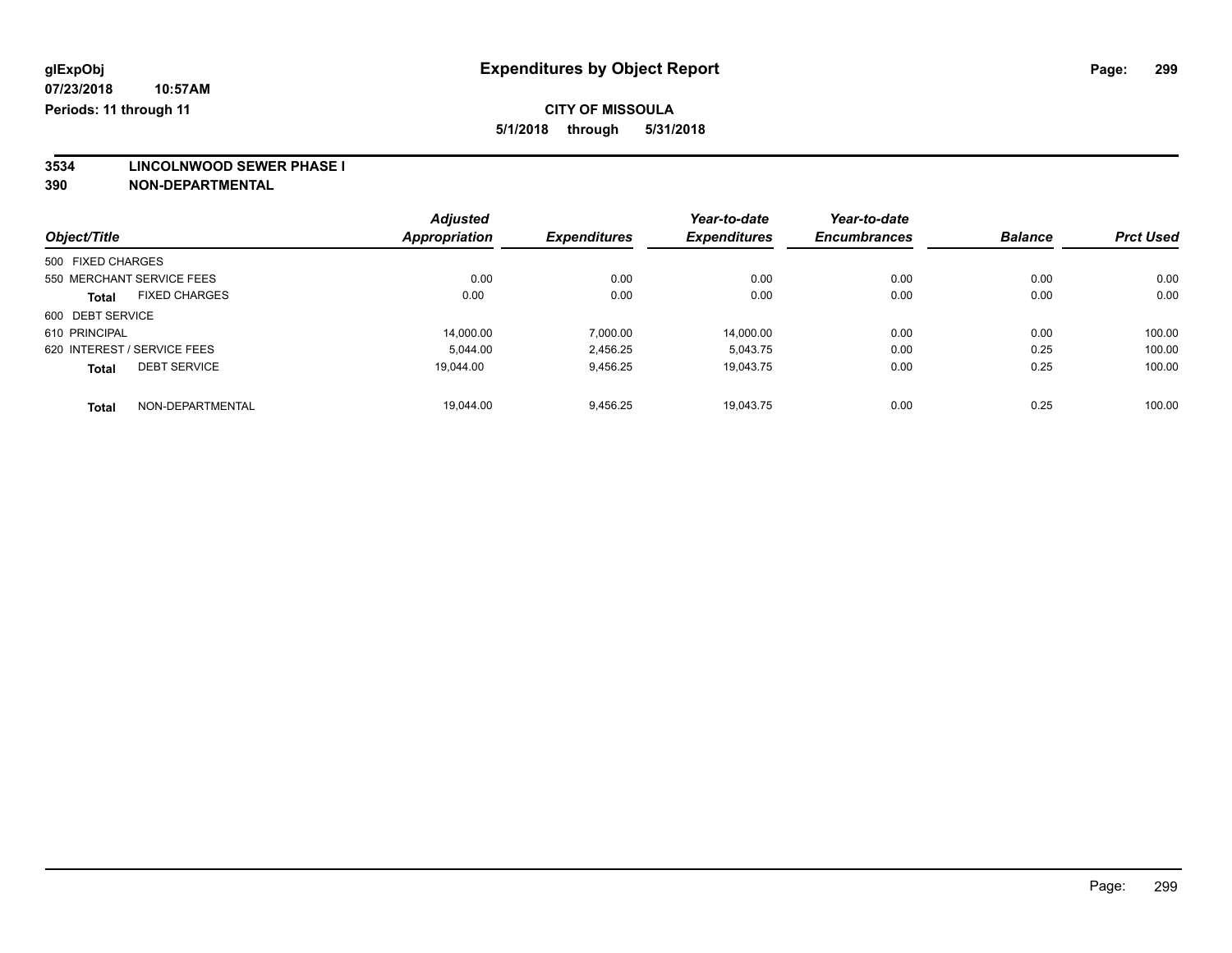### **3534 LINCOLNWOOD SEWER PHASE I**

| Object/Title                              | <b>Adjusted</b><br>Appropriation | <b>Expenditures</b> | Year-to-date<br><b>Expenditures</b> | Year-to-date<br><b>Encumbrances</b> | <b>Balance</b> | <b>Prct Used</b> |
|-------------------------------------------|----------------------------------|---------------------|-------------------------------------|-------------------------------------|----------------|------------------|
|                                           |                                  |                     |                                     |                                     |                |                  |
| 500 FIXED CHARGES                         |                                  |                     |                                     |                                     |                |                  |
| 550 MERCHANT SERVICE FEES                 | 0.00                             | 0.00                | 0.00                                | 0.00                                | 0.00           | 0.00             |
| <b>FIXED CHARGES</b><br><b>Total</b>      | 0.00                             | 0.00                | 0.00                                | 0.00                                | 0.00           | 0.00             |
| 600 DEBT SERVICE                          |                                  |                     |                                     |                                     |                |                  |
| 610 PRINCIPAL                             | 14,000.00                        | 7.000.00            | 14.000.00                           | 0.00                                | 0.00           | 100.00           |
| 620 INTEREST / SERVICE FEES               | 5.044.00                         | 2,456.25            | 5.043.75                            | 0.00                                | 0.25           | 100.00           |
| <b>DEBT SERVICE</b><br><b>Total</b>       | 19.044.00                        | 9,456.25            | 19.043.75                           | 0.00                                | 0.25           | 100.00           |
| LINCOLNWOOD SEWER PHASE I<br><b>Total</b> | 19.044.00                        | 9.456.25            | 19.043.75                           | 0.00                                | 0.25           | 100.00           |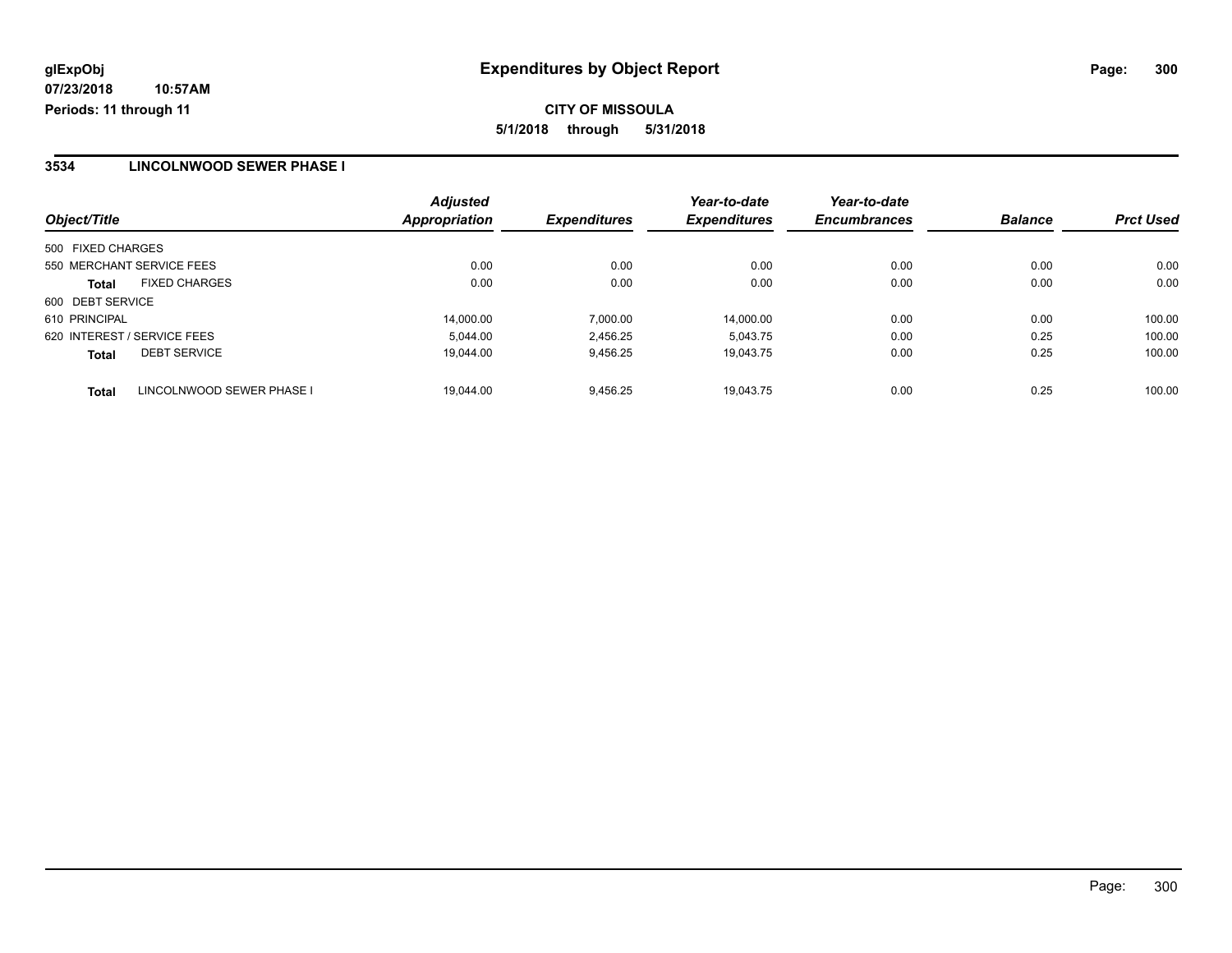# **3535 SLANT STREET TRAFFIC CALMING**

|                                      | <b>Adjusted</b>      |                     | Year-to-date        | Year-to-date        |                |                  |
|--------------------------------------|----------------------|---------------------|---------------------|---------------------|----------------|------------------|
| Object/Title                         | <b>Appropriation</b> | <b>Expenditures</b> | <b>Expenditures</b> | <b>Encumbrances</b> | <b>Balance</b> | <b>Prct Used</b> |
| 500 FIXED CHARGES                    |                      |                     |                     |                     |                |                  |
| 550 MERCHANT SERVICE FEES            | 0.00                 | 0.00                | 0.00                | 0.00                | 0.00           | 0.00             |
| <b>FIXED CHARGES</b><br><b>Total</b> | 0.00                 | 0.00                | 0.00                | 0.00                | 0.00           | 0.00             |
| 800 OTHER OBJECTS                    |                      |                     |                     |                     |                |                  |
| 820 TRANSFERS TO OTHER FUNDS         | 0.00                 | 0.00                | 0.00                | 0.00                | 0.00           | 0.00             |
| OTHER OBJECTS<br><b>Total</b>        | 0.00                 | 0.00                | 0.00                | 0.00                | 0.00           | 0.00             |
| NON-DEPARTMENTAL<br>Total            | 0.00                 | 0.00                | 0.00                | 0.00                | 0.00           | 0.00             |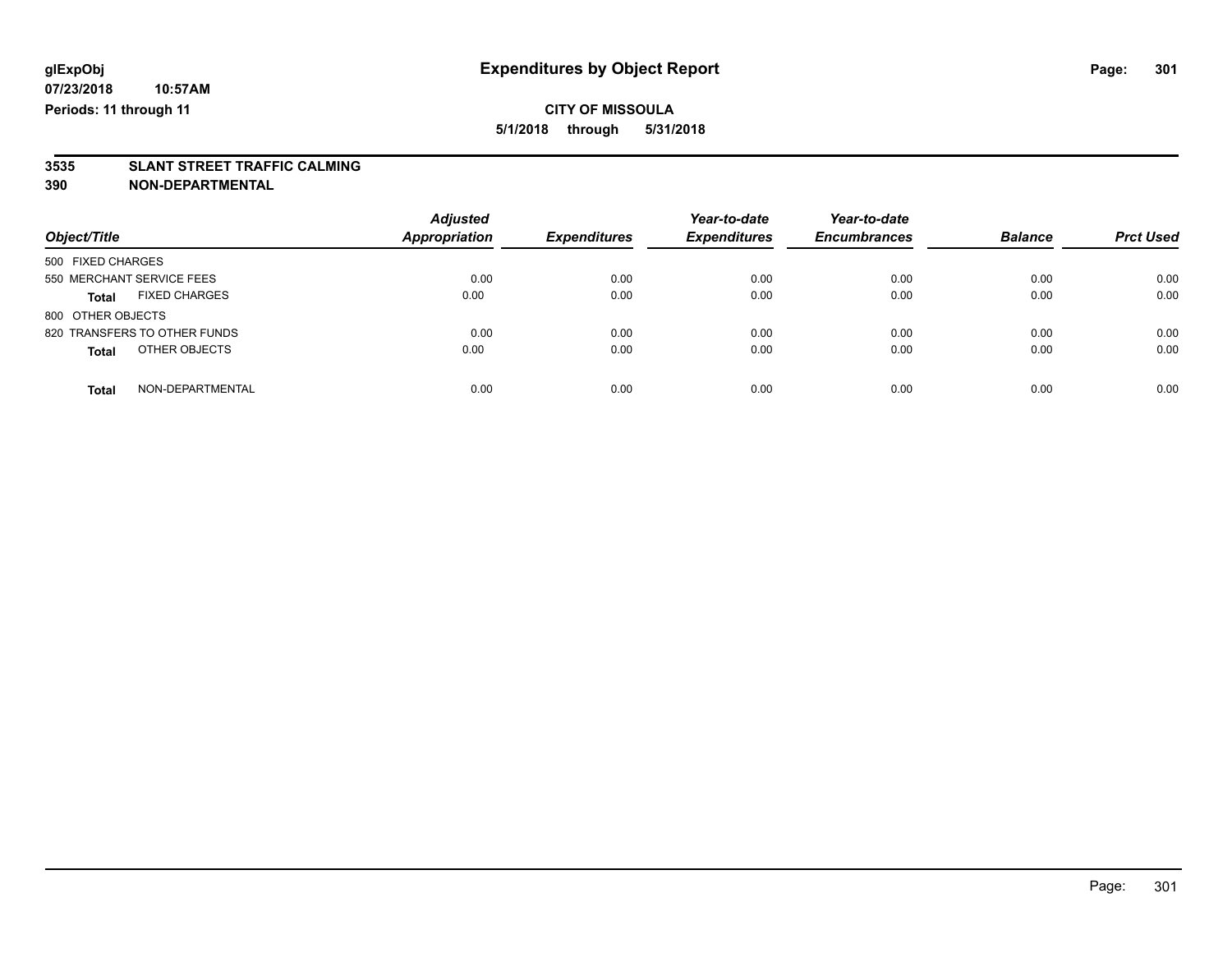**CITY OF MISSOULA 5/1/2018 through 5/31/2018**

### **3535 SLANT STREET TRAFFIC CALMING**

| Object/Title      |                              | <b>Adjusted</b><br><b>Appropriation</b> | <b>Expenditures</b> | Year-to-date<br><b>Expenditures</b> | Year-to-date<br><b>Encumbrances</b> | <b>Balance</b> | <b>Prct Used</b> |
|-------------------|------------------------------|-----------------------------------------|---------------------|-------------------------------------|-------------------------------------|----------------|------------------|
|                   |                              |                                         |                     |                                     |                                     |                |                  |
| 500 FIXED CHARGES |                              |                                         |                     |                                     |                                     |                |                  |
|                   | 550 MERCHANT SERVICE FEES    | 0.00                                    | 0.00                | 0.00                                | 0.00                                | 0.00           | 0.00             |
| <b>Total</b>      | <b>FIXED CHARGES</b>         | 0.00                                    | 0.00                | 0.00                                | 0.00                                | 0.00           | 0.00             |
| 800 OTHER OBJECTS |                              |                                         |                     |                                     |                                     |                |                  |
|                   | 820 TRANSFERS TO OTHER FUNDS | 0.00                                    | 0.00                | 0.00                                | 0.00                                | 0.00           | 0.00             |
| <b>Total</b>      | OTHER OBJECTS                | 0.00                                    | 0.00                | 0.00                                | 0.00                                | 0.00           | 0.00             |
| <b>Total</b>      | SLANT STREET TRAFFIC CALMING | 0.00                                    | 0.00                | 0.00                                | 0.00                                | 0.00           | 0.00             |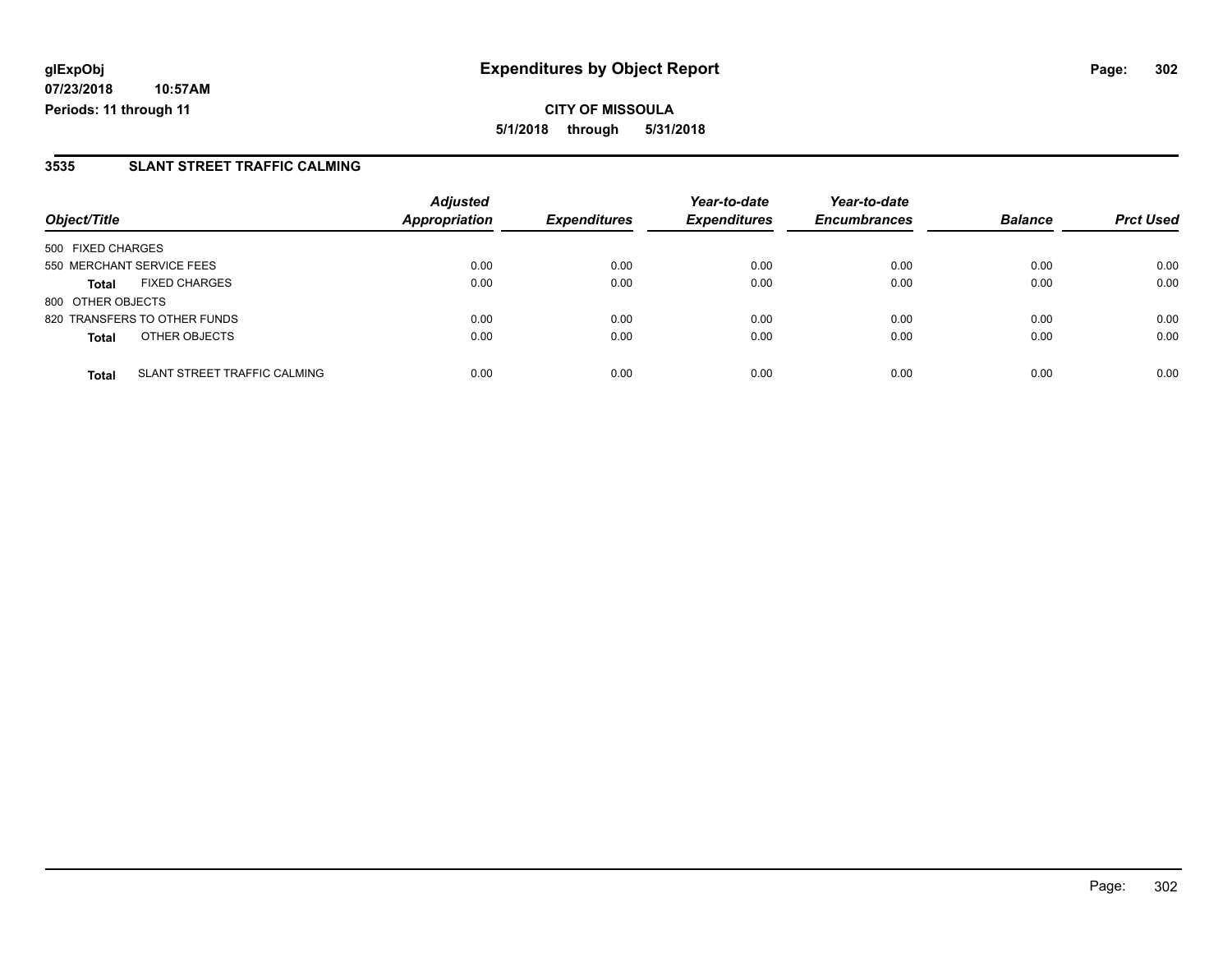**3536 LINCOLNWOOD SEWER PHASE II**

| Object/Title                |                      | <b>Adjusted</b><br><b>Appropriation</b> |                     | Year-to-date        | Year-to-date        |                |                  |
|-----------------------------|----------------------|-----------------------------------------|---------------------|---------------------|---------------------|----------------|------------------|
|                             |                      |                                         | <b>Expenditures</b> | <b>Expenditures</b> | <b>Encumbrances</b> | <b>Balance</b> | <b>Prct Used</b> |
| 500 FIXED CHARGES           |                      |                                         |                     |                     |                     |                |                  |
| 550 MERCHANT SERVICE FEES   |                      | 0.00                                    | 0.00                | 0.00                | 0.00                | 0.00           | 0.00             |
| Total                       | <b>FIXED CHARGES</b> | 0.00                                    | 0.00                | 0.00                | 0.00                | 0.00           | 0.00             |
| 600 DEBT SERVICE            |                      |                                         |                     |                     |                     |                |                  |
| 610 PRINCIPAL               |                      | 22.000.00                               | 11,000.00           | 11.000.00           | 0.00                | 11.000.00      | 50.00            |
| 620 INTEREST / SERVICE FEES |                      | 8.719.00                                | 4.256.25            | 4.256.25            | 0.00                | 4.462.75       | 48.82            |
| <b>Total</b>                | <b>DEBT SERVICE</b>  | 30.719.00                               | 15,256.25           | 15.256.25           | 0.00                | 15.462.75      | 49.66            |
| <b>Total</b>                | NON-DEPARTMENTAL     | 30.719.00                               | 15.256.25           | 15.256.25           | 0.00                | 15.462.75      | 49.66            |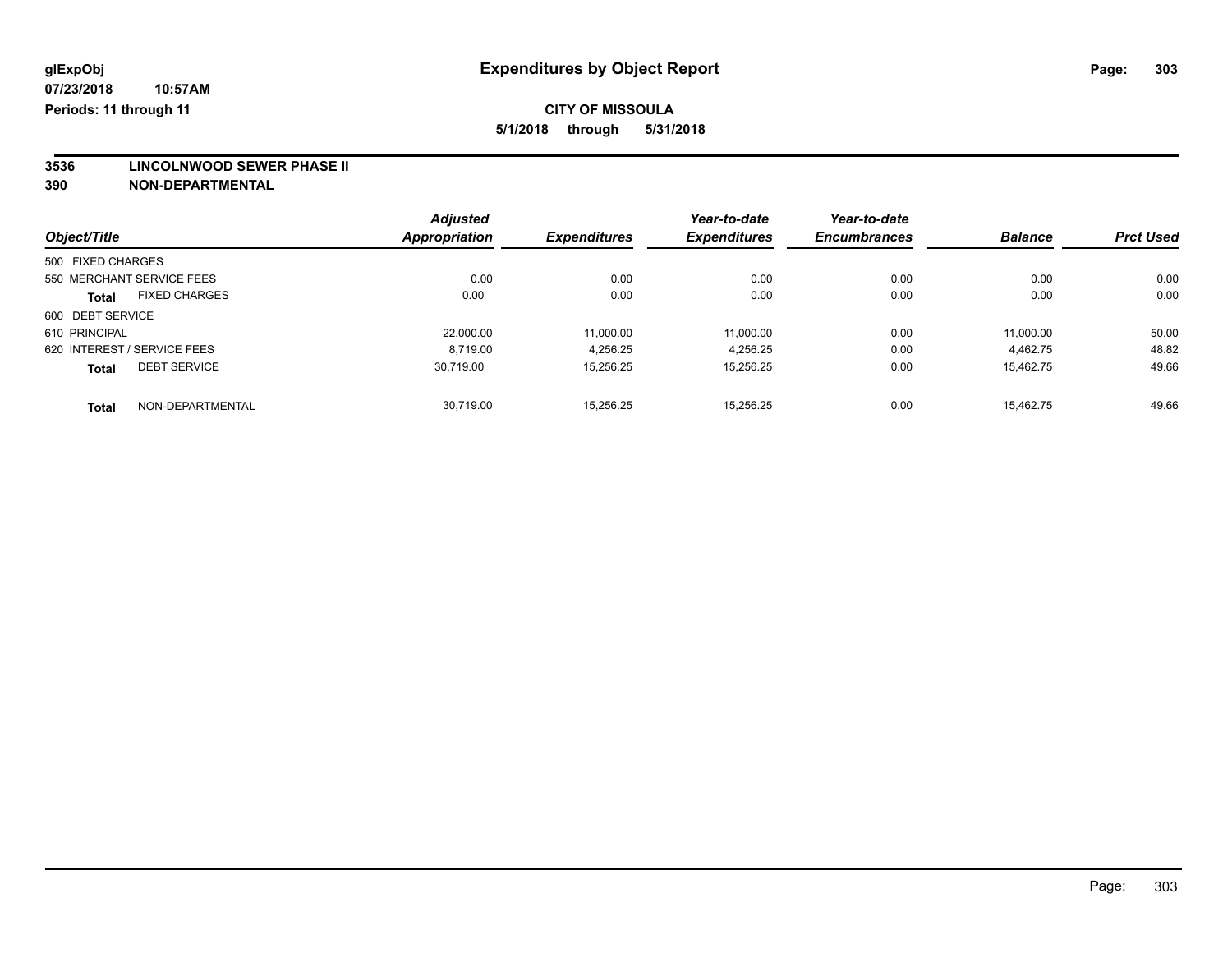### **3536 LINCOLNWOOD SEWER PHASE II**

|                                            | <b>Adjusted</b> |                     | Year-to-date        | Year-to-date        |                |                  |
|--------------------------------------------|-----------------|---------------------|---------------------|---------------------|----------------|------------------|
| Object/Title                               | Appropriation   | <b>Expenditures</b> | <b>Expenditures</b> | <b>Encumbrances</b> | <b>Balance</b> | <b>Prct Used</b> |
| 500 FIXED CHARGES                          |                 |                     |                     |                     |                |                  |
| 550 MERCHANT SERVICE FEES                  | 0.00            | 0.00                | 0.00                | 0.00                | 0.00           | 0.00             |
| <b>FIXED CHARGES</b><br>Total              | 0.00            | 0.00                | 0.00                | 0.00                | 0.00           | 0.00             |
| 600 DEBT SERVICE                           |                 |                     |                     |                     |                |                  |
| 610 PRINCIPAL                              | 22,000.00       | 11.000.00           | 11.000.00           | 0.00                | 11.000.00      | 50.00            |
| 620 INTEREST / SERVICE FEES                | 8.719.00        | 4.256.25            | 4.256.25            | 0.00                | 4.462.75       | 48.82            |
| <b>DEBT SERVICE</b><br><b>Total</b>        | 30.719.00       | 15.256.25           | 15.256.25           | 0.00                | 15.462.75      | 49.66            |
| LINCOLNWOOD SEWER PHASE II<br><b>Total</b> | 30.719.00       | 15.256.25           | 15.256.25           | 0.00                | 15.462.75      | 49.66            |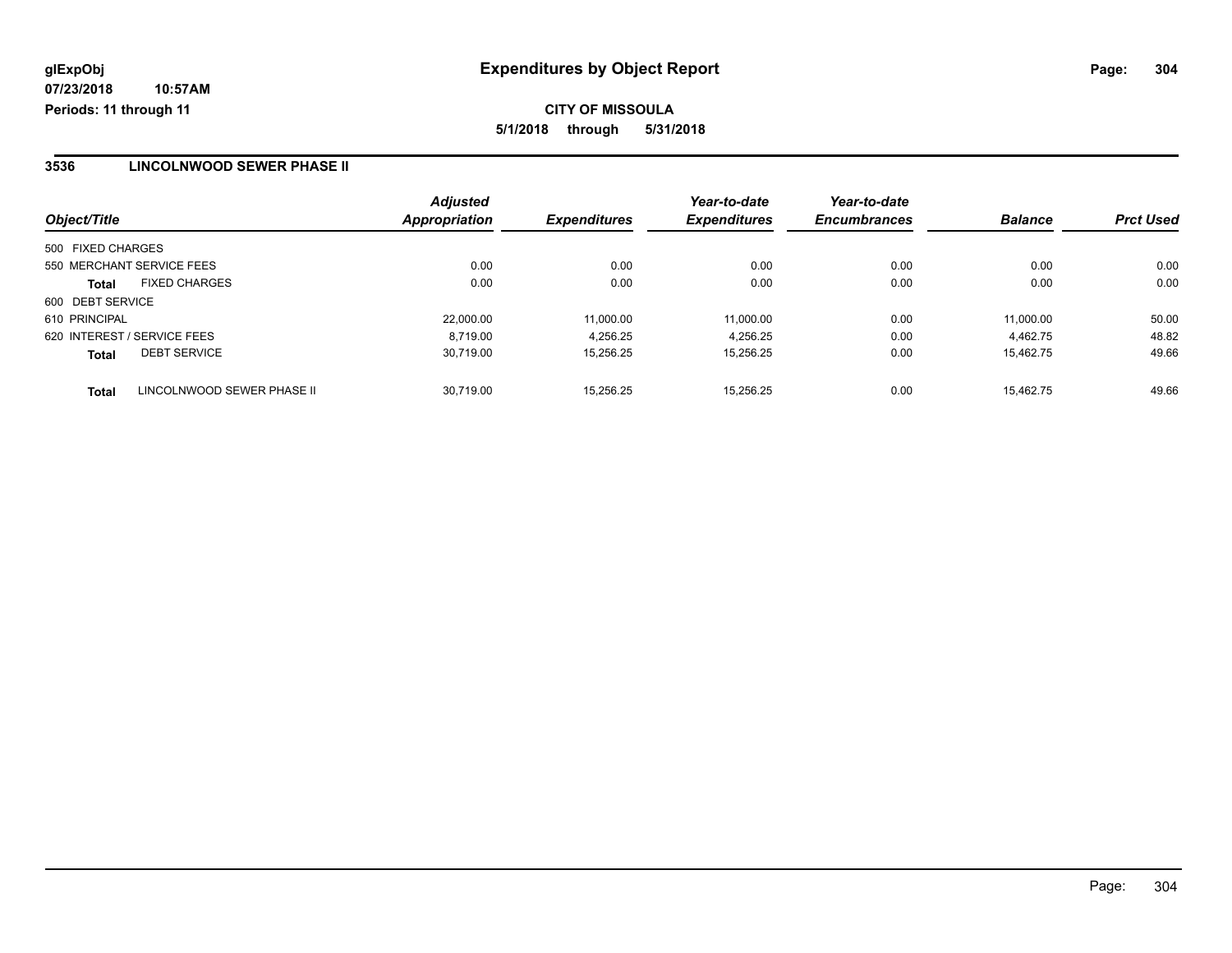# **3539 SOUTH 4TH STREET W TRAFFIC**

| Object/Title                         | <b>Adjusted</b><br><b>Appropriation</b> | <b>Expenditures</b> | Year-to-date<br><b>Expenditures</b> | Year-to-date<br><b>Encumbrances</b> | <b>Balance</b> | <b>Prct Used</b> |
|--------------------------------------|-----------------------------------------|---------------------|-------------------------------------|-------------------------------------|----------------|------------------|
| 500 FIXED CHARGES                    |                                         |                     |                                     |                                     |                |                  |
| 550 MERCHANT SERVICE FEES            | 0.00                                    | 0.00                | 0.00                                | 0.00                                | 0.00           | 0.00             |
| <b>FIXED CHARGES</b><br><b>Total</b> | 0.00                                    | 0.00                | 0.00                                | 0.00                                | 0.00           | 0.00             |
| 800 OTHER OBJECTS                    |                                         |                     |                                     |                                     |                |                  |
| 820 TRANSFERS TO OTHER FUNDS         | 0.00                                    | 0.00                | 0.00                                | 0.00                                | 0.00           | 0.00             |
| OTHER OBJECTS<br><b>Total</b>        | 0.00                                    | 0.00                | 0.00                                | 0.00                                | 0.00           | 0.00             |
| NON-DEPARTMENTAL<br>Total            | 0.00                                    | 0.00                | 0.00                                | 0.00                                | 0.00           | 0.00             |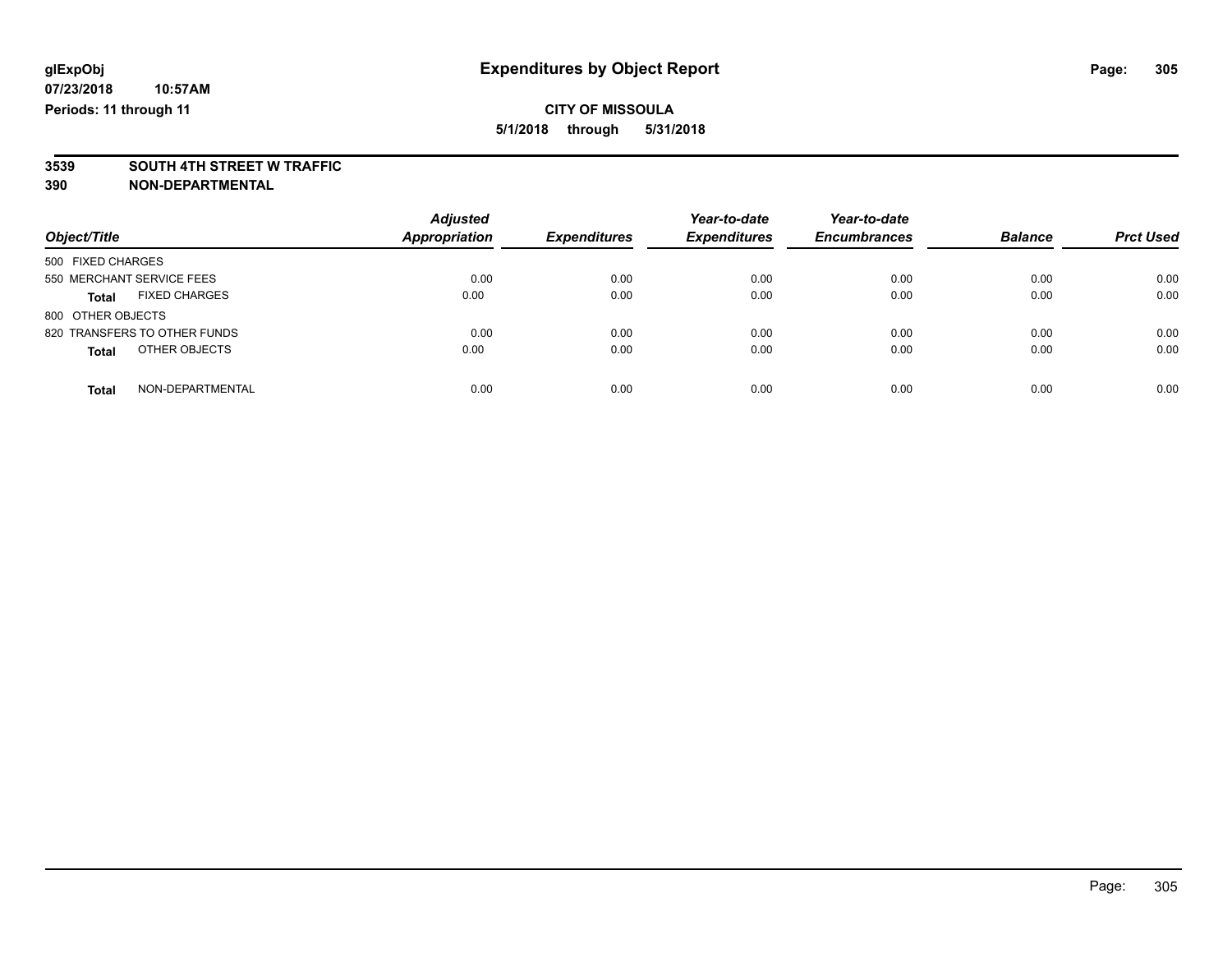**CITY OF MISSOULA 5/1/2018 through 5/31/2018**

### **3539 SOUTH 4TH STREET W TRAFFIC**

| Object/Title              |                              | <b>Adjusted</b><br><b>Appropriation</b> | <b>Expenditures</b> | Year-to-date<br><b>Expenditures</b> | Year-to-date<br><b>Encumbrances</b> | <b>Balance</b> |                  |
|---------------------------|------------------------------|-----------------------------------------|---------------------|-------------------------------------|-------------------------------------|----------------|------------------|
|                           |                              |                                         |                     |                                     |                                     |                | <b>Prct Used</b> |
| 500 FIXED CHARGES         |                              |                                         |                     |                                     |                                     |                |                  |
| 550 MERCHANT SERVICE FEES |                              | 0.00                                    | 0.00                | 0.00                                | 0.00                                | 0.00           | 0.00             |
| <b>Total</b>              | <b>FIXED CHARGES</b>         | 0.00                                    | 0.00                | 0.00                                | 0.00                                | 0.00           | 0.00             |
| 800 OTHER OBJECTS         |                              |                                         |                     |                                     |                                     |                |                  |
|                           | 820 TRANSFERS TO OTHER FUNDS | 0.00                                    | 0.00                | 0.00                                | 0.00                                | 0.00           | 0.00             |
| <b>Total</b>              | OTHER OBJECTS                | 0.00                                    | 0.00                | 0.00                                | 0.00                                | 0.00           | 0.00             |
| <b>Total</b>              | SOUTH 4TH STREET W TRAFFIC   | 0.00                                    | 0.00                | 0.00                                | 0.00                                | 0.00           | 0.00             |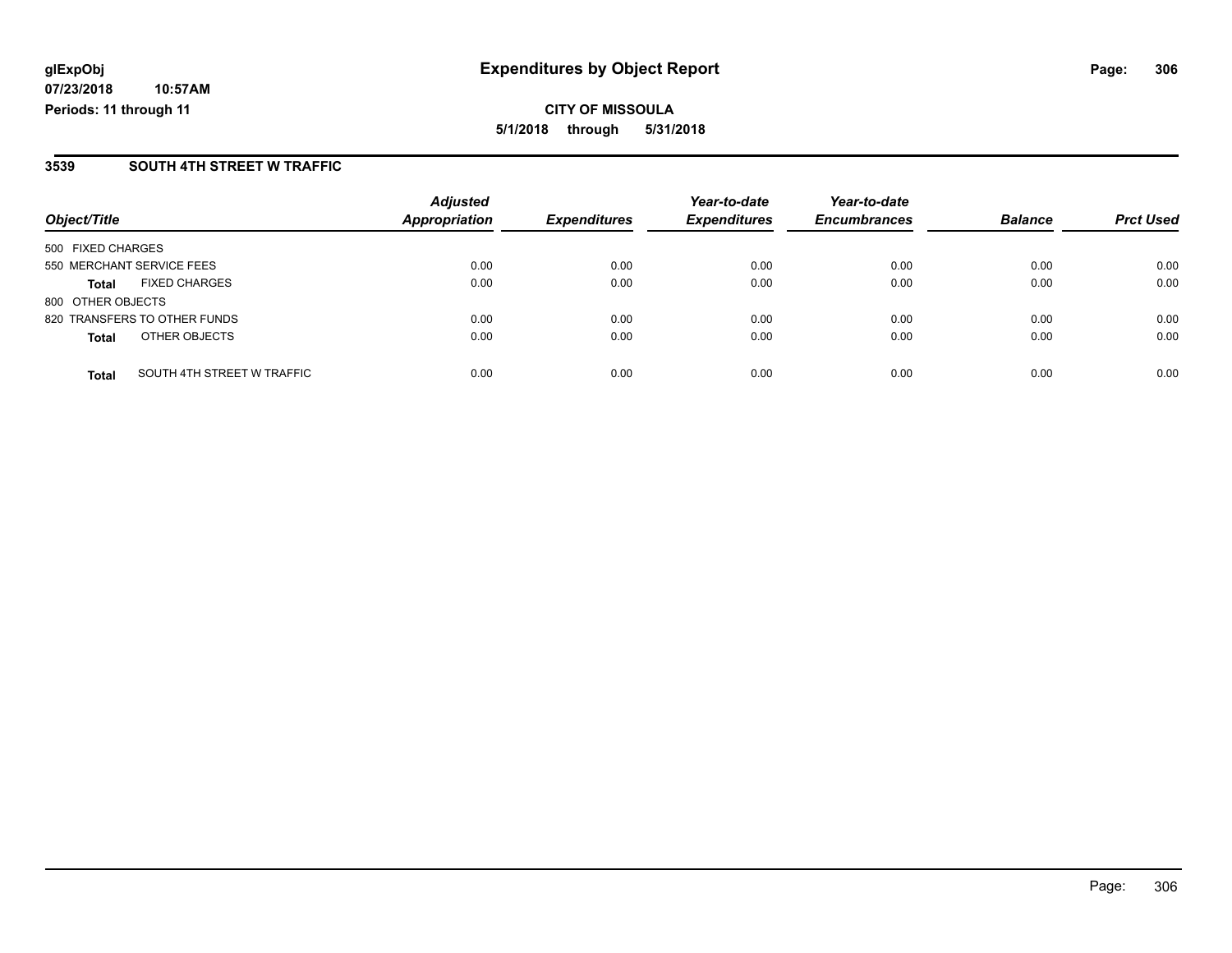**3540 SID 540 DEBT SERVICE FUND**

|                                      | <b>Adjusted</b><br><b>Appropriation</b> | <b>Expenditures</b> | Year-to-date<br><b>Expenditures</b> | Year-to-date<br><b>Encumbrances</b> | <b>Balance</b> | <b>Prct Used</b> |
|--------------------------------------|-----------------------------------------|---------------------|-------------------------------------|-------------------------------------|----------------|------------------|
| Object/Title                         |                                         |                     |                                     |                                     |                |                  |
| 300 PURCHASED SERVICES               |                                         |                     |                                     |                                     |                |                  |
| 350 PROFESSIONAL SERVICES            | 0.00                                    | 0.00                | 0.00                                | 0.00                                | 0.00           | 0.00             |
| PURCHASED SERVICES<br><b>Total</b>   | 0.00                                    | 0.00                | 0.00                                | 0.00                                | 0.00           | 0.00             |
| 500 FIXED CHARGES                    |                                         |                     |                                     |                                     |                |                  |
| 550 MERCHANT SERVICE FEES            | 0.00                                    | 0.00                | 0.00                                | 0.00                                | 0.00           | 0.00             |
| <b>FIXED CHARGES</b><br><b>Total</b> | 0.00                                    | 0.00                | 0.00                                | 0.00                                | 0.00           | 0.00             |
| 600 DEBT SERVICE                     |                                         |                     |                                     |                                     |                |                  |
| 610 PRINCIPAL                        | 77.902.00                               | 0.00                | 0.00                                | 0.00                                | 77.902.00      | 0.00             |
| 620 INTEREST / SERVICE FEES          | 40,163.00                               | 0.00                | 21,707.50                           | 0.00                                | 18,455.50      | 54.05            |
| <b>DEBT SERVICE</b><br><b>Total</b>  | 118.065.00                              | 0.00                | 21.707.50                           | 0.00                                | 96.357.50      | 18.39            |
| NON-DEPARTMENTAL<br><b>Total</b>     | 118,065.00                              | 0.00                | 21,707.50                           | 0.00                                | 96,357.50      | 18.39            |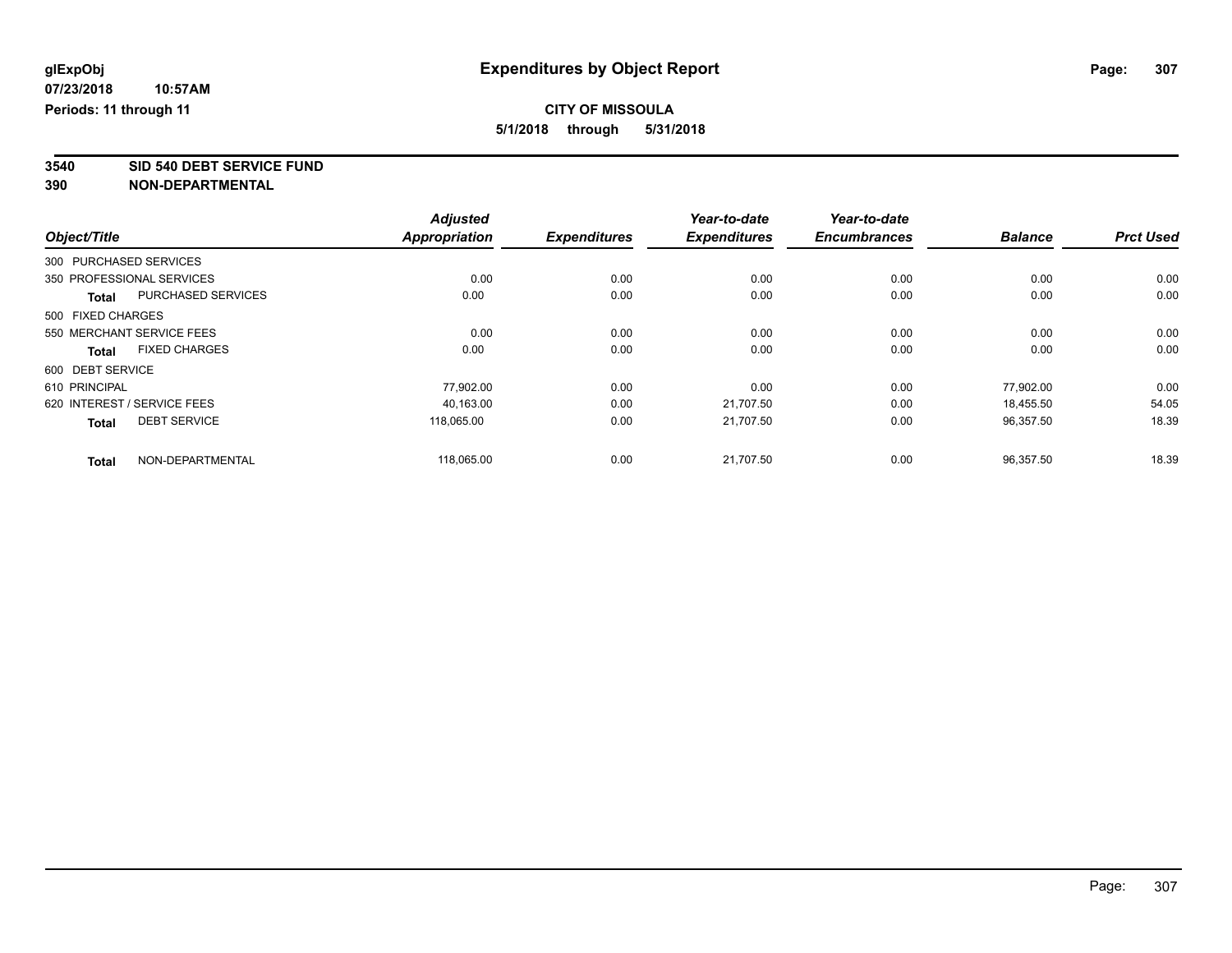### **3540 SID 540 DEBT SERVICE FUND**

|                                           | <b>Adjusted</b>      |                     | Year-to-date        | Year-to-date        |                |                  |
|-------------------------------------------|----------------------|---------------------|---------------------|---------------------|----------------|------------------|
| Object/Title                              | <b>Appropriation</b> | <b>Expenditures</b> | <b>Expenditures</b> | <b>Encumbrances</b> | <b>Balance</b> | <b>Prct Used</b> |
| 300 PURCHASED SERVICES                    |                      |                     |                     |                     |                |                  |
| 350 PROFESSIONAL SERVICES                 | 0.00                 | 0.00                | 0.00                | 0.00                | 0.00           | 0.00             |
| <b>PURCHASED SERVICES</b><br>Total        | 0.00                 | 0.00                | 0.00                | 0.00                | 0.00           | 0.00             |
| 500 FIXED CHARGES                         |                      |                     |                     |                     |                |                  |
| 550 MERCHANT SERVICE FEES                 | 0.00                 | 0.00                | 0.00                | 0.00                | 0.00           | 0.00             |
| <b>FIXED CHARGES</b><br>Total             | 0.00                 | 0.00                | 0.00                | 0.00                | 0.00           | 0.00             |
| 600 DEBT SERVICE                          |                      |                     |                     |                     |                |                  |
| 610 PRINCIPAL                             | 77,902.00            | 0.00                | 0.00                | 0.00                | 77,902.00      | 0.00             |
| 620 INTEREST / SERVICE FEES               | 40,163.00            | 0.00                | 21,707.50           | 0.00                | 18.455.50      | 54.05            |
| <b>DEBT SERVICE</b><br><b>Total</b>       | 118,065.00           | 0.00                | 21,707.50           | 0.00                | 96,357.50      | 18.39            |
| SID 540 DEBT SERVICE FUND<br><b>Total</b> | 118,065.00           | 0.00                | 21.707.50           | 0.00                | 96.357.50      | 18.39            |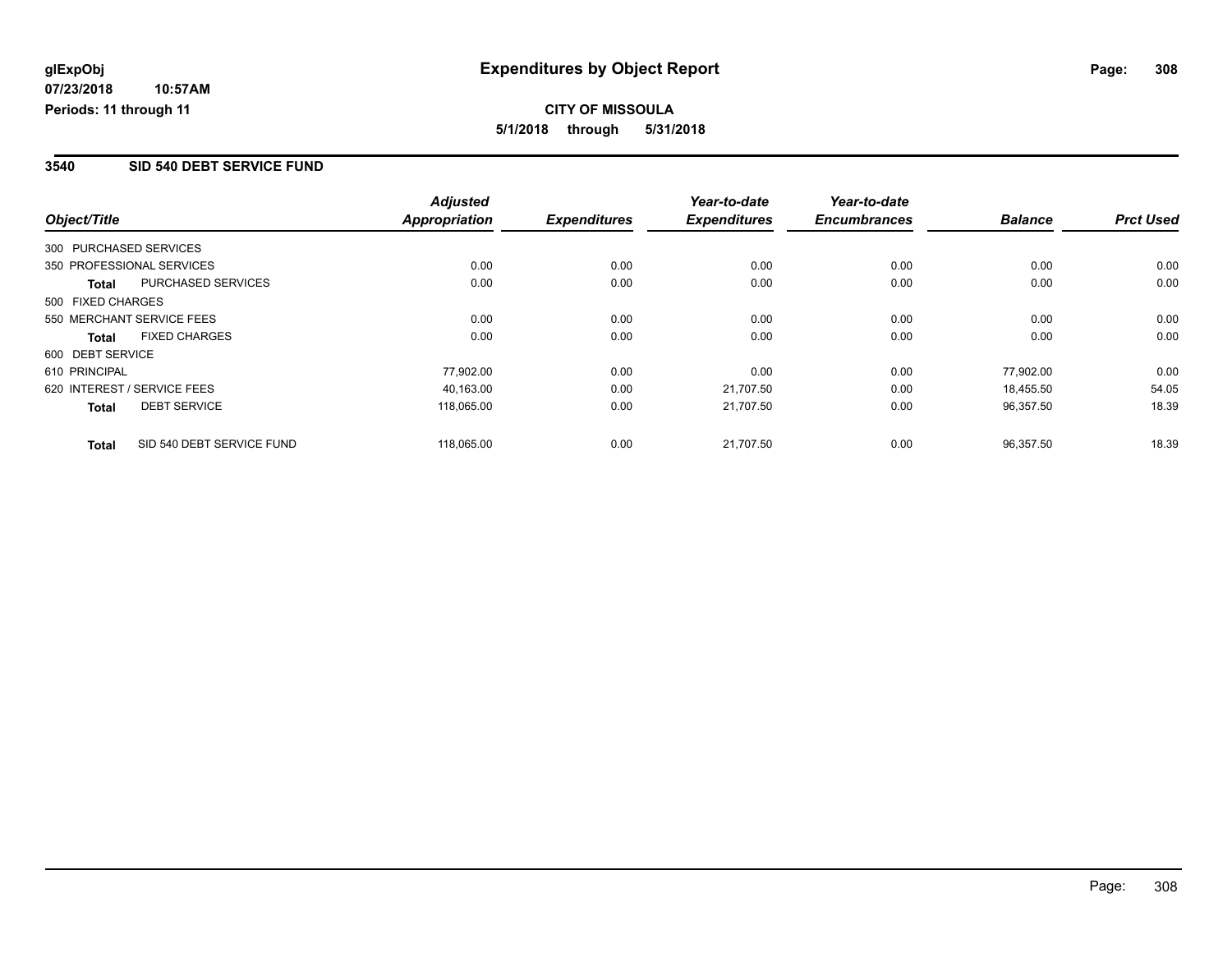# **3541 SID 541 DEBT SERVICE**

| Object/Title                |                      | <b>Adjusted</b><br>Appropriation | <b>Expenditures</b> | Year-to-date<br><b>Expenditures</b> | Year-to-date<br><b>Encumbrances</b> | <b>Balance</b> | <b>Prct Used</b> |
|-----------------------------|----------------------|----------------------------------|---------------------|-------------------------------------|-------------------------------------|----------------|------------------|
|                             |                      |                                  |                     |                                     |                                     |                |                  |
| 550 MERCHANT SERVICE FEES   |                      | 350.00                           | 0.00                | 0.00                                | 0.00                                | 350.00         | 0.00             |
| <b>Total</b>                | <b>FIXED CHARGES</b> | 350.00                           | 0.00                | 0.00                                | 0.00                                | 350.00         | 0.00             |
| 600 DEBT SERVICE            |                      |                                  |                     |                                     |                                     |                |                  |
| 610 PRINCIPAL               |                      | 35,000.00                        | 0.00                | 0.00                                | 0.00                                | 35,000.00      | 0.00             |
| 620 INTEREST / SERVICE FEES |                      | 26,568.00                        | 0.00                | 13,583.75                           | 0.00                                | 12.984.25      | 51.13            |
| <b>Total</b>                | <b>DEBT SERVICE</b>  | 61.568.00                        | 0.00                | 13.583.75                           | 0.00                                | 47.984.25      | 22.06            |
| <b>Total</b>                | NON-DEPARTMENTAL     | 61,918.00                        | 0.00                | 13.583.75                           | 0.00                                | 48.334.25      | 21.94            |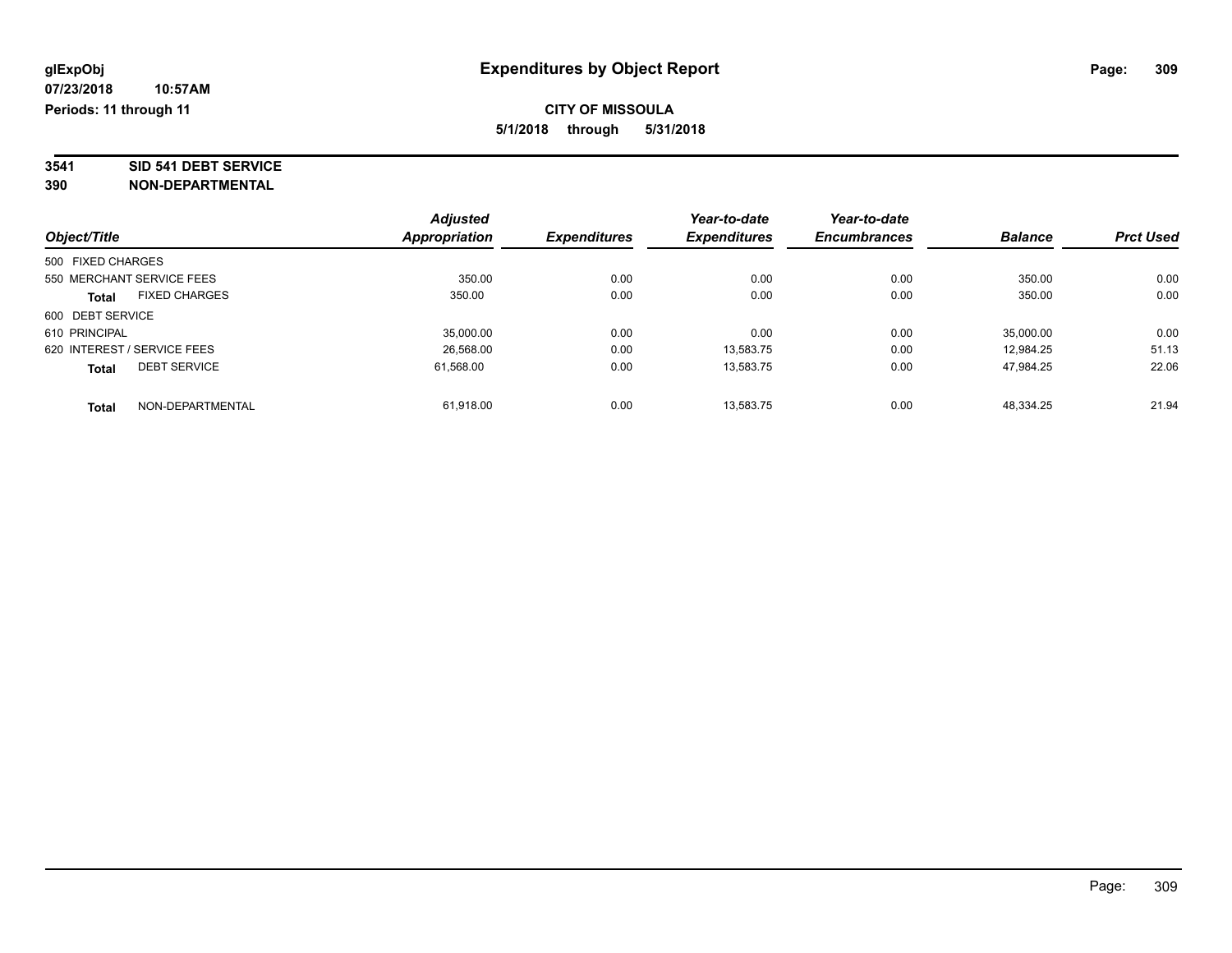#### **3541 SID 541 DEBT SERVICE**

| Object/Title                         | <b>Adjusted</b><br>Appropriation | <b>Expenditures</b> | Year-to-date<br><b>Expenditures</b> | Year-to-date<br><b>Encumbrances</b> | <b>Balance</b> | <b>Prct Used</b> |
|--------------------------------------|----------------------------------|---------------------|-------------------------------------|-------------------------------------|----------------|------------------|
| 500 FIXED CHARGES                    |                                  |                     |                                     |                                     |                |                  |
| 550 MERCHANT SERVICE FEES            | 350.00                           | 0.00                | 0.00                                | 0.00                                | 350.00         | 0.00             |
| <b>FIXED CHARGES</b><br><b>Total</b> | 350.00                           | 0.00                | 0.00                                | 0.00                                | 350.00         | 0.00             |
| 600 DEBT SERVICE                     |                                  |                     |                                     |                                     |                |                  |
| 610 PRINCIPAL                        | 35,000.00                        | 0.00                | 0.00                                | 0.00                                | 35,000.00      | 0.00             |
| 620 INTEREST / SERVICE FEES          | 26,568.00                        | 0.00                | 13.583.75                           | 0.00                                | 12.984.25      | 51.13            |
| <b>DEBT SERVICE</b><br><b>Total</b>  | 61,568.00                        | 0.00                | 13,583.75                           | 0.00                                | 47.984.25      | 22.06            |
| SID 541 DEBT SERVICE<br><b>Total</b> | 61.918.00                        | 0.00                | 13.583.75                           | 0.00                                | 48.334.25      | 21.94            |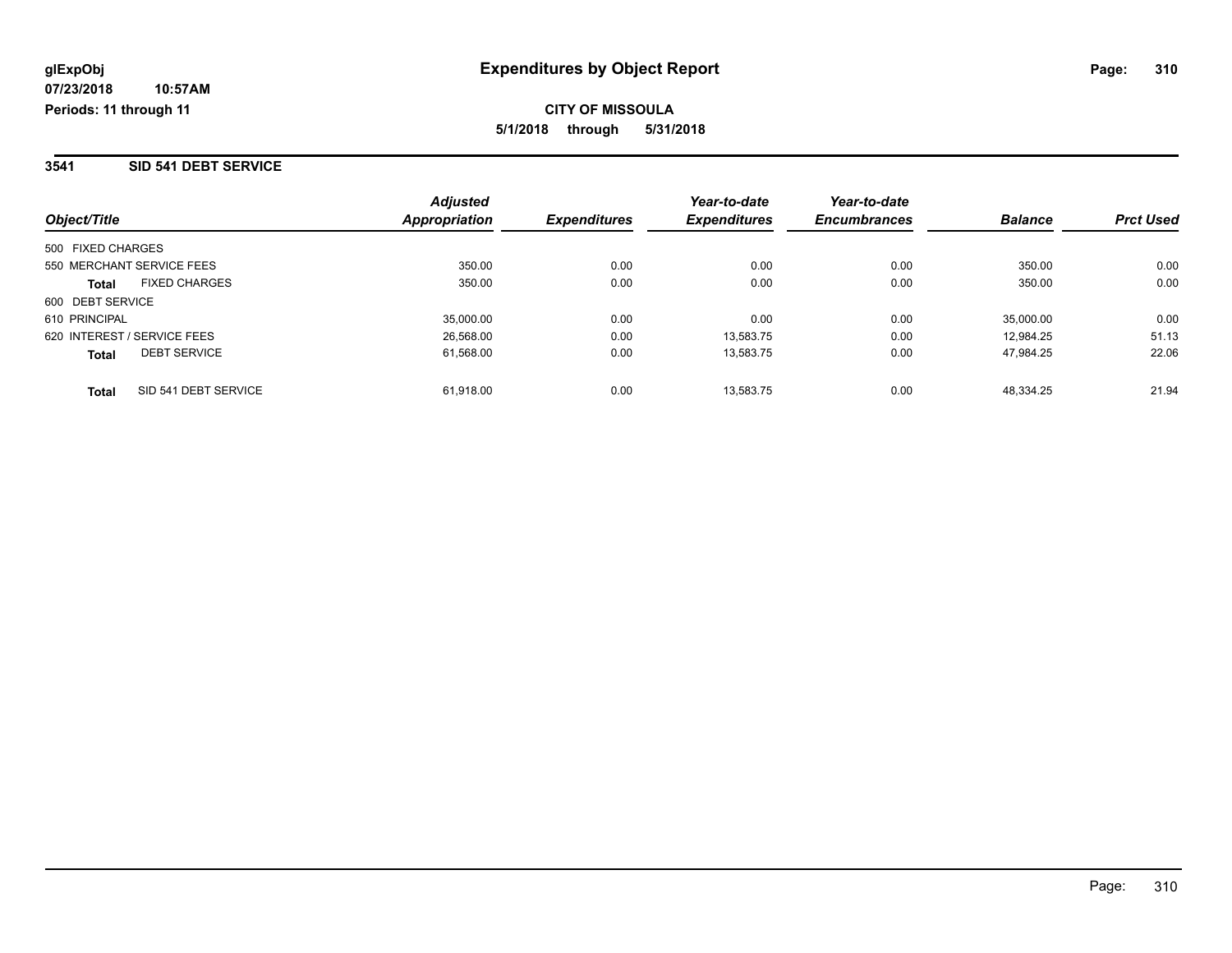# **3543 SID 543 DEBT SERVICE**

|                                      | <b>Adjusted</b><br>Appropriation | <b>Expenditures</b> | Year-to-date<br><b>Expenditures</b> | Year-to-date<br><b>Encumbrances</b> | <b>Balance</b> | <b>Prct Used</b> |
|--------------------------------------|----------------------------------|---------------------|-------------------------------------|-------------------------------------|----------------|------------------|
| Object/Title                         |                                  |                     |                                     |                                     |                |                  |
| 500 FIXED CHARGES                    |                                  |                     |                                     |                                     |                |                  |
| 550 MERCHANT SERVICE FEES            | 0.00                             | 0.00                | 0.00                                | 0.00                                | 0.00           | 0.00             |
| <b>FIXED CHARGES</b><br><b>Total</b> | 0.00                             | 0.00                | 0.00                                | 0.00                                | 0.00           | 0.00             |
| 600 DEBT SERVICE                     |                                  |                     |                                     |                                     |                |                  |
| 610 PRINCIPAL                        | 0.00                             | 0.00                | 0.00                                | 0.00                                | 0.00           | 0.00             |
| 620 INTEREST / SERVICE FEES          | 0.00                             | 0.00                | 0.00                                | 0.00                                | 0.00           | 0.00             |
| <b>DEBT SERVICE</b><br><b>Total</b>  | 0.00                             | 0.00                | 0.00                                | 0.00                                | 0.00           | 0.00             |
| 800 OTHER OBJECTS                    |                                  |                     |                                     |                                     |                |                  |
| 820 TRANSFERS TO OTHER FUNDS         | 0.00                             | 0.00                | 0.00                                | 0.00                                | 0.00           | 0.00             |
| OTHER OBJECTS<br>Total               | 0.00                             | 0.00                | 0.00                                | 0.00                                | 0.00           | 0.00             |
|                                      |                                  |                     |                                     |                                     |                |                  |
| NON-DEPARTMENTAL<br><b>Total</b>     | 0.00                             | 0.00                | 0.00                                | 0.00                                | 0.00           | 0.00             |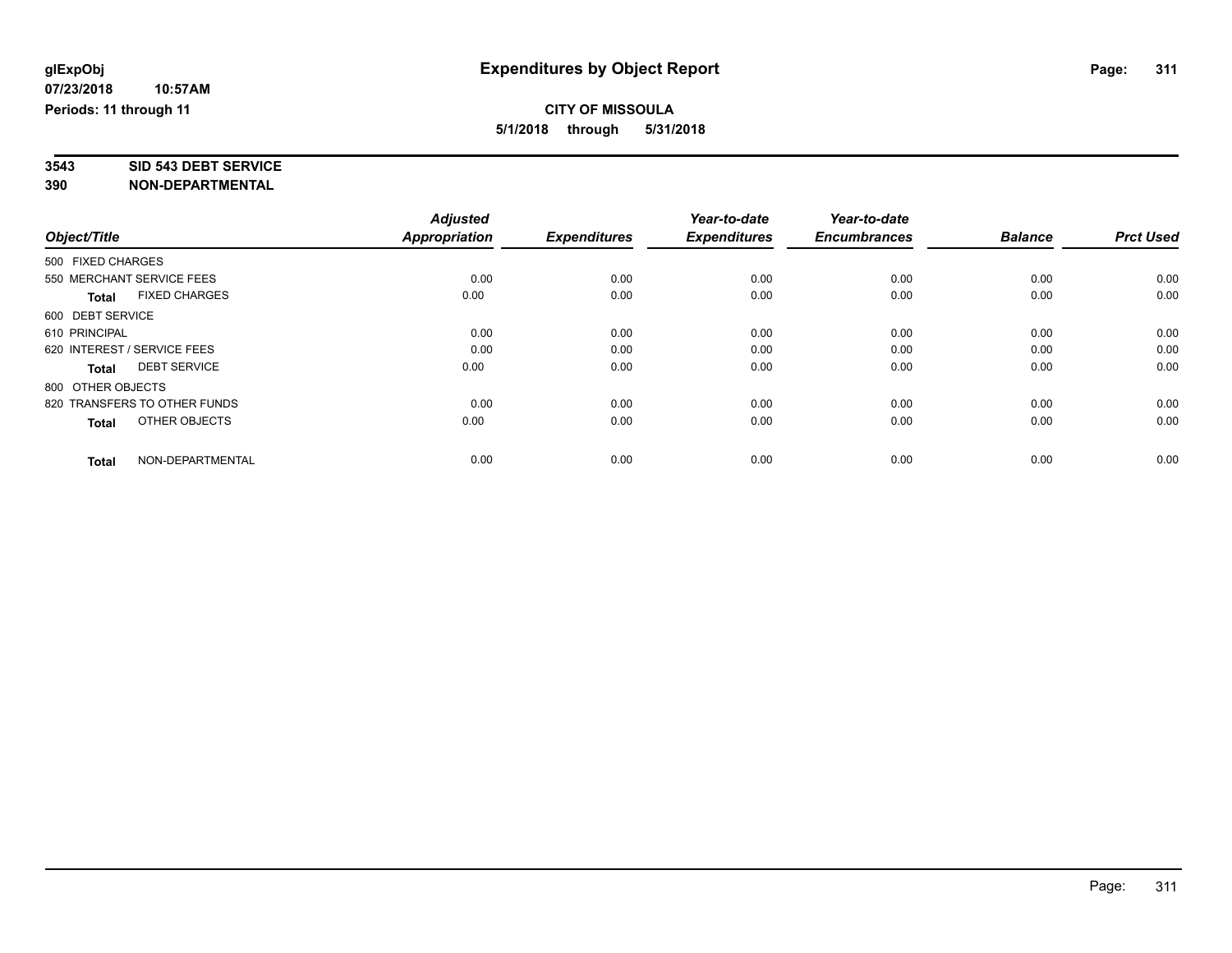### **3543 SID 543 DEBT SERVICE**

|                                      | <b>Adjusted</b>      |                     | Year-to-date        | Year-to-date        |                |                  |
|--------------------------------------|----------------------|---------------------|---------------------|---------------------|----------------|------------------|
| Object/Title                         | <b>Appropriation</b> | <b>Expenditures</b> | <b>Expenditures</b> | <b>Encumbrances</b> | <b>Balance</b> | <b>Prct Used</b> |
| 500 FIXED CHARGES                    |                      |                     |                     |                     |                |                  |
| 550 MERCHANT SERVICE FEES            | 0.00                 | 0.00                | 0.00                | 0.00                | 0.00           | 0.00             |
| <b>FIXED CHARGES</b><br><b>Total</b> | 0.00                 | 0.00                | 0.00                | 0.00                | 0.00           | 0.00             |
| 600 DEBT SERVICE                     |                      |                     |                     |                     |                |                  |
| 610 PRINCIPAL                        | 0.00                 | 0.00                | 0.00                | 0.00                | 0.00           | 0.00             |
| 620 INTEREST / SERVICE FEES          | 0.00                 | 0.00                | 0.00                | 0.00                | 0.00           | 0.00             |
| <b>DEBT SERVICE</b><br><b>Total</b>  | 0.00                 | 0.00                | 0.00                | 0.00                | 0.00           | 0.00             |
| 800 OTHER OBJECTS                    |                      |                     |                     |                     |                |                  |
| 820 TRANSFERS TO OTHER FUNDS         | 0.00                 | 0.00                | 0.00                | 0.00                | 0.00           | 0.00             |
| OTHER OBJECTS<br><b>Total</b>        | 0.00                 | 0.00                | 0.00                | 0.00                | 0.00           | 0.00             |
| SID 543 DEBT SERVICE<br><b>Total</b> | 0.00                 | 0.00                | 0.00                | 0.00                | 0.00           | 0.00             |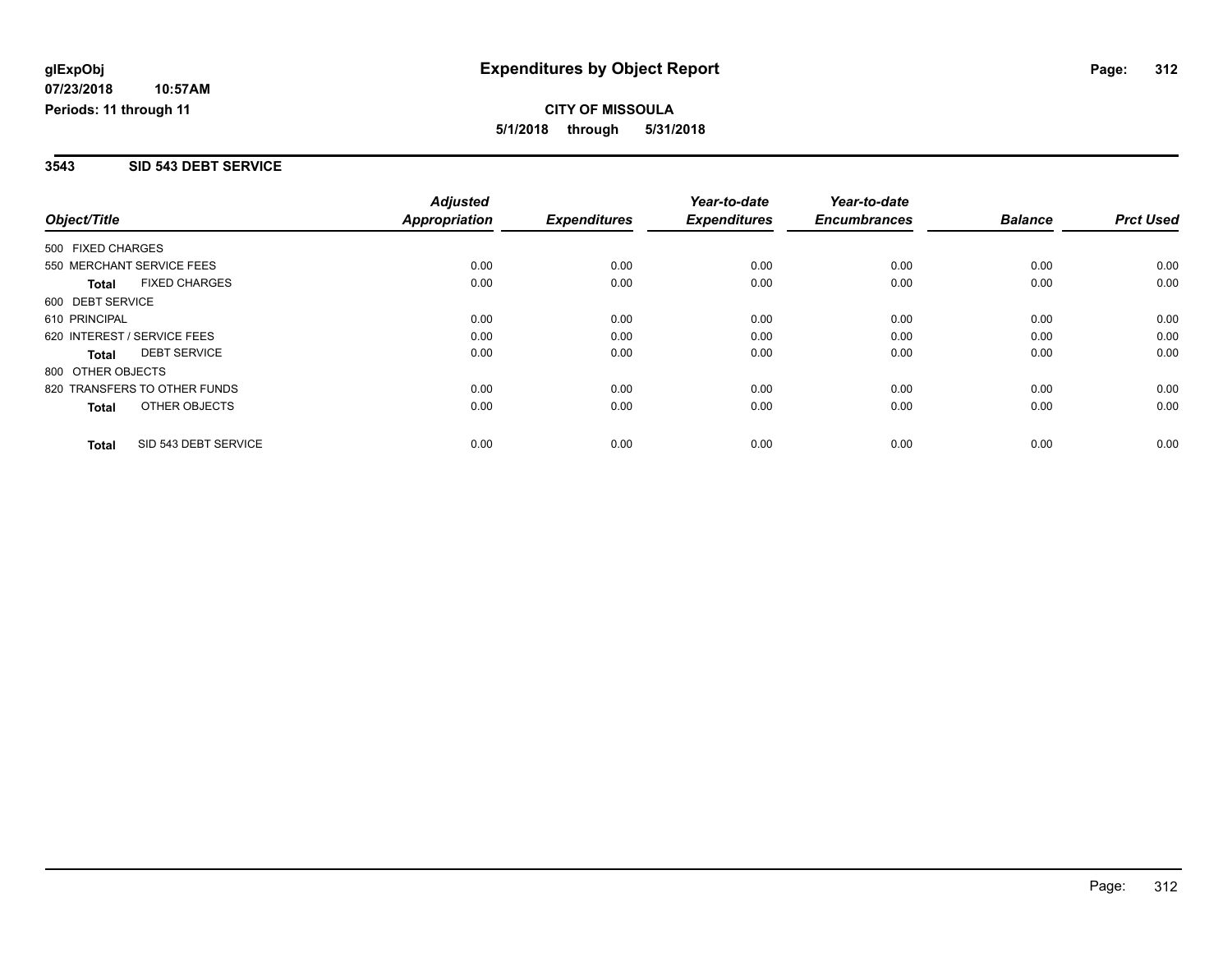# **3544 SID 544 RATTLESNAKE DEBT SERVICE**

|                                     | <b>Adjusted</b><br>Appropriation | <b>Expenditures</b> | Year-to-date<br><b>Expenditures</b> | Year-to-date        | <b>Balance</b> |                  |
|-------------------------------------|----------------------------------|---------------------|-------------------------------------|---------------------|----------------|------------------|
| Object/Title                        |                                  |                     |                                     | <b>Encumbrances</b> |                | <b>Prct Used</b> |
| 600 DEBT SERVICE                    |                                  |                     |                                     |                     |                |                  |
| 610 PRINCIPAL                       | 92,500.00                        | 37,000.00           | 73,000.00                           | 0.00                | 19,500.00      | 78.92            |
| 620 INTEREST / SERVICE FEES         | 49,008.00                        | 21,656.25           | 43,987.50                           | 0.00                | 5.020.50       | 89.76            |
| <b>DEBT SERVICE</b><br><b>Total</b> | 141,508.00                       | 58,656.25           | 116.987.50                          | 0.00                | 24.520.50      | 82.67            |
| NON-DEPARTMENTAL<br><b>Total</b>    | 141,508.00                       | 58,656.25           | 116,987.50                          | 0.00                | 24.520.50      | 82.67            |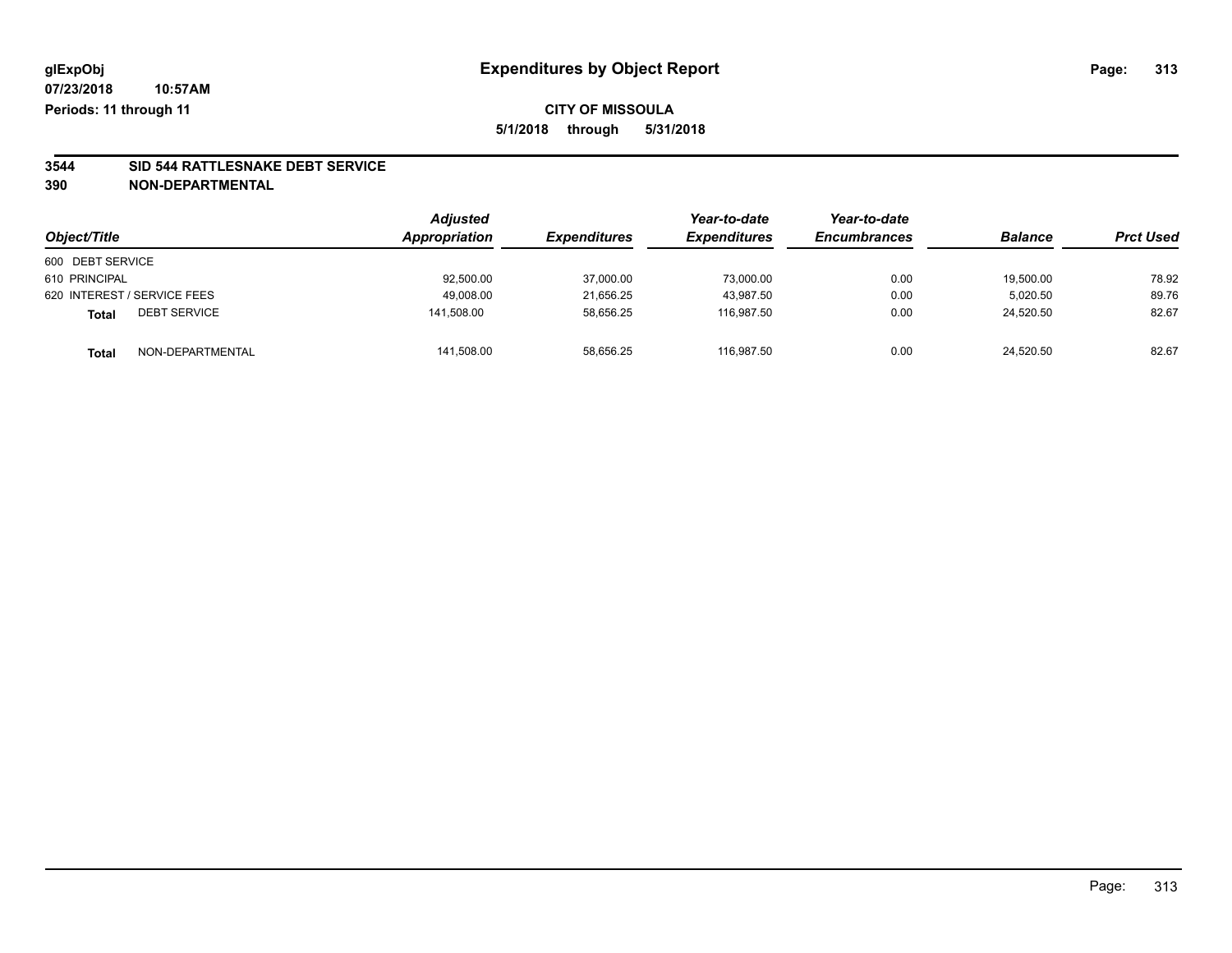## **CITY OF MISSOULA 5/1/2018 through 5/31/2018**

#### **3544 SID 544 RATTLESNAKE DEBT SERVICE**

**550 \*\*\* Title Not Found \*\*\***

| Object/Title                            | <b>Adjusted</b><br>Appropriation | <b>Expenditures</b> | Year-to-date<br><b>Expenditures</b> | Year-to-date<br><b>Encumbrances</b> | <b>Balance</b> | <b>Prct Used</b> |
|-----------------------------------------|----------------------------------|---------------------|-------------------------------------|-------------------------------------|----------------|------------------|
| 600 DEBT SERVICE                        |                                  |                     |                                     |                                     |                |                  |
| 610 PRINCIPAL                           | 0.00                             | 9,000.00            | 18,000.00                           | 0.00                                | $-18.000.00$   | 0.00             |
| 620 INTEREST / SERVICE FEES             | 0.00                             | 2.091.25            | 4.261.25                            | 0.00                                | $-4.261.25$    | 0.00             |
| <b>DEBT SERVICE</b><br><b>Total</b>     | 0.00                             | 11,091.25           | 22,261.25                           | 0.00                                | $-22.261.25$   | 0.00             |
| *** Title Not Found ***<br><b>Total</b> | 0.00                             | 11.091.25           | 22.261.25                           | 0.00                                | $-22.261.25$   | 0.00             |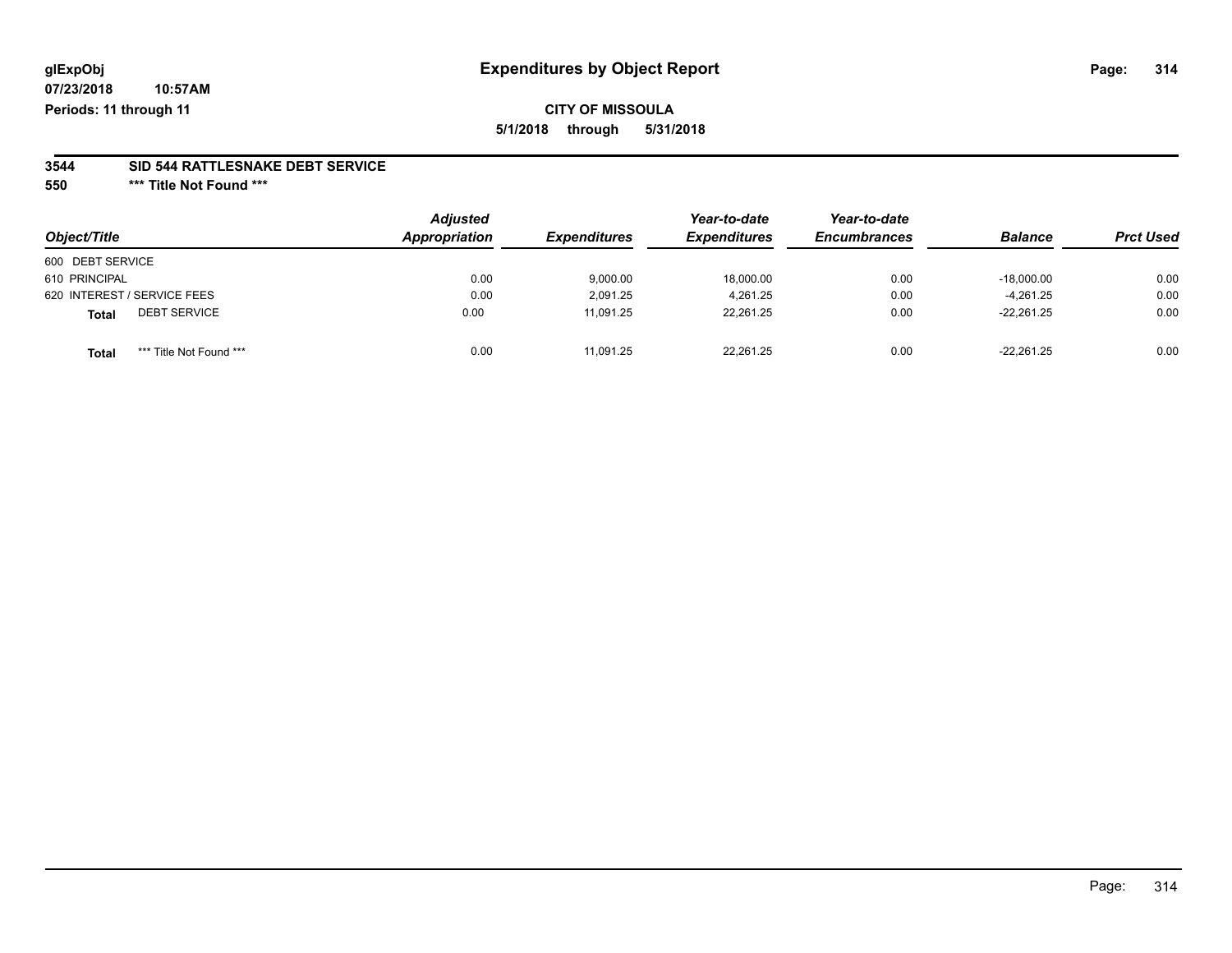### **CITY OF MISSOULA 5/1/2018 through 5/31/2018**

#### **3544 SID 544 RATTLESNAKE DEBT SERVICE**

**555 \*\*\* Title Not Found \*\*\***

|                                         | <b>Adjusted</b> |                     | Year-to-date        | Year-to-date        |                |                  |
|-----------------------------------------|-----------------|---------------------|---------------------|---------------------|----------------|------------------|
| Object/Title                            | Appropriation   | <b>Expenditures</b> | <b>Expenditures</b> | <b>Encumbrances</b> | <b>Balance</b> | <b>Prct Used</b> |
| 500 FIXED CHARGES                       |                 |                     |                     |                     |                |                  |
| 550 MERCHANT SERVICE FEES               | 0.00            | 0.00                | 0.00                | 0.00                | 0.00           | 0.00             |
| <b>FIXED CHARGES</b><br><b>Total</b>    | 0.00            | 0.00                | 0.00                | 0.00                | 0.00           | 0.00             |
| 600 DEBT SERVICE                        |                 |                     |                     |                     |                |                  |
| 610 PRINCIPAL                           | 0.00            | 1,000.00            | 1,500.00            | 0.00                | $-1,500.00$    | 0.00             |
| 620 INTEREST / SERVICE FEES             | 0.00            | 375.00              | 759.38              | 0.00                | $-759.38$      | 0.00             |
| <b>DEBT SERVICE</b><br><b>Total</b>     | 0.00            | 1,375.00            | 2,259.38            | 0.00                | $-2,259.38$    | 0.00             |
| *** Title Not Found ***<br><b>Total</b> | 0.00            | 1.375.00            | 2.259.38            | 0.00                | $-2.259.38$    | 0.00             |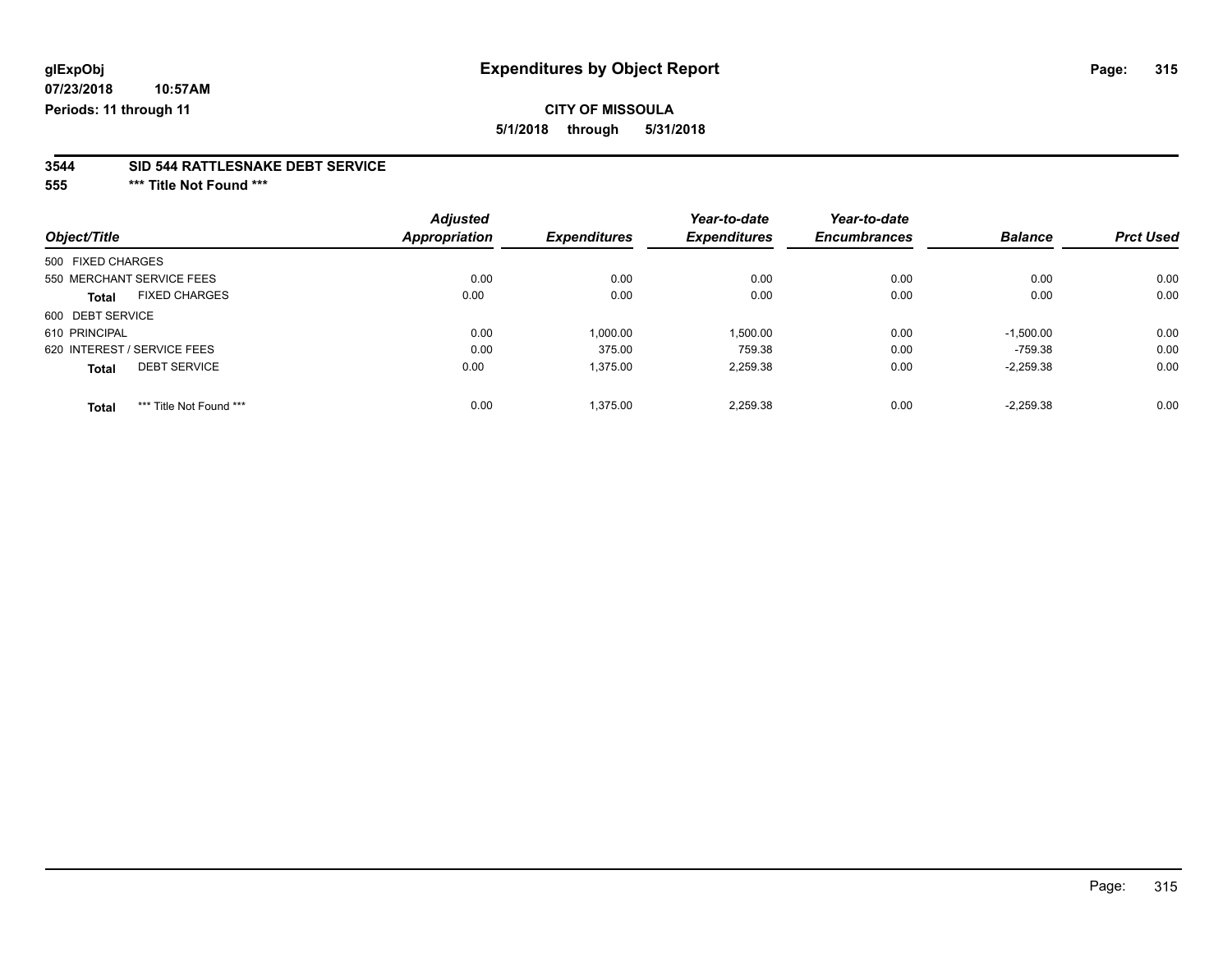**CITY OF MISSOULA 5/1/2018 through 5/31/2018**

### **3544 SID 544 RATTLESNAKE DEBT SERVICE**

| Object/Title      |                                  | <b>Adjusted</b><br>Appropriation | <b>Expenditures</b> | Year-to-date<br><b>Expenditures</b> | Year-to-date<br><b>Encumbrances</b> | <b>Balance</b> | <b>Prct Used</b> |
|-------------------|----------------------------------|----------------------------------|---------------------|-------------------------------------|-------------------------------------|----------------|------------------|
|                   |                                  |                                  |                     |                                     |                                     |                |                  |
| 500 FIXED CHARGES |                                  |                                  |                     |                                     |                                     |                |                  |
|                   | 550 MERCHANT SERVICE FEES        | 0.00                             | 0.00                | 0.00                                | 0.00                                | 0.00           | 0.00             |
| Total             | <b>FIXED CHARGES</b>             | 0.00                             | 0.00                | 0.00                                | 0.00                                | 0.00           | 0.00             |
| 600 DEBT SERVICE  |                                  |                                  |                     |                                     |                                     |                |                  |
| 610 PRINCIPAL     |                                  | 92.500.00                        | 47.000.00           | 92.500.00                           | 0.00                                | 0.00           | 100.00           |
|                   | 620 INTEREST / SERVICE FEES      | 49.008.00                        | 24,122.50           | 49.008.13                           | 0.00                                | $-0.13$        | 100.00           |
| <b>Total</b>      | <b>DEBT SERVICE</b>              | 141,508.00                       | 71,122.50           | 141,508.13                          | 0.00                                | $-0.13$        | 100.00           |
| <b>Total</b>      | SID 544 RATTLESNAKE DEBT SERVICE | 141.508.00                       | 71.122.50           | 141.508.13                          | 0.00                                | $-0.13$        | 100.00           |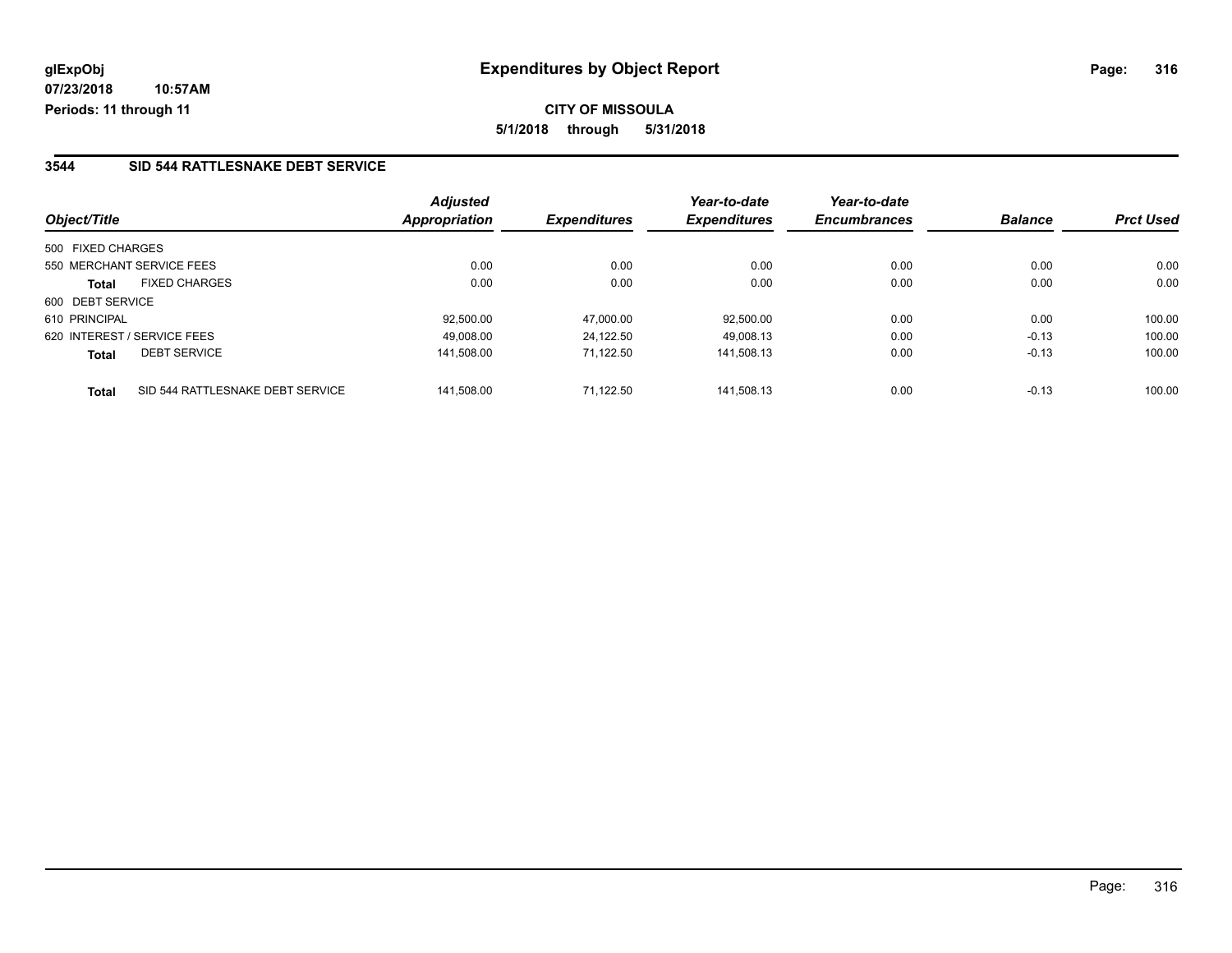# **3545 SID 545 DEBT SERVICE**

|                                      | <b>Adjusted</b>      |                     | Year-to-date        | Year-to-date        |                |                  |
|--------------------------------------|----------------------|---------------------|---------------------|---------------------|----------------|------------------|
| Object/Title                         | <b>Appropriation</b> | <b>Expenditures</b> | <b>Expenditures</b> | <b>Encumbrances</b> | <b>Balance</b> | <b>Prct Used</b> |
| 500 FIXED CHARGES                    |                      |                     |                     |                     |                |                  |
| 550 MERCHANT SERVICE FEES            | 0.00                 | 0.00                | 0.00                | 0.00                | 0.00           | 0.00             |
| <b>FIXED CHARGES</b><br><b>Total</b> | 0.00                 | 0.00                | 0.00                | 0.00                | 0.00           | 0.00             |
| 600 DEBT SERVICE                     |                      |                     |                     |                     |                |                  |
| 610 PRINCIPAL                        | 0.00                 | 0.00                | 0.00                | 0.00                | 0.00           | 0.00             |
| 620 INTEREST / SERVICE FEES          | 0.00                 | 0.00                | 0.00                | 0.00                | 0.00           | 0.00             |
| <b>DEBT SERVICE</b><br><b>Total</b>  | 0.00                 | 0.00                | 0.00                | 0.00                | 0.00           | 0.00             |
| 800 OTHER OBJECTS                    |                      |                     |                     |                     |                |                  |
| 820 TRANSFERS TO OTHER FUNDS         | 0.00                 | 0.00                | 0.00                | 0.00                | 0.00           | 0.00             |
| OTHER OBJECTS<br><b>Total</b>        | 0.00                 | 0.00                | 0.00                | 0.00                | 0.00           | 0.00             |
|                                      |                      |                     |                     |                     |                |                  |
| NON-DEPARTMENTAL<br><b>Total</b>     | 0.00                 | 0.00                | 0.00                | 0.00                | 0.00           | 0.00             |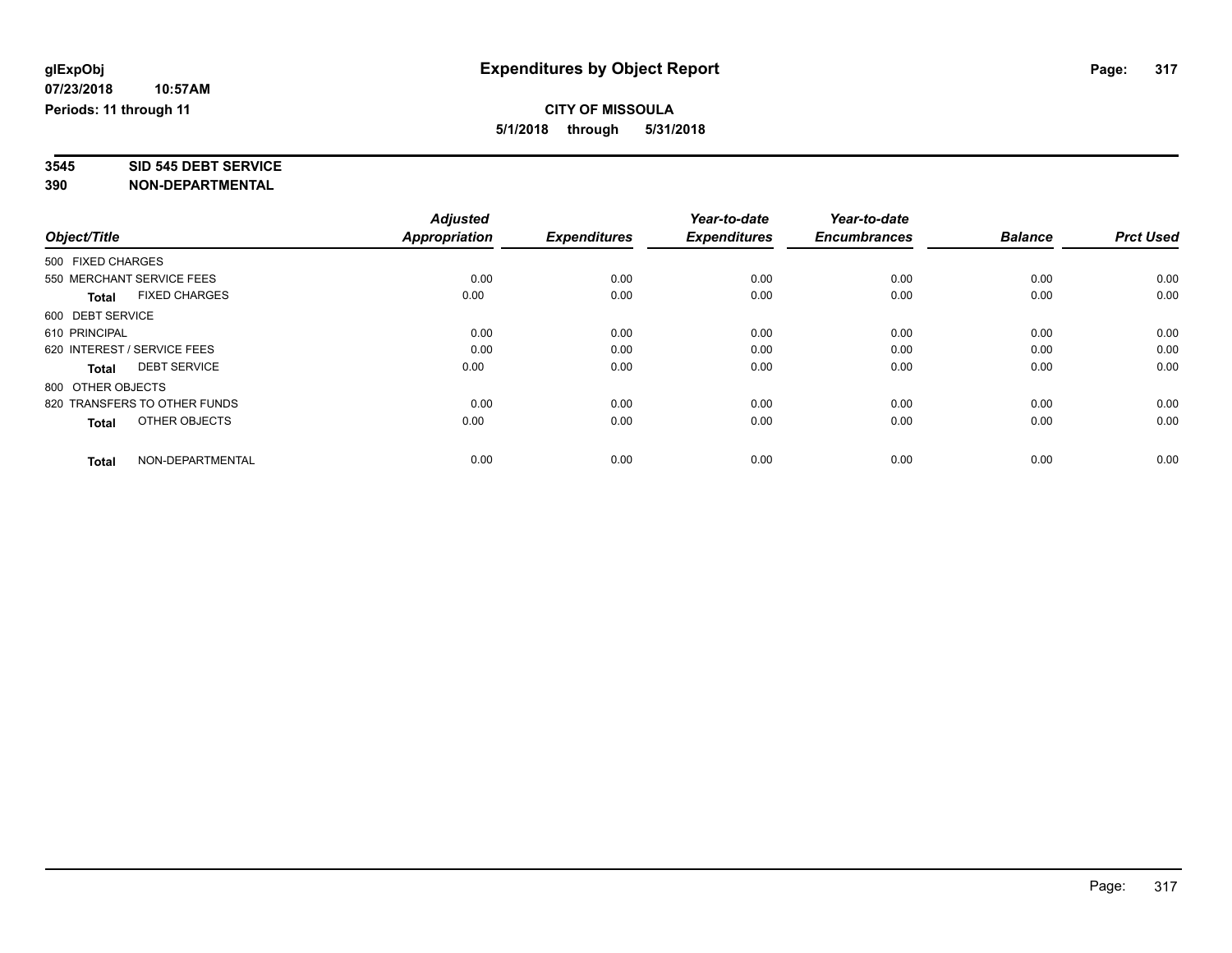### **3545 SID 545 DEBT SERVICE**

|                              |                      | <b>Adjusted</b>     |                     | Year-to-date        | Year-to-date   |                  |      |
|------------------------------|----------------------|---------------------|---------------------|---------------------|----------------|------------------|------|
| Object/Title                 | <b>Appropriation</b> | <b>Expenditures</b> | <b>Expenditures</b> | <b>Encumbrances</b> | <b>Balance</b> | <b>Prct Used</b> |      |
| 500 FIXED CHARGES            |                      |                     |                     |                     |                |                  |      |
| 550 MERCHANT SERVICE FEES    |                      | 0.00                | 0.00                | 0.00                | 0.00           | 0.00             | 0.00 |
| <b>Total</b>                 | <b>FIXED CHARGES</b> | 0.00                | 0.00                | 0.00                | 0.00           | 0.00             | 0.00 |
| 600 DEBT SERVICE             |                      |                     |                     |                     |                |                  |      |
| 610 PRINCIPAL                |                      | 0.00                | 0.00                | 0.00                | 0.00           | 0.00             | 0.00 |
| 620 INTEREST / SERVICE FEES  |                      | 0.00                | 0.00                | 0.00                | 0.00           | 0.00             | 0.00 |
| Total                        | <b>DEBT SERVICE</b>  | 0.00                | 0.00                | 0.00                | 0.00           | 0.00             | 0.00 |
| 800 OTHER OBJECTS            |                      |                     |                     |                     |                |                  |      |
| 820 TRANSFERS TO OTHER FUNDS |                      | 0.00                | 0.00                | 0.00                | 0.00           | 0.00             | 0.00 |
| Total                        | OTHER OBJECTS        | 0.00                | 0.00                | 0.00                | 0.00           | 0.00             | 0.00 |
| <b>Total</b>                 | SID 545 DEBT SERVICE | 0.00                | 0.00                | 0.00                | 0.00           | 0.00             | 0.00 |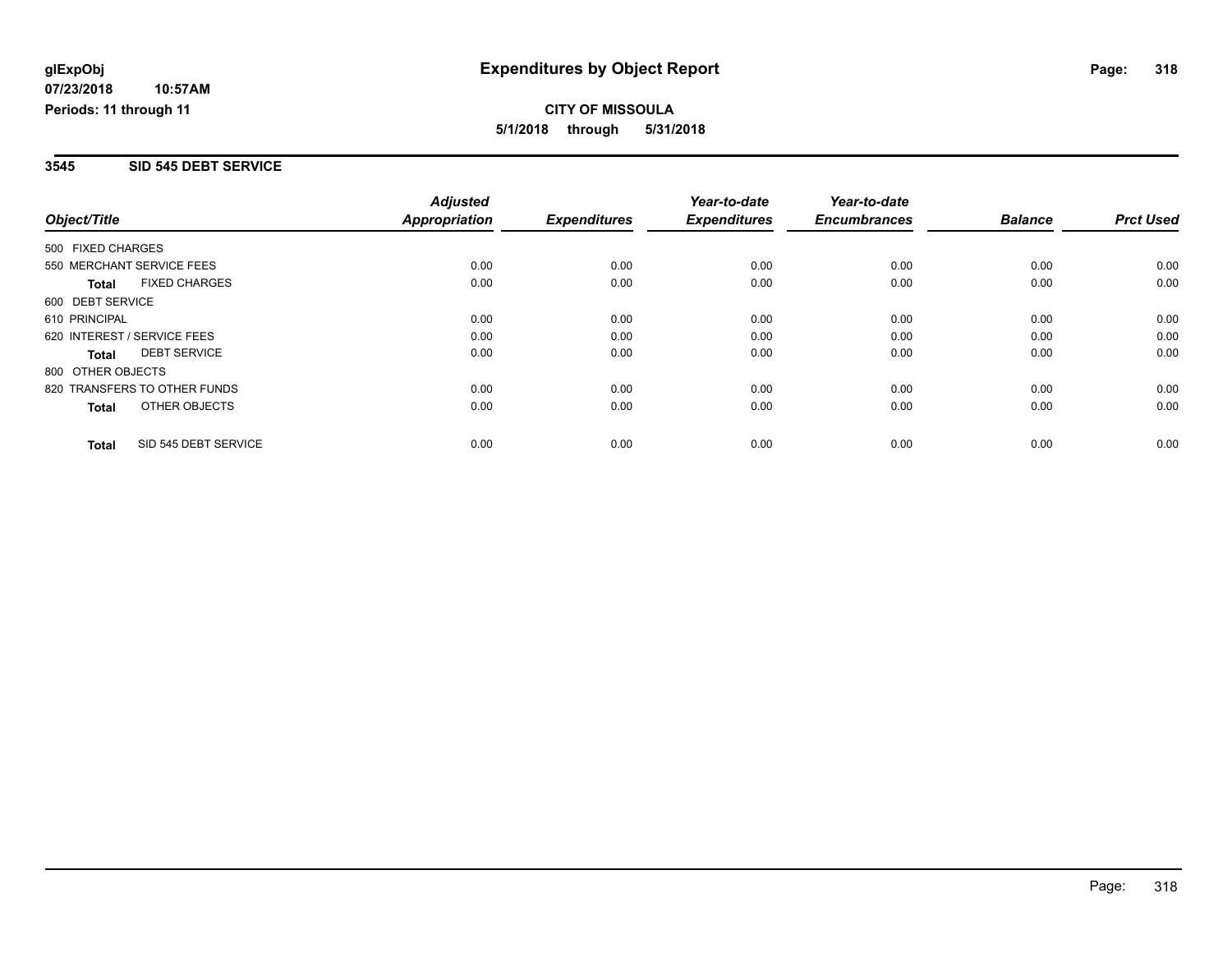# **3546 SID 546 DEBT SERVICE**

|                                      | <b>Adjusted</b>      |                     | Year-to-date        | Year-to-date        |                |                  |
|--------------------------------------|----------------------|---------------------|---------------------|---------------------|----------------|------------------|
| Object/Title                         | <b>Appropriation</b> | <b>Expenditures</b> | <b>Expenditures</b> | <b>Encumbrances</b> | <b>Balance</b> | <b>Prct Used</b> |
| 500 FIXED CHARGES                    |                      |                     |                     |                     |                |                  |
| 550 MERCHANT SERVICE FEES            | 0.00                 | 0.00                | 0.00                | 0.00                | 0.00           | 0.00             |
| <b>FIXED CHARGES</b><br><b>Total</b> | 0.00                 | 0.00                | 0.00                | 0.00                | 0.00           | 0.00             |
| 600 DEBT SERVICE                     |                      |                     |                     |                     |                |                  |
| 610 PRINCIPAL                        | 0.00                 | 0.00                | 0.00                | 0.00                | 0.00           | 0.00             |
| 620 INTEREST / SERVICE FEES          | 0.00                 | 0.00                | 0.00                | 0.00                | 0.00           | 0.00             |
| <b>DEBT SERVICE</b><br><b>Total</b>  | 0.00                 | 0.00                | 0.00                | 0.00                | 0.00           | 0.00             |
| 800 OTHER OBJECTS                    |                      |                     |                     |                     |                |                  |
| 820 TRANSFERS TO OTHER FUNDS         | 0.00                 | 0.00                | 0.00                | 0.00                | 0.00           | 0.00             |
| OTHER OBJECTS<br><b>Total</b>        | 0.00                 | 0.00                | 0.00                | 0.00                | 0.00           | 0.00             |
|                                      |                      |                     |                     |                     |                |                  |
| NON-DEPARTMENTAL<br><b>Total</b>     | 0.00                 | 0.00                | 0.00                | 0.00                | 0.00           | 0.00             |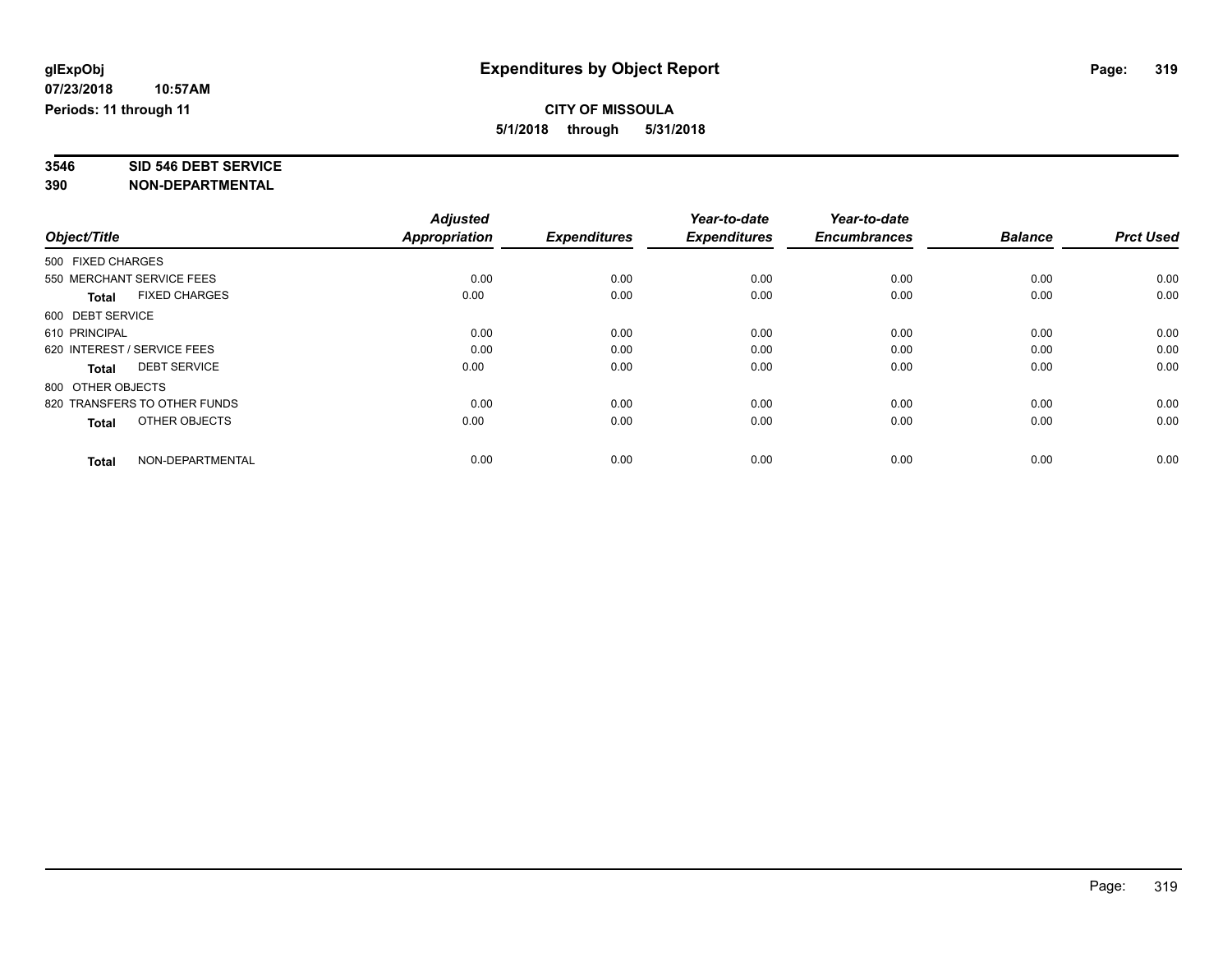### **3546 SID 546 DEBT SERVICE**

|                                      | <b>Adjusted</b>      |                     | Year-to-date        | Year-to-date        |                |                  |
|--------------------------------------|----------------------|---------------------|---------------------|---------------------|----------------|------------------|
| Object/Title                         | <b>Appropriation</b> | <b>Expenditures</b> | <b>Expenditures</b> | <b>Encumbrances</b> | <b>Balance</b> | <b>Prct Used</b> |
| 500 FIXED CHARGES                    |                      |                     |                     |                     |                |                  |
| 550 MERCHANT SERVICE FEES            | 0.00                 | 0.00                | 0.00                | 0.00                | 0.00           | 0.00             |
| <b>FIXED CHARGES</b><br><b>Total</b> | 0.00                 | 0.00                | 0.00                | 0.00                | 0.00           | 0.00             |
| 600 DEBT SERVICE                     |                      |                     |                     |                     |                |                  |
| 610 PRINCIPAL                        | 0.00                 | 0.00                | 0.00                | 0.00                | 0.00           | 0.00             |
| 620 INTEREST / SERVICE FEES          | 0.00                 | 0.00                | 0.00                | 0.00                | 0.00           | 0.00             |
| <b>DEBT SERVICE</b><br><b>Total</b>  | 0.00                 | 0.00                | 0.00                | 0.00                | 0.00           | 0.00             |
| 800 OTHER OBJECTS                    |                      |                     |                     |                     |                |                  |
| 820 TRANSFERS TO OTHER FUNDS         | 0.00                 | 0.00                | 0.00                | 0.00                | 0.00           | 0.00             |
| OTHER OBJECTS<br><b>Total</b>        | 0.00                 | 0.00                | 0.00                | 0.00                | 0.00           | 0.00             |
| SID 546 DEBT SERVICE<br><b>Total</b> | 0.00                 | 0.00                | 0.00                | 0.00                | 0.00           | 0.00             |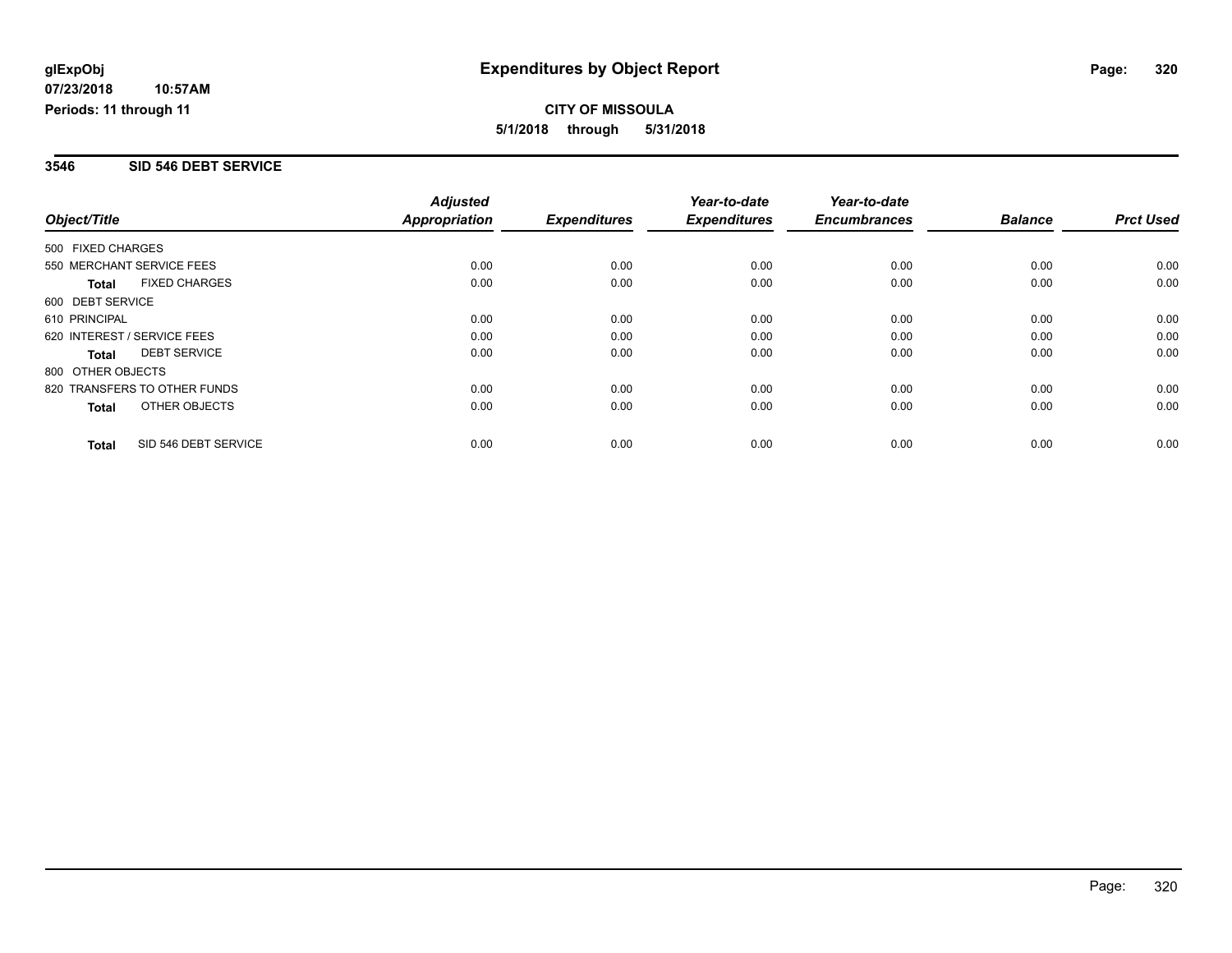**3548 SID 548-5TH, 6TH & ARTHUR**

|                                      | <b>Adjusted</b>      |                     | Year-to-date<br><b>Expenditures</b> | Year-to-date<br><b>Encumbrances</b> | <b>Balance</b> | <b>Prct Used</b> |
|--------------------------------------|----------------------|---------------------|-------------------------------------|-------------------------------------|----------------|------------------|
| Object/Title                         | <b>Appropriation</b> | <b>Expenditures</b> |                                     |                                     |                |                  |
| 500 FIXED CHARGES                    |                      |                     |                                     |                                     |                |                  |
| 550 MERCHANT SERVICE FEES            | 0.00                 | 0.00                | 0.00                                | 0.00                                | 0.00           | 0.00             |
| <b>FIXED CHARGES</b><br><b>Total</b> | 0.00                 | 0.00                | 0.00                                | 0.00                                | 0.00           | 0.00             |
| 600 DEBT SERVICE                     |                      |                     |                                     |                                     |                |                  |
| 610 PRINCIPAL                        | 68,625.00            | 0.00                | 0.00                                | 0.00                                | 68,625.00      | 0.00             |
| 620 INTEREST / SERVICE FEES          | 41.625.00            | 0.00                | 21.162.50                           | 0.00                                | 20.462.50      | 50.84            |
| <b>DEBT SERVICE</b><br><b>Total</b>  | 110.250.00           | 0.00                | 21,162.50                           | 0.00                                | 89,087.50      | 19.20            |
| NON-DEPARTMENTAL<br><b>Total</b>     | 110.250.00           | 0.00                | 21.162.50                           | 0.00                                | 89.087.50      | 19.20            |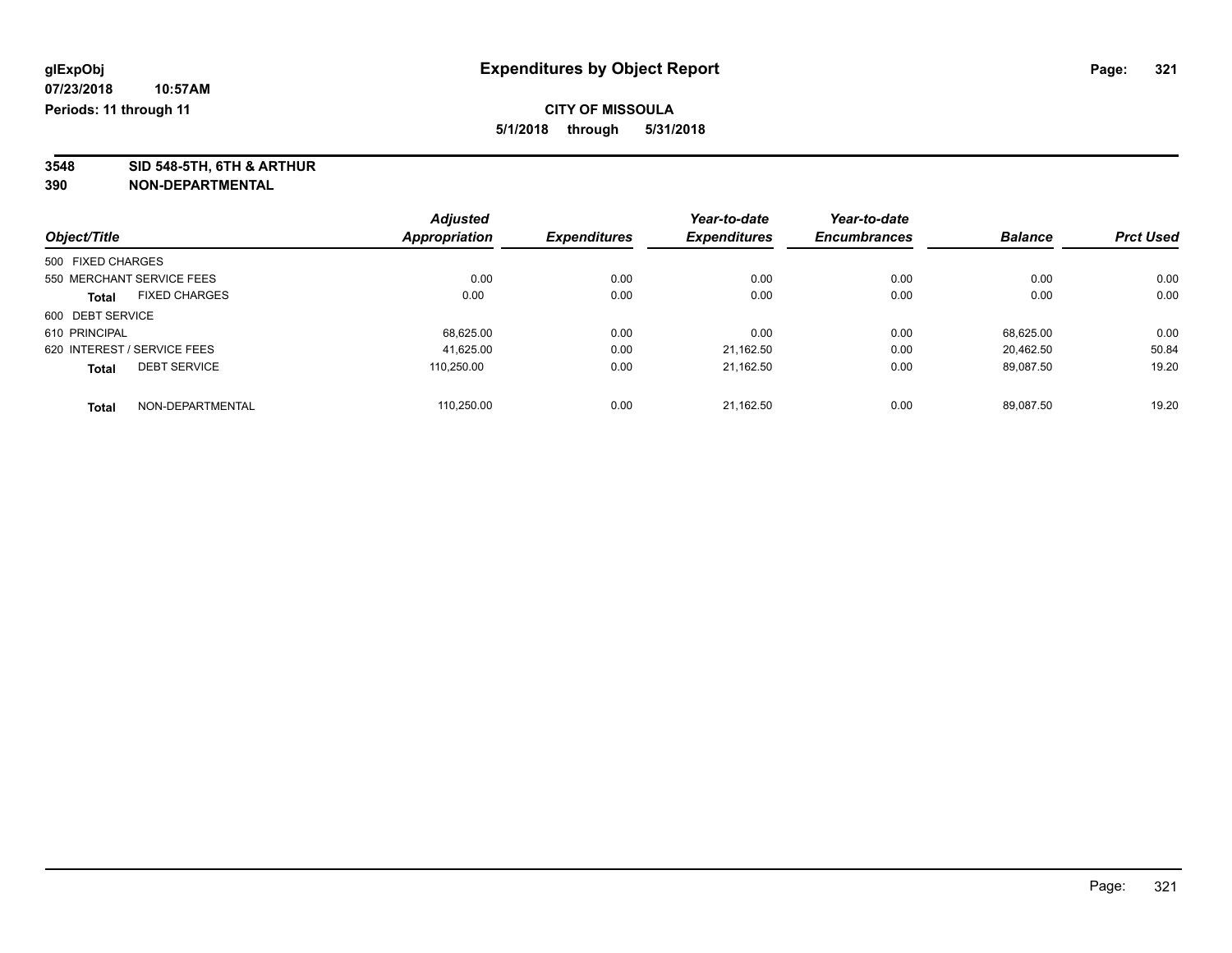### **3548 SID 548-5TH, 6TH & ARTHUR**

| Object/Title                              | <b>Adjusted</b><br><b>Appropriation</b> | <b>Expenditures</b> | Year-to-date<br><b>Expenditures</b> | Year-to-date<br><b>Encumbrances</b> | <b>Balance</b> | <b>Prct Used</b> |
|-------------------------------------------|-----------------------------------------|---------------------|-------------------------------------|-------------------------------------|----------------|------------------|
|                                           |                                         |                     |                                     |                                     |                |                  |
| 500 FIXED CHARGES                         |                                         |                     |                                     |                                     |                |                  |
| 550 MERCHANT SERVICE FEES                 | 0.00                                    | 0.00                | 0.00                                | 0.00                                | 0.00           | 0.00             |
| <b>FIXED CHARGES</b><br>Total             | 0.00                                    | 0.00                | 0.00                                | 0.00                                | 0.00           | 0.00             |
| 600 DEBT SERVICE                          |                                         |                     |                                     |                                     |                |                  |
| 610 PRINCIPAL                             | 68,625.00                               | 0.00                | 0.00                                | 0.00                                | 68.625.00      | 0.00             |
| 620 INTEREST / SERVICE FEES               | 41.625.00                               | 0.00                | 21.162.50                           | 0.00                                | 20.462.50      | 50.84            |
| <b>DEBT SERVICE</b><br><b>Total</b>       | 110.250.00                              | 0.00                | 21.162.50                           | 0.00                                | 89.087.50      | 19.20            |
| SID 548-5TH, 6TH & ARTHUR<br><b>Total</b> | 110.250.00                              | 0.00                | 21.162.50                           | 0.00                                | 89.087.50      | 19.20            |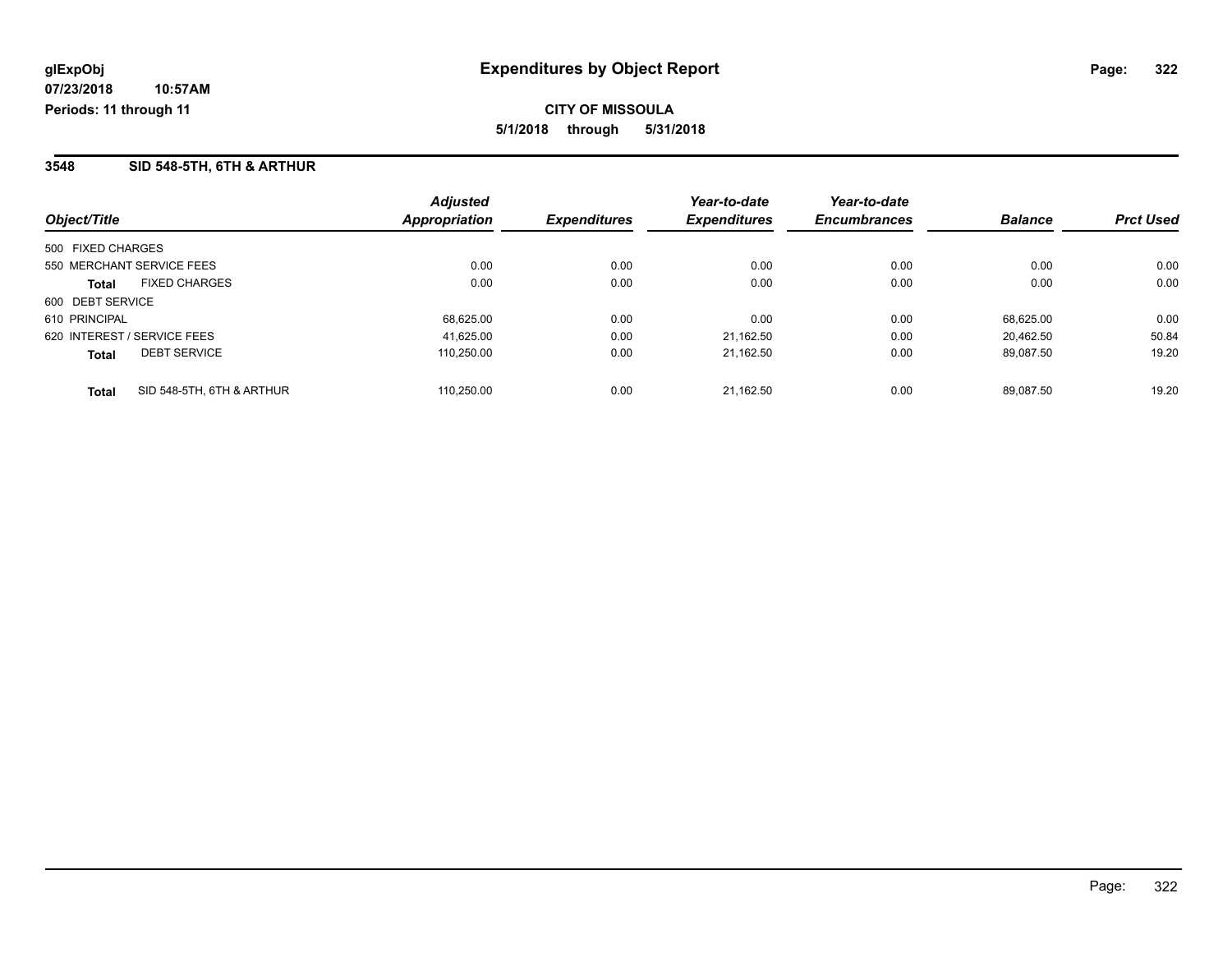# **3549 SID 549 HILLVIEW WAY**

| Object/Title      |                             | <b>Adjusted</b> |                     | Year-to-date        | Year-to-date<br><b>Encumbrances</b> | <b>Balance</b> | <b>Prct Used</b> |
|-------------------|-----------------------------|-----------------|---------------------|---------------------|-------------------------------------|----------------|------------------|
|                   |                             | Appropriation   | <b>Expenditures</b> | <b>Expenditures</b> |                                     |                |                  |
| 500 FIXED CHARGES |                             |                 |                     |                     |                                     |                |                  |
|                   | 550 MERCHANT SERVICE FEES   | 350.00          | 0.00                | 0.00                | 0.00                                | 350.00         | 0.00             |
| Total             | <b>FIXED CHARGES</b>        | 350.00          | 0.00                | 0.00                | 0.00                                | 350.00         | 0.00             |
| 600 DEBT SERVICE  |                             |                 |                     |                     |                                     |                |                  |
| 610 PRINCIPAL     |                             | 105.000.00      | 105.000.00          | 105.000.00          | 0.00                                | 0.00           | 100.00           |
|                   | 620 INTEREST / SERVICE FEES | 67.475.00       | 33.737.50           | 67.825.00           | 0.00                                | $-350.00$      | 100.52           |
| <b>Total</b>      | <b>DEBT SERVICE</b>         | 172.475.00      | 138.737.50          | 172.825.00          | 0.00                                | $-350.00$      | 100.20           |
| <b>Total</b>      | NON-DEPARTMENTAL            | 172.825.00      | 138.737.50          | 172.825.00          | 0.00                                | 0.00           | 100.00           |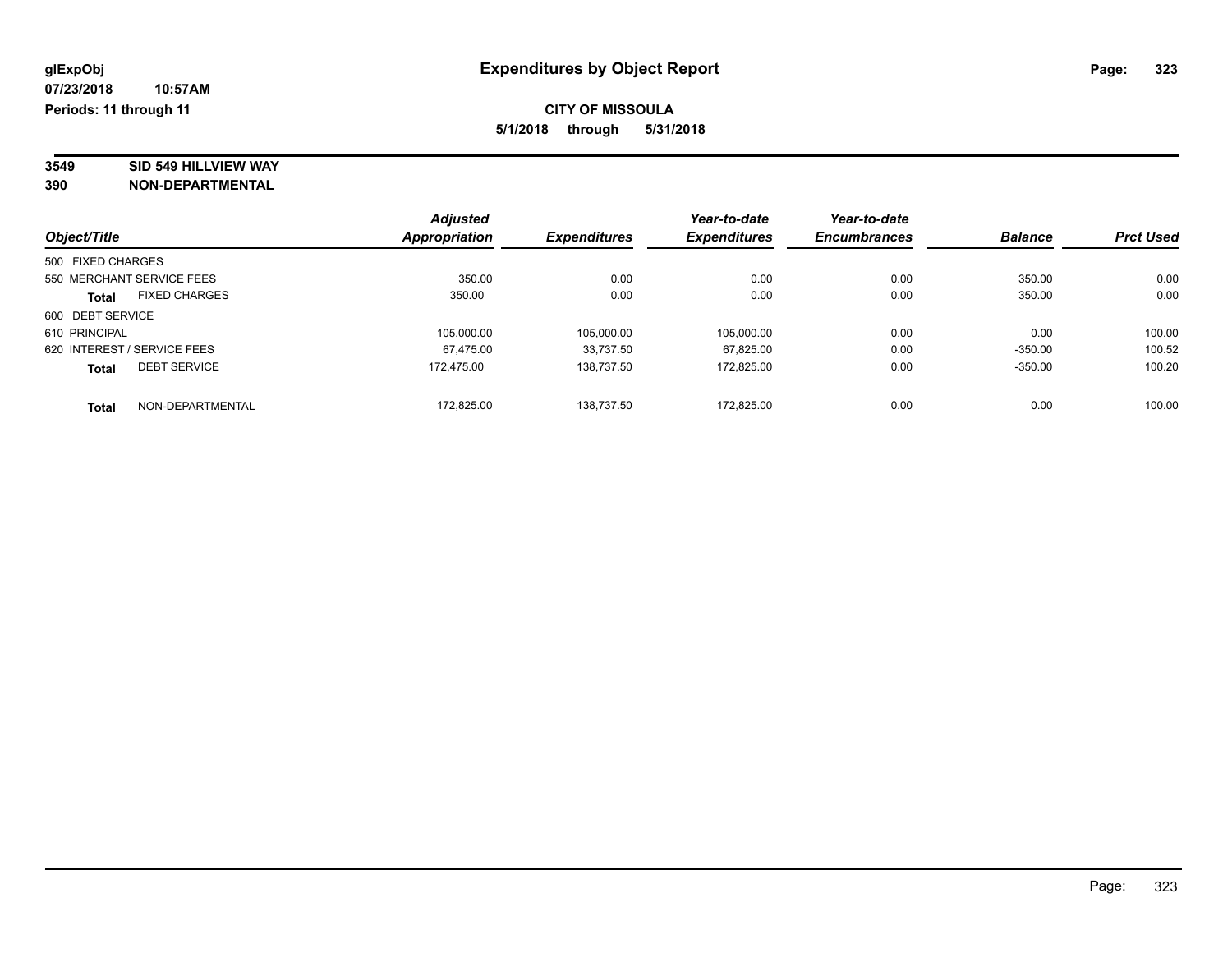#### **3549 SID 549 HILLVIEW WAY**

|                                      | <b>Adjusted</b> |                     | Year-to-date        | Year-to-date        |                |                  |
|--------------------------------------|-----------------|---------------------|---------------------|---------------------|----------------|------------------|
| Object/Title                         | Appropriation   | <b>Expenditures</b> | <b>Expenditures</b> | <b>Encumbrances</b> | <b>Balance</b> | <b>Prct Used</b> |
| 500 FIXED CHARGES                    |                 |                     |                     |                     |                |                  |
| 550 MERCHANT SERVICE FEES            | 350.00          | 0.00                | 0.00                | 0.00                | 350.00         | 0.00             |
| <b>FIXED CHARGES</b><br><b>Total</b> | 350.00          | 0.00                | 0.00                | 0.00                | 350.00         | 0.00             |
| 600 DEBT SERVICE                     |                 |                     |                     |                     |                |                  |
| 610 PRINCIPAL                        | 105.000.00      | 105.000.00          | 105.000.00          | 0.00                | 0.00           | 100.00           |
| 620 INTEREST / SERVICE FEES          | 67.475.00       | 33.737.50           | 67.825.00           | 0.00                | $-350.00$      | 100.52           |
| <b>DEBT SERVICE</b><br><b>Total</b>  | 172.475.00      | 138.737.50          | 172.825.00          | 0.00                | $-350.00$      | 100.20           |
| SID 549 HILLVIEW WAY<br><b>Total</b> | 172.825.00      | 138.737.50          | 172.825.00          | 0.00                | 0.00           | 100.00           |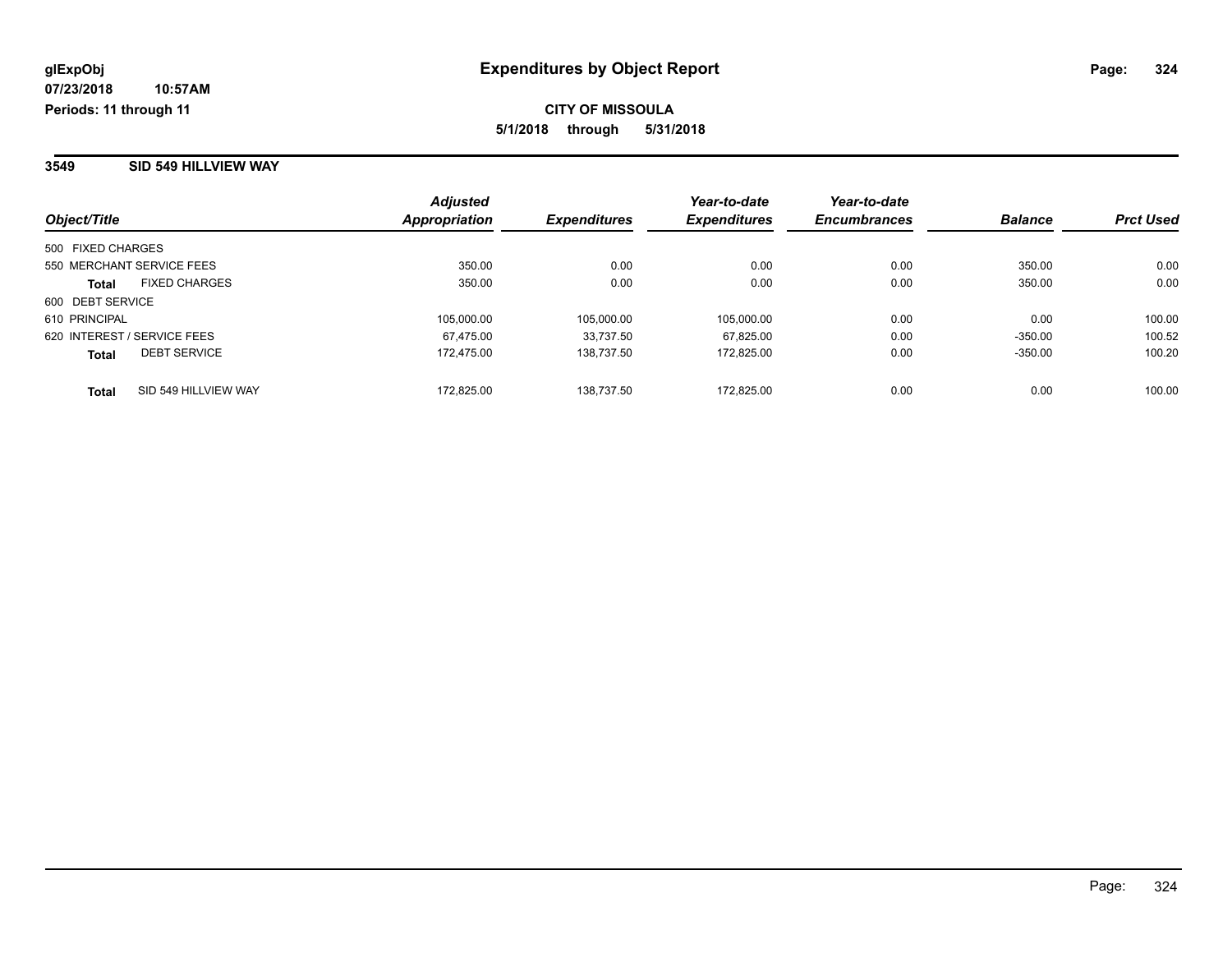# **4060 CAPITAL IMPROVEMENT PROGRAM FUND**

| Object/Title           |                             | <b>Adjusted</b><br><b>Appropriation</b> | <b>Expenditures</b> | Year-to-date<br><b>Expenditures</b> | Year-to-date<br><b>Encumbrances</b> | <b>Balance</b> | <b>Prct Used</b> |
|------------------------|-----------------------------|-----------------------------------------|---------------------|-------------------------------------|-------------------------------------|----------------|------------------|
| 300 PURCHASED SERVICES |                             |                                         |                     |                                     |                                     |                |                  |
|                        | 350 PROFESSIONAL SERVICES   | 0.00                                    | 0.00                | 36.271.74                           | 0.00                                | $-36.271.74$   | 0.00             |
| <b>Total</b>           | <b>PURCHASED SERVICES</b>   | 0.00                                    | 0.00                | 36.271.74                           | 0.00                                | $-36.271.74$   | 0.00             |
| 900 CAPITAL OUTLAY     |                             |                                         |                     |                                     |                                     |                |                  |
| 930 IMPROVEMENTS       |                             | 0.00                                    | 0.00                | 0.00                                | 0.00                                | 0.00           | 0.00             |
| <b>Total</b>           | <b>CAPITAL OUTLAY</b>       | 0.00                                    | 0.00                | 0.00                                | 0.00                                | 0.00           | 0.00             |
| <b>Total</b>           | PUBLIC WORKS ADMINISTRATION | 0.00                                    | 0.00                | 36.271.74                           | 0.00                                | $-36.271.74$   | 0.00             |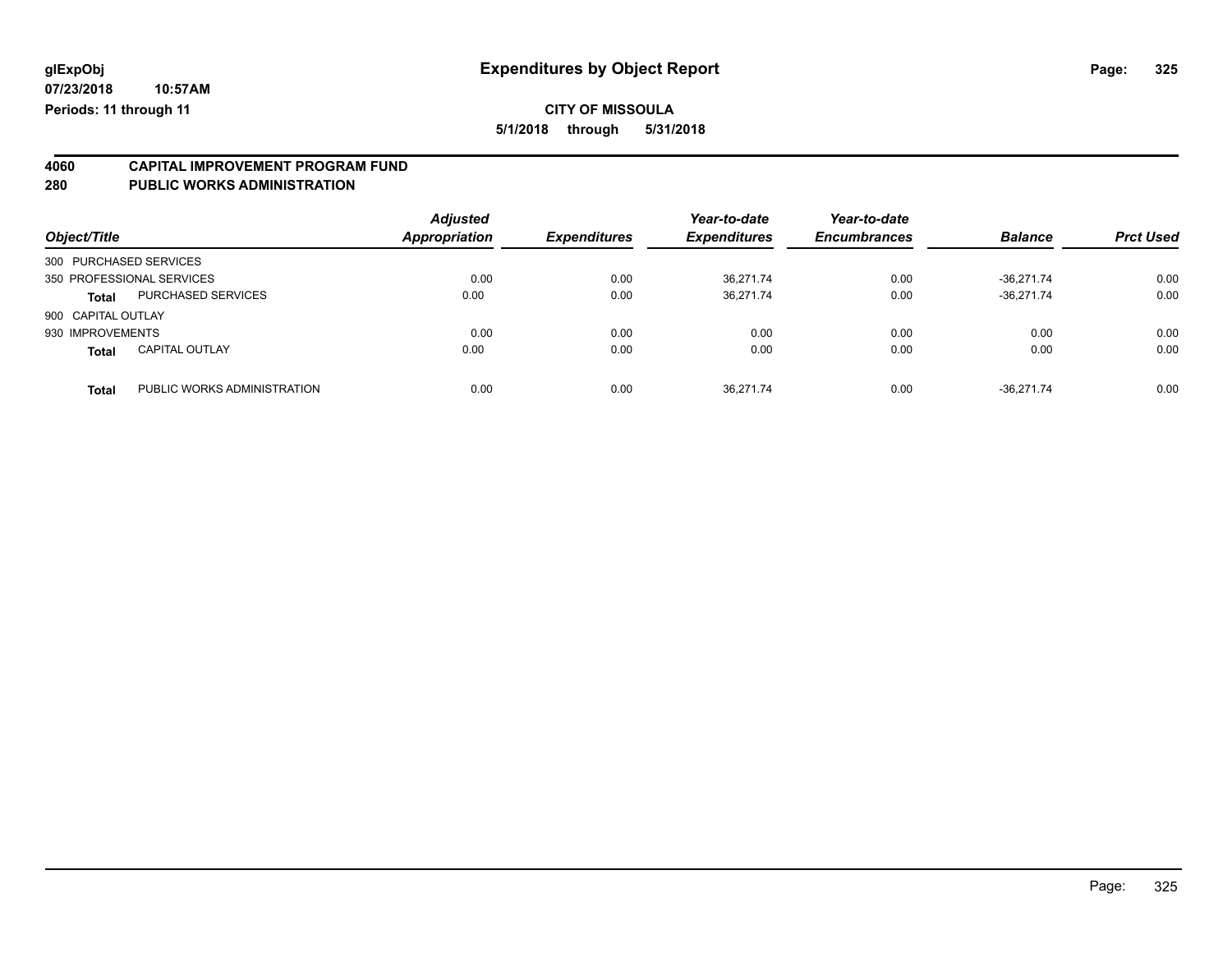# **4060 CAPITAL IMPROVEMENT PROGRAM FUND**

**390 NON-DEPARTMENTAL**

|                                       | <b>Adjusted</b> |                     | Year-to-date        | Year-to-date        |                 |                  |
|---------------------------------------|-----------------|---------------------|---------------------|---------------------|-----------------|------------------|
| Object/Title                          | Appropriation   | <b>Expenditures</b> | <b>Expenditures</b> | <b>Encumbrances</b> | <b>Balance</b>  | <b>Prct Used</b> |
| 100 PERSONAL SERVICES                 |                 |                     |                     |                     |                 |                  |
| 110 SALARIES AND WAGES                | 0.00            | 0.00                | 0.00                | 0.00                | 0.00            | 0.00             |
| 140 EMPLOYER CONTRIBUTIONS            | 0.00            | 0.00                | 0.00                | 0.00                | 0.00            | 0.00             |
| PERSONAL SERVICES<br><b>Total</b>     | 0.00            | 0.00                | 0.00                | 0.00                | 0.00            | 0.00             |
| 300 PURCHASED SERVICES                |                 |                     |                     |                     |                 |                  |
| 350 PROFESSIONAL SERVICES             | 0.00            | 0.00                | 1,356.00            | 0.00                | $-1,356.00$     | 0.00             |
| PURCHASED SERVICES<br><b>Total</b>    | 0.00            | 0.00                | 1,356.00            | 0.00                | $-1,356.00$     | 0.00             |
| 500 FIXED CHARGES                     |                 |                     |                     |                     |                 |                  |
| 550 MERCHANT SERVICE FEES             | 0.00            | 0.00                | 0.00                | 0.00                | 0.00            | 0.00             |
| <b>FIXED CHARGES</b><br><b>Total</b>  | 0.00            | 0.00                | 0.00                | 0.00                | 0.00            | 0.00             |
| 600 DEBT SERVICE                      |                 |                     |                     |                     |                 |                  |
| 610 PRINCIPAL                         | 1,177,412.00    | 469,276.98          | 1,108,813.23        | 0.00                | 68,598.77       | 94.17            |
| 620 INTEREST / SERVICE FEES           | 224.091.00      | 67,219.29           | 222,081.54          | 0.00                | 2,009.46        | 99.10            |
| <b>DEBT SERVICE</b><br><b>Total</b>   | 1,401,503.00    | 536,496.27          | 1,330,894.77        | 0.00                | 70,608.23       | 94.96            |
| 800 OTHER OBJECTS                     |                 |                     |                     |                     |                 |                  |
| 820 TRANSFERS TO OTHER FUNDS          | 0.00            | 0.00                | 0.00                | 0.00                | 0.00            | 0.00             |
| OTHER OBJECTS<br><b>Total</b>         | 0.00            | 0.00                | 0.00                | 0.00                | 0.00            | 0.00             |
| 900 CAPITAL OUTLAY                    |                 |                     |                     |                     |                 |                  |
| 910 LAND                              | 0.00            | 0.00                | 0.00                | 0.00                | 0.00            | 0.00             |
| 920 BUILDINGS                         | 0.00            | 0.00                | 0.00                | 0.00                | 0.00            | 0.00             |
| 930 IMPROVEMENTS                      | 263,500.00      | 307.614.93          | 1,774,030.84        | 0.00                | $-1,510,530.84$ | 673.26           |
| 940 MACHINERY & EQUIPMENT             | 0.00            | 172,295.40          | 990,882.59          | 0.00                | $-990,882.59$   | 0.00             |
| 941 DUI DIGITAL EQUIPMENT             | 0.00            | 0.00                | 0.00                | 0.00                | 0.00            | 0.00             |
| <b>CAPITAL OUTLAY</b><br><b>Total</b> | 263,500.00      | 479,910.33          | 2,764,913.43        | 0.00                | $-2,501,413.43$ | 1,049.30         |
| NON-DEPARTMENTAL<br><b>Total</b>      | 1,665,003.00    | 1,016,406.60        | 4,097,164.20        | 0.00                | $-2,432,161.20$ | 246.08           |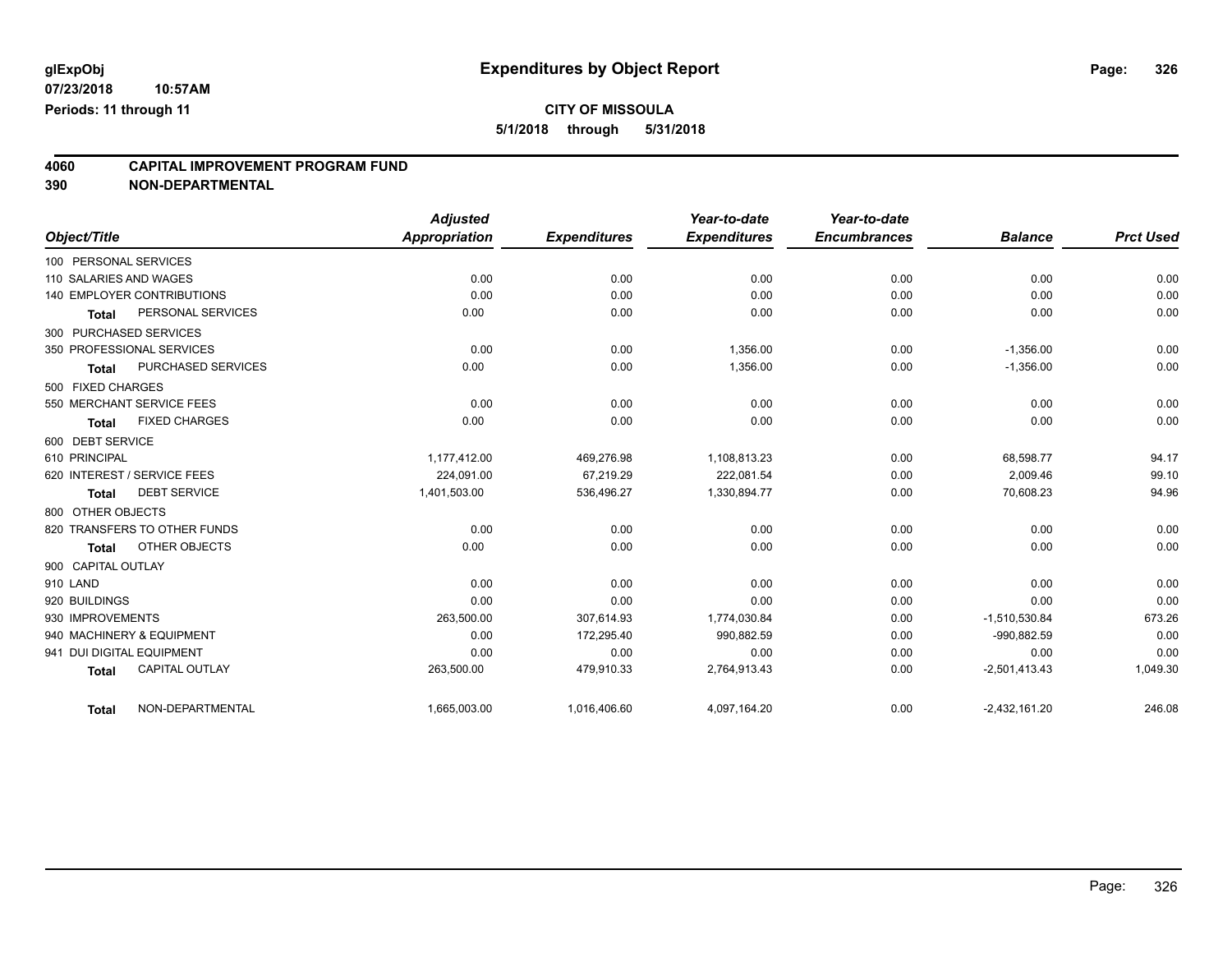#### **4060 CAPITAL IMPROVEMENT PROGRAM FUND**

|                           |                                 | <b>Adjusted</b>      |                     | Year-to-date        | Year-to-date        |                 |                  |
|---------------------------|---------------------------------|----------------------|---------------------|---------------------|---------------------|-----------------|------------------|
| Object/Title              |                                 | <b>Appropriation</b> | <b>Expenditures</b> | <b>Expenditures</b> | <b>Encumbrances</b> | <b>Balance</b>  | <b>Prct Used</b> |
| 100 PERSONAL SERVICES     |                                 |                      |                     |                     |                     |                 |                  |
| 110 SALARIES AND WAGES    |                                 | 0.00                 | 0.00                | 0.00                | 0.00                | 0.00            | 0.00             |
|                           | 140 EMPLOYER CONTRIBUTIONS      | 0.00                 | 0.00                | 0.00                | 0.00                | 0.00            | 0.00             |
| <b>Total</b>              | PERSONAL SERVICES               | 0.00                 | 0.00                | 0.00                | 0.00                | 0.00            | 0.00             |
| 300 PURCHASED SERVICES    |                                 |                      |                     |                     |                     |                 |                  |
|                           | 350 PROFESSIONAL SERVICES       | 0.00                 | 0.00                | 37,627.74           | 0.00                | $-37,627.74$    | 0.00             |
| <b>Total</b>              | PURCHASED SERVICES              | 0.00                 | 0.00                | 37,627.74           | 0.00                | $-37,627.74$    | 0.00             |
| 500 FIXED CHARGES         |                                 |                      |                     |                     |                     |                 |                  |
|                           | 550 MERCHANT SERVICE FEES       | 0.00                 | 0.00                | 0.00                | 0.00                | 0.00            | 0.00             |
| <b>Total</b>              | <b>FIXED CHARGES</b>            | 0.00                 | 0.00                | 0.00                | 0.00                | 0.00            | 0.00             |
| 600 DEBT SERVICE          |                                 |                      |                     |                     |                     |                 |                  |
| 610 PRINCIPAL             |                                 | 1,177,412.00         | 469,276.98          | 1,108,813.23        | 0.00                | 68,598.77       | 94.17            |
|                           | 620 INTEREST / SERVICE FEES     | 224,091.00           | 67,219.29           | 222,081.54          | 0.00                | 2,009.46        | 99.10            |
| <b>Total</b>              | <b>DEBT SERVICE</b>             | 1,401,503.00         | 536,496.27          | 1,330,894.77        | 0.00                | 70,608.23       | 94.96            |
| 800 OTHER OBJECTS         |                                 |                      |                     |                     |                     |                 |                  |
|                           | 820 TRANSFERS TO OTHER FUNDS    | 0.00                 | 0.00                | 0.00                | 0.00                | 0.00            | 0.00             |
| <b>Total</b>              | OTHER OBJECTS                   | 0.00                 | 0.00                | 0.00                | 0.00                | 0.00            | 0.00             |
| 900 CAPITAL OUTLAY        |                                 |                      |                     |                     |                     |                 |                  |
| 910 LAND                  |                                 | 0.00                 | 0.00                | 0.00                | 0.00                | 0.00            | 0.00             |
| 920 BUILDINGS             |                                 | 0.00                 | 0.00                | 0.00                | 0.00                | 0.00            | 0.00             |
| 930 IMPROVEMENTS          |                                 | 263,500.00           | 307,614.93          | 1,774,030.84        | 0.00                | $-1,510,530.84$ | 673.26           |
|                           | 940 MACHINERY & EQUIPMENT       | 0.00                 | 172,295.40          | 990,882.59          | 0.00                | -990,882.59     | 0.00             |
| 941 DUI DIGITAL EQUIPMENT |                                 | 0.00                 | 0.00                | 0.00                | 0.00                | 0.00            | 0.00             |
| <b>Total</b>              | <b>CAPITAL OUTLAY</b>           | 263,500.00           | 479,910.33          | 2,764,913.43        | 0.00                | $-2,501,413.43$ | 1,049.30         |
| <b>Total</b>              | CAPITAL IMPROVEMENT PROGRAM FUN | 1,665,003.00         | 1,016,406.60        | 4,133,435.94        | 0.00                | $-2,468,432.94$ | 248.25           |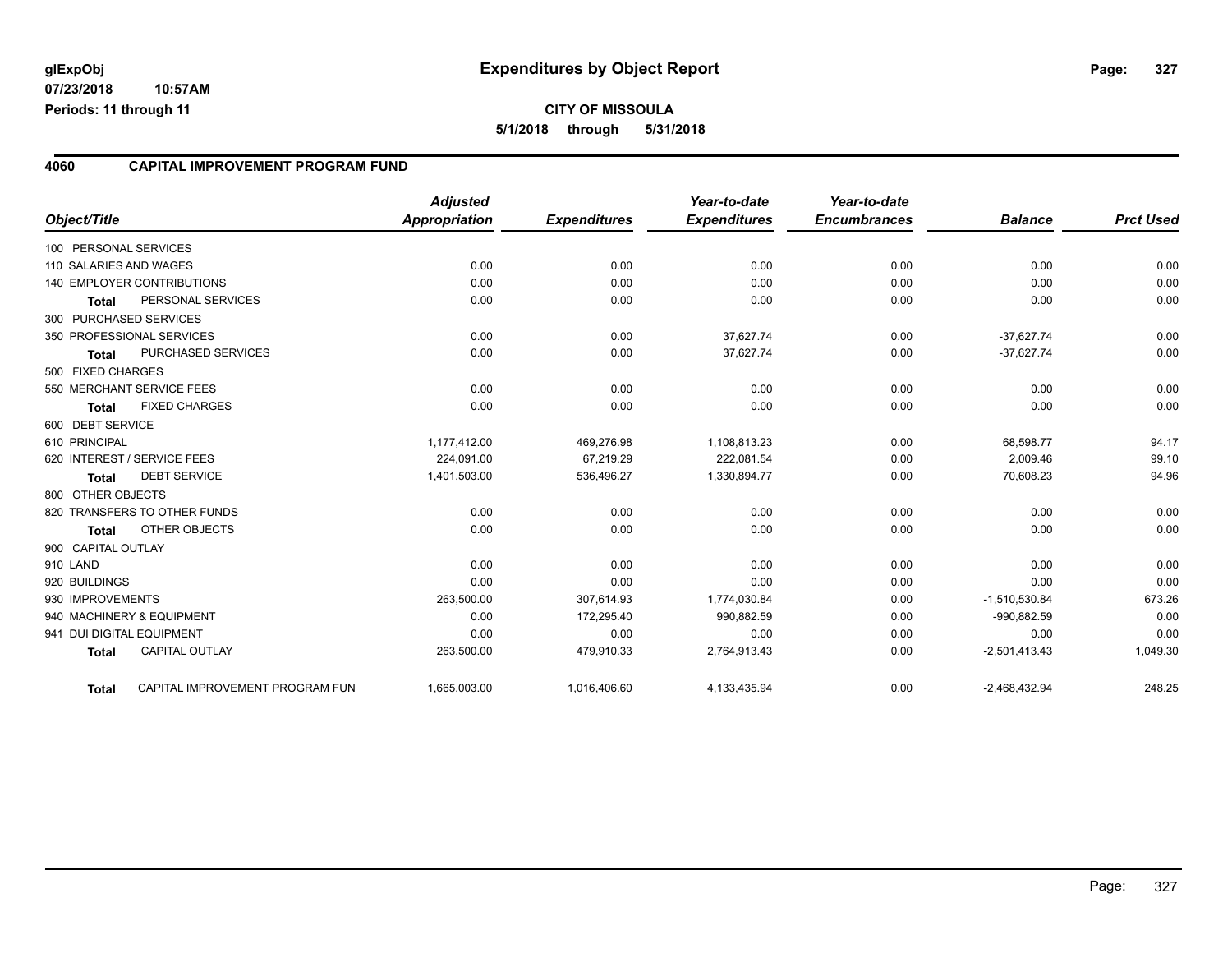# **4130 1997 G O BOND OPEN SPACE PURCHASE FUND**

**390 NON-DEPARTMENTAL**

|                                       | <b>Adjusted</b>      |                     | Year-to-date        | Year-to-date        |                |                  |
|---------------------------------------|----------------------|---------------------|---------------------|---------------------|----------------|------------------|
| Object/Title                          | <b>Appropriation</b> | <b>Expenditures</b> | <b>Expenditures</b> | <b>Encumbrances</b> | <b>Balance</b> | <b>Prct Used</b> |
| 500 FIXED CHARGES                     |                      |                     |                     |                     |                |                  |
| 550 MERCHANT SERVICE FEES             | 0.00                 | 0.00                | 0.00                | 0.00                | 0.00           | 0.00             |
| <b>FIXED CHARGES</b><br><b>Total</b>  | 0.00                 | 0.00                | 0.00                | 0.00                | 0.00           | 0.00             |
| 800 OTHER OBJECTS                     |                      |                     |                     |                     |                |                  |
| 820 TRANSFERS TO OTHER FUNDS          | 0.00                 | 0.00                | 0.00                | 0.00                | 0.00           | 0.00             |
| OTHER OBJECTS<br>Total                | 0.00                 | 0.00                | 0.00                | 0.00                | 0.00           | 0.00             |
| 900 CAPITAL OUTLAY                    |                      |                     |                     |                     |                |                  |
| 930 IMPROVEMENTS                      | 0.00                 | 0.00                | 0.00                | 0.00                | 0.00           | 0.00             |
| <b>CAPITAL OUTLAY</b><br><b>Total</b> | 0.00                 | 0.00                | 0.00                | 0.00                | 0.00           | 0.00             |
| NON-DEPARTMENTAL<br><b>Total</b>      | 0.00                 | 0.00                | 0.00                | 0.00                | 0.00           | 0.00             |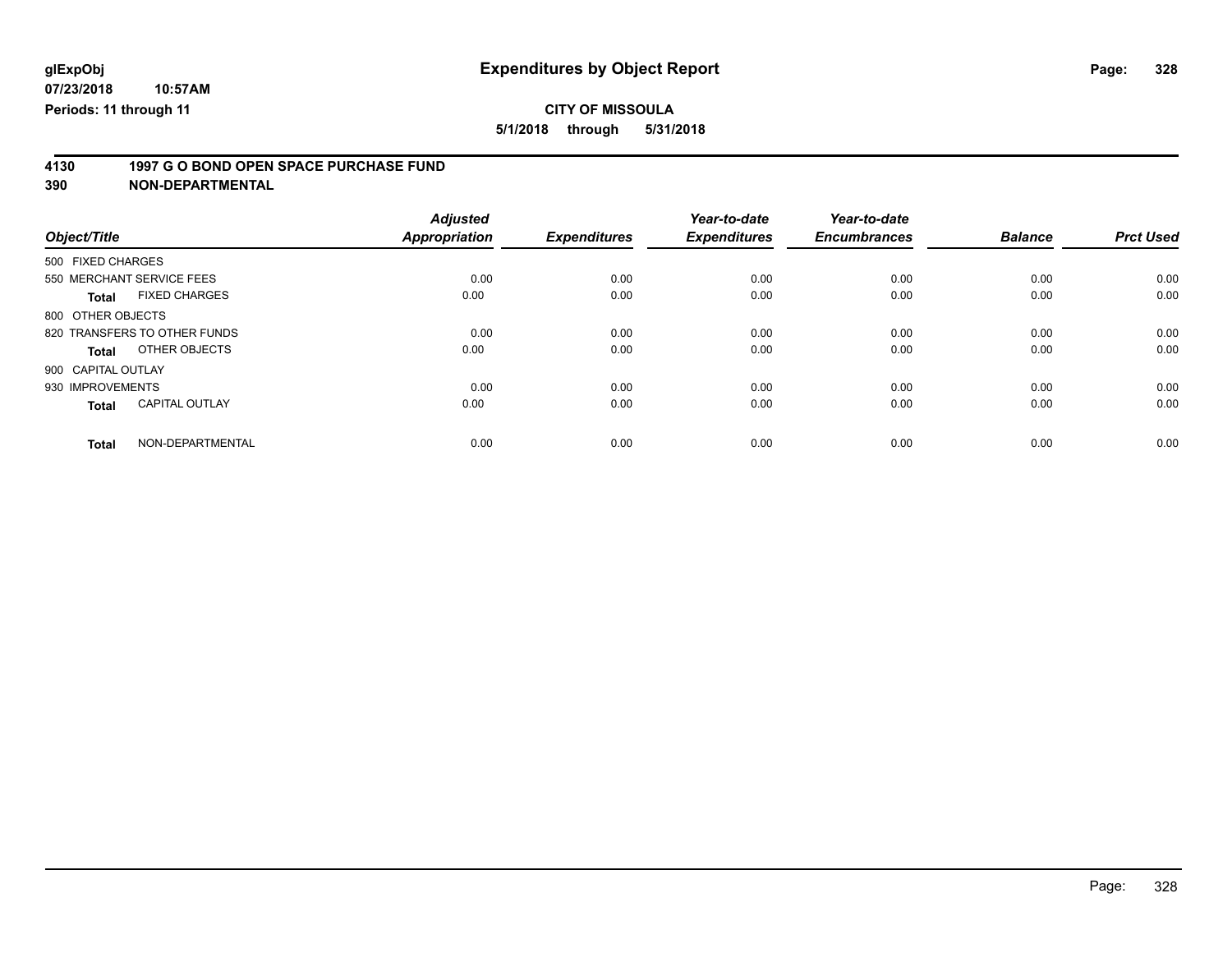#### **4130 1997 G O BOND OPEN SPACE PURCHASE FUND**

| Object/Title                 |                                   | <b>Adjusted</b><br>Appropriation | <b>Expenditures</b> | Year-to-date<br><b>Expenditures</b> | Year-to-date<br><b>Encumbrances</b> | <b>Balance</b> | <b>Prct Used</b> |
|------------------------------|-----------------------------------|----------------------------------|---------------------|-------------------------------------|-------------------------------------|----------------|------------------|
| 500 FIXED CHARGES            |                                   |                                  |                     |                                     |                                     |                |                  |
| 550 MERCHANT SERVICE FEES    |                                   | 0.00                             | 0.00                | 0.00                                | 0.00                                | 0.00           | 0.00             |
| Total                        | <b>FIXED CHARGES</b>              | 0.00                             | 0.00                | 0.00                                | 0.00                                | 0.00           | 0.00             |
| 800 OTHER OBJECTS            |                                   |                                  |                     |                                     |                                     |                |                  |
| 820 TRANSFERS TO OTHER FUNDS |                                   | 0.00                             | 0.00                | 0.00                                | 0.00                                | 0.00           | 0.00             |
| <b>Total</b>                 | OTHER OBJECTS                     | 0.00                             | 0.00                | 0.00                                | 0.00                                | 0.00           | 0.00             |
| 900 CAPITAL OUTLAY           |                                   |                                  |                     |                                     |                                     |                |                  |
| 930 IMPROVEMENTS             |                                   | 0.00                             | 0.00                | 0.00                                | 0.00                                | 0.00           | 0.00             |
| <b>Total</b>                 | <b>CAPITAL OUTLAY</b>             | 0.00                             | 0.00                | 0.00                                | 0.00                                | 0.00           | 0.00             |
| <b>Total</b>                 | 1997 G O BOND OPEN SPACE PURCHASI | 0.00                             | 0.00                | 0.00                                | 0.00                                | 0.00           | 0.00             |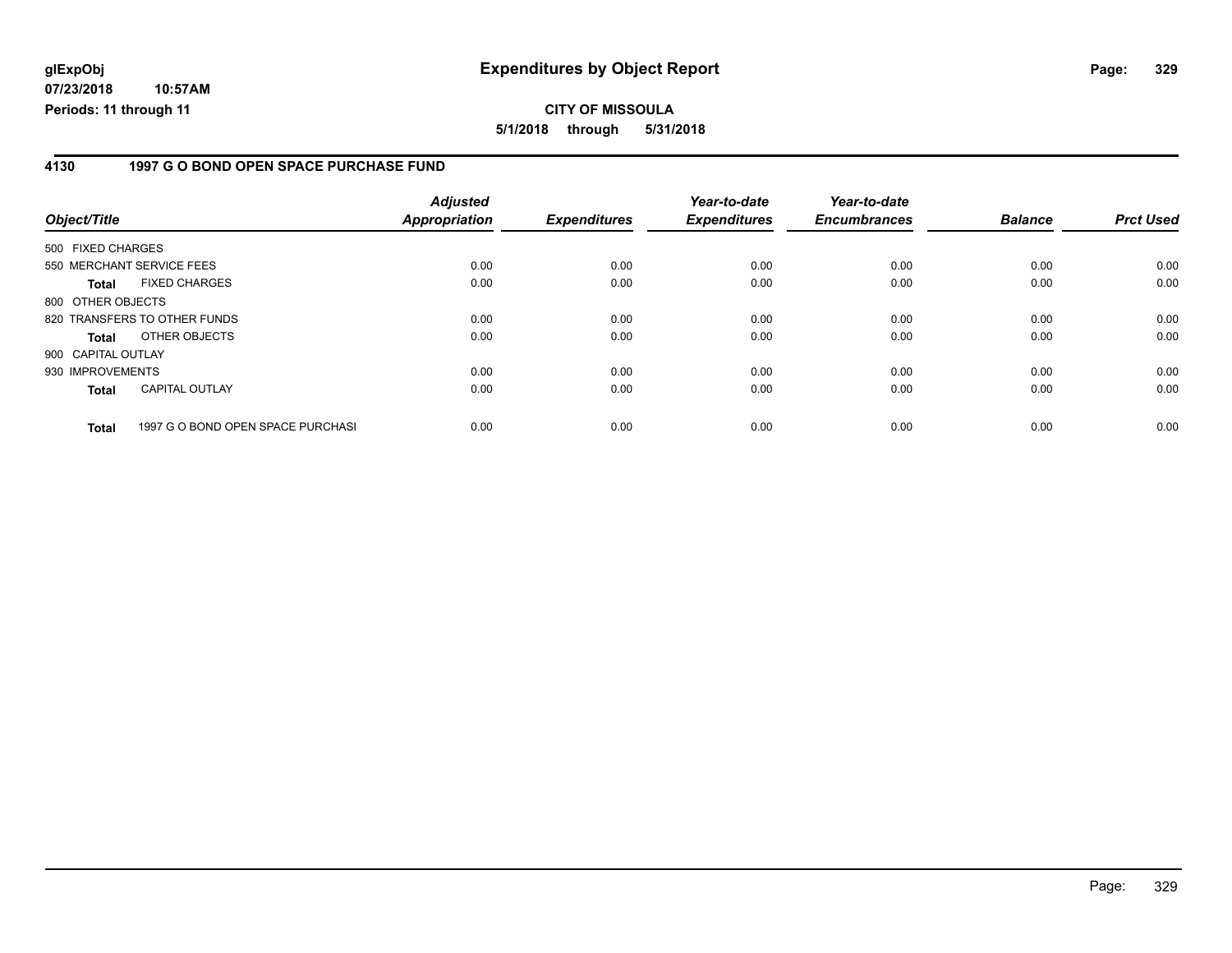# **4196 NEW FIRE STATION GO BOND**

**300 FIRE**

| Object/Title                          |  | <b>Adjusted</b>      | <b>Expenditures</b> | Year-to-date<br><b>Expenditures</b> | Year-to-date<br><b>Encumbrances</b> | <b>Balance</b> | <b>Prct Used</b> |
|---------------------------------------|--|----------------------|---------------------|-------------------------------------|-------------------------------------|----------------|------------------|
|                                       |  | <b>Appropriation</b> |                     |                                     |                                     |                |                  |
| 500 FIXED CHARGES                     |  |                      |                     |                                     |                                     |                |                  |
| 550 MERCHANT SERVICE FEES             |  | 0.00                 | 0.00                | 0.00                                | 0.00                                | 0.00           | 0.00             |
| <b>FIXED CHARGES</b><br><b>Total</b>  |  | 0.00                 | 0.00                | 0.00                                | 0.00                                | 0.00           | 0.00             |
| 800 OTHER OBJECTS                     |  |                      |                     |                                     |                                     |                |                  |
| 820 TRANSFERS TO OTHER FUNDS          |  | 0.00                 | 0.00                | 0.00                                | 0.00                                | 0.00           | 0.00             |
| OTHER OBJECTS<br>Total                |  | 0.00                 | 0.00                | 0.00                                | 0.00                                | 0.00           | 0.00             |
| 900 CAPITAL OUTLAY                    |  |                      |                     |                                     |                                     |                |                  |
| 920 BUILDINGS                         |  | 0.00                 | 0.00                | 0.00                                | 0.00                                | 0.00           | 0.00             |
| 930 IMPROVEMENTS                      |  | 0.00                 | 0.00                | 0.00                                | 0.00                                | 0.00           | 0.00             |
| 940 MACHINERY & EQUIPMENT             |  | 0.00                 | 0.00                | 0.00                                | 0.00                                | 0.00           | 0.00             |
| <b>CAPITAL OUTLAY</b><br><b>Total</b> |  | 0.00                 | 0.00                | 0.00                                | 0.00                                | 0.00           | 0.00             |
| <b>FIRE</b><br>Total                  |  | 0.00                 | 0.00                | 0.00                                | 0.00                                | 0.00           | 0.00             |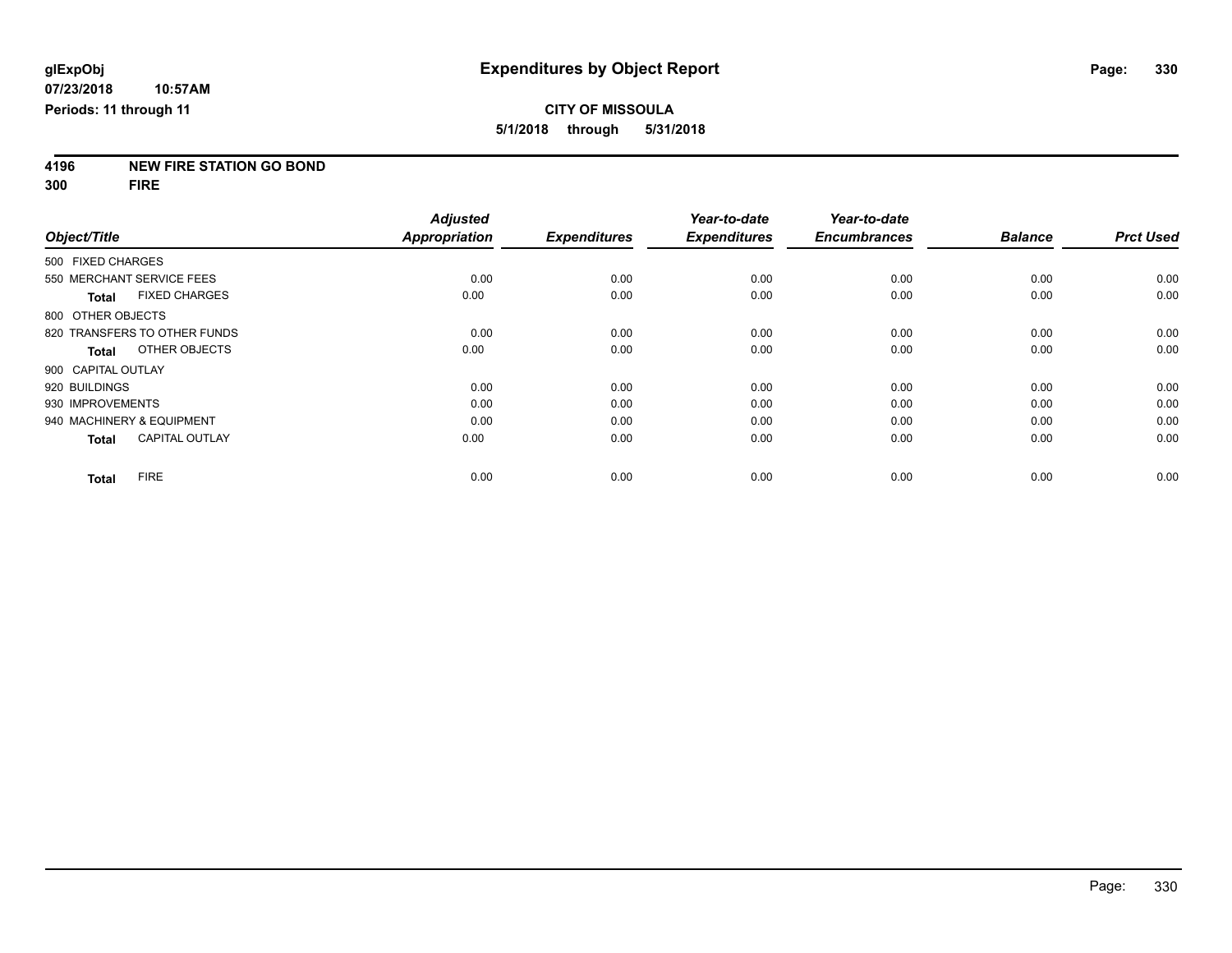#### **4196 NEW FIRE STATION GO BOND**

|                    |                              | <b>Adjusted</b>      |                     | Year-to-date        | Year-to-date        |                |                  |
|--------------------|------------------------------|----------------------|---------------------|---------------------|---------------------|----------------|------------------|
| Object/Title       |                              | <b>Appropriation</b> | <b>Expenditures</b> | <b>Expenditures</b> | <b>Encumbrances</b> | <b>Balance</b> | <b>Prct Used</b> |
| 500 FIXED CHARGES  |                              |                      |                     |                     |                     |                |                  |
|                    | 550 MERCHANT SERVICE FEES    | 0.00                 | 0.00                | 0.00                | 0.00                | 0.00           | 0.00             |
| <b>Total</b>       | <b>FIXED CHARGES</b>         | 0.00                 | 0.00                | 0.00                | 0.00                | 0.00           | 0.00             |
| 800 OTHER OBJECTS  |                              |                      |                     |                     |                     |                |                  |
|                    | 820 TRANSFERS TO OTHER FUNDS | 0.00                 | 0.00                | 0.00                | 0.00                | 0.00           | 0.00             |
| <b>Total</b>       | OTHER OBJECTS                | 0.00                 | 0.00                | 0.00                | 0.00                | 0.00           | 0.00             |
| 900 CAPITAL OUTLAY |                              |                      |                     |                     |                     |                |                  |
| 920 BUILDINGS      |                              | 0.00                 | 0.00                | 0.00                | 0.00                | 0.00           | 0.00             |
| 930 IMPROVEMENTS   |                              | 0.00                 | 0.00                | 0.00                | 0.00                | 0.00           | 0.00             |
|                    | 940 MACHINERY & EQUIPMENT    | 0.00                 | 0.00                | 0.00                | 0.00                | 0.00           | 0.00             |
| <b>Total</b>       | <b>CAPITAL OUTLAY</b>        | 0.00                 | 0.00                | 0.00                | 0.00                | 0.00           | 0.00             |
| <b>Total</b>       | NEW FIRE STATION GO BOND     | 0.00                 | 0.00                | 0.00                | 0.00                | 0.00           | 0.00             |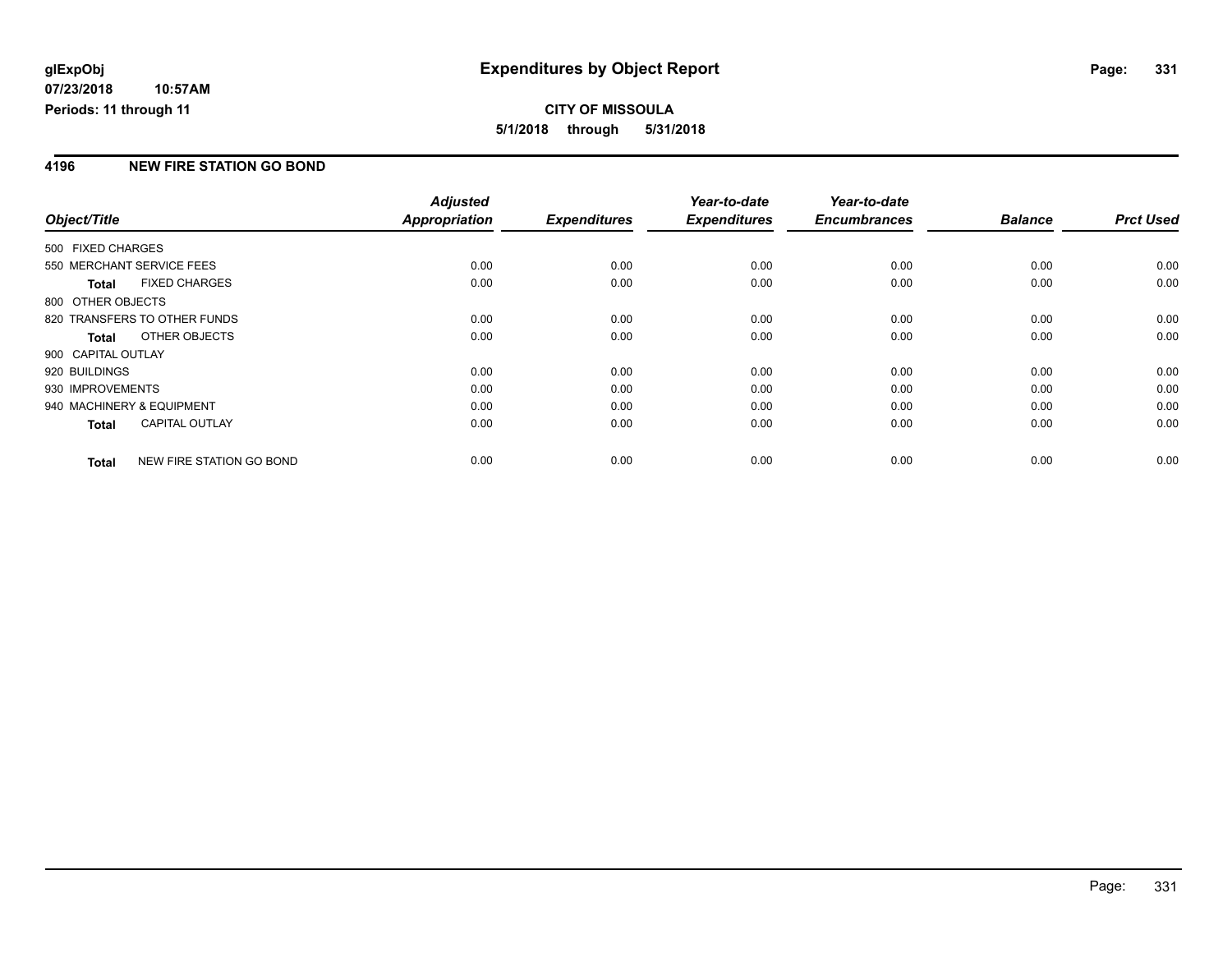### **CITY OF MISSOULA 5/1/2018 through 5/31/2018**

# **4450 S/C CONSTRUCTION FUND FOR FY06**

| Object/Title                                | <b>Adjusted</b><br><b>Appropriation</b> | <b>Expenditures</b> | Year-to-date<br><b>Expenditures</b> | Year-to-date<br><b>Encumbrances</b> | <b>Balance</b> | <b>Prct Used</b> |
|---------------------------------------------|-----------------------------------------|---------------------|-------------------------------------|-------------------------------------|----------------|------------------|
| 500 FIXED CHARGES                           |                                         |                     |                                     |                                     |                |                  |
| 550 MERCHANT SERVICE FEES                   | 0.00                                    | 0.00                | 0.00                                | 0.00                                | 0.00           | 0.00             |
| <b>FIXED CHARGES</b><br><b>Total</b>        | 0.00                                    | 0.00                | 0.00                                | 0.00                                | 0.00           | 0.00             |
| 800 OTHER OBJECTS                           |                                         |                     |                                     |                                     |                |                  |
| 820 TRANSFERS TO OTHER FUNDS                | 0.00                                    | 0.00                | 0.00                                | 0.00                                | 0.00           | 0.00             |
| OTHER OBJECTS<br><b>Total</b>               | 0.00                                    | 0.00                | 0.00                                | 0.00                                | 0.00           | 0.00             |
| PUBLIC WORKS ADMINISTRATION<br><b>Total</b> | 0.00                                    | 0.00                | 0.00                                | 0.00                                | 0.00           | 0.00             |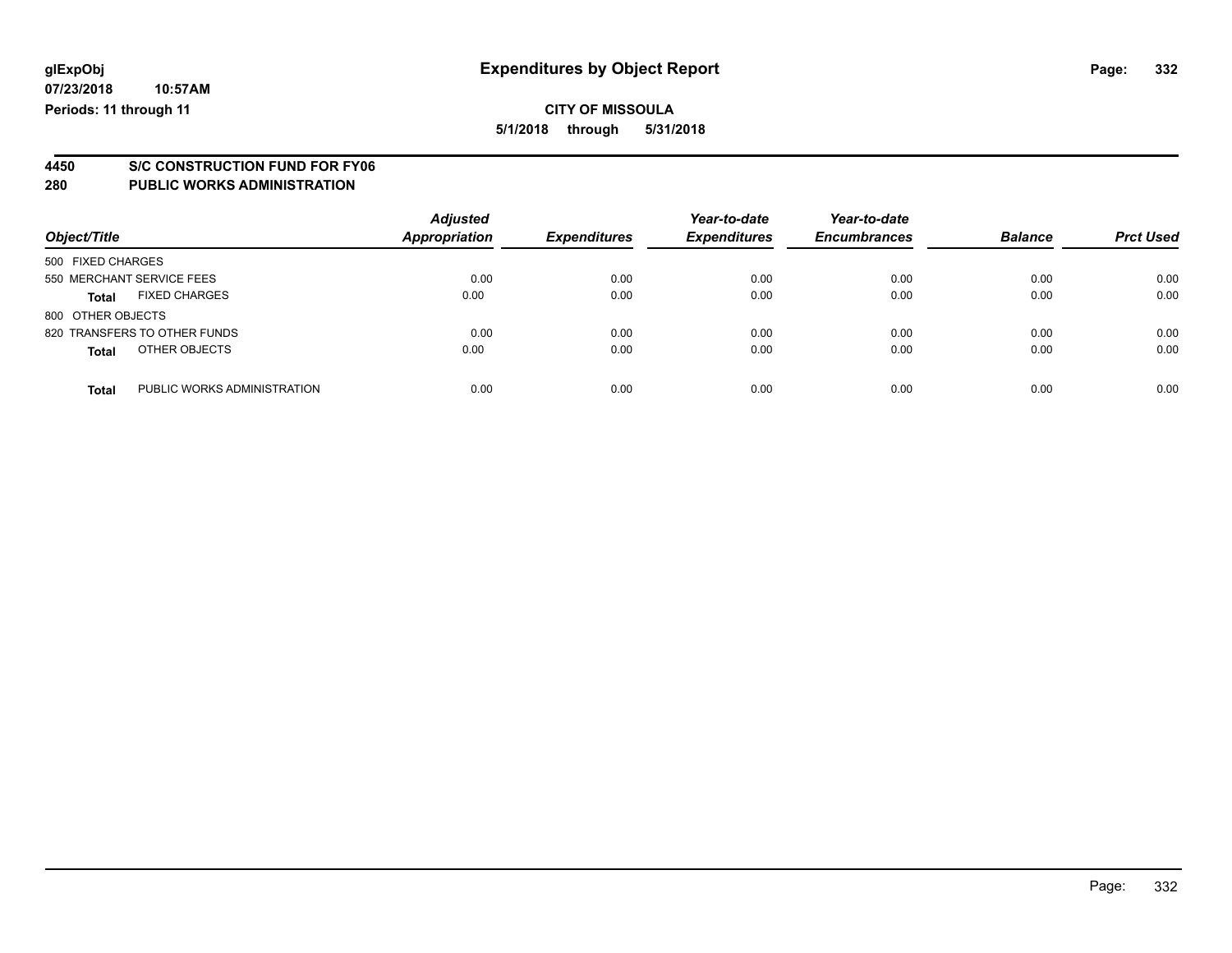**CITY OF MISSOULA 5/1/2018 through 5/31/2018**

### **4450 S/C CONSTRUCTION FUND FOR FY06**

| Object/Title      |                                | <b>Adjusted</b> | <b>Expenditures</b> | Year-to-date<br><b>Expenditures</b> | Year-to-date        | <b>Balance</b> | <b>Prct Used</b> |
|-------------------|--------------------------------|-----------------|---------------------|-------------------------------------|---------------------|----------------|------------------|
|                   |                                | Appropriation   |                     |                                     | <b>Encumbrances</b> |                |                  |
| 500 FIXED CHARGES |                                |                 |                     |                                     |                     |                |                  |
|                   | 550 MERCHANT SERVICE FEES      | 0.00            | 0.00                | 0.00                                | 0.00                | 0.00           | 0.00             |
| <b>Total</b>      | <b>FIXED CHARGES</b>           | 0.00            | 0.00                | 0.00                                | 0.00                | 0.00           | 0.00             |
| 800 OTHER OBJECTS |                                |                 |                     |                                     |                     |                |                  |
|                   | 820 TRANSFERS TO OTHER FUNDS   | 0.00            | 0.00                | 0.00                                | 0.00                | 0.00           | 0.00             |
| <b>Total</b>      | OTHER OBJECTS                  | 0.00            | 0.00                | 0.00                                | 0.00                | 0.00           | 0.00             |
| <b>Total</b>      | S/C CONSTRUCTION FUND FOR FY06 | 0.00            | 0.00                | 0.00                                | 0.00                | 0.00           | 0.00             |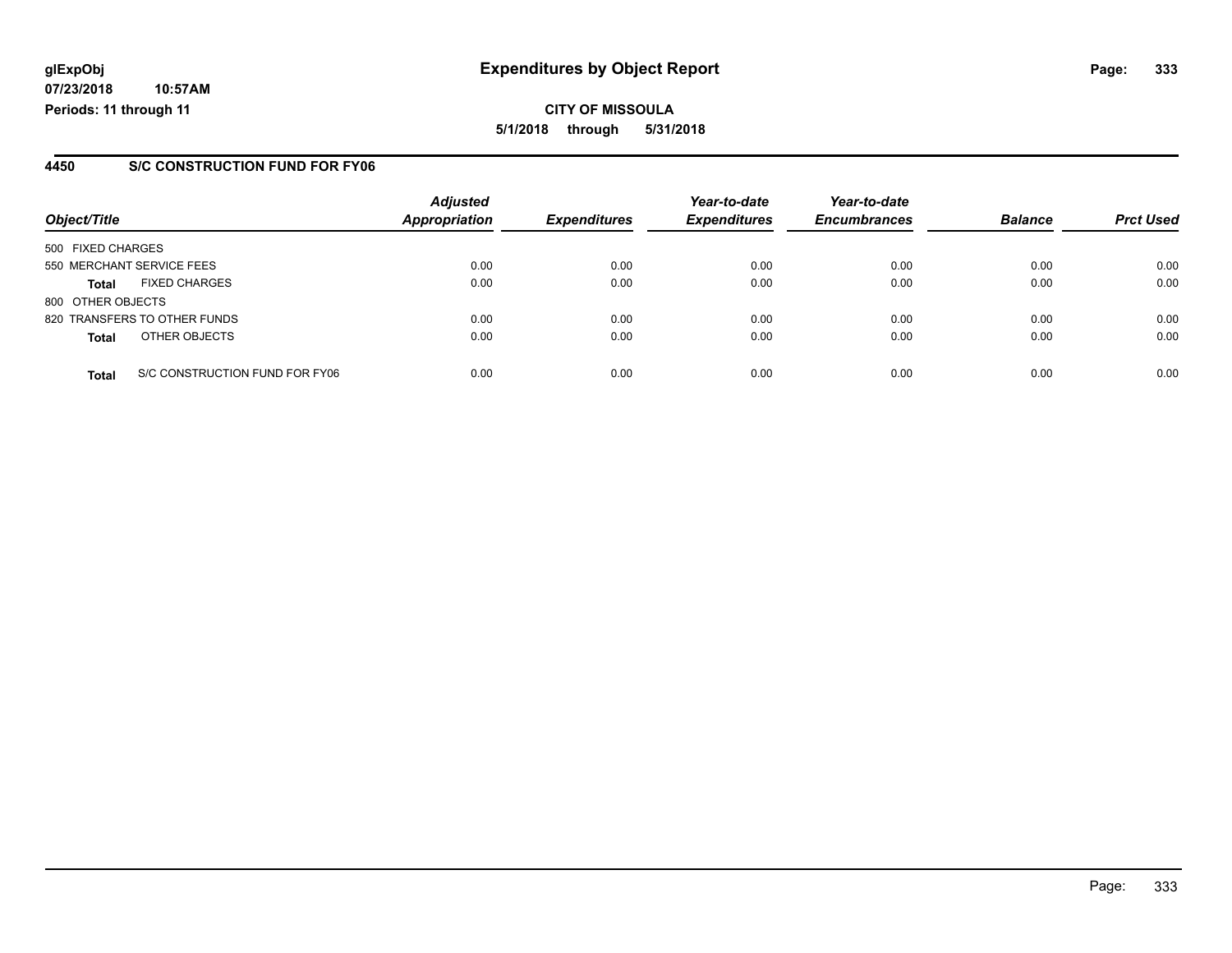**4451 FY07 S/C BOND FUND 280 PUBLIC WORKS ADMINISTRATION**

| Object/Title                                | <b>Adjusted</b><br><b>Appropriation</b> | <b>Expenditures</b> | Year-to-date<br><b>Expenditures</b> | Year-to-date<br><b>Encumbrances</b> | <b>Balance</b> | <b>Prct Used</b> |
|---------------------------------------------|-----------------------------------------|---------------------|-------------------------------------|-------------------------------------|----------------|------------------|
| 500 FIXED CHARGES                           |                                         |                     |                                     |                                     |                |                  |
| 550 MERCHANT SERVICE FEES                   | 0.00                                    | 0.00                | 0.00                                | 0.00                                | 0.00           | 0.00             |
| <b>FIXED CHARGES</b><br><b>Total</b>        | 0.00                                    | 0.00                | 0.00                                | 0.00                                | 0.00           | 0.00             |
| 800 OTHER OBJECTS                           |                                         |                     |                                     |                                     |                |                  |
| 820 TRANSFERS TO OTHER FUNDS                | 0.00                                    | 0.00                | 0.00                                | 0.00                                | 0.00           | 0.00             |
| OTHER OBJECTS<br><b>Total</b>               | 0.00                                    | 0.00                | 0.00                                | 0.00                                | 0.00           | 0.00             |
| PUBLIC WORKS ADMINISTRATION<br><b>Total</b> | 0.00                                    | 0.00                | 0.00                                | 0.00                                | 0.00           | 0.00             |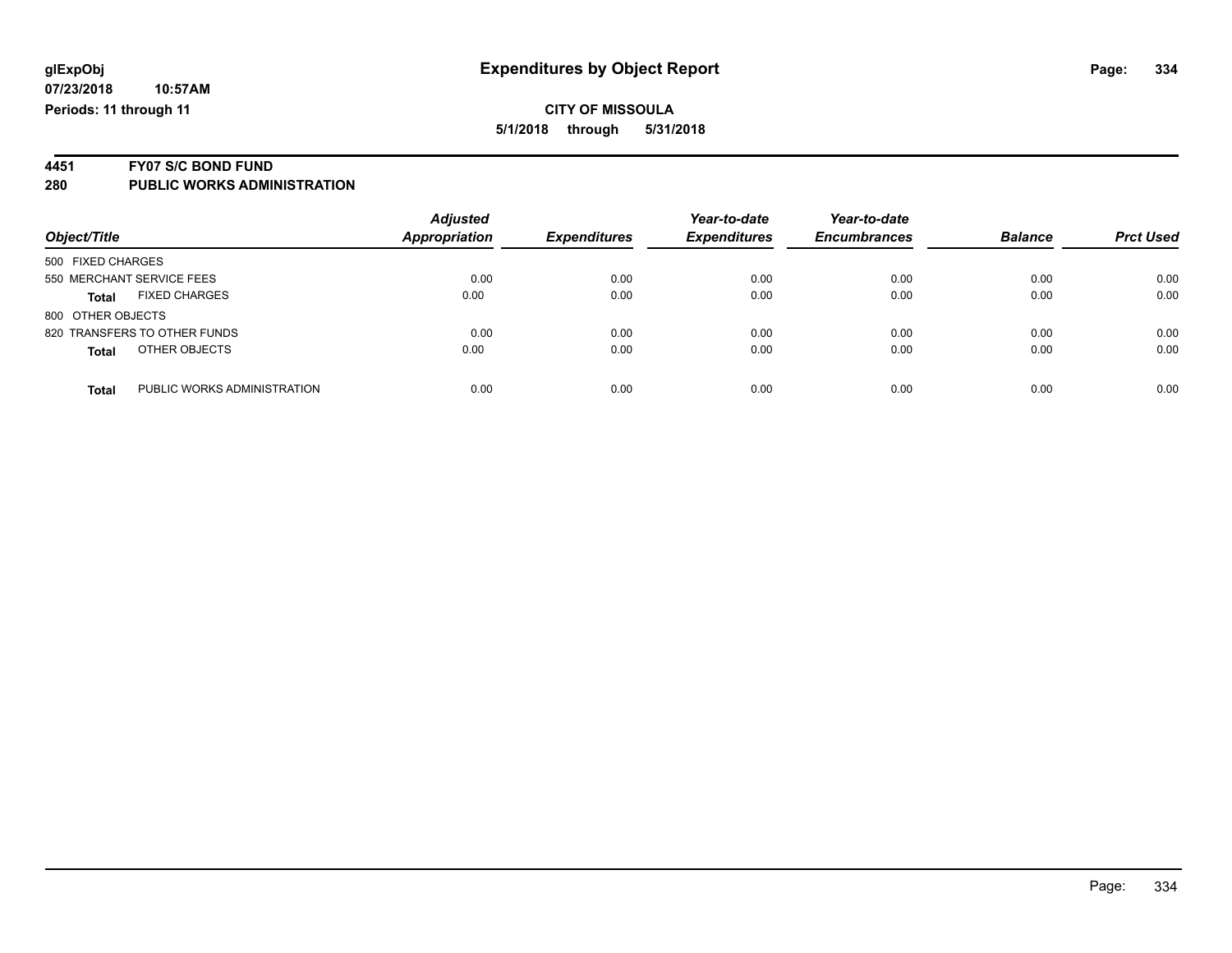#### **4451 FY07 S/C BOND FUND**

|                                      | <b>Adjusted</b>      |                     | Year-to-date        | Year-to-date        |                |                  |
|--------------------------------------|----------------------|---------------------|---------------------|---------------------|----------------|------------------|
| Object/Title                         | <b>Appropriation</b> | <b>Expenditures</b> | <b>Expenditures</b> | <b>Encumbrances</b> | <b>Balance</b> | <b>Prct Used</b> |
| 500 FIXED CHARGES                    |                      |                     |                     |                     |                |                  |
| 550 MERCHANT SERVICE FEES            | 0.00                 | 0.00                | 0.00                | 0.00                | 0.00           | 0.00             |
| <b>FIXED CHARGES</b><br><b>Total</b> | 0.00                 | 0.00                | 0.00                | 0.00                | 0.00           | 0.00             |
| 800 OTHER OBJECTS                    |                      |                     |                     |                     |                |                  |
| 820 TRANSFERS TO OTHER FUNDS         | 0.00                 | 0.00                | 0.00                | 0.00                | 0.00           | 0.00             |
| OTHER OBJECTS<br><b>Total</b>        | 0.00                 | 0.00                | 0.00                | 0.00                | 0.00           | 0.00             |
| FY07 S/C BOND FUND<br><b>Total</b>   | 0.00                 | 0.00                | 0.00                | 0.00                | 0.00           | 0.00             |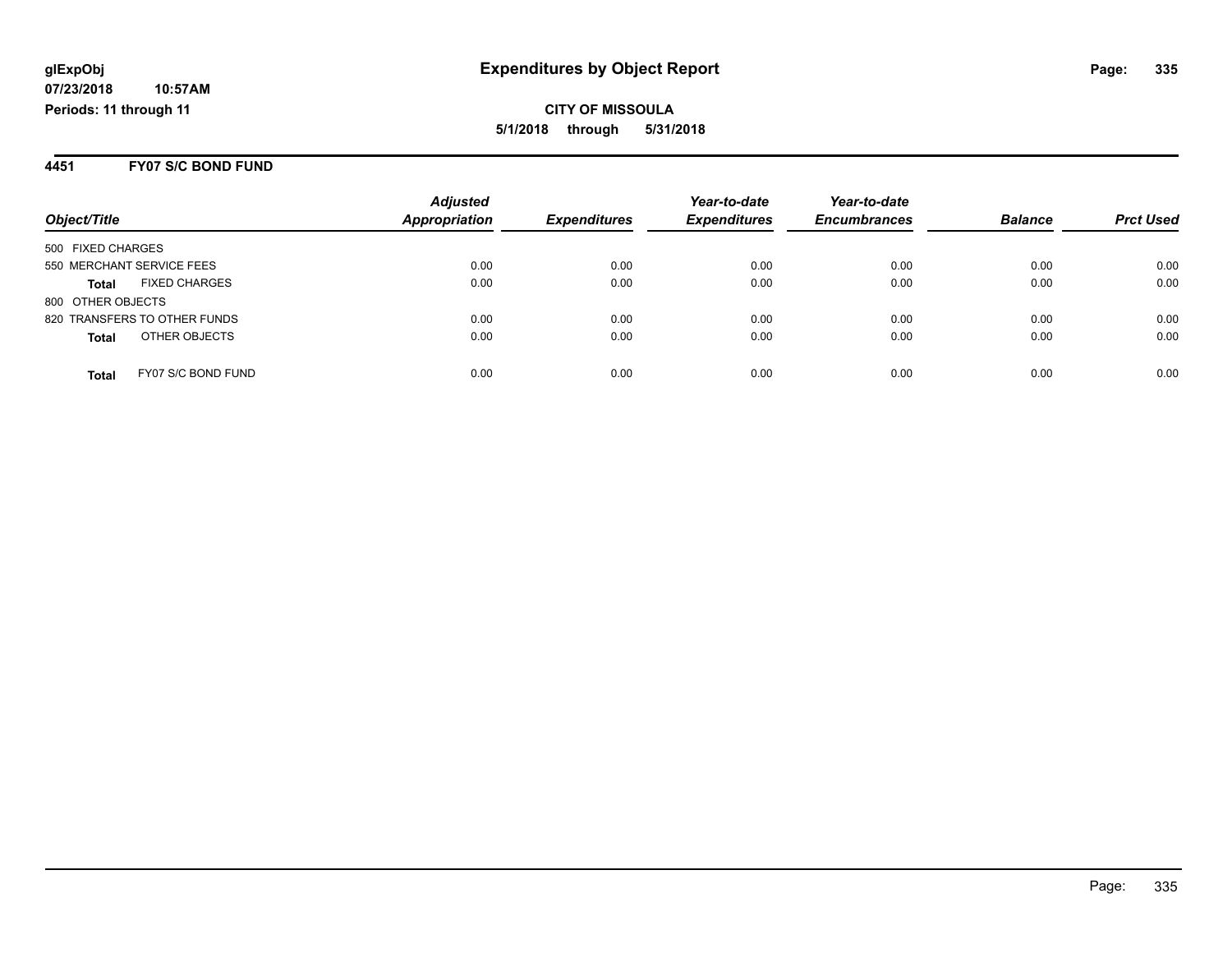### **CITY OF MISSOULA 5/1/2018 through 5/31/2018**

# **4452 S/C CONSTRUCTION FUND FOR FY 08 BOND SAL**

| Object/Title              |                             | <b>Adjusted</b><br>Appropriation | <b>Expenditures</b> | Year-to-date<br><b>Expenditures</b> | Year-to-date<br><b>Encumbrances</b> | <b>Balance</b> | <b>Prct Used</b> |
|---------------------------|-----------------------------|----------------------------------|---------------------|-------------------------------------|-------------------------------------|----------------|------------------|
| 500 FIXED CHARGES         |                             |                                  |                     |                                     |                                     |                |                  |
| 550 MERCHANT SERVICE FEES |                             | 0.00                             | 0.00                | 0.00                                | 0.00                                | 0.00           | 0.00             |
| <b>Total</b>              | <b>FIXED CHARGES</b>        | 0.00                             | 0.00                | 0.00                                | 0.00                                | 0.00           | 0.00             |
| 900 CAPITAL OUTLAY        |                             |                                  |                     |                                     |                                     |                |                  |
| 930 IMPROVEMENTS          |                             | 0.00                             | 0.00                | 0.00                                | 0.00                                | 0.00           | 0.00             |
| <b>Total</b>              | <b>CAPITAL OUTLAY</b>       | 0.00                             | 0.00                | 0.00                                | 0.00                                | 0.00           | 0.00             |
| <b>Total</b>              | PUBLIC WORKS ADMINISTRATION | 0.00                             | 0.00                | 0.00                                | 0.00                                | 0.00           | 0.00             |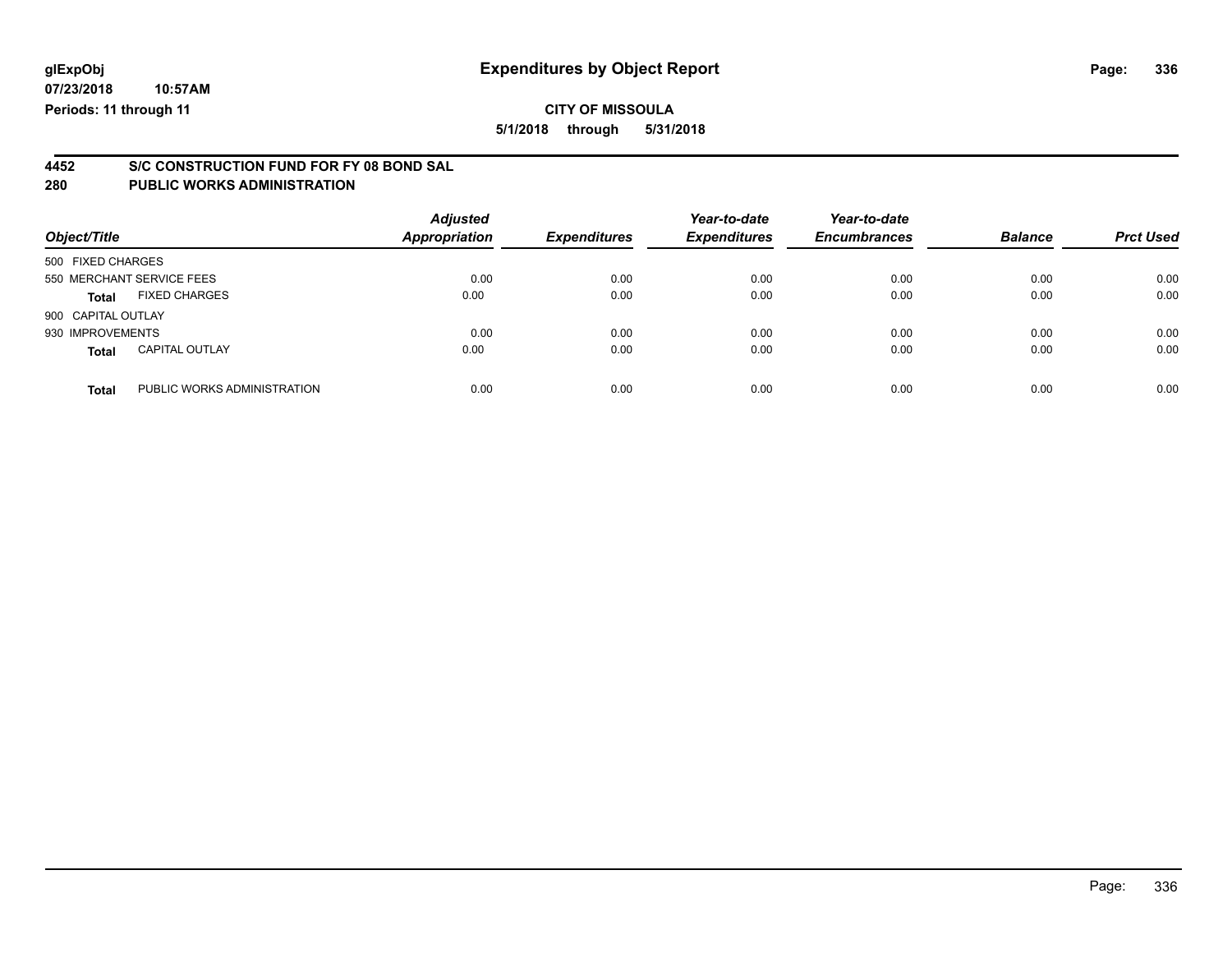### **glExpObj Expenditures by Object Report Page: 337**

**07/23/2018 10:57AM Periods: 11 through 11**

**5/1/2018 through 5/31/2018**

# **4452 S/C CONSTRUCTION FUND FOR FY 08 BOND SAL**

| Object/Title       |                                    | <b>Adjusted</b><br><b>Appropriation</b> | <b>Expenditures</b> | Year-to-date<br><b>Expenditures</b> | Year-to-date<br><b>Encumbrances</b> | <b>Balance</b> | <b>Prct Used</b> |
|--------------------|------------------------------------|-----------------------------------------|---------------------|-------------------------------------|-------------------------------------|----------------|------------------|
| 500 FIXED CHARGES  |                                    |                                         |                     |                                     |                                     |                |                  |
|                    | 550 MERCHANT SERVICE FEES          | 0.00                                    | 0.00                | 0.00                                | 0.00                                | 0.00           | 0.00             |
| <b>Total</b>       | <b>FIXED CHARGES</b>               | 0.00                                    | 0.00                | 0.00                                | 0.00                                | 0.00           | 0.00             |
| 900 CAPITAL OUTLAY |                                    |                                         |                     |                                     |                                     |                |                  |
| 930 IMPROVEMENTS   |                                    | 0.00                                    | 0.00                | 0.00                                | 0.00                                | 0.00           | 0.00             |
| <b>Total</b>       | <b>CAPITAL OUTLAY</b>              | 0.00                                    | 0.00                | 0.00                                | 0.00                                | 0.00           | 0.00             |
| <b>Total</b>       | S/C CONSTRUCTION FUND FOR FY 08 BO | 0.00                                    | 0.00                | 0.00                                | 0.00                                | 0.00           | 0.00             |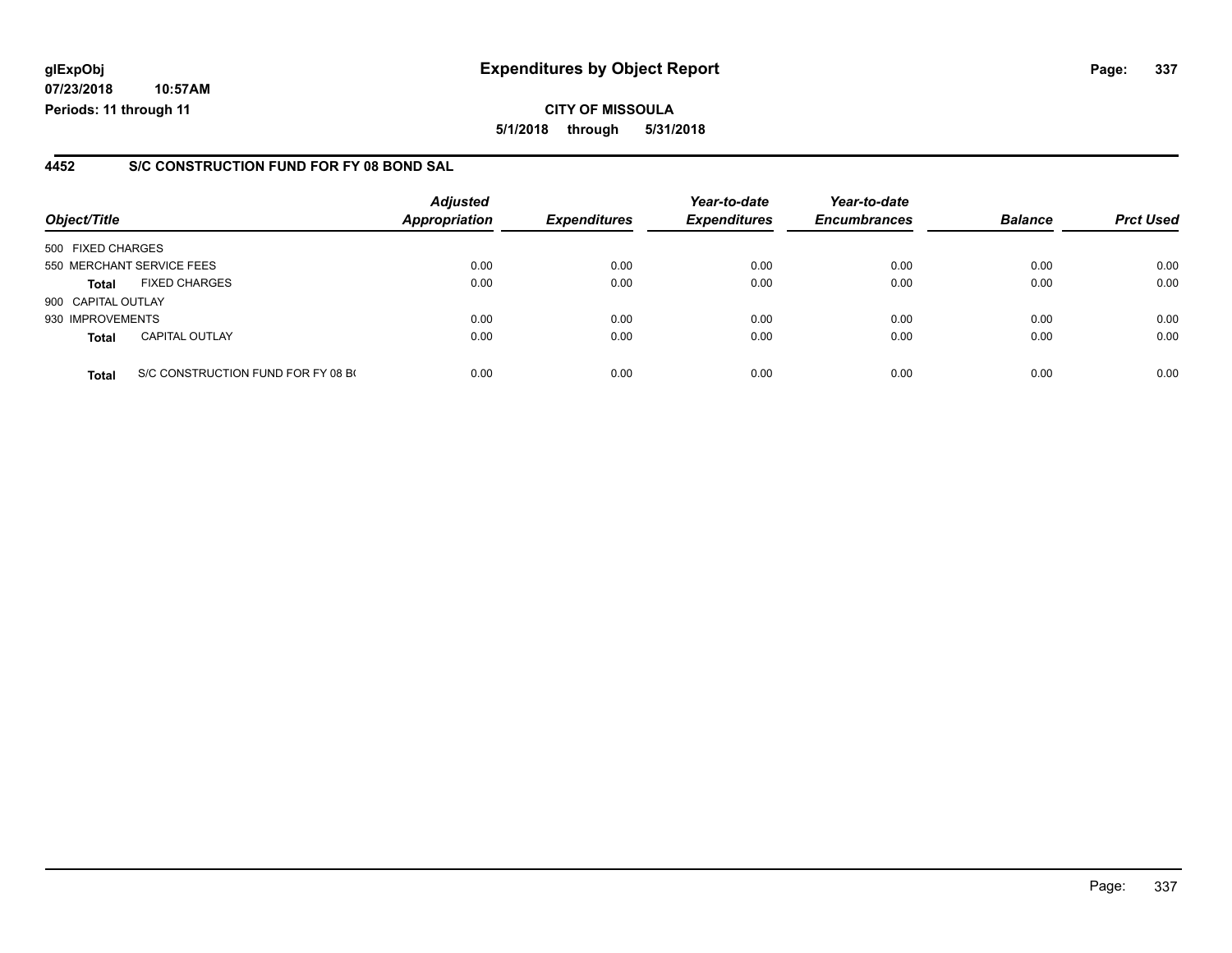# **4453 S/C CONSTRUCTION FUND FY09 BOND**

#### **280 PUBLIC WORKS ADMINISTRATION**

| Object/Title       |                              | <b>Adjusted</b><br><b>Appropriation</b> | <b>Expenditures</b> | Year-to-date<br><b>Expenditures</b> | Year-to-date<br><b>Encumbrances</b> | <b>Balance</b> | <b>Prct Used</b> |
|--------------------|------------------------------|-----------------------------------------|---------------------|-------------------------------------|-------------------------------------|----------------|------------------|
| 500 FIXED CHARGES  |                              |                                         |                     |                                     |                                     |                |                  |
|                    | 550 MERCHANT SERVICE FEES    | 0.00                                    | 0.00                | 0.00                                | 0.00                                | 0.00           | 0.00             |
| <b>Total</b>       | <b>FIXED CHARGES</b>         | 0.00                                    | 0.00                | 0.00                                | 0.00                                | 0.00           | 0.00             |
| 800 OTHER OBJECTS  |                              |                                         |                     |                                     |                                     |                |                  |
|                    | 820 TRANSFERS TO OTHER FUNDS | 0.00                                    | 0.00                | 0.00                                | 0.00                                | 0.00           | 0.00             |
| <b>Total</b>       | OTHER OBJECTS                | 0.00                                    | 0.00                | 0.00                                | 0.00                                | 0.00           | 0.00             |
| 900 CAPITAL OUTLAY |                              |                                         |                     |                                     |                                     |                |                  |
| 930 IMPROVEMENTS   |                              | 0.00                                    | 0.00                | 0.00                                | 0.00                                | 0.00           | 0.00             |
| <b>Total</b>       | <b>CAPITAL OUTLAY</b>        | 0.00                                    | 0.00                | 0.00                                | 0.00                                | 0.00           | 0.00             |
| <b>Total</b>       | PUBLIC WORKS ADMINISTRATION  | 0.00                                    | 0.00                | 0.00                                | 0.00                                | 0.00           | 0.00             |

Page: 338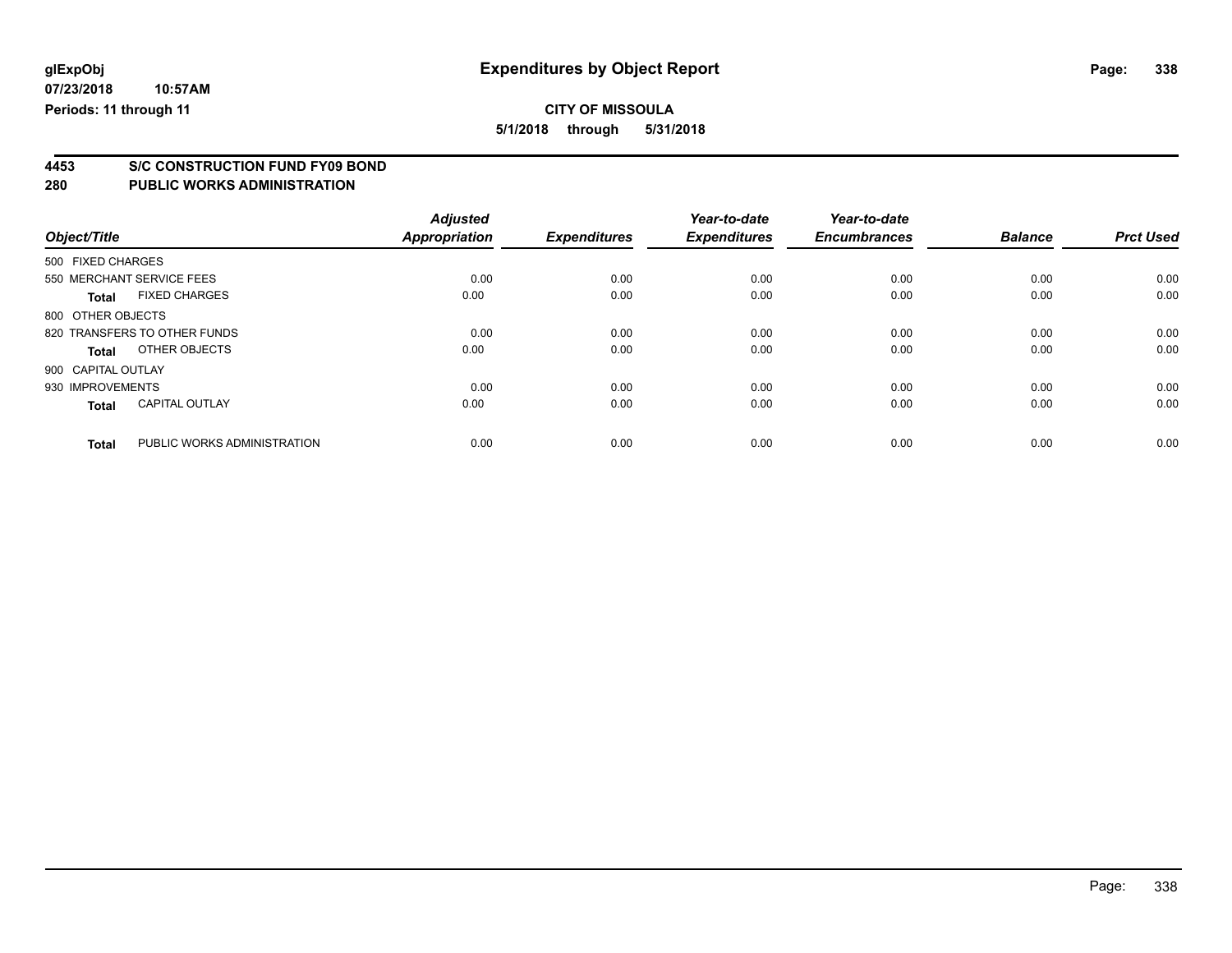# **4453 S/C CONSTRUCTION FUND FY09 BOND**

**390 NON-DEPARTMENTAL**

| Object/Title                         | <b>Adjusted</b><br>Appropriation | <b>Expenditures</b> | Year-to-date<br><b>Expenditures</b> | Year-to-date<br><b>Encumbrances</b> | <b>Balance</b> | <b>Prct Used</b> |
|--------------------------------------|----------------------------------|---------------------|-------------------------------------|-------------------------------------|----------------|------------------|
| 500 FIXED CHARGES                    |                                  |                     |                                     |                                     |                |                  |
| 500 FIXED CHARGES                    | 0.00                             | 0.00                | 0.00                                | 0.00                                | 0.00           | 0.00             |
| 550 MERCHANT SERVICE FEES            | 0.00                             | 0.00                | 0.00                                | 0.00                                | 0.00           | 0.00             |
| <b>FIXED CHARGES</b><br><b>Total</b> | 0.00                             | 0.00                | 0.00                                | 0.00                                | 0.00           | 0.00             |
| NON-DEPARTMENTAL<br><b>Total</b>     | 0.00                             | 0.00                | 0.00                                | 0.00                                | 0.00           | 0.00             |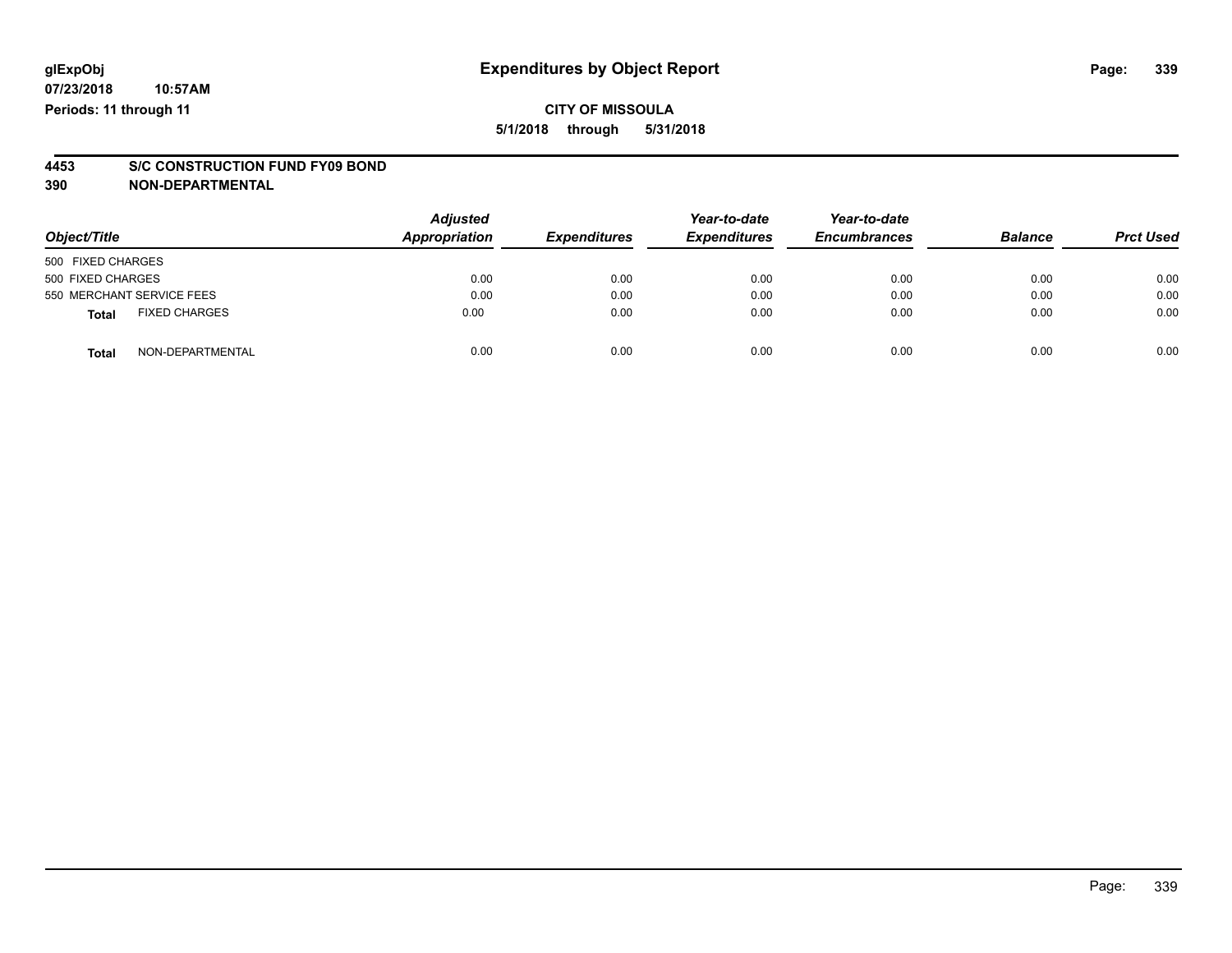**CITY OF MISSOULA 5/1/2018 through 5/31/2018**

#### **4453 S/C CONSTRUCTION FUND FY09 BOND**

|                    |                                 | <b>Adjusted</b>      |                     | Year-to-date        | Year-to-date        |                |                  |
|--------------------|---------------------------------|----------------------|---------------------|---------------------|---------------------|----------------|------------------|
| Object/Title       |                                 | <b>Appropriation</b> | <b>Expenditures</b> | <b>Expenditures</b> | <b>Encumbrances</b> | <b>Balance</b> | <b>Prct Used</b> |
| 500 FIXED CHARGES  |                                 |                      |                     |                     |                     |                |                  |
| 500 FIXED CHARGES  |                                 | 0.00                 | 0.00                | 0.00                | 0.00                | 0.00           | 0.00             |
|                    | 550 MERCHANT SERVICE FEES       | 0.00                 | 0.00                | 0.00                | 0.00                | 0.00           | 0.00             |
| <b>Total</b>       | <b>FIXED CHARGES</b>            | 0.00                 | 0.00                | 0.00                | 0.00                | 0.00           | 0.00             |
| 800 OTHER OBJECTS  |                                 |                      |                     |                     |                     |                |                  |
|                    | 820 TRANSFERS TO OTHER FUNDS    | 0.00                 | 0.00                | 0.00                | 0.00                | 0.00           | 0.00             |
| <b>Total</b>       | OTHER OBJECTS                   | 0.00                 | 0.00                | 0.00                | 0.00                | 0.00           | 0.00             |
| 900 CAPITAL OUTLAY |                                 |                      |                     |                     |                     |                |                  |
| 930 IMPROVEMENTS   |                                 | 0.00                 | 0.00                | 0.00                | 0.00                | 0.00           | 0.00             |
| <b>Total</b>       | <b>CAPITAL OUTLAY</b>           | 0.00                 | 0.00                | 0.00                | 0.00                | 0.00           | 0.00             |
| <b>Total</b>       | S/C CONSTRUCTION FUND FY09 BOND | 0.00                 | 0.00                | 0.00                | 0.00                | 0.00           | 0.00             |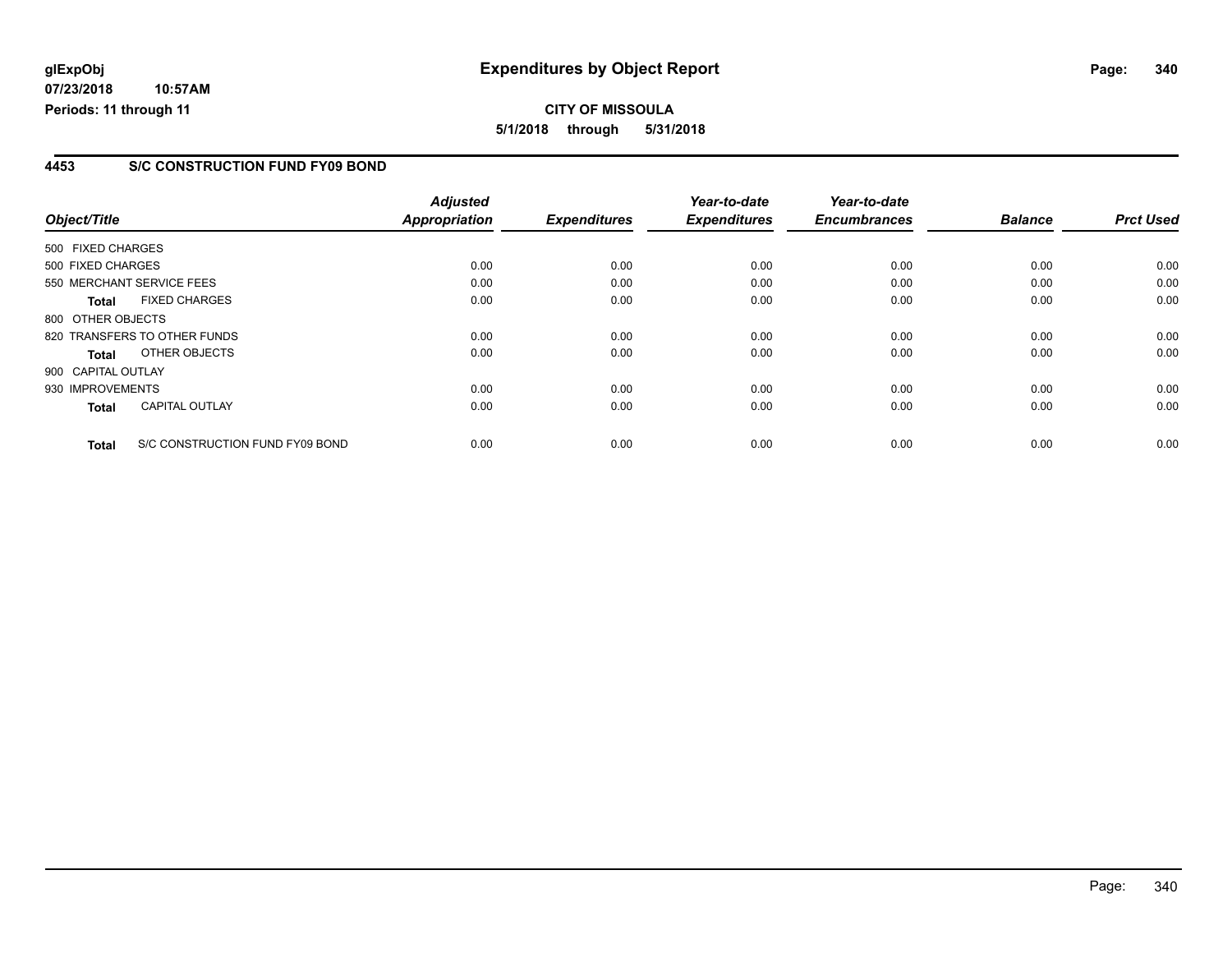### **CITY OF MISSOULA 5/1/2018 through 5/31/2018**

# **4454 S/C CONSTRUCTION FUND FOR FY10**

| Object/Title                                | <b>Adjusted</b><br><b>Appropriation</b> | <b>Expenditures</b> | Year-to-date<br><b>Expenditures</b> | Year-to-date<br><b>Encumbrances</b> | <b>Balance</b> | <b>Prct Used</b> |
|---------------------------------------------|-----------------------------------------|---------------------|-------------------------------------|-------------------------------------|----------------|------------------|
| 500 FIXED CHARGES                           |                                         |                     |                                     |                                     |                |                  |
| 550 MERCHANT SERVICE FEES                   | 0.00                                    | 0.00                | 0.00                                | 0.00                                | 0.00           | 0.00             |
| <b>FIXED CHARGES</b><br><b>Total</b>        | 0.00                                    | 0.00                | 0.00                                | 0.00                                | 0.00           | 0.00             |
| 900 CAPITAL OUTLAY                          |                                         |                     |                                     |                                     |                |                  |
| 930 IMPROVEMENTS                            | 0.00                                    | 0.00                | 0.00                                | 0.00                                | 0.00           | 0.00             |
| <b>CAPITAL OUTLAY</b><br><b>Total</b>       | 0.00                                    | 0.00                | 0.00                                | 0.00                                | 0.00           | 0.00             |
| PUBLIC WORKS ADMINISTRATION<br><b>Total</b> | 0.00                                    | 0.00                | 0.00                                | 0.00                                | 0.00           | 0.00             |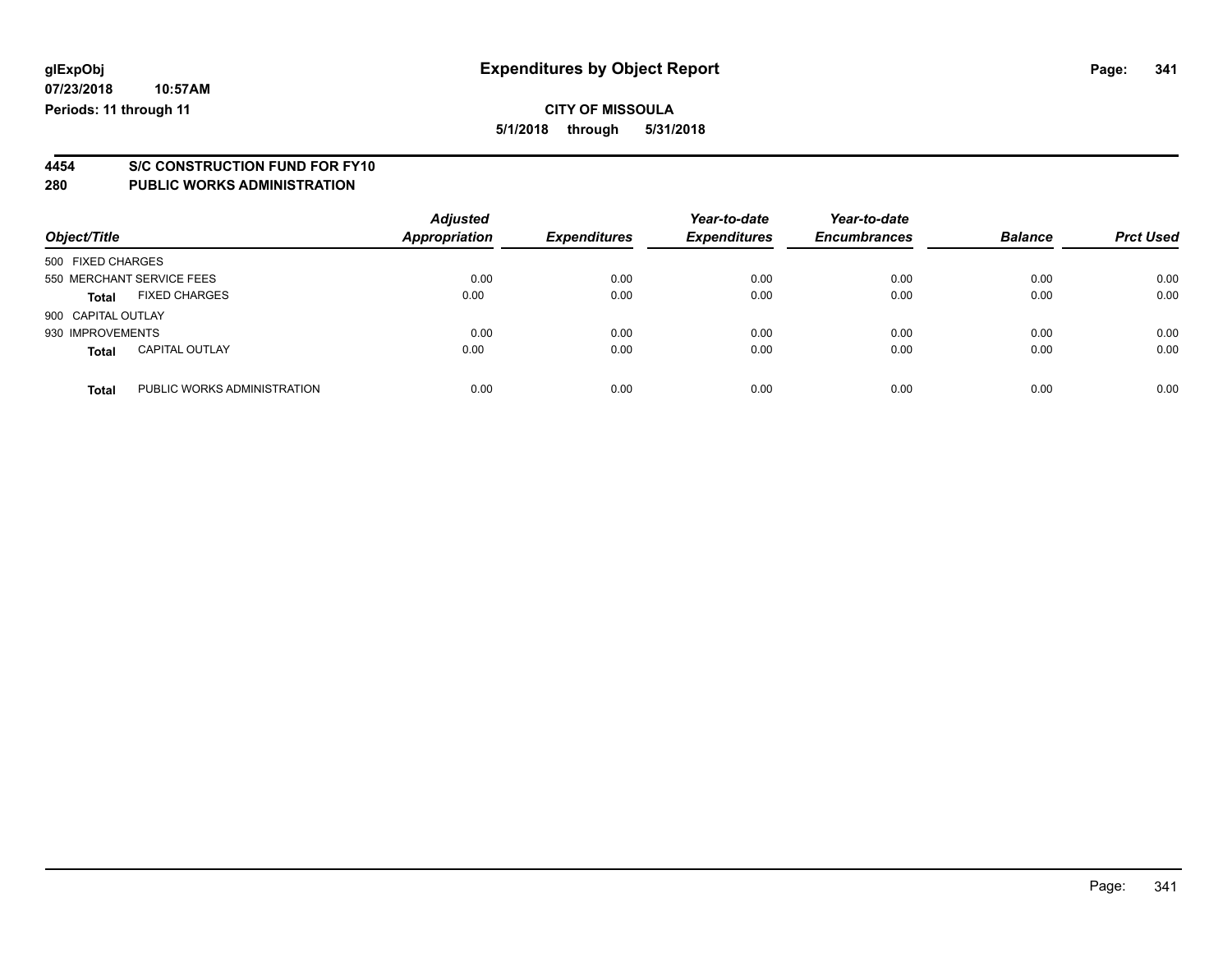**CITY OF MISSOULA 5/1/2018 through 5/31/2018**

#### **4454 S/C CONSTRUCTION FUND FOR FY10**

|                           |                                | <b>Adjusted</b>      |                     | Year-to-date        | Year-to-date        |                |                  |
|---------------------------|--------------------------------|----------------------|---------------------|---------------------|---------------------|----------------|------------------|
| Object/Title              |                                | <b>Appropriation</b> | <b>Expenditures</b> | <b>Expenditures</b> | <b>Encumbrances</b> | <b>Balance</b> | <b>Prct Used</b> |
| 500 FIXED CHARGES         |                                |                      |                     |                     |                     |                |                  |
| 550 MERCHANT SERVICE FEES |                                | 0.00                 | 0.00                | 0.00                | 0.00                | 0.00           | 0.00             |
| <b>Total</b>              | <b>FIXED CHARGES</b>           | 0.00                 | 0.00                | 0.00                | 0.00                | 0.00           | 0.00             |
| 900 CAPITAL OUTLAY        |                                |                      |                     |                     |                     |                |                  |
| 930 IMPROVEMENTS          |                                | 0.00                 | 0.00                | 0.00                | 0.00                | 0.00           | 0.00             |
| <b>Total</b>              | <b>CAPITAL OUTLAY</b>          | 0.00                 | 0.00                | 0.00                | 0.00                | 0.00           | 0.00             |
| <b>Total</b>              | S/C CONSTRUCTION FUND FOR FY10 | 0.00                 | 0.00                | 0.00                | 0.00                | 0.00           | 0.00             |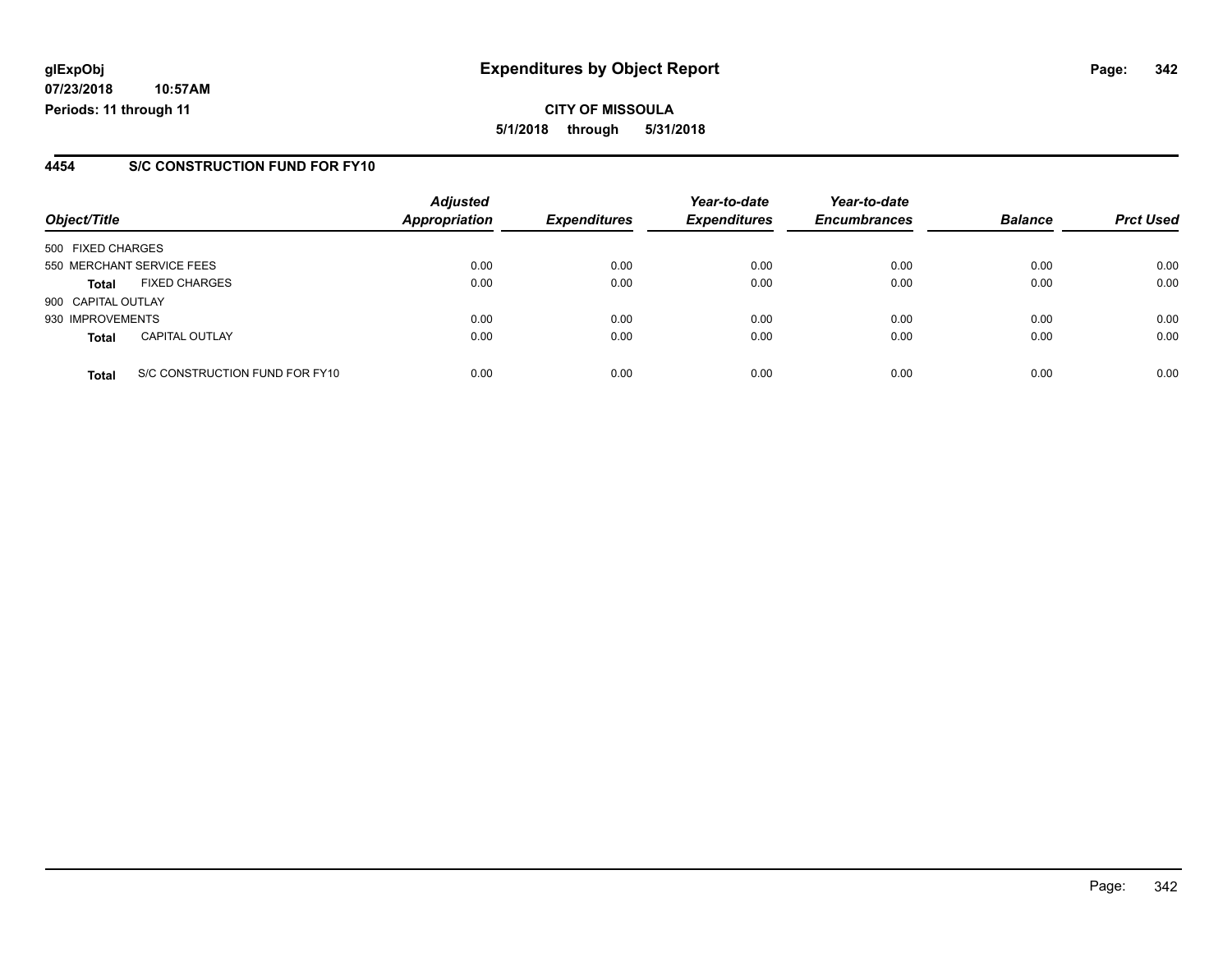**CITY OF MISSOULA 5/1/2018 through 5/31/2018**

**4455 FY11 S/C CONSTRUCTION FUND**

| Object/Title                                | <b>Adjusted</b><br><b>Appropriation</b> | <b>Expenditures</b> | Year-to-date<br><b>Expenditures</b> | Year-to-date<br><b>Encumbrances</b> | <b>Balance</b> | <b>Prct Used</b> |
|---------------------------------------------|-----------------------------------------|---------------------|-------------------------------------|-------------------------------------|----------------|------------------|
| 500 FIXED CHARGES                           |                                         |                     |                                     |                                     |                |                  |
| 550 MERCHANT SERVICE FEES                   | 0.00                                    | 0.00                | 0.00                                | 0.00                                | 0.00           | 0.00             |
| <b>FIXED CHARGES</b><br><b>Total</b>        | 0.00                                    | 0.00                | 0.00                                | 0.00                                | 0.00           | 0.00             |
| 900 CAPITAL OUTLAY                          |                                         |                     |                                     |                                     |                |                  |
| 930 IMPROVEMENTS                            | 0.00                                    | 0.00                | 0.00                                | 0.00                                | 0.00           | 0.00             |
| <b>CAPITAL OUTLAY</b><br><b>Total</b>       | 0.00                                    | 0.00                | 0.00                                | 0.00                                | 0.00           | 0.00             |
| PUBLIC WORKS ADMINISTRATION<br><b>Total</b> | 0.00                                    | 0.00                | 0.00                                | 0.00                                | 0.00           | 0.00             |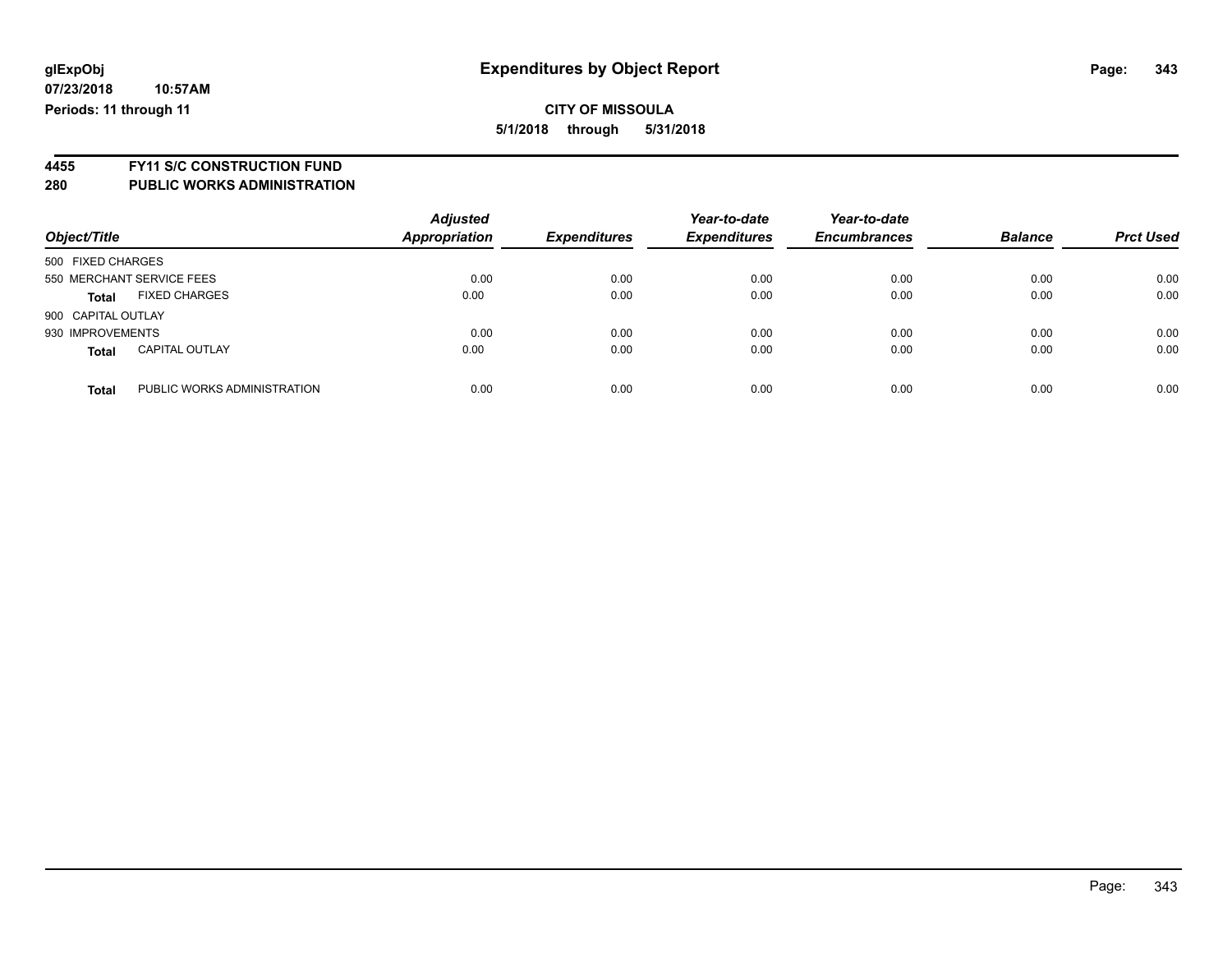**CITY OF MISSOULA 5/1/2018 through 5/31/2018**

#### **4455 FY11 S/C CONSTRUCTION FUND**

|                    |                                   | <b>Adjusted</b>      |                     | Year-to-date        | Year-to-date        |                |                  |
|--------------------|-----------------------------------|----------------------|---------------------|---------------------|---------------------|----------------|------------------|
| Object/Title       |                                   | <b>Appropriation</b> | <b>Expenditures</b> | <b>Expenditures</b> | <b>Encumbrances</b> | <b>Balance</b> | <b>Prct Used</b> |
| 500 FIXED CHARGES  |                                   |                      |                     |                     |                     |                |                  |
|                    | 550 MERCHANT SERVICE FEES         | 0.00                 | 0.00                | 0.00                | 0.00                | 0.00           | 0.00             |
| <b>Total</b>       | <b>FIXED CHARGES</b>              | 0.00                 | 0.00                | 0.00                | 0.00                | 0.00           | 0.00             |
| 900 CAPITAL OUTLAY |                                   |                      |                     |                     |                     |                |                  |
| 930 IMPROVEMENTS   |                                   | 0.00                 | 0.00                | 0.00                | 0.00                | 0.00           | 0.00             |
| <b>Total</b>       | <b>CAPITAL OUTLAY</b>             | 0.00                 | 0.00                | 0.00                | 0.00                | 0.00           | 0.00             |
| <b>Total</b>       | <b>FY11 S/C CONSTRUCTION FUND</b> | 0.00                 | 0.00                | 0.00                | 0.00                | 0.00           | 0.00             |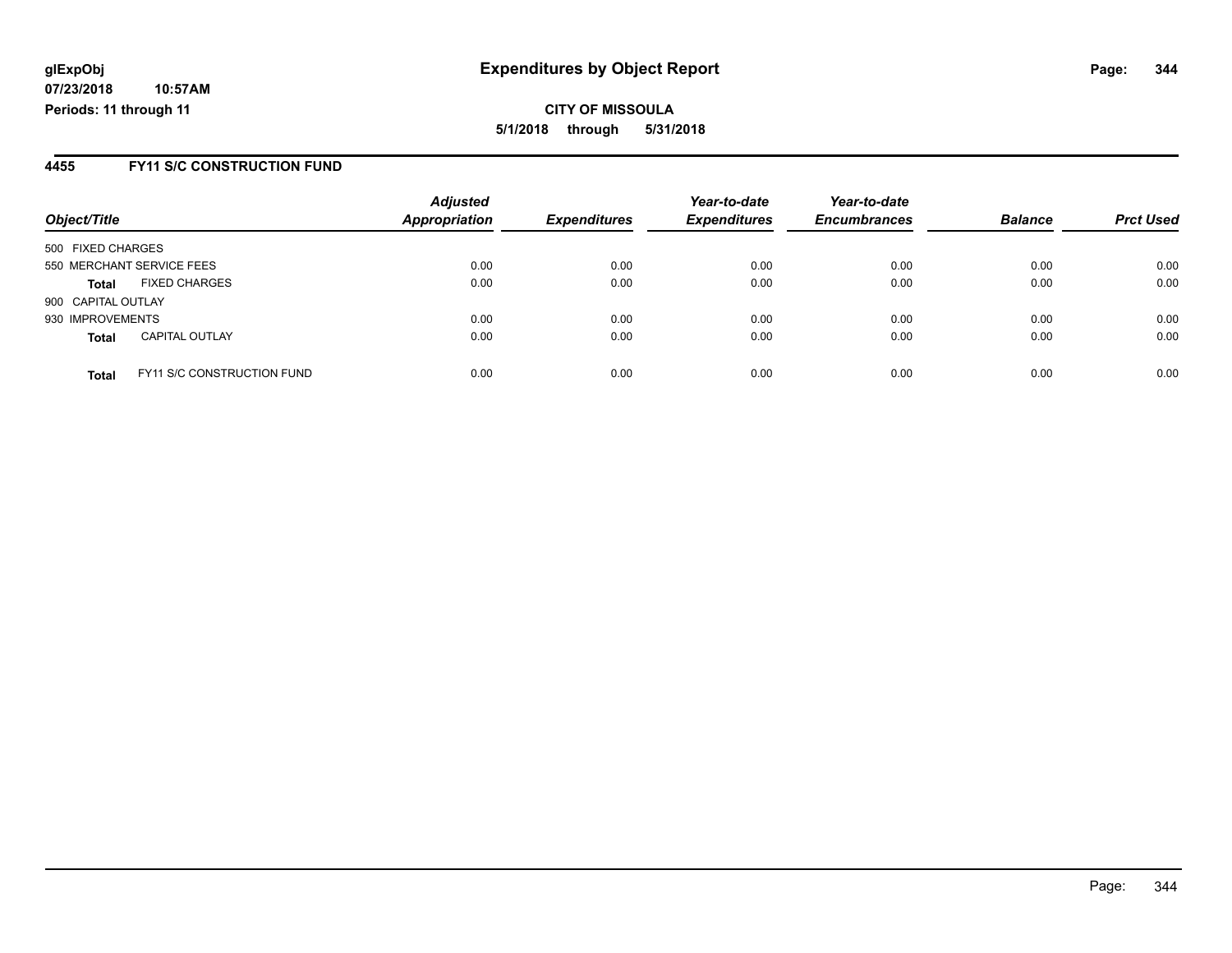### **CITY OF MISSOULA 5/1/2018 through 5/31/2018**

# **4456 FY12 S/C CONSTRUCTION FUND**

|                                             | <b>Adjusted</b>      |                     | Year-to-date        | Year-to-date        |                |                  |
|---------------------------------------------|----------------------|---------------------|---------------------|---------------------|----------------|------------------|
| Object/Title                                | <b>Appropriation</b> | <b>Expenditures</b> | <b>Expenditures</b> | <b>Encumbrances</b> | <b>Balance</b> | <b>Prct Used</b> |
| 500 FIXED CHARGES                           |                      |                     |                     |                     |                |                  |
| 550 MERCHANT SERVICE FEES                   | 0.00                 | 0.00                | 0.00                | 0.00                | 0.00           | 0.00             |
| <b>FIXED CHARGES</b><br><b>Total</b>        | 0.00                 | 0.00                | 0.00                | 0.00                | 0.00           | 0.00             |
| 800 OTHER OBJECTS                           |                      |                     |                     |                     |                |                  |
| 820 TRANSFERS TO OTHER FUNDS                | 0.00                 | 0.00                | 0.00                | 0.00                | 0.00           | 0.00             |
| OTHER OBJECTS<br>Total                      | 0.00                 | 0.00                | 0.00                | 0.00                | 0.00           | 0.00             |
| 900 CAPITAL OUTLAY                          |                      |                     |                     |                     |                |                  |
| 930 IMPROVEMENTS                            | 0.00                 | 0.00                | 0.00                | 0.00                | 0.00           | 0.00             |
| <b>CAPITAL OUTLAY</b><br><b>Total</b>       | 0.00                 | 0.00                | 0.00                | 0.00                | 0.00           | 0.00             |
| PUBLIC WORKS ADMINISTRATION<br><b>Total</b> | 0.00                 | 0.00                | 0.00                | 0.00                | 0.00           | 0.00             |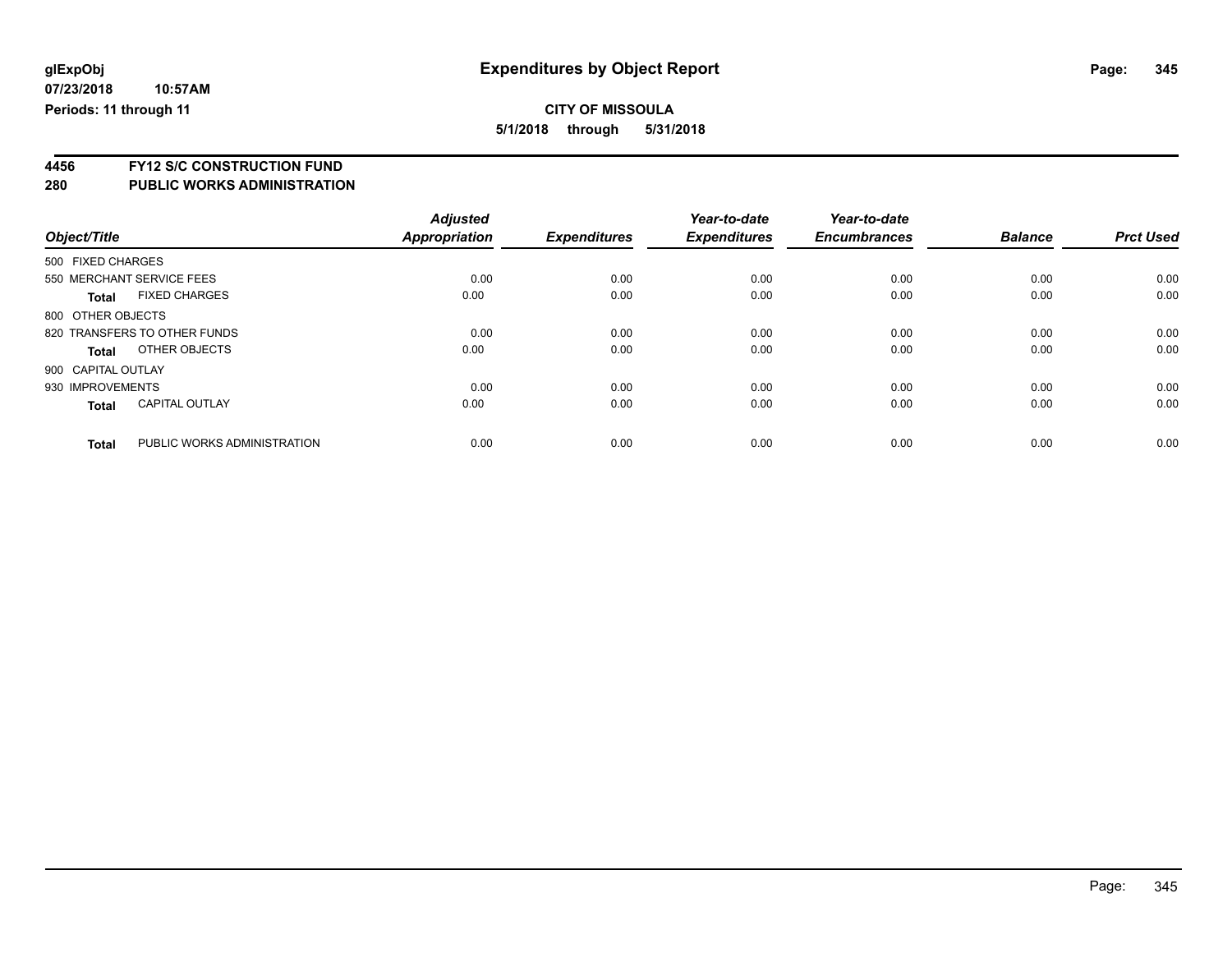# **CITY OF MISSOULA 5/1/2018 through 5/31/2018**

### **4456 FY12 S/C CONSTRUCTION FUND**

|                    |                                   | <b>Adjusted</b> |                     | Year-to-date        | Year-to-date        |                |                  |
|--------------------|-----------------------------------|-----------------|---------------------|---------------------|---------------------|----------------|------------------|
| Object/Title       |                                   | Appropriation   | <b>Expenditures</b> | <b>Expenditures</b> | <b>Encumbrances</b> | <b>Balance</b> | <b>Prct Used</b> |
| 500 FIXED CHARGES  |                                   |                 |                     |                     |                     |                |                  |
|                    | 550 MERCHANT SERVICE FEES         | 0.00            | 0.00                | 0.00                | 0.00                | 0.00           | 0.00             |
| <b>Total</b>       | <b>FIXED CHARGES</b>              | 0.00            | 0.00                | 0.00                | 0.00                | 0.00           | 0.00             |
| 800 OTHER OBJECTS  |                                   |                 |                     |                     |                     |                |                  |
|                    | 820 TRANSFERS TO OTHER FUNDS      | 0.00            | 0.00                | 0.00                | 0.00                | 0.00           | 0.00             |
| Total              | OTHER OBJECTS                     | 0.00            | 0.00                | 0.00                | 0.00                | 0.00           | 0.00             |
| 900 CAPITAL OUTLAY |                                   |                 |                     |                     |                     |                |                  |
| 930 IMPROVEMENTS   |                                   | 0.00            | 0.00                | 0.00                | 0.00                | 0.00           | 0.00             |
| <b>Total</b>       | <b>CAPITAL OUTLAY</b>             | 0.00            | 0.00                | 0.00                | 0.00                | 0.00           | 0.00             |
| <b>Total</b>       | <b>FY12 S/C CONSTRUCTION FUND</b> | 0.00            | 0.00                | 0.00                | 0.00                | 0.00           | 0.00             |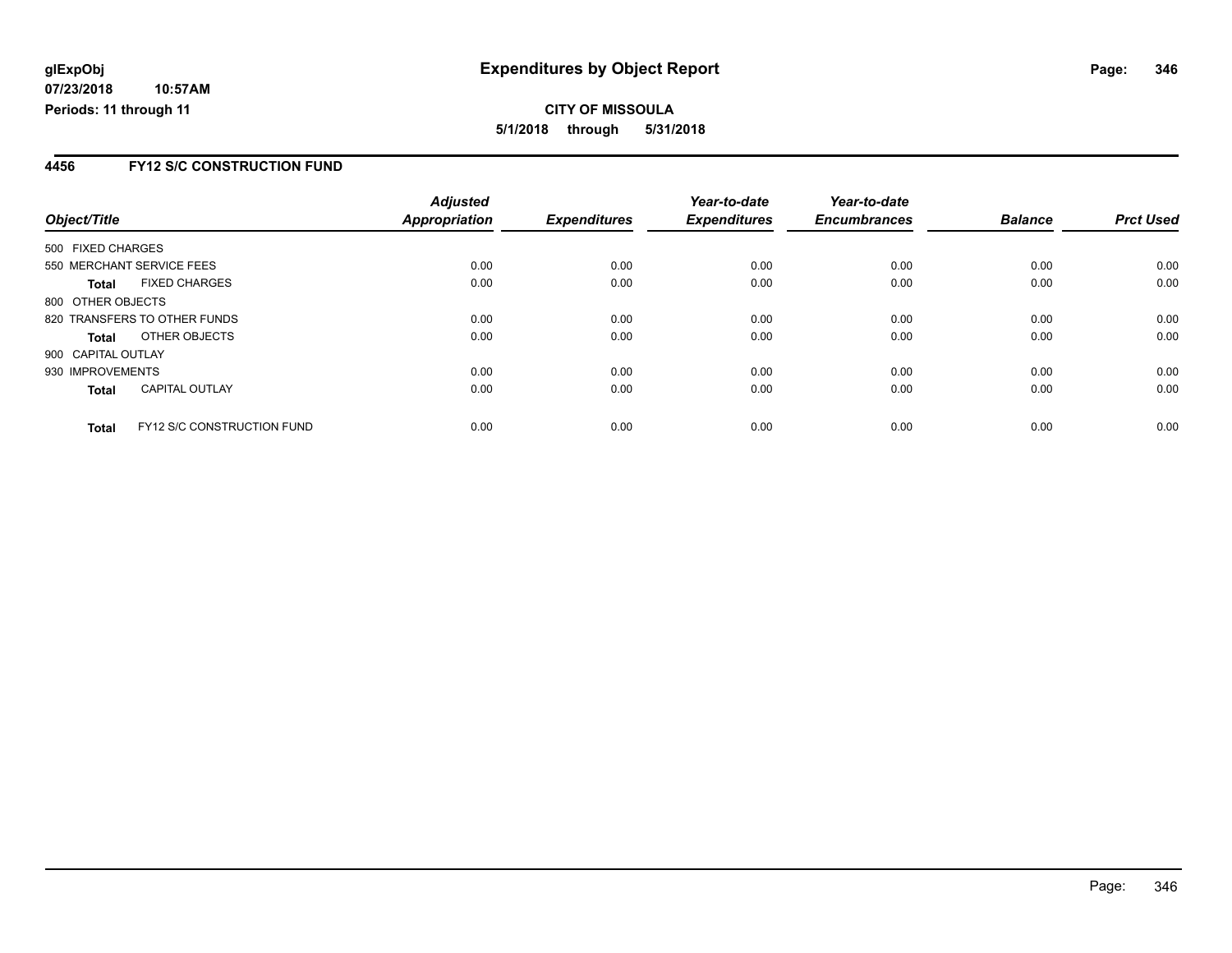# **4457 FY13 SIDEWALK/CURB CONSTRUCTION**

| Object/Title       |                              | <b>Adjusted</b><br>Appropriation | <b>Expenditures</b> | Year-to-date<br><b>Expenditures</b> | Year-to-date<br><b>Encumbrances</b> | <b>Balance</b> | <b>Prct Used</b> |
|--------------------|------------------------------|----------------------------------|---------------------|-------------------------------------|-------------------------------------|----------------|------------------|
|                    | 300 PURCHASED SERVICES       |                                  |                     |                                     |                                     |                |                  |
|                    | 350 PROFESSIONAL SERVICES    | 0.00                             | 0.00                | 0.00                                | 0.00                                | 0.00           | 0.00             |
| <b>Total</b>       | <b>PURCHASED SERVICES</b>    | 0.00                             | 0.00                | 0.00                                | 0.00                                | 0.00           | 0.00             |
| 500 FIXED CHARGES  |                              |                                  |                     |                                     |                                     |                |                  |
|                    | 550 MERCHANT SERVICE FEES    | 0.00                             | 0.00                | 0.00                                | 0.00                                | 0.00           | 0.00             |
| Total              | <b>FIXED CHARGES</b>         | 0.00                             | 0.00                | 0.00                                | 0.00                                | 0.00           | 0.00             |
| 800 OTHER OBJECTS  |                              |                                  |                     |                                     |                                     |                |                  |
|                    | 820 TRANSFERS TO OTHER FUNDS | 0.00                             | 0.00                | 0.00                                | 0.00                                | 0.00           | 0.00             |
| <b>Total</b>       | OTHER OBJECTS                | 0.00                             | 0.00                | 0.00                                | 0.00                                | 0.00           | 0.00             |
| 900 CAPITAL OUTLAY |                              |                                  |                     |                                     |                                     |                |                  |
| 930 IMPROVEMENTS   |                              | 0.00                             | 0.00                | 0.00                                | 0.00                                | 0.00           | 0.00             |
| <b>Total</b>       | <b>CAPITAL OUTLAY</b>        | 0.00                             | 0.00                | 0.00                                | 0.00                                | 0.00           | 0.00             |
| <b>Total</b>       | PUBLIC WORKS ADMINISTRATION  | 0.00                             | 0.00                | 0.00                                | 0.00                                | 0.00           | 0.00             |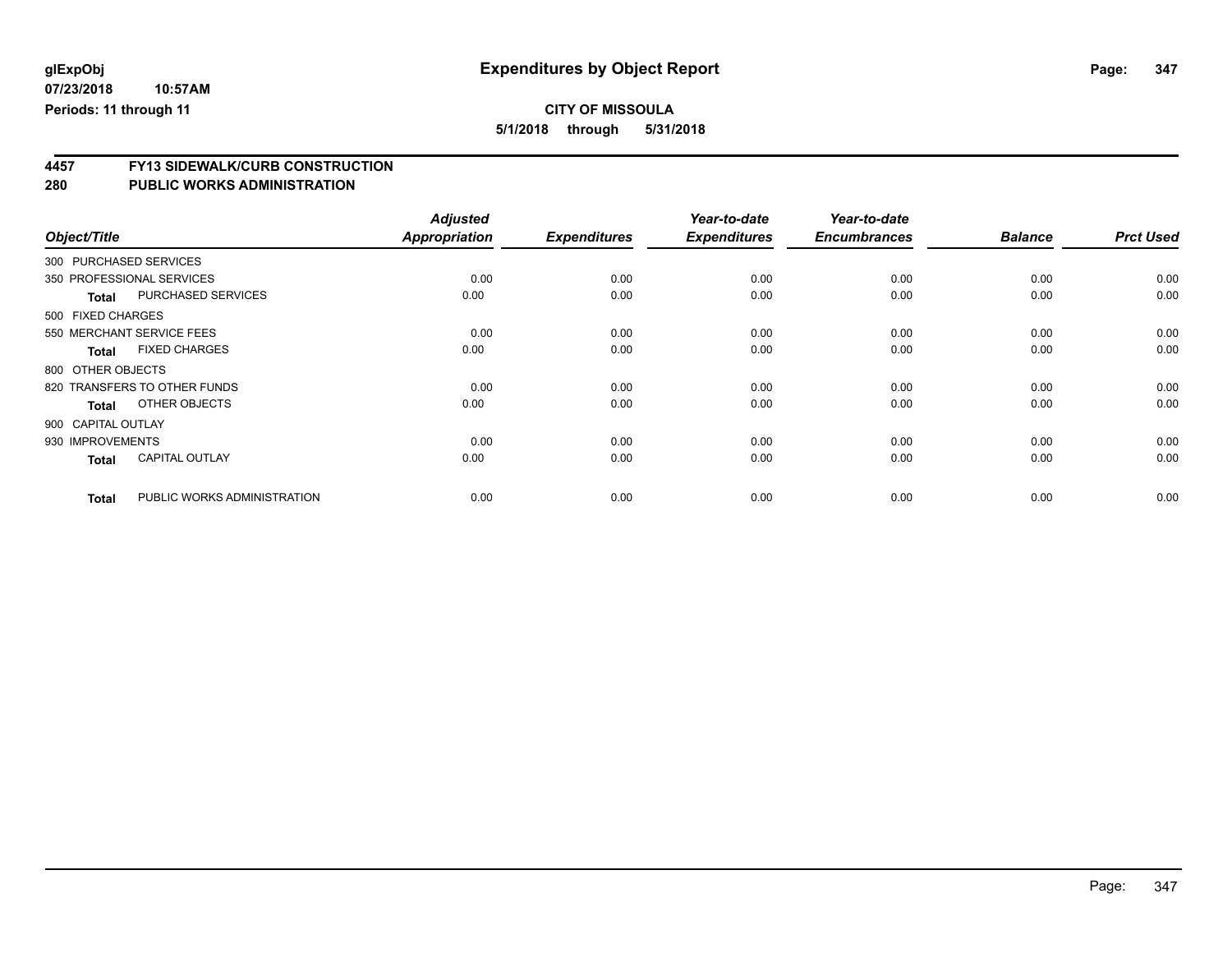### **4457 FY13 SIDEWALK/CURB CONSTRUCTION**

|                    |                                 | <b>Adjusted</b>      |                     | Year-to-date        | Year-to-date        |                |                  |
|--------------------|---------------------------------|----------------------|---------------------|---------------------|---------------------|----------------|------------------|
| Object/Title       |                                 | <b>Appropriation</b> | <b>Expenditures</b> | <b>Expenditures</b> | <b>Encumbrances</b> | <b>Balance</b> | <b>Prct Used</b> |
|                    | 300 PURCHASED SERVICES          |                      |                     |                     |                     |                |                  |
|                    | 350 PROFESSIONAL SERVICES       | 0.00                 | 0.00                | 0.00                | 0.00                | 0.00           | 0.00             |
| <b>Total</b>       | PURCHASED SERVICES              | 0.00                 | 0.00                | 0.00                | 0.00                | 0.00           | 0.00             |
| 500 FIXED CHARGES  |                                 |                      |                     |                     |                     |                |                  |
|                    | 550 MERCHANT SERVICE FEES       | 0.00                 | 0.00                | 0.00                | 0.00                | 0.00           | 0.00             |
| <b>Total</b>       | <b>FIXED CHARGES</b>            | 0.00                 | 0.00                | 0.00                | 0.00                | 0.00           | 0.00             |
| 800 OTHER OBJECTS  |                                 |                      |                     |                     |                     |                |                  |
|                    | 820 TRANSFERS TO OTHER FUNDS    | 0.00                 | 0.00                | 0.00                | 0.00                | 0.00           | 0.00             |
| Total              | OTHER OBJECTS                   | 0.00                 | 0.00                | 0.00                | 0.00                | 0.00           | 0.00             |
| 900 CAPITAL OUTLAY |                                 |                      |                     |                     |                     |                |                  |
| 930 IMPROVEMENTS   |                                 | 0.00                 | 0.00                | 0.00                | 0.00                | 0.00           | 0.00             |
| <b>Total</b>       | <b>CAPITAL OUTLAY</b>           | 0.00                 | 0.00                | 0.00                | 0.00                | 0.00           | 0.00             |
| <b>Total</b>       | FY13 SIDEWALK/CURB CONSTRUCTION | 0.00                 | 0.00                | 0.00                | 0.00                | 0.00           | 0.00             |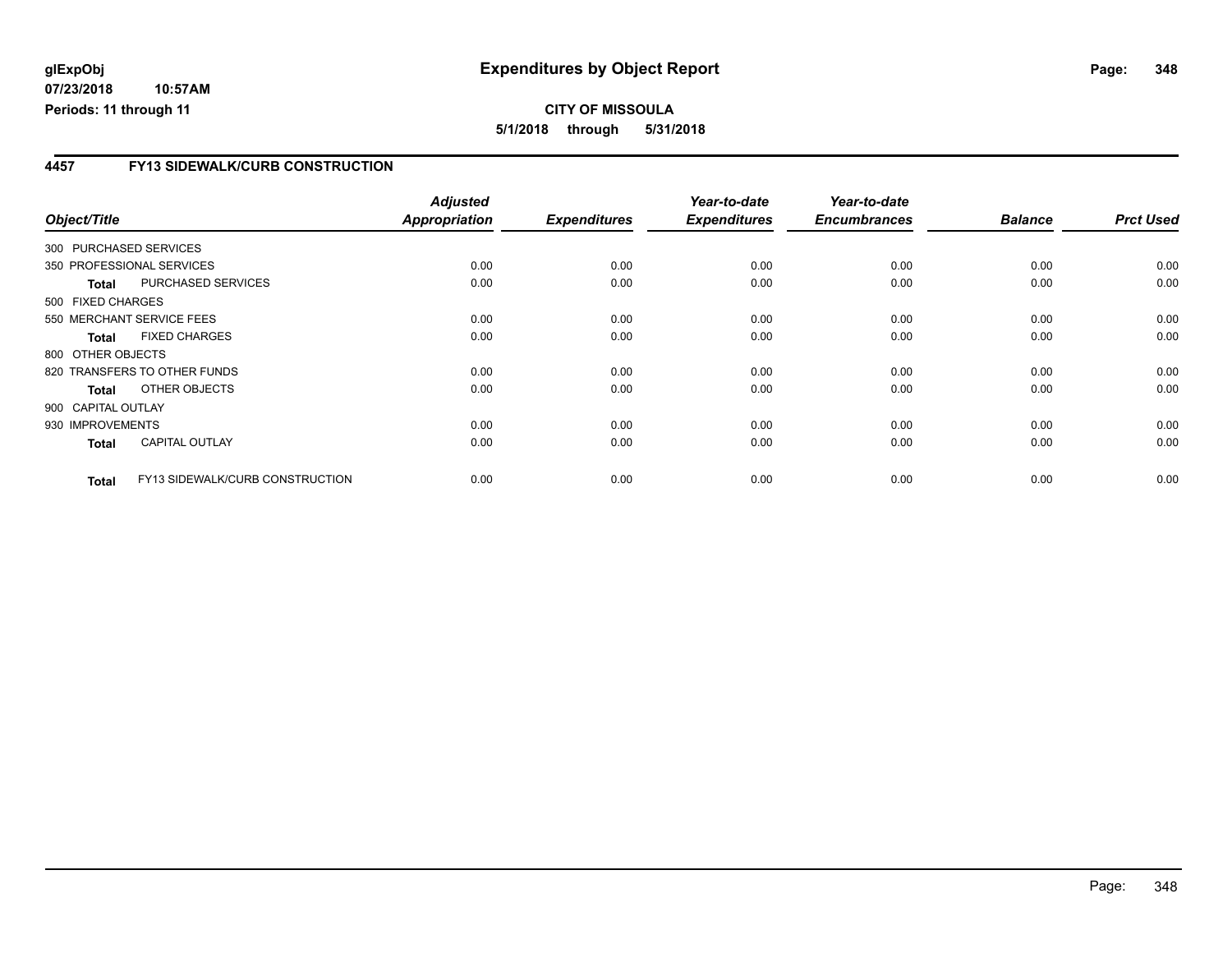### **CITY OF MISSOULA 5/1/2018 through 5/31/2018**

# **4458 FY14 SIDEWALK & CURB CONSTRUCTION**

| Object/Title       |                              | <b>Adjusted</b><br>Appropriation | <b>Expenditures</b> | Year-to-date<br><b>Expenditures</b> | Year-to-date<br><b>Encumbrances</b> | <b>Balance</b> | <b>Prct Used</b> |
|--------------------|------------------------------|----------------------------------|---------------------|-------------------------------------|-------------------------------------|----------------|------------------|
| 500 FIXED CHARGES  |                              |                                  |                     |                                     |                                     |                |                  |
|                    | 550 MERCHANT SERVICE FEES    | 0.00                             | 0.00                | 0.00                                | 0.00                                | 0.00           | 0.00             |
| <b>Total</b>       | <b>FIXED CHARGES</b>         | 0.00                             | 0.00                | 0.00                                | 0.00                                | 0.00           | 0.00             |
| 800 OTHER OBJECTS  |                              |                                  |                     |                                     |                                     |                |                  |
|                    | 820 TRANSFERS TO OTHER FUNDS | 0.00                             | 0.00                | 0.00                                | 0.00                                | 0.00           | 0.00             |
| <b>Total</b>       | OTHER OBJECTS                | 0.00                             | 0.00                | 0.00                                | 0.00                                | 0.00           | 0.00             |
| 900 CAPITAL OUTLAY |                              |                                  |                     |                                     |                                     |                |                  |
| 930 IMPROVEMENTS   |                              | 0.00                             | 0.00                | 0.00                                | 0.00                                | 0.00           | 0.00             |
| <b>Total</b>       | <b>CAPITAL OUTLAY</b>        | 0.00                             | 0.00                | 0.00                                | 0.00                                | 0.00           | 0.00             |
| <b>Total</b>       | PUBLIC WORKS ADMINISTRATION  | 0.00                             | 0.00                | 0.00                                | 0.00                                | 0.00           | 0.00             |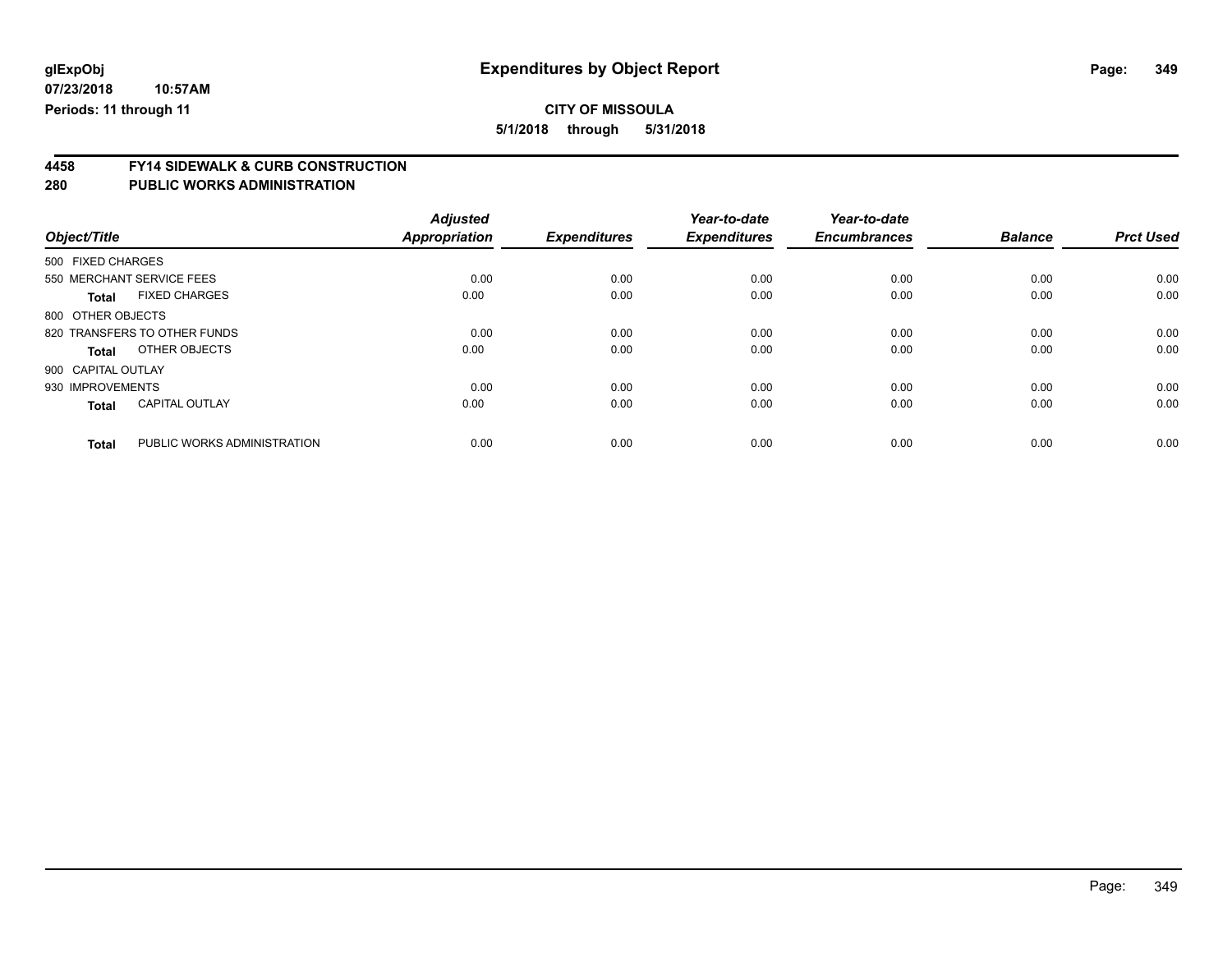**CITY OF MISSOULA 5/1/2018 through 5/31/2018**

#### **4458 FY14 SIDEWALK & CURB CONSTRUCTION**

|                              |                                              | <b>Adjusted</b> |                     | Year-to-date        | Year-to-date        |                |                  |
|------------------------------|----------------------------------------------|-----------------|---------------------|---------------------|---------------------|----------------|------------------|
| Object/Title                 |                                              | Appropriation   | <b>Expenditures</b> | <b>Expenditures</b> | <b>Encumbrances</b> | <b>Balance</b> | <b>Prct Used</b> |
| 500 FIXED CHARGES            |                                              |                 |                     |                     |                     |                |                  |
| 550 MERCHANT SERVICE FEES    |                                              | 0.00            | 0.00                | 0.00                | 0.00                | 0.00           | 0.00             |
| <b>Total</b>                 | <b>FIXED CHARGES</b>                         | 0.00            | 0.00                | 0.00                | 0.00                | 0.00           | 0.00             |
| 800 OTHER OBJECTS            |                                              |                 |                     |                     |                     |                |                  |
| 820 TRANSFERS TO OTHER FUNDS |                                              | 0.00            | 0.00                | 0.00                | 0.00                | 0.00           | 0.00             |
| <b>Total</b>                 | OTHER OBJECTS                                | 0.00            | 0.00                | 0.00                | 0.00                | 0.00           | 0.00             |
| 900 CAPITAL OUTLAY           |                                              |                 |                     |                     |                     |                |                  |
| 930 IMPROVEMENTS             |                                              | 0.00            | 0.00                | 0.00                | 0.00                | 0.00           | 0.00             |
| <b>Total</b>                 | <b>CAPITAL OUTLAY</b>                        | 0.00            | 0.00                | 0.00                | 0.00                | 0.00           | 0.00             |
| <b>Total</b>                 | <b>FY14 SIDEWALK &amp; CURB CONSTRUCTIOL</b> | 0.00            | 0.00                | 0.00                | 0.00                | 0.00           | 0.00             |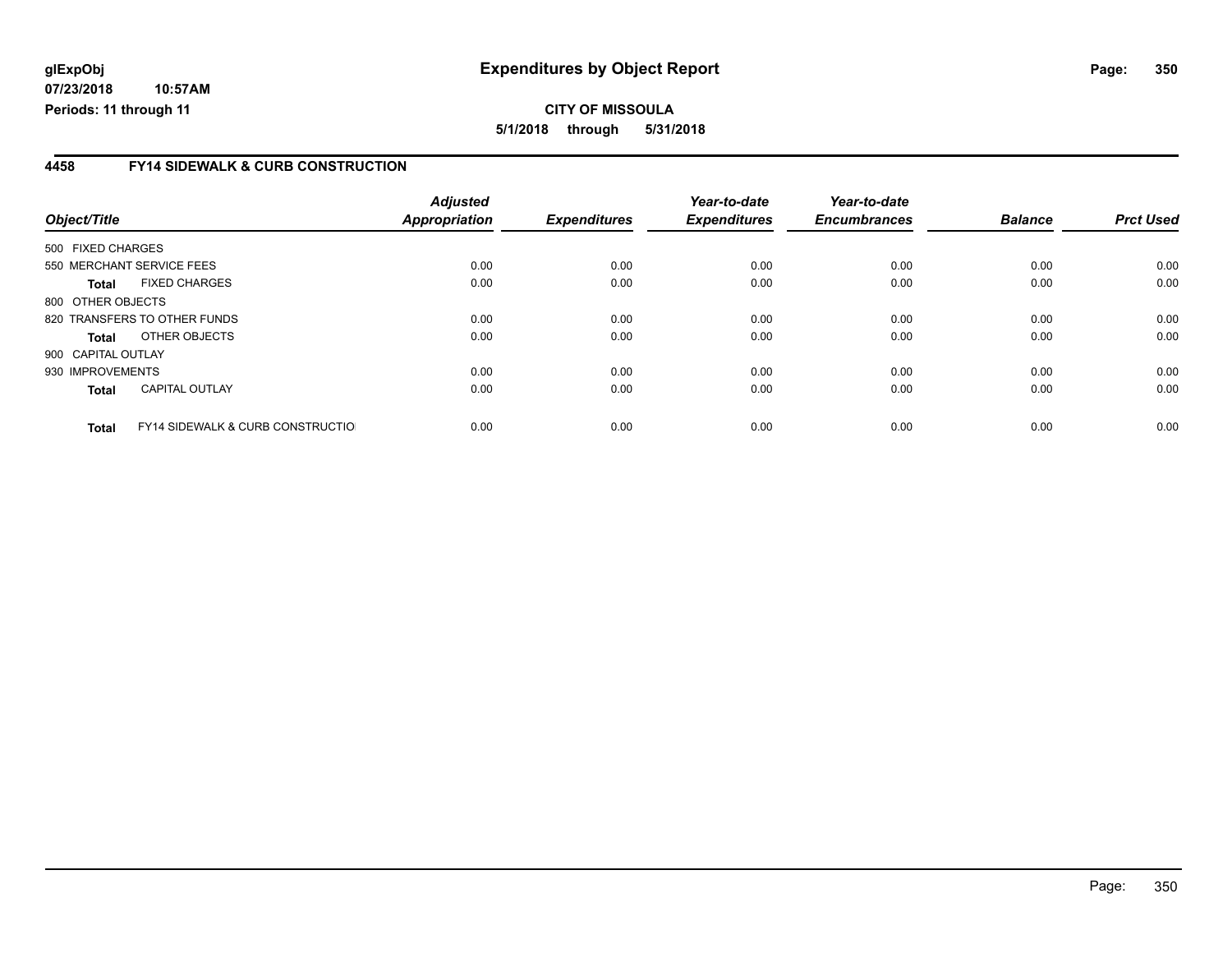# **4459 FY15 SIDEWALK/CURB CONSTRUCTION**

| Object/Title       |                              | <b>Adjusted</b><br><b>Appropriation</b> | <b>Expenditures</b> | Year-to-date<br><b>Expenditures</b> | Year-to-date<br><b>Encumbrances</b> | <b>Balance</b> | <b>Prct Used</b> |
|--------------------|------------------------------|-----------------------------------------|---------------------|-------------------------------------|-------------------------------------|----------------|------------------|
| 500 FIXED CHARGES  |                              |                                         |                     |                                     |                                     |                |                  |
|                    | 550 MERCHANT SERVICE FEES    | 0.00                                    | 0.00                | 0.00                                | 0.00                                | 0.00           | 0.00             |
| <b>Total</b>       | <b>FIXED CHARGES</b>         | 0.00                                    | 0.00                | 0.00                                | 0.00                                | 0.00           | 0.00             |
| 800 OTHER OBJECTS  |                              |                                         |                     |                                     |                                     |                |                  |
|                    | 820 TRANSFERS TO OTHER FUNDS | 0.00                                    | 0.00                | 0.00                                | 0.00                                | 0.00           | 0.00             |
| <b>Total</b>       | OTHER OBJECTS                | 0.00                                    | 0.00                | 0.00                                | 0.00                                | 0.00           | 0.00             |
| 900 CAPITAL OUTLAY |                              |                                         |                     |                                     |                                     |                |                  |
| 930 IMPROVEMENTS   |                              | 0.00                                    | 0.00                | 0.00                                | 0.00                                | 0.00           | 0.00             |
| <b>Total</b>       | <b>CAPITAL OUTLAY</b>        | 0.00                                    | 0.00                | 0.00                                | 0.00                                | 0.00           | 0.00             |
| <b>Total</b>       | PUBLIC WORKS ADMINISTRATION  | 0.00                                    | 0.00                | 0.00                                | 0.00                                | 0.00           | 0.00             |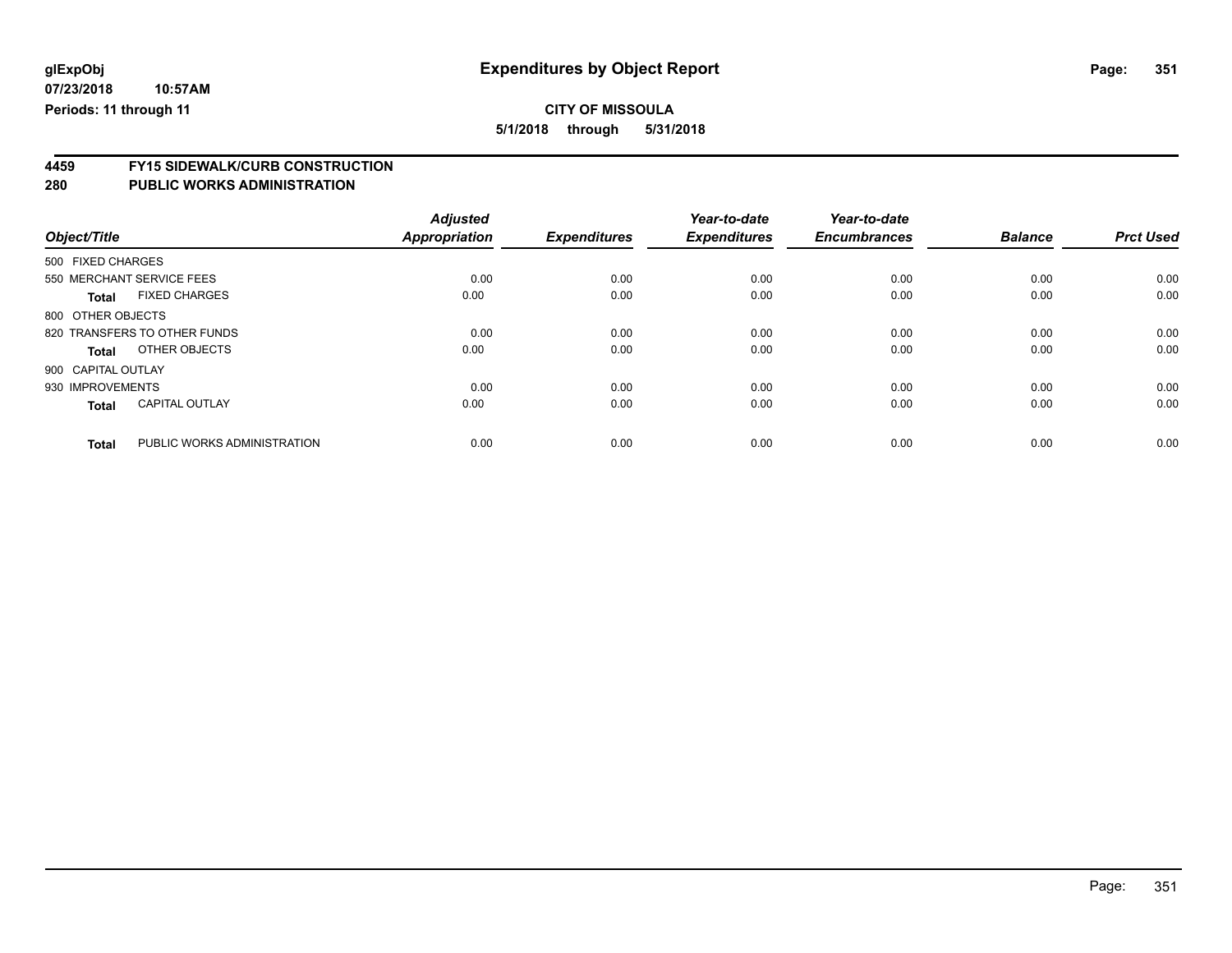**CITY OF MISSOULA 5/1/2018 through 5/31/2018**

#### **4459 FY15 SIDEWALK/CURB CONSTRUCTION**

|                    |                                        | <b>Adjusted</b> |                     | Year-to-date        | Year-to-date        |                |                  |
|--------------------|----------------------------------------|-----------------|---------------------|---------------------|---------------------|----------------|------------------|
| Object/Title       |                                        | Appropriation   | <b>Expenditures</b> | <b>Expenditures</b> | <b>Encumbrances</b> | <b>Balance</b> | <b>Prct Used</b> |
| 500 FIXED CHARGES  |                                        |                 |                     |                     |                     |                |                  |
|                    | 550 MERCHANT SERVICE FEES              | 0.00            | 0.00                | 0.00                | 0.00                | 0.00           | 0.00             |
| Total              | <b>FIXED CHARGES</b>                   | 0.00            | 0.00                | 0.00                | 0.00                | 0.00           | 0.00             |
| 800 OTHER OBJECTS  |                                        |                 |                     |                     |                     |                |                  |
|                    | 820 TRANSFERS TO OTHER FUNDS           | 0.00            | 0.00                | 0.00                | 0.00                | 0.00           | 0.00             |
| <b>Total</b>       | OTHER OBJECTS                          | 0.00            | 0.00                | 0.00                | 0.00                | 0.00           | 0.00             |
| 900 CAPITAL OUTLAY |                                        |                 |                     |                     |                     |                |                  |
| 930 IMPROVEMENTS   |                                        | 0.00            | 0.00                | 0.00                | 0.00                | 0.00           | 0.00             |
| <b>Total</b>       | <b>CAPITAL OUTLAY</b>                  | 0.00            | 0.00                | 0.00                | 0.00                | 0.00           | 0.00             |
| <b>Total</b>       | <b>FY15 SIDEWALK/CURB CONSTRUCTION</b> | 0.00            | 0.00                | 0.00                | 0.00                | 0.00           | 0.00             |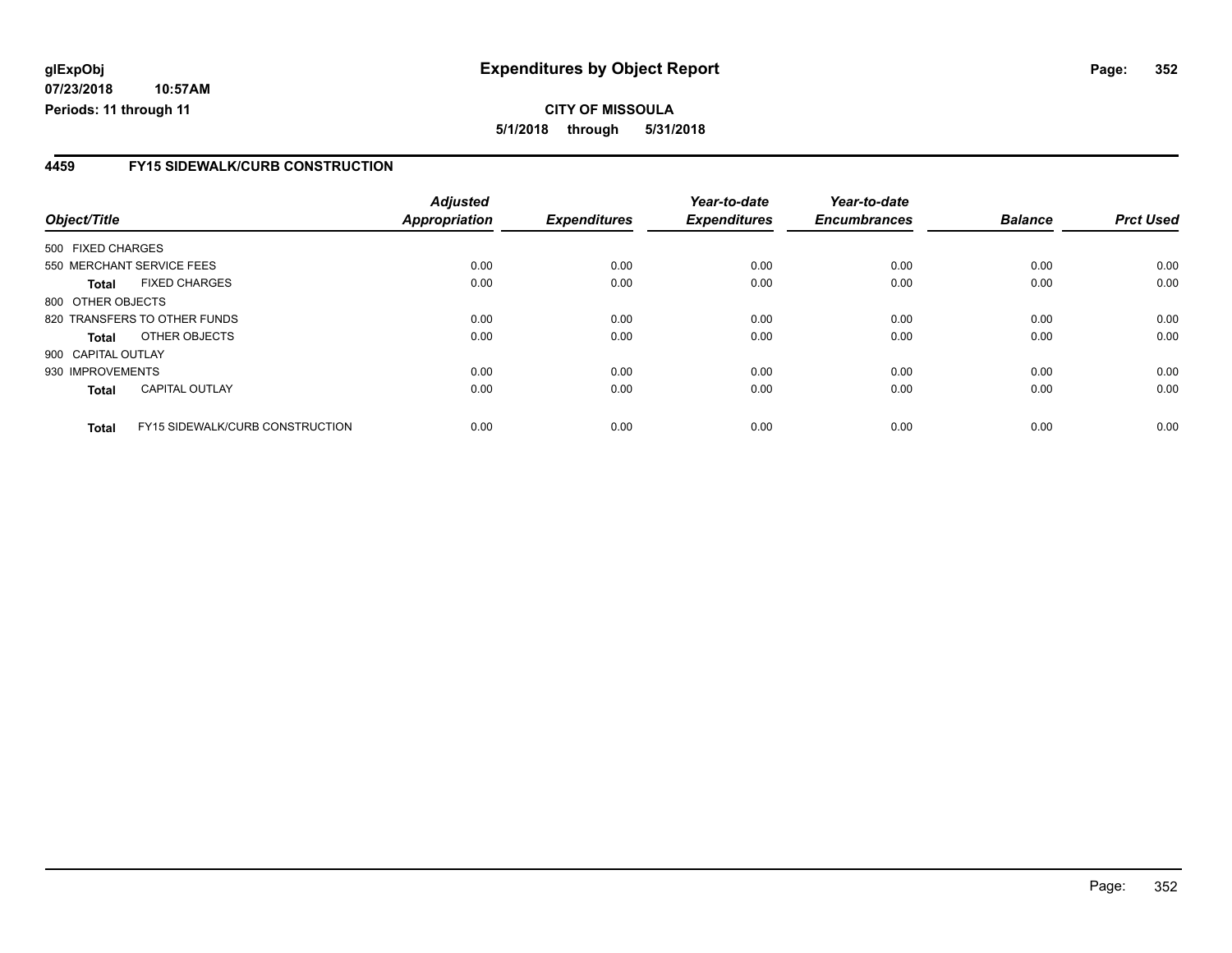# **4460 FY16 SIDEWALK/CURB CONSTRUCTION**

| Object/Title       |                              | <b>Adjusted</b><br><b>Appropriation</b> | <b>Expenditures</b> | Year-to-date<br><b>Expenditures</b> | Year-to-date<br><b>Encumbrances</b> | <b>Balance</b> | <b>Prct Used</b> |
|--------------------|------------------------------|-----------------------------------------|---------------------|-------------------------------------|-------------------------------------|----------------|------------------|
| 500 FIXED CHARGES  |                              |                                         |                     |                                     |                                     |                |                  |
|                    | 550 MERCHANT SERVICE FEES    | 0.00                                    | 0.00                | 0.00                                | 0.00                                | 0.00           | 0.00             |
| <b>Total</b>       | <b>FIXED CHARGES</b>         | 0.00                                    | 0.00                | 0.00                                | 0.00                                | 0.00           | 0.00             |
| 800 OTHER OBJECTS  |                              |                                         |                     |                                     |                                     |                |                  |
|                    | 820 TRANSFERS TO OTHER FUNDS | 0.00                                    | 0.00                | 0.00                                | 0.00                                | 0.00           | 0.00             |
| Total              | OTHER OBJECTS                | 0.00                                    | 0.00                | 0.00                                | 0.00                                | 0.00           | 0.00             |
| 900 CAPITAL OUTLAY |                              |                                         |                     |                                     |                                     |                |                  |
| 930 IMPROVEMENTS   |                              | 0.00                                    | 0.00                | 0.00                                | 0.00                                | 0.00           | 0.00             |
| <b>Total</b>       | <b>CAPITAL OUTLAY</b>        | 0.00                                    | 0.00                | 0.00                                | 0.00                                | 0.00           | 0.00             |
| <b>Total</b>       | PUBLIC WORKS ADMINISTRATION  | 0.00                                    | 0.00                | 0.00                                | 0.00                                | 0.00           | 0.00             |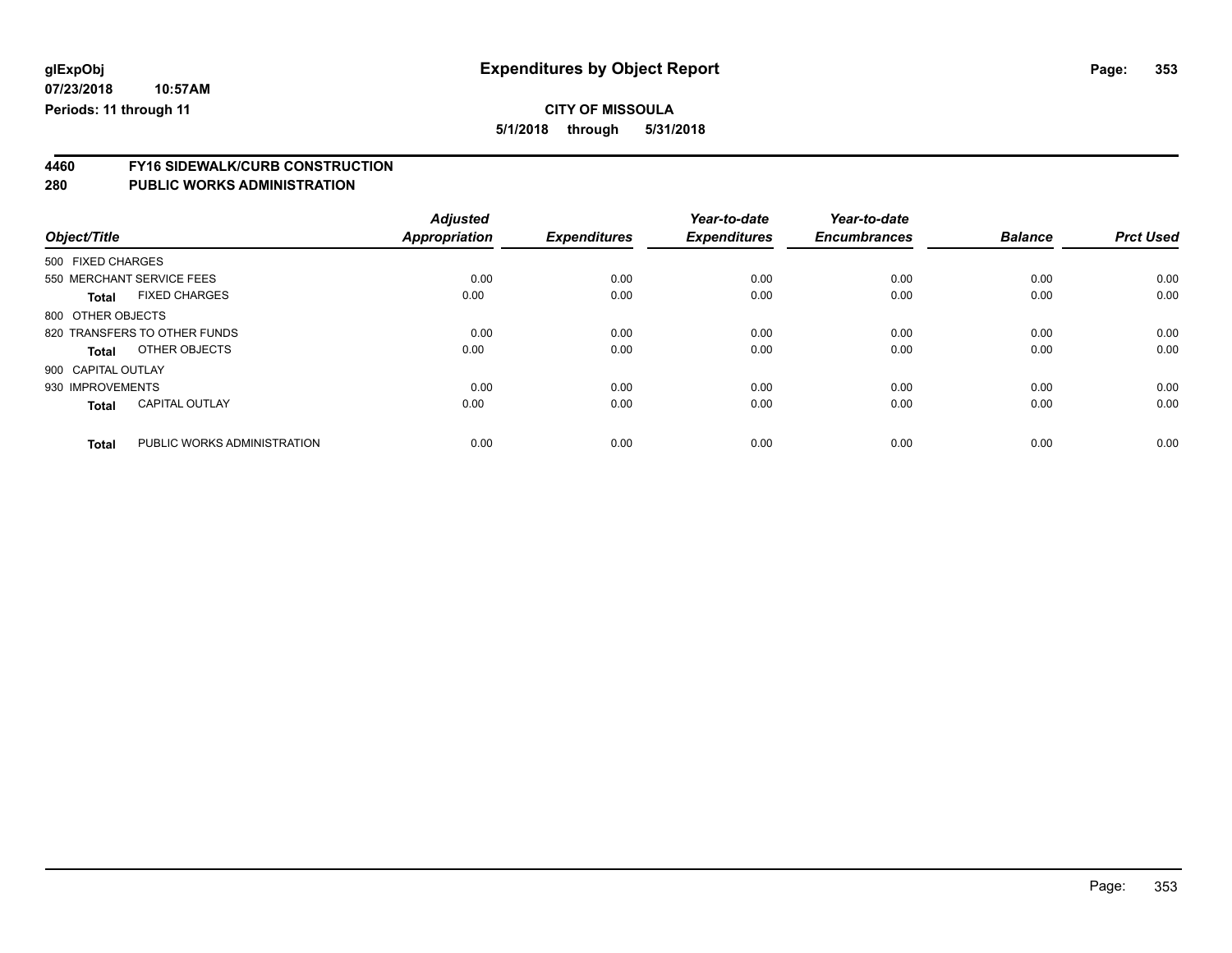**CITY OF MISSOULA 5/1/2018 through 5/31/2018**

#### **4460 FY16 SIDEWALK/CURB CONSTRUCTION**

|                    |                                 | <b>Adjusted</b> |                     | Year-to-date        | Year-to-date        |                |                  |
|--------------------|---------------------------------|-----------------|---------------------|---------------------|---------------------|----------------|------------------|
| Object/Title       |                                 | Appropriation   | <b>Expenditures</b> | <b>Expenditures</b> | <b>Encumbrances</b> | <b>Balance</b> | <b>Prct Used</b> |
| 500 FIXED CHARGES  |                                 |                 |                     |                     |                     |                |                  |
|                    | 550 MERCHANT SERVICE FEES       | 0.00            | 0.00                | 0.00                | 0.00                | 0.00           | 0.00             |
| <b>Total</b>       | <b>FIXED CHARGES</b>            | 0.00            | 0.00                | 0.00                | 0.00                | 0.00           | 0.00             |
| 800 OTHER OBJECTS  |                                 |                 |                     |                     |                     |                |                  |
|                    | 820 TRANSFERS TO OTHER FUNDS    | 0.00            | 0.00                | 0.00                | 0.00                | 0.00           | 0.00             |
| Total              | OTHER OBJECTS                   | 0.00            | 0.00                | 0.00                | 0.00                | 0.00           | 0.00             |
| 900 CAPITAL OUTLAY |                                 |                 |                     |                     |                     |                |                  |
| 930 IMPROVEMENTS   |                                 | 0.00            | 0.00                | 0.00                | 0.00                | 0.00           | 0.00             |
| <b>Total</b>       | <b>CAPITAL OUTLAY</b>           | 0.00            | 0.00                | 0.00                | 0.00                | 0.00           | 0.00             |
| <b>Total</b>       | FY16 SIDEWALK/CURB CONSTRUCTION | 0.00            | 0.00                | 0.00                | 0.00                | 0.00           | 0.00             |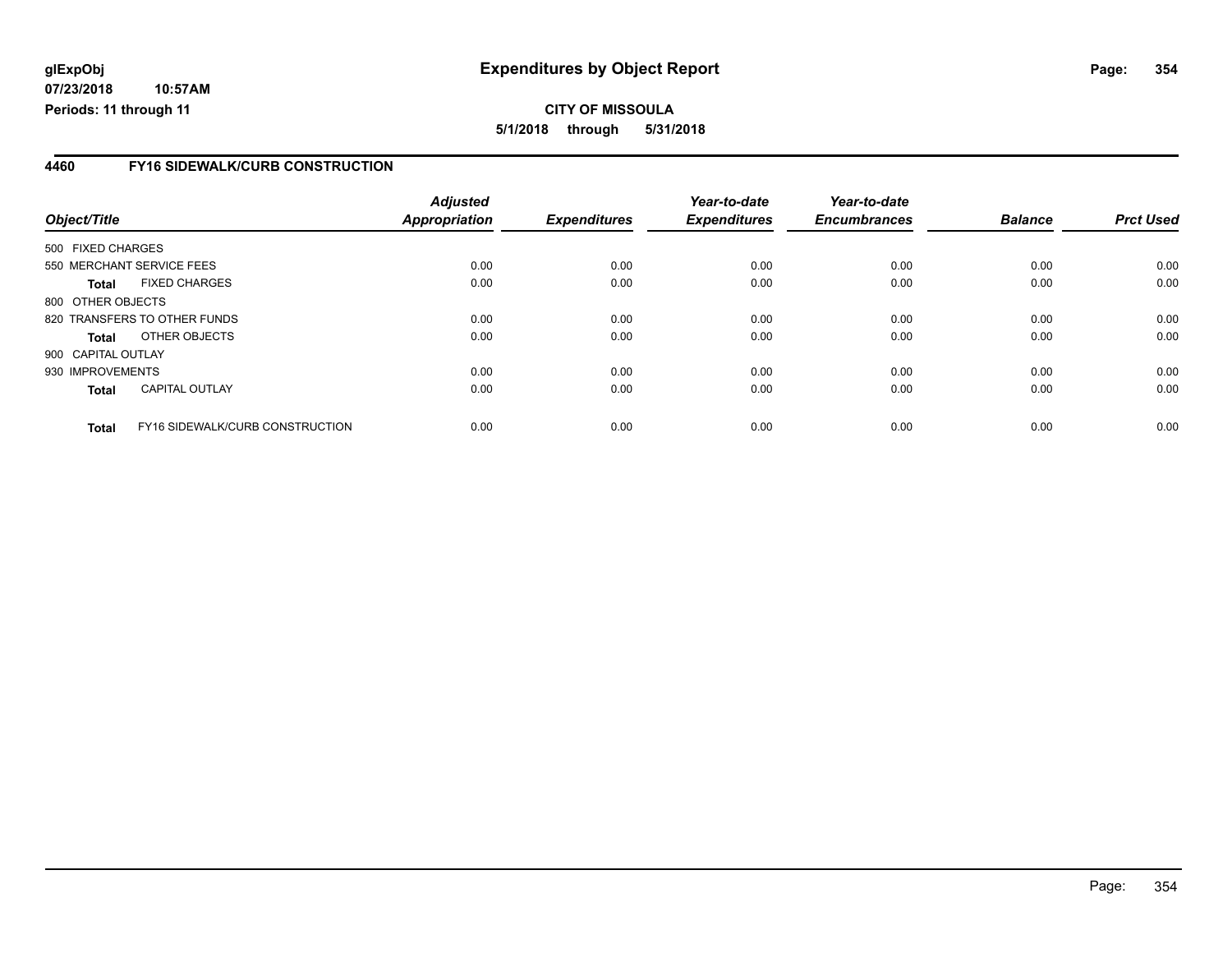### **CITY OF MISSOULA 5/1/2018 through 5/31/2018**

# **4461 FY17 SIDEWALK/CURB CONSTRUCTION**

| Object/Title       |                             | <b>Adjusted</b><br><b>Appropriation</b> | <b>Expenditures</b> | Year-to-date<br><b>Expenditures</b> | Year-to-date<br><b>Encumbrances</b> | <b>Balance</b> | <b>Prct Used</b> |
|--------------------|-----------------------------|-----------------------------------------|---------------------|-------------------------------------|-------------------------------------|----------------|------------------|
| 500 FIXED CHARGES  |                             |                                         |                     |                                     |                                     |                |                  |
|                    | 550 MERCHANT SERVICE FEES   | 0.00                                    | 0.00                | 0.00                                | 0.00                                | 0.00           | 0.00             |
| <b>Total</b>       | <b>FIXED CHARGES</b>        | 0.00                                    | 0.00                | 0.00                                | 0.00                                | 0.00           | 0.00             |
| 900 CAPITAL OUTLAY |                             |                                         |                     |                                     |                                     |                |                  |
| 930 IMPROVEMENTS   |                             | 0.00                                    | 0.00                | 7.500.00                            | 0.00                                | $-7.500.00$    | 0.00             |
| <b>Total</b>       | <b>CAPITAL OUTLAY</b>       | 0.00                                    | 0.00                | 7.500.00                            | 0.00                                | $-7,500.00$    | 0.00             |
| <b>Total</b>       | PUBLIC WORKS ADMINISTRATION | 0.00                                    | 0.00                | 7.500.00                            | 0.00                                | $-7.500.00$    | 0.00             |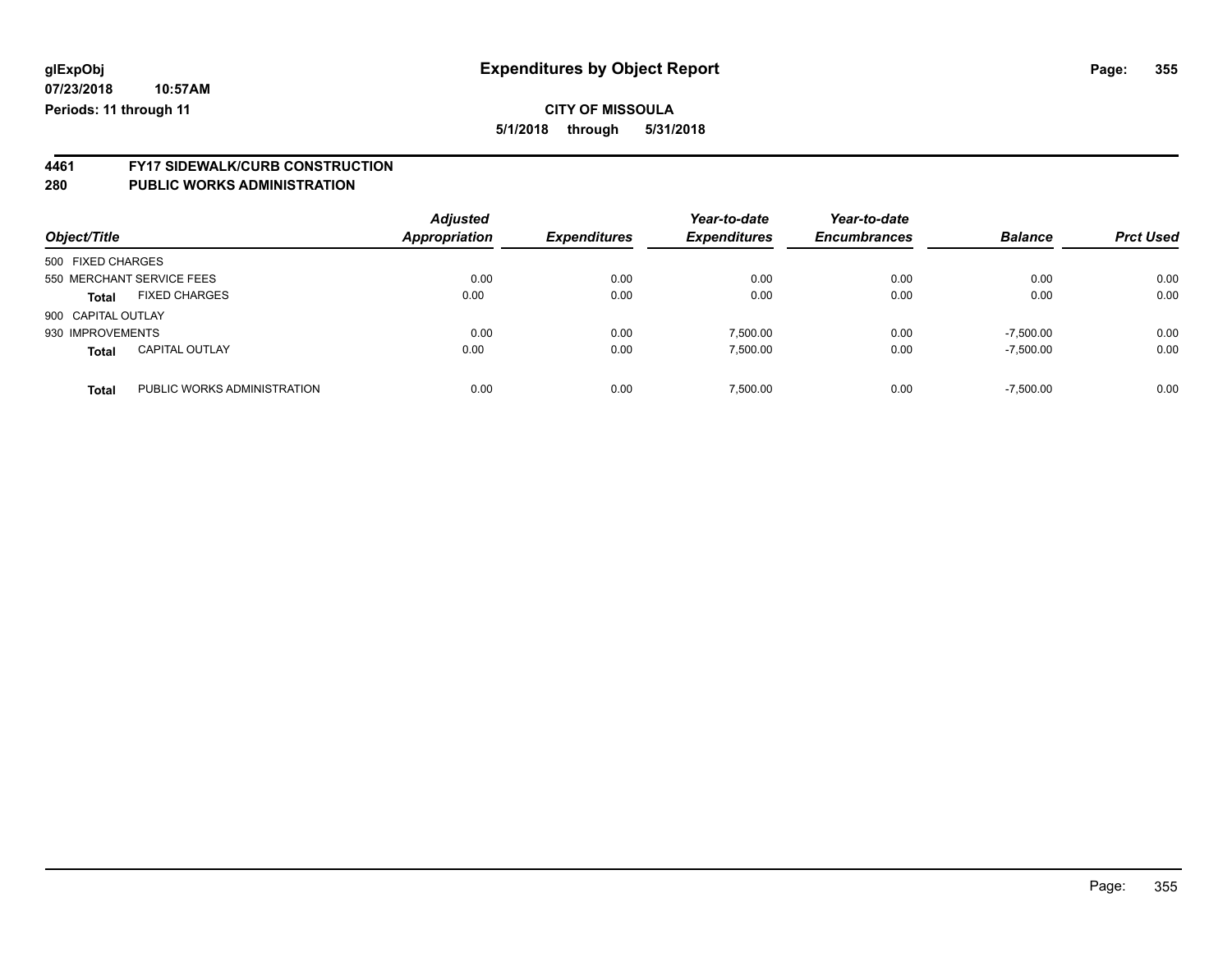**CITY OF MISSOULA 5/1/2018 through 5/31/2018**

#### **4461 FY17 SIDEWALK/CURB CONSTRUCTION**

|                    |                                        | <b>Adjusted</b>      |                     | Year-to-date        | Year-to-date        |                |                  |
|--------------------|----------------------------------------|----------------------|---------------------|---------------------|---------------------|----------------|------------------|
| Object/Title       |                                        | <b>Appropriation</b> | <b>Expenditures</b> | <b>Expenditures</b> | <b>Encumbrances</b> | <b>Balance</b> | <b>Prct Used</b> |
| 500 FIXED CHARGES  |                                        |                      |                     |                     |                     |                |                  |
|                    | 550 MERCHANT SERVICE FEES              | 0.00                 | 0.00                | 0.00                | 0.00                | 0.00           | 0.00             |
| Total              | <b>FIXED CHARGES</b>                   | 0.00                 | 0.00                | 0.00                | 0.00                | 0.00           | 0.00             |
| 900 CAPITAL OUTLAY |                                        |                      |                     |                     |                     |                |                  |
| 930 IMPROVEMENTS   |                                        | 0.00                 | 0.00                | 7,500.00            | 0.00                | $-7,500.00$    | 0.00             |
| <b>Total</b>       | <b>CAPITAL OUTLAY</b>                  | 0.00                 | 0.00                | 7.500.00            | 0.00                | $-7,500.00$    | 0.00             |
| <b>Total</b>       | <b>FY17 SIDEWALK/CURB CONSTRUCTION</b> | 0.00                 | 0.00                | 7.500.00            | 0.00                | $-7,500.00$    | 0.00             |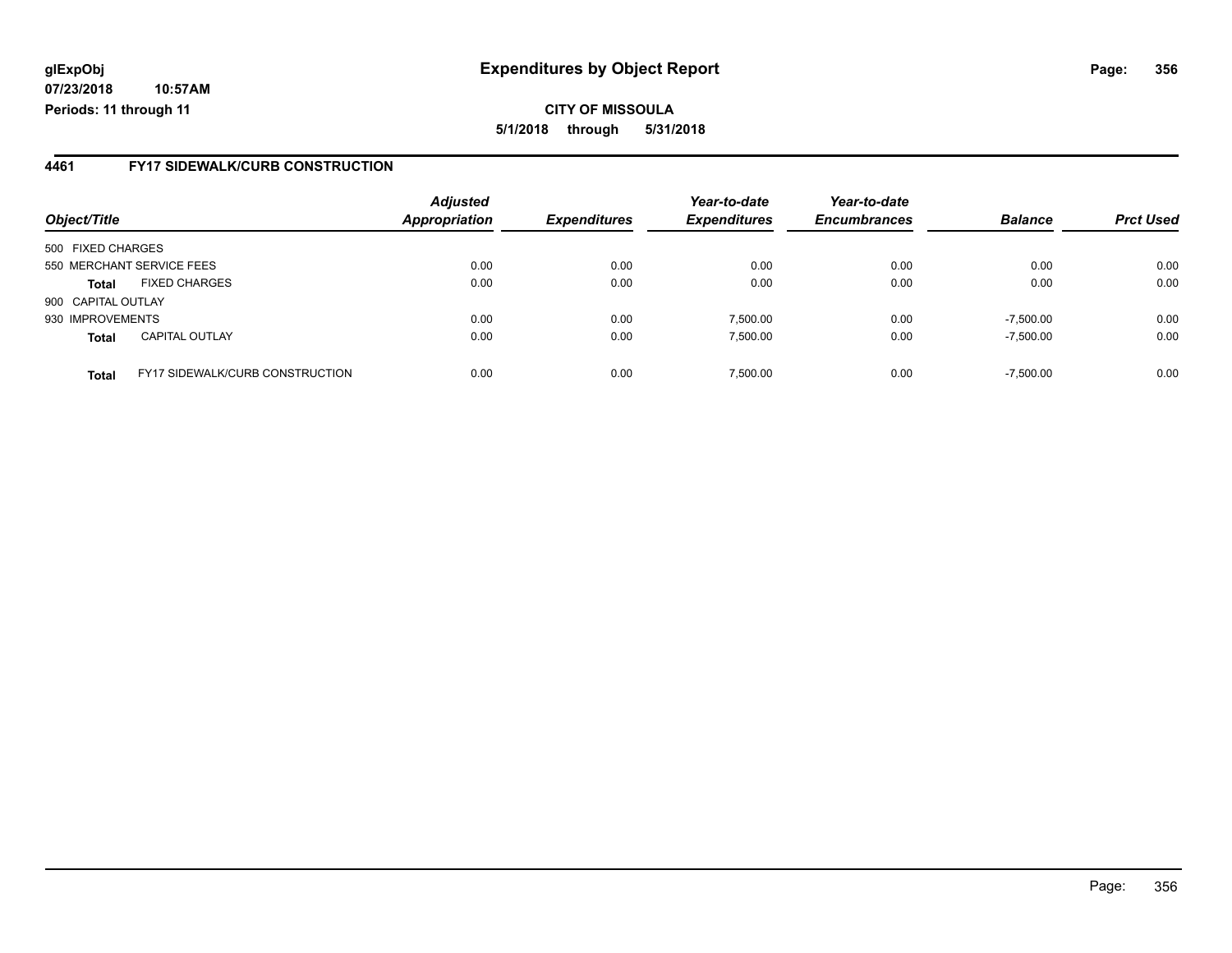### **CITY OF MISSOULA 5/1/2018 through 5/31/2018**

# **4462 FY18 SIDEWALK/CURB CONSTRUCTION**

| Object/Title       |                             | <b>Adjusted</b><br>Appropriation | <b>Expenditures</b> | Year-to-date<br><b>Expenditures</b> | Year-to-date<br><b>Encumbrances</b> | <b>Balance</b> | <b>Prct Used</b> |
|--------------------|-----------------------------|----------------------------------|---------------------|-------------------------------------|-------------------------------------|----------------|------------------|
| 500 FIXED CHARGES  |                             |                                  |                     |                                     |                                     |                |                  |
|                    | 550 MERCHANT SERVICE FEES   | 0.00                             | 0.00                | 0.00                                | 0.00                                | 0.00           | 0.00             |
| <b>Total</b>       | <b>FIXED CHARGES</b>        | 0.00                             | 0.00                | 0.00                                | 0.00                                | 0.00           | 0.00             |
| 900 CAPITAL OUTLAY |                             |                                  |                     |                                     |                                     |                |                  |
| 930 IMPROVEMENTS   |                             | 0.00                             | 0.00                | 910.045.78                          | 0.00                                | -910.045.78    | 0.00             |
| <b>Total</b>       | <b>CAPITAL OUTLAY</b>       | 0.00                             | 0.00                | 910.045.78                          | 0.00                                | -910.045.78    | 0.00             |
| <b>Total</b>       | PUBLIC WORKS ADMINISTRATION | 0.00                             | 0.00                | 910.045.78                          | 0.00                                | $-910.045.78$  | 0.00             |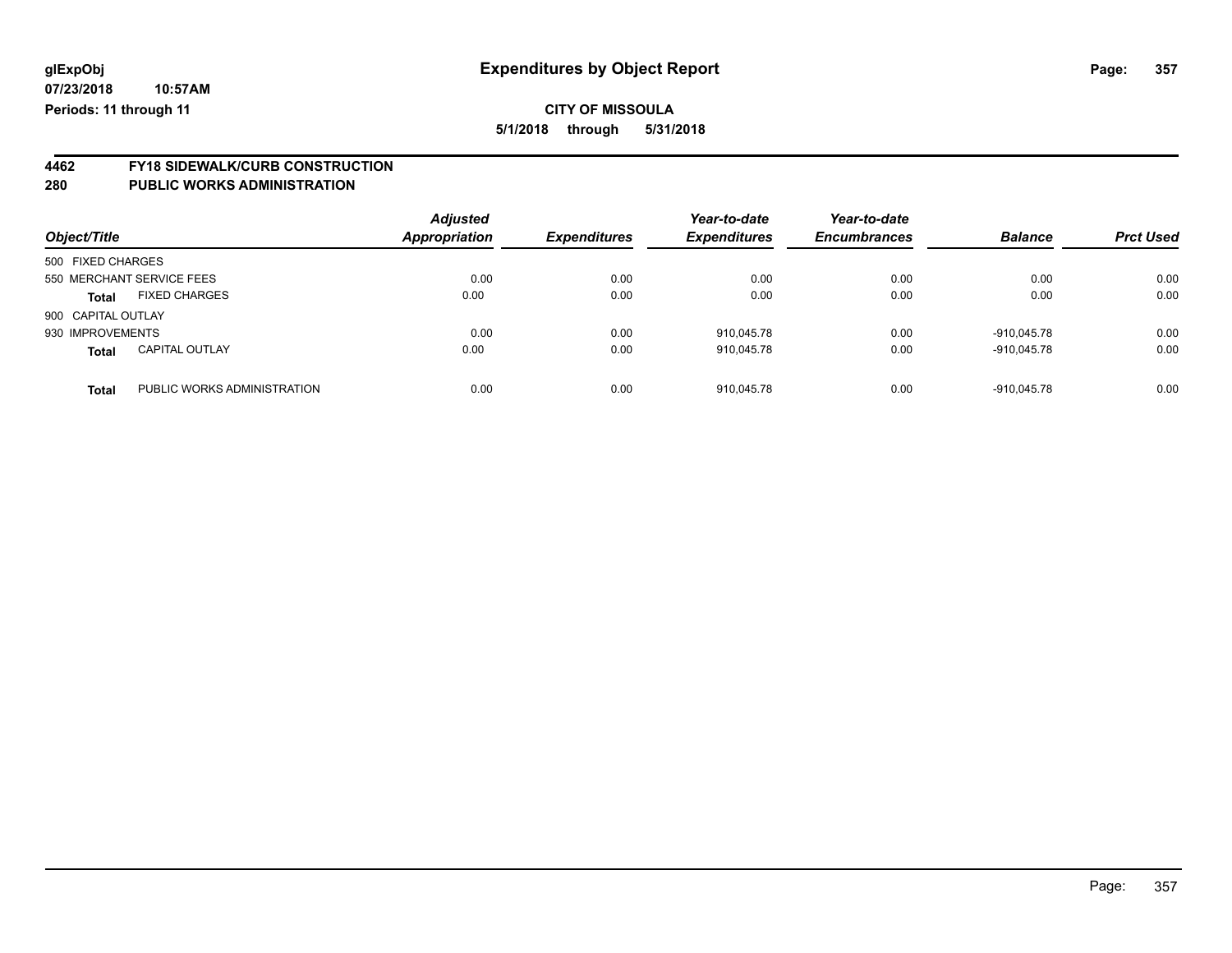**CITY OF MISSOULA 5/1/2018 through 5/31/2018**

#### **4462 FY18 SIDEWALK/CURB CONSTRUCTION**

|                    |                                 | <b>Adjusted</b> |                     | Year-to-date        | Year-to-date        |                |                  |
|--------------------|---------------------------------|-----------------|---------------------|---------------------|---------------------|----------------|------------------|
| Object/Title       |                                 | Appropriation   | <b>Expenditures</b> | <b>Expenditures</b> | <b>Encumbrances</b> | <b>Balance</b> | <b>Prct Used</b> |
| 500 FIXED CHARGES  |                                 |                 |                     |                     |                     |                |                  |
|                    | 550 MERCHANT SERVICE FEES       | 0.00            | 0.00                | 0.00                | 0.00                | 0.00           | 0.00             |
| <b>Total</b>       | <b>FIXED CHARGES</b>            | 0.00            | 0.00                | 0.00                | 0.00                | 0.00           | 0.00             |
| 900 CAPITAL OUTLAY |                                 |                 |                     |                     |                     |                |                  |
| 930 IMPROVEMENTS   |                                 | 0.00            | 0.00                | 910,045.78          | 0.00                | $-910,045.78$  | 0.00             |
| <b>Total</b>       | <b>CAPITAL OUTLAY</b>           | 0.00            | 0.00                | 910,045.78          | 0.00                | -910.045.78    | 0.00             |
| <b>Total</b>       | FY18 SIDEWALK/CURB CONSTRUCTION | 0.00            | 0.00                | 910,045.78          | 0.00                | -910.045.78    | 0.00             |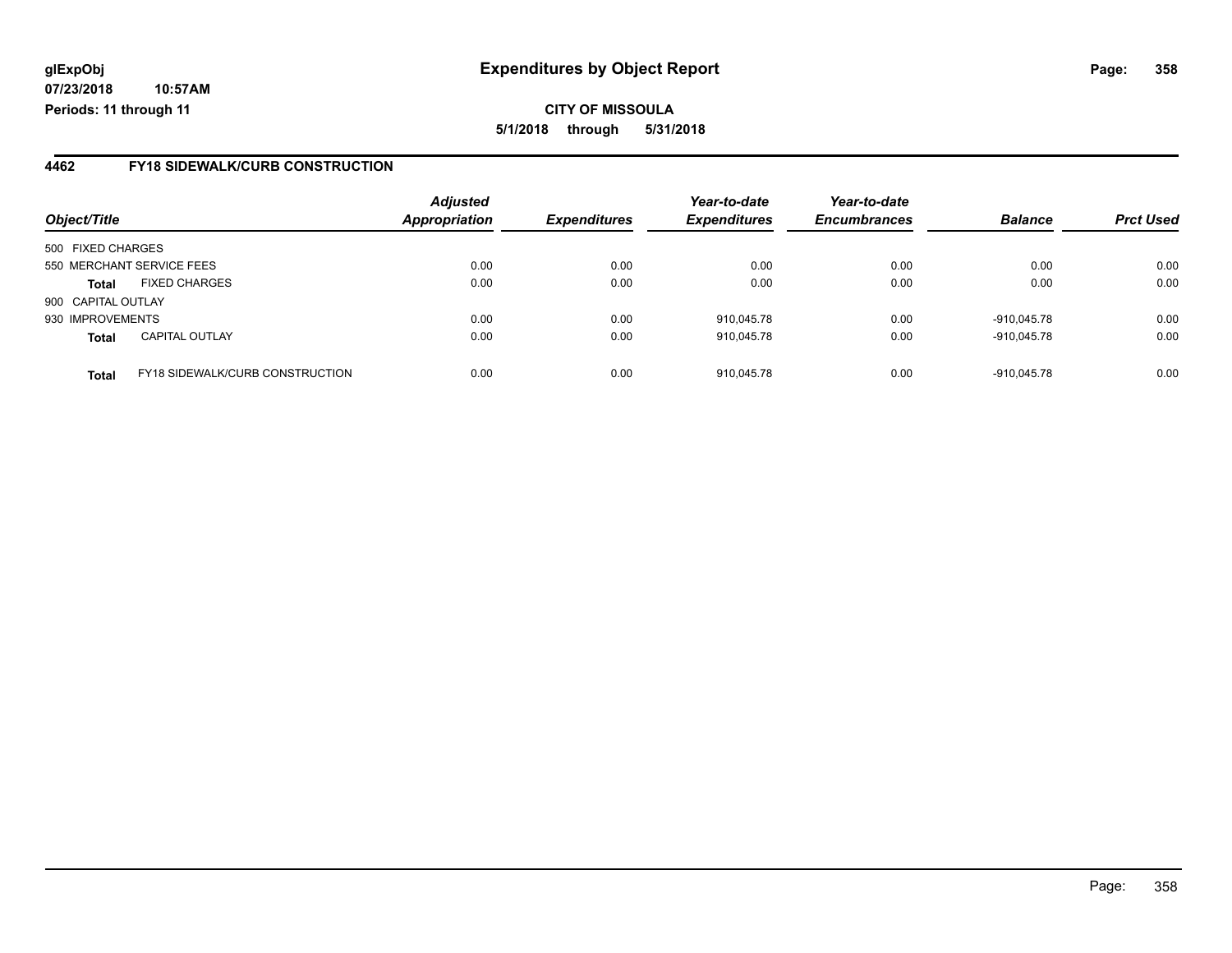# **4463 FY2019 CURB/SIDEWALK**

**250 DEVELOPMENT SERVICES**

| Object/Title                          | <b>Adjusted</b><br><b>Appropriation</b> | <b>Expenditures</b> | Year-to-date<br><b>Expenditures</b> | Year-to-date<br><b>Encumbrances</b> | <b>Balance</b> | <b>Prct Used</b> |
|---------------------------------------|-----------------------------------------|---------------------|-------------------------------------|-------------------------------------|----------------|------------------|
| 500 FIXED CHARGES                     |                                         |                     |                                     |                                     |                |                  |
| 550 MERCHANT SERVICE FEES             | 0.00                                    | 0.00                | 0.00                                | 0.00                                | 0.00           | 0.00             |
| <b>FIXED CHARGES</b><br><b>Total</b>  | 0.00                                    | 0.00                | 0.00                                | 0.00                                | 0.00           | 0.00             |
| 900 CAPITAL OUTLAY                    |                                         |                     |                                     |                                     |                |                  |
| 930 IMPROVEMENTS                      | 0.00                                    | 0.00                | 0.00                                | 0.00                                | 0.00           | 0.00             |
| <b>CAPITAL OUTLAY</b><br><b>Total</b> | 0.00                                    | 0.00                | 0.00                                | 0.00                                | 0.00           | 0.00             |
| DEVELOPMENT SERVICES<br>Total         | 0.00                                    | 0.00                | 0.00                                | 0.00                                | 0.00           | 0.00             |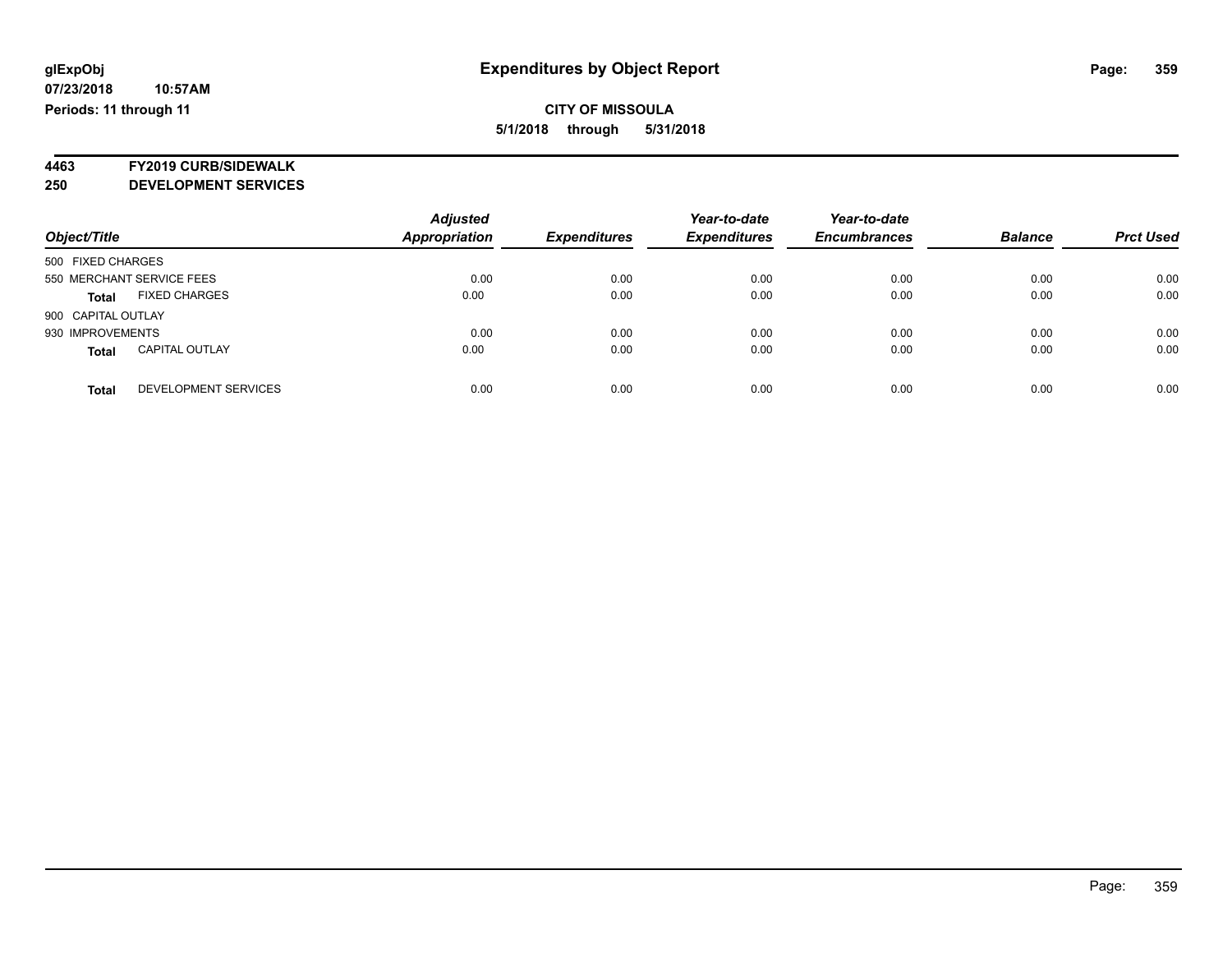#### **4463 FY2019 CURB/SIDEWALK**

|                           |                       | <b>Adjusted</b>      |                     | Year-to-date        | Year-to-date        |                |                  |
|---------------------------|-----------------------|----------------------|---------------------|---------------------|---------------------|----------------|------------------|
| Object/Title              |                       | <b>Appropriation</b> | <b>Expenditures</b> | <b>Expenditures</b> | <b>Encumbrances</b> | <b>Balance</b> | <b>Prct Used</b> |
| 500 FIXED CHARGES         |                       |                      |                     |                     |                     |                |                  |
| 550 MERCHANT SERVICE FEES |                       | 0.00                 | 0.00                | 0.00                | 0.00                | 0.00           | 0.00             |
| <b>Total</b>              | <b>FIXED CHARGES</b>  | 0.00                 | 0.00                | 0.00                | 0.00                | 0.00           | 0.00             |
| 900 CAPITAL OUTLAY        |                       |                      |                     |                     |                     |                |                  |
| 930 IMPROVEMENTS          |                       | 0.00                 | 0.00                | 0.00                | 0.00                | 0.00           | 0.00             |
| <b>Total</b>              | <b>CAPITAL OUTLAY</b> | 0.00                 | 0.00                | 0.00                | 0.00                | 0.00           | 0.00             |
| <b>Total</b>              | FY2019 CURB/SIDEWALK  | 0.00                 | 0.00                | 0.00                | 0.00                | 0.00           | 0.00             |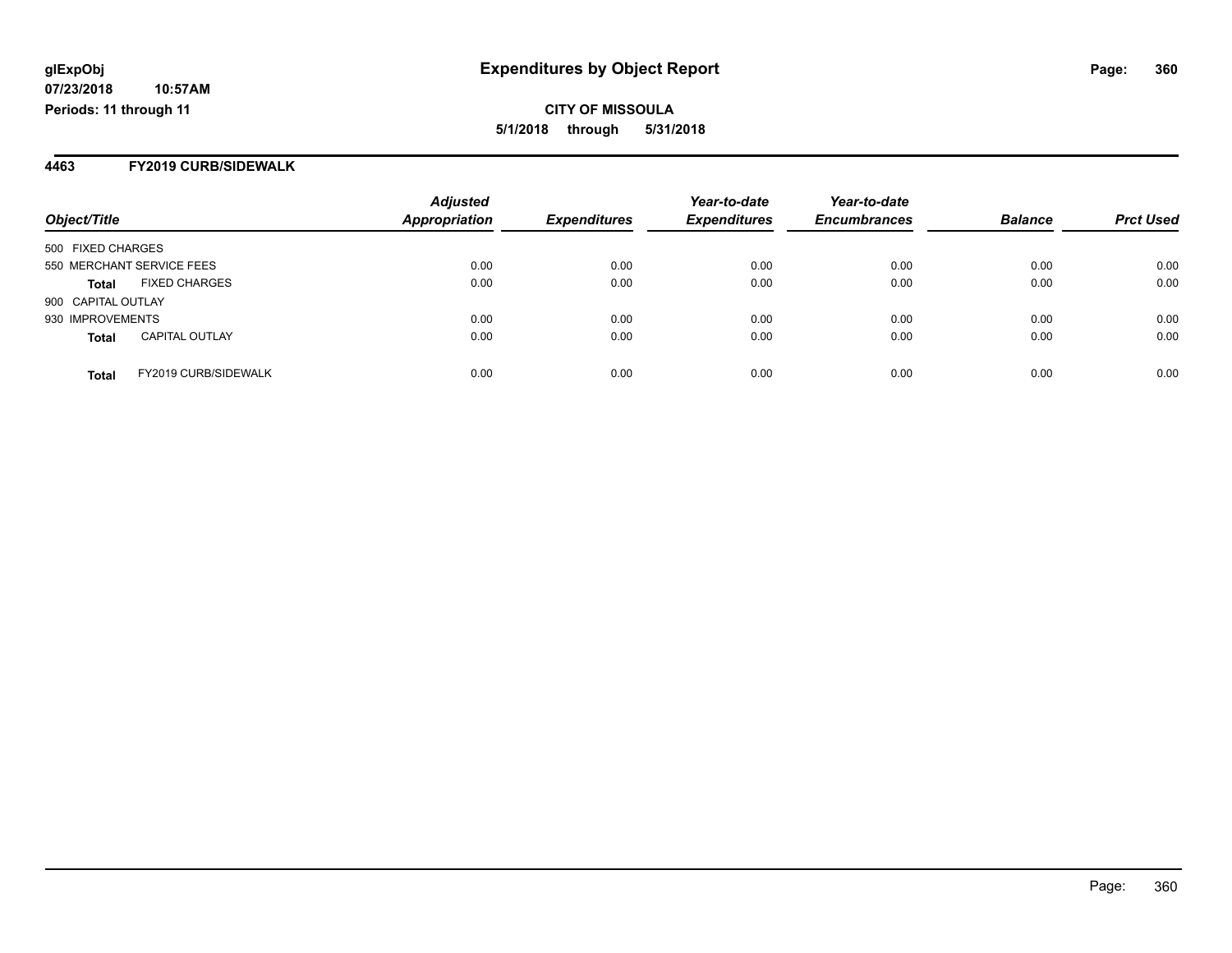**4531 SID 531 TRAFFIC CALMING 390 NON-DEPARTMENTAL**

| Object/Title                          | <b>Adjusted</b><br><b>Appropriation</b> | <b>Expenditures</b> | Year-to-date<br><b>Expenditures</b> | Year-to-date<br><b>Encumbrances</b> | <b>Balance</b> | <b>Prct Used</b> |
|---------------------------------------|-----------------------------------------|---------------------|-------------------------------------|-------------------------------------|----------------|------------------|
| 500 FIXED CHARGES                     |                                         |                     |                                     |                                     |                |                  |
| 550 MERCHANT SERVICE FEES             | 0.00                                    | 0.00                | 0.00                                | 0.00                                | 0.00           | 0.00             |
| <b>FIXED CHARGES</b><br><b>Total</b>  | 0.00                                    | 0.00                | 0.00                                | 0.00                                | 0.00           | 0.00             |
| 900 CAPITAL OUTLAY                    |                                         |                     |                                     |                                     |                |                  |
| 930 IMPROVEMENTS                      | 0.00                                    | 0.00                | 0.00                                | 0.00                                | 0.00           | 0.00             |
| <b>CAPITAL OUTLAY</b><br><b>Total</b> | 0.00                                    | 0.00                | 0.00                                | 0.00                                | 0.00           | 0.00             |
| NON-DEPARTMENTAL<br>Total             | 0.00                                    | 0.00                | 0.00                                | 0.00                                | 0.00           | 0.00             |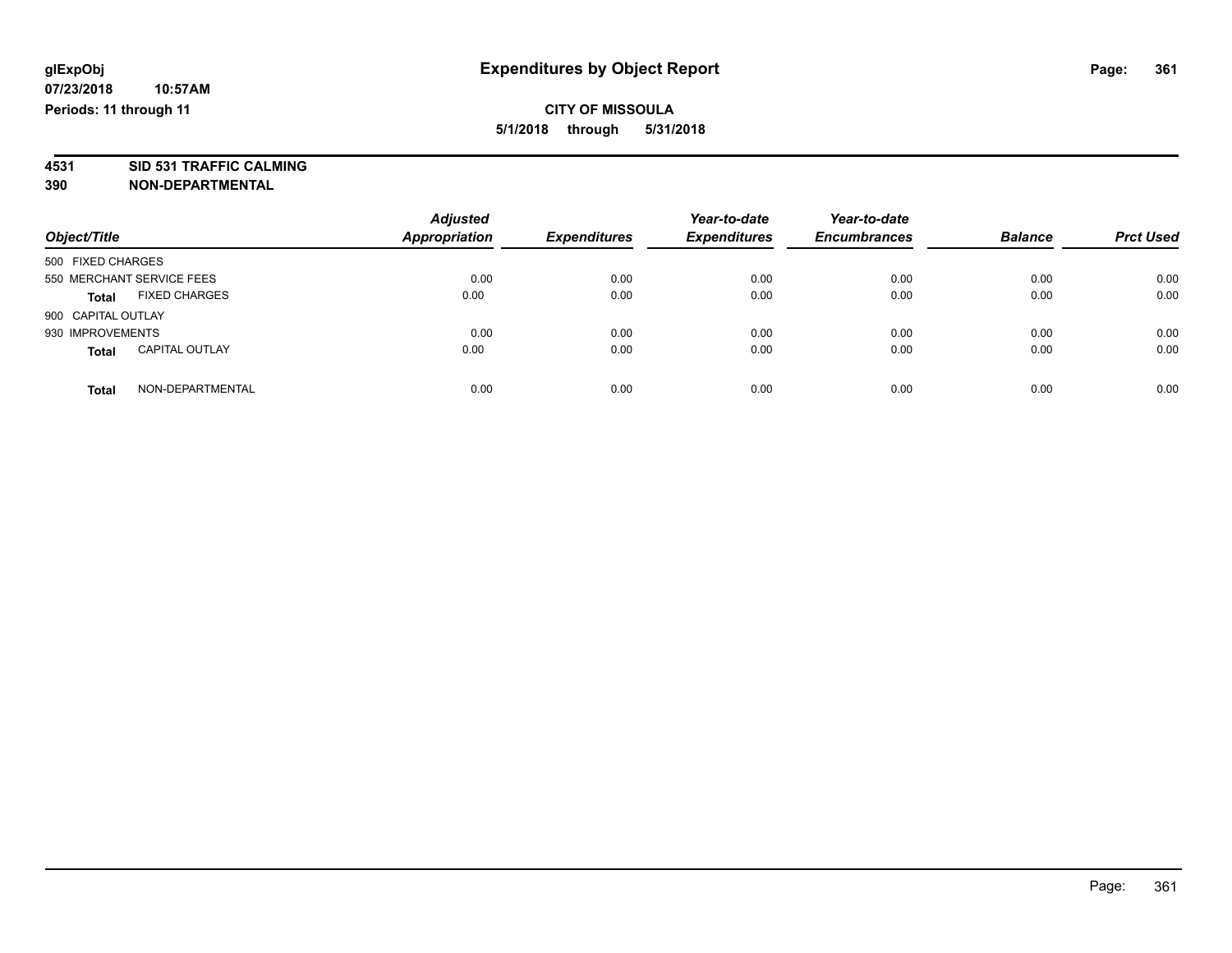### **4531 SID 531 TRAFFIC CALMING**

|                    |                           | <b>Adjusted</b>      |                     | Year-to-date        | Year-to-date        |                |                  |
|--------------------|---------------------------|----------------------|---------------------|---------------------|---------------------|----------------|------------------|
| Object/Title       |                           | <b>Appropriation</b> | <b>Expenditures</b> | <b>Expenditures</b> | <b>Encumbrances</b> | <b>Balance</b> | <b>Prct Used</b> |
| 500 FIXED CHARGES  |                           |                      |                     |                     |                     |                |                  |
|                    | 550 MERCHANT SERVICE FEES | 0.00                 | 0.00                | 0.00                | 0.00                | 0.00           | 0.00             |
| Total              | <b>FIXED CHARGES</b>      | 0.00                 | 0.00                | 0.00                | 0.00                | 0.00           | 0.00             |
| 900 CAPITAL OUTLAY |                           |                      |                     |                     |                     |                |                  |
| 930 IMPROVEMENTS   |                           | 0.00                 | 0.00                | 0.00                | 0.00                | 0.00           | 0.00             |
| <b>Total</b>       | <b>CAPITAL OUTLAY</b>     | 0.00                 | 0.00                | 0.00                | 0.00                | 0.00           | 0.00             |
| <b>Total</b>       | SID 531 TRAFFIC CALMING   | 0.00                 | 0.00                | 0.00                | 0.00                | 0.00           | 0.00             |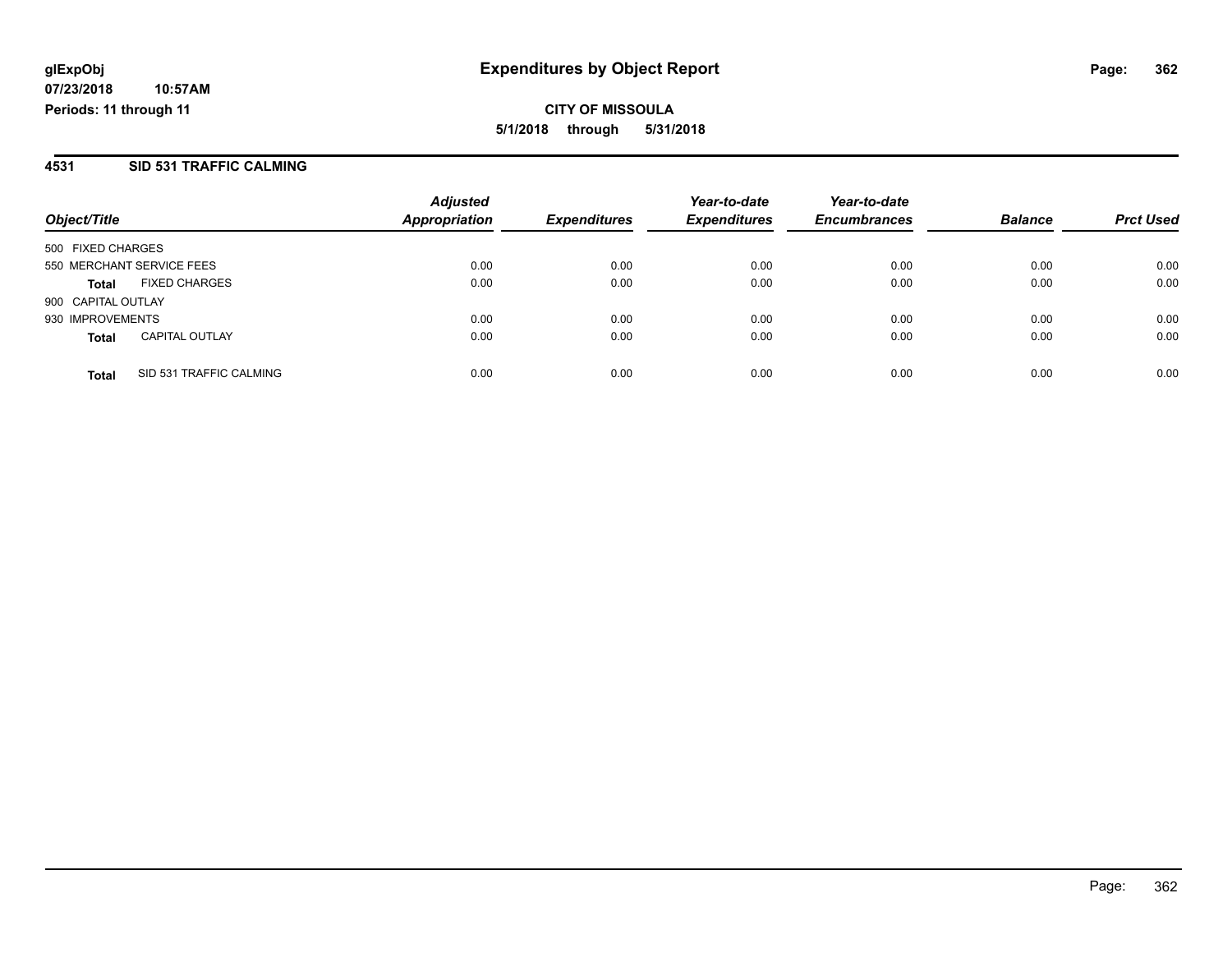# **4532 MALONEY RANCH SID**

|                                       | <b>Adjusted</b>      |                     | Year-to-date        | Year-to-date        |                |                  |
|---------------------------------------|----------------------|---------------------|---------------------|---------------------|----------------|------------------|
| Object/Title                          | <b>Appropriation</b> | <b>Expenditures</b> | <b>Expenditures</b> | <b>Encumbrances</b> | <b>Balance</b> | <b>Prct Used</b> |
| 500 FIXED CHARGES                     |                      |                     |                     |                     |                |                  |
| 550 MERCHANT SERVICE FEES             | 0.00                 | 0.00                | 0.00                | 0.00                | 0.00           | 0.00             |
| <b>FIXED CHARGES</b><br><b>Total</b>  | 0.00                 | 0.00                | 0.00                | 0.00                | 0.00           | 0.00             |
| 900 CAPITAL OUTLAY                    |                      |                     |                     |                     |                |                  |
| 930 IMPROVEMENTS                      | 0.00                 | 0.00                | 0.00                | 0.00                | 0.00           | 0.00             |
| <b>CAPITAL OUTLAY</b><br><b>Total</b> | 0.00                 | 0.00                | 0.00                | 0.00                | 0.00           | 0.00             |
| NON-DEPARTMENTAL<br><b>Total</b>      | 0.00                 | 0.00                | 0.00                | 0.00                | 0.00           | 0.00             |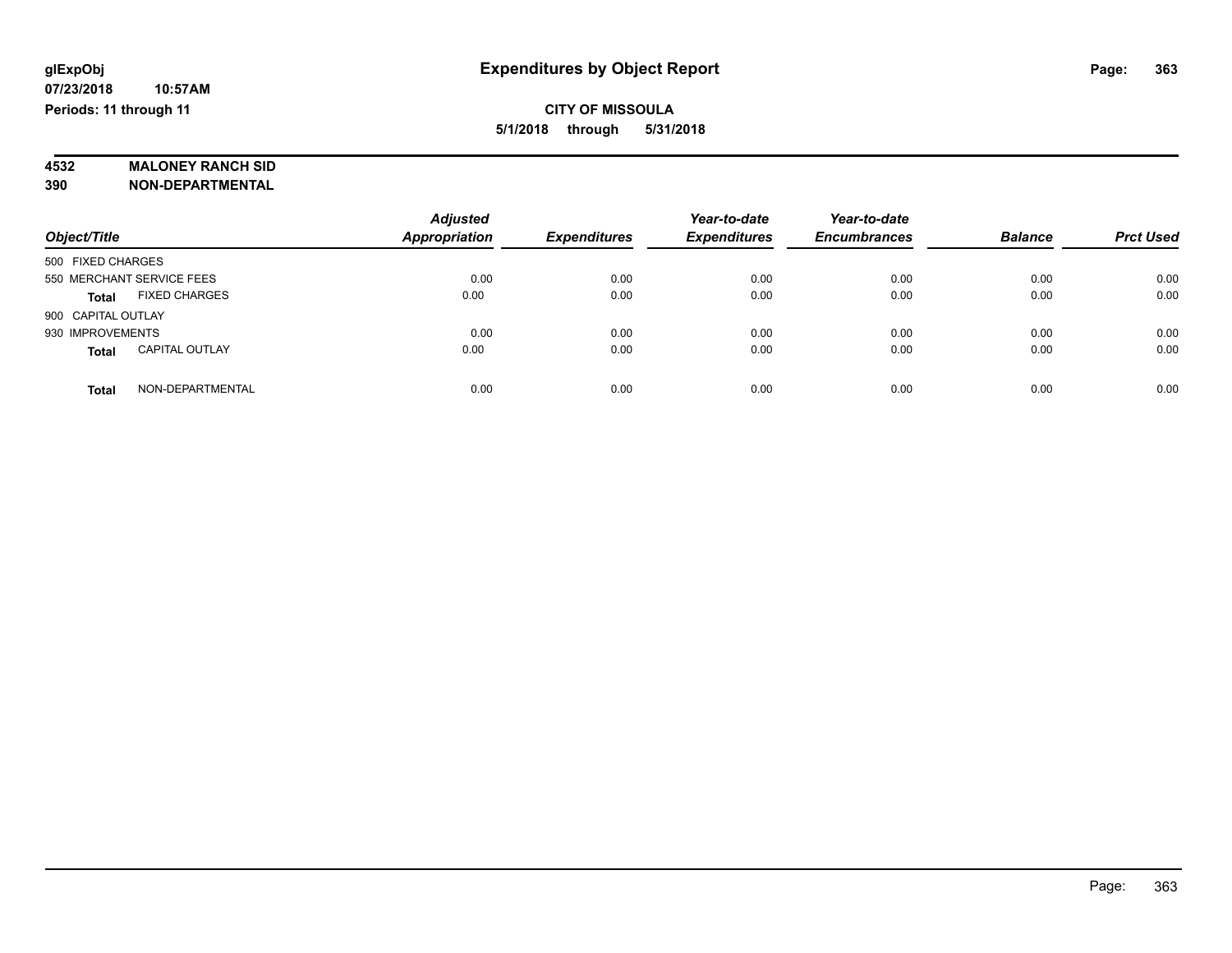### **4532 MALONEY RANCH SID**

|                           |                          | <b>Adjusted</b>      |                     | Year-to-date        | Year-to-date        |                |                  |
|---------------------------|--------------------------|----------------------|---------------------|---------------------|---------------------|----------------|------------------|
| Object/Title              |                          | <b>Appropriation</b> | <b>Expenditures</b> | <b>Expenditures</b> | <b>Encumbrances</b> | <b>Balance</b> | <b>Prct Used</b> |
| 500 FIXED CHARGES         |                          |                      |                     |                     |                     |                |                  |
| 550 MERCHANT SERVICE FEES |                          | 0.00                 | 0.00                | 0.00                | 0.00                | 0.00           | 0.00             |
| <b>Total</b>              | <b>FIXED CHARGES</b>     | 0.00                 | 0.00                | 0.00                | 0.00                | 0.00           | 0.00             |
| 900 CAPITAL OUTLAY        |                          |                      |                     |                     |                     |                |                  |
| 930 IMPROVEMENTS          |                          | 0.00                 | 0.00                | 0.00                | 0.00                | 0.00           | 0.00             |
| <b>Total</b>              | <b>CAPITAL OUTLAY</b>    | 0.00                 | 0.00                | 0.00                | 0.00                | 0.00           | 0.00             |
| <b>Total</b>              | <b>MALONEY RANCH SID</b> | 0.00                 | 0.00                | 0.00                | 0.00                | 0.00           | 0.00             |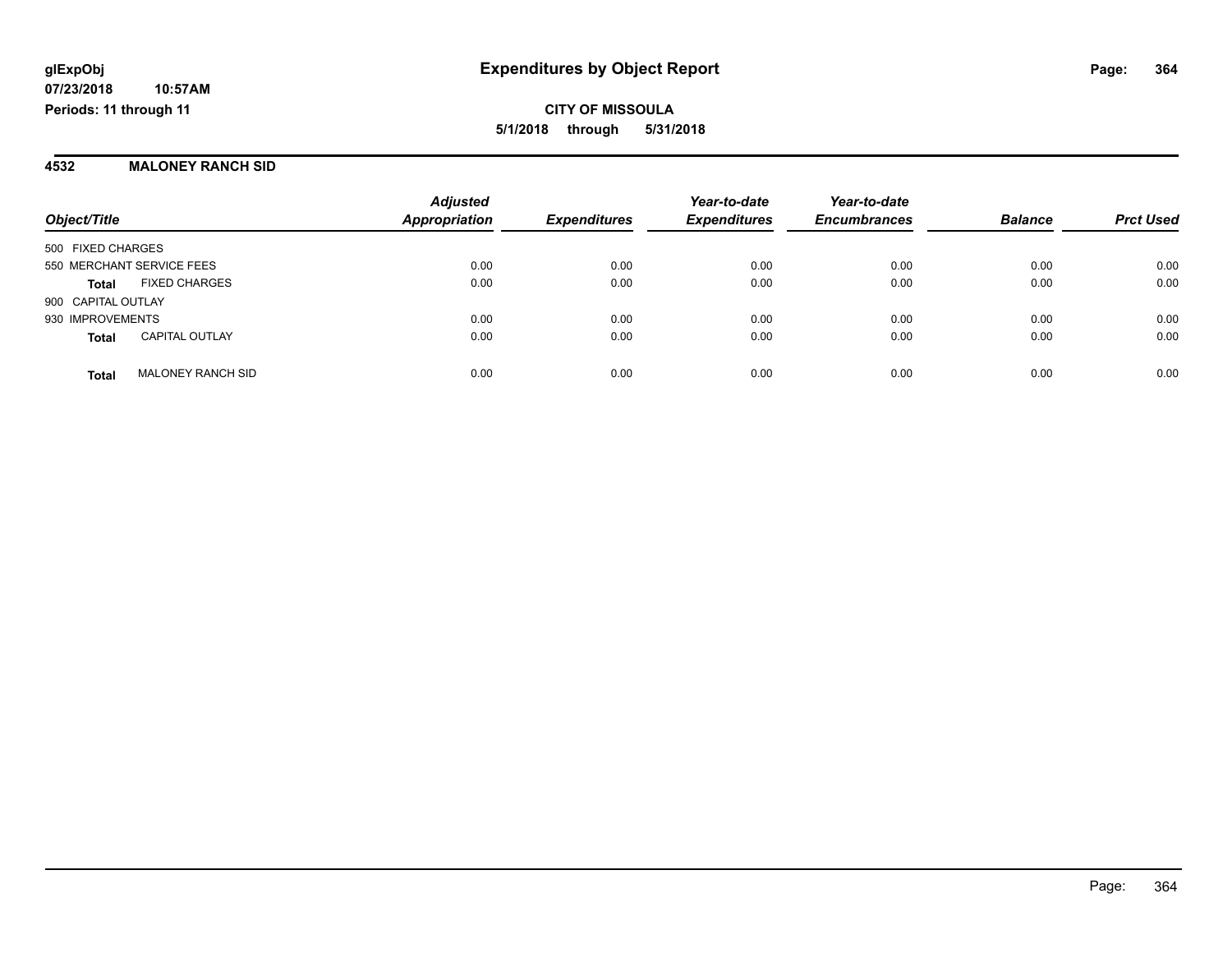**4533 RATTLESNAKE SEWER SID 390 NON-DEPARTMENTAL**

| Object/Title                         | <b>Adjusted</b><br>Appropriation | <b>Expenditures</b> | Year-to-date<br><b>Expenditures</b> | Year-to-date<br><b>Encumbrances</b> | <b>Balance</b> | <b>Prct Used</b> |
|--------------------------------------|----------------------------------|---------------------|-------------------------------------|-------------------------------------|----------------|------------------|
| 500 FIXED CHARGES                    |                                  |                     |                                     |                                     |                |                  |
| 550 MERCHANT SERVICE FEES            | 0.00                             | 0.00                | 0.00                                | 0.00                                | 0.00           | 0.00             |
| <b>FIXED CHARGES</b><br><b>Total</b> | 0.00                             | 0.00                | 0.00                                | 0.00                                | 0.00           | 0.00             |
| NON-DEPARTMENTAL<br><b>Total</b>     | 0.00                             | 0.00                | 0.00                                | 0.00                                | 0.00           | 0.00             |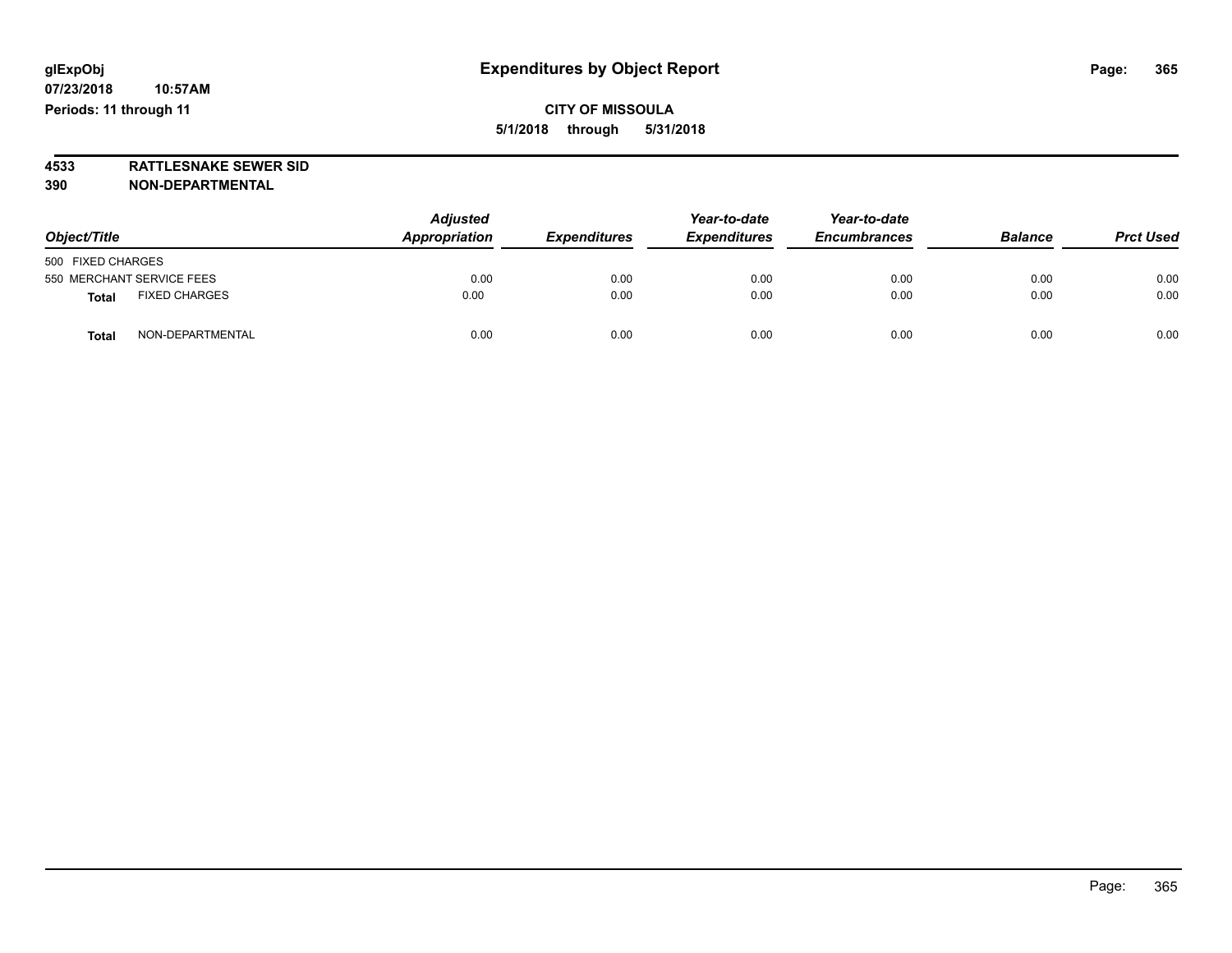**CITY OF MISSOULA 5/1/2018 through 5/31/2018**

### **4533 RATTLESNAKE SEWER SID**

|                                       | <b>Adjusted</b> |                     | Year-to-date        | Year-to-date        |                |                  |
|---------------------------------------|-----------------|---------------------|---------------------|---------------------|----------------|------------------|
| Object/Title                          | Appropriation   | <b>Expenditures</b> | <b>Expenditures</b> | <b>Encumbrances</b> | <b>Balance</b> | <b>Prct Used</b> |
| 500 FIXED CHARGES                     |                 |                     |                     |                     |                |                  |
| 550 MERCHANT SERVICE FEES             | 0.00            | 0.00                | 0.00                | 0.00                | 0.00           | 0.00             |
| <b>FIXED CHARGES</b><br>Total         | 0.00            | 0.00                | 0.00                | 0.00                | 0.00           | 0.00             |
| RATTLESNAKE SEWER SID<br><b>Total</b> | 0.00            | 0.00                | 0.00                | 0.00                | 0.00           | 0.00             |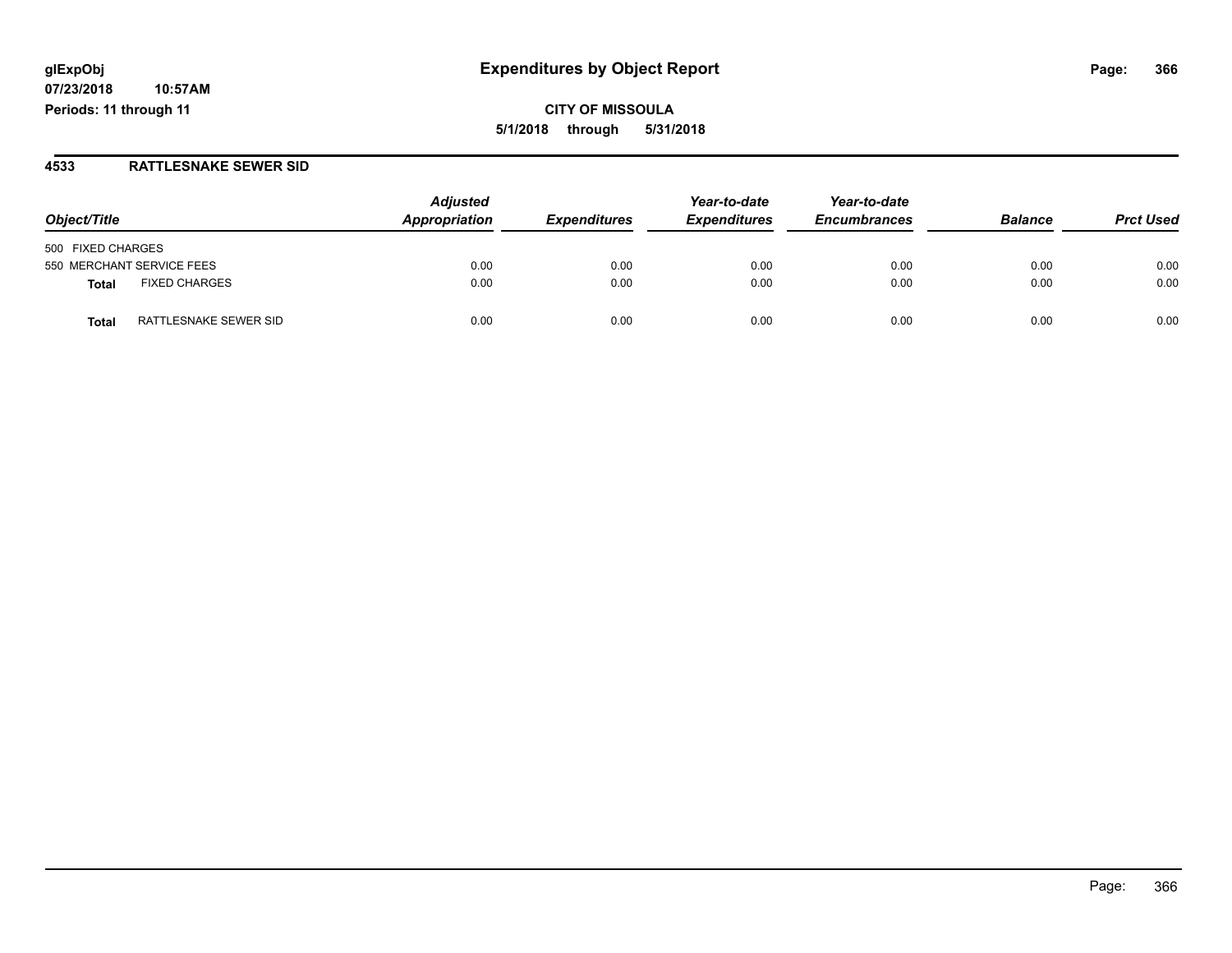# **4534 SID 534 LINCOLNWOOD**

|                                      | <b>Adjusted</b>      |                     | Year-to-date        | Year-to-date        |                |                  |
|--------------------------------------|----------------------|---------------------|---------------------|---------------------|----------------|------------------|
| Object/Title                         | <b>Appropriation</b> | <b>Expenditures</b> | <b>Expenditures</b> | <b>Encumbrances</b> | <b>Balance</b> | <b>Prct Used</b> |
| 500 FIXED CHARGES                    |                      |                     |                     |                     |                |                  |
| 550 MERCHANT SERVICE FEES            | 0.00                 | 0.00                | 0.00                | 0.00                | 0.00           | 0.00             |
| <b>FIXED CHARGES</b><br><b>Total</b> | 0.00                 | 0.00                | 0.00                | 0.00                | 0.00           | 0.00             |
| 800 OTHER OBJECTS                    |                      |                     |                     |                     |                |                  |
| 820 TRANSFERS TO OTHER FUNDS         | 0.00                 | 0.00                | 0.00                | 0.00                | 0.00           | 0.00             |
| OTHER OBJECTS<br><b>Total</b>        | 0.00                 | 0.00                | 0.00                | 0.00                | 0.00           | 0.00             |
| NON-DEPARTMENTAL<br>Total            | 0.00                 | 0.00                | 0.00                | 0.00                | 0.00           | 0.00             |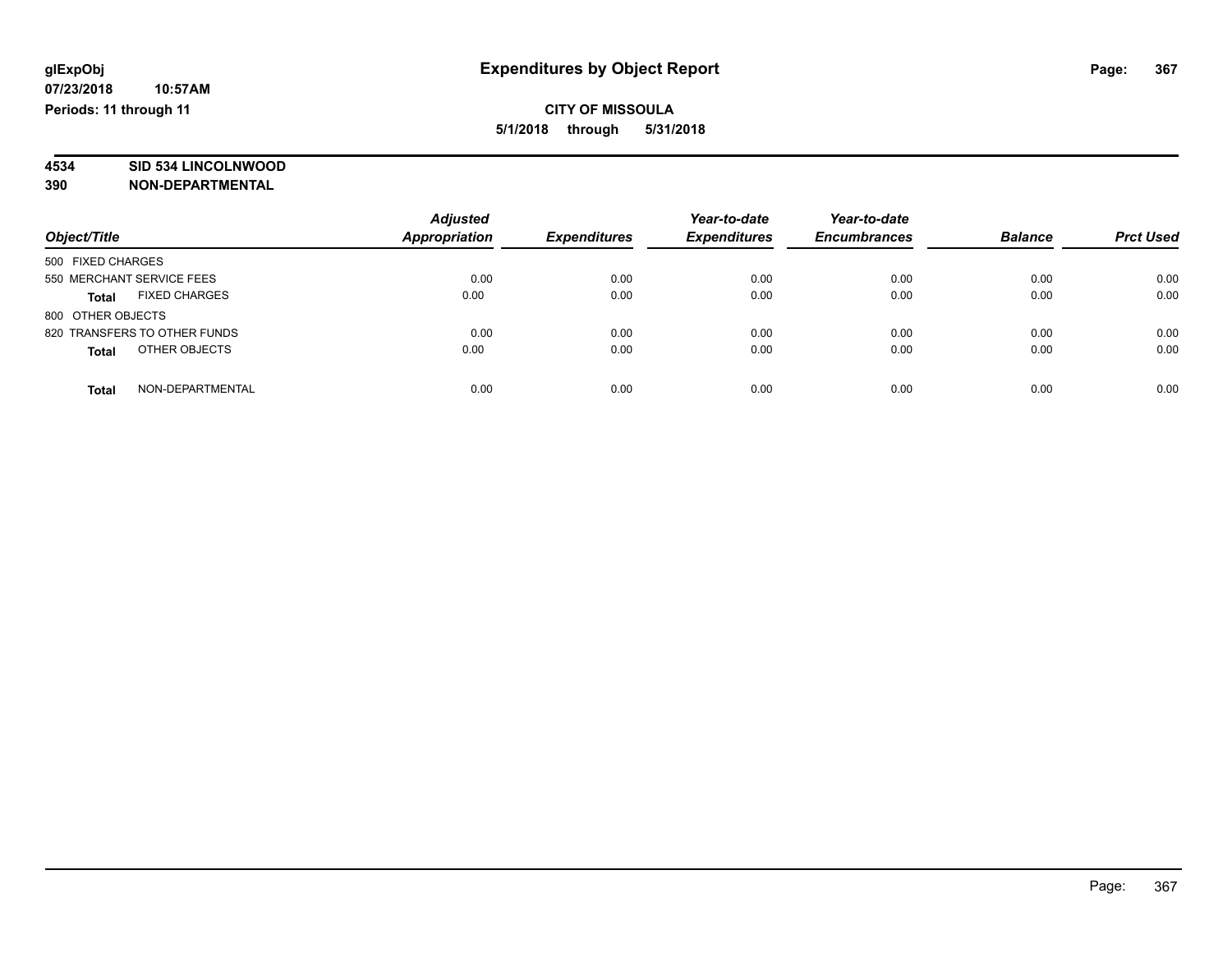### **4534 SID 534 LINCOLNWOOD**

|                              |                      | <b>Adjusted</b> |                     | Year-to-date        | Year-to-date        |                |                  |
|------------------------------|----------------------|-----------------|---------------------|---------------------|---------------------|----------------|------------------|
| Object/Title                 |                      | Appropriation   | <b>Expenditures</b> | <b>Expenditures</b> | <b>Encumbrances</b> | <b>Balance</b> | <b>Prct Used</b> |
| 500 FIXED CHARGES            |                      |                 |                     |                     |                     |                |                  |
| 550 MERCHANT SERVICE FEES    |                      | 0.00            | 0.00                | 0.00                | 0.00                | 0.00           | 0.00             |
| <b>Total</b>                 | <b>FIXED CHARGES</b> | 0.00            | 0.00                | 0.00                | 0.00                | 0.00           | 0.00             |
| 800 OTHER OBJECTS            |                      |                 |                     |                     |                     |                |                  |
| 820 TRANSFERS TO OTHER FUNDS |                      | 0.00            | 0.00                | 0.00                | 0.00                | 0.00           | 0.00             |
| <b>Total</b>                 | OTHER OBJECTS        | 0.00            | 0.00                | 0.00                | 0.00                | 0.00           | 0.00             |
| <b>Total</b>                 | SID 534 LINCOLNWOOD  | 0.00            | 0.00                | 0.00                | 0.00                | 0.00           | 0.00             |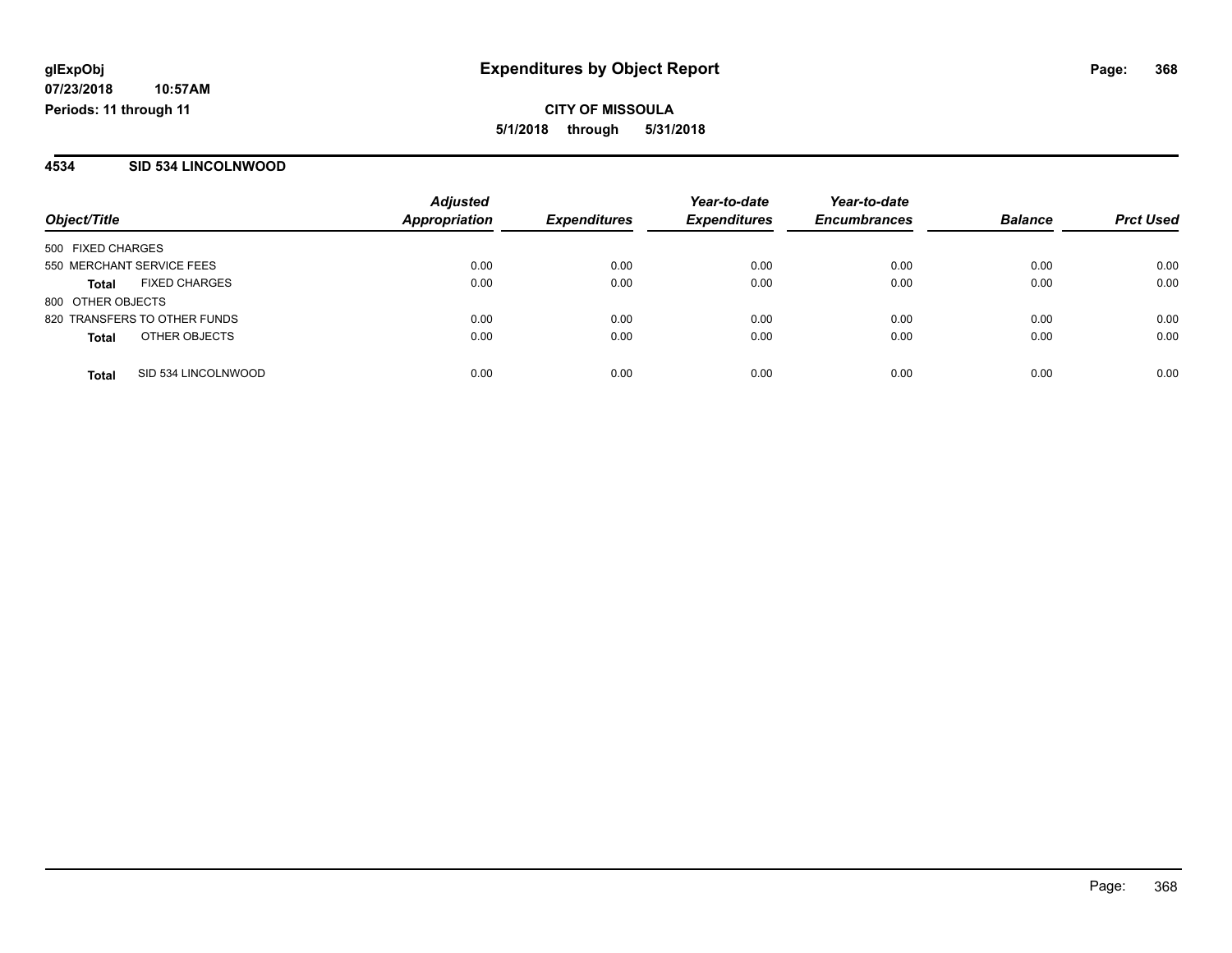# **4536 SID536 LINCOLNWOOD SWR PH2**

| Object/Title              |                      | <b>Adjusted</b><br>Appropriation | <b>Expenditures</b> | Year-to-date<br><b>Expenditures</b> | Year-to-date<br><b>Encumbrances</b> | <b>Balance</b> | <b>Prct Used</b> |
|---------------------------|----------------------|----------------------------------|---------------------|-------------------------------------|-------------------------------------|----------------|------------------|
| 500 FIXED CHARGES         |                      |                                  |                     |                                     |                                     |                |                  |
| 550 MERCHANT SERVICE FEES |                      | 0.00                             | 0.00                | 0.00                                | 0.00                                | 0.00           | 0.00             |
| <b>Total</b>              | <b>FIXED CHARGES</b> | 0.00                             | 0.00                | 0.00                                | 0.00                                | 0.00           | 0.00             |
| <b>Total</b>              | NON-DEPARTMENTAL     | 0.00                             | 0.00                | 0.00                                | 0.00                                | 0.00           | 0.00             |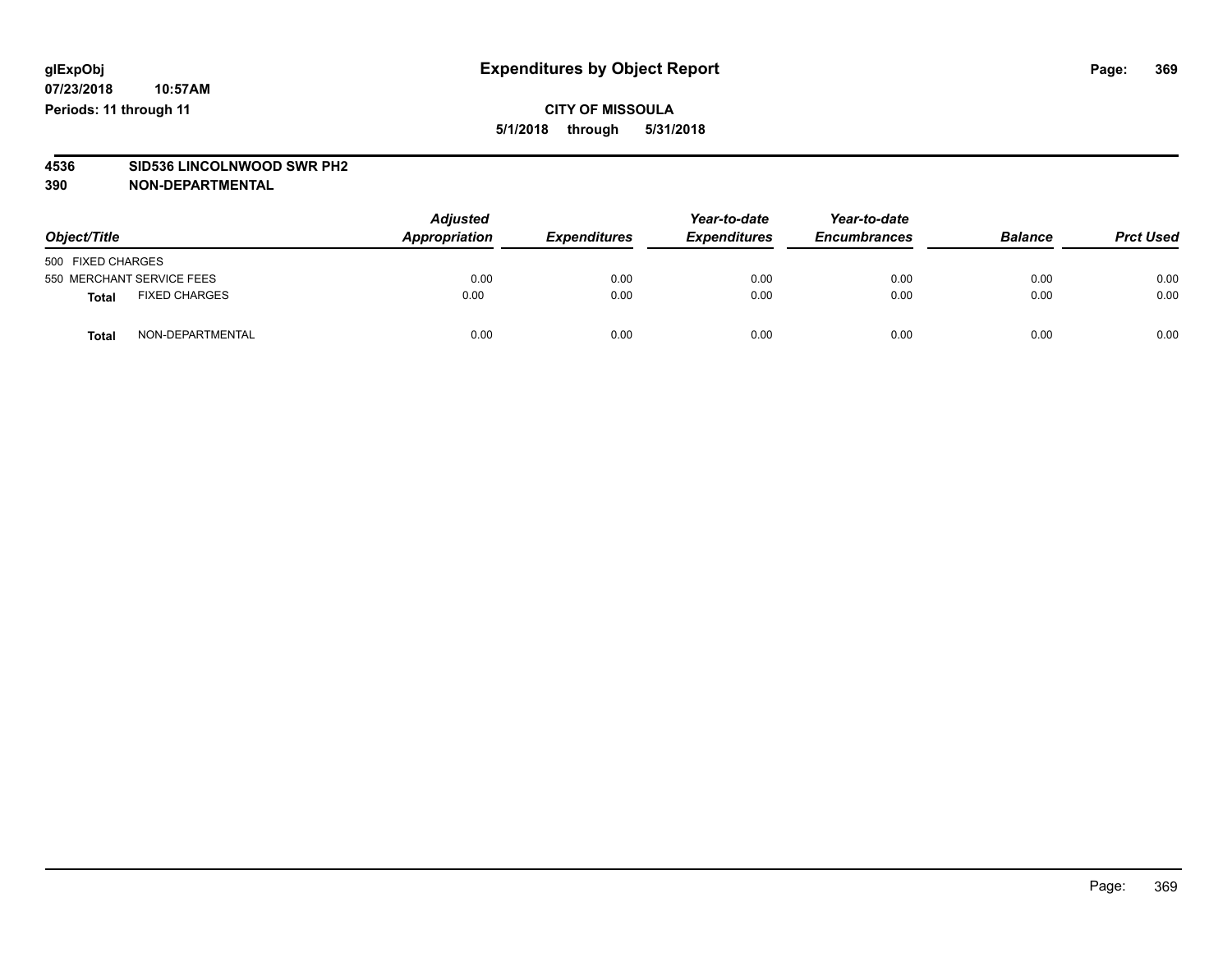### **4536 SID536 LINCOLNWOOD SWR PH2**

|                                     | <b>Adjusted</b> |                     | Year-to-date               | Year-to-date        |                |                  |
|-------------------------------------|-----------------|---------------------|----------------------------|---------------------|----------------|------------------|
| Object/Title                        | Appropriation   | <b>Expenditures</b> | <i><b>Expenditures</b></i> | <b>Encumbrances</b> | <b>Balance</b> | <b>Prct Used</b> |
| 500 FIXED CHARGES                   |                 |                     |                            |                     |                |                  |
| 550 MERCHANT SERVICE FEES           | 0.00            | 0.00                | 0.00                       | 0.00                | 0.00           | 0.00             |
| <b>FIXED CHARGES</b><br>Total       | 0.00            | 0.00                | 0.00                       | 0.00                | 0.00           | 0.00             |
| SID536 LINCOLNWOOD SWR PH2<br>Total | 0.00            | 0.00                | 0.00                       | 0.00                | 0.00           | 0.00             |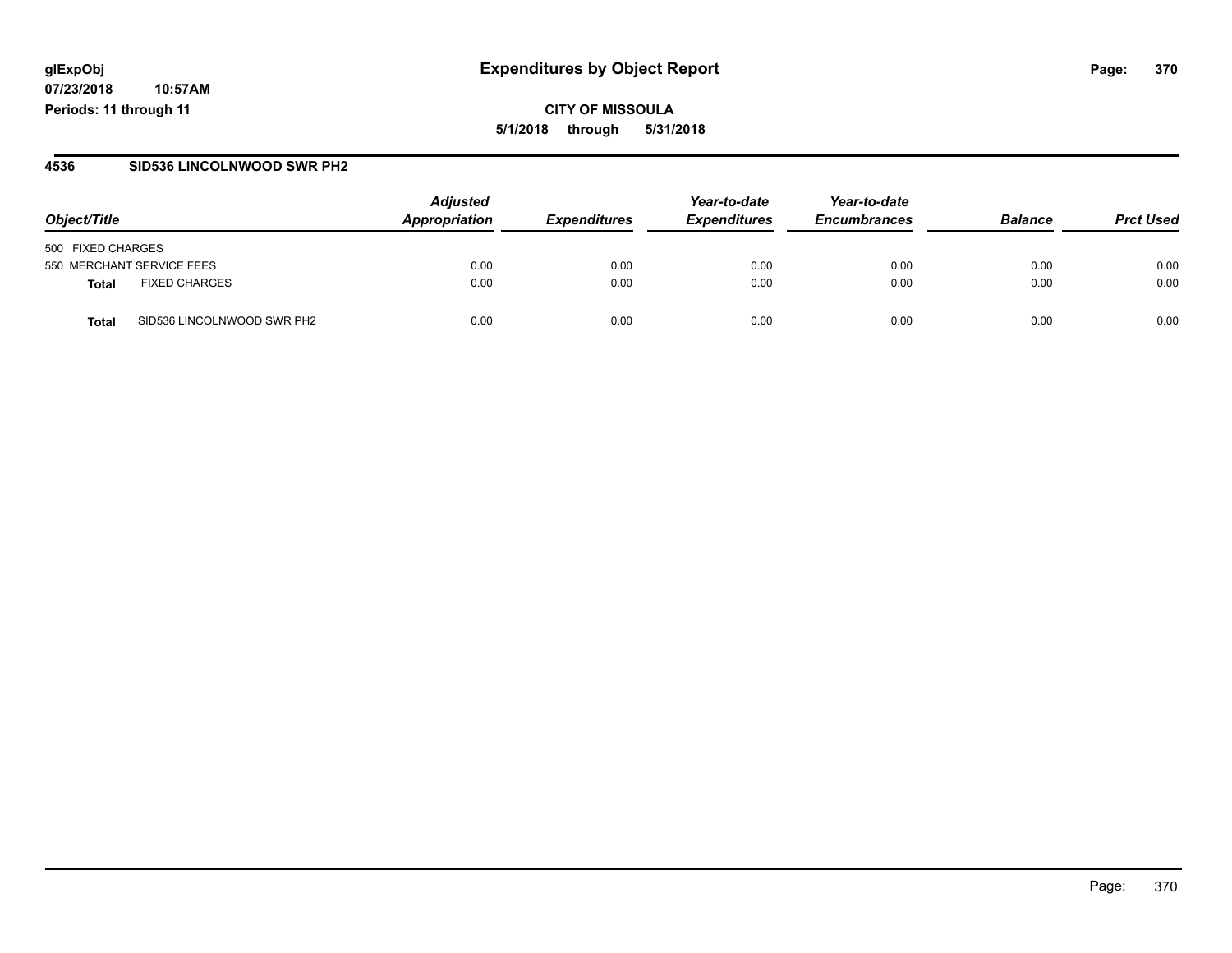**4540 SID 540 ENGLAND BLVD**

|                    |                              | <b>Adjusted</b>      |                     | Year-to-date        | Year-to-date        |                |                  |
|--------------------|------------------------------|----------------------|---------------------|---------------------|---------------------|----------------|------------------|
| Object/Title       |                              | <b>Appropriation</b> | <b>Expenditures</b> | <b>Expenditures</b> | <b>Encumbrances</b> | <b>Balance</b> | <b>Prct Used</b> |
|                    | 300 PURCHASED SERVICES       |                      |                     |                     |                     |                |                  |
|                    | 350 PROFESSIONAL SERVICES    | 0.00                 | 0.00                | 7,726.00            | 0.00                | $-7,726.00$    | 0.00             |
| <b>Total</b>       | PURCHASED SERVICES           | 0.00                 | 0.00                | 7,726.00            | 0.00                | $-7,726.00$    | 0.00             |
| 500 FIXED CHARGES  |                              |                      |                     |                     |                     |                |                  |
|                    | 550 MERCHANT SERVICE FEES    | 0.00                 | 0.00                | 0.00                | 0.00                | 0.00           | 0.00             |
| <b>Total</b>       | <b>FIXED CHARGES</b>         | 0.00                 | 0.00                | 0.00                | 0.00                | 0.00           | 0.00             |
| 800 OTHER OBJECTS  |                              |                      |                     |                     |                     |                |                  |
|                    | 820 TRANSFERS TO OTHER FUNDS | 0.00                 | 0.00                | 0.00                | 0.00                | 0.00           | 0.00             |
| <b>Total</b>       | OTHER OBJECTS                | 0.00                 | 0.00                | 0.00                | 0.00                | 0.00           | 0.00             |
| 900 CAPITAL OUTLAY |                              |                      |                     |                     |                     |                |                  |
| 930 IMPROVEMENTS   |                              | 0.00                 | 0.00                | 0.00                | 0.00                | 0.00           | 0.00             |
| <b>Total</b>       | <b>CAPITAL OUTLAY</b>        | 0.00                 | 0.00                | 0.00                | 0.00                | 0.00           | 0.00             |
| <b>Total</b>       | NON-DEPARTMENTAL             | 0.00                 | 0.00                | 7,726.00            | 0.00                | $-7,726.00$    | 0.00             |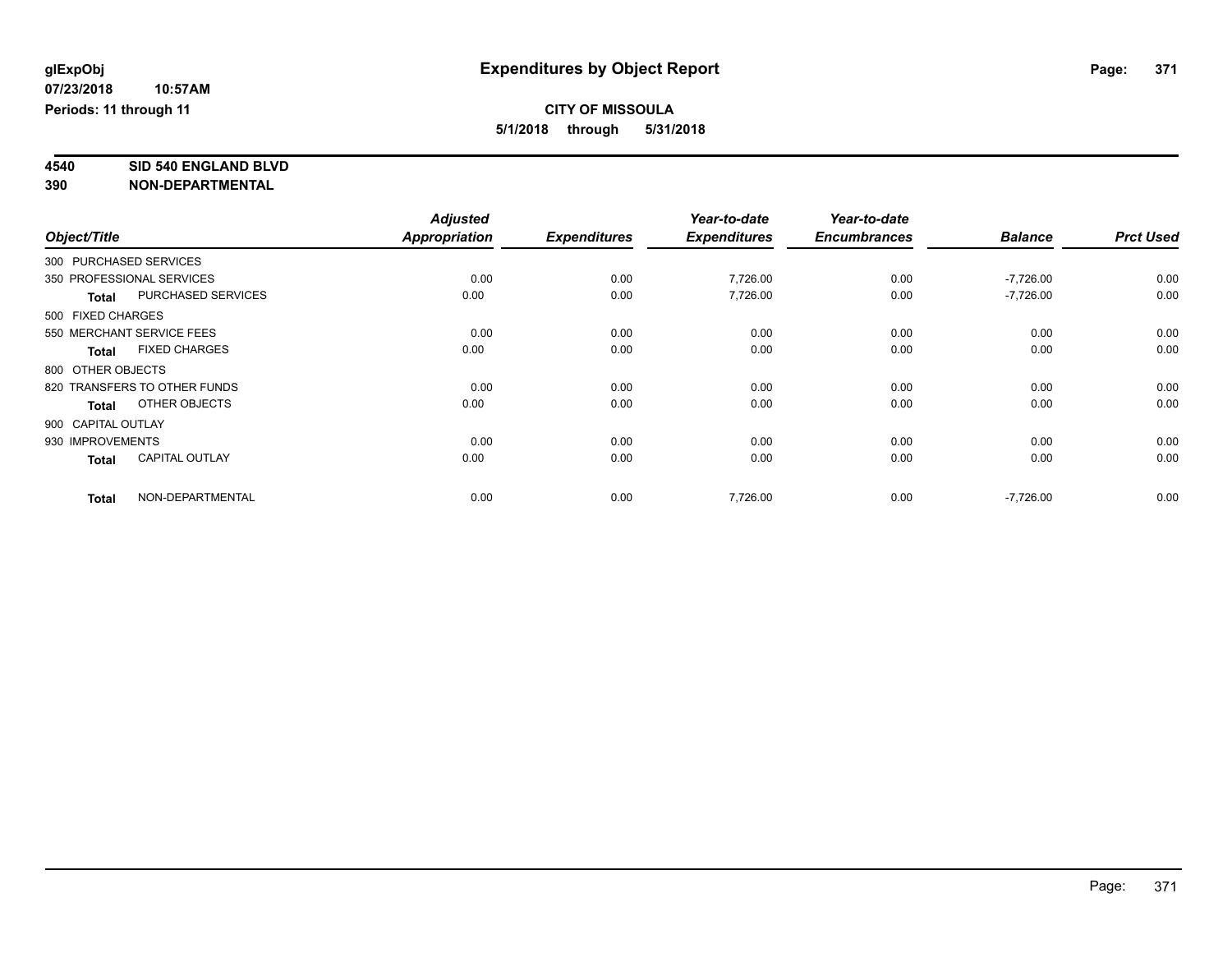### **4540 SID 540 ENGLAND BLVD**

|                           |                              | <b>Adjusted</b>      |                     | Year-to-date        | Year-to-date        |                |                  |
|---------------------------|------------------------------|----------------------|---------------------|---------------------|---------------------|----------------|------------------|
| Object/Title              |                              | <b>Appropriation</b> | <b>Expenditures</b> | <b>Expenditures</b> | <b>Encumbrances</b> | <b>Balance</b> | <b>Prct Used</b> |
| 300 PURCHASED SERVICES    |                              |                      |                     |                     |                     |                |                  |
| 350 PROFESSIONAL SERVICES |                              | 0.00                 | 0.00                | 7,726.00            | 0.00                | $-7,726.00$    | 0.00             |
| <b>Total</b>              | PURCHASED SERVICES           | 0.00                 | 0.00                | 7,726.00            | 0.00                | $-7,726.00$    | 0.00             |
| 500 FIXED CHARGES         |                              |                      |                     |                     |                     |                |                  |
| 550 MERCHANT SERVICE FEES |                              | 0.00                 | 0.00                | 0.00                | 0.00                | 0.00           | 0.00             |
| <b>Total</b>              | <b>FIXED CHARGES</b>         | 0.00                 | 0.00                | 0.00                | 0.00                | 0.00           | 0.00             |
| 800 OTHER OBJECTS         |                              |                      |                     |                     |                     |                |                  |
|                           | 820 TRANSFERS TO OTHER FUNDS | 0.00                 | 0.00                | 0.00                | 0.00                | 0.00           | 0.00             |
| <b>Total</b>              | OTHER OBJECTS                | 0.00                 | 0.00                | 0.00                | 0.00                | 0.00           | 0.00             |
| 900 CAPITAL OUTLAY        |                              |                      |                     |                     |                     |                |                  |
| 930 IMPROVEMENTS          |                              | 0.00                 | 0.00                | 0.00                | 0.00                | 0.00           | 0.00             |
| <b>Total</b>              | <b>CAPITAL OUTLAY</b>        | 0.00                 | 0.00                | 0.00                | 0.00                | 0.00           | 0.00             |
| <b>Total</b>              | SID 540 ENGLAND BLVD         | 0.00                 | 0.00                | 7,726.00            | 0.00                | $-7,726.00$    | 0.00             |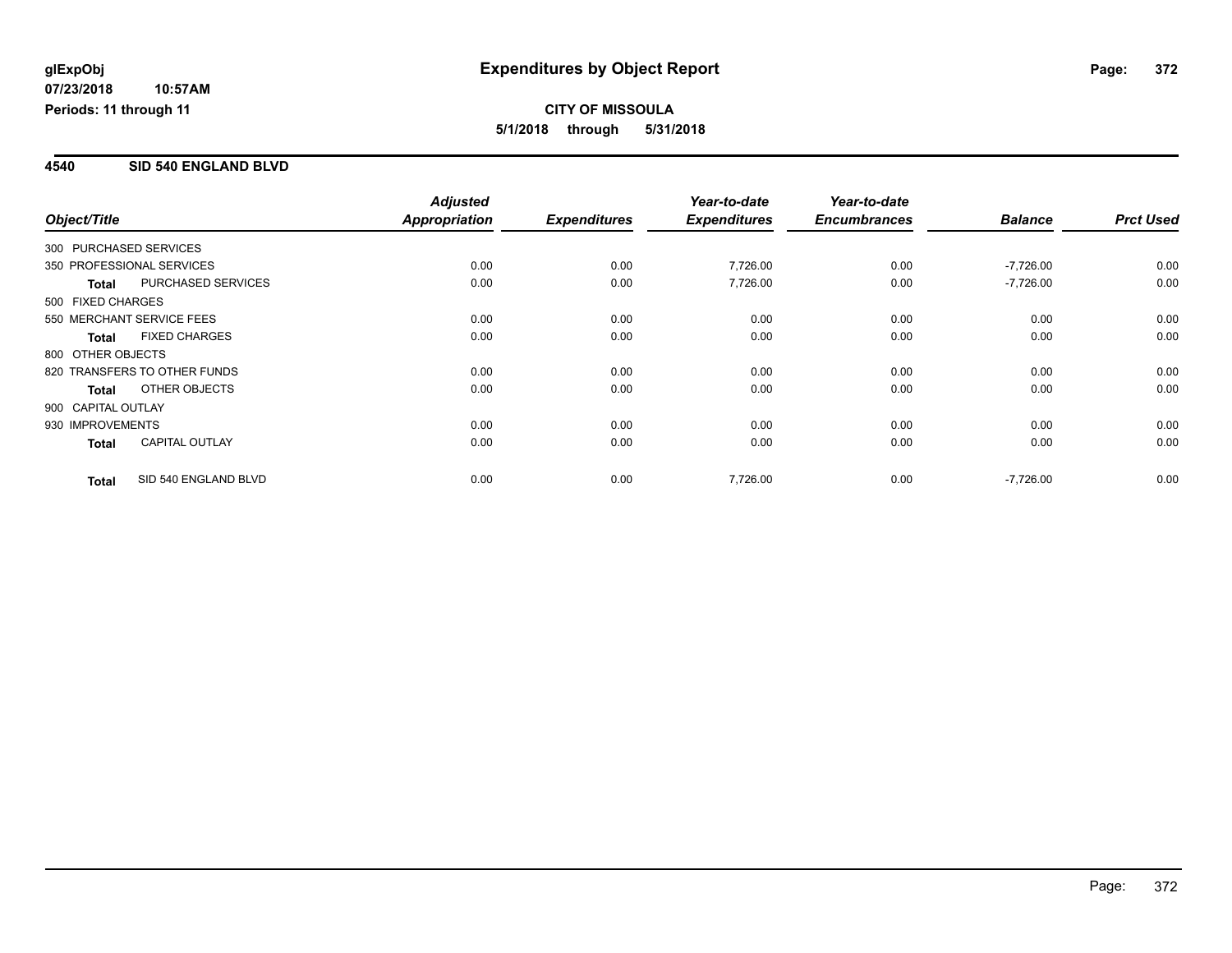# **4541 SID 541 PINEVIEW PARK**

|                                       | <b>Adjusted</b>      |                     | Year-to-date        | Year-to-date        |                |                  |
|---------------------------------------|----------------------|---------------------|---------------------|---------------------|----------------|------------------|
| Object/Title                          | <b>Appropriation</b> | <b>Expenditures</b> | <b>Expenditures</b> | <b>Encumbrances</b> | <b>Balance</b> | <b>Prct Used</b> |
| 500 FIXED CHARGES                     |                      |                     |                     |                     |                |                  |
| 500 FIXED CHARGES                     | 0.00                 | 0.00                | 0.00                | 0.00                | 0.00           | 0.00             |
| 550 MERCHANT SERVICE FEES             | 0.00                 | 0.00                | 0.00                | 0.00                | 0.00           | 0.00             |
| <b>FIXED CHARGES</b><br><b>Total</b>  | 0.00                 | 0.00                | 0.00                | 0.00                | 0.00           | 0.00             |
| 900 CAPITAL OUTLAY                    |                      |                     |                     |                     |                |                  |
| 930 IMPROVEMENTS                      | 0.00                 | 0.00                | 0.00                | 0.00                | 0.00           | 0.00             |
| <b>CAPITAL OUTLAY</b><br><b>Total</b> | 0.00                 | 0.00                | 0.00                | 0.00                | 0.00           | 0.00             |
| NON-DEPARTMENTAL<br><b>Total</b>      | 0.00                 | 0.00                | 0.00                | 0.00                | 0.00           | 0.00             |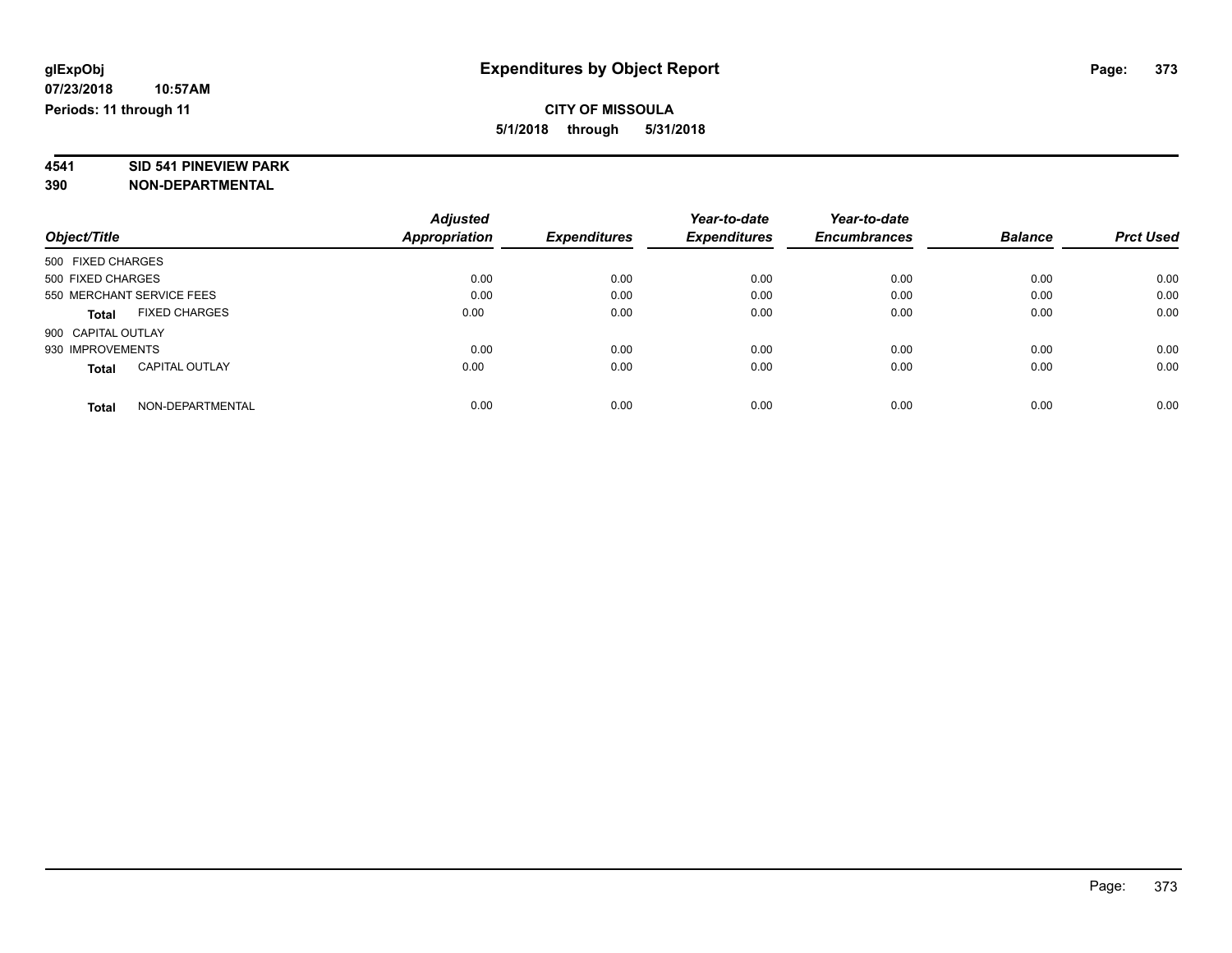### **4541 SID 541 PINEVIEW PARK**

| Object/Title                          | <b>Adjusted</b><br><b>Appropriation</b> | <b>Expenditures</b> | Year-to-date<br><b>Expenditures</b> | Year-to-date<br><b>Encumbrances</b> | <b>Balance</b> | <b>Prct Used</b> |
|---------------------------------------|-----------------------------------------|---------------------|-------------------------------------|-------------------------------------|----------------|------------------|
| 500 FIXED CHARGES                     |                                         |                     |                                     |                                     |                |                  |
| 500 FIXED CHARGES                     | 0.00                                    | 0.00                | 0.00                                | 0.00                                | 0.00           | 0.00             |
| 550 MERCHANT SERVICE FEES             | 0.00                                    | 0.00                | 0.00                                | 0.00                                | 0.00           | 0.00             |
| <b>FIXED CHARGES</b><br><b>Total</b>  | 0.00                                    | 0.00                | 0.00                                | 0.00                                | 0.00           | 0.00             |
| 900 CAPITAL OUTLAY                    |                                         |                     |                                     |                                     |                |                  |
| 930 IMPROVEMENTS                      | 0.00                                    | 0.00                | 0.00                                | 0.00                                | 0.00           | 0.00             |
| <b>CAPITAL OUTLAY</b><br><b>Total</b> | 0.00                                    | 0.00                | 0.00                                | 0.00                                | 0.00           | 0.00             |
| SID 541 PINEVIEW PARK<br><b>Total</b> | 0.00                                    | 0.00                | 0.00                                | 0.00                                | 0.00           | 0.00             |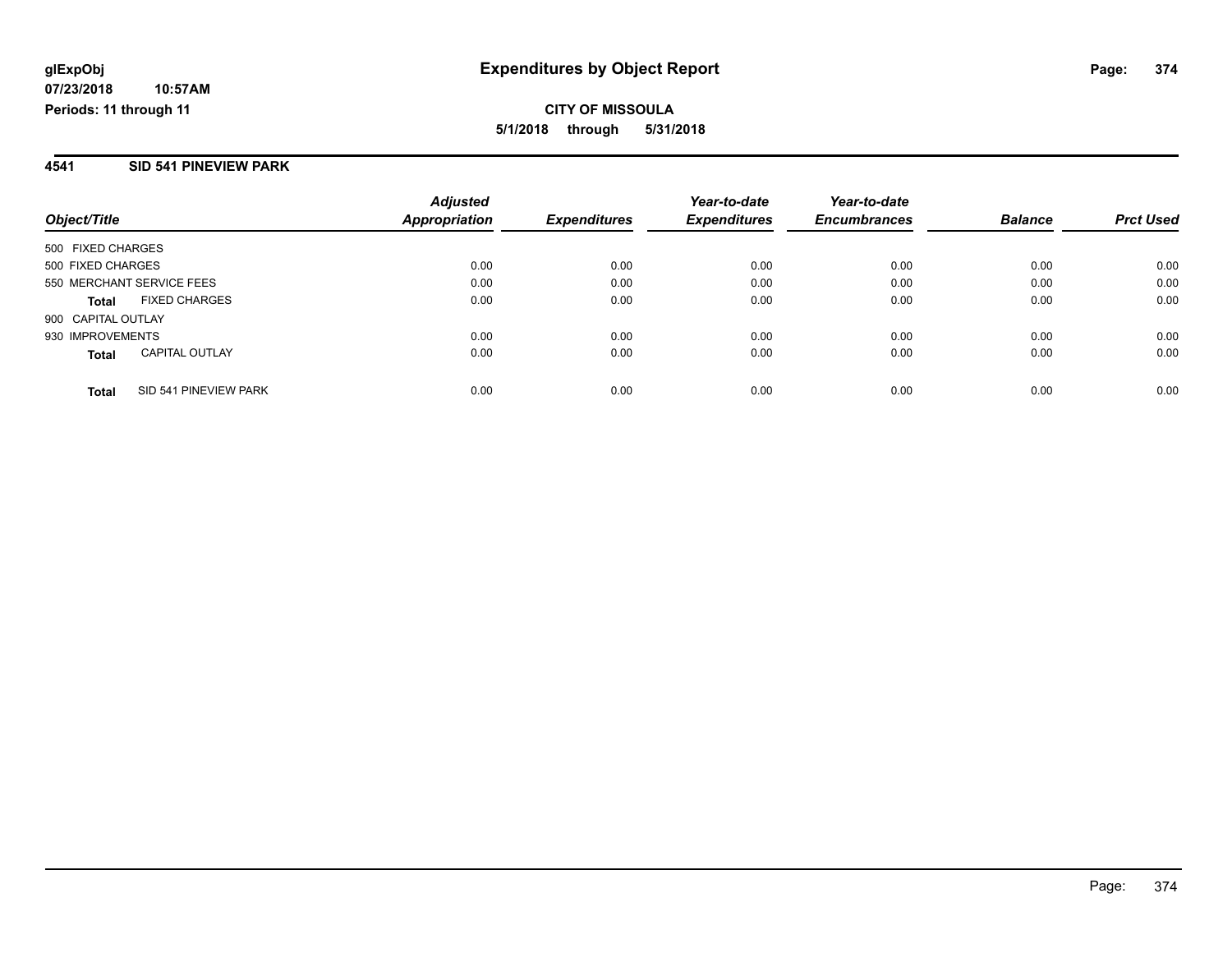# **4542 SID 542 HILLVIEW WAY**

|                                      | <b>Adjusted</b>      |                     | Year-to-date        | Year-to-date        |                |                  |
|--------------------------------------|----------------------|---------------------|---------------------|---------------------|----------------|------------------|
| Object/Title                         | <b>Appropriation</b> | <b>Expenditures</b> | <b>Expenditures</b> | <b>Encumbrances</b> | <b>Balance</b> | <b>Prct Used</b> |
| 300 PURCHASED SERVICES               |                      |                     |                     |                     |                |                  |
| 350 PROFESSIONAL SERVICES            | 0.00                 | 0.00                | 0.00                | 0.00                | 0.00           | 0.00             |
| <b>PURCHASED SERVICES</b><br>Total   | 0.00                 | 0.00                | 0.00                | 0.00                | 0.00           | 0.00             |
| 500 FIXED CHARGES                    |                      |                     |                     |                     |                |                  |
| 550 MERCHANT SERVICE FEES            | 0.00                 | 0.00                | 0.00                | 0.00                | 0.00           | 0.00             |
| <b>FIXED CHARGES</b><br><b>Total</b> | 0.00                 | 0.00                | 0.00                | 0.00                | 0.00           | 0.00             |
| NON-DEPARTMENTAL<br><b>Total</b>     | 0.00                 | 0.00                | 0.00                | 0.00                | 0.00           | 0.00             |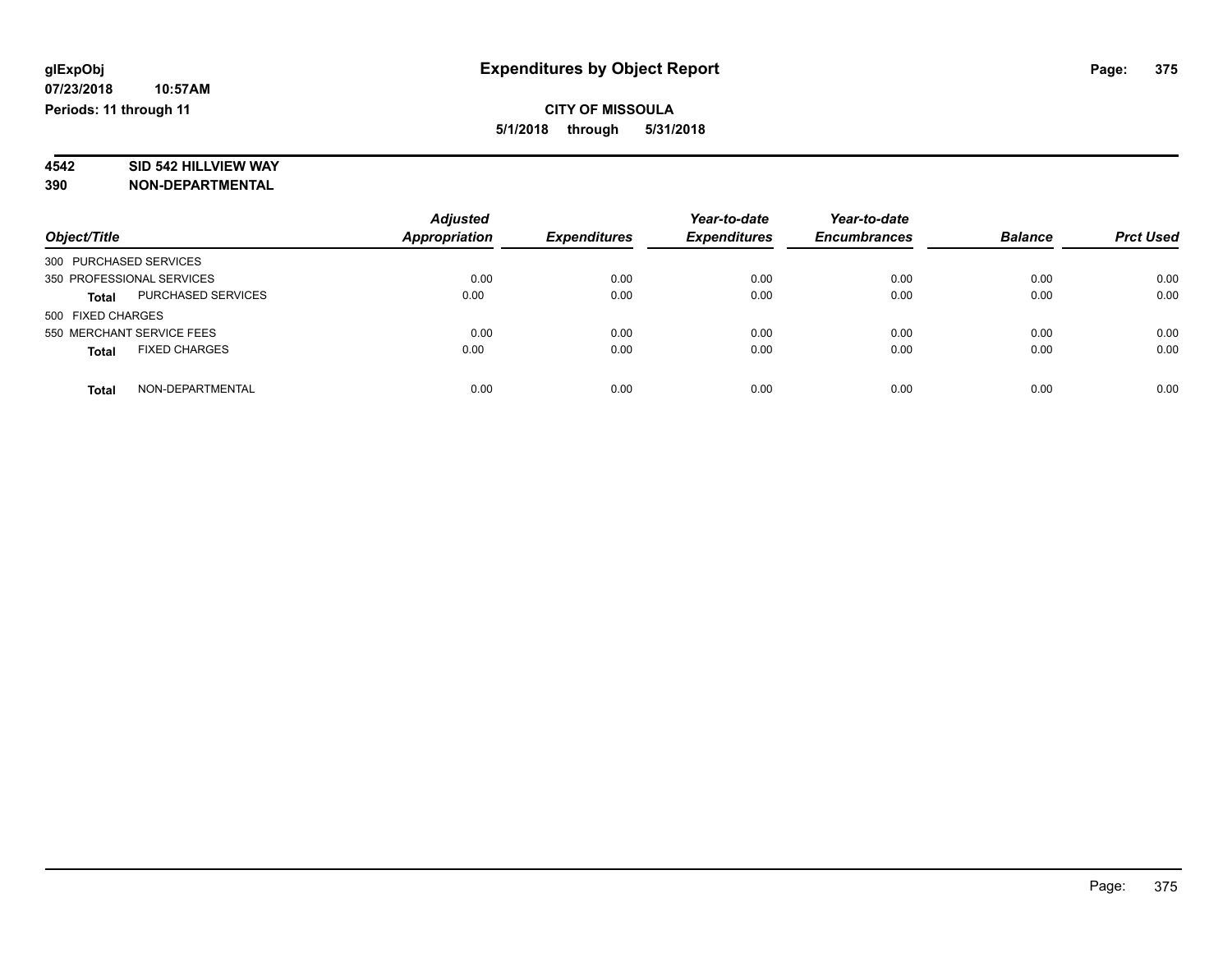### **4542 SID 542 HILLVIEW WAY**

|                           |                      | <b>Adjusted</b>      |                     | Year-to-date        | Year-to-date        |                |                  |
|---------------------------|----------------------|----------------------|---------------------|---------------------|---------------------|----------------|------------------|
| Object/Title              |                      | <b>Appropriation</b> | <b>Expenditures</b> | <b>Expenditures</b> | <b>Encumbrances</b> | <b>Balance</b> | <b>Prct Used</b> |
| 300 PURCHASED SERVICES    |                      |                      |                     |                     |                     |                |                  |
| 350 PROFESSIONAL SERVICES |                      | 0.00                 | 0.00                | 0.00                | 0.00                | 0.00           | 0.00             |
| <b>Total</b>              | PURCHASED SERVICES   | 0.00                 | 0.00                | 0.00                | 0.00                | 0.00           | 0.00             |
| 500 FIXED CHARGES         |                      |                      |                     |                     |                     |                |                  |
| 550 MERCHANT SERVICE FEES |                      | 0.00                 | 0.00                | 0.00                | 0.00                | 0.00           | 0.00             |
| <b>Total</b>              | <b>FIXED CHARGES</b> | 0.00                 | 0.00                | 0.00                | 0.00                | 0.00           | 0.00             |
| <b>Total</b>              | SID 542 HILLVIEW WAY | 0.00                 | 0.00                | 0.00                | 0.00                | 0.00           | 0.00             |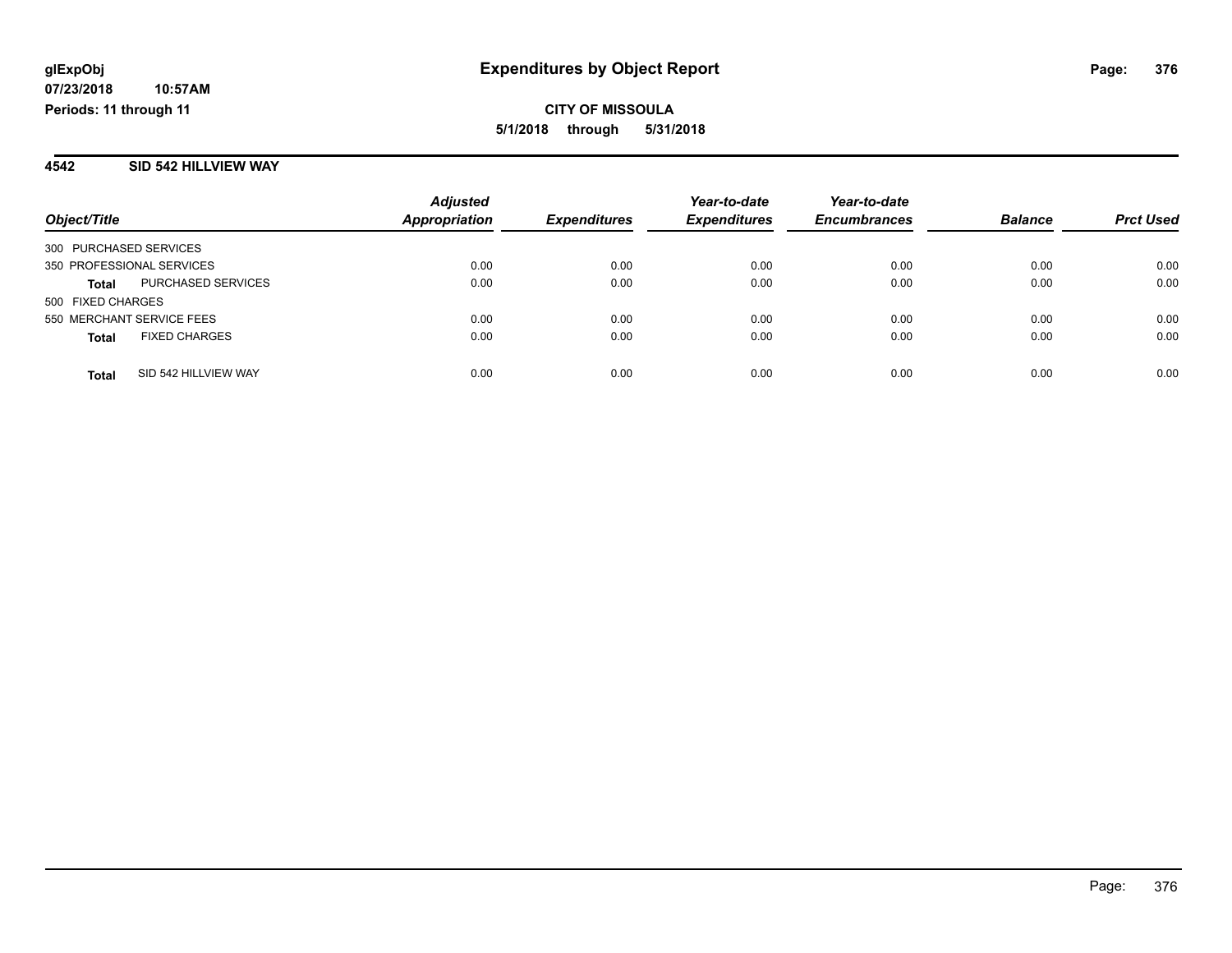**4543 SID 543 TRAFFIC CALMING**

|                        |                           | <b>Adjusted</b> |                     | Year-to-date        | Year-to-date        |                |                  |
|------------------------|---------------------------|-----------------|---------------------|---------------------|---------------------|----------------|------------------|
| Object/Title           |                           | Appropriation   | <b>Expenditures</b> | <b>Expenditures</b> | <b>Encumbrances</b> | <b>Balance</b> | <b>Prct Used</b> |
| 300 PURCHASED SERVICES |                           |                 |                     |                     |                     |                |                  |
|                        | 350 PROFESSIONAL SERVICES | 0.00            | 0.00                | 0.00                | 0.00                | 0.00           | 0.00             |
| <b>Total</b>           | <b>PURCHASED SERVICES</b> | 0.00            | 0.00                | 0.00                | 0.00                | 0.00           | 0.00             |
| 500 FIXED CHARGES      |                           |                 |                     |                     |                     |                |                  |
|                        | 550 MERCHANT SERVICE FEES | 0.00            | 0.00                | 0.00                | 0.00                | 0.00           | 0.00             |
| <b>Total</b>           | <b>FIXED CHARGES</b>      | 0.00            | 0.00                | 0.00                | 0.00                | 0.00           | 0.00             |
| 900 CAPITAL OUTLAY     |                           |                 |                     |                     |                     |                |                  |
| 930 IMPROVEMENTS       |                           | 0.00            | 0.00                | 0.00                | 0.00                | 0.00           | 0.00             |
| <b>Total</b>           | <b>CAPITAL OUTLAY</b>     | 0.00            | 0.00                | 0.00                | 0.00                | 0.00           | 0.00             |
| <b>Total</b>           | NON-DEPARTMENTAL          | 0.00            | 0.00                | 0.00                | 0.00                | 0.00           | 0.00             |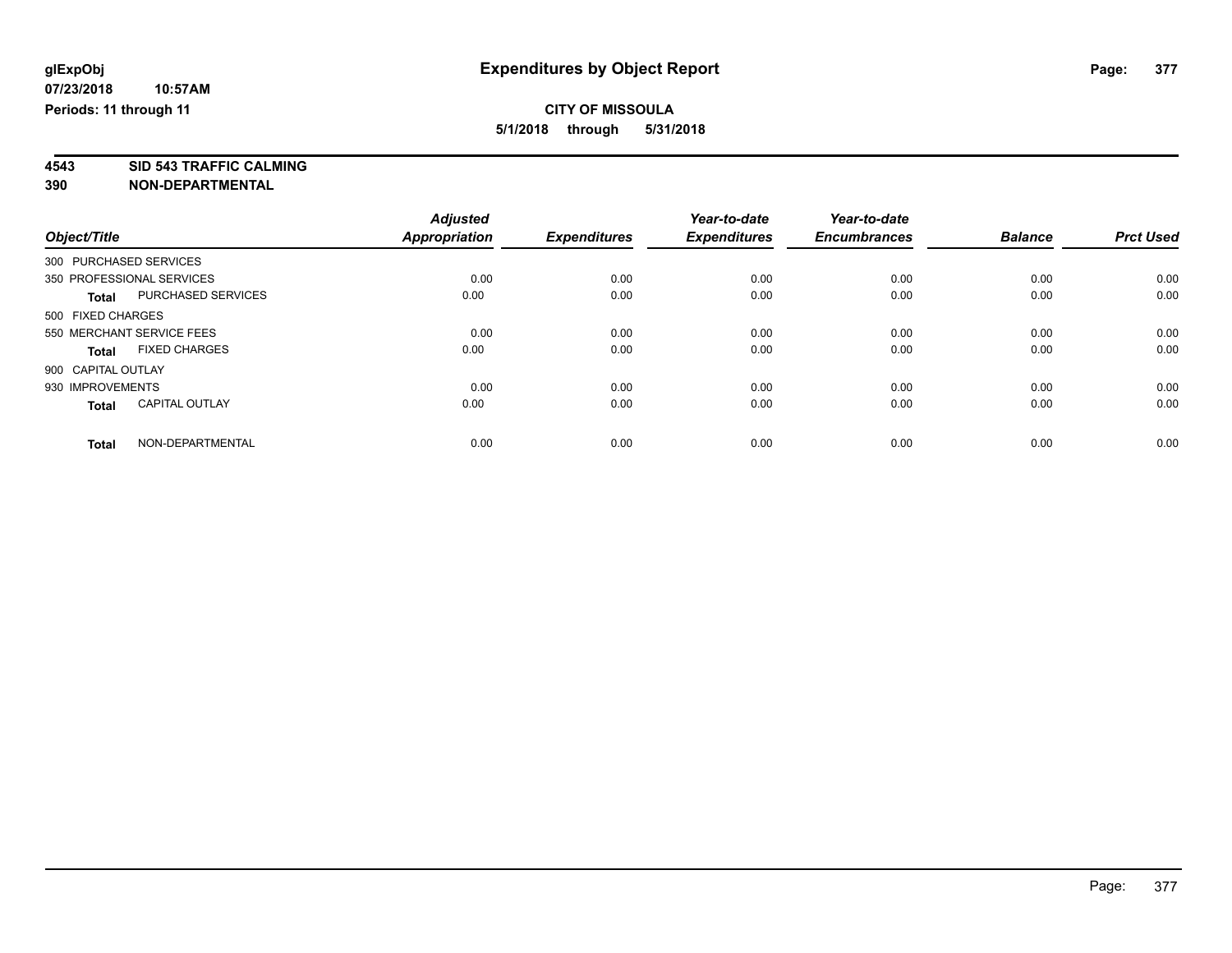### **4543 SID 543 TRAFFIC CALMING**

|                           |                           | <b>Adjusted</b>      |                     | Year-to-date        | Year-to-date        |                |                  |
|---------------------------|---------------------------|----------------------|---------------------|---------------------|---------------------|----------------|------------------|
| Object/Title              |                           | <b>Appropriation</b> | <b>Expenditures</b> | <b>Expenditures</b> | <b>Encumbrances</b> | <b>Balance</b> | <b>Prct Used</b> |
| 300 PURCHASED SERVICES    |                           |                      |                     |                     |                     |                |                  |
| 350 PROFESSIONAL SERVICES |                           | 0.00                 | 0.00                | 0.00                | 0.00                | 0.00           | 0.00             |
| <b>Total</b>              | <b>PURCHASED SERVICES</b> | 0.00                 | 0.00                | 0.00                | 0.00                | 0.00           | 0.00             |
| 500 FIXED CHARGES         |                           |                      |                     |                     |                     |                |                  |
| 550 MERCHANT SERVICE FEES |                           | 0.00                 | 0.00                | 0.00                | 0.00                | 0.00           | 0.00             |
| <b>Total</b>              | <b>FIXED CHARGES</b>      | 0.00                 | 0.00                | 0.00                | 0.00                | 0.00           | 0.00             |
| 900 CAPITAL OUTLAY        |                           |                      |                     |                     |                     |                |                  |
| 930 IMPROVEMENTS          |                           | 0.00                 | 0.00                | 0.00                | 0.00                | 0.00           | 0.00             |
| <b>Total</b>              | <b>CAPITAL OUTLAY</b>     | 0.00                 | 0.00                | 0.00                | 0.00                | 0.00           | 0.00             |
| <b>Total</b>              | SID 543 TRAFFIC CALMING   | 0.00                 | 0.00                | 0.00                | 0.00                | 0.00           | 0.00             |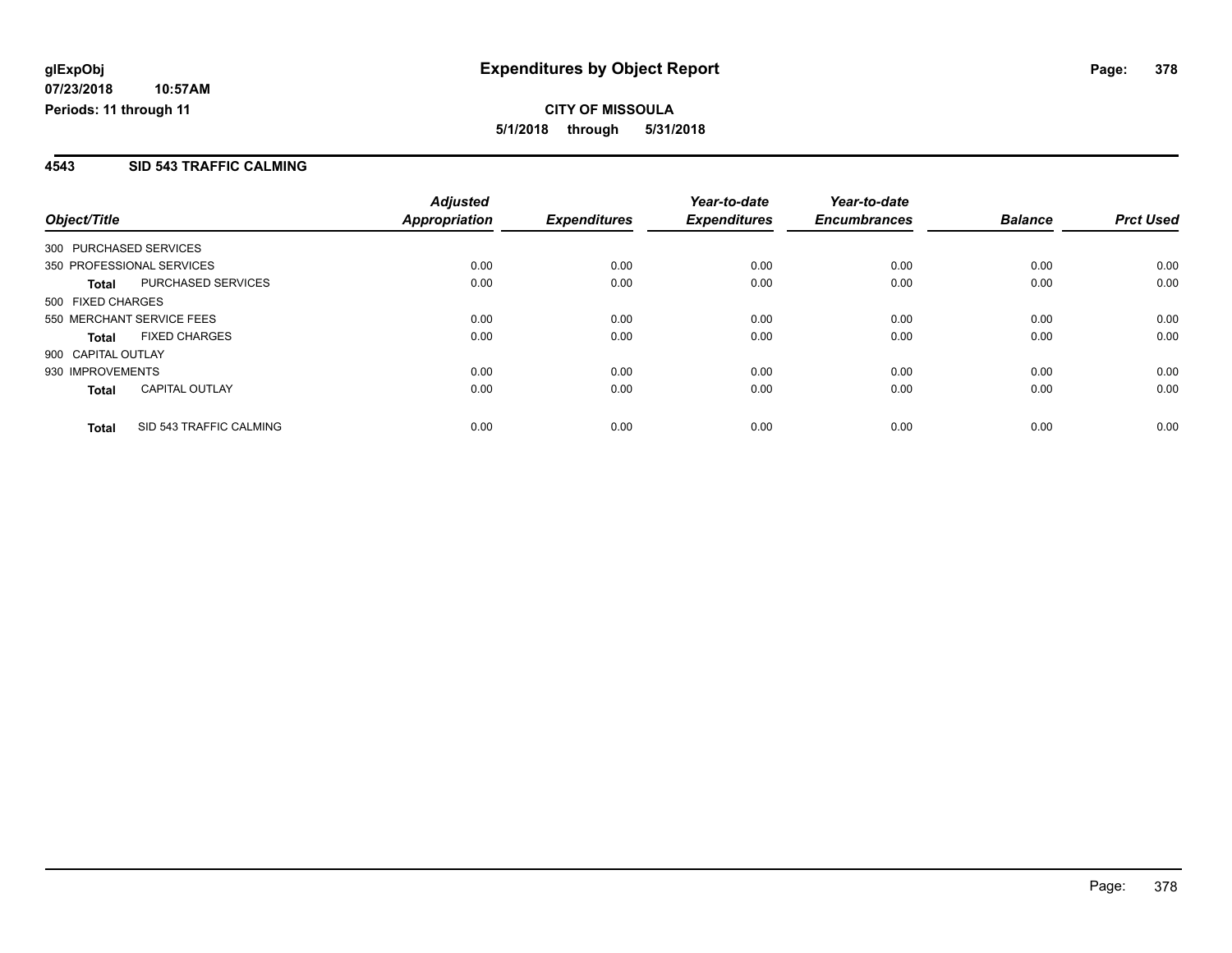## **4544 MILLER CREEK MITIGATION FUND**

| Object/Title                          | <b>Adjusted</b><br><b>Appropriation</b> | <b>Expenditures</b> | Year-to-date<br><b>Expenditures</b> | Year-to-date<br><b>Encumbrances</b> | <b>Balance</b> | <b>Prct Used</b> |
|---------------------------------------|-----------------------------------------|---------------------|-------------------------------------|-------------------------------------|----------------|------------------|
| 500 FIXED CHARGES                     |                                         |                     |                                     |                                     |                |                  |
| 550 MERCHANT SERVICE FEES             | 0.00                                    | 0.00                | 0.00                                | 0.00                                | 0.00           | 0.00             |
| <b>FIXED CHARGES</b><br><b>Total</b>  | 0.00                                    | 0.00                | 0.00                                | 0.00                                | 0.00           | 0.00             |
| 900 CAPITAL OUTLAY                    |                                         |                     |                                     |                                     |                |                  |
| 930 IMPROVEMENTS                      | 0.00                                    | 0.00                | 0.00                                | 0.00                                | 0.00           | 0.00             |
| <b>CAPITAL OUTLAY</b><br><b>Total</b> | 0.00                                    | 0.00                | 0.00                                | 0.00                                | 0.00           | 0.00             |
| NON-DEPARTMENTAL<br>Total             | 0.00                                    | 0.00                | 0.00                                | 0.00                                | 0.00           | 0.00             |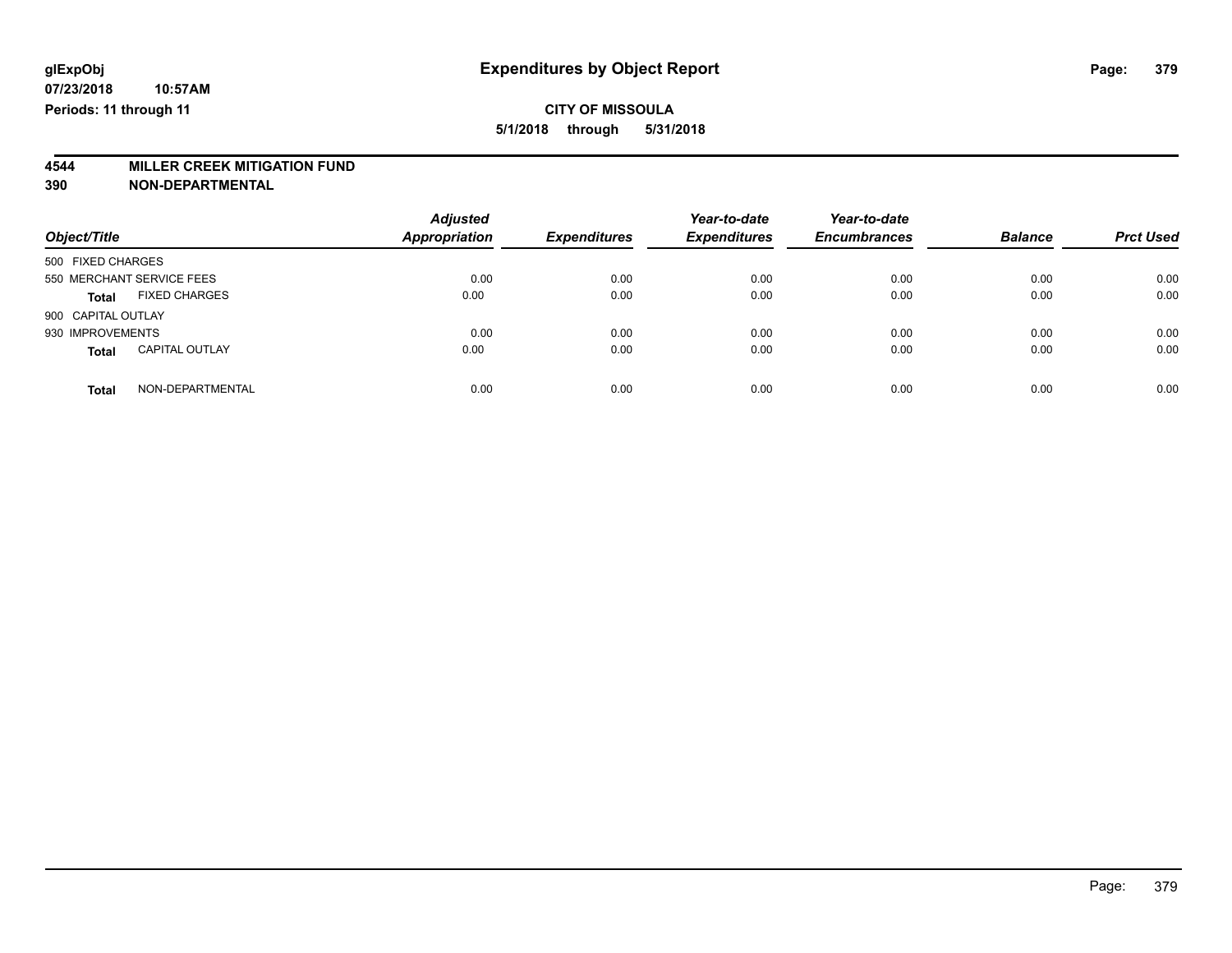**CITY OF MISSOULA 5/1/2018 through 5/31/2018**

### **4544 MILLER CREEK MITIGATION FUND**

|                           |                              | <b>Adjusted</b>      |                     | Year-to-date        | Year-to-date        |                |                  |
|---------------------------|------------------------------|----------------------|---------------------|---------------------|---------------------|----------------|------------------|
| Object/Title              |                              | <b>Appropriation</b> | <b>Expenditures</b> | <b>Expenditures</b> | <b>Encumbrances</b> | <b>Balance</b> | <b>Prct Used</b> |
| 500 FIXED CHARGES         |                              |                      |                     |                     |                     |                |                  |
| 550 MERCHANT SERVICE FEES |                              | 0.00                 | 0.00                | 0.00                | 0.00                | 0.00           | 0.00             |
| <b>Total</b>              | <b>FIXED CHARGES</b>         | 0.00                 | 0.00                | 0.00                | 0.00                | 0.00           | 0.00             |
| 900 CAPITAL OUTLAY        |                              |                      |                     |                     |                     |                |                  |
| 930 IMPROVEMENTS          |                              | 0.00                 | 0.00                | 0.00                | 0.00                | 0.00           | 0.00             |
| <b>Total</b>              | <b>CAPITAL OUTLAY</b>        | 0.00                 | 0.00                | 0.00                | 0.00                | 0.00           | 0.00             |
| <b>Total</b>              | MILLER CREEK MITIGATION FUND | 0.00                 | 0.00                | 0.00                | 0.00                | 0.00           | 0.00             |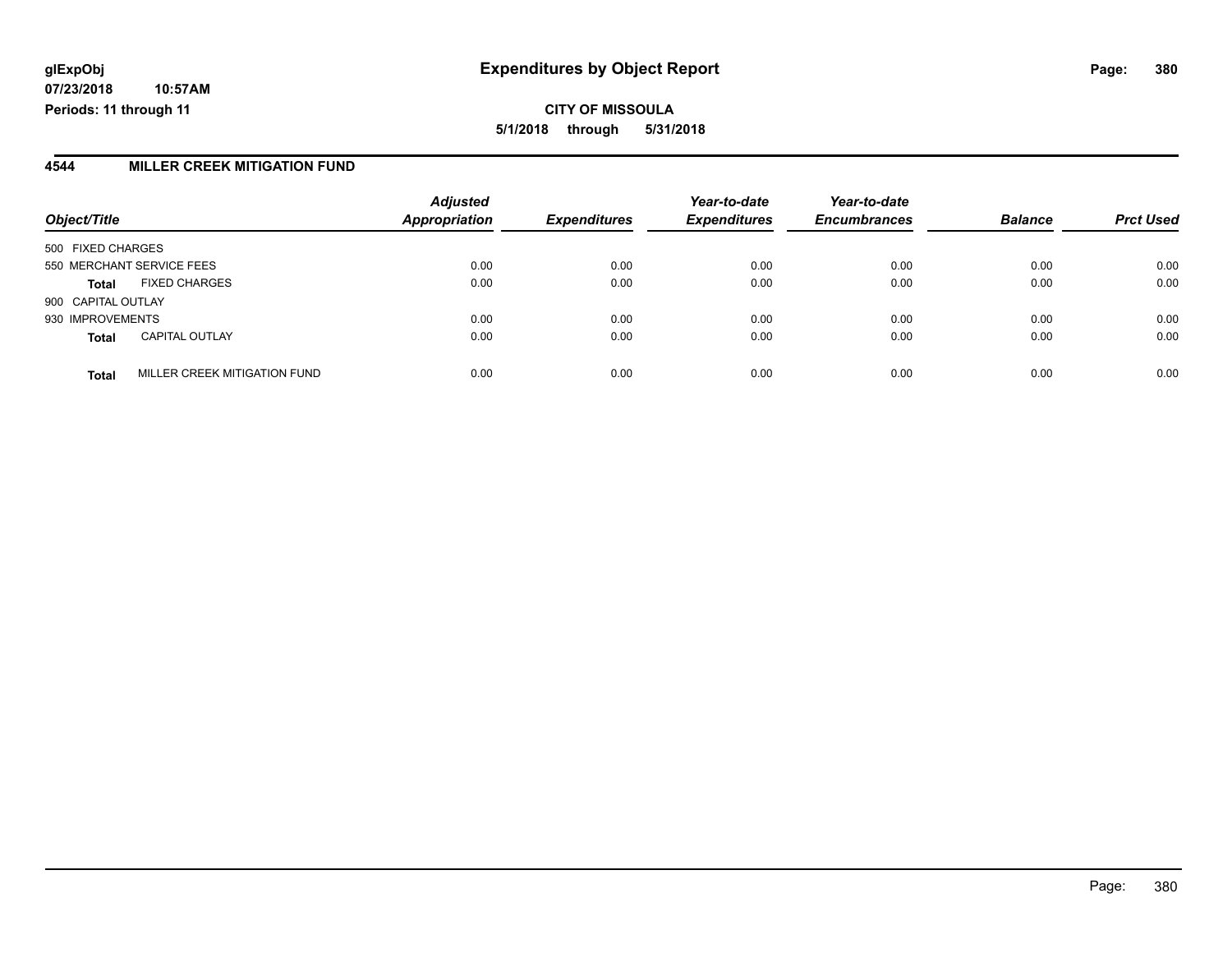## **4545 MILLER CREEK TWITE CONSTRUCTION**

|                        |                           | <b>Adjusted</b>      |                     | Year-to-date        | Year-to-date        |                |                  |
|------------------------|---------------------------|----------------------|---------------------|---------------------|---------------------|----------------|------------------|
| Object/Title           |                           | <b>Appropriation</b> | <b>Expenditures</b> | <b>Expenditures</b> | <b>Encumbrances</b> | <b>Balance</b> | <b>Prct Used</b> |
| 300 PURCHASED SERVICES |                           |                      |                     |                     |                     |                |                  |
|                        | 350 PROFESSIONAL SERVICES | 0.00                 | 0.00                | 0.00                | 0.00                | 0.00           | 0.00             |
| <b>Total</b>           | PURCHASED SERVICES        | 0.00                 | 0.00                | 0.00                | 0.00                | 0.00           | 0.00             |
| 500 FIXED CHARGES      |                           |                      |                     |                     |                     |                |                  |
|                        | 550 MERCHANT SERVICE FEES | 0.00                 | 0.00                | 0.00                | 0.00                | 0.00           | 0.00             |
| <b>Total</b>           | <b>FIXED CHARGES</b>      | 0.00                 | 0.00                | 0.00                | 0.00                | 0.00           | 0.00             |
| 900 CAPITAL OUTLAY     |                           |                      |                     |                     |                     |                |                  |
| 930 IMPROVEMENTS       |                           | 0.00                 | 0.00                | 0.00                | 0.00                | 0.00           | 0.00             |
| <b>Total</b>           | <b>CAPITAL OUTLAY</b>     | 0.00                 | 0.00                | 0.00                | 0.00                | 0.00           | 0.00             |
| <b>Total</b>           | NON-DEPARTMENTAL          | 0.00                 | 0.00                | 0.00                | 0.00                | 0.00           | 0.00             |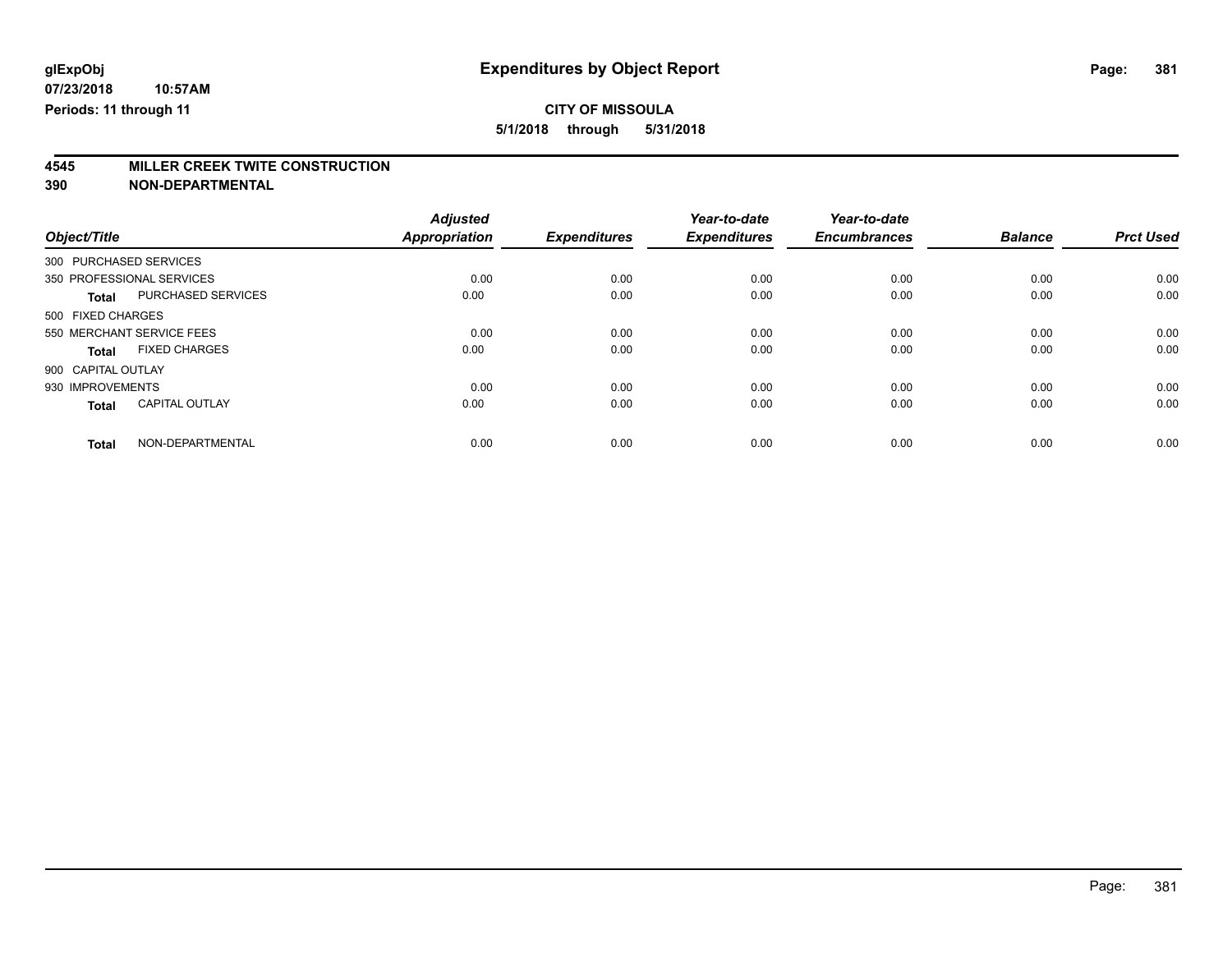**CITY OF MISSOULA 5/1/2018 through 5/31/2018**

### **4545 MILLER CREEK TWITE CONSTRUCTION**

|                    |                                 | <b>Adjusted</b>      |                     | Year-to-date        | Year-to-date        |                |                  |
|--------------------|---------------------------------|----------------------|---------------------|---------------------|---------------------|----------------|------------------|
| Object/Title       |                                 | <b>Appropriation</b> | <b>Expenditures</b> | <b>Expenditures</b> | <b>Encumbrances</b> | <b>Balance</b> | <b>Prct Used</b> |
|                    | 300 PURCHASED SERVICES          |                      |                     |                     |                     |                |                  |
|                    | 350 PROFESSIONAL SERVICES       | 0.00                 | 0.00                | 0.00                | 0.00                | 0.00           | 0.00             |
| Total              | PURCHASED SERVICES              | 0.00                 | 0.00                | 0.00                | 0.00                | 0.00           | 0.00             |
| 500 FIXED CHARGES  |                                 |                      |                     |                     |                     |                |                  |
|                    | 550 MERCHANT SERVICE FEES       | 0.00                 | 0.00                | 0.00                | 0.00                | 0.00           | 0.00             |
| Total              | <b>FIXED CHARGES</b>            | 0.00                 | 0.00                | 0.00                | 0.00                | 0.00           | 0.00             |
| 900 CAPITAL OUTLAY |                                 |                      |                     |                     |                     |                |                  |
| 930 IMPROVEMENTS   |                                 | 0.00                 | 0.00                | 0.00                | 0.00                | 0.00           | 0.00             |
| <b>Total</b>       | <b>CAPITAL OUTLAY</b>           | 0.00                 | 0.00                | 0.00                | 0.00                | 0.00           | 0.00             |
| <b>Total</b>       | MILLER CREEK TWITE CONSTRUCTION | 0.00                 | 0.00                | 0.00                | 0.00                | 0.00           | 0.00             |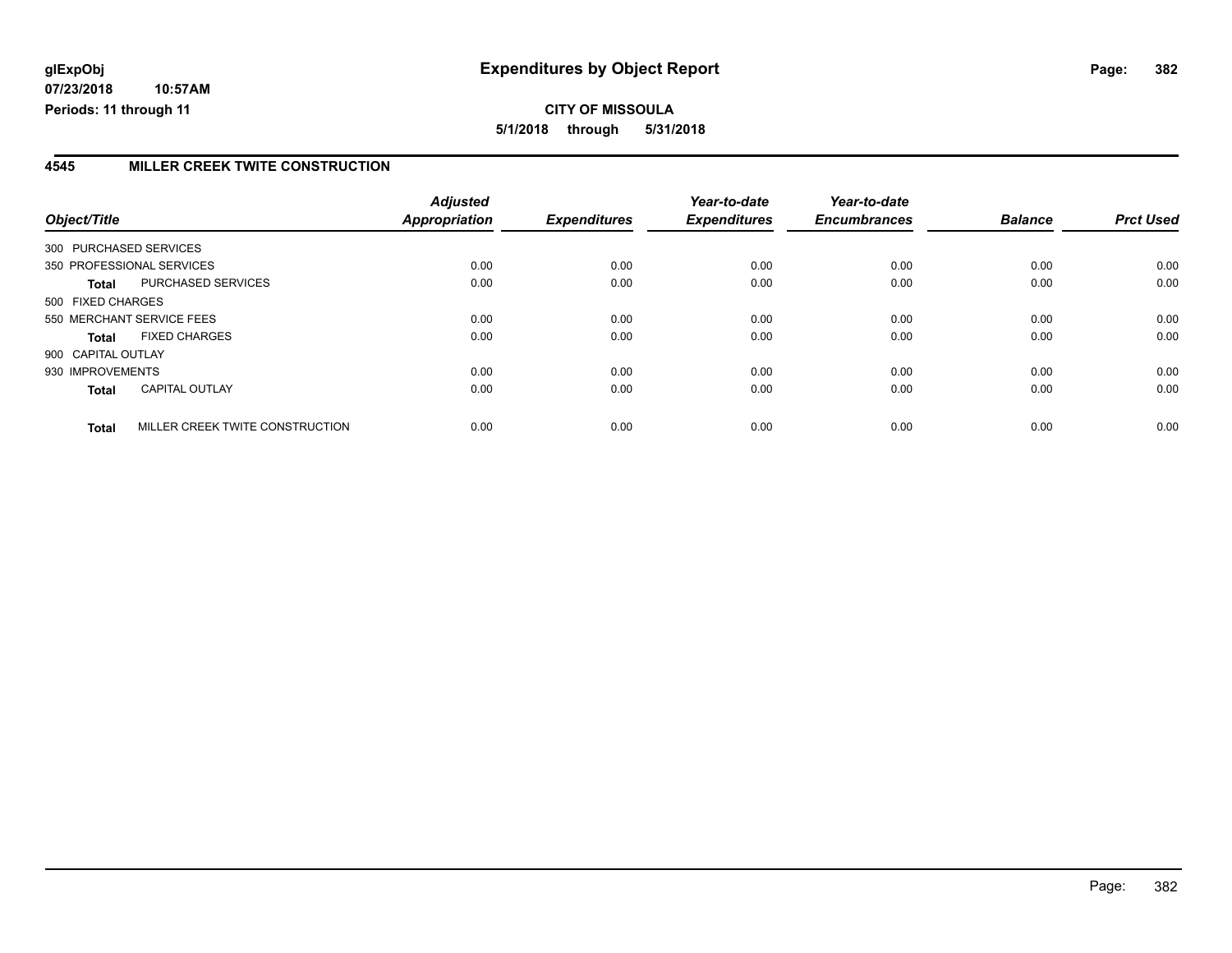# **4546 MILLER CREEK MALOHNEY CONSTRUCTION**

|                                       | <b>Adjusted</b>      |                     | Year-to-date        | Year-to-date        |                |                  |
|---------------------------------------|----------------------|---------------------|---------------------|---------------------|----------------|------------------|
| Object/Title                          | <b>Appropriation</b> | <b>Expenditures</b> | <b>Expenditures</b> | <b>Encumbrances</b> | <b>Balance</b> | <b>Prct Used</b> |
| 300 PURCHASED SERVICES                |                      |                     |                     |                     |                |                  |
| 350 PROFESSIONAL SERVICES             | 0.00                 | 0.00                | 0.00                | 0.00                | 0.00           | 0.00             |
| PURCHASED SERVICES<br><b>Total</b>    | 0.00                 | 0.00                | 0.00                | 0.00                | 0.00           | 0.00             |
| 500 FIXED CHARGES                     |                      |                     |                     |                     |                |                  |
| 550 MERCHANT SERVICE FEES             | 0.00                 | 0.00                | 0.00                | 0.00                | 0.00           | 0.00             |
| <b>FIXED CHARGES</b><br>Total         | 0.00                 | 0.00                | 0.00                | 0.00                | 0.00           | 0.00             |
| 900 CAPITAL OUTLAY                    |                      |                     |                     |                     |                |                  |
| 930 IMPROVEMENTS                      | 0.00                 | 0.00                | 0.00                | 0.00                | 0.00           | 0.00             |
| <b>CAPITAL OUTLAY</b><br><b>Total</b> | 0.00                 | 0.00                | 0.00                | 0.00                | 0.00           | 0.00             |
| NON-DEPARTMENTAL<br><b>Total</b>      | 0.00                 | 0.00                | 0.00                | 0.00                | 0.00           | 0.00             |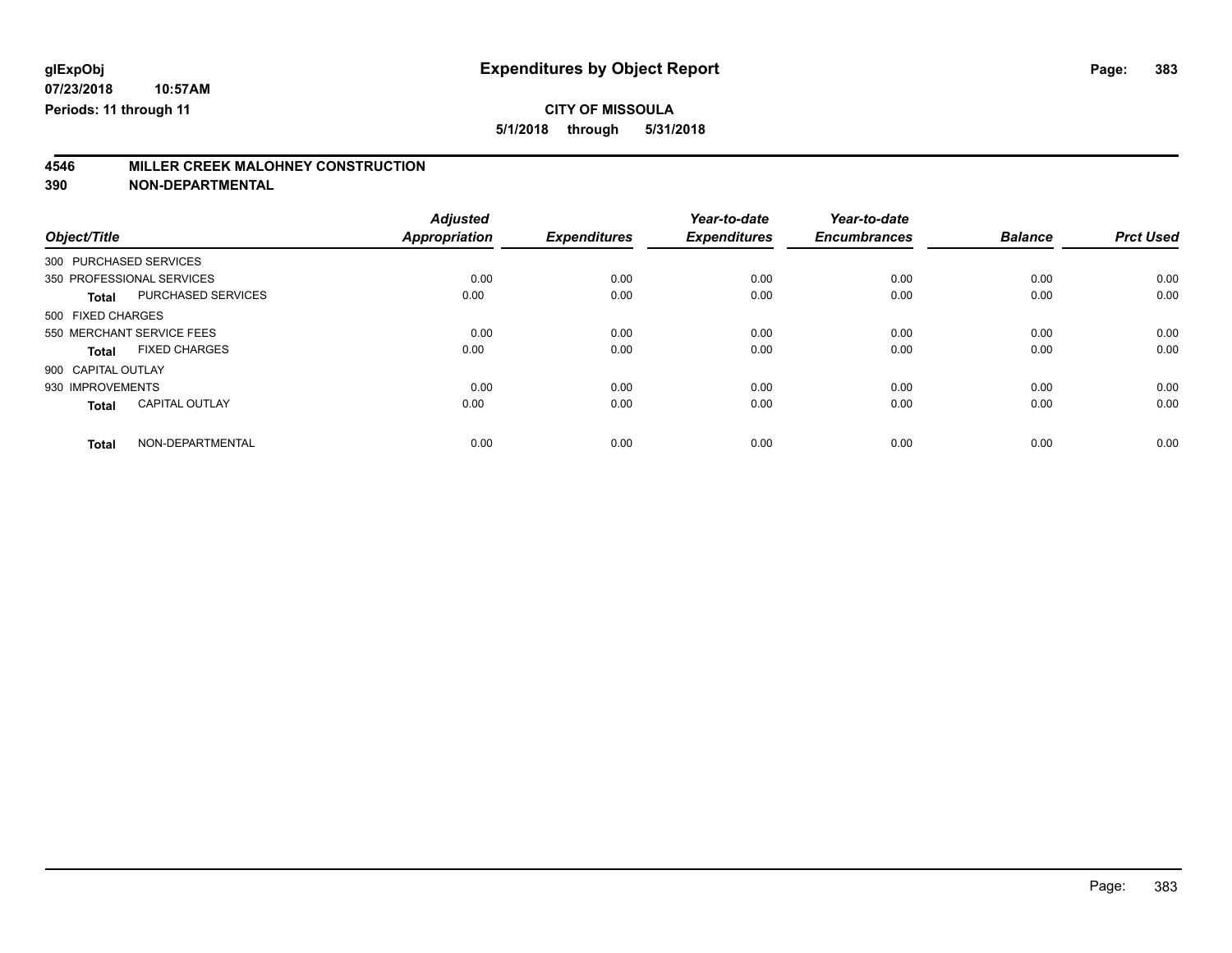## **CITY OF MISSOULA 5/1/2018 through 5/31/2018**

### **4546 MILLER CREEK MALOHNEY CONSTRUCTION**

|                    |                                 | <b>Adjusted</b> |                     | Year-to-date        | Year-to-date        |                |                  |
|--------------------|---------------------------------|-----------------|---------------------|---------------------|---------------------|----------------|------------------|
| Object/Title       |                                 | Appropriation   | <b>Expenditures</b> | <b>Expenditures</b> | <b>Encumbrances</b> | <b>Balance</b> | <b>Prct Used</b> |
|                    | 300 PURCHASED SERVICES          |                 |                     |                     |                     |                |                  |
|                    | 350 PROFESSIONAL SERVICES       | 0.00            | 0.00                | 0.00                | 0.00                | 0.00           | 0.00             |
| <b>Total</b>       | <b>PURCHASED SERVICES</b>       | 0.00            | 0.00                | 0.00                | 0.00                | 0.00           | 0.00             |
| 500 FIXED CHARGES  |                                 |                 |                     |                     |                     |                |                  |
|                    | 550 MERCHANT SERVICE FEES       | 0.00            | 0.00                | 0.00                | 0.00                | 0.00           | 0.00             |
| <b>Total</b>       | <b>FIXED CHARGES</b>            | 0.00            | 0.00                | 0.00                | 0.00                | 0.00           | 0.00             |
| 900 CAPITAL OUTLAY |                                 |                 |                     |                     |                     |                |                  |
| 930 IMPROVEMENTS   |                                 | 0.00            | 0.00                | 0.00                | 0.00                | 0.00           | 0.00             |
| <b>Total</b>       | <b>CAPITAL OUTLAY</b>           | 0.00            | 0.00                | 0.00                | 0.00                | 0.00           | 0.00             |
| <b>Total</b>       | MILLER CREEK MALOHNEY CONSTRUCT | 0.00            | 0.00                | 0.00                | 0.00                | 0.00           | 0.00             |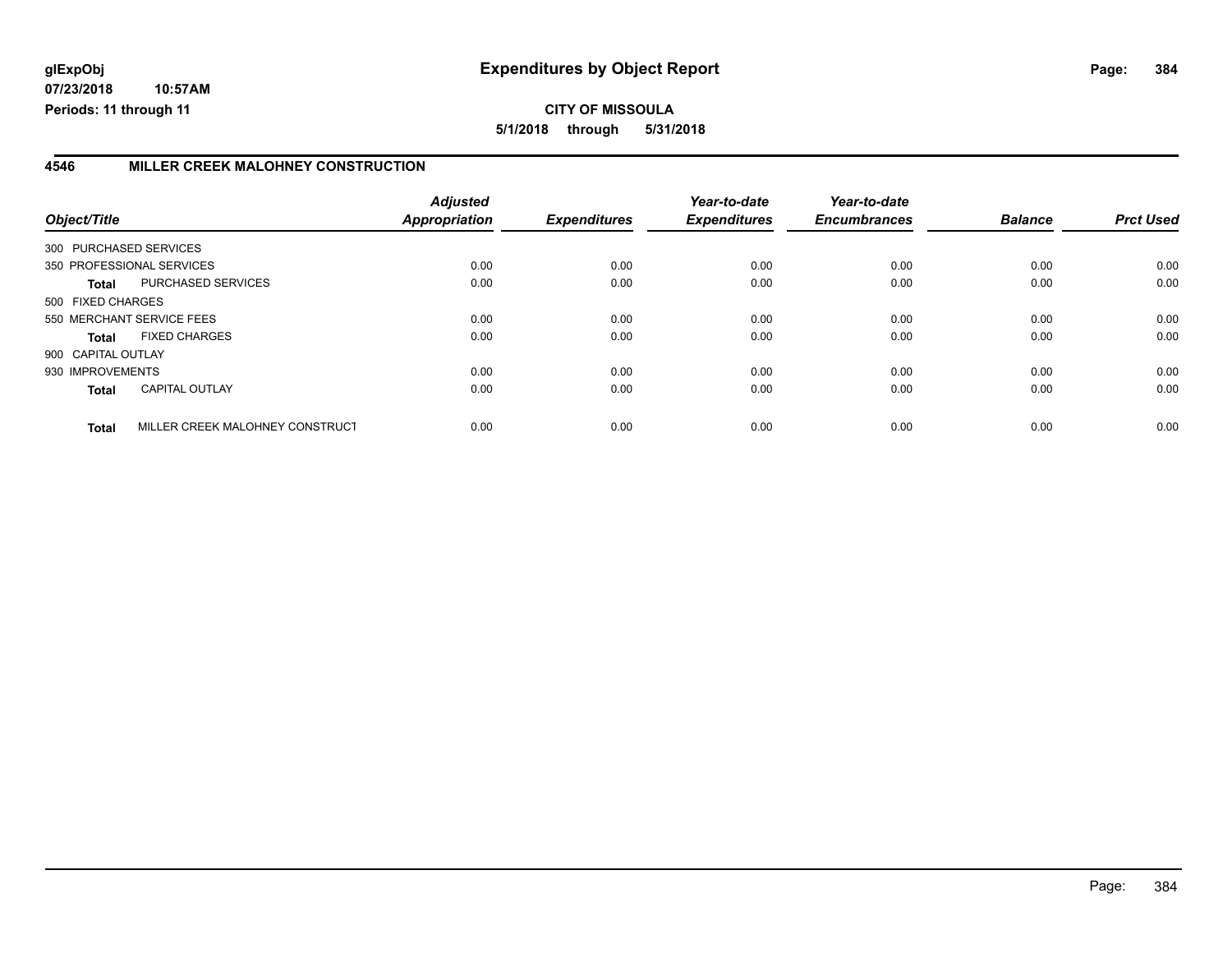## **4547 MILLER CREEK MCCARTHY CONSTRUCTION**

|                                       | <b>Adjusted</b>      |                     | Year-to-date        | Year-to-date        |                |                  |
|---------------------------------------|----------------------|---------------------|---------------------|---------------------|----------------|------------------|
| Object/Title                          | <b>Appropriation</b> | <b>Expenditures</b> | <b>Expenditures</b> | <b>Encumbrances</b> | <b>Balance</b> | <b>Prct Used</b> |
| 300 PURCHASED SERVICES                |                      |                     |                     |                     |                |                  |
| 350 PROFESSIONAL SERVICES             | 0.00                 | 0.00                | 0.00                | 0.00                | 0.00           | 0.00             |
| PURCHASED SERVICES<br><b>Total</b>    | 0.00                 | 0.00                | 0.00                | 0.00                | 0.00           | 0.00             |
| 500 FIXED CHARGES                     |                      |                     |                     |                     |                |                  |
| 550 MERCHANT SERVICE FEES             | 0.00                 | 0.00                | 0.00                | 0.00                | 0.00           | 0.00             |
| <b>FIXED CHARGES</b><br>Total         | 0.00                 | 0.00                | 0.00                | 0.00                | 0.00           | 0.00             |
| 900 CAPITAL OUTLAY                    |                      |                     |                     |                     |                |                  |
| 930 IMPROVEMENTS                      | 0.00                 | 0.00                | 0.00                | 0.00                | 0.00           | 0.00             |
| <b>CAPITAL OUTLAY</b><br><b>Total</b> | 0.00                 | 0.00                | 0.00                | 0.00                | 0.00           | 0.00             |
| NON-DEPARTMENTAL<br><b>Total</b>      | 0.00                 | 0.00                | 0.00                | 0.00                | 0.00           | 0.00             |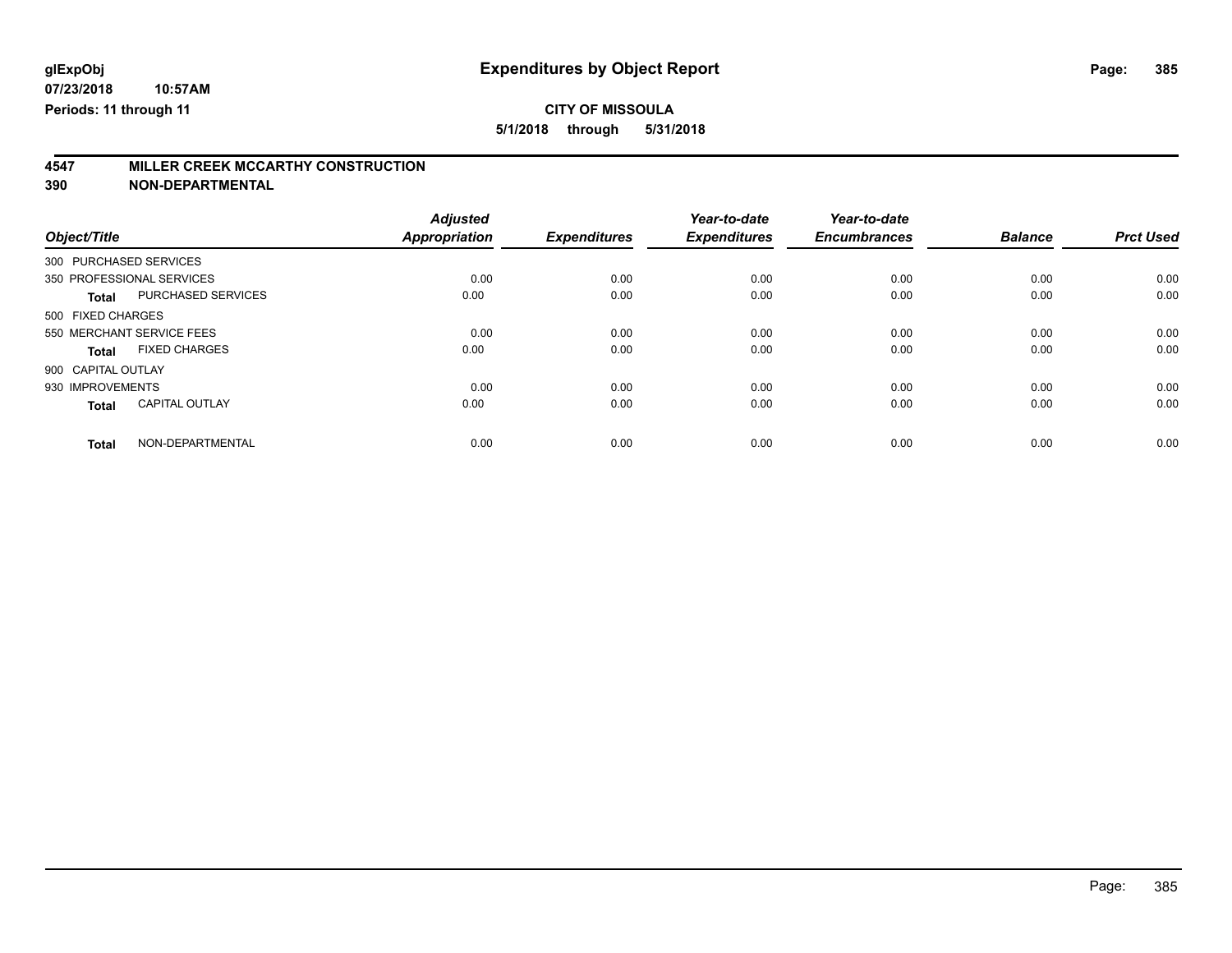## **CITY OF MISSOULA 5/1/2018 through 5/31/2018**

### **4547 MILLER CREEK MCCARTHY CONSTRUCTION**

| Object/Title       |                                 | <b>Adjusted</b><br>Appropriation | <b>Expenditures</b> | Year-to-date<br><b>Expenditures</b> | Year-to-date<br><b>Encumbrances</b> | <b>Balance</b> | <b>Prct Used</b> |
|--------------------|---------------------------------|----------------------------------|---------------------|-------------------------------------|-------------------------------------|----------------|------------------|
|                    |                                 |                                  |                     |                                     |                                     |                |                  |
|                    | 300 PURCHASED SERVICES          |                                  |                     |                                     |                                     |                |                  |
|                    | 350 PROFESSIONAL SERVICES       | 0.00                             | 0.00                | 0.00                                | 0.00                                | 0.00           | 0.00             |
| Total              | PURCHASED SERVICES              | 0.00                             | 0.00                | 0.00                                | 0.00                                | 0.00           | 0.00             |
| 500 FIXED CHARGES  |                                 |                                  |                     |                                     |                                     |                |                  |
|                    | 550 MERCHANT SERVICE FEES       | 0.00                             | 0.00                | 0.00                                | 0.00                                | 0.00           | 0.00             |
| <b>Total</b>       | <b>FIXED CHARGES</b>            | 0.00                             | 0.00                | 0.00                                | 0.00                                | 0.00           | 0.00             |
| 900 CAPITAL OUTLAY |                                 |                                  |                     |                                     |                                     |                |                  |
| 930 IMPROVEMENTS   |                                 | 0.00                             | 0.00                | 0.00                                | 0.00                                | 0.00           | 0.00             |
| <b>Total</b>       | <b>CAPITAL OUTLAY</b>           | 0.00                             | 0.00                | 0.00                                | 0.00                                | 0.00           | 0.00             |
| <b>Total</b>       | MILLER CREEK MCCARTHY CONSTRUCT | 0.00                             | 0.00                | 0.00                                | 0.00                                | 0.00           | 0.00             |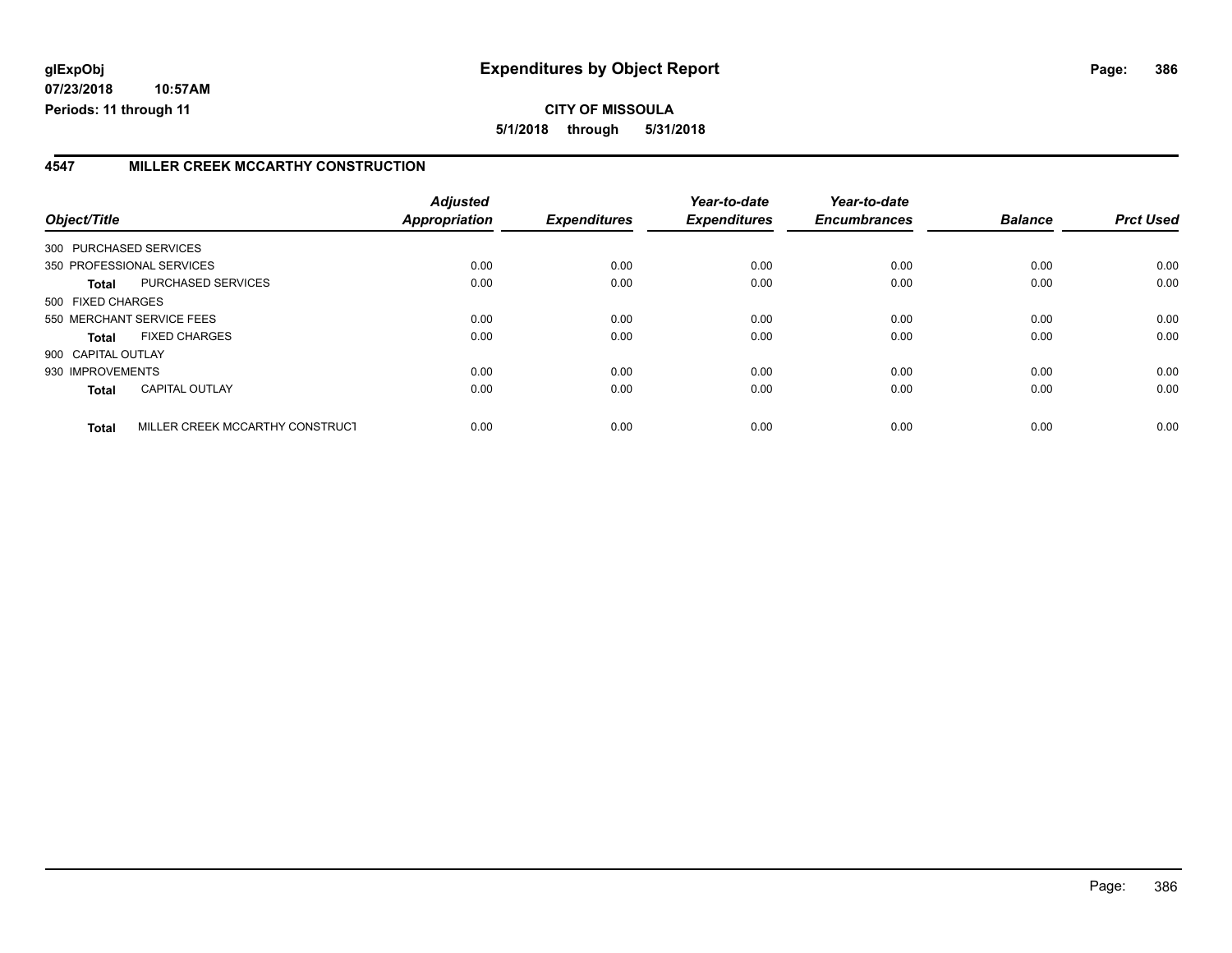**4548 5TH,6TH & ARTHUR ROAD IMPROVEMENTS**

| Object/Title           |                              | <b>Adjusted</b><br><b>Appropriation</b> | <b>Expenditures</b> | Year-to-date<br><b>Expenditures</b> | Year-to-date<br><b>Encumbrances</b> | <b>Balance</b> | <b>Prct Used</b> |
|------------------------|------------------------------|-----------------------------------------|---------------------|-------------------------------------|-------------------------------------|----------------|------------------|
| 300 PURCHASED SERVICES |                              |                                         |                     |                                     |                                     |                |                  |
|                        | 350 PROFESSIONAL SERVICES    | 0.00                                    | 0.00                | 0.00                                | 0.00                                | 0.00           | 0.00             |
| <b>Total</b>           | <b>PURCHASED SERVICES</b>    | 0.00                                    | 0.00                | 0.00                                | 0.00                                | 0.00           | 0.00             |
| 500 FIXED CHARGES      |                              |                                         |                     |                                     |                                     |                |                  |
|                        | 550 MERCHANT SERVICE FEES    | 0.00                                    | 0.00                | 0.00                                | 0.00                                | 0.00           | 0.00             |
| <b>Total</b>           | <b>FIXED CHARGES</b>         | 0.00                                    | 0.00                | 0.00                                | 0.00                                | 0.00           | 0.00             |
| 800 OTHER OBJECTS      |                              |                                         |                     |                                     |                                     |                |                  |
|                        | 820 TRANSFERS TO OTHER FUNDS | 0.00                                    | 0.00                | 0.00                                | 0.00                                | 0.00           | 0.00             |
| <b>Total</b>           | OTHER OBJECTS                | 0.00                                    | 0.00                | 0.00                                | 0.00                                | 0.00           | 0.00             |
| 900 CAPITAL OUTLAY     |                              |                                         |                     |                                     |                                     |                |                  |
| 930 IMPROVEMENTS       |                              | 0.00                                    | 0.00                | 0.00                                | 0.00                                | 0.00           | 0.00             |
| <b>Total</b>           | <b>CAPITAL OUTLAY</b>        | 0.00                                    | 0.00                | 0.00                                | 0.00                                | 0.00           | 0.00             |
| <b>Total</b>           | NON-DEPARTMENTAL             | 0.00                                    | 0.00                | 0.00                                | 0.00                                | 0.00           | 0.00             |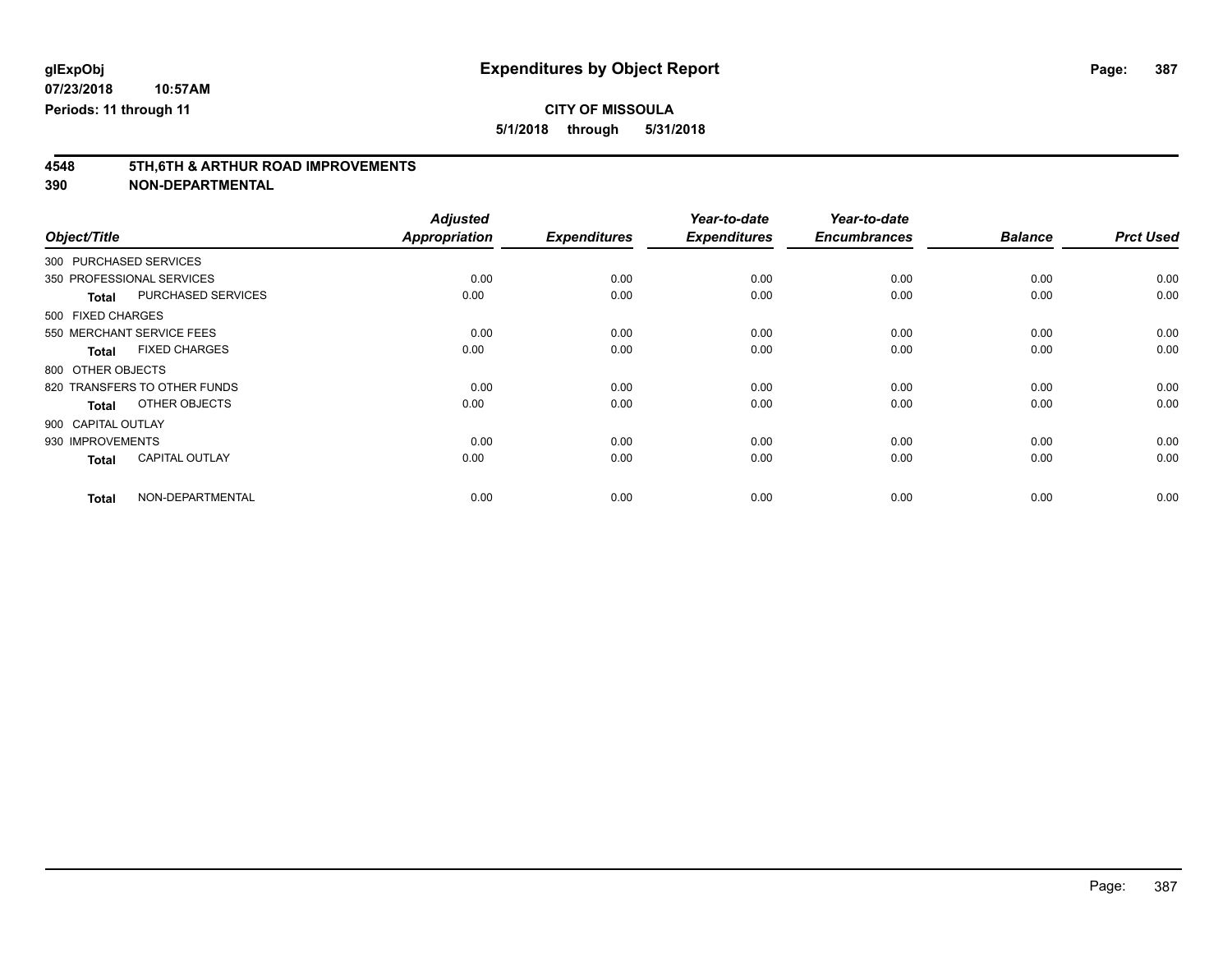**CITY OF MISSOULA 5/1/2018 through 5/31/2018**

### **4548 5TH,6TH & ARTHUR ROAD IMPROVEMENTS**

|                    |                                   | <b>Adjusted</b> |                     | Year-to-date        | Year-to-date        |                |                  |
|--------------------|-----------------------------------|-----------------|---------------------|---------------------|---------------------|----------------|------------------|
| Object/Title       |                                   | Appropriation   | <b>Expenditures</b> | <b>Expenditures</b> | <b>Encumbrances</b> | <b>Balance</b> | <b>Prct Used</b> |
|                    | 300 PURCHASED SERVICES            |                 |                     |                     |                     |                |                  |
|                    | 350 PROFESSIONAL SERVICES         | 0.00            | 0.00                | 0.00                | 0.00                | 0.00           | 0.00             |
| <b>Total</b>       | <b>PURCHASED SERVICES</b>         | 0.00            | 0.00                | 0.00                | 0.00                | 0.00           | 0.00             |
| 500 FIXED CHARGES  |                                   |                 |                     |                     |                     |                |                  |
|                    | 550 MERCHANT SERVICE FEES         | 0.00            | 0.00                | 0.00                | 0.00                | 0.00           | 0.00             |
| <b>Total</b>       | <b>FIXED CHARGES</b>              | 0.00            | 0.00                | 0.00                | 0.00                | 0.00           | 0.00             |
| 800 OTHER OBJECTS  |                                   |                 |                     |                     |                     |                |                  |
|                    | 820 TRANSFERS TO OTHER FUNDS      | 0.00            | 0.00                | 0.00                | 0.00                | 0.00           | 0.00             |
| <b>Total</b>       | OTHER OBJECTS                     | 0.00            | 0.00                | 0.00                | 0.00                | 0.00           | 0.00             |
| 900 CAPITAL OUTLAY |                                   |                 |                     |                     |                     |                |                  |
| 930 IMPROVEMENTS   |                                   | 0.00            | 0.00                | 0.00                | 0.00                | 0.00           | 0.00             |
| <b>Total</b>       | <b>CAPITAL OUTLAY</b>             | 0.00            | 0.00                | 0.00                | 0.00                | 0.00           | 0.00             |
| <b>Total</b>       | 5TH, 6TH & ARTHUR ROAD IMPROVEMEN | 0.00            | 0.00                | 0.00                | 0.00                | 0.00           | 0.00             |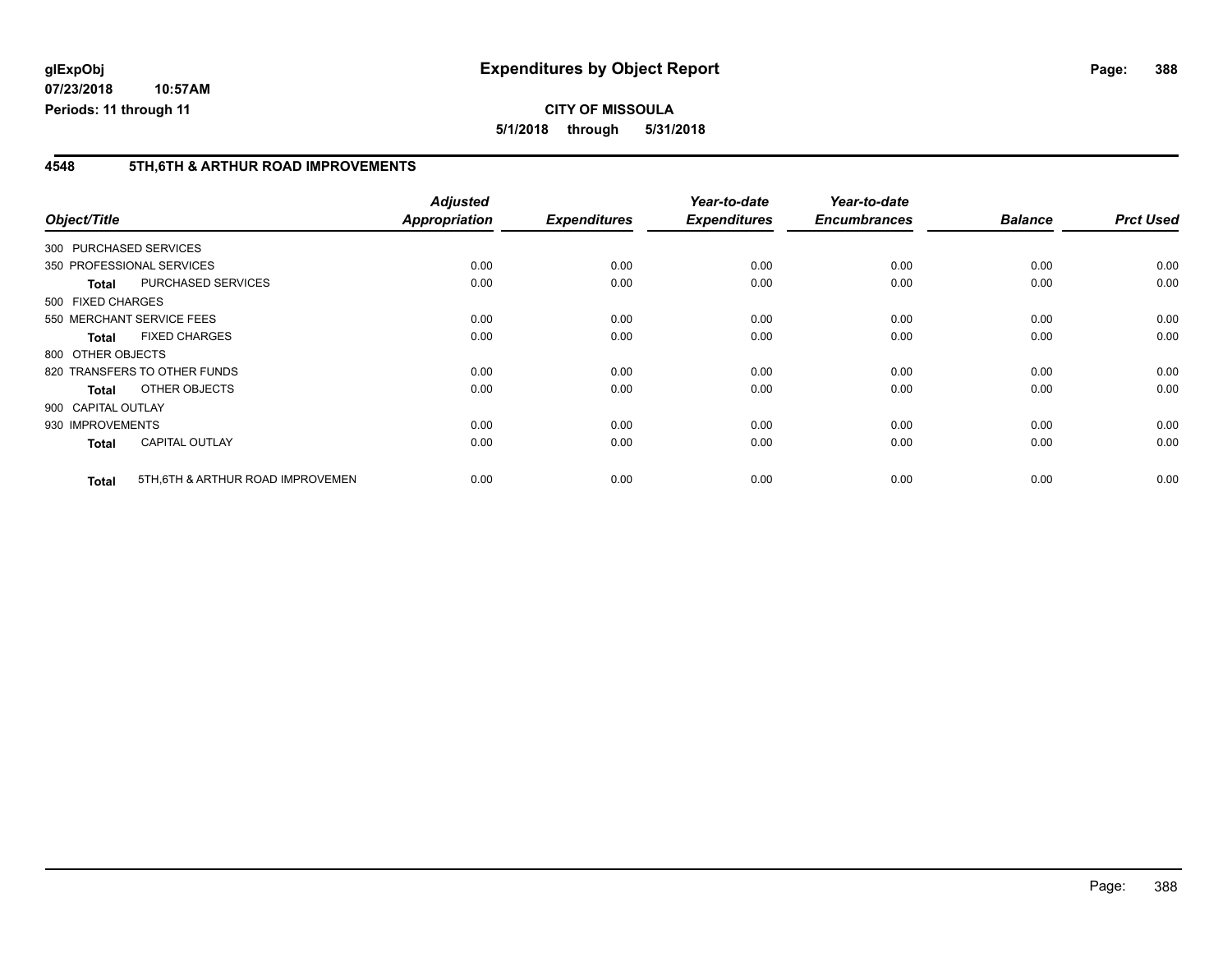# **4549 SID 549 HILLVIEW WAY**

|                    |                              | <b>Adjusted</b> |                     | Year-to-date        | Year-to-date        |                |                  |
|--------------------|------------------------------|-----------------|---------------------|---------------------|---------------------|----------------|------------------|
| Object/Title       |                              | Appropriation   | <b>Expenditures</b> | <b>Expenditures</b> | <b>Encumbrances</b> | <b>Balance</b> | <b>Prct Used</b> |
|                    | 300 PURCHASED SERVICES       |                 |                     |                     |                     |                |                  |
|                    | 350 PROFESSIONAL SERVICES    | 0.00            | 0.00                | 0.00                | 0.00                | 0.00           | 0.00             |
| <b>Total</b>       | PURCHASED SERVICES           | 0.00            | 0.00                | 0.00                | 0.00                | 0.00           | 0.00             |
| 500 FIXED CHARGES  |                              |                 |                     |                     |                     |                |                  |
|                    | 550 MERCHANT SERVICE FEES    | 0.00            | 0.00                | 0.00                | 0.00                | 0.00           | 0.00             |
| <b>Total</b>       | <b>FIXED CHARGES</b>         | 0.00            | 0.00                | 0.00                | 0.00                | 0.00           | 0.00             |
| 600 DEBT SERVICE   |                              |                 |                     |                     |                     |                |                  |
| 610 PRINCIPAL      |                              | 0.00            | 0.00                | 0.00                | 0.00                | 0.00           | 0.00             |
|                    | 620 INTEREST / SERVICE FEES  | 0.00            | 0.00                | 0.00                | 0.00                | 0.00           | 0.00             |
| <b>Total</b>       | <b>DEBT SERVICE</b>          | 0.00            | 0.00                | 0.00                | 0.00                | 0.00           | 0.00             |
| 800 OTHER OBJECTS  |                              |                 |                     |                     |                     |                |                  |
|                    | 820 TRANSFERS TO OTHER FUNDS | 0.00            | 0.00                | 0.00                | 0.00                | 0.00           | 0.00             |
| <b>Total</b>       | OTHER OBJECTS                | 0.00            | 0.00                | 0.00                | 0.00                | 0.00           | 0.00             |
| 900 CAPITAL OUTLAY |                              |                 |                     |                     |                     |                |                  |
| 930 IMPROVEMENTS   |                              | 0.00            | 0.00                | 0.00                | 0.00                | 0.00           | 0.00             |
| <b>Total</b>       | CAPITAL OUTLAY               | 0.00            | 0.00                | 0.00                | 0.00                | 0.00           | 0.00             |
| <b>Total</b>       | NON-DEPARTMENTAL             | 0.00            | 0.00                | 0.00                | 0.00                | 0.00           | 0.00             |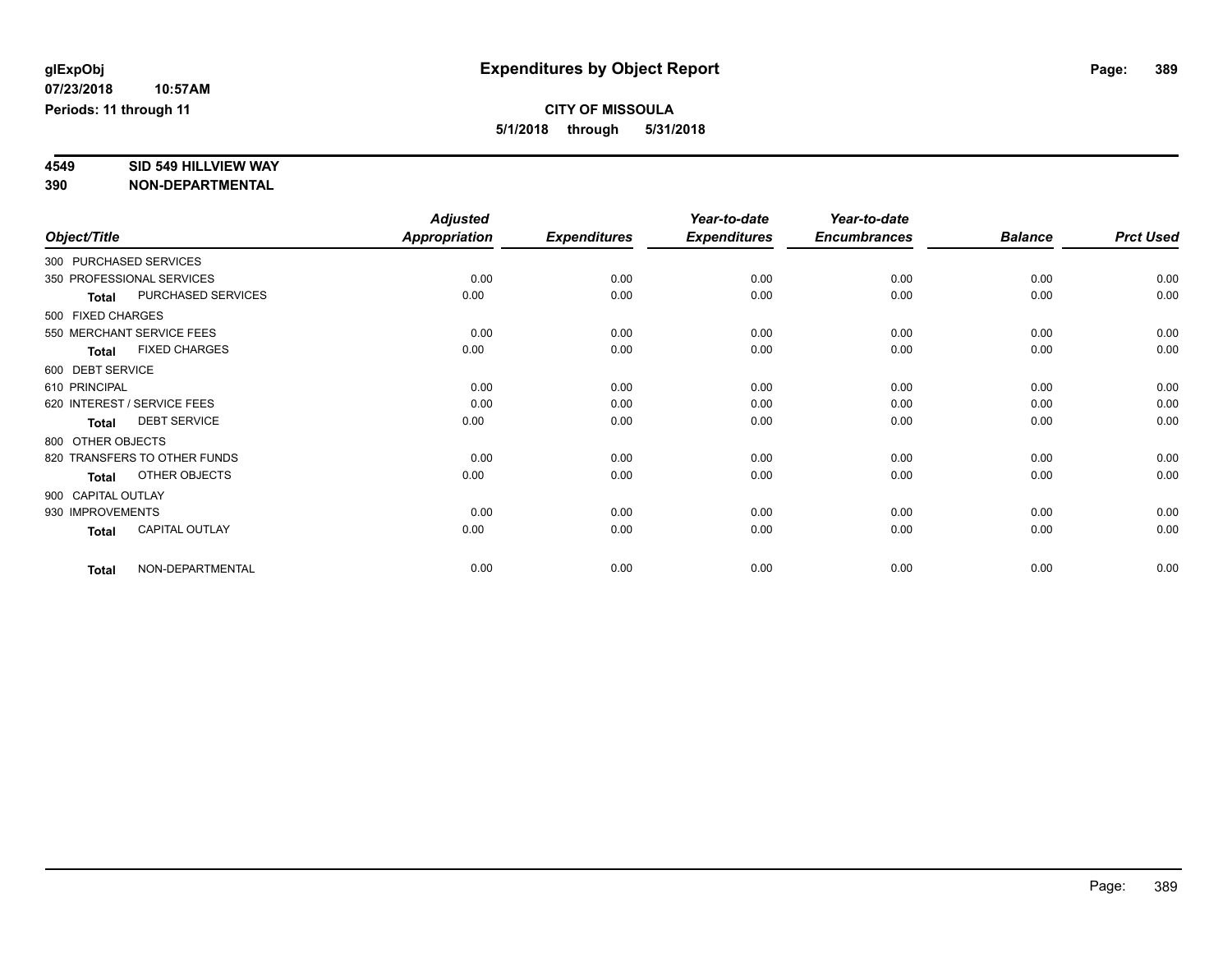### **4549 SID 549 HILLVIEW WAY**

|                        |                              | <b>Adjusted</b>      |                     | Year-to-date        | Year-to-date        |                |                  |
|------------------------|------------------------------|----------------------|---------------------|---------------------|---------------------|----------------|------------------|
| Object/Title           |                              | <b>Appropriation</b> | <b>Expenditures</b> | <b>Expenditures</b> | <b>Encumbrances</b> | <b>Balance</b> | <b>Prct Used</b> |
| 300 PURCHASED SERVICES |                              |                      |                     |                     |                     |                |                  |
|                        | 350 PROFESSIONAL SERVICES    | 0.00                 | 0.00                | 0.00                | 0.00                | 0.00           | 0.00             |
| <b>Total</b>           | PURCHASED SERVICES           | 0.00                 | 0.00                | 0.00                | 0.00                | 0.00           | 0.00             |
| 500 FIXED CHARGES      |                              |                      |                     |                     |                     |                |                  |
|                        | 550 MERCHANT SERVICE FEES    | 0.00                 | 0.00                | 0.00                | 0.00                | 0.00           | 0.00             |
| Total                  | <b>FIXED CHARGES</b>         | 0.00                 | 0.00                | 0.00                | 0.00                | 0.00           | 0.00             |
| 600 DEBT SERVICE       |                              |                      |                     |                     |                     |                |                  |
| 610 PRINCIPAL          |                              | 0.00                 | 0.00                | 0.00                | 0.00                | 0.00           | 0.00             |
|                        | 620 INTEREST / SERVICE FEES  | 0.00                 | 0.00                | 0.00                | 0.00                | 0.00           | 0.00             |
| <b>Total</b>           | <b>DEBT SERVICE</b>          | 0.00                 | 0.00                | 0.00                | 0.00                | 0.00           | 0.00             |
| 800 OTHER OBJECTS      |                              |                      |                     |                     |                     |                |                  |
|                        | 820 TRANSFERS TO OTHER FUNDS | 0.00                 | 0.00                | 0.00                | 0.00                | 0.00           | 0.00             |
| <b>Total</b>           | OTHER OBJECTS                | 0.00                 | 0.00                | 0.00                | 0.00                | 0.00           | 0.00             |
| 900 CAPITAL OUTLAY     |                              |                      |                     |                     |                     |                |                  |
| 930 IMPROVEMENTS       |                              | 0.00                 | 0.00                | 0.00                | 0.00                | 0.00           | 0.00             |
| <b>Total</b>           | CAPITAL OUTLAY               | 0.00                 | 0.00                | 0.00                | 0.00                | 0.00           | 0.00             |
| <b>Total</b>           | SID 549 HILLVIEW WAY         | 0.00                 | 0.00                | 0.00                | 0.00                | 0.00           | 0.00             |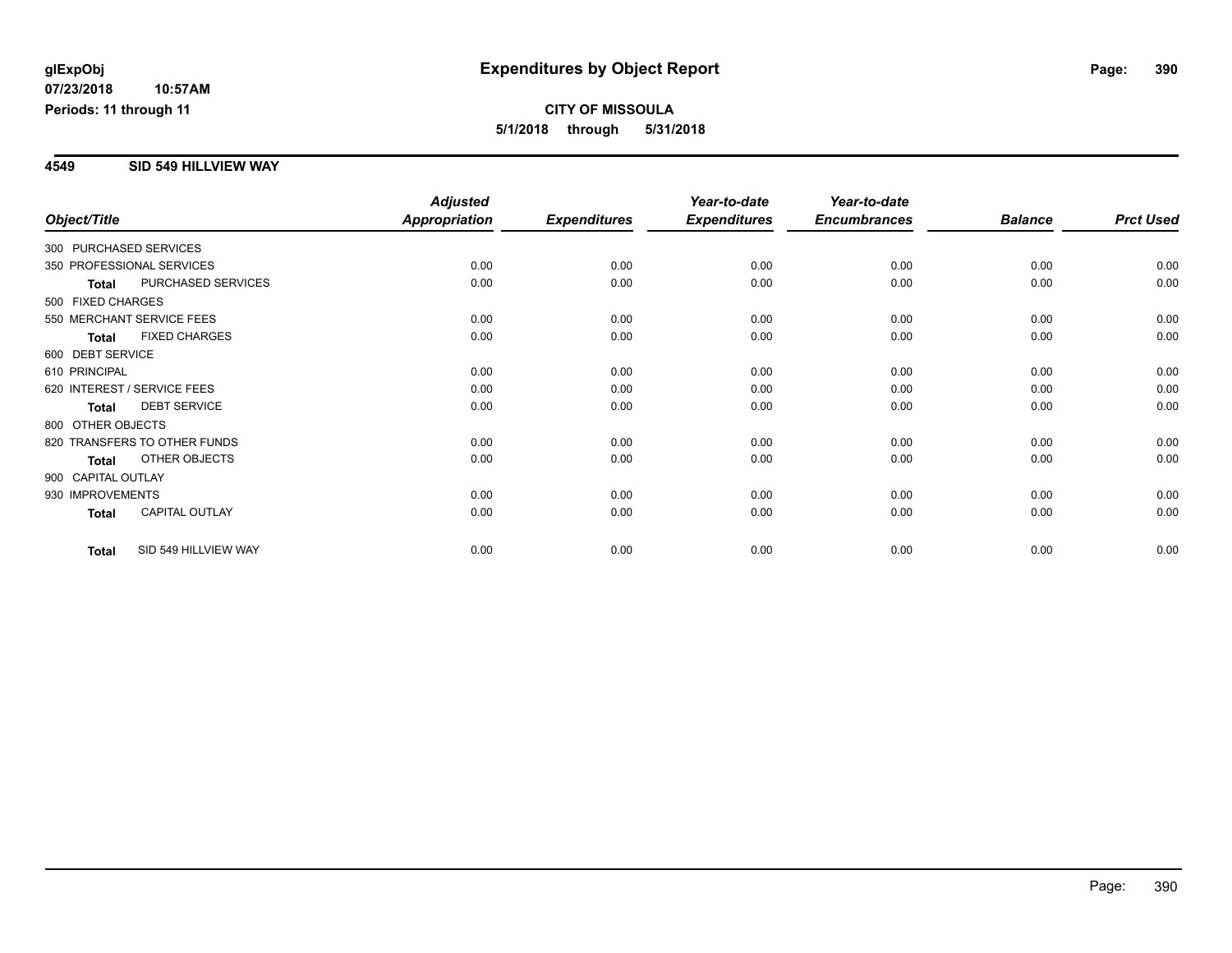# **4745 MALONEY/TWITE MILLER CR \$1.2M CONTRIB**

| Object/Title |                              | <b>Adjusted</b><br>Appropriation | <b>Expenditures</b> | Year-to-date<br><b>Expenditures</b> | Year-to-date<br><b>Encumbrances</b> | <b>Balance</b> | <b>Prct Used</b> |
|--------------|------------------------------|----------------------------------|---------------------|-------------------------------------|-------------------------------------|----------------|------------------|
|              | 300 PURCHASED SERVICES       |                                  |                     |                                     |                                     |                |                  |
|              | 350 PROFESSIONAL SERVICES    | 0.00                             | 0.00                | 0.00                                | 0.00                                | 0.00           | 0.00             |
| <b>Total</b> | <b>PURCHASED SERVICES</b>    | 0.00                             | 0.00                | 0.00                                | 0.00                                | 0.00           | 0.00             |
|              | 500 FIXED CHARGES            |                                  |                     |                                     |                                     |                |                  |
|              | 550 MERCHANT SERVICE FEES    | 0.00                             | 0.00                | 0.00                                | 0.00                                | 0.00           | 0.00             |
| <b>Total</b> | <b>FIXED CHARGES</b>         | 0.00                             | 0.00                | 0.00                                | 0.00                                | 0.00           | 0.00             |
|              | 800 OTHER OBJECTS            |                                  |                     |                                     |                                     |                |                  |
|              | 820 TRANSFERS TO OTHER FUNDS | 0.00                             | 0.00                | 0.00                                | 0.00                                | 0.00           | 0.00             |
| <b>Total</b> | OTHER OBJECTS                | 0.00                             | 0.00                | 0.00                                | 0.00                                | 0.00           | 0.00             |
|              | 900 CAPITAL OUTLAY           |                                  |                     |                                     |                                     |                |                  |
|              | 930 IMPROVEMENTS             | 0.00                             | 0.00                | 0.00                                | 0.00                                | 0.00           | 0.00             |
| <b>Total</b> | <b>CAPITAL OUTLAY</b>        | 0.00                             | 0.00                | 0.00                                | 0.00                                | 0.00           | 0.00             |
| <b>Total</b> | NON-DEPARTMENTAL             | 0.00                             | 0.00                | 0.00                                | 0.00                                | 0.00           | 0.00             |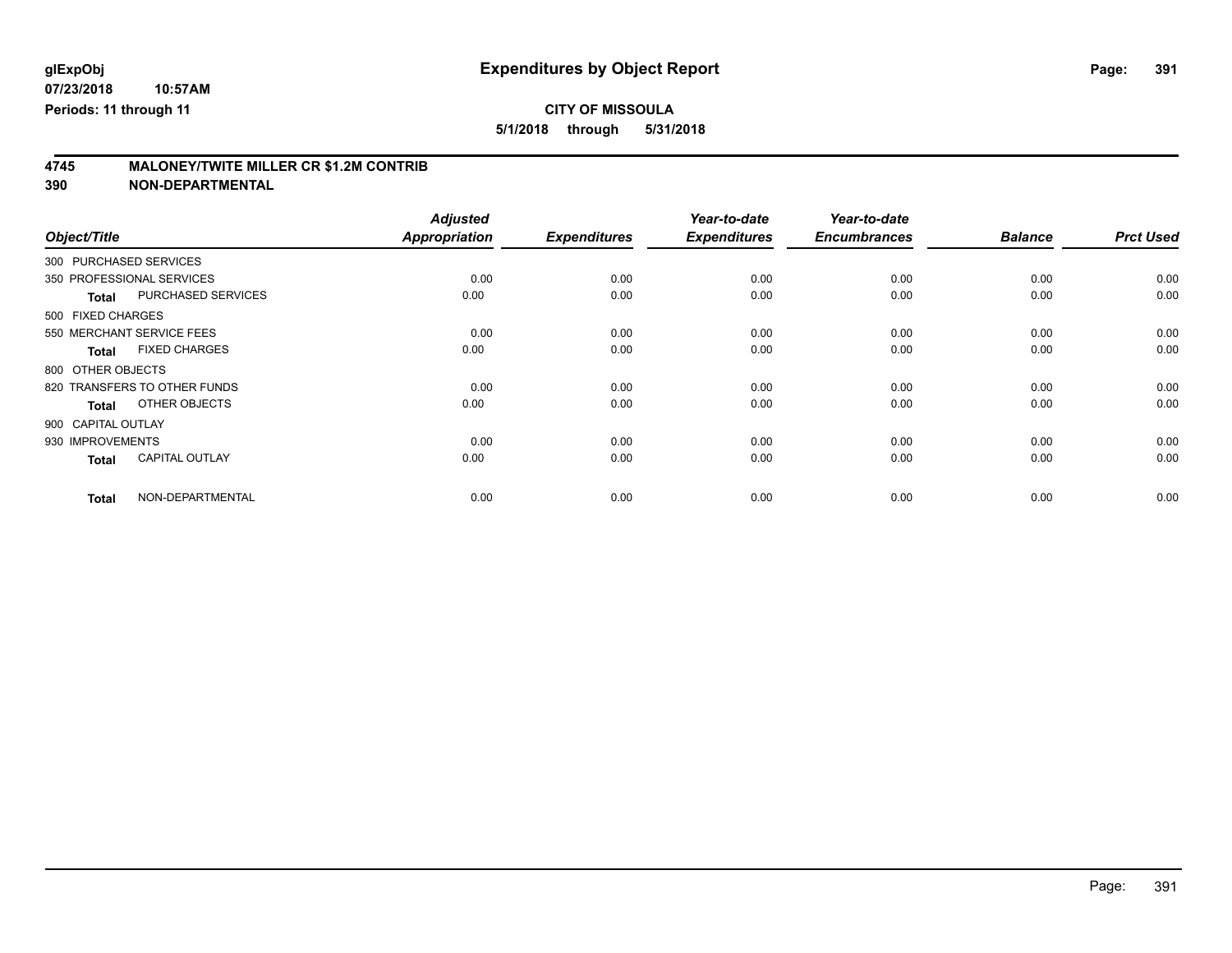### **4745 MALONEY/TWITE MILLER CR \$1.2M CONTRIB**

|                    |                                     | <b>Adjusted</b>      |                     | Year-to-date        | Year-to-date        |                |                  |
|--------------------|-------------------------------------|----------------------|---------------------|---------------------|---------------------|----------------|------------------|
| Object/Title       |                                     | <b>Appropriation</b> | <b>Expenditures</b> | <b>Expenditures</b> | <b>Encumbrances</b> | <b>Balance</b> | <b>Prct Used</b> |
|                    | 300 PURCHASED SERVICES              |                      |                     |                     |                     |                |                  |
|                    | 350 PROFESSIONAL SERVICES           | 0.00                 | 0.00                | 0.00                | 0.00                | 0.00           | 0.00             |
| <b>Total</b>       | PURCHASED SERVICES                  | 0.00                 | 0.00                | 0.00                | 0.00                | 0.00           | 0.00             |
| 500 FIXED CHARGES  |                                     |                      |                     |                     |                     |                |                  |
|                    | 550 MERCHANT SERVICE FEES           | 0.00                 | 0.00                | 0.00                | 0.00                | 0.00           | 0.00             |
| <b>Total</b>       | <b>FIXED CHARGES</b>                | 0.00                 | 0.00                | 0.00                | 0.00                | 0.00           | 0.00             |
| 800 OTHER OBJECTS  |                                     |                      |                     |                     |                     |                |                  |
|                    | 820 TRANSFERS TO OTHER FUNDS        | 0.00                 | 0.00                | 0.00                | 0.00                | 0.00           | 0.00             |
| Total              | OTHER OBJECTS                       | 0.00                 | 0.00                | 0.00                | 0.00                | 0.00           | 0.00             |
| 900 CAPITAL OUTLAY |                                     |                      |                     |                     |                     |                |                  |
| 930 IMPROVEMENTS   |                                     | 0.00                 | 0.00                | 0.00                | 0.00                | 0.00           | 0.00             |
| <b>Total</b>       | <b>CAPITAL OUTLAY</b>               | 0.00                 | 0.00                | 0.00                | 0.00                | 0.00           | 0.00             |
| <b>Total</b>       | MALONEY/TWITE MILLER CR \$1.2M CONT | 0.00                 | 0.00                | 0.00                | 0.00                | 0.00           | 0.00             |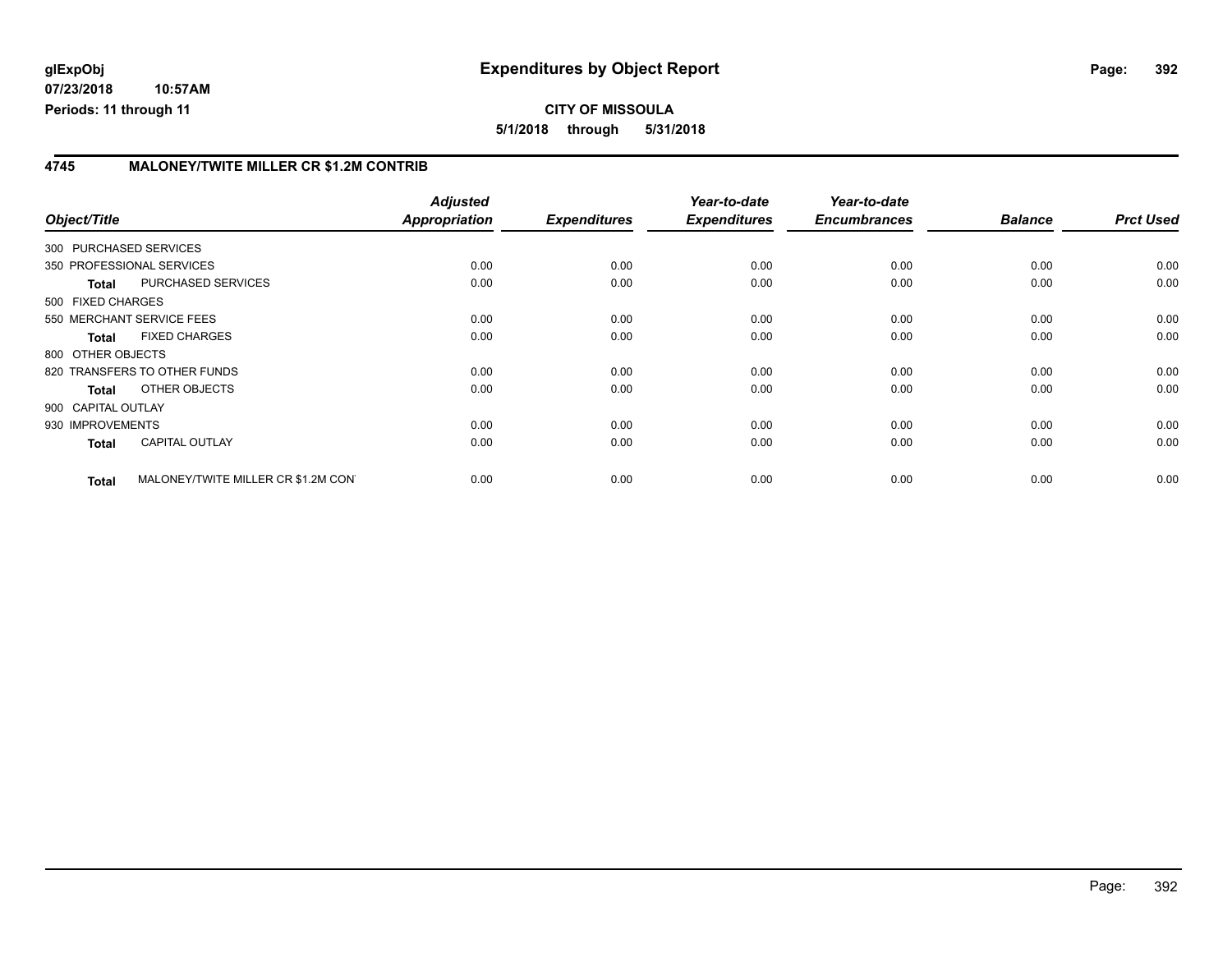# **4941 HILLVIEW WAY CONSTRUCTION**

#### **280 PUBLIC WORKS ADMINISTRATION**

| Object/Title               |                              | <b>Adjusted</b><br><b>Appropriation</b> | <b>Expenditures</b> | Year-to-date<br><b>Expenditures</b> | Year-to-date<br><b>Encumbrances</b> | <b>Balance</b> | <b>Prct Used</b> |
|----------------------------|------------------------------|-----------------------------------------|---------------------|-------------------------------------|-------------------------------------|----------------|------------------|
|                            |                              |                                         |                     |                                     |                                     |                |                  |
| 200 SUPPLIES               |                              |                                         |                     |                                     |                                     |                |                  |
| 210 OFFICE SUPPLIES        |                              | 0.00                                    | 0.00                | 0.00                                | 0.00                                | 0.00           | 0.00             |
| Total                      | <b>SUPPLIES</b>              | 0.00                                    | 0.00                | 0.00                                | 0.00                                | 0.00           | 0.00             |
| 300 PURCHASED SERVICES     |                              |                                         |                     |                                     |                                     |                |                  |
| 310 COMMUNICATIONS         |                              | 0.00                                    | 0.00                | 0.00                                | 0.00                                | 0.00           | 0.00             |
| 320 PRINTING & DUPLICATING |                              | 0.00                                    | 0.00                | 0.00                                | 0.00                                | 0.00           | 0.00             |
|                            | 350 PROFESSIONAL SERVICES    | 0.00                                    | 0.00                | 26,380.47                           | 0.00                                | $-26,380.47$   | 0.00             |
| <b>Total</b>               | PURCHASED SERVICES           | 0.00                                    | 0.00                | 26,380.47                           | 0.00                                | $-26,380.47$   | 0.00             |
| 500 FIXED CHARGES          |                              |                                         |                     |                                     |                                     |                |                  |
|                            | 550 MERCHANT SERVICE FEES    | 0.00                                    | 0.00                | 0.00                                | 0.00                                | 0.00           | 0.00             |
| <b>Total</b>               | <b>FIXED CHARGES</b>         | 0.00                                    | 0.00                | 0.00                                | 0.00                                | 0.00           | 0.00             |
| 800 OTHER OBJECTS          |                              |                                         |                     |                                     |                                     |                |                  |
|                            | 820 TRANSFERS TO OTHER FUNDS | 0.00                                    | 0.00                | 73,764.73                           | 0.00                                | $-73,764.73$   | 0.00             |
| <b>Total</b>               | OTHER OBJECTS                | 0.00                                    | 0.00                | 73,764.73                           | 0.00                                | $-73,764.73$   | 0.00             |
| 900 CAPITAL OUTLAY         |                              |                                         |                     |                                     |                                     |                |                  |
| 930 IMPROVEMENTS           |                              | 0.00                                    | 0.00                | 53,521.64                           | 0.00                                | $-53,521.64$   | 0.00             |
| <b>Total</b>               | <b>CAPITAL OUTLAY</b>        | 0.00                                    | 0.00                | 53,521.64                           | 0.00                                | $-53,521.64$   | 0.00             |
| Total                      | PUBLIC WORKS ADMINISTRATION  | 0.00                                    | 0.00                | 153,666.84                          | 0.00                                | $-153,666.84$  | 0.00             |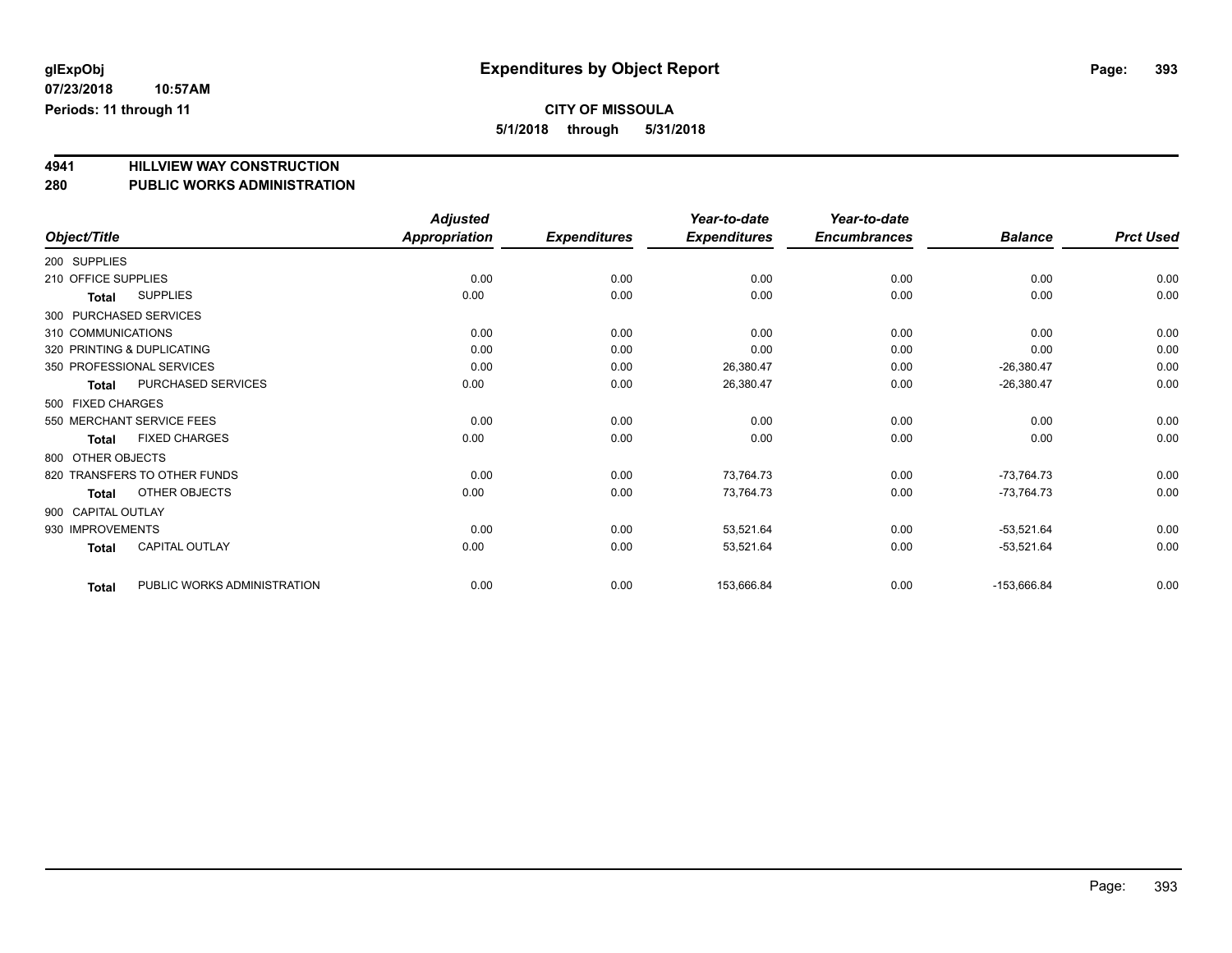## **CITY OF MISSOULA 5/1/2018 through 5/31/2018**

### **4941 HILLVIEW WAY CONSTRUCTION**

|                                           | <b>Adjusted</b>      |                     | Year-to-date        | Year-to-date        |                |                  |
|-------------------------------------------|----------------------|---------------------|---------------------|---------------------|----------------|------------------|
| Object/Title                              | <b>Appropriation</b> | <b>Expenditures</b> | <b>Expenditures</b> | <b>Encumbrances</b> | <b>Balance</b> | <b>Prct Used</b> |
| 200 SUPPLIES                              |                      |                     |                     |                     |                |                  |
| 210 OFFICE SUPPLIES                       | 0.00                 | 0.00                | 0.00                | 0.00                | 0.00           | 0.00             |
| <b>SUPPLIES</b><br>Total                  | 0.00                 | 0.00                | 0.00                | 0.00                | 0.00           | 0.00             |
| 300 PURCHASED SERVICES                    |                      |                     |                     |                     |                |                  |
| 310 COMMUNICATIONS                        | 0.00                 | 0.00                | 0.00                | 0.00                | 0.00           | 0.00             |
| 320 PRINTING & DUPLICATING                | 0.00                 | 0.00                | 0.00                | 0.00                | 0.00           | 0.00             |
| 350 PROFESSIONAL SERVICES                 | 0.00                 | 0.00                | 26,380.47           | 0.00                | $-26,380.47$   | 0.00             |
| PURCHASED SERVICES<br><b>Total</b>        | 0.00                 | 0.00                | 26,380.47           | 0.00                | $-26,380.47$   | 0.00             |
| 500 FIXED CHARGES                         |                      |                     |                     |                     |                |                  |
| 550 MERCHANT SERVICE FEES                 | 0.00                 | 0.00                | 0.00                | 0.00                | 0.00           | 0.00             |
| <b>FIXED CHARGES</b><br><b>Total</b>      | 0.00                 | 0.00                | 0.00                | 0.00                | 0.00           | 0.00             |
| 800 OTHER OBJECTS                         |                      |                     |                     |                     |                |                  |
| 820 TRANSFERS TO OTHER FUNDS              | 0.00                 | 0.00                | 73,764.73           | 0.00                | $-73,764.73$   | 0.00             |
| OTHER OBJECTS<br>Total                    | 0.00                 | 0.00                | 73,764.73           | 0.00                | $-73,764.73$   | 0.00             |
| 900 CAPITAL OUTLAY                        |                      |                     |                     |                     |                |                  |
| 930 IMPROVEMENTS                          | 0.00                 | 0.00                | 53,521.64           | 0.00                | $-53,521.64$   | 0.00             |
| <b>CAPITAL OUTLAY</b><br><b>Total</b>     | 0.00                 | 0.00                | 53,521.64           | 0.00                | $-53,521.64$   | 0.00             |
| HILLVIEW WAY CONSTRUCTION<br><b>Total</b> | 0.00                 | 0.00                | 153,666.84          | 0.00                | $-153,666.84$  | 0.00             |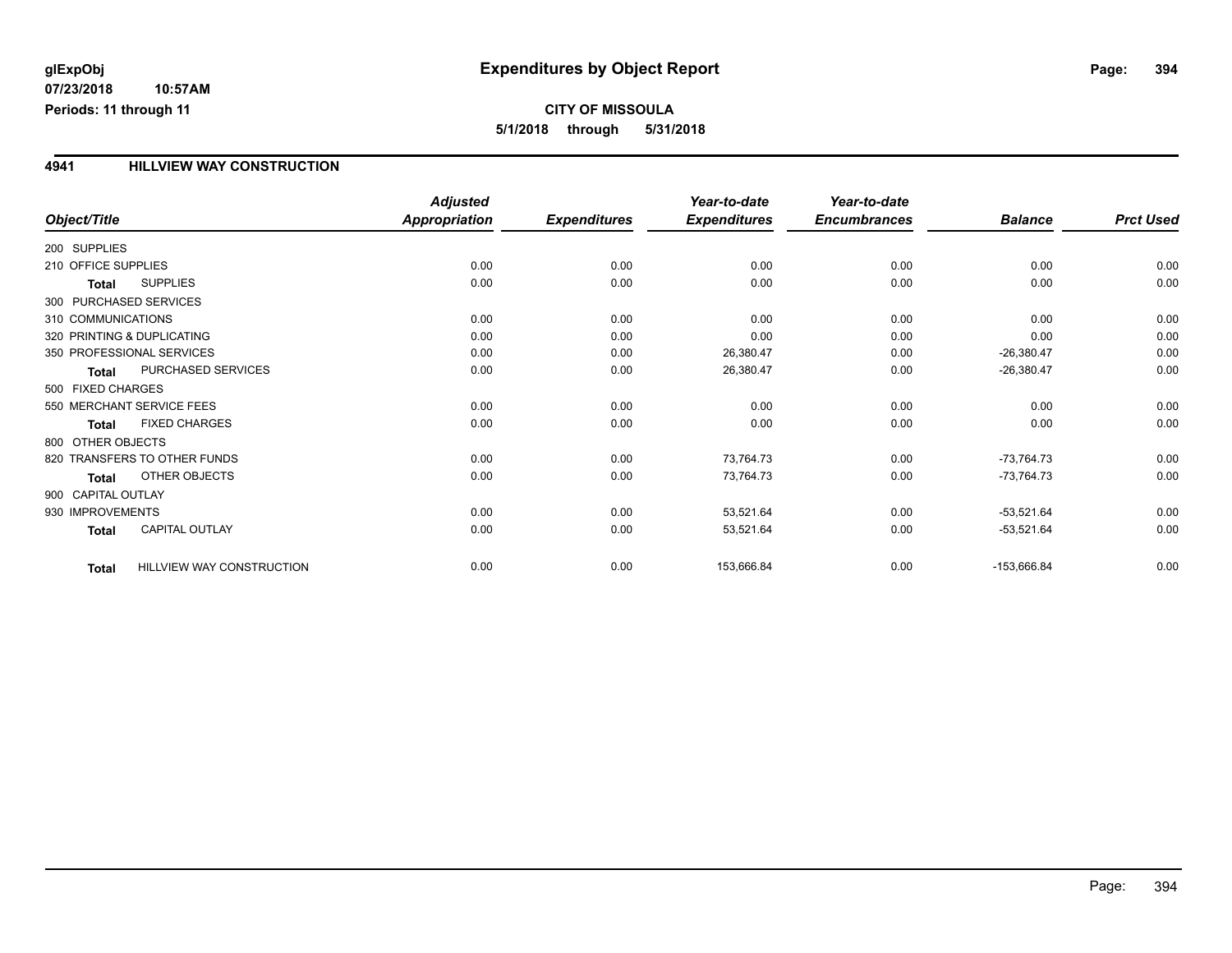## **glExpObj Expenditures by Object Report Page: 395**

**07/23/2018 10:57AM Periods: 11 through 11**

## **CITY OF MISSOULA 5/1/2018 through 5/31/2018**

#### **4944 RATTLESNAKE SEWER COLLECTION (544)**

**000 \*\*\* Title Not Found \*\*\***

| Object/Title                            | <b>Adjusted</b><br>Appropriation | <b>Expenditures</b> | Year-to-date<br><b>Expenditures</b> | Year-to-date<br><b>Encumbrances</b> | <b>Balance</b> | <b>Prct Used</b> |
|-----------------------------------------|----------------------------------|---------------------|-------------------------------------|-------------------------------------|----------------|------------------|
| 500 FIXED CHARGES                       |                                  |                     |                                     |                                     |                |                  |
| 550 MERCHANT SERVICE FEES               | 0.00                             | 0.00                | 0.00                                | 0.00                                | 0.00           | 0.00             |
| <b>FIXED CHARGES</b><br><b>Total</b>    | 0.00                             | 0.00                | 0.00                                | 0.00                                | 0.00           | 0.00             |
| *** Title Not Found ***<br><b>Total</b> | 0.00                             | 0.00                | 0.00                                | 0.00                                | 0.00           | 0.00             |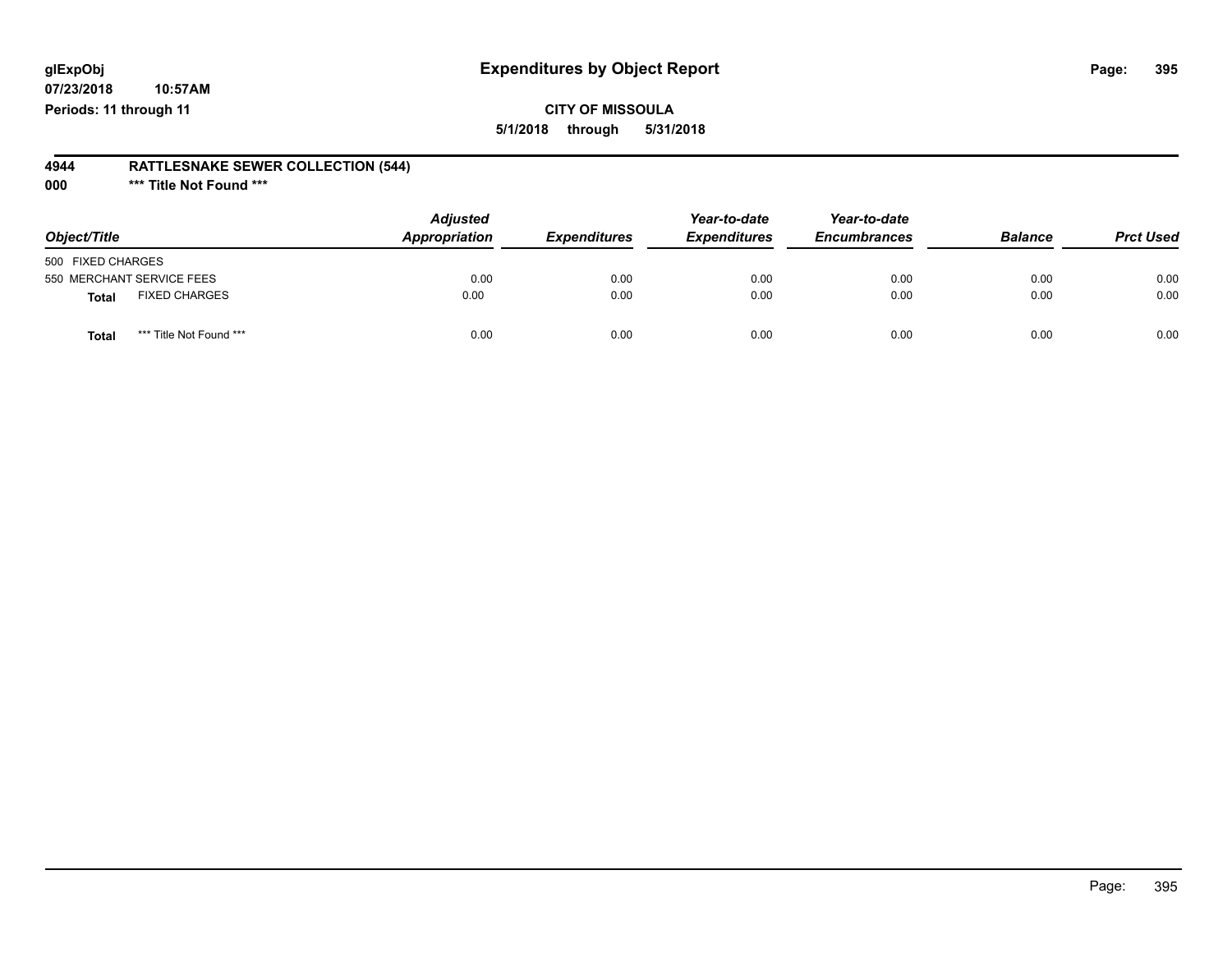## **4944 RATTLESNAKE SEWER COLLECTION (544)**

|                        |                           | <b>Adjusted</b>      |                     | Year-to-date        | Year-to-date        |                |                  |
|------------------------|---------------------------|----------------------|---------------------|---------------------|---------------------|----------------|------------------|
| Object/Title           |                           | <b>Appropriation</b> | <b>Expenditures</b> | <b>Expenditures</b> | <b>Encumbrances</b> | <b>Balance</b> | <b>Prct Used</b> |
| 300 PURCHASED SERVICES |                           |                      |                     |                     |                     |                |                  |
|                        | 350 PROFESSIONAL SERVICES | 0.00                 | 0.00                | 0.00                | 0.00                | 0.00           | 0.00             |
| <b>Total</b>           | PURCHASED SERVICES        | 0.00                 | 0.00                | 0.00                | 0.00                | 0.00           | 0.00             |
| 500 FIXED CHARGES      |                           |                      |                     |                     |                     |                |                  |
|                        | 550 MERCHANT SERVICE FEES | 0.00                 | 0.00                | 0.00                | 0.00                | 0.00           | 0.00             |
| <b>Total</b>           | <b>FIXED CHARGES</b>      | 0.00                 | 0.00                | 0.00                | 0.00                | 0.00           | 0.00             |
| 600 DEBT SERVICE       |                           |                      |                     |                     |                     |                |                  |
| 610 PRINCIPAL          |                           | 0.00                 | 0.00                | 0.00                | 0.00                | 0.00           | 0.00             |
| <b>Total</b>           | <b>DEBT SERVICE</b>       | 0.00                 | 0.00                | 0.00                | 0.00                | 0.00           | 0.00             |
| 900 CAPITAL OUTLAY     |                           |                      |                     |                     |                     |                |                  |
| 930 IMPROVEMENTS       |                           | 0.00                 | 0.00                | 0.00                | 0.00                | 0.00           | 0.00             |
| <b>Total</b>           | <b>CAPITAL OUTLAY</b>     | 0.00                 | 0.00                | 0.00                | 0.00                | 0.00           | 0.00             |
| <b>Total</b>           | NON-DEPARTMENTAL          | 0.00                 | 0.00                | 0.00                | 0.00                | 0.00           | 0.00             |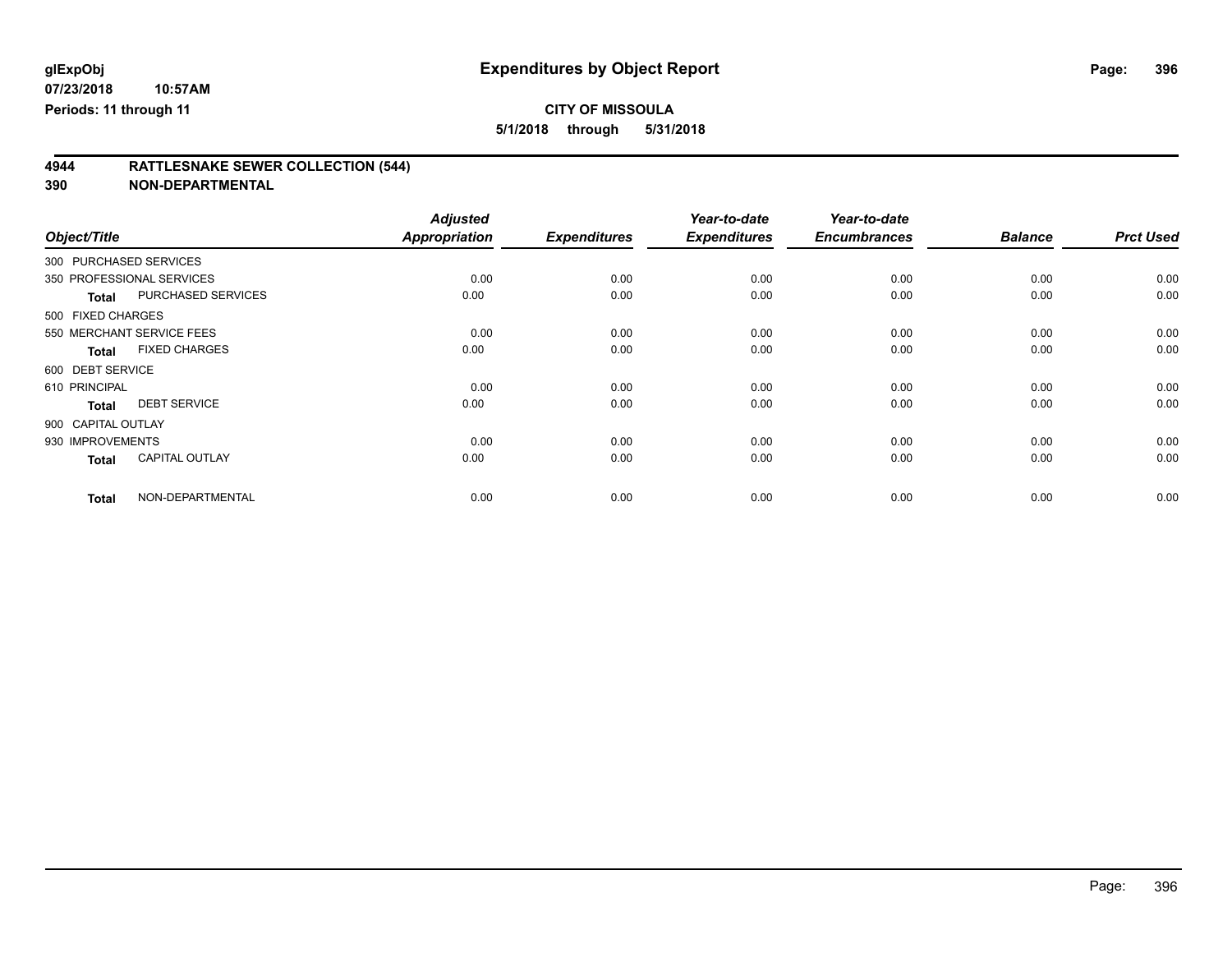# **CITY OF MISSOULA**

**5/1/2018 through 5/31/2018**

#### **4944 RATTLESNAKE SEWER COLLECTION (544)**

| Object/Title                              | <b>Adjusted</b><br><b>Appropriation</b> | <b>Expenditures</b> | Year-to-date<br><b>Expenditures</b> | Year-to-date<br><b>Encumbrances</b> | <b>Balance</b> | <b>Prct Used</b> |
|-------------------------------------------|-----------------------------------------|---------------------|-------------------------------------|-------------------------------------|----------------|------------------|
| 300 PURCHASED SERVICES                    |                                         |                     |                                     |                                     |                |                  |
| 350 PROFESSIONAL SERVICES                 | 0.00                                    | 0.00                | 0.00                                | 0.00                                | 0.00           | 0.00             |
| <b>PURCHASED SERVICES</b><br><b>Total</b> | 0.00                                    | 0.00                | 0.00                                | 0.00                                | 0.00           | 0.00             |
| 500 FIXED CHARGES                         |                                         |                     |                                     |                                     |                |                  |
| 550 MERCHANT SERVICE FEES                 | 0.00                                    | 0.00                | 0.00                                | 0.00                                | 0.00           | 0.00             |
| <b>FIXED CHARGES</b><br><b>Total</b>      | 0.00                                    | 0.00                | 0.00                                | 0.00                                | 0.00           | 0.00             |
| 900 CAPITAL OUTLAY                        |                                         |                     |                                     |                                     |                |                  |
| 915 EASEMENTS                             | 0.00                                    | 0.00                | 0.00                                | 0.00                                | 0.00           | 0.00             |
| 930 IMPROVEMENTS                          | 0.00                                    | 0.00                | 0.00                                | 0.00                                | 0.00           | 0.00             |
| 960 CAPITAL CONTINGENCY                   | 0.00                                    | 0.00                | 0.00                                | 0.00                                | 0.00           | 0.00             |
| <b>CAPITAL OUTLAY</b><br><b>Total</b>     | 0.00                                    | 0.00                | 0.00                                | 0.00                                | 0.00           | 0.00             |
| *** Title Not Found ***<br><b>Total</b>   | 0.00                                    | 0.00                | 0.00                                | 0.00                                | 0.00           | 0.00             |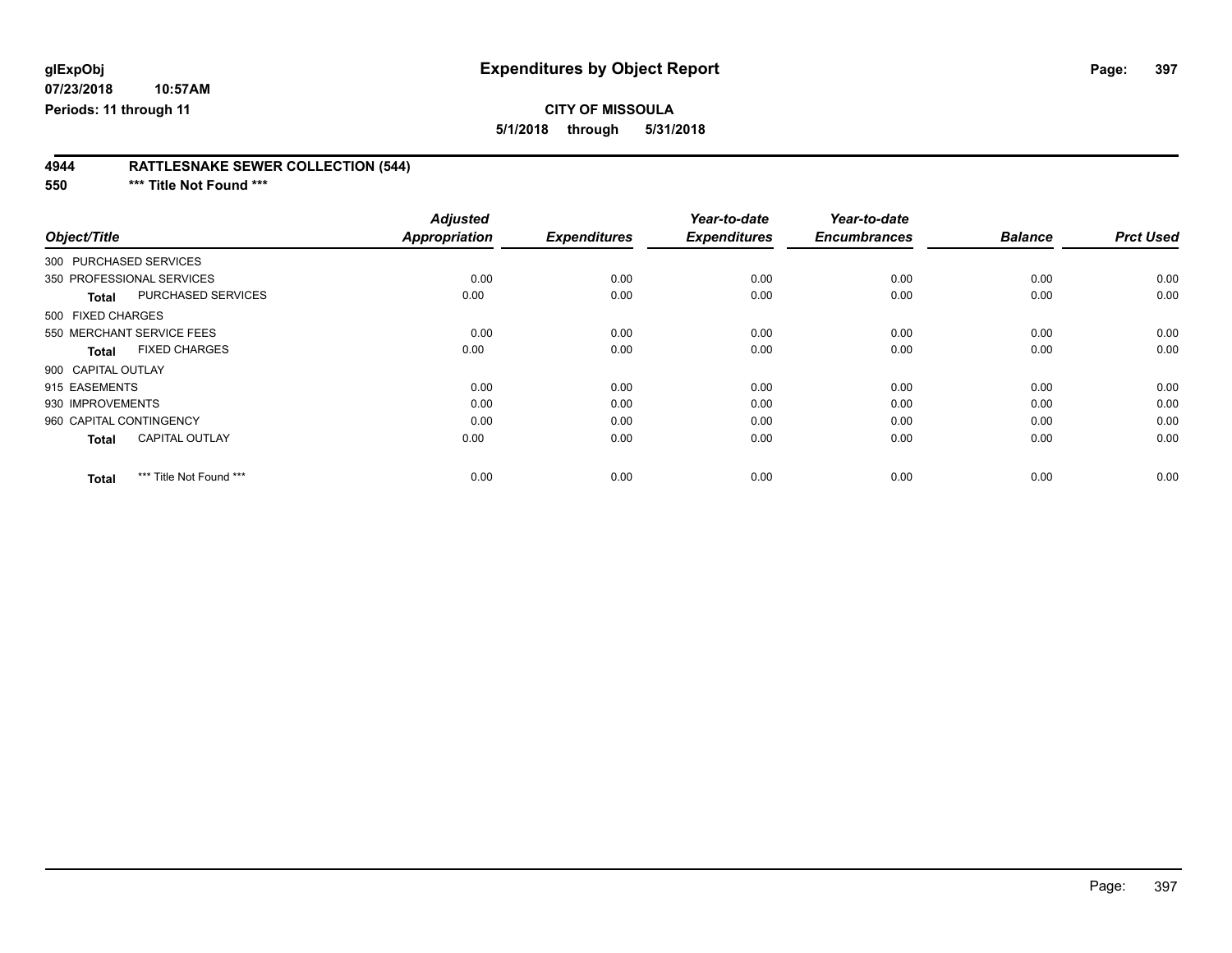## **CITY OF MISSOULA 5/1/2018 through 5/31/2018**

#### **4944 RATTLESNAKE SEWER COLLECTION (544)**

| Object/Title                            | <b>Adjusted</b><br>Appropriation | <b>Expenditures</b> | Year-to-date<br><b>Expenditures</b> | Year-to-date<br><b>Encumbrances</b> | <b>Balance</b> | <b>Prct Used</b> |
|-----------------------------------------|----------------------------------|---------------------|-------------------------------------|-------------------------------------|----------------|------------------|
| 500 FIXED CHARGES                       |                                  |                     |                                     |                                     |                |                  |
| 550 MERCHANT SERVICE FEES               | 0.00                             | 0.00                | 0.00                                | 0.00                                | 0.00           | 0.00             |
| <b>FIXED CHARGES</b><br><b>Total</b>    | 0.00                             | 0.00                | 0.00                                | 0.00                                | 0.00           | 0.00             |
| 900 CAPITAL OUTLAY                      |                                  |                     |                                     |                                     |                |                  |
| 930 IMPROVEMENTS                        | 0.00                             | 0.00                | 0.00                                | 0.00                                | 0.00           | 0.00             |
| 960 CAPITAL CONTINGENCY                 | 0.00                             | 0.00                | 0.00                                | 0.00                                | 0.00           | 0.00             |
| <b>CAPITAL OUTLAY</b><br><b>Total</b>   | 0.00                             | 0.00                | 0.00                                | 0.00                                | 0.00           | 0.00             |
| *** Title Not Found ***<br><b>Total</b> | 0.00                             | 0.00                | 0.00                                | 0.00                                | 0.00           | 0.00             |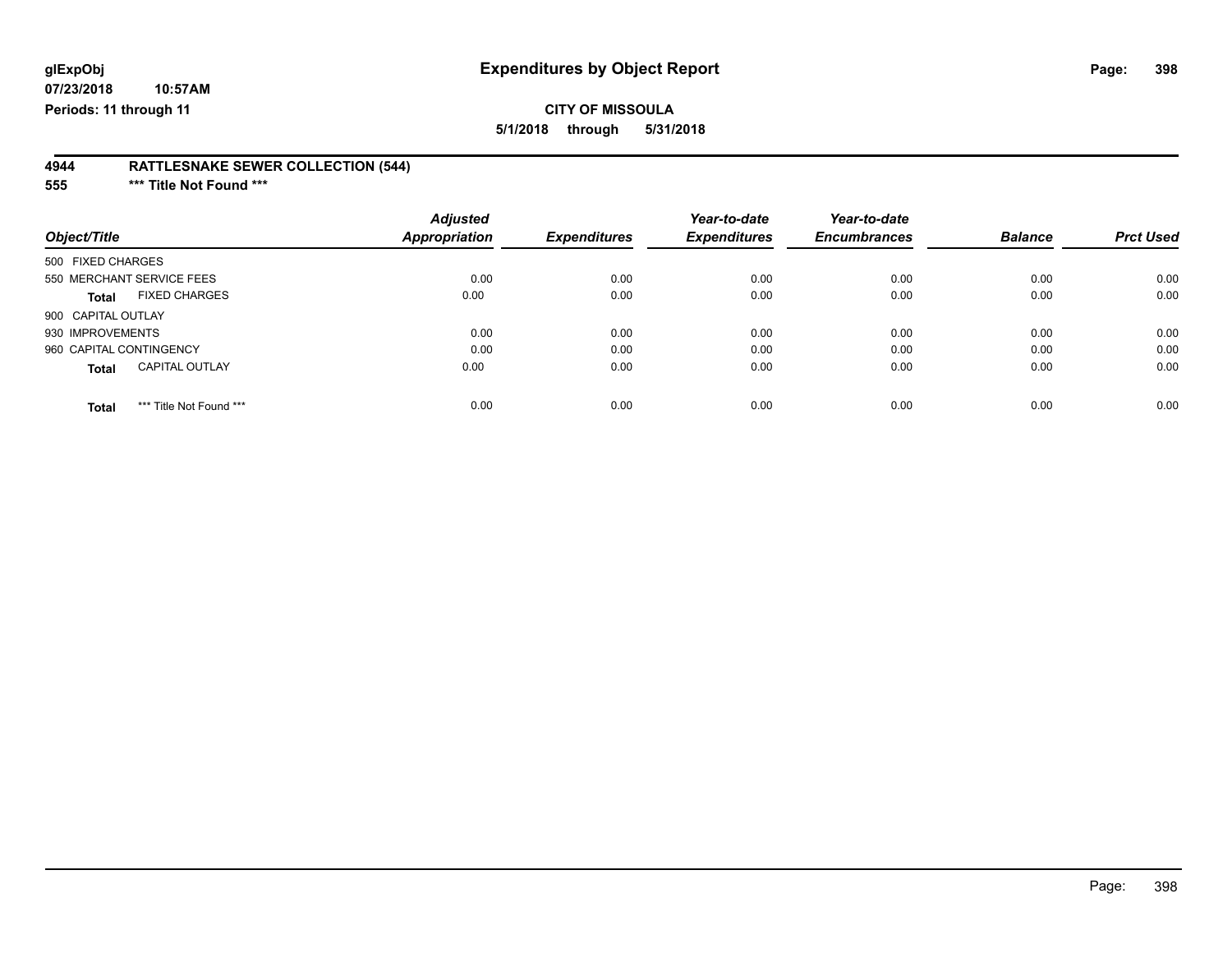**CITY OF MISSOULA 5/1/2018 through 5/31/2018**

## **4944 RATTLESNAKE SEWER COLLECTION (544)**

|                    |                                   | <b>Adjusted</b>      |                     | Year-to-date        | Year-to-date        |                |                  |
|--------------------|-----------------------------------|----------------------|---------------------|---------------------|---------------------|----------------|------------------|
| Object/Title       |                                   | <b>Appropriation</b> | <b>Expenditures</b> | <b>Expenditures</b> | <b>Encumbrances</b> | <b>Balance</b> | <b>Prct Used</b> |
|                    | 300 PURCHASED SERVICES            |                      |                     |                     |                     |                |                  |
|                    | 350 PROFESSIONAL SERVICES         | 0.00                 | 0.00                | 0.00                | 0.00                | 0.00           | 0.00             |
| Total              | PURCHASED SERVICES                | 0.00                 | 0.00                | 0.00                | 0.00                | 0.00           | 0.00             |
| 500 FIXED CHARGES  |                                   |                      |                     |                     |                     |                |                  |
|                    | 550 MERCHANT SERVICE FEES         | 0.00                 | 0.00                | 0.00                | 0.00                | 0.00           | 0.00             |
| <b>Total</b>       | <b>FIXED CHARGES</b>              | 0.00                 | 0.00                | 0.00                | 0.00                | 0.00           | 0.00             |
| 600 DEBT SERVICE   |                                   |                      |                     |                     |                     |                |                  |
| 610 PRINCIPAL      |                                   | 0.00                 | 0.00                | 0.00                | 0.00                | 0.00           | 0.00             |
| Total              | <b>DEBT SERVICE</b>               | 0.00                 | 0.00                | 0.00                | 0.00                | 0.00           | 0.00             |
| 900 CAPITAL OUTLAY |                                   |                      |                     |                     |                     |                |                  |
| 915 EASEMENTS      |                                   | 0.00                 | 0.00                | 0.00                | 0.00                | 0.00           | 0.00             |
| 930 IMPROVEMENTS   |                                   | 0.00                 | 0.00                | 0.00                | 0.00                | 0.00           | 0.00             |
|                    | 960 CAPITAL CONTINGENCY           | 0.00                 | 0.00                | 0.00                | 0.00                | 0.00           | 0.00             |
| Total              | <b>CAPITAL OUTLAY</b>             | 0.00                 | 0.00                | 0.00                | 0.00                | 0.00           | 0.00             |
| <b>Total</b>       | RATTLESNAKE SEWER COLLECTION (54- | 0.00                 | 0.00                | 0.00                | 0.00                | 0.00           | 0.00             |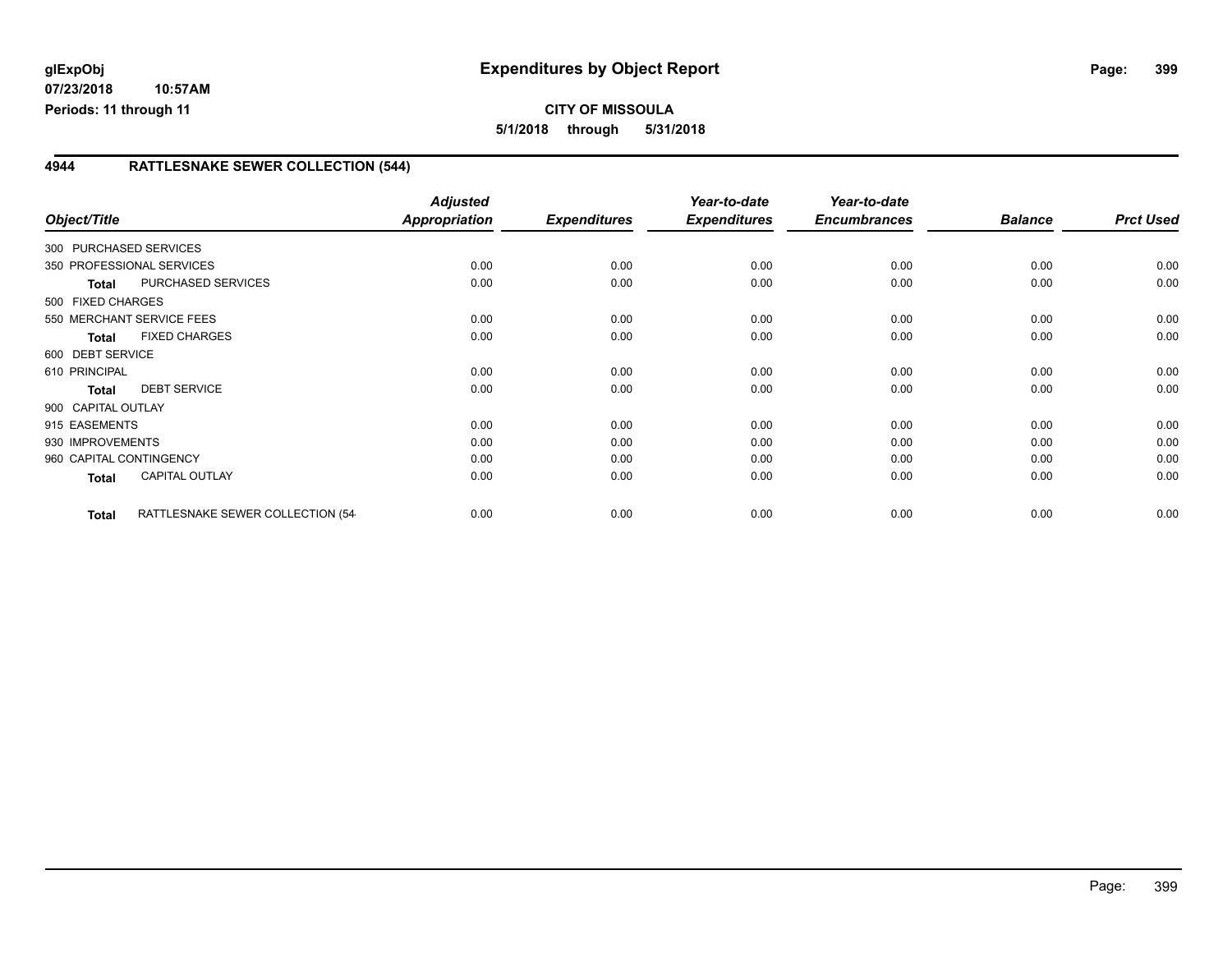## **CITY OF MISSOULA 5/1/2018 through 5/31/2018**

### **4945 PHILLIPS ST TRAFFIC CALMING**

| Object/Title                            | <b>Adjusted</b><br><b>Appropriation</b> | <b>Expenditures</b> | Year-to-date<br><b>Expenditures</b> | Year-to-date<br><b>Encumbrances</b> | <b>Balance</b> | <b>Prct Used</b> |
|-----------------------------------------|-----------------------------------------|---------------------|-------------------------------------|-------------------------------------|----------------|------------------|
| 500 FIXED CHARGES                       |                                         |                     |                                     |                                     |                |                  |
| 550 MERCHANT SERVICE FEES               | 0.00                                    | 0.00                | 0.00                                | 0.00                                | 0.00           | 0.00             |
| <b>FIXED CHARGES</b><br><b>Total</b>    | 0.00                                    | 0.00                | 0.00                                | 0.00                                | 0.00           | 0.00             |
| 600 DEBT SERVICE                        |                                         |                     |                                     |                                     |                |                  |
| 620 INTEREST / SERVICE FEES             | 0.00                                    | 0.00                | 0.00                                | 0.00                                | 0.00           | 0.00             |
| <b>DEBT SERVICE</b><br><b>Total</b>     | 0.00                                    | 0.00                | 0.00                                | 0.00                                | 0.00           | 0.00             |
| *** Title Not Found ***<br><b>Total</b> | 0.00                                    | 0.00                | 0.00                                | 0.00                                | 0.00           | 0.00             |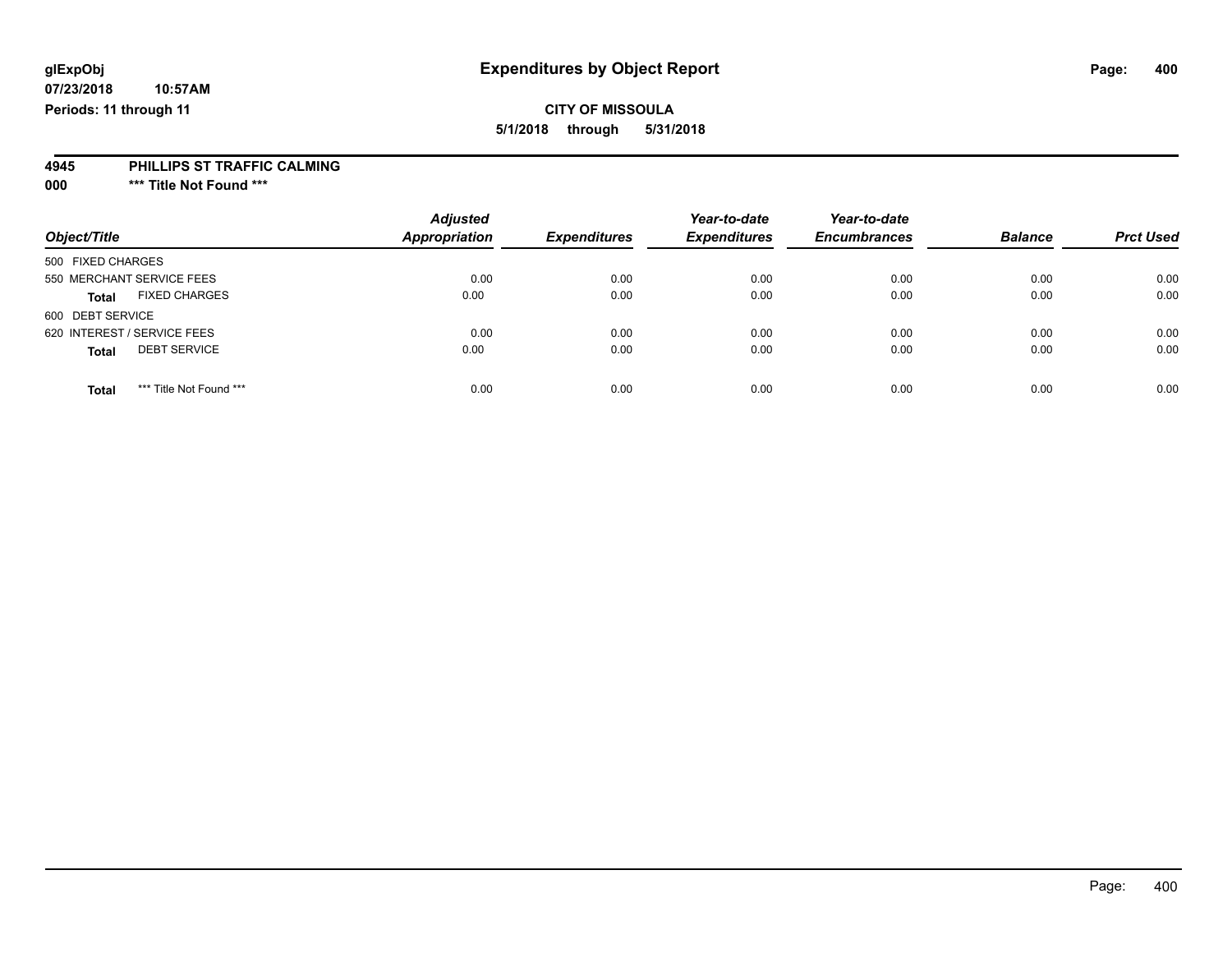**CITY OF MISSOULA 5/1/2018 through 5/31/2018**

## **4945 PHILLIPS ST TRAFFIC CALMING**

| Object/Title                                | <b>Adjusted</b><br><b>Appropriation</b> | <b>Expenditures</b> | Year-to-date<br><b>Expenditures</b> | Year-to-date<br><b>Encumbrances</b> | <b>Balance</b> | <b>Prct Used</b> |
|---------------------------------------------|-----------------------------------------|---------------------|-------------------------------------|-------------------------------------|----------------|------------------|
|                                             |                                         |                     |                                     |                                     |                |                  |
| 500 FIXED CHARGES                           |                                         |                     |                                     |                                     |                |                  |
| 550 MERCHANT SERVICE FEES                   | 0.00                                    | 0.00                | 0.00                                | 0.00                                | 0.00           | 0.00             |
| <b>FIXED CHARGES</b><br><b>Total</b>        | 0.00                                    | 0.00                | 0.00                                | 0.00                                | 0.00           | 0.00             |
| 600 DEBT SERVICE                            |                                         |                     |                                     |                                     |                |                  |
| 620 INTEREST / SERVICE FEES                 | 0.00                                    | 0.00                | 0.00                                | 0.00                                | 0.00           | 0.00             |
| <b>DEBT SERVICE</b><br><b>Total</b>         | 0.00                                    | 0.00                | 0.00                                | 0.00                                | 0.00           | 0.00             |
|                                             |                                         |                     |                                     |                                     |                |                  |
| PHILLIPS ST TRAFFIC CALMING<br><b>Total</b> | 0.00                                    | 0.00                | 0.00                                | 0.00                                | 0.00           | 0.00             |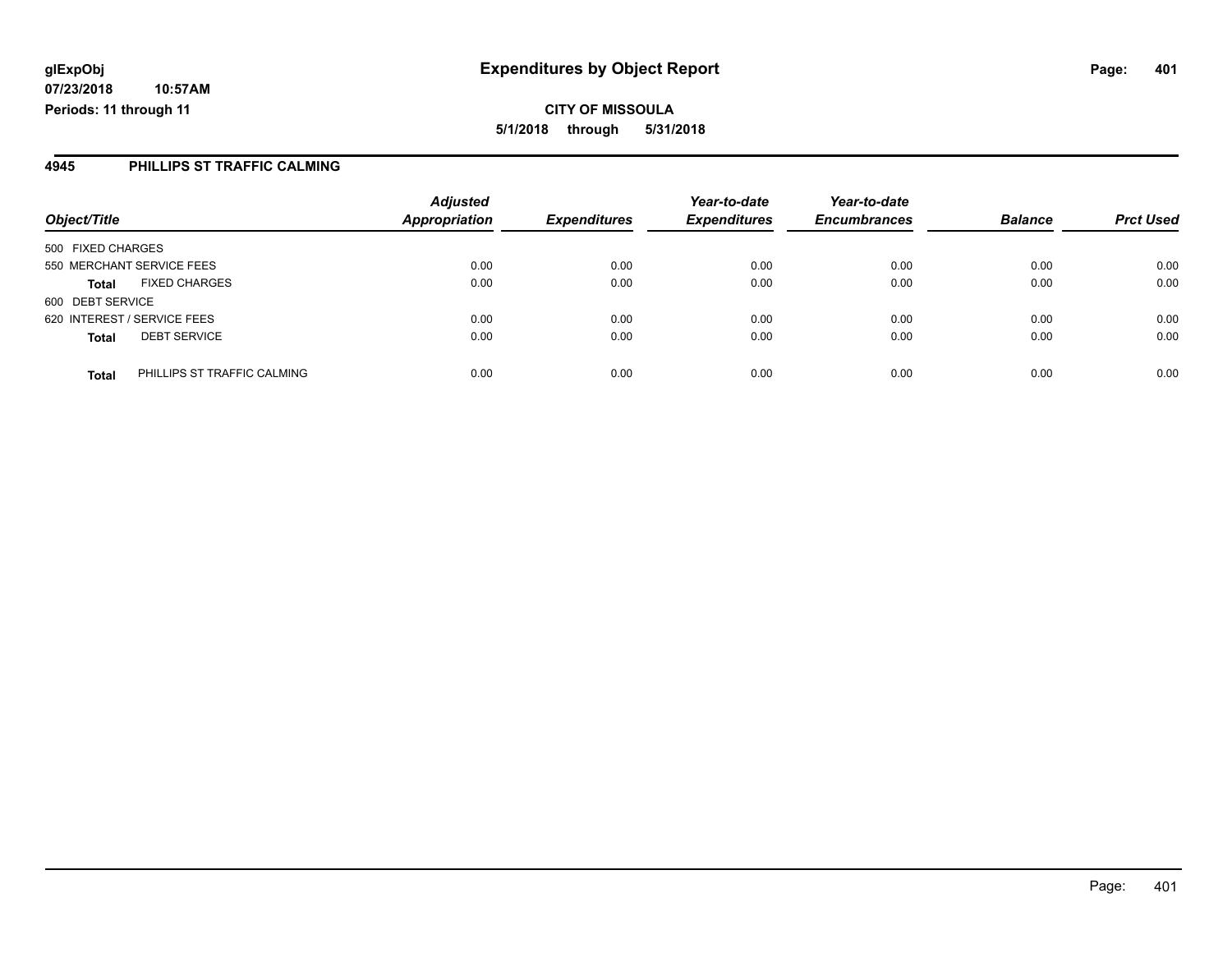## **CITY OF MISSOULA 5/1/2018 through 5/31/2018**

#### **4946 PATTEE CREEK DR. TRAFFIC CALMING**

| Object/Title                            | <b>Adjusted</b><br><b>Appropriation</b> | <b>Expenditures</b> | Year-to-date<br><b>Expenditures</b> | Year-to-date<br><b>Encumbrances</b> | <b>Balance</b> | <b>Prct Used</b> |
|-----------------------------------------|-----------------------------------------|---------------------|-------------------------------------|-------------------------------------|----------------|------------------|
| 500 FIXED CHARGES                       |                                         |                     |                                     |                                     |                |                  |
| 550 MERCHANT SERVICE FEES               | 0.00                                    | 0.00                | 0.00                                | 0.00                                | 0.00           | 0.00             |
| <b>FIXED CHARGES</b><br><b>Total</b>    | 0.00                                    | 0.00                | 0.00                                | 0.00                                | 0.00           | 0.00             |
| 600 DEBT SERVICE                        |                                         |                     |                                     |                                     |                |                  |
| 620 INTEREST / SERVICE FEES             | 0.00                                    | 0.00                | 0.00                                | 0.00                                | 0.00           | 0.00             |
| <b>DEBT SERVICE</b><br><b>Total</b>     | 0.00                                    | 0.00                | 0.00                                | 0.00                                | 0.00           | 0.00             |
| *** Title Not Found ***<br><b>Total</b> | 0.00                                    | 0.00                | 0.00                                | 0.00                                | 0.00           | 0.00             |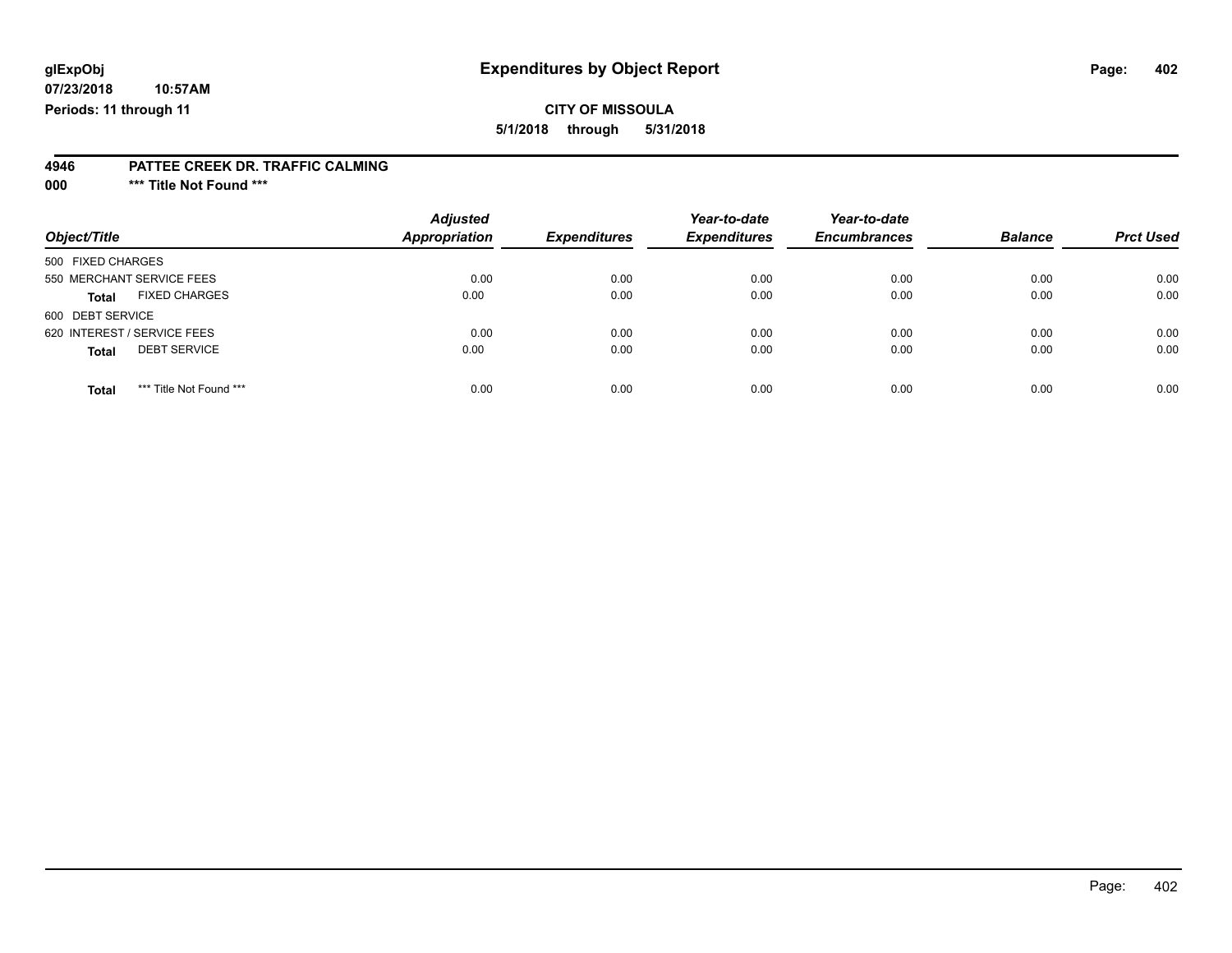# **4946 PATTEE CREEK DR. TRAFFIC CALMING**

**390 NON-DEPARTMENTAL**

|                        |                           | <b>Adjusted</b>      |                     | Year-to-date        | Year-to-date        |                |                  |
|------------------------|---------------------------|----------------------|---------------------|---------------------|---------------------|----------------|------------------|
| Object/Title           |                           | <b>Appropriation</b> | <b>Expenditures</b> | <b>Expenditures</b> | <b>Encumbrances</b> | <b>Balance</b> | <b>Prct Used</b> |
| 300 PURCHASED SERVICES |                           |                      |                     |                     |                     |                |                  |
|                        | 350 PROFESSIONAL SERVICES | 0.00                 | 0.00                | 0.00                | 0.00                | 0.00           | 0.00             |
| <b>Total</b>           | PURCHASED SERVICES        | 0.00                 | 0.00                | 0.00                | 0.00                | 0.00           | 0.00             |
| 500 FIXED CHARGES      |                           |                      |                     |                     |                     |                |                  |
|                        | 550 MERCHANT SERVICE FEES | 0.00                 | 0.00                | 0.00                | 0.00                | 0.00           | 0.00             |
| <b>Total</b>           | <b>FIXED CHARGES</b>      | 0.00                 | 0.00                | 0.00                | 0.00                | 0.00           | 0.00             |
| 900 CAPITAL OUTLAY     |                           |                      |                     |                     |                     |                |                  |
| 930 IMPROVEMENTS       |                           | 0.00                 | 0.00                | 0.00                | 0.00                | 0.00           | 0.00             |
| <b>Total</b>           | <b>CAPITAL OUTLAY</b>     | 0.00                 | 0.00                | 0.00                | 0.00                | 0.00           | 0.00             |
| <b>Total</b>           | NON-DEPARTMENTAL          | 0.00                 | 0.00                | 0.00                | 0.00                | 0.00           | 0.00             |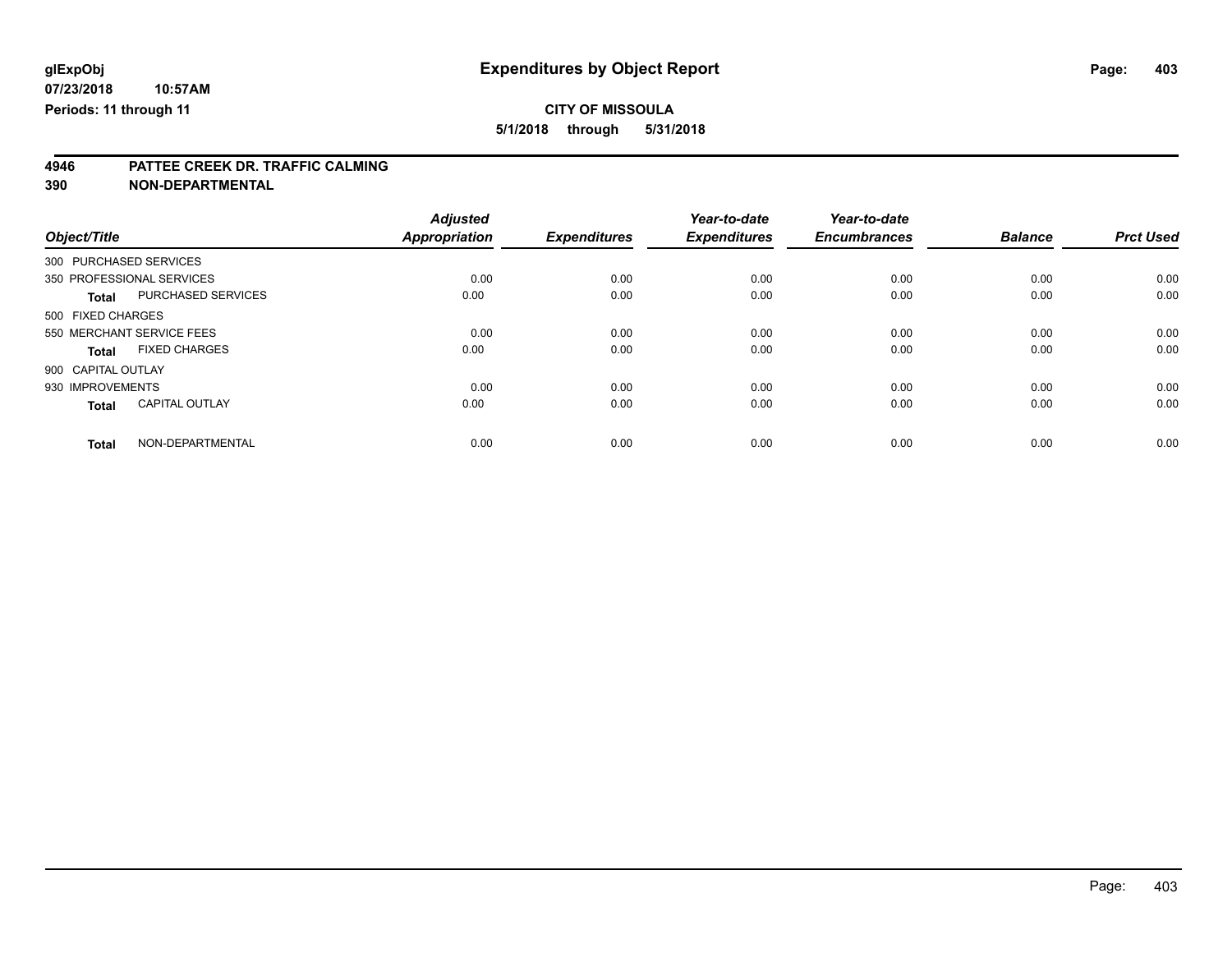# **CITY OF MISSOULA 5/1/2018 through 5/31/2018**

## **4946 PATTEE CREEK DR. TRAFFIC CALMING**

|                    |                                  | <b>Adjusted</b>      |                     | Year-to-date        | Year-to-date        |                |                  |
|--------------------|----------------------------------|----------------------|---------------------|---------------------|---------------------|----------------|------------------|
| Object/Title       |                                  | <b>Appropriation</b> | <b>Expenditures</b> | <b>Expenditures</b> | <b>Encumbrances</b> | <b>Balance</b> | <b>Prct Used</b> |
|                    | 300 PURCHASED SERVICES           |                      |                     |                     |                     |                |                  |
|                    | 350 PROFESSIONAL SERVICES        | 0.00                 | 0.00                | 0.00                | 0.00                | 0.00           | 0.00             |
| <b>Total</b>       | <b>PURCHASED SERVICES</b>        | 0.00                 | 0.00                | 0.00                | 0.00                | 0.00           | 0.00             |
| 500 FIXED CHARGES  |                                  |                      |                     |                     |                     |                |                  |
|                    | 550 MERCHANT SERVICE FEES        | 0.00                 | 0.00                | 0.00                | 0.00                | 0.00           | 0.00             |
| <b>Total</b>       | <b>FIXED CHARGES</b>             | 0.00                 | 0.00                | 0.00                | 0.00                | 0.00           | 0.00             |
| 600 DEBT SERVICE   |                                  |                      |                     |                     |                     |                |                  |
|                    | 620 INTEREST / SERVICE FEES      | 0.00                 | 0.00                | 0.00                | 0.00                | 0.00           | 0.00             |
| <b>Total</b>       | <b>DEBT SERVICE</b>              | 0.00                 | 0.00                | 0.00                | 0.00                | 0.00           | 0.00             |
| 900 CAPITAL OUTLAY |                                  |                      |                     |                     |                     |                |                  |
| 930 IMPROVEMENTS   |                                  | 0.00                 | 0.00                | 0.00                | 0.00                | 0.00           | 0.00             |
| <b>Total</b>       | <b>CAPITAL OUTLAY</b>            | 0.00                 | 0.00                | 0.00                | 0.00                | 0.00           | 0.00             |
| <b>Total</b>       | PATTEE CREEK DR. TRAFFIC CALMING | 0.00                 | 0.00                | 0.00                | 0.00                | 0.00           | 0.00             |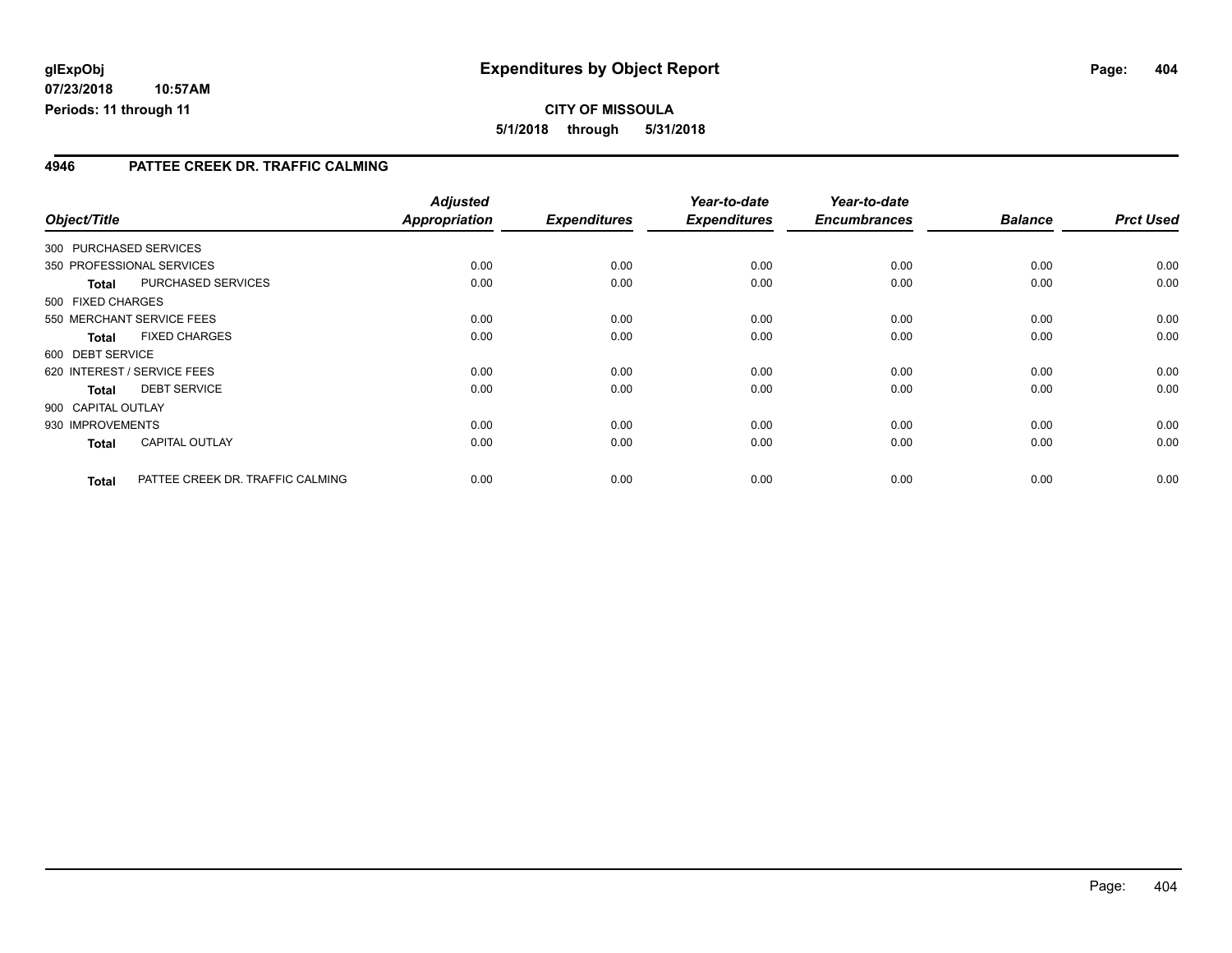# **4948 STORMWATER OUTFALL RETROFITS**

**390 NON-DEPARTMENTAL**

|                                       | <b>Adjusted</b>      |                     | Year-to-date        | Year-to-date        |                |                  |
|---------------------------------------|----------------------|---------------------|---------------------|---------------------|----------------|------------------|
| Object/Title                          | <b>Appropriation</b> | <b>Expenditures</b> | <b>Expenditures</b> | <b>Encumbrances</b> | <b>Balance</b> | <b>Prct Used</b> |
| 300 PURCHASED SERVICES                |                      |                     |                     |                     |                |                  |
| 350 PROFESSIONAL SERVICES             | 0.00                 | 0.00                | 1,136.49            | 0.00                | $-1,136.49$    | 0.00             |
| PURCHASED SERVICES<br><b>Total</b>    | 0.00                 | 0.00                | 1.136.49            | 0.00                | $-1.136.49$    | 0.00             |
| 500 FIXED CHARGES                     |                      |                     |                     |                     |                |                  |
| 550 MERCHANT SERVICE FEES             | 0.00                 | 0.00                | 0.00                | 0.00                | 0.00           | 0.00             |
| <b>FIXED CHARGES</b><br>Total         | 0.00                 | 0.00                | 0.00                | 0.00                | 0.00           | 0.00             |
| 900 CAPITAL OUTLAY                    |                      |                     |                     |                     |                |                  |
| 930 IMPROVEMENTS                      | 0.00                 | 0.00                | 48.912.21           | 0.00                | $-48.912.21$   | 0.00             |
| <b>CAPITAL OUTLAY</b><br><b>Total</b> | 0.00                 | 0.00                | 48,912.21           | 0.00                | $-48,912.21$   | 0.00             |
| NON-DEPARTMENTAL<br><b>Total</b>      | 0.00                 | 0.00                | 50.048.70           | 0.00                | $-50.048.70$   | 0.00             |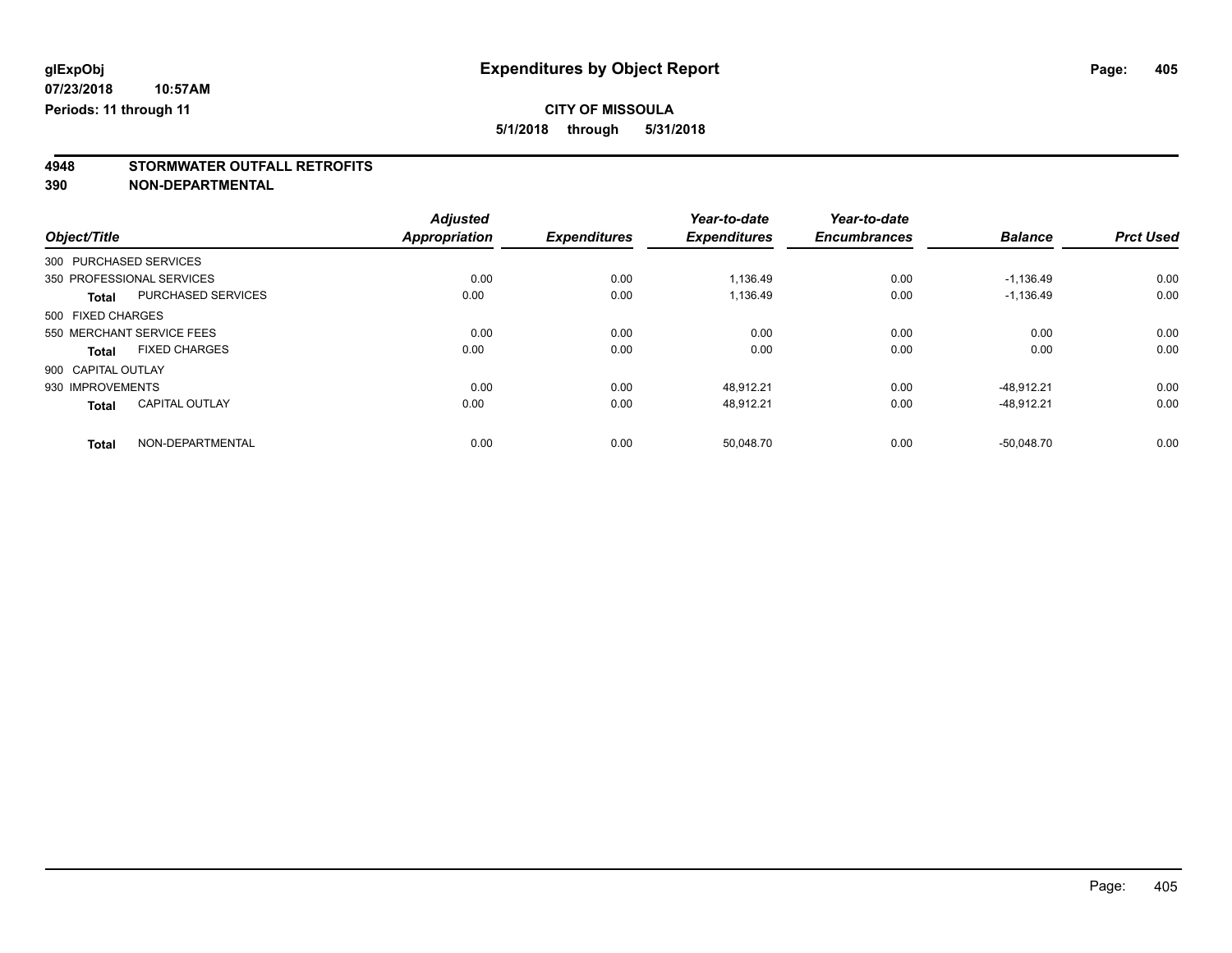# **CITY OF MISSOULA 5/1/2018 through 5/31/2018**

## **4948 STORMWATER OUTFALL RETROFITS**

|                    |                              | <b>Adjusted</b> |                     | Year-to-date        | Year-to-date        |                |                  |
|--------------------|------------------------------|-----------------|---------------------|---------------------|---------------------|----------------|------------------|
| Object/Title       |                              | Appropriation   | <b>Expenditures</b> | <b>Expenditures</b> | <b>Encumbrances</b> | <b>Balance</b> | <b>Prct Used</b> |
|                    | 300 PURCHASED SERVICES       |                 |                     |                     |                     |                |                  |
|                    | 350 PROFESSIONAL SERVICES    | 0.00            | 0.00                | 1,136.49            | 0.00                | $-1,136.49$    | 0.00             |
| Total              | PURCHASED SERVICES           | 0.00            | 0.00                | 1,136.49            | 0.00                | $-1,136.49$    | 0.00             |
| 500 FIXED CHARGES  |                              |                 |                     |                     |                     |                |                  |
|                    | 550 MERCHANT SERVICE FEES    | 0.00            | 0.00                | 0.00                | 0.00                | 0.00           | 0.00             |
| <b>Total</b>       | <b>FIXED CHARGES</b>         | 0.00            | 0.00                | 0.00                | 0.00                | 0.00           | 0.00             |
| 900 CAPITAL OUTLAY |                              |                 |                     |                     |                     |                |                  |
| 930 IMPROVEMENTS   |                              | 0.00            | 0.00                | 48,912.21           | 0.00                | $-48.912.21$   | 0.00             |
| <b>Total</b>       | <b>CAPITAL OUTLAY</b>        | 0.00            | 0.00                | 48,912.21           | 0.00                | $-48,912.21$   | 0.00             |
| <b>Total</b>       | STORMWATER OUTFALL RETROFITS | 0.00            | 0.00                | 50.048.70           | 0.00                | $-50.048.70$   | 0.00             |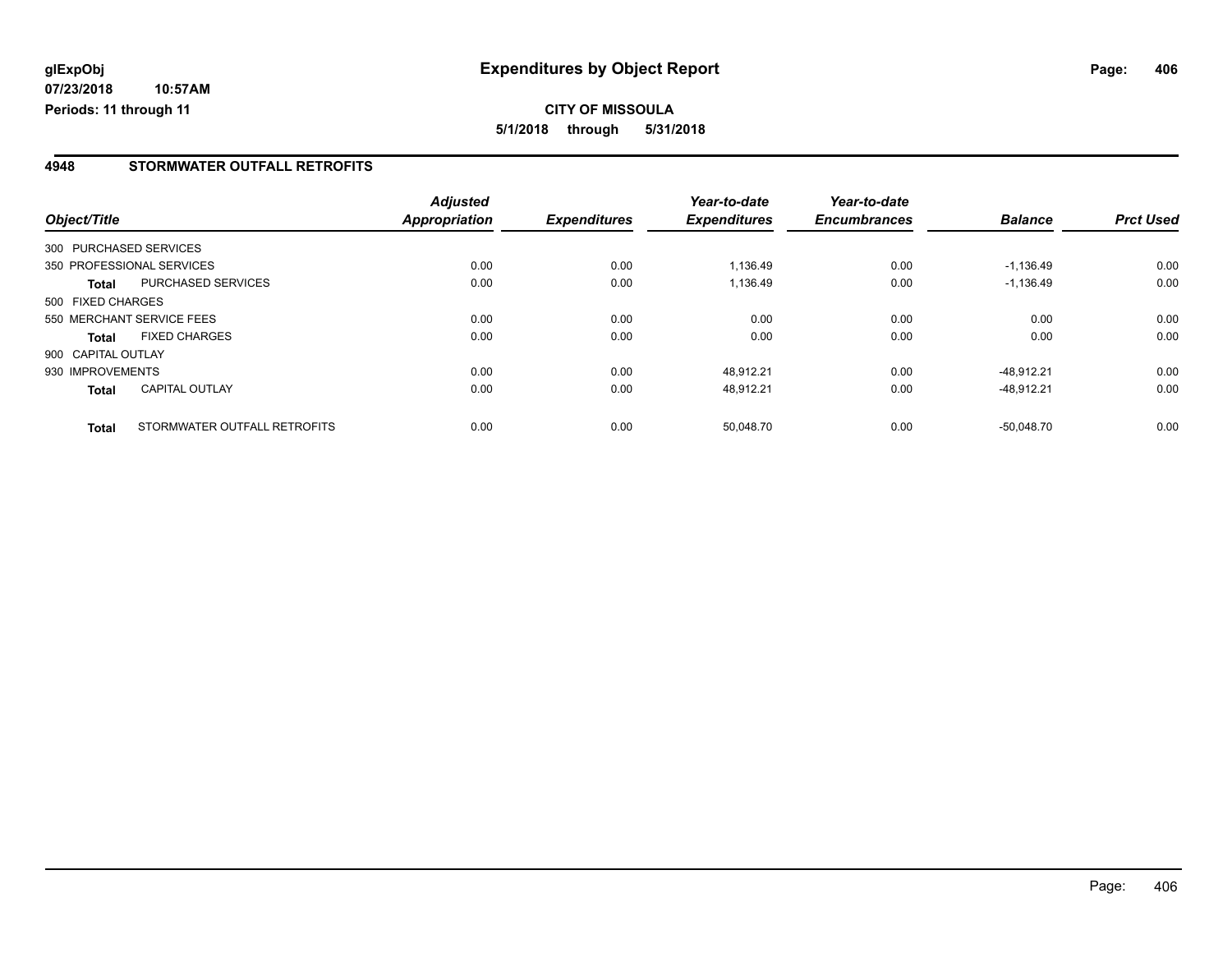# **4949 WAYFINDING PROJECT**

**390 NON-DEPARTMENTAL**

|                                       | <b>Adjusted</b>      |                     | Year-to-date        | Year-to-date        |                |                  |
|---------------------------------------|----------------------|---------------------|---------------------|---------------------|----------------|------------------|
| Object/Title                          | <b>Appropriation</b> | <b>Expenditures</b> | <b>Expenditures</b> | <b>Encumbrances</b> | <b>Balance</b> | <b>Prct Used</b> |
| 100 PERSONAL SERVICES                 |                      |                     |                     |                     |                |                  |
| 110 SALARIES AND WAGES                | 0.00                 | 0.00                | 0.00                | 0.00                | 0.00           | 0.00             |
| <b>140 EMPLOYER CONTRIBUTIONS</b>     | 0.00                 | 0.00                | 0.00                | 0.00                | 0.00           | 0.00             |
| PERSONAL SERVICES<br><b>Total</b>     | 0.00                 | 0.00                | 0.00                | 0.00                | 0.00           | 0.00             |
| 200 SUPPLIES                          |                      |                     |                     |                     |                |                  |
| 210 OFFICE SUPPLIES                   | 0.00                 | 0.00                | 0.00                | 0.00                | 0.00           | 0.00             |
| <b>SUPPLIES</b><br><b>Total</b>       | 0.00                 | 0.00                | 0.00                | 0.00                | 0.00           | 0.00             |
| 300 PURCHASED SERVICES                |                      |                     |                     |                     |                |                  |
| 330 PUBLICITY, SUBSCRIPTIONS & DUES   | 0.00                 | 0.00                | 55.00               | 0.00                | $-55.00$       | 0.00             |
| 350 PROFESSIONAL SERVICES             | 0.00                 | 995.00              | 24,298.05           | 0.00                | $-24,298.05$   | 0.00             |
| 360 REPAIR & MAINTENANCE              | 0.00                 | 0.00                | 0.00                | 0.00                | 0.00           | 0.00             |
| 390 OTHER PURCHASED SERVICES          | 0.00                 | 0.00                | 1,315.00            | 0.00                | $-1,315.00$    | 0.00             |
| PURCHASED SERVICES<br><b>Total</b>    | 0.00                 | 995.00              | 25,668.05           | 0.00                | $-25,668.05$   | 0.00             |
| 500 FIXED CHARGES                     |                      |                     |                     |                     |                |                  |
| 550 MERCHANT SERVICE FEES             | 0.00                 | 0.00                | 0.00                | 0.00                | 0.00           | 0.00             |
| <b>FIXED CHARGES</b><br><b>Total</b>  | 0.00                 | 0.00                | 0.00                | 0.00                | 0.00           | 0.00             |
| 900 CAPITAL OUTLAY                    |                      |                     |                     |                     |                |                  |
| 930 IMPROVEMENTS                      | 0.00                 | 0.00                | 0.00                | 0.00                | 0.00           | 0.00             |
| 940 MACHINERY & EQUIPMENT             | 0.00                 | 0.00                | 0.00                | 0.00                | 0.00           | 0.00             |
| <b>CAPITAL OUTLAY</b><br><b>Total</b> | 0.00                 | 0.00                | 0.00                | 0.00                | 0.00           | 0.00             |
| NON-DEPARTMENTAL<br><b>Total</b>      | 0.00                 | 995.00              | 25,668.05           | 0.00                | $-25,668.05$   | 0.00             |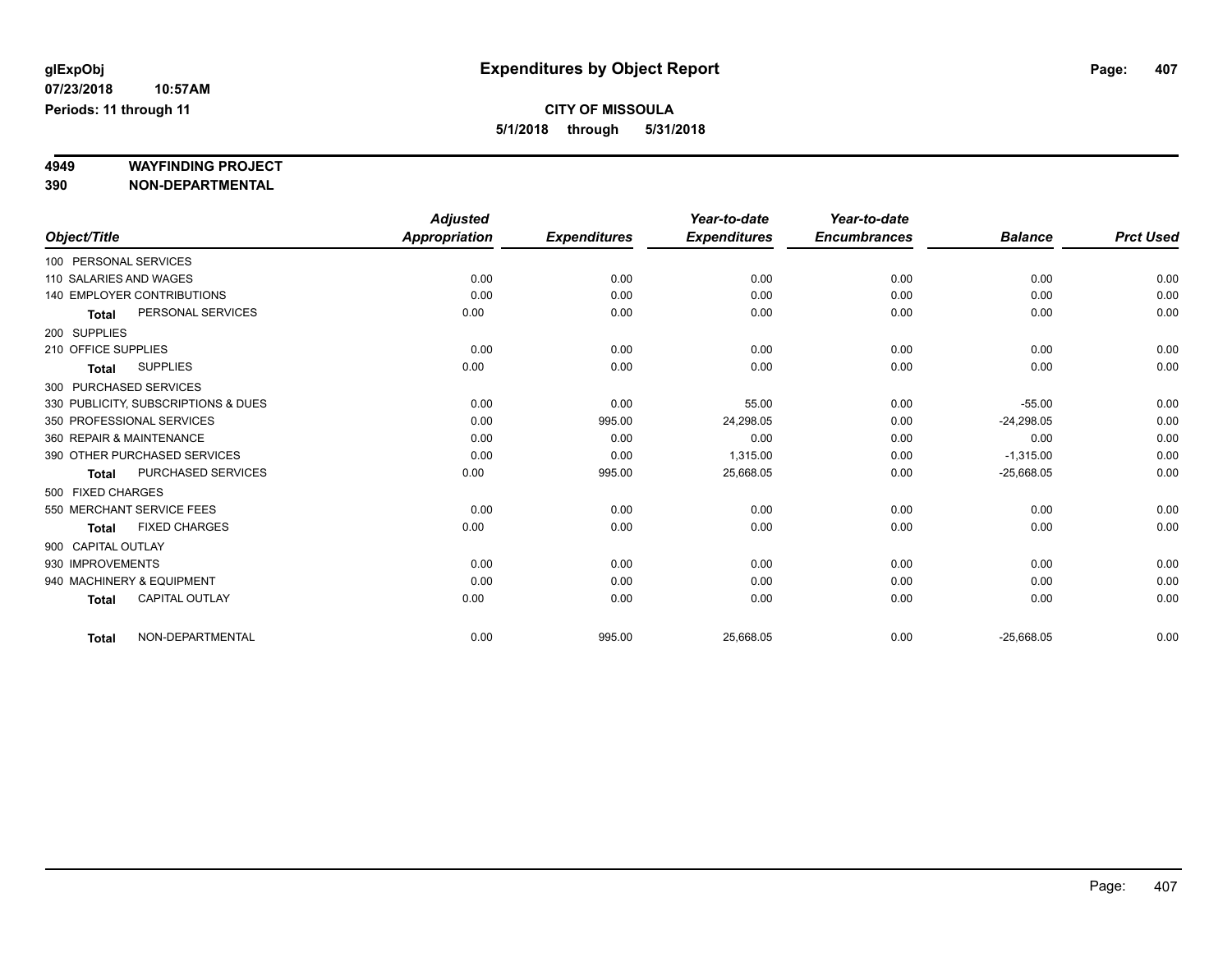### **4949 WAYFINDING PROJECT**

|                                     |                           | <b>Adjusted</b>      |                     | Year-to-date        | Year-to-date        |                |                  |
|-------------------------------------|---------------------------|----------------------|---------------------|---------------------|---------------------|----------------|------------------|
| Object/Title                        |                           | <b>Appropriation</b> | <b>Expenditures</b> | <b>Expenditures</b> | <b>Encumbrances</b> | <b>Balance</b> | <b>Prct Used</b> |
| 100 PERSONAL SERVICES               |                           |                      |                     |                     |                     |                |                  |
| 110 SALARIES AND WAGES              |                           | 0.00                 | 0.00                | 0.00                | 0.00                | 0.00           | 0.00             |
| <b>140 EMPLOYER CONTRIBUTIONS</b>   |                           | 0.00                 | 0.00                | 0.00                | 0.00                | 0.00           | 0.00             |
| <b>Total</b>                        | PERSONAL SERVICES         | 0.00                 | 0.00                | 0.00                | 0.00                | 0.00           | 0.00             |
| 200 SUPPLIES                        |                           |                      |                     |                     |                     |                |                  |
| 210 OFFICE SUPPLIES                 |                           | 0.00                 | 0.00                | 0.00                | 0.00                | 0.00           | 0.00             |
| <b>SUPPLIES</b><br><b>Total</b>     |                           | 0.00                 | 0.00                | 0.00                | 0.00                | 0.00           | 0.00             |
| 300 PURCHASED SERVICES              |                           |                      |                     |                     |                     |                |                  |
| 330 PUBLICITY, SUBSCRIPTIONS & DUES |                           | 0.00                 | 0.00                | 55.00               | 0.00                | $-55.00$       | 0.00             |
| 350 PROFESSIONAL SERVICES           |                           | 0.00                 | 995.00              | 24,298.05           | 0.00                | $-24,298.05$   | 0.00             |
| 360 REPAIR & MAINTENANCE            |                           | 0.00                 | 0.00                | 0.00                | 0.00                | 0.00           | 0.00             |
| 390 OTHER PURCHASED SERVICES        |                           | 0.00                 | 0.00                | 1.315.00            | 0.00                | $-1,315.00$    | 0.00             |
| <b>Total</b>                        | PURCHASED SERVICES        | 0.00                 | 995.00              | 25,668.05           | 0.00                | $-25,668.05$   | 0.00             |
| 500 FIXED CHARGES                   |                           |                      |                     |                     |                     |                |                  |
| 550 MERCHANT SERVICE FEES           |                           | 0.00                 | 0.00                | 0.00                | 0.00                | 0.00           | 0.00             |
| <b>Total</b>                        | <b>FIXED CHARGES</b>      | 0.00                 | 0.00                | 0.00                | 0.00                | 0.00           | 0.00             |
| 900 CAPITAL OUTLAY                  |                           |                      |                     |                     |                     |                |                  |
| 930 IMPROVEMENTS                    |                           | 0.00                 | 0.00                | 0.00                | 0.00                | 0.00           | 0.00             |
| 940 MACHINERY & EQUIPMENT           |                           | 0.00                 | 0.00                | 0.00                | 0.00                | 0.00           | 0.00             |
| <b>Total</b>                        | <b>CAPITAL OUTLAY</b>     | 0.00                 | 0.00                | 0.00                | 0.00                | 0.00           | 0.00             |
| <b>Total</b>                        | <b>WAYFINDING PROJECT</b> | 0.00                 | 995.00              | 25,668.05           | 0.00                | $-25,668.05$   | 0.00             |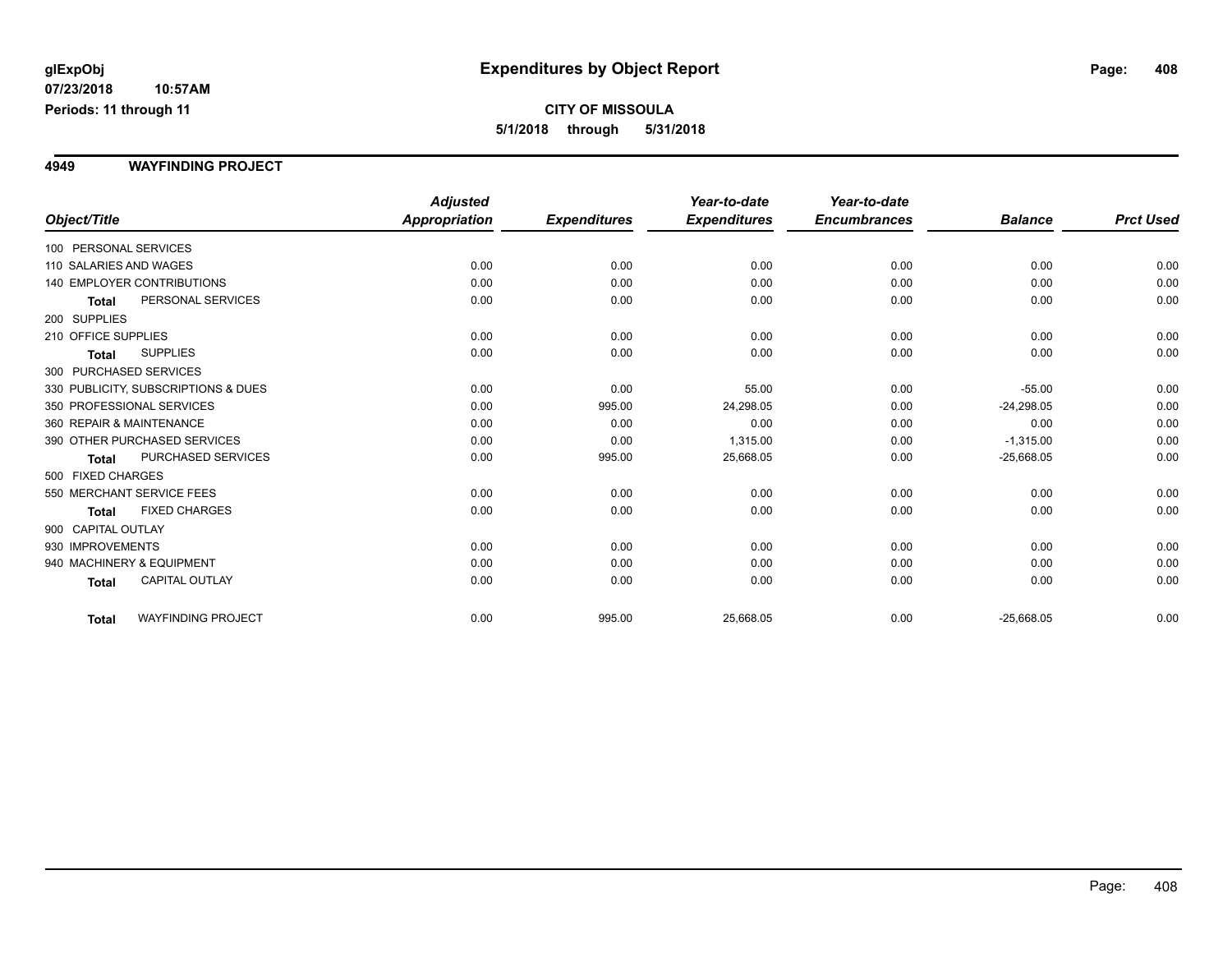## **CITY OF MISSOULA 5/1/2018 through 5/31/2018**

#### **4990 ARRA ENHANCEMENTS**

| Object/Title                            | <b>Adjusted</b><br><b>Appropriation</b> | <b>Expenditures</b> | Year-to-date<br><b>Expenditures</b> | Year-to-date<br><b>Encumbrances</b> | <b>Balance</b> | <b>Prct Used</b> |
|-----------------------------------------|-----------------------------------------|---------------------|-------------------------------------|-------------------------------------|----------------|------------------|
| 500 FIXED CHARGES                       |                                         |                     |                                     |                                     |                |                  |
| 550 MERCHANT SERVICE FEES               | 0.00                                    | 0.00                | 0.00                                | 0.00                                | 0.00           | 0.00             |
| <b>FIXED CHARGES</b><br>Total           | 0.00                                    | 0.00                | 0.00                                | 0.00                                | 0.00           | 0.00             |
| 900 CAPITAL OUTLAY                      |                                         |                     |                                     |                                     |                |                  |
| 930 IMPROVEMENTS                        | 0.00                                    | 0.00                | 0.00                                | 0.00                                | 0.00           | 0.00             |
| <b>CAPITAL OUTLAY</b><br><b>Total</b>   | 0.00                                    | 0.00                | 0.00                                | 0.00                                | 0.00           | 0.00             |
| *** Title Not Found ***<br><b>Total</b> | 0.00                                    | 0.00                | 0.00                                | 0.00                                | 0.00           | 0.00             |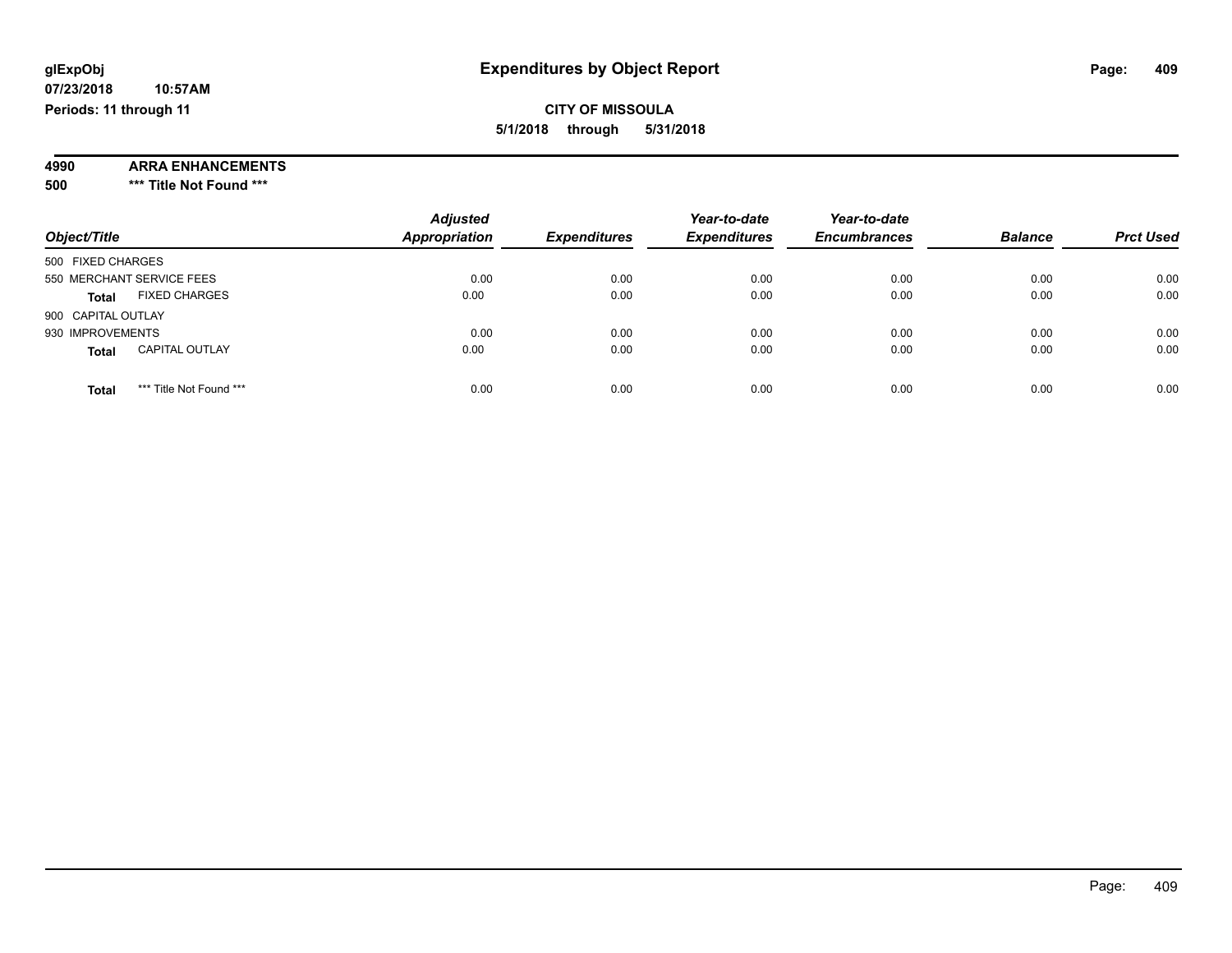# **CITY OF MISSOULA 5/1/2018 through 5/31/2018**

# **4990 ARRA ENHANCEMENTS**

|                                         | <b>Adjusted</b><br><b>Appropriation</b> | <b>Expenditures</b> | Year-to-date<br><b>Expenditures</b> | Year-to-date<br><b>Encumbrances</b> | <b>Balance</b> | <b>Prct Used</b> |
|-----------------------------------------|-----------------------------------------|---------------------|-------------------------------------|-------------------------------------|----------------|------------------|
| Object/Title                            |                                         |                     |                                     |                                     |                |                  |
| 500 FIXED CHARGES                       |                                         |                     |                                     |                                     |                |                  |
| 550 MERCHANT SERVICE FEES               | 0.00                                    | 0.00                | 0.00                                | 0.00                                | 0.00           | 0.00             |
| <b>FIXED CHARGES</b><br><b>Total</b>    | 0.00                                    | 0.00                | 0.00                                | 0.00                                | 0.00           | 0.00             |
| 900 CAPITAL OUTLAY                      |                                         |                     |                                     |                                     |                |                  |
| 930 IMPROVEMENTS                        | 0.00                                    | 0.00                | 0.00                                | 0.00                                | 0.00           | 0.00             |
| <b>CAPITAL OUTLAY</b><br><b>Total</b>   | 0.00                                    | 0.00                | 0.00                                | 0.00                                | 0.00           | 0.00             |
| *** Title Not Found ***<br><b>Total</b> | 0.00                                    | 0.00                | 0.00                                | 0.00                                | 0.00           | 0.00             |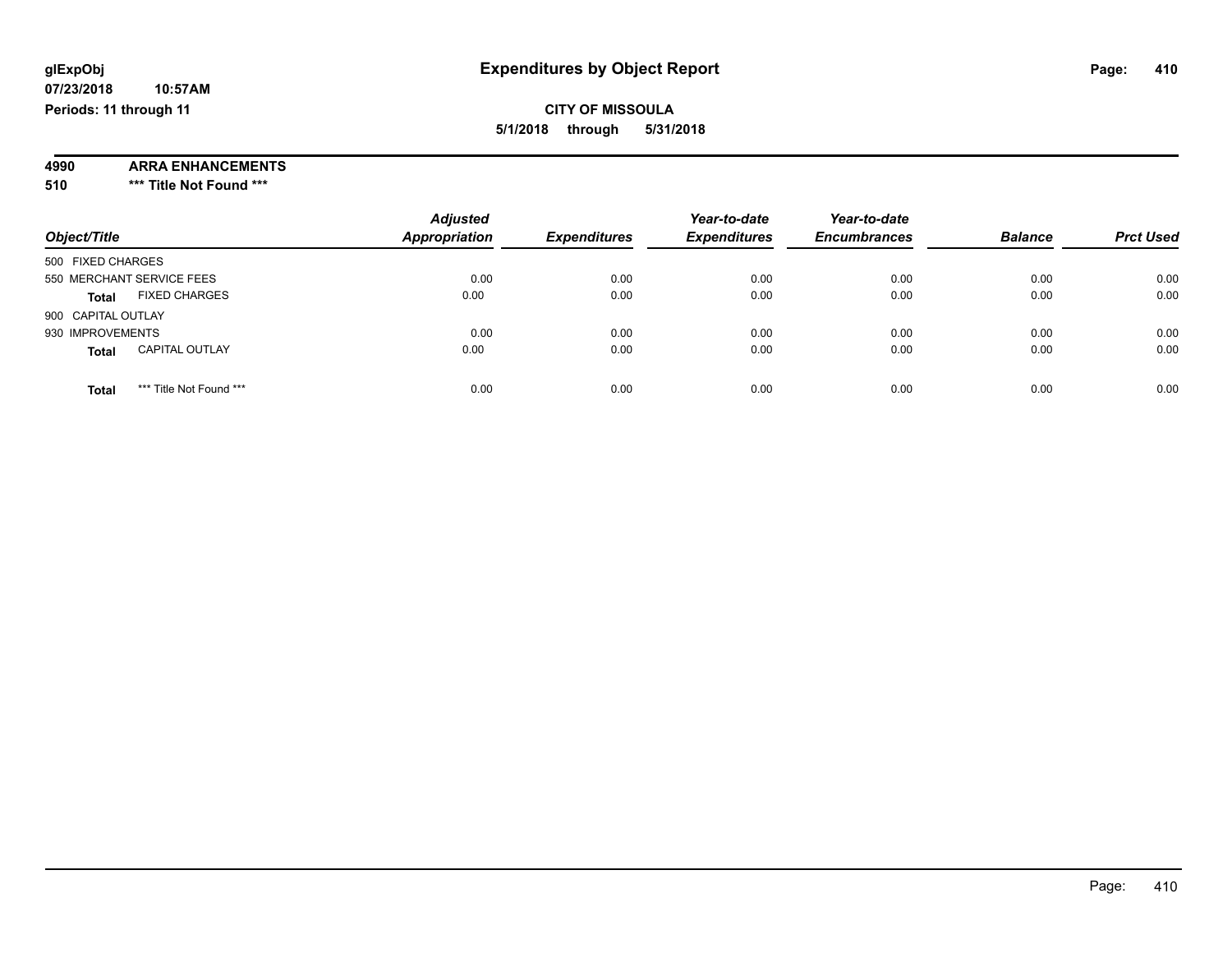# **CITY OF MISSOULA 5/1/2018 through 5/31/2018**

# **4990 ARRA ENHANCEMENTS**

|                                         | <b>Adjusted</b><br><b>Appropriation</b> | <b>Expenditures</b> | Year-to-date<br><b>Expenditures</b> | Year-to-date<br><b>Encumbrances</b> | <b>Balance</b> | <b>Prct Used</b> |
|-----------------------------------------|-----------------------------------------|---------------------|-------------------------------------|-------------------------------------|----------------|------------------|
| Object/Title                            |                                         |                     |                                     |                                     |                |                  |
| 500 FIXED CHARGES                       |                                         |                     |                                     |                                     |                |                  |
| 550 MERCHANT SERVICE FEES               | 0.00                                    | 0.00                | 0.00                                | 0.00                                | 0.00           | 0.00             |
| <b>FIXED CHARGES</b><br><b>Total</b>    | 0.00                                    | 0.00                | 0.00                                | 0.00                                | 0.00           | 0.00             |
| 900 CAPITAL OUTLAY                      |                                         |                     |                                     |                                     |                |                  |
| 930 IMPROVEMENTS                        | 0.00                                    | 0.00                | 0.00                                | 0.00                                | 0.00           | 0.00             |
| <b>CAPITAL OUTLAY</b><br><b>Total</b>   | 0.00                                    | 0.00                | 0.00                                | 0.00                                | 0.00           | 0.00             |
| *** Title Not Found ***<br><b>Total</b> | 0.00                                    | 0.00                | 0.00                                | 0.00                                | 0.00           | 0.00             |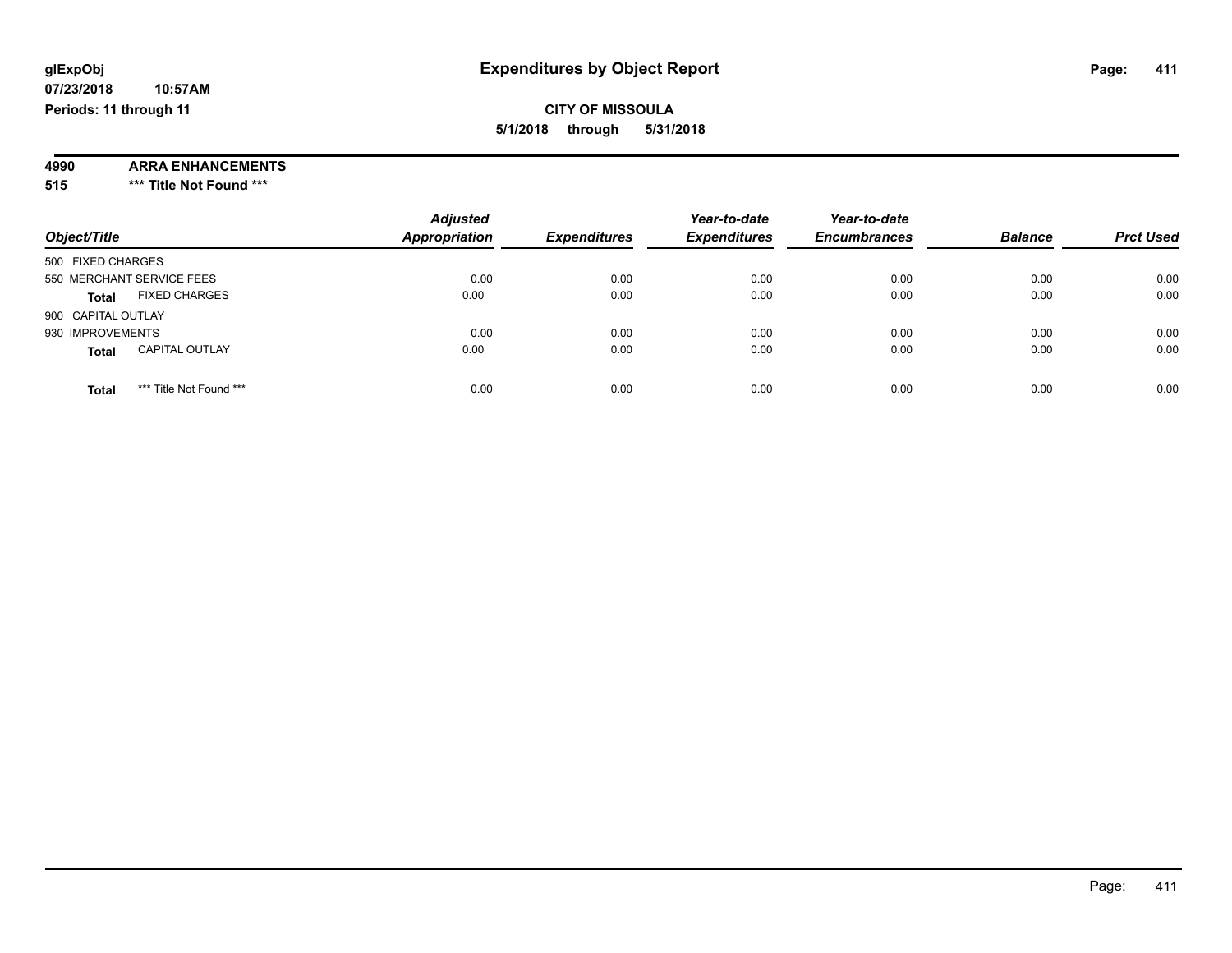### **4990 ARRA ENHANCEMENTS**

| Object/Title       |                           | <b>Adjusted</b><br><b>Appropriation</b> | <b>Expenditures</b> | Year-to-date<br><b>Expenditures</b> | Year-to-date<br><b>Encumbrances</b> | <b>Balance</b> | <b>Prct Used</b> |
|--------------------|---------------------------|-----------------------------------------|---------------------|-------------------------------------|-------------------------------------|----------------|------------------|
|                    |                           |                                         |                     |                                     |                                     |                |                  |
| 500 FIXED CHARGES  |                           |                                         |                     |                                     |                                     |                |                  |
|                    | 550 MERCHANT SERVICE FEES | 0.00                                    | 0.00                | 0.00                                | 0.00                                | 0.00           | 0.00             |
| <b>Total</b>       | <b>FIXED CHARGES</b>      | 0.00                                    | 0.00                | 0.00                                | 0.00                                | 0.00           | 0.00             |
| 900 CAPITAL OUTLAY |                           |                                         |                     |                                     |                                     |                |                  |
| 930 IMPROVEMENTS   |                           | 0.00                                    | 0.00                | 0.00                                | 0.00                                | 0.00           | 0.00             |
| <b>Total</b>       | <b>CAPITAL OUTLAY</b>     | 0.00                                    | 0.00                | 0.00                                | 0.00                                | 0.00           | 0.00             |
| <b>Total</b>       | ARRA ENHANCEMENTS         | 0.00                                    | 0.00                | 0.00                                | 0.00                                | 0.00           | 0.00             |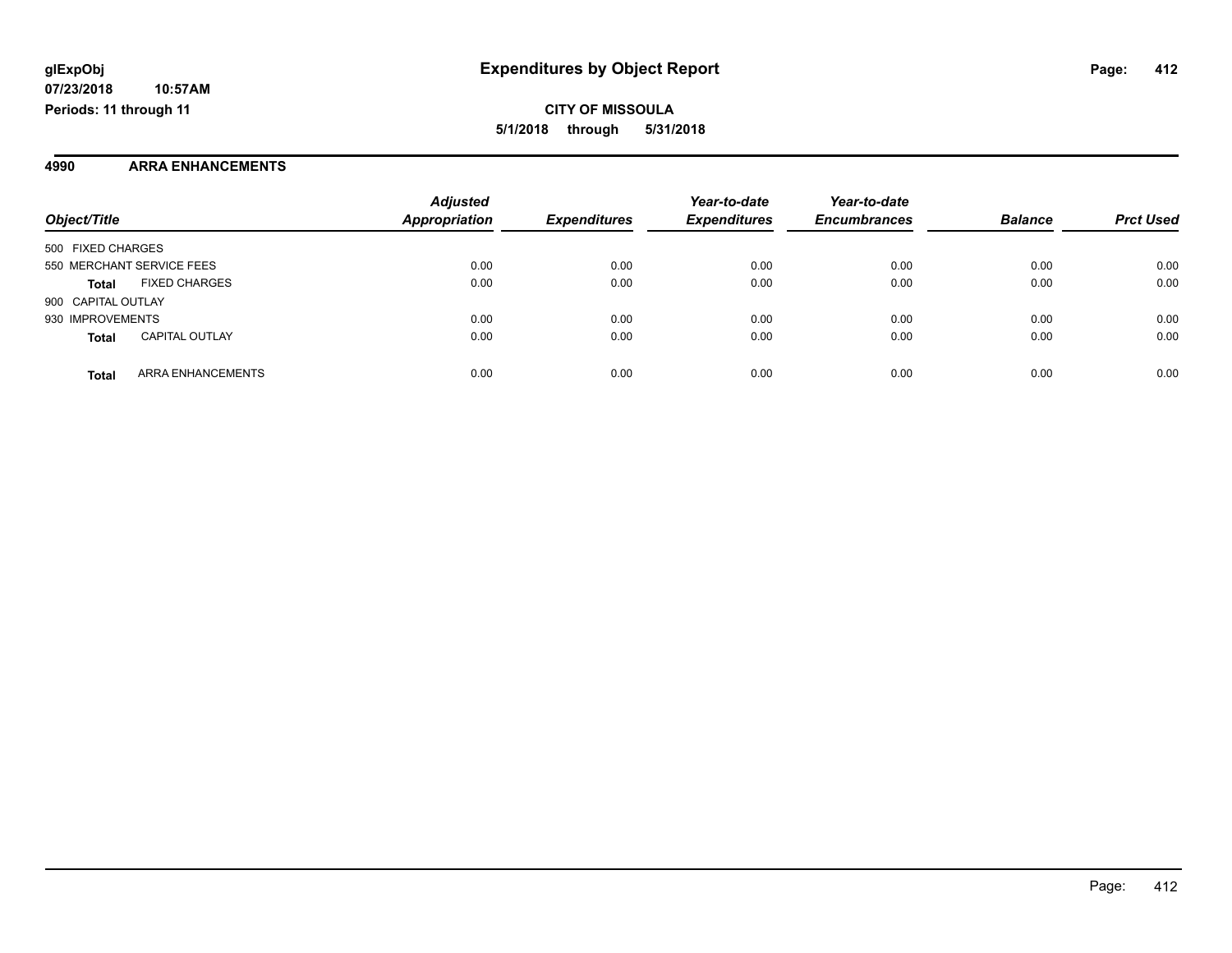# **CITY OF MISSOULA 5/1/2018 through 5/31/2018**

## **4991 ARRA HB645**

| Object/Title                            | <b>Adjusted</b><br><b>Appropriation</b> | <b>Expenditures</b> | Year-to-date<br><b>Expenditures</b> | Year-to-date<br><b>Encumbrances</b> | <b>Balance</b> | <b>Prct Used</b> |
|-----------------------------------------|-----------------------------------------|---------------------|-------------------------------------|-------------------------------------|----------------|------------------|
| 500 FIXED CHARGES                       |                                         |                     |                                     |                                     |                |                  |
| 550 MERCHANT SERVICE FEES               | 0.00                                    | 0.00                | 0.00                                | 0.00                                | 0.00           | 0.00             |
| <b>FIXED CHARGES</b><br><b>Total</b>    | 0.00                                    | 0.00                | 0.00                                | 0.00                                | 0.00           | 0.00             |
| 900 CAPITAL OUTLAY                      |                                         |                     |                                     |                                     |                |                  |
| 930 IMPROVEMENTS                        | 0.00                                    | 0.00                | 0.00                                | 0.00                                | 0.00           | 0.00             |
| <b>CAPITAL OUTLAY</b><br><b>Total</b>   | 0.00                                    | 0.00                | 0.00                                | 0.00                                | 0.00           | 0.00             |
| *** Title Not Found ***<br><b>Total</b> | 0.00                                    | 0.00                | 0.00                                | 0.00                                | 0.00           | 0.00             |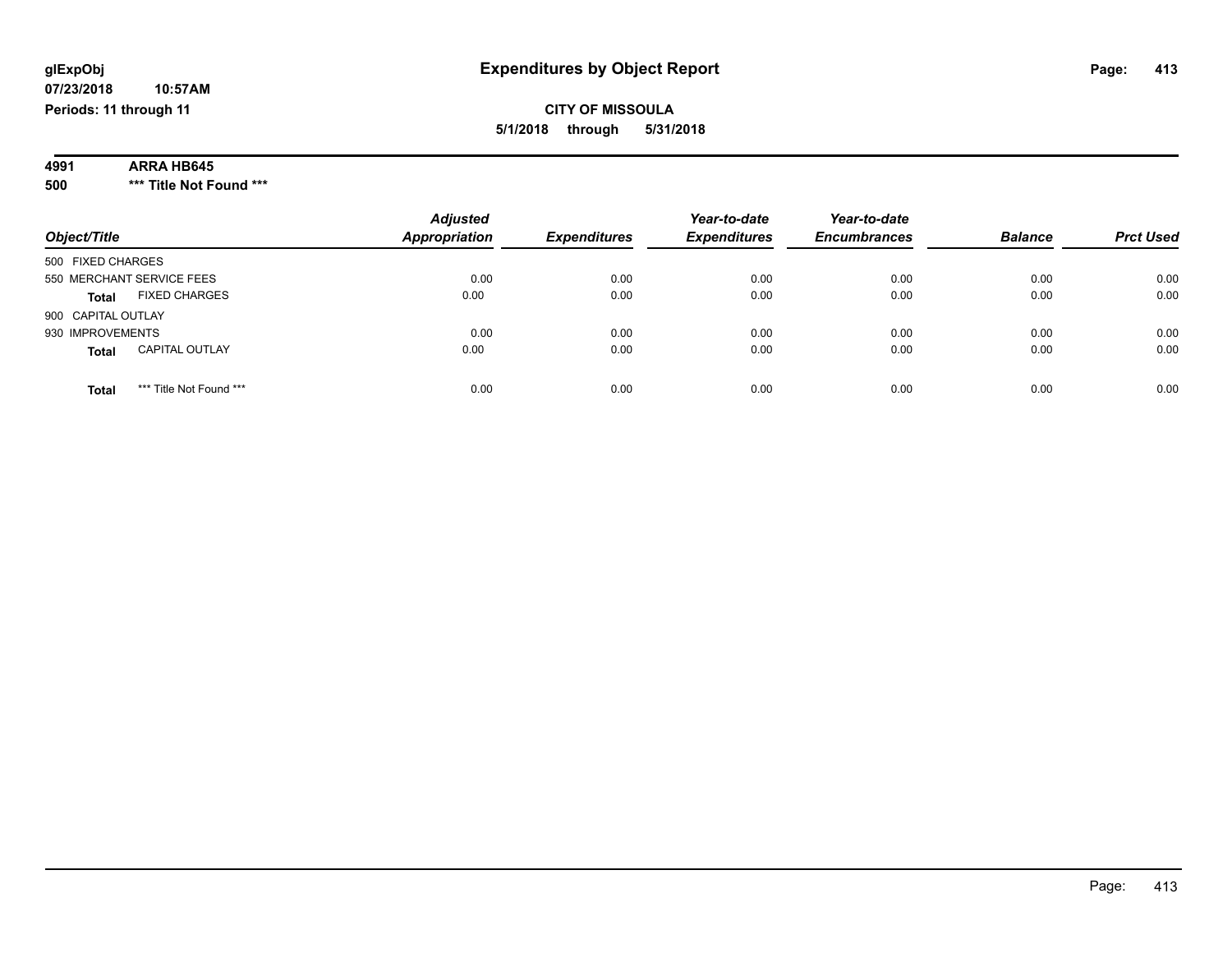# **CITY OF MISSOULA 5/1/2018 through 5/31/2018**

## **4991 ARRA HB645**

| Object/Title                            | <b>Adjusted</b><br><b>Appropriation</b> | <b>Expenditures</b> | Year-to-date<br><b>Expenditures</b> | Year-to-date<br><b>Encumbrances</b> | <b>Balance</b> | <b>Prct Used</b> |
|-----------------------------------------|-----------------------------------------|---------------------|-------------------------------------|-------------------------------------|----------------|------------------|
| 500 FIXED CHARGES                       |                                         |                     |                                     |                                     |                |                  |
| 550 MERCHANT SERVICE FEES               | 0.00                                    | 0.00                | 0.00                                | 0.00                                | 0.00           | 0.00             |
| <b>FIXED CHARGES</b><br><b>Total</b>    | 0.00                                    | 0.00                | 0.00                                | 0.00                                | 0.00           | 0.00             |
| 900 CAPITAL OUTLAY                      |                                         |                     |                                     |                                     |                |                  |
| 930 IMPROVEMENTS                        | 0.00                                    | 0.00                | 0.00                                | 0.00                                | 0.00           | 0.00             |
| <b>CAPITAL OUTLAY</b><br><b>Total</b>   | 0.00                                    | 0.00                | 0.00                                | 0.00                                | 0.00           | 0.00             |
| *** Title Not Found ***<br><b>Total</b> | 0.00                                    | 0.00                | 0.00                                | 0.00                                | 0.00           | 0.00             |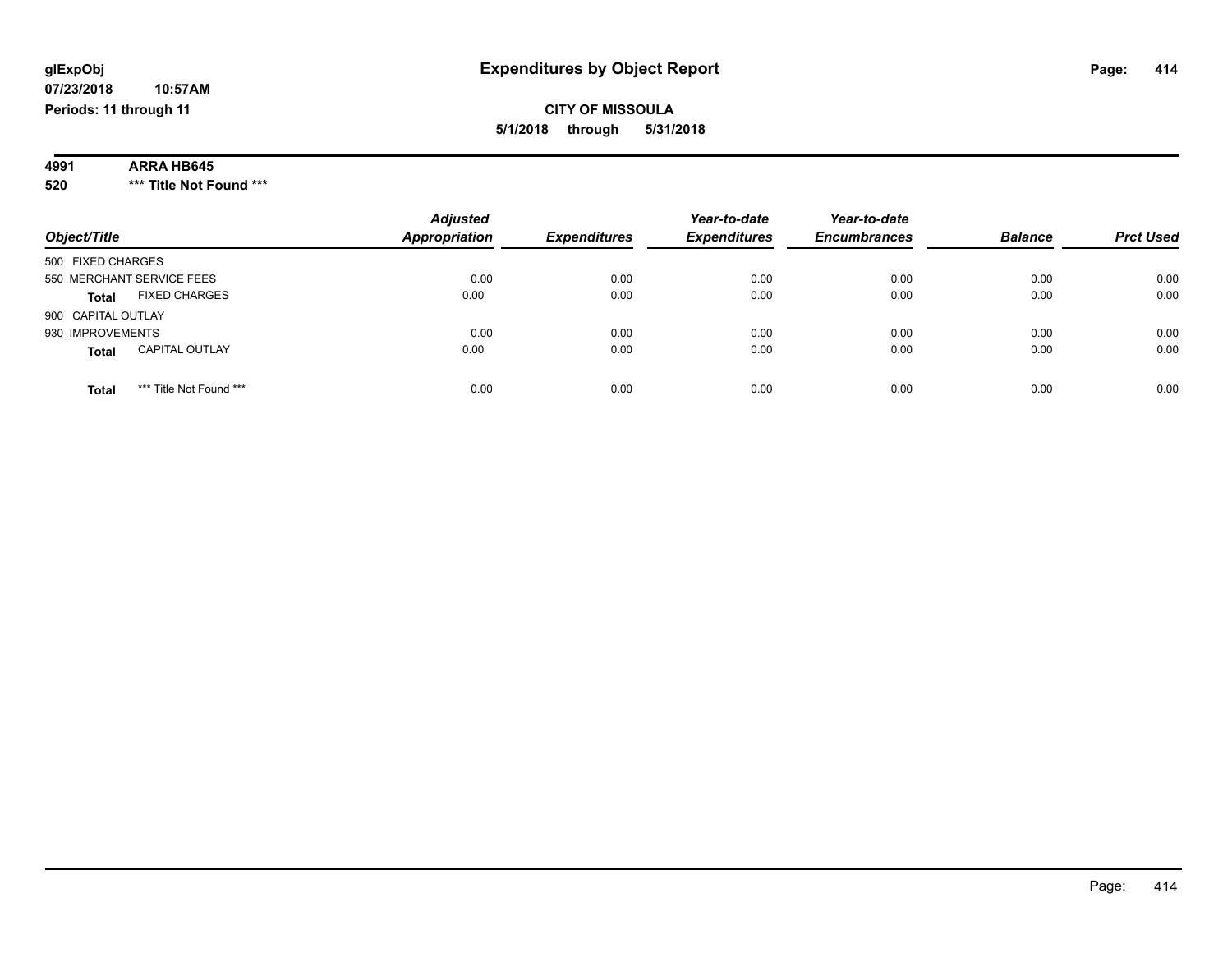# **CITY OF MISSOULA 5/1/2018 through 5/31/2018**

# **4991 ARRA HB645**

| Object/Title                            | <b>Adjusted</b><br><b>Appropriation</b> | <b>Expenditures</b> | Year-to-date<br><b>Expenditures</b> | Year-to-date<br><b>Encumbrances</b> | <b>Balance</b> | <b>Prct Used</b> |
|-----------------------------------------|-----------------------------------------|---------------------|-------------------------------------|-------------------------------------|----------------|------------------|
| 500 FIXED CHARGES                       |                                         |                     |                                     |                                     |                |                  |
| 550 MERCHANT SERVICE FEES               | 0.00                                    | 0.00                | 0.00                                | 0.00                                | 0.00           | 0.00             |
| <b>FIXED CHARGES</b><br><b>Total</b>    | 0.00                                    | 0.00                | 0.00                                | 0.00                                | 0.00           | 0.00             |
| 900 CAPITAL OUTLAY                      |                                         |                     |                                     |                                     |                |                  |
| 930 IMPROVEMENTS                        | 0.00                                    | 0.00                | 0.00                                | 0.00                                | 0.00           | 0.00             |
| <b>CAPITAL OUTLAY</b><br><b>Total</b>   | 0.00                                    | 0.00                | 0.00                                | 0.00                                | 0.00           | 0.00             |
| *** Title Not Found ***<br><b>Total</b> | 0.00                                    | 0.00                | 0.00                                | 0.00                                | 0.00           | 0.00             |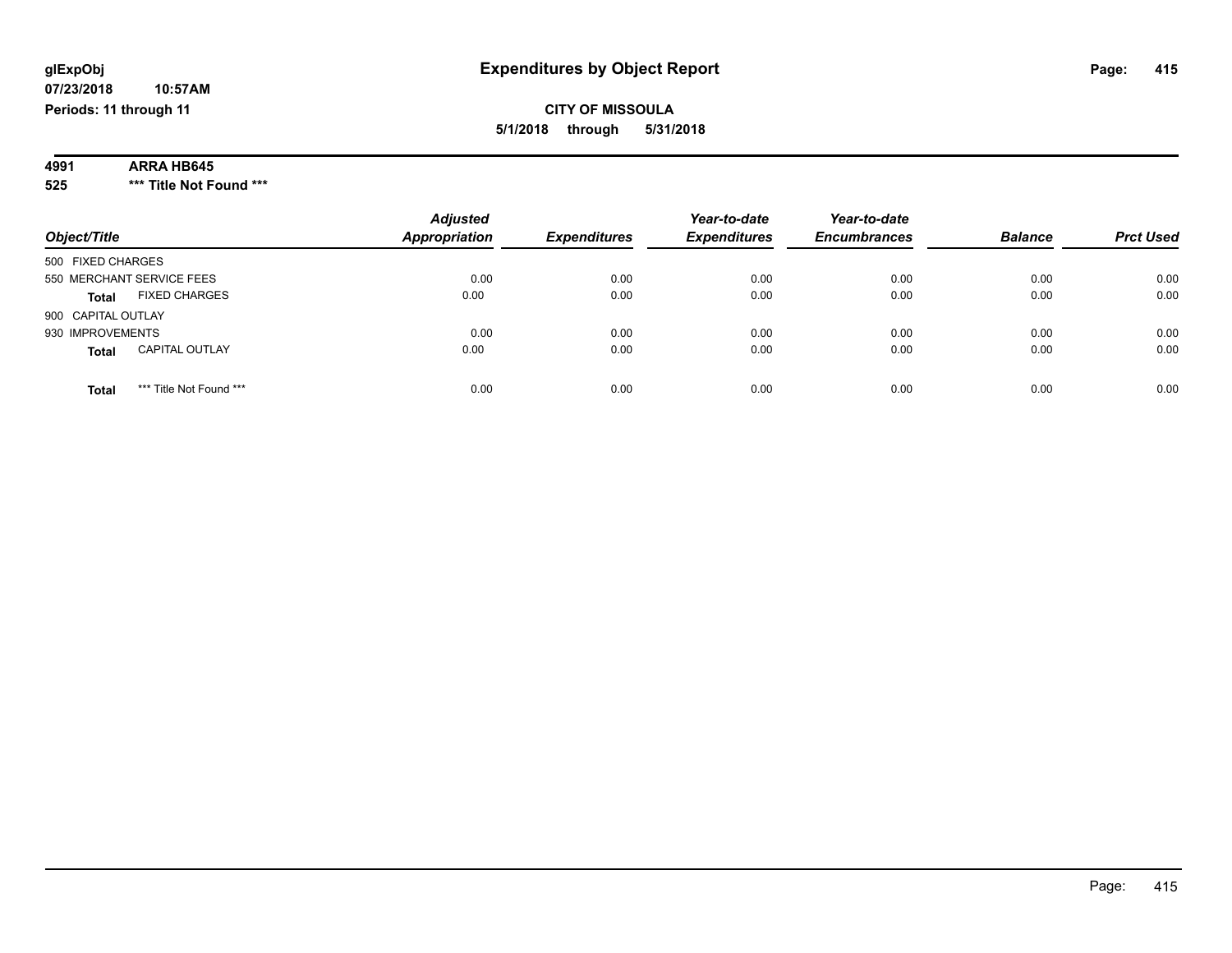# **4991 ARRA HB645**

|                                         | <b>Adjusted</b>      |                     | Year-to-date        | Year-to-date        |                |                  |
|-----------------------------------------|----------------------|---------------------|---------------------|---------------------|----------------|------------------|
| Object/Title                            | <b>Appropriation</b> | <b>Expenditures</b> | <b>Expenditures</b> | <b>Encumbrances</b> | <b>Balance</b> | <b>Prct Used</b> |
| 100 PERSONAL SERVICES                   |                      |                     |                     |                     |                |                  |
| 140 EMPLOYER CONTRIBUTIONS              | 0.00                 | 0.00                | 0.00                | 0.00                | 0.00           | 0.00             |
| PERSONAL SERVICES<br><b>Total</b>       | 0.00                 | 0.00                | 0.00                | 0.00                | 0.00           | 0.00             |
| 500 FIXED CHARGES                       |                      |                     |                     |                     |                |                  |
| 550 MERCHANT SERVICE FEES               | 0.00                 | 0.00                | 0.00                | 0.00                | 0.00           | 0.00             |
| <b>FIXED CHARGES</b><br><b>Total</b>    | 0.00                 | 0.00                | 0.00                | 0.00                | 0.00           | 0.00             |
| 900 CAPITAL OUTLAY                      |                      |                     |                     |                     |                |                  |
| 930 IMPROVEMENTS                        | 0.00                 | 0.00                | 0.00                | 0.00                | 0.00           | 0.00             |
| <b>CAPITAL OUTLAY</b><br><b>Total</b>   | 0.00                 | 0.00                | 0.00                | 0.00                | 0.00           | 0.00             |
| *** Title Not Found ***<br><b>Total</b> | 0.00                 | 0.00                | 0.00                | 0.00                | 0.00           | 0.00             |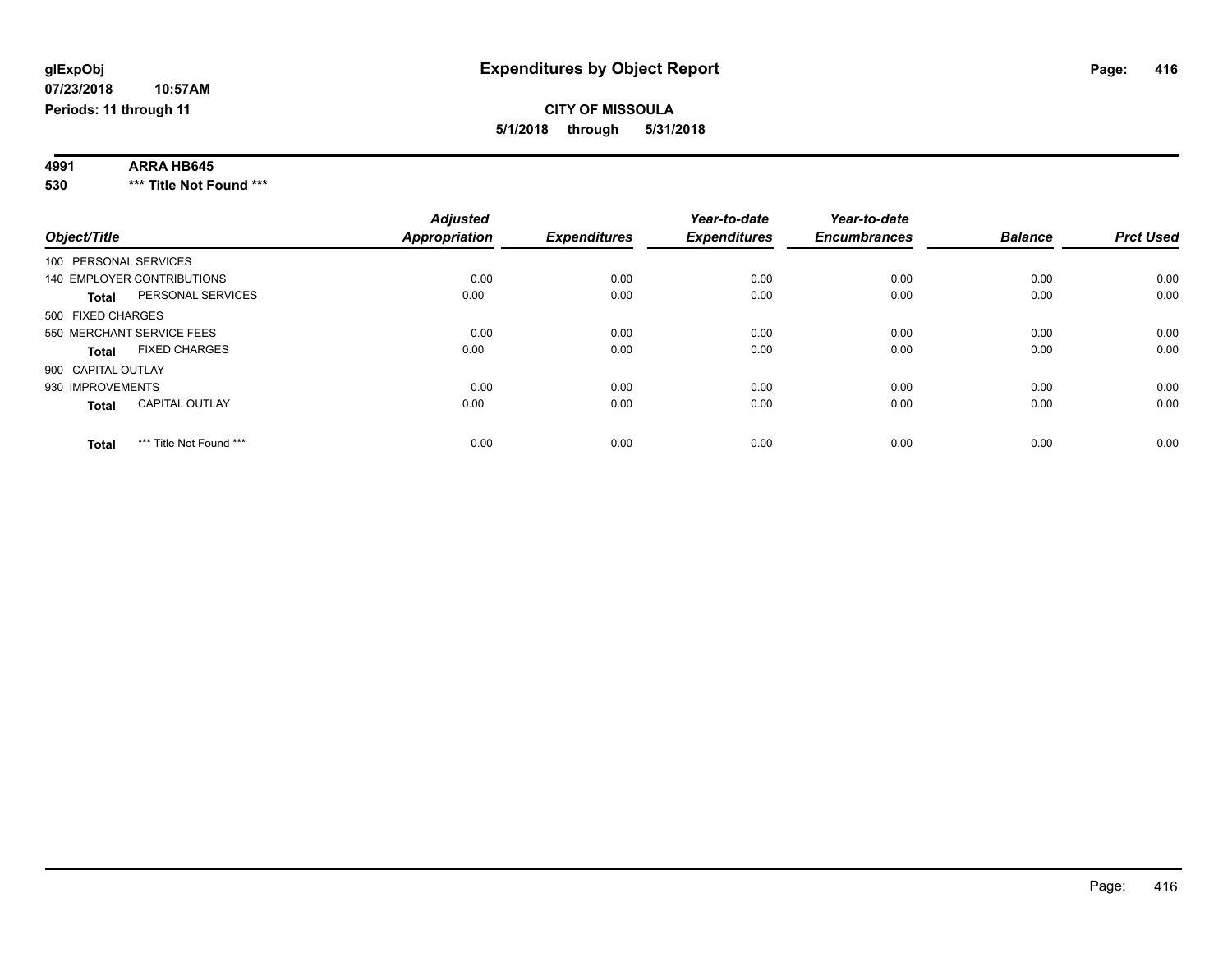# **4991 ARRA HB645**

|                                         | <b>Adjusted</b>      |                     | Year-to-date        | Year-to-date        |                |                  |
|-----------------------------------------|----------------------|---------------------|---------------------|---------------------|----------------|------------------|
| Object/Title                            | <b>Appropriation</b> | <b>Expenditures</b> | <b>Expenditures</b> | <b>Encumbrances</b> | <b>Balance</b> | <b>Prct Used</b> |
| 100 PERSONAL SERVICES                   |                      |                     |                     |                     |                |                  |
| 110 SALARIES AND WAGES                  | 0.00                 | 0.00                | 0.00                | 0.00                | 0.00           | 0.00             |
| 120 OVERTIME                            | 0.00                 | 0.00                | 0.00                | 0.00                | 0.00           | 0.00             |
| 140 EMPLOYER CONTRIBUTIONS              | 0.00                 | 0.00                | 0.00                | 0.00                | 0.00           | 0.00             |
| PERSONAL SERVICES<br><b>Total</b>       | 0.00                 | 0.00                | 0.00                | 0.00                | 0.00           | 0.00             |
| 500 FIXED CHARGES                       |                      |                     |                     |                     |                |                  |
| 550 MERCHANT SERVICE FEES               | 0.00                 | 0.00                | 0.00                | 0.00                | 0.00           | 0.00             |
| <b>FIXED CHARGES</b><br><b>Total</b>    | 0.00                 | 0.00                | 0.00                | 0.00                | 0.00           | 0.00             |
| 900 CAPITAL OUTLAY                      |                      |                     |                     |                     |                |                  |
| 930 IMPROVEMENTS                        | 0.00                 | 0.00                | 0.00                | 0.00                | 0.00           | 0.00             |
| CAPITAL OUTLAY<br><b>Total</b>          | 0.00                 | 0.00                | 0.00                | 0.00                | 0.00           | 0.00             |
| *** Title Not Found ***<br><b>Total</b> | 0.00                 | 0.00                | 0.00                | 0.00                | 0.00           | 0.00             |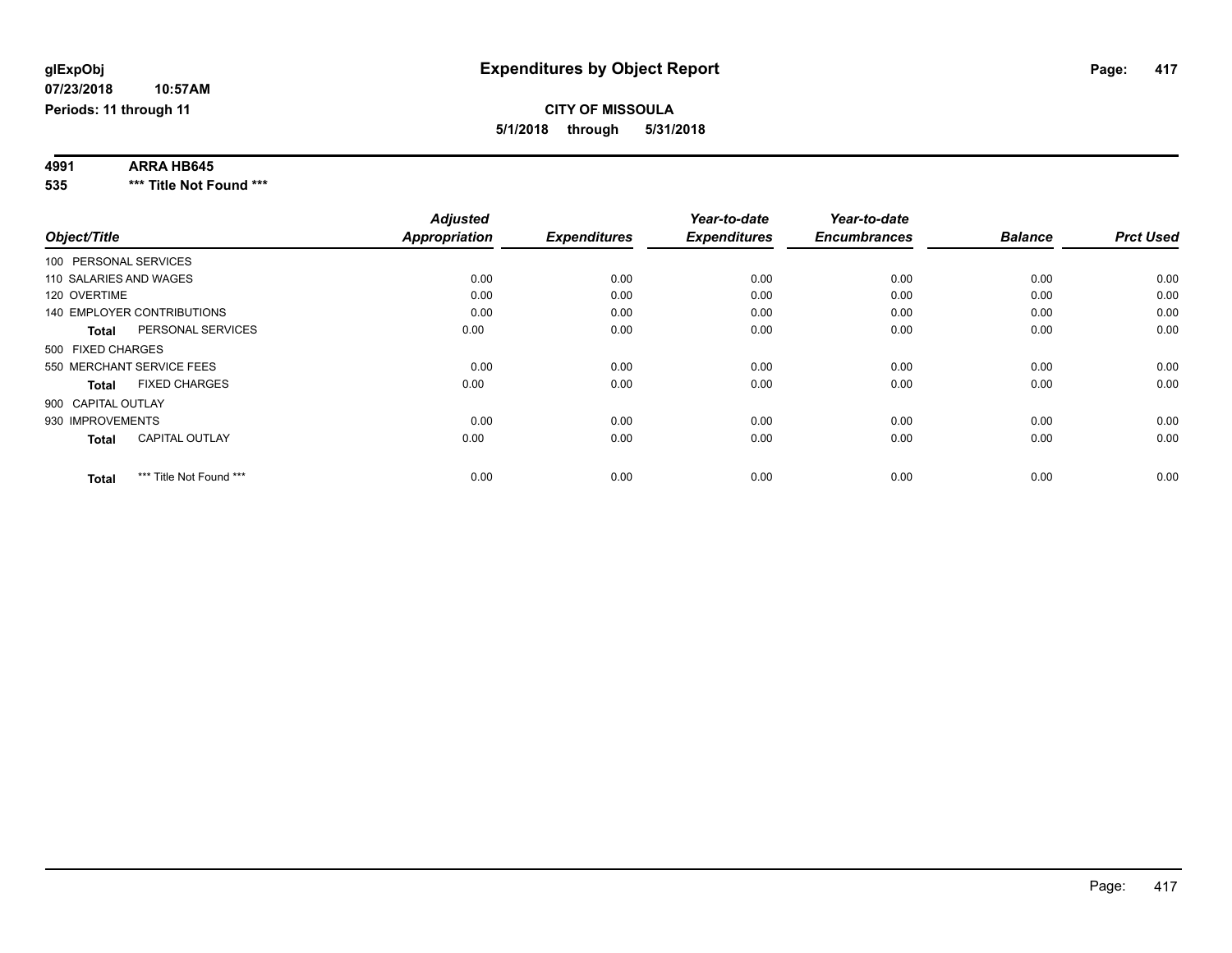# **4991 ARRA HB645**

|                                         | <b>Adjusted</b>      |                     | Year-to-date        | Year-to-date        |                |                  |
|-----------------------------------------|----------------------|---------------------|---------------------|---------------------|----------------|------------------|
| Object/Title                            | <b>Appropriation</b> | <b>Expenditures</b> | <b>Expenditures</b> | <b>Encumbrances</b> | <b>Balance</b> | <b>Prct Used</b> |
| 100 PERSONAL SERVICES                   |                      |                     |                     |                     |                |                  |
| 120 OVERTIME                            | 0.00                 | 0.00                | 0.00                | 0.00                | 0.00           | 0.00             |
| 140 EMPLOYER CONTRIBUTIONS              | 0.00                 | 0.00                | 0.00                | 0.00                | 0.00           | 0.00             |
| PERSONAL SERVICES<br><b>Total</b>       | 0.00                 | 0.00                | 0.00                | 0.00                | 0.00           | 0.00             |
| 500 FIXED CHARGES                       |                      |                     |                     |                     |                |                  |
| 550 MERCHANT SERVICE FEES               | 0.00                 | 0.00                | 0.00                | 0.00                | 0.00           | 0.00             |
| <b>FIXED CHARGES</b><br><b>Total</b>    | 0.00                 | 0.00                | 0.00                | 0.00                | 0.00           | 0.00             |
| 900 CAPITAL OUTLAY                      |                      |                     |                     |                     |                |                  |
| 930 IMPROVEMENTS                        | 0.00                 | 0.00                | 0.00                | 0.00                | 0.00           | 0.00             |
| CAPITAL OUTLAY<br><b>Total</b>          | 0.00                 | 0.00                | 0.00                | 0.00                | 0.00           | 0.00             |
|                                         |                      |                     |                     |                     |                |                  |
| *** Title Not Found ***<br><b>Total</b> | 0.00                 | 0.00                | 0.00                | 0.00                | 0.00           | 0.00             |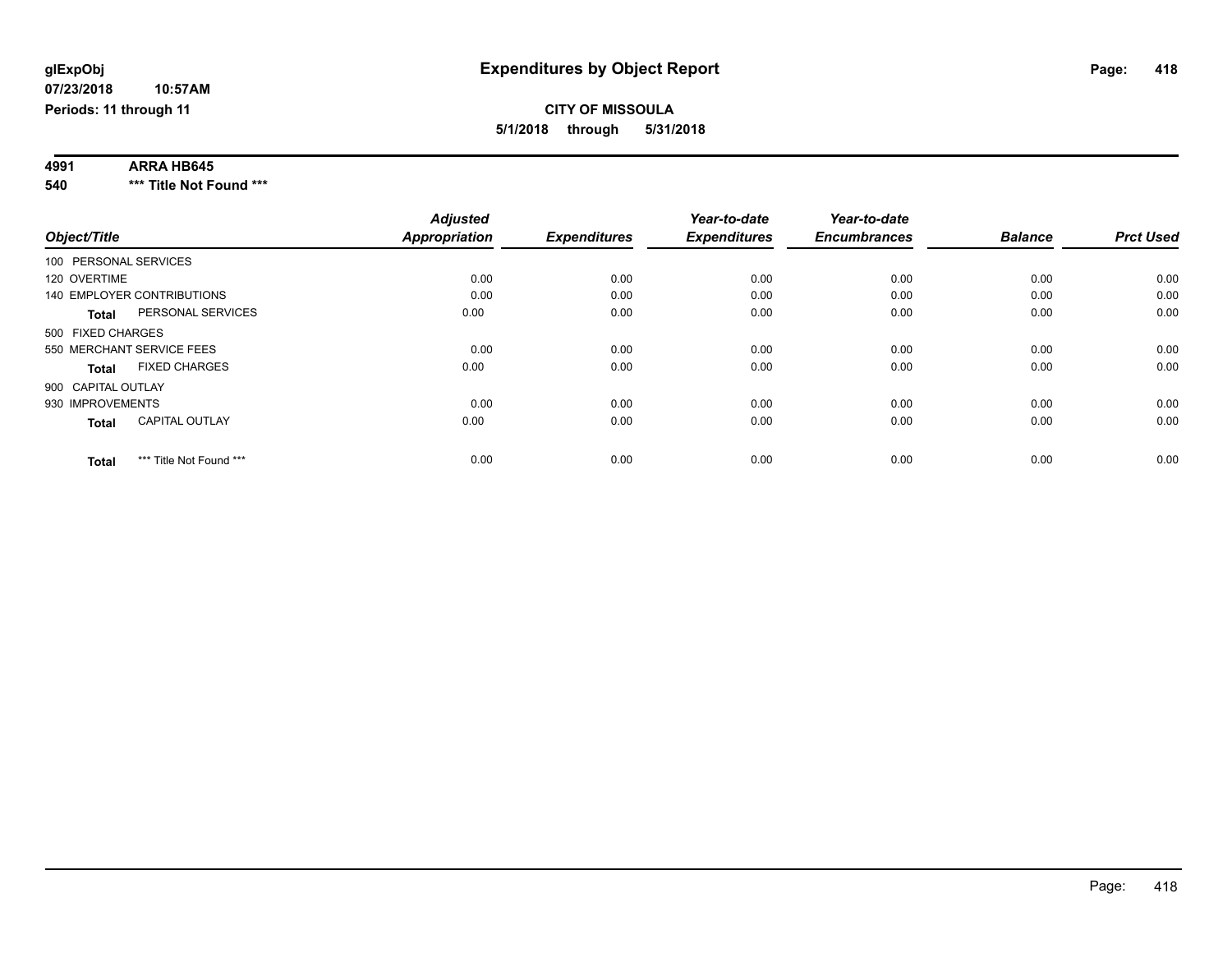**4991 ARRA HB645**

|                                       | <b>Adjusted</b>      |                     | Year-to-date        | Year-to-date        |                |                  |
|---------------------------------------|----------------------|---------------------|---------------------|---------------------|----------------|------------------|
| Object/Title                          | <b>Appropriation</b> | <b>Expenditures</b> | <b>Expenditures</b> | <b>Encumbrances</b> | <b>Balance</b> | <b>Prct Used</b> |
| 100 PERSONAL SERVICES                 |                      |                     |                     |                     |                |                  |
| 110 SALARIES AND WAGES                | 0.00                 | 0.00                | 0.00                | 0.00                | 0.00           | 0.00             |
| 120 OVERTIME                          | 0.00                 | 0.00                | 0.00                | 0.00                | 0.00           | 0.00             |
| <b>140 EMPLOYER CONTRIBUTIONS</b>     | 0.00                 | 0.00                | 0.00                | 0.00                | 0.00           | 0.00             |
| PERSONAL SERVICES<br><b>Total</b>     | 0.00                 | 0.00                | 0.00                | 0.00                | 0.00           | 0.00             |
| 500 FIXED CHARGES                     |                      |                     |                     |                     |                |                  |
| 550 MERCHANT SERVICE FEES             | 0.00                 | 0.00                | 0.00                | 0.00                | 0.00           | 0.00             |
| <b>FIXED CHARGES</b><br><b>Total</b>  | 0.00                 | 0.00                | 0.00                | 0.00                | 0.00           | 0.00             |
| 900 CAPITAL OUTLAY                    |                      |                     |                     |                     |                |                  |
| 930 IMPROVEMENTS                      | 0.00                 | 0.00                | 0.00                | 0.00                | 0.00           | 0.00             |
| <b>CAPITAL OUTLAY</b><br><b>Total</b> | 0.00                 | 0.00                | 0.00                | 0.00                | 0.00           | 0.00             |
| ARRA HB645<br><b>Total</b>            | 0.00                 | 0.00                | 0.00                | 0.00                | 0.00           | 0.00             |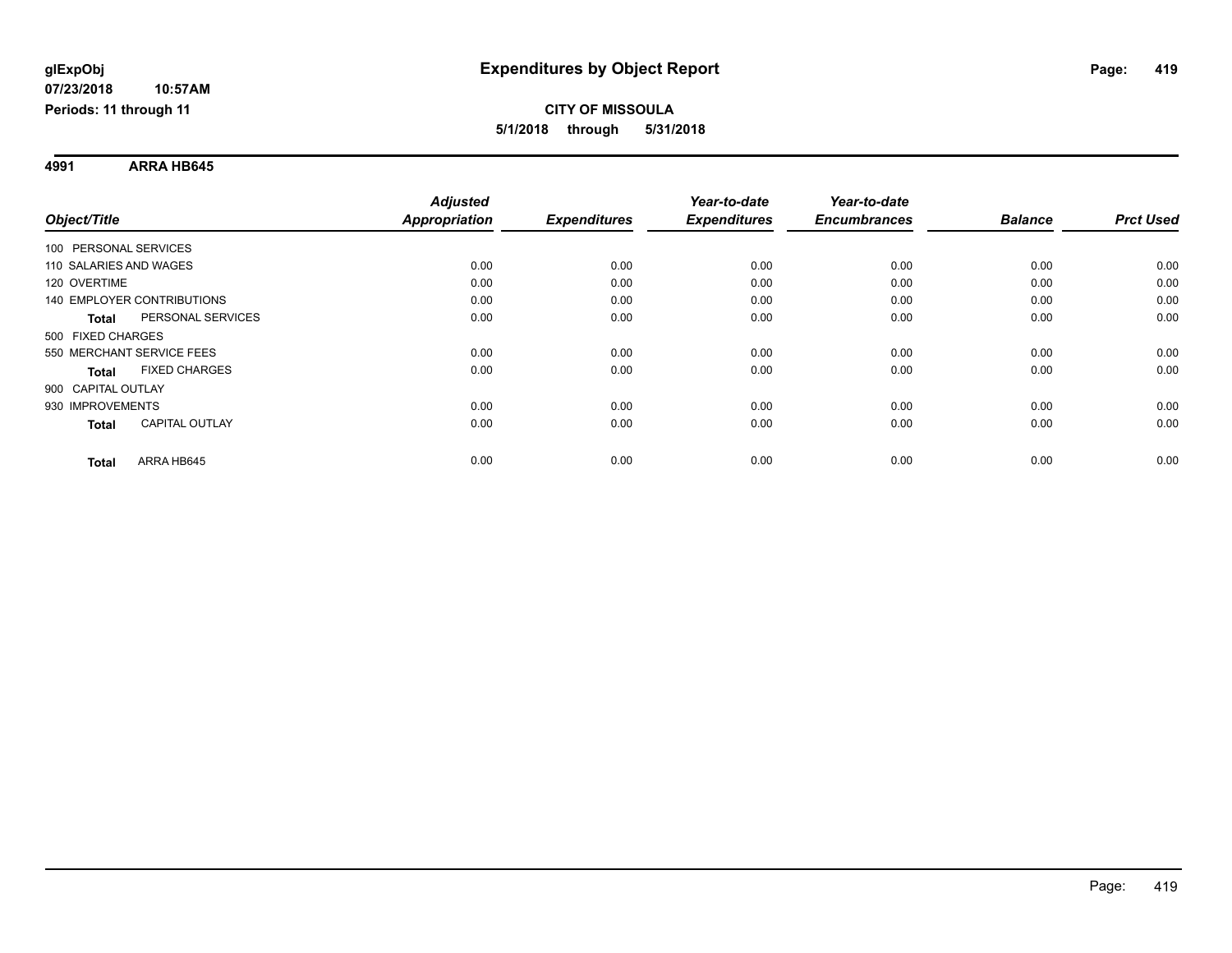**4992 WFL MILLER CREEK ROAD 390 NON-DEPARTMENTAL**

| Object/Title              |                       | <b>Adjusted</b><br><b>Appropriation</b> | <b>Expenditures</b> | Year-to-date<br><b>Expenditures</b> | Year-to-date<br><b>Encumbrances</b> | <b>Balance</b> | <b>Prct Used</b> |
|---------------------------|-----------------------|-----------------------------------------|---------------------|-------------------------------------|-------------------------------------|----------------|------------------|
| 500 FIXED CHARGES         |                       |                                         |                     |                                     |                                     |                |                  |
| 550 MERCHANT SERVICE FEES |                       | 0.00                                    | 0.00                | 0.00                                | 0.00                                | 0.00           | 0.00             |
| Total                     | <b>FIXED CHARGES</b>  | 0.00                                    | 0.00                | 0.00                                | 0.00                                | 0.00           | 0.00             |
| 900 CAPITAL OUTLAY        |                       |                                         |                     |                                     |                                     |                |                  |
| 930 IMPROVEMENTS          |                       | 0.00                                    | 0.00                | 0.00                                | 0.00                                | 0.00           | 0.00             |
| Total                     | <b>CAPITAL OUTLAY</b> | 0.00                                    | 0.00                | 0.00                                | 0.00                                | 0.00           | 0.00             |
| <b>Total</b>              | NON-DEPARTMENTAL      | 0.00                                    | 0.00                | 0.00                                | 0.00                                | 0.00           | 0.00             |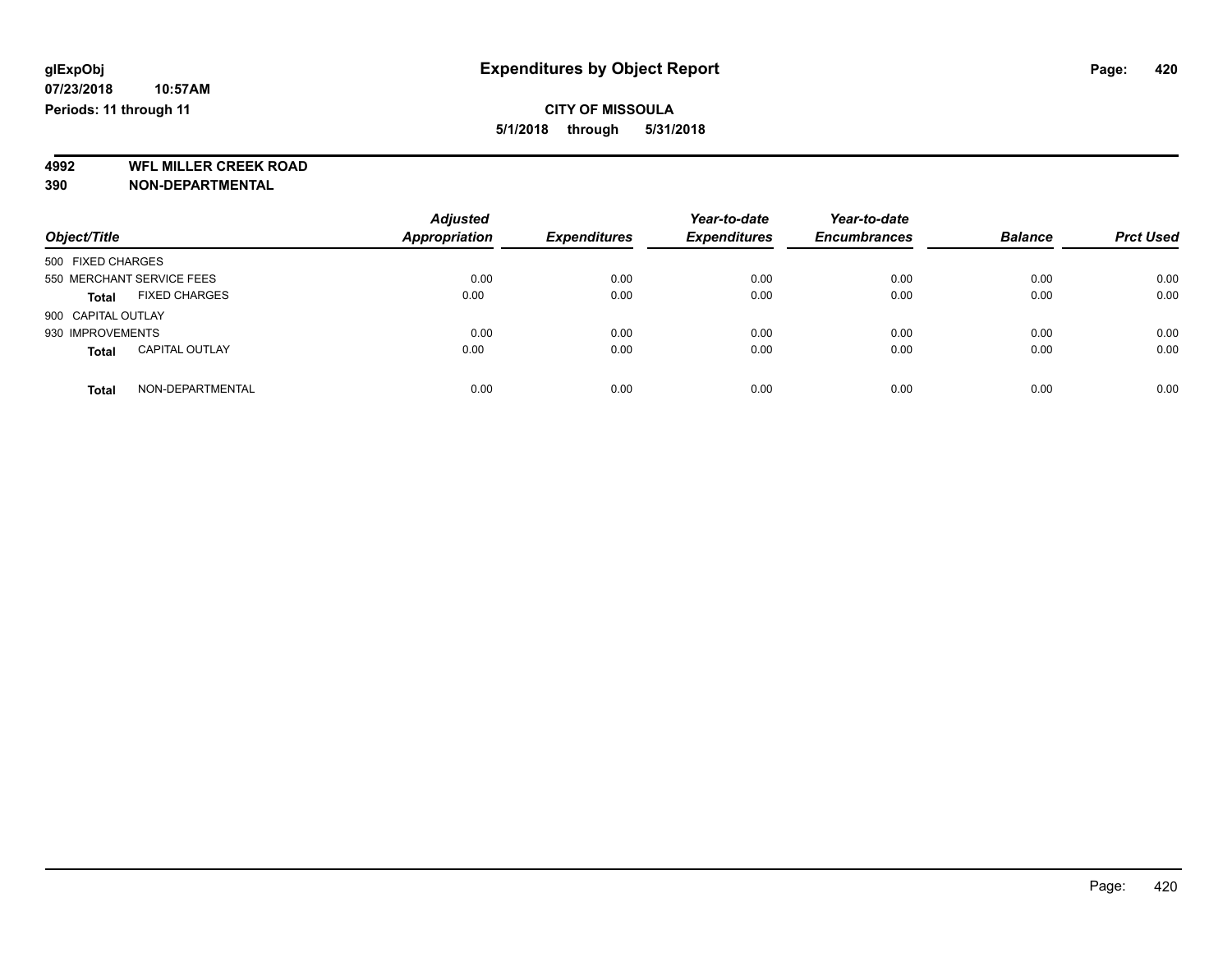## **4992 WFL MILLER CREEK ROAD**

|                           |                       | <b>Adjusted</b>      |                     | Year-to-date        | Year-to-date        |                |                  |
|---------------------------|-----------------------|----------------------|---------------------|---------------------|---------------------|----------------|------------------|
| Object/Title              |                       | <b>Appropriation</b> | <b>Expenditures</b> | <b>Expenditures</b> | <b>Encumbrances</b> | <b>Balance</b> | <b>Prct Used</b> |
| 500 FIXED CHARGES         |                       |                      |                     |                     |                     |                |                  |
| 550 MERCHANT SERVICE FEES |                       | 0.00                 | 0.00                | 0.00                | 0.00                | 0.00           | 0.00             |
| <b>Total</b>              | <b>FIXED CHARGES</b>  | 0.00                 | 0.00                | 0.00                | 0.00                | 0.00           | 0.00             |
| 900 CAPITAL OUTLAY        |                       |                      |                     |                     |                     |                |                  |
| 930 IMPROVEMENTS          |                       | 0.00                 | 0.00                | 0.00                | 0.00                | 0.00           | 0.00             |
| <b>Total</b>              | <b>CAPITAL OUTLAY</b> | 0.00                 | 0.00                | 0.00                | 0.00                | 0.00           | 0.00             |
| <b>Total</b>              | WFL MILLER CREEK ROAD | 0.00                 | 0.00                | 0.00                | 0.00                | 0.00           | 0.00             |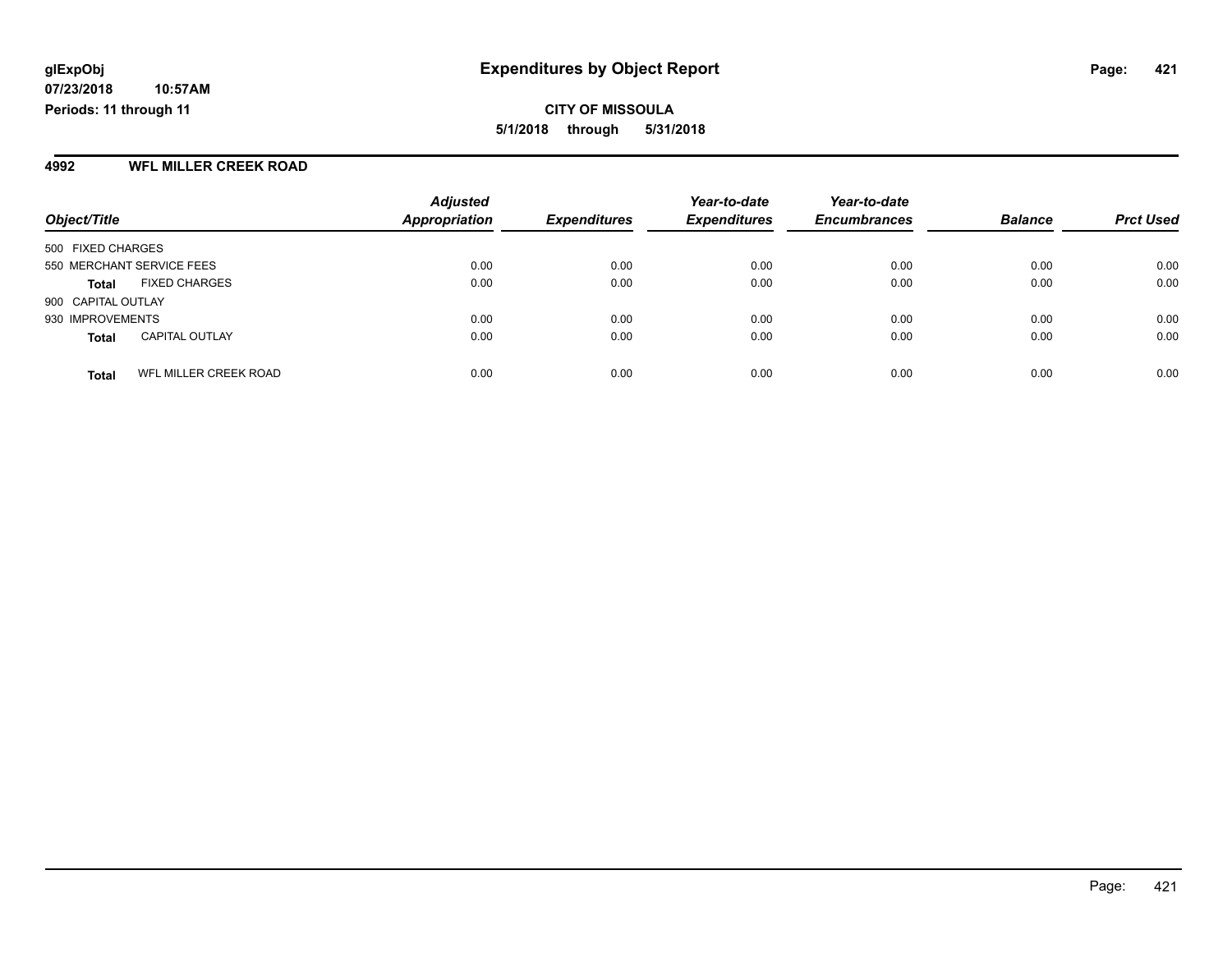# **4993 WESTERN FEDERAL LANDS**

#### **280 PUBLIC WORKS ADMINISTRATION**

| Object/Title                      |                             | <b>Adjusted</b><br><b>Appropriation</b> | <b>Expenditures</b> | Year-to-date<br><b>Expenditures</b> | Year-to-date<br><b>Encumbrances</b> | <b>Balance</b> | <b>Prct Used</b> |
|-----------------------------------|-----------------------------|-----------------------------------------|---------------------|-------------------------------------|-------------------------------------|----------------|------------------|
| 100 PERSONAL SERVICES             |                             |                                         |                     |                                     |                                     |                |                  |
| 110 SALARIES AND WAGES            |                             | 0.00                                    | 0.00                | 0.00                                | 0.00                                | 0.00           | 0.00             |
| <b>140 EMPLOYER CONTRIBUTIONS</b> |                             | 0.00                                    | 0.00                | 0.00                                | 0.00                                | 0.00           | 0.00             |
| <b>Total</b>                      | PERSONAL SERVICES           | 0.00                                    | 0.00                | 0.00                                | 0.00                                | 0.00           | 0.00             |
| 300 PURCHASED SERVICES            |                             |                                         |                     |                                     |                                     |                |                  |
| 350 PROFESSIONAL SERVICES         |                             | 0.00                                    | 0.00                | 0.00                                | 0.00                                | 0.00           | 0.00             |
| <b>Total</b>                      | PURCHASED SERVICES          | 0.00                                    | 0.00                | 0.00                                | 0.00                                | 0.00           | 0.00             |
| 500 FIXED CHARGES                 |                             |                                         |                     |                                     |                                     |                |                  |
| 550 MERCHANT SERVICE FEES         |                             | 0.00                                    | 0.00                | 0.00                                | 0.00                                | 0.00           | 0.00             |
| <b>Total</b>                      | <b>FIXED CHARGES</b>        | 0.00                                    | 0.00                | 0.00                                | 0.00                                | 0.00           | 0.00             |
| 900 CAPITAL OUTLAY                |                             |                                         |                     |                                     |                                     |                |                  |
| 930 IMPROVEMENTS                  |                             | 0.00                                    | 0.00                | 0.00                                | 0.00                                | 0.00           | 0.00             |
| <b>Total</b>                      | <b>CAPITAL OUTLAY</b>       | 0.00                                    | 0.00                | 0.00                                | 0.00                                | 0.00           | 0.00             |
| <b>Total</b>                      | PUBLIC WORKS ADMINISTRATION | 0.00                                    | 0.00                | 0.00                                | 0.00                                | 0.00           | 0.00             |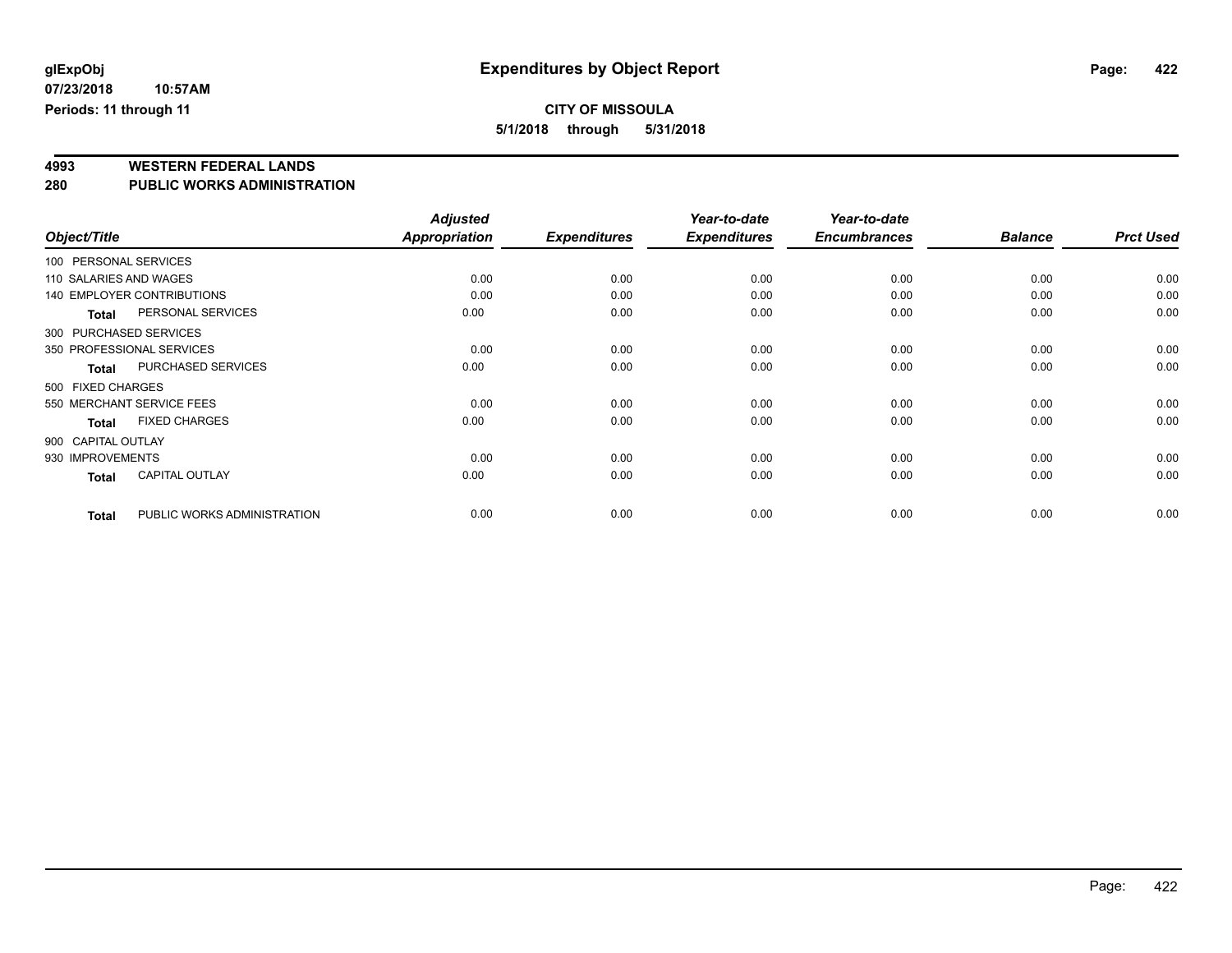## **4993 WESTERN FEDERAL LANDS**

|                        |                                   | <b>Adjusted</b>      |                     | Year-to-date        | Year-to-date        |                |                  |
|------------------------|-----------------------------------|----------------------|---------------------|---------------------|---------------------|----------------|------------------|
| Object/Title           |                                   | <b>Appropriation</b> | <b>Expenditures</b> | <b>Expenditures</b> | <b>Encumbrances</b> | <b>Balance</b> | <b>Prct Used</b> |
| 100 PERSONAL SERVICES  |                                   |                      |                     |                     |                     |                |                  |
| 110 SALARIES AND WAGES |                                   | 0.00                 | 0.00                | 0.00                | 0.00                | 0.00           | 0.00             |
|                        | <b>140 EMPLOYER CONTRIBUTIONS</b> | 0.00                 | 0.00                | 0.00                | 0.00                | 0.00           | 0.00             |
| <b>Total</b>           | PERSONAL SERVICES                 | 0.00                 | 0.00                | 0.00                | 0.00                | 0.00           | 0.00             |
|                        | 300 PURCHASED SERVICES            |                      |                     |                     |                     |                |                  |
|                        | 350 PROFESSIONAL SERVICES         | 0.00                 | 0.00                | 0.00                | 0.00                | 0.00           | 0.00             |
| <b>Total</b>           | PURCHASED SERVICES                | 0.00                 | 0.00                | 0.00                | 0.00                | 0.00           | 0.00             |
| 500 FIXED CHARGES      |                                   |                      |                     |                     |                     |                |                  |
|                        | 550 MERCHANT SERVICE FEES         | 0.00                 | 0.00                | 0.00                | 0.00                | 0.00           | 0.00             |
| <b>Total</b>           | <b>FIXED CHARGES</b>              | 0.00                 | 0.00                | 0.00                | 0.00                | 0.00           | 0.00             |
| 900 CAPITAL OUTLAY     |                                   |                      |                     |                     |                     |                |                  |
| 930 IMPROVEMENTS       |                                   | 0.00                 | 0.00                | 0.00                | 0.00                | 0.00           | 0.00             |
| <b>Total</b>           | <b>CAPITAL OUTLAY</b>             | 0.00                 | 0.00                | 0.00                | 0.00                | 0.00           | 0.00             |
| <b>Total</b>           | <b>WESTERN FEDERAL LANDS</b>      | 0.00                 | 0.00                | 0.00                | 0.00                | 0.00           | 0.00             |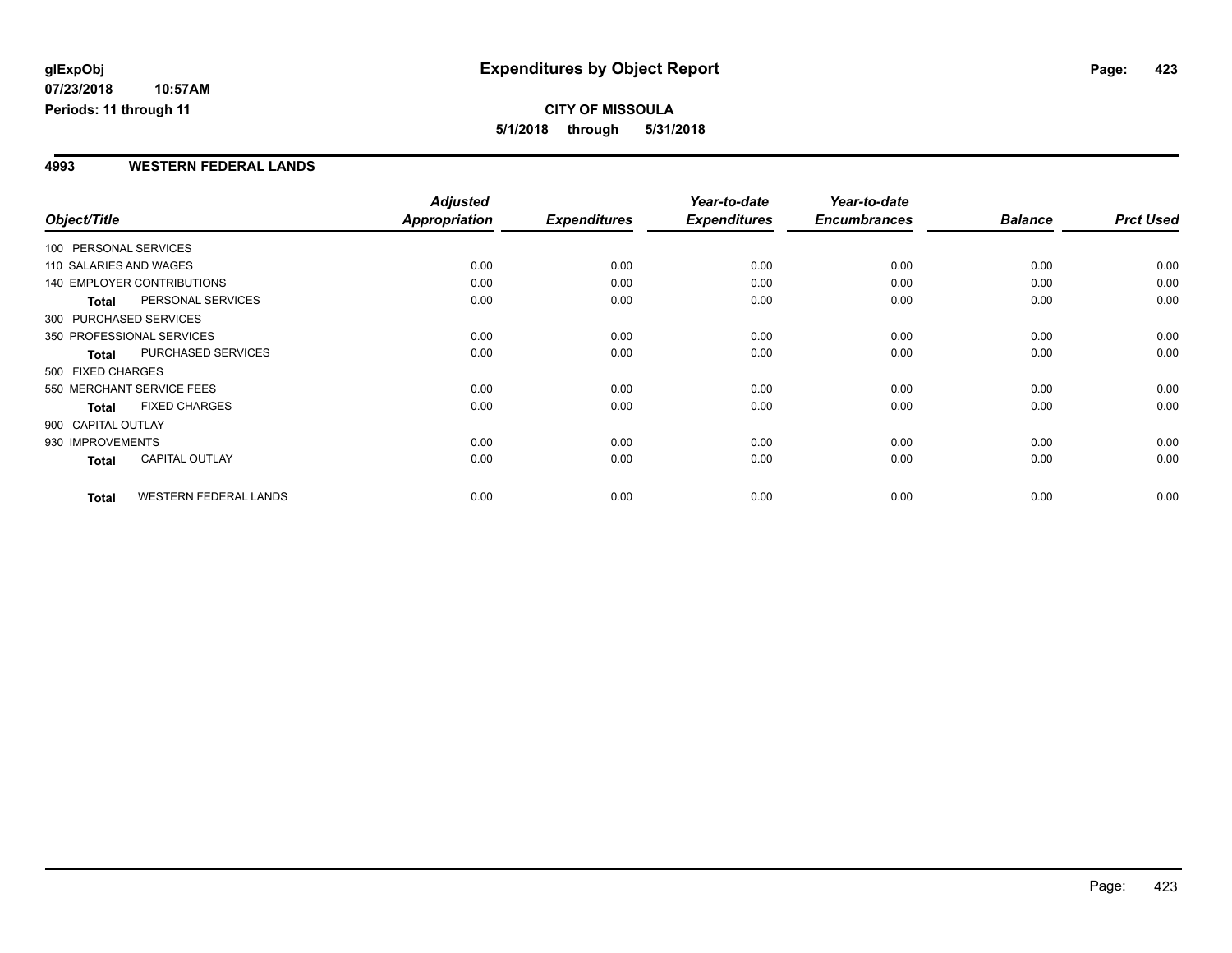# **5020 CIVIC STADIUM**

**395 PARKING COMMISSION**

|                   |                             | <b>Adjusted</b>      |                     | Year-to-date        | Year-to-date        |                |                  |
|-------------------|-----------------------------|----------------------|---------------------|---------------------|---------------------|----------------|------------------|
| Object/Title      |                             | <b>Appropriation</b> | <b>Expenditures</b> | <b>Expenditures</b> | <b>Encumbrances</b> | <b>Balance</b> | <b>Prct Used</b> |
| 500 FIXED CHARGES |                             |                      |                     |                     |                     |                |                  |
| 500 FIXED CHARGES |                             | 0.00                 | 0.00                | 0.00                | 0.00                | 0.00           | 0.00             |
|                   | 550 MERCHANT SERVICE FEES   | 0.00                 | 0.00                | 0.00                | 0.00                | 0.00           | 0.00             |
| <b>Total</b>      | <b>FIXED CHARGES</b>        | 0.00                 | 0.00                | 0.00                | 0.00                | 0.00           | 0.00             |
| 600 DEBT SERVICE  |                             |                      |                     |                     |                     |                |                  |
| 610 PRINCIPAL     |                             | 41,510.00            | 0.00                | 0.00                | 0.00                | 41,510.00      | 0.00             |
|                   | 620 INTEREST / SERVICE FEES | 75,006.00            | 0.00                | 550.00              | 0.00                | 74,456.00      | 0.73             |
| <b>Total</b>      | <b>DEBT SERVICE</b>         | 116,516.00           | 0.00                | 550.00              | 0.00                | 115,966.00     | 0.47             |
| 800 OTHER OBJECTS |                             |                      |                     |                     |                     |                |                  |
| 830 DEPRECIATION  |                             | 0.00                 | 0.00                | 0.00                | 0.00                | 0.00           | 0.00             |
| 845 CONTINGENCY   |                             | 3,484.00             | 0.00                | 0.00                | 0.00                | 3,484.00       | 0.00             |
| <b>Total</b>      | OTHER OBJECTS               | 3,484.00             | 0.00                | 0.00                | 0.00                | 3,484.00       | 0.00             |
| <b>Total</b>      | PARKING COMMISSION          | 120,000.00           | 0.00                | 550.00              | 0.00                | 119,450.00     | 0.46             |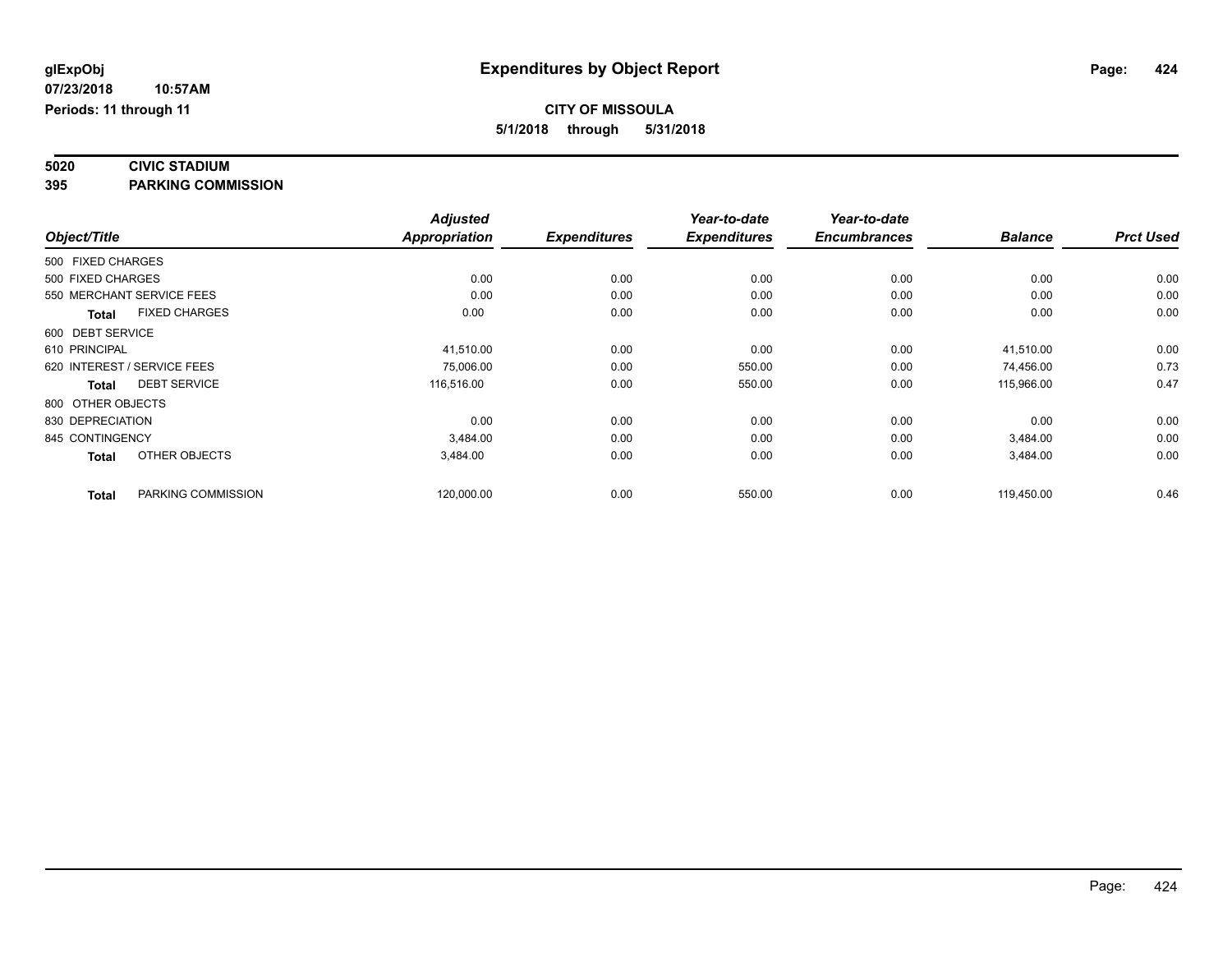### **5020 CIVIC STADIUM**

|                             |                      | <b>Adjusted</b> |                     | Year-to-date        | Year-to-date        |                |                  |
|-----------------------------|----------------------|-----------------|---------------------|---------------------|---------------------|----------------|------------------|
| Object/Title                |                      | Appropriation   | <b>Expenditures</b> | <b>Expenditures</b> | <b>Encumbrances</b> | <b>Balance</b> | <b>Prct Used</b> |
| 500 FIXED CHARGES           |                      |                 |                     |                     |                     |                |                  |
| 500 FIXED CHARGES           |                      | 0.00            | 0.00                | 0.00                | 0.00                | 0.00           | 0.00             |
| 550 MERCHANT SERVICE FEES   |                      | 0.00            | 0.00                | 0.00                | 0.00                | 0.00           | 0.00             |
| <b>Total</b>                | <b>FIXED CHARGES</b> | 0.00            | 0.00                | 0.00                | 0.00                | 0.00           | 0.00             |
| 600 DEBT SERVICE            |                      |                 |                     |                     |                     |                |                  |
| 610 PRINCIPAL               |                      | 41,510.00       | 0.00                | 0.00                | 0.00                | 41,510.00      | 0.00             |
| 620 INTEREST / SERVICE FEES |                      | 75,006.00       | 0.00                | 550.00              | 0.00                | 74,456.00      | 0.73             |
| <b>Total</b>                | <b>DEBT SERVICE</b>  | 116,516.00      | 0.00                | 550.00              | 0.00                | 115,966.00     | 0.47             |
| 800 OTHER OBJECTS           |                      |                 |                     |                     |                     |                |                  |
| 830 DEPRECIATION            |                      | 0.00            | 0.00                | 0.00                | 0.00                | 0.00           | 0.00             |
| 845 CONTINGENCY             |                      | 3.484.00        | 0.00                | 0.00                | 0.00                | 3,484.00       | 0.00             |
| <b>Total</b>                | OTHER OBJECTS        | 3,484.00        | 0.00                | 0.00                | 0.00                | 3,484.00       | 0.00             |
| <b>Total</b>                | <b>CIVIC STADIUM</b> | 120,000.00      | 0.00                | 550.00              | 0.00                | 119,450.00     | 0.46             |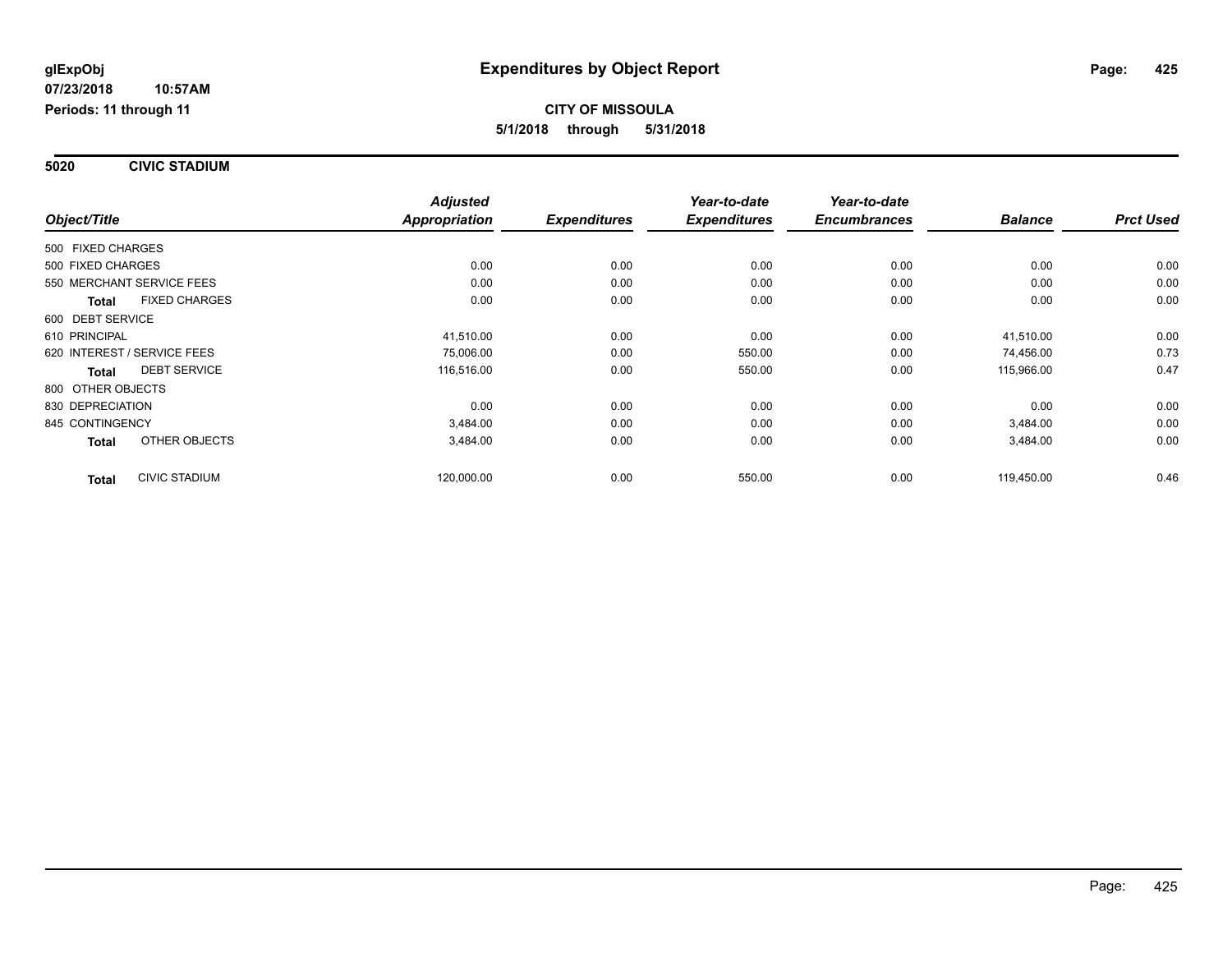# **5210 WATER**

**335 WATER UTILITY**

|                                     | <b>Adjusted</b>      |                     | Year-to-date        | Year-to-date        |                 |                  |
|-------------------------------------|----------------------|---------------------|---------------------|---------------------|-----------------|------------------|
| Object/Title                        | <b>Appropriation</b> | <b>Expenditures</b> | <b>Expenditures</b> | <b>Encumbrances</b> | <b>Balance</b>  | <b>Prct Used</b> |
| 100 PERSONAL SERVICES               |                      |                     |                     |                     |                 |                  |
| 110 SALARIES AND WAGES              | 2,602,627.00         | 206,644.36          | 2,232,359.60        | 0.00                | 370,267.40      | 85.77            |
| 120 OVERTIME                        | 0.00                 | 1,874.33            | 14,049.54           | 0.00                | $-14,049.54$    | 0.00             |
| <b>140 EMPLOYER CONTRIBUTIONS</b>   | 1,485,306.00         | 77,293.34           | 993,870.46          | 0.00                | 491,435.54      | 66.91            |
| 141 STATE RETIREMENT CONTRIBUTIONS  | 2,539.00             | 206.64              | 2,407.85            | 0.00                | 131.15          | 94.83            |
| 190 PENSION EXPENSE                 | 0.00                 | 0.00                | 0.00                | 0.00                | 0.00            | 0.00             |
| PERSONAL SERVICES<br>Total          | 4,090,472.00         | 286,018.67          | 3,242,687.45        | 0.00                | 847,784.55      | 79.27            |
| 200 SUPPLIES                        |                      |                     |                     |                     |                 |                  |
| 210 OFFICE SUPPLIES                 | 22,000.00            | 2,911.78            | 20,618.51           | 0.00                | 1,381.49        | 93.72            |
| 220 OPERATING SUPPLIES              | 232,000.00           | 23,474.00           | 177,443.75          | 0.00                | 54,556.25       | 76.48            |
| 230 REPAIR/MAINTENANCE              | 55,000.00            | 7,832.68            | 149,268.18          | 0.00                | $-94,268.18$    | 271.40           |
| 231 GASOLINE                        | 32,760.00            | 0.00                | 26,868.36           | 0.00                | 5,891.64        | 82.02            |
| <b>SUPPLIES</b><br><b>Total</b>     | 341,760.00           | 34,218.46           | 374,198.80          | 0.00                | $-32,438.80$    | 109.49           |
| 300 PURCHASED SERVICES              |                      |                     |                     |                     |                 |                  |
| 310 COMMUNICATIONS                  | 170,000.00           | 14,343.74           | 168,279.91          | 0.00                | 1,720.09        | 98.99            |
| 320 PRINTING & DUPLICATING          | 0.00                 | 0.00                | 0.00                | 0.00                | 0.00            | 0.00             |
| 330 PUBLICITY, SUBSCRIPTIONS & DUES | 20,000.00            | 275.50              | 32,818.39           | 0.00                | $-12,818.39$    | 164.09           |
| 340 SEWER                           | 500.00               | 0.00                | 384.96              | 0.00                | 115.04          | 76.99            |
| 341 ELECTRICITY & NATURAL GAS       | 1,645,000.00         | 110,529.67          | 1,326,643.87        | 0.00                | 318,356.13      | 80.65            |
| 342 STORM WATER                     | 140.00               | 0.00                | 0.00                | 0.00                | 140.00          | 0.00             |
| 343 WATER CHARGES                   | 7,000.00             | 0.00                | 0.00                | 0.00                | 7,000.00        | 0.00             |
| 344 TELEPHONE SERVICE               | 55,000.00            | 2,084.21            | 21,979.53           | 0.00                | 33,020.47       | 39.96            |
| 345 GARBAGE                         | 2,500.00             | 0.00                | 1,986.02            | 0.00                | 513.98          | 79.44            |
| 350 PROFESSIONAL SERVICES           | 0.00                 | 6,286.92            | 1,868,111.09        | 0.00                | $-1,868,111.09$ | 0.00             |
| 360 REPAIR & MAINTENANCE            | 433,275.00           | 34,735.89           | 345,764.80          | 0.00                | 87,510.20       | 79.80            |
| 370 TRAVEL                          | 6,000.00             | 1,906.67            | 18,761.67           | 0.00                | $-12,761.67$    | 312.69           |
| 380 TRAINING                        | 3,000.00             | 2,085.00            | 18,393.66           | 0.00                | $-15,393.66$    | 613.12           |
| 390 OTHER PURCHASED SERVICES        | 0.00                 | 0.00                | 0.00                | 0.00                | 0.00            | 0.00             |
| PURCHASED SERVICES<br><b>Total</b>  | 2,342,415.00         | 172,247.60          | 3,803,123.90        | 0.00                | $-1,460,708.90$ | 162.36           |
| 500 FIXED CHARGES                   |                      |                     |                     |                     |                 |                  |
| 500 FIXED CHARGES                   | 0.00                 | 0.00                | 19,881.43           | 0.00                | $-19,881.43$    | 0.00             |
| 510 INSURANCE                       | 0.00                 | 0.00                | 58,257.00           | 0.00                | $-58,257.00$    | 0.00             |
| <b>530 RENT</b>                     | 0.00                 | 0.00                | 6,108.86            | 0.00                | $-6,108.86$     | 0.00             |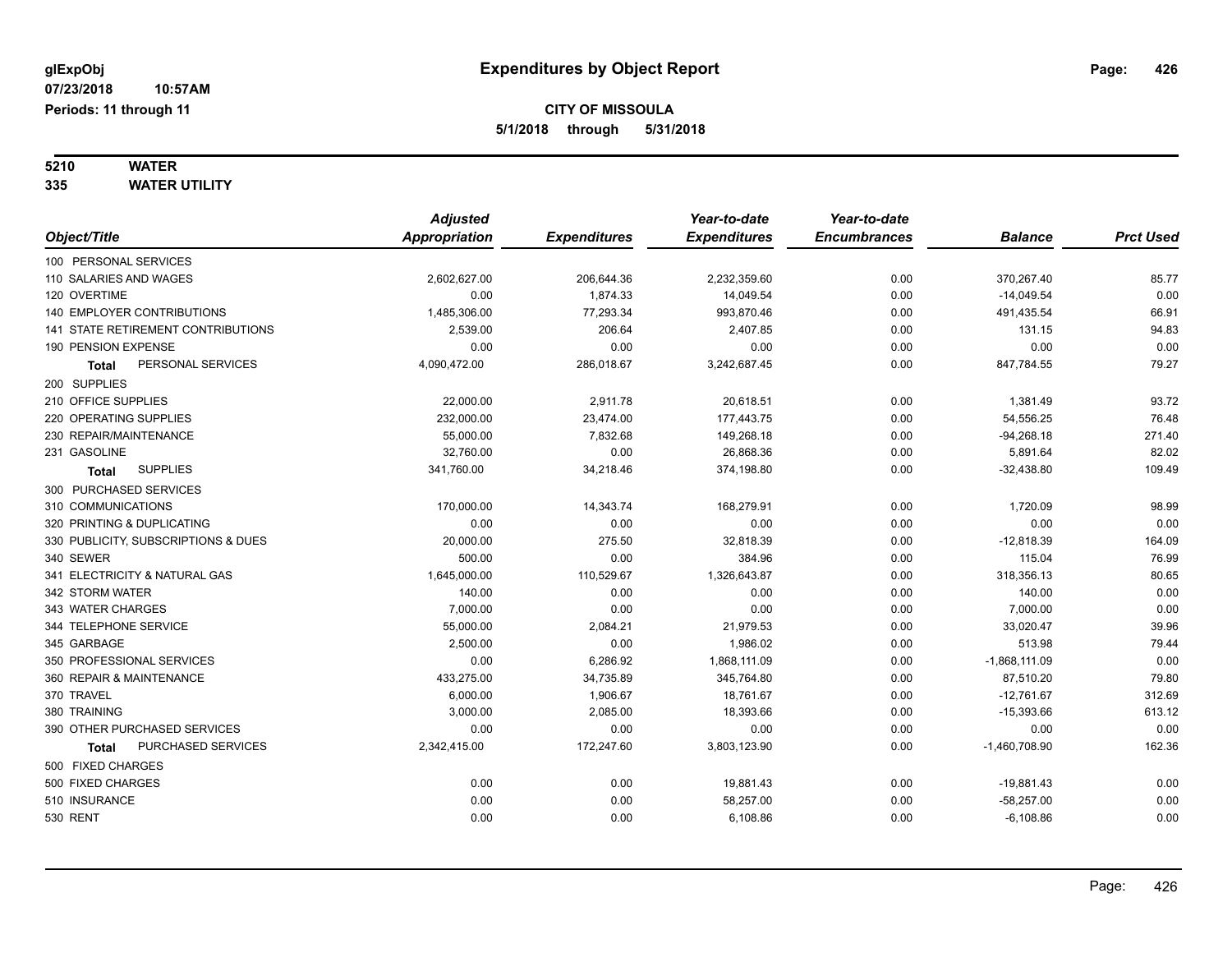# **5210 WATER**

**335 WATER UTILITY**

|                                       | <b>Adjusted</b> |                     | Year-to-date        | Year-to-date        |                |                  |
|---------------------------------------|-----------------|---------------------|---------------------|---------------------|----------------|------------------|
| Object/Title                          | Appropriation   | <b>Expenditures</b> | <b>Expenditures</b> | <b>Encumbrances</b> | <b>Balance</b> | <b>Prct Used</b> |
| 550 MERCHANT SERVICE FEES             | 15,000.00       | 899.75              | 11,496.15           | 0.00                | 3,503.85       | 76.64            |
| 590 *** Title Not Found ***           | 1,342,474.00    | 0.00                | 660,890.14          | 0.00                | 681,583.86     | 49.23            |
| <b>FIXED CHARGES</b><br><b>Total</b>  | 1,357,474.00    | 899.75              | 756,633.58          | 0.00                | 600,840.42     | 55.74            |
| 600 DEBT SERVICE                      |                 |                     |                     |                     |                |                  |
| 610 PRINCIPAL                         | 0.00            | 0.00                | 0.00                | 0.00                | 0.00           | 0.00             |
| 620 INTEREST / SERVICE FEES           | 4,481,960.00    | 390,862.45          | 3,878,651.59        | 0.00                | 603,308.41     | 86.54            |
| <b>DEBT SERVICE</b><br>Total          | 4,481,960.00    | 390,862.45          | 3,878,651.59        | 0.00                | 603,308.41     | 86.54            |
| 800 OTHER OBJECTS                     |                 |                     |                     |                     |                |                  |
| 820 TRANSFERS TO OTHER FUNDS          | 28,733.00       | 0.00                | 15,318.76           | 0.00                | 13,414.24      | 53.31            |
| 830 DEPRECIATION                      | 0.00            | 0.00                | 0.00                | 0.00                | 0.00           | 0.00             |
| 845 CONTINGENCY                       | 400,000.00      | 0.00                | 0.00                | 0.00                | 400,000.00     | 0.00             |
| OTHER OBJECTS<br><b>Total</b>         | 428,733.00      | 0.00                | 15,318.76           | 0.00                | 413,414.24     | 3.57             |
| 900 CAPITAL OUTLAY                    |                 |                     |                     |                     |                |                  |
| 910 LAND                              | 0.00            | 0.00                | 0.00                | 0.00                | 0.00           | 0.00             |
| 920 BUILDINGS                         | 0.00            | 0.00                | 0.00                | 0.00                | 0.00           | 0.00             |
| 930 IMPROVEMENTS                      | 5,381,699.00    | 221,021.46          | 1,853,629.43        | 0.00                | 3,528,069.57   | 34.44            |
| 940 MACHINERY & EQUIPMENT             | 1,203,301.00    | 49,797.72           | 904,044.51          | 0.00                | 299,256.49     | 75.13            |
| <b>CAPITAL OUTLAY</b><br><b>Total</b> | 6,585,000.00    | 270,819.18          | 2,757,673.94        | 0.00                | 3,827,326.06   | 41.88            |
| <b>WATER UTILITY</b><br><b>Total</b>  | 19,627,814.00   | 1,155,066.11        | 14,828,288.02       | 0.00                | 4,799,525.98   | 75.55            |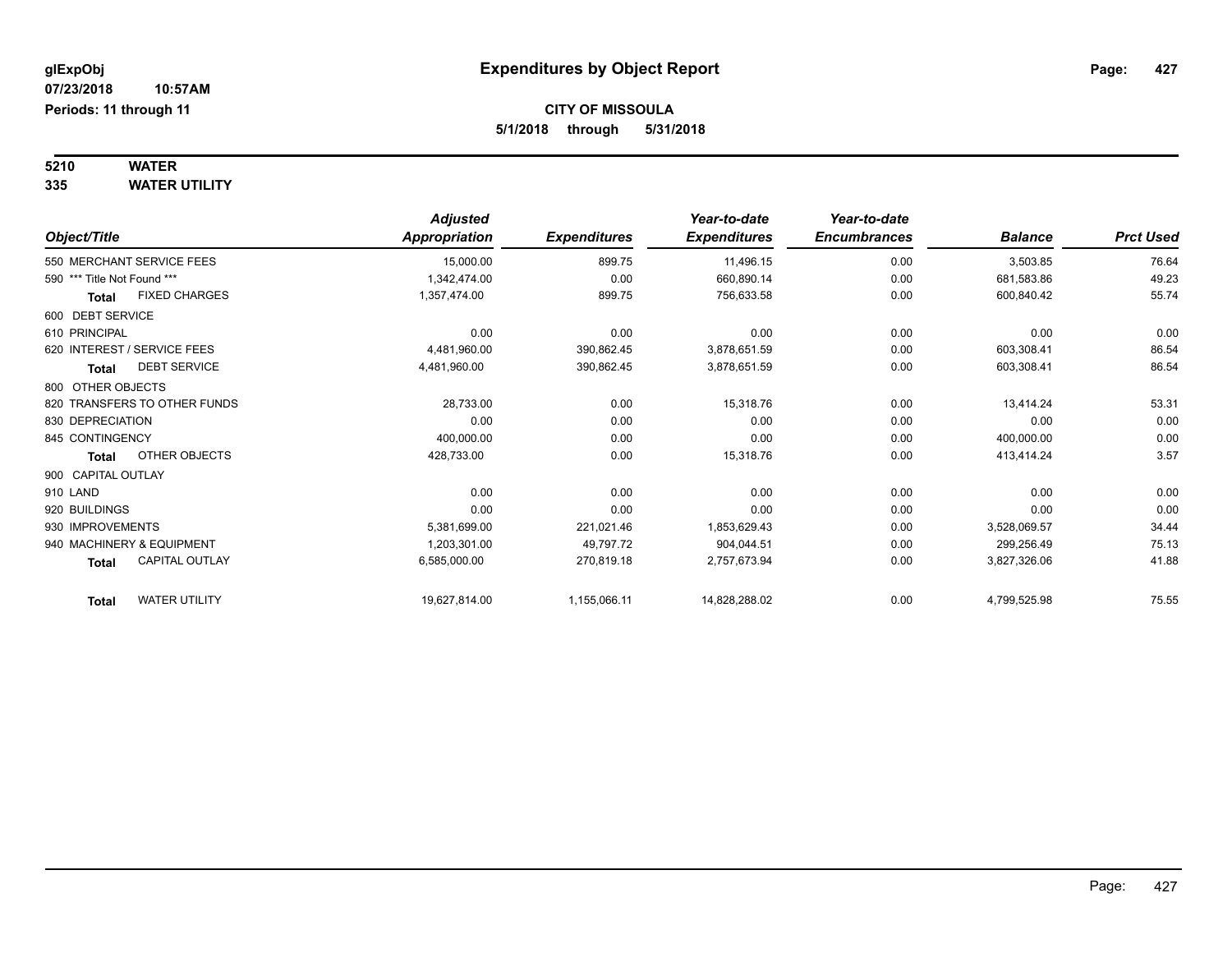**5210 WATER**

|                                     | <b>Adjusted</b> |                     | Year-to-date        | Year-to-date        |                 |                  |
|-------------------------------------|-----------------|---------------------|---------------------|---------------------|-----------------|------------------|
| Object/Title                        | Appropriation   | <b>Expenditures</b> | <b>Expenditures</b> | <b>Encumbrances</b> | <b>Balance</b>  | <b>Prct Used</b> |
| 100 PERSONAL SERVICES               |                 |                     |                     |                     |                 |                  |
| 110 SALARIES AND WAGES              | 2,602,627.00    | 206,644.36          | 2,232,359.60        | 0.00                | 370,267.40      | 85.77            |
| 120 OVERTIME                        | 0.00            | 1,874.33            | 14,049.54           | 0.00                | $-14,049.54$    | 0.00             |
| <b>140 EMPLOYER CONTRIBUTIONS</b>   | 1,485,306.00    | 77,293.34           | 993,870.46          | 0.00                | 491,435.54      | 66.91            |
| 141 STATE RETIREMENT CONTRIBUTIONS  | 2,539.00        | 206.64              | 2,407.85            | 0.00                | 131.15          | 94.83            |
| 190 PENSION EXPENSE                 | 0.00            | 0.00                | 0.00                | 0.00                | 0.00            | 0.00             |
| PERSONAL SERVICES<br><b>Total</b>   | 4,090,472.00    | 286,018.67          | 3,242,687.45        | 0.00                | 847,784.55      | 79.27            |
| 200 SUPPLIES                        |                 |                     |                     |                     |                 |                  |
| 210 OFFICE SUPPLIES                 | 22,000.00       | 2,911.78            | 20,618.51           | 0.00                | 1,381.49        | 93.72            |
| 220 OPERATING SUPPLIES              | 232,000.00      | 23,474.00           | 177,443.75          | 0.00                | 54,556.25       | 76.48            |
| 230 REPAIR/MAINTENANCE              | 55,000.00       | 7,832.68            | 149,268.18          | 0.00                | $-94,268.18$    | 271.40           |
| 231 GASOLINE                        | 32,760.00       | 0.00                | 26,868.36           | 0.00                | 5,891.64        | 82.02            |
| <b>SUPPLIES</b><br><b>Total</b>     | 341,760.00      | 34,218.46           | 374,198.80          | 0.00                | $-32,438.80$    | 109.49           |
| 300 PURCHASED SERVICES              |                 |                     |                     |                     |                 |                  |
| 310 COMMUNICATIONS                  | 170,000.00      | 14,343.74           | 168,279.91          | 0.00                | 1,720.09        | 98.99            |
| 320 PRINTING & DUPLICATING          | 0.00            | 0.00                | 0.00                | 0.00                | 0.00            | 0.00             |
| 330 PUBLICITY, SUBSCRIPTIONS & DUES | 20,000.00       | 275.50              | 32,818.39           | 0.00                | $-12,818.39$    | 164.09           |
| 340 SEWER                           | 500.00          | 0.00                | 384.96              | 0.00                | 115.04          | 76.99            |
| 341 ELECTRICITY & NATURAL GAS       | 1,645,000.00    | 110,529.67          | 1,326,643.87        | 0.00                | 318,356.13      | 80.65            |
| 342 STORM WATER                     | 140.00          | 0.00                | 0.00                | 0.00                | 140.00          | 0.00             |
| 343 WATER CHARGES                   | 7,000.00        | 0.00                | 0.00                | 0.00                | 7,000.00        | 0.00             |
| 344 TELEPHONE SERVICE               | 55,000.00       | 2,084.21            | 21,979.53           | 0.00                | 33,020.47       | 39.96            |
| 345 GARBAGE                         | 2,500.00        | 0.00                | 1,986.02            | 0.00                | 513.98          | 79.44            |
| 350 PROFESSIONAL SERVICES           | 0.00            | 6,286.92            | 1,868,111.09        | 0.00                | $-1,868,111.09$ | 0.00             |
| 360 REPAIR & MAINTENANCE            | 433,275.00      | 34,735.89           | 345,764.80          | 0.00                | 87,510.20       | 79.80            |
| 370 TRAVEL                          | 6,000.00        | 1,906.67            | 18,761.67           | 0.00                | $-12,761.67$    | 312.69           |
| 380 TRAINING                        | 3,000.00        | 2,085.00            | 18,393.66           | 0.00                | $-15,393.66$    | 613.12           |
| 390 OTHER PURCHASED SERVICES        | 0.00            | 0.00                | 0.00                | 0.00                | 0.00            | 0.00             |
| <b>PURCHASED SERVICES</b><br>Total  | 2,342,415.00    | 172,247.60          | 3,803,123.90        | 0.00                | $-1,460,708.90$ | 162.36           |
| 500 FIXED CHARGES                   |                 |                     |                     |                     |                 |                  |
| 500 FIXED CHARGES                   | 0.00            | 0.00                | 19,881.43           | 0.00                | $-19,881.43$    | 0.00             |
| 510 INSURANCE                       | 0.00            | 0.00                | 58,257.00           | 0.00                | $-58,257.00$    | 0.00             |
| <b>530 RENT</b>                     | 0.00            | 0.00                | 6,108.86            | 0.00                | $-6,108.86$     | 0.00             |
| 550 MERCHANT SERVICE FEES           | 15,000.00       | 899.75              | 11,496.15           | 0.00                | 3,503.85        | 76.64            |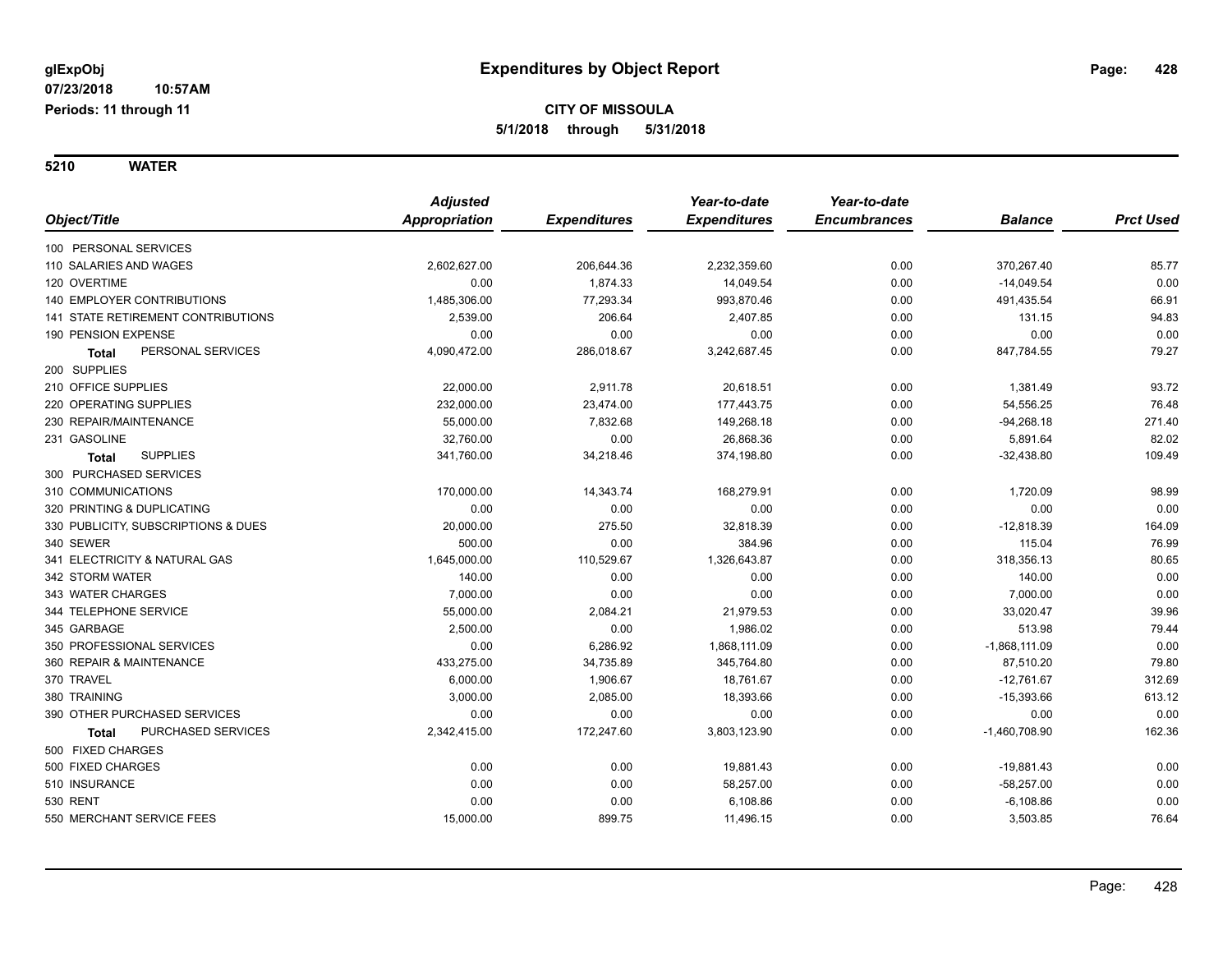#### **5210 WATER**

|                                | <b>Adjusted</b>      |                     | Year-to-date        | Year-to-date        |                |                  |
|--------------------------------|----------------------|---------------------|---------------------|---------------------|----------------|------------------|
| Object/Title                   | <b>Appropriation</b> | <b>Expenditures</b> | <b>Expenditures</b> | <b>Encumbrances</b> | <b>Balance</b> | <b>Prct Used</b> |
| 590 *** Title Not Found ***    | 1,342,474.00         | 0.00                | 660,890.14          | 0.00                | 681,583.86     | 49.23            |
| <b>FIXED CHARGES</b><br>Total  | 1,357,474.00         | 899.75              | 756,633.58          | 0.00                | 600,840.42     | 55.74            |
| 600 DEBT SERVICE               |                      |                     |                     |                     |                |                  |
| 610 PRINCIPAL                  | 0.00                 | 0.00                | 0.00                | 0.00                | 0.00           | 0.00             |
| 620 INTEREST / SERVICE FEES    | 4,481,960.00         | 390,862.45          | 3,878,651.59        | 0.00                | 603,308.41     | 86.54            |
| <b>DEBT SERVICE</b><br>Total   | 4,481,960.00         | 390,862.45          | 3,878,651.59        | 0.00                | 603,308.41     | 86.54            |
| 800 OTHER OBJECTS              |                      |                     |                     |                     |                |                  |
| 820 TRANSFERS TO OTHER FUNDS   | 28,733.00            | 0.00                | 15,318.76           | 0.00                | 13,414.24      | 53.31            |
| 830 DEPRECIATION               | 0.00                 | 0.00                | 0.00                | 0.00                | 0.00           | 0.00             |
| 845 CONTINGENCY                | 400,000.00           | 0.00                | 0.00                | 0.00                | 400,000.00     | 0.00             |
| <b>OTHER OBJECTS</b><br>Total  | 428,733.00           | 0.00                | 15,318.76           | 0.00                | 413,414.24     | 3.57             |
| 900 CAPITAL OUTLAY             |                      |                     |                     |                     |                |                  |
| 910 LAND                       | 0.00                 | 0.00                | 0.00                | 0.00                | 0.00           | 0.00             |
| 920 BUILDINGS                  | 0.00                 | 0.00                | 0.00                | 0.00                | 0.00           | 0.00             |
| 930 IMPROVEMENTS               | 5,381,699.00         | 221,021.46          | 1,853,629.43        | 0.00                | 3,528,069.57   | 34.44            |
| 940 MACHINERY & EQUIPMENT      | 1,203,301.00         | 49,797.72           | 904,044.51          | 0.00                | 299,256.49     | 75.13            |
| <b>CAPITAL OUTLAY</b><br>Total | 6,585,000.00         | 270,819.18          | 2,757,673.94        | 0.00                | 3,827,326.06   | 41.88            |
| <b>WATER</b><br><b>Total</b>   | 19,627,814.00        | 1,155,066.11        | 14,828,288.02       | 0.00                | 4,799,525.98   | 75.55            |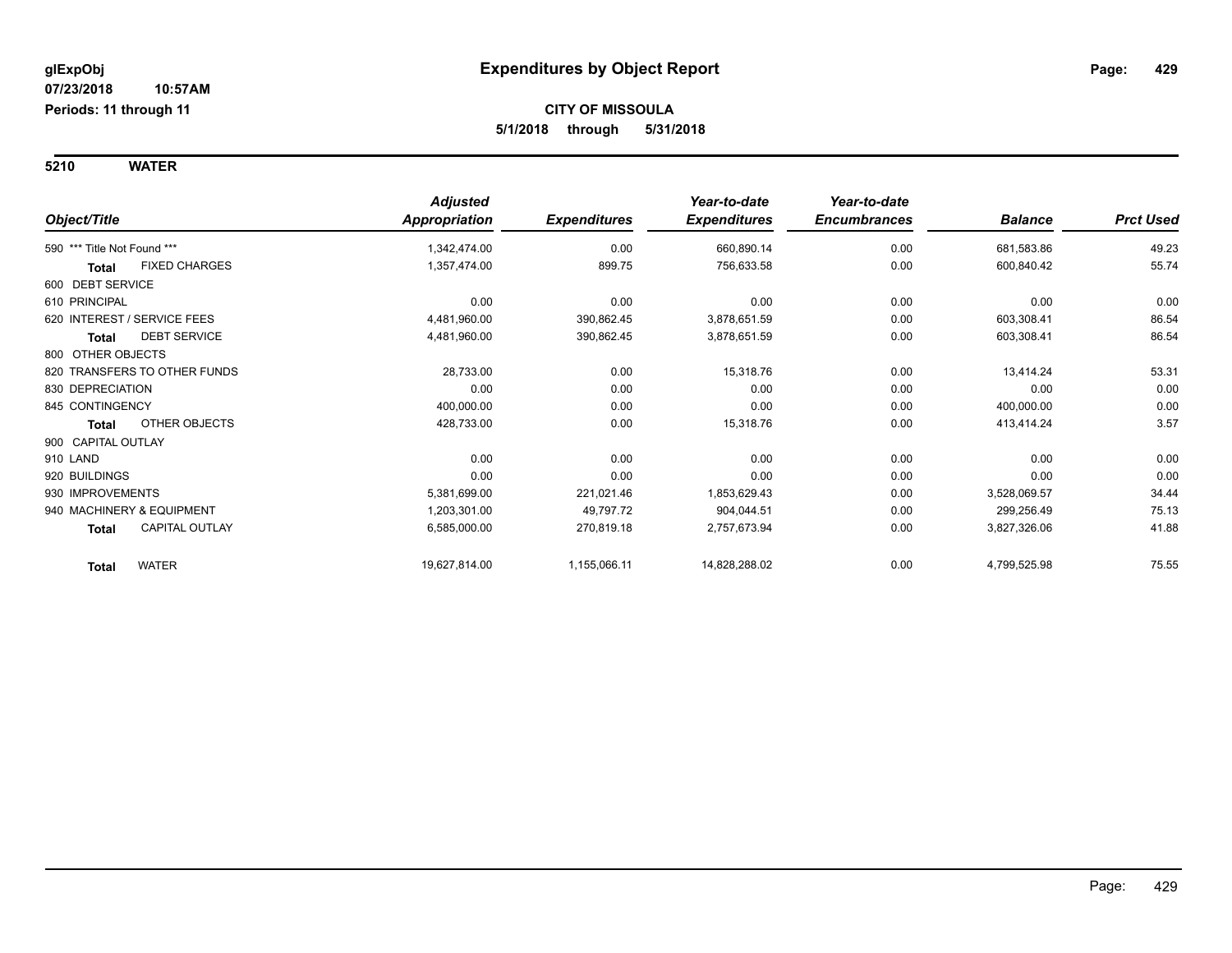## **5215 WATER LOAN FUND 335 WATER UTILITY**

|                                      | <b>Adjusted</b>      |                     | Year-to-date        | Year-to-date        |                |                  |
|--------------------------------------|----------------------|---------------------|---------------------|---------------------|----------------|------------------|
| Object/Title                         | <b>Appropriation</b> | <b>Expenditures</b> | <b>Expenditures</b> | <b>Encumbrances</b> | <b>Balance</b> | <b>Prct Used</b> |
| 500 FIXED CHARGES                    |                      |                     |                     |                     |                |                  |
| 550 MERCHANT SERVICE FEES            | 0.00                 | 0.00                | 0.00                | 0.00                | 0.00           | 0.00             |
| <b>FIXED CHARGES</b><br><b>Total</b> | 0.00                 | 0.00                | 0.00                | 0.00                | 0.00           | 0.00             |
| 800 OTHER OBJECTS                    |                      |                     |                     |                     |                |                  |
| 820 TRANSFERS TO OTHER FUNDS         | 0.00                 | 0.00                | 0.00                | 0.00                | 0.00           | 0.00             |
| OTHER OBJECTS<br><b>Total</b>        | 0.00                 | 0.00                | 0.00                | 0.00                | 0.00           | 0.00             |
| <b>WATER UTILITY</b><br><b>Total</b> | 0.00                 | 0.00                | 0.00                | 0.00                | 0.00           | 0.00             |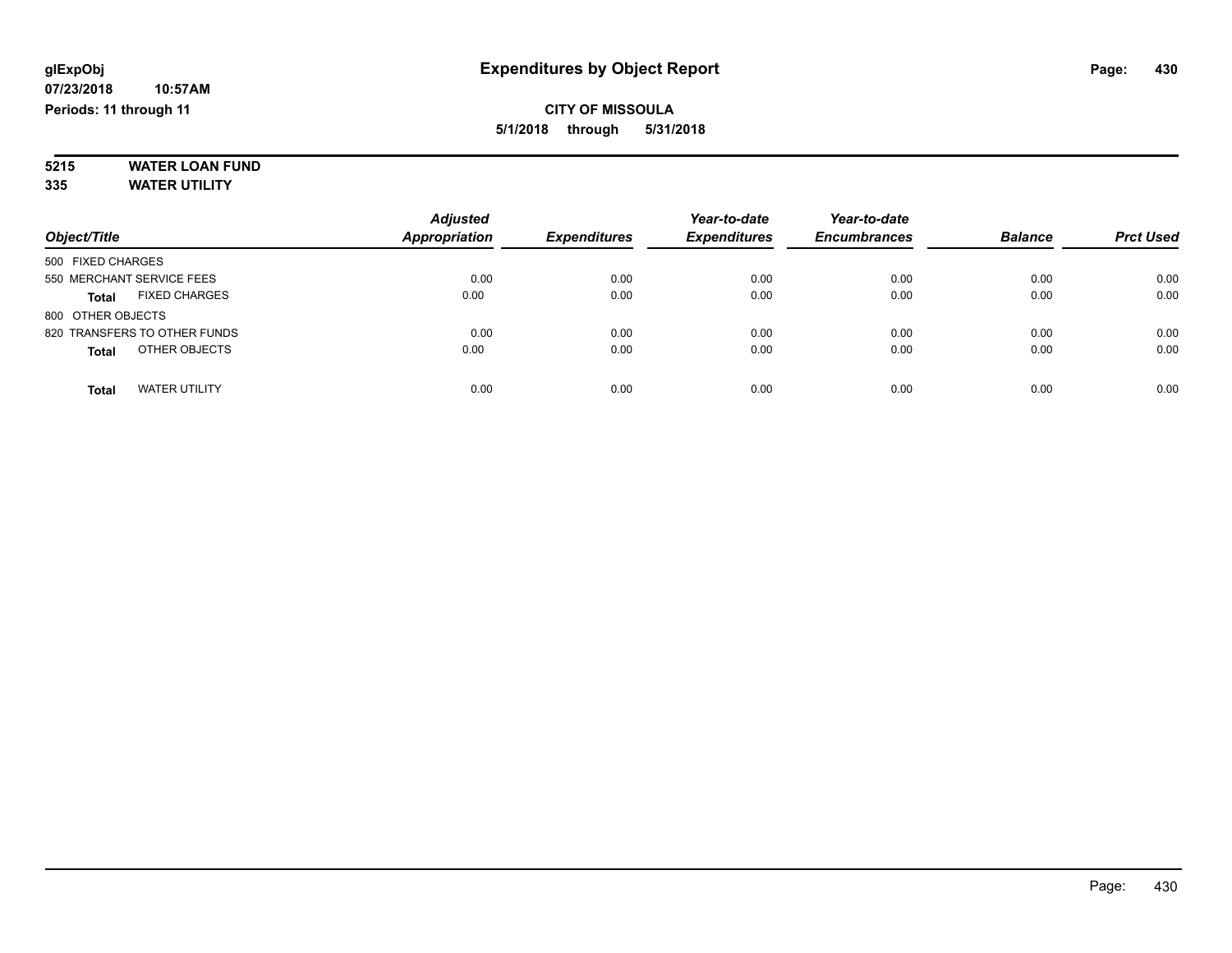### **5215 WATER LOAN FUND**

|                                      | <b>Adjusted</b>      |                     | Year-to-date        | Year-to-date        |                |                  |
|--------------------------------------|----------------------|---------------------|---------------------|---------------------|----------------|------------------|
| Object/Title                         | <b>Appropriation</b> | <b>Expenditures</b> | <b>Expenditures</b> | <b>Encumbrances</b> | <b>Balance</b> | <b>Prct Used</b> |
| 500 FIXED CHARGES                    |                      |                     |                     |                     |                |                  |
| 550 MERCHANT SERVICE FEES            | 0.00                 | 0.00                | 0.00                | 0.00                | 0.00           | 0.00             |
| <b>FIXED CHARGES</b><br><b>Total</b> | 0.00                 | 0.00                | 0.00                | 0.00                | 0.00           | 0.00             |
| 800 OTHER OBJECTS                    |                      |                     |                     |                     |                |                  |
| 820 TRANSFERS TO OTHER FUNDS         | 0.00                 | 0.00                | 0.00                | 0.00                | 0.00           | 0.00             |
| OTHER OBJECTS<br><b>Total</b>        | 0.00                 | 0.00                | 0.00                | 0.00                | 0.00           | 0.00             |
| WATER LOAN FUND<br>Total             | 0.00                 | 0.00                | 0.00                | 0.00                | 0.00           | 0.00             |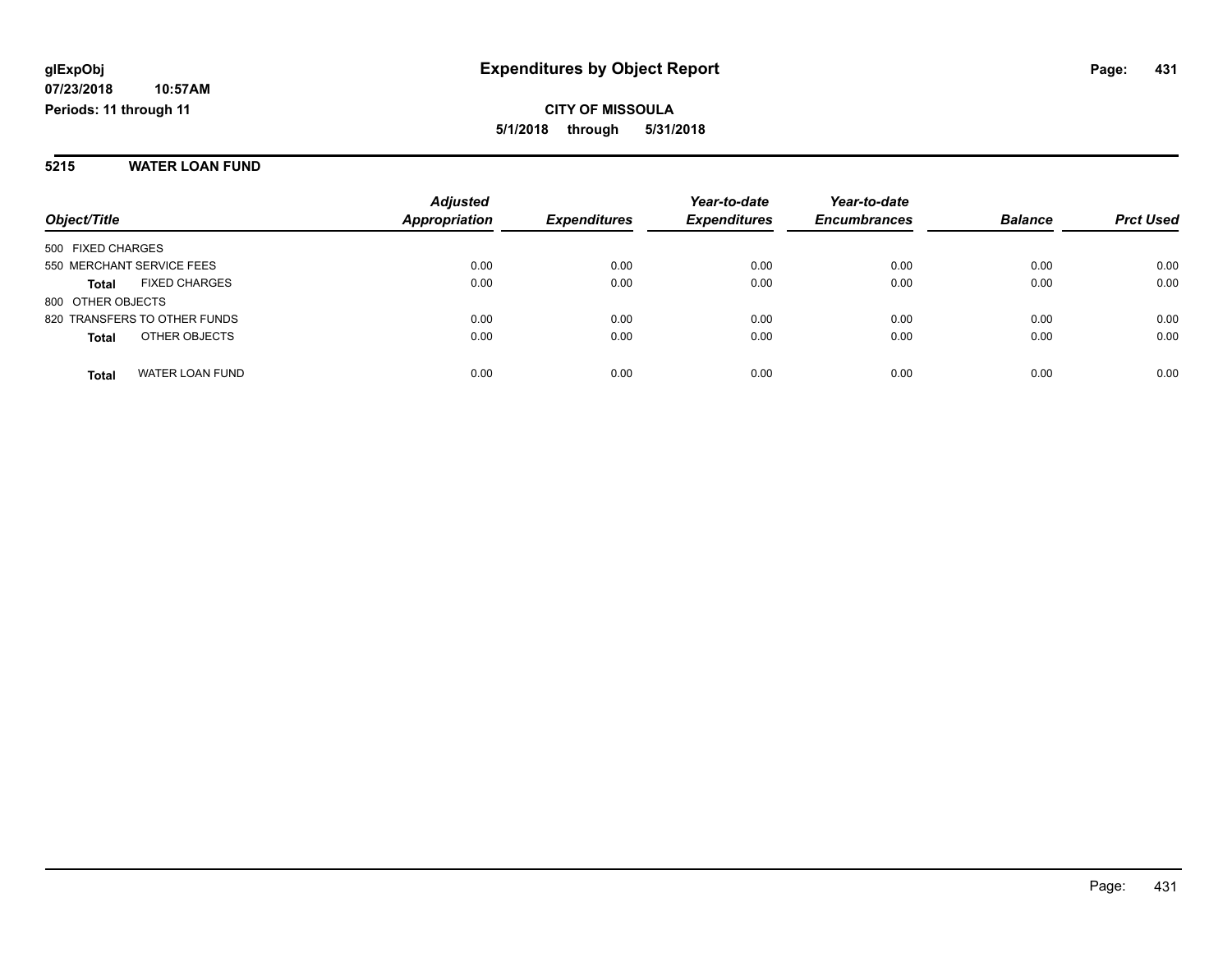| 5220 | <b>WATER R&amp;D FUND</b> |  |
|------|---------------------------|--|
|      | . <u>.</u> .              |  |

**335 WATER UTILITY**

|                              |                           | <b>Adjusted</b> |                     | Year-to-date        | Year-to-date        |                |                  |
|------------------------------|---------------------------|-----------------|---------------------|---------------------|---------------------|----------------|------------------|
| Object/Title                 |                           | Appropriation   | <b>Expenditures</b> | <b>Expenditures</b> | <b>Encumbrances</b> | <b>Balance</b> | <b>Prct Used</b> |
| 200 SUPPLIES                 |                           |                 |                     |                     |                     |                |                  |
| 210 OFFICE SUPPLIES          |                           | 0.00            | 0.00                | 0.00                | 0.00                | 0.00           | 0.00             |
| <b>Total</b>                 | <b>SUPPLIES</b>           | 0.00            | 0.00                | 0.00                | 0.00                | 0.00           | 0.00             |
| 500 FIXED CHARGES            |                           |                 |                     |                     |                     |                |                  |
|                              | 550 MERCHANT SERVICE FEES | 0.00            | 0.00                | 0.00                | 0.00                | 0.00           | 0.00             |
| <b>Total</b>                 | <b>FIXED CHARGES</b>      | 0.00            | 0.00                | 0.00                | 0.00                | 0.00           | 0.00             |
| 600 DEBT SERVICE             |                           |                 |                     |                     |                     |                |                  |
| 610 PRINCIPAL                |                           | 0.00            | 0.00                | 0.00                | 0.00                | 0.00           | 0.00             |
| 620 INTEREST / SERVICE FEES  |                           | 0.00            | 0.00                | 0.00                | 0.00                | 0.00           | 0.00             |
| <b>Total</b>                 | <b>DEBT SERVICE</b>       | 0.00            | 0.00                | 0.00                | 0.00                | 0.00           | 0.00             |
| 800 OTHER OBJECTS            |                           |                 |                     |                     |                     |                |                  |
| 820 TRANSFERS TO OTHER FUNDS |                           | 0.00            | 0.00                | 0.00                | 0.00                | 0.00           | 0.00             |
| <b>Total</b>                 | OTHER OBJECTS             | 0.00            | 0.00                | 0.00                | 0.00                | 0.00           | 0.00             |
| <b>Total</b>                 | <b>WATER UTILITY</b>      | 0.00            | 0.00                | 0.00                | 0.00                | 0.00           | 0.00             |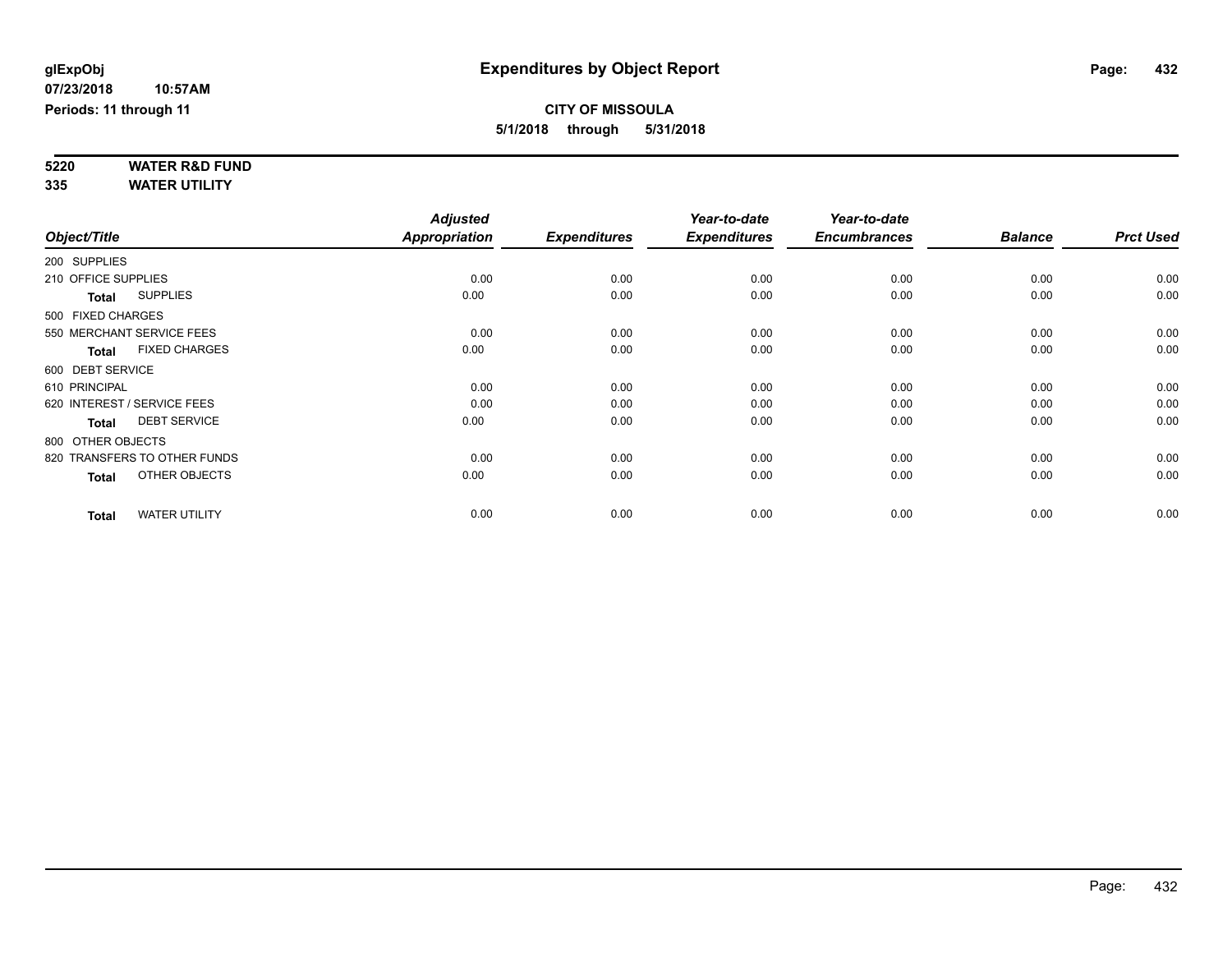#### **5220 WATER R&D FUND**

|                             |                              | <b>Adjusted</b>      |                     | Year-to-date        | Year-to-date        |                |                  |
|-----------------------------|------------------------------|----------------------|---------------------|---------------------|---------------------|----------------|------------------|
| Object/Title                |                              | <b>Appropriation</b> | <b>Expenditures</b> | <b>Expenditures</b> | <b>Encumbrances</b> | <b>Balance</b> | <b>Prct Used</b> |
| 200 SUPPLIES                |                              |                      |                     |                     |                     |                |                  |
| 210 OFFICE SUPPLIES         |                              | 0.00                 | 0.00                | 0.00                | 0.00                | 0.00           | 0.00             |
| Total                       | <b>SUPPLIES</b>              | 0.00                 | 0.00                | 0.00                | 0.00                | 0.00           | 0.00             |
| 500 FIXED CHARGES           |                              |                      |                     |                     |                     |                |                  |
| 550 MERCHANT SERVICE FEES   |                              | 0.00                 | 0.00                | 0.00                | 0.00                | 0.00           | 0.00             |
| <b>Total</b>                | <b>FIXED CHARGES</b>         | 0.00                 | 0.00                | 0.00                | 0.00                | 0.00           | 0.00             |
| 600 DEBT SERVICE            |                              |                      |                     |                     |                     |                |                  |
| 610 PRINCIPAL               |                              | 0.00                 | 0.00                | 0.00                | 0.00                | 0.00           | 0.00             |
| 620 INTEREST / SERVICE FEES |                              | 0.00                 | 0.00                | 0.00                | 0.00                | 0.00           | 0.00             |
| <b>Total</b>                | <b>DEBT SERVICE</b>          | 0.00                 | 0.00                | 0.00                | 0.00                | 0.00           | 0.00             |
| 800 OTHER OBJECTS           |                              |                      |                     |                     |                     |                |                  |
|                             | 820 TRANSFERS TO OTHER FUNDS | 0.00                 | 0.00                | 0.00                | 0.00                | 0.00           | 0.00             |
| Total                       | OTHER OBJECTS                | 0.00                 | 0.00                | 0.00                | 0.00                | 0.00           | 0.00             |
| <b>Total</b>                | <b>WATER R&amp;D FUND</b>    | 0.00                 | 0.00                | 0.00                | 0.00                | 0.00           | 0.00             |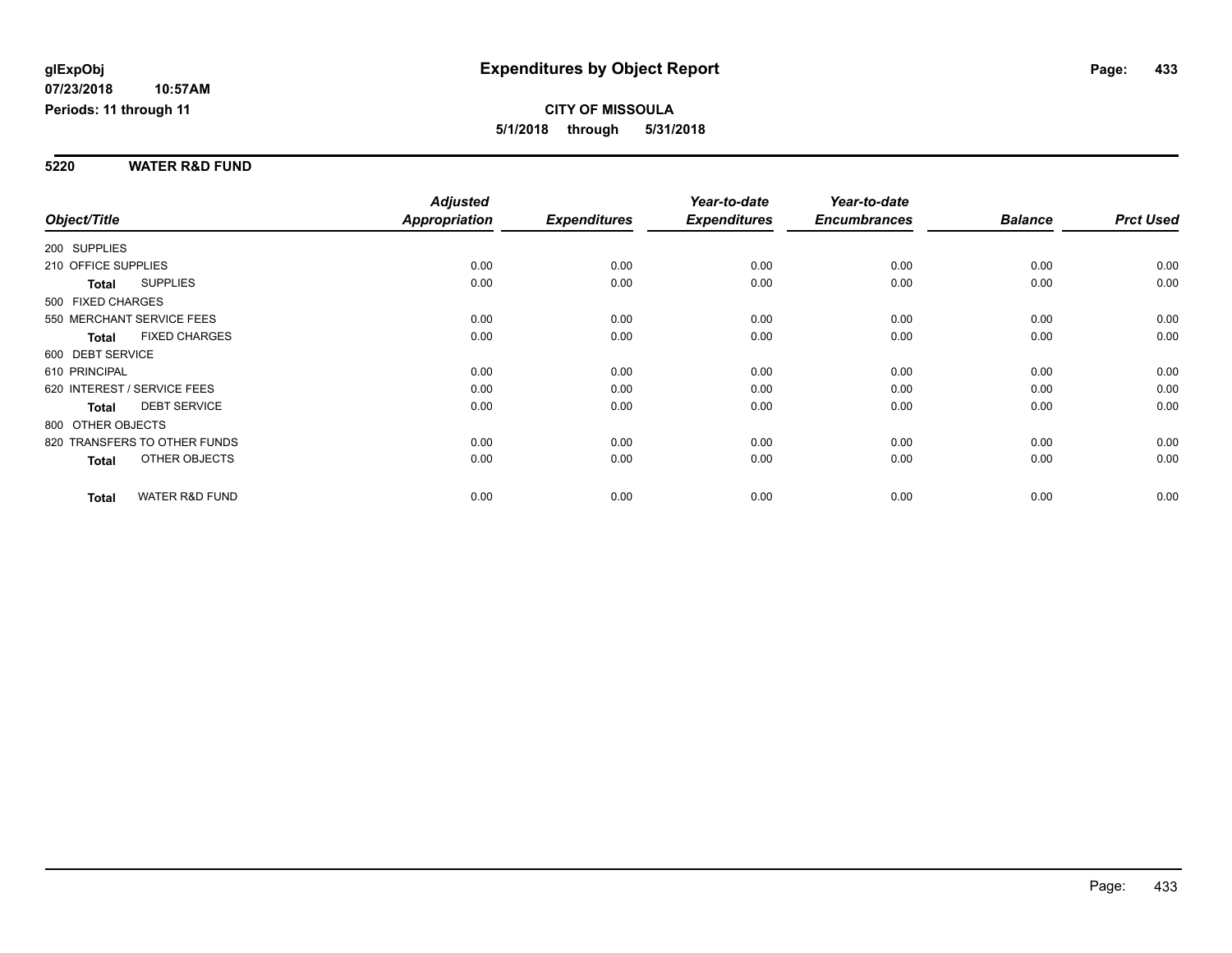# **5240 WATER CONSTRUCTION FUND**

**335 WATER UTILITY**

| Object/Title                         | <b>Adjusted</b><br><b>Appropriation</b> | <b>Expenditures</b> | Year-to-date<br><b>Expenditures</b> | Year-to-date<br><b>Encumbrances</b> | <b>Balance</b> | <b>Prct Used</b> |
|--------------------------------------|-----------------------------------------|---------------------|-------------------------------------|-------------------------------------|----------------|------------------|
| 500 FIXED CHARGES                    |                                         |                     |                                     |                                     |                |                  |
| 550 MERCHANT SERVICE FEES            | 0.00                                    | 0.00                | 0.00                                | 0.00                                | 0.00           | 0.00             |
| <b>FIXED CHARGES</b><br><b>Total</b> | 0.00                                    | 0.00                | 0.00                                | 0.00                                | 0.00           | 0.00             |
| <b>WATER UTILITY</b><br><b>Total</b> | 0.00                                    | 0.00                | 0.00                                | 0.00                                | 0.00           | 0.00             |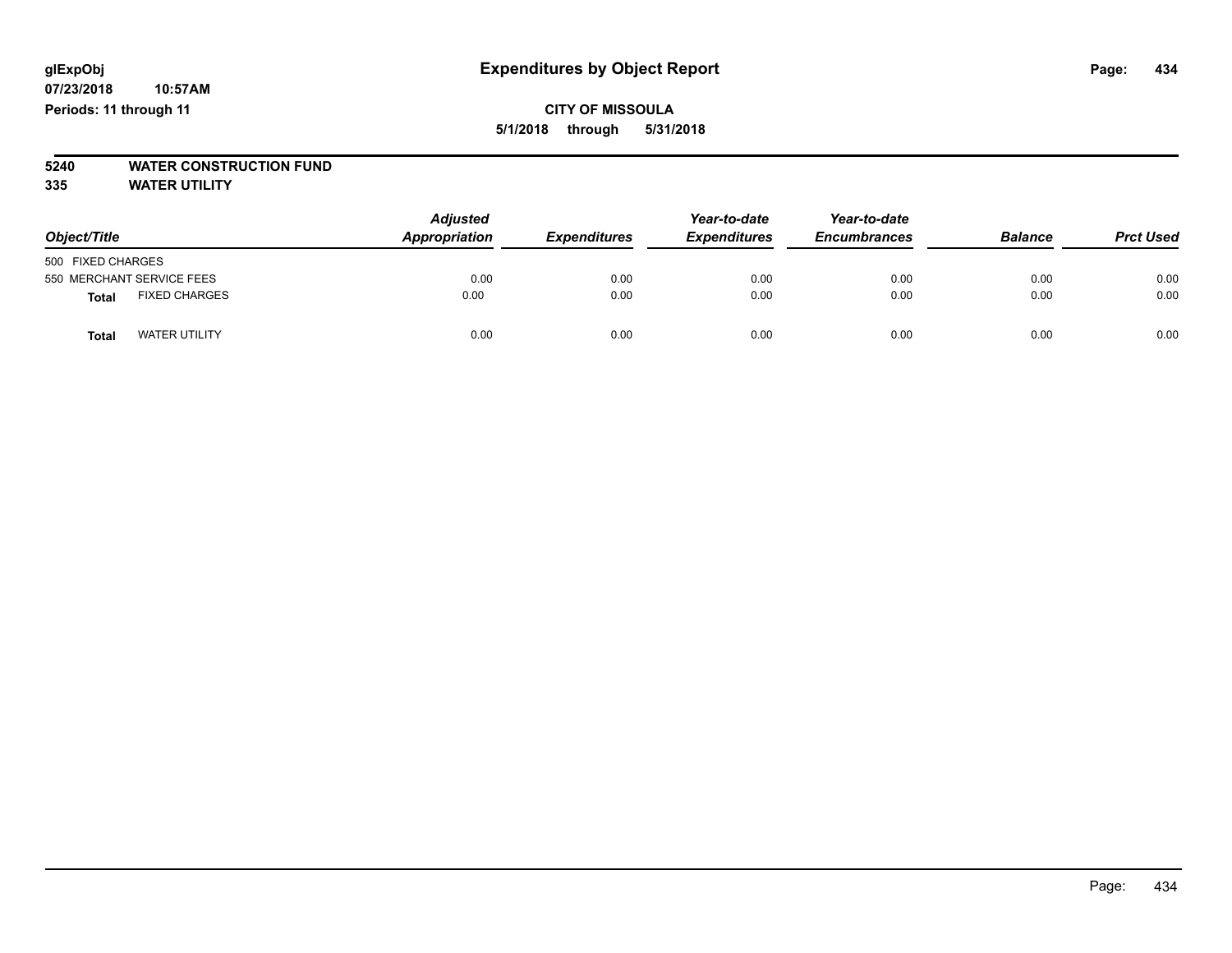**CITY OF MISSOULA 5/1/2018 through 5/31/2018**

#### **5240 WATER CONSTRUCTION FUND**

| Object/Title                     | <b>Adjusted</b><br>Appropriation | <i><b>Expenditures</b></i> | Year-to-date<br><b>Expenditures</b> | Year-to-date<br><b>Encumbrances</b> | <b>Balance</b> | <b>Prct Used</b> |
|----------------------------------|----------------------------------|----------------------------|-------------------------------------|-------------------------------------|----------------|------------------|
|                                  |                                  |                            |                                     |                                     |                |                  |
| 500 FIXED CHARGES                |                                  |                            |                                     |                                     |                |                  |
| 550 MERCHANT SERVICE FEES        | 0.00                             | 0.00                       | 0.00                                | 0.00                                | 0.00           | 0.00             |
| <b>FIXED CHARGES</b><br>Total    | 0.00                             | 0.00                       | 0.00                                | 0.00                                | 0.00           | 0.00             |
| WATER CONSTRUCTION FUND<br>Total | 0.00                             | 0.00                       | 0.00                                | 0.00                                | 0.00           | 0.00             |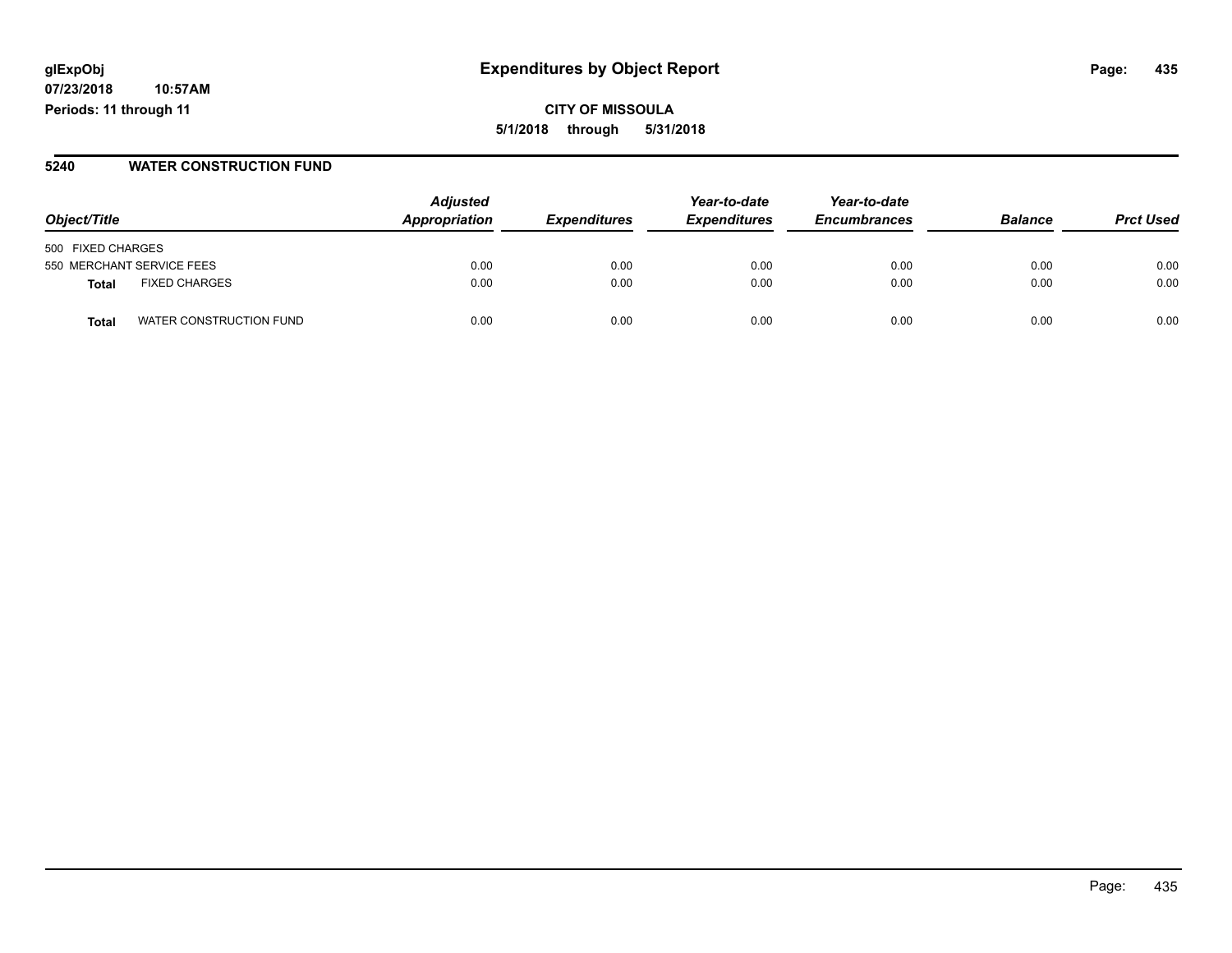# **5250 WATER PURCHASE LOAN**

|                                                    | <b>Adjusted</b> |                     | Year-to-date        | Year-to-date        |                |                  |
|----------------------------------------------------|-----------------|---------------------|---------------------|---------------------|----------------|------------------|
| Object/Title                                       | Appropriation   | <b>Expenditures</b> | <b>Expenditures</b> | <b>Encumbrances</b> | <b>Balance</b> | <b>Prct Used</b> |
| 500 FIXED CHARGES                                  |                 |                     |                     |                     |                |                  |
| 550 MERCHANT SERVICE FEES                          | 0.00            | 0.00                | 0.00                | 0.00                | 0.00           | 0.00             |
| <b>FIXED CHARGES</b><br><b>Total</b>               | 0.00            | 0.00                | 0.00                | 0.00                | 0.00           | 0.00             |
| 600 DEBT SERVICE                                   |                 |                     |                     |                     |                |                  |
| 610 PRINCIPAL                                      | 0.00            | 0.00                | 0.00                | 0.00                | 0.00           | 0.00             |
| 620 INTEREST / SERVICE FEES                        | 0.00            | 0.00                | 0.00                | 0.00                | 0.00           | 0.00             |
| <b>DEBT SERVICE</b><br><b>Total</b>                | 0.00            | 0.00                | 0.00                | 0.00                | 0.00           | 0.00             |
| <b>WASTEWATER\ COMPOST UTILITY</b><br><b>Total</b> | 0.00            | 0.00                | 0.00                | 0.00                | 0.00           | 0.00             |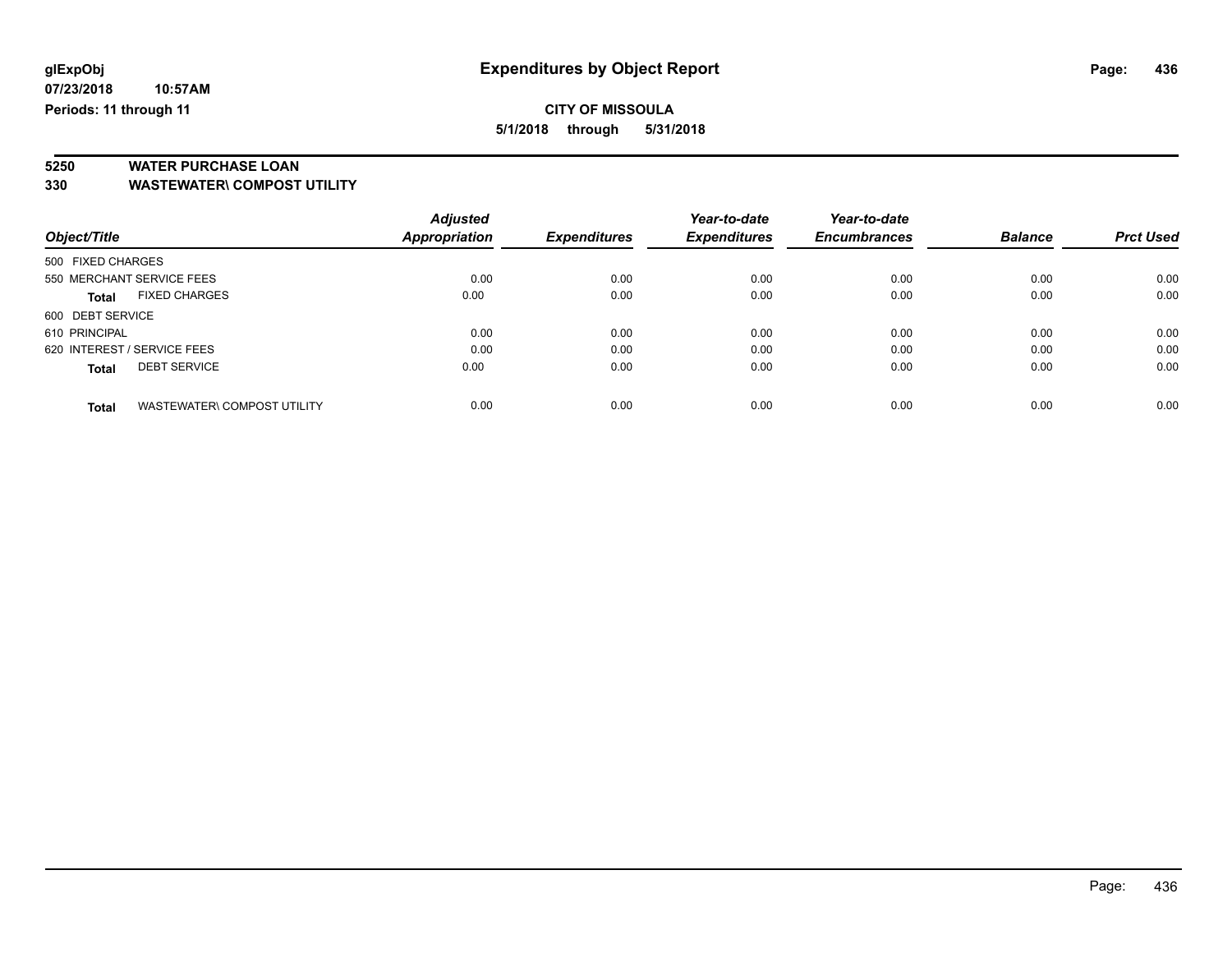#### **5250 WATER PURCHASE LOAN**

| Object/Title                               | <b>Adjusted</b><br><b>Appropriation</b> | <b>Expenditures</b> | Year-to-date<br><b>Expenditures</b> | Year-to-date<br><b>Encumbrances</b> | <b>Balance</b> | <b>Prct Used</b> |
|--------------------------------------------|-----------------------------------------|---------------------|-------------------------------------|-------------------------------------|----------------|------------------|
| 500 FIXED CHARGES                          |                                         |                     |                                     |                                     |                |                  |
| 550 MERCHANT SERVICE FEES                  | 0.00                                    | 0.00                | 0.00                                | 0.00                                | 0.00           | 0.00             |
| <b>FIXED CHARGES</b><br><b>Total</b>       | 0.00                                    | 0.00                | 0.00                                | 0.00                                | 0.00           | 0.00             |
| 600 DEBT SERVICE                           |                                         |                     |                                     |                                     |                |                  |
| 610 PRINCIPAL                              | 0.00                                    | 0.00                | 0.00                                | 0.00                                | 0.00           | 0.00             |
| 620 INTEREST / SERVICE FEES                | 0.00                                    | 0.00                | 0.00                                | 0.00                                | 0.00           | 0.00             |
| <b>DEBT SERVICE</b><br><b>Total</b>        | 0.00                                    | 0.00                | 0.00                                | 0.00                                | 0.00           | 0.00             |
| <b>WATER PURCHASE LOAN</b><br><b>Total</b> | 0.00                                    | 0.00                | 0.00                                | 0.00                                | 0.00           | 0.00             |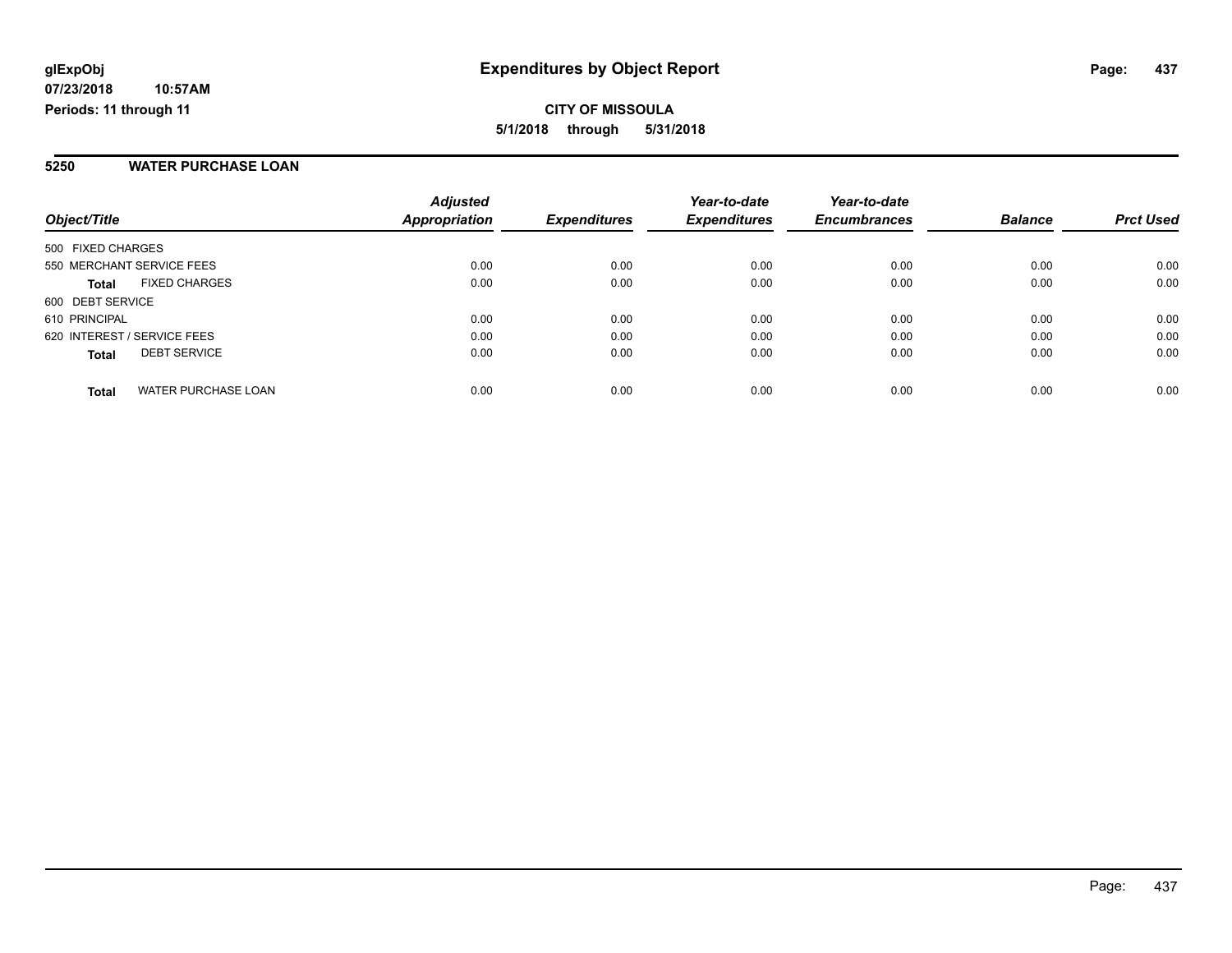**CITY OF MISSOULA 5/1/2018 through 5/31/2018**

# **5310 SEWER OPERATING BUDGET FUND<br>330 WASTEWATER\ COMPOST UTILITY**

|                                           | <b>Adjusted</b>      |                     | Year-to-date        | Year-to-date        |                |                  |
|-------------------------------------------|----------------------|---------------------|---------------------|---------------------|----------------|------------------|
| Object/Title                              | <b>Appropriation</b> | <b>Expenditures</b> | <b>Expenditures</b> | <b>Encumbrances</b> | <b>Balance</b> | <b>Prct Used</b> |
| 100 PERSONAL SERVICES                     |                      |                     |                     |                     |                |                  |
| 110 SALARIES AND WAGES                    | 0.00                 | 0.00                | 0.00                | 0.00                | 0.00           | 0.00             |
| 115 SALARIES/HEALTH INSURANCE BENEFIT     | 0.00                 | 0.00                | 0.00                | 0.00                | 0.00           | 0.00             |
| 120 OVERTIME                              | 0.00                 | 0.00                | 0.00                | 0.00                | 0.00           | 0.00             |
| 130 OTHER                                 | 0.00                 | 0.00                | 0.00                | 0.00                | 0.00           | 0.00             |
| 135 OPEB EXPENSE                          | 0.00                 | 0.00                | 0.00                | 0.00                | 0.00           | 0.00             |
| 140 EMPLOYER CONTRIBUTIONS                | 0.00                 | 0.00                | 0.00                | 0.00                | 0.00           | 0.00             |
| <b>141 STATE RETIREMENT CONTRIBUTIONS</b> | 0.00                 | 0.00                | $-1.51$             | 0.00                | 1.51           | 0.00             |
| 145 OPEB CONTRIBUTION                     | 0.00                 | 0.00                | 0.00                | 0.00                | 0.00           | 0.00             |
| 190 PENSION EXPENSE                       | 0.00                 | 0.00                | 0.00                | 0.00                | 0.00           | 0.00             |
| PERSONAL SERVICES<br>Total                | 0.00                 | 0.00                | $-1.51$             | 0.00                | 1.51           | 0.00             |
| 200 SUPPLIES                              |                      |                     |                     |                     |                |                  |
| 210 OFFICE SUPPLIES                       | 0.00                 | 0.00                | 0.00                | 0.00                | 0.00           | 0.00             |
| 220 OPERATING SUPPLIES                    | 0.00                 | 0.00                | 0.00                | 0.00                | 0.00           | 0.00             |
| 230 REPAIR/MAINTENANCE                    | 0.00                 | 0.00                | 0.00                | 0.00                | 0.00           | 0.00             |
| 231 GASOLINE                              | 0.00                 | 0.00                | 0.00                | 0.00                | 0.00           | 0.00             |
| 240 OTHER SUPPLIES                        | 0.00                 | 0.00                | 0.00                | 0.00                | 0.00           | 0.00             |
| 250 SUPPLIES FOR RESALE                   | 0.00                 | 0.00                | 0.00                | 0.00                | 0.00           | 0.00             |
| <b>SUPPLIES</b><br>Total                  | 0.00                 | 0.00                | 0.00                | 0.00                | 0.00           | 0.00             |
| 300 PURCHASED SERVICES                    |                      |                     |                     |                     |                |                  |
| 310 COMMUNICATIONS                        | 0.00                 | 0.00                | 0.00                | 0.00                | 0.00           | 0.00             |
| 320 PRINTING & DUPLICATING                | 0.00                 | 0.00                | 0.00                | 0.00                | 0.00           | 0.00             |
| 330 PUBLICITY, SUBSCRIPTIONS & DUES       | 0.00                 | 0.00                | 0.00                | 0.00                | 0.00           | 0.00             |
| 341 ELECTRICITY & NATURAL GAS             | 0.00                 | 0.00                | 0.00                | 0.00                | 0.00           | 0.00             |
| 343 WATER CHARGES                         | 0.00                 | 0.00                | 0.00                | 0.00                | 0.00           | 0.00             |
| 344 TELEPHONE SERVICE                     | 0.00                 | 0.00                | $-1,804.57$         | 0.00                | 1,804.57       | 0.00             |
| 345 GARBAGE                               | 0.00                 | 0.00                | 0.00                | 0.00                | 0.00           | 0.00             |
| 350 PROFESSIONAL SERVICES                 | 0.00                 | 0.00                | 0.00                | 0.00                | 0.00           | 0.00             |
| 360 REPAIR & MAINTENANCE                  | 0.00                 | 0.00                | 0.00                | 0.00                | 0.00           | 0.00             |
| 370 TRAVEL                                | 0.00                 | 0.00                | 0.00                | 0.00                | 0.00           | 0.00             |
| 380 TRAINING                              | 0.00                 | 0.00                | 0.00                | 0.00                | 0.00           | 0.00             |
| 390 OTHER PURCHASED SERVICES              | 0.00                 | 0.00                | 0.00                | 0.00                | 0.00           | 0.00             |
| PURCHASED SERVICES<br><b>Total</b>        | 0.00                 | 0.00                | $-1,804.57$         | 0.00                | 1,804.57       | 0.00             |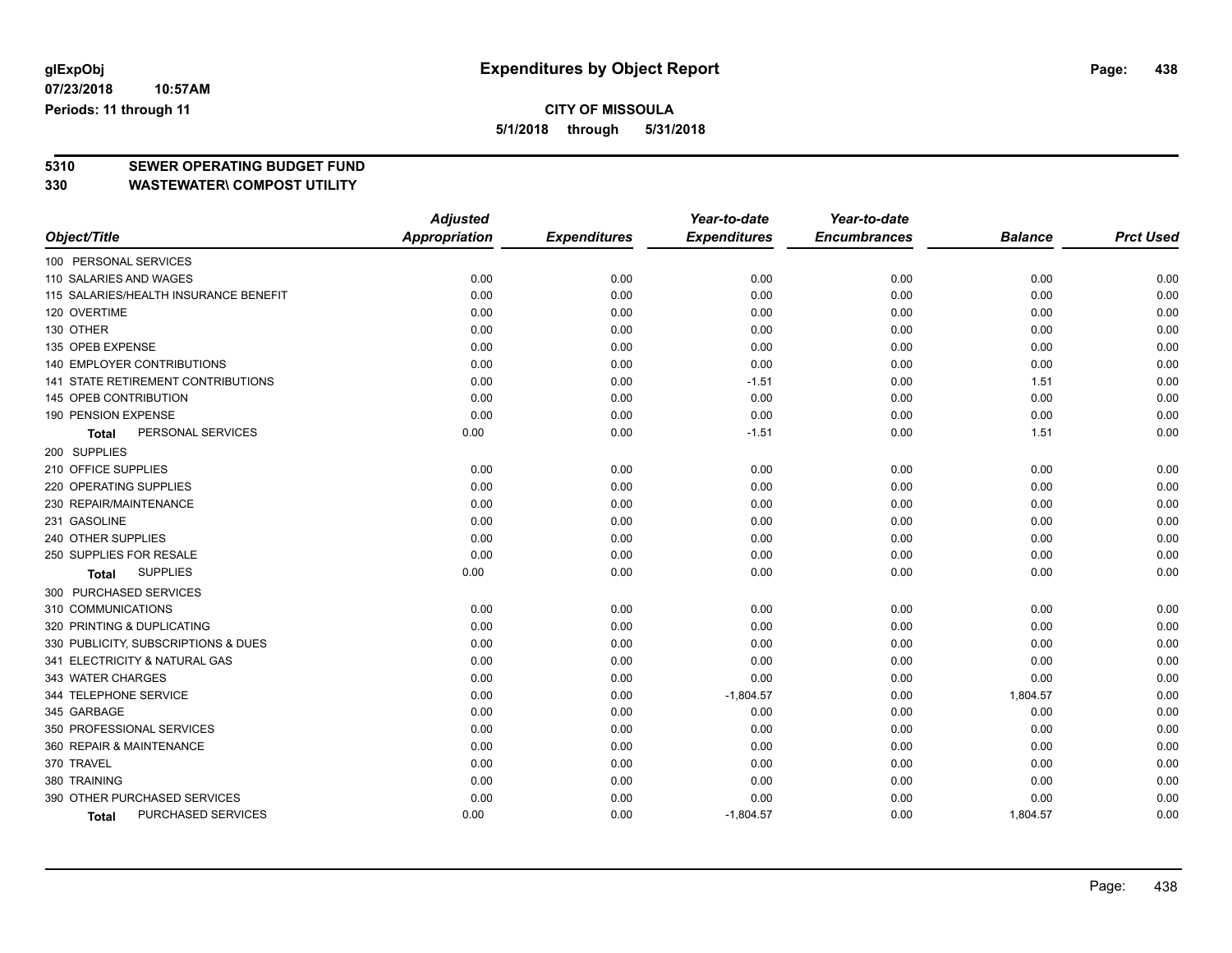# **5310 SEWER OPERATING BUDGET FUND<br>330 WASTEWATER\ COMPOST UTILITY**

|                    |                                    | <b>Adjusted</b> |                     | Year-to-date        | Year-to-date        |                |                  |
|--------------------|------------------------------------|-----------------|---------------------|---------------------|---------------------|----------------|------------------|
| Object/Title       |                                    | Appropriation   | <b>Expenditures</b> | <b>Expenditures</b> | <b>Encumbrances</b> | <b>Balance</b> | <b>Prct Used</b> |
| 500 FIXED CHARGES  |                                    |                 |                     |                     |                     |                |                  |
| 500 FIXED CHARGES  |                                    | 0.00            | 0.00                | 0.00                | 0.00                | 0.00           | 0.00             |
| <b>Total</b>       | <b>FIXED CHARGES</b>               | 0.00            | 0.00                | 0.00                | 0.00                | 0.00           | 0.00             |
| 600 DEBT SERVICE   |                                    |                 |                     |                     |                     |                |                  |
| 610 PRINCIPAL      |                                    | 0.00            | 0.00                | 0.00                | 0.00                | 0.00           | 0.00             |
|                    | 620 INTEREST / SERVICE FEES        | 0.00            | 0.00                | 0.00                | 0.00                | 0.00           | 0.00             |
| <b>Total</b>       | <b>DEBT SERVICE</b>                | 0.00            | 0.00                | 0.00                | 0.00                | 0.00           | 0.00             |
|                    | 700 GRANTS & CONTRIBUTIONS         |                 |                     |                     |                     |                |                  |
|                    | 700 GRANTS & CONTRIBUTIONS         | 0.00            | 0.00                | 0.00                | 0.00                | 0.00           | 0.00             |
| <b>Total</b>       | <b>GRANTS &amp; CONTRIBUTIONS</b>  | 0.00            | 0.00                | 0.00                | 0.00                | 0.00           | 0.00             |
| 800 OTHER OBJECTS  |                                    |                 |                     |                     |                     |                |                  |
|                    | 820 TRANSFERS TO OTHER FUNDS       | 0.00            | 0.00                | 0.00                | 0.00                | 0.00           | 0.00             |
| 830 DEPRECIATION   |                                    | 0.00            | 0.00                | 0.00                | 0.00                | 0.00           | 0.00             |
| Total              | <b>OTHER OBJECTS</b>               | 0.00            | 0.00                | 0.00                | 0.00                | 0.00           | 0.00             |
| 900 CAPITAL OUTLAY |                                    |                 |                     |                     |                     |                |                  |
| 910 LAND           |                                    | 0.00            | 0.00                | 0.00                | 0.00                | 0.00           | 0.00             |
| 920 BUILDINGS      |                                    | 0.00            | 0.00                | 0.00                | 0.00                | 0.00           | 0.00             |
| 930 IMPROVEMENTS   |                                    | 0.00            | 0.00                | 0.00                | 0.00                | 0.00           | 0.00             |
|                    | 940 MACHINERY & EQUIPMENT          | 0.00            | 0.00                | 0.00                | 0.00                | 0.00           | 0.00             |
| <b>Total</b>       | <b>CAPITAL OUTLAY</b>              | 0.00            | 0.00                | 0.00                | 0.00                | 0.00           | 0.00             |
| <b>Total</b>       | <b>WASTEWATER\ COMPOST UTILITY</b> | 0.00            | 0.00                | $-1,806.08$         | 0.00                | 1,806.08       | 0.00             |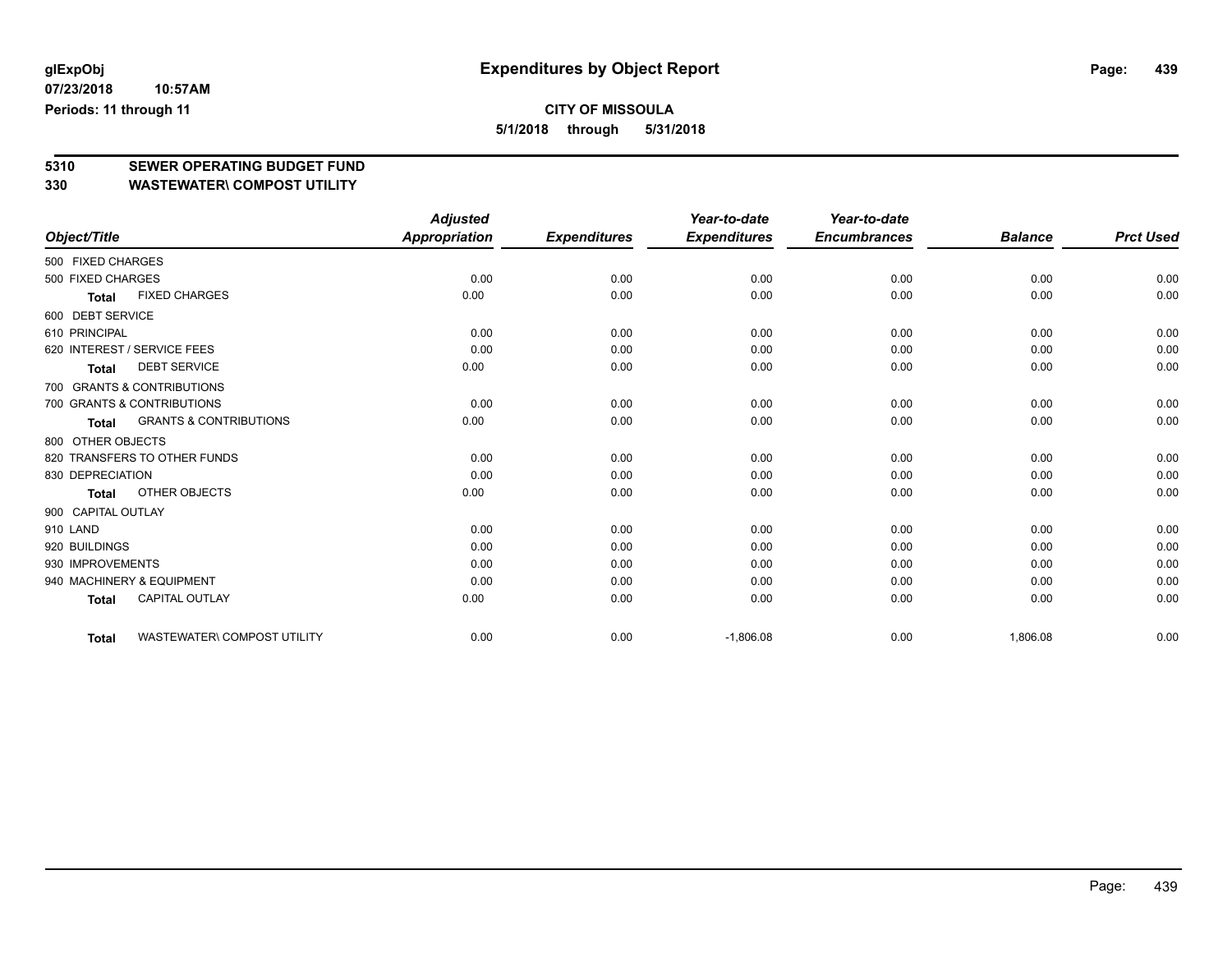# **5310 SEWER OPERATING BUDGET FUND**

**335 WATER UTILITY**

| Object/Title                              | <b>Adjusted</b><br>Appropriation | <b>Expenditures</b> | Year-to-date<br><b>Expenditures</b> | Year-to-date<br><b>Encumbrances</b> | <b>Balance</b> | <b>Prct Used</b> |
|-------------------------------------------|----------------------------------|---------------------|-------------------------------------|-------------------------------------|----------------|------------------|
| 300 PURCHASED SERVICES                    |                                  |                     |                                     |                                     |                |                  |
| 310 COMMUNICATIONS                        | 0.00                             | 0.00                | 0.00                                | 0.00                                | 0.00           | 0.00             |
| 330 PUBLICITY, SUBSCRIPTIONS & DUES       | 0.00                             | 0.00                | 0.00                                | 0.00                                | 0.00           | 0.00             |
| <b>PURCHASED SERVICES</b><br><b>Total</b> | 0.00                             | 0.00                | 0.00                                | 0.00                                | 0.00           | 0.00             |
| <b>WATER UTILITY</b><br><b>Total</b>      | 0.00                             | 0.00                | 0.00                                | 0.00                                | 0.00           | 0.00             |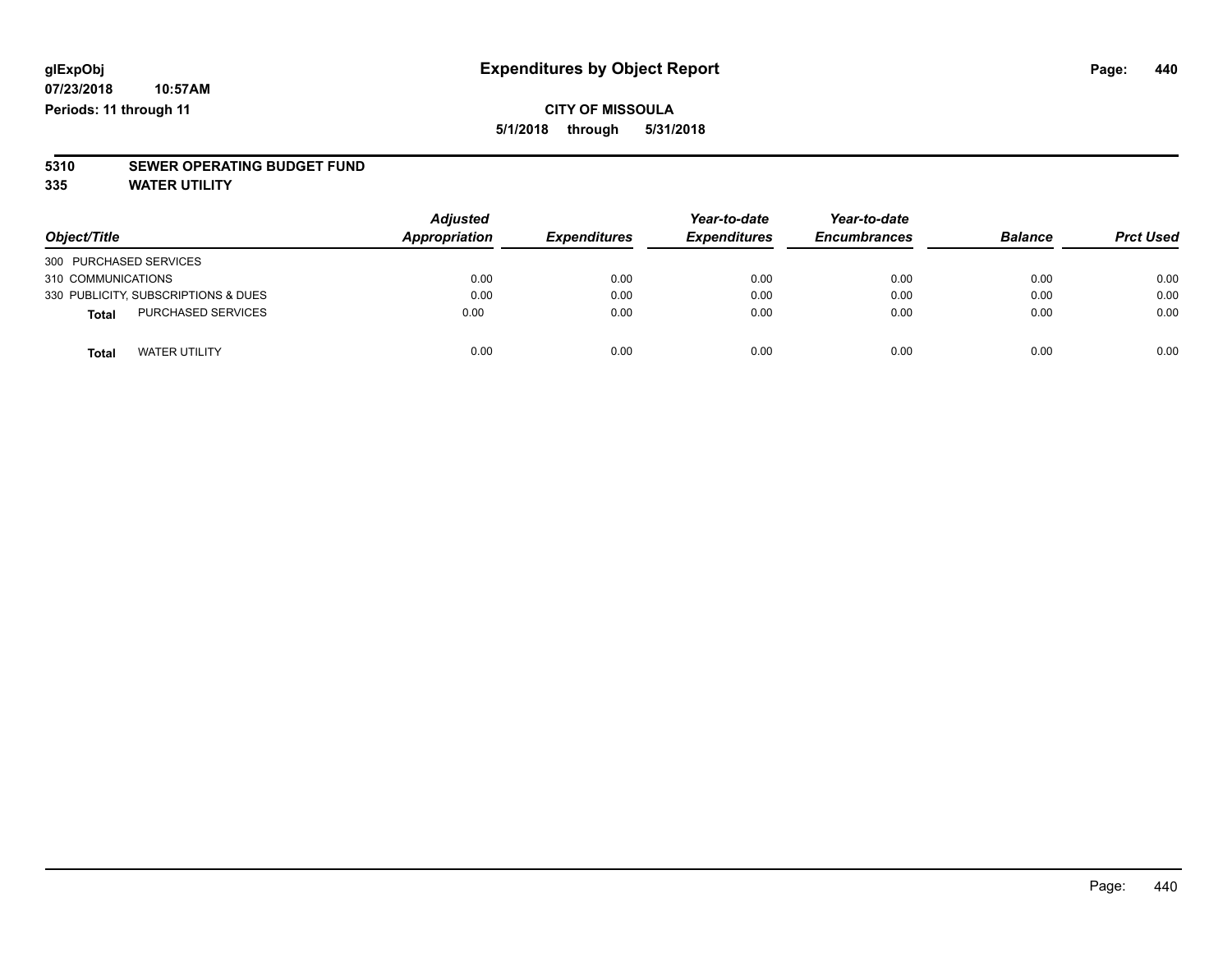### **glExpObj Expenditures by Object Report Page: 441**

#### **07/23/2018 10:57AM Periods: 11 through 11**

#### **5310 SEWER OPERATING BUDGET FUND**

|                                           | <b>Adjusted</b>      |                     | Year-to-date        | Year-to-date        |                |                  |
|-------------------------------------------|----------------------|---------------------|---------------------|---------------------|----------------|------------------|
| Object/Title                              | <b>Appropriation</b> | <b>Expenditures</b> | <b>Expenditures</b> | <b>Encumbrances</b> | <b>Balance</b> | <b>Prct Used</b> |
| 100 PERSONAL SERVICES                     |                      |                     |                     |                     |                |                  |
| 110 SALARIES AND WAGES                    | 0.00                 | 0.00                | 0.00                | 0.00                | 0.00           | 0.00             |
| 115 SALARIES/HEALTH INSURANCE BENEFIT     | 0.00                 | 0.00                | 0.00                | 0.00                | 0.00           | 0.00             |
| 120 OVERTIME                              | 0.00                 | 0.00                | 0.00                | 0.00                | 0.00           | 0.00             |
| 130 OTHER                                 | 0.00                 | 0.00                | 0.00                | 0.00                | 0.00           | 0.00             |
| 135 OPEB EXPENSE                          | 0.00                 | 0.00                | 0.00                | 0.00                | 0.00           | 0.00             |
| 140 EMPLOYER CONTRIBUTIONS                | 0.00                 | 0.00                | 0.00                | 0.00                | 0.00           | 0.00             |
| <b>141 STATE RETIREMENT CONTRIBUTIONS</b> | 0.00                 | 0.00                | $-1.51$             | 0.00                | 1.51           | 0.00             |
| 145 OPEB CONTRIBUTION                     | 0.00                 | 0.00                | 0.00                | 0.00                | 0.00           | 0.00             |
| 190 PENSION EXPENSE                       | 0.00                 | 0.00                | 0.00                | 0.00                | 0.00           | 0.00             |
| PERSONAL SERVICES<br>Total                | 0.00                 | 0.00                | $-1.51$             | 0.00                | 1.51           | 0.00             |
| 200 SUPPLIES                              |                      |                     |                     |                     |                |                  |
| 210 OFFICE SUPPLIES                       | 0.00                 | 0.00                | 0.00                | 0.00                | 0.00           | 0.00             |
| 220 OPERATING SUPPLIES                    | 0.00                 | 0.00                | 0.00                | 0.00                | 0.00           | 0.00             |
| 230 REPAIR/MAINTENANCE                    | 0.00                 | 0.00                | 0.00                | 0.00                | 0.00           | 0.00             |
| 231 GASOLINE                              | 0.00                 | 0.00                | 0.00                | 0.00                | 0.00           | 0.00             |
| 240 OTHER SUPPLIES                        | 0.00                 | 0.00                | 0.00                | 0.00                | 0.00           | 0.00             |
| 250 SUPPLIES FOR RESALE                   | 0.00                 | 0.00                | 0.00                | 0.00                | 0.00           | 0.00             |
| <b>SUPPLIES</b><br>Total                  | 0.00                 | 0.00                | 0.00                | 0.00                | 0.00           | 0.00             |
| 300 PURCHASED SERVICES                    |                      |                     |                     |                     |                |                  |
| 310 COMMUNICATIONS                        | 0.00                 | 0.00                | 0.00                | 0.00                | 0.00           | 0.00             |
| 320 PRINTING & DUPLICATING                | 0.00                 | 0.00                | 0.00                | 0.00                | 0.00           | 0.00             |
| 330 PUBLICITY, SUBSCRIPTIONS & DUES       | 0.00                 | 0.00                | 0.00                | 0.00                | 0.00           | 0.00             |
| 341 ELECTRICITY & NATURAL GAS             | 0.00                 | 0.00                | 0.00                | 0.00                | 0.00           | 0.00             |
| 343 WATER CHARGES                         | 0.00                 | 0.00                | 0.00                | 0.00                | 0.00           | 0.00             |
| 344 TELEPHONE SERVICE                     | 0.00                 | 0.00                | $-1,804.57$         | 0.00                | 1,804.57       | 0.00             |
| 345 GARBAGE                               | 0.00                 | 0.00                | 0.00                | 0.00                | 0.00           | 0.00             |
| 350 PROFESSIONAL SERVICES                 | 0.00                 | 0.00                | 0.00                | 0.00                | 0.00           | 0.00             |
| 360 REPAIR & MAINTENANCE                  | 0.00                 | 0.00                | 0.00                | 0.00                | 0.00           | 0.00             |
| 370 TRAVEL                                | 0.00                 | 0.00                | 0.00                | 0.00                | 0.00           | 0.00             |
| 380 TRAINING                              | 0.00                 | 0.00                | 0.00                | 0.00                | 0.00           | 0.00             |
| 390 OTHER PURCHASED SERVICES              | 0.00                 | 0.00                | 0.00                | 0.00                | 0.00           | 0.00             |
| PURCHASED SERVICES<br><b>Total</b>        | 0.00                 | 0.00                | $-1,804.57$         | 0.00                | 1,804.57       | 0.00             |
|                                           |                      |                     |                     |                     |                |                  |

500 FIXED CHARGES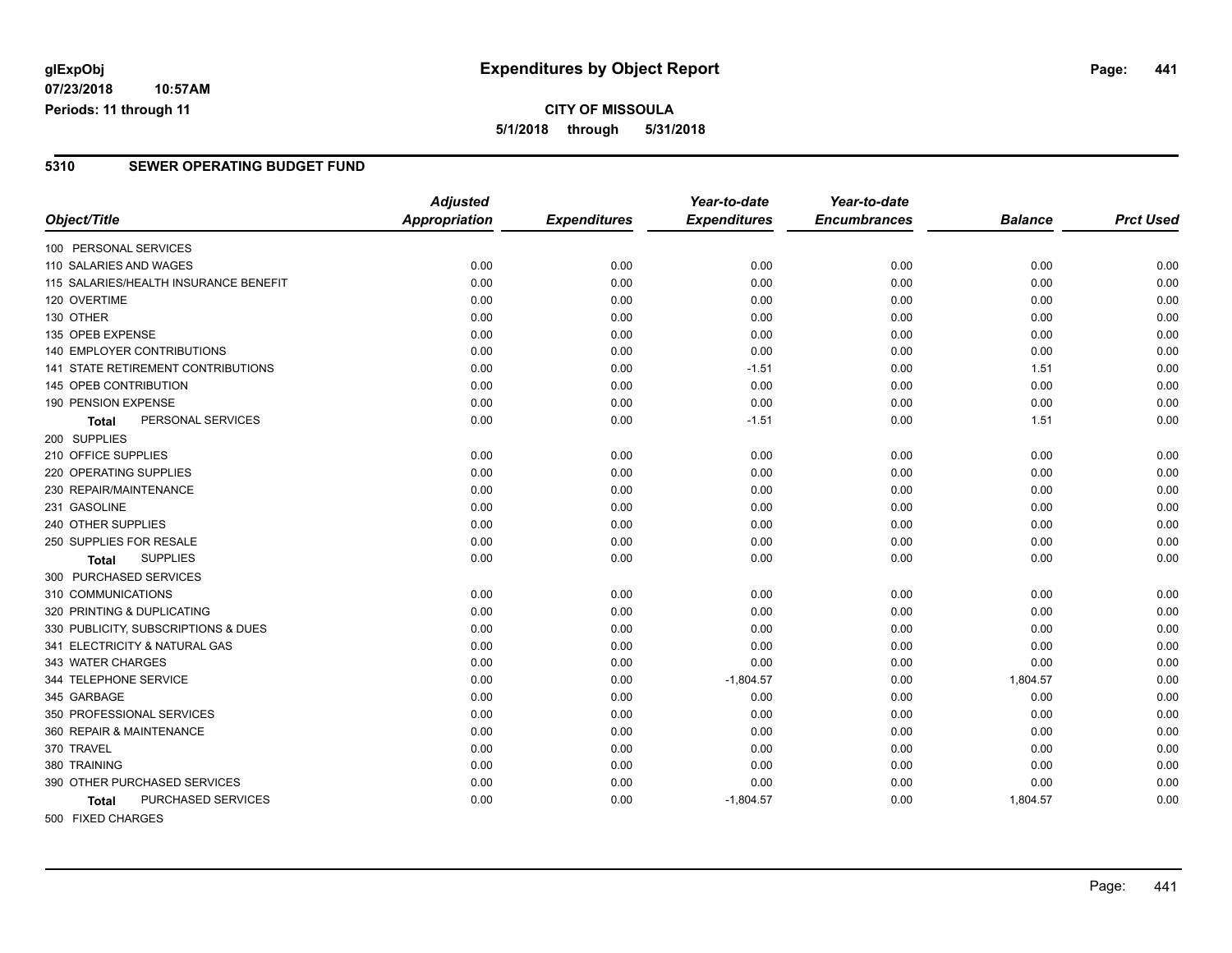# **glExpObj Expenditures by Object Report Page: 442**

#### **07/23/2018 10:57AM Periods: 11 through 11**

**CITY OF MISSOULA 5/1/2018 through 5/31/2018**

#### **5310 SEWER OPERATING BUDGET FUND**

|                              |                                   | <b>Adjusted</b>      |                     | Year-to-date        | Year-to-date        |                |                  |
|------------------------------|-----------------------------------|----------------------|---------------------|---------------------|---------------------|----------------|------------------|
| Object/Title                 |                                   | <b>Appropriation</b> | <b>Expenditures</b> | <b>Expenditures</b> | <b>Encumbrances</b> | <b>Balance</b> | <b>Prct Used</b> |
| 500 FIXED CHARGES            |                                   | 0.00                 | 0.00                | 0.00                | 0.00                | 0.00           | 0.00             |
| <b>Total</b>                 | <b>FIXED CHARGES</b>              | 0.00                 | 0.00                | 0.00                | 0.00                | 0.00           | 0.00             |
| 600 DEBT SERVICE             |                                   |                      |                     |                     |                     |                |                  |
| 610 PRINCIPAL                |                                   | 0.00                 | 0.00                | 0.00                | 0.00                | 0.00           | 0.00             |
| 620 INTEREST / SERVICE FEES  |                                   | 0.00                 | 0.00                | 0.00                | 0.00                | 0.00           | 0.00             |
| <b>Total</b>                 | <b>DEBT SERVICE</b>               | 0.00                 | 0.00                | 0.00                | 0.00                | 0.00           | 0.00             |
| 700 GRANTS & CONTRIBUTIONS   |                                   |                      |                     |                     |                     |                |                  |
| 700 GRANTS & CONTRIBUTIONS   |                                   | 0.00                 | 0.00                | 0.00                | 0.00                | 0.00           | 0.00             |
| <b>Total</b>                 | <b>GRANTS &amp; CONTRIBUTIONS</b> | 0.00                 | 0.00                | 0.00                | 0.00                | 0.00           | 0.00             |
| 800 OTHER OBJECTS            |                                   |                      |                     |                     |                     |                |                  |
| 820 TRANSFERS TO OTHER FUNDS |                                   | 0.00                 | 0.00                | 0.00                | 0.00                | 0.00           | 0.00             |
| 830 DEPRECIATION             |                                   | 0.00                 | 0.00                | 0.00                | 0.00                | 0.00           | 0.00             |
| <b>Total</b>                 | OTHER OBJECTS                     | 0.00                 | 0.00                | 0.00                | 0.00                | 0.00           | 0.00             |
| 900 CAPITAL OUTLAY           |                                   |                      |                     |                     |                     |                |                  |
| 910 LAND                     |                                   | 0.00                 | 0.00                | 0.00                | 0.00                | 0.00           | 0.00             |
| 920 BUILDINGS                |                                   | 0.00                 | 0.00                | 0.00                | 0.00                | 0.00           | 0.00             |
| 930 IMPROVEMENTS             |                                   | 0.00                 | 0.00                | 0.00                | 0.00                | 0.00           | 0.00             |
| 940 MACHINERY & EQUIPMENT    |                                   | 0.00                 | 0.00                | 0.00                | 0.00                | 0.00           | 0.00             |
| <b>Total</b>                 | CAPITAL OUTLAY                    | 0.00                 | 0.00                | 0.00                | 0.00                | 0.00           | 0.00             |
| <b>Total</b>                 | SEWER OPERATING BUDGET FUND       | 0.00                 | 0.00                | $-1,806.08$         | 0.00                | 1,806.08       | 0.00             |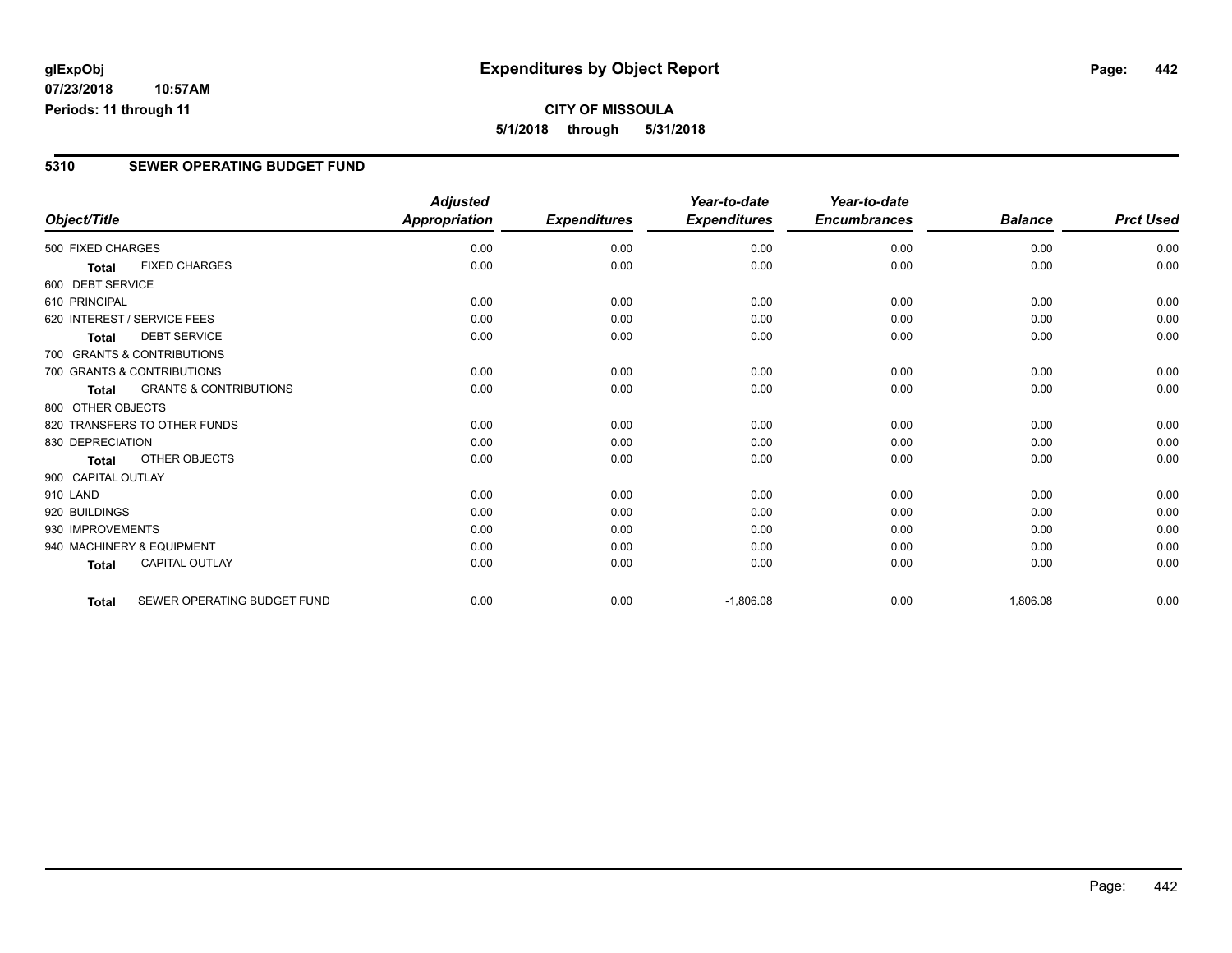# **5311 WASTEWATER UTILITY FUND**<br>330 WASTEWATER\ COMPOST UTI

|                                     | <b>Adjusted</b> |                     | Year-to-date        | Year-to-date        |                |                  |
|-------------------------------------|-----------------|---------------------|---------------------|---------------------|----------------|------------------|
| Object/Title                        | Appropriation   | <b>Expenditures</b> | <b>Expenditures</b> | <b>Encumbrances</b> | <b>Balance</b> | <b>Prct Used</b> |
| 100 PERSONAL SERVICES               |                 |                     |                     |                     |                |                  |
| 110 SALARIES AND WAGES              | 1,539,450.00    | 153,342.36          | 1,423,539.76        | 0.00                | 115,910.24     | 92.47            |
| 120 OVERTIME                        | 19.000.00       | 4,912.69            | 38.166.44           | 0.00                | $-19,166.44$   | 200.88           |
| 130 OTHER                           | 51,957.00       | 0.00                | 0.00                | 0.00                | 51,957.00      | 0.00             |
| <b>140 EMPLOYER CONTRIBUTIONS</b>   | 732,295.00      | 56,212.66           | 631,184.80          | 0.00                | 101,110.20     | 86.19            |
| 141 STATE RETIREMENT CONTRIBUTIONS  | 1,558.00        | 153.34              | 1,634.61            | 0.00                | $-76.61$       | 104.92           |
| 190 PENSION EXPENSE                 | 0.00            | 0.00                | 0.00                | 0.00                | 0.00           | 0.00             |
| PERSONAL SERVICES<br><b>Total</b>   | 2,344,260.00    | 214,621.05          | 2,094,525.61        | 0.00                | 249,734.39     | 89.35            |
| 200 SUPPLIES                        |                 |                     |                     |                     |                |                  |
| 210 OFFICE SUPPLIES                 | 3,400.00        | 1,190.75            | 3,408.41            | 0.00                | $-8.41$        | 100.25           |
| 220 OPERATING SUPPLIES              | 343,220.00      | 24,871.43           | 289,608.87          | 0.00                | 53,611.13      | 84.38            |
| 230 REPAIR/MAINTENANCE              | 422,000.00      | 40,866.61           | 345,470.91          | 0.00                | 76,529.09      | 81.87            |
| 231 GASOLINE                        | 130,000.00      | 0.00                | 29,763.73           | 0.00                | 100,236.27     | 22.90            |
| 240 OTHER SUPPLIES                  | 4,000.00        | 338.06              | 4,712.44            | 0.00                | $-712.44$      | 117.81           |
| <b>SUPPLIES</b><br>Total            | 902,620.00      | 67,266.85           | 672,964.36          | 0.00                | 229,655.64     | 74.56            |
| 300 PURCHASED SERVICES              |                 |                     |                     |                     |                |                  |
| 310 COMMUNICATIONS                  | 3,684.00        | 192.81              | 873.95              | 0.00                | 2,810.05       | 23.72            |
| 320 PRINTING & DUPLICATING          | 8,000.00        | 496.44              | 1,769.27            | 0.00                | 6,230.73       | 22.12            |
| 330 PUBLICITY, SUBSCRIPTIONS & DUES | 3,000.00        | 449.92              | 18,672.33           | 0.00                | $-15,672.33$   | 622.41           |
| 341 ELECTRICITY & NATURAL GAS       | 658,036.00      | 55,645.88           | 528,582.90          | 0.00                | 129,453.10     | 80.33            |
| 343 WATER CHARGES                   | 10,248.00       | 679.01              | 6,094.72            | 0.00                | 4,153.28       | 59.47            |
| 344 TELEPHONE SERVICE               | 19,604.00       | 2,020.98            | 22,538.19           | 0.00                | $-2,934.19$    | 114.97           |
| 345 GARBAGE                         | 22,285.00       | 4,892.68            | 27,588.95           | 0.00                | $-5,303.95$    | 123.80           |
| 350 PROFESSIONAL SERVICES           | 358,700.00      | 6,939.68            | 58,927.56           | 0.00                | 299,772.44     | 16.43            |
| 360 REPAIR & MAINTENANCE            | 827,212.00      | 58,148.84           | 477,628.63          | 0.00                | 349,583.37     | 57.74            |
| 370 TRAVEL                          | 14,500.00       | 307.74              | 4,865.86            | 0.00                | 9,634.14       | 33.56            |
| 380 TRAINING                        | 10,600.00       | 620.00              | 4,204.23            | 0.00                | 6,395.77       | 39.66            |
| 390 OTHER PURCHASED SERVICES        | 445,887.00      | 0.00                | 222,943.50          | 0.00                | 222,943.50     | 50.00            |
| PURCHASED SERVICES<br>Total         | 2,381,756.00    | 130,393.98          | 1,374,690.09        | 0.00                | 1,007,065.91   | 57.72            |
| 500 FIXED CHARGES                   |                 |                     |                     |                     |                |                  |
| 500 FIXED CHARGES                   | 1,460,940.00    | 0.00                | 696,485.39          | 0.00                | 764,454.61     | 47.67            |
| <b>530 RENT</b>                     | 0.00            | 100.00              | 600.00              | 0.00                | $-600.00$      | 0.00             |
| 550 MERCHANT SERVICE FEES           | 0.00            | 0.00                | 0.00                | 0.00                | 0.00           | 0.00             |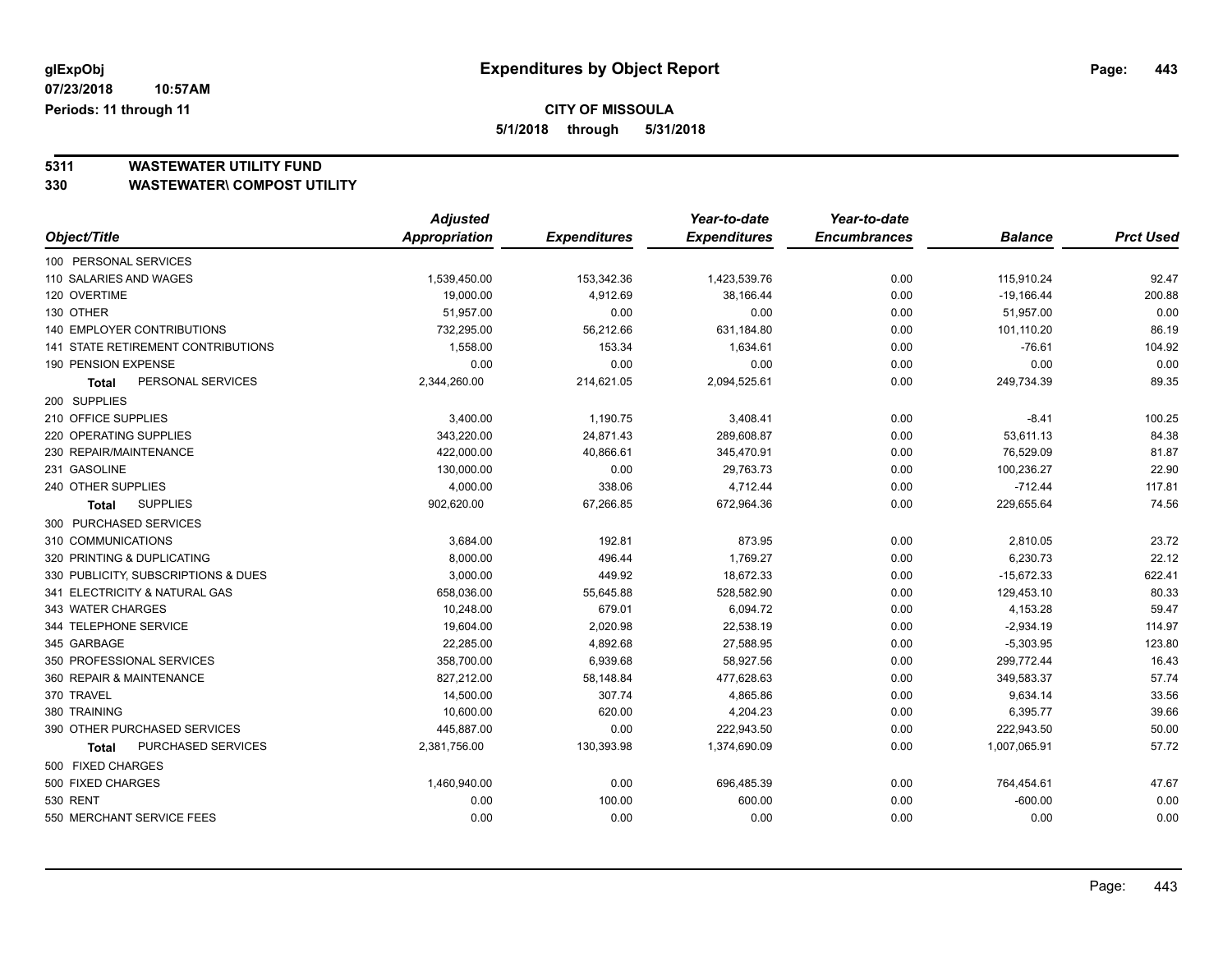# **5311 WASTEWATER UTILITY FUND**<br>330 WASTEWATER\ COMPOST UTI

|                    |                                    | <b>Adjusted</b> |                     | Year-to-date        | Year-to-date        |                |                  |
|--------------------|------------------------------------|-----------------|---------------------|---------------------|---------------------|----------------|------------------|
| Object/Title       |                                    | Appropriation   | <b>Expenditures</b> | <b>Expenditures</b> | <b>Encumbrances</b> | <b>Balance</b> | <b>Prct Used</b> |
| <b>Total</b>       | <b>FIXED CHARGES</b>               | 1,460,940.00    | 100.00              | 697,085.39          | 0.00                | 763,854.61     | 47.71            |
| 600 DEBT SERVICE   |                                    |                 |                     |                     |                     |                |                  |
| 610 PRINCIPAL      |                                    | 1,868,107.00    | 763,618.96          | 1,444,214.04        | 0.00                | 423,892.96     | 77.31            |
|                    | 620 INTEREST / SERVICE FEES        | 876,202.00      | 352,322.09          | 768,782.18          | 0.00                | 107,419.82     | 87.74            |
| <b>Total</b>       | <b>DEBT SERVICE</b>                | 2,744,309.00    | 1,115,941.05        | 2,212,996.22        | 0.00                | 531,312.78     | 80.64            |
|                    | 700 GRANTS & CONTRIBUTIONS         |                 |                     |                     |                     |                |                  |
|                    | 700 GRANTS & CONTRIBUTIONS         | 1,500.00        | 0.00                | 0.00                | 0.00                | 1,500.00       | 0.00             |
| <b>Total</b>       | <b>GRANTS &amp; CONTRIBUTIONS</b>  | 1,500.00        | 0.00                | 0.00                | 0.00                | 1,500.00       | 0.00             |
| 800 OTHER OBJECTS  |                                    |                 |                     |                     |                     |                |                  |
| 800 OTHER OBJECTS  |                                    | 0.00            | 0.00                | 0.00                | 0.00                | 0.00           | 0.00             |
|                    | 820 TRANSFERS TO OTHER FUNDS       | 0.00            | 0.00                | 0.00                | 0.00                | 0.00           | 0.00             |
| <b>Total</b>       | OTHER OBJECTS                      | 0.00            | 0.00                | 0.00                | 0.00                | 0.00           | 0.00             |
| 900 CAPITAL OUTLAY |                                    |                 |                     |                     |                     |                |                  |
| 910 LAND           |                                    | 0.00            | 0.00                | 999.60              | 0.00                | $-999.60$      | 0.00             |
| 920 BUILDINGS      |                                    | 0.00            | 5,563.50            | 37.937.09           | 0.00                | $-37.937.09$   | 0.00             |
| 930 IMPROVEMENTS   |                                    | 1,694,223.00    | 464,133.79          | 1,523,076.64        | 0.00                | 171,146.36     | 89.90            |
|                    | 940 MACHINERY & EQUIPMENT          | 0.00            | 0.00                | 52,993.72           | 0.00                | $-52,993.72$   | 0.00             |
| <b>Total</b>       | <b>CAPITAL OUTLAY</b>              | 1,694,223.00    | 469,697.29          | 1,615,007.05        | 0.00                | 79,215.95      | 95.32            |
| <b>Total</b>       | <b>WASTEWATER\ COMPOST UTILITY</b> | 11,529,608.00   | 1,998,020.22        | 8,667,268.72        | 0.00                | 2,862,339.28   | 75.17            |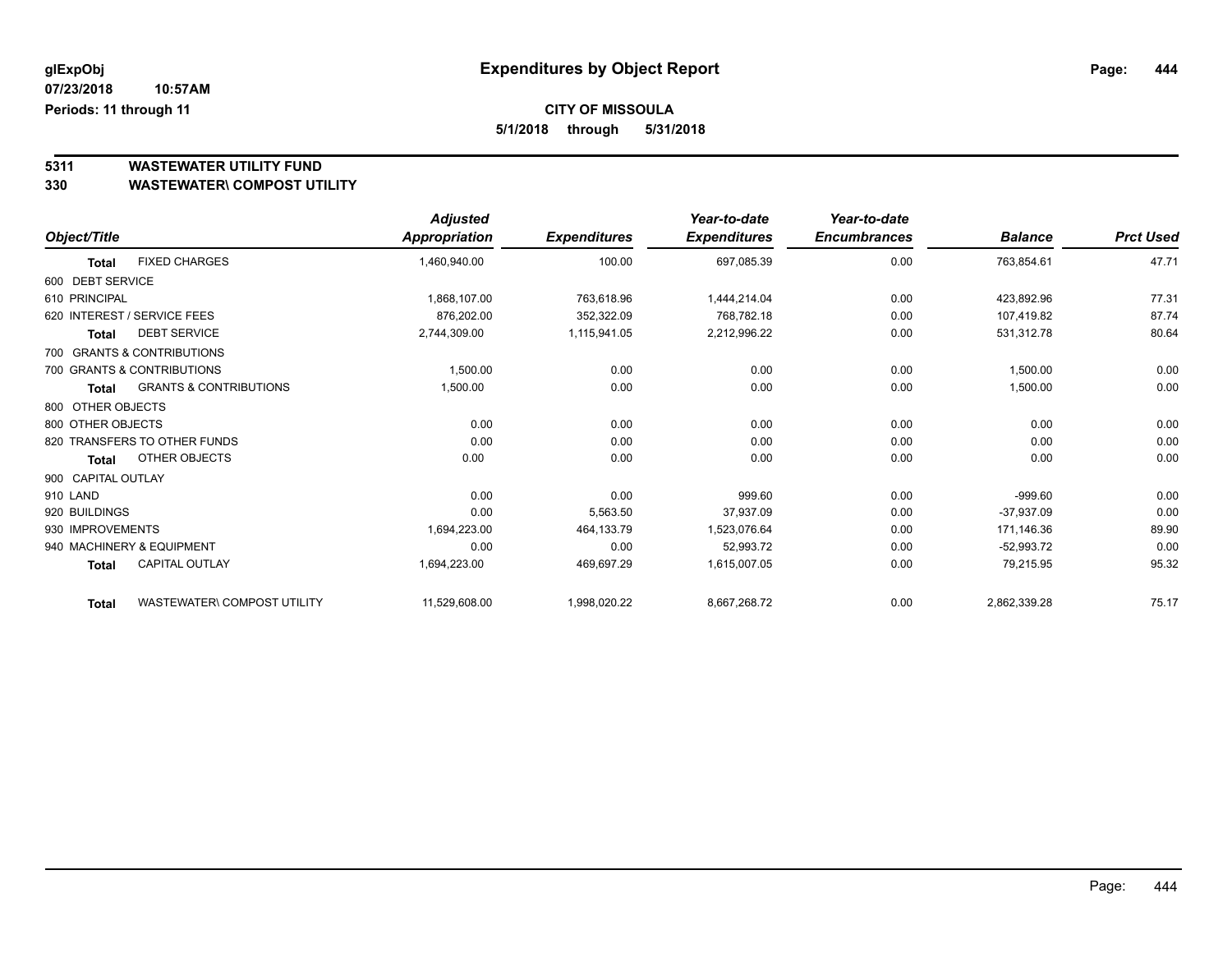#### **5311 WASTEWATER UTILITY FUND**

|                                      | <b>Adjusted</b> |                     | Year-to-date        | Year-to-date        |                |                  |
|--------------------------------------|-----------------|---------------------|---------------------|---------------------|----------------|------------------|
| Object/Title                         | Appropriation   | <b>Expenditures</b> | <b>Expenditures</b> | <b>Encumbrances</b> | <b>Balance</b> | <b>Prct Used</b> |
| 100 PERSONAL SERVICES                |                 |                     |                     |                     |                |                  |
| 110 SALARIES AND WAGES               | 1,539,450.00    | 153,342.36          | 1,423,539.76        | 0.00                | 115,910.24     | 92.47            |
| 120 OVERTIME                         | 19,000.00       | 4,912.69            | 38,166.44           | 0.00                | $-19,166.44$   | 200.88           |
| 130 OTHER                            | 51,957.00       | 0.00                | 0.00                | 0.00                | 51,957.00      | 0.00             |
| <b>140 EMPLOYER CONTRIBUTIONS</b>    | 732,295.00      | 56,212.66           | 631,184.80          | 0.00                | 101,110.20     | 86.19            |
| 141 STATE RETIREMENT CONTRIBUTIONS   | 1,558.00        | 153.34              | 1,634.61            | 0.00                | $-76.61$       | 104.92           |
| 190 PENSION EXPENSE                  | 0.00            | 0.00                | 0.00                | 0.00                | 0.00           | 0.00             |
| PERSONAL SERVICES<br>Total           | 2,344,260.00    | 214,621.05          | 2,094,525.61        | 0.00                | 249,734.39     | 89.35            |
| 200 SUPPLIES                         |                 |                     |                     |                     |                |                  |
| 210 OFFICE SUPPLIES                  | 3,400.00        | 1,190.75            | 3,408.41            | 0.00                | $-8.41$        | 100.25           |
| 220 OPERATING SUPPLIES               | 343,220.00      | 24,871.43           | 289,608.87          | 0.00                | 53,611.13      | 84.38            |
| 230 REPAIR/MAINTENANCE               | 422,000.00      | 40,866.61           | 345,470.91          | 0.00                | 76,529.09      | 81.87            |
| 231 GASOLINE                         | 130,000.00      | 0.00                | 29,763.73           | 0.00                | 100,236.27     | 22.90            |
| 240 OTHER SUPPLIES                   | 4,000.00        | 338.06              | 4,712.44            | 0.00                | $-712.44$      | 117.81           |
| <b>SUPPLIES</b><br><b>Total</b>      | 902,620.00      | 67,266.85           | 672,964.36          | 0.00                | 229,655.64     | 74.56            |
| 300 PURCHASED SERVICES               |                 |                     |                     |                     |                |                  |
| 310 COMMUNICATIONS                   | 3,684.00        | 192.81              | 873.95              | 0.00                | 2,810.05       | 23.72            |
| 320 PRINTING & DUPLICATING           | 8,000.00        | 496.44              | 1,769.27            | 0.00                | 6,230.73       | 22.12            |
| 330 PUBLICITY, SUBSCRIPTIONS & DUES  | 3,000.00        | 449.92              | 18,672.33           | 0.00                | $-15,672.33$   | 622.41           |
| 341 ELECTRICITY & NATURAL GAS        | 658,036.00      | 55,645.88           | 528,582.90          | 0.00                | 129,453.10     | 80.33            |
| 343 WATER CHARGES                    | 10,248.00       | 679.01              | 6,094.72            | 0.00                | 4,153.28       | 59.47            |
| 344 TELEPHONE SERVICE                | 19,604.00       | 2,020.98            | 22,538.19           | 0.00                | $-2,934.19$    | 114.97           |
| 345 GARBAGE                          | 22,285.00       | 4,892.68            | 27,588.95           | 0.00                | $-5,303.95$    | 123.80           |
| 350 PROFESSIONAL SERVICES            | 358,700.00      | 6,939.68            | 58,927.56           | 0.00                | 299,772.44     | 16.43            |
| 360 REPAIR & MAINTENANCE             | 827,212.00      | 58,148.84           | 477,628.63          | 0.00                | 349,583.37     | 57.74            |
| 370 TRAVEL                           | 14,500.00       | 307.74              | 4,865.86            | 0.00                | 9,634.14       | 33.56            |
| 380 TRAINING                         | 10,600.00       | 620.00              | 4,204.23            | 0.00                | 6,395.77       | 39.66            |
| 390 OTHER PURCHASED SERVICES         | 445,887.00      | 0.00                | 222,943.50          | 0.00                | 222,943.50     | 50.00            |
| PURCHASED SERVICES<br>Total          | 2,381,756.00    | 130,393.98          | 1,374,690.09        | 0.00                | 1,007,065.91   | 57.72            |
| 500 FIXED CHARGES                    |                 |                     |                     |                     |                |                  |
| 500 FIXED CHARGES                    | 1,460,940.00    | 0.00                | 696,485.39          | 0.00                | 764,454.61     | 47.67            |
| 530 RENT                             | 0.00            | 100.00              | 600.00              | 0.00                | $-600.00$      | 0.00             |
| 550 MERCHANT SERVICE FEES            | 0.00            | 0.00                | 0.00                | 0.00                | 0.00           | 0.00             |
| <b>FIXED CHARGES</b><br><b>Total</b> | 1,460,940.00    | 100.00              | 697,085.39          | 0.00                | 763,854.61     | 47.71            |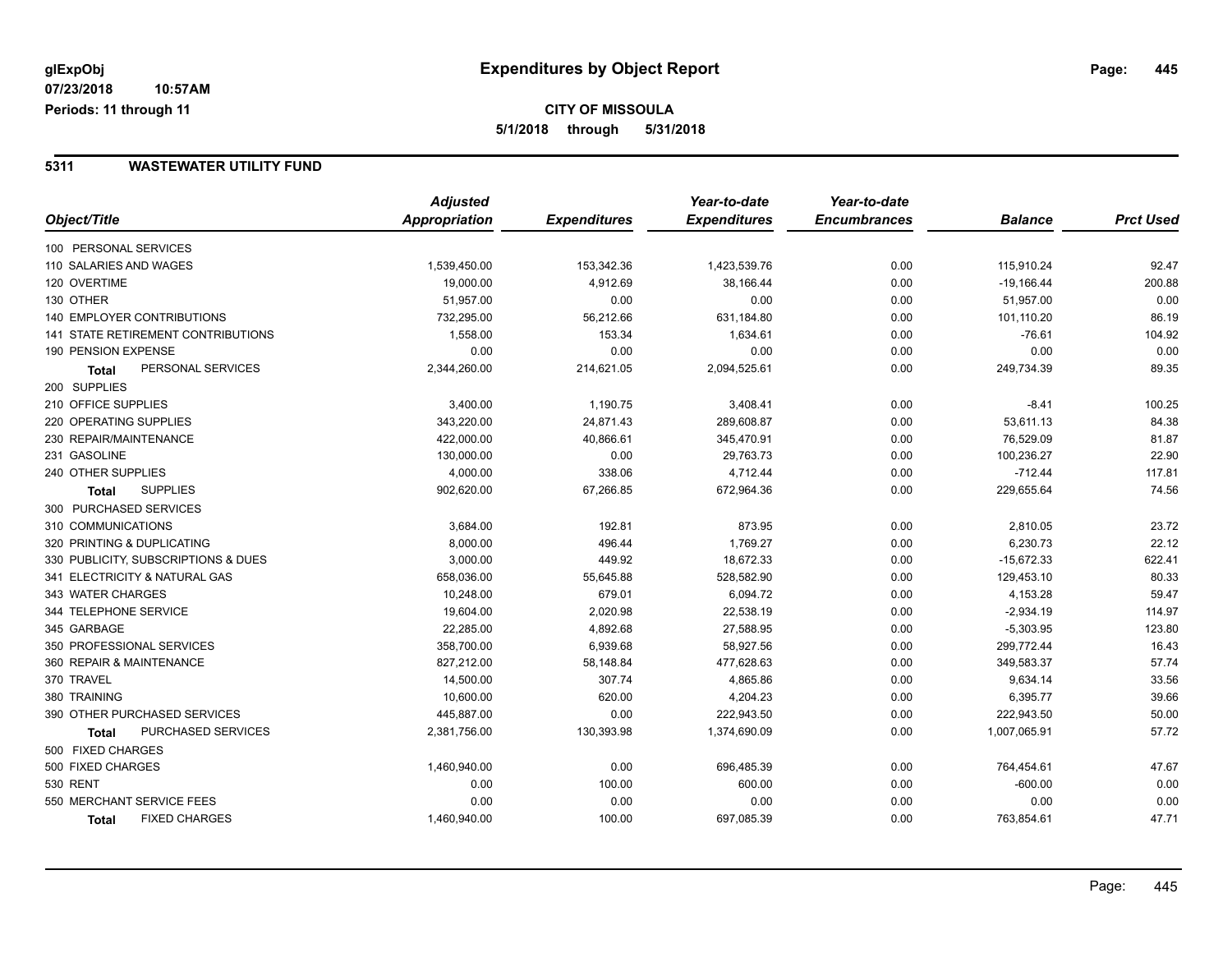### **5311 WASTEWATER UTILITY FUND**

|                    |                                   | <b>Adjusted</b> |                     | Year-to-date        | Year-to-date        |                |                  |
|--------------------|-----------------------------------|-----------------|---------------------|---------------------|---------------------|----------------|------------------|
| Object/Title       |                                   | Appropriation   | <b>Expenditures</b> | <b>Expenditures</b> | <b>Encumbrances</b> | <b>Balance</b> | <b>Prct Used</b> |
| 600 DEBT SERVICE   |                                   |                 |                     |                     |                     |                |                  |
| 610 PRINCIPAL      |                                   | 1,868,107.00    | 763,618.96          | 1,444,214.04        | 0.00                | 423,892.96     | 77.31            |
|                    | 620 INTEREST / SERVICE FEES       | 876,202.00      | 352,322.09          | 768,782.18          | 0.00                | 107,419.82     | 87.74            |
| <b>Total</b>       | <b>DEBT SERVICE</b>               | 2,744,309.00    | 1,115,941.05        | 2,212,996.22        | 0.00                | 531,312.78     | 80.64            |
|                    | 700 GRANTS & CONTRIBUTIONS        |                 |                     |                     |                     |                |                  |
|                    | 700 GRANTS & CONTRIBUTIONS        | 1,500.00        | 0.00                | 0.00                | 0.00                | 1,500.00       | 0.00             |
| <b>Total</b>       | <b>GRANTS &amp; CONTRIBUTIONS</b> | 1,500.00        | 0.00                | 0.00                | 0.00                | 1,500.00       | 0.00             |
| 800 OTHER OBJECTS  |                                   |                 |                     |                     |                     |                |                  |
| 800 OTHER OBJECTS  |                                   | 0.00            | 0.00                | 0.00                | 0.00                | 0.00           | 0.00             |
|                    | 820 TRANSFERS TO OTHER FUNDS      | 0.00            | 0.00                | 0.00                | 0.00                | 0.00           | 0.00             |
| Total              | <b>OTHER OBJECTS</b>              | 0.00            | 0.00                | 0.00                | 0.00                | 0.00           | 0.00             |
| 900 CAPITAL OUTLAY |                                   |                 |                     |                     |                     |                |                  |
| 910 LAND           |                                   | 0.00            | 0.00                | 999.60              | 0.00                | $-999.60$      | 0.00             |
| 920 BUILDINGS      |                                   | 0.00            | 5,563.50            | 37,937.09           | 0.00                | $-37,937.09$   | 0.00             |
| 930 IMPROVEMENTS   |                                   | 1,694,223.00    | 464,133.79          | 1,523,076.64        | 0.00                | 171,146.36     | 89.90            |
|                    | 940 MACHINERY & EQUIPMENT         | 0.00            | 0.00                | 52,993.72           | 0.00                | $-52,993.72$   | 0.00             |
| Total              | <b>CAPITAL OUTLAY</b>             | 1,694,223.00    | 469,697.29          | 1,615,007.05        | 0.00                | 79,215.95      | 95.32            |
| <b>Total</b>       | WASTEWATER UTILITY FUND           | 11,529,608.00   | 1,998,020.22        | 8,667,268.72        | 0.00                | 2,862,339.28   | 75.17            |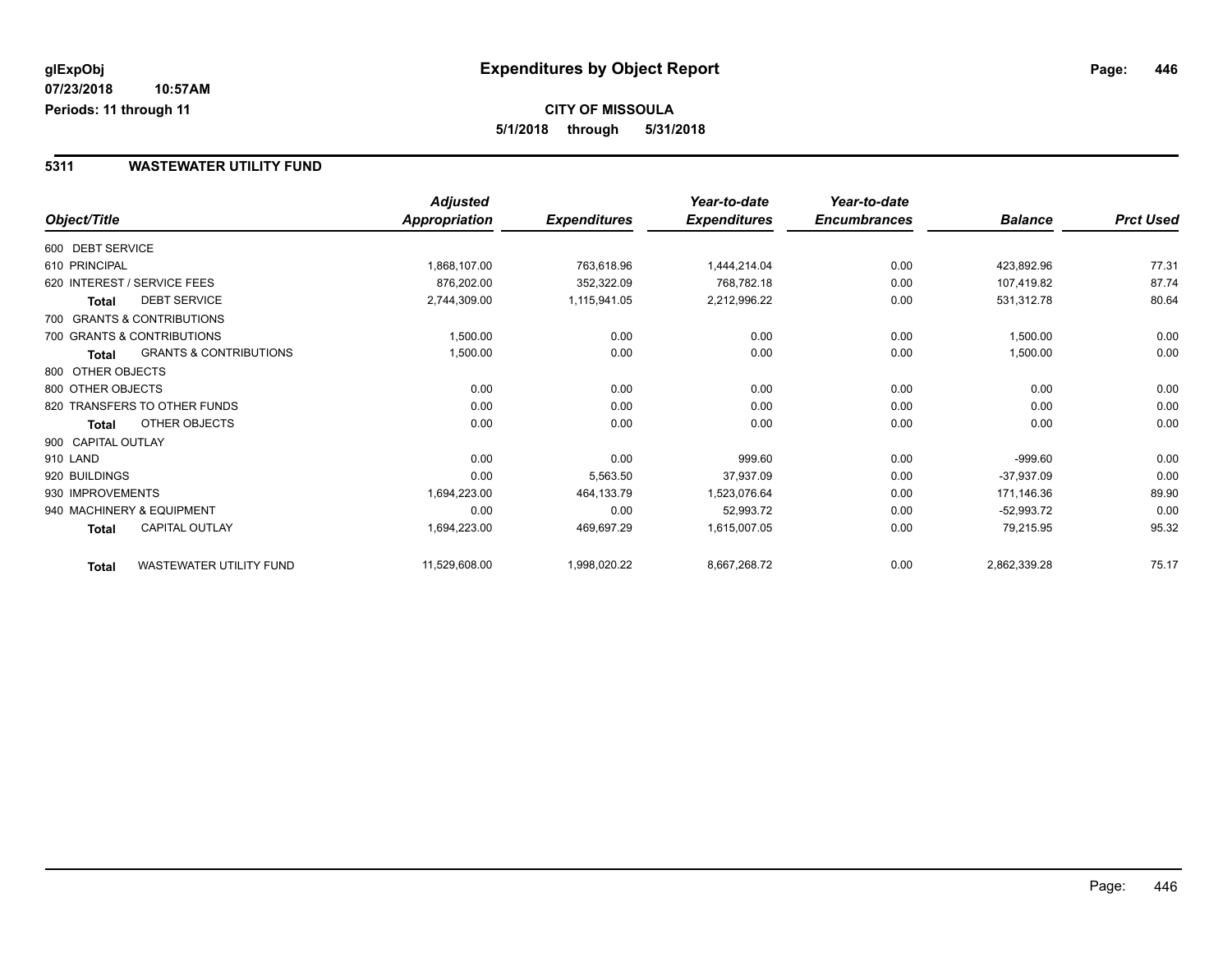**CITY OF MISSOULA 5/1/2018 through 5/31/2018**

# **5315 SEWER LOAN FUND**

|                        |                                    | <b>Adjusted</b>      |                     | Year-to-date        | Year-to-date        |                |                  |
|------------------------|------------------------------------|----------------------|---------------------|---------------------|---------------------|----------------|------------------|
| Object/Title           |                                    | <b>Appropriation</b> | <b>Expenditures</b> | <b>Expenditures</b> | <b>Encumbrances</b> | <b>Balance</b> | <b>Prct Used</b> |
| 300 PURCHASED SERVICES |                                    |                      |                     |                     |                     |                |                  |
|                        | 390 OTHER PURCHASED SERVICES       | 0.00                 | 0.00                | 18.285.37           | 0.00                | $-18.285.37$   | 0.00             |
| <b>Total</b>           | <b>PURCHASED SERVICES</b>          | 0.00                 | 0.00                | 18,285.37           | 0.00                | $-18.285.37$   | 0.00             |
| 800 OTHER OBJECTS      |                                    |                      |                     |                     |                     |                |                  |
|                        | 820 TRANSFERS TO OTHER FUNDS       | 0.00                 | 0.00                | 0.00                | 0.00                | 0.00           | 0.00             |
| 845 CONTINGENCY        |                                    | 0.00                 | 0.00                | 0.00                | 0.00                | 0.00           | 0.00             |
| <b>Total</b>           | OTHER OBJECTS                      | 0.00                 | 0.00                | 0.00                | 0.00                | 0.00           | 0.00             |
| <b>Total</b>           | <b>WASTEWATER\ COMPOST UTILITY</b> | 0.00                 | 0.00                | 18.285.37           | 0.00                | $-18.285.37$   | 0.00             |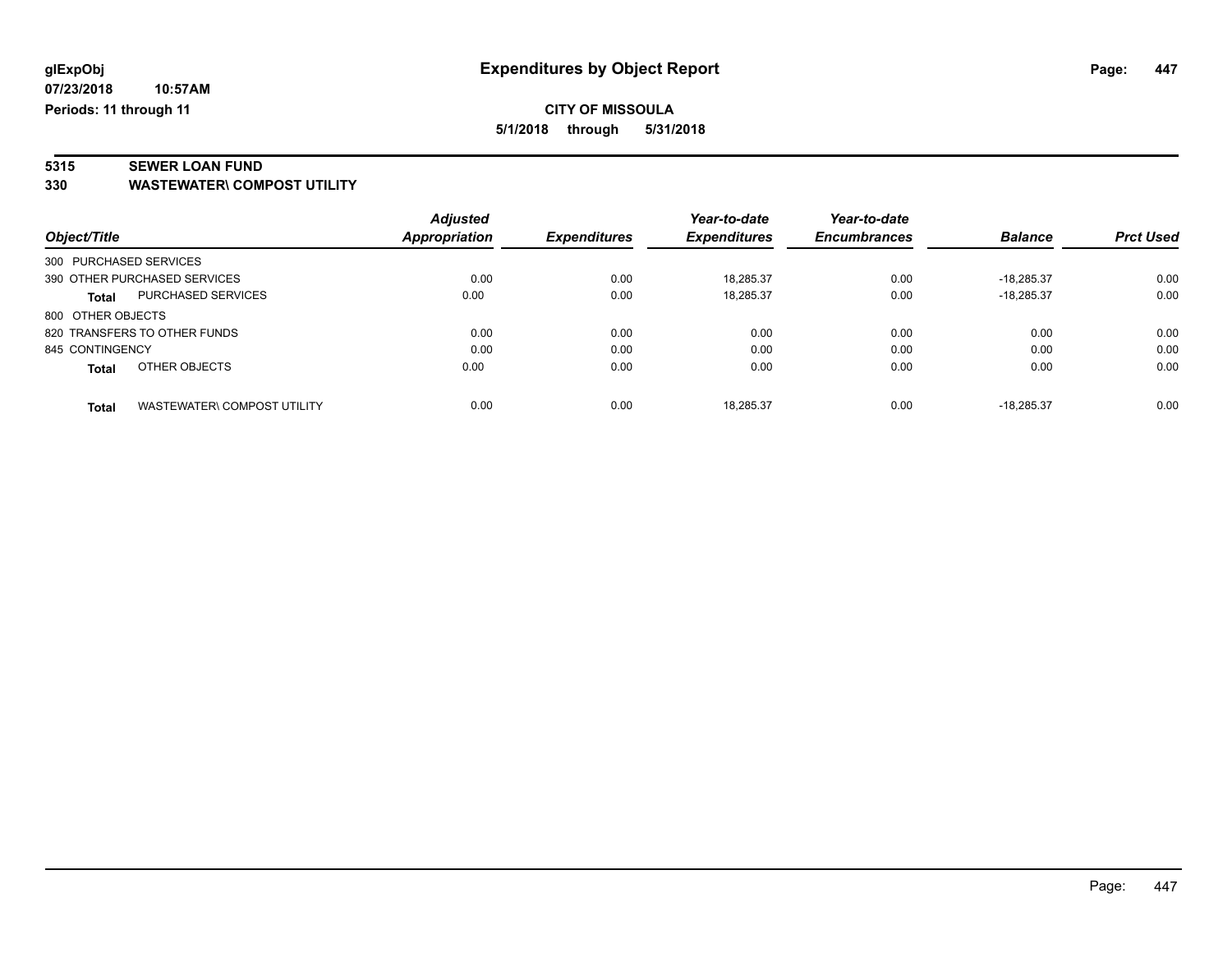#### **5315 SEWER LOAN FUND**

|                                        | <b>Adjusted</b> |                     | Year-to-date        | Year-to-date        |                |                  |
|----------------------------------------|-----------------|---------------------|---------------------|---------------------|----------------|------------------|
| Object/Title                           | Appropriation   | <b>Expenditures</b> | <b>Expenditures</b> | <b>Encumbrances</b> | <b>Balance</b> | <b>Prct Used</b> |
| 300 PURCHASED SERVICES                 |                 |                     |                     |                     |                |                  |
| 390 OTHER PURCHASED SERVICES           | 0.00            | 0.00                | 18.285.37           | 0.00                | $-18.285.37$   | 0.00             |
| PURCHASED SERVICES<br><b>Total</b>     | 0.00            | 0.00                | 18,285.37           | 0.00                | $-18.285.37$   | 0.00             |
| 800 OTHER OBJECTS                      |                 |                     |                     |                     |                |                  |
| 820 TRANSFERS TO OTHER FUNDS           | 0.00            | 0.00                | 0.00                | 0.00                | 0.00           | 0.00             |
| 845 CONTINGENCY                        | 0.00            | 0.00                | 0.00                | 0.00                | 0.00           | 0.00             |
| OTHER OBJECTS<br><b>Total</b>          | 0.00            | 0.00                | 0.00                | 0.00                | 0.00           | 0.00             |
| <b>SEWER LOAN FUND</b><br><b>Total</b> | 0.00            | 0.00                | 18.285.37           | 0.00                | $-18.285.37$   | 0.00             |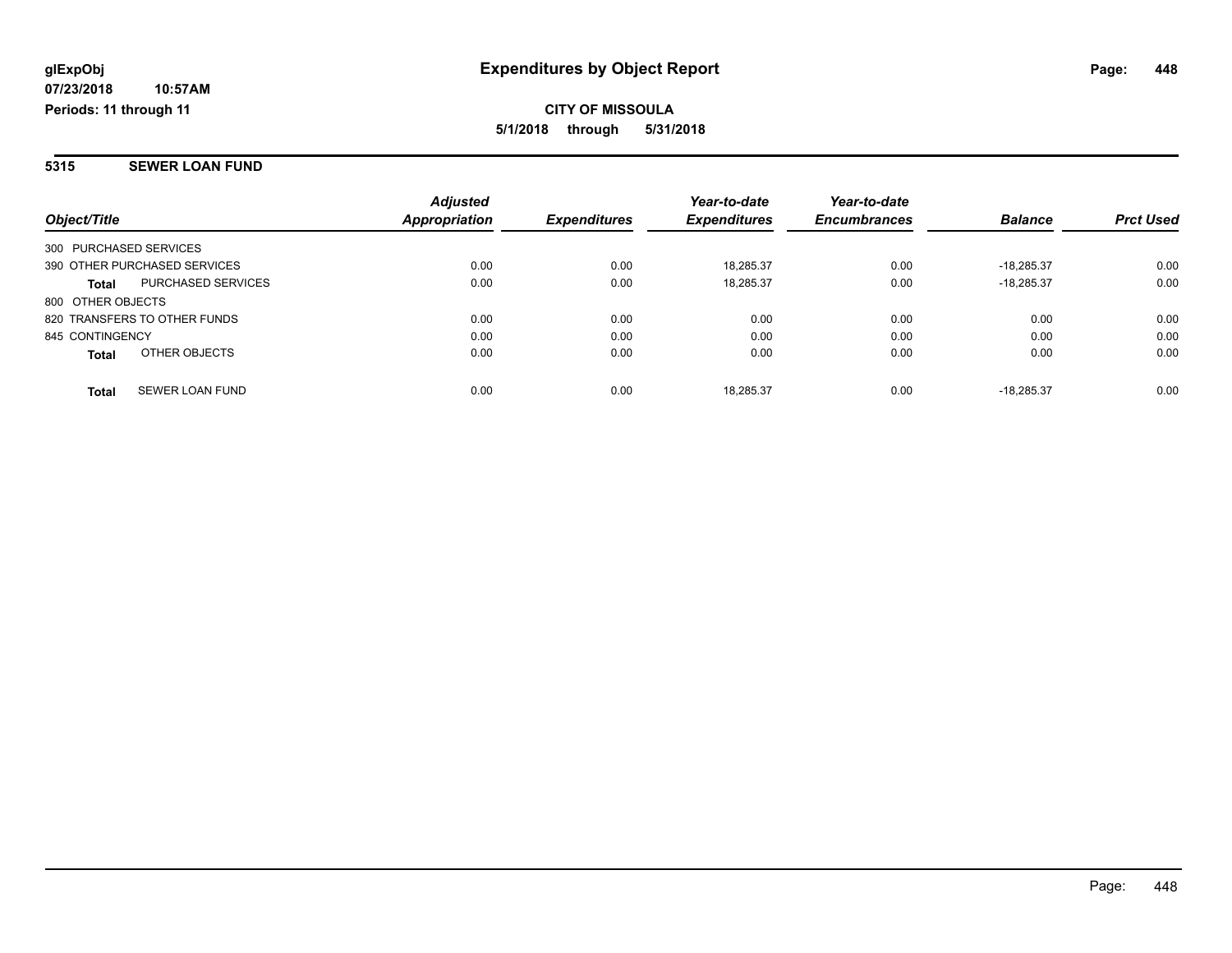# **5320 SEWER REPLACEMENT & DEPRECIATION FUND**

|                          |                                    | <b>Adjusted</b>      |                     | Year-to-date        | Year-to-date        |                |                  |
|--------------------------|------------------------------------|----------------------|---------------------|---------------------|---------------------|----------------|------------------|
| Object/Title             |                                    | <b>Appropriation</b> | <b>Expenditures</b> | <b>Expenditures</b> | <b>Encumbrances</b> | <b>Balance</b> | <b>Prct Used</b> |
| 300 PURCHASED SERVICES   |                                    |                      |                     |                     |                     |                |                  |
|                          | 350 PROFESSIONAL SERVICES          | 0.00                 | 0.00                | 0.00                | 0.00                | 0.00           | 0.00             |
| 360 REPAIR & MAINTENANCE |                                    | 0.00                 | 0.00                | 0.00                | 0.00                | 0.00           | 0.00             |
| <b>Total</b>             | PURCHASED SERVICES                 | 0.00                 | 0.00                | 0.00                | 0.00                | 0.00           | 0.00             |
| 600 DEBT SERVICE         |                                    |                      |                     |                     |                     |                |                  |
| 610 PRINCIPAL            |                                    | 0.00                 | $-27,185.96$        | 0.00                | 0.00                | 0.00           | 0.00             |
|                          | 620 INTEREST / SERVICE FEES        | 0.00                 | $-874.88$           | 0.00                | 0.00                | 0.00           | 0.00             |
| <b>Total</b>             | <b>DEBT SERVICE</b>                | 0.00                 | $-28,060.84$        | 0.00                | 0.00                | 0.00           | 0.00             |
| 800 OTHER OBJECTS        |                                    |                      |                     |                     |                     |                |                  |
|                          | 820 TRANSFERS TO OTHER FUNDS       | 0.00                 | 0.00                | 0.00                | 0.00                | 0.00           | 0.00             |
| 830 DEPRECIATION         |                                    | 0.00                 | 0.00                | 0.00                | 0.00                | 0.00           | 0.00             |
| <b>Total</b>             | OTHER OBJECTS                      | 0.00                 | 0.00                | 0.00                | 0.00                | 0.00           | 0.00             |
| 900 CAPITAL OUTLAY       |                                    |                      |                     |                     |                     |                |                  |
| 910 LAND                 |                                    | 0.00                 | 0.00                | 0.00                | 0.00                | 0.00           | 0.00             |
| 920 BUILDINGS            |                                    | 0.00                 | 0.00                | 0.00                | 0.00                | 0.00           | 0.00             |
| 930 IMPROVEMENTS         |                                    | 0.00                 | 0.00                | 0.00                | 0.00                | 0.00           | 0.00             |
|                          | 940 MACHINERY & EQUIPMENT          | 0.00                 | 0.00                | 0.00                | 0.00                | 0.00           | 0.00             |
| <b>Total</b>             | <b>CAPITAL OUTLAY</b>              | 0.00                 | 0.00                | 0.00                | 0.00                | 0.00           | 0.00             |
| <b>Total</b>             | <b>WASTEWATER\ COMPOST UTILITY</b> | 0.00                 | $-28,060.84$        | 0.00                | 0.00                | 0.00           | 0.00             |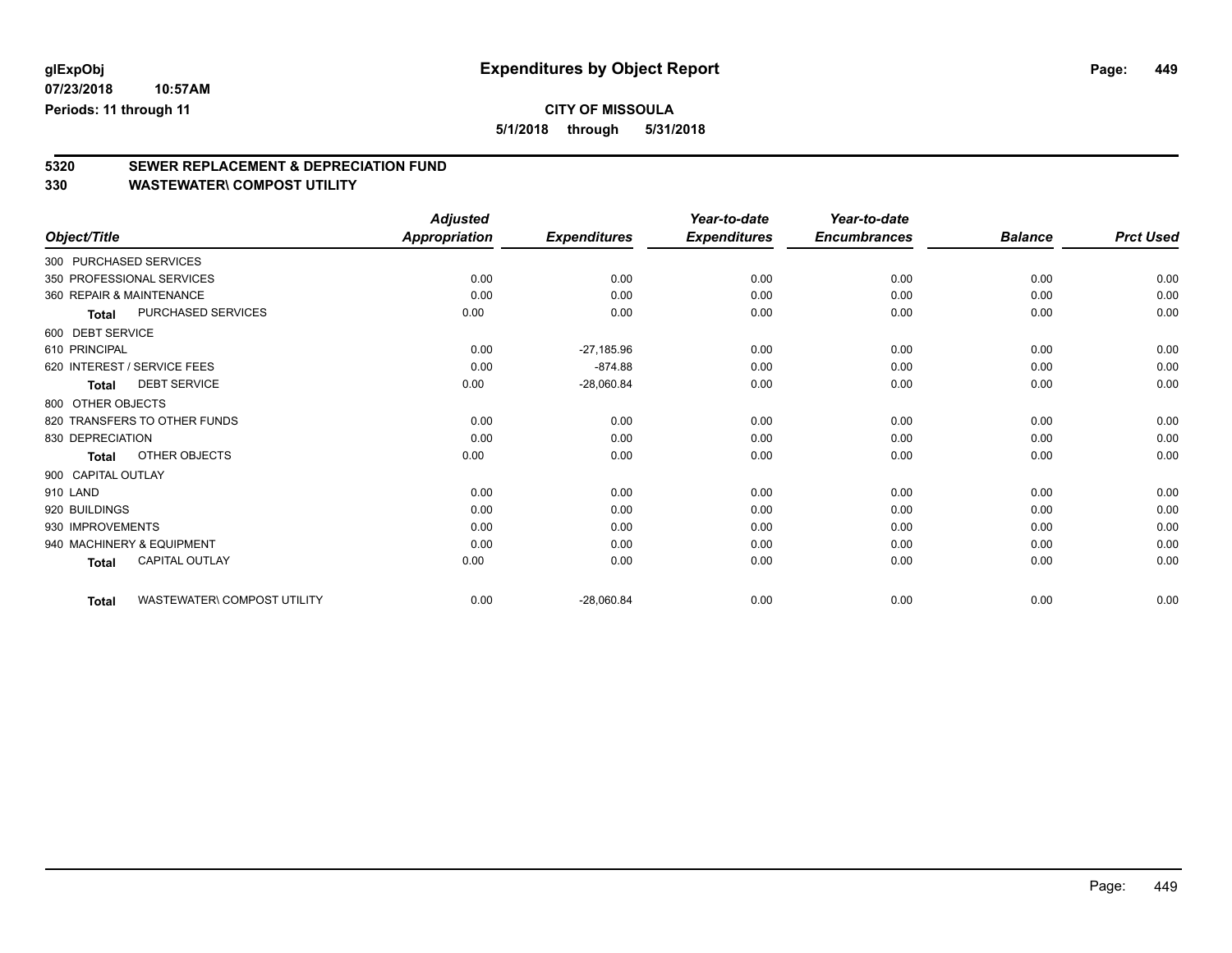# **5320 SEWER REPLACEMENT & DEPRECIATION FUND**

|                          |                                  | <b>Adjusted</b>      |                     | Year-to-date        | Year-to-date        |                |                  |
|--------------------------|----------------------------------|----------------------|---------------------|---------------------|---------------------|----------------|------------------|
| Object/Title             |                                  | <b>Appropriation</b> | <b>Expenditures</b> | <b>Expenditures</b> | <b>Encumbrances</b> | <b>Balance</b> | <b>Prct Used</b> |
| 300 PURCHASED SERVICES   |                                  |                      |                     |                     |                     |                |                  |
|                          | 350 PROFESSIONAL SERVICES        | 0.00                 | 0.00                | 0.00                | 0.00                | 0.00           | 0.00             |
| 360 REPAIR & MAINTENANCE |                                  | 0.00                 | 0.00                | 0.00                | 0.00                | 0.00           | 0.00             |
| Total                    | PURCHASED SERVICES               | 0.00                 | 0.00                | 0.00                | 0.00                | 0.00           | 0.00             |
| 600 DEBT SERVICE         |                                  |                      |                     |                     |                     |                |                  |
| 610 PRINCIPAL            |                                  | 0.00                 | $-27,185.96$        | 0.00                | 0.00                | 0.00           | 0.00             |
|                          | 620 INTEREST / SERVICE FEES      | 0.00                 | $-874.88$           | 0.00                | 0.00                | 0.00           | 0.00             |
| <b>Total</b>             | <b>DEBT SERVICE</b>              | 0.00                 | $-28,060.84$        | 0.00                | 0.00                | 0.00           | 0.00             |
| 800 OTHER OBJECTS        |                                  |                      |                     |                     |                     |                |                  |
|                          | 820 TRANSFERS TO OTHER FUNDS     | 0.00                 | 0.00                | 0.00                | 0.00                | 0.00           | 0.00             |
| 830 DEPRECIATION         |                                  | 0.00                 | 0.00                | 0.00                | 0.00                | 0.00           | 0.00             |
| Total                    | OTHER OBJECTS                    | 0.00                 | 0.00                | 0.00                | 0.00                | 0.00           | 0.00             |
| 900 CAPITAL OUTLAY       |                                  |                      |                     |                     |                     |                |                  |
| 910 LAND                 |                                  | 0.00                 | 0.00                | 0.00                | 0.00                | 0.00           | 0.00             |
| 920 BUILDINGS            |                                  | 0.00                 | 0.00                | 0.00                | 0.00                | 0.00           | 0.00             |
| 930 IMPROVEMENTS         |                                  | 0.00                 | 0.00                | 0.00                | 0.00                | 0.00           | 0.00             |
|                          | 940 MACHINERY & EQUIPMENT        | 0.00                 | 0.00                | 0.00                | 0.00                | 0.00           | 0.00             |
| <b>Total</b>             | CAPITAL OUTLAY                   | 0.00                 | 0.00                | 0.00                | 0.00                | 0.00           | 0.00             |
| Total                    | SEWER REPLACEMENT & DEPRECIATION | 0.00                 | $-28,060.84$        | 0.00                | 0.00                | 0.00           | 0.00             |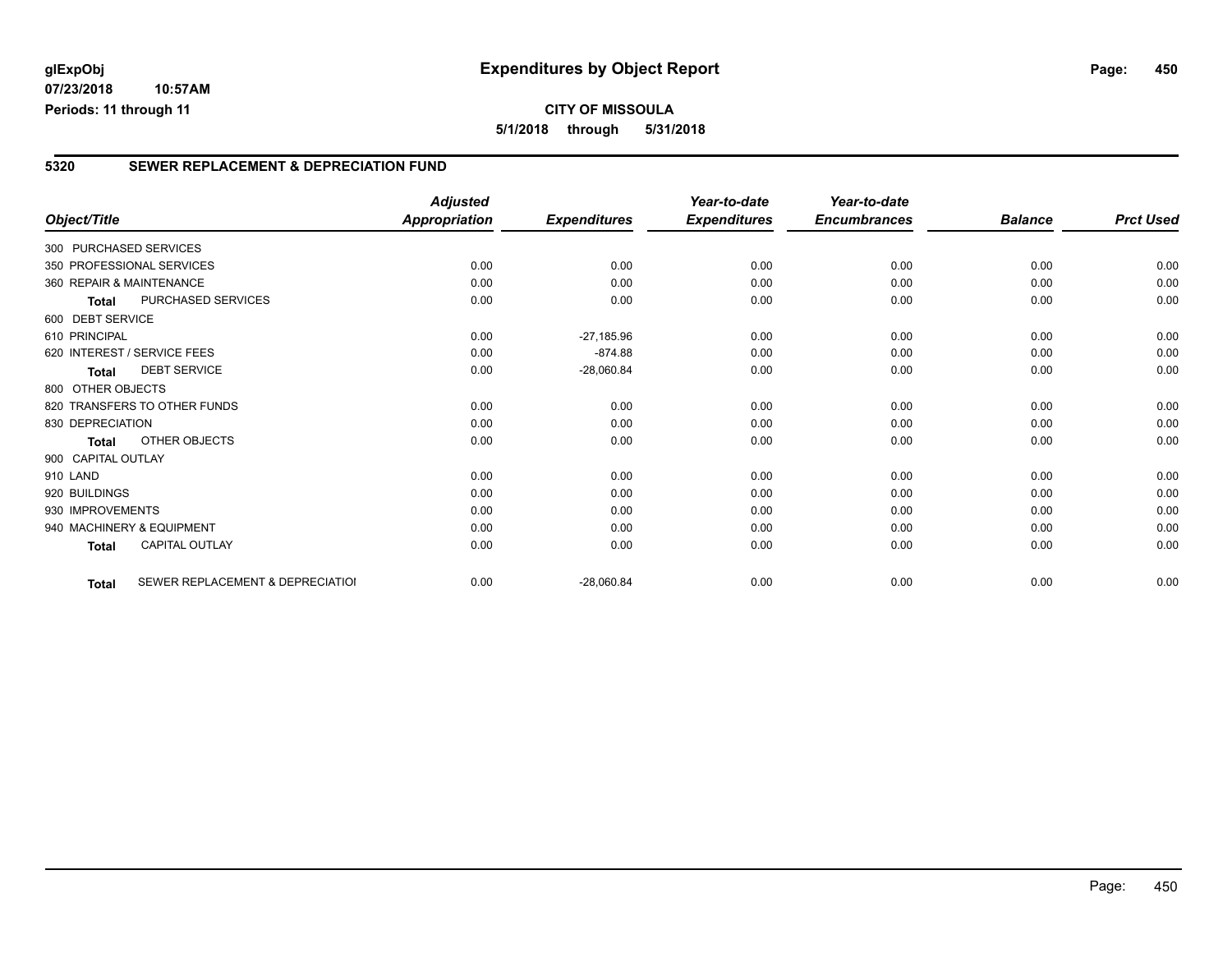# **5325 SEWER DEVELOPMENT FEE FUND<br>330 WASTEWATER\ COMPOST UTILITY**

| Object/Title                              |                                    | <b>Adjusted</b><br><b>Appropriation</b> | <b>Expenditures</b> | Year-to-date<br><b>Expenditures</b> | Year-to-date<br><b>Encumbrances</b> | <b>Balance</b> | <b>Prct Used</b> |
|-------------------------------------------|------------------------------------|-----------------------------------------|---------------------|-------------------------------------|-------------------------------------|----------------|------------------|
|                                           |                                    |                                         |                     |                                     |                                     |                |                  |
| 300 PURCHASED SERVICES                    |                                    |                                         |                     |                                     |                                     |                |                  |
| 350 PROFESSIONAL SERVICES                 |                                    | 0.00                                    | 0.00                | 0.00                                | 0.00                                | 0.00           | 0.00             |
| <b>PURCHASED SERVICES</b><br><b>Total</b> |                                    | 0.00                                    | 0.00                | 0.00                                | 0.00                                | 0.00           | 0.00             |
| 800 OTHER OBJECTS                         |                                    |                                         |                     |                                     |                                     |                |                  |
| 820 TRANSFERS TO OTHER FUNDS              |                                    | 0.00                                    | 0.00                | 0.00                                | 0.00                                | 0.00           | 0.00             |
| OTHER OBJECTS<br><b>Total</b>             |                                    | 0.00                                    | 0.00                | 0.00                                | 0.00                                | 0.00           | 0.00             |
| 900 CAPITAL OUTLAY                        |                                    |                                         |                     |                                     |                                     |                |                  |
| 930 IMPROVEMENTS                          |                                    | 540.000.00                              | 0.00                | 89.624.33                           | 0.00                                | 450.375.67     | 16.60            |
| <b>CAPITAL OUTLAY</b><br><b>Total</b>     |                                    | 540.000.00                              | 0.00                | 89.624.33                           | 0.00                                | 450.375.67     | 16.60            |
| <b>Total</b>                              | <b>WASTEWATER\ COMPOST UTILITY</b> | 540.000.00                              | 0.00                | 89.624.33                           | 0.00                                | 450.375.67     | 16.60            |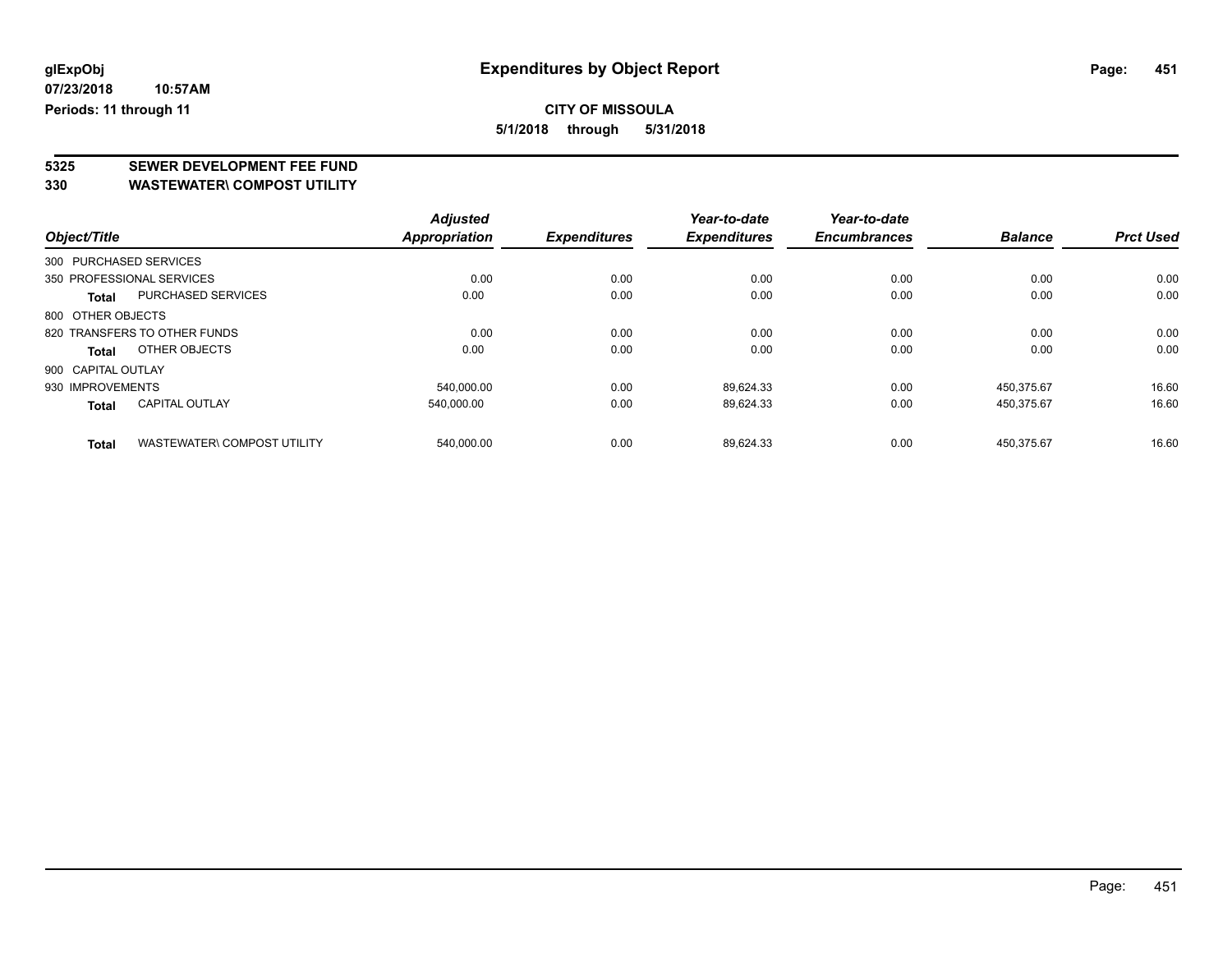## **CITY OF MISSOULA 5/1/2018 through 5/31/2018**

### **5325 SEWER DEVELOPMENT FEE FUND**

|                    |                              | <b>Adjusted</b>      |                     | Year-to-date        | Year-to-date        |                |                  |
|--------------------|------------------------------|----------------------|---------------------|---------------------|---------------------|----------------|------------------|
| Object/Title       |                              | <b>Appropriation</b> | <b>Expenditures</b> | <b>Expenditures</b> | <b>Encumbrances</b> | <b>Balance</b> | <b>Prct Used</b> |
|                    | 300 PURCHASED SERVICES       |                      |                     |                     |                     |                |                  |
|                    | 350 PROFESSIONAL SERVICES    | 0.00                 | 0.00                | 0.00                | 0.00                | 0.00           | 0.00             |
| Total              | PURCHASED SERVICES           | 0.00                 | 0.00                | 0.00                | 0.00                | 0.00           | 0.00             |
| 800 OTHER OBJECTS  |                              |                      |                     |                     |                     |                |                  |
|                    | 820 TRANSFERS TO OTHER FUNDS | 0.00                 | 0.00                | 0.00                | 0.00                | 0.00           | 0.00             |
| Total              | OTHER OBJECTS                | 0.00                 | 0.00                | 0.00                | 0.00                | 0.00           | 0.00             |
| 900 CAPITAL OUTLAY |                              |                      |                     |                     |                     |                |                  |
| 930 IMPROVEMENTS   |                              | 540,000.00           | 0.00                | 89.624.33           | 0.00                | 450.375.67     | 16.60            |
| <b>Total</b>       | <b>CAPITAL OUTLAY</b>        | 540.000.00           | 0.00                | 89.624.33           | 0.00                | 450,375.67     | 16.60            |
| <b>Total</b>       | SEWER DEVELOPMENT FEE FUND   | 540.000.00           | 0.00                | 89.624.33           | 0.00                | 450.375.67     | 16.60            |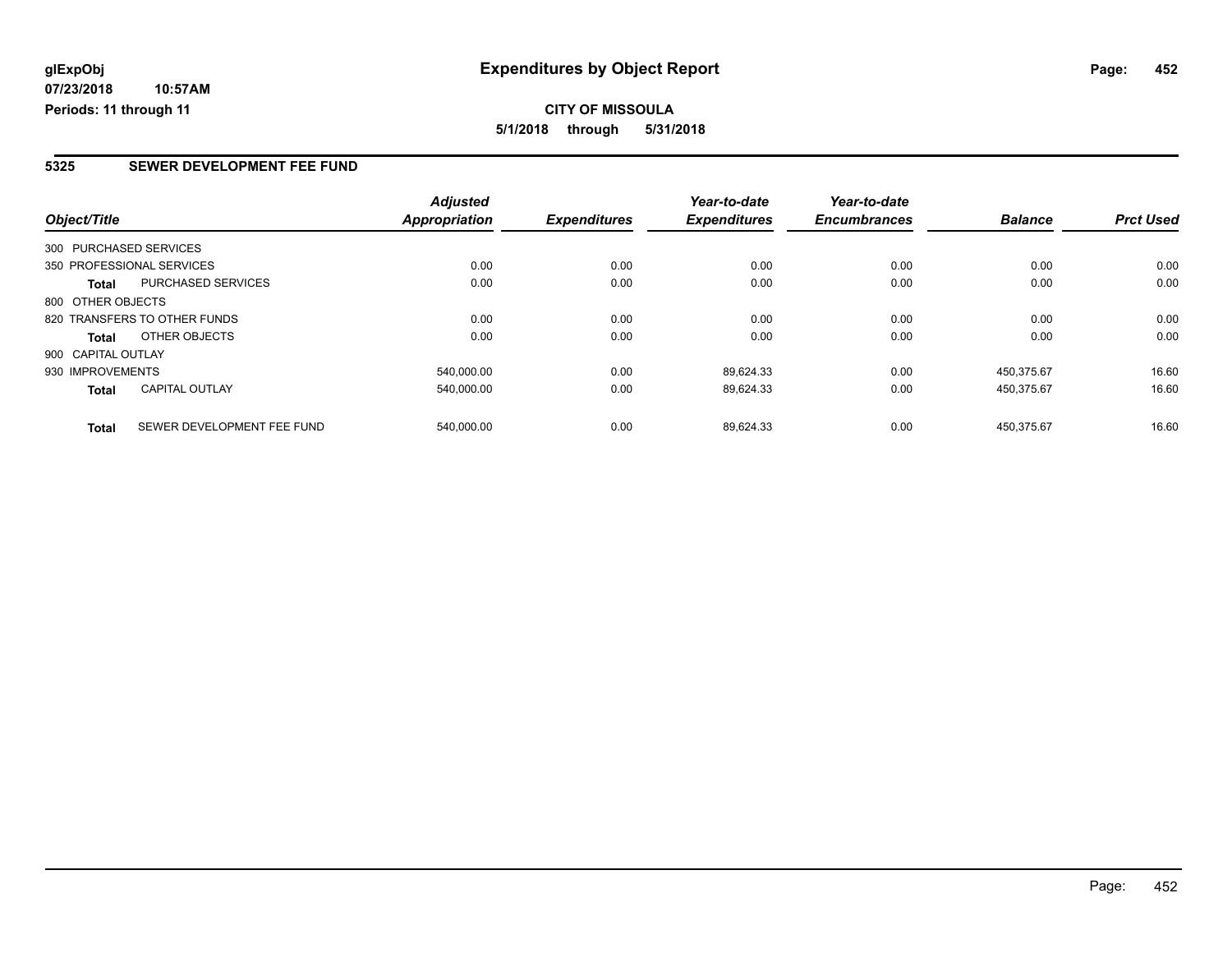# **5340 SEWER CONSTRUCTION FUND<br>330 WASTEWATER\ COMPOST UTILI**

| Object/Title             |                                    | <b>Adjusted</b><br>Appropriation | <b>Expenditures</b> | Year-to-date<br><b>Expenditures</b> | Year-to-date<br><b>Encumbrances</b> | <b>Balance</b> | <b>Prct Used</b> |
|--------------------------|------------------------------------|----------------------------------|---------------------|-------------------------------------|-------------------------------------|----------------|------------------|
| 300 PURCHASED SERVICES   |                                    |                                  |                     |                                     |                                     |                |                  |
|                          | 350 PROFESSIONAL SERVICES          | 0.00                             | 0.00                | 0.00                                | 0.00                                | 0.00           | 0.00             |
| 360 REPAIR & MAINTENANCE |                                    | 0.00                             | 0.00                | 0.00                                | 0.00                                | 0.00           | 0.00             |
| Total                    | PURCHASED SERVICES                 | 0.00                             | 0.00                | 0.00                                | 0.00                                | 0.00           | 0.00             |
| 500 FIXED CHARGES        |                                    |                                  |                     |                                     |                                     |                |                  |
|                          | 550 MERCHANT SERVICE FEES          | 0.00                             | 0.00                | 0.00                                | 0.00                                | 0.00           | 0.00             |
| Total                    | <b>FIXED CHARGES</b>               | 0.00                             | 0.00                | 0.00                                | 0.00                                | 0.00           | 0.00             |
| 800 OTHER OBJECTS        |                                    |                                  |                     |                                     |                                     |                |                  |
|                          | 820 TRANSFERS TO OTHER FUNDS       | 0.00                             | 0.00                | 0.00                                | 0.00                                | 0.00           | 0.00             |
| Total                    | OTHER OBJECTS                      | 0.00                             | 0.00                | 0.00                                | 0.00                                | 0.00           | 0.00             |
| 900 CAPITAL OUTLAY       |                                    |                                  |                     |                                     |                                     |                |                  |
| 930 IMPROVEMENTS         |                                    | 0.00                             | 0.00                | 0.00                                | 0.00                                | 0.00           | 0.00             |
|                          | 940 MACHINERY & EQUIPMENT          | 0.00                             | 0.00                | 0.00                                | 0.00                                | 0.00           | 0.00             |
| <b>Total</b>             | <b>CAPITAL OUTLAY</b>              | 0.00                             | 0.00                | 0.00                                | 0.00                                | 0.00           | 0.00             |
| <b>Total</b>             | <b>WASTEWATER\ COMPOST UTILITY</b> | 0.00                             | 0.00                | 0.00                                | 0.00                                | 0.00           | 0.00             |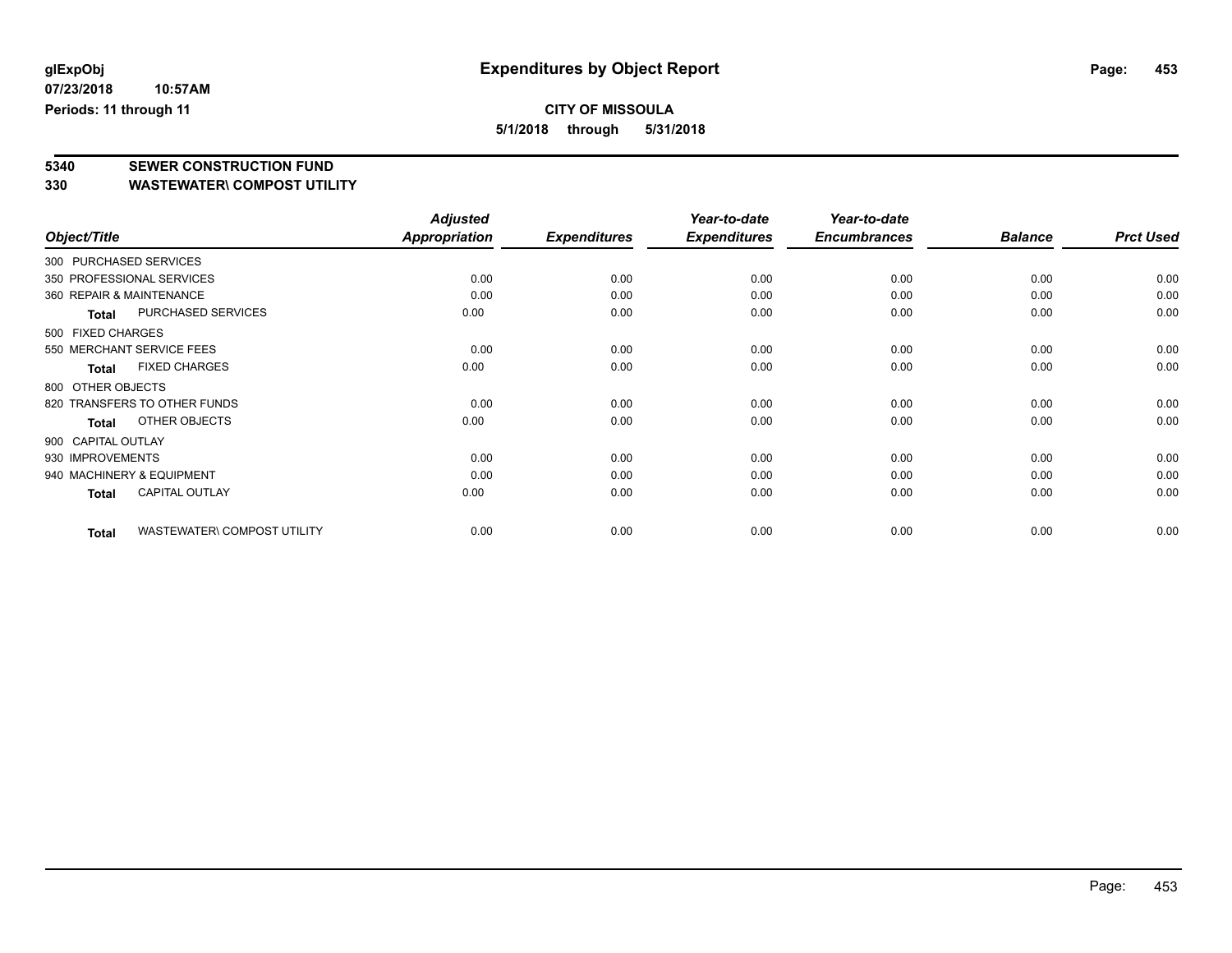# **5340 SEWER CONSTRUCTION FUND**

**390 NON-DEPARTMENTAL**

| Object/Title       |                       | <b>Adjusted</b><br>Appropriation | <b>Expenditures</b> | Year-to-date<br><b>Expenditures</b> | Year-to-date<br><b>Encumbrances</b> | <b>Balance</b> | <b>Prct Used</b> |
|--------------------|-----------------------|----------------------------------|---------------------|-------------------------------------|-------------------------------------|----------------|------------------|
| 900 CAPITAL OUTLAY |                       |                                  |                     |                                     |                                     |                |                  |
| 930 IMPROVEMENTS   |                       | 0.00                             | 0.00                | 0.00                                | 0.00                                | 0.00           | 0.00             |
| <b>Total</b>       | <b>CAPITAL OUTLAY</b> | 0.00                             | 0.00                | 0.00                                | 0.00                                | 0.00           | 0.00             |
| Total              | NON-DEPARTMENTAL      | 0.00                             | 0.00                | 0.00                                | 0.00                                | 0.00           | 0.00             |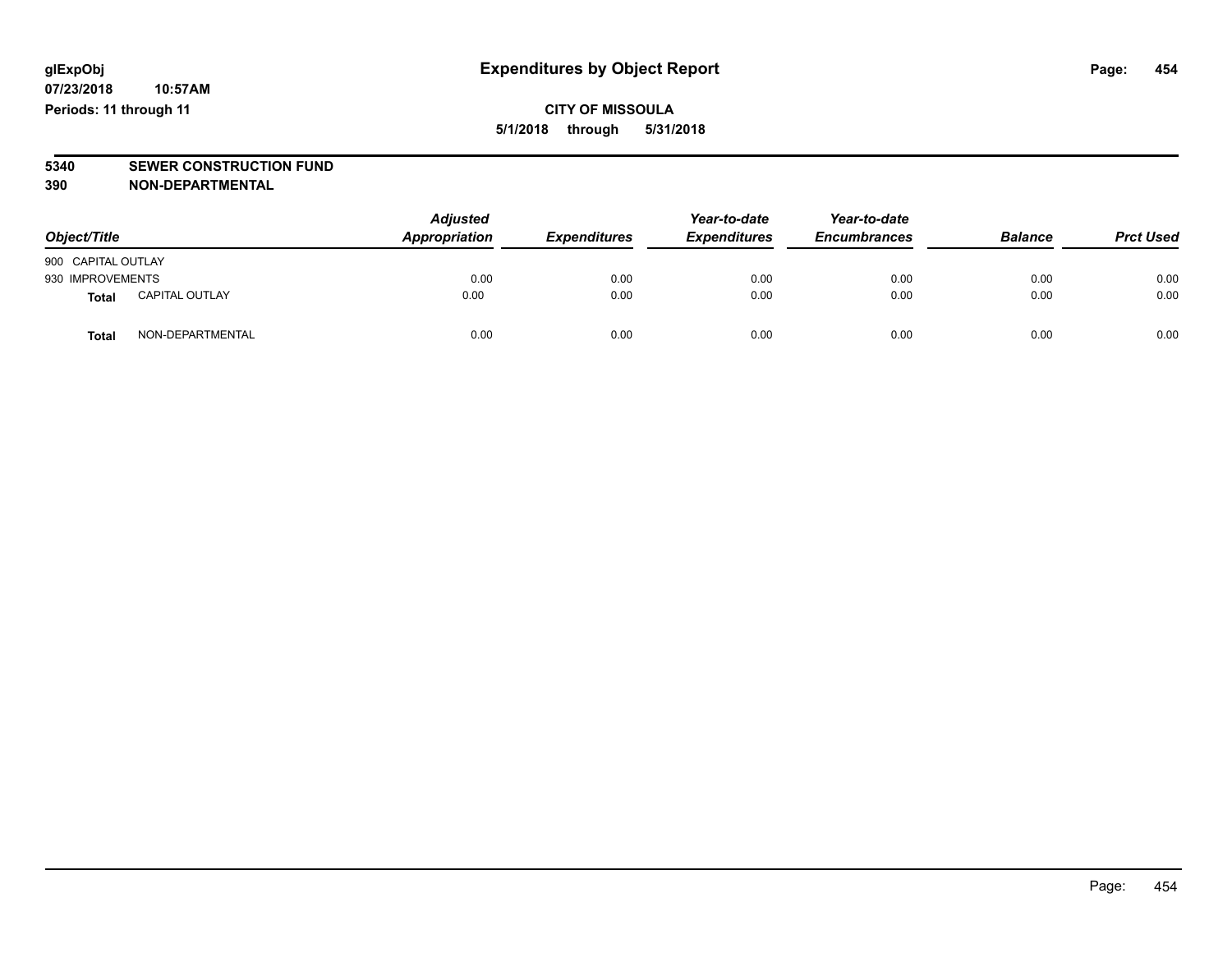## **CITY OF MISSOULA 5/1/2018 through 5/31/2018**

#### **5340 SEWER CONSTRUCTION FUND**

| Object/Title              |                              | <b>Adjusted</b><br><b>Appropriation</b> | <b>Expenditures</b> | Year-to-date<br><b>Expenditures</b> | Year-to-date<br><b>Encumbrances</b> | <b>Balance</b> | <b>Prct Used</b> |
|---------------------------|------------------------------|-----------------------------------------|---------------------|-------------------------------------|-------------------------------------|----------------|------------------|
| 300 PURCHASED SERVICES    |                              |                                         |                     |                                     |                                     |                |                  |
|                           | 350 PROFESSIONAL SERVICES    | 0.00                                    | 0.00                | 0.00                                | 0.00                                | 0.00           | 0.00             |
| 360 REPAIR & MAINTENANCE  |                              | 0.00                                    | 0.00                | 0.00                                | 0.00                                | 0.00           | 0.00             |
| Total                     | PURCHASED SERVICES           | 0.00                                    | 0.00                | 0.00                                | 0.00                                | 0.00           | 0.00             |
| 500 FIXED CHARGES         |                              |                                         |                     |                                     |                                     |                |                  |
|                           | 550 MERCHANT SERVICE FEES    | 0.00                                    | 0.00                | 0.00                                | 0.00                                | 0.00           | 0.00             |
| Total                     | <b>FIXED CHARGES</b>         | 0.00                                    | 0.00                | 0.00                                | 0.00                                | 0.00           | 0.00             |
| 800 OTHER OBJECTS         |                              |                                         |                     |                                     |                                     |                |                  |
|                           | 820 TRANSFERS TO OTHER FUNDS | 0.00                                    | 0.00                | 0.00                                | 0.00                                | 0.00           | 0.00             |
| <b>Total</b>              | OTHER OBJECTS                | 0.00                                    | 0.00                | 0.00                                | 0.00                                | 0.00           | 0.00             |
| 900 CAPITAL OUTLAY        |                              |                                         |                     |                                     |                                     |                |                  |
| 930 IMPROVEMENTS          |                              | 0.00                                    | 0.00                | 0.00                                | 0.00                                | 0.00           | 0.00             |
| 940 MACHINERY & EQUIPMENT |                              | 0.00                                    | 0.00                | 0.00                                | 0.00                                | 0.00           | 0.00             |
| <b>Total</b>              | <b>CAPITAL OUTLAY</b>        | 0.00                                    | 0.00                | 0.00                                | 0.00                                | 0.00           | 0.00             |
| <b>Total</b>              | SEWER CONSTRUCTION FUND      | 0.00                                    | 0.00                | 0.00                                | 0.00                                | 0.00           | 0.00             |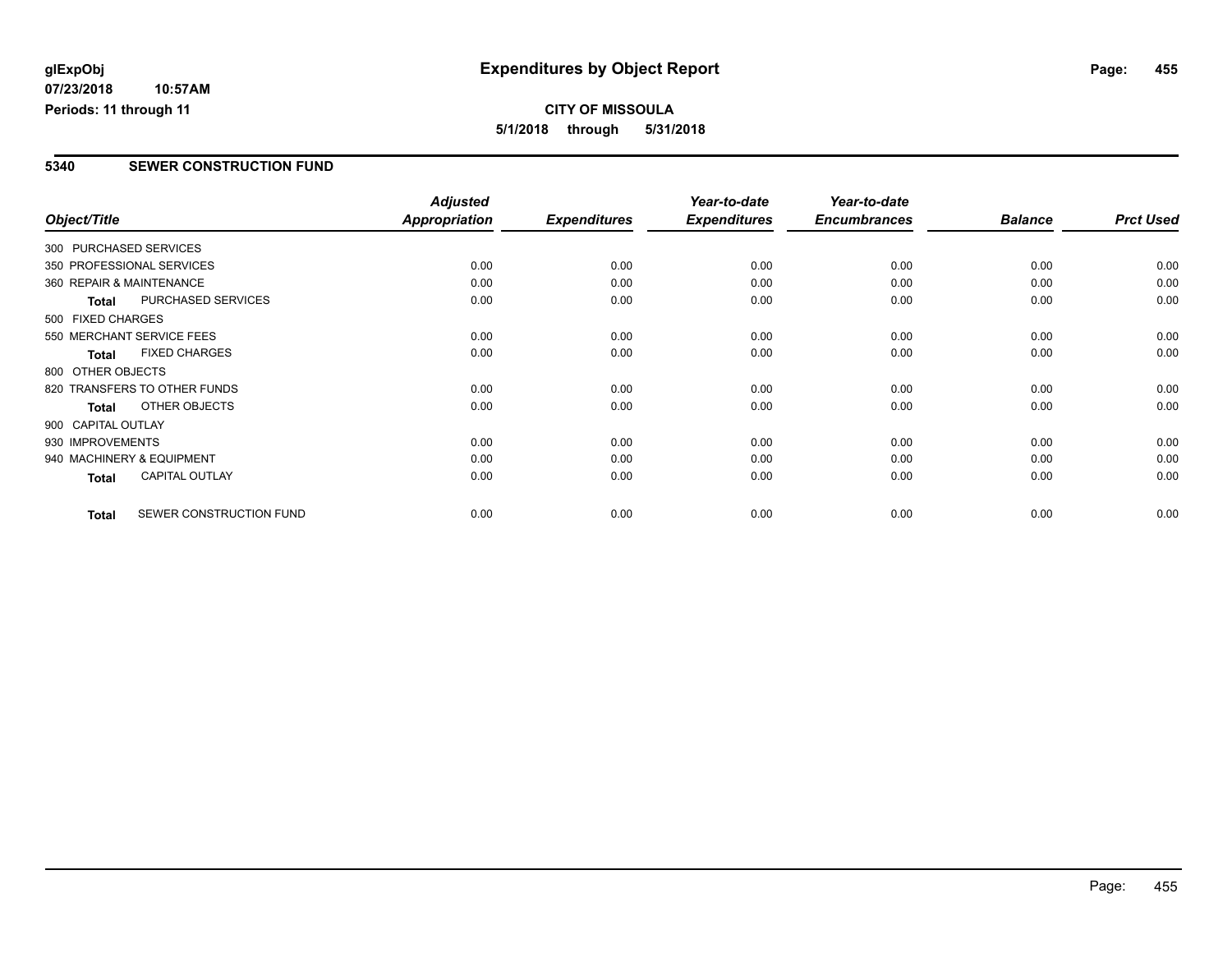#### **5360 UNASSIGNED WASTEWATER DEBT SERVICE 330 WASTEWATER\ COMPOST UTILITY**

|                                                    | <b>Adjusted</b> |                     | Year-to-date<br><b>Expenditures</b> | Year-to-date<br><b>Encumbrances</b> |                |                  |
|----------------------------------------------------|-----------------|---------------------|-------------------------------------|-------------------------------------|----------------|------------------|
| Object/Title                                       | Appropriation   | <b>Expenditures</b> |                                     |                                     | <b>Balance</b> | <b>Prct Used</b> |
| 600 DEBT SERVICE                                   |                 |                     |                                     |                                     |                |                  |
| 610 PRINCIPAL                                      | 0.00            | 0.00                | 0.00                                | 0.00                                | 0.00           | 0.00             |
| 620 INTEREST / SERVICE FEES                        | 0.00            | 0.00                | 0.00                                | 0.00                                | 0.00           | 0.00             |
| <b>DEBT SERVICE</b><br>Total                       | 0.00            | 0.00                | 0.00                                | 0.00                                | 0.00           | 0.00             |
| <b>WASTEWATER\ COMPOST UTILITY</b><br><b>Total</b> | 0.00            | 0.00                | 0.00                                | 0.00                                | 0.00           | 0.00             |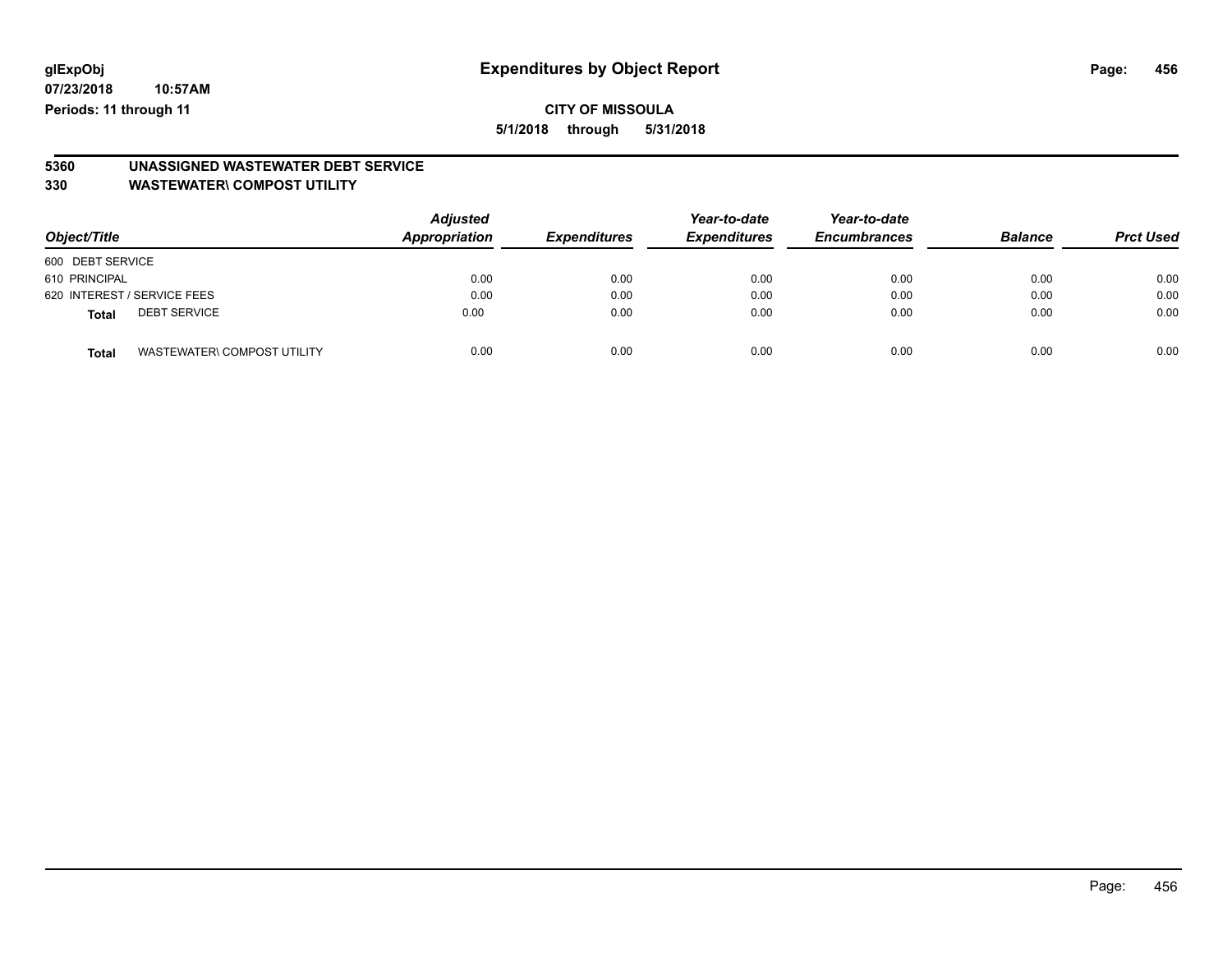### **glExpObj Expenditures by Object Report Page: 457**

**07/23/2018 10:57AM Periods: 11 through 11**

**CITY OF MISSOULA 5/1/2018 through 5/31/2018**

#### **5360 UNASSIGNED WASTEWATER DEBT SERVICE**

| Object/Title     |                                 | <b>Adjusted</b><br>Appropriation | <b>Expenditures</b> | Year-to-date<br><b>Expenditures</b> | Year-to-date<br><b>Encumbrances</b> | <b>Balance</b> | <b>Prct Used</b> |
|------------------|---------------------------------|----------------------------------|---------------------|-------------------------------------|-------------------------------------|----------------|------------------|
| 600 DEBT SERVICE |                                 |                                  |                     |                                     |                                     |                |                  |
| 610 PRINCIPAL    |                                 | 0.00                             | 0.00                | 0.00                                | 0.00                                | 0.00           | 0.00             |
|                  | 620 INTEREST / SERVICE FEES     | 0.00                             | 0.00                | 0.00                                | 0.00                                | 0.00           | 0.00             |
| <b>Total</b>     | <b>DEBT SERVICE</b>             | 0.00                             | 0.00                | 0.00                                | 0.00                                | 0.00           | 0.00             |
| <b>Total</b>     | UNASSIGNED WASTEWATER DEBT SERV | 0.00                             | 0.00                | 0.00                                | 0.00                                | 0.00           | 0.00             |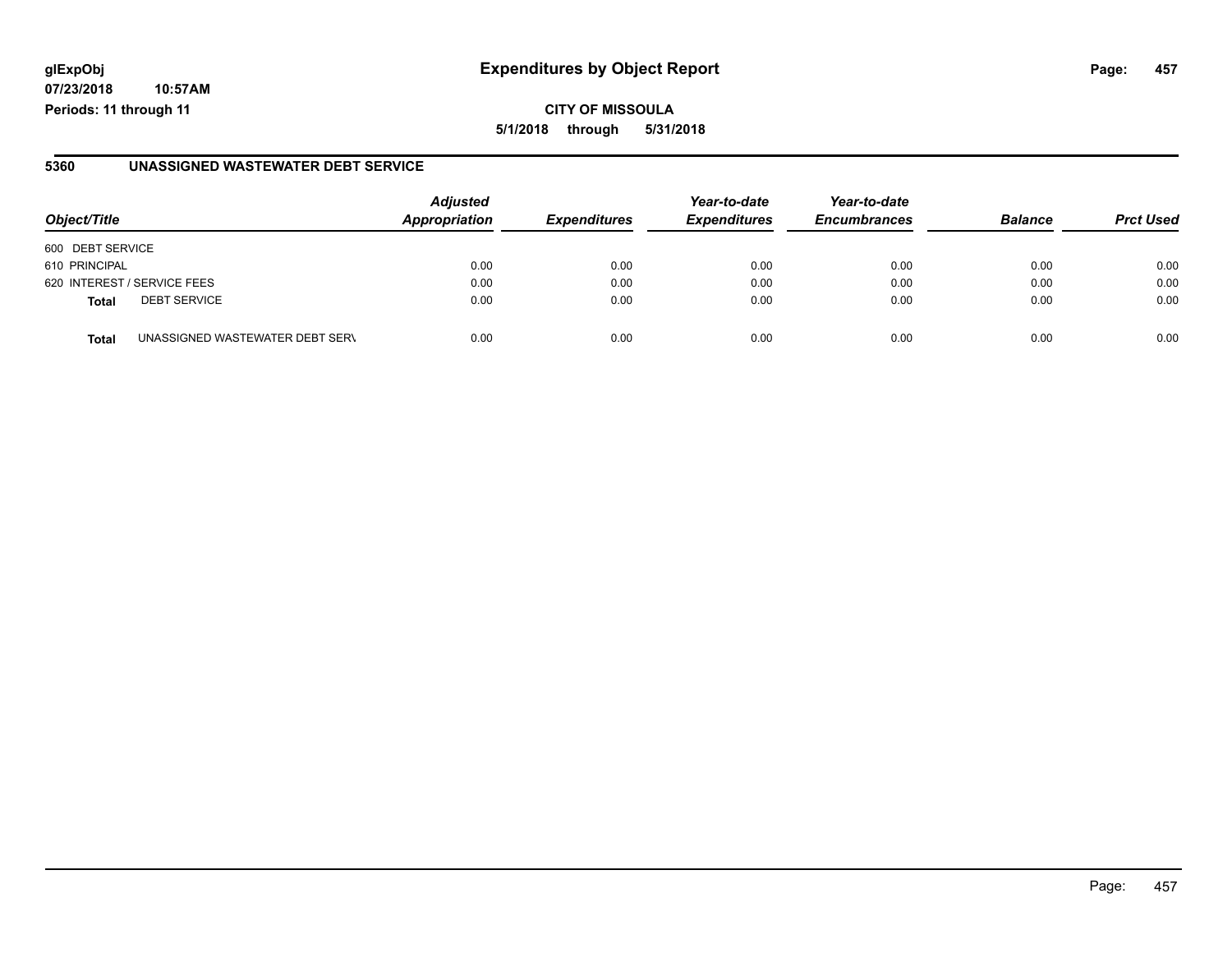# **5361 2001 SEWER REVENUE BONDS-DEBT SERVICE**

| Object/Title                |                                    | <b>Adjusted</b><br><b>Appropriation</b> | <b>Expenditures</b> | Year-to-date<br><b>Expenditures</b> | Year-to-date<br><b>Encumbrances</b> | <b>Balance</b> | <b>Prct Used</b> |
|-----------------------------|------------------------------------|-----------------------------------------|---------------------|-------------------------------------|-------------------------------------|----------------|------------------|
| 500 FIXED CHARGES           |                                    |                                         |                     |                                     |                                     |                |                  |
|                             | 550 MERCHANT SERVICE FEES          | 0.00                                    | 0.00                | 0.00                                | 0.00                                | 0.00           | 0.00             |
| Total                       | <b>FIXED CHARGES</b>               | 0.00                                    | 0.00                | 0.00                                | 0.00                                | 0.00           | 0.00             |
| 600 DEBT SERVICE            |                                    |                                         |                     |                                     |                                     |                |                  |
| 610 PRINCIPAL               |                                    | 0.00                                    | 0.00                | 0.00                                | 0.00                                | 0.00           | 0.00             |
| 620 INTEREST / SERVICE FEES |                                    | 0.00                                    | 0.00                | 0.00                                | 0.00                                | 0.00           | 0.00             |
| <b>Total</b>                | <b>DEBT SERVICE</b>                | 0.00                                    | 0.00                | 0.00                                | 0.00                                | 0.00           | 0.00             |
| <b>Total</b>                | <b>WASTEWATER\ COMPOST UTILITY</b> | 0.00                                    | 0.00                | 0.00                                | 0.00                                | 0.00           | 0.00             |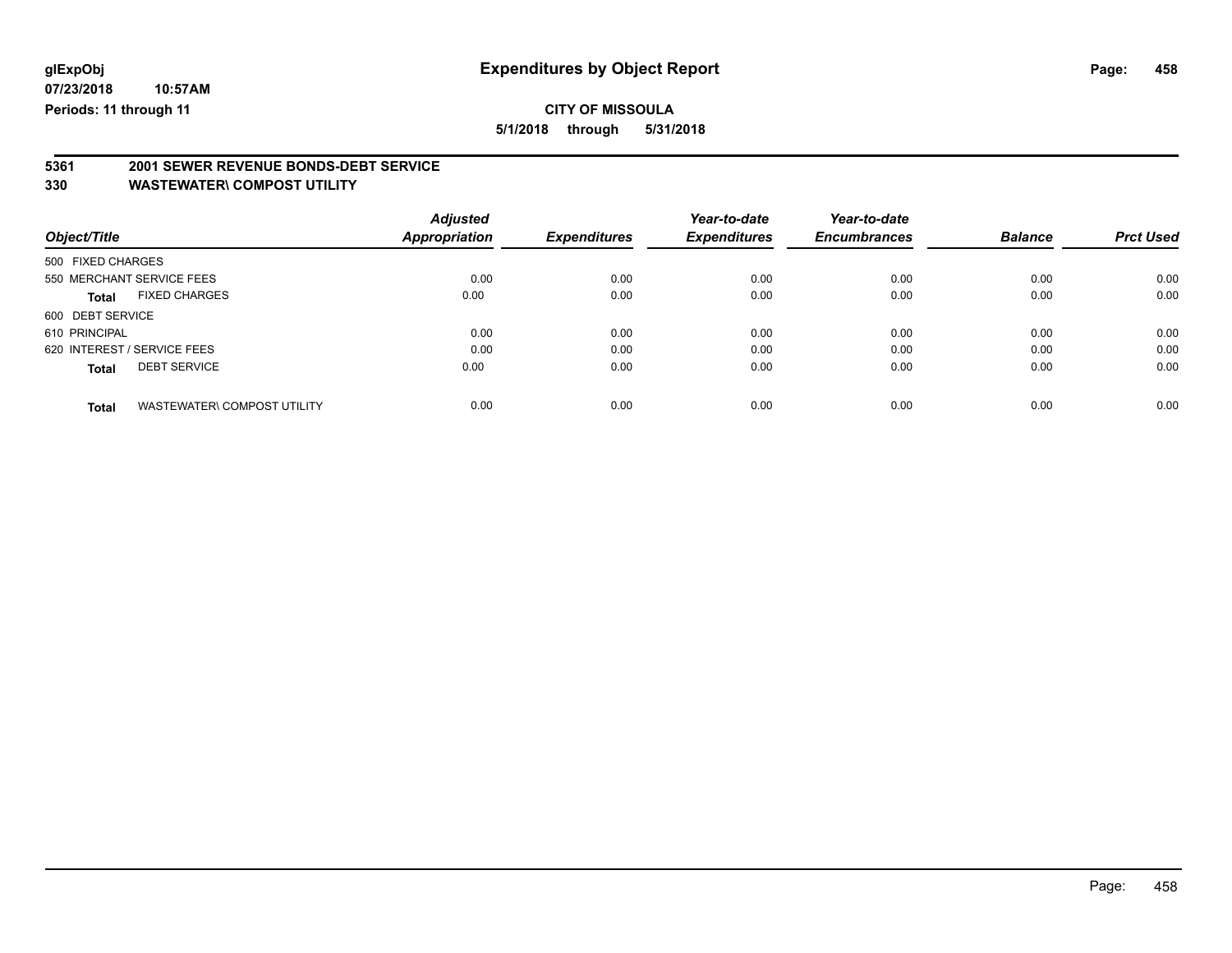### **glExpObj Expenditures by Object Report Page: 459**

**07/23/2018 10:57AM Periods: 11 through 11**

**CITY OF MISSOULA 5/1/2018 through 5/31/2018**

#### **5361 2001 SEWER REVENUE BONDS-DEBT SERVICE**

| Object/Title                |                                  | <b>Adjusted</b><br><b>Appropriation</b> | <b>Expenditures</b> | Year-to-date<br><b>Expenditures</b> | Year-to-date<br><b>Encumbrances</b> | <b>Balance</b> | <b>Prct Used</b> |
|-----------------------------|----------------------------------|-----------------------------------------|---------------------|-------------------------------------|-------------------------------------|----------------|------------------|
| 500 FIXED CHARGES           |                                  |                                         |                     |                                     |                                     |                |                  |
| 550 MERCHANT SERVICE FEES   |                                  | 0.00                                    | 0.00                | 0.00                                | 0.00                                | 0.00           | 0.00             |
| Total                       | <b>FIXED CHARGES</b>             | 0.00                                    | 0.00                | 0.00                                | 0.00                                | 0.00           | 0.00             |
| 600 DEBT SERVICE            |                                  |                                         |                     |                                     |                                     |                |                  |
| 610 PRINCIPAL               |                                  | 0.00                                    | 0.00                | 0.00                                | 0.00                                | 0.00           | 0.00             |
| 620 INTEREST / SERVICE FEES |                                  | 0.00                                    | 0.00                | 0.00                                | 0.00                                | 0.00           | 0.00             |
| Total                       | <b>DEBT SERVICE</b>              | 0.00                                    | 0.00                | 0.00                                | 0.00                                | 0.00           | 0.00             |
| <b>Total</b>                | 2001 SEWER REVENUE BONDS-DEBT SE | 0.00                                    | 0.00                | 0.00                                | 0.00                                | 0.00           | 0.00             |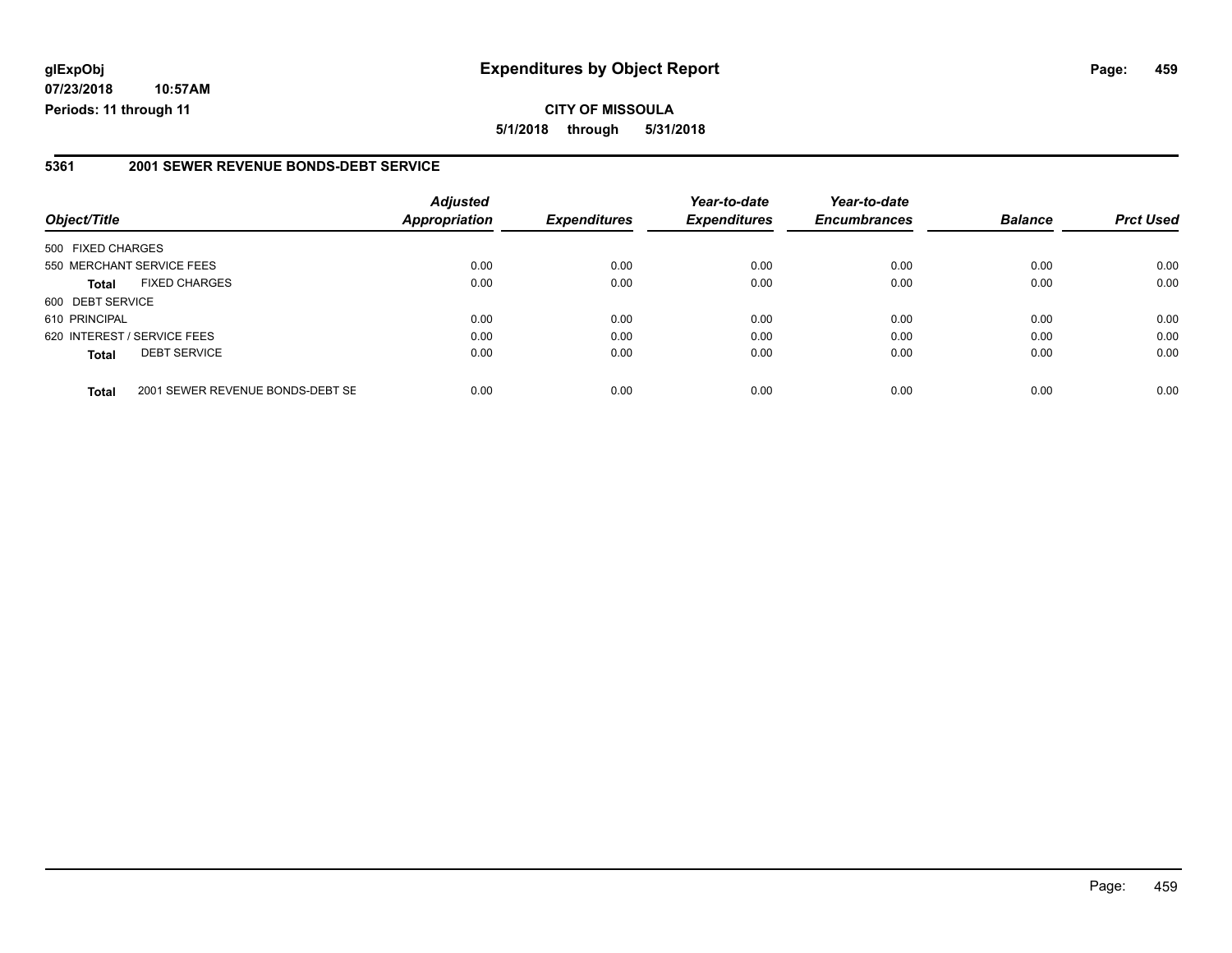# **5362 00 SEWER REVENUE BOND - SERIES B DEBT SE**

| Object/Title                         |                                    | <b>Adjusted</b><br><b>Appropriation</b> | <b>Expenditures</b> | Year-to-date<br><b>Expenditures</b> | Year-to-date<br><b>Encumbrances</b> | <b>Balance</b> | <b>Prct Used</b> |
|--------------------------------------|------------------------------------|-----------------------------------------|---------------------|-------------------------------------|-------------------------------------|----------------|------------------|
| 500 FIXED CHARGES                    |                                    |                                         |                     |                                     |                                     |                |                  |
| 550 MERCHANT SERVICE FEES            |                                    | 0.00                                    | 0.00                | 0.00                                | 0.00                                | 0.00           | 0.00             |
| <b>FIXED CHARGES</b><br><b>Total</b> |                                    | 0.00                                    | 0.00                | 0.00                                | 0.00                                | 0.00           | 0.00             |
| 600 DEBT SERVICE                     |                                    |                                         |                     |                                     |                                     |                |                  |
| 610 PRINCIPAL                        |                                    | 0.00                                    | 0.00                | 0.00                                | 0.00                                | 0.00           | 0.00             |
| 620 INTEREST / SERVICE FEES          |                                    | 0.00                                    | 0.00                | 0.00                                | 0.00                                | 0.00           | 0.00             |
| <b>DEBT SERVICE</b><br><b>Total</b>  |                                    | 0.00                                    | 0.00                | 0.00                                | 0.00                                | 0.00           | 0.00             |
| 800 OTHER OBJECTS                    |                                    |                                         |                     |                                     |                                     |                |                  |
| 820 TRANSFERS TO OTHER FUNDS         |                                    | 0.00                                    | 0.00                | 0.00                                | 0.00                                | 0.00           | 0.00             |
| OTHER OBJECTS<br><b>Total</b>        |                                    | 0.00                                    | 0.00                | 0.00                                | 0.00                                | 0.00           | 0.00             |
| <b>Total</b>                         | <b>WASTEWATER\ COMPOST UTILITY</b> | 0.00                                    | 0.00                | 0.00                                | 0.00                                | 0.00           | 0.00             |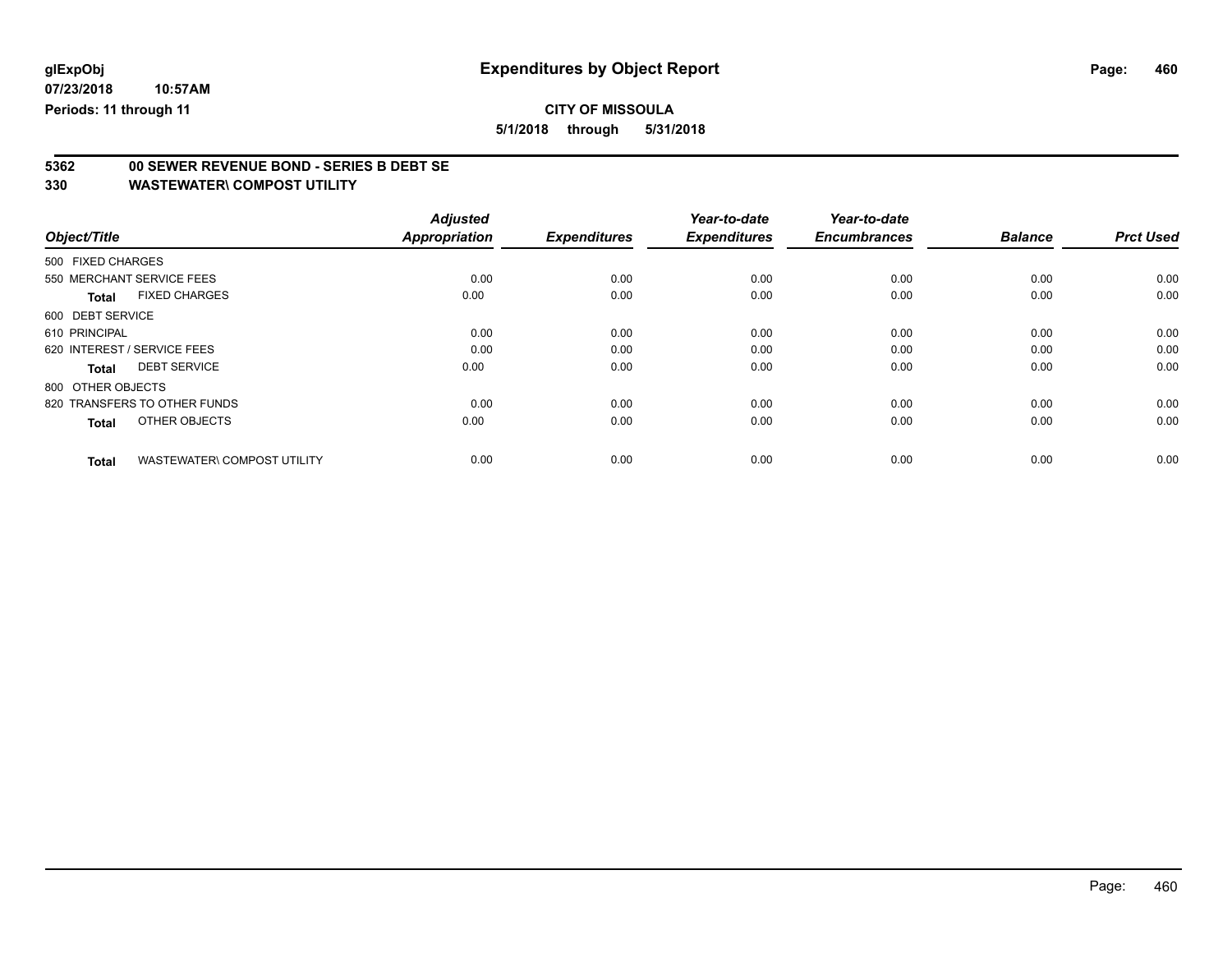**CITY OF MISSOULA 5/1/2018 through 5/31/2018**

#### **5362 00 SEWER REVENUE BOND - SERIES B DEBT SE**

| Object/Title                         |                                    | <b>Adjusted</b><br><b>Appropriation</b> | <b>Expenditures</b> | Year-to-date<br><b>Expenditures</b> | Year-to-date<br><b>Encumbrances</b> | <b>Balance</b> | <b>Prct Used</b> |
|--------------------------------------|------------------------------------|-----------------------------------------|---------------------|-------------------------------------|-------------------------------------|----------------|------------------|
|                                      |                                    |                                         |                     |                                     |                                     |                |                  |
| 500 FIXED CHARGES                    |                                    |                                         |                     |                                     |                                     |                |                  |
| 550 MERCHANT SERVICE FEES            |                                    | 0.00                                    | 0.00                | 0.00                                | 0.00                                | 0.00           | 0.00             |
| <b>FIXED CHARGES</b><br><b>Total</b> |                                    | 0.00                                    | 0.00                | 0.00                                | 0.00                                | 0.00           | 0.00             |
| 600 DEBT SERVICE                     |                                    |                                         |                     |                                     |                                     |                |                  |
| 610 PRINCIPAL                        |                                    | 0.00                                    | 0.00                | 0.00                                | 0.00                                | 0.00           | 0.00             |
| 620 INTEREST / SERVICE FEES          |                                    | 0.00                                    | 0.00                | 0.00                                | 0.00                                | 0.00           | 0.00             |
| <b>DEBT SERVICE</b><br><b>Total</b>  |                                    | 0.00                                    | 0.00                | 0.00                                | 0.00                                | 0.00           | 0.00             |
| 800 OTHER OBJECTS                    |                                    |                                         |                     |                                     |                                     |                |                  |
| 820 TRANSFERS TO OTHER FUNDS         |                                    | 0.00                                    | 0.00                | 0.00                                | 0.00                                | 0.00           | 0.00             |
| OTHER OBJECTS<br><b>Total</b>        |                                    | 0.00                                    | 0.00                | 0.00                                | 0.00                                | 0.00           | 0.00             |
| <b>Total</b>                         | 00 SEWER REVENUE BOND - SERIES B D | 0.00                                    | 0.00                | 0.00                                | 0.00                                | 0.00           | 0.00             |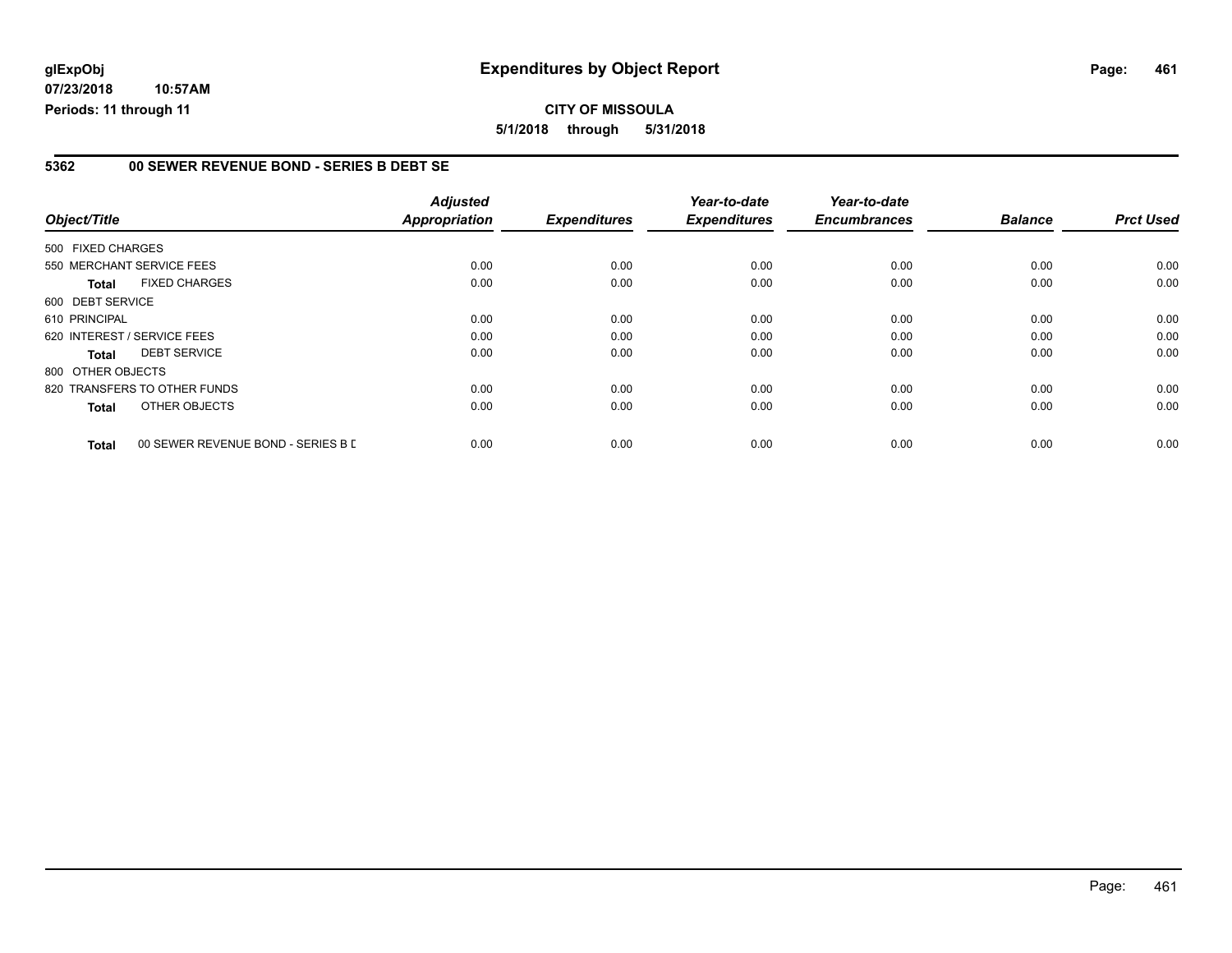### **CITY OF MISSOULA 5/1/2018 through 5/31/2018**

# **5363 92 SEWER REVENUE BOND SERIES A DEBT SERV**

| Object/Title      |                                    | <b>Adjusted</b><br>Appropriation | <b>Expenditures</b> | Year-to-date<br><b>Expenditures</b> | Year-to-date<br><b>Encumbrances</b> | <b>Balance</b> | <b>Prct Used</b> |
|-------------------|------------------------------------|----------------------------------|---------------------|-------------------------------------|-------------------------------------|----------------|------------------|
| 500 FIXED CHARGES |                                    |                                  |                     |                                     |                                     |                |                  |
|                   | 550 MERCHANT SERVICE FEES          | 0.00                             | 0.00                | 0.00                                | 0.00                                | 0.00           | 0.00             |
| <b>Total</b>      | <b>FIXED CHARGES</b>               | 0.00                             | 0.00                | 0.00                                | 0.00                                | 0.00           | 0.00             |
| 600 DEBT SERVICE  |                                    |                                  |                     |                                     |                                     |                |                  |
| 610 PRINCIPAL     |                                    | 0.00                             | 0.00                | 0.00                                | 0.00                                | 0.00           | 0.00             |
|                   | 620 INTEREST / SERVICE FEES        | 0.00                             | 0.00                | 0.00                                | 0.00                                | 0.00           | 0.00             |
| <b>Total</b>      | <b>DEBT SERVICE</b>                | 0.00                             | 0.00                | 0.00                                | 0.00                                | 0.00           | 0.00             |
| <b>Total</b>      | <b>WASTEWATER\ COMPOST UTILITY</b> | 0.00                             | 0.00                | 0.00                                | 0.00                                | 0.00           | 0.00             |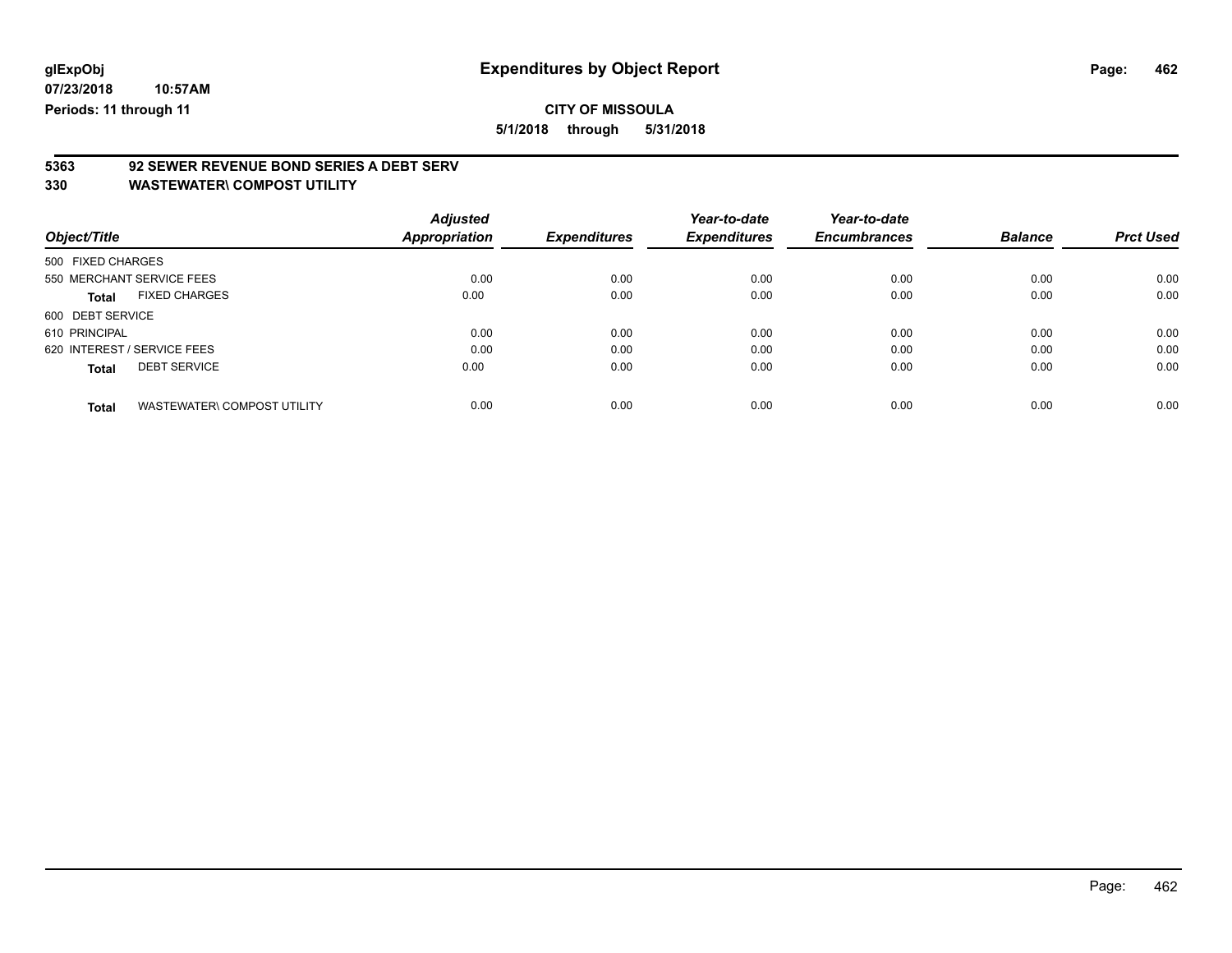### **glExpObj Expenditures by Object Report Page: 463**

**07/23/2018 10:57AM Periods: 11 through 11**

#### **5363 92 SEWER REVENUE BOND SERIES A DEBT SERV**

| Object/Title                |                                   | <b>Adjusted</b><br><b>Appropriation</b> | <b>Expenditures</b> | Year-to-date<br><b>Expenditures</b> | Year-to-date<br><b>Encumbrances</b> | <b>Balance</b> | <b>Prct Used</b> |
|-----------------------------|-----------------------------------|-----------------------------------------|---------------------|-------------------------------------|-------------------------------------|----------------|------------------|
| 500 FIXED CHARGES           |                                   |                                         |                     |                                     |                                     |                |                  |
| 550 MERCHANT SERVICE FEES   |                                   | 0.00                                    | 0.00                | 0.00                                | 0.00                                | 0.00           | 0.00             |
| <b>Total</b>                | <b>FIXED CHARGES</b>              | 0.00                                    | 0.00                | 0.00                                | 0.00                                | 0.00           | 0.00             |
| 600 DEBT SERVICE            |                                   |                                         |                     |                                     |                                     |                |                  |
| 610 PRINCIPAL               |                                   | 0.00                                    | 0.00                | 0.00                                | 0.00                                | 0.00           | 0.00             |
| 620 INTEREST / SERVICE FEES |                                   | 0.00                                    | 0.00                | 0.00                                | 0.00                                | 0.00           | 0.00             |
| <b>Total</b>                | <b>DEBT SERVICE</b>               | 0.00                                    | 0.00                | 0.00                                | 0.00                                | 0.00           | 0.00             |
| <b>Total</b>                | 92 SEWER REVENUE BOND SERIES A DE | 0.00                                    | 0.00                | 0.00                                | 0.00                                | 0.00           | 0.00             |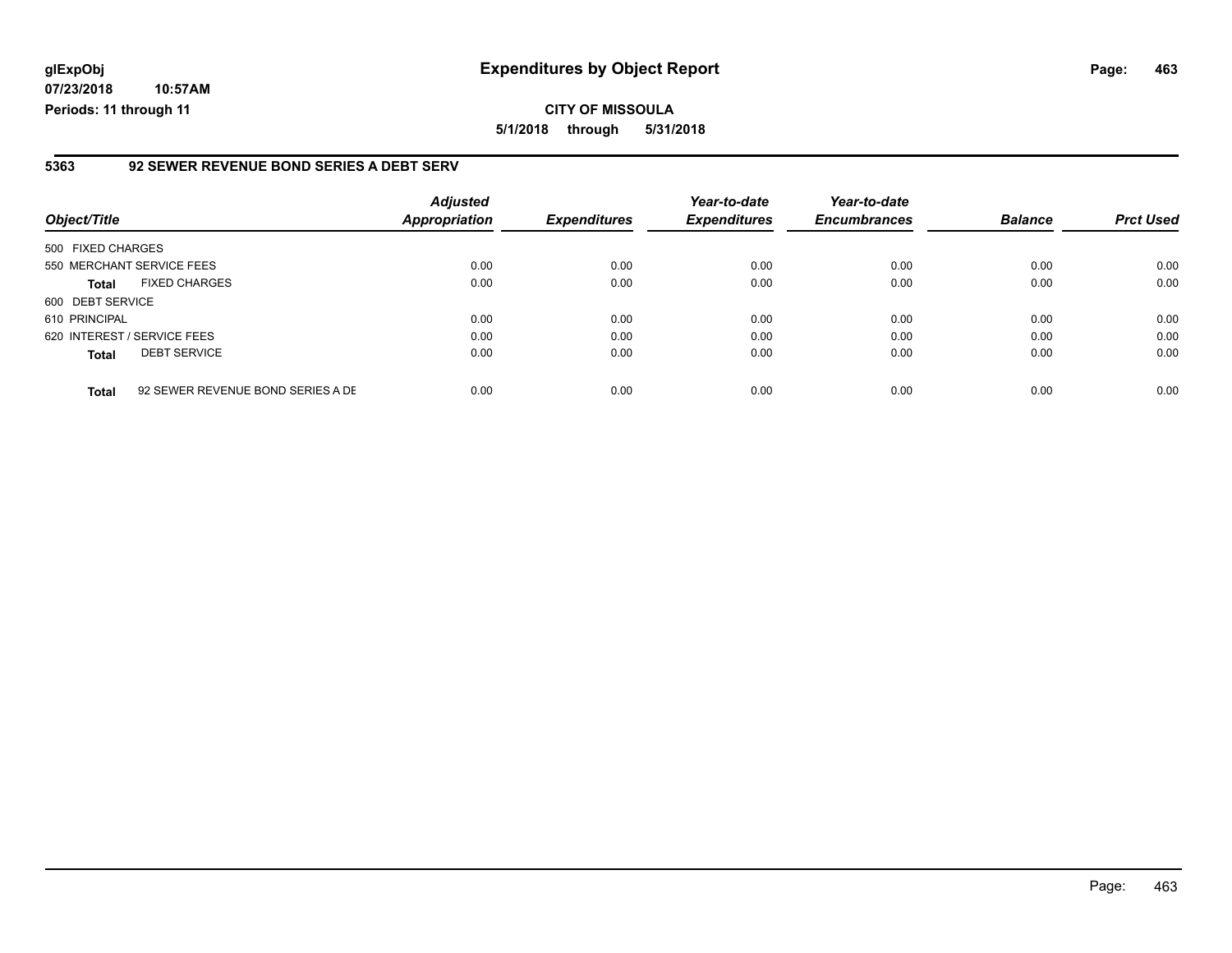# **5364 92 SEWER REVENUE BOND - SERIES B DEBT S**

| Object/Title                |                                    | <b>Adjusted</b><br><b>Appropriation</b> | <b>Expenditures</b> | Year-to-date<br><b>Expenditures</b> | Year-to-date<br><b>Encumbrances</b> | <b>Balance</b> | <b>Prct Used</b> |
|-----------------------------|------------------------------------|-----------------------------------------|---------------------|-------------------------------------|-------------------------------------|----------------|------------------|
| 500 FIXED CHARGES           |                                    |                                         |                     |                                     |                                     |                |                  |
|                             | 550 MERCHANT SERVICE FEES          | 0.00                                    | 0.00                | 0.00                                | 0.00                                | 0.00           | 0.00             |
| Total                       | <b>FIXED CHARGES</b>               | 0.00                                    | 0.00                | 0.00                                | 0.00                                | 0.00           | 0.00             |
| 600 DEBT SERVICE            |                                    |                                         |                     |                                     |                                     |                |                  |
| 610 PRINCIPAL               |                                    | 0.00                                    | 0.00                | 0.00                                | 0.00                                | 0.00           | 0.00             |
| 620 INTEREST / SERVICE FEES |                                    | 0.00                                    | 0.00                | 0.00                                | 0.00                                | 0.00           | 0.00             |
| <b>Total</b>                | <b>DEBT SERVICE</b>                | 0.00                                    | 0.00                | 0.00                                | 0.00                                | 0.00           | 0.00             |
| <b>Total</b>                | <b>WASTEWATER\ COMPOST UTILITY</b> | 0.00                                    | 0.00                | 0.00                                | 0.00                                | 0.00           | 0.00             |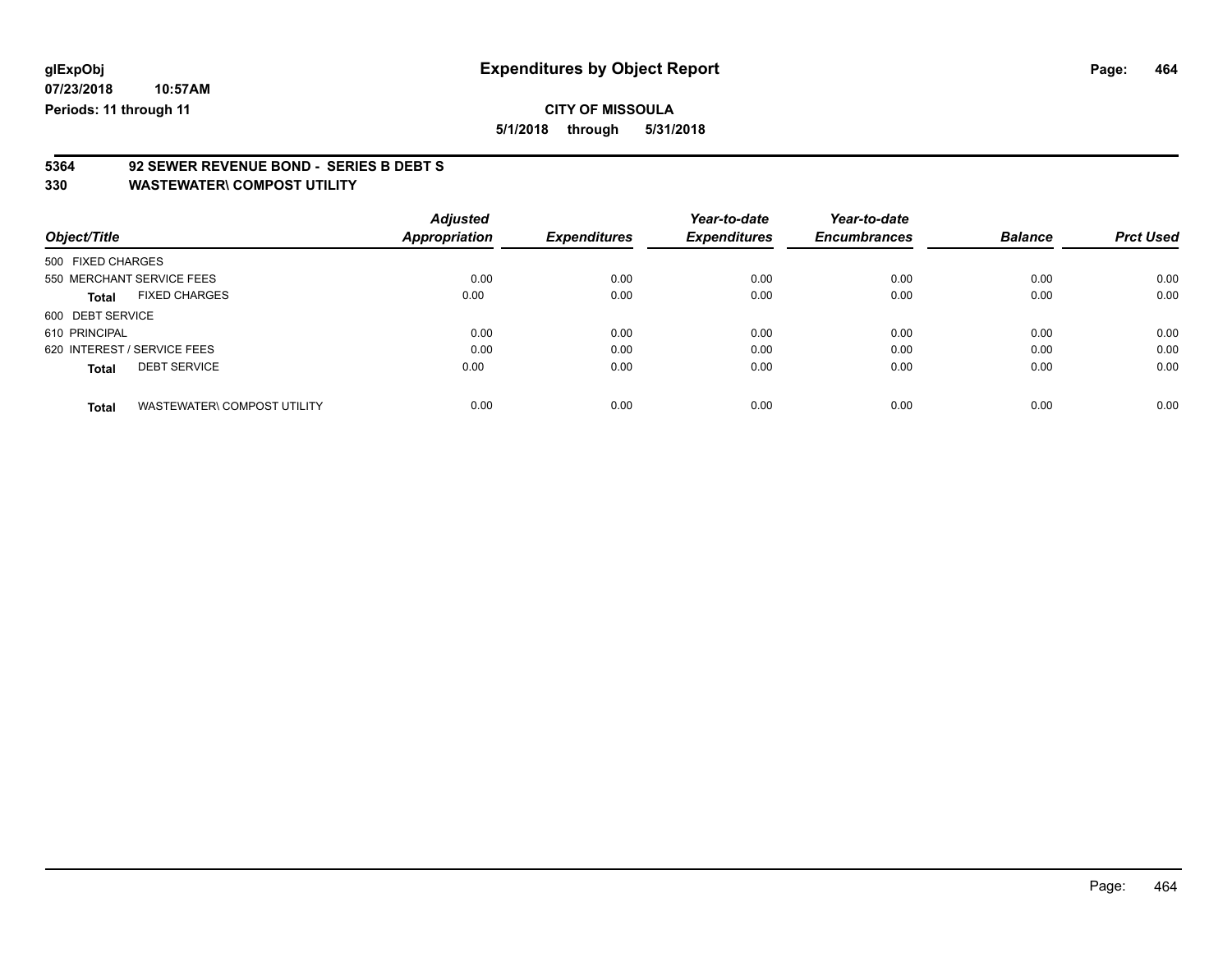#### **5364 92 SEWER REVENUE BOND - SERIES B DEBT S**

| Object/Title                                       | <b>Adjusted</b><br>Appropriation | <b>Expenditures</b> | Year-to-date<br><b>Expenditures</b> | Year-to-date<br><b>Encumbrances</b> | <b>Balance</b> | <b>Prct Used</b> |
|----------------------------------------------------|----------------------------------|---------------------|-------------------------------------|-------------------------------------|----------------|------------------|
| 500 FIXED CHARGES                                  |                                  |                     |                                     |                                     |                |                  |
| 550 MERCHANT SERVICE FEES                          | 0.00                             | 0.00                | 0.00                                | 0.00                                | 0.00           | 0.00             |
| <b>FIXED CHARGES</b><br><b>Total</b>               | 0.00                             | 0.00                | 0.00                                | 0.00                                | 0.00           | 0.00             |
| 600 DEBT SERVICE                                   |                                  |                     |                                     |                                     |                |                  |
| 610 PRINCIPAL                                      | 0.00                             | 0.00                | 0.00                                | 0.00                                | 0.00           | 0.00             |
| 620 INTEREST / SERVICE FEES                        | 0.00                             | 0.00                | 0.00                                | 0.00                                | 0.00           | 0.00             |
| <b>DEBT SERVICE</b><br><b>Total</b>                | 0.00                             | 0.00                | 0.00                                | 0.00                                | 0.00           | 0.00             |
| 92 SEWER REVENUE BOND - SERIES B I<br><b>Total</b> | 0.00                             | 0.00                | 0.00                                | 0.00                                | 0.00           | 0.00             |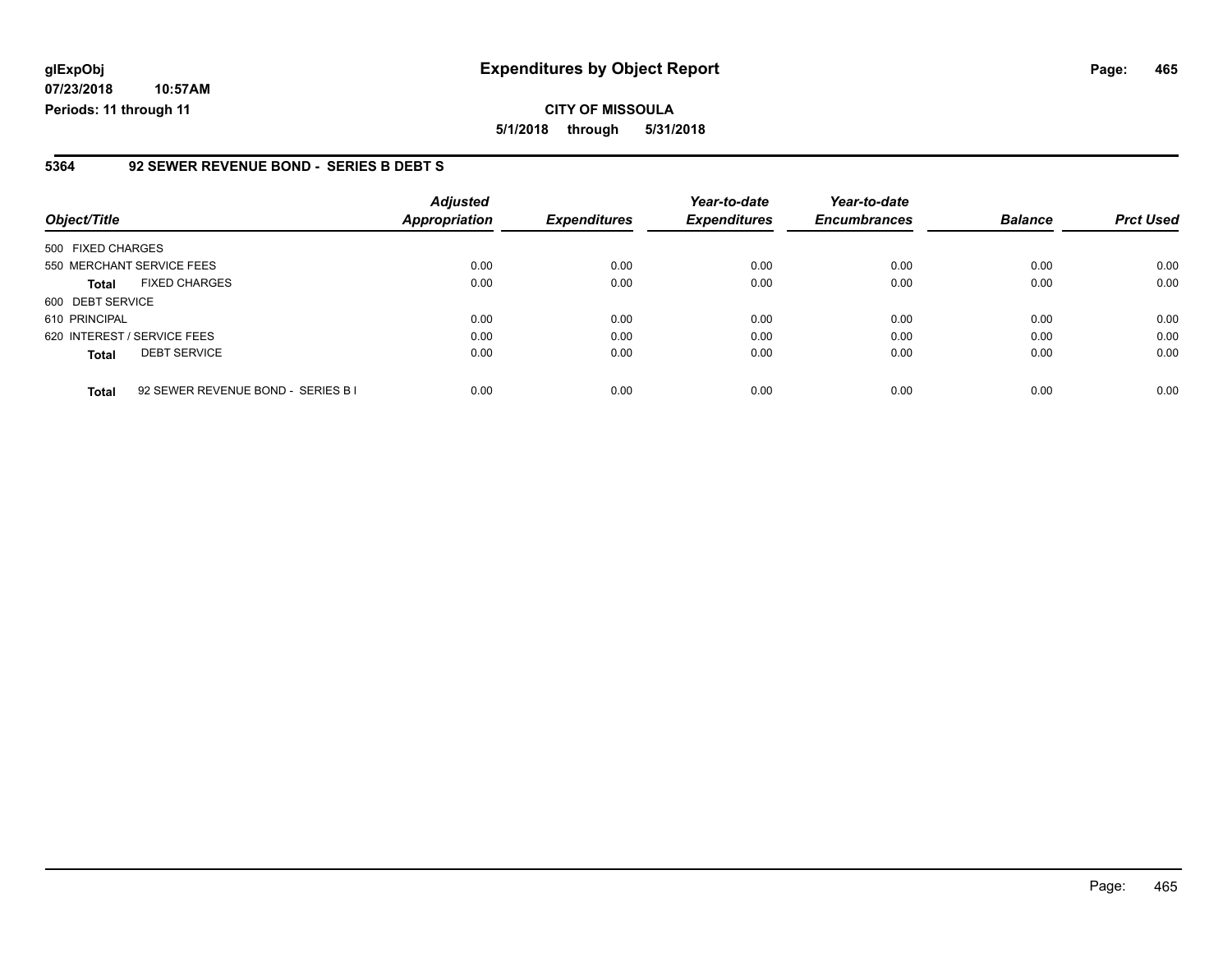# **5365 99 SEWER REVENUE BONDS DEBT SERVICE FUND**

**330 WASTEWATER\ COMPOST UTILITY**

| Object/Title      |                                    | <b>Adjusted</b><br><b>Appropriation</b> | <b>Expenditures</b> | Year-to-date<br><b>Expenditures</b> | Year-to-date<br><b>Encumbrances</b> | <b>Balance</b> | <b>Prct Used</b> |
|-------------------|------------------------------------|-----------------------------------------|---------------------|-------------------------------------|-------------------------------------|----------------|------------------|
| 500 FIXED CHARGES |                                    |                                         |                     |                                     |                                     |                |                  |
|                   | 550 MERCHANT SERVICE FEES          | 0.00                                    | 0.00                | 0.00                                | 0.00                                | 0.00           | 0.00             |
| <b>Total</b>      | <b>FIXED CHARGES</b>               | 0.00                                    | 0.00                | 0.00                                | 0.00                                | 0.00           | 0.00             |
| 600 DEBT SERVICE  |                                    |                                         |                     |                                     |                                     |                |                  |
| 610 PRINCIPAL     |                                    | 0.00                                    | 0.00                | 0.00                                | 0.00                                | 0.00           | 0.00             |
|                   | 620 INTEREST / SERVICE FEES        | 0.00                                    | 0.00                | 0.00                                | 0.00                                | 0.00           | 0.00             |
| <b>Total</b>      | <b>DEBT SERVICE</b>                | 0.00                                    | 0.00                | 0.00                                | 0.00                                | 0.00           | 0.00             |
| <b>Total</b>      | <b>WASTEWATER\ COMPOST UTILITY</b> | 0.00                                    | 0.00                | 0.00                                | 0.00                                | 0.00           | 0.00             |

Page: 466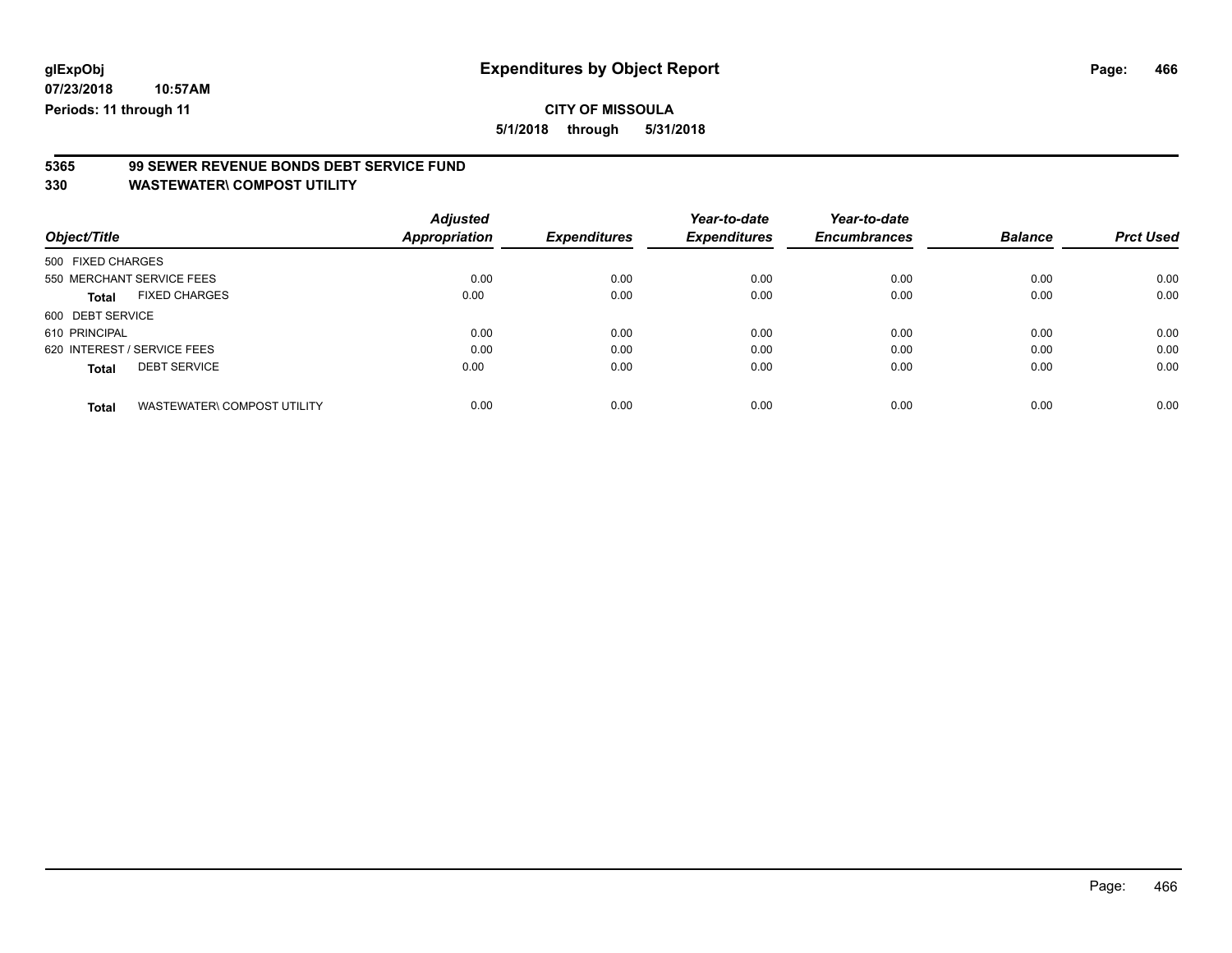### **glExpObj Expenditures by Object Report Page: 467**

**07/23/2018 10:57AM Periods: 11 through 11**

#### **5365 99 SEWER REVENUE BONDS DEBT SERVICE FUND**

| Object/Title      |                                  | <b>Adjusted</b><br><b>Appropriation</b> | <b>Expenditures</b> | Year-to-date<br><b>Expenditures</b> | Year-to-date<br><b>Encumbrances</b> | <b>Balance</b> | <b>Prct Used</b> |
|-------------------|----------------------------------|-----------------------------------------|---------------------|-------------------------------------|-------------------------------------|----------------|------------------|
| 500 FIXED CHARGES |                                  |                                         |                     |                                     |                                     |                |                  |
|                   | 550 MERCHANT SERVICE FEES        | 0.00                                    | 0.00                | 0.00                                | 0.00                                | 0.00           | 0.00             |
| <b>Total</b>      | <b>FIXED CHARGES</b>             | 0.00                                    | 0.00                | 0.00                                | 0.00                                | 0.00           | 0.00             |
| 600 DEBT SERVICE  |                                  |                                         |                     |                                     |                                     |                |                  |
| 610 PRINCIPAL     |                                  | 0.00                                    | 0.00                | 0.00                                | 0.00                                | 0.00           | 0.00             |
|                   | 620 INTEREST / SERVICE FEES      | 0.00                                    | 0.00                | 0.00                                | 0.00                                | 0.00           | 0.00             |
| <b>Total</b>      | <b>DEBT SERVICE</b>              | 0.00                                    | 0.00                | 0.00                                | 0.00                                | 0.00           | 0.00             |
| <b>Total</b>      | 99 SEWER REVENUE BONDS DEBT SERV | 0.00                                    | 0.00                | 0.00                                | 0.00                                | 0.00           | 0.00             |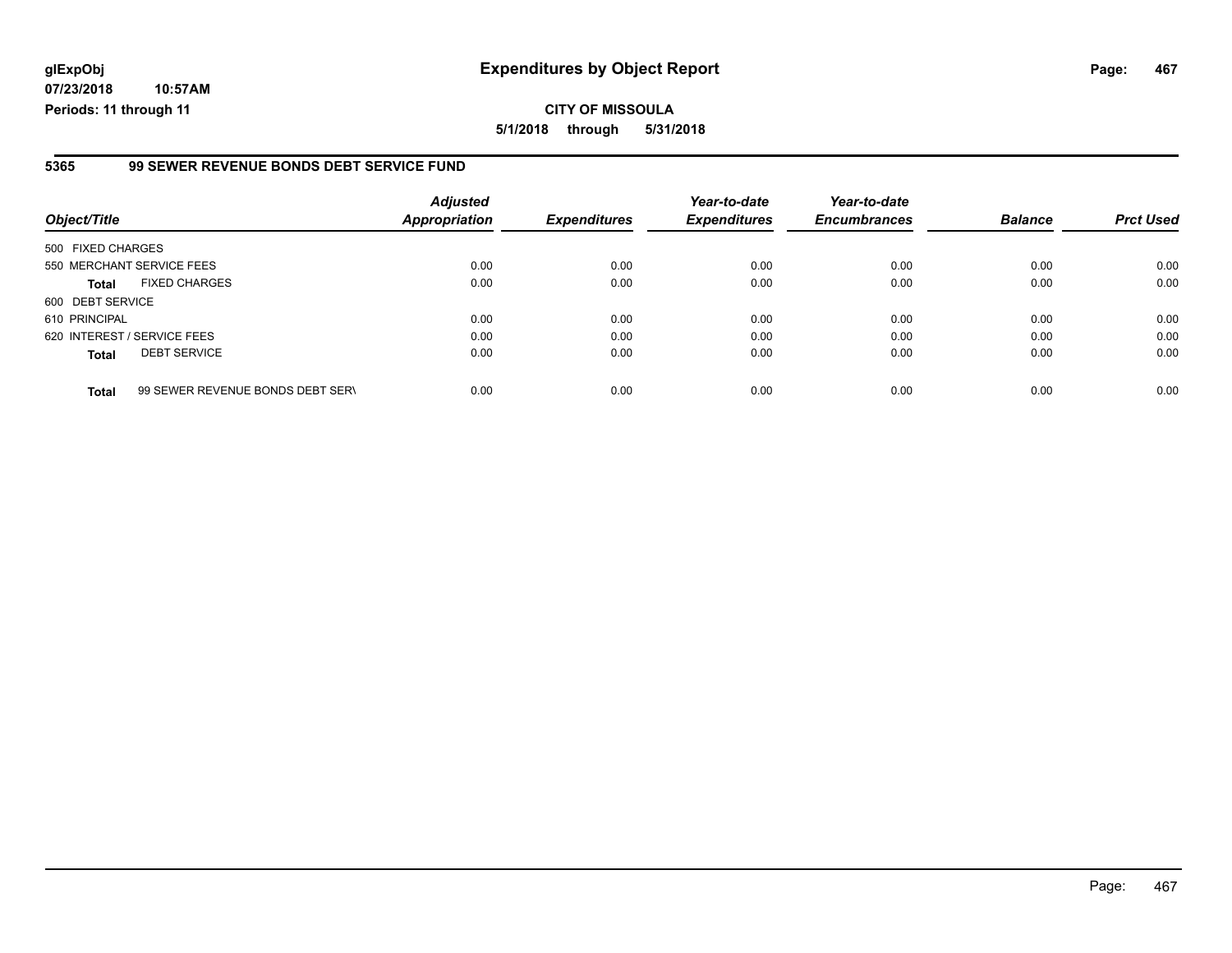# **5366 92 SEWER REVENUE BOND - SERIES A BOND RE**

| Object/Title                                       | <b>Adjusted</b><br><b>Appropriation</b> | <b>Expenditures</b> | Year-to-date<br><b>Expenditures</b> | Year-to-date<br><b>Encumbrances</b> | <b>Balance</b> | <b>Prct Used</b> |
|----------------------------------------------------|-----------------------------------------|---------------------|-------------------------------------|-------------------------------------|----------------|------------------|
| 500 FIXED CHARGES                                  |                                         |                     |                                     |                                     |                |                  |
| 550 MERCHANT SERVICE FEES                          | 0.00                                    | 0.00                | 0.00                                | 0.00                                | 0.00           | 0.00             |
| <b>FIXED CHARGES</b><br><b>Total</b>               | 0.00                                    | 0.00                | 0.00                                | 0.00                                | 0.00           | 0.00             |
| 800 OTHER OBJECTS                                  |                                         |                     |                                     |                                     |                |                  |
| 820 TRANSFERS TO OTHER FUNDS                       | 0.00                                    | 0.00                | 0.00                                | 0.00                                | 0.00           | 0.00             |
| OTHER OBJECTS<br><b>Total</b>                      | 0.00                                    | 0.00                | 0.00                                | 0.00                                | 0.00           | 0.00             |
| <b>WASTEWATER\ COMPOST UTILITY</b><br><b>Total</b> | 0.00                                    | 0.00                | 0.00                                | 0.00                                | 0.00           | 0.00             |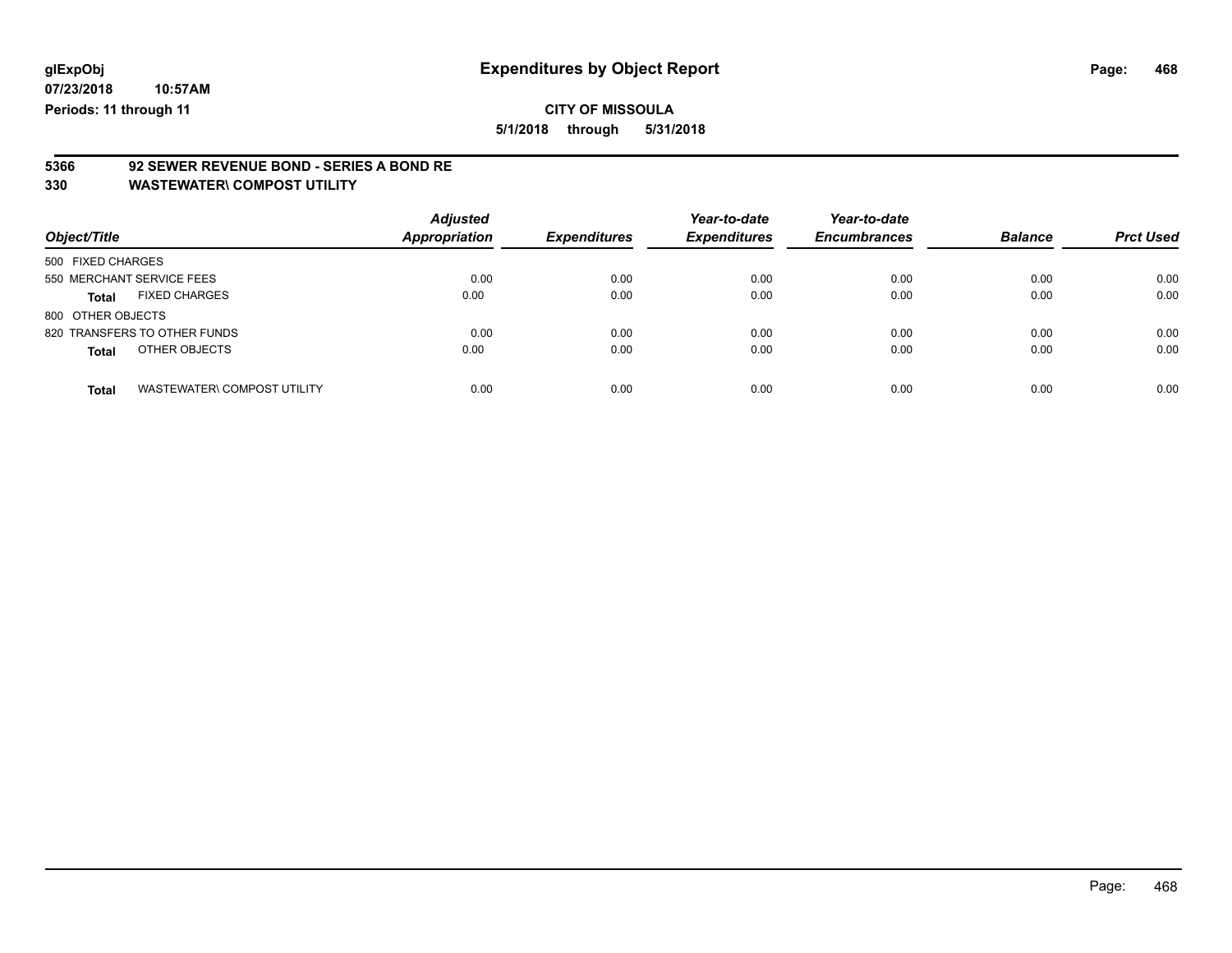# **glExpObj Expenditures by Object Report Page: 469**

**07/23/2018 10:57AM Periods: 11 through 11**

#### **5366 92 SEWER REVENUE BOND - SERIES A BOND RE**

| Object/Title              |                                    | <b>Adjusted</b><br><b>Appropriation</b> | <b>Expenditures</b> | Year-to-date<br><b>Expenditures</b> | Year-to-date<br><b>Encumbrances</b> | <b>Balance</b> | <b>Prct Used</b> |
|---------------------------|------------------------------------|-----------------------------------------|---------------------|-------------------------------------|-------------------------------------|----------------|------------------|
| 500 FIXED CHARGES         |                                    |                                         |                     |                                     |                                     |                |                  |
| 550 MERCHANT SERVICE FEES |                                    | 0.00                                    | 0.00                | 0.00                                | 0.00                                | 0.00           | 0.00             |
| <b>Total</b>              | <b>FIXED CHARGES</b>               | 0.00                                    | 0.00                | 0.00                                | 0.00                                | 0.00           | 0.00             |
| 800 OTHER OBJECTS         |                                    |                                         |                     |                                     |                                     |                |                  |
|                           | 820 TRANSFERS TO OTHER FUNDS       | 0.00                                    | 0.00                | 0.00                                | 0.00                                | 0.00           | 0.00             |
| <b>Total</b>              | OTHER OBJECTS                      | 0.00                                    | 0.00                | 0.00                                | 0.00                                | 0.00           | 0.00             |
| <b>Total</b>              | 92 SEWER REVENUE BOND - SERIES A B | 0.00                                    | 0.00                | 0.00                                | 0.00                                | 0.00           | 0.00             |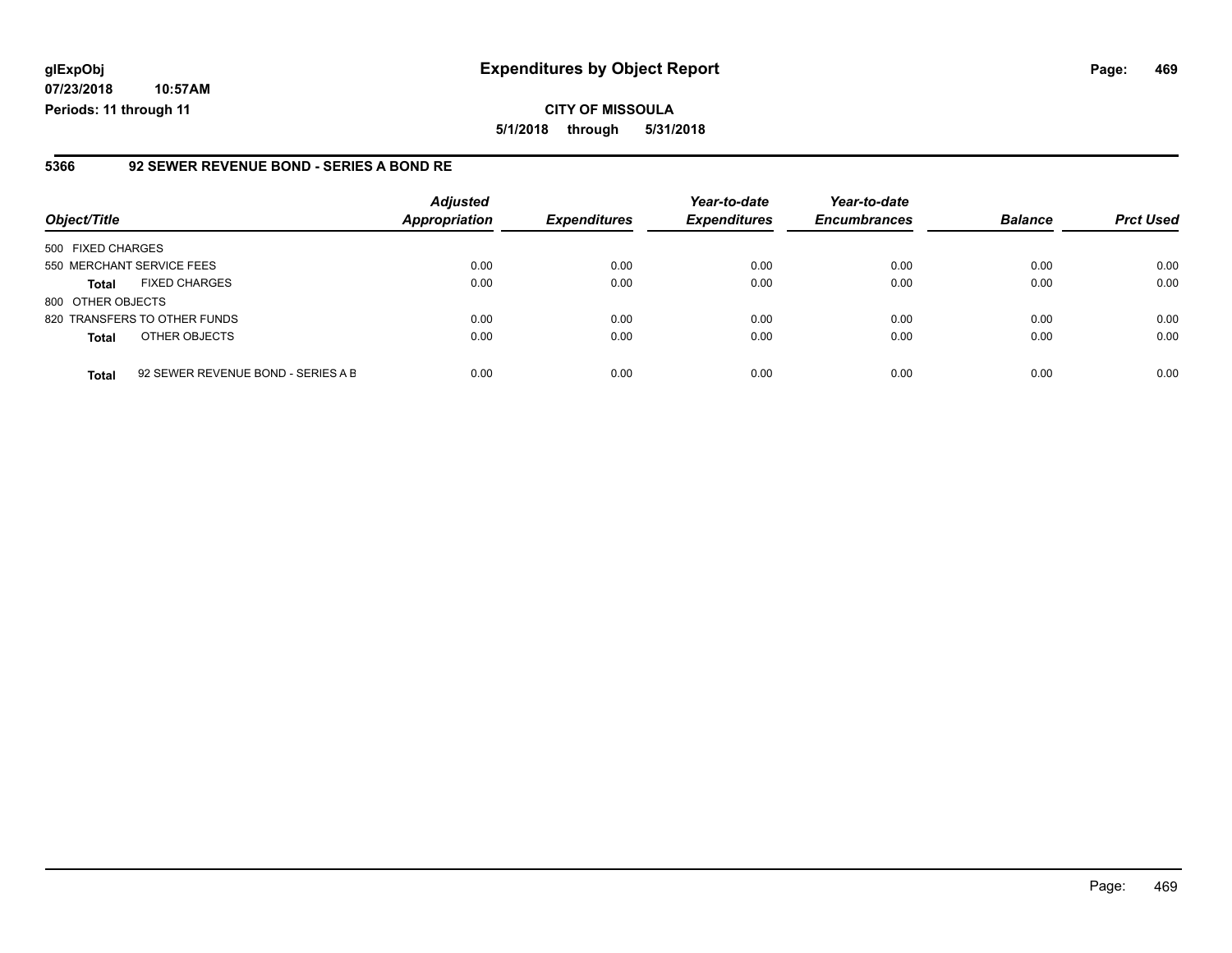# **5367 92 SEWER REVENUE BOND - SERIES B BOND RE**

| Object/Title                                | <b>Adjusted</b><br><b>Appropriation</b> | <b>Expenditures</b> | Year-to-date<br><b>Expenditures</b> | Year-to-date<br><b>Encumbrances</b> | <b>Balance</b> | <b>Prct Used</b> |
|---------------------------------------------|-----------------------------------------|---------------------|-------------------------------------|-------------------------------------|----------------|------------------|
| 500 FIXED CHARGES                           |                                         |                     |                                     |                                     |                |                  |
| 550 MERCHANT SERVICE FEES                   | 0.00                                    | 0.00                | 0.00                                | 0.00                                | 0.00           | 0.00             |
| <b>FIXED CHARGES</b><br><b>Total</b>        | 0.00                                    | 0.00                | 0.00                                | 0.00                                | 0.00           | 0.00             |
| 800 OTHER OBJECTS                           |                                         |                     |                                     |                                     |                |                  |
| 820 TRANSFERS TO OTHER FUNDS                | 0.00                                    | 0.00                | 0.00                                | 0.00                                | 0.00           | 0.00             |
| OTHER OBJECTS<br><b>Total</b>               | 0.00                                    | 0.00                | 0.00                                | 0.00                                | 0.00           | 0.00             |
| WASTEWATER\ COMPOST UTILITY<br><b>Total</b> | 0.00                                    | 0.00                | 0.00                                | 0.00                                | 0.00           | 0.00             |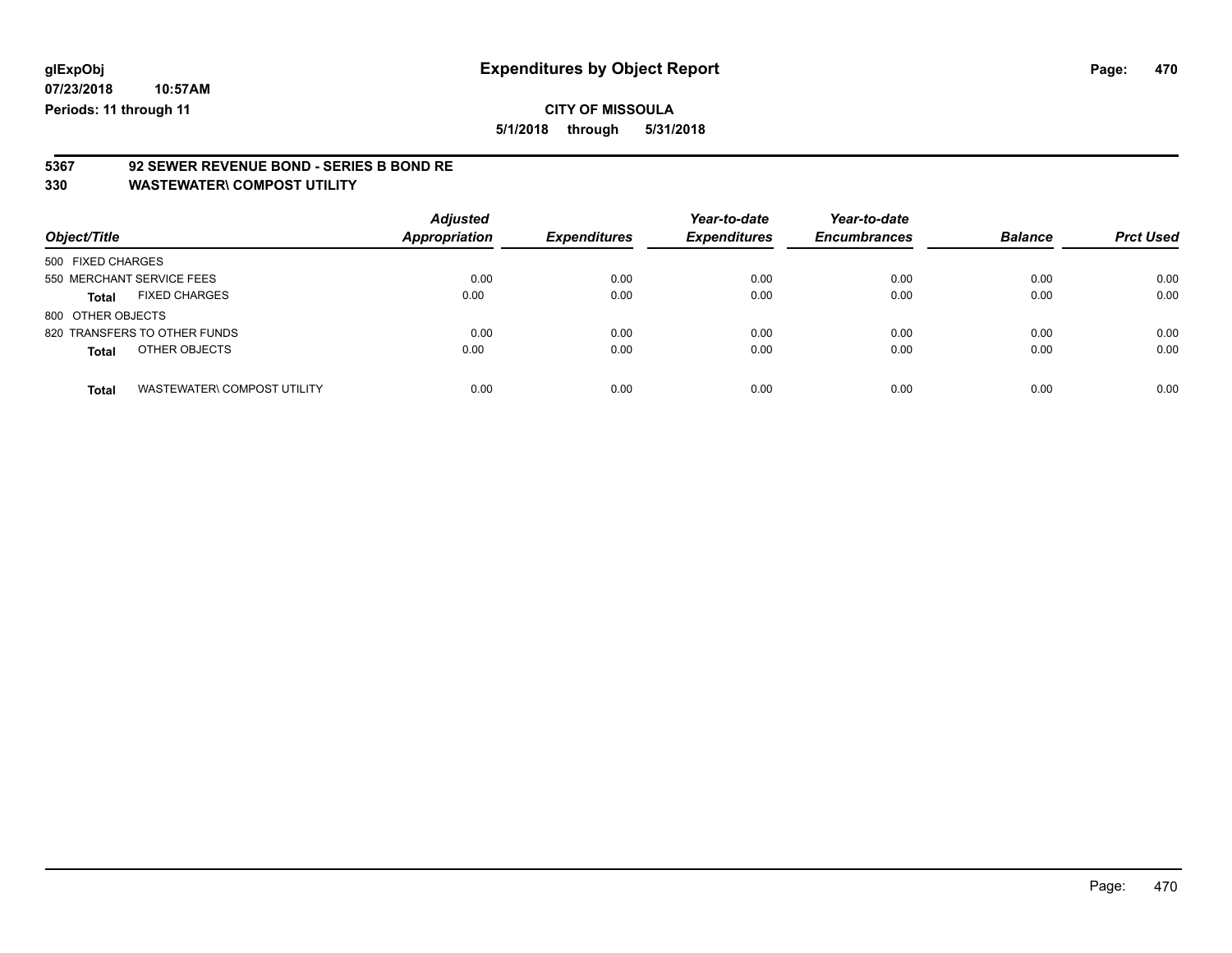### **glExpObj Expenditures by Object Report Page: 471**

**07/23/2018 10:57AM Periods: 11 through 11**

#### **5367 92 SEWER REVENUE BOND - SERIES B BOND RE**

| Object/Title              |                                    | <b>Adjusted</b><br><b>Appropriation</b> | <b>Expenditures</b> | Year-to-date<br><b>Expenditures</b> | Year-to-date<br><b>Encumbrances</b> | <b>Balance</b> | <b>Prct Used</b> |
|---------------------------|------------------------------------|-----------------------------------------|---------------------|-------------------------------------|-------------------------------------|----------------|------------------|
| 500 FIXED CHARGES         |                                    |                                         |                     |                                     |                                     |                |                  |
| 550 MERCHANT SERVICE FEES |                                    | 0.00                                    | 0.00                | 0.00                                | 0.00                                | 0.00           | 0.00             |
| <b>Total</b>              | <b>FIXED CHARGES</b>               | 0.00                                    | 0.00                | 0.00                                | 0.00                                | 0.00           | 0.00             |
| 800 OTHER OBJECTS         |                                    |                                         |                     |                                     |                                     |                |                  |
|                           | 820 TRANSFERS TO OTHER FUNDS       | 0.00                                    | 0.00                | 0.00                                | 0.00                                | 0.00           | 0.00             |
| <b>Total</b>              | OTHER OBJECTS                      | 0.00                                    | 0.00                | 0.00                                | 0.00                                | 0.00           | 0.00             |
| <b>Total</b>              | 92 SEWER REVENUE BOND - SERIES B E | 0.00                                    | 0.00                | 0.00                                | 0.00                                | 0.00           | 0.00             |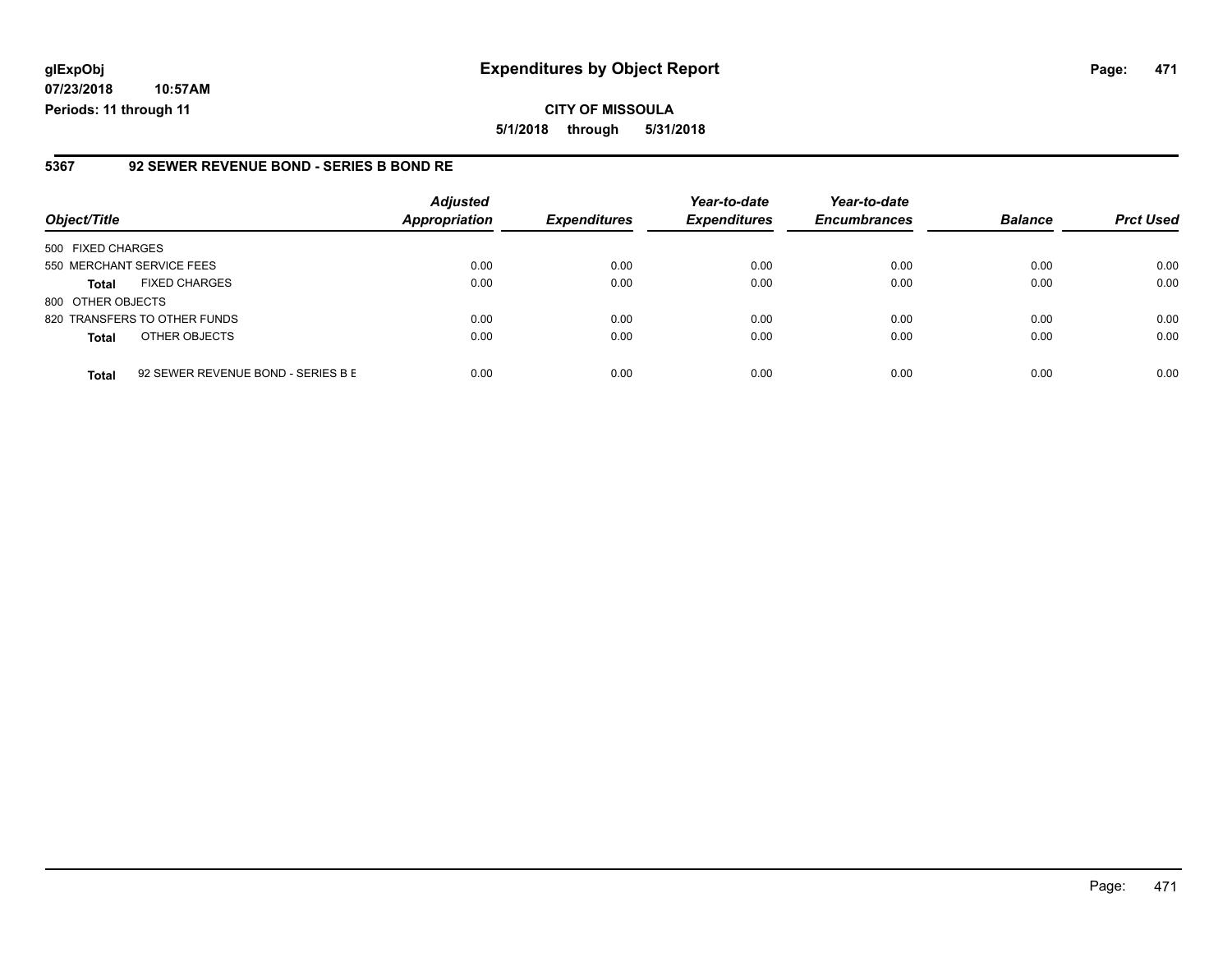# **5368 00 SEWER REVENUE BOND RESERVE FUND**

| Object/Title                                       | <b>Adjusted</b><br><b>Appropriation</b> | <b>Expenditures</b> | Year-to-date<br><b>Expenditures</b> | Year-to-date<br><b>Encumbrances</b> | <b>Balance</b> | <b>Prct Used</b> |
|----------------------------------------------------|-----------------------------------------|---------------------|-------------------------------------|-------------------------------------|----------------|------------------|
| 500 FIXED CHARGES                                  |                                         |                     |                                     |                                     |                |                  |
| 550 MERCHANT SERVICE FEES                          | 0.00                                    | 0.00                | 0.00                                | 0.00                                | 0.00           | 0.00             |
| <b>FIXED CHARGES</b><br><b>Total</b>               | 0.00                                    | 0.00                | 0.00                                | 0.00                                | 0.00           | 0.00             |
| 800 OTHER OBJECTS                                  |                                         |                     |                                     |                                     |                |                  |
| 820 TRANSFERS TO OTHER FUNDS                       | 0.00                                    | 0.00                | 0.00                                | 0.00                                | 0.00           | 0.00             |
| OTHER OBJECTS<br><b>Total</b>                      | 0.00                                    | 0.00                | 0.00                                | 0.00                                | 0.00           | 0.00             |
| <b>WASTEWATER\ COMPOST UTILITY</b><br><b>Total</b> | 0.00                                    | 0.00                | 0.00                                | 0.00                                | 0.00           | 0.00             |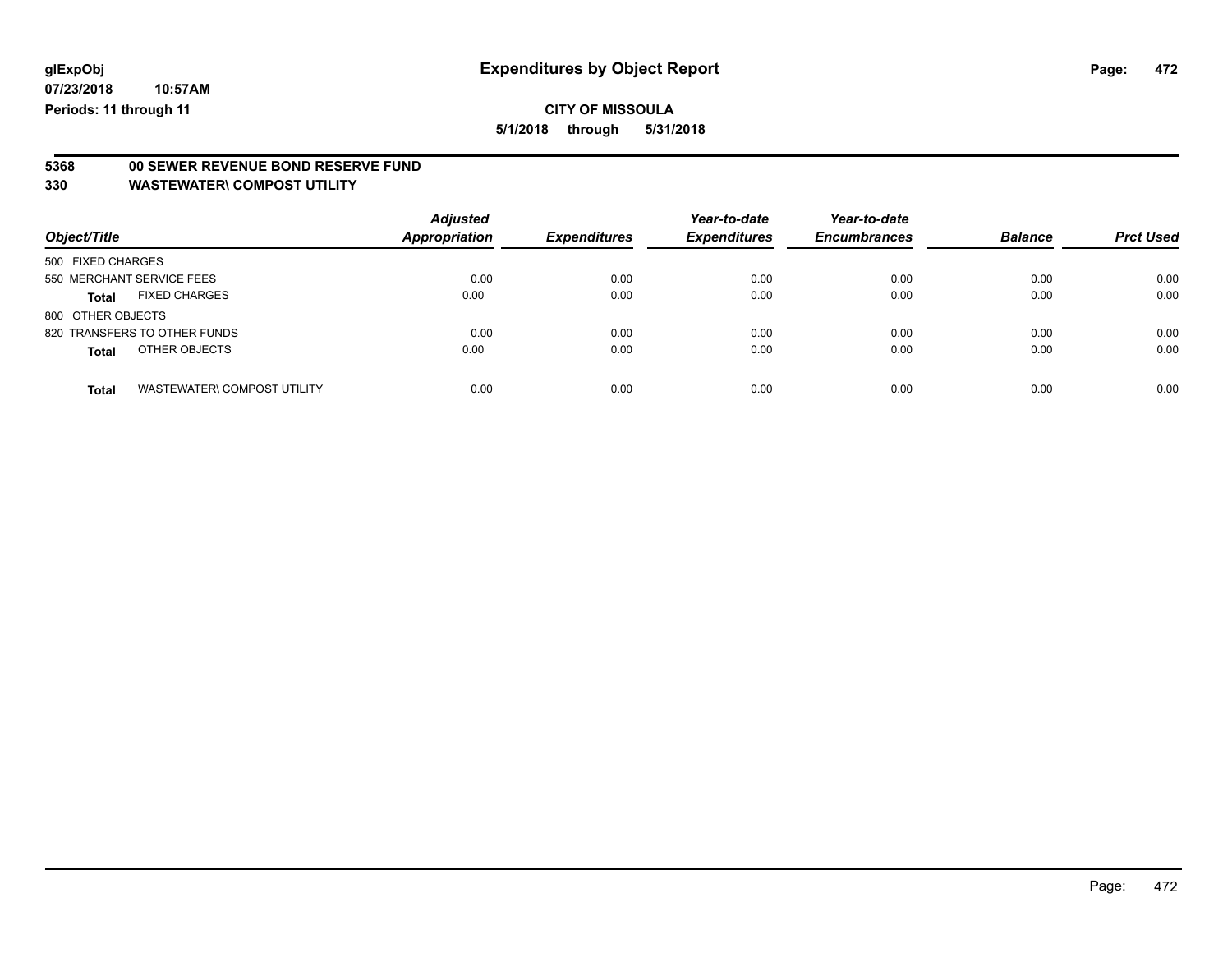**CITY OF MISSOULA 5/1/2018 through 5/31/2018**

#### **5368 00 SEWER REVENUE BOND RESERVE FUND**

|                           |                                  | <b>Adjusted</b>      |                     | Year-to-date        | Year-to-date        |                |                  |
|---------------------------|----------------------------------|----------------------|---------------------|---------------------|---------------------|----------------|------------------|
| Object/Title              |                                  | <b>Appropriation</b> | <b>Expenditures</b> | <b>Expenditures</b> | <b>Encumbrances</b> | <b>Balance</b> | <b>Prct Used</b> |
| 500 FIXED CHARGES         |                                  |                      |                     |                     |                     |                |                  |
| 550 MERCHANT SERVICE FEES |                                  | 0.00                 | 0.00                | 0.00                | 0.00                | 0.00           | 0.00             |
| <b>Total</b>              | <b>FIXED CHARGES</b>             | 0.00                 | 0.00                | 0.00                | 0.00                | 0.00           | 0.00             |
| 800 OTHER OBJECTS         |                                  |                      |                     |                     |                     |                |                  |
|                           | 820 TRANSFERS TO OTHER FUNDS     | 0.00                 | 0.00                | 0.00                | 0.00                | 0.00           | 0.00             |
| <b>Total</b>              | OTHER OBJECTS                    | 0.00                 | 0.00                | 0.00                | 0.00                | 0.00           | 0.00             |
| <b>Total</b>              | 00 SEWER REVENUE BOND RESERVE FL | 0.00                 | 0.00                | 0.00                | 0.00                | 0.00           | 0.00             |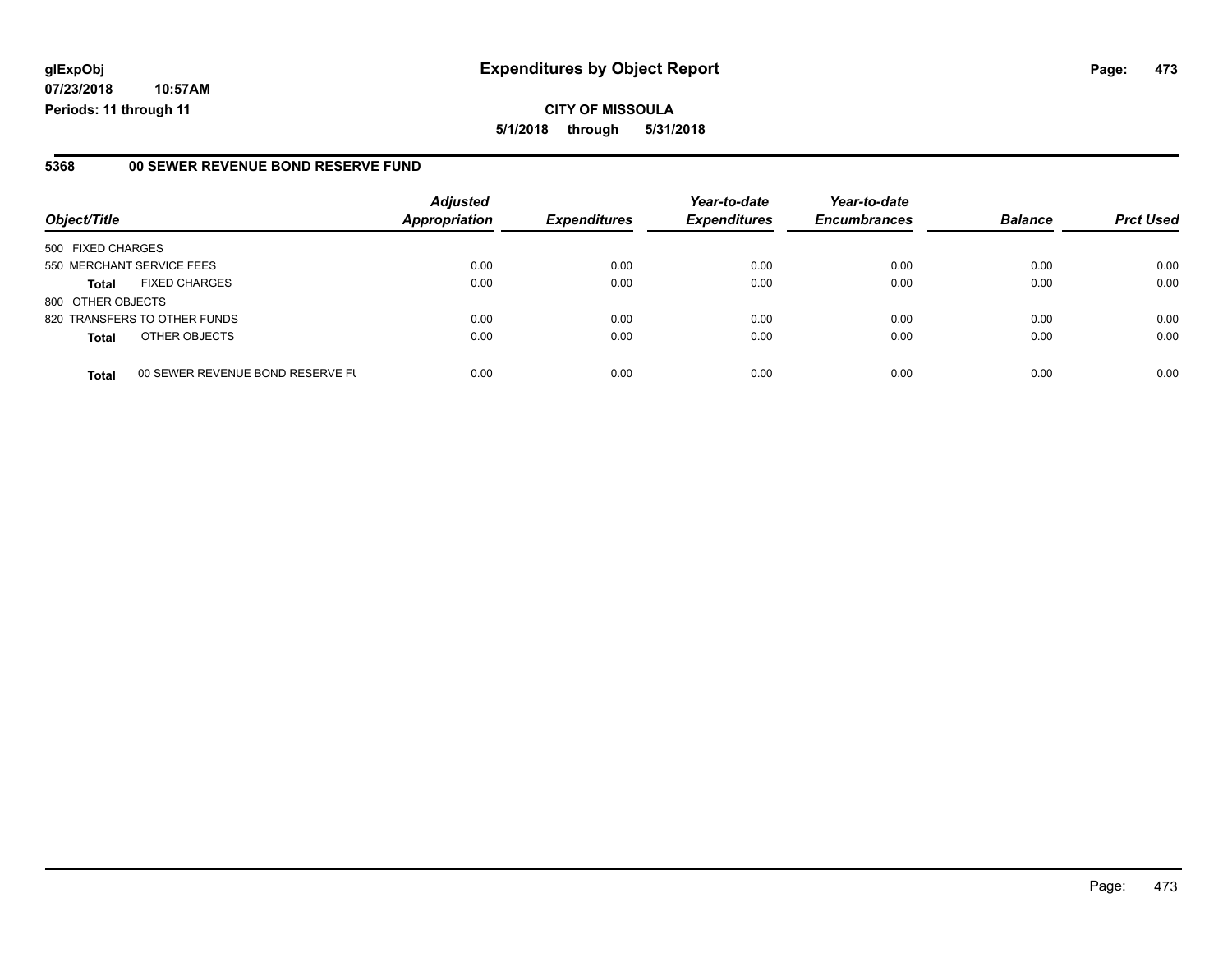## **CITY OF MISSOULA 5/1/2018 through 5/31/2018**

# **5369 2001 SEWER REVENUE BOND<br>330 WASTEWATER\ COMPOST UTIL**

| Object/Title                                       | <b>Adjusted</b><br><b>Appropriation</b> | <b>Expenditures</b> | Year-to-date<br><b>Expenditures</b> | Year-to-date<br><b>Encumbrances</b> | <b>Balance</b> | <b>Prct Used</b> |
|----------------------------------------------------|-----------------------------------------|---------------------|-------------------------------------|-------------------------------------|----------------|------------------|
| 500 FIXED CHARGES                                  |                                         |                     |                                     |                                     |                |                  |
| 550 MERCHANT SERVICE FEES                          | 0.00                                    | 0.00                | 0.00                                | 0.00                                | 0.00           | 0.00             |
| <b>FIXED CHARGES</b><br><b>Total</b>               | 0.00                                    | 0.00                | 0.00                                | 0.00                                | 0.00           | 0.00             |
| 800 OTHER OBJECTS                                  |                                         |                     |                                     |                                     |                |                  |
| 820 TRANSFERS TO OTHER FUNDS                       | 0.00                                    | 0.00                | 0.00                                | 0.00                                | 0.00           | 0.00             |
| OTHER OBJECTS<br><b>Total</b>                      | 0.00                                    | 0.00                | 0.00                                | 0.00                                | 0.00           | 0.00             |
|                                                    |                                         |                     |                                     |                                     |                |                  |
| <b>WASTEWATER\ COMPOST UTILITY</b><br><b>Total</b> | 0.00                                    | 0.00                | 0.00                                | 0.00                                | 0.00           | 0.00             |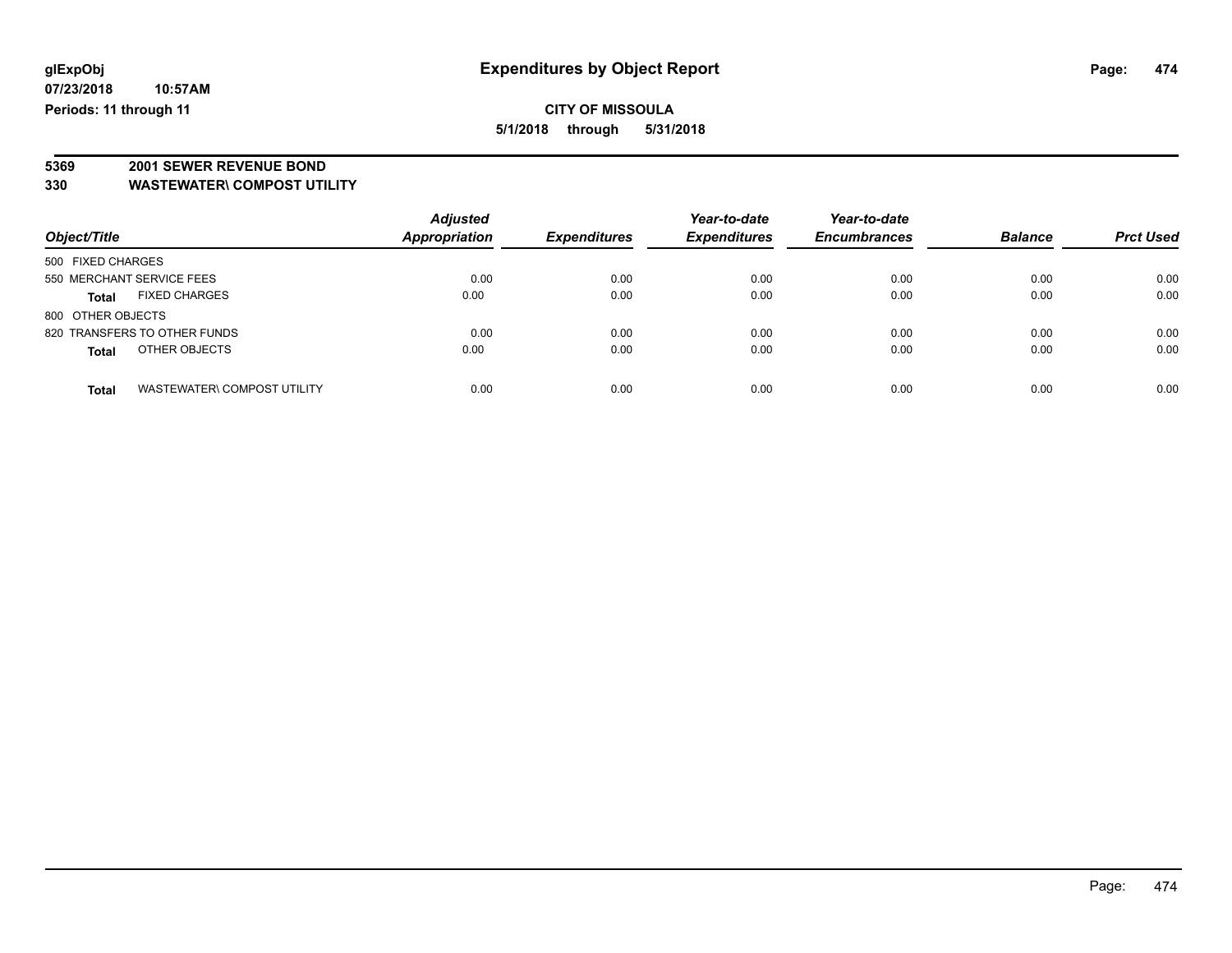**CITY OF MISSOULA 5/1/2018 through 5/31/2018**

#### **5369 2001 SEWER REVENUE BOND**

|                                         | <b>Adjusted</b><br><b>Appropriation</b> |                     | Year-to-date        | Year-to-date        |                |                  |
|-----------------------------------------|-----------------------------------------|---------------------|---------------------|---------------------|----------------|------------------|
| Object/Title                            |                                         | <b>Expenditures</b> | <b>Expenditures</b> | <b>Encumbrances</b> | <b>Balance</b> | <b>Prct Used</b> |
| 500 FIXED CHARGES                       |                                         |                     |                     |                     |                |                  |
| 550 MERCHANT SERVICE FEES               | 0.00                                    | 0.00                | 0.00                | 0.00                | 0.00           | 0.00             |
| <b>FIXED CHARGES</b><br>Total           | 0.00                                    | 0.00                | 0.00                | 0.00                | 0.00           | 0.00             |
| 800 OTHER OBJECTS                       |                                         |                     |                     |                     |                |                  |
| 820 TRANSFERS TO OTHER FUNDS            | 0.00                                    | 0.00                | 0.00                | 0.00                | 0.00           | 0.00             |
| OTHER OBJECTS<br><b>Total</b>           | 0.00                                    | 0.00                | 0.00                | 0.00                | 0.00           | 0.00             |
| 2001 SEWER REVENUE BOND<br><b>Total</b> | 0.00                                    | 0.00                | 0.00                | 0.00                | 0.00           | 0.00             |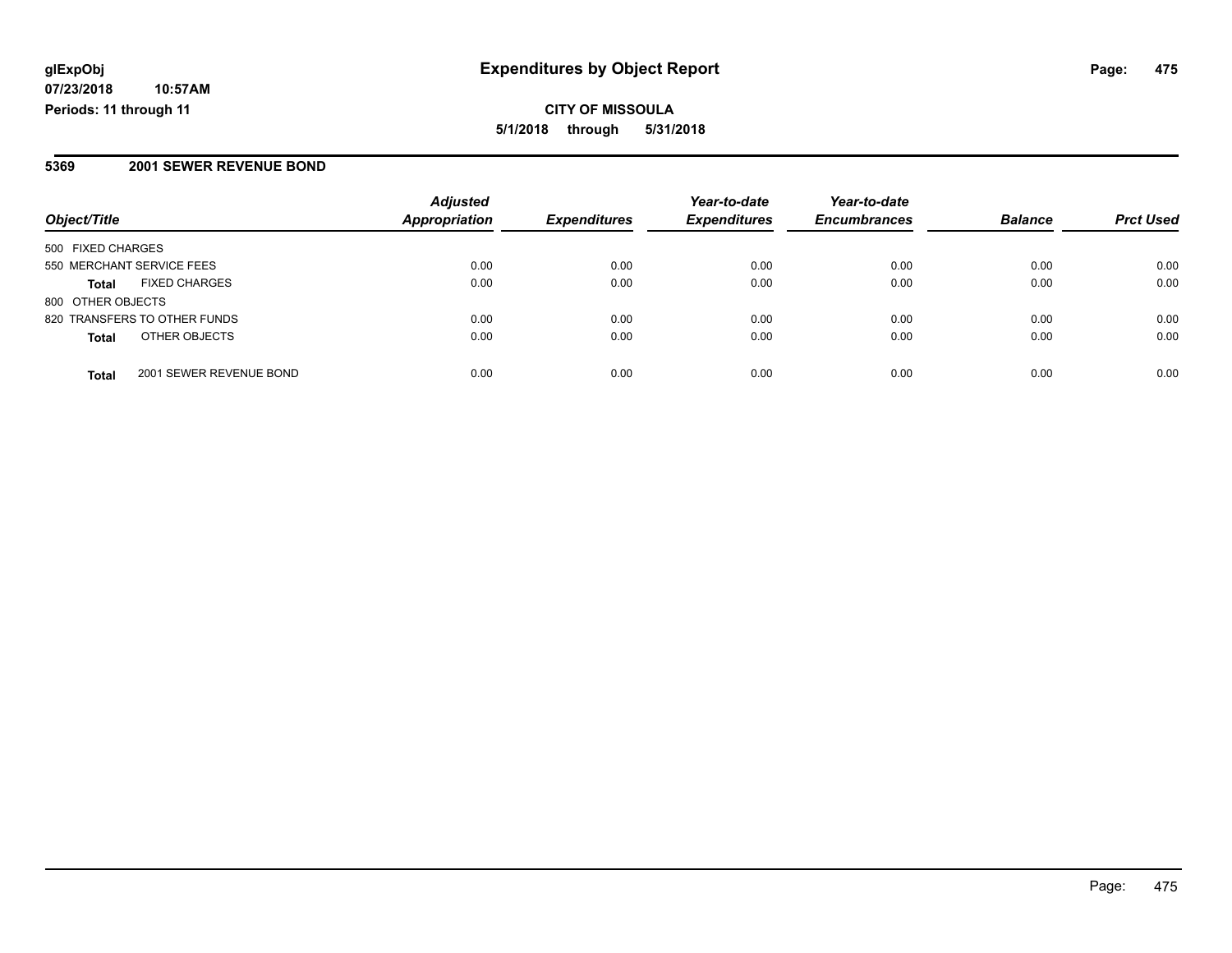# **5370 99 SEWER REVENUE BOND RESERVE FUND**

| Object/Title                                | <b>Adjusted</b><br><b>Appropriation</b> | <b>Expenditures</b> | Year-to-date<br><b>Expenditures</b> | Year-to-date<br><b>Encumbrances</b> | <b>Balance</b> | <b>Prct Used</b> |
|---------------------------------------------|-----------------------------------------|---------------------|-------------------------------------|-------------------------------------|----------------|------------------|
| 500 FIXED CHARGES                           |                                         |                     |                                     |                                     |                |                  |
| 550 MERCHANT SERVICE FEES                   | 0.00                                    | 0.00                | 0.00                                | 0.00                                | 0.00           | 0.00             |
| <b>FIXED CHARGES</b><br><b>Total</b>        | 0.00                                    | 0.00                | 0.00                                | 0.00                                | 0.00           | 0.00             |
| 800 OTHER OBJECTS                           |                                         |                     |                                     |                                     |                |                  |
| 820 TRANSFERS TO OTHER FUNDS                | 0.00                                    | 0.00                | 0.00                                | 0.00                                | 0.00           | 0.00             |
| OTHER OBJECTS<br><b>Total</b>               | 0.00                                    | 0.00                | 0.00                                | 0.00                                | 0.00           | 0.00             |
| WASTEWATER\ COMPOST UTILITY<br><b>Total</b> | 0.00                                    | 0.00                | 0.00                                | 0.00                                | 0.00           | 0.00             |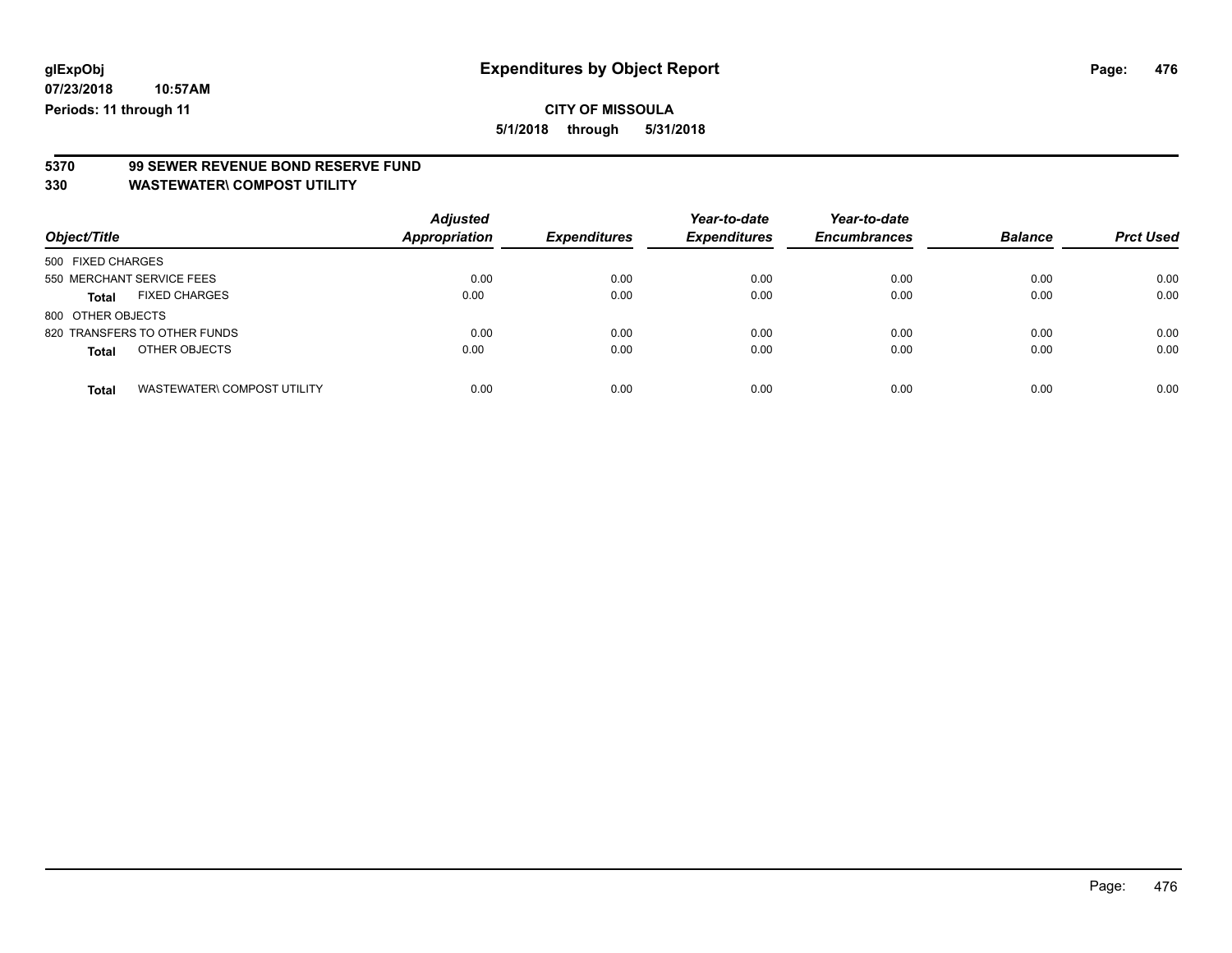**CITY OF MISSOULA 5/1/2018 through 5/31/2018**

#### **5370 99 SEWER REVENUE BOND RESERVE FUND**

|                   |                                  | <b>Adjusted</b>      |                     | Year-to-date        | Year-to-date        |                |                  |
|-------------------|----------------------------------|----------------------|---------------------|---------------------|---------------------|----------------|------------------|
| Object/Title      |                                  | <b>Appropriation</b> | <b>Expenditures</b> | <b>Expenditures</b> | <b>Encumbrances</b> | <b>Balance</b> | <b>Prct Used</b> |
| 500 FIXED CHARGES |                                  |                      |                     |                     |                     |                |                  |
|                   | 550 MERCHANT SERVICE FEES        | 0.00                 | 0.00                | 0.00                | 0.00                | 0.00           | 0.00             |
| <b>Total</b>      | <b>FIXED CHARGES</b>             | 0.00                 | 0.00                | 0.00                | 0.00                | 0.00           | 0.00             |
| 800 OTHER OBJECTS |                                  |                      |                     |                     |                     |                |                  |
|                   | 820 TRANSFERS TO OTHER FUNDS     | 0.00                 | 0.00                | 0.00                | 0.00                | 0.00           | 0.00             |
| <b>Total</b>      | OTHER OBJECTS                    | 0.00                 | 0.00                | 0.00                | 0.00                | 0.00           | 0.00             |
| <b>Total</b>      | 99 SEWER REVENUE BOND RESERVE FL | 0.00                 | 0.00                | 0.00                | 0.00                | 0.00           | 0.00             |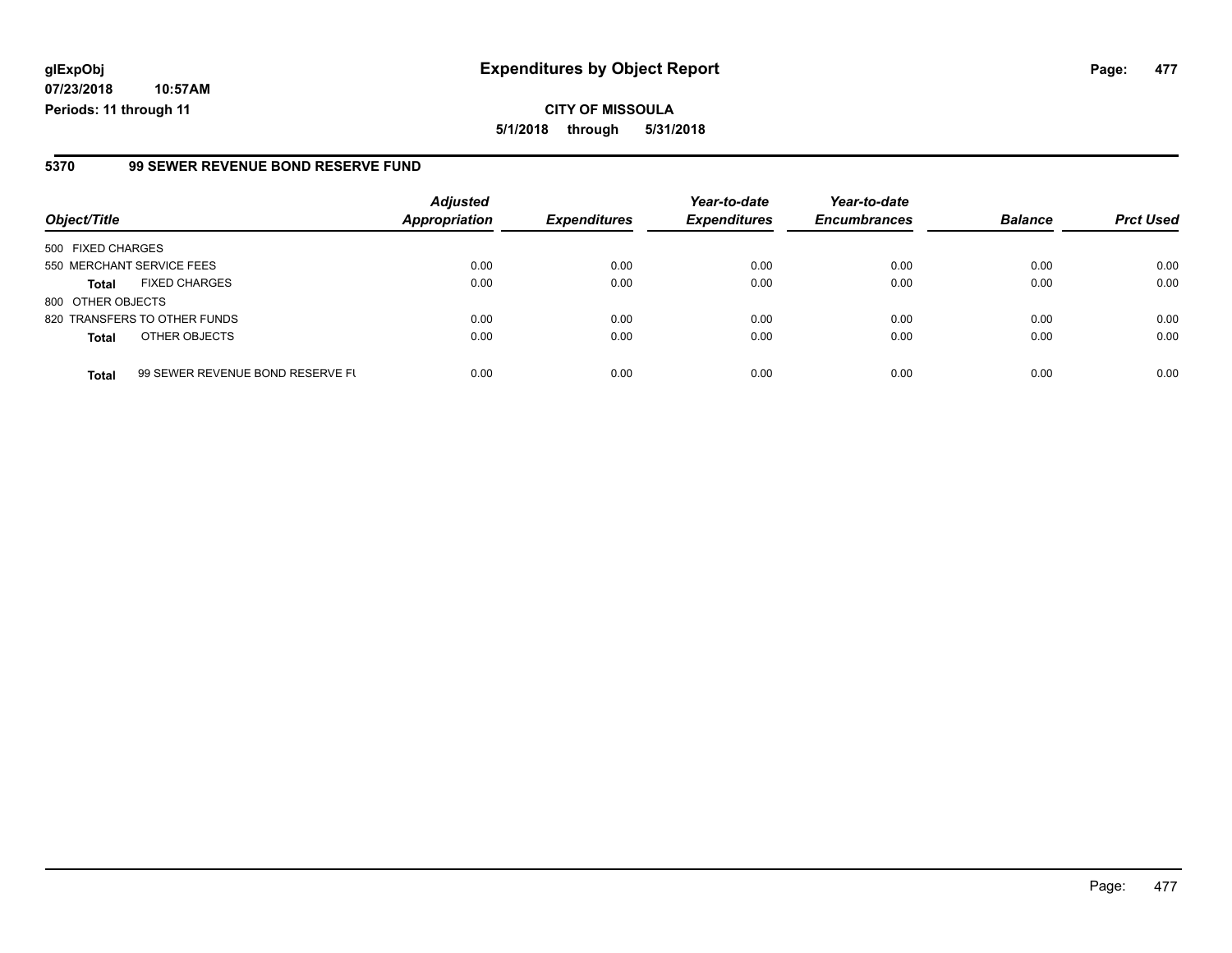# **CITY OF MISSOULA 5/1/2018 through 5/31/2018**

**5371 2002 SEWER BONDS 330 WASTEWATER\ COMPOST UTILITY**

| Object/Title                                       | <b>Adjusted</b><br>Appropriation | <b>Expenditures</b> | Year-to-date<br><b>Expenditures</b> | Year-to-date<br><b>Encumbrances</b> | <b>Balance</b> | <b>Prct Used</b> |
|----------------------------------------------------|----------------------------------|---------------------|-------------------------------------|-------------------------------------|----------------|------------------|
|                                                    |                                  |                     |                                     |                                     |                |                  |
| 500 FIXED CHARGES                                  |                                  |                     |                                     |                                     |                |                  |
| 550 MERCHANT SERVICE FEES                          | 0.00                             | 0.00                | 0.00                                | 0.00                                | 0.00           | 0.00             |
| <b>FIXED CHARGES</b><br><b>Total</b>               | 0.00                             | 0.00                | 0.00                                | 0.00                                | 0.00           | 0.00             |
| 600 DEBT SERVICE                                   |                                  |                     |                                     |                                     |                |                  |
| 610 PRINCIPAL                                      | 0.00                             | 0.00                | 0.00                                | 0.00                                | 0.00           | 0.00             |
| 620 INTEREST / SERVICE FEES                        | 0.00                             | 0.00                | 0.00                                | 0.00                                | 0.00           | 0.00             |
| <b>DEBT SERVICE</b><br><b>Total</b>                | 0.00                             | 0.00                | 0.00                                | 0.00                                | 0.00           | 0.00             |
|                                                    |                                  |                     |                                     |                                     |                |                  |
| <b>WASTEWATER\ COMPOST UTILITY</b><br><b>Total</b> | 0.00                             | 0.00                | 0.00                                | 0.00                                | 0.00           | 0.00             |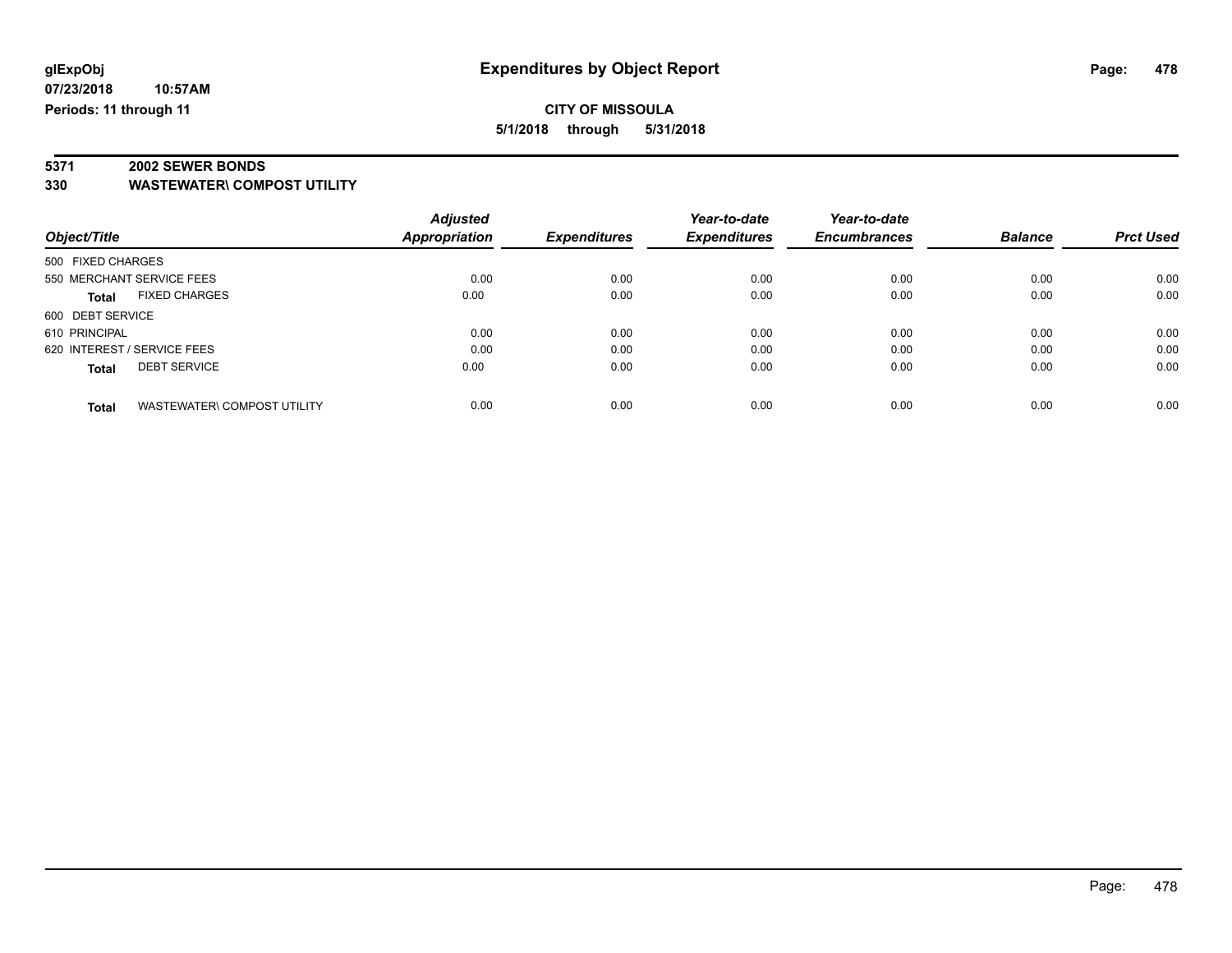**CITY OF MISSOULA 5/1/2018 through 5/31/2018**

### **5371 2002 SEWER BONDS**

|                                      | <b>Adjusted</b>      |                     | Year-to-date        | Year-to-date        |                |                  |
|--------------------------------------|----------------------|---------------------|---------------------|---------------------|----------------|------------------|
| Object/Title                         | <b>Appropriation</b> | <b>Expenditures</b> | <b>Expenditures</b> | <b>Encumbrances</b> | <b>Balance</b> | <b>Prct Used</b> |
| 500 FIXED CHARGES                    |                      |                     |                     |                     |                |                  |
| 550 MERCHANT SERVICE FEES            | 0.00                 | 0.00                | 0.00                | 0.00                | 0.00           | 0.00             |
| <b>FIXED CHARGES</b><br><b>Total</b> | 0.00                 | 0.00                | 0.00                | 0.00                | 0.00           | 0.00             |
| 600 DEBT SERVICE                     |                      |                     |                     |                     |                |                  |
| 610 PRINCIPAL                        | 0.00                 | 0.00                | 0.00                | 0.00                | 0.00           | 0.00             |
| 620 INTEREST / SERVICE FEES          | 0.00                 | 0.00                | 0.00                | 0.00                | 0.00           | 0.00             |
| <b>DEBT SERVICE</b><br><b>Total</b>  | 0.00                 | 0.00                | 0.00                | 0.00                | 0.00           | 0.00             |
| 2002 SEWER BONDS<br><b>Total</b>     | 0.00                 | 0.00                | 0.00                | 0.00                | 0.00           | 0.00             |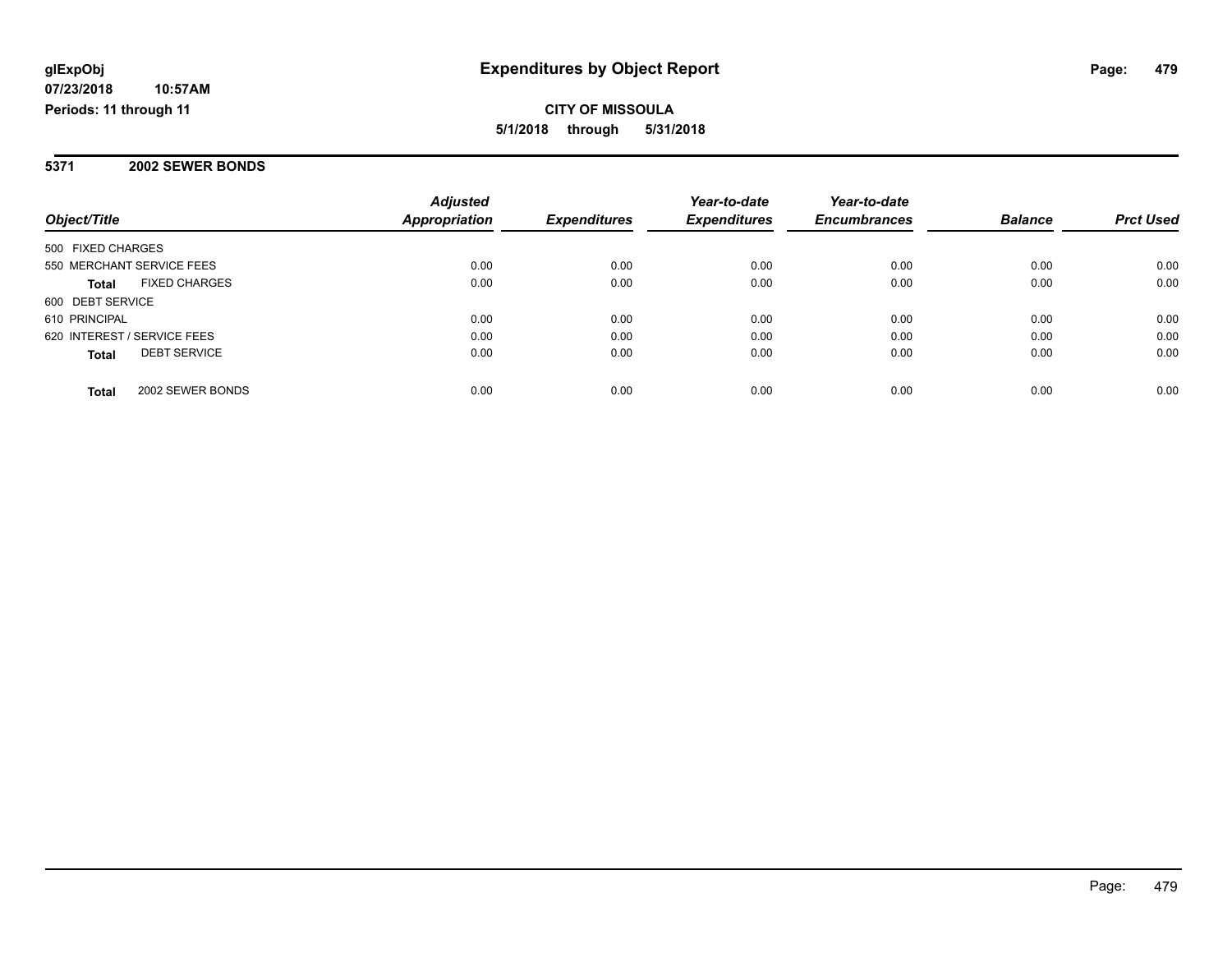**CITY OF MISSOULA 5/1/2018 through 5/31/2018**

**5372 2002 SEWER REVENUE BOND**<br>**330 WASTEWATER\ COMPOST UTIL** 

| Object/Title                                | <b>Adjusted</b><br>Appropriation | <b>Expenditures</b> | Year-to-date<br><b>Expenditures</b> | Year-to-date<br><b>Encumbrances</b> | <b>Balance</b> | <b>Prct Used</b> |
|---------------------------------------------|----------------------------------|---------------------|-------------------------------------|-------------------------------------|----------------|------------------|
| 500 FIXED CHARGES                           |                                  |                     |                                     |                                     |                |                  |
| 550 MERCHANT SERVICE FEES                   | 0.00                             | 0.00                | 0.00                                | 0.00                                | 0.00           | 0.00             |
| <b>FIXED CHARGES</b><br><b>Total</b>        | 0.00                             | 0.00                | 0.00                                | 0.00                                | 0.00           | 0.00             |
| 800 OTHER OBJECTS                           |                                  |                     |                                     |                                     |                |                  |
| 820 TRANSFERS TO OTHER FUNDS                | 0.00                             | 0.00                | 0.00                                | 0.00                                | 0.00           | 0.00             |
| OTHER OBJECTS<br><b>Total</b>               | 0.00                             | 0.00                | 0.00                                | 0.00                                | 0.00           | 0.00             |
|                                             |                                  |                     |                                     |                                     |                |                  |
| <b>WASTEWATER\ COMPOST UTILITY</b><br>Total | 0.00                             | 0.00                | 0.00                                | 0.00                                | 0.00           | 0.00             |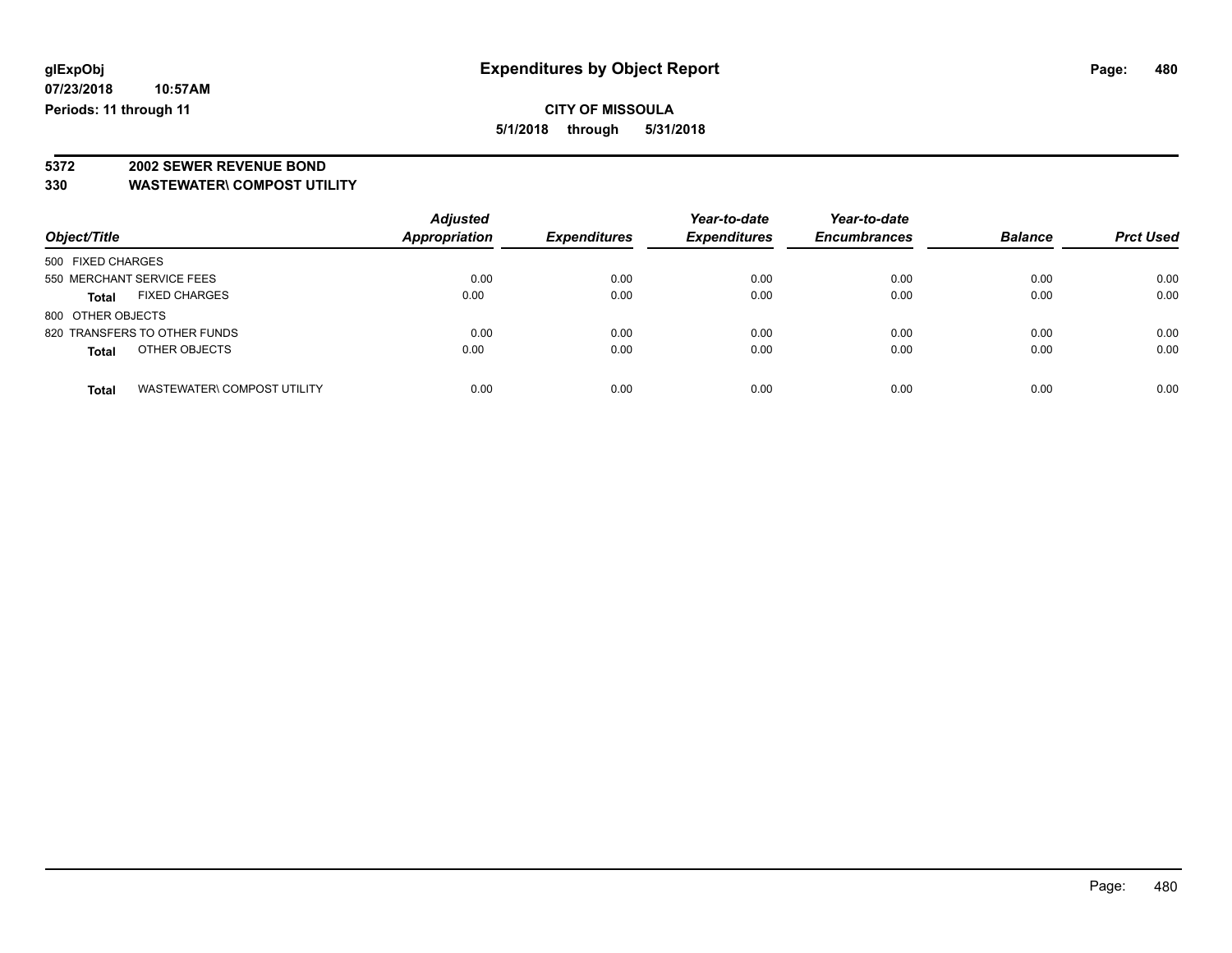**CITY OF MISSOULA 5/1/2018 through 5/31/2018**

#### **5372 2002 SEWER REVENUE BOND**

|                                         | <b>Adjusted</b>      |                     | Year-to-date        | Year-to-date        |                |                  |
|-----------------------------------------|----------------------|---------------------|---------------------|---------------------|----------------|------------------|
| Object/Title                            | <b>Appropriation</b> | <b>Expenditures</b> | <b>Expenditures</b> | <b>Encumbrances</b> | <b>Balance</b> | <b>Prct Used</b> |
| 500 FIXED CHARGES                       |                      |                     |                     |                     |                |                  |
| 550 MERCHANT SERVICE FEES               | 0.00                 | 0.00                | 0.00                | 0.00                | 0.00           | 0.00             |
| <b>FIXED CHARGES</b><br><b>Total</b>    | 0.00                 | 0.00                | 0.00                | 0.00                | 0.00           | 0.00             |
| 800 OTHER OBJECTS                       |                      |                     |                     |                     |                |                  |
| 820 TRANSFERS TO OTHER FUNDS            | 0.00                 | 0.00                | 0.00                | 0.00                | 0.00           | 0.00             |
| OTHER OBJECTS<br><b>Total</b>           | 0.00                 | 0.00                | 0.00                | 0.00                | 0.00           | 0.00             |
| 2002 SEWER REVENUE BOND<br><b>Total</b> | 0.00                 | 0.00                | 0.00                | 0.00                | 0.00           | 0.00             |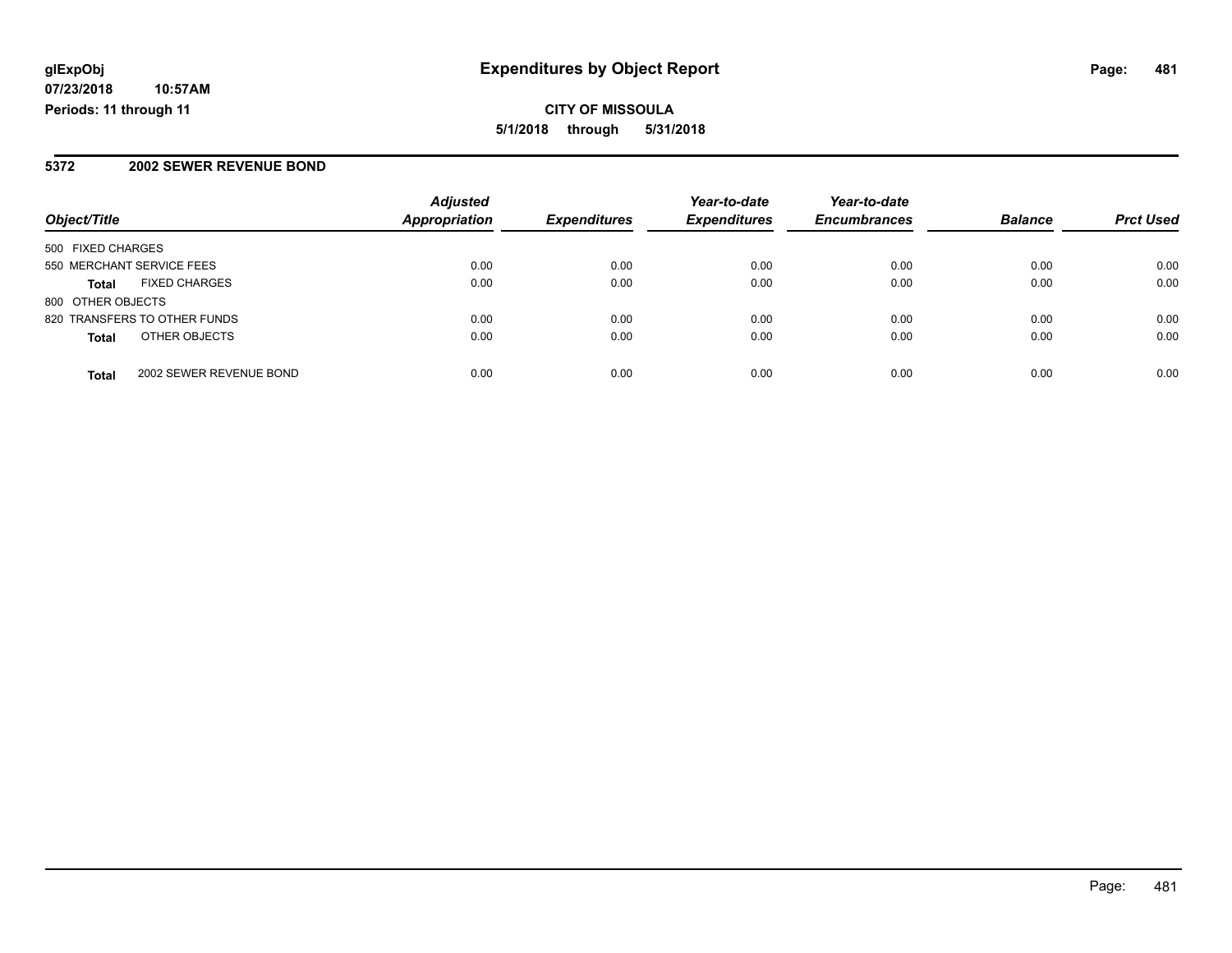### **CITY OF MISSOULA 5/1/2018 through 5/31/2018**

# **5373 2002 WWTP UPGRADE REVENUE BOND**

| Object/Title      |                                    | <b>Adjusted</b><br><b>Appropriation</b> | <b>Expenditures</b> | Year-to-date<br><b>Expenditures</b> | Year-to-date<br><b>Encumbrances</b> | <b>Balance</b> | <b>Prct Used</b> |
|-------------------|------------------------------------|-----------------------------------------|---------------------|-------------------------------------|-------------------------------------|----------------|------------------|
| 500 FIXED CHARGES |                                    |                                         |                     |                                     |                                     |                |                  |
|                   | 550 MERCHANT SERVICE FEES          | 0.00                                    | 0.00                | 0.00                                | 0.00                                | 0.00           | 0.00             |
| <b>Total</b>      | <b>FIXED CHARGES</b>               | 0.00                                    | 0.00                | 0.00                                | 0.00                                | 0.00           | 0.00             |
| 600 DEBT SERVICE  |                                    |                                         |                     |                                     |                                     |                |                  |
| 610 PRINCIPAL     |                                    | 0.00                                    | 0.00                | 0.00                                | 0.00                                | 0.00           | 0.00             |
|                   | 620 INTEREST / SERVICE FEES        | 0.00                                    | 0.00                | 0.00                                | 0.00                                | 0.00           | 0.00             |
| <b>Total</b>      | <b>DEBT SERVICE</b>                | 0.00                                    | 0.00                | 0.00                                | 0.00                                | 0.00           | 0.00             |
| <b>Total</b>      | <b>WASTEWATER\ COMPOST UTILITY</b> | 0.00                                    | 0.00                | 0.00                                | 0.00                                | 0.00           | 0.00             |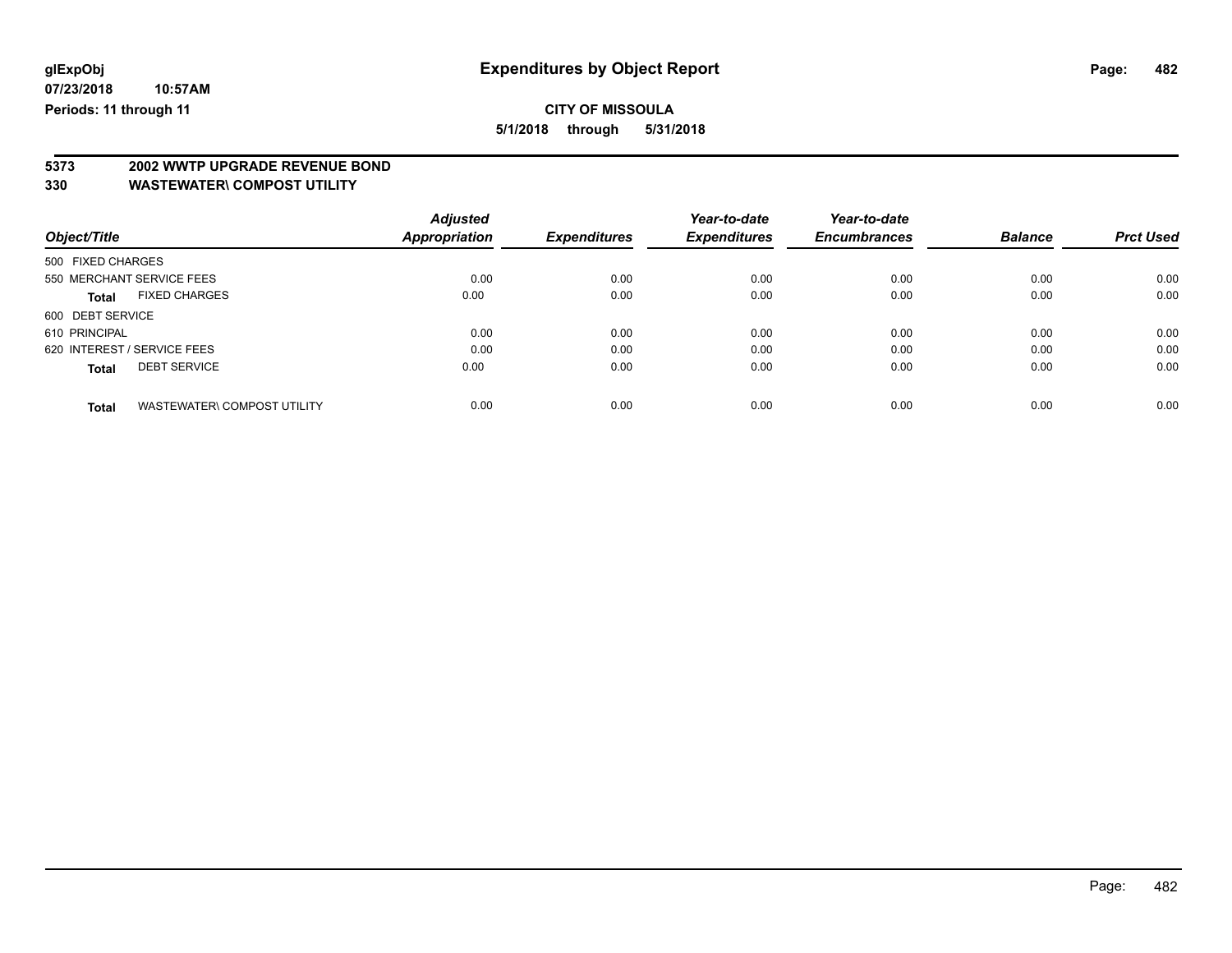**CITY OF MISSOULA 5/1/2018 through 5/31/2018**

#### **5373 2002 WWTP UPGRADE REVENUE BOND**

| Object/Title                |                                | <b>Adjusted</b><br><b>Appropriation</b> | <b>Expenditures</b> | Year-to-date<br><b>Expenditures</b> | Year-to-date<br><b>Encumbrances</b> | <b>Balance</b> | <b>Prct Used</b> |
|-----------------------------|--------------------------------|-----------------------------------------|---------------------|-------------------------------------|-------------------------------------|----------------|------------------|
| 500 FIXED CHARGES           |                                |                                         |                     |                                     |                                     |                |                  |
| 550 MERCHANT SERVICE FEES   |                                | 0.00                                    | 0.00                | 0.00                                | 0.00                                | 0.00           | 0.00             |
| <b>Total</b>                | <b>FIXED CHARGES</b>           | 0.00                                    | 0.00                | 0.00                                | 0.00                                | 0.00           | 0.00             |
| 600 DEBT SERVICE            |                                |                                         |                     |                                     |                                     |                |                  |
| 610 PRINCIPAL               |                                | 0.00                                    | 0.00                | 0.00                                | 0.00                                | 0.00           | 0.00             |
| 620 INTEREST / SERVICE FEES |                                | 0.00                                    | 0.00                | 0.00                                | 0.00                                | 0.00           | 0.00             |
| <b>Total</b>                | <b>DEBT SERVICE</b>            | 0.00                                    | 0.00                | 0.00                                | 0.00                                | 0.00           | 0.00             |
| <b>Total</b>                | 2002 WWTP UPGRADE REVENUE BOND | 0.00                                    | 0.00                | 0.00                                | 0.00                                | 0.00           | 0.00             |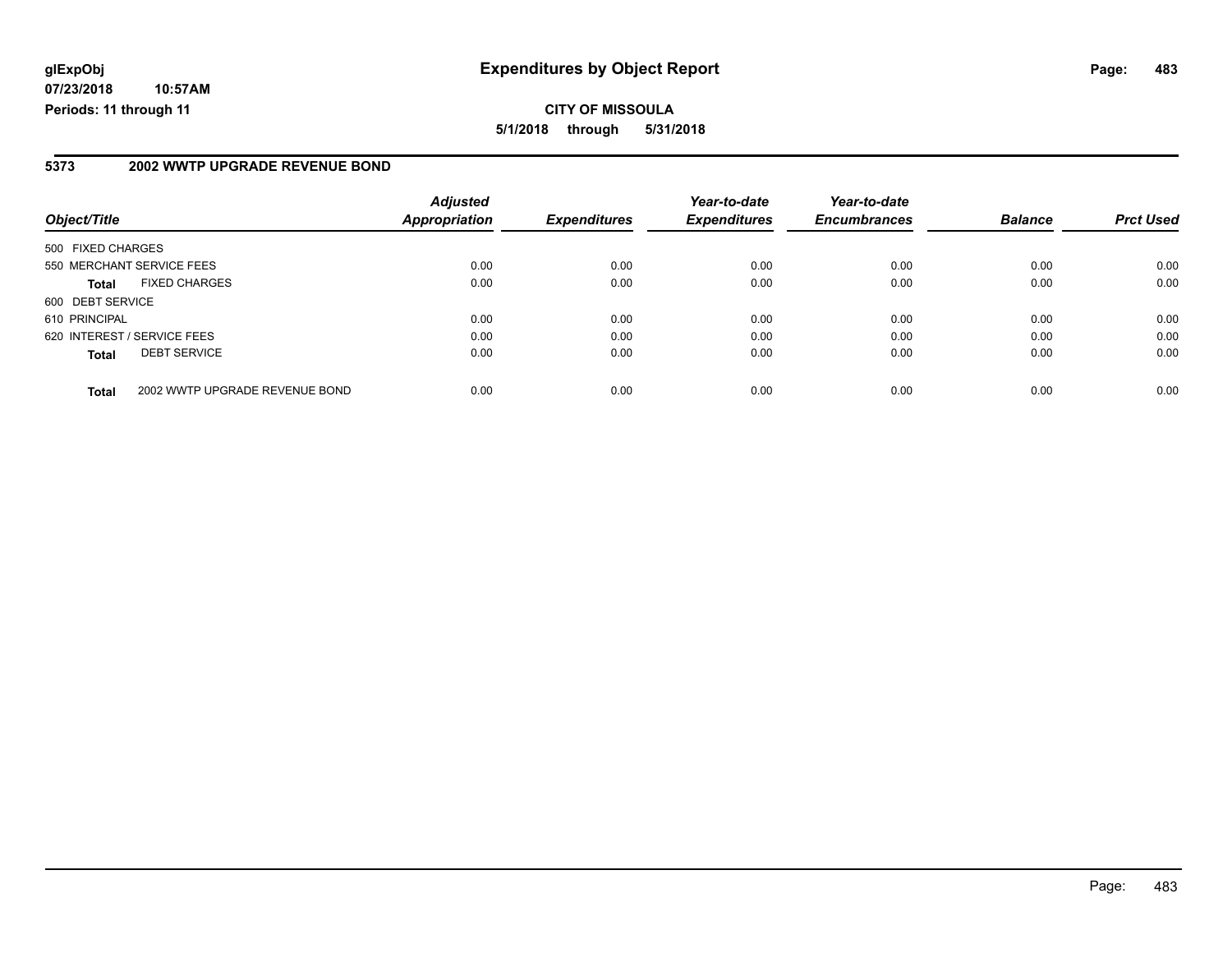### **CITY OF MISSOULA 5/1/2018 through 5/31/2018**

# **5374 2002 WWTP UPGRADE RESERVE**

| Object/Title                                       | <b>Adjusted</b><br><b>Appropriation</b> | <b>Expenditures</b> | Year-to-date<br><b>Expenditures</b> | Year-to-date<br><b>Encumbrances</b> | <b>Balance</b> | <b>Prct Used</b> |
|----------------------------------------------------|-----------------------------------------|---------------------|-------------------------------------|-------------------------------------|----------------|------------------|
| 500 FIXED CHARGES                                  |                                         |                     |                                     |                                     |                |                  |
| 550 MERCHANT SERVICE FEES                          | 0.00                                    | 0.00                | 0.00                                | 0.00                                | 0.00           | 0.00             |
| <b>FIXED CHARGES</b><br><b>Total</b>               | 0.00                                    | 0.00                | 0.00                                | 0.00                                | 0.00           | 0.00             |
| 600 DEBT SERVICE                                   |                                         |                     |                                     |                                     |                |                  |
| 610 PRINCIPAL                                      | 0.00                                    | 0.00                | 0.00                                | 0.00                                | 0.00           | 0.00             |
| 620 INTEREST / SERVICE FEES                        | 0.00                                    | 0.00                | 0.00                                | 0.00                                | 0.00           | 0.00             |
| <b>DEBT SERVICE</b><br><b>Total</b>                | 0.00                                    | 0.00                | 0.00                                | 0.00                                | 0.00           | 0.00             |
| 800 OTHER OBJECTS                                  |                                         |                     |                                     |                                     |                |                  |
| 820 TRANSFERS TO OTHER FUNDS                       | 0.00                                    | 0.00                | 0.00                                | 0.00                                | 0.00           | 0.00             |
| OTHER OBJECTS<br><b>Total</b>                      | 0.00                                    | 0.00                | 0.00                                | 0.00                                | 0.00           | 0.00             |
| <b>WASTEWATER\ COMPOST UTILITY</b><br><b>Total</b> | 0.00                                    | 0.00                | 0.00                                | 0.00                                | 0.00           | 0.00             |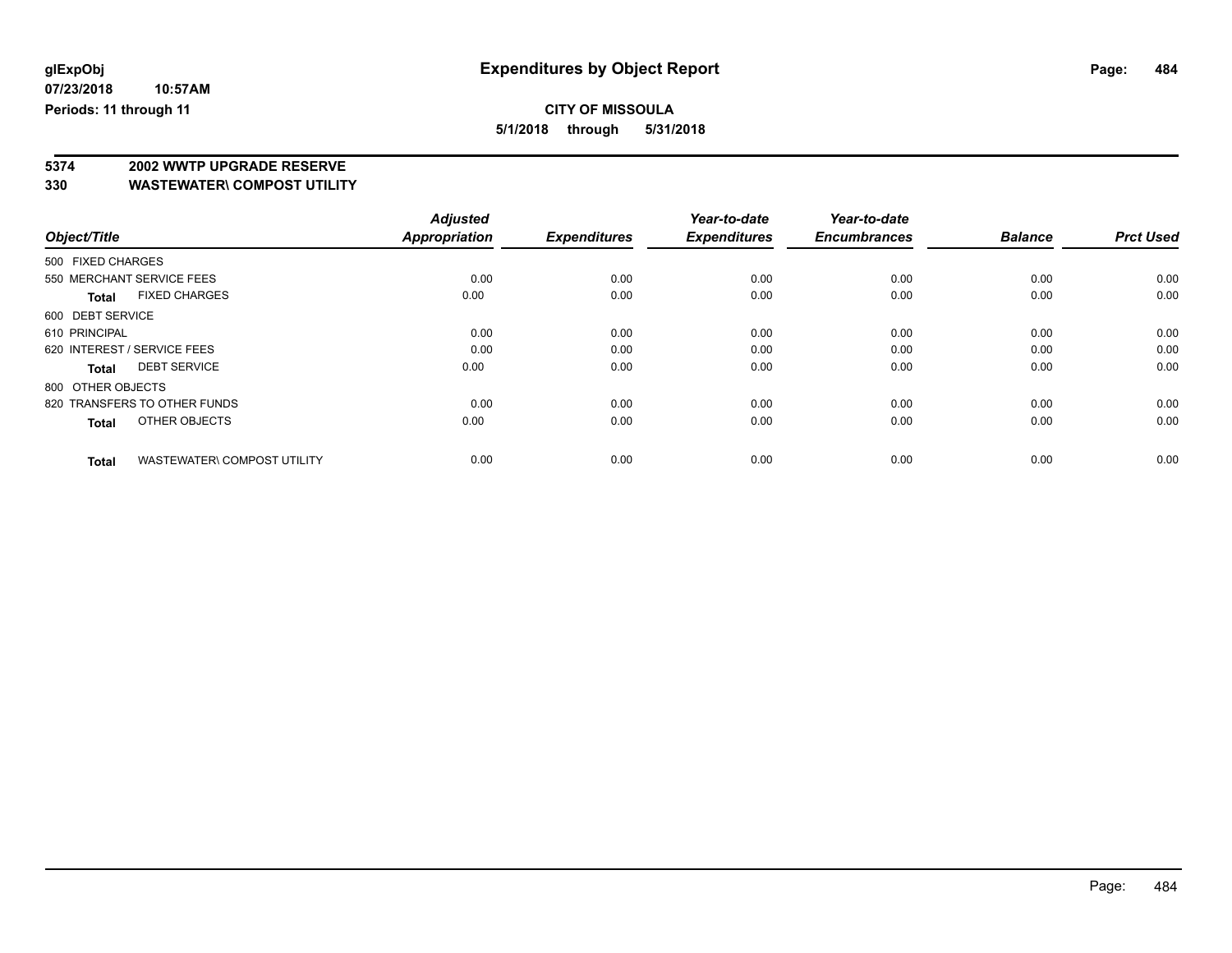# **CITY OF MISSOULA 5/1/2018 through 5/31/2018**

### **5374 2002 WWTP UPGRADE RESERVE**

|                   |                              | <b>Adjusted</b>      |                     | Year-to-date        | Year-to-date        |                |                  |
|-------------------|------------------------------|----------------------|---------------------|---------------------|---------------------|----------------|------------------|
| Object/Title      |                              | <b>Appropriation</b> | <b>Expenditures</b> | <b>Expenditures</b> | <b>Encumbrances</b> | <b>Balance</b> | <b>Prct Used</b> |
| 500 FIXED CHARGES |                              |                      |                     |                     |                     |                |                  |
|                   | 550 MERCHANT SERVICE FEES    | 0.00                 | 0.00                | 0.00                | 0.00                | 0.00           | 0.00             |
| <b>Total</b>      | <b>FIXED CHARGES</b>         | 0.00                 | 0.00                | 0.00                | 0.00                | 0.00           | 0.00             |
| 600 DEBT SERVICE  |                              |                      |                     |                     |                     |                |                  |
| 610 PRINCIPAL     |                              | 0.00                 | 0.00                | 0.00                | 0.00                | 0.00           | 0.00             |
|                   | 620 INTEREST / SERVICE FEES  | 0.00                 | 0.00                | 0.00                | 0.00                | 0.00           | 0.00             |
| Total             | <b>DEBT SERVICE</b>          | 0.00                 | 0.00                | 0.00                | 0.00                | 0.00           | 0.00             |
| 800 OTHER OBJECTS |                              |                      |                     |                     |                     |                |                  |
|                   | 820 TRANSFERS TO OTHER FUNDS | 0.00                 | 0.00                | 0.00                | 0.00                | 0.00           | 0.00             |
| <b>Total</b>      | OTHER OBJECTS                | 0.00                 | 0.00                | 0.00                | 0.00                | 0.00           | 0.00             |
| <b>Total</b>      | 2002 WWTP UPGRADE RESERVE    | 0.00                 | 0.00                | 0.00                | 0.00                | 0.00           | 0.00             |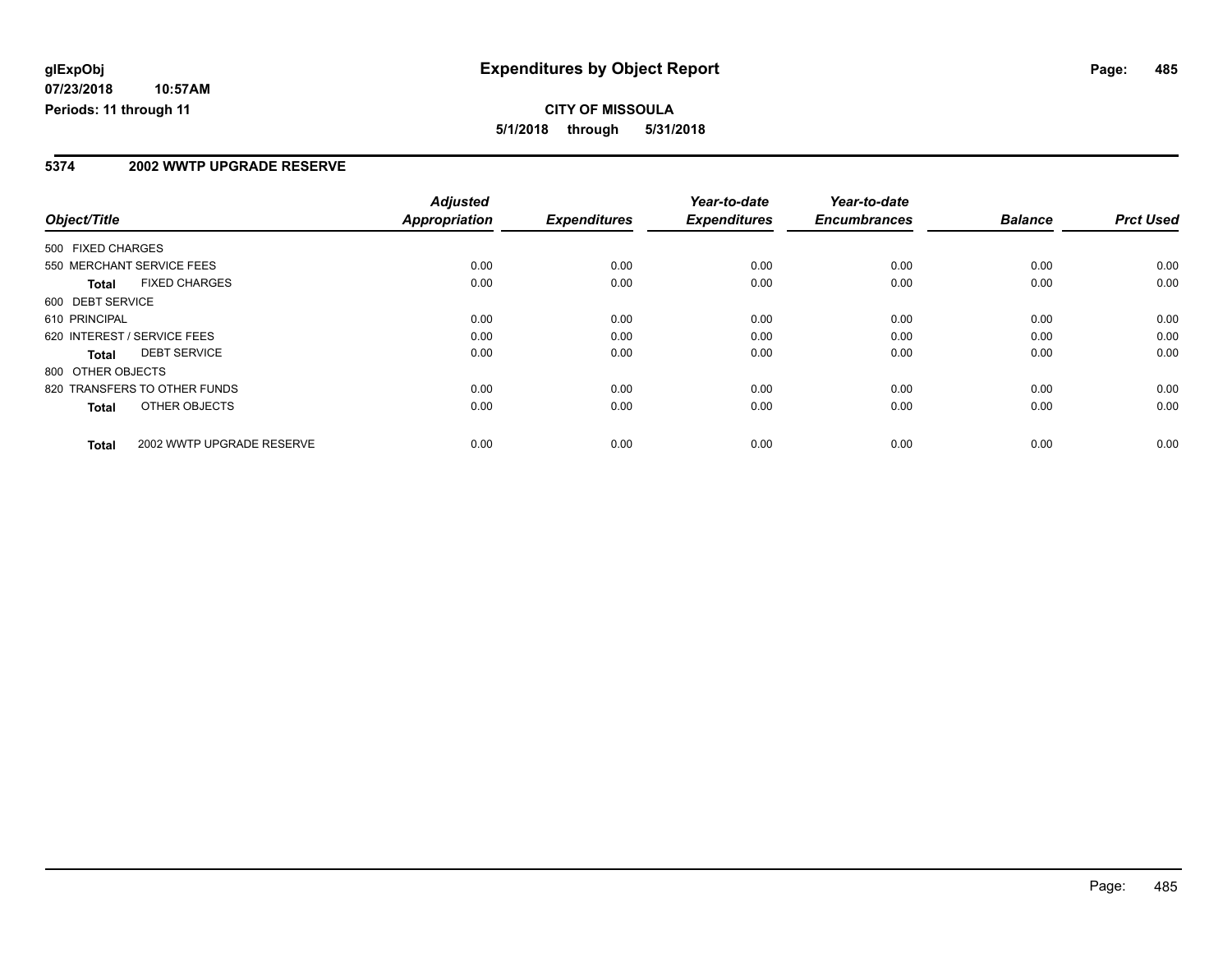### **CITY OF MISSOULA 5/1/2018 through 5/31/2018**

# **5375 2003 WWTP SRF \$3.8M EPA DEBT**

|                             |                                    | <b>Adjusted</b> | <b>Expenditures</b> | Year-to-date<br><b>Expenditures</b> | Year-to-date<br><b>Encumbrances</b> | <b>Balance</b> | <b>Prct Used</b> |
|-----------------------------|------------------------------------|-----------------|---------------------|-------------------------------------|-------------------------------------|----------------|------------------|
| Object/Title                |                                    | Appropriation   |                     |                                     |                                     |                |                  |
| 500 FIXED CHARGES           |                                    |                 |                     |                                     |                                     |                |                  |
| 550 MERCHANT SERVICE FEES   |                                    | 0.00            | 0.00                | 0.00                                | 0.00                                | 0.00           | 0.00             |
| <b>Total</b>                | <b>FIXED CHARGES</b>               | 0.00            | 0.00                | 0.00                                | 0.00                                | 0.00           | 0.00             |
| 600 DEBT SERVICE            |                                    |                 |                     |                                     |                                     |                |                  |
| 610 PRINCIPAL               |                                    | 0.00            | 0.00                | 0.00                                | 0.00                                | 0.00           | 0.00             |
| 620 INTEREST / SERVICE FEES |                                    | 0.00            | 0.00                | 0.00                                | 0.00                                | 0.00           | 0.00             |
| <b>Total</b>                | <b>DEBT SERVICE</b>                | 0.00            | 0.00                | 0.00                                | 0.00                                | 0.00           | 0.00             |
| <b>Total</b>                | <b>WASTEWATER\ COMPOST UTILITY</b> | 0.00            | 0.00                | 0.00                                | 0.00                                | 0.00           | 0.00             |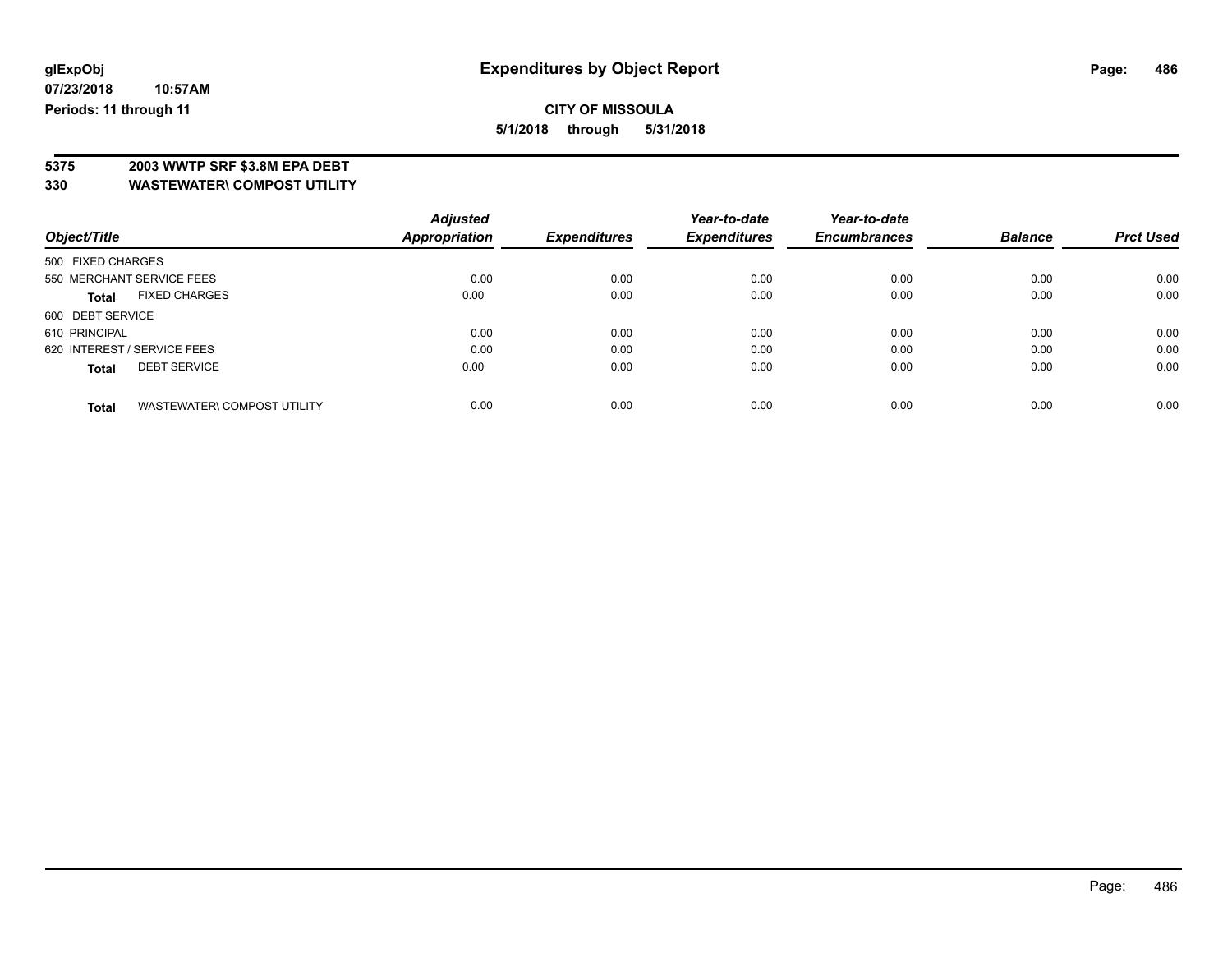**CITY OF MISSOULA 5/1/2018 through 5/31/2018**

#### **5375 2003 WWTP SRF \$3.8M EPA DEBT**

| Object/Title                           | <b>Adjusted</b><br>Appropriation | <b>Expenditures</b> | Year-to-date<br><b>Expenditures</b> | Year-to-date<br><b>Encumbrances</b> | <b>Balance</b> | <b>Prct Used</b> |
|----------------------------------------|----------------------------------|---------------------|-------------------------------------|-------------------------------------|----------------|------------------|
| 500 FIXED CHARGES                      |                                  |                     |                                     |                                     |                |                  |
| 550 MERCHANT SERVICE FEES              | 0.00                             | 0.00                | 0.00                                | 0.00                                | 0.00           | 0.00             |
| <b>FIXED CHARGES</b><br><b>Total</b>   | 0.00                             | 0.00                | 0.00                                | 0.00                                | 0.00           | 0.00             |
| 600 DEBT SERVICE                       |                                  |                     |                                     |                                     |                |                  |
| 610 PRINCIPAL                          | 0.00                             | 0.00                | 0.00                                | 0.00                                | 0.00           | 0.00             |
| 620 INTEREST / SERVICE FEES            | 0.00                             | 0.00                | 0.00                                | 0.00                                | 0.00           | 0.00             |
| <b>DEBT SERVICE</b><br><b>Total</b>    | 0.00                             | 0.00                | 0.00                                | 0.00                                | 0.00           | 0.00             |
| 2003 WWTP SRF \$3.8M EPA DEBT<br>Total | 0.00                             | 0.00                | 0.00                                | 0.00                                | 0.00           | 0.00             |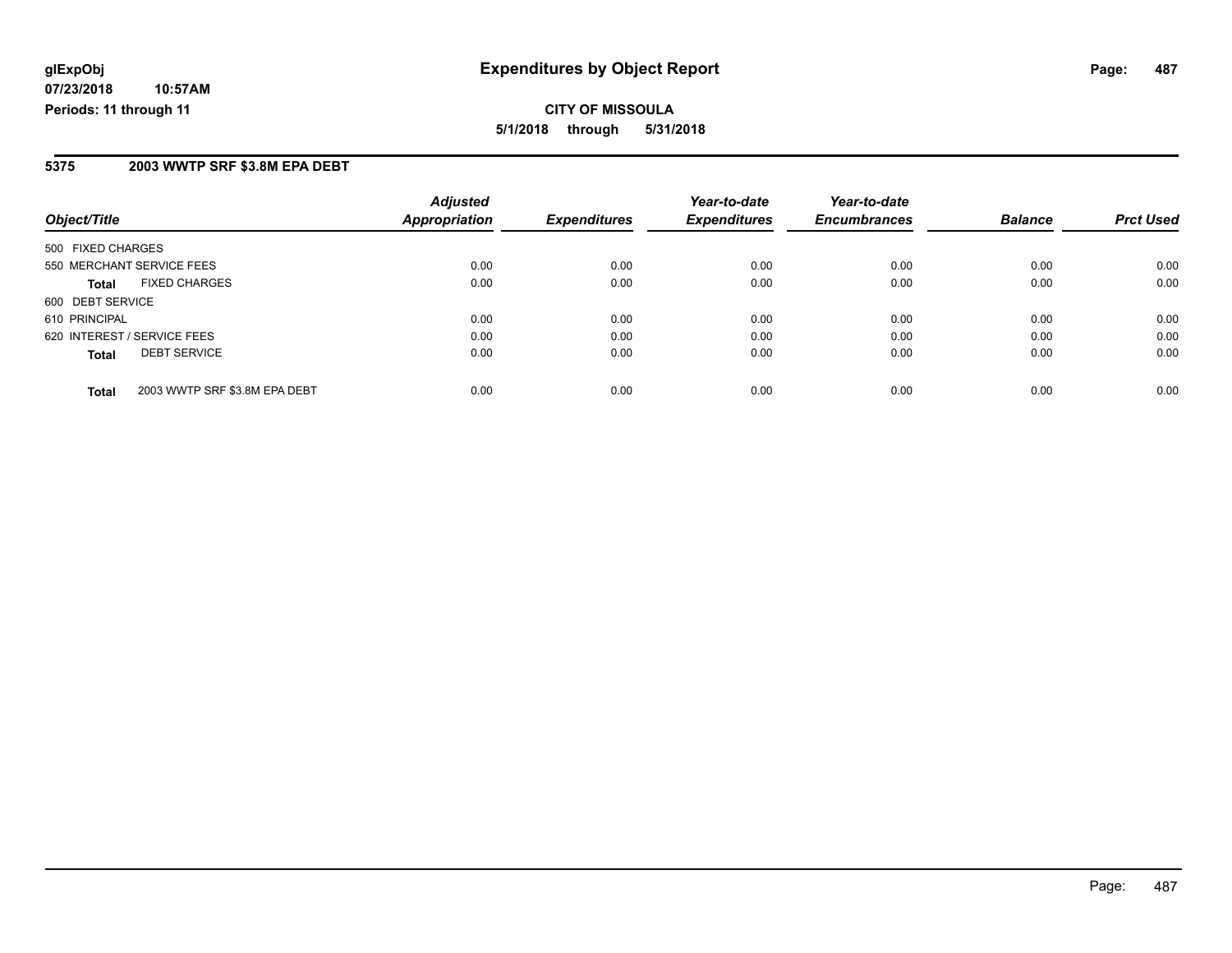### **CITY OF MISSOULA 5/1/2018 through 5/31/2018**

# **5376 2003 WWTP SRF \$3.8M EPA RESERVE**

| Object/Title                                | <b>Adjusted</b><br><b>Appropriation</b> | <b>Expenditures</b> | Year-to-date<br><b>Expenditures</b> | Year-to-date<br><b>Encumbrances</b> | <b>Balance</b> | <b>Prct Used</b> |
|---------------------------------------------|-----------------------------------------|---------------------|-------------------------------------|-------------------------------------|----------------|------------------|
| 500 FIXED CHARGES                           |                                         |                     |                                     |                                     |                |                  |
| 550 MERCHANT SERVICE FEES                   | 0.00                                    | 0.00                | 0.00                                | 0.00                                | 0.00           | 0.00             |
| <b>FIXED CHARGES</b><br>Total               | 0.00                                    | 0.00                | 0.00                                | 0.00                                | 0.00           | 0.00             |
| 800 OTHER OBJECTS                           |                                         |                     |                                     |                                     |                |                  |
| 820 TRANSFERS TO OTHER FUNDS                | 0.00                                    | 0.00                | 0.00                                | 0.00                                | 0.00           | 0.00             |
| OTHER OBJECTS<br><b>Total</b>               | 0.00                                    | 0.00                | 0.00                                | 0.00                                | 0.00           | 0.00             |
| WASTEWATER\ COMPOST UTILITY<br><b>Total</b> | 0.00                                    | 0.00                | 0.00                                | 0.00                                | 0.00           | 0.00             |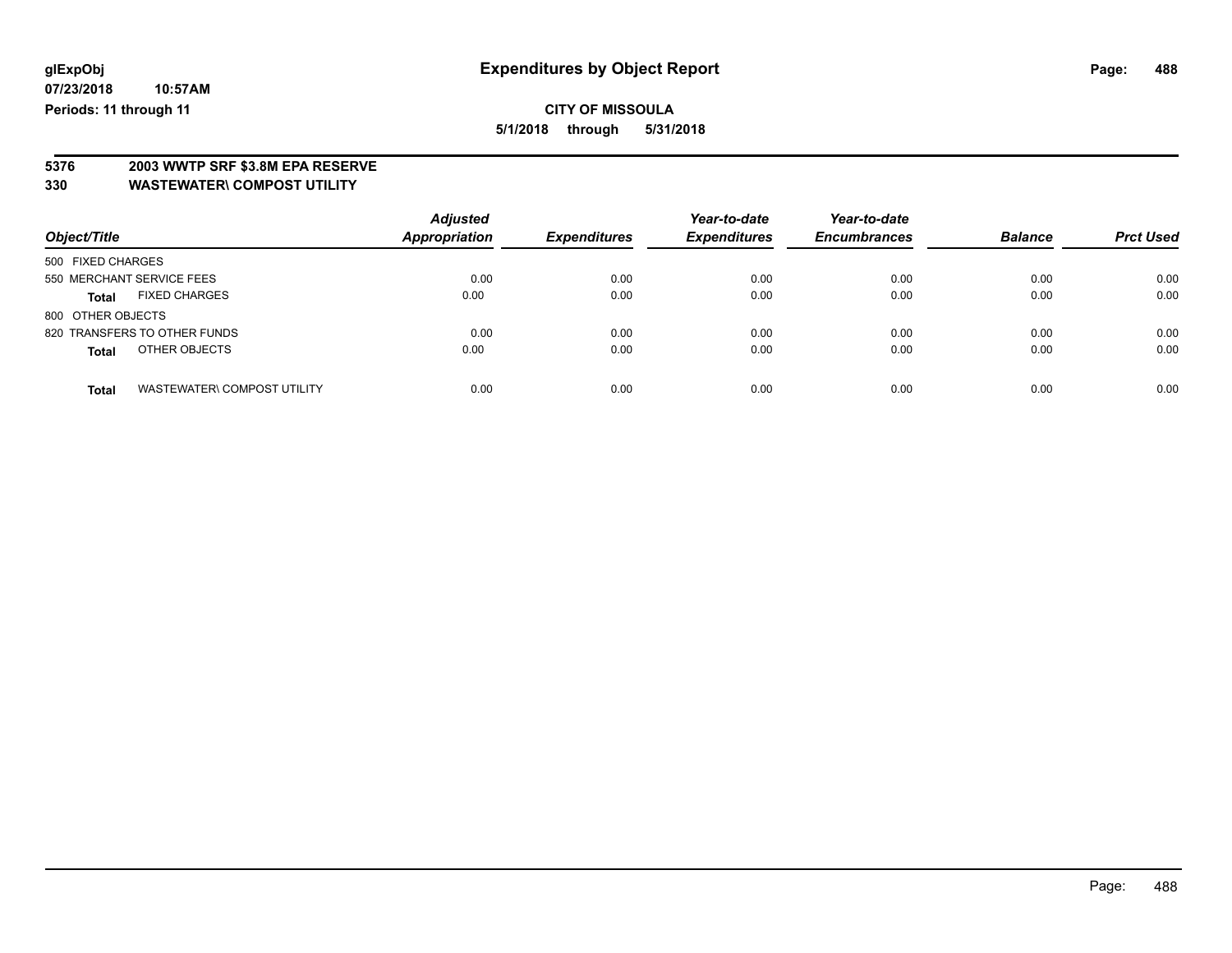**CITY OF MISSOULA 5/1/2018 through 5/31/2018**

#### **5376 2003 WWTP SRF \$3.8M EPA RESERVE**

| Object/Title                                     | <b>Adjusted</b><br><b>Appropriation</b> | <b>Expenditures</b> | Year-to-date<br><b>Expenditures</b> | Year-to-date<br><b>Encumbrances</b> | <b>Balance</b> | <b>Prct Used</b> |
|--------------------------------------------------|-----------------------------------------|---------------------|-------------------------------------|-------------------------------------|----------------|------------------|
| 500 FIXED CHARGES                                |                                         |                     |                                     |                                     |                |                  |
| 550 MERCHANT SERVICE FEES                        | 0.00                                    | 0.00                | 0.00                                | 0.00                                | 0.00           | 0.00             |
| <b>FIXED CHARGES</b><br><b>Total</b>             | 0.00                                    | 0.00                | 0.00                                | 0.00                                | 0.00           | 0.00             |
| 800 OTHER OBJECTS                                |                                         |                     |                                     |                                     |                |                  |
| 820 TRANSFERS TO OTHER FUNDS                     | 0.00                                    | 0.00                | 0.00                                | 0.00                                | 0.00           | 0.00             |
| OTHER OBJECTS<br><b>Total</b>                    | 0.00                                    | 0.00                | 0.00                                | 0.00                                | 0.00           | 0.00             |
| 2003 WWTP SRF \$3.8M EPA RESERVE<br><b>Total</b> | 0.00                                    | 0.00                | 0.00                                | 0.00                                | 0.00           | 0.00             |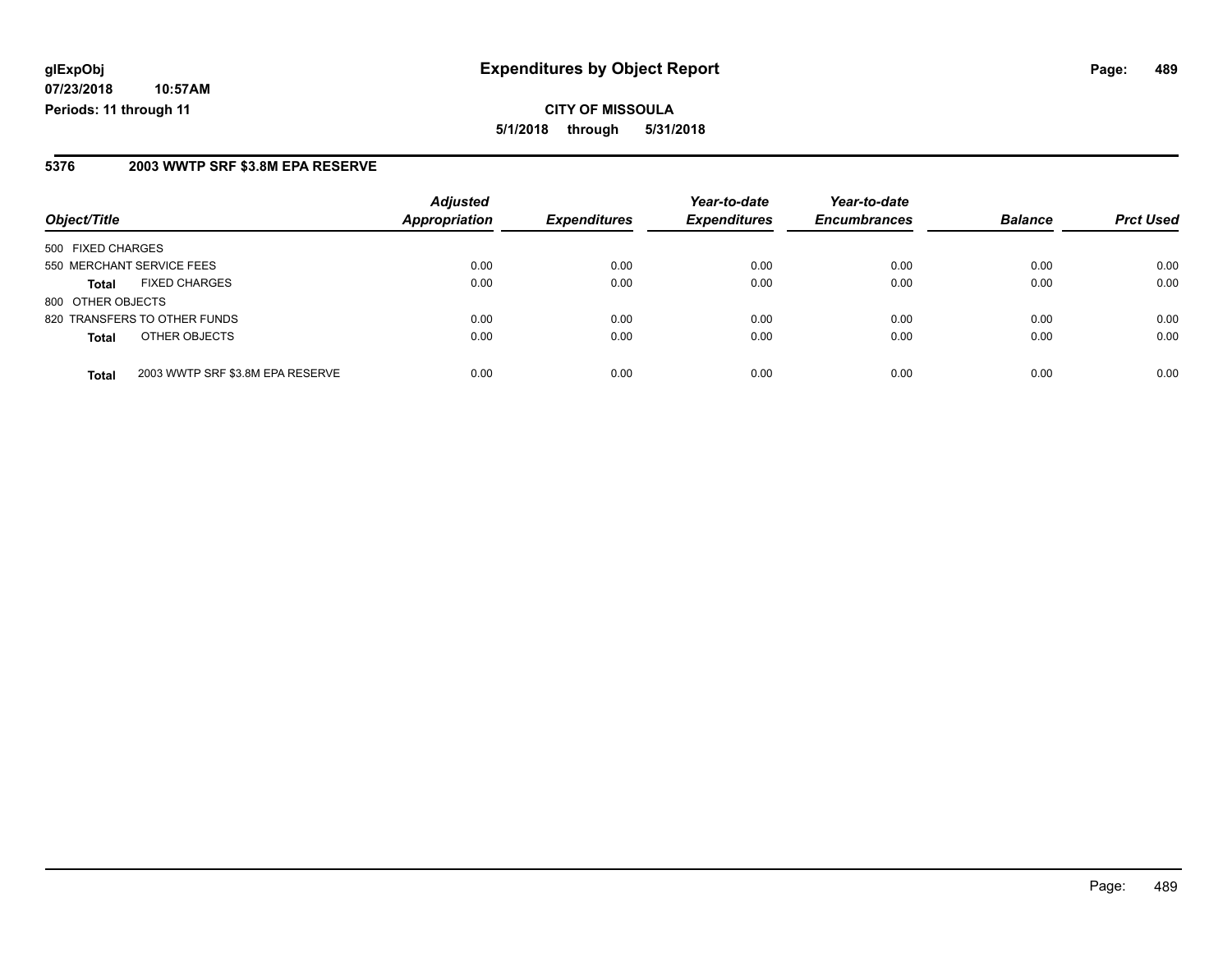# **5377 2004 WWTP \$3.023 LOAN DEBT SERVICE**

| Object/Title                |                                    | <b>Adjusted</b><br><b>Appropriation</b> | <b>Expenditures</b> | Year-to-date<br><b>Expenditures</b> | Year-to-date<br><b>Encumbrances</b> | <b>Balance</b> | <b>Prct Used</b> |
|-----------------------------|------------------------------------|-----------------------------------------|---------------------|-------------------------------------|-------------------------------------|----------------|------------------|
|                             |                                    |                                         |                     |                                     |                                     |                |                  |
| 500 FIXED CHARGES           |                                    |                                         |                     |                                     |                                     |                |                  |
| 550 MERCHANT SERVICE FEES   |                                    | 0.00                                    | 0.00                | 0.00                                | 0.00                                | 0.00           | 0.00             |
| <b>Total</b>                | <b>FIXED CHARGES</b>               | 0.00                                    | 0.00                | 0.00                                | 0.00                                | 0.00           | 0.00             |
| 600 DEBT SERVICE            |                                    |                                         |                     |                                     |                                     |                |                  |
| 610 PRINCIPAL               |                                    | 0.00                                    | 0.00                | 0.00                                | 0.00                                | 0.00           | 0.00             |
| 620 INTEREST / SERVICE FEES |                                    | 0.00                                    | 0.00                | 0.00                                | 0.00                                | 0.00           | 0.00             |
| <b>Total</b>                | <b>DEBT SERVICE</b>                | 0.00                                    | 0.00                | 0.00                                | 0.00                                | 0.00           | 0.00             |
| <b>Total</b>                | <b>WASTEWATER\ COMPOST UTILITY</b> | 0.00                                    | 0.00                | 0.00                                | 0.00                                | 0.00           | 0.00             |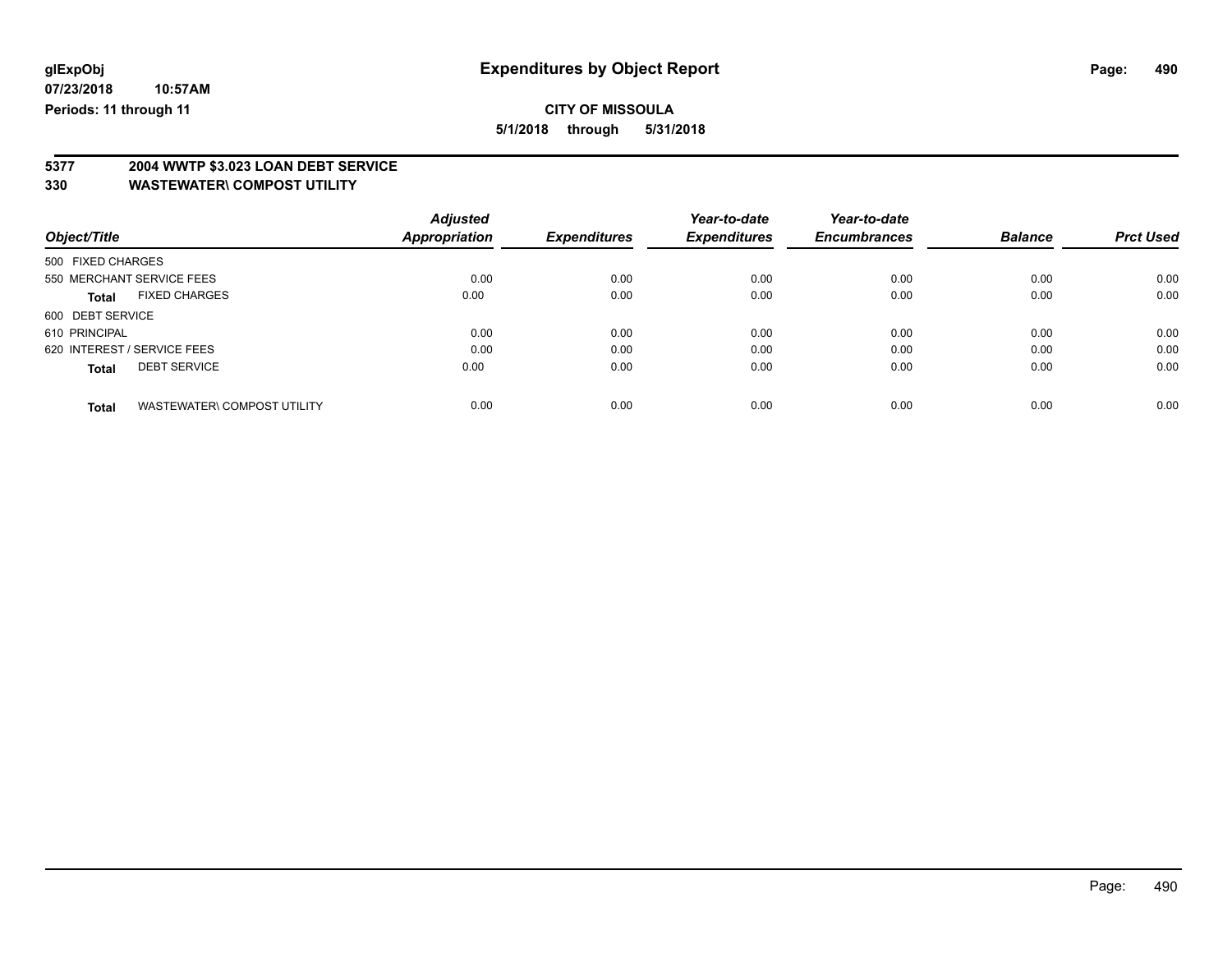**CITY OF MISSOULA 5/1/2018 through 5/31/2018**

### **5377 2004 WWTP \$3.023 LOAN DEBT SERVICE**

| Object/Title                                        | <b>Adjusted</b><br><b>Appropriation</b> | <b>Expenditures</b> | Year-to-date<br><b>Expenditures</b> | Year-to-date<br><b>Encumbrances</b> | <b>Balance</b> | <b>Prct Used</b> |
|-----------------------------------------------------|-----------------------------------------|---------------------|-------------------------------------|-------------------------------------|----------------|------------------|
| 500 FIXED CHARGES                                   |                                         |                     |                                     |                                     |                |                  |
| 550 MERCHANT SERVICE FEES                           | 0.00                                    | 0.00                | 0.00                                | 0.00                                | 0.00           | 0.00             |
| <b>FIXED CHARGES</b><br><b>Total</b>                | 0.00                                    | 0.00                | 0.00                                | 0.00                                | 0.00           | 0.00             |
| 600 DEBT SERVICE                                    |                                         |                     |                                     |                                     |                |                  |
| 610 PRINCIPAL                                       | 0.00                                    | 0.00                | 0.00                                | 0.00                                | 0.00           | 0.00             |
| 620 INTEREST / SERVICE FEES                         | 0.00                                    | 0.00                | 0.00                                | 0.00                                | 0.00           | 0.00             |
| <b>DEBT SERVICE</b><br><b>Total</b>                 | 0.00                                    | 0.00                | 0.00                                | 0.00                                | 0.00           | 0.00             |
| 2004 WWTP \$3.023 LOAN DEBT SERVICE<br><b>Total</b> | 0.00                                    | 0.00                | 0.00                                | 0.00                                | 0.00           | 0.00             |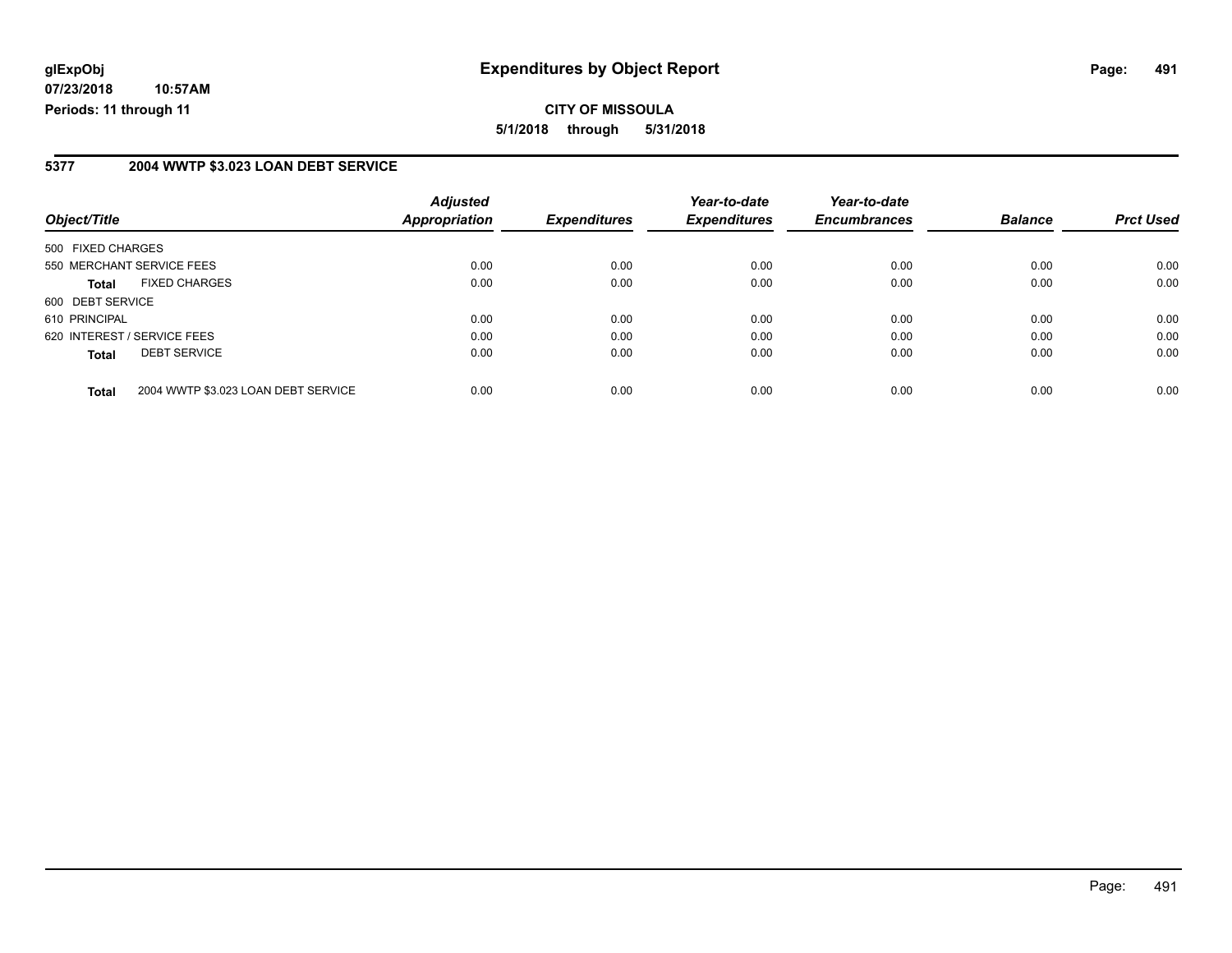### **CITY OF MISSOULA 5/1/2018 through 5/31/2018**

# **5378 2004 WWTP \$3.023 LOAN RESERVE**

| Object/Title                                       | <b>Adjusted</b><br><b>Appropriation</b> | <b>Expenditures</b> | Year-to-date<br><b>Expenditures</b> | Year-to-date<br><b>Encumbrances</b> | <b>Balance</b> | <b>Prct Used</b> |
|----------------------------------------------------|-----------------------------------------|---------------------|-------------------------------------|-------------------------------------|----------------|------------------|
| 500 FIXED CHARGES                                  |                                         |                     |                                     |                                     |                |                  |
| 550 MERCHANT SERVICE FEES                          | 0.00                                    | 0.00                | 0.00                                | 0.00                                | 0.00           | 0.00             |
| <b>FIXED CHARGES</b><br><b>Total</b>               | 0.00                                    | 0.00                | 0.00                                | 0.00                                | 0.00           | 0.00             |
| 800 OTHER OBJECTS                                  |                                         |                     |                                     |                                     |                |                  |
| 820 TRANSFERS TO OTHER FUNDS                       | 0.00                                    | 0.00                | 0.00                                | 0.00                                | 0.00           | 0.00             |
| OTHER OBJECTS<br><b>Total</b>                      | 0.00                                    | 0.00                | 0.00                                | 0.00                                | 0.00           | 0.00             |
|                                                    |                                         |                     |                                     |                                     |                |                  |
| <b>WASTEWATER\ COMPOST UTILITY</b><br><b>Total</b> | 0.00                                    | 0.00                | 0.00                                | 0.00                                | 0.00           | 0.00             |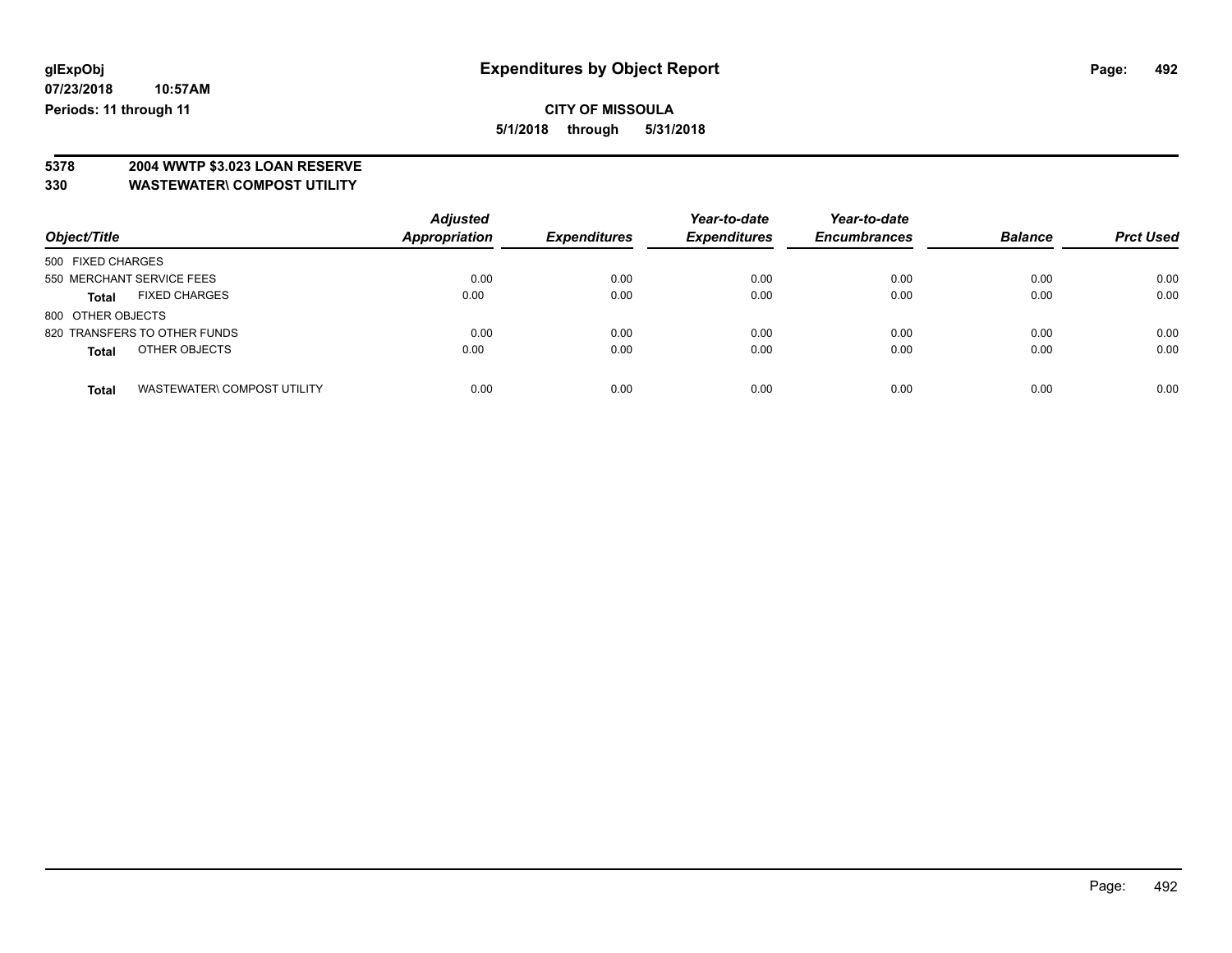**CITY OF MISSOULA 5/1/2018 through 5/31/2018**

#### **5378 2004 WWTP \$3.023 LOAN RESERVE**

| Object/Title                                   | <b>Adjusted</b><br>Appropriation | <b>Expenditures</b> | Year-to-date<br><b>Expenditures</b> | Year-to-date<br><b>Encumbrances</b> | <b>Balance</b> | <b>Prct Used</b> |
|------------------------------------------------|----------------------------------|---------------------|-------------------------------------|-------------------------------------|----------------|------------------|
|                                                |                                  |                     |                                     |                                     |                |                  |
| 500 FIXED CHARGES                              |                                  |                     |                                     |                                     |                |                  |
| 550 MERCHANT SERVICE FEES                      | 0.00                             | 0.00                | 0.00                                | 0.00                                | 0.00           | 0.00             |
| <b>FIXED CHARGES</b><br><b>Total</b>           | 0.00                             | 0.00                | 0.00                                | 0.00                                | 0.00           | 0.00             |
| 800 OTHER OBJECTS                              |                                  |                     |                                     |                                     |                |                  |
| 820 TRANSFERS TO OTHER FUNDS                   | 0.00                             | 0.00                | 0.00                                | 0.00                                | 0.00           | 0.00             |
| OTHER OBJECTS<br><b>Total</b>                  | 0.00                             | 0.00                | 0.00                                | 0.00                                | 0.00           | 0.00             |
|                                                |                                  |                     |                                     |                                     |                |                  |
| 2004 WWTP \$3.023 LOAN RESERVE<br><b>Total</b> | 0.00                             | 0.00                | 0.00                                | 0.00                                | 0.00           | 0.00             |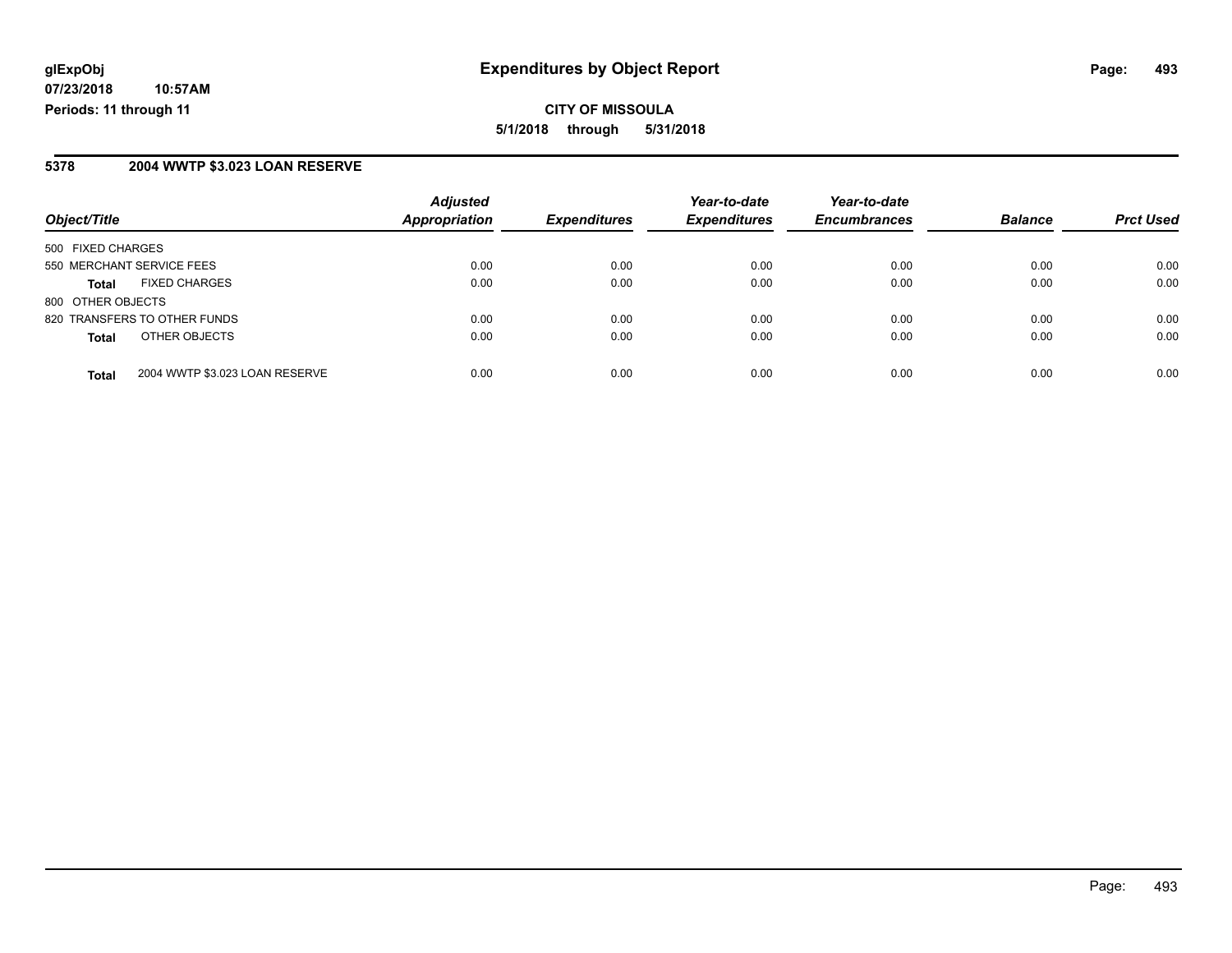**5379 2005 BRICH/BRDY/LIN/GIL SRF DEBT**

| Object/Title      |                                    | <b>Adjusted</b><br><b>Appropriation</b> | <b>Expenditures</b> | Year-to-date<br><b>Expenditures</b> | Year-to-date<br><b>Encumbrances</b> | <b>Balance</b> | <b>Prct Used</b> |
|-------------------|------------------------------------|-----------------------------------------|---------------------|-------------------------------------|-------------------------------------|----------------|------------------|
| 500 FIXED CHARGES |                                    |                                         |                     |                                     |                                     |                |                  |
|                   | 550 MERCHANT SERVICE FEES          | 0.00                                    | 0.00                | 0.00                                | 0.00                                | 0.00           | 0.00             |
| <b>Total</b>      | <b>FIXED CHARGES</b>               | 0.00                                    | 0.00                | 0.00                                | 0.00                                | 0.00           | 0.00             |
| 600 DEBT SERVICE  |                                    |                                         |                     |                                     |                                     |                |                  |
| 610 PRINCIPAL     |                                    | 0.00                                    | 0.00                | 0.00                                | 0.00                                | 0.00           | 0.00             |
|                   | 620 INTEREST / SERVICE FEES        | 0.00                                    | 0.00                | 0.00                                | 0.00                                | 0.00           | 0.00             |
| <b>Total</b>      | <b>DEBT SERVICE</b>                | 0.00                                    | 0.00                | 0.00                                | 0.00                                | 0.00           | 0.00             |
| 800 OTHER OBJECTS |                                    |                                         |                     |                                     |                                     |                |                  |
|                   | 820 TRANSFERS TO OTHER FUNDS       | 0.00                                    | 0.00                | 0.00                                | 0.00                                | 0.00           | 0.00             |
| <b>Total</b>      | OTHER OBJECTS                      | 0.00                                    | 0.00                | 0.00                                | 0.00                                | 0.00           | 0.00             |
| <b>Total</b>      | <b>WASTEWATER\ COMPOST UTILITY</b> | 0.00                                    | 0.00                | 0.00                                | 0.00                                | 0.00           | 0.00             |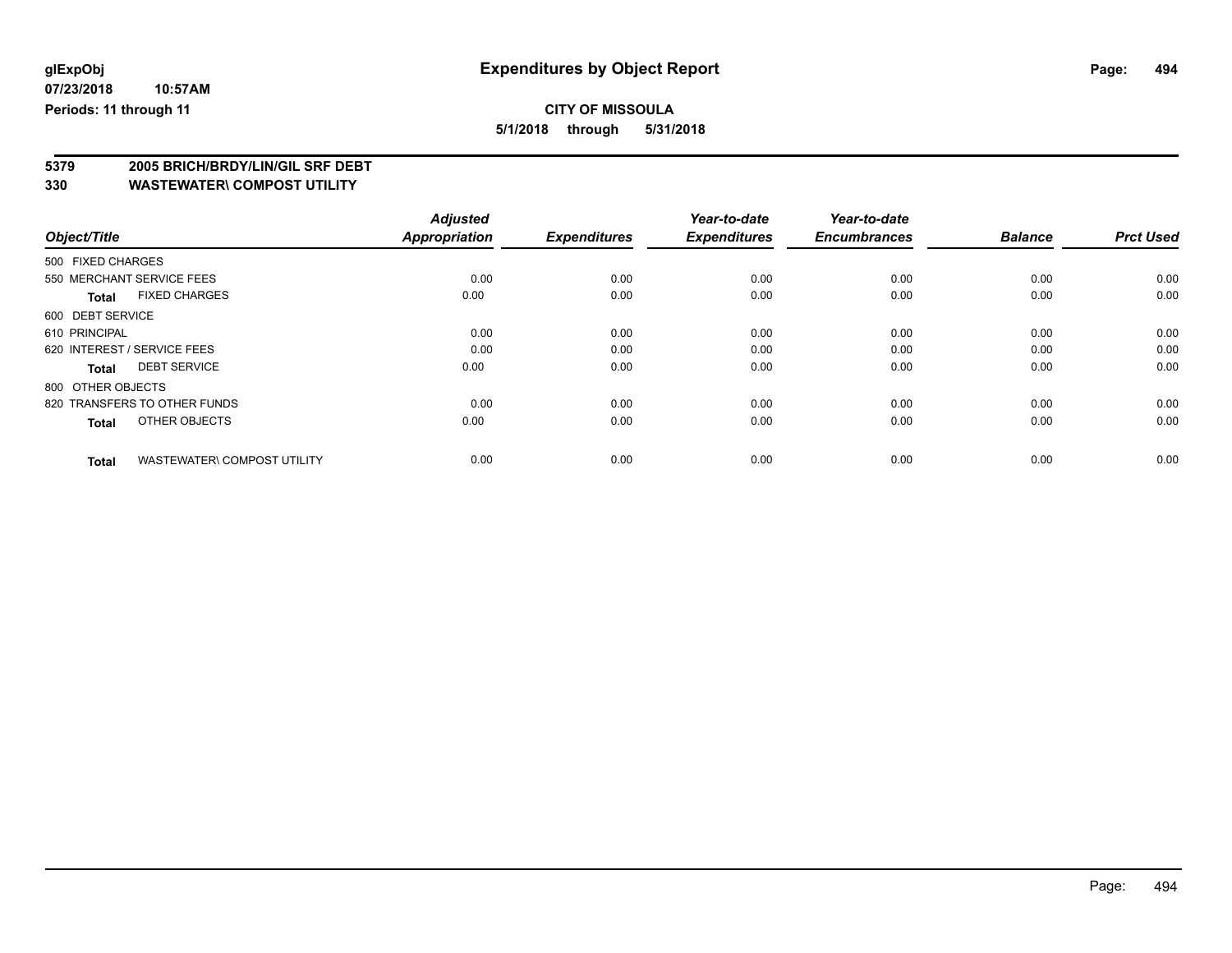# **CITY OF MISSOULA 5/1/2018 through 5/31/2018**

### **5379 2005 BRICH/BRDY/LIN/GIL SRF DEBT**

|                   |                                  | <b>Adjusted</b>      |                     | Year-to-date        | Year-to-date        |                |                  |
|-------------------|----------------------------------|----------------------|---------------------|---------------------|---------------------|----------------|------------------|
| Object/Title      |                                  | <b>Appropriation</b> | <b>Expenditures</b> | <b>Expenditures</b> | <b>Encumbrances</b> | <b>Balance</b> | <b>Prct Used</b> |
| 500 FIXED CHARGES |                                  |                      |                     |                     |                     |                |                  |
|                   | 550 MERCHANT SERVICE FEES        | 0.00                 | 0.00                | 0.00                | 0.00                | 0.00           | 0.00             |
| <b>Total</b>      | <b>FIXED CHARGES</b>             | 0.00                 | 0.00                | 0.00                | 0.00                | 0.00           | 0.00             |
| 600 DEBT SERVICE  |                                  |                      |                     |                     |                     |                |                  |
| 610 PRINCIPAL     |                                  | 0.00                 | 0.00                | 0.00                | 0.00                | 0.00           | 0.00             |
|                   | 620 INTEREST / SERVICE FEES      | 0.00                 | 0.00                | 0.00                | 0.00                | 0.00           | 0.00             |
| Total             | <b>DEBT SERVICE</b>              | 0.00                 | 0.00                | 0.00                | 0.00                | 0.00           | 0.00             |
| 800 OTHER OBJECTS |                                  |                      |                     |                     |                     |                |                  |
|                   | 820 TRANSFERS TO OTHER FUNDS     | 0.00                 | 0.00                | 0.00                | 0.00                | 0.00           | 0.00             |
| Total             | OTHER OBJECTS                    | 0.00                 | 0.00                | 0.00                | 0.00                | 0.00           | 0.00             |
| <b>Total</b>      | 2005 BRICH/BRDY/LIN/GIL SRF DEBT | 0.00                 | 0.00                | 0.00                | 0.00                | 0.00           | 0.00             |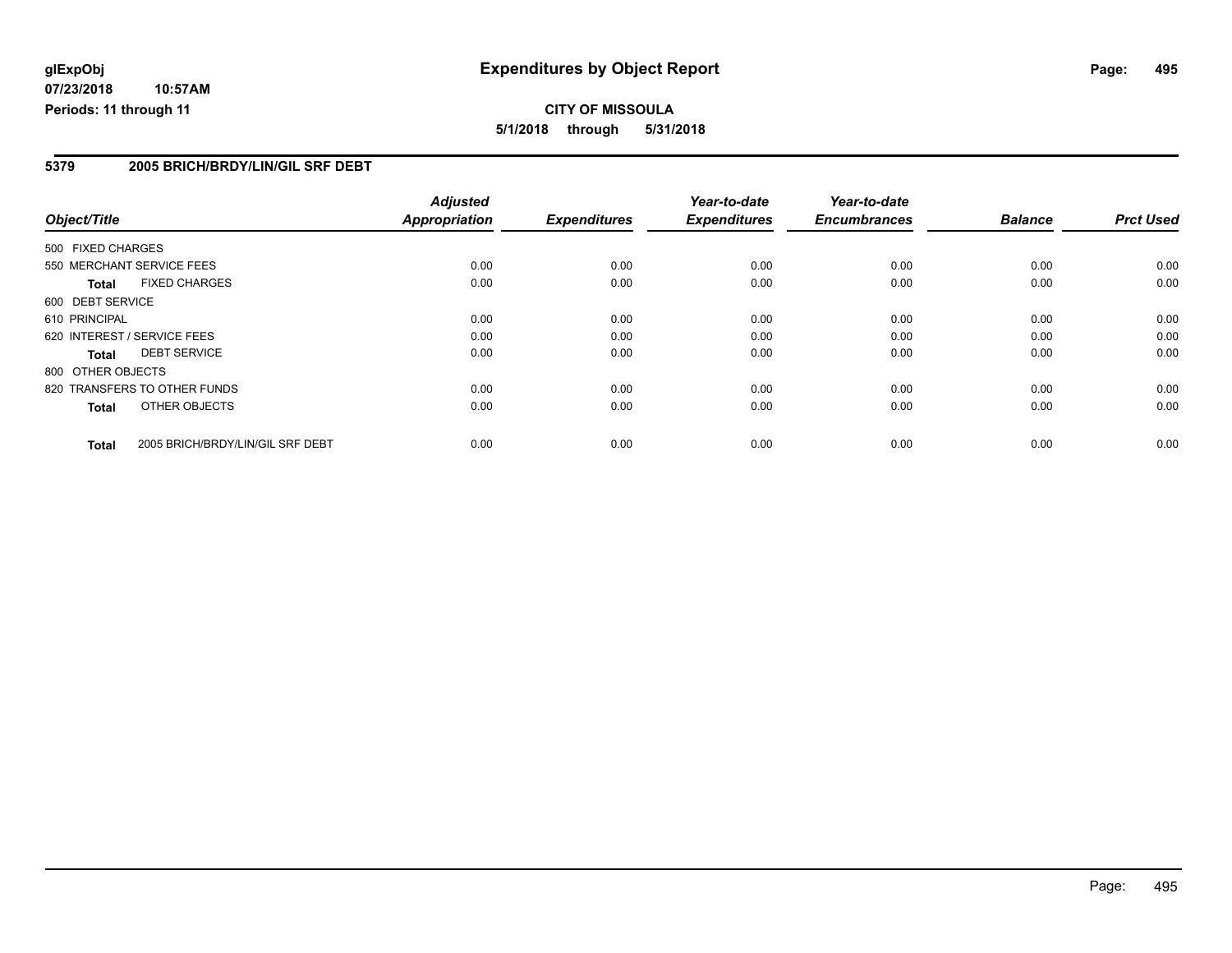# **5380 BRDWY/BIRCH/GILBERT/LINCOLNWOOD**

|                             |                                    | <b>Adjusted</b>      |                     | Year-to-date        | Year-to-date        |                |                  |
|-----------------------------|------------------------------------|----------------------|---------------------|---------------------|---------------------|----------------|------------------|
| Object/Title                |                                    | <b>Appropriation</b> | <b>Expenditures</b> | <b>Expenditures</b> | <b>Encumbrances</b> | <b>Balance</b> | <b>Prct Used</b> |
| 500 FIXED CHARGES           |                                    |                      |                     |                     |                     |                |                  |
| 550 MERCHANT SERVICE FEES   |                                    | 0.00                 | 0.00                | 0.00                | 0.00                | 0.00           | 0.00             |
| <b>Total</b>                | <b>FIXED CHARGES</b>               | 0.00                 | 0.00                | 0.00                | 0.00                | 0.00           | 0.00             |
| 600 DEBT SERVICE            |                                    |                      |                     |                     |                     |                |                  |
| 610 PRINCIPAL               |                                    | 0.00                 | 0.00                | 0.00                | 0.00                | 0.00           | 0.00             |
| 620 INTEREST / SERVICE FEES |                                    | 0.00                 | 0.00                | 0.00                | 0.00                | 0.00           | 0.00             |
| Total                       | <b>DEBT SERVICE</b>                | 0.00                 | 0.00                | 0.00                | 0.00                | 0.00           | 0.00             |
| 800 OTHER OBJECTS           |                                    |                      |                     |                     |                     |                |                  |
|                             | 820 TRANSFERS TO OTHER FUNDS       | 0.00                 | 0.00                | 0.00                | 0.00                | 0.00           | 0.00             |
| <b>Total</b>                | OTHER OBJECTS                      | 0.00                 | 0.00                | 0.00                | 0.00                | 0.00           | 0.00             |
| <b>Total</b>                | <b>WASTEWATER\ COMPOST UTILITY</b> | 0.00                 | 0.00                | 0.00                | 0.00                | 0.00           | 0.00             |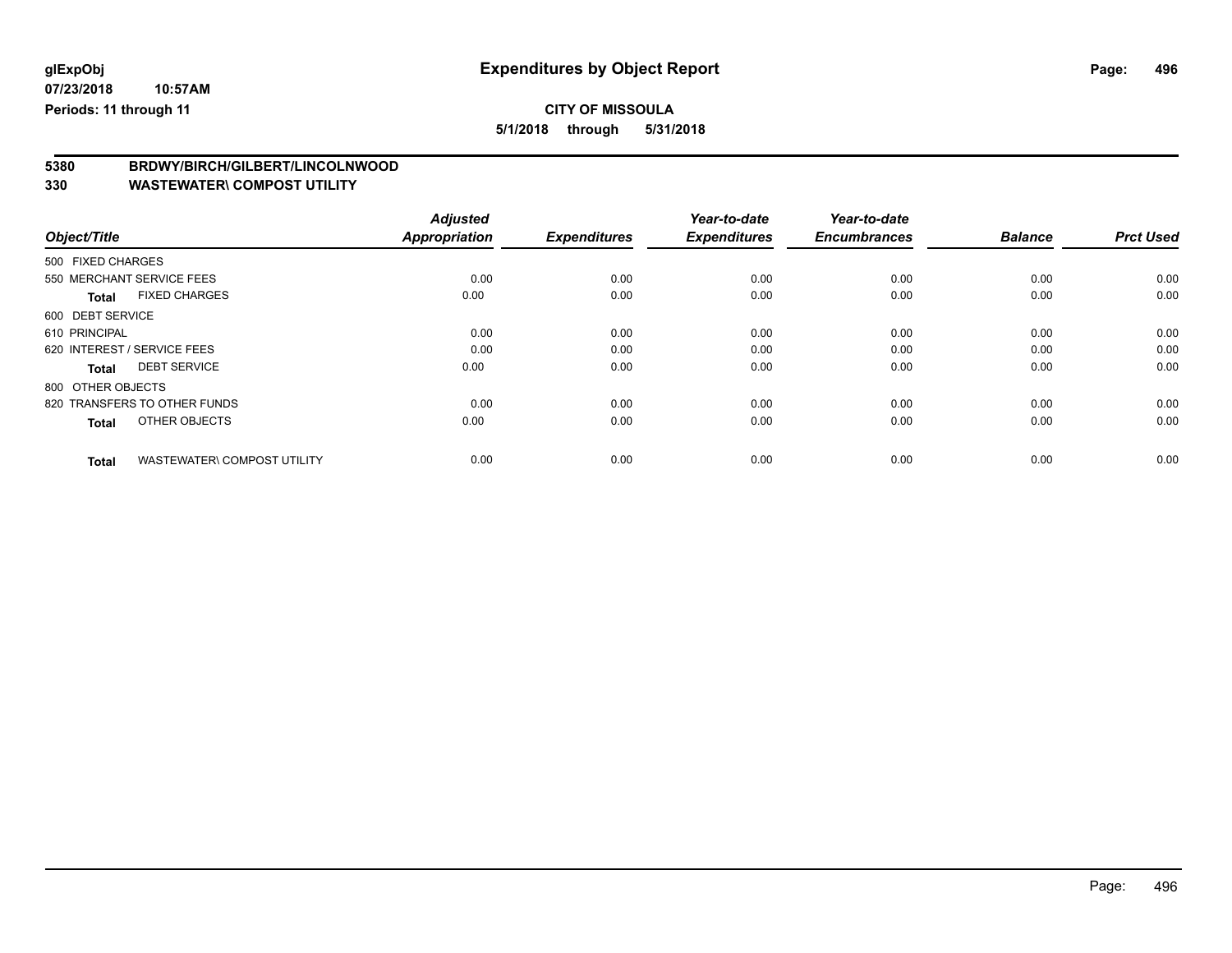**CITY OF MISSOULA 5/1/2018 through 5/31/2018**

#### **5380 BRDWY/BIRCH/GILBERT/LINCOLNWOOD**

|                   |                                 | <b>Adjusted</b> |                     | Year-to-date        | Year-to-date        |                |                  |
|-------------------|---------------------------------|-----------------|---------------------|---------------------|---------------------|----------------|------------------|
| Object/Title      |                                 | Appropriation   | <b>Expenditures</b> | <b>Expenditures</b> | <b>Encumbrances</b> | <b>Balance</b> | <b>Prct Used</b> |
| 500 FIXED CHARGES |                                 |                 |                     |                     |                     |                |                  |
|                   | 550 MERCHANT SERVICE FEES       | 0.00            | 0.00                | 0.00                | 0.00                | 0.00           | 0.00             |
| <b>Total</b>      | <b>FIXED CHARGES</b>            | 0.00            | 0.00                | 0.00                | 0.00                | 0.00           | 0.00             |
| 600 DEBT SERVICE  |                                 |                 |                     |                     |                     |                |                  |
| 610 PRINCIPAL     |                                 | 0.00            | 0.00                | 0.00                | 0.00                | 0.00           | 0.00             |
|                   | 620 INTEREST / SERVICE FEES     | 0.00            | 0.00                | 0.00                | 0.00                | 0.00           | 0.00             |
| <b>Total</b>      | <b>DEBT SERVICE</b>             | 0.00            | 0.00                | 0.00                | 0.00                | 0.00           | 0.00             |
| 800 OTHER OBJECTS |                                 |                 |                     |                     |                     |                |                  |
|                   | 820 TRANSFERS TO OTHER FUNDS    | 0.00            | 0.00                | 0.00                | 0.00                | 0.00           | 0.00             |
| <b>Total</b>      | OTHER OBJECTS                   | 0.00            | 0.00                | 0.00                | 0.00                | 0.00           | 0.00             |
| <b>Total</b>      | BRDWY/BIRCH/GILBERT/LINCOLNWOOD | 0.00            | 0.00                | 0.00                | 0.00                | 0.00           | 0.00             |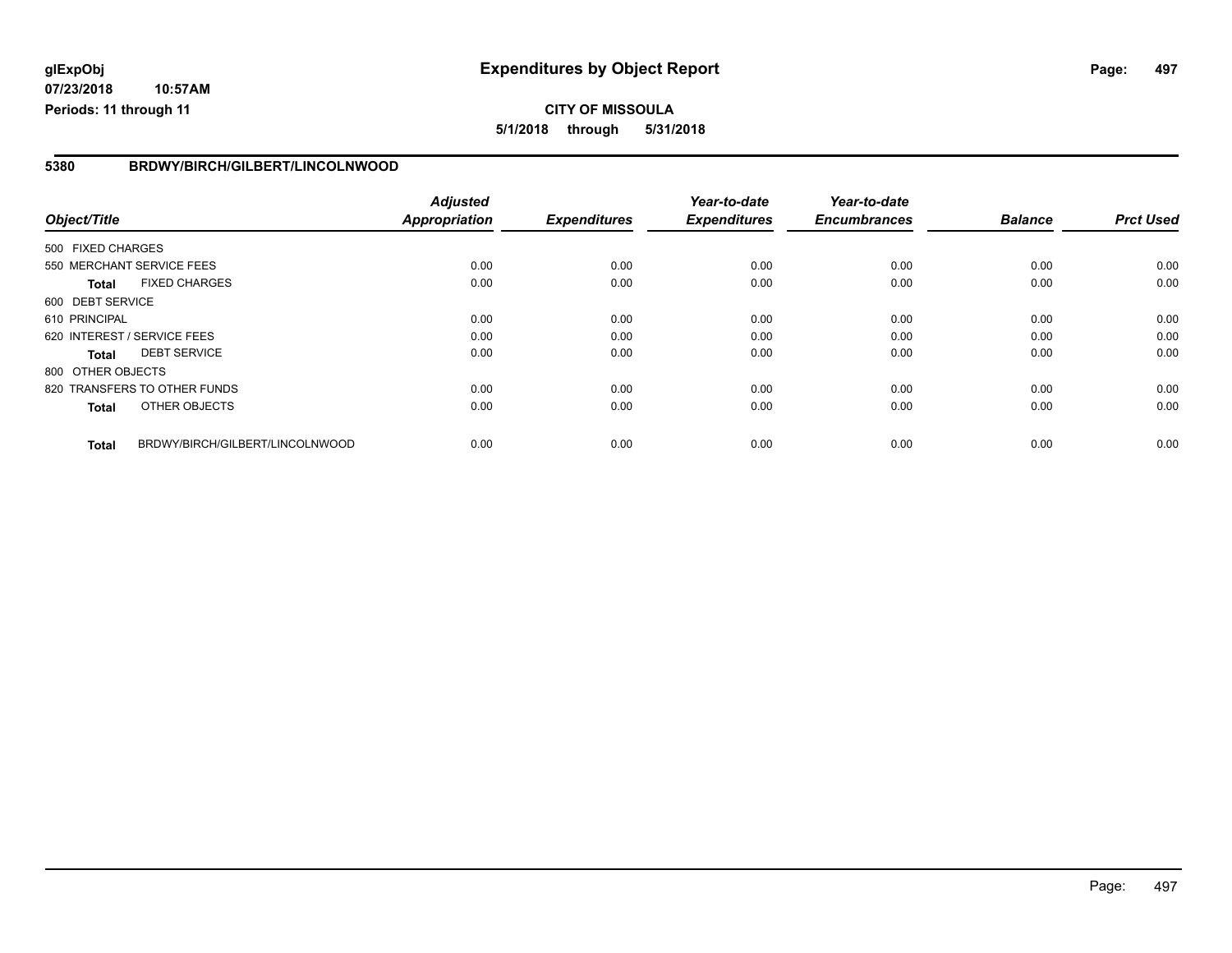**5381 LINCOLNWOOD PH2 DEBT SERVICE 330 WASTEWATER\ COMPOST UTILITY**

|                                                    | <b>Adjusted</b> |                     | Year-to-date        | Year-to-date        |                |                  |
|----------------------------------------------------|-----------------|---------------------|---------------------|---------------------|----------------|------------------|
| Object/Title                                       | Appropriation   | <b>Expenditures</b> | <b>Expenditures</b> | <b>Encumbrances</b> | <b>Balance</b> | <b>Prct Used</b> |
| 500 FIXED CHARGES                                  |                 |                     |                     |                     |                |                  |
| 550 MERCHANT SERVICE FEES                          | 0.00            | 0.00                | 0.00                | 0.00                | 0.00           | 0.00             |
| <b>FIXED CHARGES</b><br><b>Total</b>               | 0.00            | 0.00                | 0.00                | 0.00                | 0.00           | 0.00             |
| 600 DEBT SERVICE                                   |                 |                     |                     |                     |                |                  |
| 610 PRINCIPAL                                      | 0.00            | 0.00                | 0.00                | 0.00                | 0.00           | 0.00             |
| 620 INTEREST / SERVICE FEES                        | 0.00            | 0.00                | 0.00                | 0.00                | 0.00           | 0.00             |
| <b>DEBT SERVICE</b><br><b>Total</b>                | 0.00            | 0.00                | 0.00                | 0.00                | 0.00           | 0.00             |
| 800 OTHER OBJECTS                                  |                 |                     |                     |                     |                |                  |
| 820 TRANSFERS TO OTHER FUNDS                       | 0.00            | 0.00                | 0.00                | 0.00                | 0.00           | 0.00             |
| OTHER OBJECTS<br><b>Total</b>                      | 0.00            | 0.00                | 0.00                | 0.00                | 0.00           | 0.00             |
|                                                    |                 |                     |                     |                     |                |                  |
| <b>WASTEWATER\ COMPOST UTILITY</b><br><b>Total</b> | 0.00            | 0.00                | 0.00                | 0.00                | 0.00           | 0.00             |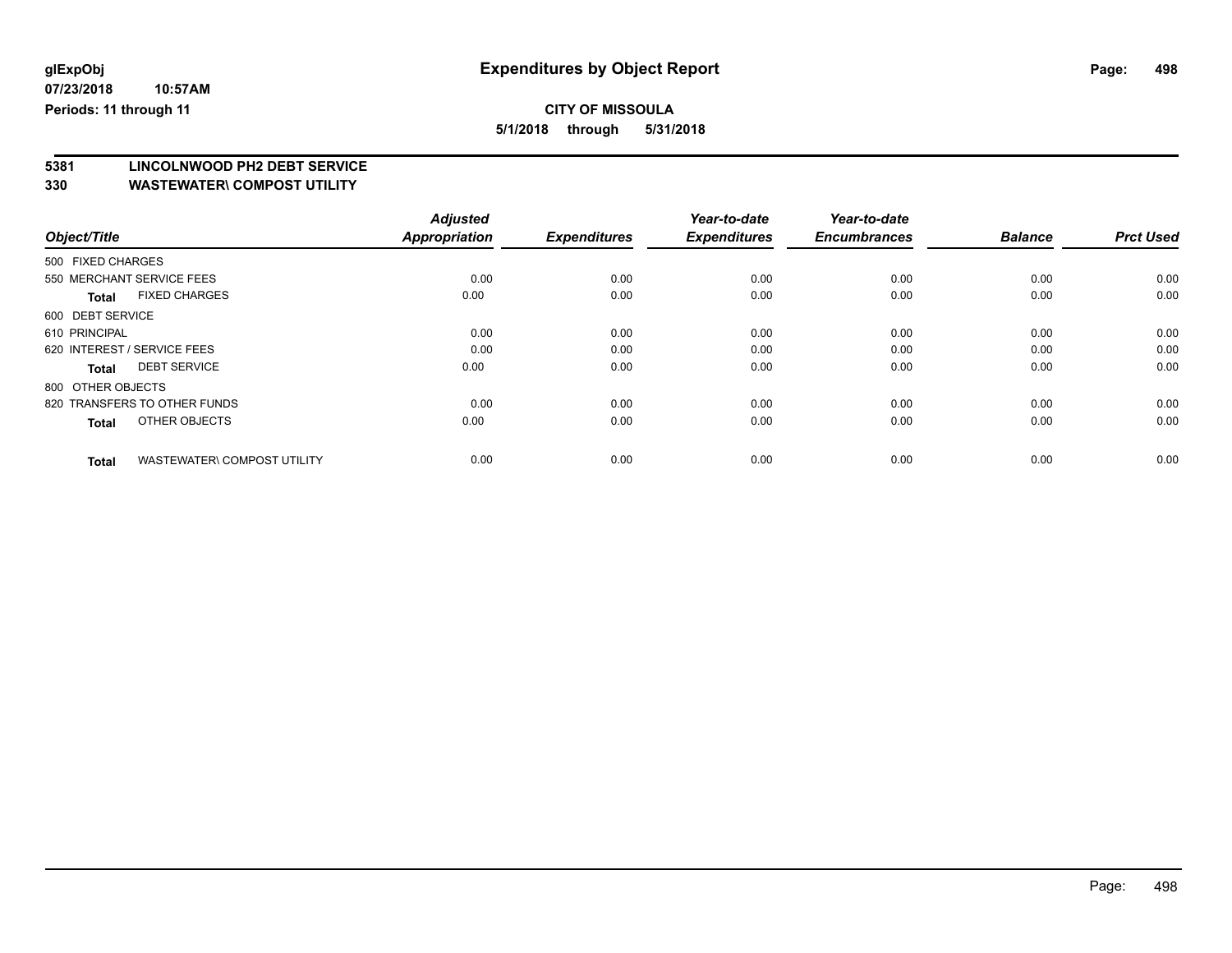**CITY OF MISSOULA 5/1/2018 through 5/31/2018**

### **5381 LINCOLNWOOD PH2 DEBT SERVICE**

|                   |                              | <b>Adjusted</b>      |                     | Year-to-date        | Year-to-date        |                |                  |
|-------------------|------------------------------|----------------------|---------------------|---------------------|---------------------|----------------|------------------|
| Object/Title      |                              | <b>Appropriation</b> | <b>Expenditures</b> | <b>Expenditures</b> | <b>Encumbrances</b> | <b>Balance</b> | <b>Prct Used</b> |
| 500 FIXED CHARGES |                              |                      |                     |                     |                     |                |                  |
|                   | 550 MERCHANT SERVICE FEES    | 0.00                 | 0.00                | 0.00                | 0.00                | 0.00           | 0.00             |
| <b>Total</b>      | <b>FIXED CHARGES</b>         | 0.00                 | 0.00                | 0.00                | 0.00                | 0.00           | 0.00             |
| 600 DEBT SERVICE  |                              |                      |                     |                     |                     |                |                  |
| 610 PRINCIPAL     |                              | 0.00                 | 0.00                | 0.00                | 0.00                | 0.00           | 0.00             |
|                   | 620 INTEREST / SERVICE FEES  | 0.00                 | 0.00                | 0.00                | 0.00                | 0.00           | 0.00             |
| Total             | <b>DEBT SERVICE</b>          | 0.00                 | 0.00                | 0.00                | 0.00                | 0.00           | 0.00             |
| 800 OTHER OBJECTS |                              |                      |                     |                     |                     |                |                  |
|                   | 820 TRANSFERS TO OTHER FUNDS | 0.00                 | 0.00                | 0.00                | 0.00                | 0.00           | 0.00             |
| Total             | OTHER OBJECTS                | 0.00                 | 0.00                | 0.00                | 0.00                | 0.00           | 0.00             |
| <b>Total</b>      | LINCOLNWOOD PH2 DEBT SERVICE | 0.00                 | 0.00                | 0.00                | 0.00                | 0.00           | 0.00             |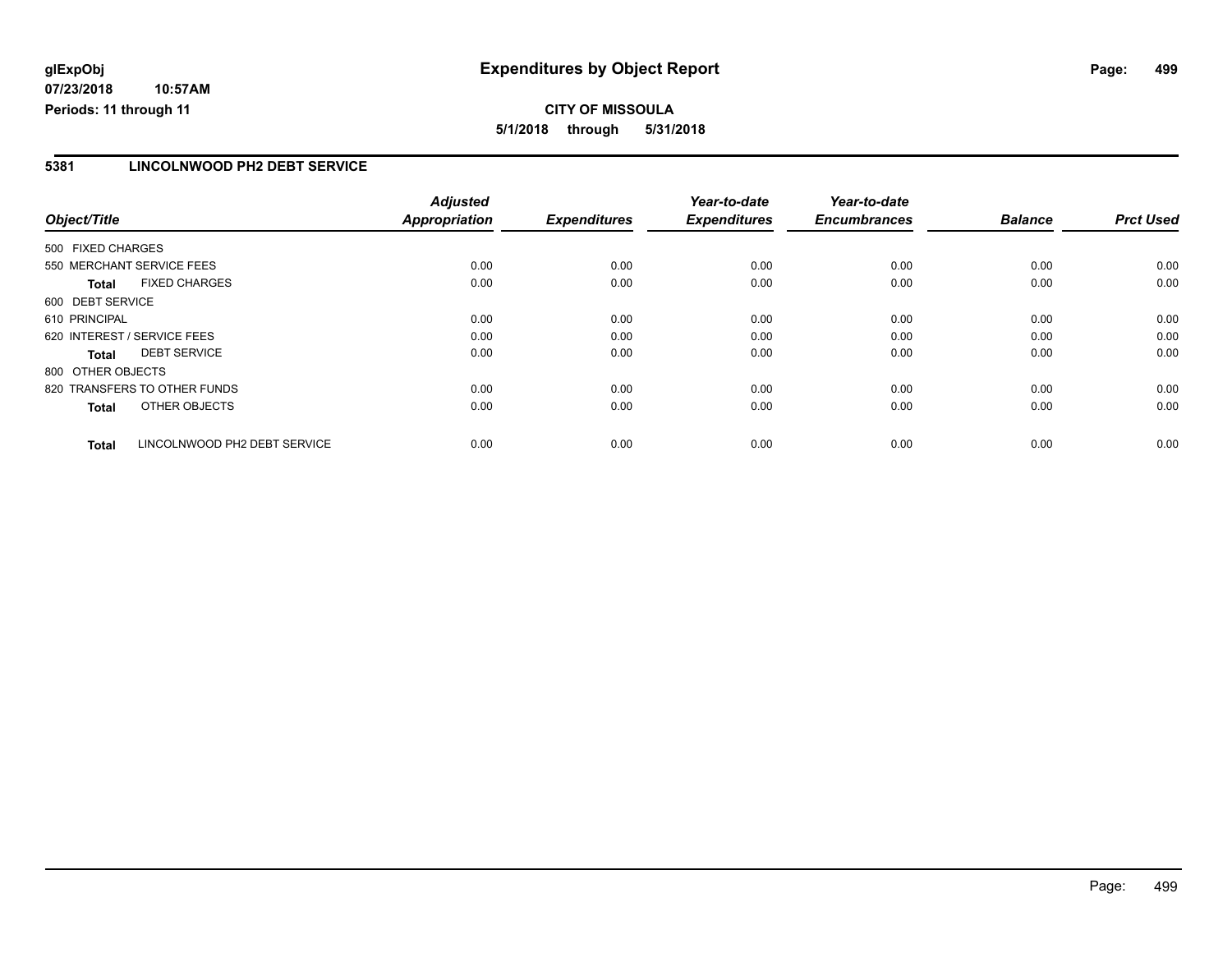# **5382 LINCOLNWOOD PH2 RESERVE FUND**<br>330 WASTEWATER\ COMPOST UTILITY

| Object/Title      |                                    | <b>Adjusted</b><br><b>Appropriation</b> | <b>Expenditures</b> | Year-to-date<br><b>Expenditures</b> | Year-to-date<br><b>Encumbrances</b> | <b>Balance</b> | <b>Prct Used</b> |
|-------------------|------------------------------------|-----------------------------------------|---------------------|-------------------------------------|-------------------------------------|----------------|------------------|
|                   |                                    |                                         |                     |                                     |                                     |                |                  |
| 500 FIXED CHARGES |                                    |                                         |                     |                                     |                                     |                |                  |
|                   | 550 MERCHANT SERVICE FEES          | 0.00                                    | 0.00                | 0.00                                | 0.00                                | 0.00           | 0.00             |
| Total             | <b>FIXED CHARGES</b>               | 0.00                                    | 0.00                | 0.00                                | 0.00                                | 0.00           | 0.00             |
| 600 DEBT SERVICE  |                                    |                                         |                     |                                     |                                     |                |                  |
| 610 PRINCIPAL     |                                    | 0.00                                    | 0.00                | 0.00                                | 0.00                                | 0.00           | 0.00             |
|                   | 620 INTEREST / SERVICE FEES        | 0.00                                    | 0.00                | 0.00                                | 0.00                                | 0.00           | 0.00             |
| Total             | <b>DEBT SERVICE</b>                | 0.00                                    | 0.00                | 0.00                                | 0.00                                | 0.00           | 0.00             |
| 800 OTHER OBJECTS |                                    |                                         |                     |                                     |                                     |                |                  |
|                   | 820 TRANSFERS TO OTHER FUNDS       | 0.00                                    | 0.00                | 0.00                                | 0.00                                | 0.00           | 0.00             |
| <b>Total</b>      | OTHER OBJECTS                      | 0.00                                    | 0.00                | 0.00                                | 0.00                                | 0.00           | 0.00             |
| <b>Total</b>      | <b>WASTEWATER\ COMPOST UTILITY</b> | 0.00                                    | 0.00                | 0.00                                | 0.00                                | 0.00           | 0.00             |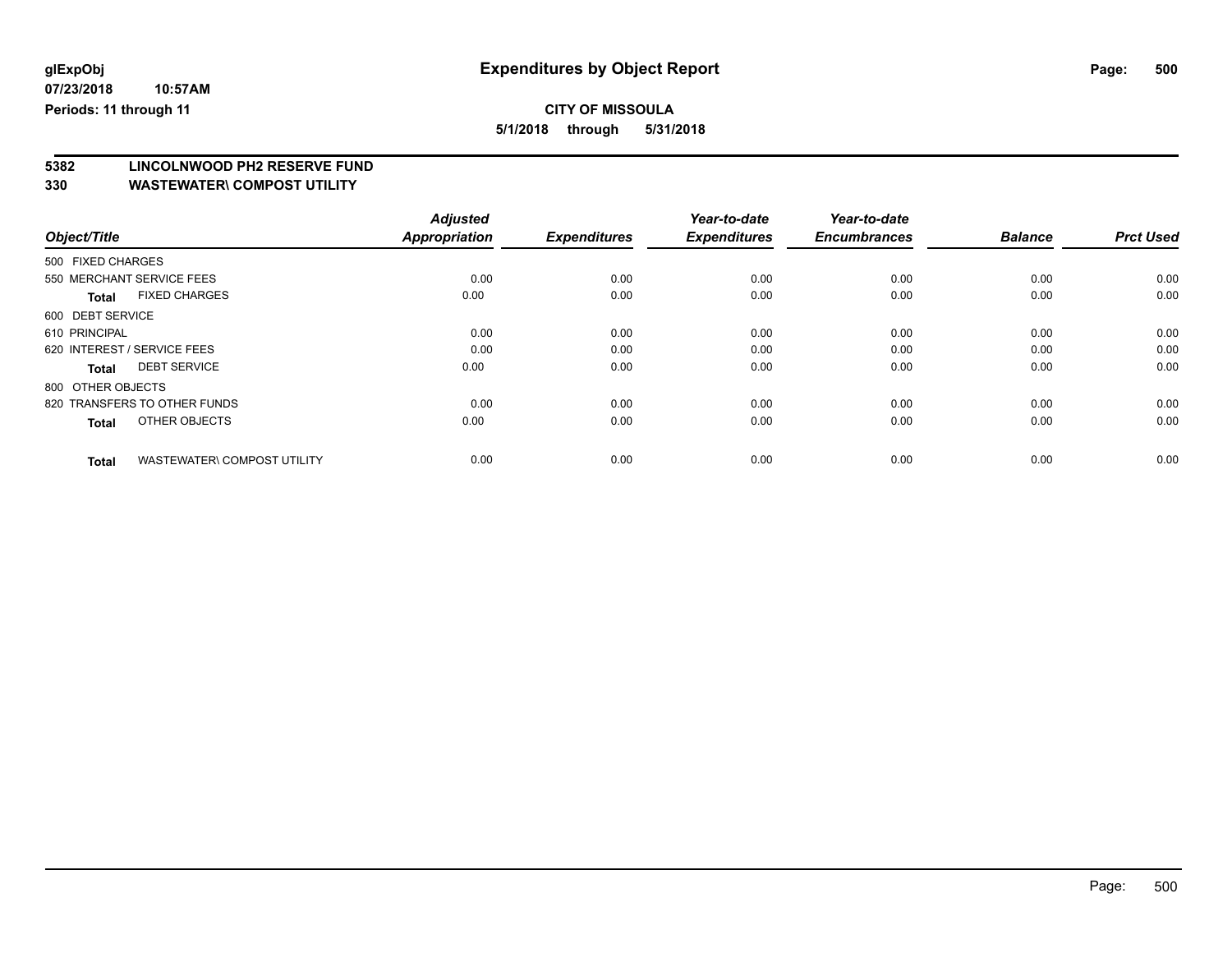# **CITY OF MISSOULA 5/1/2018 through 5/31/2018**

### **5382 LINCOLNWOOD PH2 RESERVE FUND**

|                   |                              | <b>Adjusted</b>      |                     | Year-to-date        | Year-to-date        |                |                  |
|-------------------|------------------------------|----------------------|---------------------|---------------------|---------------------|----------------|------------------|
| Object/Title      |                              | <b>Appropriation</b> | <b>Expenditures</b> | <b>Expenditures</b> | <b>Encumbrances</b> | <b>Balance</b> | <b>Prct Used</b> |
| 500 FIXED CHARGES |                              |                      |                     |                     |                     |                |                  |
|                   | 550 MERCHANT SERVICE FEES    | 0.00                 | 0.00                | 0.00                | 0.00                | 0.00           | 0.00             |
| <b>Total</b>      | <b>FIXED CHARGES</b>         | 0.00                 | 0.00                | 0.00                | 0.00                | 0.00           | 0.00             |
| 600 DEBT SERVICE  |                              |                      |                     |                     |                     |                |                  |
| 610 PRINCIPAL     |                              | 0.00                 | 0.00                | 0.00                | 0.00                | 0.00           | 0.00             |
|                   | 620 INTEREST / SERVICE FEES  | 0.00                 | 0.00                | 0.00                | 0.00                | 0.00           | 0.00             |
| Total             | <b>DEBT SERVICE</b>          | 0.00                 | 0.00                | 0.00                | 0.00                | 0.00           | 0.00             |
| 800 OTHER OBJECTS |                              |                      |                     |                     |                     |                |                  |
|                   | 820 TRANSFERS TO OTHER FUNDS | 0.00                 | 0.00                | 0.00                | 0.00                | 0.00           | 0.00             |
| <b>Total</b>      | OTHER OBJECTS                | 0.00                 | 0.00                | 0.00                | 0.00                | 0.00           | 0.00             |
| <b>Total</b>      | LINCOLNWOOD PH2 RESERVE FUND | 0.00                 | 0.00                | 0.00                | 0.00                | 0.00           | 0.00             |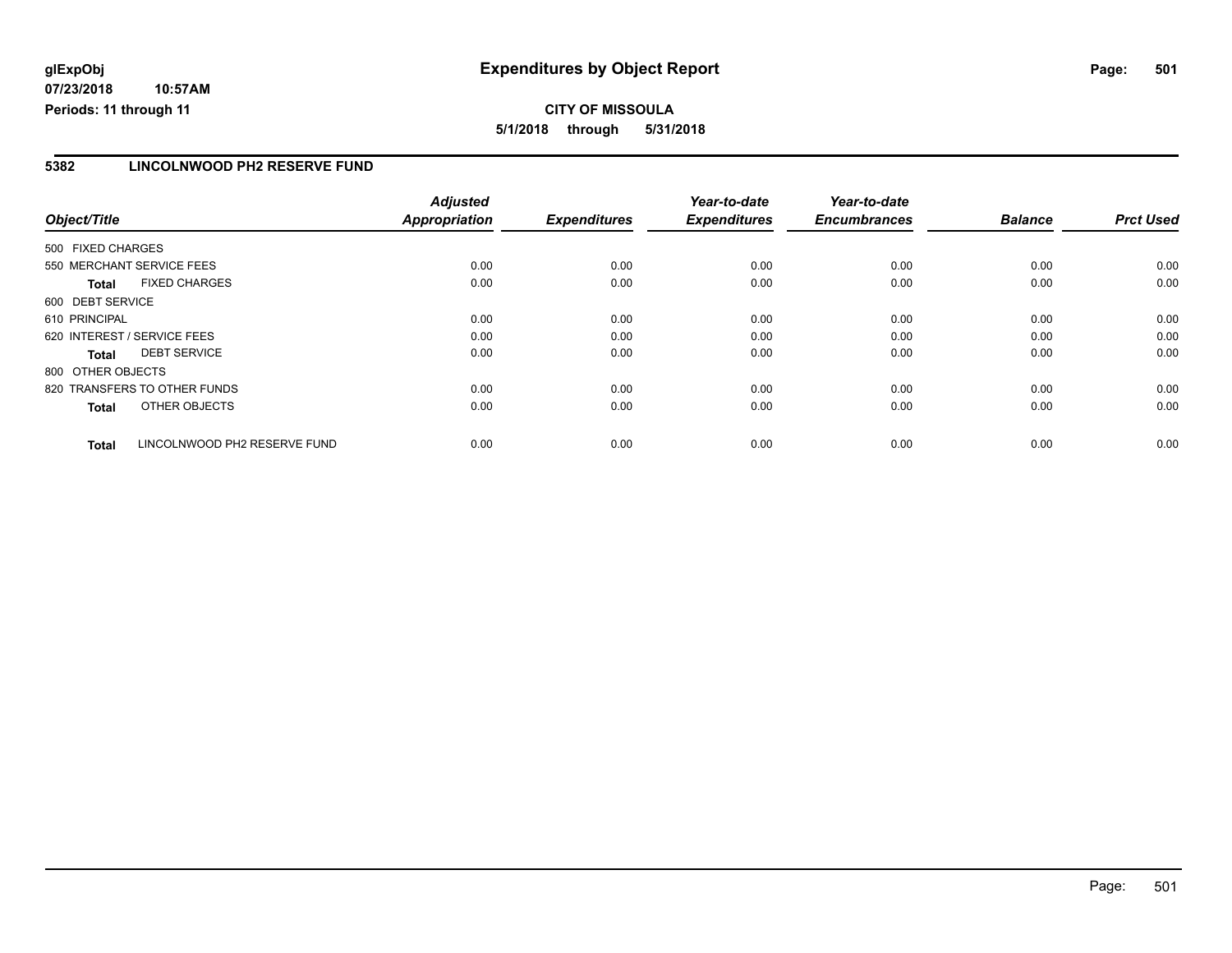### **CITY OF MISSOULA 5/1/2018 through 5/31/2018**

#### **5383 FY09 RATTLESNAKE SEWER DEBT SVS**

**550 \*\*\* Title Not Found \*\*\***

| Object/Title                            | <b>Adjusted</b><br>Appropriation | <b>Expenditures</b> | Year-to-date<br><b>Expenditures</b> | Year-to-date<br><b>Encumbrances</b> | <b>Balance</b> | <b>Prct Used</b> |
|-----------------------------------------|----------------------------------|---------------------|-------------------------------------|-------------------------------------|----------------|------------------|
| 500 FIXED CHARGES                       |                                  |                     |                                     |                                     |                |                  |
| 550 MERCHANT SERVICE FEES               | 0.00                             | 0.00                | 0.00                                | 0.00                                | 0.00           | 0.00             |
| <b>FIXED CHARGES</b><br><b>Total</b>    | 0.00                             | 0.00                | 0.00                                | 0.00                                | 0.00           | 0.00             |
| 600 DEBT SERVICE                        |                                  |                     |                                     |                                     |                |                  |
| 610 PRINCIPAL                           | 0.00                             | 0.00                | 0.00                                | 0.00                                | 0.00           | 0.00             |
| 620 INTEREST / SERVICE FEES             | 0.00                             | 0.00                | 0.00                                | 0.00                                | 0.00           | 0.00             |
| <b>DEBT SERVICE</b><br><b>Total</b>     | 0.00                             | 0.00                | 0.00                                | 0.00                                | 0.00           | 0.00             |
| *** Title Not Found ***<br><b>Total</b> | 0.00                             | 0.00                | 0.00                                | 0.00                                | 0.00           | 0.00             |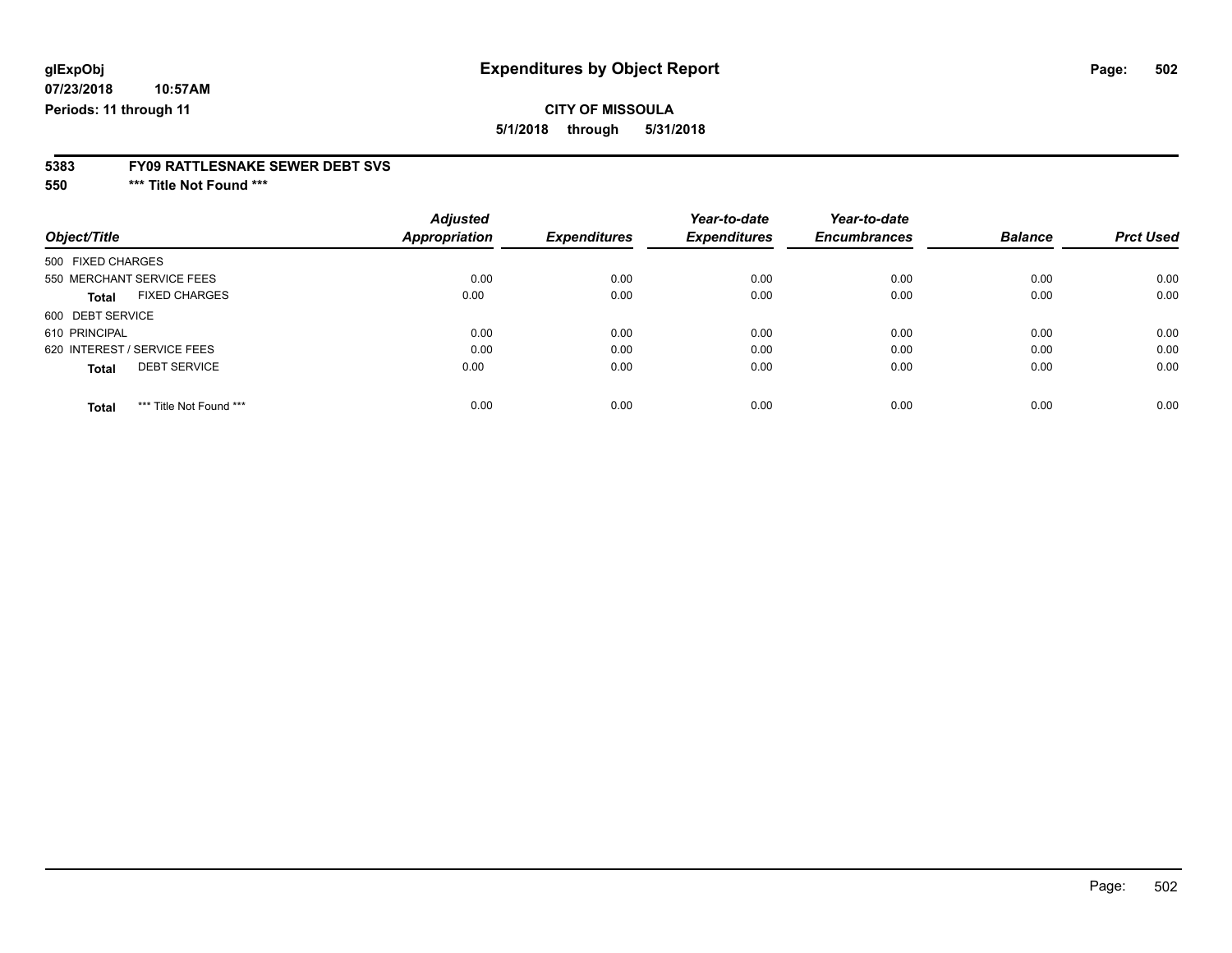# **CITY OF MISSOULA 5/1/2018 through 5/31/2018**

### **5383 FY09 RATTLESNAKE SEWER DEBT SVS**

| Object/Title      |                                 | <b>Adjusted</b><br><b>Appropriation</b> | <b>Expenditures</b> | Year-to-date<br><b>Expenditures</b> | Year-to-date<br><b>Encumbrances</b> | <b>Balance</b> | <b>Prct Used</b> |
|-------------------|---------------------------------|-----------------------------------------|---------------------|-------------------------------------|-------------------------------------|----------------|------------------|
| 500 FIXED CHARGES |                                 |                                         |                     |                                     |                                     |                |                  |
|                   | 550 MERCHANT SERVICE FEES       | 0.00                                    | 0.00                | 0.00                                | 0.00                                | 0.00           | 0.00             |
| <b>Total</b>      | <b>FIXED CHARGES</b>            | 0.00                                    | 0.00                | 0.00                                | 0.00                                | 0.00           | 0.00             |
| 600 DEBT SERVICE  |                                 |                                         |                     |                                     |                                     |                |                  |
| 610 PRINCIPAL     |                                 | 0.00                                    | 0.00                | 0.00                                | 0.00                                | 0.00           | 0.00             |
|                   | 620 INTEREST / SERVICE FEES     | 0.00                                    | 0.00                | 0.00                                | 0.00                                | 0.00           | 0.00             |
| <b>Total</b>      | <b>DEBT SERVICE</b>             | 0.00                                    | 0.00                | 0.00                                | 0.00                                | 0.00           | 0.00             |
| <b>Total</b>      | FY09 RATTLESNAKE SEWER DEBT SVS | 0.00                                    | 0.00                | 0.00                                | 0.00                                | 0.00           | 0.00             |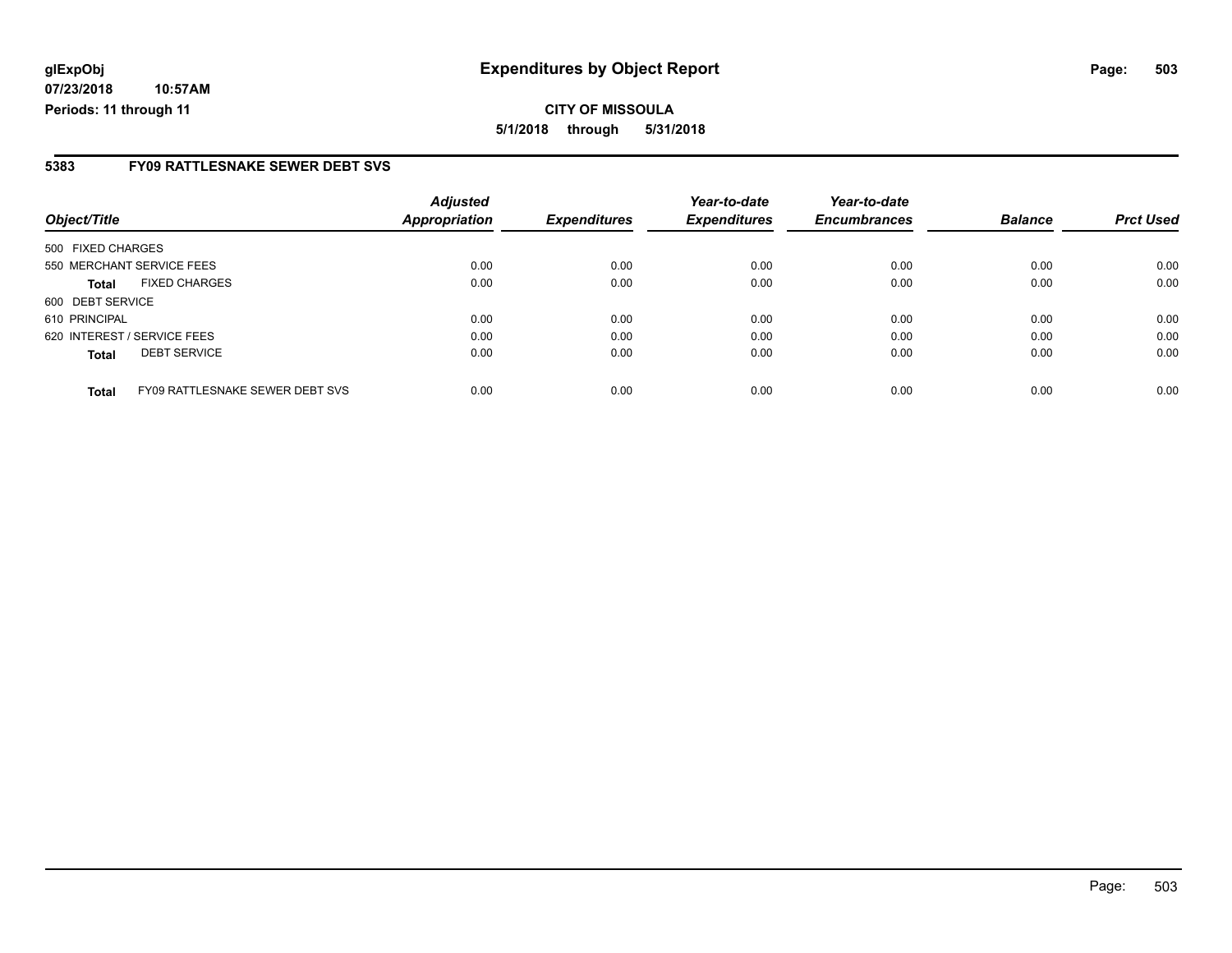**CITY OF MISSOULA 5/1/2018 through 5/31/2018**

# **5384 09 LOLO BOND RESERVE**

| Object/Title                                | <b>Adjusted</b><br>Appropriation | <b>Expenditures</b> | Year-to-date<br><b>Expenditures</b> | Year-to-date<br><b>Encumbrances</b> | <b>Balance</b> | <b>Prct Used</b> |
|---------------------------------------------|----------------------------------|---------------------|-------------------------------------|-------------------------------------|----------------|------------------|
| 500 FIXED CHARGES                           |                                  |                     |                                     |                                     |                |                  |
| 550 MERCHANT SERVICE FEES                   | 0.00                             | 0.00                | 0.00                                | 0.00                                | 0.00           | 0.00             |
| <b>FIXED CHARGES</b><br><b>Total</b>        | 0.00                             | 0.00                | 0.00                                | 0.00                                | 0.00           | 0.00             |
| 800 OTHER OBJECTS                           |                                  |                     |                                     |                                     |                |                  |
| 820 TRANSFERS TO OTHER FUNDS                | 0.00                             | 0.00                | 0.00                                | 0.00                                | 0.00           | 0.00             |
| OTHER OBJECTS<br><b>Total</b>               | 0.00                             | 0.00                | 0.00                                | 0.00                                | 0.00           | 0.00             |
|                                             |                                  |                     |                                     |                                     |                |                  |
| <b>WASTEWATER\ COMPOST UTILITY</b><br>Total | 0.00                             | 0.00                | 0.00                                | 0.00                                | 0.00           | 0.00             |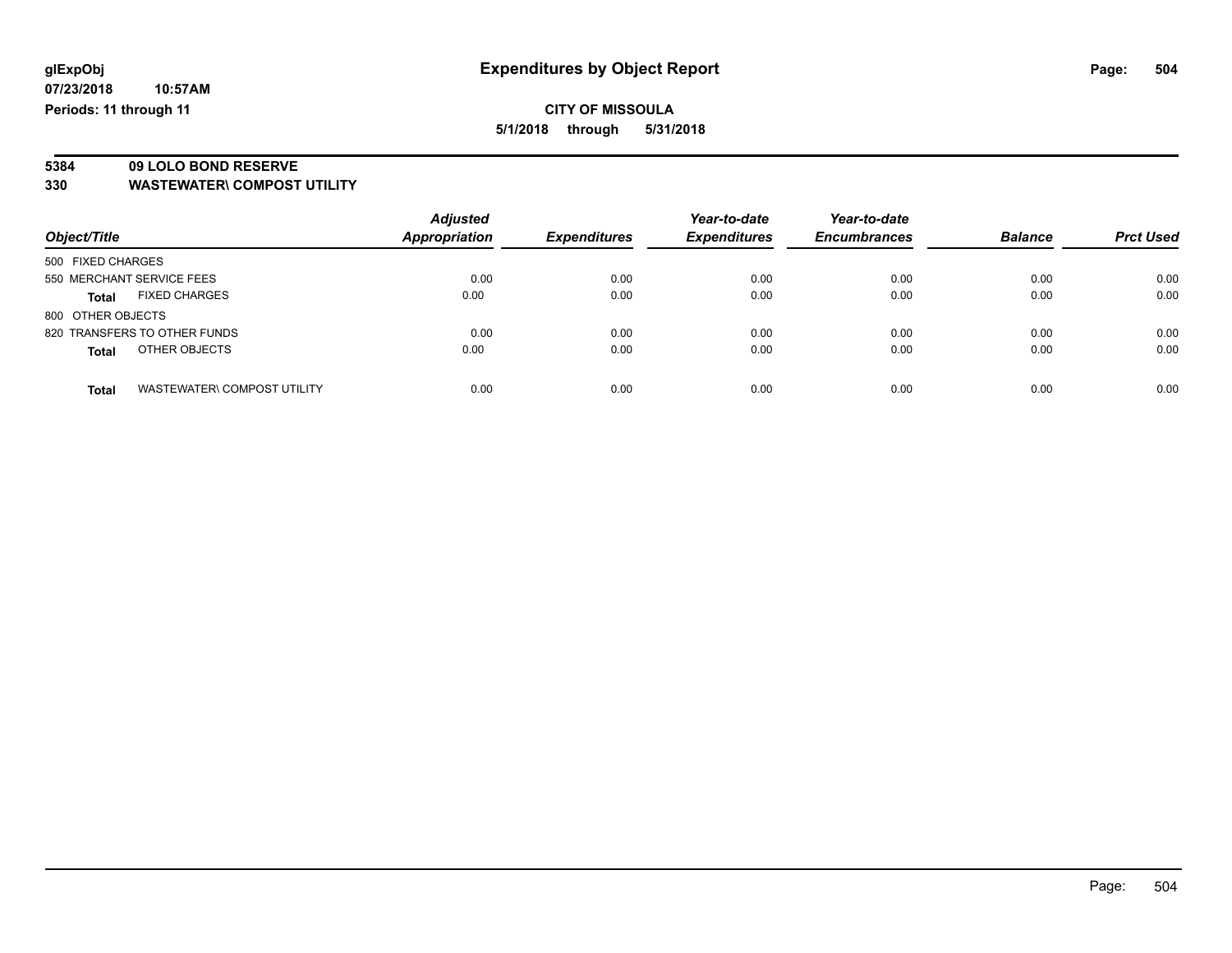### **5384 09 LOLO BOND RESERVE**

|                                      | <b>Adjusted</b>      |                     | Year-to-date        | Year-to-date        |                |                  |
|--------------------------------------|----------------------|---------------------|---------------------|---------------------|----------------|------------------|
| Object/Title                         | <b>Appropriation</b> | <b>Expenditures</b> | <b>Expenditures</b> | <b>Encumbrances</b> | <b>Balance</b> | <b>Prct Used</b> |
| 500 FIXED CHARGES                    |                      |                     |                     |                     |                |                  |
| 550 MERCHANT SERVICE FEES            | 0.00                 | 0.00                | 0.00                | 0.00                | 0.00           | 0.00             |
| <b>FIXED CHARGES</b><br><b>Total</b> | 0.00                 | 0.00                | 0.00                | 0.00                | 0.00           | 0.00             |
| 800 OTHER OBJECTS                    |                      |                     |                     |                     |                |                  |
| 820 TRANSFERS TO OTHER FUNDS         | 0.00                 | 0.00                | 0.00                | 0.00                | 0.00           | 0.00             |
| OTHER OBJECTS<br><b>Total</b>        | 0.00                 | 0.00                | 0.00                | 0.00                | 0.00           | 0.00             |
| 09 LOLO BOND RESERVE<br><b>Total</b> | 0.00                 | 0.00                | 0.00                | 0.00                | 0.00           | 0.00             |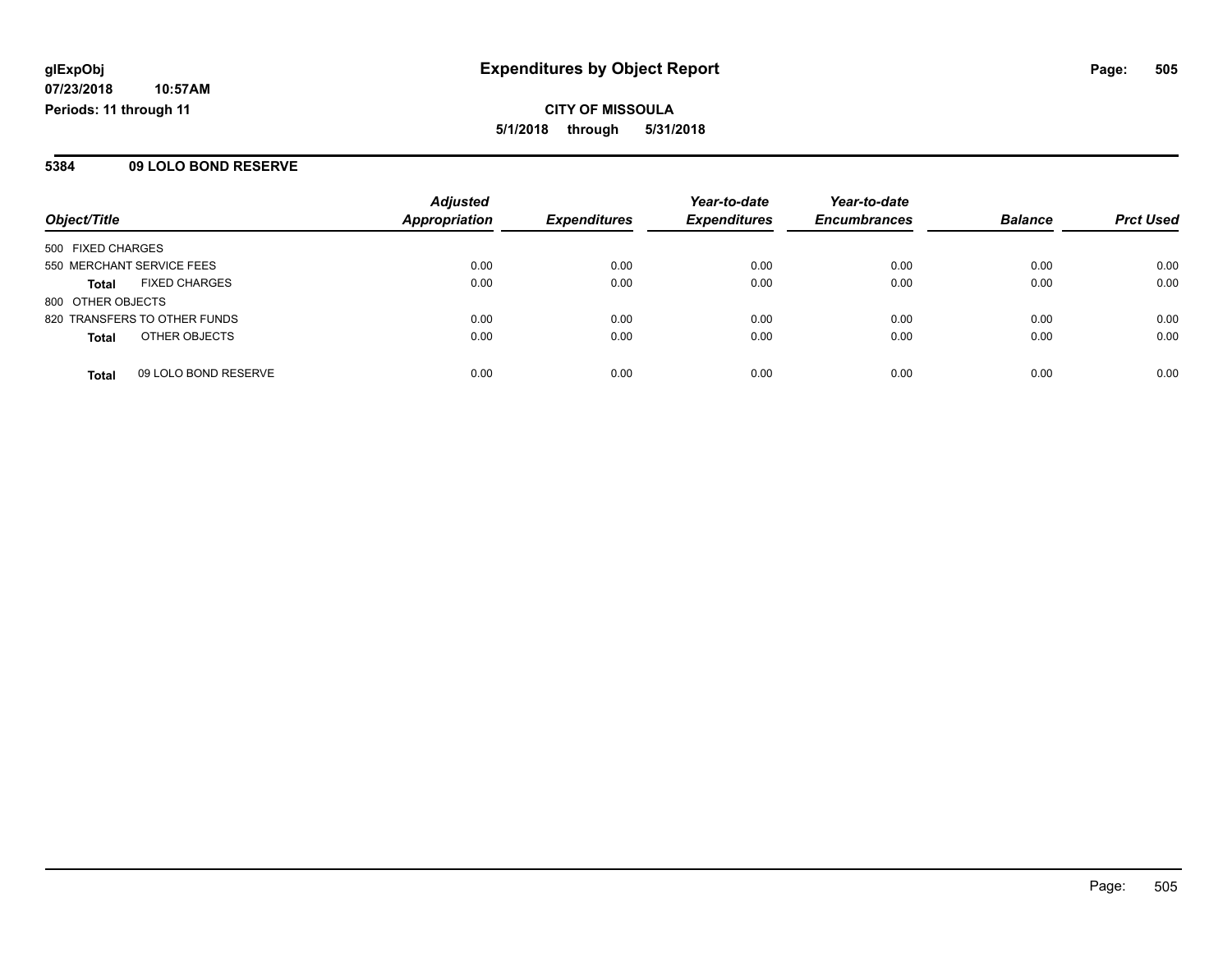# **5385 HEADWORKS 2010 BOND RESERVE**

## **330 WASTEWATER\ COMPOST UTILITY**

| Object/Title                         | <b>Adjusted</b><br>Appropriation | <b>Expenditures</b> | Year-to-date<br><b>Expenditures</b> | Year-to-date<br><b>Encumbrances</b> | <b>Balance</b> | <b>Prct Used</b> |
|--------------------------------------|----------------------------------|---------------------|-------------------------------------|-------------------------------------|----------------|------------------|
| 800 OTHER OBJECTS                    |                                  |                     |                                     |                                     |                |                  |
| 820 TRANSFERS TO OTHER FUNDS         | 0.00                             | 0.00                | 0.00                                | 0.00                                | 0.00           | 0.00             |
| OTHER OBJECTS<br><b>Total</b>        | 0.00                             | 0.00                | 0.00                                | 0.00                                | 0.00           | 0.00             |
| WASTEWATER\ COMPOST UTILITY<br>Total | 0.00                             | 0.00                | 0.00                                | 0.00                                | 0.00           | 0.00             |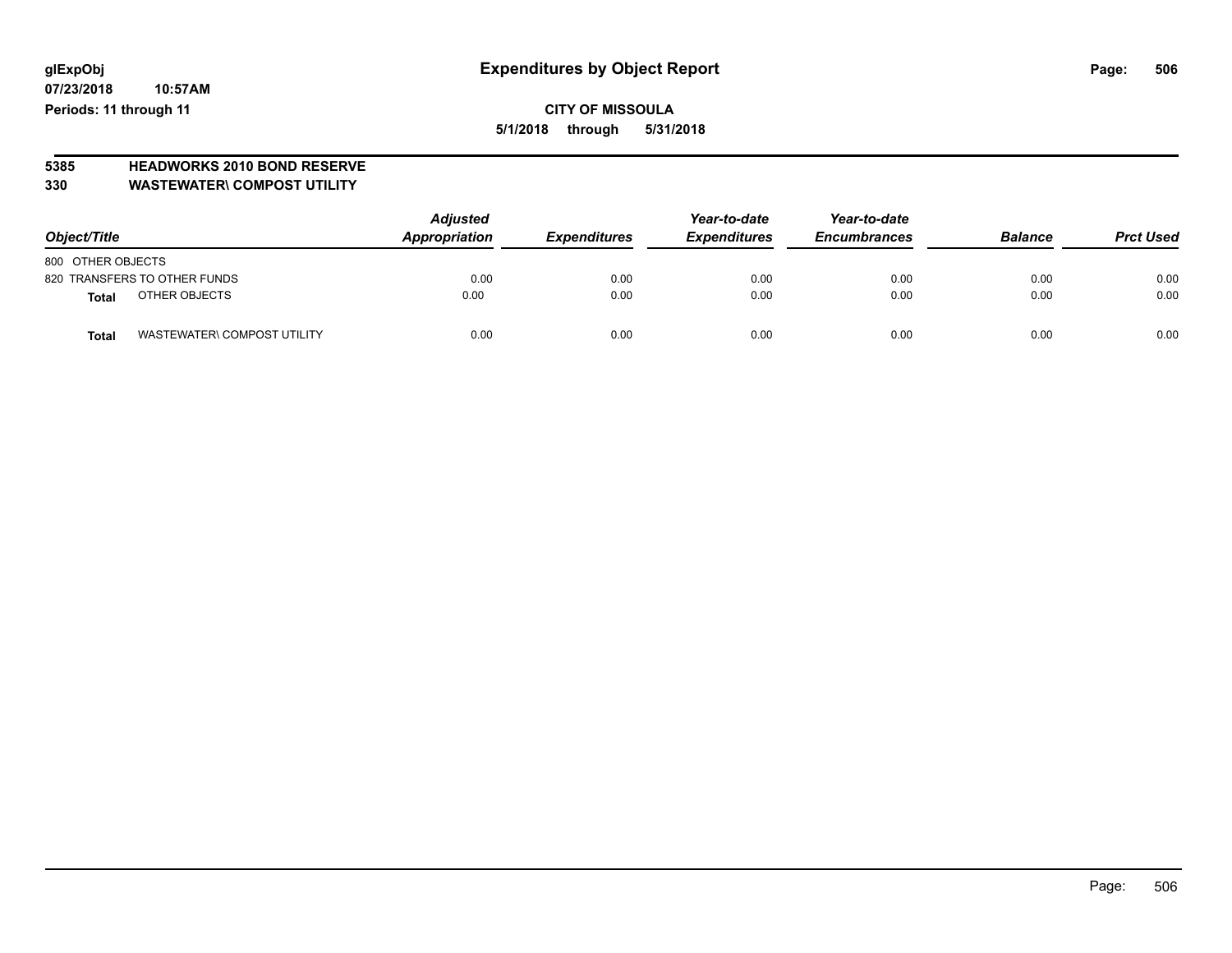# **glExpObj Expenditures by Object Report Page: 507**

**07/23/2018 10:57AM Periods: 11 through 11**

**CITY OF MISSOULA 5/1/2018 through 5/31/2018**

#### **5385 HEADWORKS 2010 BOND RESERVE**

| Object/Title                                | <b>Adjusted</b><br>Appropriation | <b>Expenditures</b> | Year-to-date<br><b>Expenditures</b> | Year-to-date<br><b>Encumbrances</b> | <b>Balance</b> | <b>Prct Used</b> |
|---------------------------------------------|----------------------------------|---------------------|-------------------------------------|-------------------------------------|----------------|------------------|
| 800 OTHER OBJECTS                           |                                  |                     |                                     |                                     |                |                  |
| 820 TRANSFERS TO OTHER FUNDS                | 0.00                             | 0.00                | 0.00                                | 0.00                                | 0.00           | 0.00             |
| OTHER OBJECTS<br>Total                      | 0.00                             | 0.00                | 0.00                                | 0.00                                | 0.00           | 0.00             |
| <b>HEADWORKS 2010 BOND RESERVE</b><br>Total | 0.00                             | 0.00                | 0.00                                | 0.00                                | 0.00           | 0.00             |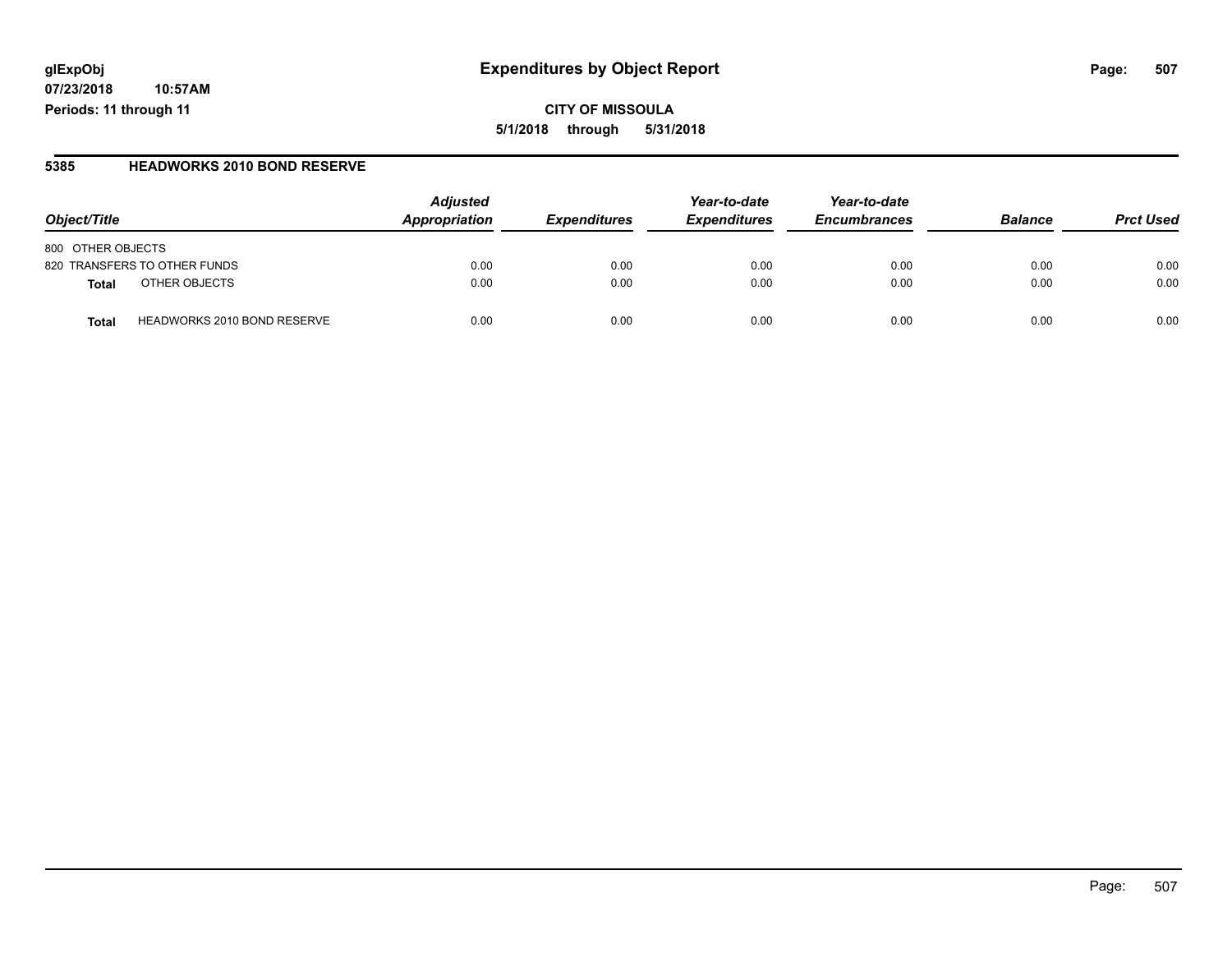# **5386 FY10 HEADWORKS DEBT SERVICE**

**330 WASTEWATER\ COMPOST UTILITY**

|                                                    | <b>Adjusted</b> |                     | Year-to-date        | Year-to-date        |                |                  |
|----------------------------------------------------|-----------------|---------------------|---------------------|---------------------|----------------|------------------|
| Object/Title                                       | Appropriation   | <b>Expenditures</b> | <b>Expenditures</b> | <b>Encumbrances</b> | <b>Balance</b> | <b>Prct Used</b> |
| 500 FIXED CHARGES                                  |                 |                     |                     |                     |                |                  |
| 550 MERCHANT SERVICE FEES                          | 0.00            | 0.00                | 0.00                | 0.00                | 0.00           | 0.00             |
| <b>FIXED CHARGES</b><br><b>Total</b>               | 0.00            | 0.00                | 0.00                | 0.00                | 0.00           | 0.00             |
| 600 DEBT SERVICE                                   |                 |                     |                     |                     |                |                  |
| 610 PRINCIPAL                                      | 0.00            | 0.00                | 0.00                | 0.00                | 0.00           | 0.00             |
| 620 INTEREST / SERVICE FEES                        | 0.00            | 0.00                | 0.00                | 0.00                | 0.00           | 0.00             |
| <b>DEBT SERVICE</b><br><b>Total</b>                | 0.00            | 0.00                | 0.00                | 0.00                | 0.00           | 0.00             |
| <b>WASTEWATER\ COMPOST UTILITY</b><br><b>Total</b> | 0.00            | 0.00                | 0.00                | 0.00                | 0.00           | 0.00             |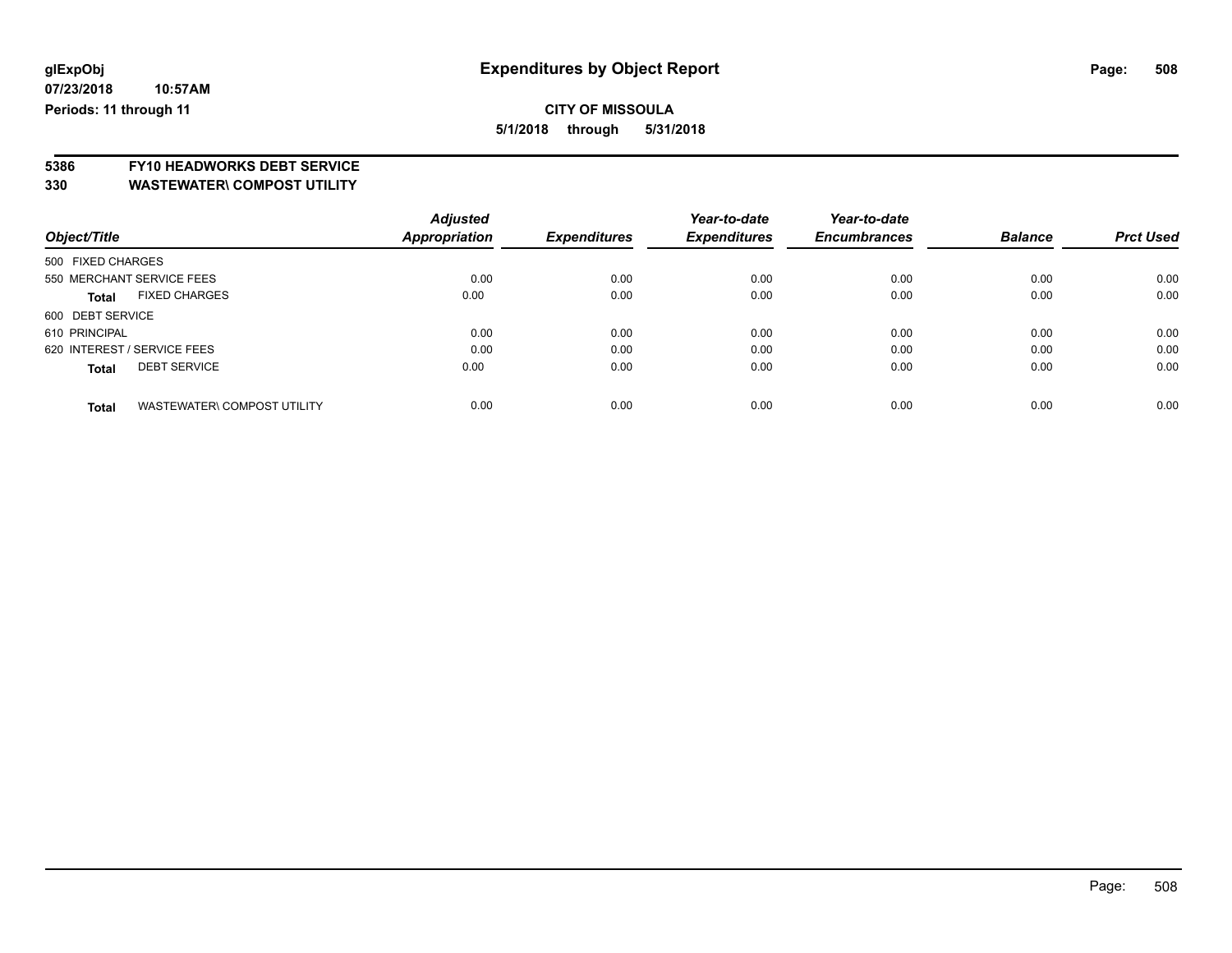**CITY OF MISSOULA 5/1/2018 through 5/31/2018**

#### **5386 FY10 HEADWORKS DEBT SERVICE**

|                                             | <b>Adjusted</b> |                     | Year-to-date        | Year-to-date        |                |                  |
|---------------------------------------------|-----------------|---------------------|---------------------|---------------------|----------------|------------------|
| Object/Title                                | Appropriation   | <b>Expenditures</b> | <b>Expenditures</b> | <b>Encumbrances</b> | <b>Balance</b> | <b>Prct Used</b> |
| 500 FIXED CHARGES                           |                 |                     |                     |                     |                |                  |
| 550 MERCHANT SERVICE FEES                   | 0.00            | 0.00                | 0.00                | 0.00                | 0.00           | 0.00             |
| <b>FIXED CHARGES</b><br><b>Total</b>        | 0.00            | 0.00                | 0.00                | 0.00                | 0.00           | 0.00             |
| 600 DEBT SERVICE                            |                 |                     |                     |                     |                |                  |
| 610 PRINCIPAL                               | 0.00            | 0.00                | 0.00                | 0.00                | 0.00           | 0.00             |
| 620 INTEREST / SERVICE FEES                 | 0.00            | 0.00                | 0.00                | 0.00                | 0.00           | 0.00             |
| <b>DEBT SERVICE</b><br><b>Total</b>         | 0.00            | 0.00                | 0.00                | 0.00                | 0.00           | 0.00             |
| FY10 HEADWORKS DEBT SERVICE<br><b>Total</b> | 0.00            | 0.00                | 0.00                | 0.00                | 0.00           | 0.00             |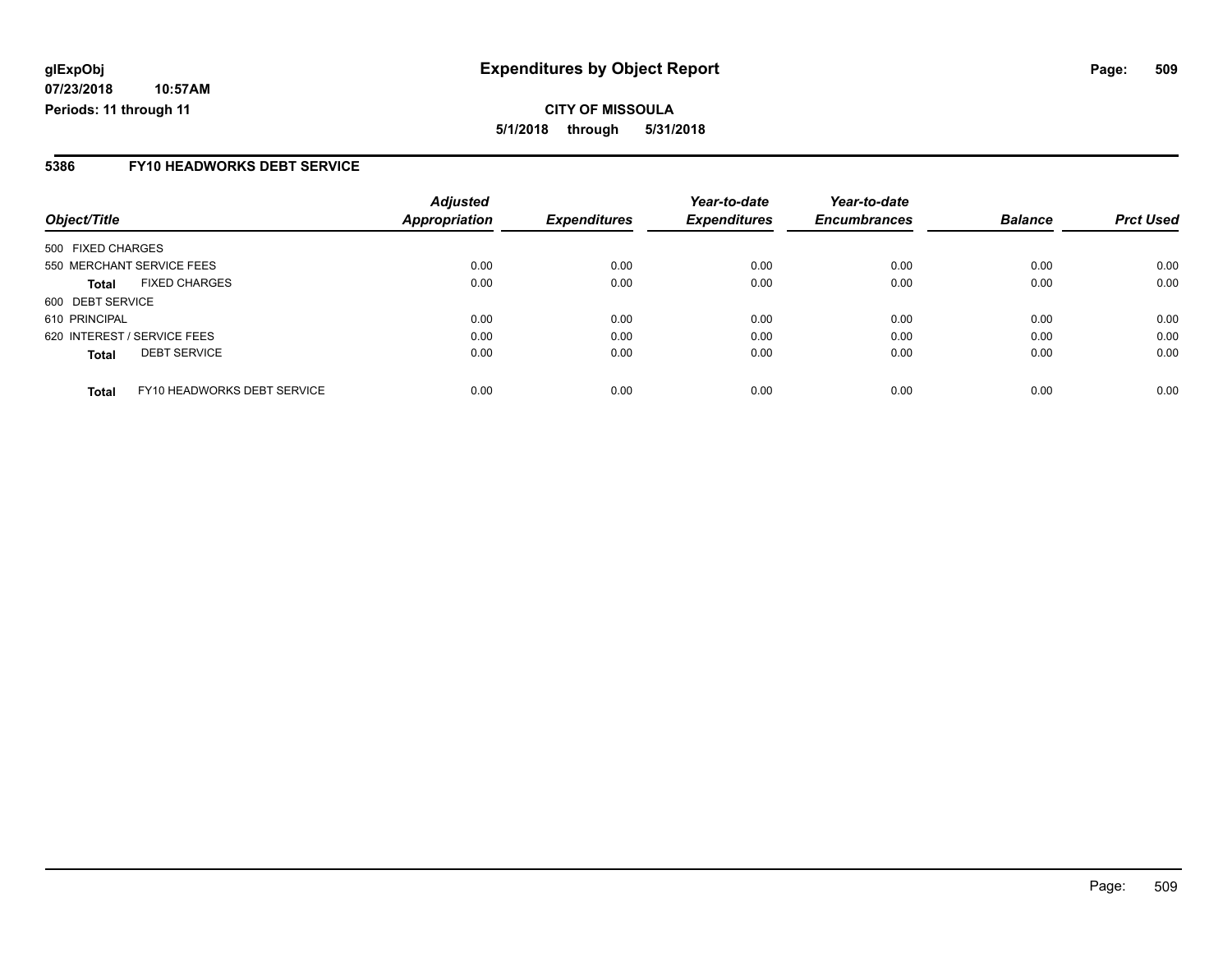# **5387 FY11 SEWER \$1.29M BOND DEBT SERVICE**

**330 WASTEWATER\ COMPOST UTILITY**

| Object/Title      |                                    | <b>Adjusted</b><br><b>Appropriation</b> | <b>Expenditures</b> | Year-to-date<br><b>Expenditures</b> | Year-to-date<br><b>Encumbrances</b> | <b>Balance</b> | <b>Prct Used</b> |
|-------------------|------------------------------------|-----------------------------------------|---------------------|-------------------------------------|-------------------------------------|----------------|------------------|
| 500 FIXED CHARGES |                                    |                                         |                     |                                     |                                     |                |                  |
|                   | 550 MERCHANT SERVICE FEES          | 0.00                                    | 0.00                | 0.00                                | 0.00                                | 0.00           | 0.00             |
| <b>Total</b>      | <b>FIXED CHARGES</b>               | 0.00                                    | 0.00                | 0.00                                | 0.00                                | 0.00           | 0.00             |
| 600 DEBT SERVICE  |                                    |                                         |                     |                                     |                                     |                |                  |
| 610 PRINCIPAL     |                                    | 0.00                                    | 0.00                | 0.00                                | 0.00                                | 0.00           | 0.00             |
|                   | 620 INTEREST / SERVICE FEES        | 0.00                                    | 0.00                | 0.00                                | 0.00                                | 0.00           | 0.00             |
| <b>Total</b>      | <b>DEBT SERVICE</b>                | 0.00                                    | 0.00                | 0.00                                | 0.00                                | 0.00           | 0.00             |
| <b>Total</b>      | <b>WASTEWATER\ COMPOST UTILITY</b> | 0.00                                    | 0.00                | 0.00                                | 0.00                                | 0.00           | 0.00             |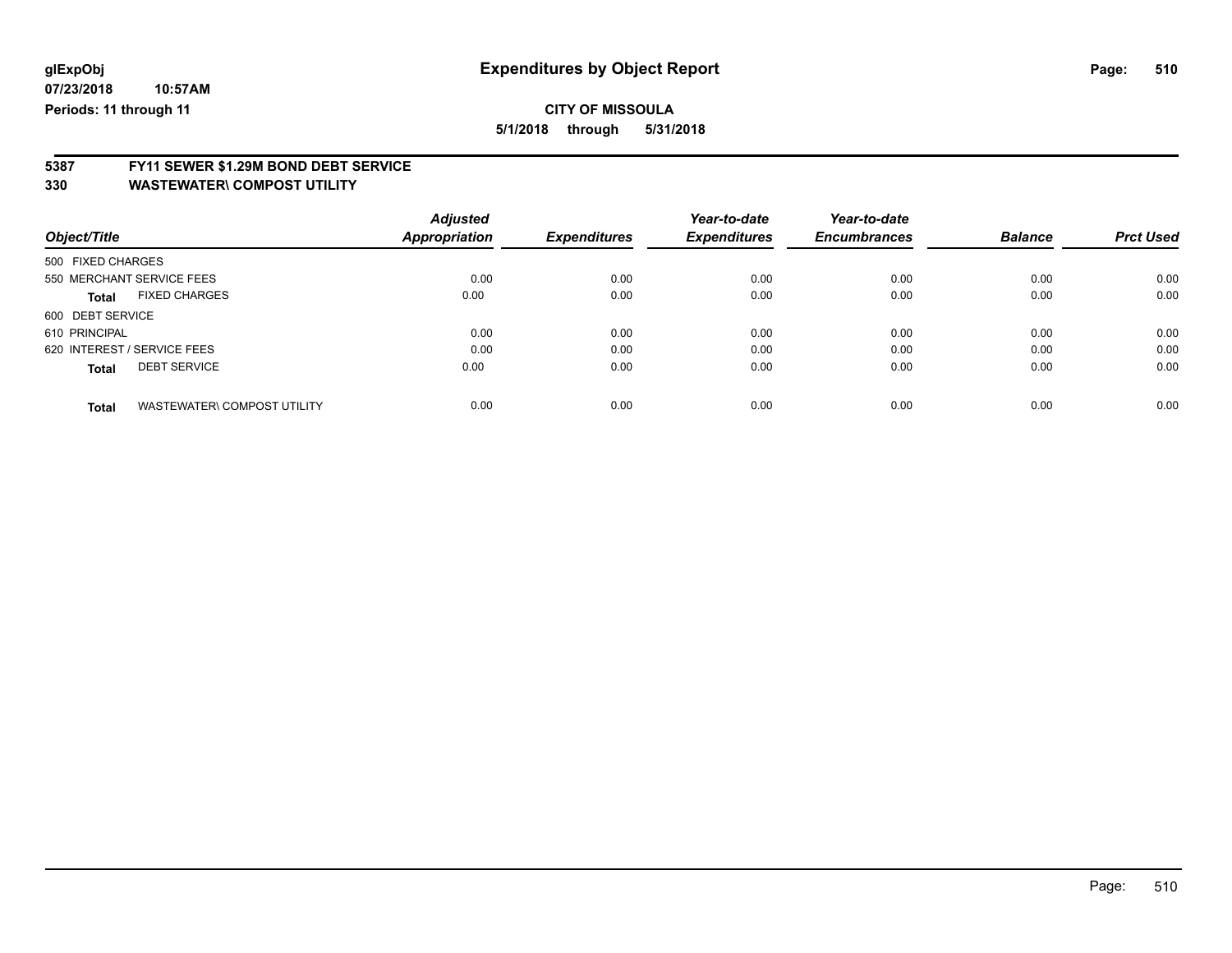**CITY OF MISSOULA 5/1/2018 through 5/31/2018**

#### **5387 FY11 SEWER \$1.29M BOND DEBT SERVICE**

| Object/Title      |                                     | <b>Adjusted</b><br>Appropriation | <b>Expenditures</b> | Year-to-date<br><b>Expenditures</b> | Year-to-date<br><b>Encumbrances</b> | <b>Balance</b> | <b>Prct Used</b> |
|-------------------|-------------------------------------|----------------------------------|---------------------|-------------------------------------|-------------------------------------|----------------|------------------|
|                   |                                     |                                  |                     |                                     |                                     |                |                  |
| 500 FIXED CHARGES |                                     |                                  |                     |                                     |                                     |                |                  |
|                   | 550 MERCHANT SERVICE FEES           | 0.00                             | 0.00                | 0.00                                | 0.00                                | 0.00           | 0.00             |
| <b>Total</b>      | <b>FIXED CHARGES</b>                | 0.00                             | 0.00                | 0.00                                | 0.00                                | 0.00           | 0.00             |
| 600 DEBT SERVICE  |                                     |                                  |                     |                                     |                                     |                |                  |
| 610 PRINCIPAL     |                                     | 0.00                             | 0.00                | 0.00                                | 0.00                                | 0.00           | 0.00             |
|                   | 620 INTEREST / SERVICE FEES         | 0.00                             | 0.00                | 0.00                                | 0.00                                | 0.00           | 0.00             |
| <b>Total</b>      | <b>DEBT SERVICE</b>                 | 0.00                             | 0.00                | 0.00                                | 0.00                                | 0.00           | 0.00             |
| <b>Total</b>      | FY11 SEWER \$1.29M BOND DEBT SERVIC | 0.00                             | 0.00                | 0.00                                | 0.00                                | 0.00           | 0.00             |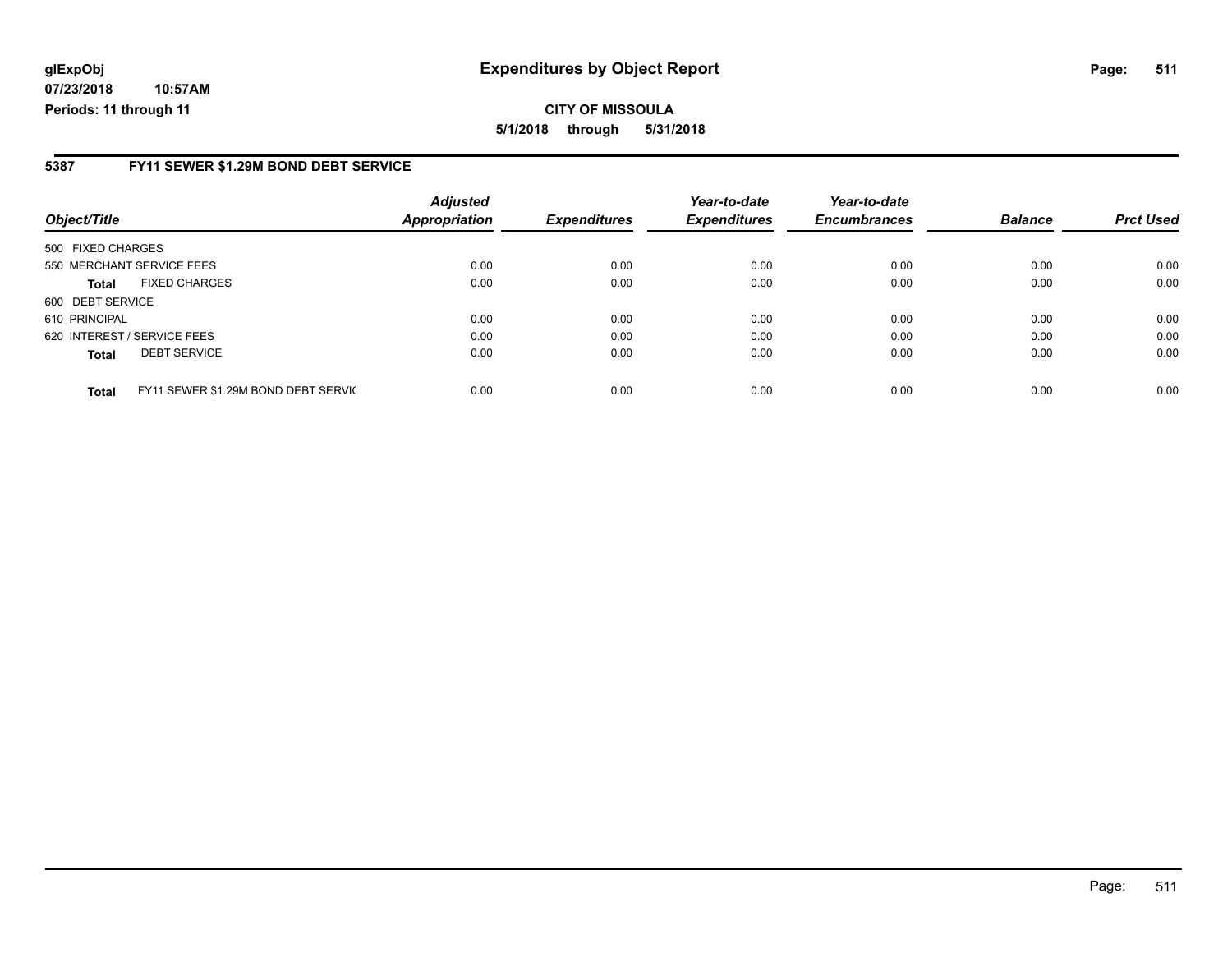## **CITY OF MISSOULA 5/1/2018 through 5/31/2018**

**5388 FY11 \$1.29M SEWER BOND RESERVE**

### **330 WASTEWATER\ COMPOST UTILITY**

| Object/Title                                       | <b>Adjusted</b><br><b>Appropriation</b> | <b>Expenditures</b> | Year-to-date<br><b>Expenditures</b> | Year-to-date<br><b>Encumbrances</b> | <b>Balance</b> | <b>Prct Used</b> |
|----------------------------------------------------|-----------------------------------------|---------------------|-------------------------------------|-------------------------------------|----------------|------------------|
| 500 FIXED CHARGES                                  |                                         |                     |                                     |                                     |                |                  |
| 550 MERCHANT SERVICE FEES                          | 0.00                                    | 0.00                | 0.00                                | 0.00                                | 0.00           | 0.00             |
| <b>FIXED CHARGES</b><br><b>Total</b>               | 0.00                                    | 0.00                | 0.00                                | 0.00                                | 0.00           | 0.00             |
| 800 OTHER OBJECTS                                  |                                         |                     |                                     |                                     |                |                  |
| 820 TRANSFERS TO OTHER FUNDS                       | 0.00                                    | 0.00                | 0.00                                | 0.00                                | 0.00           | 0.00             |
| OTHER OBJECTS<br><b>Total</b>                      | 0.00                                    | 0.00                | 0.00                                | 0.00                                | 0.00           | 0.00             |
| <b>WASTEWATER\ COMPOST UTILITY</b><br><b>Total</b> | 0.00                                    | 0.00                | 0.00                                | 0.00                                | 0.00           | 0.00             |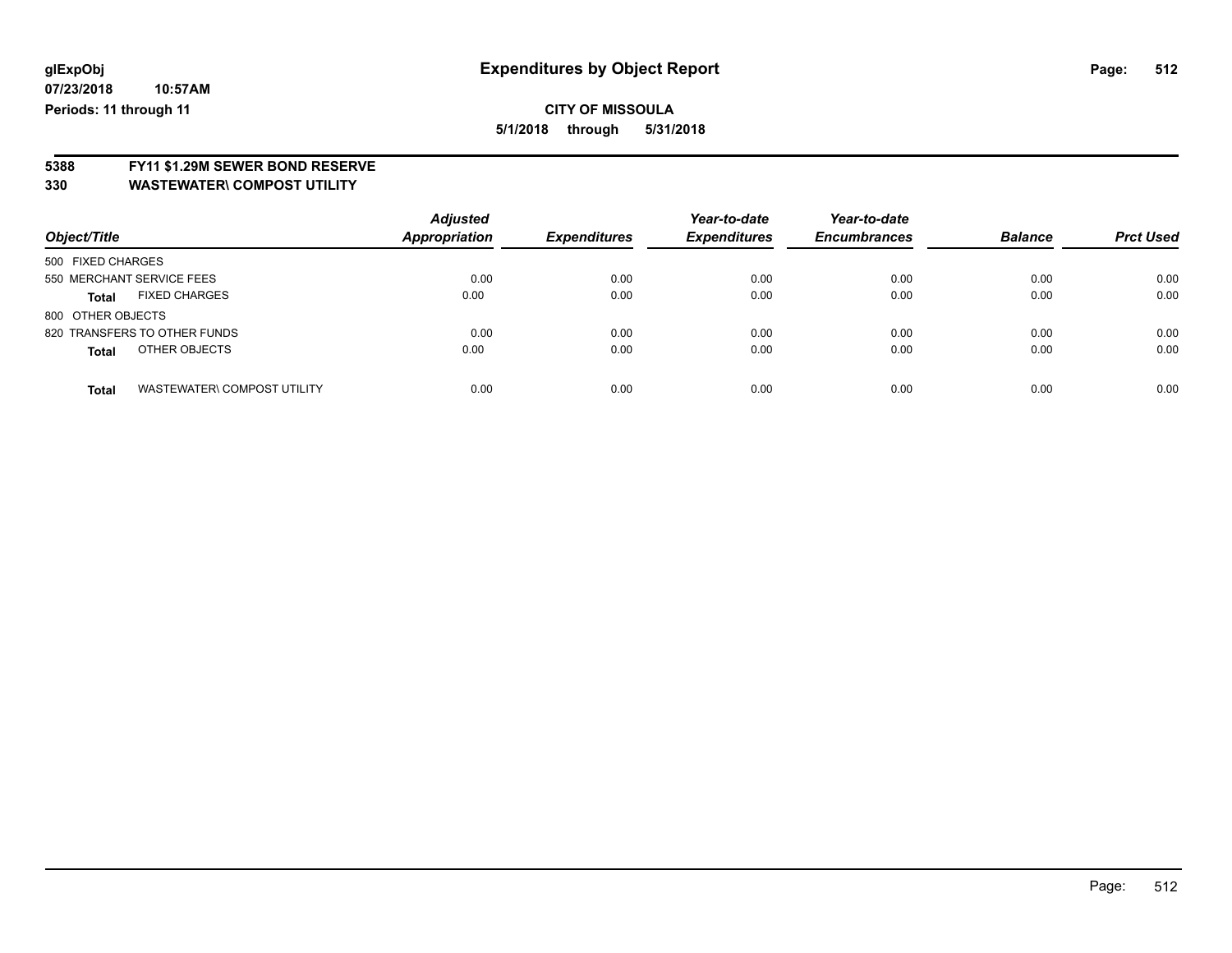**CITY OF MISSOULA 5/1/2018 through 5/31/2018**

### **5388 FY11 \$1.29M SEWER BOND RESERVE**

|                           |                                 | <b>Adjusted</b>      |                     | Year-to-date        | Year-to-date        |                |                  |
|---------------------------|---------------------------------|----------------------|---------------------|---------------------|---------------------|----------------|------------------|
| Object/Title              |                                 | <b>Appropriation</b> | <b>Expenditures</b> | <b>Expenditures</b> | <b>Encumbrances</b> | <b>Balance</b> | <b>Prct Used</b> |
| 500 FIXED CHARGES         |                                 |                      |                     |                     |                     |                |                  |
| 550 MERCHANT SERVICE FEES |                                 | 0.00                 | 0.00                | 0.00                | 0.00                | 0.00           | 0.00             |
| <b>Total</b>              | <b>FIXED CHARGES</b>            | 0.00                 | 0.00                | 0.00                | 0.00                | 0.00           | 0.00             |
| 800 OTHER OBJECTS         |                                 |                      |                     |                     |                     |                |                  |
|                           | 820 TRANSFERS TO OTHER FUNDS    | 0.00                 | 0.00                | 0.00                | 0.00                | 0.00           | 0.00             |
| <b>Total</b>              | OTHER OBJECTS                   | 0.00                 | 0.00                | 0.00                | 0.00                | 0.00           | 0.00             |
| <b>Total</b>              | FY11 \$1.29M SEWER BOND RESERVE | 0.00                 | 0.00                | 0.00                | 0.00                | 0.00           | 0.00             |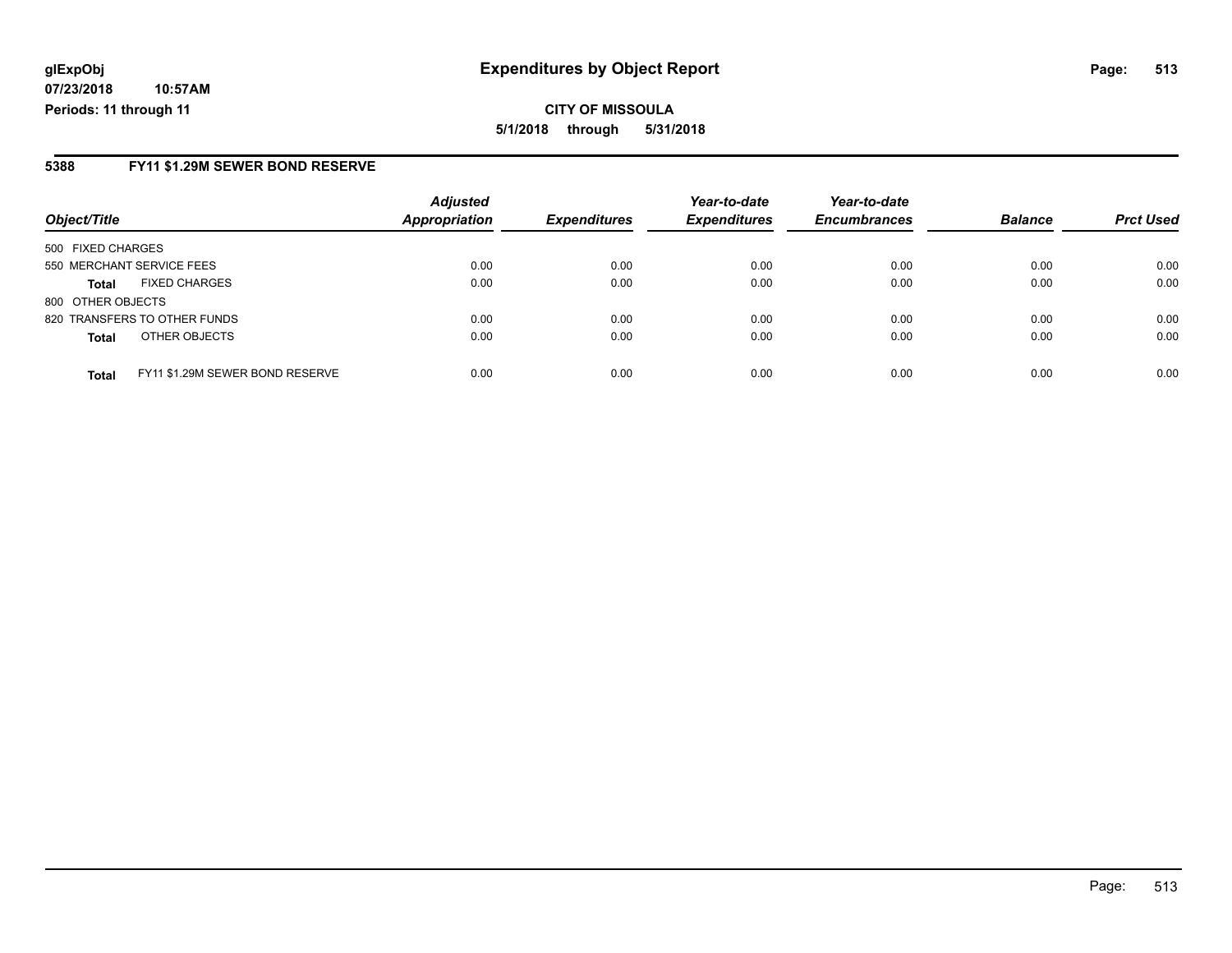## **CITY OF MISSOULA 5/1/2018 through 5/31/2018**

# **5389 FY15 SEWER REVENUE BOND DEBT SERVICE**

### **330 WASTEWATER\ COMPOST UTILITY**

| Object/Title      |                                    | <b>Adjusted</b><br><b>Appropriation</b> | <b>Expenditures</b> | Year-to-date<br><b>Expenditures</b> | Year-to-date<br><b>Encumbrances</b> | <b>Balance</b> | <b>Prct Used</b> |
|-------------------|------------------------------------|-----------------------------------------|---------------------|-------------------------------------|-------------------------------------|----------------|------------------|
| 500 FIXED CHARGES |                                    |                                         |                     |                                     |                                     |                |                  |
|                   | 550 MERCHANT SERVICE FEES          | 0.00                                    | 0.00                | 0.00                                | 0.00                                | 0.00           | 0.00             |
| <b>Total</b>      | <b>FIXED CHARGES</b>               | 0.00                                    | 0.00                | 0.00                                | 0.00                                | 0.00           | 0.00             |
| 600 DEBT SERVICE  |                                    |                                         |                     |                                     |                                     |                |                  |
| 610 PRINCIPAL     |                                    | 0.00                                    | 0.00                | 0.00                                | 0.00                                | 0.00           | 0.00             |
|                   | 620 INTEREST / SERVICE FEES        | 0.00                                    | 0.00                | 0.00                                | 0.00                                | 0.00           | 0.00             |
| <b>Total</b>      | <b>DEBT SERVICE</b>                | 0.00                                    | 0.00                | 0.00                                | 0.00                                | 0.00           | 0.00             |
| <b>Total</b>      | <b>WASTEWATER\ COMPOST UTILITY</b> | 0.00                                    | 0.00                | 0.00                                | 0.00                                | 0.00           | 0.00             |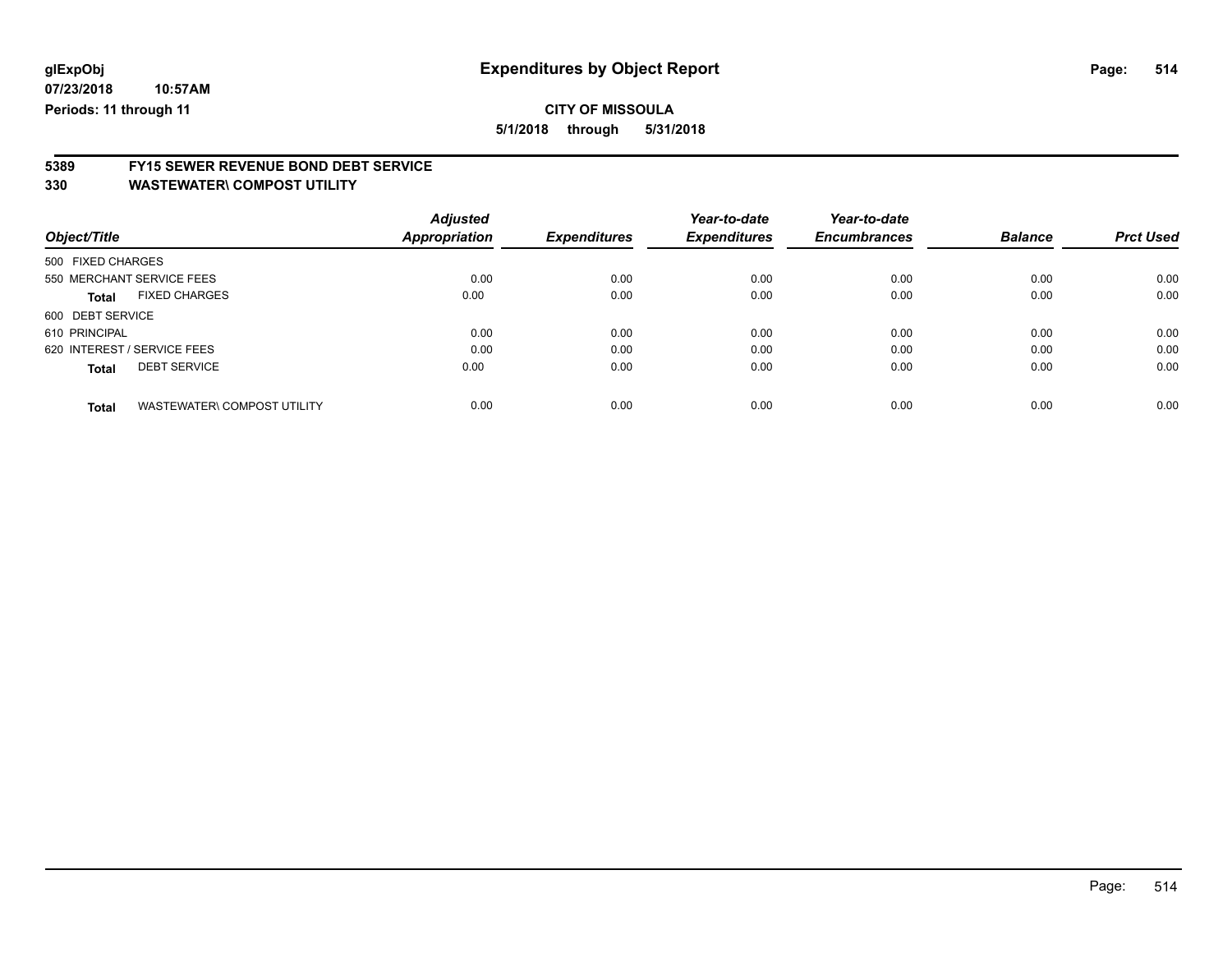# **glExpObj Expenditures by Object Report Page: 515**

**07/23/2018 10:57AM Periods: 11 through 11**

#### **5389 FY15 SEWER REVENUE BOND DEBT SERVICE**

| Object/Title      |                                  | <b>Adjusted</b><br><b>Appropriation</b> | <b>Expenditures</b> | Year-to-date<br><b>Expenditures</b> | Year-to-date<br><b>Encumbrances</b> | <b>Balance</b> | <b>Prct Used</b> |
|-------------------|----------------------------------|-----------------------------------------|---------------------|-------------------------------------|-------------------------------------|----------------|------------------|
| 500 FIXED CHARGES |                                  |                                         |                     |                                     |                                     |                |                  |
|                   | 550 MERCHANT SERVICE FEES        | 0.00                                    | 0.00                | 0.00                                | 0.00                                | 0.00           | 0.00             |
| <b>Total</b>      | <b>FIXED CHARGES</b>             | 0.00                                    | 0.00                | 0.00                                | 0.00                                | 0.00           | 0.00             |
| 600 DEBT SERVICE  |                                  |                                         |                     |                                     |                                     |                |                  |
| 610 PRINCIPAL     |                                  | 0.00                                    | 0.00                | 0.00                                | 0.00                                | 0.00           | 0.00             |
|                   | 620 INTEREST / SERVICE FEES      | 0.00                                    | 0.00                | 0.00                                | 0.00                                | 0.00           | 0.00             |
| <b>Total</b>      | <b>DEBT SERVICE</b>              | 0.00                                    | 0.00                | 0.00                                | 0.00                                | 0.00           | 0.00             |
| <b>Total</b>      | FY15 SEWER REVENUE BOND DEBT SEF | 0.00                                    | 0.00                | 0.00                                | 0.00                                | 0.00           | 0.00             |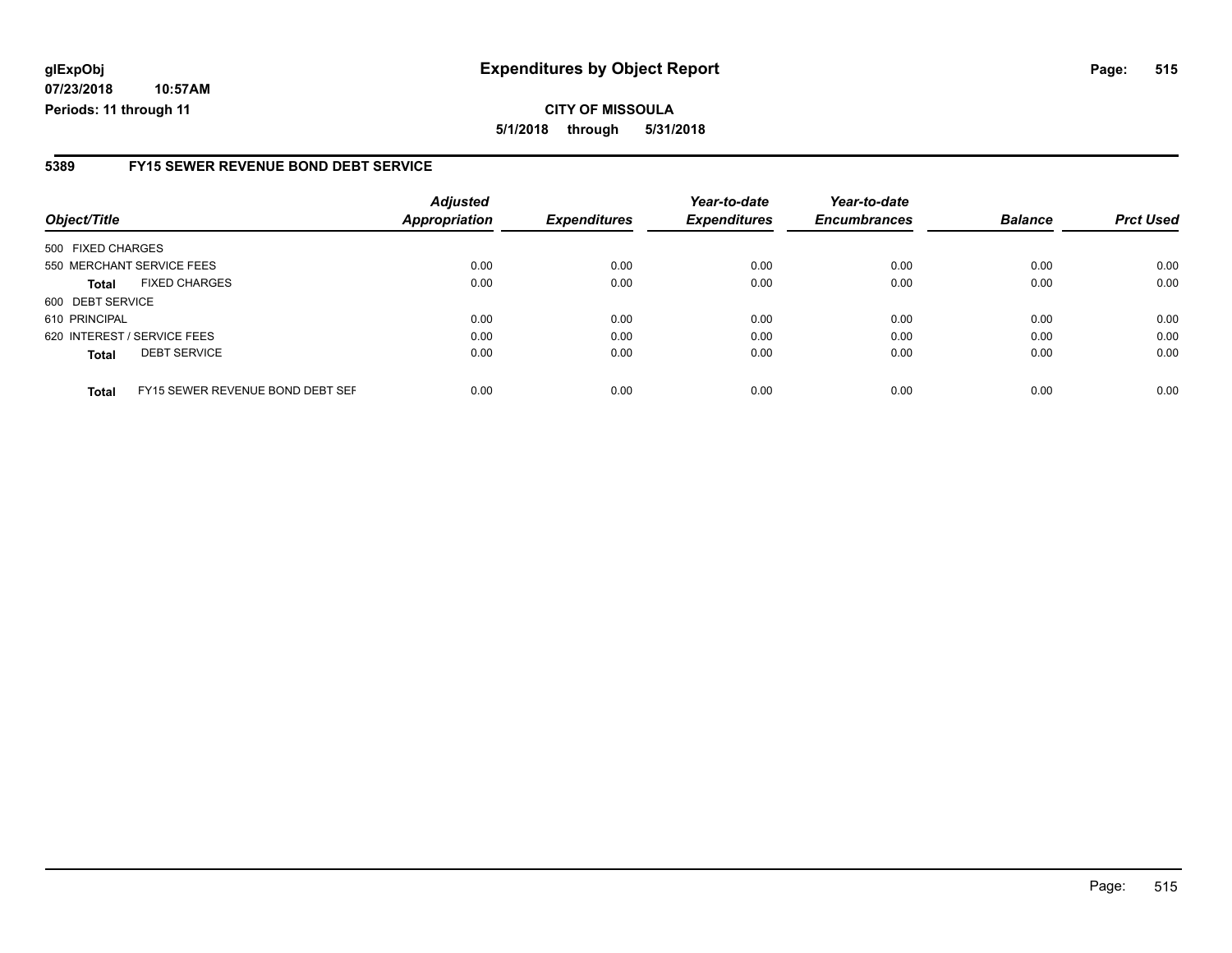## **CITY OF MISSOULA 5/1/2018 through 5/31/2018**

# **5390 FY15 SEWER BOND DEBT RESERVE**

**330 WASTEWATER\ COMPOST UTILITY**

| Object/Title                                       | <b>Adjusted</b><br><b>Appropriation</b> | <b>Expenditures</b> | Year-to-date<br><b>Expenditures</b> | Year-to-date<br><b>Encumbrances</b> | <b>Balance</b> | <b>Prct Used</b> |
|----------------------------------------------------|-----------------------------------------|---------------------|-------------------------------------|-------------------------------------|----------------|------------------|
| 500 FIXED CHARGES                                  |                                         |                     |                                     |                                     |                |                  |
| 550 MERCHANT SERVICE FEES                          | 0.00                                    | 0.00                | 0.00                                | 0.00                                | 0.00           | 0.00             |
| <b>FIXED CHARGES</b><br><b>Total</b>               | 0.00                                    | 0.00                | 0.00                                | 0.00                                | 0.00           | 0.00             |
| 800 OTHER OBJECTS                                  |                                         |                     |                                     |                                     |                |                  |
| 820 TRANSFERS TO OTHER FUNDS                       | 0.00                                    | 0.00                | 0.00                                | 0.00                                | 0.00           | 0.00             |
| OTHER OBJECTS<br><b>Total</b>                      | 0.00                                    | 0.00                | 0.00                                | 0.00                                | 0.00           | 0.00             |
| <b>WASTEWATER\ COMPOST UTILITY</b><br><b>Total</b> | 0.00                                    | 0.00                | 0.00                                | 0.00                                | 0.00           | 0.00             |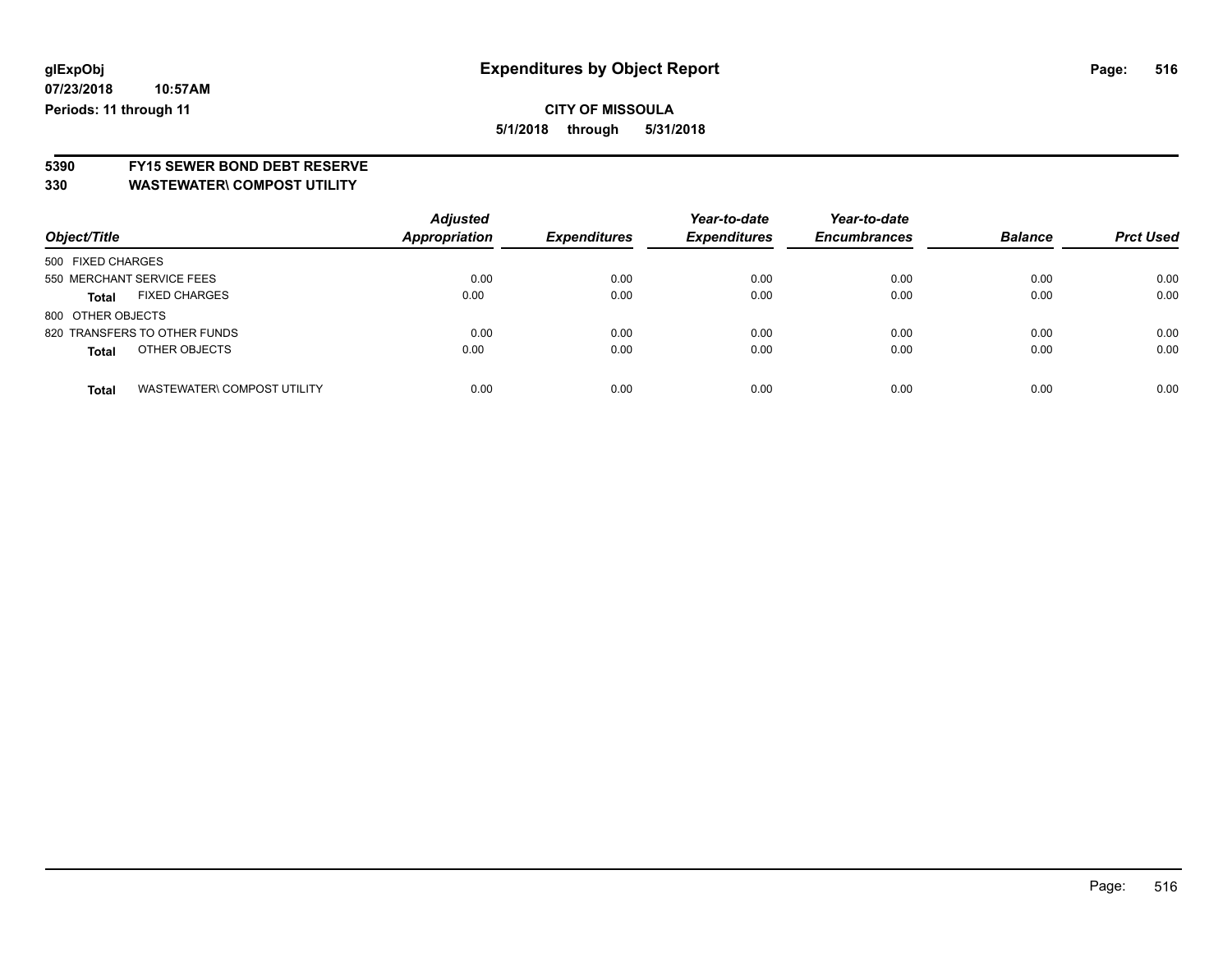**CITY OF MISSOULA 5/1/2018 through 5/31/2018**

### **5390 FY15 SEWER BOND DEBT RESERVE**

|                           |                              | <b>Adjusted</b>      |                     | Year-to-date        | Year-to-date        |                |                  |
|---------------------------|------------------------------|----------------------|---------------------|---------------------|---------------------|----------------|------------------|
| Object/Title              |                              | <b>Appropriation</b> | <b>Expenditures</b> | <b>Expenditures</b> | <b>Encumbrances</b> | <b>Balance</b> | <b>Prct Used</b> |
| 500 FIXED CHARGES         |                              |                      |                     |                     |                     |                |                  |
| 550 MERCHANT SERVICE FEES |                              | 0.00                 | 0.00                | 0.00                | 0.00                | 0.00           | 0.00             |
| Total                     | <b>FIXED CHARGES</b>         | 0.00                 | 0.00                | 0.00                | 0.00                | 0.00           | 0.00             |
| 800 OTHER OBJECTS         |                              |                      |                     |                     |                     |                |                  |
|                           | 820 TRANSFERS TO OTHER FUNDS | 0.00                 | 0.00                | 0.00                | 0.00                | 0.00           | 0.00             |
| Total                     | OTHER OBJECTS                | 0.00                 | 0.00                | 0.00                | 0.00                | 0.00           | 0.00             |
| <b>Total</b>              | FY15 SEWER BOND DEBT RESERVE | 0.00                 | 0.00                | 0.00                | 0.00                | 0.00           | 0.00             |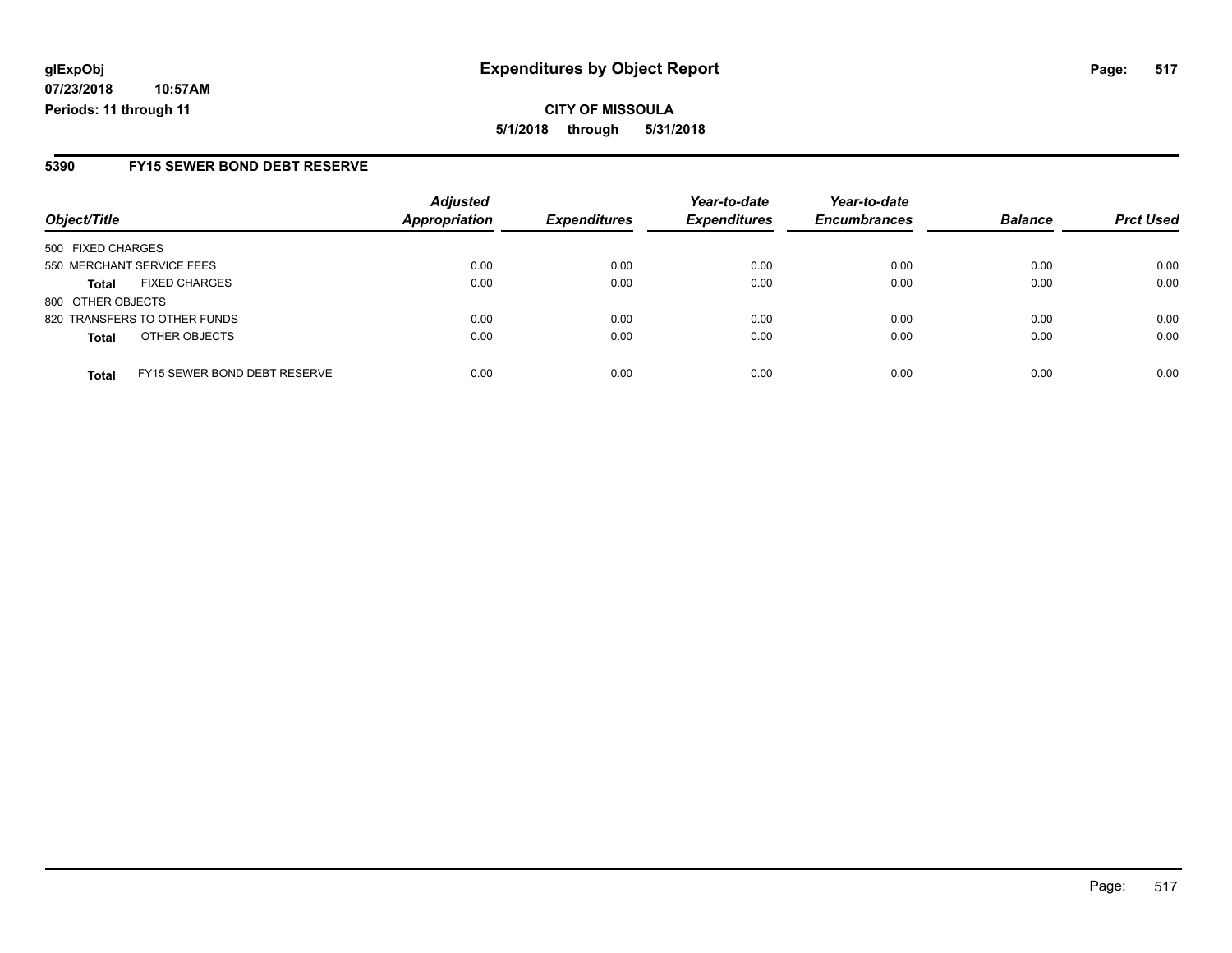# **5450 STORMWATER UTILITIY**

**334 STORM WATER UTILITY**

|                                           | <b>Adjusted</b>      |                     | Year-to-date        | Year-to-date        |                |                  |
|-------------------------------------------|----------------------|---------------------|---------------------|---------------------|----------------|------------------|
| Object/Title                              | <b>Appropriation</b> | <b>Expenditures</b> | <b>Expenditures</b> | <b>Encumbrances</b> | <b>Balance</b> | <b>Prct Used</b> |
| 100 PERSONAL SERVICES                     |                      |                     |                     |                     |                |                  |
| 110 SALARIES AND WAGES                    | 155,543.00           | 7,172.57            | 78,759.59           | 0.00                | 76,783.41      | 50.64            |
| 120 OVERTIME                              | 0.00                 | 0.00                | 0.00                | 0.00                | 0.00           | 0.00             |
| 130 OTHER                                 | 0.00                 | 0.00                | 0.00                | 0.00                | 0.00           | 0.00             |
| 140 EMPLOYER CONTRIBUTIONS                | 60,621.00            | 2,890.54            | 31,577.93           | 0.00                | 29,043.07      | 52.09            |
| <b>141 STATE RETIREMENT CONTRIBUTIONS</b> | 153.00               | 7.17                | 91.45               | 0.00                | 61.55          | 59.77            |
| 190 PENSION EXPENSE                       | 0.00                 | 0.00                | 0.00                | 0.00                | 0.00           | 0.00             |
| PERSONAL SERVICES<br><b>Total</b>         | 216,317.00           | 10,070.28           | 110,428.97          | 0.00                | 105,888.03     | 51.05            |
| 200 SUPPLIES                              |                      |                     |                     |                     |                |                  |
| 210 OFFICE SUPPLIES                       | 728.00               | 0.00                | 2,884.17            | 0.00                | $-2,156.17$    | 396.18           |
| 220 OPERATING SUPPLIES                    | 24,970.00            | 236.09              | 980.91              | 0.00                | 23,989.09      | 3.93             |
| 230 REPAIR/MAINTENANCE                    | 1,020.00             | 0.00                | 270.00              | 0.00                | 750.00         | 26.47            |
| 231 GASOLINE                              | 7,308.00             | 0.00                | 198.12              | 0.00                | 7,109.88       | 2.71             |
| 240 OTHER SUPPLIES                        | 520.00               | 0.00                | 25.98               | 0.00                | 494.02         | 5.00             |
| <b>SUPPLIES</b><br>Total                  | 34,546.00            | 236.09              | 4,359.18            | 0.00                | 30,186.82      | 12.62            |
| 300 PURCHASED SERVICES                    |                      |                     |                     |                     |                |                  |
| 310 COMMUNICATIONS                        | 0.00                 | 0.00                | 10.70               | 0.00                | $-10.70$       | 0.00             |
| 320 PRINTING & DUPLICATING                | 2,000.00             | 34.09               | 229.72              | 0.00                | 1,770.28       | 11.49            |
| 330 PUBLICITY, SUBSCRIPTIONS & DUES       | 10,803.00            | 55.68               | 404.60              | 0.00                | 10,398.40      | 3.75             |
| 344 TELEPHONE SERVICE                     | 1,710.00             | 44.63               | 448.33              | 0.00                | 1,261.67       | 26.22            |
| 345 GARBAGE                               | 0.00                 | 0.00                | 14.00               | 0.00                | $-14.00$       | 0.00             |
| 350 PROFESSIONAL SERVICES                 | 0.00                 | 0.00                | 192.50              | 0.00                | $-192.50$      | 0.00             |
| 360 REPAIR & MAINTENANCE                  | 4,950.00             | 13.00               | 2,929.86            | 0.00                | 2,020.14       | 59.19            |
| 370 TRAVEL                                | 2,700.00             | 0.00                | 2,334.60            | 0.00                | 365.40         | 86.47            |
| 380 TRAINING                              | 5,400.00             | 225.00              | 5,768.00            | 0.00                | $-368.00$      | 106.81           |
| PURCHASED SERVICES<br><b>Total</b>        | 27,563.00            | 372.40              | 12,332.31           | 0.00                | 15,230.69      | 44.74            |
| 500 FIXED CHARGES                         |                      |                     |                     |                     |                |                  |
| 500 FIXED CHARGES                         | 0.00                 | 0.00                | 17,244.00           | 0.00                | $-17,244.00$   | 0.00             |
| <b>FIXED CHARGES</b><br><b>Total</b>      | 0.00                 | 0.00                | 17,244.00           | 0.00                | $-17,244.00$   | 0.00             |
| 600 DEBT SERVICE                          |                      |                     |                     |                     |                |                  |
| 610 PRINCIPAL                             | 0.00                 | 0.00                | 4,776.12            | 0.00                | $-4,776.12$    | 0.00             |
| 620 INTEREST / SERVICE FEES               | 53,772.00            | 0.00                | 269.80              | 0.00                | 53,502.20      | 0.50             |
| <b>DEBT SERVICE</b><br><b>Total</b>       | 53,772.00            | 0.00                | 5,045.92            | 0.00                | 48,726.08      | 9.38             |
|                                           |                      |                     |                     |                     |                |                  |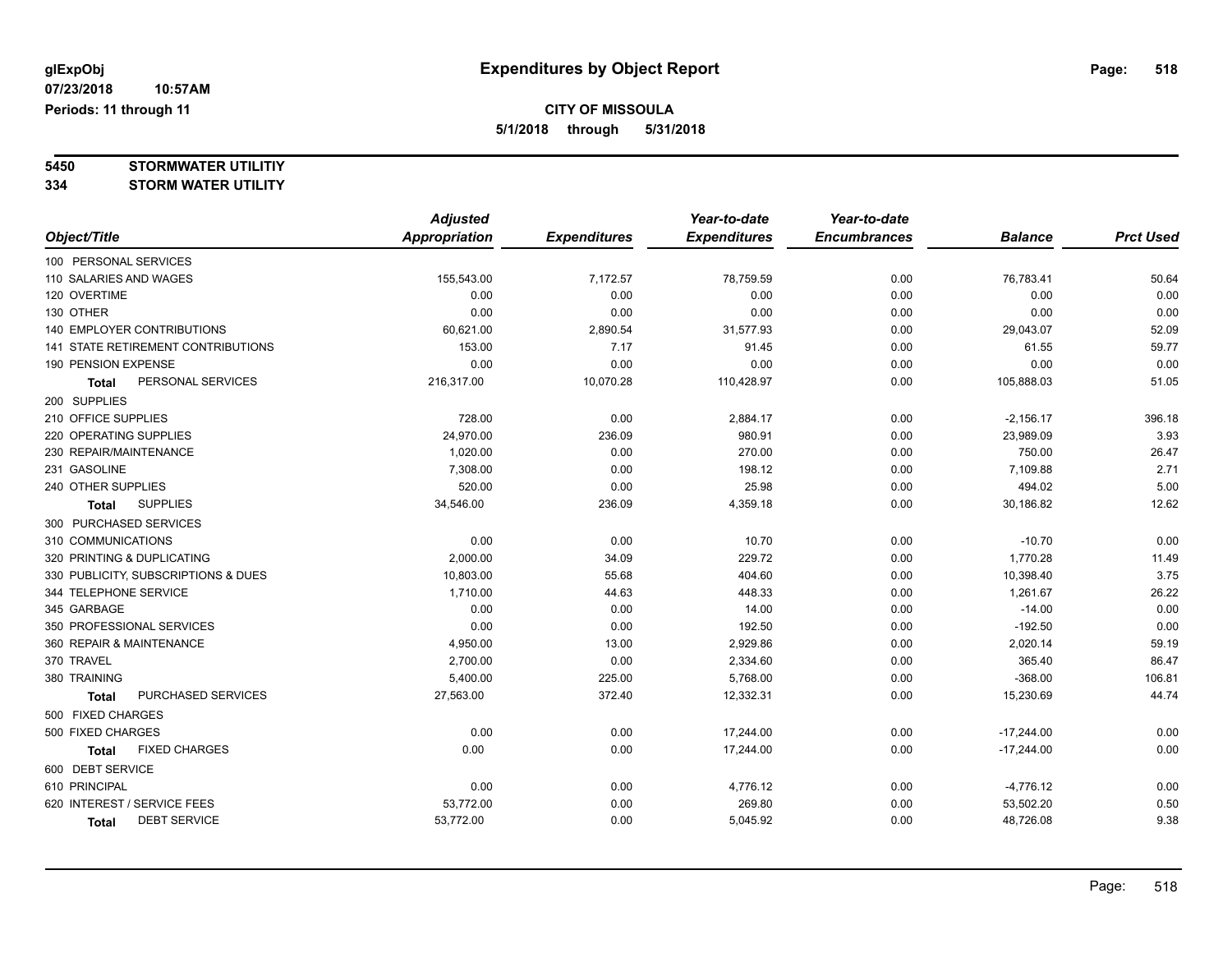# **5450 STORMWATER UTILITIY**

**334 STORM WATER UTILITY**

|                              |                            | <b>Adjusted</b> |                     | Year-to-date        | Year-to-date        |                |                  |
|------------------------------|----------------------------|-----------------|---------------------|---------------------|---------------------|----------------|------------------|
| Object/Title                 |                            | Appropriation   | <b>Expenditures</b> | <b>Expenditures</b> | <b>Encumbrances</b> | <b>Balance</b> | <b>Prct Used</b> |
| 800 OTHER OBJECTS            |                            |                 |                     |                     |                     |                |                  |
| 820 TRANSFERS TO OTHER FUNDS |                            | 26,988.00       | 0.00                | 0.00                | 0.00                | 26,988.00      | 0.00             |
| 830 DEPRECIATION             |                            | 0.00            | 0.00                | 0.00                | 0.00                | 0.00           | 0.00             |
| 845 CONTINGENCY              |                            | 0.00            | 0.00                | 0.00                | 0.00                | 0.00           | 0.00             |
| Total                        | OTHER OBJECTS              | 26,988.00       | 0.00                | 0.00                | 0.00                | 26,988.00      | 0.00             |
| 900 CAPITAL OUTLAY           |                            |                 |                     |                     |                     |                |                  |
| 930 IMPROVEMENTS             |                            | 46,498.00       | 2,638.31            | 251,108.37          | 0.00                | $-204.610.37$  | 540.04           |
| 940 MACHINERY & EQUIPMENT    |                            | 0.00            | 0.00                | 0.00                | 0.00                | 0.00           | 0.00             |
| <b>Total</b>                 | <b>CAPITAL OUTLAY</b>      | 46.498.00       | 2,638.31            | 251.108.37          | 0.00                | $-204.610.37$  | 540.04           |
| <b>Total</b>                 | <b>STORM WATER UTILITY</b> | 405.684.00      | 13.317.08           | 400.518.75          | 0.00                | 5,165.25       | 98.73            |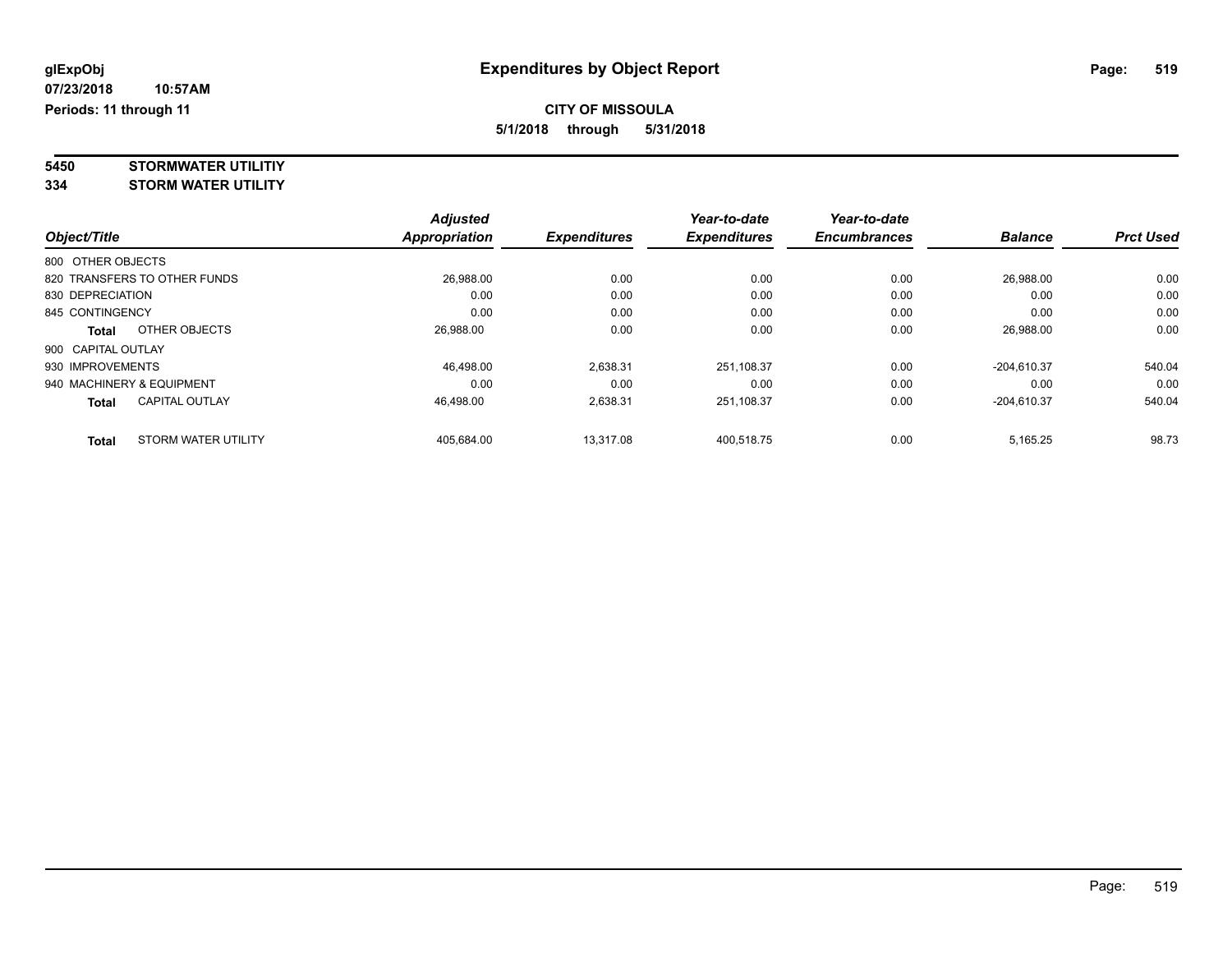#### **5450 STORMWATER UTILITIY**

|                                      | <b>Adjusted</b> |                     | Year-to-date        | Year-to-date        |                |                  |
|--------------------------------------|-----------------|---------------------|---------------------|---------------------|----------------|------------------|
| Object/Title                         | Appropriation   | <b>Expenditures</b> | <b>Expenditures</b> | <b>Encumbrances</b> | <b>Balance</b> | <b>Prct Used</b> |
| 100 PERSONAL SERVICES                |                 |                     |                     |                     |                |                  |
| 110 SALARIES AND WAGES               | 155,543.00      | 7,172.57            | 78,759.59           | 0.00                | 76,783.41      | 50.64            |
| 120 OVERTIME                         | 0.00            | 0.00                | 0.00                | 0.00                | 0.00           | 0.00             |
| 130 OTHER                            | 0.00            | 0.00                | 0.00                | 0.00                | 0.00           | 0.00             |
| <b>140 EMPLOYER CONTRIBUTIONS</b>    | 60,621.00       | 2,890.54            | 31,577.93           | 0.00                | 29,043.07      | 52.09            |
| 141 STATE RETIREMENT CONTRIBUTIONS   | 153.00          | 7.17                | 91.45               | 0.00                | 61.55          | 59.77            |
| 190 PENSION EXPENSE                  | 0.00            | 0.00                | 0.00                | 0.00                | 0.00           | 0.00             |
| PERSONAL SERVICES<br><b>Total</b>    | 216,317.00      | 10,070.28           | 110,428.97          | 0.00                | 105,888.03     | 51.05            |
| 200 SUPPLIES                         |                 |                     |                     |                     |                |                  |
| 210 OFFICE SUPPLIES                  | 728.00          | 0.00                | 2,884.17            | 0.00                | $-2,156.17$    | 396.18           |
| 220 OPERATING SUPPLIES               | 24,970.00       | 236.09              | 980.91              | 0.00                | 23,989.09      | 3.93             |
| 230 REPAIR/MAINTENANCE               | 1,020.00        | 0.00                | 270.00              | 0.00                | 750.00         | 26.47            |
| 231 GASOLINE                         | 7,308.00        | 0.00                | 198.12              | 0.00                | 7,109.88       | 2.71             |
| 240 OTHER SUPPLIES                   | 520.00          | 0.00                | 25.98               | 0.00                | 494.02         | 5.00             |
| <b>SUPPLIES</b><br>Total             | 34,546.00       | 236.09              | 4,359.18            | 0.00                | 30,186.82      | 12.62            |
| 300 PURCHASED SERVICES               |                 |                     |                     |                     |                |                  |
| 310 COMMUNICATIONS                   | 0.00            | 0.00                | 10.70               | 0.00                | $-10.70$       | 0.00             |
| 320 PRINTING & DUPLICATING           | 2,000.00        | 34.09               | 229.72              | 0.00                | 1,770.28       | 11.49            |
| 330 PUBLICITY, SUBSCRIPTIONS & DUES  | 10,803.00       | 55.68               | 404.60              | 0.00                | 10,398.40      | 3.75             |
| 344 TELEPHONE SERVICE                | 1,710.00        | 44.63               | 448.33              | 0.00                | 1,261.67       | 26.22            |
| 345 GARBAGE                          | 0.00            | 0.00                | 14.00               | 0.00                | $-14.00$       | 0.00             |
| 350 PROFESSIONAL SERVICES            | 0.00            | 0.00                | 192.50              | 0.00                | $-192.50$      | 0.00             |
| 360 REPAIR & MAINTENANCE             | 4,950.00        | 13.00               | 2,929.86            | 0.00                | 2,020.14       | 59.19            |
| 370 TRAVEL                           | 2,700.00        | 0.00                | 2,334.60            | 0.00                | 365.40         | 86.47            |
| 380 TRAINING                         | 5,400.00        | 225.00              | 5,768.00            | 0.00                | $-368.00$      | 106.81           |
| PURCHASED SERVICES<br>Total          | 27,563.00       | 372.40              | 12,332.31           | 0.00                | 15,230.69      | 44.74            |
| 500 FIXED CHARGES                    |                 |                     |                     |                     |                |                  |
| 500 FIXED CHARGES                    | 0.00            | 0.00                | 17,244.00           | 0.00                | $-17,244.00$   | 0.00             |
| <b>FIXED CHARGES</b><br><b>Total</b> | 0.00            | 0.00                | 17,244.00           | 0.00                | $-17,244.00$   | 0.00             |
| 600 DEBT SERVICE                     |                 |                     |                     |                     |                |                  |
| 610 PRINCIPAL                        | 0.00            | 0.00                | 4,776.12            | 0.00                | $-4,776.12$    | 0.00             |
| 620 INTEREST / SERVICE FEES          | 53,772.00       | 0.00                | 269.80              | 0.00                | 53,502.20      | 0.50             |
| <b>DEBT SERVICE</b><br>Total         | 53,772.00       | 0.00                | 5,045.92            | 0.00                | 48,726.08      | 9.38             |
| 800 OTHER OBJECTS                    |                 |                     |                     |                     |                |                  |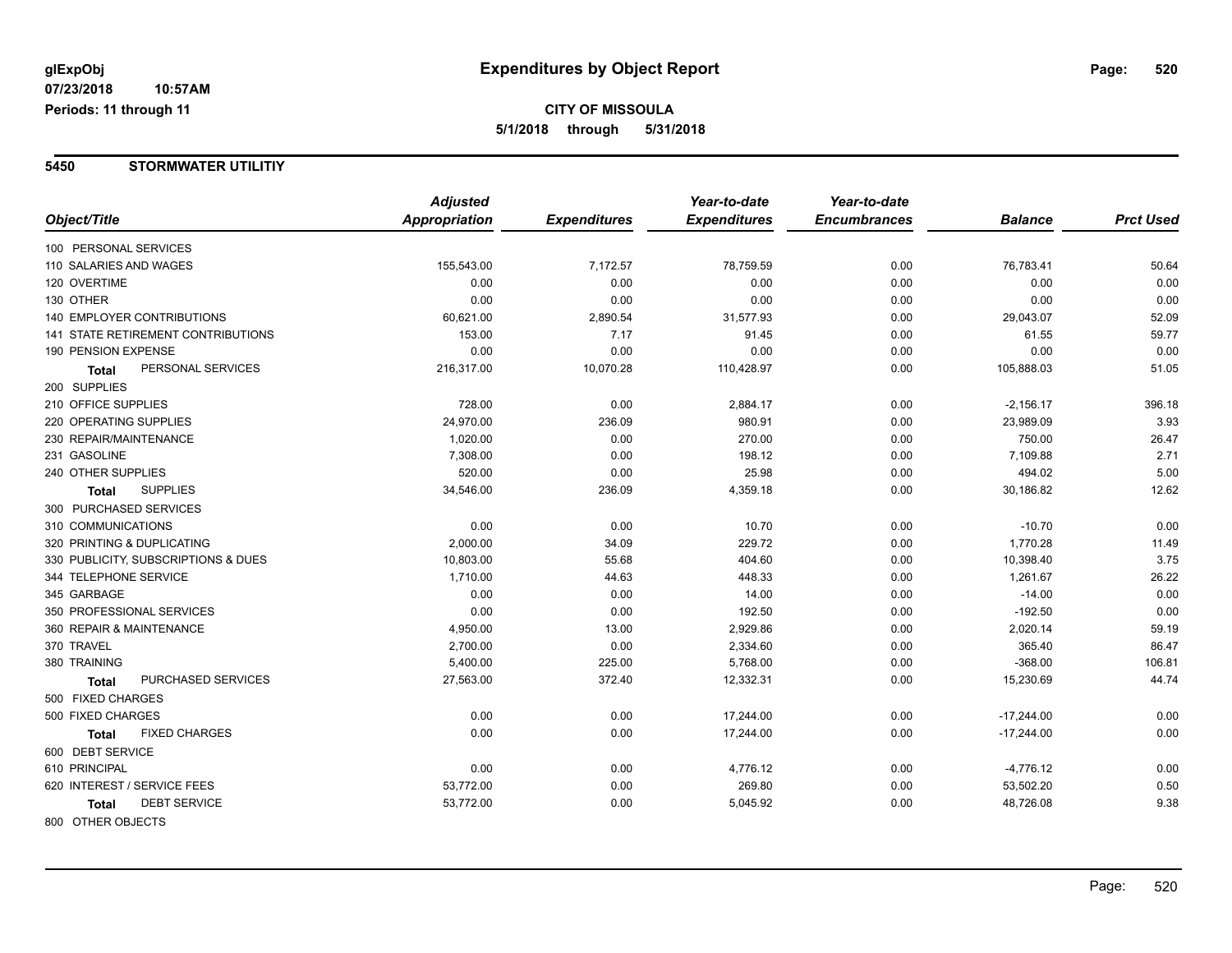#### **5450 STORMWATER UTILITIY**

|                           |                              | <b>Adjusted</b>      |                     | Year-to-date        | Year-to-date        |                |                  |
|---------------------------|------------------------------|----------------------|---------------------|---------------------|---------------------|----------------|------------------|
| Object/Title              |                              | <b>Appropriation</b> | <b>Expenditures</b> | <b>Expenditures</b> | <b>Encumbrances</b> | <b>Balance</b> | <b>Prct Used</b> |
|                           | 820 TRANSFERS TO OTHER FUNDS | 26,988.00            | 0.00                | 0.00                | 0.00                | 26.988.00      | 0.00             |
| 830 DEPRECIATION          |                              | 0.00                 | 0.00                | 0.00                | 0.00                | 0.00           | 0.00             |
| 845 CONTINGENCY           |                              | 0.00                 | 0.00                | 0.00                | 0.00                | 0.00           | 0.00             |
| Total                     | OTHER OBJECTS                | 26,988.00            | 0.00                | 0.00                | 0.00                | 26,988.00      | 0.00             |
| 900 CAPITAL OUTLAY        |                              |                      |                     |                     |                     |                |                  |
| 930 IMPROVEMENTS          |                              | 46.498.00            | 2,638.31            | 251.108.37          | 0.00                | $-204.610.37$  | 540.04           |
| 940 MACHINERY & EQUIPMENT |                              | 0.00                 | 0.00                | 0.00                | 0.00                | 0.00           | 0.00             |
| <b>Total</b>              | CAPITAL OUTLAY               | 46.498.00            | 2,638.31            | 251,108.37          | 0.00                | $-204.610.37$  | 540.04           |
| Total                     | STORMWATER UTILITIY          | 405.684.00           | 13.317.08           | 400.518.75          | 0.00                | 5,165.25       | 98.73            |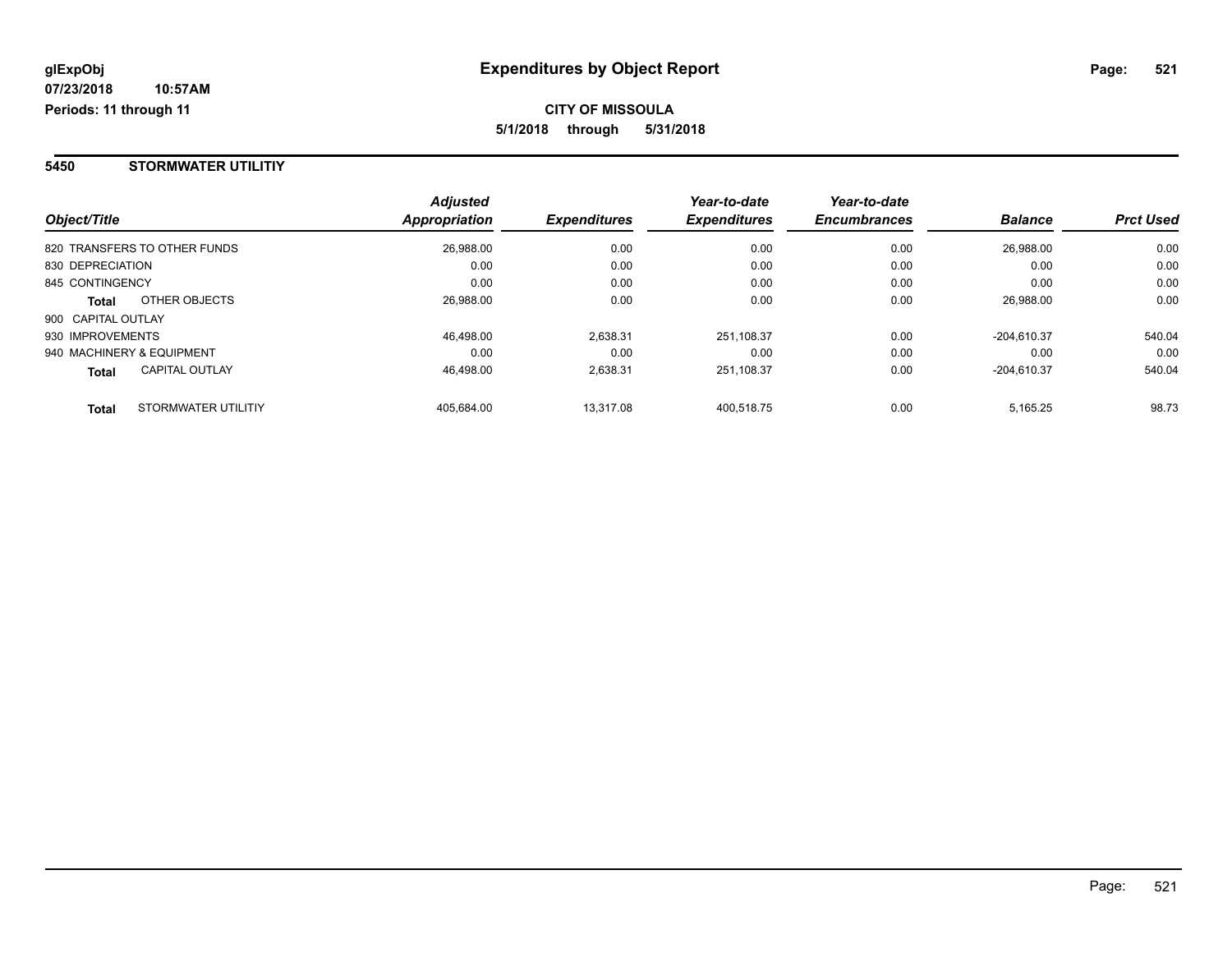**5711 AQUATICS 370 PARKS & RECREATION**

|                     |                                         | <b>Adjusted</b>      |                     | Year-to-date        | Year-to-date        |                |                  |
|---------------------|-----------------------------------------|----------------------|---------------------|---------------------|---------------------|----------------|------------------|
| Object/Title        |                                         | <b>Appropriation</b> | <b>Expenditures</b> | <b>Expenditures</b> | <b>Encumbrances</b> | <b>Balance</b> | <b>Prct Used</b> |
|                     | 100 PERSONAL SERVICES                   |                      |                     |                     |                     |                |                  |
|                     | 110 SALARIES AND WAGES                  | 616,930.00           | 39,645.29           | 581,709.18          | 0.00                | 35,220.82      | 94.29            |
|                     | 111 INTERMITTENT SALARY & WAGES         | 0.00                 | 0.00                | 0.00                | 0.00                | 0.00           | 0.00             |
|                     | 115 SALARIES/HEALTH INSURANCE BENEFIT   | 0.00                 | 0.00                | 0.00                | 0.00                | 0.00           | 0.00             |
| 120 OVERTIME        |                                         | 1,000.00             | 0.00                | 914.09              | 0.00                | 85.91          | 91.41            |
| 135 OPEB EXPENSE    |                                         | 0.00                 | 0.00                | 0.00                | 0.00                | 0.00           | 0.00             |
|                     | 140 EMPLOYER CONTRIBUTIONS              | 153,663.00           | 11,345.91           | 146,313.58          | 0.00                | 7,349.42       | 95.22            |
|                     | 141 STATE RETIREMENT CONTRIBUTIONS      | 220.00               | 39.65               | 715.83              | 0.00                | $-495.83$      | 325.38           |
|                     | 143 INTERMITTENT EMPLOYER CONTRIBUTIONS | 0.00                 | 0.00                | 0.00                | 0.00                | 0.00           | 0.00             |
|                     | 145 OPEB CONTRIBUTION                   | 0.00                 | 0.00                | 0.00                | 0.00                | 0.00           | 0.00             |
|                     | 190 PENSION EXPENSE                     | 0.00                 | 0.00                | 0.00                | 0.00                | 0.00           | 0.00             |
| <b>Total</b>        | PERSONAL SERVICES                       | 771,813.00           | 51,030.85           | 729,652.68          | 0.00                | 42,160.32      | 94.54            |
| 200 SUPPLIES        |                                         |                      |                     |                     |                     |                |                  |
| 210 OFFICE SUPPLIES |                                         | 2,000.00             | 199.31              | 805.44              | 0.00                | 1,194.56       | 40.27            |
|                     | 220 OPERATING SUPPLIES                  | 10,000.00            | 750.27              | $-36,790.61$        | 0.00                | 46,790.61      | $-367.91$        |
|                     | 230 REPAIR/MAINTENANCE                  | 80,500.00            | 3,972.88            | 64,097.93           | 0.00                | 16,402.07      | 79.62            |
| 231 GASOLINE        |                                         | 0.00                 | 0.00                | 0.00                | 0.00                | 0.00           | 0.00             |
| 240 OTHER SUPPLIES  |                                         | 121,000.00           | 5,525.12            | 67,911.56           | 0.00                | 53,088.44      | 56.13            |
|                     | 250 SUPPLIES FOR RESALE                 | 0.00                 | 46.98               | 46.98               | 0.00                | $-46.98$       | 0.00             |
| <b>Total</b>        | <b>SUPPLIES</b>                         | 213,500.00           | 10,494.56           | 96,071.30           | 0.00                | 117,428.70     | 45.00            |
|                     | 300 PURCHASED SERVICES                  |                      |                     |                     |                     |                |                  |
|                     | 310 COMMUNICATIONS                      | 500.00               | 0.00                | 0.00                | 0.00                | 500.00         | 0.00             |
|                     | 320 PRINTING & DUPLICATING              | 10,500.00            | 668.00              | 1,544.33            | 0.00                | 8,955.67       | 14.71            |
|                     | 330 PUBLICITY, SUBSCRIPTIONS & DUES     | 17,200.00            | 270.70              | 14,260.62           | 0.00                | 2,939.38       | 82.91            |
| 340 SEWER           |                                         | 13,711.00            | 0.00                | 13,423.56           | 0.00                | 287.44         | 97.90            |
|                     | 341 ELECTRICITY & NATURAL GAS           | 202,390.00           | 9,740.65            | 105,704.07          | 0.00                | 96,685.93      | 52.23            |
| 342 STORM WATER     |                                         | 0.00                 | 0.00                | 0.00                | 0.00                | 0.00           | 0.00             |
| 343 WATER CHARGES   |                                         | 19,644.00            | 0.00                | 13,594.42           | 0.00                | 6,049.58       | 69.20            |
|                     | 344 TELEPHONE SERVICE                   | 8,160.00             | 706.30              | 7,404.17            | 0.00                | 755.83         | 90.74            |
| 345 GARBAGE         |                                         | 4,152.00             | 356.85              | 3,440.74            | 0.00                | 711.26         | 82.87            |
|                     | 350 PROFESSIONAL SERVICES               | 35,000.00            | 1,059.30            | 18,655.00           | 0.00                | 16,345.00      | 53.30            |
|                     | 360 REPAIR & MAINTENANCE                | 21,594.00            | 9,230.30            | 44,284.28           | 0.00                | $-22,690.28$   | 205.08           |
| 370 TRAVEL          |                                         | 2,000.00             | 0.00                | 0.00                | 0.00                | 2,000.00       | 0.00             |
| 380 TRAINING        |                                         | 5,000.00             | 537.00              | 915.00              | 0.00                | 4,085.00       | 18.30            |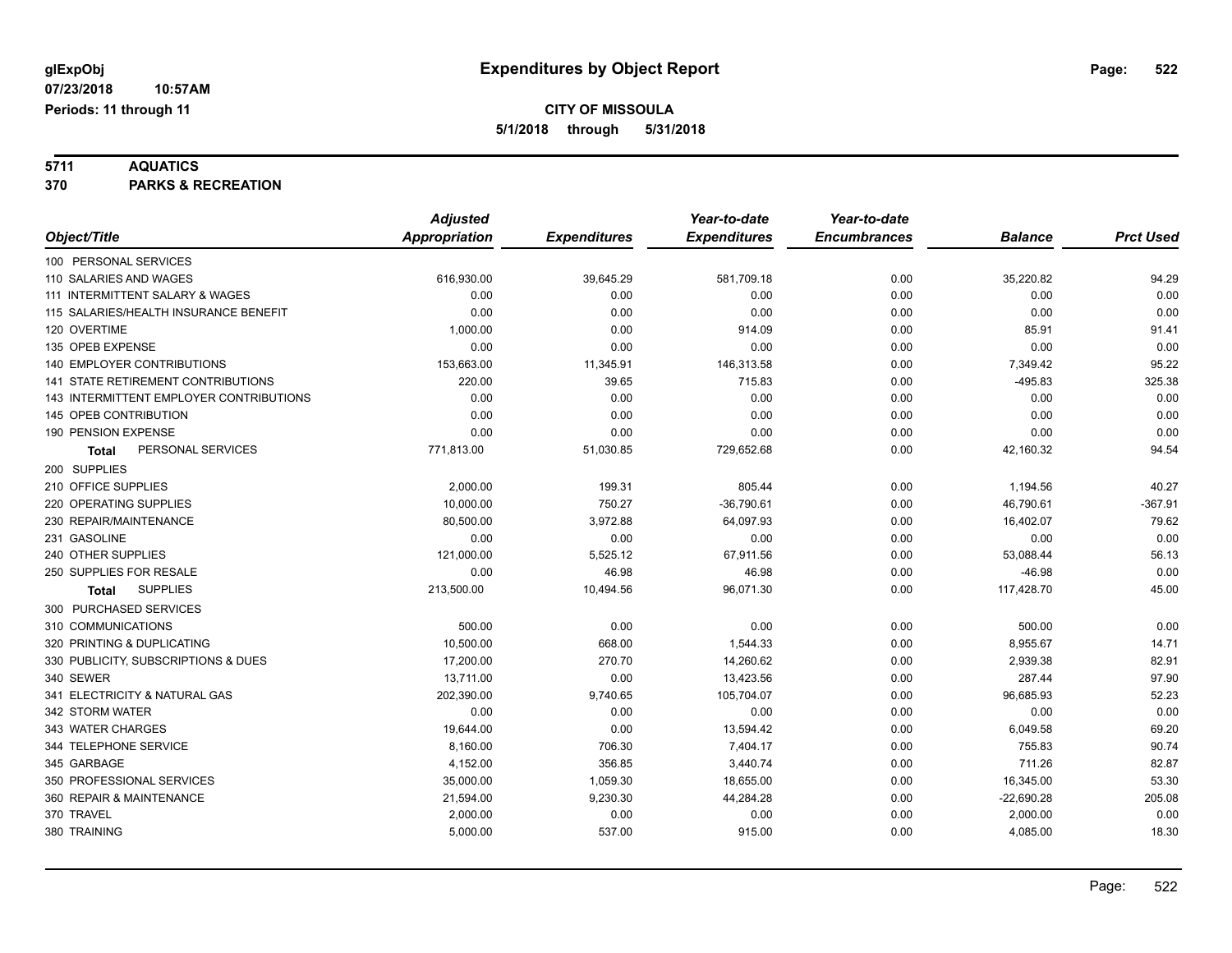**5711 AQUATICS 370 PARKS & RECREATION**

|                              |                       | <b>Adjusted</b>      |                     | Year-to-date        | Year-to-date        |                |                  |
|------------------------------|-----------------------|----------------------|---------------------|---------------------|---------------------|----------------|------------------|
| Object/Title                 |                       | <b>Appropriation</b> | <b>Expenditures</b> | <b>Expenditures</b> | <b>Encumbrances</b> | <b>Balance</b> | <b>Prct Used</b> |
| 390 OTHER PURCHASED SERVICES |                       | 3,206.00             | 135.00              | 2,096.12            | 0.00                | 1,109.88       | 65.38            |
| <b>Total</b>                 | PURCHASED SERVICES    | 343,057.00           | 22,704.10           | 225,322.31          | 0.00                | 117,734.69     | 65.68            |
| 500 FIXED CHARGES            |                       |                      |                     |                     |                     |                |                  |
| 500 FIXED CHARGES            |                       | 4,647.00             | 0.00                | 2,323.50            | 0.00                | 2,323.50       | 50.00            |
| 550 MERCHANT SERVICE FEES    |                       | 12,000.00            | 0.00                | 0.00                | 0.00                | 12,000.00      | 0.00             |
| <b>Total</b>                 | <b>FIXED CHARGES</b>  | 16,647.00            | 0.00                | 2,323.50            | 0.00                | 14,323.50      | 13.96            |
| 600 DEBT SERVICE             |                       |                      |                     |                     |                     |                |                  |
| 610 PRINCIPAL                |                       | 0.00                 | 0.00                | 0.00                | 0.00                | 0.00           | 0.00             |
| <b>Total</b>                 | <b>DEBT SERVICE</b>   | 0.00                 | 0.00                | 0.00                | 0.00                | 0.00           | 0.00             |
| 800 OTHER OBJECTS            |                       |                      |                     |                     |                     |                |                  |
| 820 TRANSFERS TO OTHER FUNDS |                       | 0.00                 | 0.00                | 0.00                | 0.00                | 0.00           | 0.00             |
| <b>Total</b>                 | OTHER OBJECTS         | 0.00                 | 0.00                | 0.00                | 0.00                | 0.00           | 0.00             |
| 900 CAPITAL OUTLAY           |                       |                      |                     |                     |                     |                |                  |
| 920 BUILDINGS                |                       | 35,000.00            | 0.00                | 0.00                | 0.00                | 35,000.00      | 0.00             |
| 930 IMPROVEMENTS             |                       | 0.00                 | 0.00                | 0.00                | 0.00                | 0.00           | 0.00             |
| 940 MACHINERY & EQUIPMENT    |                       | 0.00                 | 0.00                | 0.00                | 0.00                | 0.00           | 0.00             |
| Total                        | <b>CAPITAL OUTLAY</b> | 35,000.00            | 0.00                | 0.00                | 0.00                | 35,000.00      | 0.00             |
| <b>Total</b>                 | PARKS & RECREATION    | 1,380,017.00         | 84,229.51           | 1,053,369.79        | 0.00                | 326,647.21     | 76.33            |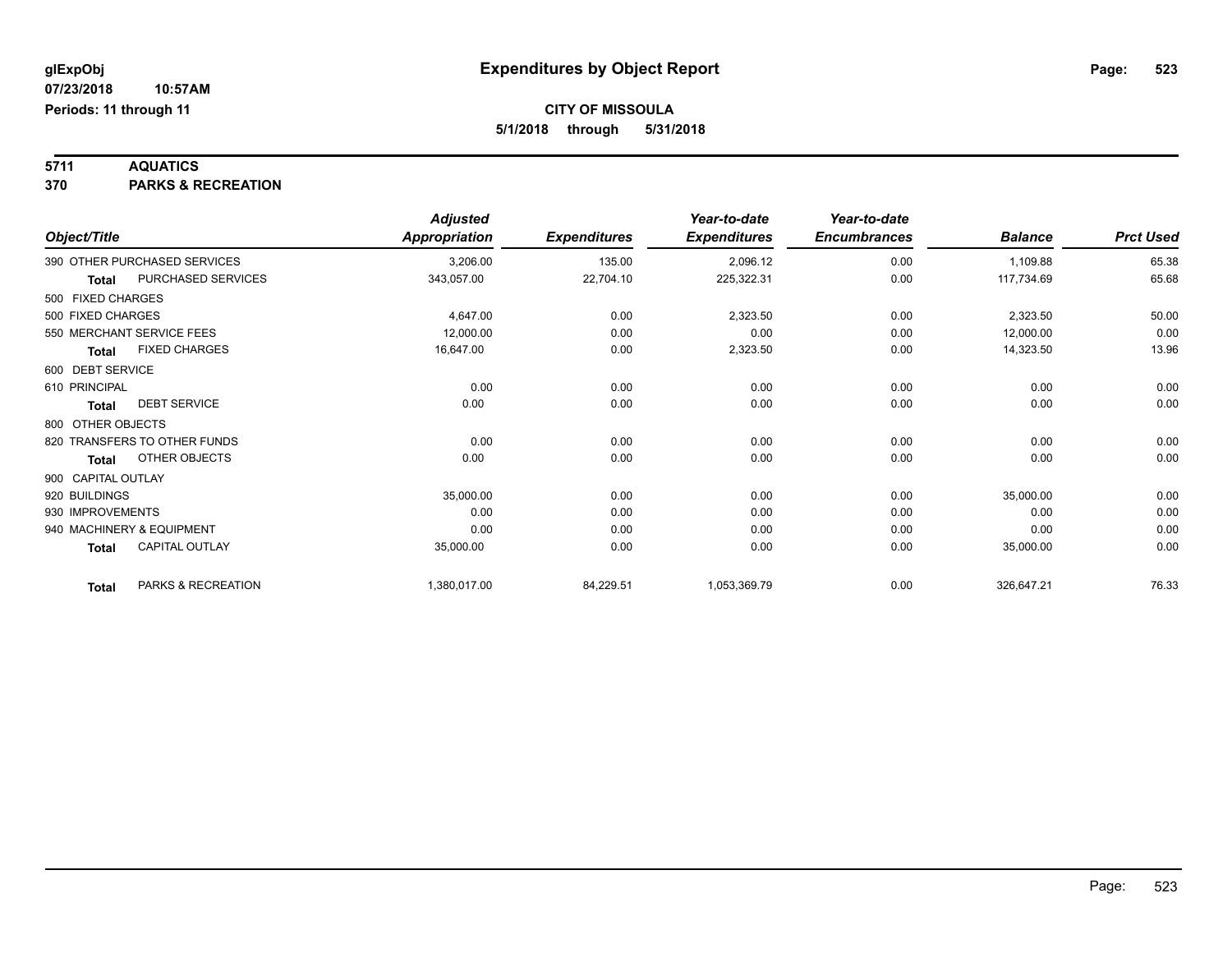# **5711 AQUATICS**

**390 NON-DEPARTMENTAL**

|                                       | <b>Adjusted</b>      |                     | Year-to-date        | Year-to-date        |                |                  |
|---------------------------------------|----------------------|---------------------|---------------------|---------------------|----------------|------------------|
| Object/Title                          | <b>Appropriation</b> | <b>Expenditures</b> | <b>Expenditures</b> | <b>Encumbrances</b> | <b>Balance</b> | <b>Prct Used</b> |
| 800 OTHER OBJECTS                     |                      |                     |                     |                     |                |                  |
| 830 DEPRECIATION                      | 0.00                 | 0.00                | 0.00                | 0.00                | 0.00           | 0.00             |
| OTHER OBJECTS<br><b>Total</b>         | 0.00                 | 0.00                | 0.00                | 0.00                | 0.00           | 0.00             |
| 900 CAPITAL OUTLAY                    |                      |                     |                     |                     |                |                  |
| 900 CAPITAL OUTLAY                    | 0.00                 | 0.00                | 0.00                | 0.00                | 0.00           | 0.00             |
| <b>CAPITAL OUTLAY</b><br><b>Total</b> | 0.00                 | 0.00                | 0.00                | 0.00                | 0.00           | 0.00             |
| NON-DEPARTMENTAL<br><b>Total</b>      | 0.00                 | 0.00                | 0.00                | 0.00                | 0.00           | 0.00             |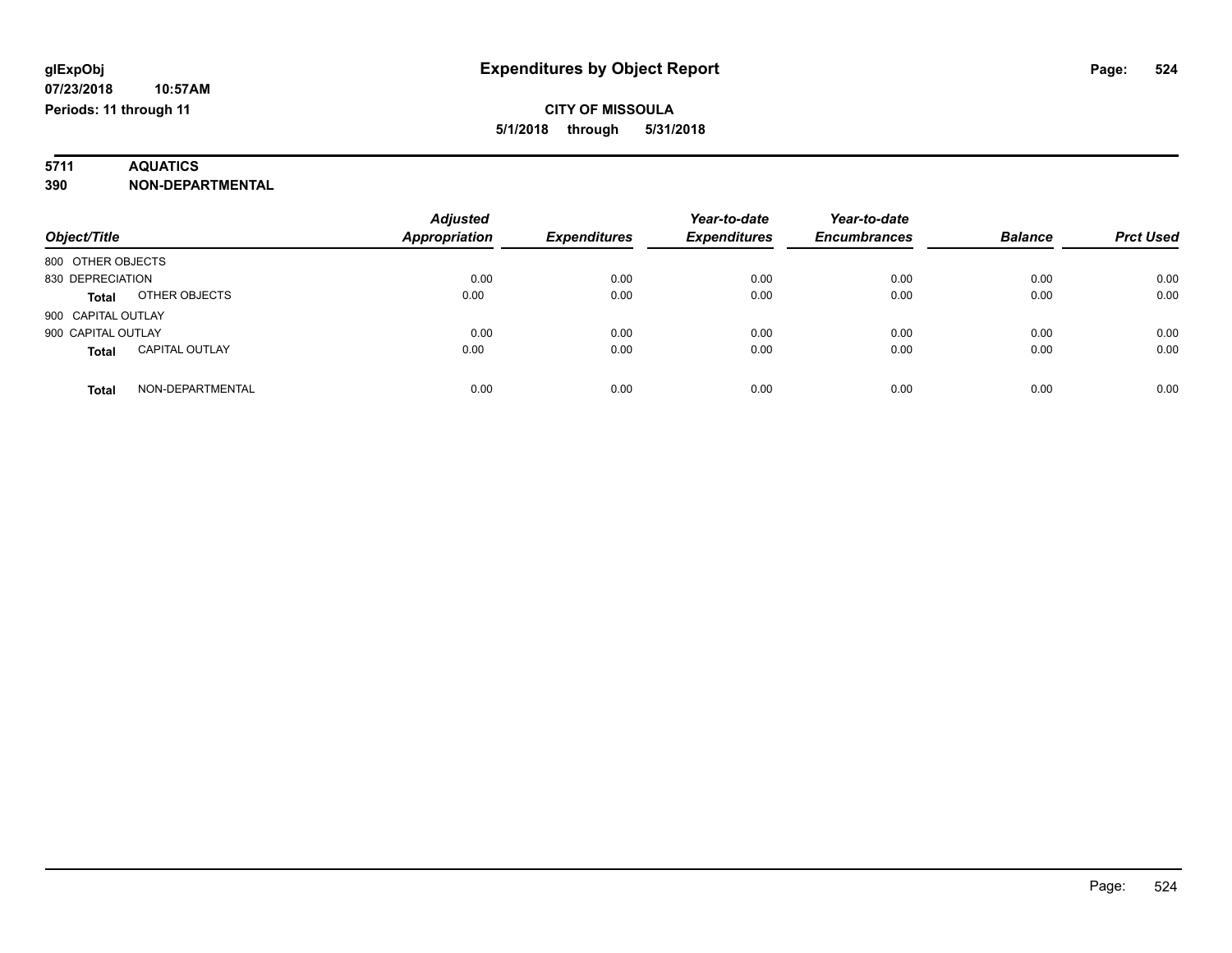**5711 AQUATICS**

|                                         | <b>Adjusted</b> |                     | Year-to-date        | Year-to-date        |                |                  |
|-----------------------------------------|-----------------|---------------------|---------------------|---------------------|----------------|------------------|
| Object/Title                            | Appropriation   | <b>Expenditures</b> | <b>Expenditures</b> | <b>Encumbrances</b> | <b>Balance</b> | <b>Prct Used</b> |
| 100 PERSONAL SERVICES                   |                 |                     |                     |                     |                |                  |
| 110 SALARIES AND WAGES                  | 616,930.00      | 39,645.29           | 581,709.18          | 0.00                | 35,220.82      | 94.29            |
| 111 INTERMITTENT SALARY & WAGES         | 0.00            | 0.00                | 0.00                | 0.00                | 0.00           | 0.00             |
| 115 SALARIES/HEALTH INSURANCE BENEFIT   | 0.00            | 0.00                | 0.00                | 0.00                | 0.00           | 0.00             |
| 120 OVERTIME                            | 1,000.00        | 0.00                | 914.09              | 0.00                | 85.91          | 91.41            |
| 135 OPEB EXPENSE                        | 0.00            | 0.00                | 0.00                | 0.00                | 0.00           | 0.00             |
| 140 EMPLOYER CONTRIBUTIONS              | 153,663.00      | 11,345.91           | 146,313.58          | 0.00                | 7,349.42       | 95.22            |
| 141 STATE RETIREMENT CONTRIBUTIONS      | 220.00          | 39.65               | 715.83              | 0.00                | $-495.83$      | 325.38           |
| 143 INTERMITTENT EMPLOYER CONTRIBUTIONS | 0.00            | 0.00                | 0.00                | 0.00                | 0.00           | 0.00             |
| 145 OPEB CONTRIBUTION                   | 0.00            | 0.00                | 0.00                | 0.00                | 0.00           | 0.00             |
| 190 PENSION EXPENSE                     | 0.00            | 0.00                | 0.00                | 0.00                | 0.00           | 0.00             |
| PERSONAL SERVICES<br>Total              | 771,813.00      | 51,030.85           | 729,652.68          | 0.00                | 42,160.32      | 94.54            |
| 200 SUPPLIES                            |                 |                     |                     |                     |                |                  |
| 210 OFFICE SUPPLIES                     | 2,000.00        | 199.31              | 805.44              | 0.00                | 1,194.56       | 40.27            |
| 220 OPERATING SUPPLIES                  | 10,000.00       | 750.27              | $-36,790.61$        | 0.00                | 46,790.61      | $-367.91$        |
| 230 REPAIR/MAINTENANCE                  | 80,500.00       | 3,972.88            | 64,097.93           | 0.00                | 16,402.07      | 79.62            |
| 231 GASOLINE                            | 0.00            | 0.00                | 0.00                | 0.00                | 0.00           | 0.00             |
| 240 OTHER SUPPLIES                      | 121,000.00      | 5,525.12            | 67,911.56           | 0.00                | 53,088.44      | 56.13            |
| 250 SUPPLIES FOR RESALE                 | 0.00            | 46.98               | 46.98               | 0.00                | $-46.98$       | 0.00             |
| <b>SUPPLIES</b><br>Total                | 213,500.00      | 10,494.56           | 96,071.30           | 0.00                | 117,428.70     | 45.00            |
| 300 PURCHASED SERVICES                  |                 |                     |                     |                     |                |                  |
| 310 COMMUNICATIONS                      | 500.00          | 0.00                | 0.00                | 0.00                | 500.00         | 0.00             |
| 320 PRINTING & DUPLICATING              | 10,500.00       | 668.00              | 1,544.33            | 0.00                | 8,955.67       | 14.71            |
| 330 PUBLICITY, SUBSCRIPTIONS & DUES     | 17,200.00       | 270.70              | 14,260.62           | 0.00                | 2,939.38       | 82.91            |
| 340 SEWER                               | 13,711.00       | 0.00                | 13,423.56           | 0.00                | 287.44         | 97.90            |
| 341 ELECTRICITY & NATURAL GAS           | 202,390.00      | 9,740.65            | 105,704.07          | 0.00                | 96,685.93      | 52.23            |
| 342 STORM WATER                         | 0.00            | 0.00                | 0.00                | 0.00                | 0.00           | 0.00             |
| 343 WATER CHARGES                       | 19,644.00       | 0.00                | 13,594.42           | 0.00                | 6,049.58       | 69.20            |
| 344 TELEPHONE SERVICE                   | 8,160.00        | 706.30              | 7,404.17            | 0.00                | 755.83         | 90.74            |
| 345 GARBAGE                             | 4,152.00        | 356.85              | 3,440.74            | 0.00                | 711.26         | 82.87            |
| 350 PROFESSIONAL SERVICES               | 35,000.00       | 1,059.30            | 18,655.00           | 0.00                | 16,345.00      | 53.30            |
| 360 REPAIR & MAINTENANCE                | 21,594.00       | 9,230.30            | 44,284.28           | 0.00                | $-22,690.28$   | 205.08           |
| 370 TRAVEL                              | 2,000.00        | 0.00                | 0.00                | 0.00                | 2,000.00       | 0.00             |
| 380 TRAINING                            | 5,000.00        | 537.00              | 915.00              | 0.00                | 4,085.00       | 18.30            |
| 390 OTHER PURCHASED SERVICES            | 3,206.00        | 135.00              | 2,096.12            | 0.00                | 1,109.88       | 65.38            |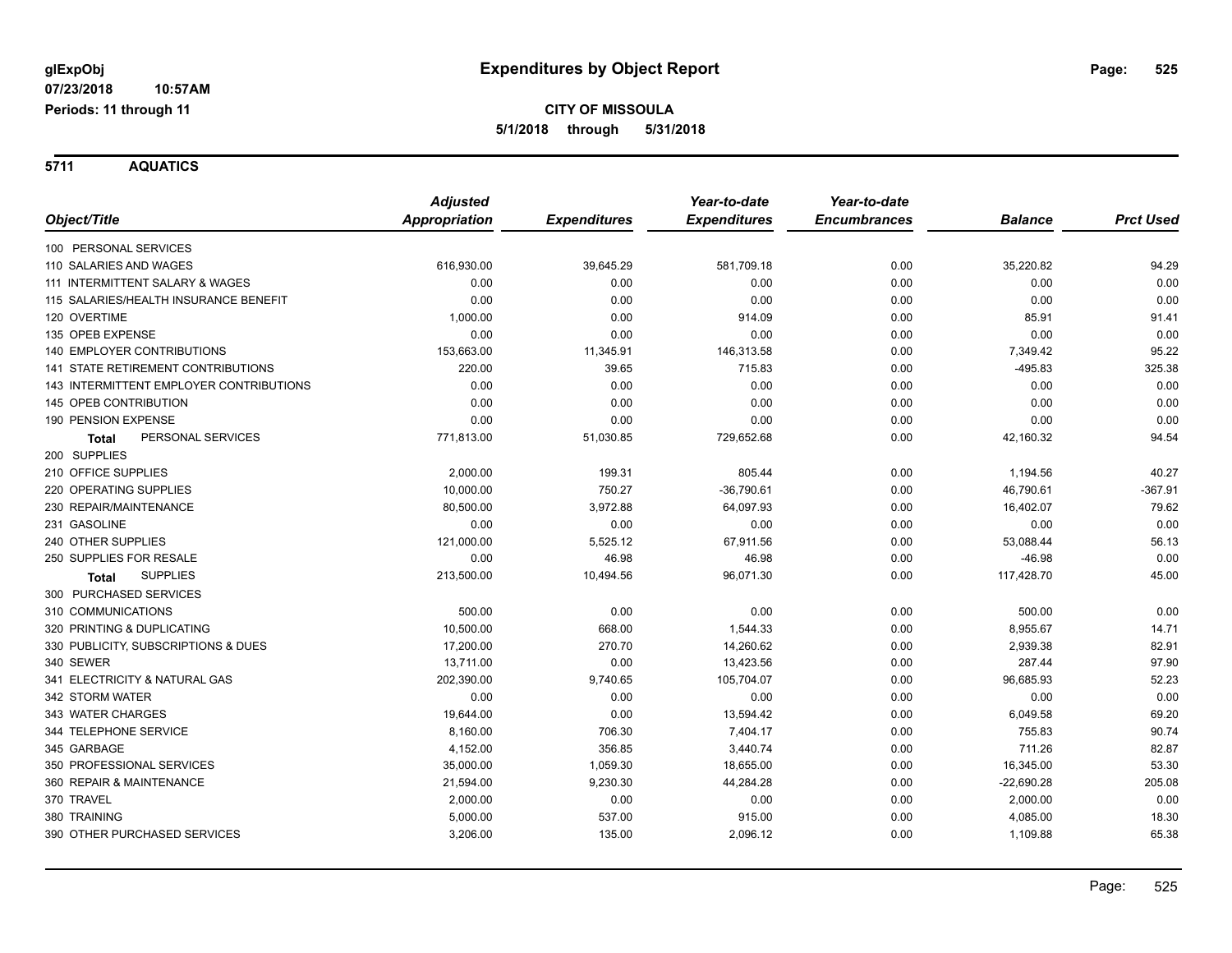**5711 AQUATICS**

|                                      | <b>Adjusted</b> |                     | Year-to-date        | Year-to-date        |                |                  |
|--------------------------------------|-----------------|---------------------|---------------------|---------------------|----------------|------------------|
| Object/Title                         | Appropriation   | <b>Expenditures</b> | <b>Expenditures</b> | <b>Encumbrances</b> | <b>Balance</b> | <b>Prct Used</b> |
| PURCHASED SERVICES<br><b>Total</b>   | 343,057.00      | 22,704.10           | 225,322.31          | 0.00                | 117,734.69     | 65.68            |
| 500 FIXED CHARGES                    |                 |                     |                     |                     |                |                  |
| 500 FIXED CHARGES                    | 4,647.00        | 0.00                | 2,323.50            | 0.00                | 2,323.50       | 50.00            |
| 550 MERCHANT SERVICE FEES            | 12,000.00       | 0.00                | 0.00                | 0.00                | 12,000.00      | 0.00             |
| <b>FIXED CHARGES</b><br><b>Total</b> | 16,647.00       | 0.00                | 2,323.50            | 0.00                | 14,323.50      | 13.96            |
| 600 DEBT SERVICE                     |                 |                     |                     |                     |                |                  |
| 610 PRINCIPAL                        | 0.00            | 0.00                | 0.00                | 0.00                | 0.00           | 0.00             |
| <b>DEBT SERVICE</b><br><b>Total</b>  | 0.00            | 0.00                | 0.00                | 0.00                | 0.00           | 0.00             |
| 800 OTHER OBJECTS                    |                 |                     |                     |                     |                |                  |
| 820 TRANSFERS TO OTHER FUNDS         | 0.00            | 0.00                | 0.00                | 0.00                | 0.00           | 0.00             |
| 830 DEPRECIATION                     | 0.00            | 0.00                | 0.00                | 0.00                | 0.00           | 0.00             |
| OTHER OBJECTS<br><b>Total</b>        | 0.00            | 0.00                | 0.00                | 0.00                | 0.00           | 0.00             |
| 900 CAPITAL OUTLAY                   |                 |                     |                     |                     |                |                  |
| 900 CAPITAL OUTLAY                   | 0.00            | 0.00                | 0.00                | 0.00                | 0.00           | 0.00             |
| 920 BUILDINGS                        | 35,000.00       | 0.00                | 0.00                | 0.00                | 35,000.00      | 0.00             |
| 930 IMPROVEMENTS                     | 0.00            | 0.00                | 0.00                | 0.00                | 0.00           | 0.00             |
| 940 MACHINERY & EQUIPMENT            | 0.00            | 0.00                | 0.00                | 0.00                | 0.00           | 0.00             |
| CAPITAL OUTLAY<br><b>Total</b>       | 35,000.00       | 0.00                | 0.00                | 0.00                | 35,000.00      | 0.00             |
| <b>AQUATICS</b><br><b>Total</b>      | 1,380,017.00    | 84,229.51           | 1,053,369.79        | 0.00                | 326,647.21     | 76.33            |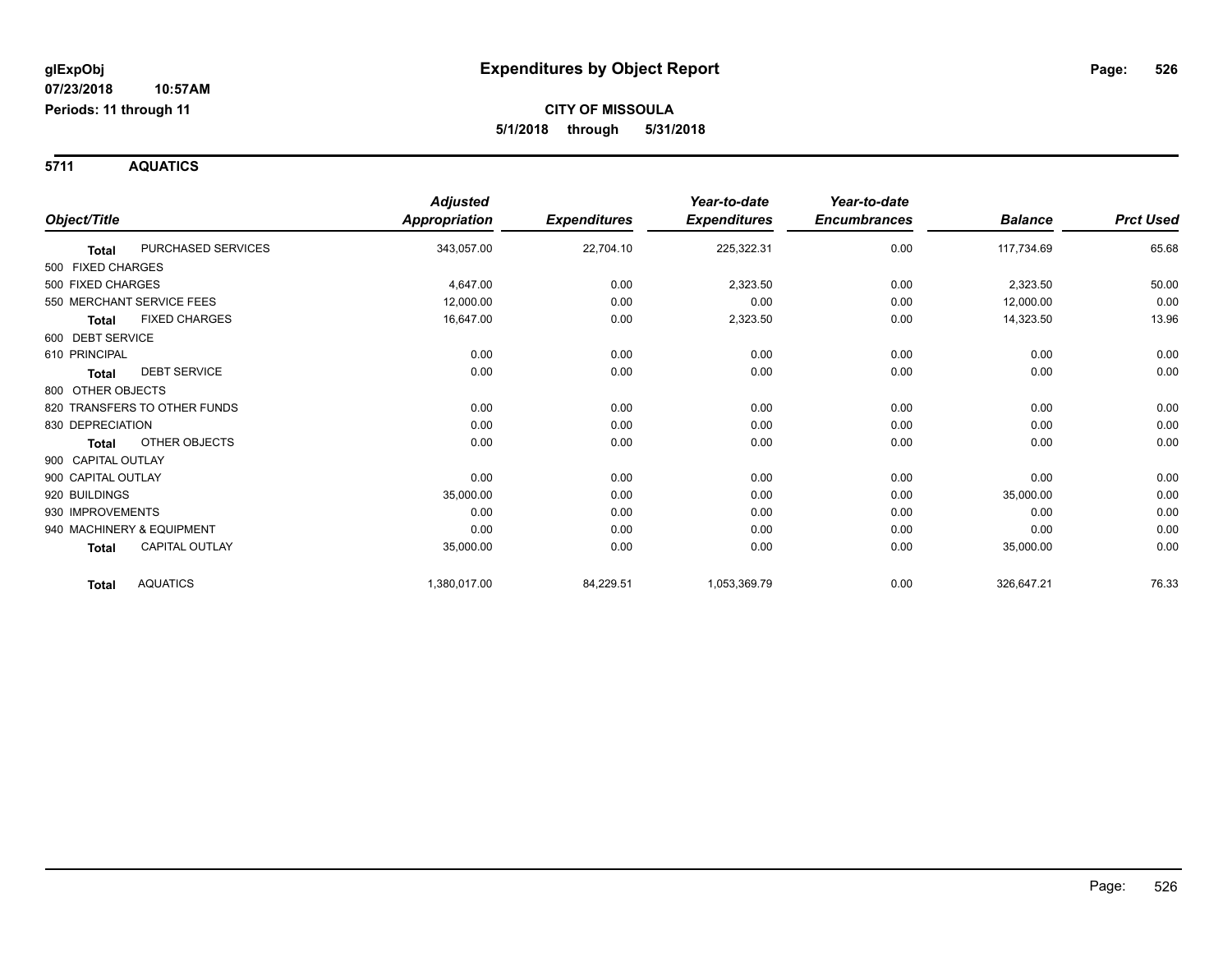**6050 EMPLOYEE BENEFIT PLAN FUND**<br>390 NON-DEPARTMENTAL

**390 NON-DEPARTMENTAL**

|                      |                                      | <b>Adjusted</b>      |                     | Year-to-date        | Year-to-date        |                |                  |
|----------------------|--------------------------------------|----------------------|---------------------|---------------------|---------------------|----------------|------------------|
| Object/Title         |                                      | <b>Appropriation</b> | <b>Expenditures</b> | <b>Expenditures</b> | <b>Encumbrances</b> | <b>Balance</b> | <b>Prct Used</b> |
|                      | 300 PURCHASED SERVICES               |                      |                     |                     |                     |                |                  |
|                      | 350 PROFESSIONAL SERVICES            | 50,325.00            | 6,107.72            | 37.719.97           | 0.00                | 12,605.03      | 74.95            |
| 351 INSURANCE CLAIMS |                                      | 6,490,000.00         | 614,061.51          | 6,150,145.92        | 0.00                | 339,854.08     | 94.76            |
| 352 HEALTH PROGRAMS  |                                      | 100,000.00           | 2,992.26            | 50,009.27           | 0.00                | 49,990.73      | 50.01            |
|                      | 353 ADMINISTRATION EXPENDITURES      | 846,720.00           | 68,194.00           | 748,329.35          | 0.00                | 98,390.65      | 88.38            |
|                      | 354 TRANSITIONAL REINSURANCE PROGRAM | 16,432.00            | 0.00                | 2,947.88            | 0.00                | 13,484.12      | 17.94            |
| <b>Total</b>         | PURCHASED SERVICES                   | 7,503,477.00         | 691,355.49          | 6,989,152.39        | 0.00                | 514,324.61     | 93.15            |
| 500 FIXED CHARGES    |                                      |                      |                     |                     |                     |                |                  |
|                      | 550 MERCHANT SERVICE FEES            | 0.00                 | 0.00                | 0.00                | 0.00                | 0.00           | 0.00             |
| <b>Total</b>         | <b>FIXED CHARGES</b>                 | 0.00                 | 0.00                | 0.00                | 0.00                | 0.00           | 0.00             |
|                      | 700 GRANTS & CONTRIBUTIONS           |                      |                     |                     |                     |                |                  |
|                      | 700 GRANTS & CONTRIBUTIONS           | 0.00                 | 0.00                | 0.00                | 0.00                | 0.00           | 0.00             |
| <b>Total</b>         | <b>GRANTS &amp; CONTRIBUTIONS</b>    | 0.00                 | 0.00                | 0.00                | 0.00                | 0.00           | 0.00             |
| 800 OTHER OBJECTS    |                                      |                      |                     |                     |                     |                |                  |
|                      | 820 TRANSFERS TO OTHER FUNDS         | 0.00                 | 0.00                | 0.00                | 0.00                | 0.00           | 0.00             |
| <b>Total</b>         | OTHER OBJECTS                        | 0.00                 | 0.00                | 0.00                | 0.00                | 0.00           | 0.00             |
| <b>Total</b>         | NON-DEPARTMENTAL                     | 7,503,477.00         | 691,355.49          | 6,989,152.39        | 0.00                | 514,324.61     | 93.15            |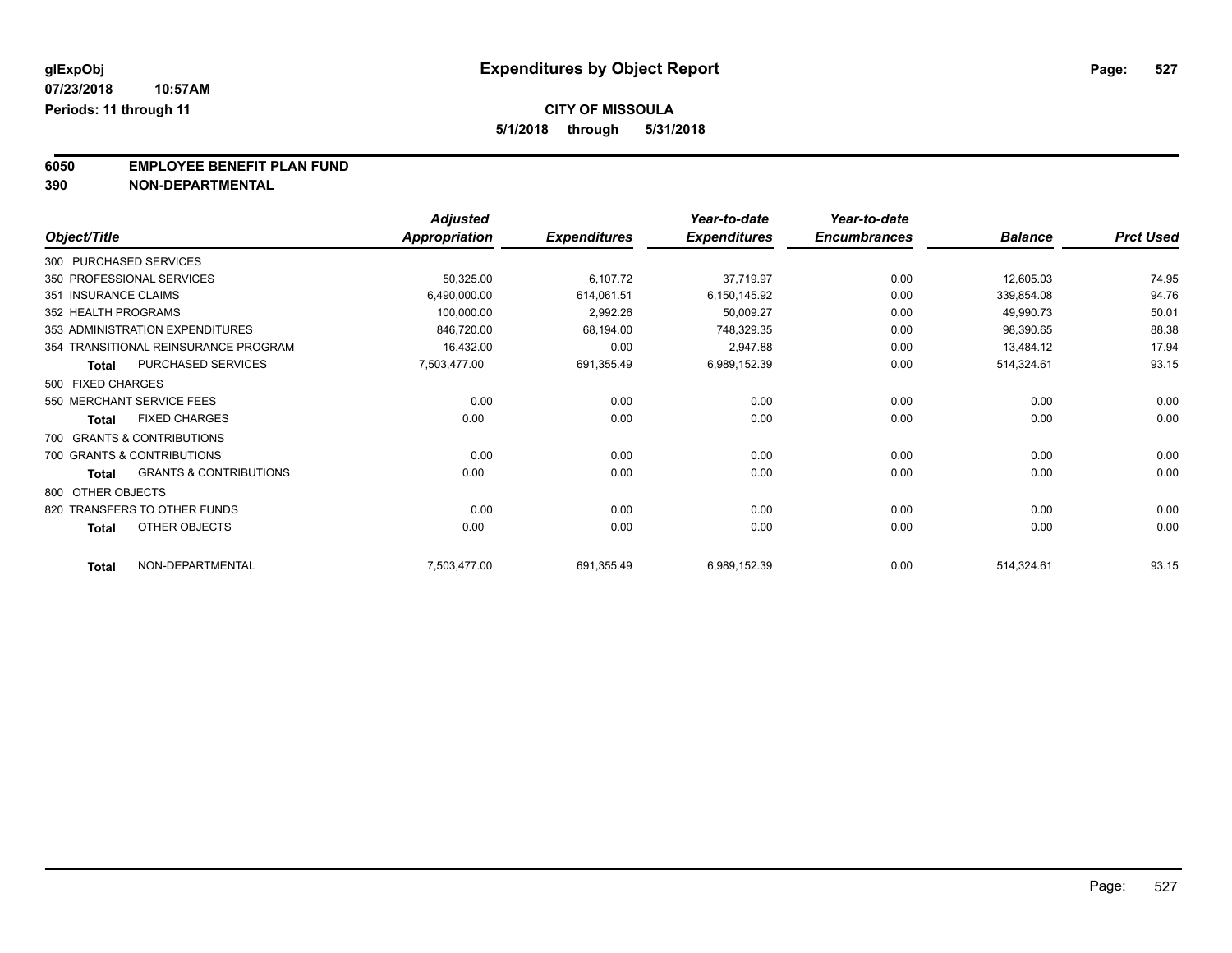### **6050 EMPLOYEE BENEFIT PLAN FUND**

|                      |                                      | <b>Adjusted</b> |                     | Year-to-date        | Year-to-date        |                |                  |
|----------------------|--------------------------------------|-----------------|---------------------|---------------------|---------------------|----------------|------------------|
| Object/Title         |                                      | Appropriation   | <b>Expenditures</b> | <b>Expenditures</b> | <b>Encumbrances</b> | <b>Balance</b> | <b>Prct Used</b> |
|                      | 300 PURCHASED SERVICES               |                 |                     |                     |                     |                |                  |
|                      | 350 PROFESSIONAL SERVICES            | 50,325.00       | 6,107.72            | 37,719.97           | 0.00                | 12,605.03      | 74.95            |
| 351 INSURANCE CLAIMS |                                      | 6,490,000.00    | 614,061.51          | 6,150,145.92        | 0.00                | 339,854.08     | 94.76            |
| 352 HEALTH PROGRAMS  |                                      | 100,000.00      | 2,992.26            | 50,009.27           | 0.00                | 49,990.73      | 50.01            |
|                      | 353 ADMINISTRATION EXPENDITURES      | 846,720.00      | 68,194.00           | 748,329.35          | 0.00                | 98,390.65      | 88.38            |
|                      | 354 TRANSITIONAL REINSURANCE PROGRAM | 16,432.00       | 0.00                | 2,947.88            | 0.00                | 13,484.12      | 17.94            |
| <b>Total</b>         | PURCHASED SERVICES                   | 7,503,477.00    | 691,355.49          | 6,989,152.39        | 0.00                | 514,324.61     | 93.15            |
| 500 FIXED CHARGES    |                                      |                 |                     |                     |                     |                |                  |
|                      | 550 MERCHANT SERVICE FEES            | 0.00            | 0.00                | 0.00                | 0.00                | 0.00           | 0.00             |
| <b>Total</b>         | <b>FIXED CHARGES</b>                 | 0.00            | 0.00                | 0.00                | 0.00                | 0.00           | 0.00             |
|                      | 700 GRANTS & CONTRIBUTIONS           |                 |                     |                     |                     |                |                  |
|                      | 700 GRANTS & CONTRIBUTIONS           | 0.00            | 0.00                | 0.00                | 0.00                | 0.00           | 0.00             |
| Total                | <b>GRANTS &amp; CONTRIBUTIONS</b>    | 0.00            | 0.00                | 0.00                | 0.00                | 0.00           | 0.00             |
| 800 OTHER OBJECTS    |                                      |                 |                     |                     |                     |                |                  |
|                      | 820 TRANSFERS TO OTHER FUNDS         | 0.00            | 0.00                | 0.00                | 0.00                | 0.00           | 0.00             |
| Total                | OTHER OBJECTS                        | 0.00            | 0.00                | 0.00                | 0.00                | 0.00           | 0.00             |
| <b>Total</b>         | EMPLOYEE BENEFIT PLAN FUND           | 7,503,477.00    | 691,355.49          | 6,989,152.39        | 0.00                | 514,324.61     | 93.15            |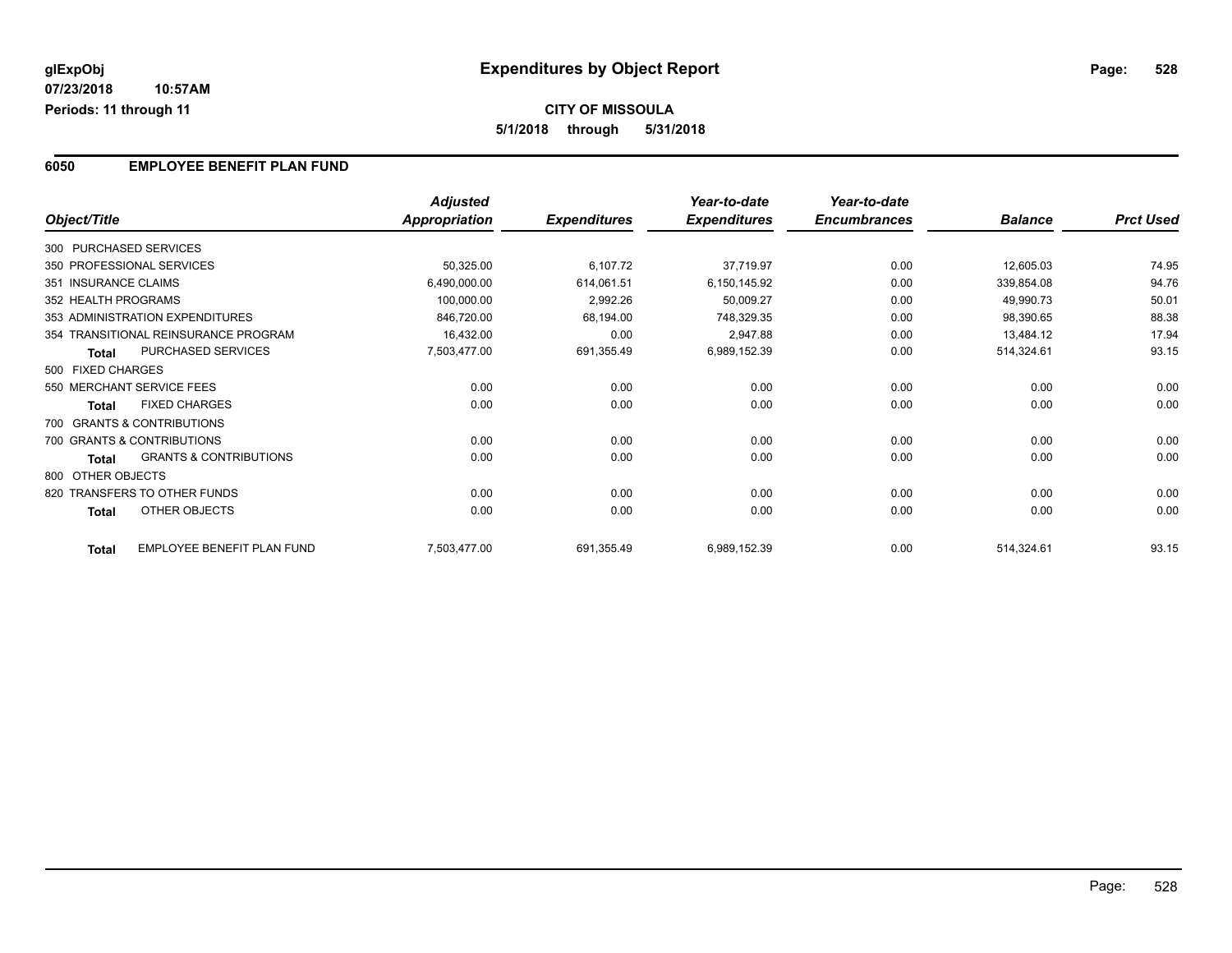**7370 PARKING COMMISSION FUND**

**395 PARKING COMMISSION**

|                                           | <b>Adjusted</b>      |                     | Year-to-date        | Year-to-date        |                |                  |
|-------------------------------------------|----------------------|---------------------|---------------------|---------------------|----------------|------------------|
| Object/Title                              | <b>Appropriation</b> | <b>Expenditures</b> | <b>Expenditures</b> | <b>Encumbrances</b> | <b>Balance</b> | <b>Prct Used</b> |
| 100 PERSONAL SERVICES                     |                      |                     |                     |                     |                |                  |
| 110 SALARIES AND WAGES                    | 504,505.00           | 39,460.25           | 430,256.35          | 0.00                | 74,248.65      | 85.28            |
| 115 SALARIES/HEALTH INSURANCE BENEFIT     | 0.00                 | 0.00                | 0.00                | 0.00                | 0.00           | 0.00             |
| 120 OVERTIME                              | 7,234.00             | 9.26                | 402.22              | 0.00                | 6,831.78       | 5.56             |
| 130 OTHER                                 | 0.00                 | 0.00                | 0.00                | 0.00                | 0.00           | 0.00             |
| 135 OPEB EXPENSE                          | 0.00                 | 0.00                | 0.00                | 0.00                | 0.00           | 0.00             |
| 140 EMPLOYER CONTRIBUTIONS                | 230,229.00           | 18,982.93           | 213,061.50          | 0.00                | 17,167.50      | 92.54            |
| <b>141 STATE RETIREMENT CONTRIBUTIONS</b> | 510.00               | 39.46               | 491.19              | 0.00                | 18.81          | 96.31            |
| 145 OPEB CONTRIBUTION                     | 0.00                 | 0.00                | 0.00                | 0.00                | 0.00           | 0.00             |
| 190 PENSION EXPENSE                       | 0.00                 | 0.00                | 0.00                | 0.00                | 0.00           | 0.00             |
| PERSONAL SERVICES<br><b>Total</b>         | 742,478.00           | 58,491.90           | 644,211.26          | 0.00                | 98,266.74      | 86.77            |
| 200 SUPPLIES                              |                      |                     |                     |                     |                |                  |
| 210 OFFICE SUPPLIES                       | 8,700.00             | 699.80              | 4,677.02            | 0.00                | 4,022.98       | 53.76            |
| 220 OPERATING SUPPLIES                    | 33,050.00            | 2,759.38            | 17,600.29           | 0.00                | 15,449.71      | 53.25            |
| 230 REPAIR/MAINTENANCE                    | 18,000.00            | 1,446.82            | 12,852.28           | 0.00                | 5,147.72       | 71.40            |
| 231 GASOLINE                              | 7,200.00             | 0.00                | 5,069.89            | 0.00                | 2,130.11       | 70.42            |
| <b>SUPPLIES</b><br>Total                  | 66,950.00            | 4,906.00            | 40,199.48           | 0.00                | 26,750.52      | 60.04            |
| 300 PURCHASED SERVICES                    |                      |                     |                     |                     |                |                  |
| 310 COMMUNICATIONS                        | 18,075.00            | 664.45              | 4,727.70            | 0.00                | 13,347.30      | 26.16            |
| 320 PRINTING & DUPLICATING                | 10,000.00            | 56.39               | 8,229.41            | 0.00                | 1,770.59       | 82.29            |
| 330 PUBLICITY, SUBSCRIPTIONS & DUES       | 5,000.00             | 2,015.00            | 6,252.92            | 0.00                | $-1,252.92$    | 125.06           |
| 340 SEWER                                 | 145.00               | 0.00                | 160.96              | 0.00                | $-15.96$       | 111.01           |
| 341 ELECTRICITY & NATURAL GAS             | 40,096.00            | 3,952.59            | 36,991.32           | 0.00                | 3,104.68       | 92.26            |
| 342 STORM WATER                           | 0.00                 | 0.00                | 11.50               | 0.00                | $-11.50$       | 0.00             |
| 343 WATER CHARGES                         | 4,000.00             | 370.29              | 4,922.08            | 0.00                | $-922.08$      | 123.05           |
| 344 TELEPHONE SERVICE                     | 6,325.00             | 549.16              | 5,614.47            | 0.00                | 710.53         | 88.77            |
| 345 GARBAGE                               | 3,856.00             | 544.30              | 6,015.51            | 0.00                | $-2,159.51$    | 156.00           |
| 350 PROFESSIONAL SERVICES                 | 100,250.00           | 17,683.98           | 155,408.63          | 0.00                | $-55,158.63$   | 155.02           |
| 360 REPAIR & MAINTENANCE                  | 174,800.00           | 2,687.20            | 50,193.29           | 0.00                | 124,606.71     | 28.71            |
| 370 TRAVEL                                | 12,050.00            | 321.75              | 2,813.06            | 0.00                | 9,236.94       | 23.34            |
| 380 TRAINING                              | 8,950.00             | $-74.00$            | 1,389.97            | 0.00                | 7,560.03       | 15.53            |
| 390 OTHER PURCHASED SERVICES              | 199,699.00           | 719.03              | 107,264.12          | 0.00                | 92,434.88      | 53.71            |
| <b>PURCHASED SERVICES</b><br><b>Total</b> | 583,246.00           | 29,490.14           | 389,994.94          | 0.00                | 193,251.06     | 66.87            |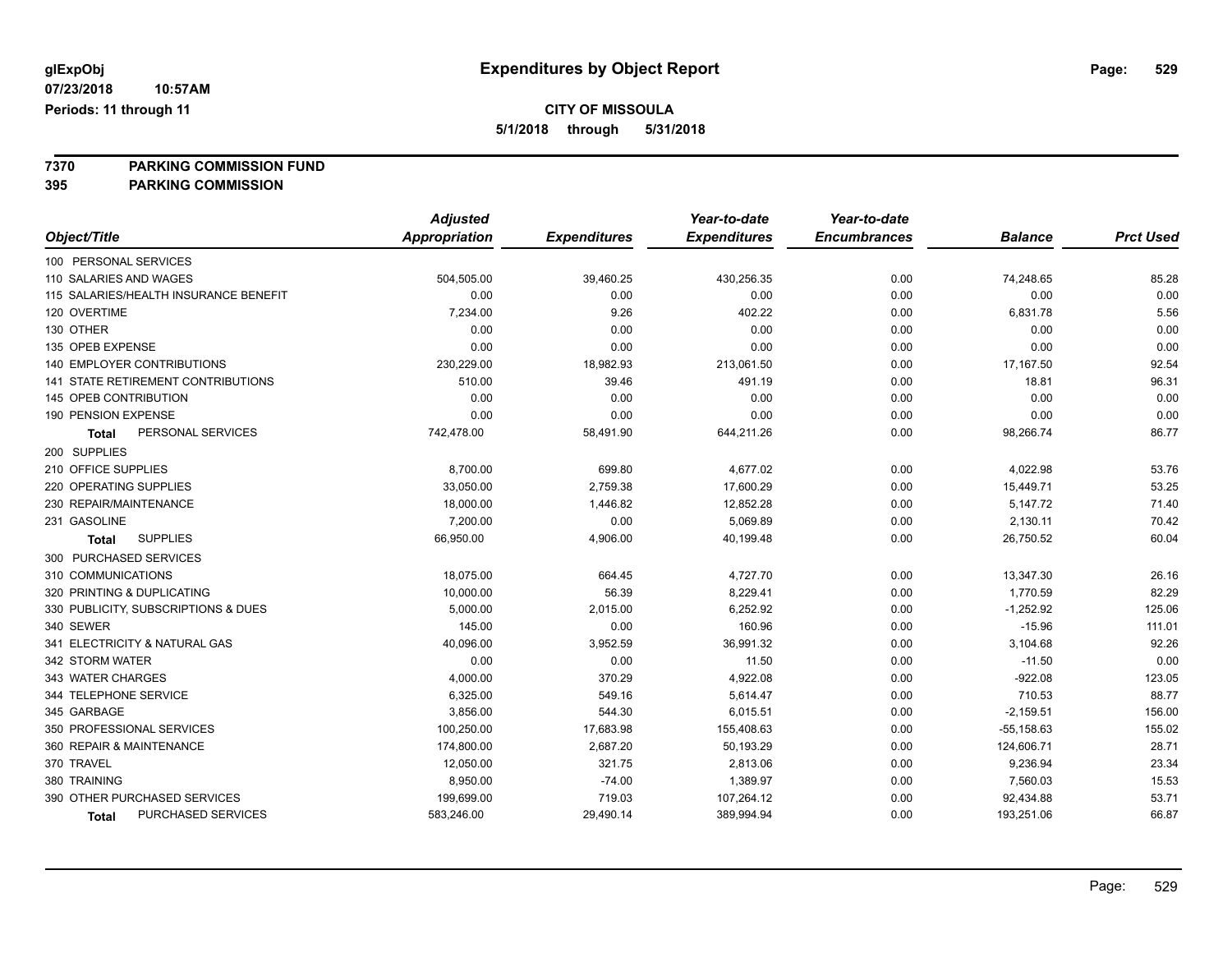**7370 PARKING COMMISSION FUND**

**395 PARKING COMMISSION**

|                             |                                   | <b>Adjusted</b> |                     | Year-to-date        | Year-to-date        |                |                  |
|-----------------------------|-----------------------------------|-----------------|---------------------|---------------------|---------------------|----------------|------------------|
| Object/Title                |                                   | Appropriation   | <b>Expenditures</b> | <b>Expenditures</b> | <b>Encumbrances</b> | <b>Balance</b> | <b>Prct Used</b> |
| 500 FIXED CHARGES           |                                   |                 |                     |                     |                     |                |                  |
| 500 FIXED CHARGES           |                                   | 168,621.00      | 7,219.30            | 37,784.60           | 0.00                | 130,836.40     | 22.41            |
| 510 INSURANCE               |                                   | 0.00            | 0.00                | 11,999.61           | 0.00                | $-11,999.61$   | 0.00             |
| 550 MERCHANT SERVICE FEES   |                                   | 21,500.00       | 0.00                | 0.00                | 0.00                | 21,500.00      | 0.00             |
| <b>Total</b>                | <b>FIXED CHARGES</b>              | 190,121.00      | 7,219.30            | 49,784.21           | 0.00                | 140,336.79     | 26.19            |
| 600 DEBT SERVICE            |                                   |                 |                     |                     |                     |                |                  |
| 610 PRINCIPAL               |                                   | 185,600.00      | 0.00                | 185,600.00          | 0.00                | 0.00           | 100.00           |
| 620 INTEREST / SERVICE FEES |                                   | 25,478.00       | 0.00                | 25,483.08           | 0.00                | $-5.08$        | 100.02           |
| <b>Total</b>                | <b>DEBT SERVICE</b>               | 211.078.00      | 0.00                | 211,083.08          | 0.00                | $-5.08$        | 100.00           |
| 700 GRANTS & CONTRIBUTIONS  |                                   |                 |                     |                     |                     |                |                  |
| 700 GRANTS & CONTRIBUTIONS  |                                   | 85,000.00       | 2,500.00            | 88.247.13           | 0.00                | $-3.247.13$    | 103.82           |
| <b>Total</b>                | <b>GRANTS &amp; CONTRIBUTIONS</b> | 85,000.00       | 2,500.00            | 88.247.13           | 0.00                | $-3,247.13$    | 103.82           |
| 800 OTHER OBJECTS           |                                   |                 |                     |                     |                     |                |                  |
|                             | 820 TRANSFERS TO OTHER FUNDS      | 307,290.00      | 26,416.25           | 288,726.25          | 0.00                | 18,563.75      | 93.96            |
| 845 CONTINGENCY             |                                   | 48,965.00       | 0.00                | 0.00                | 0.00                | 48,965.00      | 0.00             |
| <b>Total</b>                | OTHER OBJECTS                     | 356,255.00      | 26,416.25           | 288,726.25          | 0.00                | 67,528.75      | 81.04            |
| 900 CAPITAL OUTLAY          |                                   |                 |                     |                     |                     |                |                  |
| 930 IMPROVEMENTS            |                                   | 0.00            | 3,569.89            | 20,444.89           | 0.00                | $-20,444.89$   | 0.00             |
| 940 MACHINERY & EQUIPMENT   |                                   | 0.00            | 0.00                | 256,343.13          | 0.00                | $-256,343.13$  | 0.00             |
| <b>Total</b>                | <b>CAPITAL OUTLAY</b>             | 0.00            | 3,569.89            | 276,788.02          | 0.00                | $-276,788.02$  | 0.00             |
| Total                       | PARKING COMMISSION                | 2,235,128.00    | 132,593.48          | 1,989,034.37        | 0.00                | 246,093.63     | 88.99            |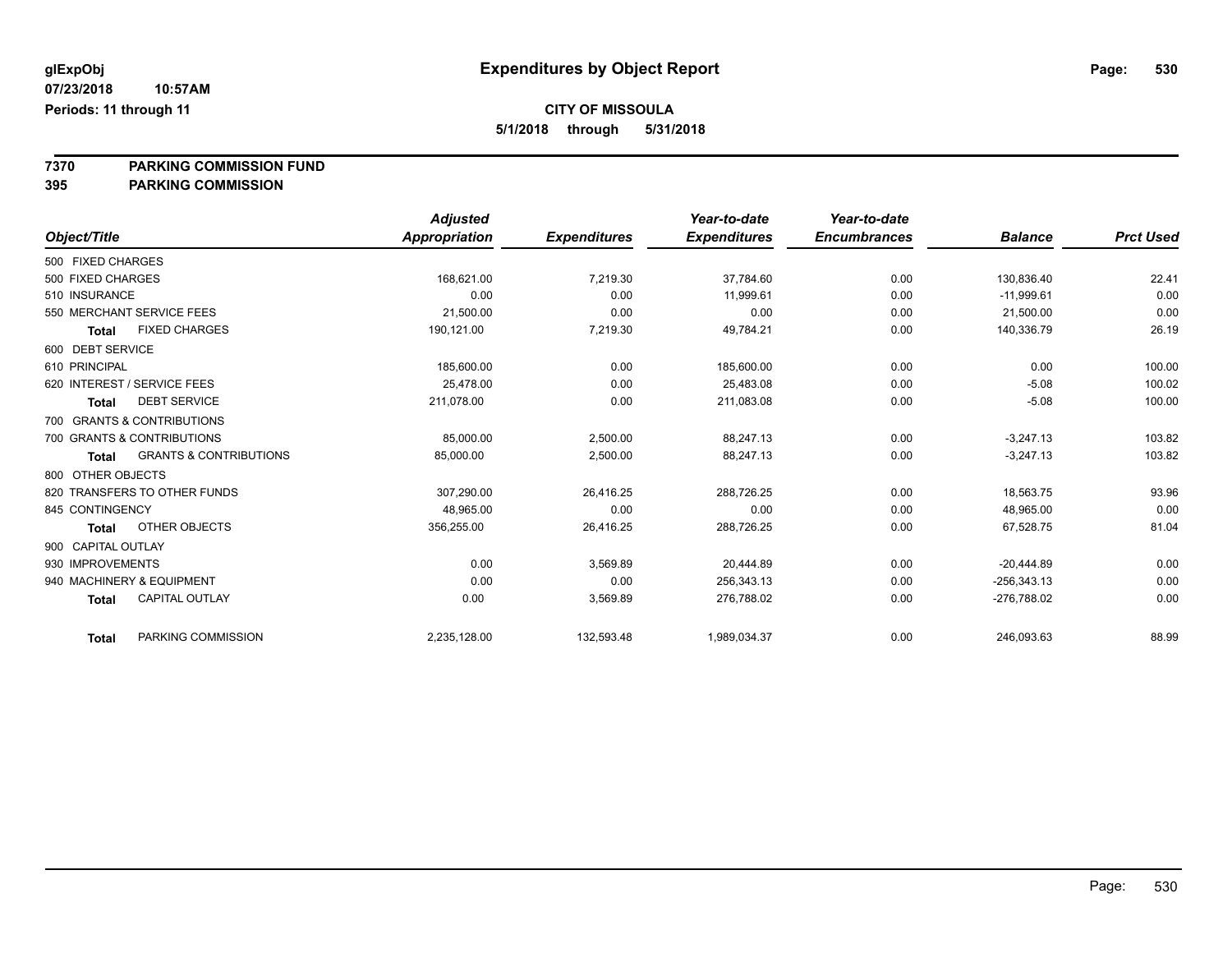# **7370 PARKING COMMISSION FUND**

**900 DEPRECIATION**

| Object/Title                          | <b>Adjusted</b><br><b>Appropriation</b> | <b>Expenditures</b> | Year-to-date<br><b>Expenditures</b> | Year-to-date<br><b>Encumbrances</b> | <b>Balance</b> | <b>Prct Used</b> |
|---------------------------------------|-----------------------------------------|---------------------|-------------------------------------|-------------------------------------|----------------|------------------|
| 800 OTHER OBJECTS                     |                                         |                     |                                     |                                     |                |                  |
| 830 DEPRECIATION                      | 0.00                                    | 0.00                | 0.00                                | 0.00                                | 0.00           | 0.00             |
| OTHER OBJECTS<br><b>Total</b>         | 0.00                                    | 0.00                | 0.00                                | 0.00                                | 0.00           | 0.00             |
| 900 CAPITAL OUTLAY                    |                                         |                     |                                     |                                     |                |                  |
| 940 MACHINERY & EQUIPMENT             | 0.00                                    | 0.00                | 0.00                                | 0.00                                | 0.00           | 0.00             |
| <b>CAPITAL OUTLAY</b><br><b>Total</b> | 0.00                                    | 0.00                | 0.00                                | 0.00                                | 0.00           | 0.00             |
|                                       |                                         |                     |                                     |                                     |                |                  |
| <b>DEPRECIATION</b><br>Total          | 0.00                                    | 0.00                | 0.00                                | 0.00                                | 0.00           | 0.00             |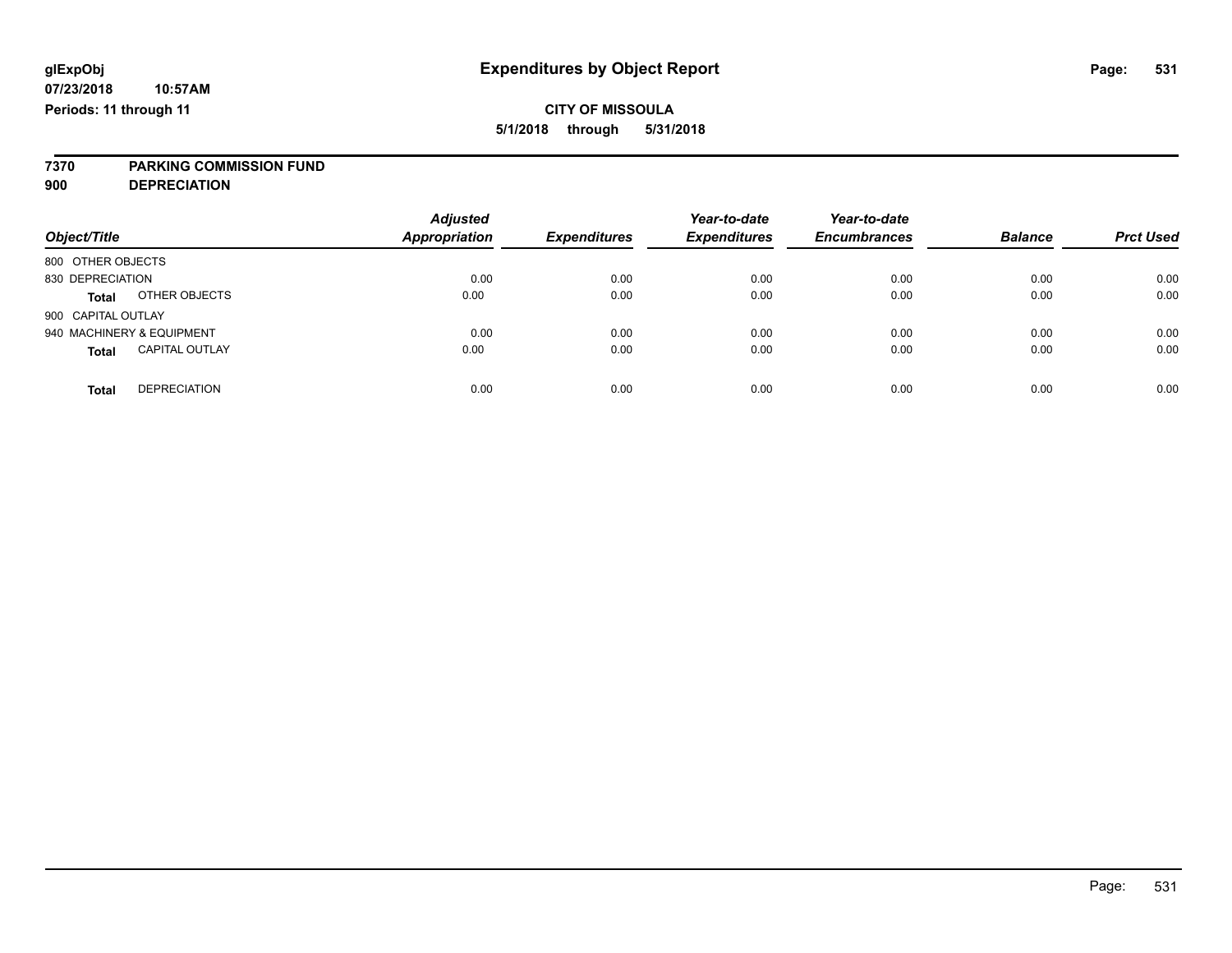#### **7370 PARKING COMMISSION FUND**

|                                           | <b>Adjusted</b> |                     | Year-to-date        | Year-to-date        |                |                  |
|-------------------------------------------|-----------------|---------------------|---------------------|---------------------|----------------|------------------|
| Object/Title                              | Appropriation   | <b>Expenditures</b> | <b>Expenditures</b> | <b>Encumbrances</b> | <b>Balance</b> | <b>Prct Used</b> |
| 100 PERSONAL SERVICES                     |                 |                     |                     |                     |                |                  |
| 110 SALARIES AND WAGES                    | 504,505.00      | 39,460.25           | 430,256.35          | 0.00                | 74,248.65      | 85.28            |
| 115 SALARIES/HEALTH INSURANCE BENEFIT     | 0.00            | 0.00                | 0.00                | 0.00                | 0.00           | 0.00             |
| 120 OVERTIME                              | 7,234.00        | 9.26                | 402.22              | 0.00                | 6,831.78       | 5.56             |
| 130 OTHER                                 | 0.00            | 0.00                | 0.00                | 0.00                | 0.00           | 0.00             |
| 135 OPEB EXPENSE                          | 0.00            | 0.00                | 0.00                | 0.00                | 0.00           | 0.00             |
| <b>140 EMPLOYER CONTRIBUTIONS</b>         | 230,229.00      | 18,982.93           | 213,061.50          | 0.00                | 17,167.50      | 92.54            |
| 141 STATE RETIREMENT CONTRIBUTIONS        | 510.00          | 39.46               | 491.19              | 0.00                | 18.81          | 96.31            |
| <b>145 OPEB CONTRIBUTION</b>              | 0.00            | 0.00                | 0.00                | 0.00                | 0.00           | 0.00             |
| 190 PENSION EXPENSE                       | 0.00            | 0.00                | 0.00                | 0.00                | 0.00           | 0.00             |
| PERSONAL SERVICES<br><b>Total</b>         | 742,478.00      | 58,491.90           | 644,211.26          | 0.00                | 98,266.74      | 86.77            |
| 200 SUPPLIES                              |                 |                     |                     |                     |                |                  |
| 210 OFFICE SUPPLIES                       | 8,700.00        | 699.80              | 4,677.02            | 0.00                | 4,022.98       | 53.76            |
| 220 OPERATING SUPPLIES                    | 33,050.00       | 2,759.38            | 17,600.29           | 0.00                | 15,449.71      | 53.25            |
| 230 REPAIR/MAINTENANCE                    | 18,000.00       | 1,446.82            | 12,852.28           | 0.00                | 5,147.72       | 71.40            |
| 231 GASOLINE                              | 7,200.00        | 0.00                | 5,069.89            | 0.00                | 2,130.11       | 70.42            |
| <b>SUPPLIES</b><br><b>Total</b>           | 66,950.00       | 4,906.00            | 40,199.48           | 0.00                | 26,750.52      | 60.04            |
| 300 PURCHASED SERVICES                    |                 |                     |                     |                     |                |                  |
| 310 COMMUNICATIONS                        | 18,075.00       | 664.45              | 4,727.70            | 0.00                | 13,347.30      | 26.16            |
| 320 PRINTING & DUPLICATING                | 10,000.00       | 56.39               | 8,229.41            | 0.00                | 1,770.59       | 82.29            |
| 330 PUBLICITY, SUBSCRIPTIONS & DUES       | 5,000.00        | 2,015.00            | 6,252.92            | 0.00                | $-1,252.92$    | 125.06           |
| 340 SEWER                                 | 145.00          | 0.00                | 160.96              | 0.00                | $-15.96$       | 111.01           |
| 341 ELECTRICITY & NATURAL GAS             | 40,096.00       | 3,952.59            | 36,991.32           | 0.00                | 3,104.68       | 92.26            |
| 342 STORM WATER                           | 0.00            | 0.00                | 11.50               | 0.00                | $-11.50$       | 0.00             |
| 343 WATER CHARGES                         | 4,000.00        | 370.29              | 4,922.08            | 0.00                | $-922.08$      | 123.05           |
| 344 TELEPHONE SERVICE                     | 6,325.00        | 549.16              | 5,614.47            | 0.00                | 710.53         | 88.77            |
| 345 GARBAGE                               | 3,856.00        | 544.30              | 6,015.51            | 0.00                | $-2,159.51$    | 156.00           |
| 350 PROFESSIONAL SERVICES                 | 100,250.00      | 17,683.98           | 155,408.63          | 0.00                | $-55, 158.63$  | 155.02           |
| 360 REPAIR & MAINTENANCE                  | 174,800.00      | 2,687.20            | 50,193.29           | 0.00                | 124,606.71     | 28.71            |
| 370 TRAVEL                                | 12,050.00       | 321.75              | 2,813.06            | 0.00                | 9,236.94       | 23.34            |
| 380 TRAINING                              | 8,950.00        | $-74.00$            | 1,389.97            | 0.00                | 7,560.03       | 15.53            |
| 390 OTHER PURCHASED SERVICES              | 199,699.00      | 719.03              | 107,264.12          | 0.00                | 92,434.88      | 53.71            |
| <b>PURCHASED SERVICES</b><br><b>Total</b> | 583,246.00      | 29,490.14           | 389,994.94          | 0.00                | 193,251.06     | 66.87            |
|                                           |                 |                     |                     |                     |                |                  |

500 FIXED CHARGES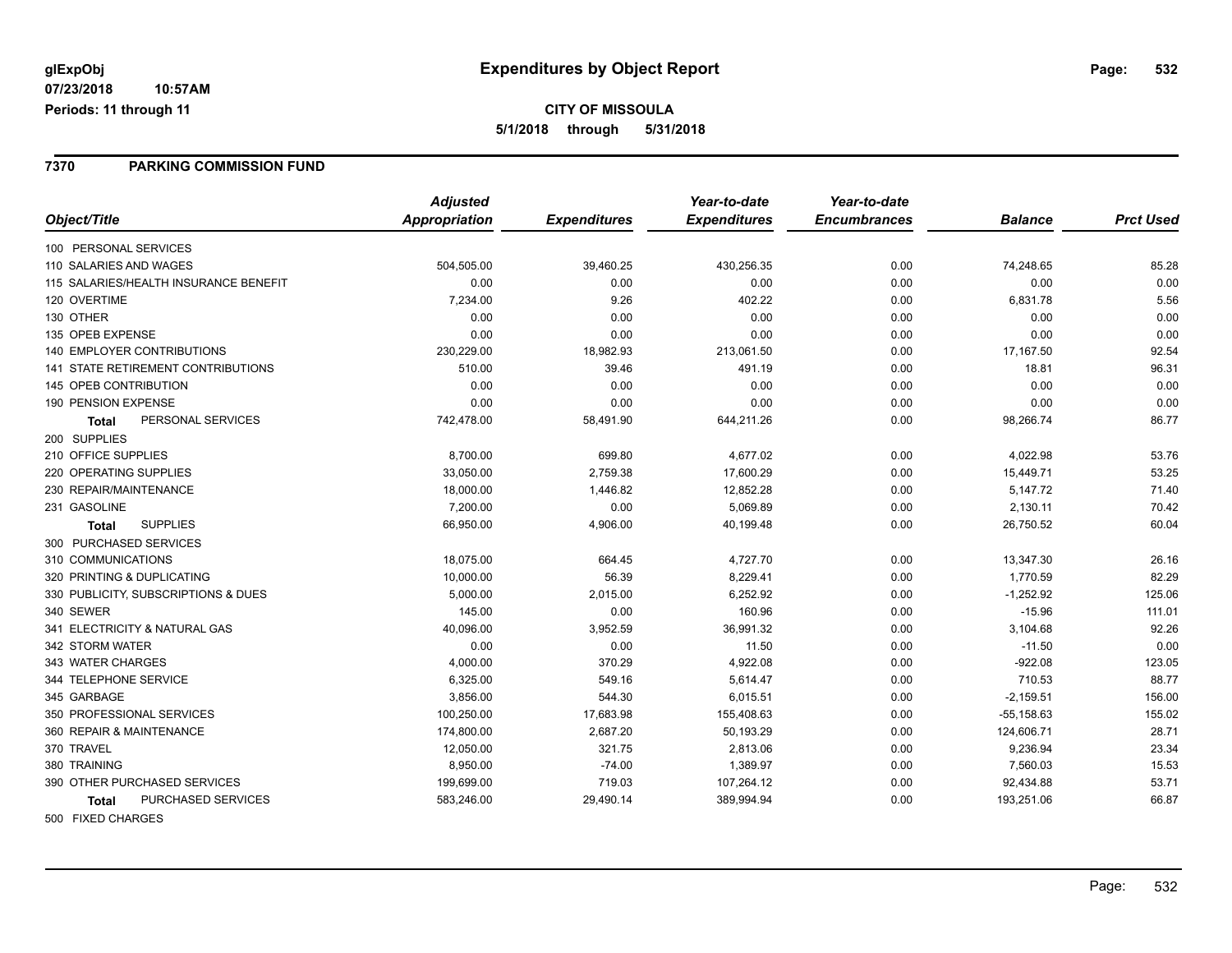### **7370 PARKING COMMISSION FUND**

|                    |                                   | <b>Adjusted</b>      |                     | Year-to-date        | Year-to-date        |                |                  |
|--------------------|-----------------------------------|----------------------|---------------------|---------------------|---------------------|----------------|------------------|
| Object/Title       |                                   | <b>Appropriation</b> | <b>Expenditures</b> | <b>Expenditures</b> | <b>Encumbrances</b> | <b>Balance</b> | <b>Prct Used</b> |
| 500 FIXED CHARGES  |                                   | 168,621.00           | 7,219.30            | 37,784.60           | 0.00                | 130,836.40     | 22.41            |
| 510 INSURANCE      |                                   | 0.00                 | 0.00                | 11,999.61           | 0.00                | $-11,999.61$   | 0.00             |
|                    | 550 MERCHANT SERVICE FEES         | 21,500.00            | 0.00                | 0.00                | 0.00                | 21,500.00      | 0.00             |
| <b>Total</b>       | <b>FIXED CHARGES</b>              | 190,121.00           | 7,219.30            | 49,784.21           | 0.00                | 140,336.79     | 26.19            |
| 600 DEBT SERVICE   |                                   |                      |                     |                     |                     |                |                  |
| 610 PRINCIPAL      |                                   | 185,600.00           | 0.00                | 185,600.00          | 0.00                | 0.00           | 100.00           |
|                    | 620 INTEREST / SERVICE FEES       | 25,478.00            | 0.00                | 25,483.08           | 0.00                | $-5.08$        | 100.02           |
| Total              | <b>DEBT SERVICE</b>               | 211,078.00           | 0.00                | 211,083.08          | 0.00                | $-5.08$        | 100.00           |
|                    | 700 GRANTS & CONTRIBUTIONS        |                      |                     |                     |                     |                |                  |
|                    | 700 GRANTS & CONTRIBUTIONS        | 85,000.00            | 2,500.00            | 88.247.13           | 0.00                | $-3,247.13$    | 103.82           |
| <b>Total</b>       | <b>GRANTS &amp; CONTRIBUTIONS</b> | 85,000.00            | 2,500.00            | 88,247.13           | 0.00                | $-3,247.13$    | 103.82           |
| 800 OTHER OBJECTS  |                                   |                      |                     |                     |                     |                |                  |
|                    | 820 TRANSFERS TO OTHER FUNDS      | 307,290.00           | 26,416.25           | 288,726.25          | 0.00                | 18,563.75      | 93.96            |
| 830 DEPRECIATION   |                                   | 0.00                 | 0.00                | 0.00                | 0.00                | 0.00           | 0.00             |
| 845 CONTINGENCY    |                                   | 48,965.00            | 0.00                | 0.00                | 0.00                | 48,965.00      | 0.00             |
| <b>Total</b>       | OTHER OBJECTS                     | 356,255.00           | 26,416.25           | 288,726.25          | 0.00                | 67,528.75      | 81.04            |
| 900 CAPITAL OUTLAY |                                   |                      |                     |                     |                     |                |                  |
| 930 IMPROVEMENTS   |                                   | 0.00                 | 3,569.89            | 20,444.89           | 0.00                | $-20,444.89$   | 0.00             |
|                    | 940 MACHINERY & EQUIPMENT         | 0.00                 | 0.00                | 256,343.13          | 0.00                | $-256,343.13$  | 0.00             |
| <b>Total</b>       | <b>CAPITAL OUTLAY</b>             | 0.00                 | 3,569.89            | 276,788.02          | 0.00                | $-276,788.02$  | 0.00             |
| <b>Total</b>       | PARKING COMMISSION FUND           | 2,235,128.00         | 132,593.48          | 1,989,034.37        | 0.00                | 246,093.63     | 88.99            |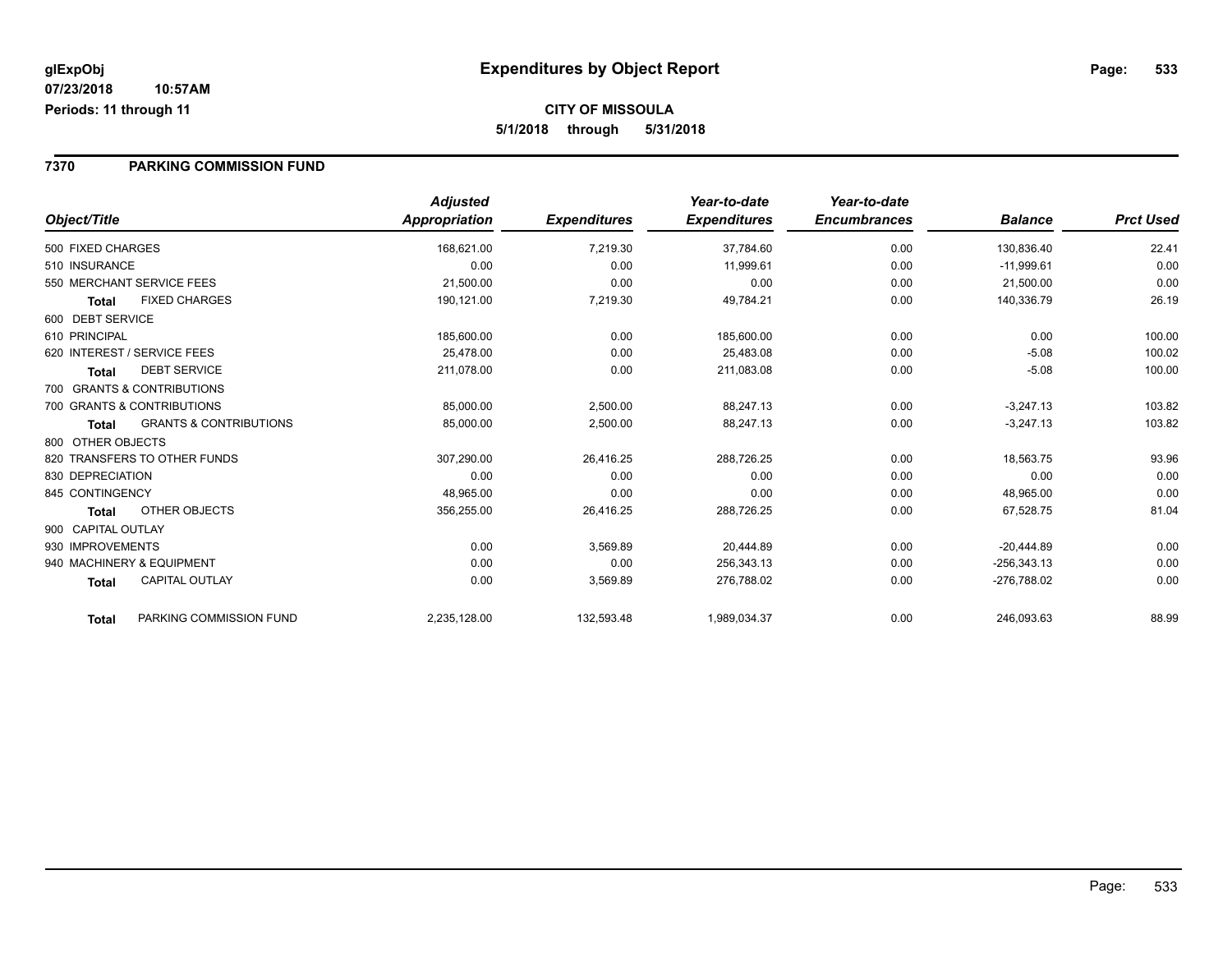**7371 FRONT STREET PARKING BONDS**

**395 PARKING COMMISSION**

|                             |                      | <b>Adjusted</b> |                     | Year-to-date        | Year-to-date        |                |                  |
|-----------------------------|----------------------|-----------------|---------------------|---------------------|---------------------|----------------|------------------|
| Object/Title                |                      | Appropriation   | <b>Expenditures</b> | <b>Expenditures</b> | <b>Encumbrances</b> | <b>Balance</b> | <b>Prct Used</b> |
| 500 FIXED CHARGES           |                      |                 |                     |                     |                     |                |                  |
| 550 MERCHANT SERVICE FEES   |                      | 350.00          | 0.00                | 0.00                | 0.00                | 350.00         | 0.00             |
| <b>Total</b>                | <b>FIXED CHARGES</b> | 350.00          | 0.00                | 0.00                | 0.00                | 350.00         | 0.00             |
| 600 DEBT SERVICE            |                      |                 |                     |                     |                     |                |                  |
| 610 PRINCIPAL               |                      | 154.290.00      | 0.00                | 0.00                | 0.00                | 154,290.00     | 0.00             |
| 620 INTEREST / SERVICE FEES |                      | 102.860.00      | 0.00                | 192,623.23          | 0.00                | $-89.763.23$   | 187.27           |
| <b>Total</b>                | <b>DEBT SERVICE</b>  | 257.150.00      | 0.00                | 192.623.23          | 0.00                | 64.526.77      | 74.91            |
| <b>Total</b>                | PARKING COMMISSION   | 257.500.00      | 0.00                | 192.623.23          | 0.00                | 64.876.77      | 74.81            |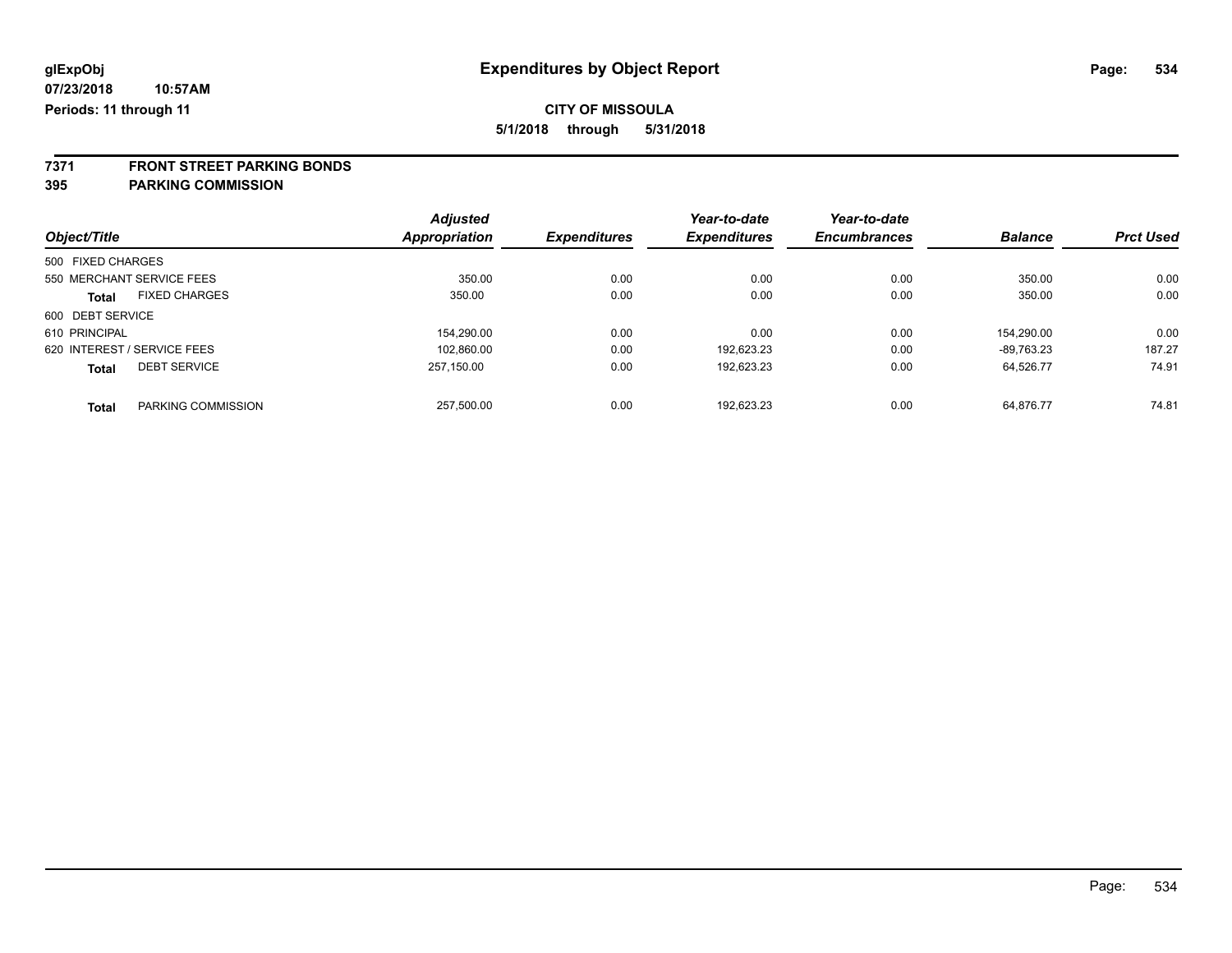#### **7371 FRONT STREET PARKING BONDS**

| Object/Title                                      | <b>Adjusted</b><br>Appropriation | <b>Expenditures</b> | Year-to-date<br><b>Expenditures</b> | Year-to-date<br><b>Encumbrances</b> | <b>Balance</b> | <b>Prct Used</b> |
|---------------------------------------------------|----------------------------------|---------------------|-------------------------------------|-------------------------------------|----------------|------------------|
|                                                   |                                  |                     |                                     |                                     |                |                  |
| 500 FIXED CHARGES                                 |                                  |                     |                                     |                                     |                |                  |
| 550 MERCHANT SERVICE FEES                         | 350.00                           | 0.00                | 0.00                                | 0.00                                | 350.00         | 0.00             |
| <b>FIXED CHARGES</b><br><b>Total</b>              | 350.00                           | 0.00                | 0.00                                | 0.00                                | 350.00         | 0.00             |
| 600 DEBT SERVICE                                  |                                  |                     |                                     |                                     |                |                  |
| 610 PRINCIPAL                                     | 154.290.00                       | 0.00                | 0.00                                | 0.00                                | 154,290.00     | 0.00             |
| 620 INTEREST / SERVICE FEES                       | 102,860.00                       | 0.00                | 192.623.23                          | 0.00                                | $-89.763.23$   | 187.27           |
| <b>DEBT SERVICE</b><br><b>Total</b>               | 257.150.00                       | 0.00                | 192.623.23                          | 0.00                                | 64.526.77      | 74.91            |
| <b>FRONT STREET PARKING BONDS</b><br><b>Total</b> | 257.500.00                       | 0.00                | 192.623.23                          | 0.00                                | 64.876.77      | 74.81            |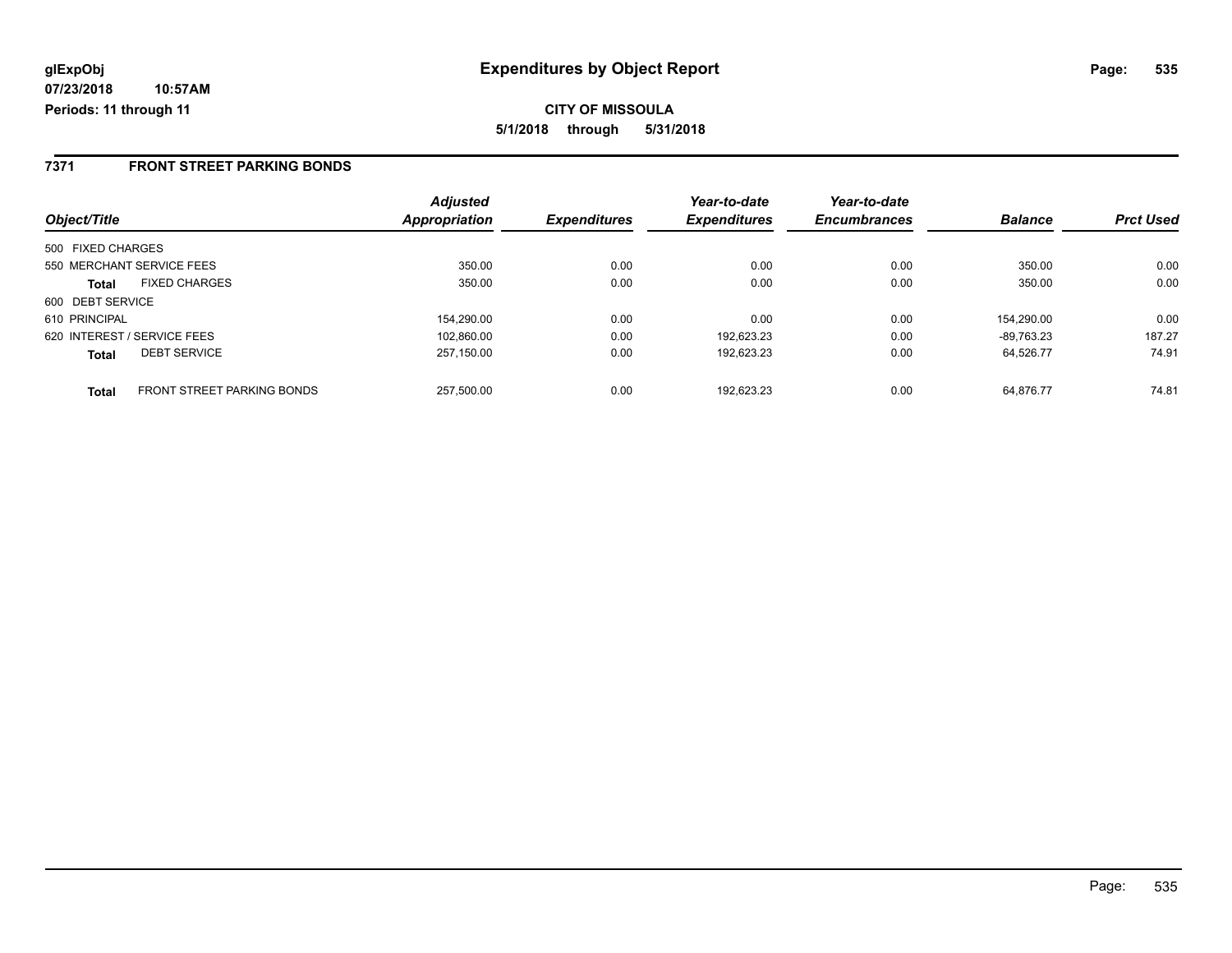**7372 SINKING FUND/FRONT ST PARKING BONDS**

**395 PARKING COMMISSION**

| Object/Title                |                     | <b>Adjusted</b><br>Appropriation | <b>Expenditures</b> | Year-to-date<br><i><b>Expenditures</b></i> | Year-to-date<br><b>Encumbrances</b> | <b>Balance</b> | <b>Prct Used</b> |
|-----------------------------|---------------------|----------------------------------|---------------------|--------------------------------------------|-------------------------------------|----------------|------------------|
| 600 DEBT SERVICE            |                     |                                  |                     |                                            |                                     |                |                  |
| 610 PRINCIPAL               |                     | 153,000.00                       | 0.00                | 255,000.00                                 | 0.00                                | $-102.000.00$  | 166.67           |
| 620 INTEREST / SERVICE FEES |                     | 102,000.00                       | 0.00                | 0.00                                       | 0.00                                | 102.000.00     | 0.00             |
| <b>Total</b>                | <b>DEBT SERVICE</b> | 255.000.00                       | 0.00                | 255,000.00                                 | 0.00                                | 0.00           | 100.00           |
| <b>Total</b>                | PARKING COMMISSION  | 255,000.00                       | 0.00                | 255.000.00                                 | 0.00                                | 0.00           | 100.00           |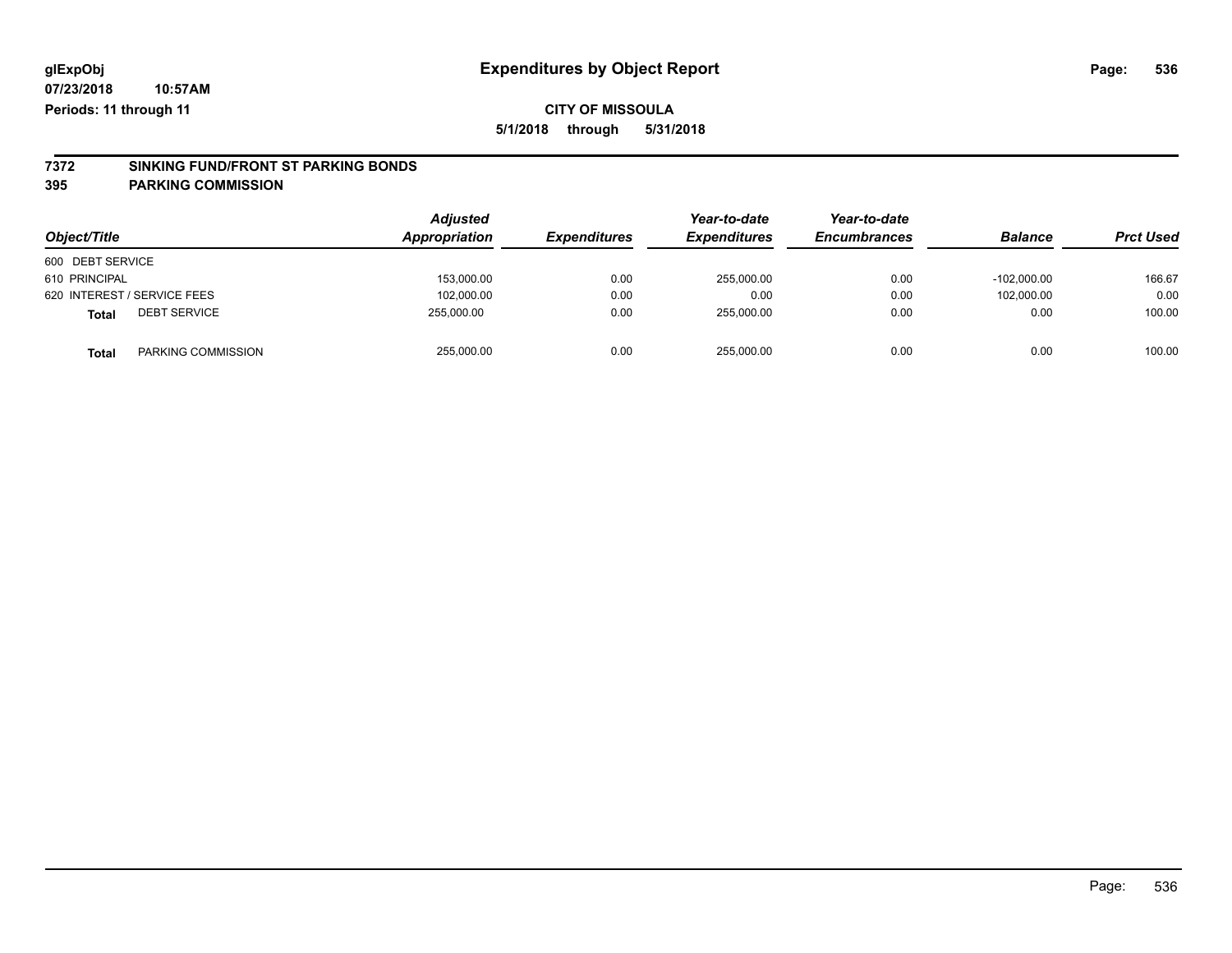**CITY OF MISSOULA 5/1/2018 through 5/31/2018**

### **7372 SINKING FUND/FRONT ST PARKING BONDS**

| Object/Title     |                                   | <b>Adjusted</b><br>Appropriation | <b>Expenditures</b> | Year-to-date<br><b>Expenditures</b> | Year-to-date<br><b>Encumbrances</b> | <b>Balance</b> | <b>Prct Used</b> |
|------------------|-----------------------------------|----------------------------------|---------------------|-------------------------------------|-------------------------------------|----------------|------------------|
| 600 DEBT SERVICE |                                   |                                  |                     |                                     |                                     |                |                  |
| 610 PRINCIPAL    |                                   | 153,000.00                       | 0.00                | 255.000.00                          | 0.00                                | $-102.000.00$  | 166.67           |
|                  | 620 INTEREST / SERVICE FEES       | 102,000.00                       | 0.00                | 0.00                                | 0.00                                | 102,000.00     | 0.00             |
| <b>Total</b>     | <b>DEBT SERVICE</b>               | 255,000.00                       | 0.00                | 255.000.00                          | 0.00                                | 0.00           | 100.00           |
| <b>Total</b>     | SINKING FUND/FRONT ST PARKING BON | 255.000.00                       | 0.00                | 255.000.00                          | 0.00                                | 0.00           | 100.00           |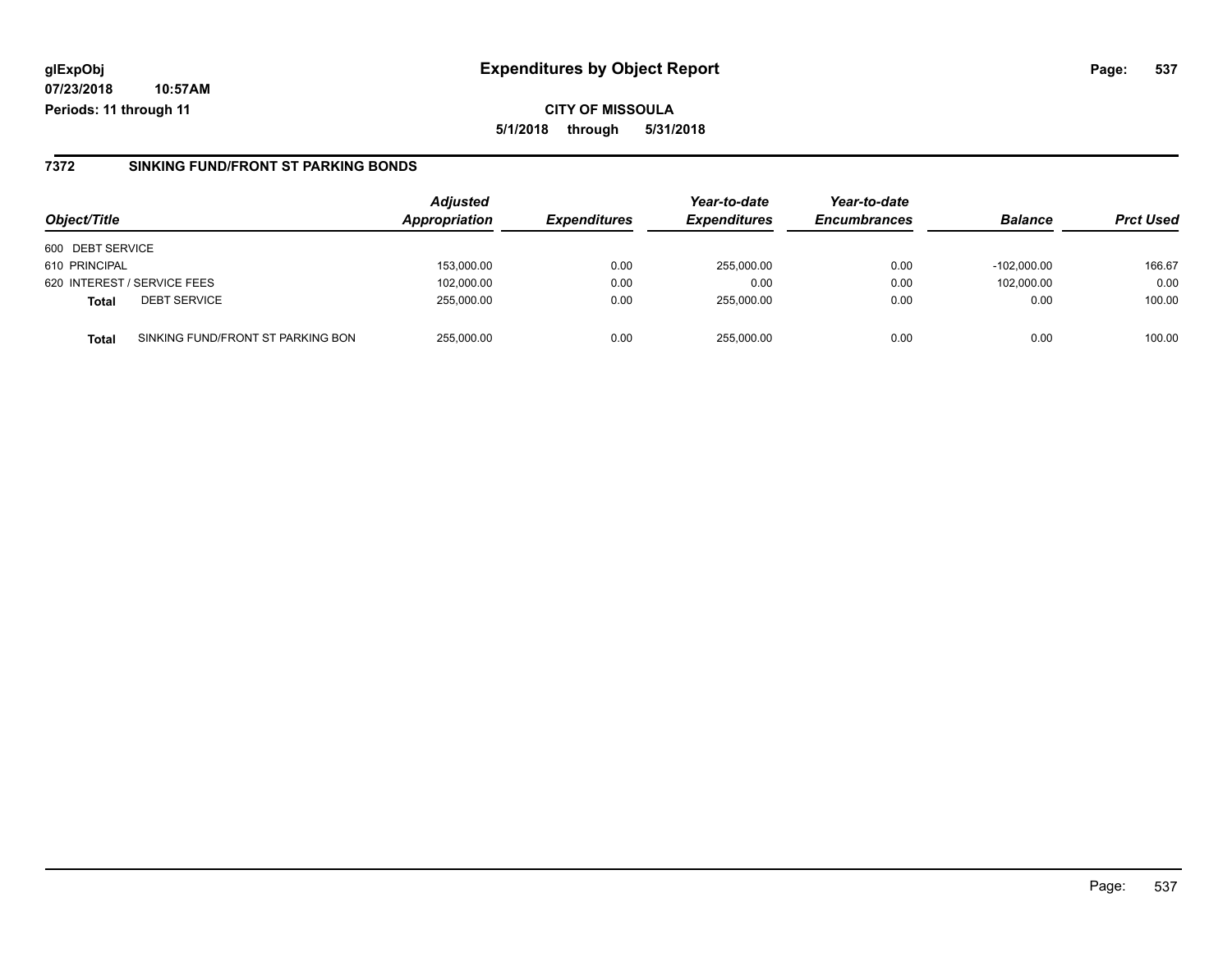# **7375 PLEDGED TAX INCREMENT-2010B BOND**

#### **395 PARKING COMMISSION**

**07/23/2018**

| Object/Title                       | <b>Adjusted</b><br><b>Appropriation</b> | <i><b>Expenditures</b></i> | Year-to-date<br><b>Expenditures</b> | Year-to-date<br><b>Encumbrances</b> | <b>Balance</b> | <b>Prct Used</b> |
|------------------------------------|-----------------------------------------|----------------------------|-------------------------------------|-------------------------------------|----------------|------------------|
| 800 OTHER OBJECTS                  |                                         |                            |                                     |                                     |                |                  |
| 820 TRANSFERS TO OTHER FUNDS       | 204,860.00                              | 0.00                       | 0.00                                | 0.00                                | 204.860.00     | 0.00             |
| OTHER OBJECTS<br>Total             | 204.860.00                              | 0.00                       | 0.00                                | 0.00                                | 204.860.00     | 0.00             |
| PARKING COMMISSION<br><b>Total</b> | 204,860.00                              | 0.00                       | 0.00                                | 0.00                                | 204.860.00     | 0.00             |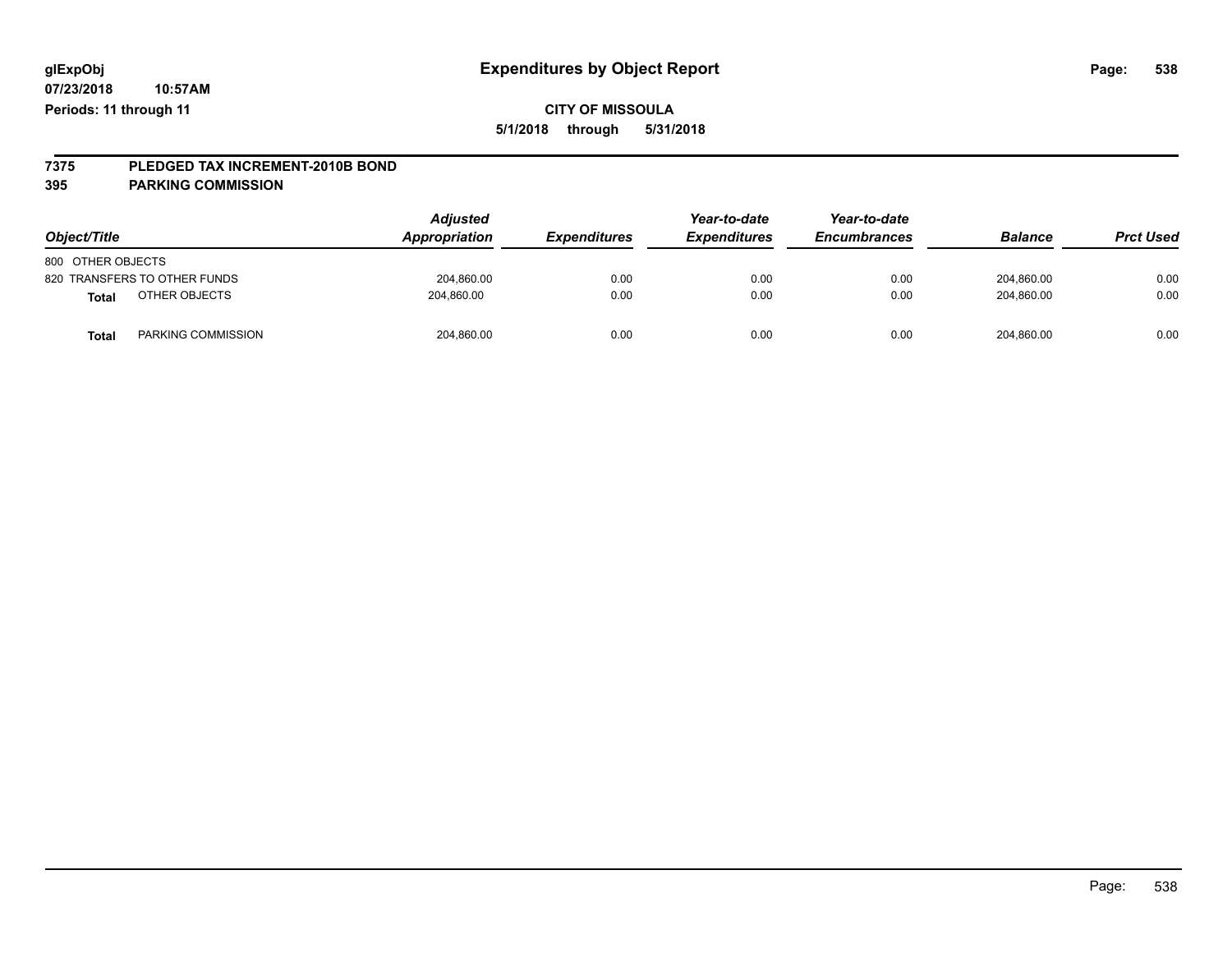**CITY OF MISSOULA 5/1/2018 through 5/31/2018**

#### **7375 PLEDGED TAX INCREMENT-2010B BOND**

| Object/Title                              | <b>Adjusted</b><br>Appropriation | <b>Expenditures</b> | Year-to-date<br><b>Expenditures</b> | Year-to-date<br><b>Encumbrances</b> | <b>Balance</b> | <b>Prct Used</b> |
|-------------------------------------------|----------------------------------|---------------------|-------------------------------------|-------------------------------------|----------------|------------------|
| 800 OTHER OBJECTS                         |                                  |                     |                                     |                                     |                |                  |
| 820 TRANSFERS TO OTHER FUNDS              | 204,860.00                       | 0.00                | 0.00                                | 0.00                                | 204.860.00     | 0.00             |
| OTHER OBJECTS<br>Total                    | 204,860.00                       | 0.00                | 0.00                                | 0.00                                | 204.860.00     | 0.00             |
| PLEDGED TAX INCREMENT-2010B BOND<br>Total | 204.860.00                       | 0.00                | 0.00                                | 0.00                                | 204.860.00     | 0.00             |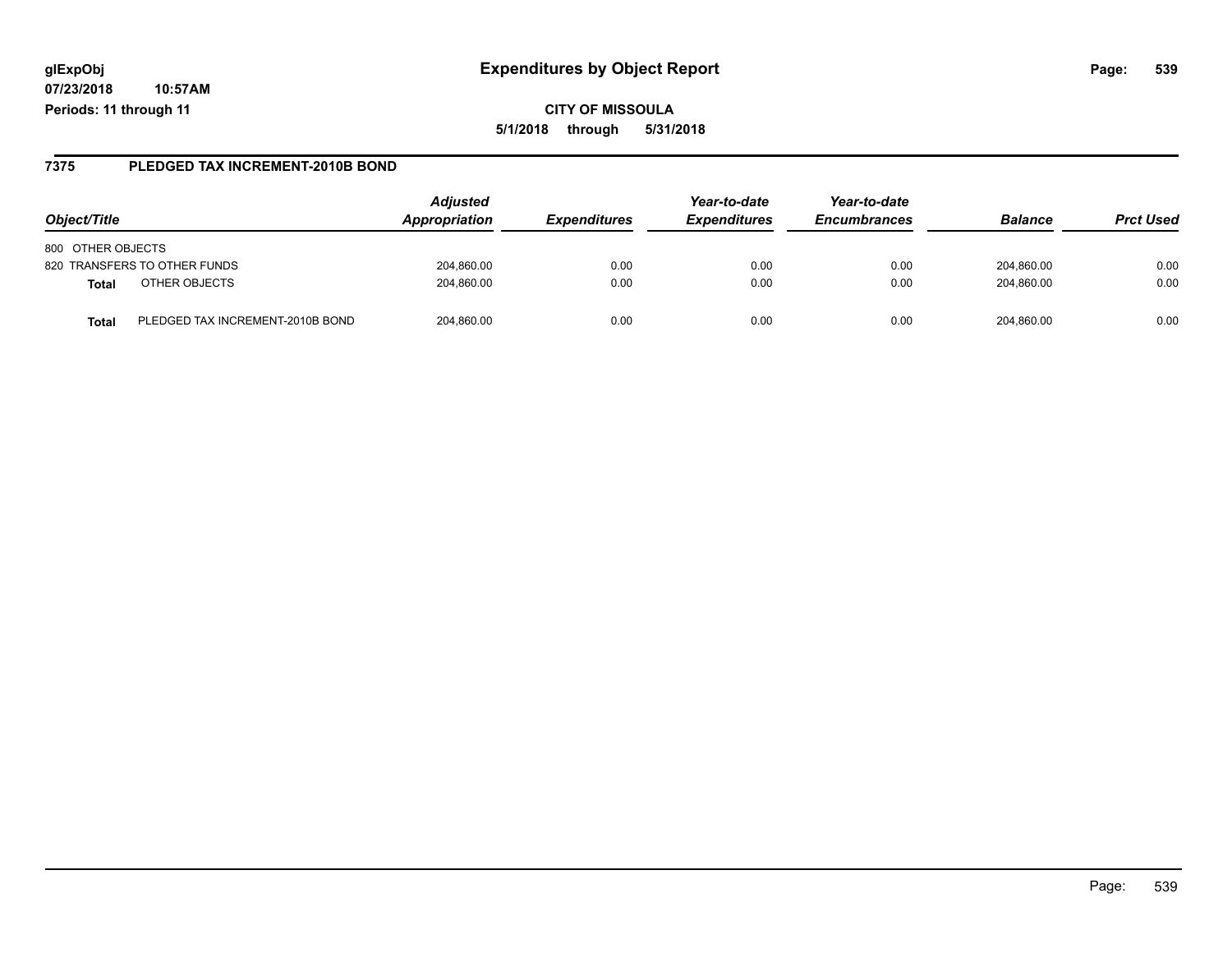**5/1/2018 through 5/31/2018**

# **7380 BUSINESS IMPROVEMENT DISTRICT**

#### **375 BUSINESS IMPROVEMENT DISTRICT**

| Object/Title              |                                      | <b>Adjusted</b><br>Appropriation | <i><b>Expenditures</b></i> | Year-to-date<br><b>Expenditures</b> | Year-to-date<br><b>Encumbrances</b> | <b>Balance</b> | <b>Prct Used</b> |
|---------------------------|--------------------------------------|----------------------------------|----------------------------|-------------------------------------|-------------------------------------|----------------|------------------|
| 300 PURCHASED SERVICES    |                                      |                                  |                            |                                     |                                     |                |                  |
| 345 GARBAGE               |                                      | 0.00                             | 0.00                       | 0.00                                | 0.00                                | 0.00           | 0.00             |
| 350 PROFESSIONAL SERVICES |                                      | 457,737.00                       | 0.00                       | 315,000.00                          | 0.00                                | 142.737.00     | 68.82            |
| Total                     | <b>PURCHASED SERVICES</b>            | 457.737.00                       | 0.00                       | 315,000.00                          | 0.00                                | 142.737.00     | 68.82            |
| <b>Total</b>              | <b>BUSINESS IMPROVEMENT DISTRICT</b> | 457,737.00                       | 0.00                       | 315,000.00                          | 0.00                                | 142.737.00     | 68.82            |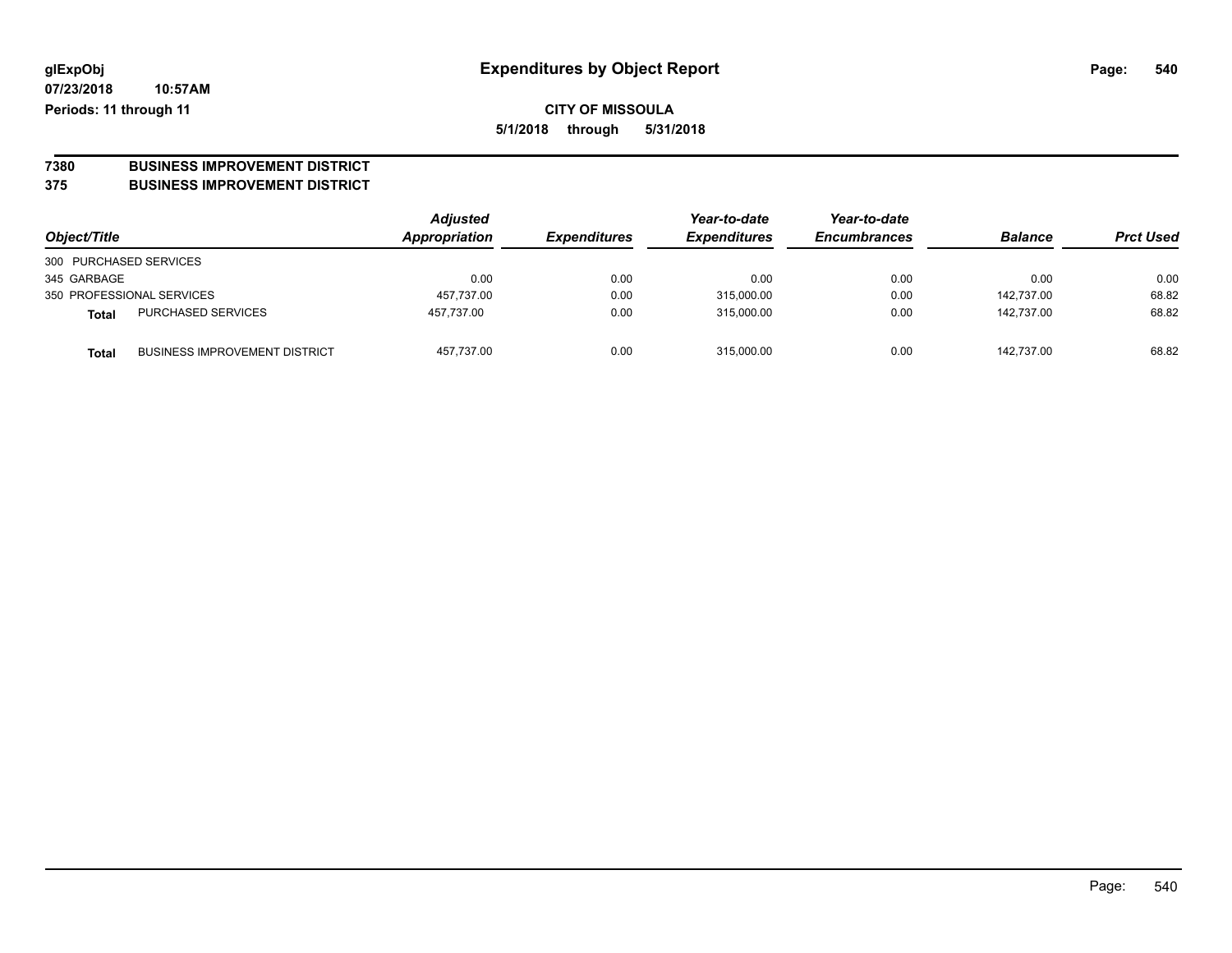**CITY OF MISSOULA 5/1/2018 through 5/31/2018**

#### **7380 BUSINESS IMPROVEMENT DISTRICT**

| Object/Title           |                                      | Adjusted<br><b>Appropriation</b> | <i><b>Expenditures</b></i> | Year-to-date<br><b>Expenditures</b> | Year-to-date<br><b>Encumbrances</b> | <b>Balance</b> | <b>Prct Used</b> |
|------------------------|--------------------------------------|----------------------------------|----------------------------|-------------------------------------|-------------------------------------|----------------|------------------|
| 300 PURCHASED SERVICES |                                      |                                  |                            |                                     |                                     |                |                  |
| 345 GARBAGE            |                                      | 0.00                             | 0.00                       | 0.00                                | 0.00                                | 0.00           | 0.00             |
|                        | 350 PROFESSIONAL SERVICES            | 457,737.00                       | 0.00                       | 315,000.00                          | 0.00                                | 142.737.00     | 68.82            |
| <b>Total</b>           | <b>PURCHASED SERVICES</b>            | 457,737.00                       | 0.00                       | 315,000.00                          | 0.00                                | 142.737.00     | 68.82            |
| <b>Total</b>           | <b>BUSINESS IMPROVEMENT DISTRICT</b> | 457.737.00                       | 0.00                       | 315.000.00                          | 0.00                                | 142.737.00     | 68.82            |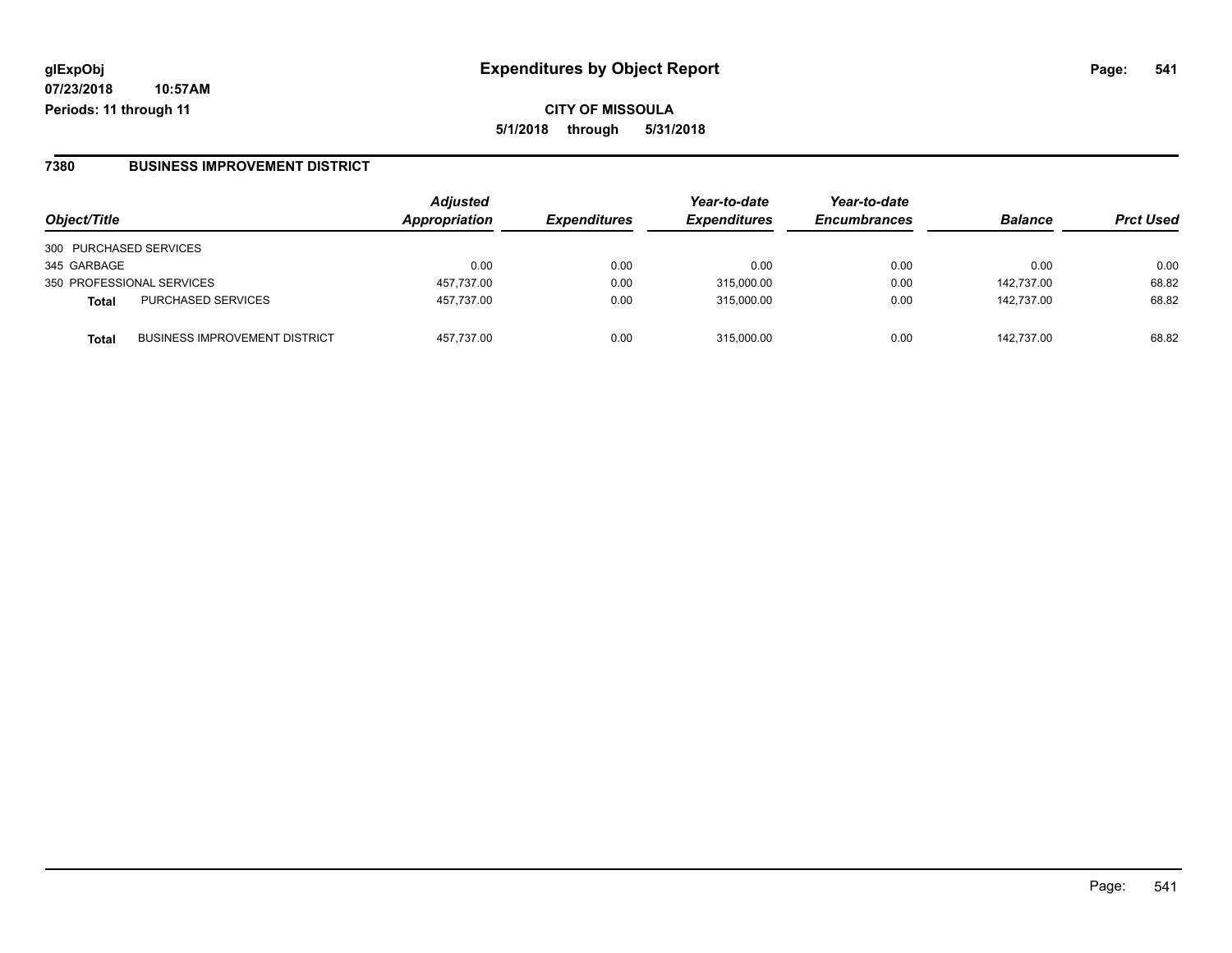**CITY OF MISSOULA 5/1/2018 through 5/31/2018**

# **7381 TOURISM BUSINESS IMPROVEMENT DISTRICT**

### **375 BUSINESS IMPROVEMENT DISTRICT**

| Object/Title                                 | <b>Adjusted</b><br>Appropriation | <i><b>Expenditures</b></i> | Year-to-date<br><b>Expenditures</b> | Year-to-date<br><b>Encumbrances</b> | <b>Balance</b> | <b>Prct Used</b> |
|----------------------------------------------|----------------------------------|----------------------------|-------------------------------------|-------------------------------------|----------------|------------------|
| 300 PURCHASED SERVICES                       |                                  |                            |                                     |                                     |                |                  |
| 390 OTHER PURCHASED SERVICES                 | 837,644.00                       | 0.00                       | 0.00                                | 0.00                                | 837.644.00     | 0.00             |
| PURCHASED SERVICES<br><b>Total</b>           | 837.644.00                       | 0.00                       | 0.00                                | 0.00                                | 837.644.00     | 0.00             |
| <b>BUSINESS IMPROVEMENT DISTRICT</b><br>Tota | 837,644.00                       | 0.00                       | 0.00                                | 0.00                                | 837.644.00     | 0.00             |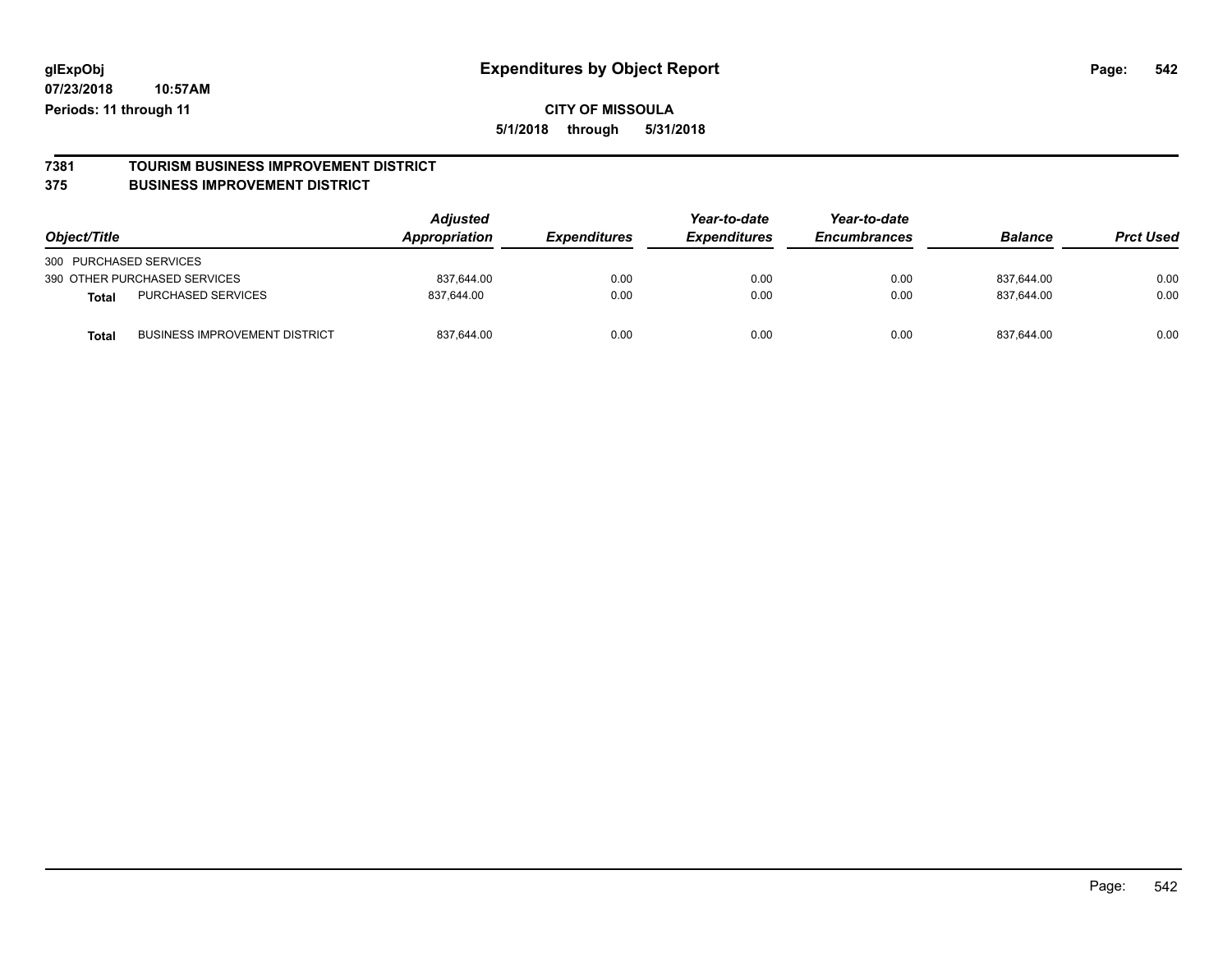**CITY OF MISSOULA 5/1/2018 through 5/31/2018**

#### **7381 TOURISM BUSINESS IMPROVEMENT DISTRICT**

| Object/Title                             | <b>Adjusted</b><br>Appropriation | <i><b>Expenditures</b></i> | Year-to-date<br><b>Expenditures</b> | Year-to-date<br><b>Encumbrances</b> | <b>Balance</b> | <b>Prct Used</b> |
|------------------------------------------|----------------------------------|----------------------------|-------------------------------------|-------------------------------------|----------------|------------------|
| 300 PURCHASED SERVICES                   |                                  |                            |                                     |                                     |                |                  |
| 390 OTHER PURCHASED SERVICES             | 837.644.00                       | 0.00                       | 0.00                                | 0.00                                | 837.644.00     | 0.00             |
| PURCHASED SERVICES<br><b>Total</b>       | 837.644.00                       | 0.00                       | 0.00                                | 0.00                                | 837.644.00     | 0.00             |
| TOURISM BUSINESS IMPROVEMENT DIS<br>Tota | 837.644.00                       | 0.00                       | 0.00                                | 0.00                                | 837.644.00     | 0.00             |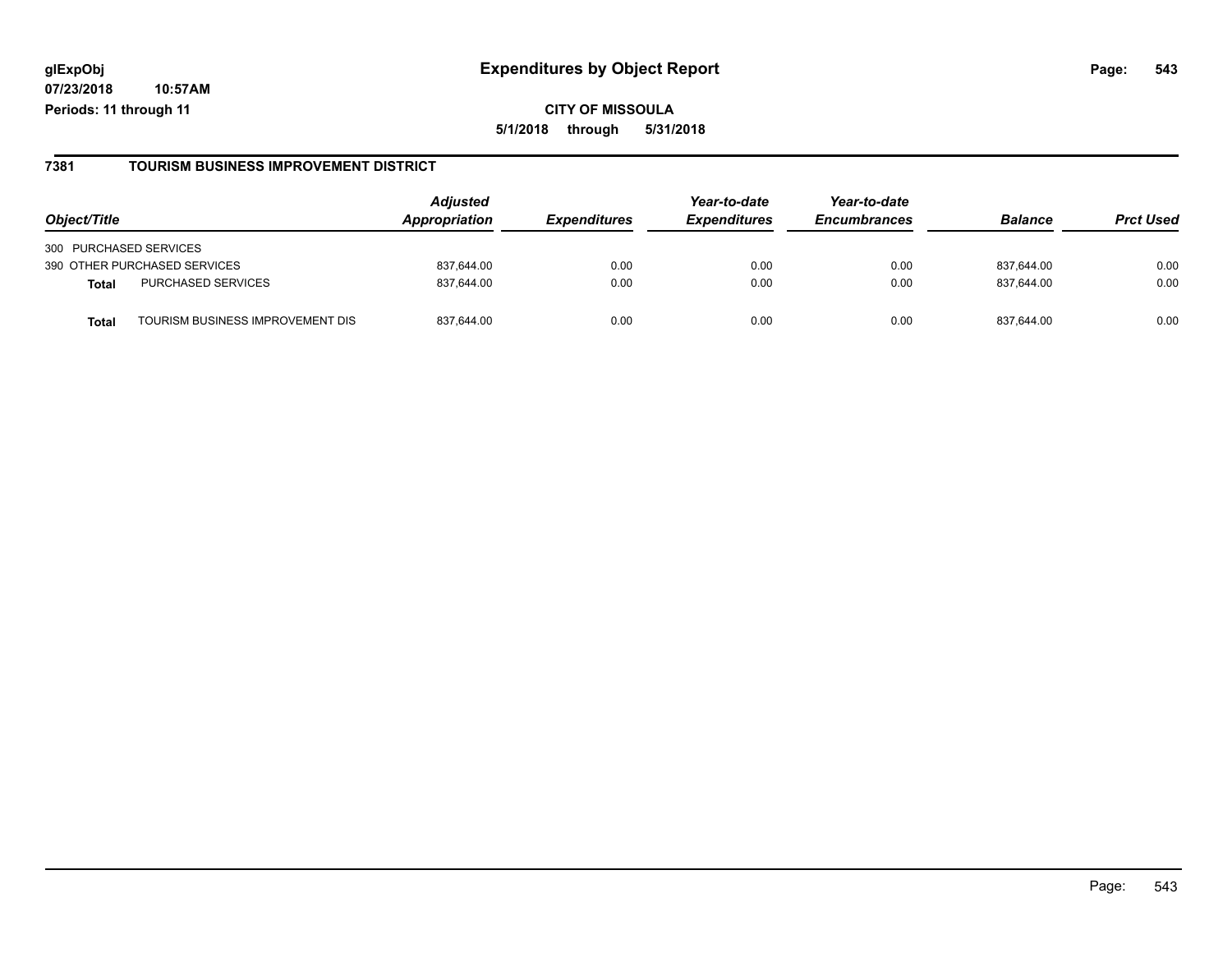**7383 RIVERFRONT TRIANGLE URD**

|                    |                                   | <b>Adjusted</b>      |                     | Year-to-date        | Year-to-date        |                |                  |
|--------------------|-----------------------------------|----------------------|---------------------|---------------------|---------------------|----------------|------------------|
| Object/Title       |                                   | <b>Appropriation</b> | <b>Expenditures</b> | <b>Expenditures</b> | <b>Encumbrances</b> | <b>Balance</b> | <b>Prct Used</b> |
|                    | 300 PURCHASED SERVICES            |                      |                     |                     |                     |                |                  |
|                    | 350 PROFESSIONAL SERVICES         | 0.00                 | 0.00                | 500.00              | 0.00                | $-500.00$      | 0.00             |
| <b>Total</b>       | <b>PURCHASED SERVICES</b>         | 0.00                 | 0.00                | 500.00              | 0.00                | $-500.00$      | 0.00             |
|                    | 700 GRANTS & CONTRIBUTIONS        |                      |                     |                     |                     |                |                  |
|                    | 700 GRANTS & CONTRIBUTIONS        | 1,512,105.00         | 0.00                | 0.00                | 0.00                | 1,512,105.00   | 0.00             |
| <b>Total</b>       | <b>GRANTS &amp; CONTRIBUTIONS</b> | 1,512,105.00         | 0.00                | 0.00                | 0.00                | 1,512,105.00   | 0.00             |
| 800 OTHER OBJECTS  |                                   |                      |                     |                     |                     |                |                  |
| 845 CONTINGENCY    |                                   | 46,277.00            | 0.00                | 0.00                | 0.00                | 46,277.00      | 0.00             |
| <b>Total</b>       | OTHER OBJECTS                     | 46,277.00            | 0.00                | 0.00                | 0.00                | 46,277.00      | 0.00             |
| 900 CAPITAL OUTLAY |                                   |                      |                     |                     |                     |                |                  |
|                    | 940 MACHINERY & EQUIPMENT         | 0.00                 | 0.00                | 16,680.50           | 0.00                | $-16,680.50$   | 0.00             |
| <b>Total</b>       | <b>CAPITAL OUTLAY</b>             | 0.00                 | 0.00                | 16,680.50           | 0.00                | $-16,680.50$   | 0.00             |
| <b>Total</b>       | <b>MRA</b>                        | 1,558,382.00         | 0.00                | 17,180.50           | 0.00                | 1,541,201.50   | 1.10             |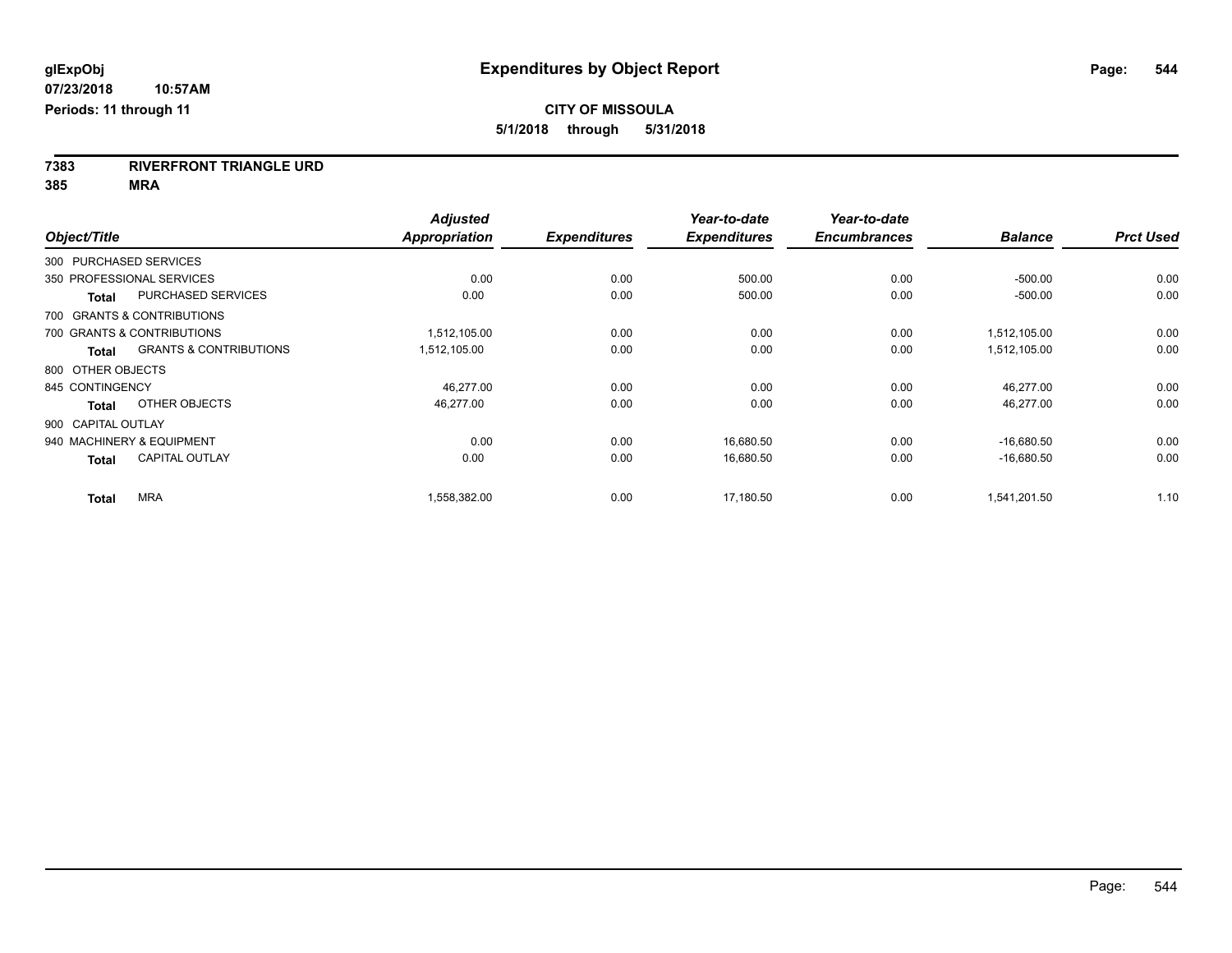### **7383 RIVERFRONT TRIANGLE URD**

|                    |                                   | <b>Adjusted</b> |                     | Year-to-date        | Year-to-date        |                |                  |
|--------------------|-----------------------------------|-----------------|---------------------|---------------------|---------------------|----------------|------------------|
| Object/Title       |                                   | Appropriation   | <b>Expenditures</b> | <b>Expenditures</b> | <b>Encumbrances</b> | <b>Balance</b> | <b>Prct Used</b> |
|                    | 300 PURCHASED SERVICES            |                 |                     |                     |                     |                |                  |
|                    | 350 PROFESSIONAL SERVICES         | 0.00            | 0.00                | 500.00              | 0.00                | $-500.00$      | 0.00             |
| <b>Total</b>       | PURCHASED SERVICES                | 0.00            | 0.00                | 500.00              | 0.00                | $-500.00$      | 0.00             |
|                    | 700 GRANTS & CONTRIBUTIONS        |                 |                     |                     |                     |                |                  |
|                    | 700 GRANTS & CONTRIBUTIONS        | 1,512,105.00    | 0.00                | 0.00                | 0.00                | 1.512.105.00   | 0.00             |
| Total              | <b>GRANTS &amp; CONTRIBUTIONS</b> | 1,512,105.00    | 0.00                | 0.00                | 0.00                | 1,512,105.00   | 0.00             |
| 800 OTHER OBJECTS  |                                   |                 |                     |                     |                     |                |                  |
| 845 CONTINGENCY    |                                   | 46,277.00       | 0.00                | 0.00                | 0.00                | 46,277.00      | 0.00             |
| Total              | OTHER OBJECTS                     | 46,277.00       | 0.00                | 0.00                | 0.00                | 46,277.00      | 0.00             |
| 900 CAPITAL OUTLAY |                                   |                 |                     |                     |                     |                |                  |
|                    | 940 MACHINERY & EQUIPMENT         | 0.00            | 0.00                | 16,680.50           | 0.00                | $-16,680.50$   | 0.00             |
| Total              | <b>CAPITAL OUTLAY</b>             | 0.00            | 0.00                | 16,680.50           | 0.00                | $-16,680.50$   | 0.00             |
| <b>Total</b>       | <b>RIVERFRONT TRIANGLE URD</b>    | 1,558,382.00    | 0.00                | 17,180.50           | 0.00                | 1,541,201.50   | 1.10             |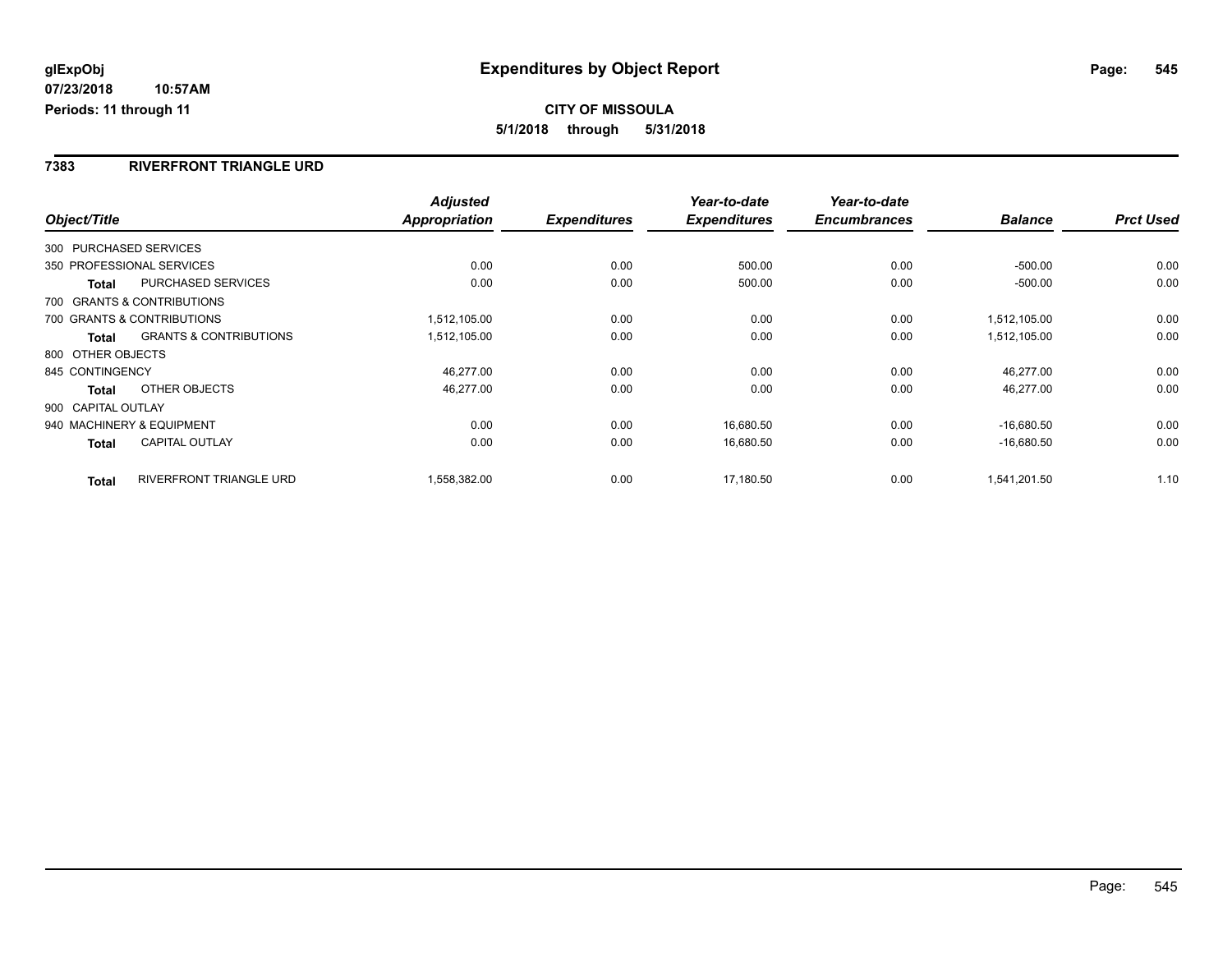# **CITY OF MISSOULA 5/1/2018 through 5/31/2018**

# **7384 NRSS DEBT SERVICE CLEARING**

| Object/Title                  | <b>Adjusted</b><br>Appropriation | <b>Expenditures</b> | Year-to-date<br><b>Expenditures</b> | Year-to-date<br><b>Encumbrances</b> | <b>Balance</b> | <b>Prct Used</b> |
|-------------------------------|----------------------------------|---------------------|-------------------------------------|-------------------------------------|----------------|------------------|
| 800 OTHER OBJECTS             |                                  |                     |                                     |                                     |                |                  |
| 820 TRANSFERS TO OTHER FUNDS  | 60,183.00                        | 0.00                | 450.809.93                          | 0.00                                | $-390.626.93$  | 749.07           |
| OTHER OBJECTS<br><b>Total</b> | 60.183.00                        | 0.00                | 450.809.93                          | 0.00                                | $-390.626.93$  | 749.07           |
| MRA<br>Total                  | 60,183.00                        | 0.00                | 450,809.93                          | 0.00                                | $-390,626.93$  | 749.07           |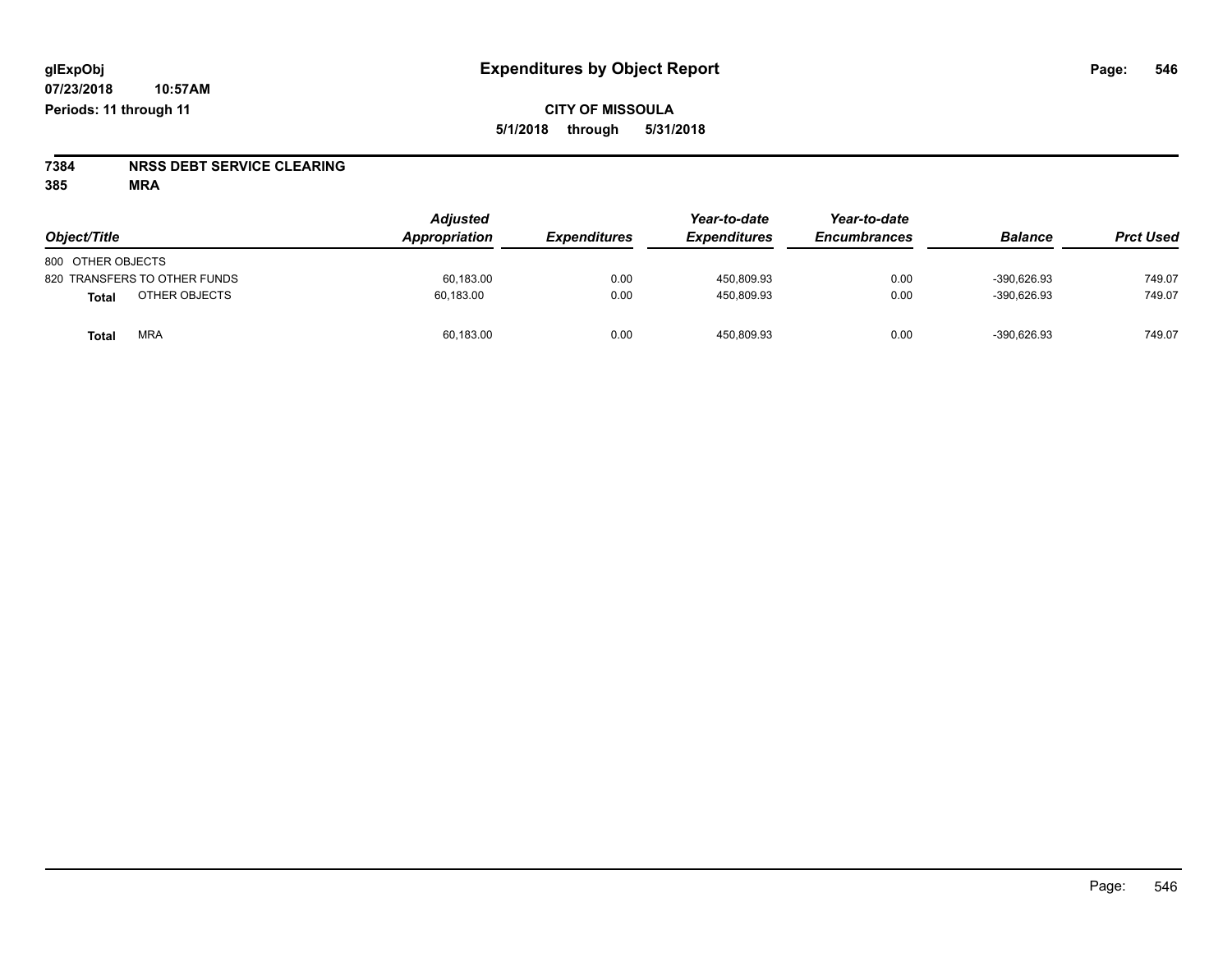**CITY OF MISSOULA 5/1/2018 through 5/31/2018**

#### **7384 NRSS DEBT SERVICE CLEARING**

|                                                 | <b>Adjusted</b><br>Appropriation |                     | Year-to-date        | Year-to-date<br><b>Encumbrances</b> | <b>Balance</b> | <b>Prct Used</b> |
|-------------------------------------------------|----------------------------------|---------------------|---------------------|-------------------------------------|----------------|------------------|
| Object/Title                                    |                                  | <b>Expenditures</b> | <b>Expenditures</b> |                                     |                |                  |
| 800 OTHER OBJECTS                               |                                  |                     |                     |                                     |                |                  |
| 820 TRANSFERS TO OTHER FUNDS                    | 60.183.00                        | 0.00                | 450.809.93          | 0.00                                | $-390.626.93$  | 749.07           |
| OTHER OBJECTS<br><b>Total</b>                   | 60,183.00                        | 0.00                | 450.809.93          | 0.00                                | $-390.626.93$  | 749.07           |
| NRSS DEBT SERVICE CLEARING<br>Tota <sub>i</sub> | 60.183.00                        | 0.00                | 450.809.93          | 0.00                                | $-390.626.93$  | 749.07           |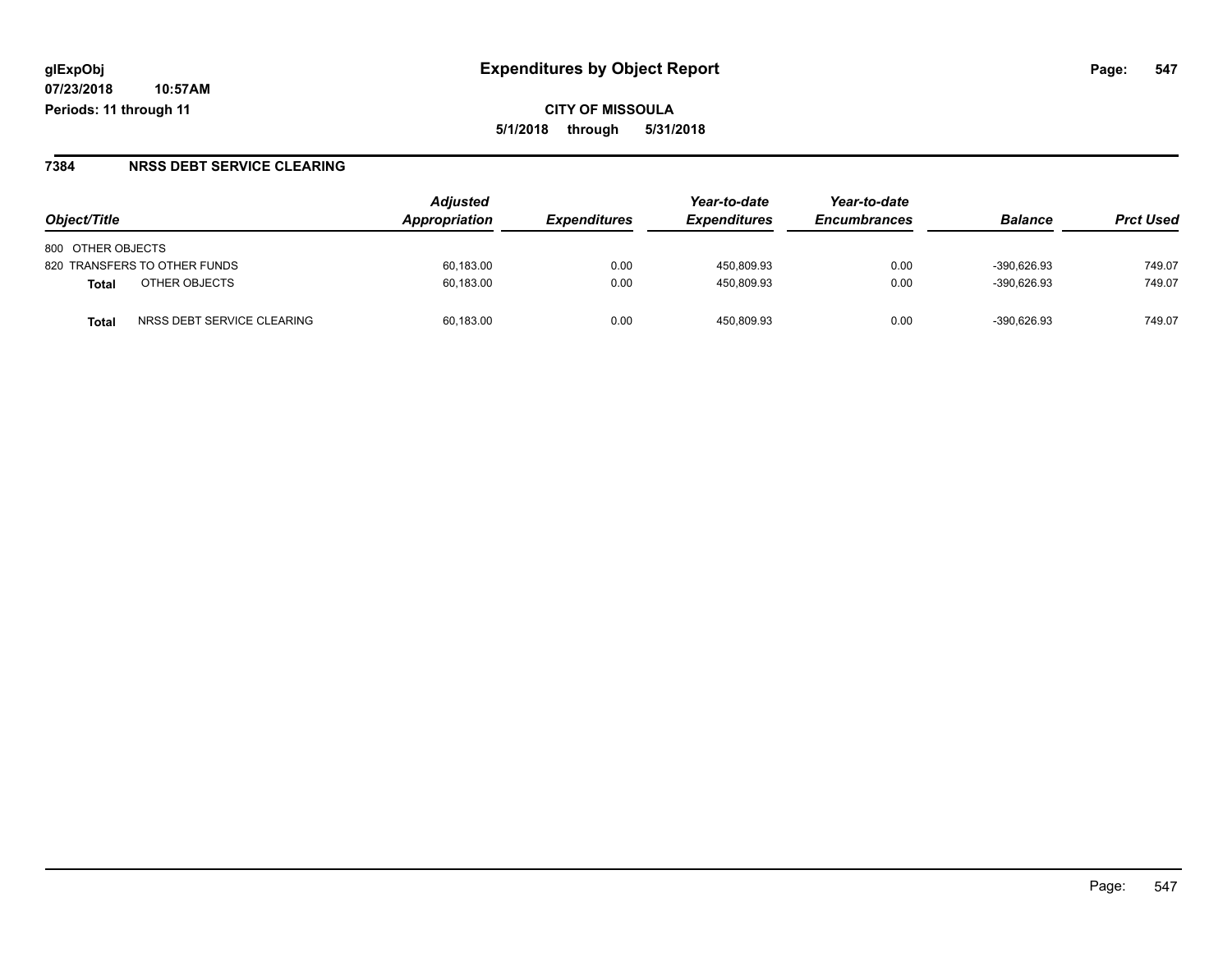**7385 FRONT STREET URD 385 MRA**

|                        |                                   | <b>Adjusted</b>      |                     | Year-to-date        | Year-to-date        |                |                  |
|------------------------|-----------------------------------|----------------------|---------------------|---------------------|---------------------|----------------|------------------|
| Object/Title           |                                   | <b>Appropriation</b> | <b>Expenditures</b> | <b>Expenditures</b> | <b>Encumbrances</b> | <b>Balance</b> | <b>Prct Used</b> |
| 300 PURCHASED SERVICES |                                   |                      |                     |                     |                     |                |                  |
|                        | 350 PROFESSIONAL SERVICES         | 0.00                 | 0.00                | 20,499.74           | 0.00                | $-20,499.74$   | 0.00             |
| <b>Total</b>           | <b>PURCHASED SERVICES</b>         | 0.00                 | 0.00                | 20,499.74           | 0.00                | $-20,499.74$   | 0.00             |
|                        | 700 GRANTS & CONTRIBUTIONS        |                      |                     |                     |                     |                |                  |
|                        | 700 GRANTS & CONTRIBUTIONS        | 91,220.00            | 0.00                | 50,266.50           | 0.00                | 40,953.50      | 55.10            |
| Total                  | <b>GRANTS &amp; CONTRIBUTIONS</b> | 91,220.00            | 0.00                | 50,266.50           | 0.00                | 40,953.50      | 55.10            |
| 800 OTHER OBJECTS      |                                   |                      |                     |                     |                     |                |                  |
| 845 CONTINGENCY        |                                   | 717,447.00           | 0.00                | 0.00                | 0.00                | 717,447.00     | 0.00             |
| Total                  | OTHER OBJECTS                     | 717,447.00           | 0.00                | 0.00                | 0.00                | 717,447.00     | 0.00             |
| 900 CAPITAL OUTLAY     |                                   |                      |                     |                     |                     |                |                  |
| 920 BUILDINGS          |                                   | 3,200,012.00         | 0.00                | 0.00                | 0.00                | 3,200,012.00   | 0.00             |
| 930 IMPROVEMENTS       |                                   | 56.103.00            | 0.00                | 34,500.00           | 0.00                | 21,603.00      | 61.49            |
| <b>Total</b>           | <b>CAPITAL OUTLAY</b>             | 3,256,115.00         | 0.00                | 34,500.00           | 0.00                | 3,221,615.00   | 1.06             |
| <b>Total</b>           | <b>MRA</b>                        | 4,064,782.00         | 0.00                | 105,266.24          | 0.00                | 3,959,515.76   | 2.59             |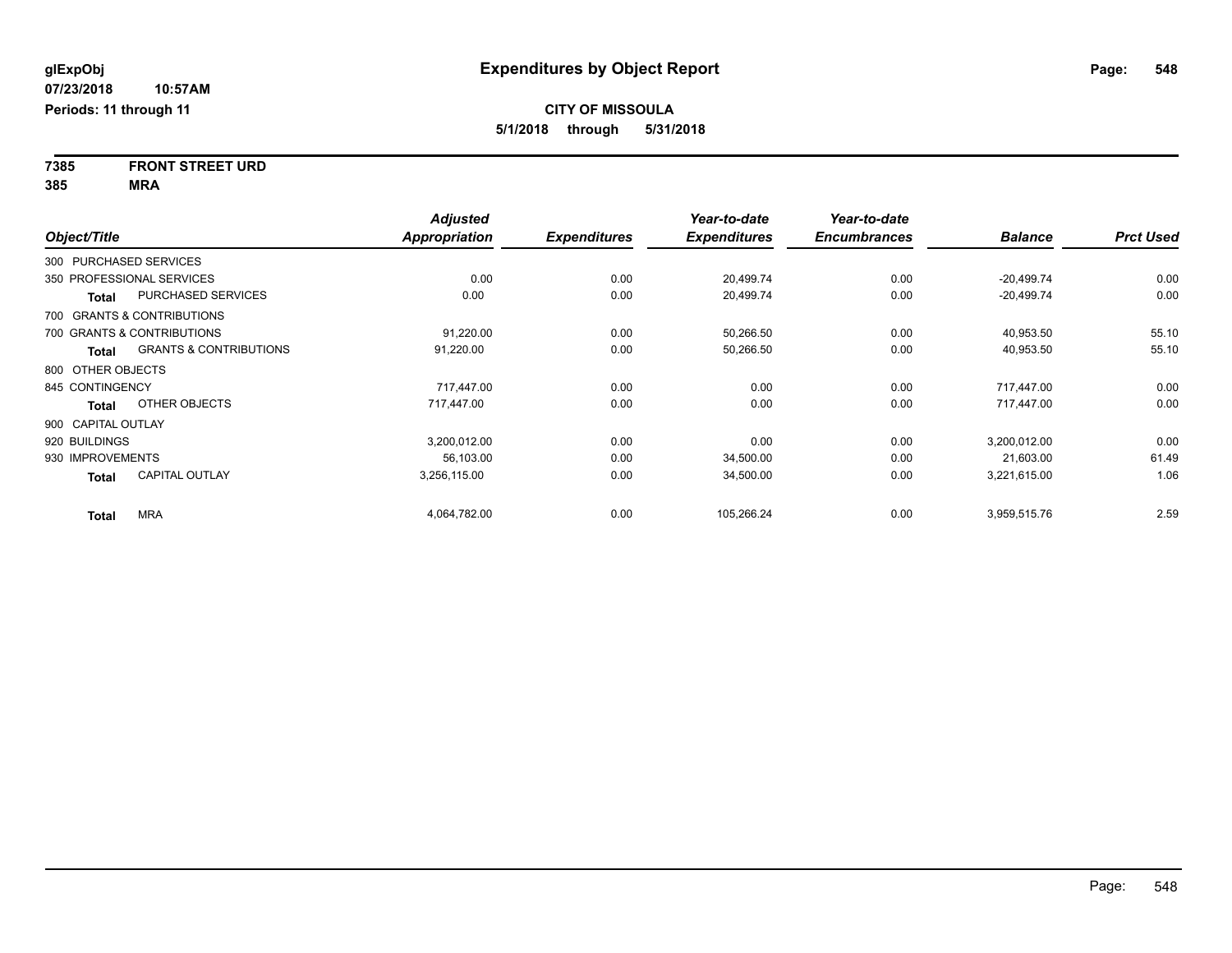#### **7385 FRONT STREET URD**

|                        |                                   | <b>Adjusted</b> |                     | Year-to-date        | Year-to-date        |                |                  |
|------------------------|-----------------------------------|-----------------|---------------------|---------------------|---------------------|----------------|------------------|
| Object/Title           |                                   | Appropriation   | <b>Expenditures</b> | <b>Expenditures</b> | <b>Encumbrances</b> | <b>Balance</b> | <b>Prct Used</b> |
| 300 PURCHASED SERVICES |                                   |                 |                     |                     |                     |                |                  |
|                        | 350 PROFESSIONAL SERVICES         | 0.00            | 0.00                | 20,499.74           | 0.00                | $-20,499.74$   | 0.00             |
| Total                  | PURCHASED SERVICES                | 0.00            | 0.00                | 20,499.74           | 0.00                | $-20,499.74$   | 0.00             |
|                        | 700 GRANTS & CONTRIBUTIONS        |                 |                     |                     |                     |                |                  |
|                        | 700 GRANTS & CONTRIBUTIONS        | 91,220.00       | 0.00                | 50,266.50           | 0.00                | 40,953.50      | 55.10            |
| <b>Total</b>           | <b>GRANTS &amp; CONTRIBUTIONS</b> | 91,220.00       | 0.00                | 50,266.50           | 0.00                | 40,953.50      | 55.10            |
| 800 OTHER OBJECTS      |                                   |                 |                     |                     |                     |                |                  |
| 845 CONTINGENCY        |                                   | 717,447.00      | 0.00                | 0.00                | 0.00                | 717,447.00     | 0.00             |
| Total                  | OTHER OBJECTS                     | 717,447.00      | 0.00                | 0.00                | 0.00                | 717,447.00     | 0.00             |
| 900 CAPITAL OUTLAY     |                                   |                 |                     |                     |                     |                |                  |
| 920 BUILDINGS          |                                   | 3,200,012.00    | 0.00                | 0.00                | 0.00                | 3,200,012.00   | 0.00             |
| 930 IMPROVEMENTS       |                                   | 56.103.00       | 0.00                | 34,500.00           | 0.00                | 21.603.00      | 61.49            |
| Total                  | <b>CAPITAL OUTLAY</b>             | 3,256,115.00    | 0.00                | 34,500.00           | 0.00                | 3,221,615.00   | 1.06             |
| <b>Total</b>           | <b>FRONT STREET URD</b>           | 4,064,782.00    | 0.00                | 105,266.24          | 0.00                | 3,959,515.76   | 2.59             |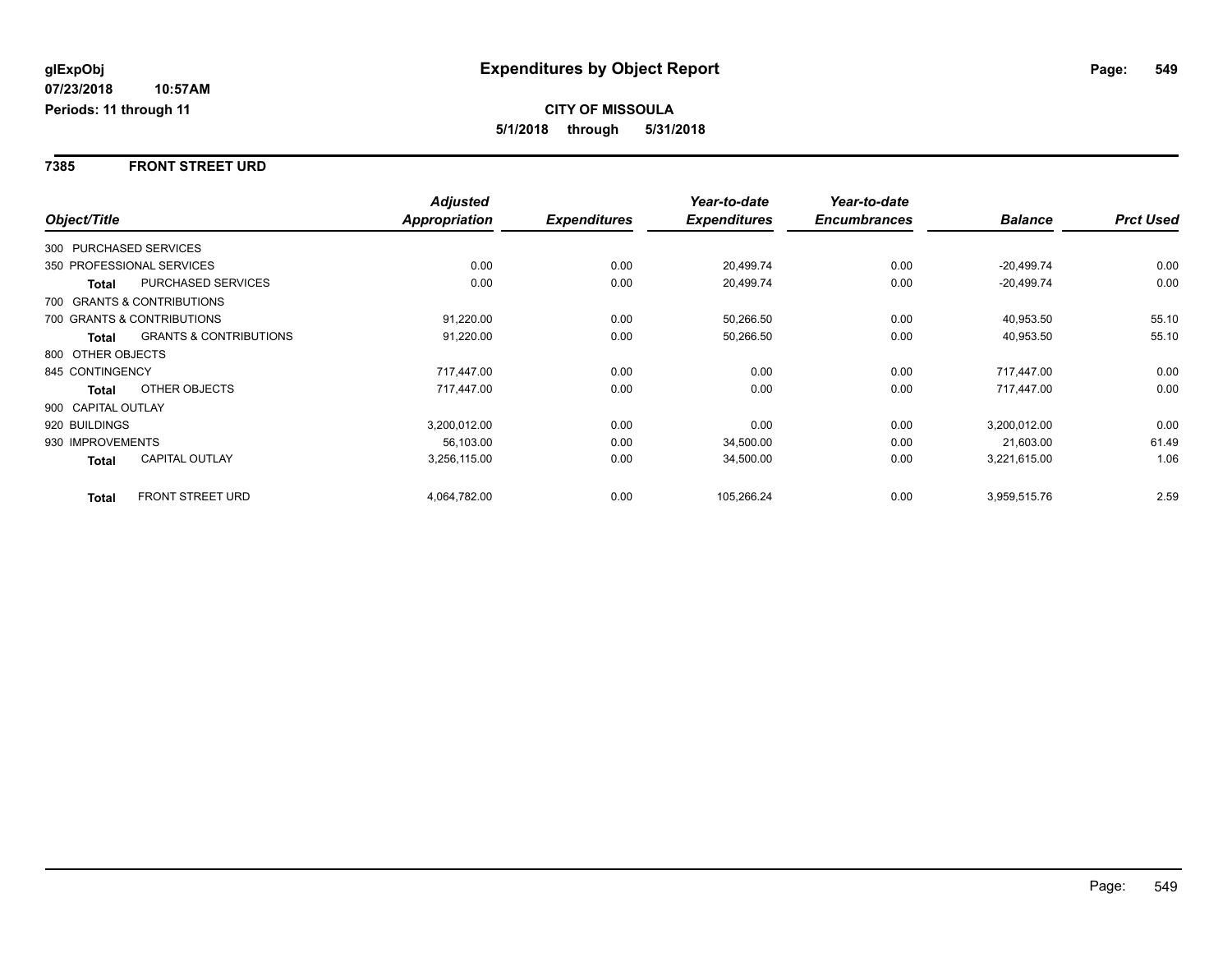# **7386 DEBT SERVICE-SAFEWAY/ST PAT 1.5M**

**390 NON-DEPARTMENTAL**

| Object/Title                        | <b>Adjusted</b><br>Appropriation | <i><b>Expenditures</b></i> | Year-to-date<br><b>Expenditures</b> | Year-to-date<br><b>Encumbrances</b> | <b>Balance</b> | <b>Prct Used</b> |
|-------------------------------------|----------------------------------|----------------------------|-------------------------------------|-------------------------------------|----------------|------------------|
| 600 DEBT SERVICE                    |                                  |                            |                                     |                                     |                |                  |
| 610 PRINCIPAL                       | 30,279.00                        | 0.00                       | 34.708.25                           | 0.00                                | $-4,429.25$    | 114.63           |
| 620 INTEREST / SERVICE FEES         | 84,824.00                        | 0.00                       | 84,823.75                           | 0.00                                | 0.25           | 100.00           |
| <b>DEBT SERVICE</b><br><b>Total</b> | 115.103.00                       | 0.00                       | 119.532.00                          | 0.00                                | $-4,429.00$    | 103.85           |
| NON-DEPARTMENTAL<br>Total           | 115,103.00                       | 0.00                       | 119.532.00                          | 0.00                                | $-4,429.00$    | 103.85           |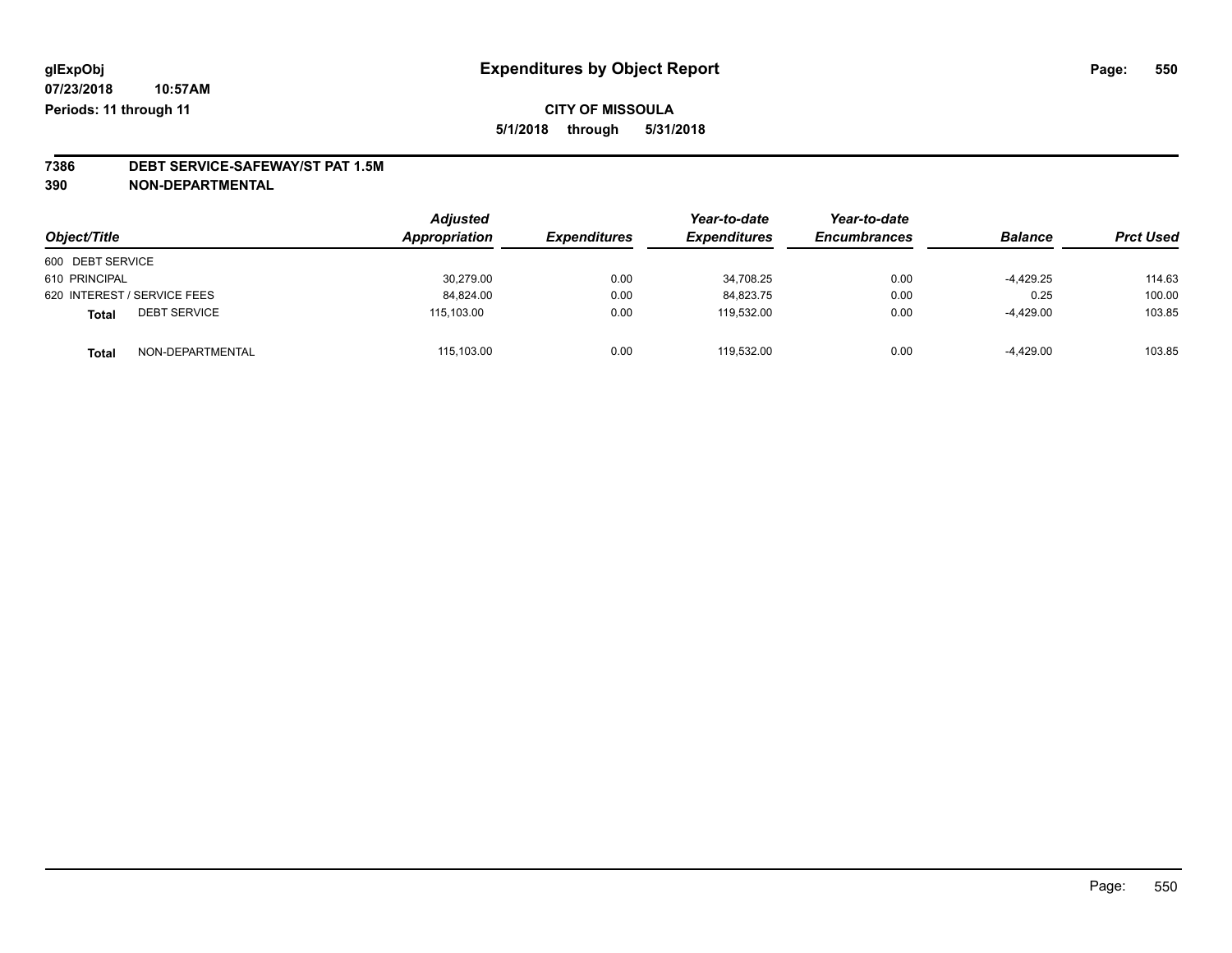**CITY OF MISSOULA 5/1/2018 through 5/31/2018**

#### **7386 DEBT SERVICE-SAFEWAY/ST PAT 1.5M**

| Object/Title                                     | <b>Adjusted</b><br>Appropriation | <b>Expenditures</b> | Year-to-date<br><b>Expenditures</b> | Year-to-date<br><b>Encumbrances</b> | <b>Balance</b> | <b>Prct Used</b> |
|--------------------------------------------------|----------------------------------|---------------------|-------------------------------------|-------------------------------------|----------------|------------------|
|                                                  |                                  |                     |                                     |                                     |                |                  |
| 600 DEBT SERVICE                                 |                                  |                     |                                     |                                     |                |                  |
| 610 PRINCIPAL                                    | 30,279.00                        | 0.00                | 34,708.25                           | 0.00                                | $-4,429.25$    | 114.63           |
| 620 INTEREST / SERVICE FEES                      | 84,824.00                        | 0.00                | 84.823.75                           | 0.00                                | 0.25           | 100.00           |
| <b>DEBT SERVICE</b><br><b>Total</b>              | 115,103.00                       | 0.00                | 119.532.00                          | 0.00                                | -4,429.00      | 103.85           |
| DEBT SERVICE-SAFEWAY/ST PAT 1.5M<br><b>Total</b> | 115.103.00                       | 0.00                | 119.532.00                          | 0.00                                | $-4,429.00$    | 103.85           |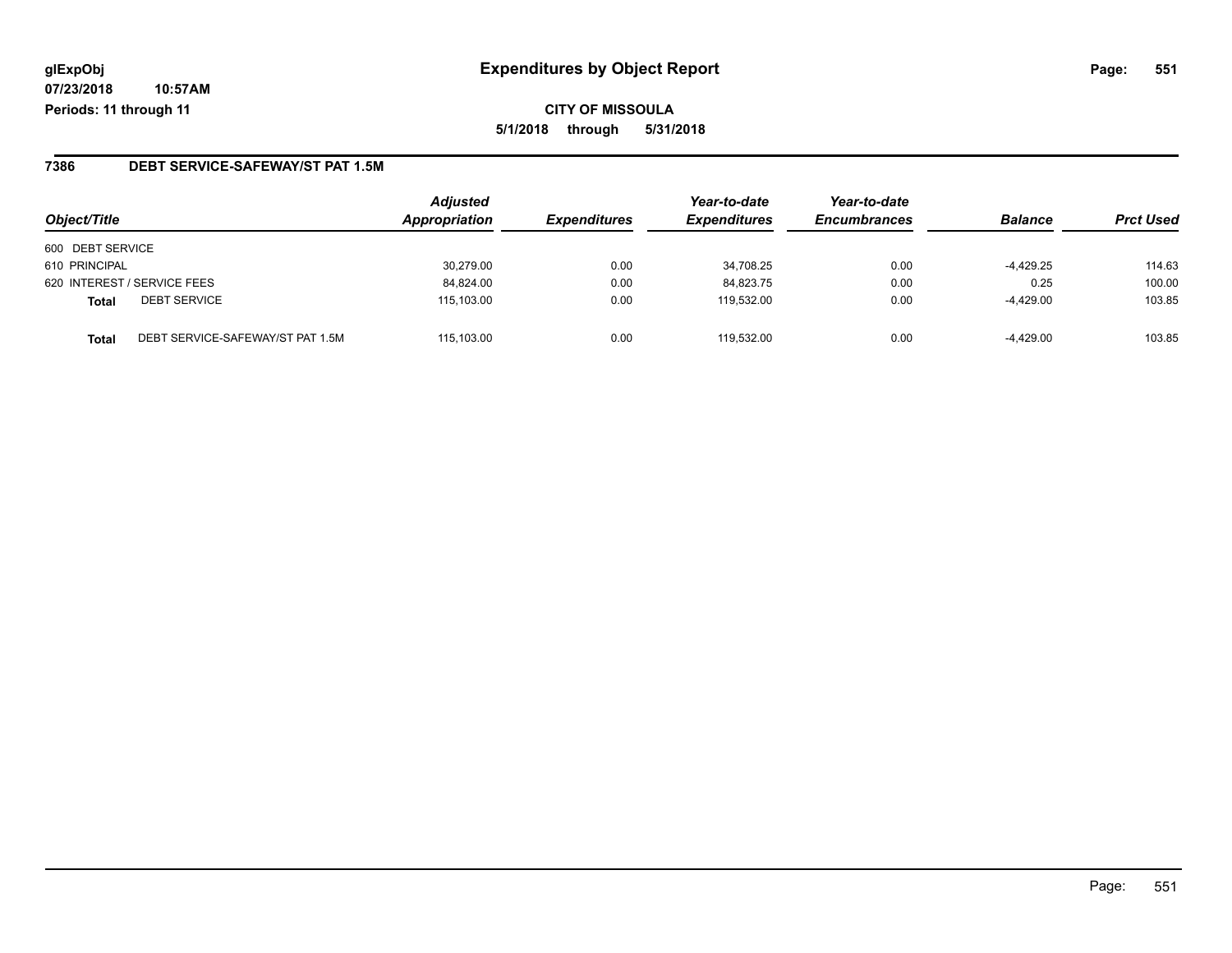# **7387 DEBT SERVICE-BROWNFIELD RLF 1.125M**

**390 NON-DEPARTMENTAL**

| Object/Title                     | <b>Adjusted</b><br>Appropriation | <b>Expenditures</b> | Year-to-date<br><b>Expenditures</b> | Year-to-date<br><b>Encumbrances</b> | <b>Balance</b> | <b>Prct Used</b> |
|----------------------------------|----------------------------------|---------------------|-------------------------------------|-------------------------------------|----------------|------------------|
| 600 DEBT SERVICE                 |                                  |                     |                                     |                                     |                |                  |
| 610 PRINCIPAL                    | 33,623.00                        | 0.00                | 0.00                                | 0.00                                | 33.623.00      | 0.00             |
| 620 INTEREST / SERVICE FEES      | 24,469.00                        | 0.00                | 11.955.52                           | 0.00                                | 12.513.48      | 48.86            |
| <b>DEBT SERVICE</b><br>Total     | 58,092.00                        | 0.00                | 11,955.52                           | 0.00                                | 46,136.48      | 20.58            |
| NON-DEPARTMENTAL<br><b>Total</b> | 58,092.00                        | 0.00                | 11.955.52                           | 0.00                                | 46,136.48      | 20.58            |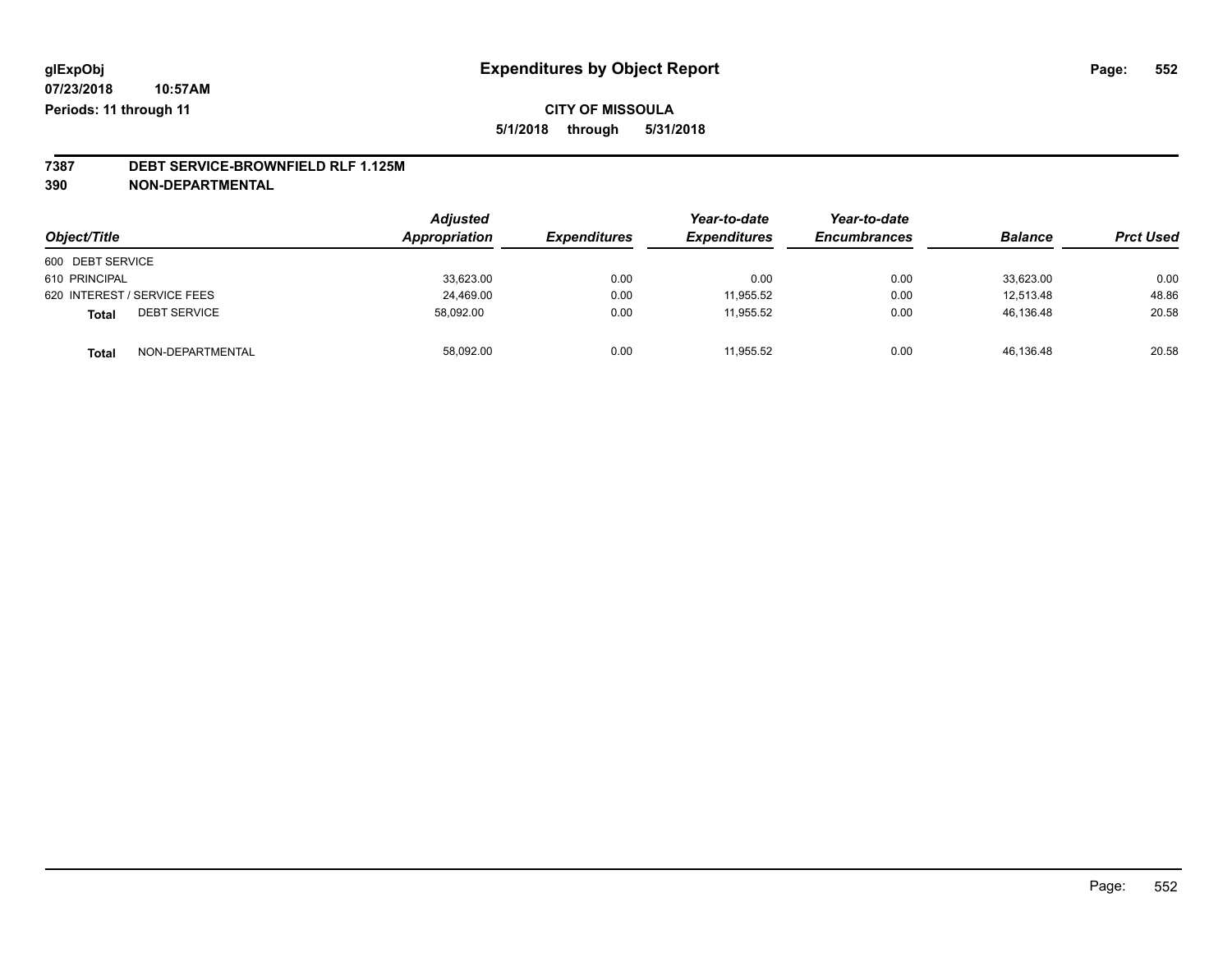### **glExpObj Expenditures by Object Report Page: 553**

**07/23/2018 10:57AM Periods: 11 through 11**

**CITY OF MISSOULA 5/1/2018 through 5/31/2018**

#### **7387 DEBT SERVICE-BROWNFIELD RLF 1.125M**

| Object/Title                                | <b>Adjusted</b><br>Appropriation | <i><b>Expenditures</b></i> | Year-to-date<br><b>Expenditures</b> | Year-to-date<br><b>Encumbrances</b> | <b>Balance</b> | <b>Prct Used</b> |
|---------------------------------------------|----------------------------------|----------------------------|-------------------------------------|-------------------------------------|----------------|------------------|
| 600 DEBT SERVICE                            |                                  |                            |                                     |                                     |                |                  |
| 610 PRINCIPAL                               | 33,623.00                        | 0.00                       | 0.00                                | 0.00                                | 33.623.00      | 0.00             |
| 620 INTEREST / SERVICE FEES                 | 24,469.00                        | 0.00                       | 11,955.52                           | 0.00                                | 12.513.48      | 48.86            |
| <b>DEBT SERVICE</b><br>Total                | 58,092.00                        | 0.00                       | 11,955.52                           | 0.00                                | 46,136.48      | 20.58            |
| DEBT SERVICE-BROWNFIELD RLF 1.125M<br>Total | 58.092.00                        | 0.00                       | 11.955.52                           | 0.00                                | 46.136.48      | 20.58            |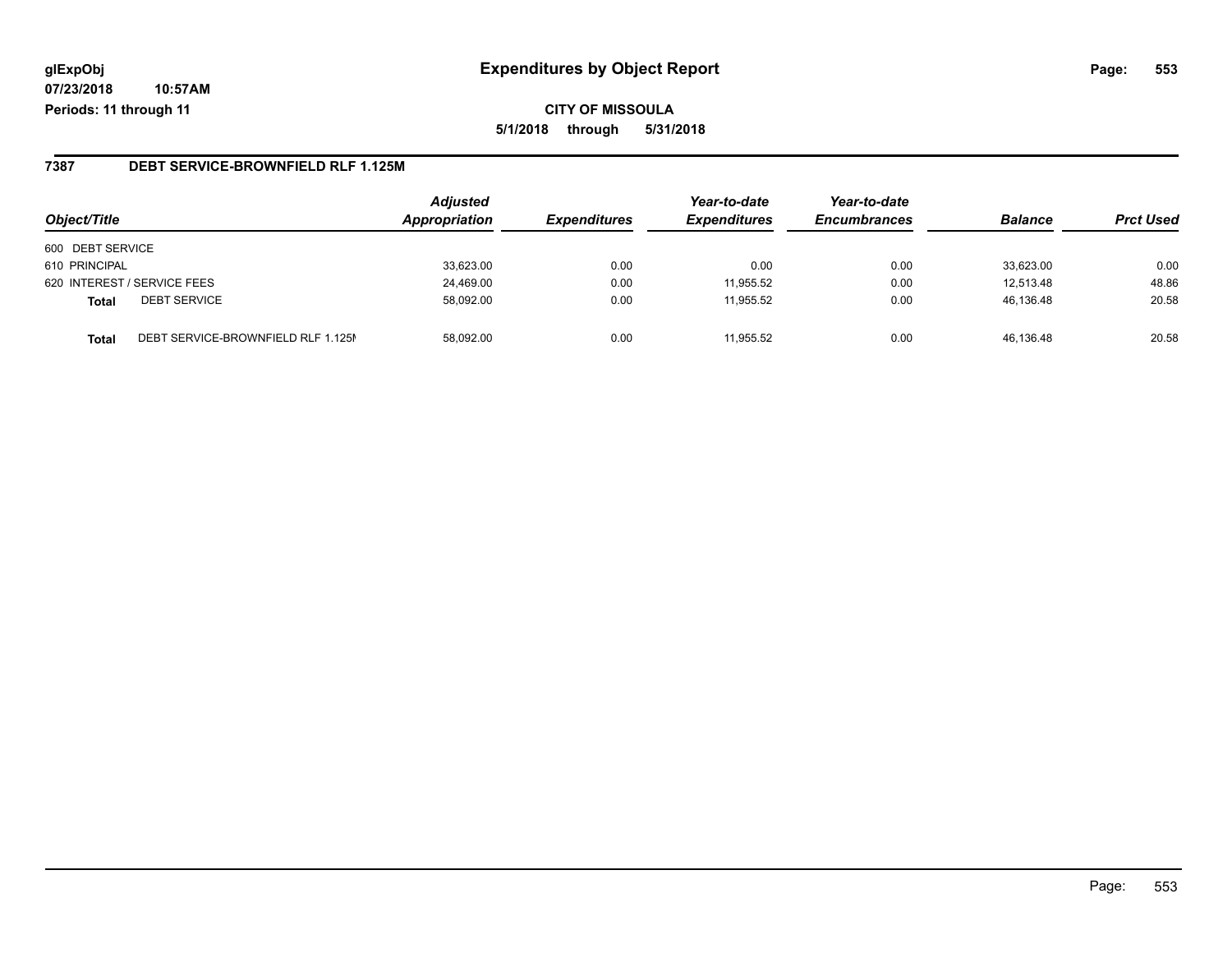#### **7388 RESERVE-3.6m TIF 390 NON-DEPARTMENTAL**

|                                  | <b>Adjusted</b> |                     | Year-to-date        | Year-to-date        |                |                  |
|----------------------------------|-----------------|---------------------|---------------------|---------------------|----------------|------------------|
| Object/Title                     | Appropriation   | <b>Expenditures</b> | <b>Expenditures</b> | <b>Encumbrances</b> | <b>Balance</b> | <b>Prct Used</b> |
| 800 OTHER OBJECTS                |                 |                     |                     |                     |                |                  |
| 820 TRANSFERS TO OTHER FUNDS     | 0.00            | 0.00                | 0.00                | 0.00                | 0.00           | 0.00             |
| OTHER OBJECTS<br><b>Total</b>    | 0.00            | 0.00                | 0.00                | 0.00                | 0.00           | 0.00             |
| NON-DEPARTMENTAL<br><b>Total</b> | 0.00            | 0.00                | 0.00                | 0.00                | 0.00           | 0.00             |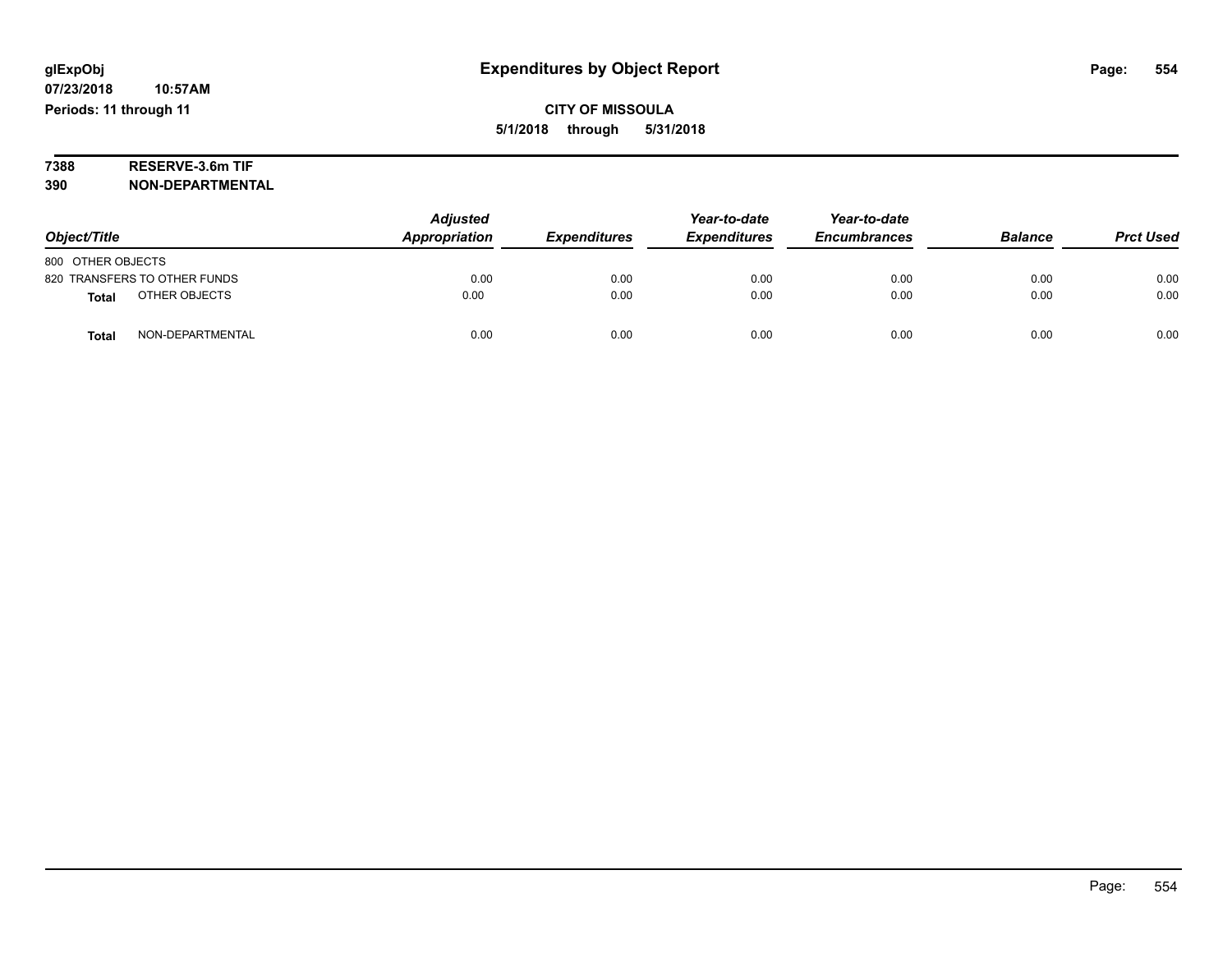# **CITY OF MISSOULA 5/1/2018 through 5/31/2018**

**7388 RESERVE-3.6m TIF**

|                               | <b>Adjusted</b> |                     | Year-to-date        | Year-to-date        |                |                  |
|-------------------------------|-----------------|---------------------|---------------------|---------------------|----------------|------------------|
| Object/Title                  | Appropriation   | <b>Expenditures</b> | <b>Expenditures</b> | <b>Encumbrances</b> | <b>Balance</b> | <b>Prct Used</b> |
| 800 OTHER OBJECTS             |                 |                     |                     |                     |                |                  |
| 820 TRANSFERS TO OTHER FUNDS  | 0.00            | 0.00                | 0.00                | 0.00                | 0.00           | 0.00             |
| OTHER OBJECTS<br><b>Total</b> | 0.00            | 0.00                | 0.00                | 0.00                | 0.00           | 0.00             |
| RESERVE-3.6m TIF<br>Total     | 0.00            | 0.00                | 0.00                | 0.00                | 0.00           | 0.00             |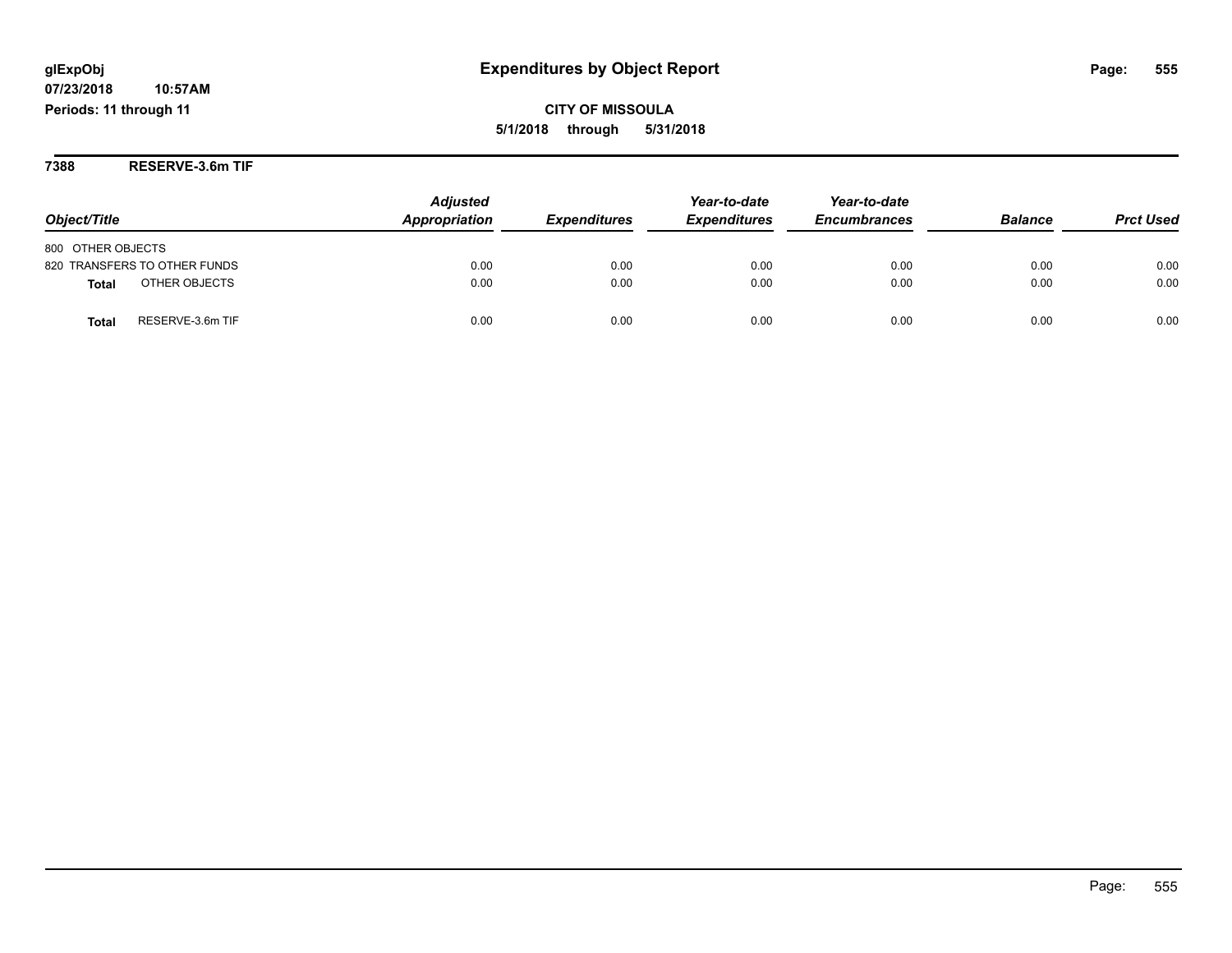**7389 DEBT SERVICE - 3.6M/5.75M**

**390 NON-DEPARTMENTAL**

|                              | <b>Adjusted</b> |                     | Year-to-date        | Year-to-date        |                |                  |
|------------------------------|-----------------|---------------------|---------------------|---------------------|----------------|------------------|
| Object/Title                 | Appropriation   | <b>Expenditures</b> | <b>Expenditures</b> | <b>Encumbrances</b> | <b>Balance</b> | <b>Prct Used</b> |
| 600 DEBT SERVICE             |                 |                     |                     |                     |                |                  |
| 610 PRINCIPAL                | 406,000.00      | 0.00                | 137,000.00          | 0.00                | 269,000.00     | 33.74            |
| 620 INTEREST / SERVICE FEES  | 269,282.00      | 0.00                | 135.969.75          | 0.00                | 133.312.25     | 50.49            |
| <b>DEBT SERVICE</b><br>Total | 675.282.00      | 0.00                | 272.969.75          | 0.00                | 402.312.25     | 40.42            |
| NON-DEPARTMENTAL<br>Total    | 675,282.00      | 0.00                | 272,969.75          | 0.00                | 402.312.25     | 40.42            |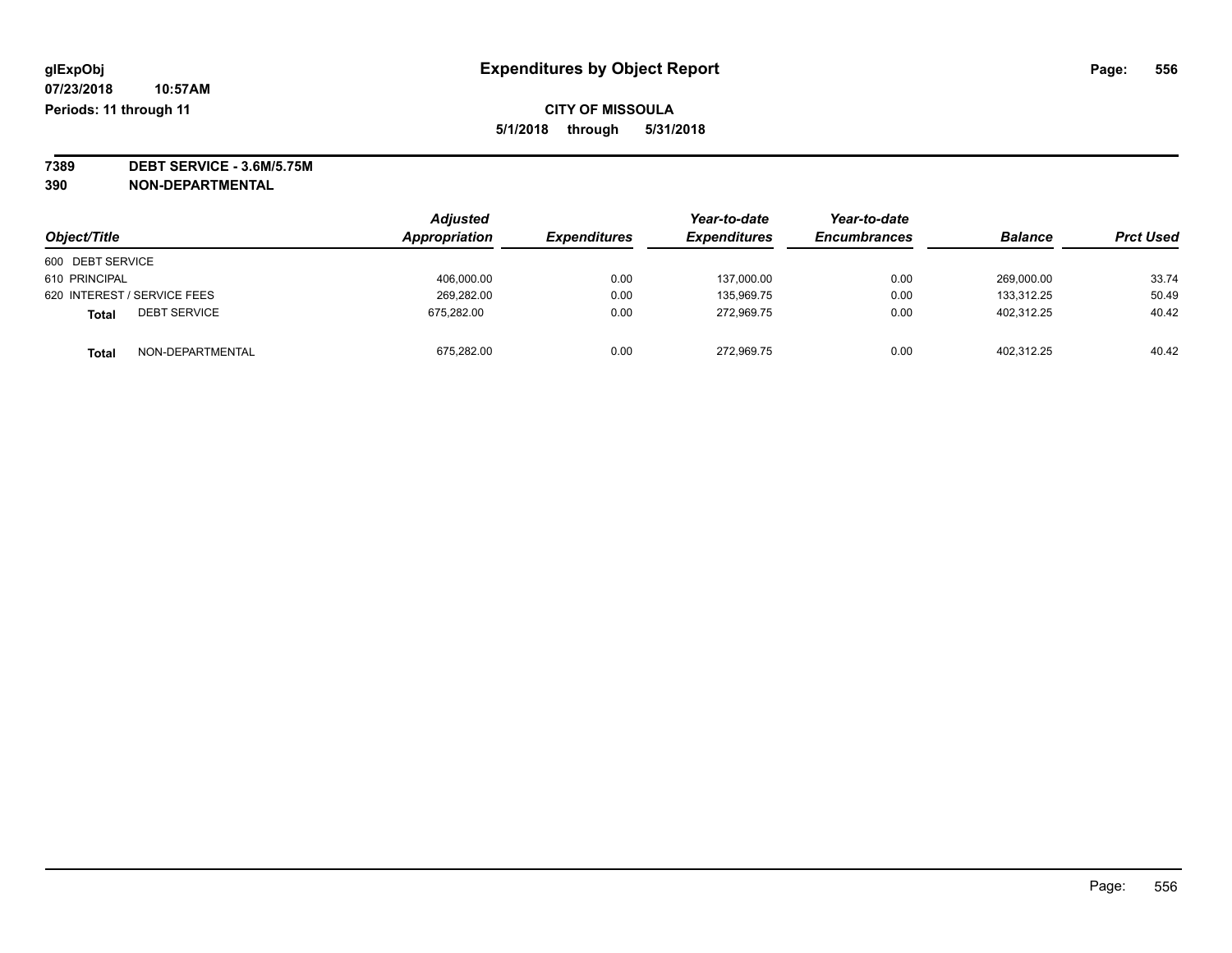**7389 DEBT SERVICE - 3.6M/5.75M**

| Object/Title                       | <b>Adjusted</b><br>Appropriation | <i><b>Expenditures</b></i> | Year-to-date<br><b>Expenditures</b> | Year-to-date<br><b>Encumbrances</b> | <b>Balance</b> | <b>Prct Used</b> |
|------------------------------------|----------------------------------|----------------------------|-------------------------------------|-------------------------------------|----------------|------------------|
| 600 DEBT SERVICE                   |                                  |                            |                                     |                                     |                |                  |
| 610 PRINCIPAL                      | 406,000.00                       | 0.00                       | 137,000.00                          | 0.00                                | 269.000.00     | 33.74            |
| 620 INTEREST / SERVICE FEES        | 269,282.00                       | 0.00                       | 135,969.75                          | 0.00                                | 133.312.25     | 50.49            |
| <b>DEBT SERVICE</b><br>Total       | 675,282.00                       | 0.00                       | 272.969.75                          | 0.00                                | 402.312.25     | 40.42            |
| DEBT SERVICE - 3.6M/5.75M<br>Total | 675.282.00                       | 0.00                       | 272.969.75                          | 0.00                                | 402.312.25     | 40.42            |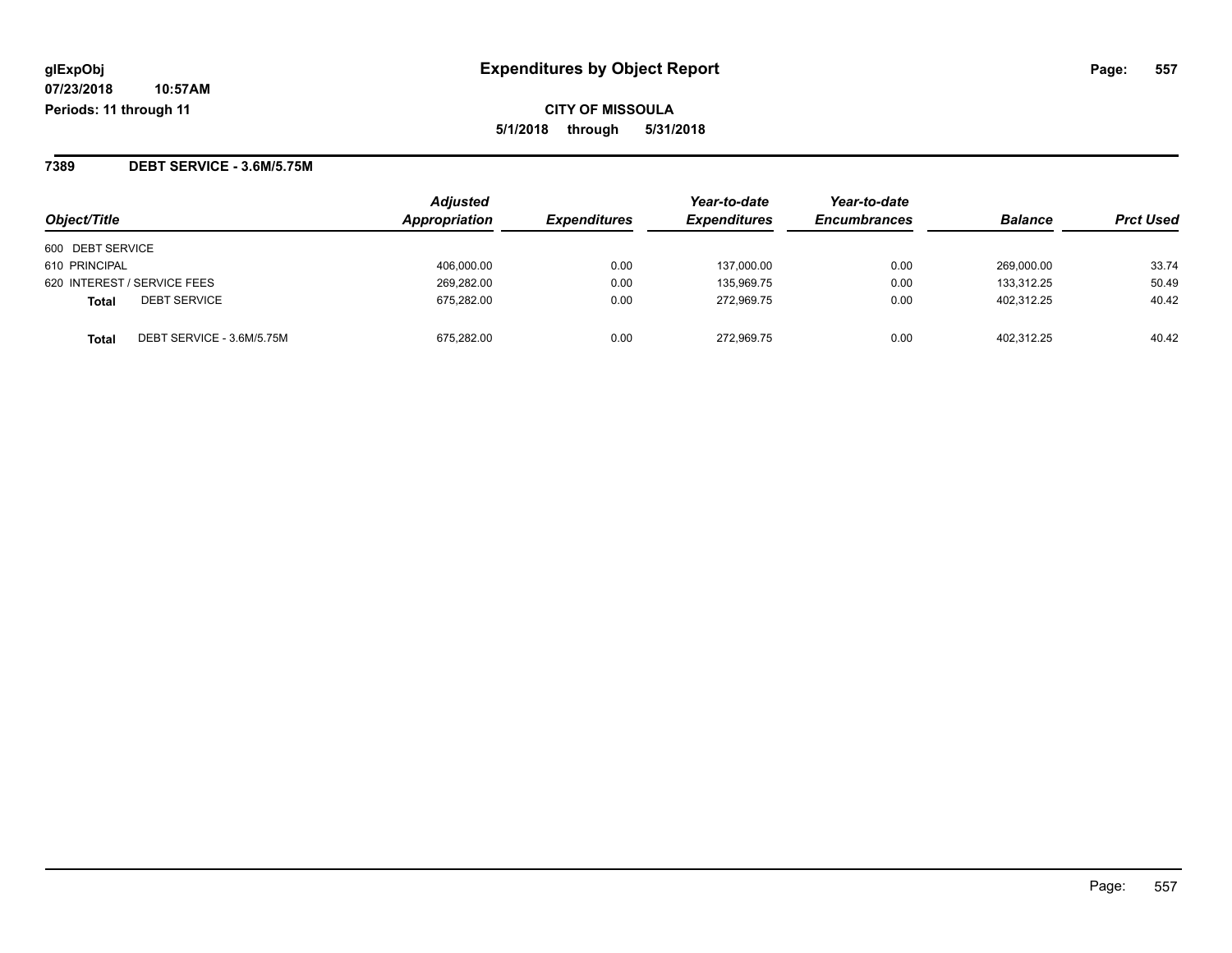**CITY OF MISSOULA 5/1/2018 through 5/31/2018**

**7390 URDII CLEARING - 3.6M TIF**

| Object/Title                  | <b>Adjusted</b><br>Appropriation | <b>Expenditures</b> | Year-to-date<br><b>Expenditures</b> | Year-to-date<br><b>Encumbrances</b> | <b>Balance</b> | <b>Prct Used</b> |
|-------------------------------|----------------------------------|---------------------|-------------------------------------|-------------------------------------|----------------|------------------|
| 800 OTHER OBJECTS             |                                  |                     |                                     |                                     |                |                  |
| 820 TRANSFERS TO OTHER FUNDS  | 0.00                             | 0.00                | 0.00                                | 0.00                                | 0.00           | 0.00             |
| OTHER OBJECTS<br><b>Total</b> | 0.00                             | 0.00                | 0.00                                | 0.00                                | 0.00           | 0.00             |
| <b>MRA</b><br>Total           | 0.00                             | 0.00                | 0.00                                | 0.00                                | 0.00           | 0.00             |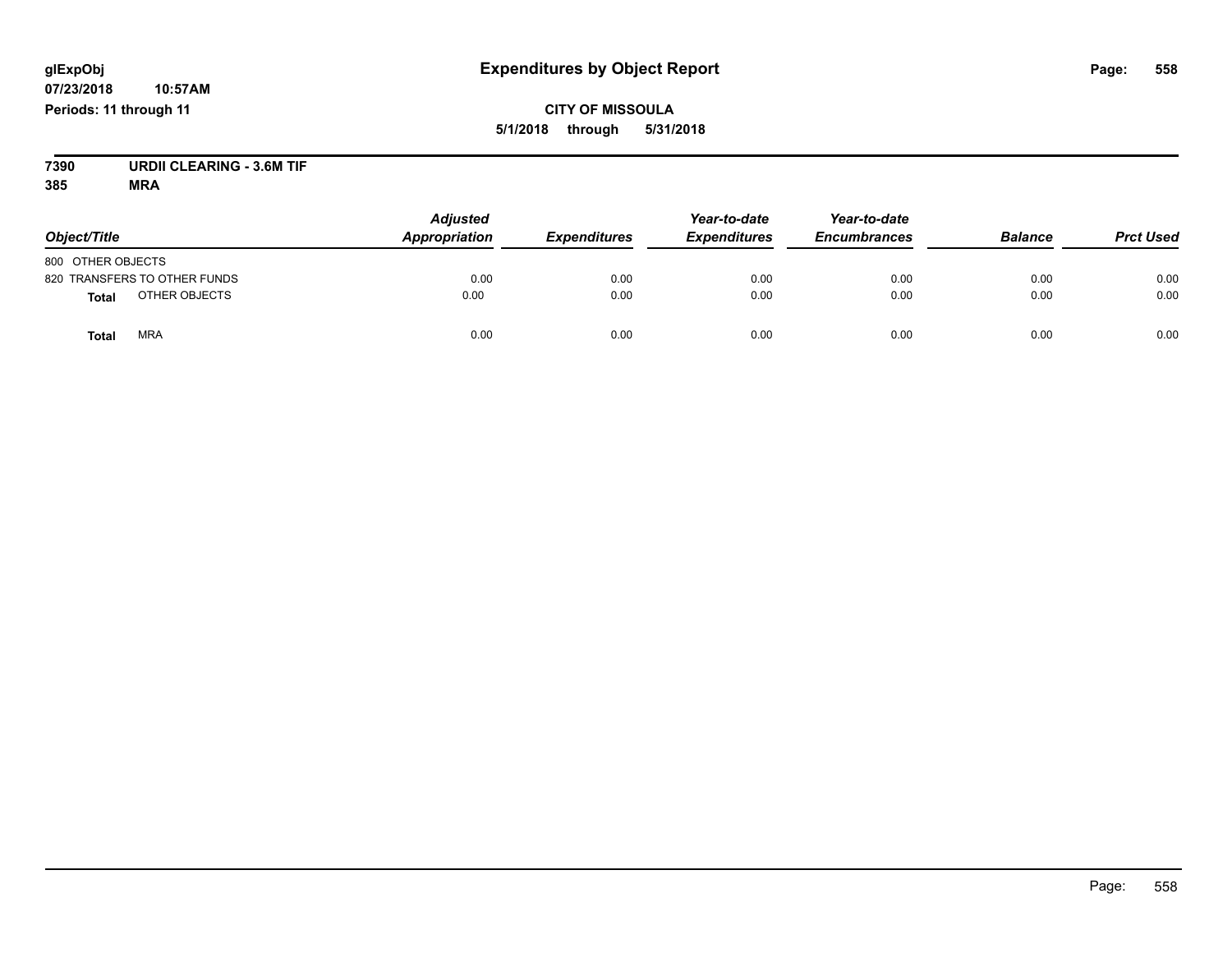**7390 URDII CLEARING - 3.6M TIF 390 NON-DEPARTMENTAL**

| Object/Title                 | <b>Adjusted</b><br>Appropriation | <b>Expenditures</b> | Year-to-date<br><b>Expenditures</b> | Year-to-date<br><b>Encumbrances</b> | <b>Balance</b> | <b>Prct Used</b> |
|------------------------------|----------------------------------|---------------------|-------------------------------------|-------------------------------------|----------------|------------------|
| 800 OTHER OBJECTS            |                                  |                     |                                     |                                     |                |                  |
| 820 TRANSFERS TO OTHER FUNDS | 2,274,167.00                     | 0.00                | 1,555,794.48                        | 0.00                                | 718.372.52     | 68.41            |
| OTHER OBJECTS<br>Total       | 2,274,167.00                     | 0.00                | 1.555.794.48                        | 0.00                                | 718.372.52     | 68.41            |
| NON-DEPARTMENTAL<br>Total    | 2,274,167.00                     | 0.00                | 1.555.794.48                        | 0.00                                | 718.372.52     | 68.41            |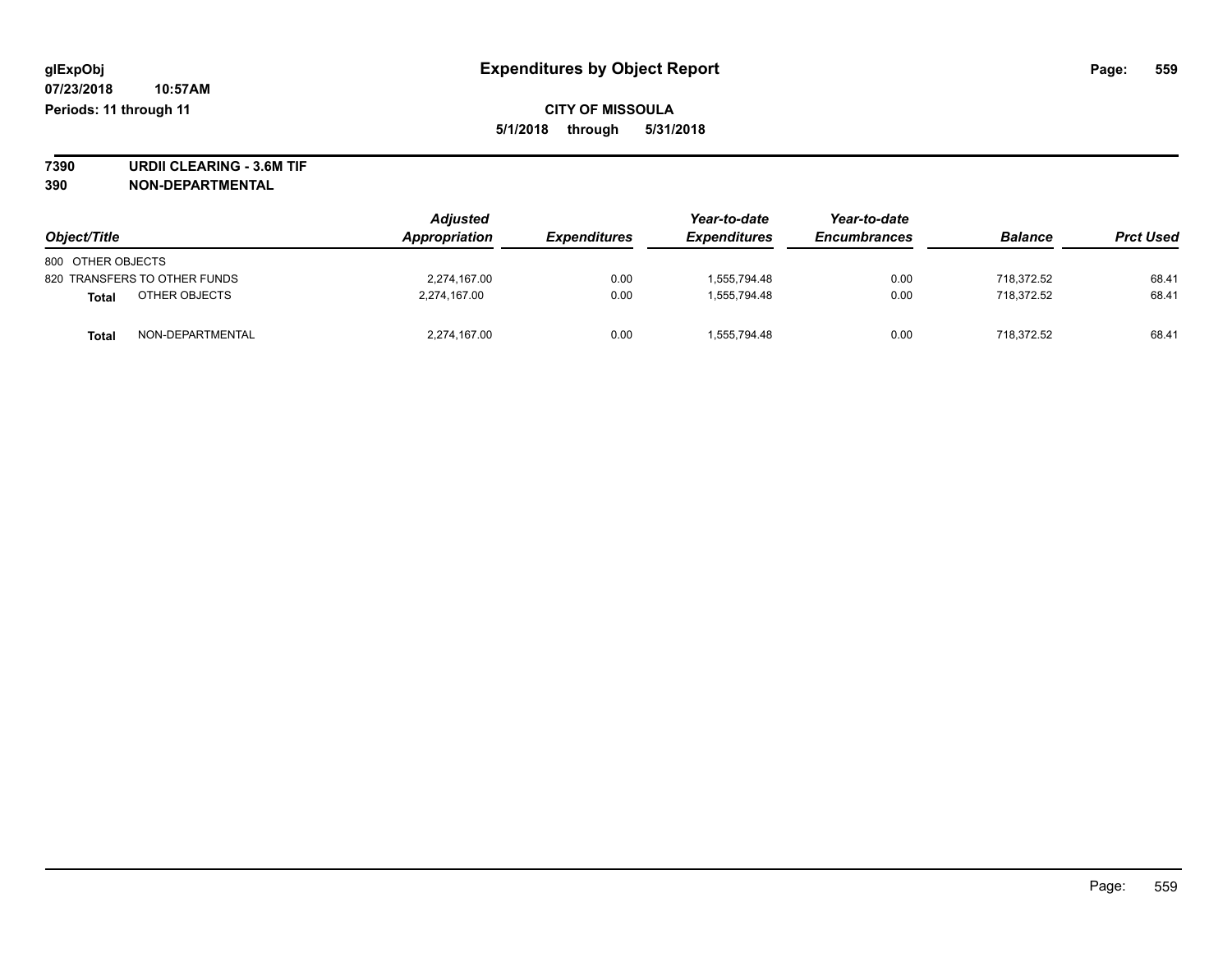**7390 URDII CLEARING - 3.6M TIF**

|                                           | <b>Adjusted</b> |                     | Year-to-date        | Year-to-date        |                |                  |
|-------------------------------------------|-----------------|---------------------|---------------------|---------------------|----------------|------------------|
| Object/Title                              | Appropriation   | <b>Expenditures</b> | <b>Expenditures</b> | <b>Encumbrances</b> | <b>Balance</b> | <b>Prct Used</b> |
| 800 OTHER OBJECTS                         |                 |                     |                     |                     |                |                  |
| 820 TRANSFERS TO OTHER FUNDS              | 2,274,167.00    | 0.00                | 1.555.794.48        | 0.00                | 718.372.52     | 68.41            |
| OTHER OBJECTS<br>Total                    | 2,274,167.00    | 0.00                | 1.555.794.48        | 0.00                | 718.372.52     | 68.41            |
| URDII CLEARING - 3.6M TIF<br><b>Total</b> | 2,274,167.00    | 0.00                | 1.555.794.48        | 0.00                | 718.372.52     | 68.41            |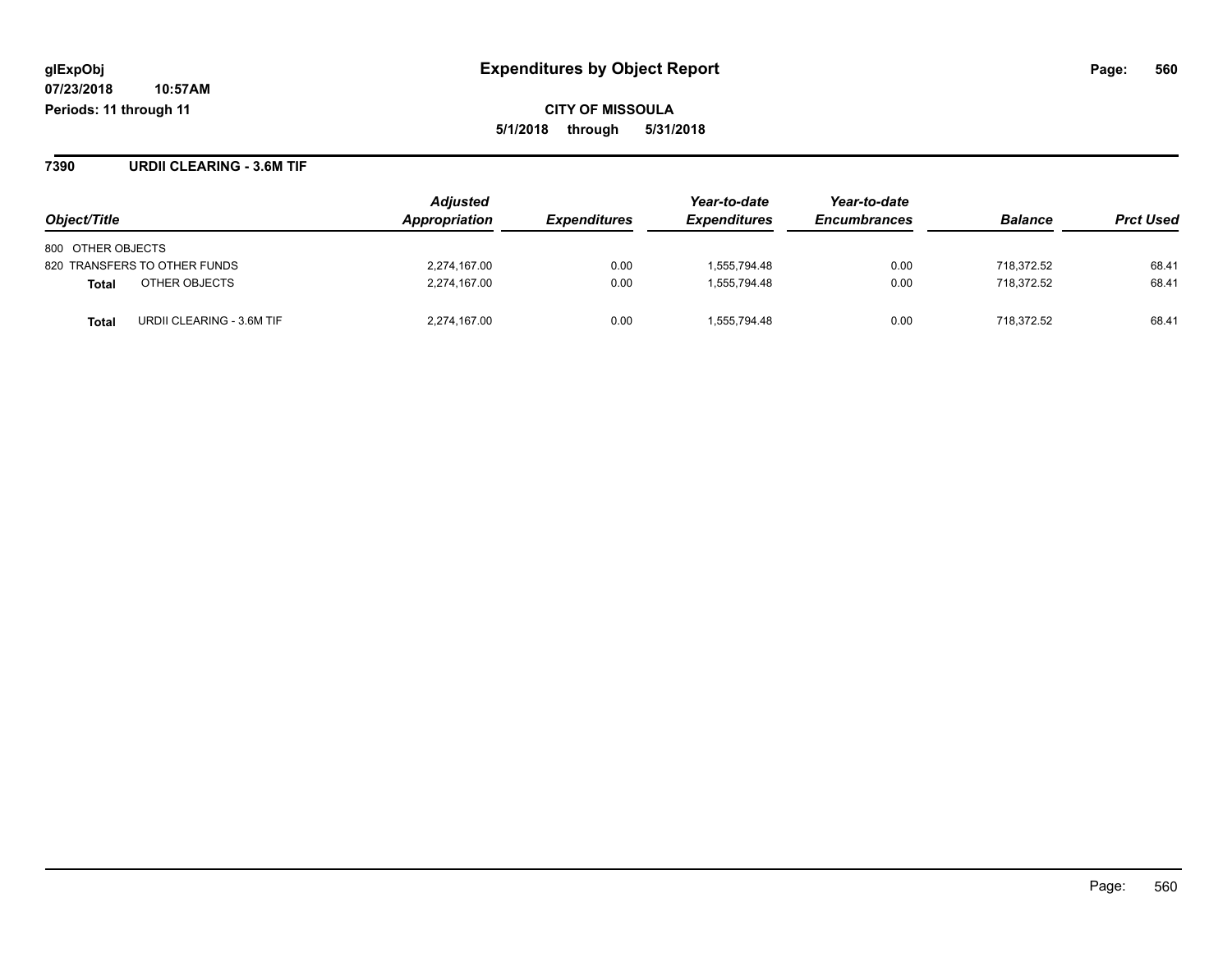**7392 MRA - URD II FUND 385 MRA**

|                    |                                   | <b>Adjusted</b> |                     | Year-to-date        | Year-to-date        |                |                  |
|--------------------|-----------------------------------|-----------------|---------------------|---------------------|---------------------|----------------|------------------|
| Object/Title       |                                   | Appropriation   | <b>Expenditures</b> | <b>Expenditures</b> | <b>Encumbrances</b> | <b>Balance</b> | <b>Prct Used</b> |
|                    | 300 PURCHASED SERVICES            |                 |                     |                     |                     |                |                  |
|                    | 350 PROFESSIONAL SERVICES         | 32,551.00       | 8,725.22            | 88,165.31           | 0.00                | $-55,614.31$   | 270.85           |
| Total              | <b>PURCHASED SERVICES</b>         | 32,551.00       | 8,725.22            | 88,165.31           | 0.00                | $-55,614.31$   | 270.85           |
|                    | 700 GRANTS & CONTRIBUTIONS        |                 |                     |                     |                     |                |                  |
|                    | 700 GRANTS & CONTRIBUTIONS        | 261.500.00      | 46,500.00           | 357,554.01          | 0.00                | $-96,054.01$   | 136.73           |
| Total              | <b>GRANTS &amp; CONTRIBUTIONS</b> | 261,500.00      | 46,500.00           | 357,554.01          | 0.00                | $-96,054.01$   | 136.73           |
| 800 OTHER OBJECTS  |                                   |                 |                     |                     |                     |                |                  |
|                    | 820 TRANSFERS TO OTHER FUNDS      | 250,000.00      | 0.00                | 0.00                | 0.00                | 250,000.00     | 0.00             |
| 845 CONTINGENCY    |                                   | 2,432,132.00    | 0.00                | 0.00                | 0.00                | 2,432,132.00   | 0.00             |
| <b>Total</b>       | OTHER OBJECTS                     | 2,682,132.00    | 0.00                | 0.00                | 0.00                | 2,682,132.00   | 0.00             |
| 900 CAPITAL OUTLAY |                                   |                 |                     |                     |                     |                |                  |
| 930 IMPROVEMENTS   |                                   | 77,750.00       | 0.00                | 0.00                | 0.00                | 77,750.00      | 0.00             |
| Total              | <b>CAPITAL OUTLAY</b>             | 77,750.00       | 0.00                | 0.00                | 0.00                | 77,750.00      | 0.00             |
| <b>Total</b>       | <b>MRA</b>                        | 3,053,933.00    | 55,225.22           | 445,719.32          | 0.00                | 2,608,213.68   | 14.59            |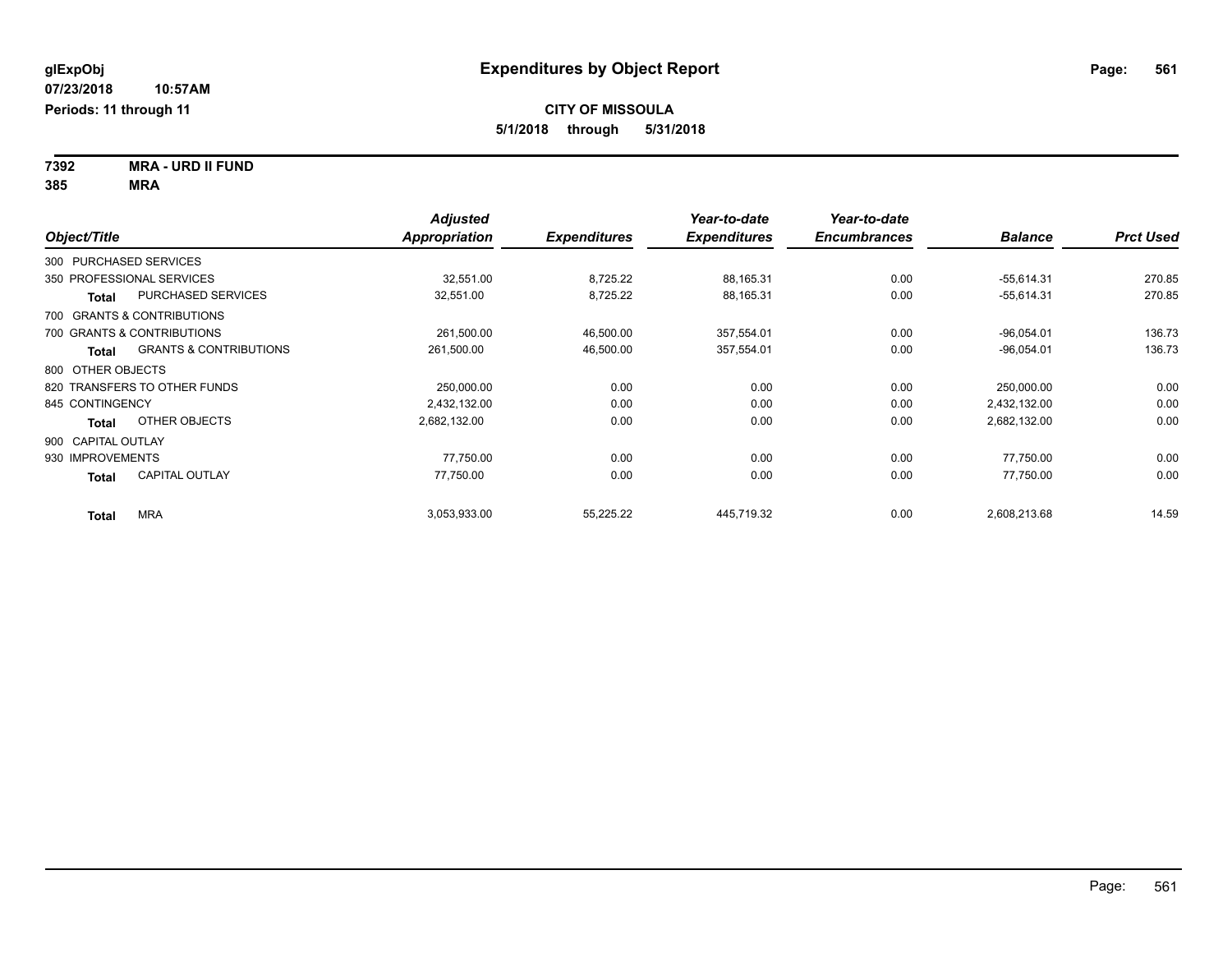#### **7392 MRA - URD II FUND**

|                        |                                   | <b>Adjusted</b> |                     | Year-to-date        | Year-to-date        |                |                  |
|------------------------|-----------------------------------|-----------------|---------------------|---------------------|---------------------|----------------|------------------|
| Object/Title           |                                   | Appropriation   | <b>Expenditures</b> | <b>Expenditures</b> | <b>Encumbrances</b> | <b>Balance</b> | <b>Prct Used</b> |
| 300 PURCHASED SERVICES |                                   |                 |                     |                     |                     |                |                  |
|                        | 350 PROFESSIONAL SERVICES         | 32,551.00       | 8,725.22            | 88,165.31           | 0.00                | $-55,614.31$   | 270.85           |
| Total                  | <b>PURCHASED SERVICES</b>         | 32,551.00       | 8,725.22            | 88,165.31           | 0.00                | $-55,614.31$   | 270.85           |
|                        | 700 GRANTS & CONTRIBUTIONS        |                 |                     |                     |                     |                |                  |
|                        | 700 GRANTS & CONTRIBUTIONS        | 261,500.00      | 46,500.00           | 357,554.01          | 0.00                | $-96,054.01$   | 136.73           |
| Total                  | <b>GRANTS &amp; CONTRIBUTIONS</b> | 261,500.00      | 46,500.00           | 357,554.01          | 0.00                | $-96,054.01$   | 136.73           |
| 800 OTHER OBJECTS      |                                   |                 |                     |                     |                     |                |                  |
|                        | 820 TRANSFERS TO OTHER FUNDS      | 250,000.00      | 0.00                | 0.00                | 0.00                | 250,000.00     | 0.00             |
| 845 CONTINGENCY        |                                   | 2,432,132.00    | 0.00                | 0.00                | 0.00                | 2,432,132.00   | 0.00             |
| Total                  | OTHER OBJECTS                     | 2,682,132.00    | 0.00                | 0.00                | 0.00                | 2,682,132.00   | 0.00             |
| 900 CAPITAL OUTLAY     |                                   |                 |                     |                     |                     |                |                  |
| 930 IMPROVEMENTS       |                                   | 77,750.00       | 0.00                | 0.00                | 0.00                | 77.750.00      | 0.00             |
| <b>Total</b>           | <b>CAPITAL OUTLAY</b>             | 77,750.00       | 0.00                | 0.00                | 0.00                | 77,750.00      | 0.00             |
| <b>Total</b>           | <b>MRA - URD II FUND</b>          | 3,053,933.00    | 55,225.22           | 445,719.32          | 0.00                | 2,608,213.68   | 14.59            |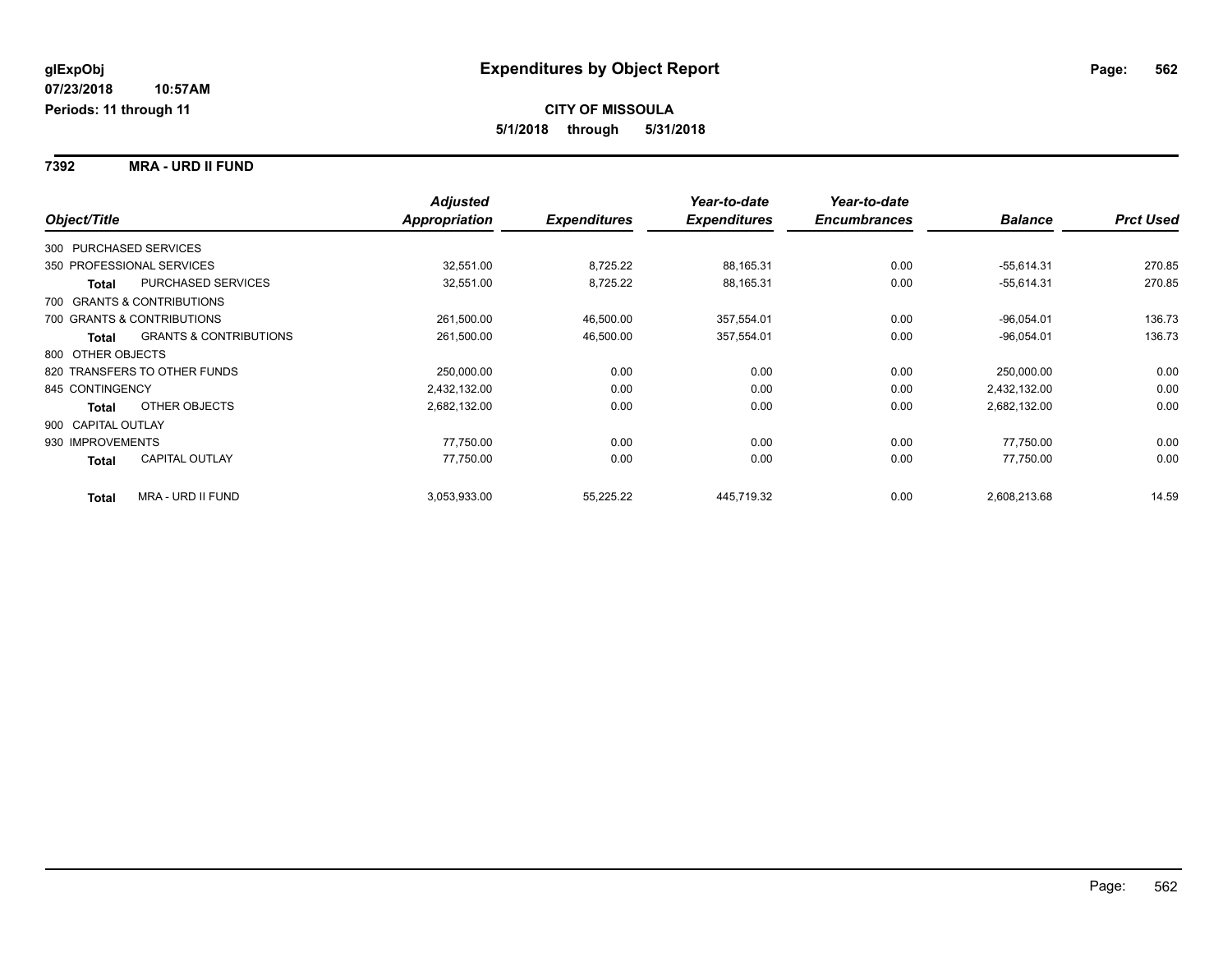**7393 MRA - URD III FUND 385 MRA**

|                                            | <b>Adjusted</b>      |                     | Year-to-date        | Year-to-date        |                |                  |
|--------------------------------------------|----------------------|---------------------|---------------------|---------------------|----------------|------------------|
| Object/Title                               | <b>Appropriation</b> | <b>Expenditures</b> | <b>Expenditures</b> | <b>Encumbrances</b> | <b>Balance</b> | <b>Prct Used</b> |
| 100 PERSONAL SERVICES                      |                      |                     |                     |                     |                |                  |
| 110 SALARIES AND WAGES                     | 420,876.00           | 33,244.27           | 361,567.93          | 0.00                | 59,308.07      | 85.91            |
| 120 OVERTIME                               | 5.000.00             | 956.59              | 977.39              | 0.00                | 4,022.61       | 19.55            |
| 140 EMPLOYER CONTRIBUTIONS                 | 135,737.00           | 11,058.43           | 124,323.77          | 0.00                | 11,413.23      | 91.59            |
| <b>141 STATE RETIREMENT CONTRIBUTIONS</b>  | 426.00               | 33.24               | 424.38              | 0.00                | 1.62           | 99.62            |
| 190 PENSION EXPENSE                        | 0.00                 | 0.00                | 0.00                | 0.00                | 0.00           | 0.00             |
| PERSONAL SERVICES<br>Total                 | 562,039.00           | 45,292.53           | 487,293.47          | 0.00                | 74,745.53      | 86.70            |
| 200 SUPPLIES                               |                      |                     |                     |                     |                |                  |
| 210 OFFICE SUPPLIES                        | 4,000.00             | 7,869.30            | 9,085.50            | 0.00                | $-5,085.50$    | 227.14           |
| 220 OPERATING SUPPLIES                     | 500.00               | 162.97              | 162.97              | 0.00                | 337.03         | 32.59            |
| 230 REPAIR/MAINTENANCE                     | 828.00               | 6.48                | 422.44              | 0.00                | 405.56         | 51.02            |
| 231 GASOLINE                               | 400.00               | 0.00                | 225.53              | 0.00                | 174.47         | 56.38            |
| 240 OTHER SUPPLIES                         | 3,398.00             | 553.78              | 1,475.86            | 0.00                | 1,922.14       | 43.43            |
| <b>SUPPLIES</b><br>Total                   | 9,126.00             | 8,592.53            | 11,372.30           | 0.00                | $-2,246.30$    | 124.61           |
| 300 PURCHASED SERVICES                     |                      |                     |                     |                     |                |                  |
| 310 COMMUNICATIONS                         | 800.00               | 3.03                | 72.43               | 0.00                | 727.57         | 9.05             |
| 320 PRINTING & DUPLICATING                 | 3,000.00             | 121.73              | 1,875.11            | 0.00                | 1,124.89       | 62.50            |
| 330 PUBLICITY, SUBSCRIPTIONS & DUES        | 3,000.00             | 752.20              | 4,388.02            | 0.00                | $-1,388.02$    | 146.27           |
| 344 TELEPHONE SERVICE                      | 1,300.00             | 0.00                | 25.05               | 0.00                | 1,274.95       | 1.93             |
| 345 GARBAGE                                | 565.00               | 0.00                | 0.00                | 0.00                | 565.00         | 0.00             |
| 350 PROFESSIONAL SERVICES                  | 1,076,507.00         | 30,908.26           | 476,432.98          | 0.00                | 600,074.02     | 44.26            |
| 360 REPAIR & MAINTENANCE                   | 6,990.00             | 347.30              | 3,473.00            | 0.00                | 3,517.00       | 49.69            |
| 370 TRAVEL                                 | 3,500.00             | 942.86              | 4,616.38            | 0.00                | $-1,116.38$    | 131.90           |
| 380 TRAINING                               | 4,500.00             | 0.00                | 2,264.84            | 0.00                | 2,235.16       | 50.33            |
| 390 OTHER PURCHASED SERVICES               | 500.00               | 0.00                | 0.00                | 0.00                | 500.00         | 0.00             |
| PURCHASED SERVICES<br><b>Total</b>         | 1,100,662.00         | 33,075.38           | 493,147.81          | 0.00                | 607,514.19     | 44.80            |
| 600 DEBT SERVICE                           |                      |                     |                     |                     |                |                  |
| 610 PRINCIPAL                              | 0.00                 | 0.00                | 0.00                | 0.00                | 0.00           | 0.00             |
| <b>DEBT SERVICE</b><br>Total               | 0.00                 | 0.00                | 0.00                | 0.00                | 0.00           | 0.00             |
| 700 GRANTS & CONTRIBUTIONS                 |                      |                     |                     |                     |                |                  |
| 700 GRANTS & CONTRIBUTIONS                 | 6,514,995.00         | 455,362.00          | 2,823,325.86        | 0.00                | 3,691,669.14   | 43.34            |
| <b>GRANTS &amp; CONTRIBUTIONS</b><br>Total | 6,514,995.00         | 455,362.00          | 2,823,325.86        | 0.00                | 3,691,669.14   | 43.34            |
| 800 OTHER OBJECTS                          |                      |                     |                     |                     |                |                  |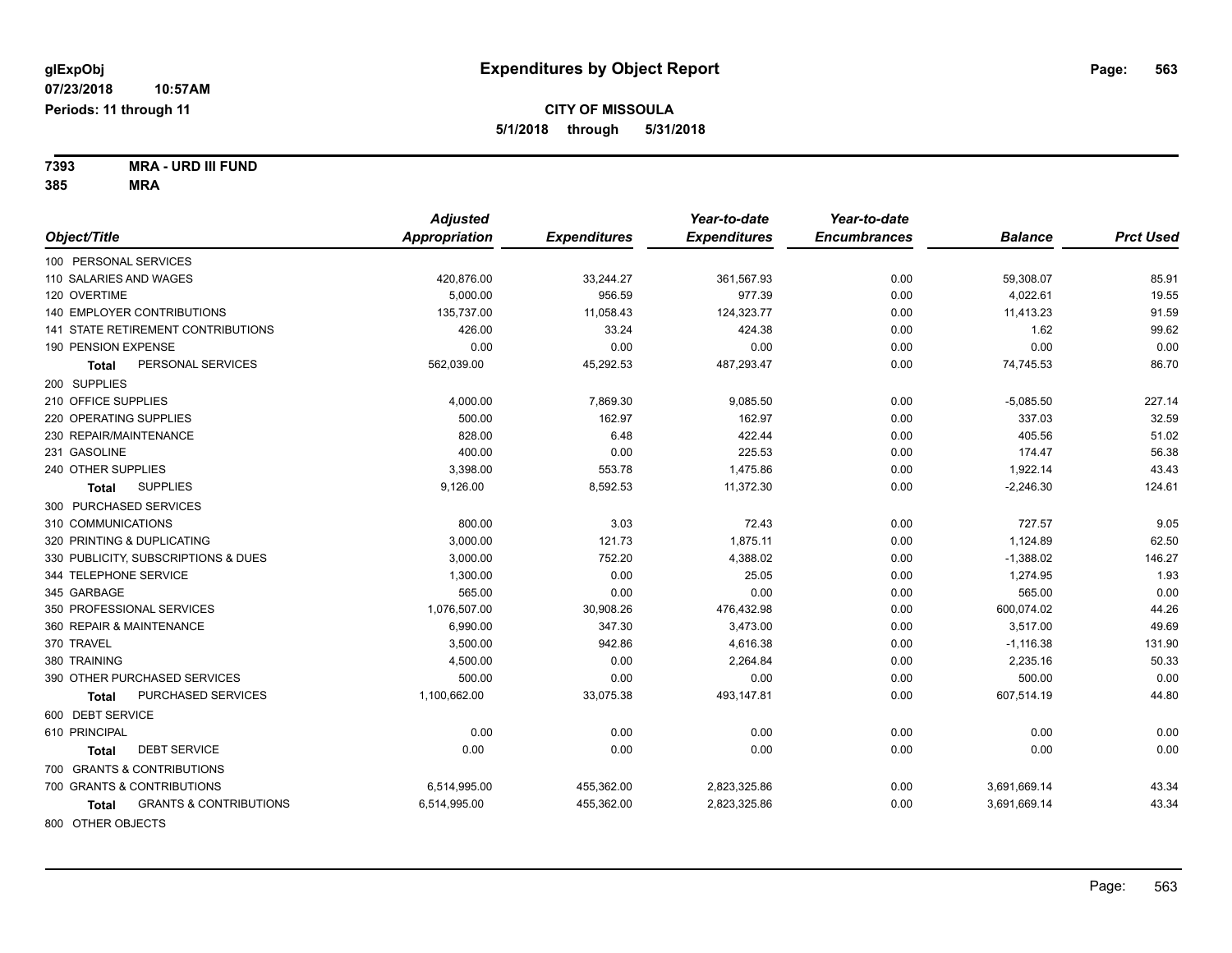| 7393 | <b>MRA - URD III FUND</b> |
|------|---------------------------|
| 385  | MRA                       |

|                    |                              | <b>Adjusted</b> |                     | Year-to-date        | Year-to-date        |                |                  |
|--------------------|------------------------------|-----------------|---------------------|---------------------|---------------------|----------------|------------------|
| Object/Title       |                              | Appropriation   | <b>Expenditures</b> | <b>Expenditures</b> | <b>Encumbrances</b> | <b>Balance</b> | <b>Prct Used</b> |
|                    | 820 TRANSFERS TO OTHER FUNDS | 0.00            | 0.00                | 151.674.45          | 0.00                | $-151.674.45$  | 0.00             |
| 845 CONTINGENCY    |                              | 166.188.00      | 0.00                | 0.00                | 0.00                | 166.188.00     | 0.00             |
| Total              | OTHER OBJECTS                | 166.188.00      | 0.00                | 151.674.45          | 0.00                | 14.513.55      | 91.27            |
| 900 CAPITAL OUTLAY |                              |                 |                     |                     |                     |                |                  |
| 910 LAND           |                              | 1.611.000.00    | 0.00                | $-6.564.55$         | 0.00                | 1.617.564.55   | $-0.41$          |
| 930 IMPROVEMENTS   |                              | 4.546.517.00    | 153.885.70          | 1.578.551.62        | 0.00                | 2,967,965.38   | 34.72            |
| <b>Total</b>       | <b>CAPITAL OUTLAY</b>        | 6.157.517.00    | 153.885.70          | 1,571,987.07        | 0.00                | 4,585,529.93   | 25.53            |
| <b>Total</b>       | <b>MRA</b>                   | 14.510.527.00   | 696.208.14          | 5.538.800.96        | 0.00                | 8.971.726.04   | 38.17            |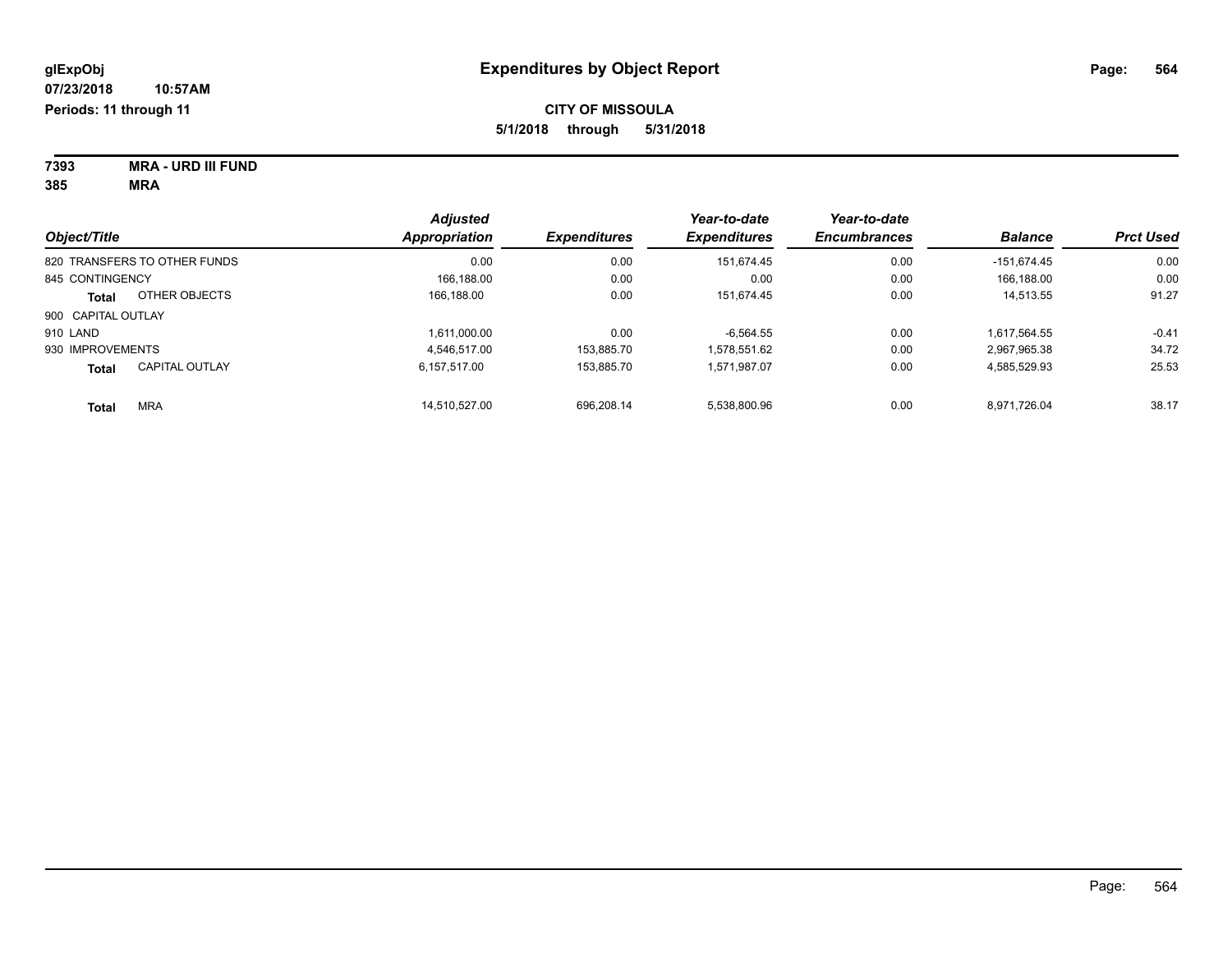**7393 MRA - URD III FUND**

|                                            | <b>Adjusted</b> |                     | Year-to-date        | Year-to-date        |                |                  |
|--------------------------------------------|-----------------|---------------------|---------------------|---------------------|----------------|------------------|
| Object/Title                               | Appropriation   | <b>Expenditures</b> | <b>Expenditures</b> | <b>Encumbrances</b> | <b>Balance</b> | <b>Prct Used</b> |
| 100 PERSONAL SERVICES                      |                 |                     |                     |                     |                |                  |
| 110 SALARIES AND WAGES                     | 420,876.00      | 33,244.27           | 361,567.93          | 0.00                | 59,308.07      | 85.91            |
| 120 OVERTIME                               | 5,000.00        | 956.59              | 977.39              | 0.00                | 4,022.61       | 19.55            |
| 140 EMPLOYER CONTRIBUTIONS                 | 135,737.00      | 11,058.43           | 124,323.77          | 0.00                | 11,413.23      | 91.59            |
| <b>141 STATE RETIREMENT CONTRIBUTIONS</b>  | 426.00          | 33.24               | 424.38              | 0.00                | 1.62           | 99.62            |
| 190 PENSION EXPENSE                        | 0.00            | 0.00                | 0.00                | 0.00                | 0.00           | 0.00             |
| PERSONAL SERVICES<br><b>Total</b>          | 562,039.00      | 45,292.53           | 487,293.47          | 0.00                | 74,745.53      | 86.70            |
| 200 SUPPLIES                               |                 |                     |                     |                     |                |                  |
| 210 OFFICE SUPPLIES                        | 4,000.00        | 7,869.30            | 9,085.50            | 0.00                | $-5,085.50$    | 227.14           |
| 220 OPERATING SUPPLIES                     | 500.00          | 162.97              | 162.97              | 0.00                | 337.03         | 32.59            |
| 230 REPAIR/MAINTENANCE                     | 828.00          | 6.48                | 422.44              | 0.00                | 405.56         | 51.02            |
| 231 GASOLINE                               | 400.00          | 0.00                | 225.53              | 0.00                | 174.47         | 56.38            |
| 240 OTHER SUPPLIES                         | 3,398.00        | 553.78              | 1,475.86            | 0.00                | 1,922.14       | 43.43            |
| <b>SUPPLIES</b><br><b>Total</b>            | 9,126.00        | 8,592.53            | 11,372.30           | 0.00                | $-2,246.30$    | 124.61           |
| 300 PURCHASED SERVICES                     |                 |                     |                     |                     |                |                  |
| 310 COMMUNICATIONS                         | 800.00          | 3.03                | 72.43               | 0.00                | 727.57         | 9.05             |
| 320 PRINTING & DUPLICATING                 | 3,000.00        | 121.73              | 1,875.11            | 0.00                | 1,124.89       | 62.50            |
| 330 PUBLICITY, SUBSCRIPTIONS & DUES        | 3,000.00        | 752.20              | 4,388.02            | 0.00                | $-1,388.02$    | 146.27           |
| 344 TELEPHONE SERVICE                      | 1,300.00        | 0.00                | 25.05               | 0.00                | 1,274.95       | 1.93             |
| 345 GARBAGE                                | 565.00          | 0.00                | 0.00                | 0.00                | 565.00         | 0.00             |
| 350 PROFESSIONAL SERVICES                  | 1,076,507.00    | 30,908.26           | 476,432.98          | 0.00                | 600,074.02     | 44.26            |
| 360 REPAIR & MAINTENANCE                   | 6,990.00        | 347.30              | 3,473.00            | 0.00                | 3,517.00       | 49.69            |
| 370 TRAVEL                                 | 3,500.00        | 942.86              | 4,616.38            | 0.00                | $-1,116.38$    | 131.90           |
| 380 TRAINING                               | 4,500.00        | 0.00                | 2,264.84            | 0.00                | 2,235.16       | 50.33            |
| 390 OTHER PURCHASED SERVICES               | 500.00          | 0.00                | 0.00                | 0.00                | 500.00         | 0.00             |
| PURCHASED SERVICES<br><b>Total</b>         | 1,100,662.00    | 33,075.38           | 493,147.81          | 0.00                | 607,514.19     | 44.80            |
| 600 DEBT SERVICE                           |                 |                     |                     |                     |                |                  |
| 610 PRINCIPAL                              | 0.00            | 0.00                | 0.00                | 0.00                | 0.00           | 0.00             |
| <b>DEBT SERVICE</b><br>Total               | 0.00            | 0.00                | 0.00                | 0.00                | 0.00           | 0.00             |
| 700 GRANTS & CONTRIBUTIONS                 |                 |                     |                     |                     |                |                  |
| 700 GRANTS & CONTRIBUTIONS                 | 6,514,995.00    | 455,362.00          | 2,823,325.86        | 0.00                | 3,691,669.14   | 43.34            |
| <b>GRANTS &amp; CONTRIBUTIONS</b><br>Total | 6,514,995.00    | 455,362.00          | 2,823,325.86        | 0.00                | 3,691,669.14   | 43.34            |
| 800 OTHER OBJECTS                          |                 |                     |                     |                     |                |                  |
| 820 TRANSFERS TO OTHER FUNDS               | 0.00            | 0.00                | 151,674.45          | 0.00                | $-151,674.45$  | 0.00             |
|                                            |                 |                     |                     |                     |                |                  |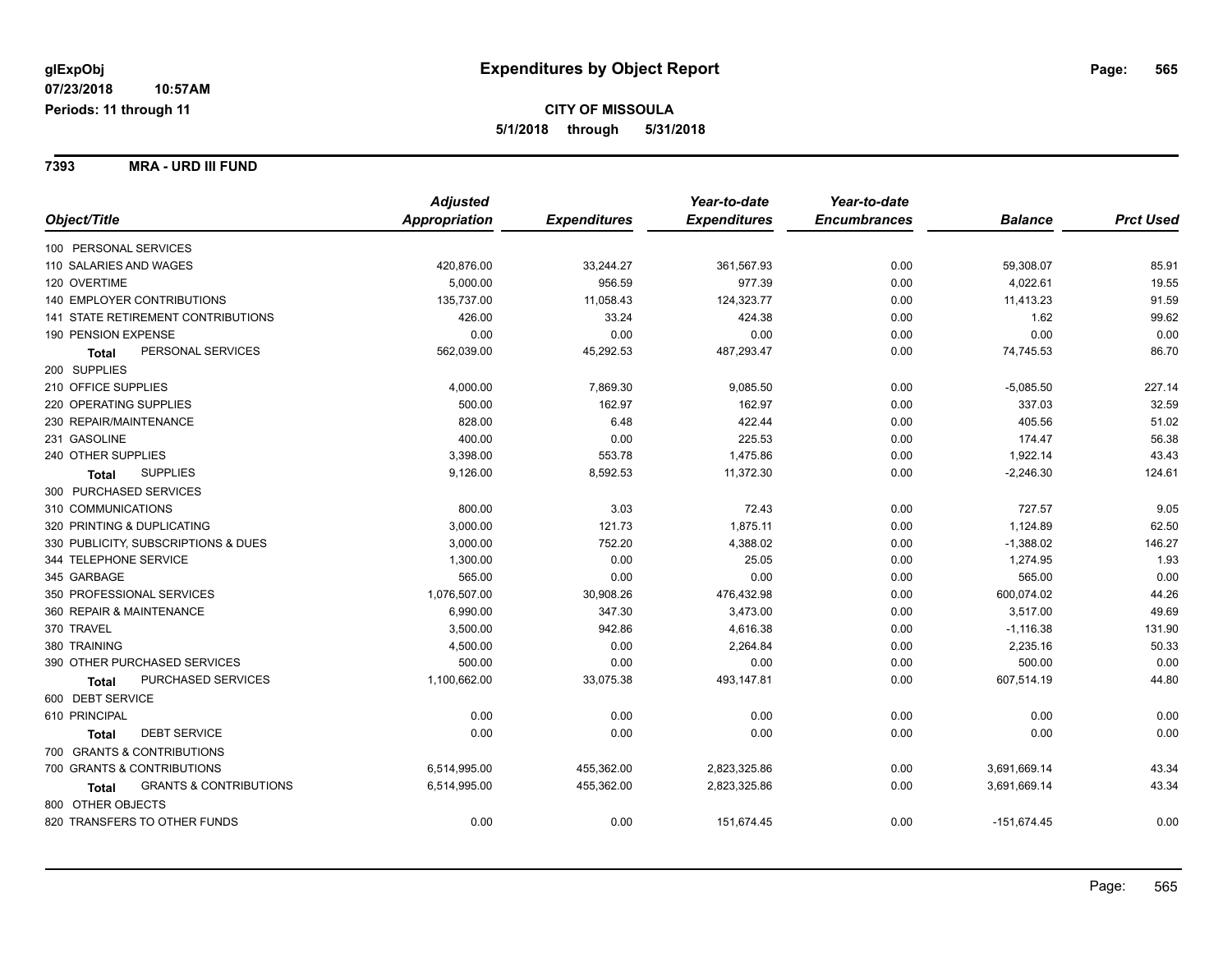**7393 MRA - URD III FUND**

| Object/Title       |                       | <b>Adjusted</b><br>Appropriation | <b>Expenditures</b> | Year-to-date<br><b>Expenditures</b> | Year-to-date<br><b>Encumbrances</b> | <b>Balance</b> | <b>Prct Used</b> |
|--------------------|-----------------------|----------------------------------|---------------------|-------------------------------------|-------------------------------------|----------------|------------------|
| 845 CONTINGENCY    |                       | 166,188.00                       | 0.00                | 0.00                                | 0.00                                | 166.188.00     | 0.00             |
| <b>Total</b>       | OTHER OBJECTS         | 166,188.00                       | 0.00                | 151,674.45                          | 0.00                                | 14,513.55      | 91.27            |
| 900 CAPITAL OUTLAY |                       |                                  |                     |                                     |                                     |                |                  |
| 910 LAND           |                       | 1,611,000.00                     | 0.00                | $-6,564.55$                         | 0.00                                | 1,617,564.55   | $-0.41$          |
| 930 IMPROVEMENTS   |                       | 4,546,517.00                     | 153,885.70          | 1,578,551.62                        | 0.00                                | 2,967,965.38   | 34.72            |
| <b>Total</b>       | <b>CAPITAL OUTLAY</b> | 6.157.517.00                     | 153,885.70          | 1,571,987.07                        | 0.00                                | 4,585,529.93   | 25.53            |
| <b>Total</b>       | MRA - URD III FUND    | 14,510,527.00                    | 696,208.14          | 5,538,800.96                        | 0.00                                | 8,971,726.04   | 38.17            |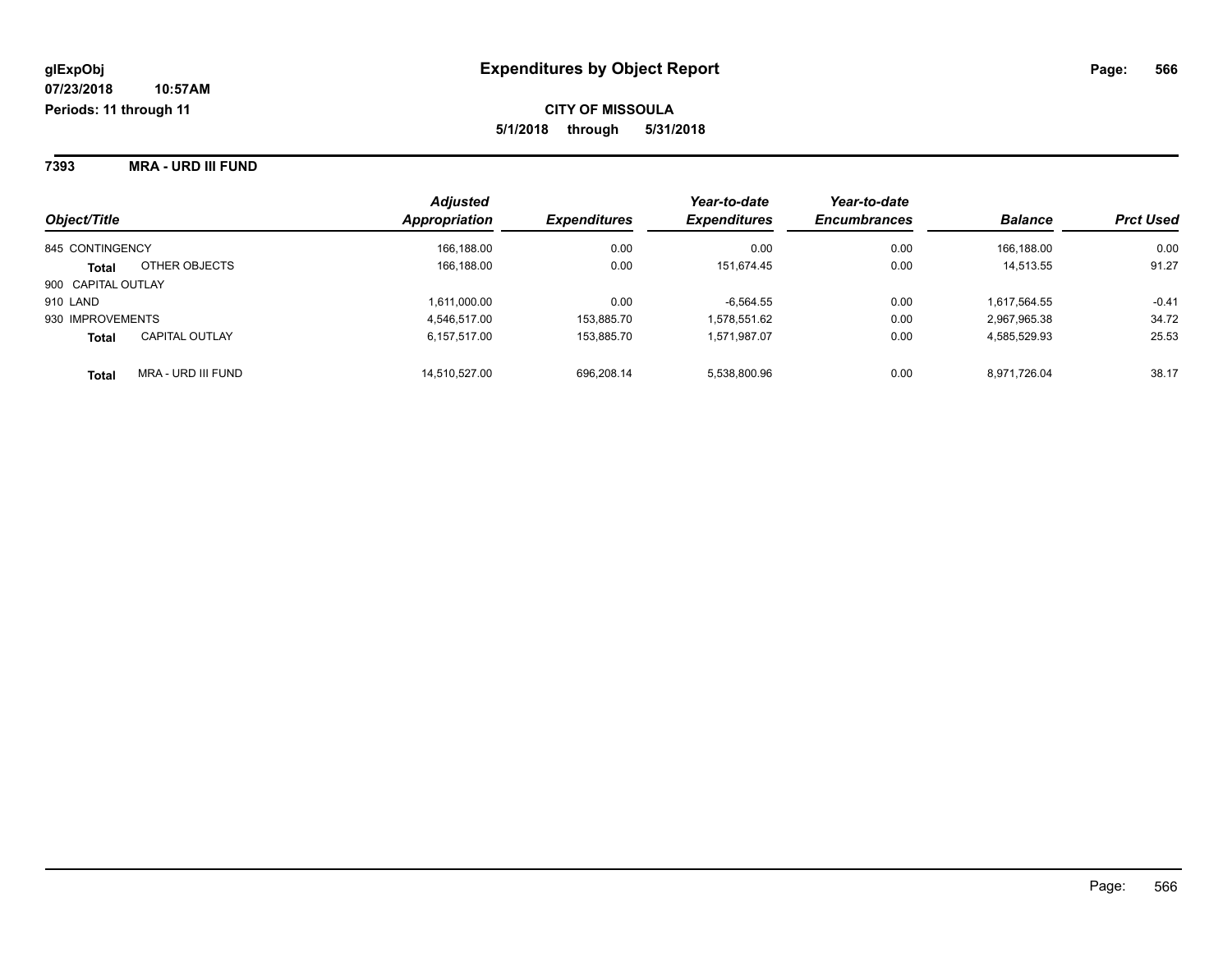# **CITY OF MISSOULA 5/1/2018 through 5/31/2018**

# **7394 MRA URD III TI DEBT CLEARING FUND**

| Object/Title                  | <b>Adjusted</b><br>Appropriation | <b>Expenditures</b> | Year-to-date<br><b>Expenditures</b> | Year-to-date<br><b>Encumbrances</b> | <b>Balance</b> | <b>Prct Used</b> |
|-------------------------------|----------------------------------|---------------------|-------------------------------------|-------------------------------------|----------------|------------------|
| 800 OTHER OBJECTS             |                                  |                     |                                     |                                     |                |                  |
| 820 TRANSFERS TO OTHER FUNDS  | 975,456.00                       | 0.00                | 1,650,703.32                        | 0.00                                | 324,752.68     | 83.56            |
| OTHER OBJECTS<br><b>Total</b> | 1,975,456.00                     | 0.00                | 1,650,703.32                        | 0.00                                | 324.752.68     | 83.56            |
| <b>MRA</b><br><b>Total</b>    | 975,456.00                       | 0.00                | 1,650,703.32                        | 0.00                                | 324,752.68     | 83.56            |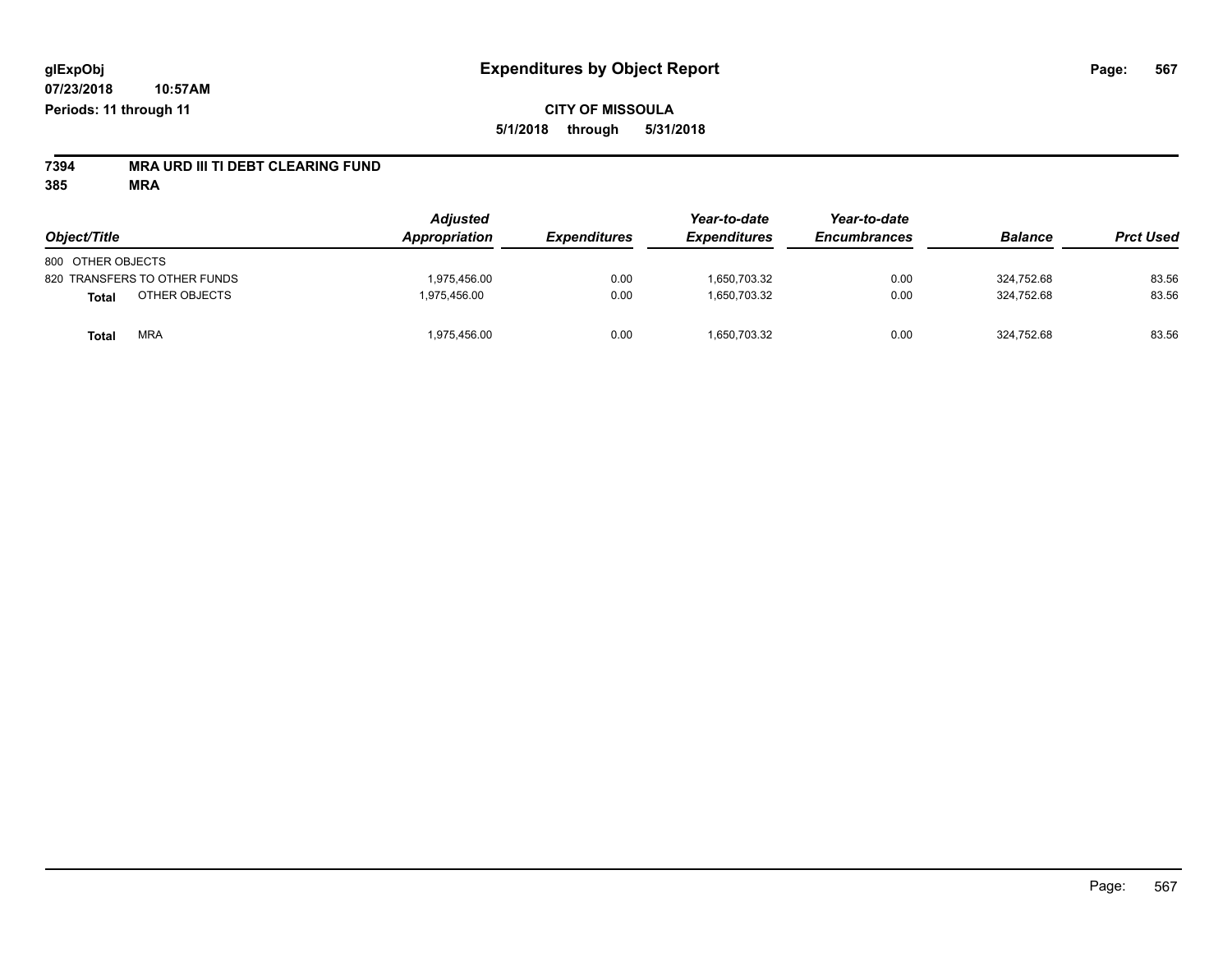**CITY OF MISSOULA 5/1/2018 through 5/31/2018**

#### **7394 MRA URD III TI DEBT CLEARING FUND**

| Object/Title                               | <b>Adjusted</b><br>Appropriation | <i><b>Expenditures</b></i> | Year-to-date<br><b>Expenditures</b> | Year-to-date<br><b>Encumbrances</b> | <b>Balance</b> | <b>Prct Used</b> |
|--------------------------------------------|----------------------------------|----------------------------|-------------------------------------|-------------------------------------|----------------|------------------|
| 800 OTHER OBJECTS                          |                                  |                            |                                     |                                     |                |                  |
| 820 TRANSFERS TO OTHER FUNDS               | 1.975.456.00                     | 0.00                       | 1,650,703.32                        | 0.00                                | 324.752.68     | 83.56            |
| OTHER OBJECTS<br><b>Total</b>              | 1.975.456.00                     | 0.00                       | 1.650.703.32                        | 0.00                                | 324.752.68     | 83.56            |
| MRA URD III TI DEBT CLEARING FUND<br>Total | 1.975.456.00                     | 0.00                       | 1,650,703.32                        | 0.00                                | 324.752.68     | 83.56            |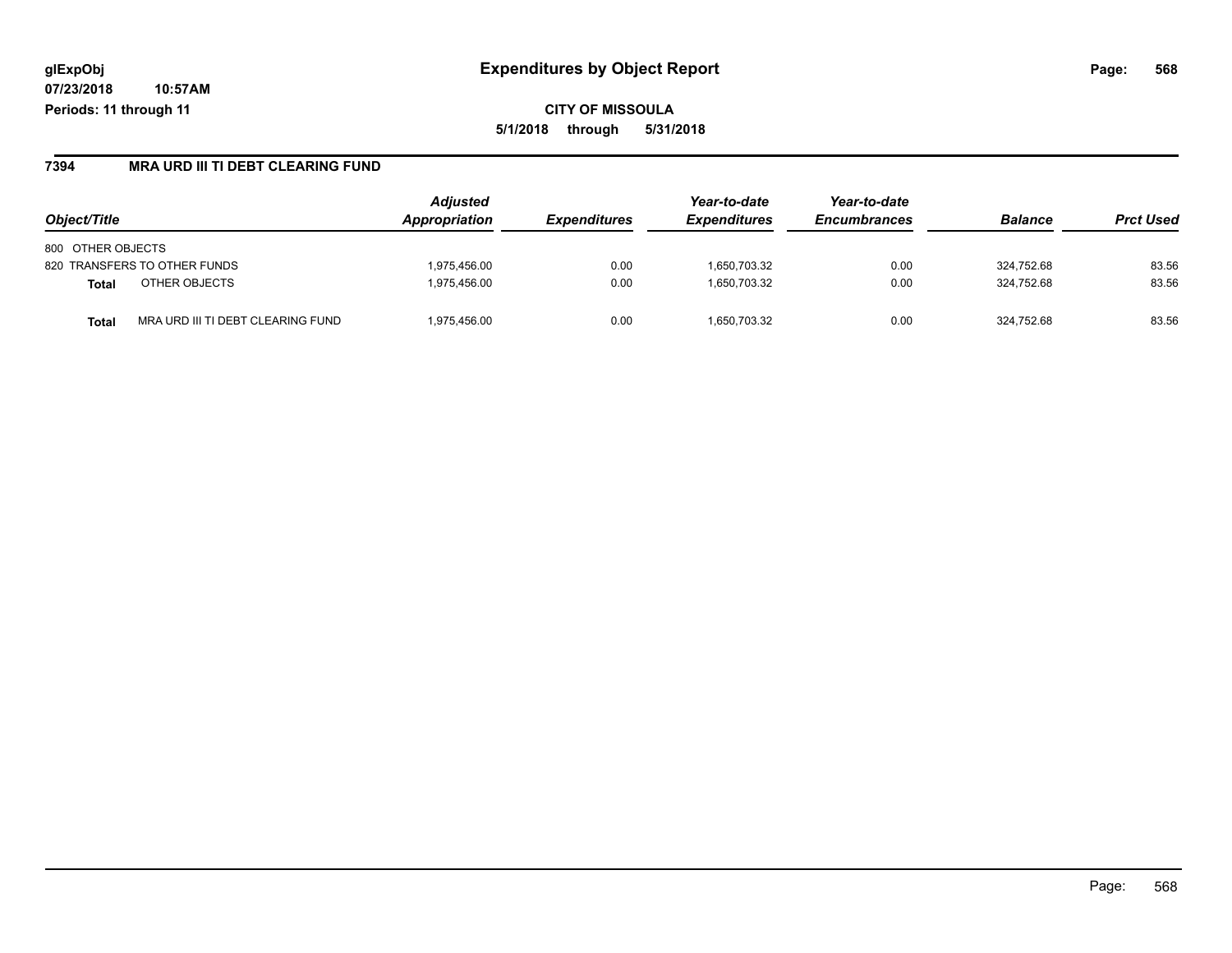# **CITY OF MISSOULA 5/1/2018 through 5/31/2018**

# **7395 MRA TAX INCREMENT DEBT SERVICE**

|                                     | <b>Adjusted</b><br>Appropriation | <b>Expenditures</b> | Year-to-date<br><b>Expenditures</b> | Year-to-date        | <b>Balance</b> |                  |
|-------------------------------------|----------------------------------|---------------------|-------------------------------------|---------------------|----------------|------------------|
| Object/Title                        |                                  |                     |                                     | <b>Encumbrances</b> |                | <b>Prct Used</b> |
| 600 DEBT SERVICE                    |                                  |                     |                                     |                     |                |                  |
| 610 PRINCIPAL                       | 440,000.00                       | 130,000.00          | 130,000.00                          | 0.00                | 310.000.00     | 29.55            |
| 620 INTEREST / SERVICE FEES         | 744.513.00                       | 106.031.25          | 400.429.38                          | 0.00                | 344.083.62     | 53.78            |
| <b>DEBT SERVICE</b><br><b>Total</b> | 1.184.513.00                     | 236.031.25          | 530,429.38                          | 0.00                | 654.083.62     | 44.78            |
| <b>MRA</b><br><b>Total</b>          | 1,184,513.00                     | 236.031.25          | 530.429.38                          | 0.00                | 654.083.62     | 44.78            |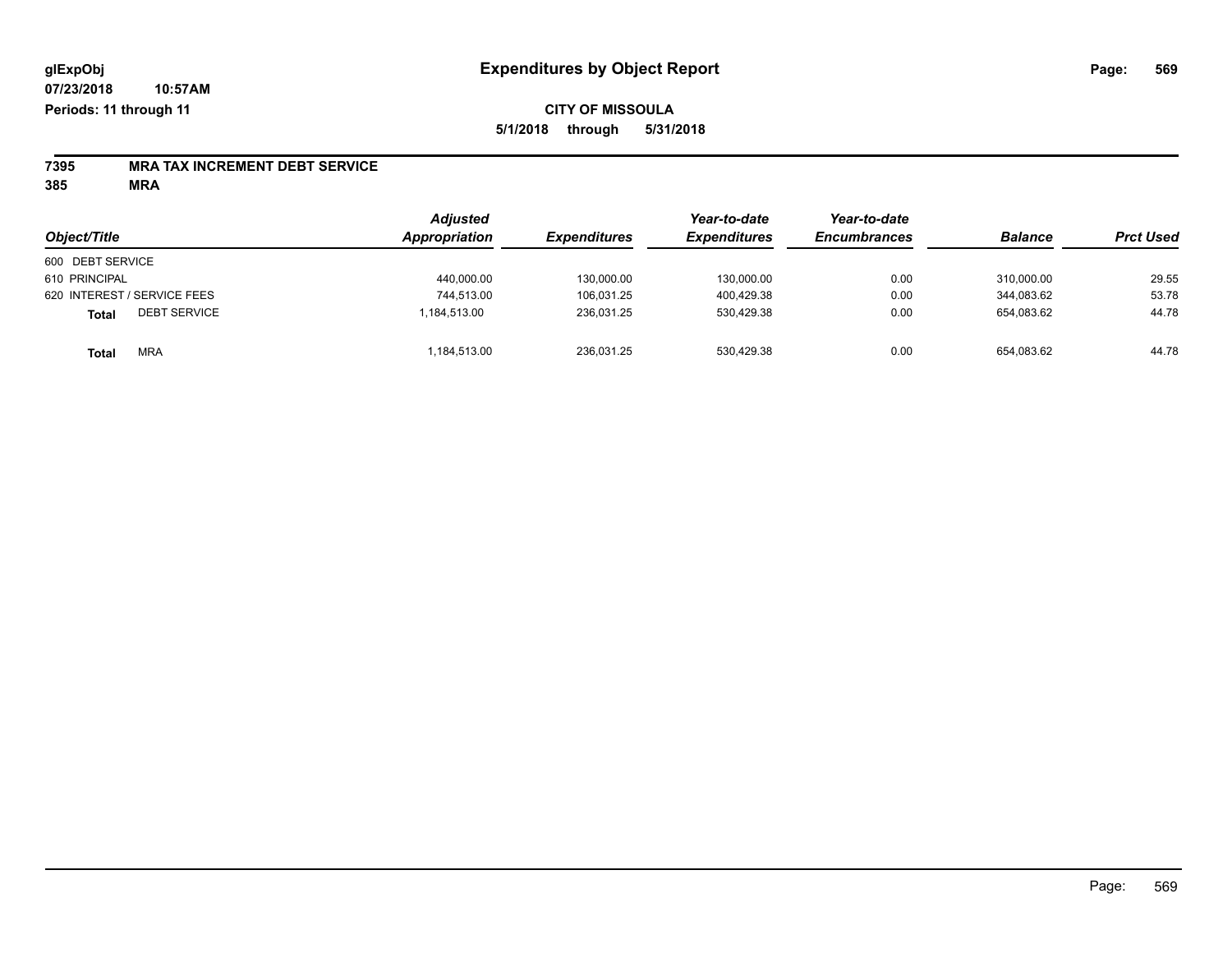**CITY OF MISSOULA 5/1/2018 through 5/31/2018**

#### **7395 MRA TAX INCREMENT DEBT SERVICE**

| Object/Title                                   | <b>Adjusted</b><br>Appropriation | <i><b>Expenditures</b></i> | Year-to-date<br><b>Expenditures</b> | Year-to-date<br><b>Encumbrances</b> | <b>Balance</b> | <b>Prct Used</b> |
|------------------------------------------------|----------------------------------|----------------------------|-------------------------------------|-------------------------------------|----------------|------------------|
| 600 DEBT SERVICE                               |                                  |                            |                                     |                                     |                |                  |
| 610 PRINCIPAL                                  | 440,000.00                       | 130.000.00                 | 130.000.00                          | 0.00                                | 310.000.00     | 29.55            |
| 620 INTEREST / SERVICE FEES                    | 744,513.00                       | 106,031.25                 | 400,429.38                          | 0.00                                | 344,083.62     | 53.78            |
| <b>DEBT SERVICE</b><br><b>Total</b>            | .184.513.00                      | 236.031.25                 | 530.429.38                          | 0.00                                | 654.083.62     | 44.78            |
| MRA TAX INCREMENT DEBT SERVICE<br><b>Total</b> | .184.513.00                      | 236.031.25                 | 530.429.38                          | 0.00                                | 654.083.62     | 44.78            |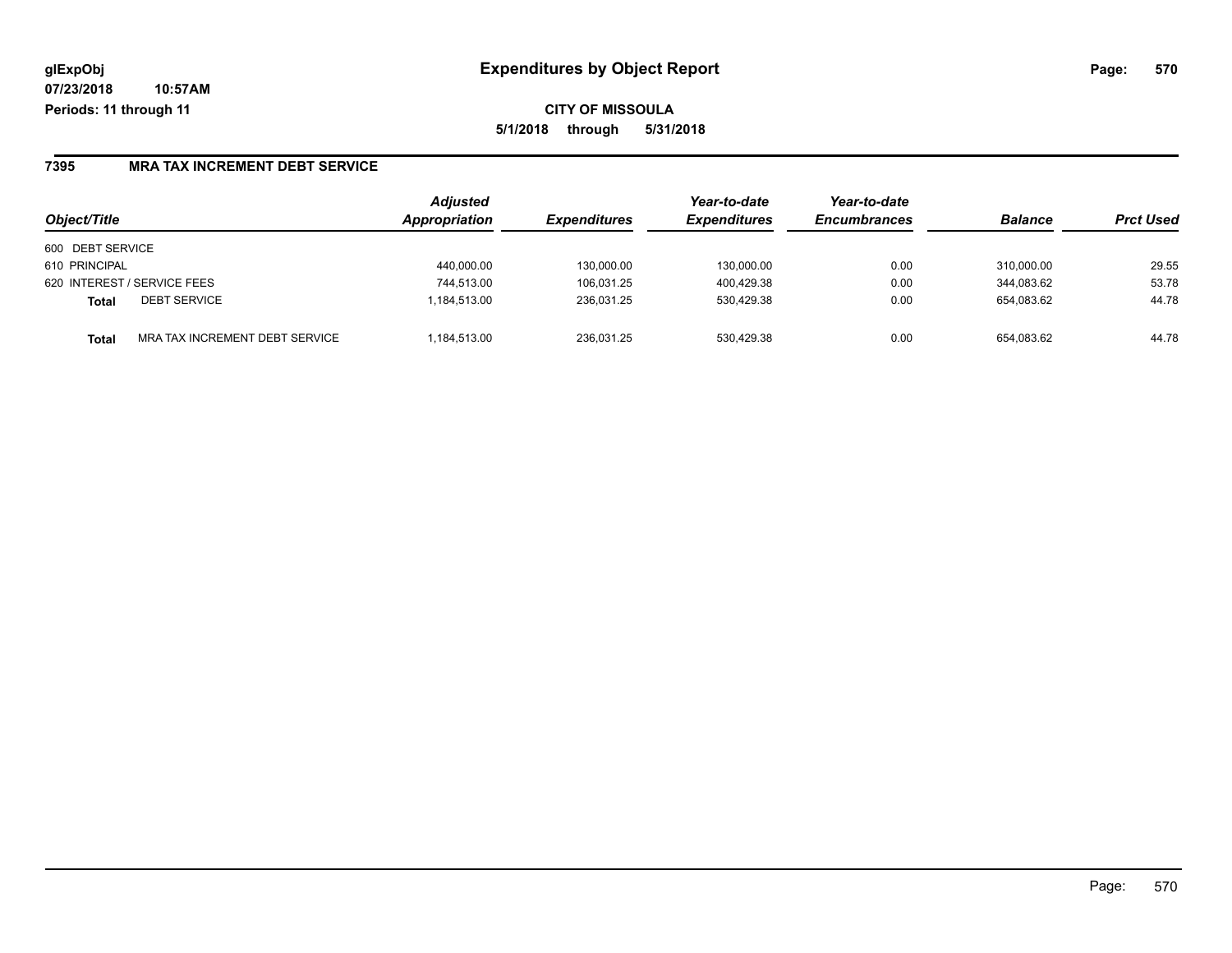# **CITY OF MISSOULA 5/1/2018 through 5/31/2018**

# **7396 NRSS DEBT SERVICE SINKING FUND**

|                               | <b>Adjusted</b> |                     | Year-to-date        | Year-to-date        |                |                  |
|-------------------------------|-----------------|---------------------|---------------------|---------------------|----------------|------------------|
| Object/Title                  | Appropriation   | <b>Expenditures</b> | <b>Expenditures</b> | <b>Encumbrances</b> | <b>Balance</b> | <b>Prct Used</b> |
| 600 DEBT SERVICE              |                 |                     |                     |                     |                |                  |
| 610 PRINCIPAL                 | 30.300.00       | 0.00                | 15.000.00           | 0.00                | 15.300.00      | 49.50            |
| 620 INTEREST / SERVICE FEES   | 57.524.00       | 0.00                | 27.862.10           | 0.00                | 29.661.90      | 48.44            |
| <b>DEBT SERVICE</b><br>Total  | 87,824.00       | 0.00                | 42,862.10           | 0.00                | 44,961.90      | 48.80            |
| 800 OTHER OBJECTS             |                 |                     |                     |                     |                |                  |
| 820 TRANSFERS TO OTHER FUNDS  | 0.00            | 0.00                | 0.00                | 0.00                | 0.00           | 0.00             |
| OTHER OBJECTS<br><b>Total</b> | 0.00            | 0.00                | 0.00                | 0.00                | 0.00           | 0.00             |
| <b>MRA</b><br><b>Total</b>    | 87.824.00       | 0.00                | 42.862.10           | 0.00                | 44.961.90      | 48.80            |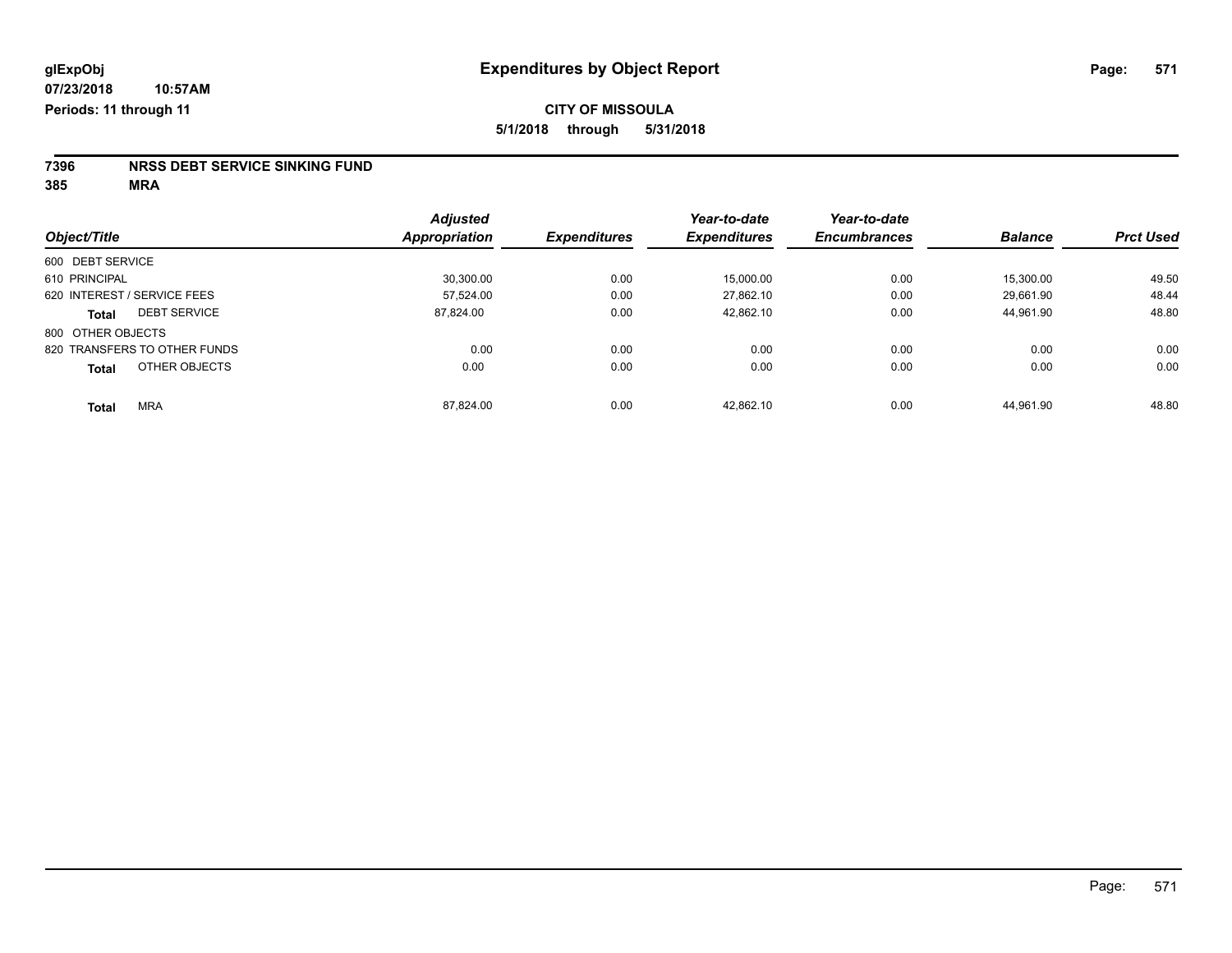**CITY OF MISSOULA 5/1/2018 through 5/31/2018**

#### **7396 NRSS DEBT SERVICE SINKING FUND**

|                                                | <b>Adjusted</b>      |                     | Year-to-date        | Year-to-date        |                |                  |
|------------------------------------------------|----------------------|---------------------|---------------------|---------------------|----------------|------------------|
| Object/Title                                   | <b>Appropriation</b> | <b>Expenditures</b> | <b>Expenditures</b> | <b>Encumbrances</b> | <b>Balance</b> | <b>Prct Used</b> |
| 600 DEBT SERVICE                               |                      |                     |                     |                     |                |                  |
| 610 PRINCIPAL                                  | 30.300.00            | 0.00                | 15.000.00           | 0.00                | 15.300.00      | 49.50            |
| 620 INTEREST / SERVICE FEES                    | 57.524.00            | 0.00                | 27.862.10           | 0.00                | 29.661.90      | 48.44            |
| <b>DEBT SERVICE</b><br>Total                   | 87,824.00            | 0.00                | 42.862.10           | 0.00                | 44,961.90      | 48.80            |
| 800 OTHER OBJECTS                              |                      |                     |                     |                     |                |                  |
| 820 TRANSFERS TO OTHER FUNDS                   | 0.00                 | 0.00                | 0.00                | 0.00                | 0.00           | 0.00             |
| OTHER OBJECTS<br><b>Total</b>                  | 0.00                 | 0.00                | 0.00                | 0.00                | 0.00           | 0.00             |
| NRSS DEBT SERVICE SINKING FUND<br><b>Total</b> | 87.824.00            | 0.00                | 42.862.10           | 0.00                | 44.961.90      | 48.80            |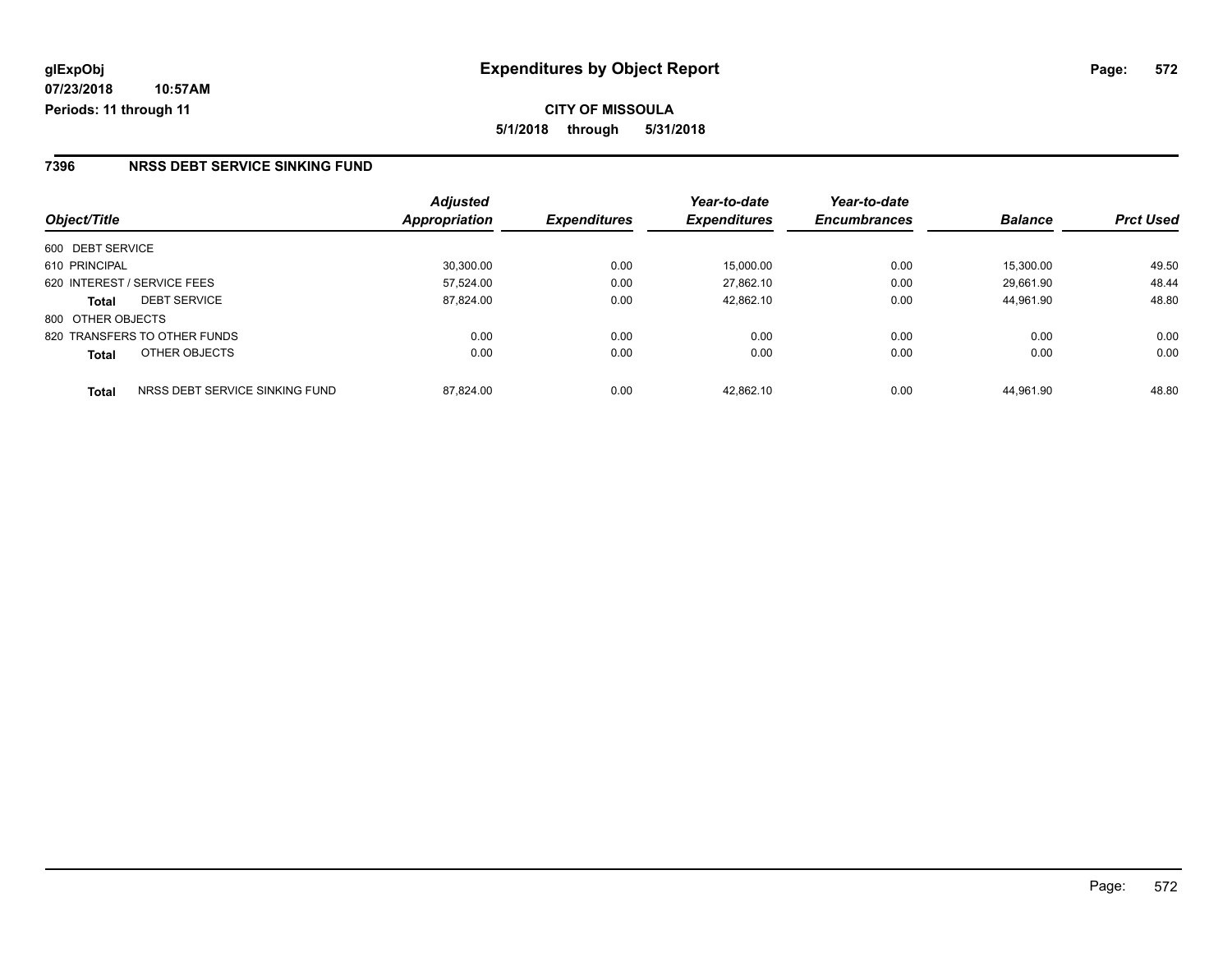**7397 NORTH RESERVE/SCOTT ST URD**

|                        |                                   | <b>Adjusted</b> |                     | Year-to-date        | Year-to-date        |                |                  |
|------------------------|-----------------------------------|-----------------|---------------------|---------------------|---------------------|----------------|------------------|
| Object/Title           |                                   | Appropriation   | <b>Expenditures</b> | <b>Expenditures</b> | <b>Encumbrances</b> | <b>Balance</b> | <b>Prct Used</b> |
| 300 PURCHASED SERVICES |                                   |                 |                     |                     |                     |                |                  |
|                        | 350 PROFESSIONAL SERVICES         | 47,000.00       | 0.00                | 34,917.07           | 0.00                | 12,082.93      | 74.29            |
| <b>Total</b>           | PURCHASED SERVICES                | 47,000.00       | 0.00                | 34,917.07           | 0.00                | 12,082.93      | 74.29            |
|                        | 700 GRANTS & CONTRIBUTIONS        |                 |                     |                     |                     |                |                  |
|                        | 700 GRANTS & CONTRIBUTIONS        | 865,730.00      | 10,000.00           | 528,230.00          | 0.00                | 337,500.00     | 61.02            |
| <b>Total</b>           | <b>GRANTS &amp; CONTRIBUTIONS</b> | 865,730.00      | 10,000.00           | 528,230.00          | 0.00                | 337,500.00     | 61.02            |
| 800 OTHER OBJECTS      |                                   |                 |                     |                     |                     |                |                  |
|                        | 820 TRANSFERS TO OTHER FUNDS      | 49,431.00       | 0.00                | 15,881.03           | 0.00                | 33,549.97      | 32.13            |
| 845 CONTINGENCY        |                                   | 99,624.00       | 0.00                | 0.00                | 0.00                | 99,624.00      | 0.00             |
| <b>Total</b>           | OTHER OBJECTS                     | 149,055.00      | 0.00                | 15,881.03           | 0.00                | 133,173.97     | 10.65            |
| 900 CAPITAL OUTLAY     |                                   |                 |                     |                     |                     |                |                  |
| 910 LAND               |                                   | 0.00            | 0.00                | 0.00                | 0.00                | 0.00           | 0.00             |
| 920 BUILDINGS          |                                   | 0.00            | 0.00                | 0.00                | 0.00                | 0.00           | 0.00             |
| 930 IMPROVEMENTS       |                                   | 0.00            | 0.00                | 0.00                | 0.00                | 0.00           | 0.00             |
| <b>Total</b>           | <b>CAPITAL OUTLAY</b>             | 0.00            | 0.00                | 0.00                | 0.00                | 0.00           | 0.00             |
| <b>Total</b>           | <b>MRA</b>                        | 1,061,785.00    | 10,000.00           | 579,028.10          | 0.00                | 482,756.90     | 54.53            |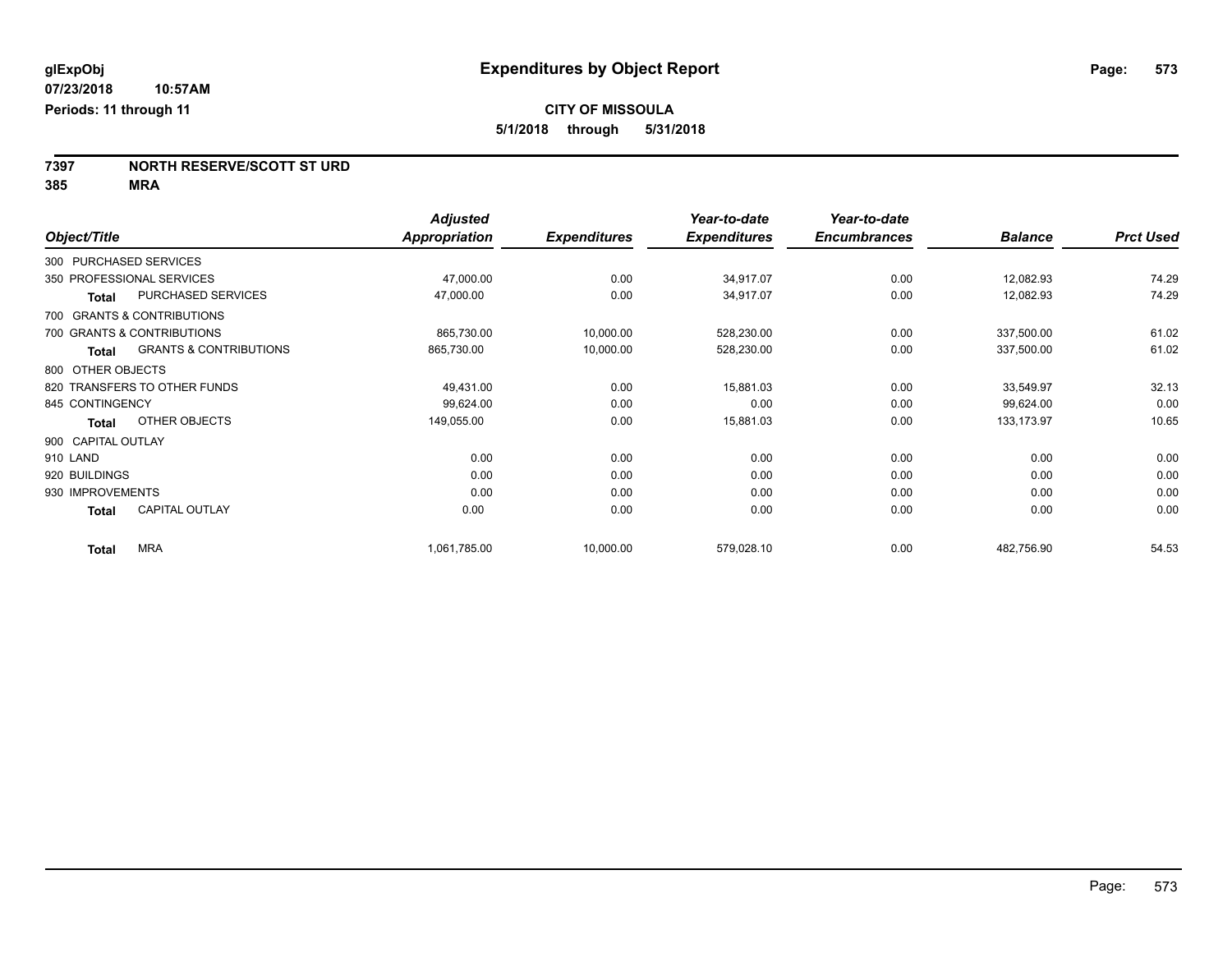### **7397 NORTH RESERVE/SCOTT ST URD**

|                    |                                   | <b>Adjusted</b> |                     | Year-to-date        | Year-to-date        |                |                  |
|--------------------|-----------------------------------|-----------------|---------------------|---------------------|---------------------|----------------|------------------|
| Object/Title       |                                   | Appropriation   | <b>Expenditures</b> | <b>Expenditures</b> | <b>Encumbrances</b> | <b>Balance</b> | <b>Prct Used</b> |
|                    | 300 PURCHASED SERVICES            |                 |                     |                     |                     |                |                  |
|                    | 350 PROFESSIONAL SERVICES         | 47,000.00       | 0.00                | 34,917.07           | 0.00                | 12,082.93      | 74.29            |
| Total              | PURCHASED SERVICES                | 47,000.00       | 0.00                | 34,917.07           | 0.00                | 12,082.93      | 74.29            |
|                    | 700 GRANTS & CONTRIBUTIONS        |                 |                     |                     |                     |                |                  |
|                    | 700 GRANTS & CONTRIBUTIONS        | 865,730.00      | 10,000.00           | 528,230.00          | 0.00                | 337,500.00     | 61.02            |
| <b>Total</b>       | <b>GRANTS &amp; CONTRIBUTIONS</b> | 865,730.00      | 10,000.00           | 528,230.00          | 0.00                | 337,500.00     | 61.02            |
| 800 OTHER OBJECTS  |                                   |                 |                     |                     |                     |                |                  |
|                    | 820 TRANSFERS TO OTHER FUNDS      | 49,431.00       | 0.00                | 15,881.03           | 0.00                | 33,549.97      | 32.13            |
| 845 CONTINGENCY    |                                   | 99,624.00       | 0.00                | 0.00                | 0.00                | 99,624.00      | 0.00             |
| <b>Total</b>       | OTHER OBJECTS                     | 149,055.00      | 0.00                | 15,881.03           | 0.00                | 133,173.97     | 10.65            |
| 900 CAPITAL OUTLAY |                                   |                 |                     |                     |                     |                |                  |
| 910 LAND           |                                   | 0.00            | 0.00                | 0.00                | 0.00                | 0.00           | 0.00             |
| 920 BUILDINGS      |                                   | 0.00            | 0.00                | 0.00                | 0.00                | 0.00           | 0.00             |
| 930 IMPROVEMENTS   |                                   | 0.00            | 0.00                | 0.00                | 0.00                | 0.00           | 0.00             |
| Total              | <b>CAPITAL OUTLAY</b>             | 0.00            | 0.00                | 0.00                | 0.00                | 0.00           | 0.00             |
| <b>Total</b>       | NORTH RESERVE/SCOTT ST URD        | 1,061,785.00    | 10,000.00           | 579,028.10          | 0.00                | 482,756.90     | 54.53            |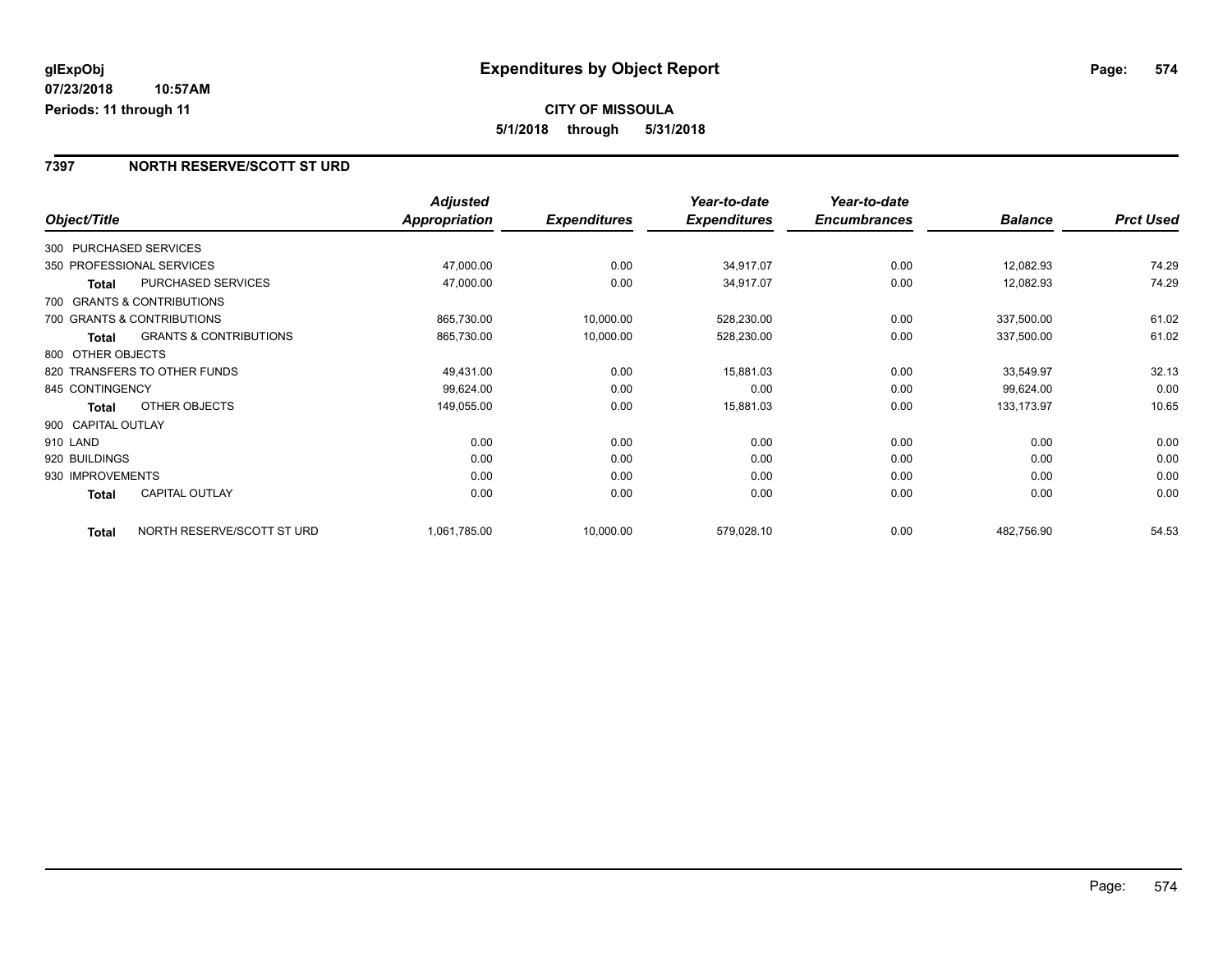# **CITY OF MISSOULA 5/1/2018 through 5/31/2018**

# **7399 INTERMOUNTAIN BOND DEBT SERVICE**

| Object/Title                 | <b>Adjusted</b><br>Appropriation | <b>Expenditures</b> | Year-to-date<br><b>Expenditures</b> | Year-to-date<br><b>Encumbrances</b> | <b>Balance</b> | <b>Prct Used</b> |
|------------------------------|----------------------------------|---------------------|-------------------------------------|-------------------------------------|----------------|------------------|
| 600 DEBT SERVICE             |                                  |                     |                                     |                                     |                |                  |
| 610 PRINCIPAL                | 81,500.00                        | 0.00                | 40.500.00                           | 0.00                                | 41.000.00      | 49.69            |
| 620 INTEREST / SERVICE FEES  | 64,658.00                        | 0.00                | 32.459.38                           | 0.00                                | 32.198.62      | 50.20            |
| <b>DEBT SERVICE</b><br>Total | 146.158.00                       | 0.00                | 72,959.38                           | 0.00                                | 73,198.62      | 49.92            |
| <b>MRA</b><br><b>Total</b>   | 146,158.00                       | 0.00                | 72,959.38                           | 0.00                                | 73,198.62      | 49.92            |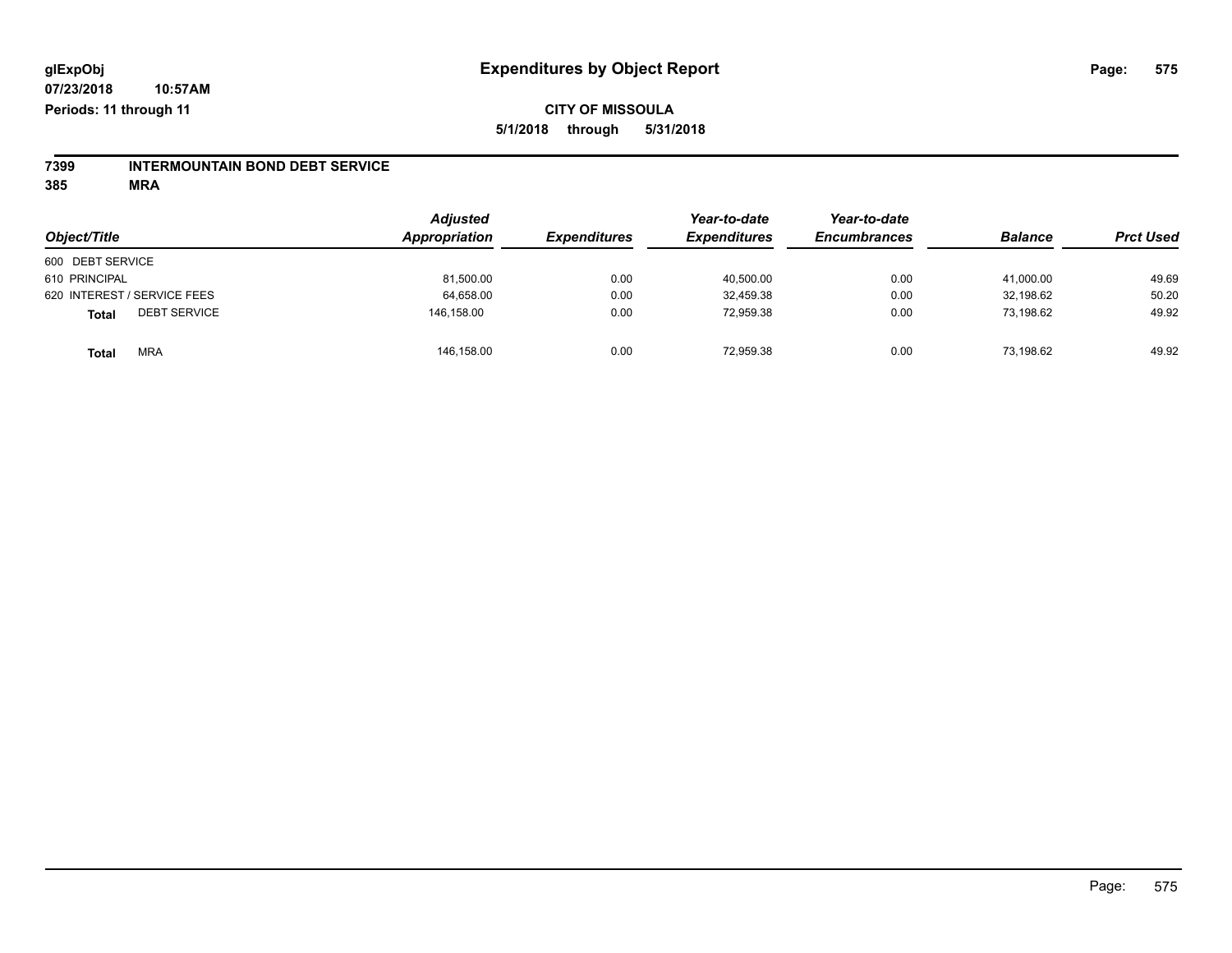**CITY OF MISSOULA 5/1/2018 through 5/31/2018**

#### **7399 INTERMOUNTAIN BOND DEBT SERVICE**

| Object/Title                             | <b>Adjusted</b><br>Appropriation | <b>Expenditures</b> | Year-to-date<br><b>Expenditures</b> | Year-to-date<br><b>Encumbrances</b> | <b>Balance</b> | <b>Prct Used</b> |
|------------------------------------------|----------------------------------|---------------------|-------------------------------------|-------------------------------------|----------------|------------------|
| 600 DEBT SERVICE                         |                                  |                     |                                     |                                     |                |                  |
| 610 PRINCIPAL                            | 81,500.00                        | 0.00                | 40,500.00                           | 0.00                                | 41,000.00      | 49.69            |
| 620 INTEREST / SERVICE FEES              | 64,658.00                        | 0.00                | 32,459.38                           | 0.00                                | 32,198.62      | 50.20            |
| <b>DEBT SERVICE</b><br>Total             | 146,158.00                       | 0.00                | 72.959.38                           | 0.00                                | 73,198.62      | 49.92            |
| INTERMOUNTAIN BOND DEBT SERVICE<br>Total | 146.158.00                       | 0.00                | 72.959.38                           | 0.00                                | 73.198.62      | 49.92            |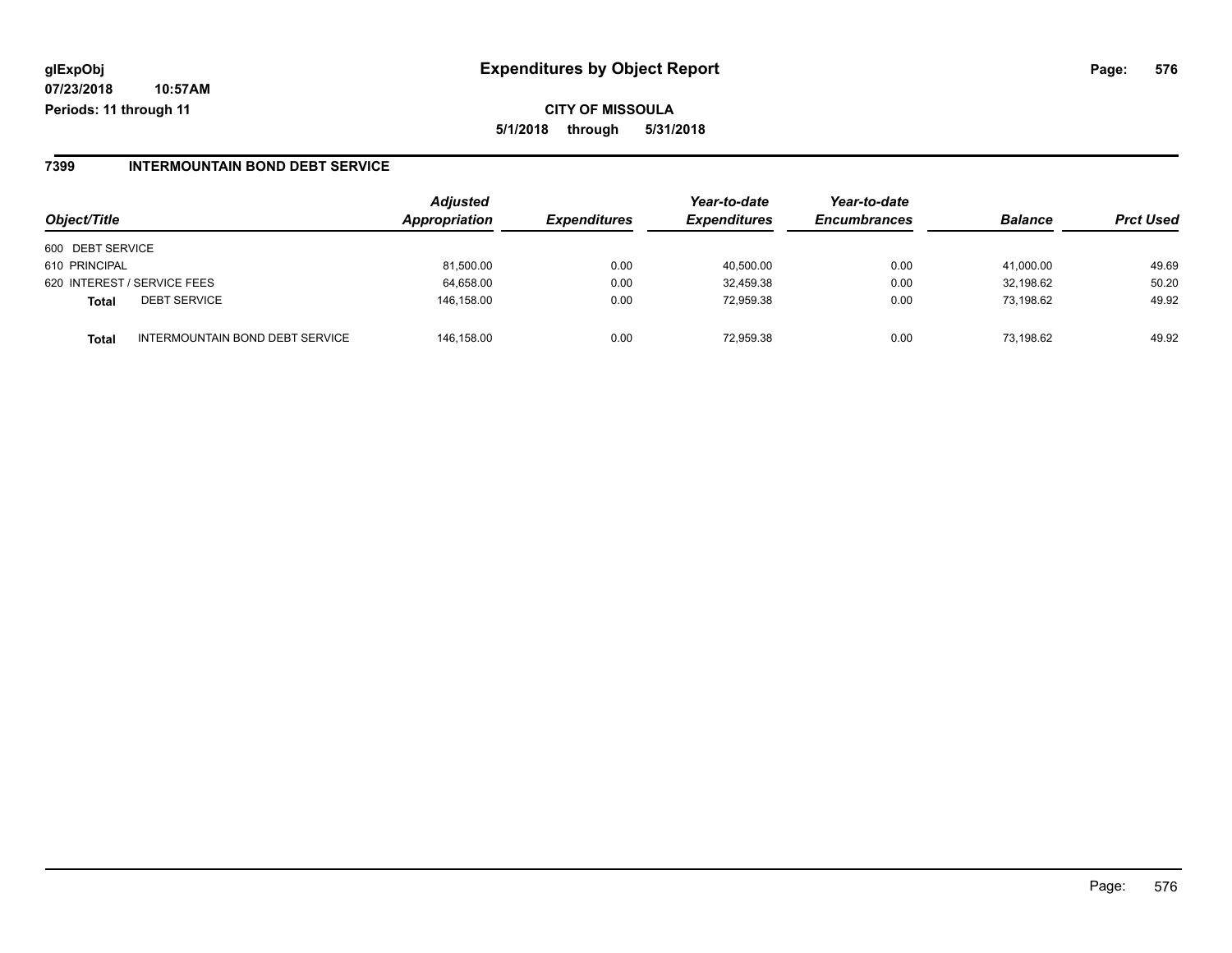**CITY OF MISSOULA 5/1/2018 through 5/31/2018**

**7400 FRONT ST BOND CLEARING**

**385 MRA**

| Object/Title                  | <b>Adjusted</b><br>Appropriation | <b>Expenditures</b> | Year-to-date<br><b>Expenditures</b> | Year-to-date<br><b>Encumbrances</b> | <b>Balance</b> | <b>Prct Used</b> |
|-------------------------------|----------------------------------|---------------------|-------------------------------------|-------------------------------------|----------------|------------------|
| 800 OTHER OBJECTS             |                                  |                     |                                     |                                     |                |                  |
| 820 TRANSFERS TO OTHER FUNDS  | 411,730.00                       | 0.00                | 299,639.98                          | 0.00                                | 112.090.02     | 72.78            |
| OTHER OBJECTS<br><b>Total</b> | 411.730.00                       | 0.00                | 299,639.98                          | 0.00                                | 112.090.02     | 72.78            |
| <b>MRA</b><br>Total           | 411,730.00                       | 0.00                | 299,639.98                          | 0.00                                | 112.090.02     | 72.78            |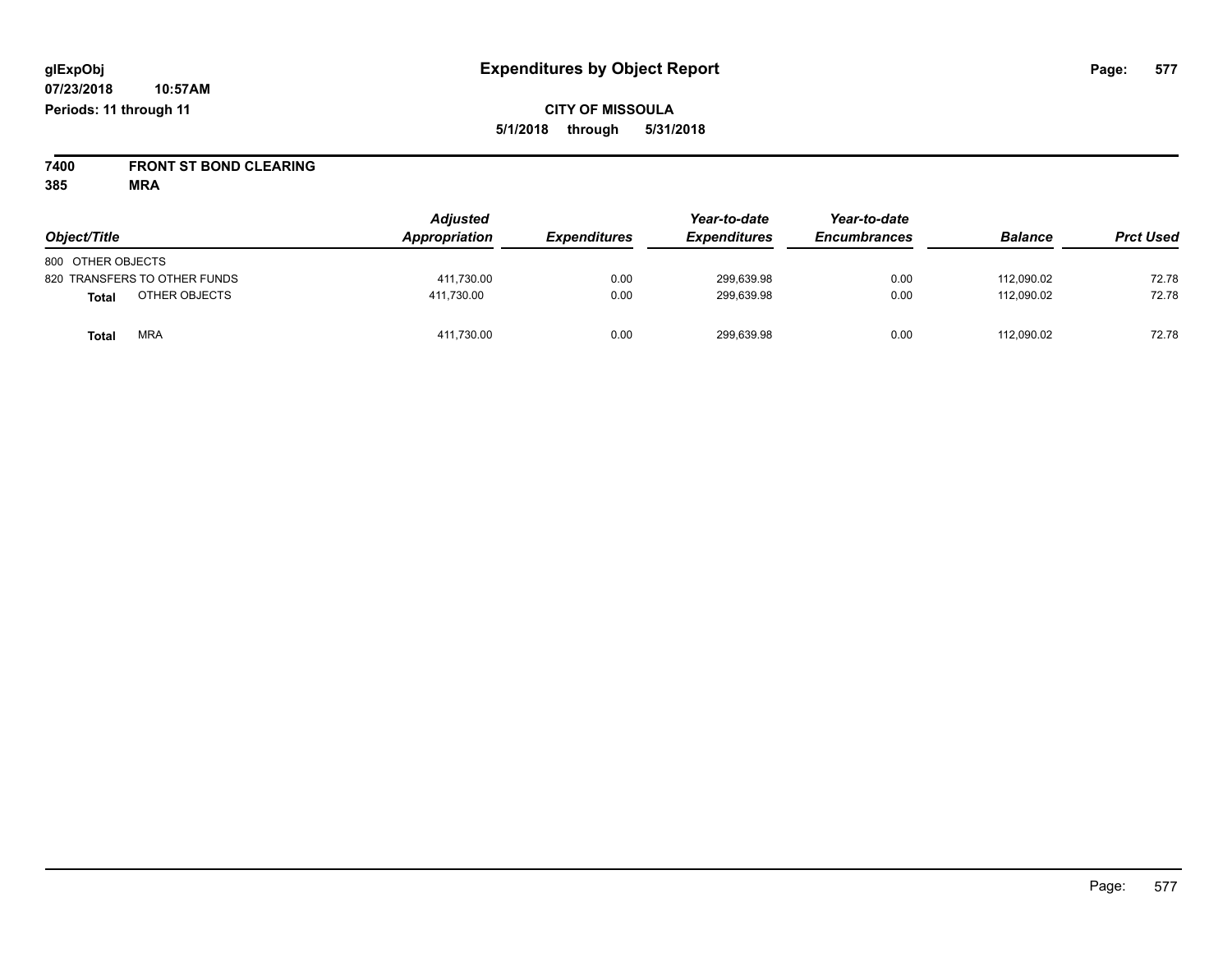### **7400 FRONT ST BOND CLEARING**

|                                        | <b>Adjusted</b><br>Appropriation<br><b>Expenditures</b> | Year-to-date | Year-to-date        |                     |                |                  |
|----------------------------------------|---------------------------------------------------------|--------------|---------------------|---------------------|----------------|------------------|
| Object/Title                           |                                                         |              | <b>Expenditures</b> | <b>Encumbrances</b> | <b>Balance</b> | <b>Prct Used</b> |
| 800 OTHER OBJECTS                      |                                                         |              |                     |                     |                |                  |
| 820 TRANSFERS TO OTHER FUNDS           | 411,730.00                                              | 0.00         | 299,639.98          | 0.00                | 112.090.02     | 72.78            |
| OTHER OBJECTS<br>Total                 | 411,730.00                                              | 0.00         | 299,639.98          | 0.00                | 112.090.02     | 72.78            |
| FRONT ST BOND CLEARING<br><b>Total</b> | 411.730.00                                              | 0.00         | 299,639.98          | 0.00                | 112.090.02     | 72.78            |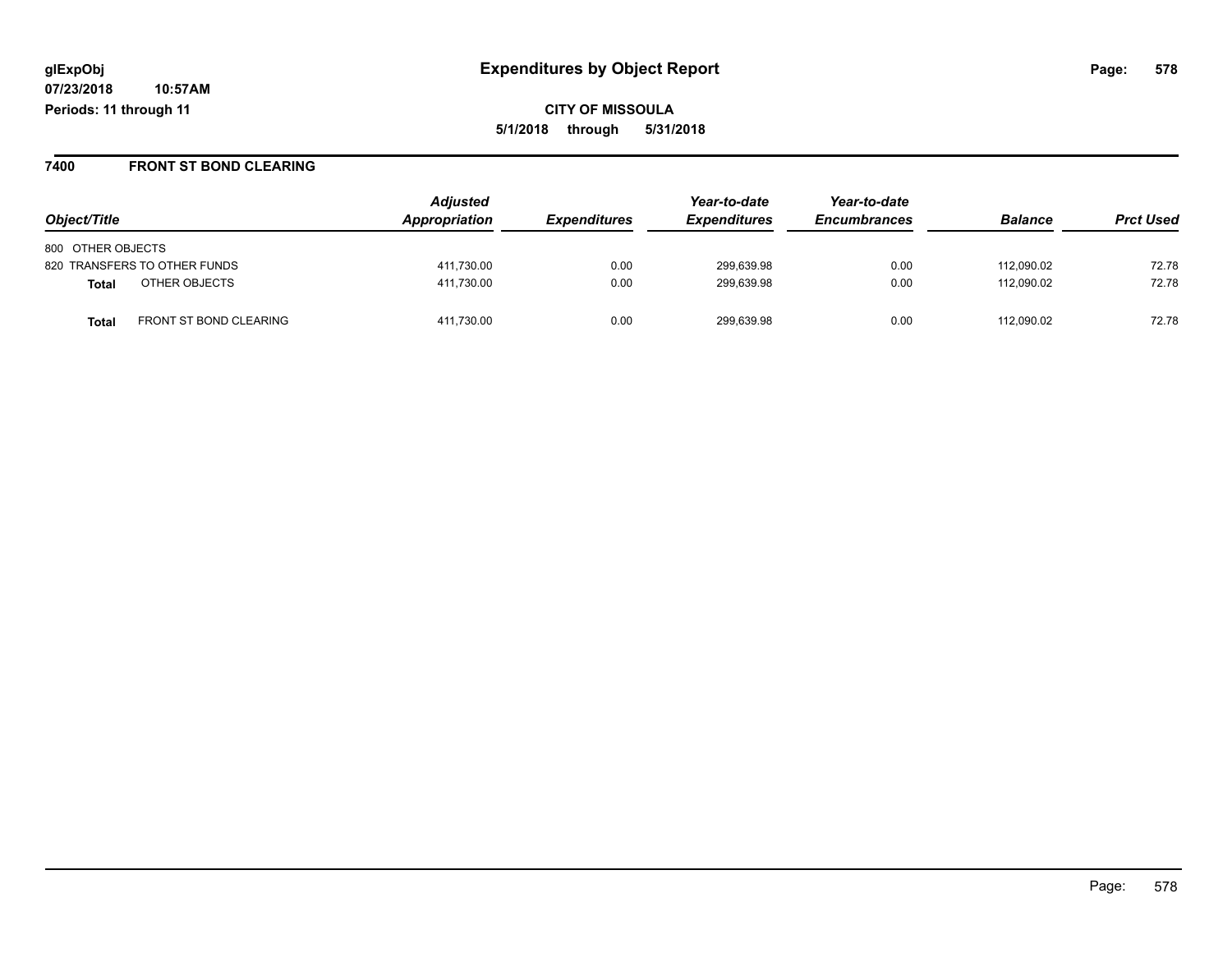# **7401 FRONT ST PARKING STRUCTURE**

**385 MRA**

|                                     | <b>Adjusted</b>      | <b>Expenditures</b> | Year-to-date<br><b>Expenditures</b> | Year-to-date        | <b>Balance</b> |                  |
|-------------------------------------|----------------------|---------------------|-------------------------------------|---------------------|----------------|------------------|
| Object/Title                        | <b>Appropriation</b> |                     |                                     | <b>Encumbrances</b> |                | <b>Prct Used</b> |
| 600 DEBT SERVICE                    |                      |                     |                                     |                     |                |                  |
| 610 PRINCIPAL                       | 102,000.00           | 0.00                | 102.000.00                          | 0.00                | 0.00           | 100.00           |
| 620 INTEREST / SERVICE FEES         | 102,860.00           | 0.00                | 102,860.00                          | 0.00                | 0.00           | 100.00           |
| <b>DEBT SERVICE</b><br><b>Total</b> | 204,860.00           | 0.00                | 204,860.00                          | 0.00                | 0.00           | 100.00           |
| 800 OTHER OBJECTS                   |                      |                     |                                     |                     |                |                  |
| 820 TRANSFERS TO OTHER FUNDS        | 0.00                 | 0.00                | 0.00                                | 0.00                | 0.00           | 0.00             |
| OTHER OBJECTS<br><b>Total</b>       | 0.00                 | 0.00                | 0.00                                | 0.00                | 0.00           | 0.00             |
| <b>MRA</b><br><b>Total</b>          | 204.860.00           | 0.00                | 204.860.00                          | 0.00                | 0.00           | 100.00           |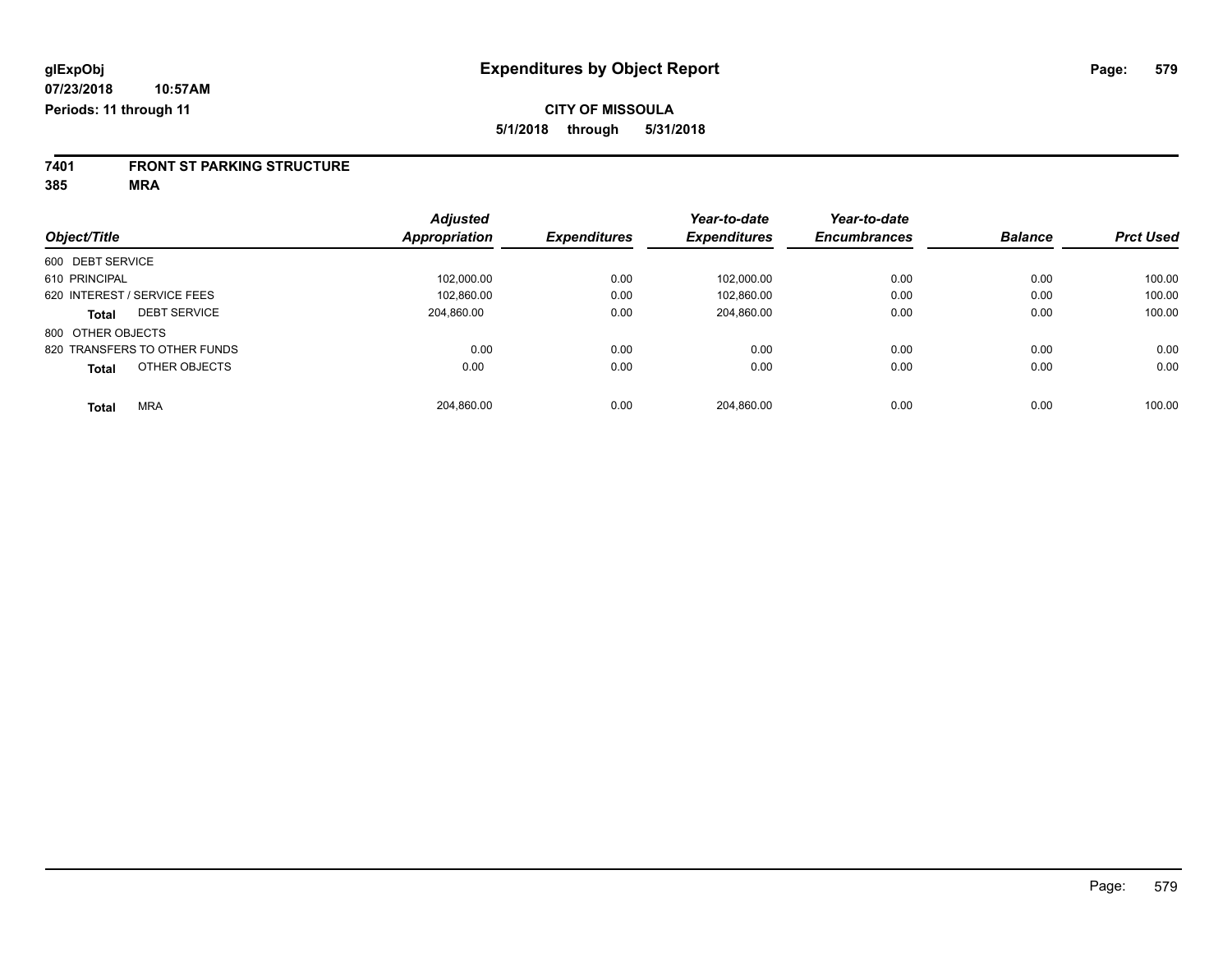## **7401 FRONT ST PARKING STRUCTURE**

|                                                   | <b>Adjusted</b><br>Appropriation | <b>Expenditures</b> | Year-to-date<br><b>Expenditures</b> | Year-to-date<br><b>Encumbrances</b> | <b>Balance</b> | <b>Prct Used</b> |
|---------------------------------------------------|----------------------------------|---------------------|-------------------------------------|-------------------------------------|----------------|------------------|
| Object/Title                                      |                                  |                     |                                     |                                     |                |                  |
| 600 DEBT SERVICE                                  |                                  |                     |                                     |                                     |                |                  |
| 610 PRINCIPAL                                     | 102.000.00                       | 0.00                | 102.000.00                          | 0.00                                | 0.00           | 100.00           |
| 620 INTEREST / SERVICE FEES                       | 102.860.00                       | 0.00                | 102.860.00                          | 0.00                                | 0.00           | 100.00           |
| <b>DEBT SERVICE</b><br><b>Total</b>               | 204.860.00                       | 0.00                | 204.860.00                          | 0.00                                | 0.00           | 100.00           |
| 800 OTHER OBJECTS                                 |                                  |                     |                                     |                                     |                |                  |
| 820 TRANSFERS TO OTHER FUNDS                      | 0.00                             | 0.00                | 0.00                                | 0.00                                | 0.00           | 0.00             |
| OTHER OBJECTS<br><b>Total</b>                     | 0.00                             | 0.00                | 0.00                                | 0.00                                | 0.00           | 0.00             |
| <b>FRONT ST PARKING STRUCTURE</b><br><b>Total</b> | 204.860.00                       | 0.00                | 204.860.00                          | 0.00                                | 0.00           | 100.00           |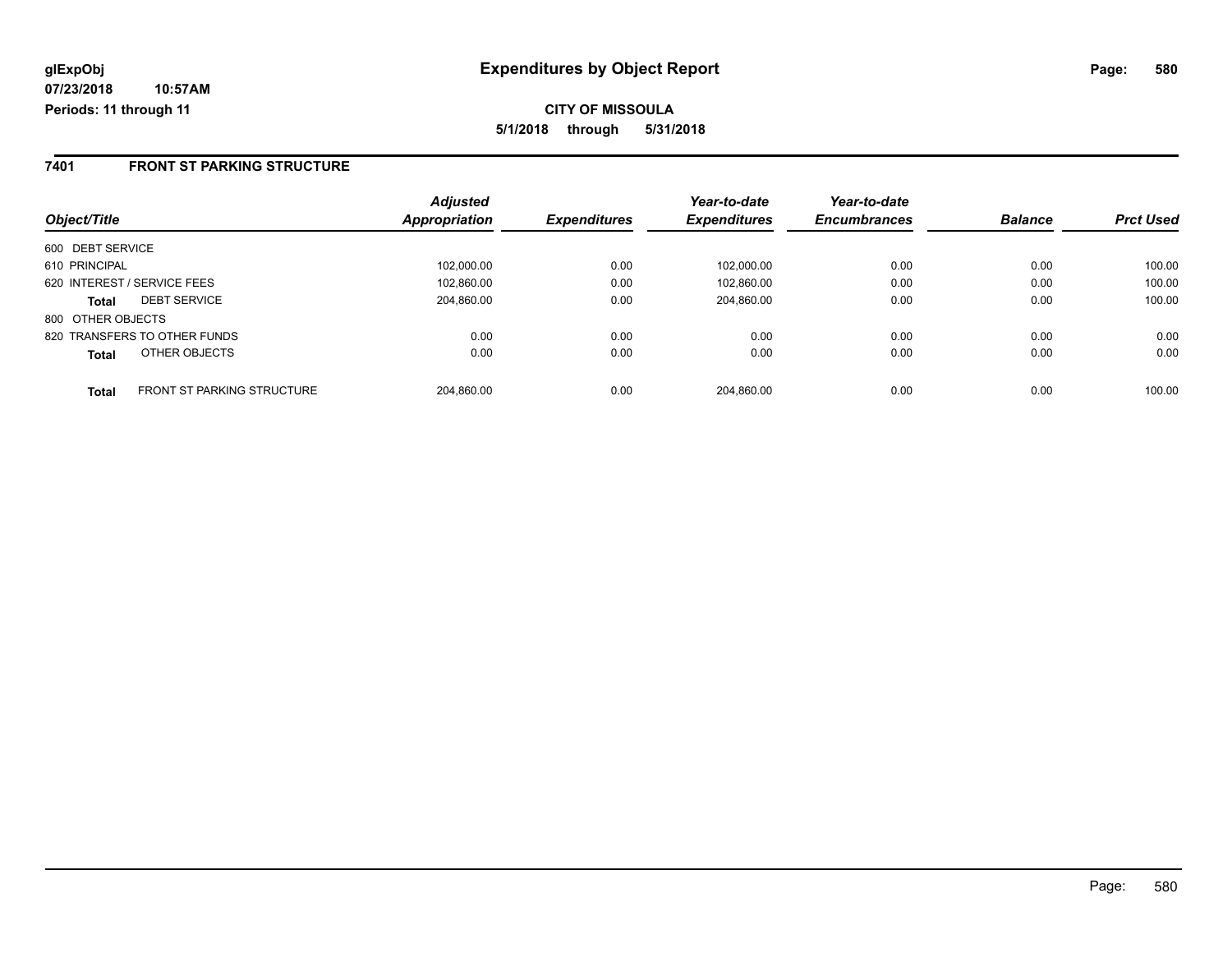# **CITY OF MISSOULA 5/1/2018 through 5/31/2018**

# **7402 FRONT ST SUBORDINATE LIEN NOTE**

**385 MRA**

|                                      | <b>Adjusted</b>      |                     | Year-to-date        | Year-to-date        |                |                  |
|--------------------------------------|----------------------|---------------------|---------------------|---------------------|----------------|------------------|
| Object/Title                         | <b>Appropriation</b> | <b>Expenditures</b> | <b>Expenditures</b> | <b>Encumbrances</b> | <b>Balance</b> | <b>Prct Used</b> |
| 500 FIXED CHARGES                    |                      |                     |                     |                     |                |                  |
| 550 MERCHANT SERVICE FEES            | 0.00                 | 0.00                | 0.00                | 0.00                | 0.00           | 0.00             |
| <b>FIXED CHARGES</b><br><b>Total</b> | 0.00                 | 0.00                | 0.00                | 0.00                | 0.00           | 0.00             |
| 600 DEBT SERVICE                     |                      |                     |                     |                     |                |                  |
| 610 PRINCIPAL                        | 30,000.00            | 0.00                | 0.00                | 0.00                | 30.000.00      | 0.00             |
| 620 INTEREST / SERVICE FEES          | 95.717.00            | 0.00                | 41,626.62           | 0.00                | 54,090.38      | 43.49            |
| <b>DEBT SERVICE</b><br><b>Total</b>  | 125.717.00           | 0.00                | 41,626.62           | 0.00                | 84,090.38      | 33.11            |
| <b>MRA</b><br><b>Total</b>           | 125.717.00           | 0.00                | 41,626.62           | 0.00                | 84.090.38      | 33.11            |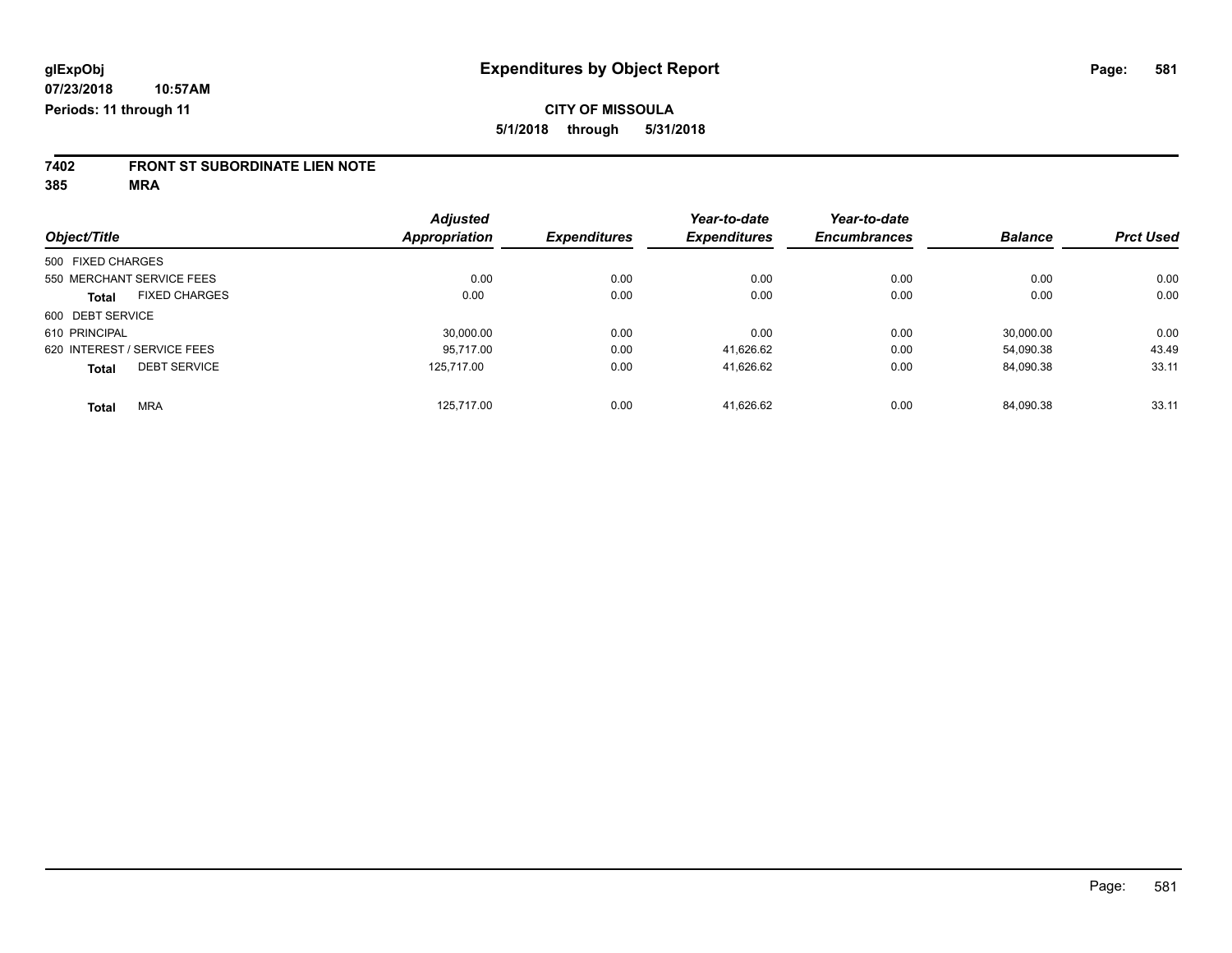**CITY OF MISSOULA 5/1/2018 through 5/31/2018**

## **7402 FRONT ST SUBORDINATE LIEN NOTE**

| Object/Title                                          | <b>Adjusted</b><br><b>Appropriation</b> | <b>Expenditures</b> | Year-to-date<br><b>Expenditures</b> | Year-to-date<br><b>Encumbrances</b> | <b>Balance</b> | <b>Prct Used</b> |
|-------------------------------------------------------|-----------------------------------------|---------------------|-------------------------------------|-------------------------------------|----------------|------------------|
|                                                       |                                         |                     |                                     |                                     |                |                  |
| 500 FIXED CHARGES                                     |                                         |                     |                                     |                                     |                |                  |
| 550 MERCHANT SERVICE FEES                             | 0.00                                    | 0.00                | 0.00                                | 0.00                                | 0.00           | 0.00             |
| <b>FIXED CHARGES</b><br><b>Total</b>                  | 0.00                                    | 0.00                | 0.00                                | 0.00                                | 0.00           | 0.00             |
| 600 DEBT SERVICE                                      |                                         |                     |                                     |                                     |                |                  |
| 610 PRINCIPAL                                         | 30.000.00                               | 0.00                | 0.00                                | 0.00                                | 30.000.00      | 0.00             |
| 620 INTEREST / SERVICE FEES                           | 95.717.00                               | 0.00                | 41,626.62                           | 0.00                                | 54.090.38      | 43.49            |
| <b>DEBT SERVICE</b><br><b>Total</b>                   | 125,717.00                              | 0.00                | 41,626.62                           | 0.00                                | 84.090.38      | 33.11            |
| <b>FRONT ST SUBORDINATE LIEN NOTE</b><br><b>Total</b> | 125.717.00                              | 0.00                | 41,626.62                           | 0.00                                | 84.090.38      | 33.11            |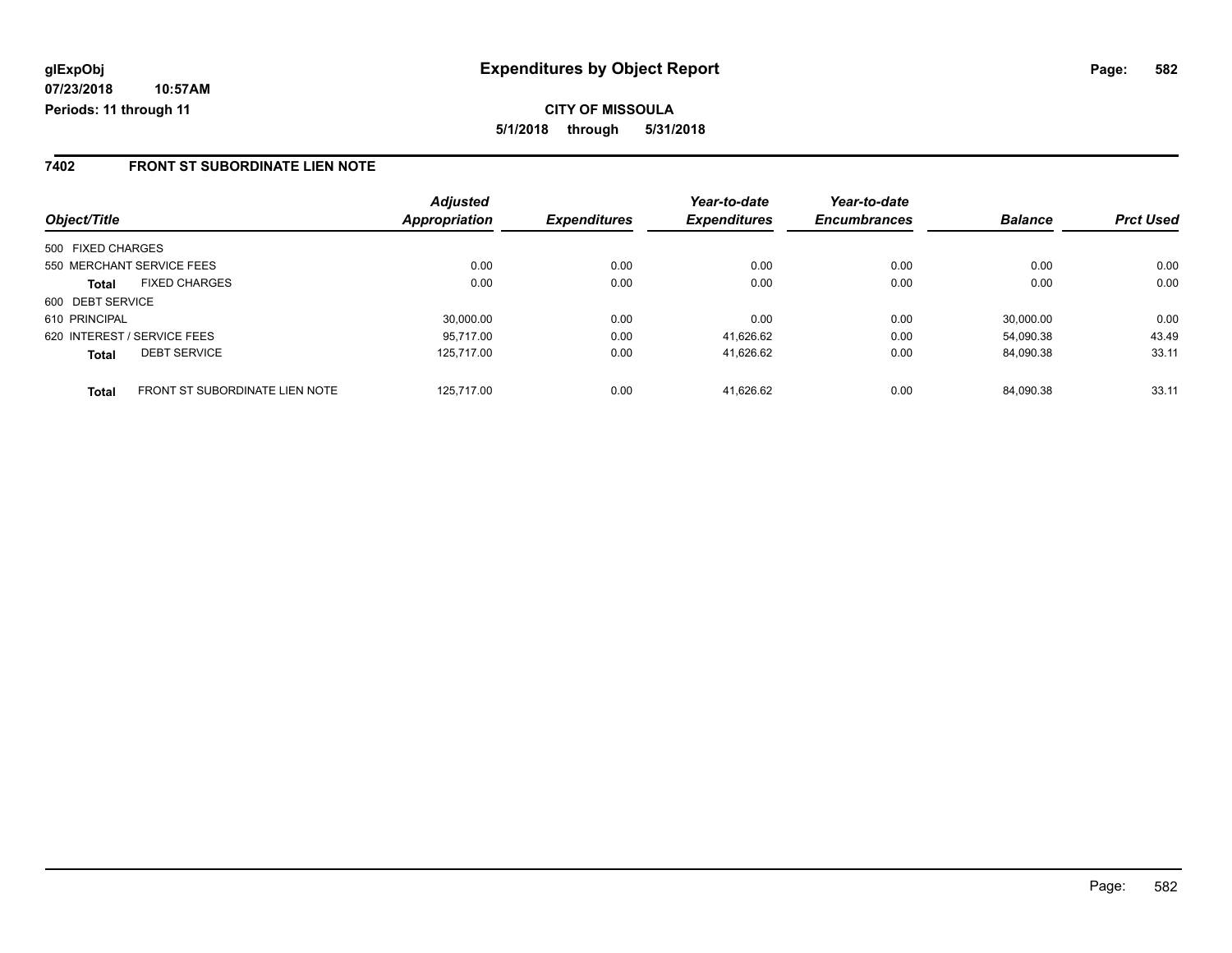## **CITY OF MISSOULA 5/1/2018 through 5/31/2018**

# **7447 COURT COLLECTED PARKING FINES**

**230 MUNICIPAL COURT**

| Object/Title      |                        | <b>Adjusted</b><br>Appropriation | <b>Expenditures</b> | Year-to-date<br><b>Expenditures</b> | Year-to-date<br><b>Encumbrances</b> | <b>Balance</b> | <b>Prct Used</b> |
|-------------------|------------------------|----------------------------------|---------------------|-------------------------------------|-------------------------------------|----------------|------------------|
| 500 FIXED CHARGES |                        |                                  |                     |                                     |                                     |                |                  |
| 500 FIXED CHARGES |                        | 0.00                             | 0.00                | 0.00                                | 0.00                                | 0.00           | 0.00             |
| <b>Total</b>      | <b>FIXED CHARGES</b>   | 0.00                             | 0.00                | 0.00                                | 0.00                                | 0.00           | 0.00             |
| <b>Total</b>      | <b>MUNICIPAL COURT</b> | 0.00                             | 0.00                | 0.00                                | 0.00                                | 0.00           | 0.00             |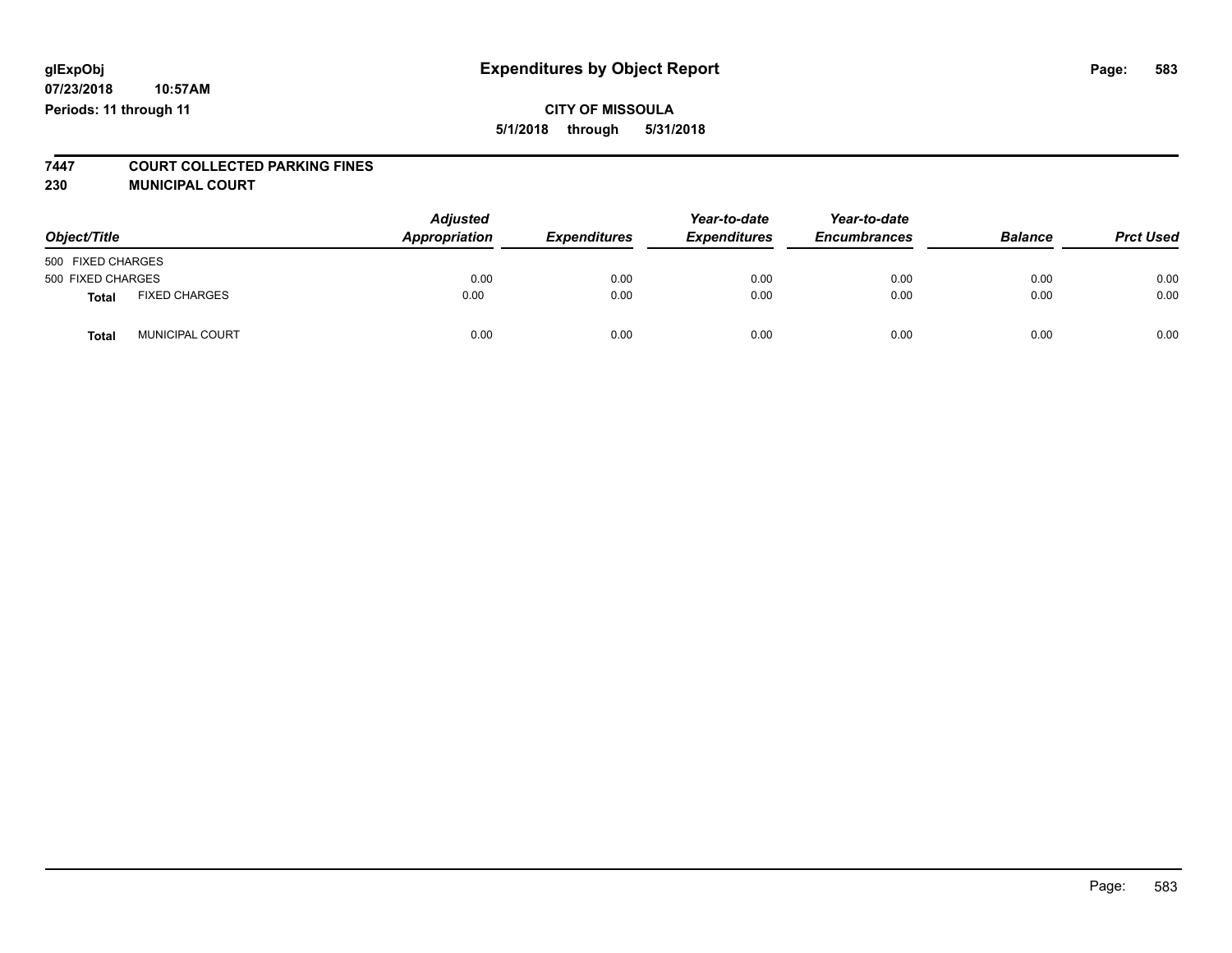# **glExpObj Expenditures by Object Report Page: 584**

**07/23/2018 10:57AM Periods: 11 through 11**

**CITY OF MISSOULA 5/1/2018 through 5/31/2018**

### **7447 COURT COLLECTED PARKING FINES**

| Object/Title                                         | <b>Adjusted</b><br>Appropriation | <b>Expenditures</b> | Year-to-date<br><b>Expenditures</b> | Year-to-date<br><b>Encumbrances</b> | <b>Balance</b> | <b>Prct Used</b> |
|------------------------------------------------------|----------------------------------|---------------------|-------------------------------------|-------------------------------------|----------------|------------------|
| 500 FIXED CHARGES                                    |                                  |                     |                                     |                                     |                |                  |
| 500 FIXED CHARGES                                    | 0.00                             | 0.00                | 0.00                                | 0.00                                | 0.00           | 0.00             |
| <b>FIXED CHARGES</b><br>Total                        | 0.00                             | 0.00                | 0.00                                | 0.00                                | 0.00           | 0.00             |
| <b>COURT COLLECTED PARKING FINES</b><br><b>Total</b> | 0.00                             | 0.00                | 0.00                                | 0.00                                | 0.00           | 0.00             |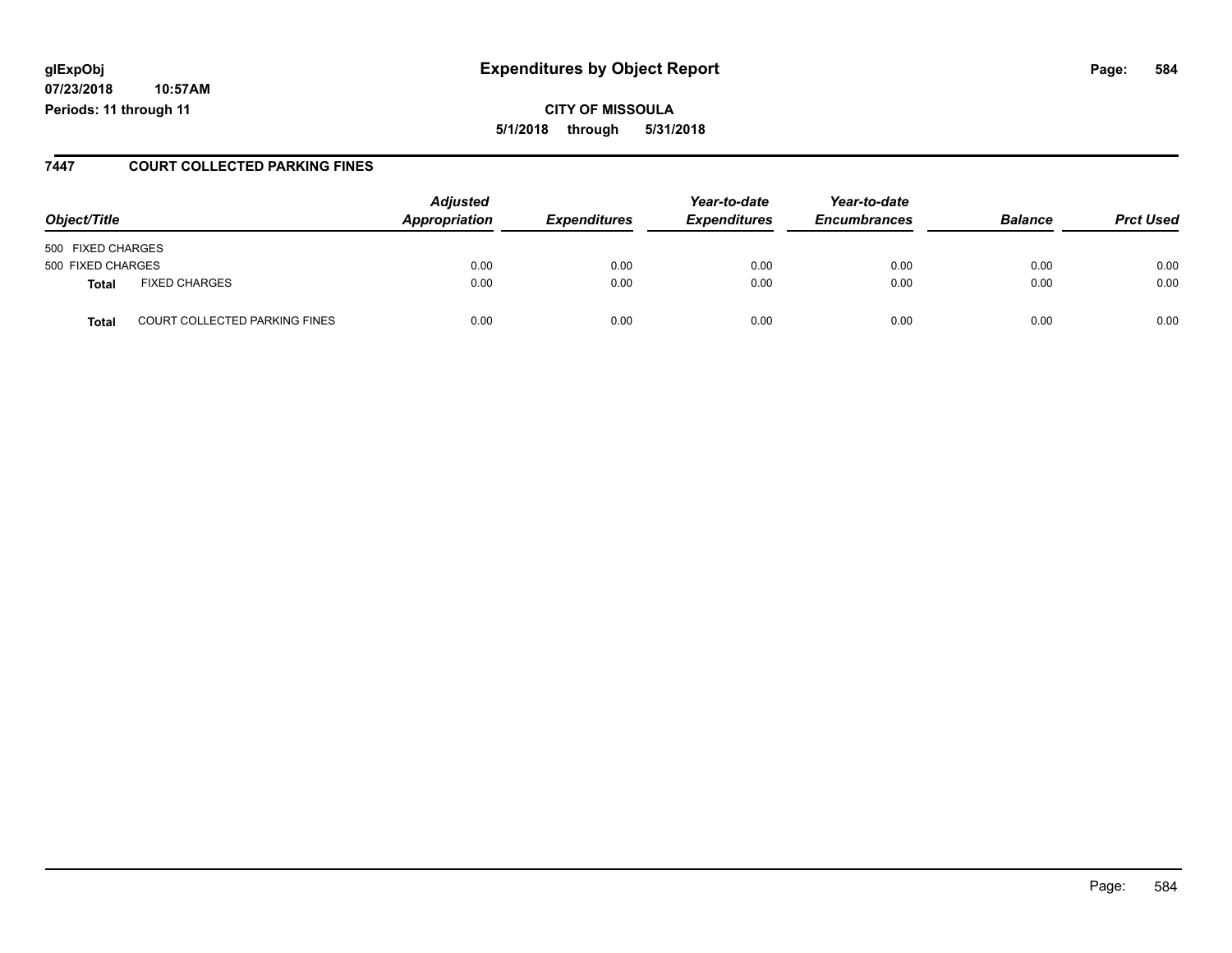**7458 COURT SURCHARGE 230 MUNICIPAL COURT**

| Object/Title      |                        | <b>Adjusted</b><br>Appropriation | <b>Expenditures</b> | Year-to-date<br><b>Expenditures</b> | Year-to-date<br><b>Encumbrances</b> | <b>Balance</b> | <b>Prct Used</b> |
|-------------------|------------------------|----------------------------------|---------------------|-------------------------------------|-------------------------------------|----------------|------------------|
| 500 FIXED CHARGES |                        |                                  |                     |                                     |                                     |                |                  |
| 500 FIXED CHARGES |                        | 0.00                             | 0.00                | 0.00                                | 0.00                                | 0.00           | 0.00             |
| Total             | <b>FIXED CHARGES</b>   | 0.00                             | 0.00                | 0.00                                | 0.00                                | 0.00           | 0.00             |
| Total             | <b>MUNICIPAL COURT</b> | 0.00                             | 0.00                | 0.00                                | 0.00                                | 0.00           | 0.00             |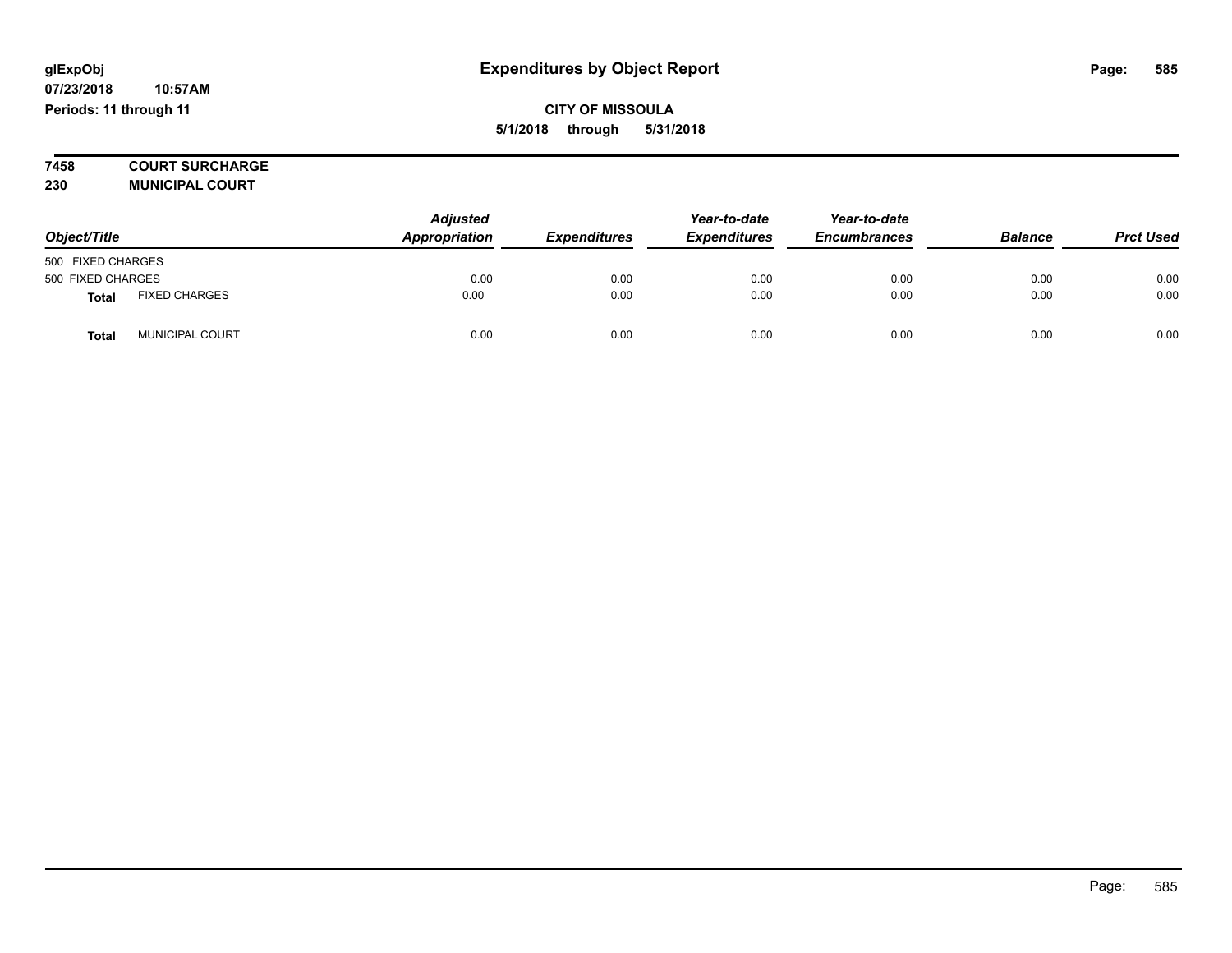**CITY OF MISSOULA 5/1/2018 through 5/31/2018**

**7458 COURT SURCHARGE**

|                                        | <b>Adjusted</b> |                     |                     | Year-to-date        |                |                  |
|----------------------------------------|-----------------|---------------------|---------------------|---------------------|----------------|------------------|
| Object/Title                           | Appropriation   | <b>Expenditures</b> | <b>Expenditures</b> | <b>Encumbrances</b> | <b>Balance</b> | <b>Prct Used</b> |
| 500 FIXED CHARGES                      |                 |                     |                     |                     |                |                  |
| 500 FIXED CHARGES                      | 0.00            | 0.00                | 0.00                | 0.00                | 0.00           | 0.00             |
| <b>FIXED CHARGES</b><br>Total          | 0.00            | 0.00                | 0.00                | 0.00                | 0.00           | 0.00             |
| <b>COURT SURCHARGE</b><br><b>Total</b> | 0.00            | 0.00                | 0.00                | 0.00                | 0.00           | 0.00             |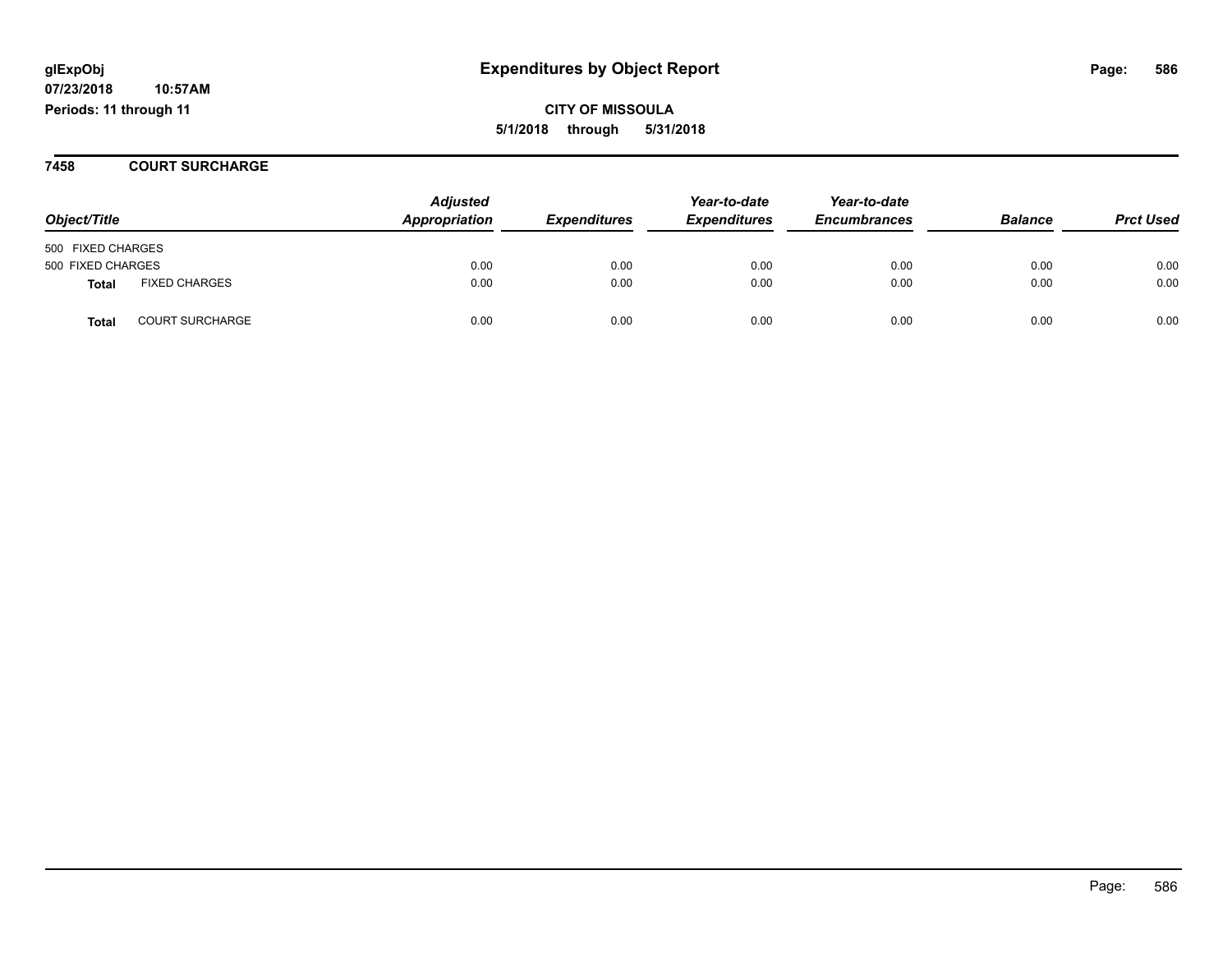# **CITY OF MISSOULA 5/1/2018 through 5/31/2018**

**7469 PUBLIC DEFENDER FEES 230 MUNICIPAL COURT**

| Object/Title      |                        | <b>Adjusted</b><br>Appropriation | <b>Expenditures</b> | Year-to-date<br><b>Expenditures</b> | Year-to-date<br><b>Encumbrances</b> | <b>Balance</b> | <b>Prct Used</b> |
|-------------------|------------------------|----------------------------------|---------------------|-------------------------------------|-------------------------------------|----------------|------------------|
| 500 FIXED CHARGES |                        |                                  |                     |                                     |                                     |                |                  |
| 500 FIXED CHARGES |                        | 0.00                             | 0.00                | 0.00                                | 0.00                                | 0.00           | 0.00             |
| <b>Total</b>      | <b>FIXED CHARGES</b>   | 0.00                             | 0.00                | 0.00                                | 0.00                                | 0.00           | 0.00             |
| Tota              | <b>MUNICIPAL COURT</b> | 0.00                             | 0.00                | 0.00                                | 0.00                                | 0.00           | 0.00             |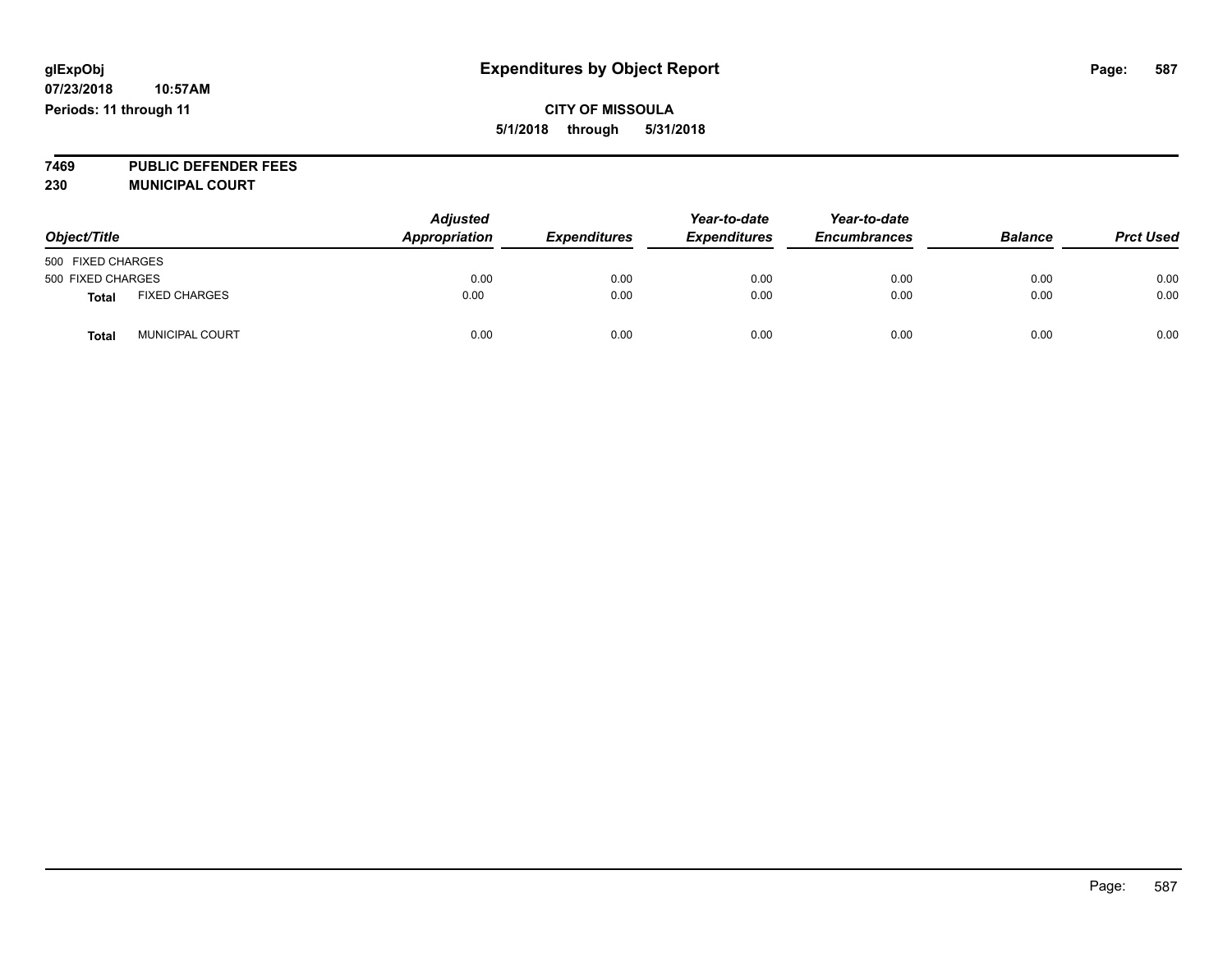**CITY OF MISSOULA 5/1/2018 through 5/31/2018**

### **7469 PUBLIC DEFENDER FEES**

| Object/Title                  | <b>Adjusted</b><br>Appropriation | <b>Expenditures</b> | Year-to-date<br><b>Expenditures</b> | Year-to-date<br><b>Encumbrances</b> | <b>Balance</b> | <b>Prct Used</b> |
|-------------------------------|----------------------------------|---------------------|-------------------------------------|-------------------------------------|----------------|------------------|
|                               |                                  |                     |                                     |                                     |                |                  |
| 500 FIXED CHARGES             |                                  |                     |                                     |                                     |                |                  |
| 500 FIXED CHARGES             | 0.00                             | 0.00                | 0.00                                | 0.00                                | 0.00           | 0.00             |
| <b>FIXED CHARGES</b><br>Total | 0.00                             | 0.00                | 0.00                                | 0.00                                | 0.00           | 0.00             |
| PUBLIC DEFENDER FEES<br>Total | 0.00                             | 0.00                | 0.00                                | 0.00                                | 0.00           | 0.00             |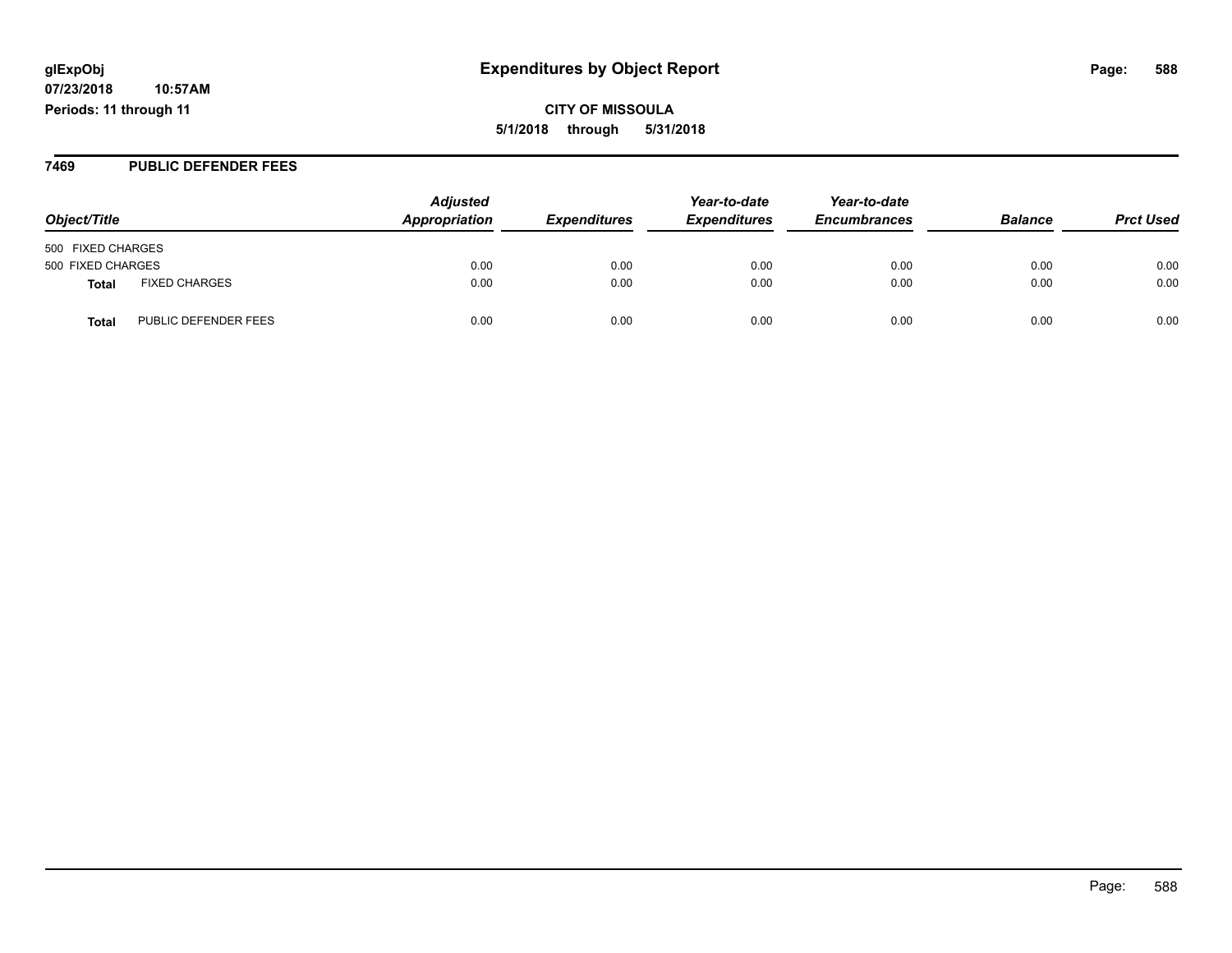### **7903 COUNTY CLEARING 390 NON-DEPARTMENTAL**

| Object/Title      |                  | <b>Adjusted</b><br>Appropriation | <b>Expenditures</b> | Year-to-date<br><b>Expenditures</b> | Year-to-date<br><b>Encumbrances</b> | <b>Balance</b> | <b>Prct Used</b> |
|-------------------|------------------|----------------------------------|---------------------|-------------------------------------|-------------------------------------|----------------|------------------|
| 800 OTHER OBJECTS |                  |                                  |                     |                                     |                                     |                |                  |
| 845 CONTINGENCY   |                  | 0.00                             | 828.75              | 6.899.42                            | 0.00                                | $-6.899.42$    | 0.00             |
| Total             | OTHER OBJECTS    | 0.00                             | 828.75              | 6,899.42                            | 0.00                                | $-6,899.42$    | 0.00             |
| <b>Total</b>      | NON-DEPARTMENTAL | 0.00                             | 828.75              | 6,899.42                            | 0.00                                | $-6,899.42$    | 0.00             |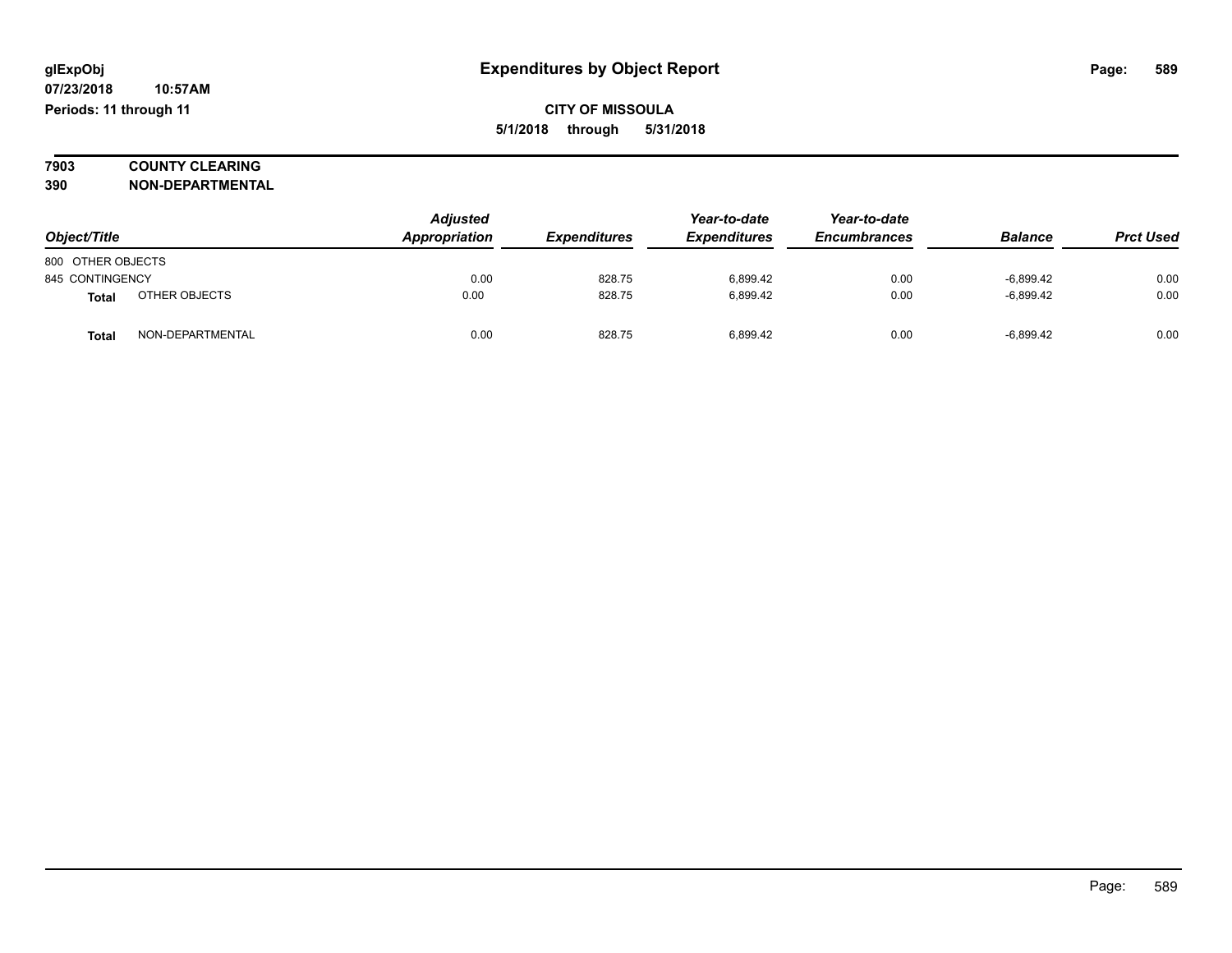# **CITY OF MISSOULA 5/1/2018 through 5/31/2018**

**7903 COUNTY CLEARING**

| Object/Title      |                        | <b>Adjusted</b><br>Appropriation |                     | Year-to-date        | Year-to-date<br><b>Encumbrances</b> |                | <b>Prct Used</b> |
|-------------------|------------------------|----------------------------------|---------------------|---------------------|-------------------------------------|----------------|------------------|
|                   |                        |                                  | <b>Expenditures</b> | <b>Expenditures</b> |                                     | <b>Balance</b> |                  |
| 800 OTHER OBJECTS |                        |                                  |                     |                     |                                     |                |                  |
| 845 CONTINGENCY   |                        | 0.00                             | 828.75              | 6,899.42            | 0.00                                | $-6,899.42$    | 0.00             |
| <b>Total</b>      | OTHER OBJECTS          | 0.00                             | 828.75              | 6,899.42            | 0.00                                | $-6.899.42$    | 0.00             |
| <b>Total</b>      | <b>COUNTY CLEARING</b> | 0.00                             | 828.75              | 6.899.42            | 0.00                                | $-6.899.42$    | 0.00             |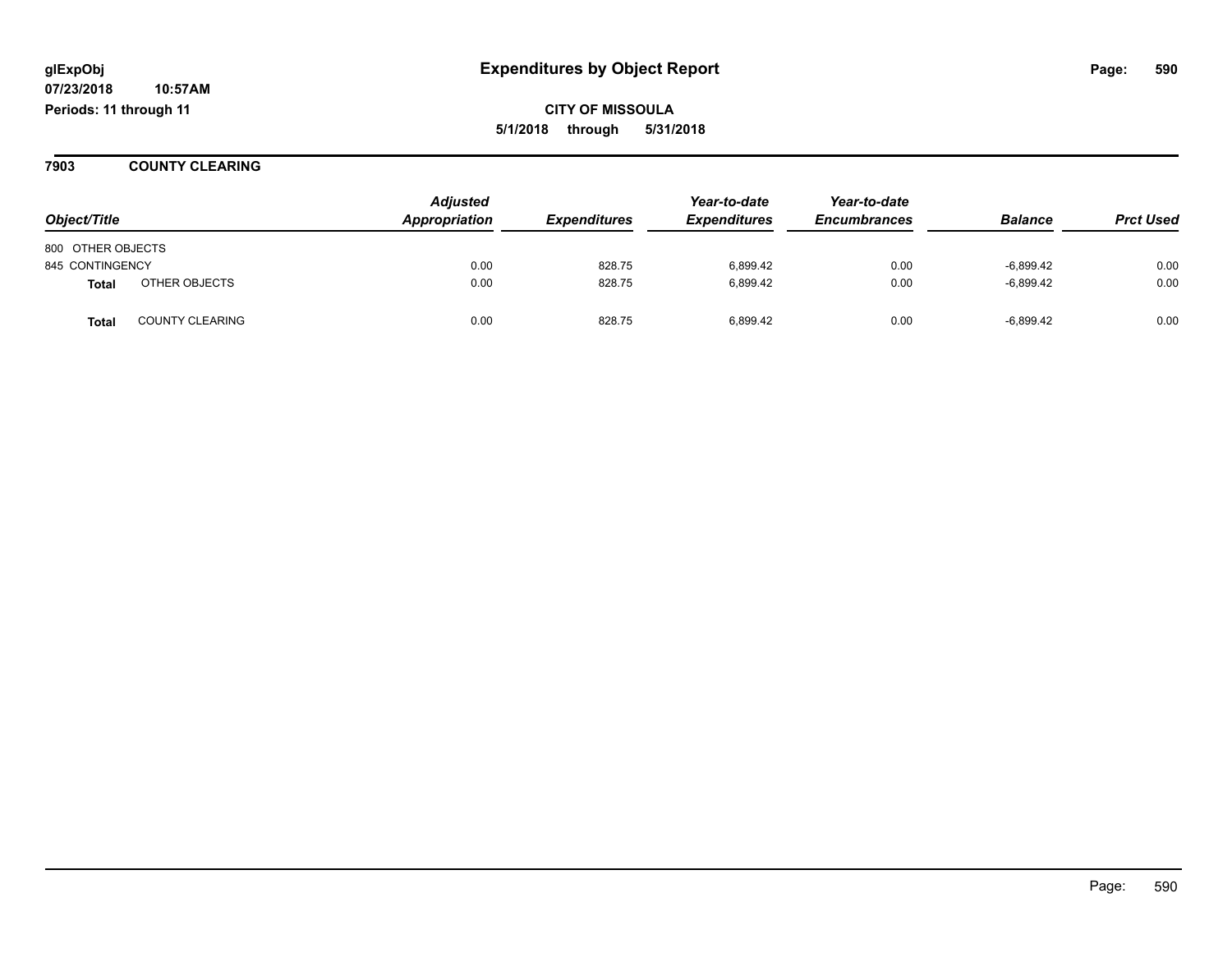# **CITY OF MISSOULA 5/1/2018 through 5/31/2018**

# **7904 SEWER REBATE**

**280 PUBLIC WORKS ADMINISTRATION**

|                                             | <b>Adjusted</b>      |                     | Year-to-date<br><b>Expenditures</b> | Year-to-date<br><b>Encumbrances</b> | <b>Balance</b> | <b>Prct Used</b> |
|---------------------------------------------|----------------------|---------------------|-------------------------------------|-------------------------------------|----------------|------------------|
| Object/Title                                | <b>Appropriation</b> | <b>Expenditures</b> |                                     |                                     |                |                  |
| 500 FIXED CHARGES                           |                      |                     |                                     |                                     |                |                  |
| 500 FIXED CHARGES                           | 0.00                 | 0.00                | 0.00                                | 0.00                                | 0.00           | 0.00             |
| 550 MERCHANT SERVICE FEES                   | 0.00                 | 0.00                | 0.00                                | 0.00                                | 0.00           | 0.00             |
| <b>FIXED CHARGES</b><br><b>Total</b>        | 0.00                 | 0.00                | 0.00                                | 0.00                                | 0.00           | 0.00             |
| 800 OTHER OBJECTS                           |                      |                     |                                     |                                     |                |                  |
| 820 TRANSFERS TO OTHER FUNDS                | 0.00                 | 0.00                | 0.00                                | 0.00                                | 0.00           | 0.00             |
| OTHER OBJECTS<br><b>Total</b>               | 0.00                 | 0.00                | 0.00                                | 0.00                                | 0.00           | 0.00             |
| PUBLIC WORKS ADMINISTRATION<br><b>Total</b> | 0.00                 | 0.00                | 0.00                                | 0.00                                | 0.00           | 0.00             |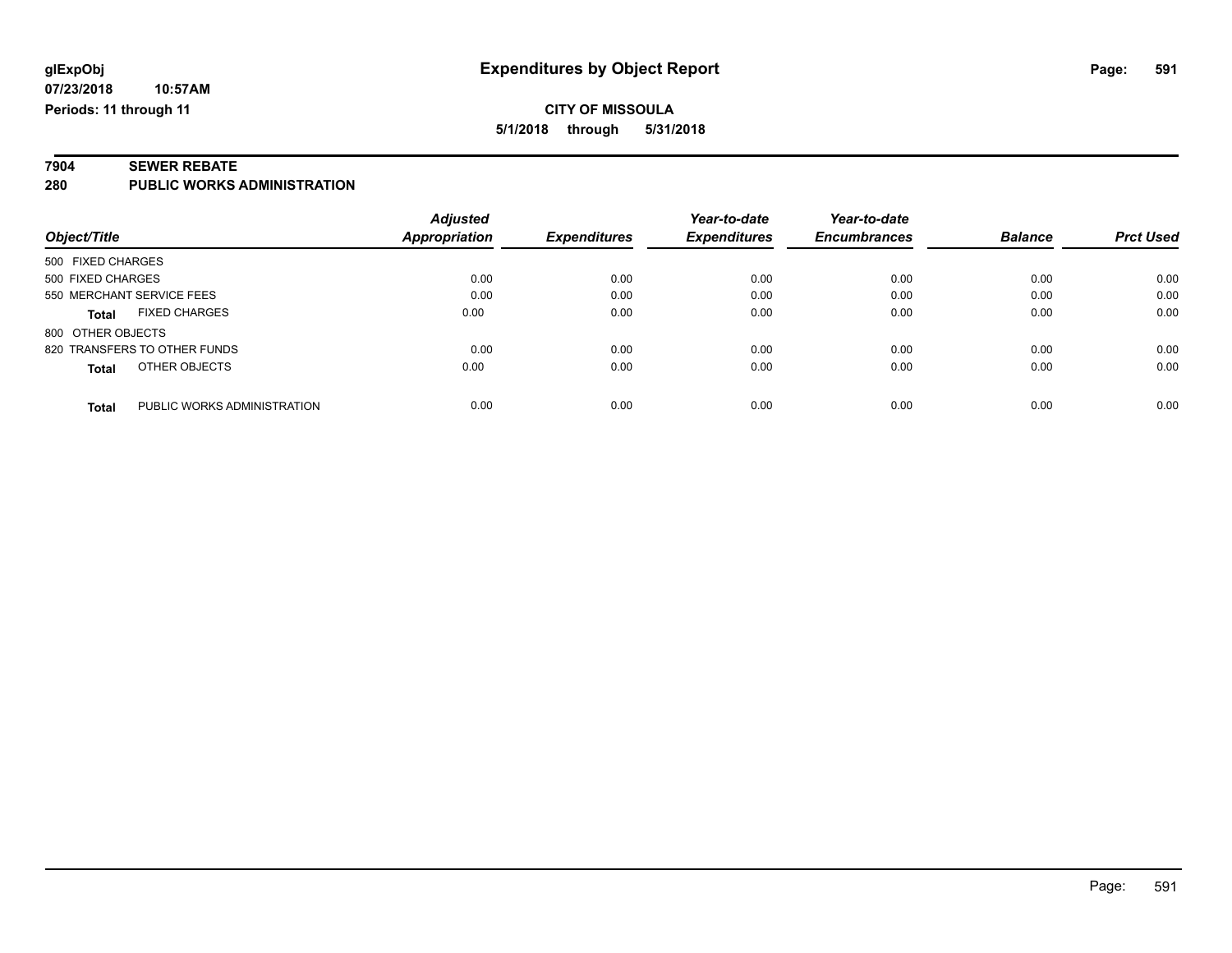**7904 SEWER REBATE**

|                                      | <b>Adjusted</b> |                     | Year-to-date<br><b>Expenditures</b> | Year-to-date<br><b>Encumbrances</b> | <b>Balance</b> | <b>Prct Used</b> |
|--------------------------------------|-----------------|---------------------|-------------------------------------|-------------------------------------|----------------|------------------|
| Object/Title                         | Appropriation   | <b>Expenditures</b> |                                     |                                     |                |                  |
| 500 FIXED CHARGES                    |                 |                     |                                     |                                     |                |                  |
| 500 FIXED CHARGES                    | 0.00            | 0.00                | 0.00                                | 0.00                                | 0.00           | 0.00             |
| 550 MERCHANT SERVICE FEES            | 0.00            | 0.00                | 0.00                                | 0.00                                | 0.00           | 0.00             |
| <b>FIXED CHARGES</b><br><b>Total</b> | 0.00            | 0.00                | 0.00                                | 0.00                                | 0.00           | 0.00             |
| 800 OTHER OBJECTS                    |                 |                     |                                     |                                     |                |                  |
| 820 TRANSFERS TO OTHER FUNDS         | 0.00            | 0.00                | 0.00                                | 0.00                                | 0.00           | 0.00             |
| OTHER OBJECTS<br><b>Total</b>        | 0.00            | 0.00                | 0.00                                | 0.00                                | 0.00           | 0.00             |
| <b>SEWER REBATE</b><br><b>Total</b>  | 0.00            | 0.00                | 0.00                                | 0.00                                | 0.00           | 0.00             |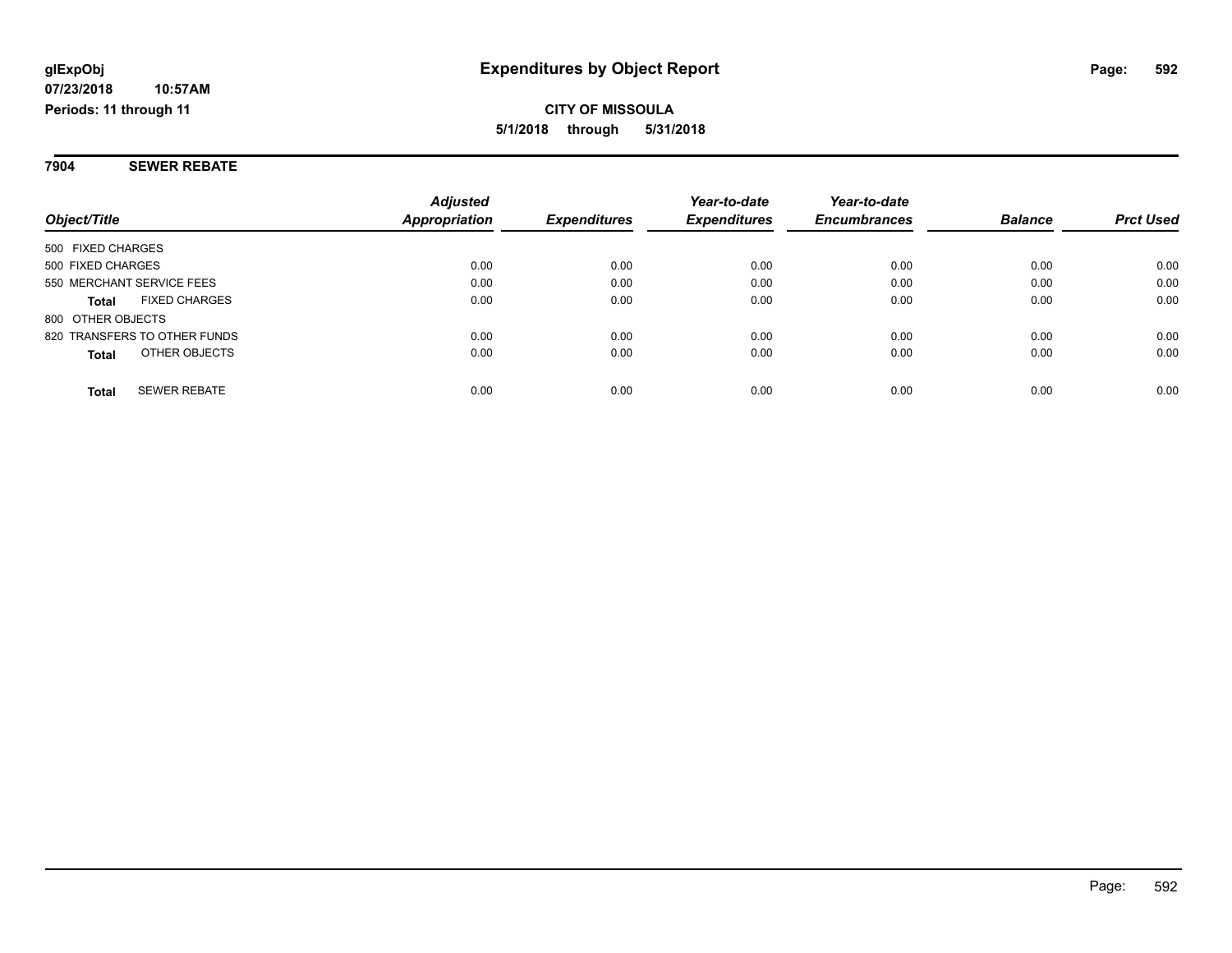**CITY OF MISSOULA 5/1/2018 through 5/31/2018**

# **7905 WYE SEWER RSID 8489**

**280 PUBLIC WORKS ADMINISTRATION**

| Object/Title                                | <b>Adjusted</b><br>Appropriation | <b>Expenditures</b> | Year-to-date<br><b>Expenditures</b> | Year-to-date<br><b>Encumbrances</b> | <b>Balance</b> | <b>Prct Used</b> |
|---------------------------------------------|----------------------------------|---------------------|-------------------------------------|-------------------------------------|----------------|------------------|
| 500 FIXED CHARGES                           |                                  |                     |                                     |                                     |                |                  |
| 500 FIXED CHARGES                           | 0.00                             | 0.00                | 0.00                                | 0.00                                | 0.00           | 0.00             |
| 550 MERCHANT SERVICE FEES                   | 0.00                             | 0.00                | 0.00                                | 0.00                                | 0.00           | 0.00             |
| <b>FIXED CHARGES</b><br><b>Total</b>        | 0.00                             | 0.00                | 0.00                                | 0.00                                | 0.00           | 0.00             |
| PUBLIC WORKS ADMINISTRATION<br><b>Total</b> | 0.00                             | 0.00                | 0.00                                | 0.00                                | 0.00           | 0.00             |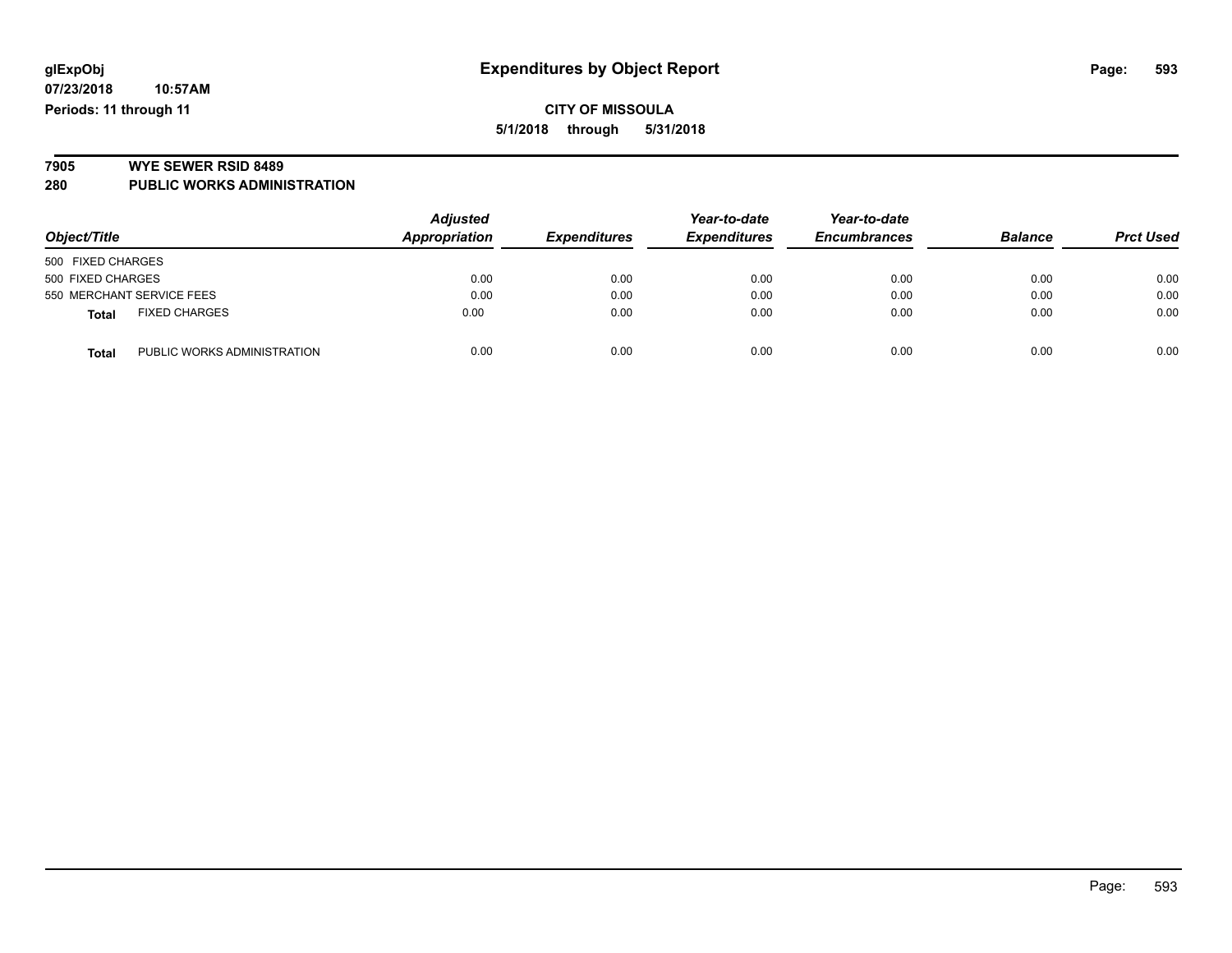**CITY OF MISSOULA 5/1/2018 through 5/31/2018**

**7905 WYE SEWER RSID 8489**

| Object/Title                         | <b>Adjusted</b><br>Appropriation | <b>Expenditures</b> | Year-to-date<br><b>Expenditures</b> | Year-to-date<br><b>Encumbrances</b> | <b>Balance</b> | <b>Prct Used</b> |
|--------------------------------------|----------------------------------|---------------------|-------------------------------------|-------------------------------------|----------------|------------------|
| 500 FIXED CHARGES                    |                                  |                     |                                     |                                     |                |                  |
| 500 FIXED CHARGES                    | 0.00                             | 0.00                | 0.00                                | 0.00                                | 0.00           | 0.00             |
| 550 MERCHANT SERVICE FEES            | 0.00                             | 0.00                | 0.00                                | 0.00                                | 0.00           | 0.00             |
| <b>FIXED CHARGES</b><br><b>Total</b> | 0.00                             | 0.00                | 0.00                                | 0.00                                | 0.00           | 0.00             |
| WYE SEWER RSID 8489<br><b>Total</b>  | 0.00                             | 0.00                | 0.00                                | 0.00                                | 0.00           | 0.00             |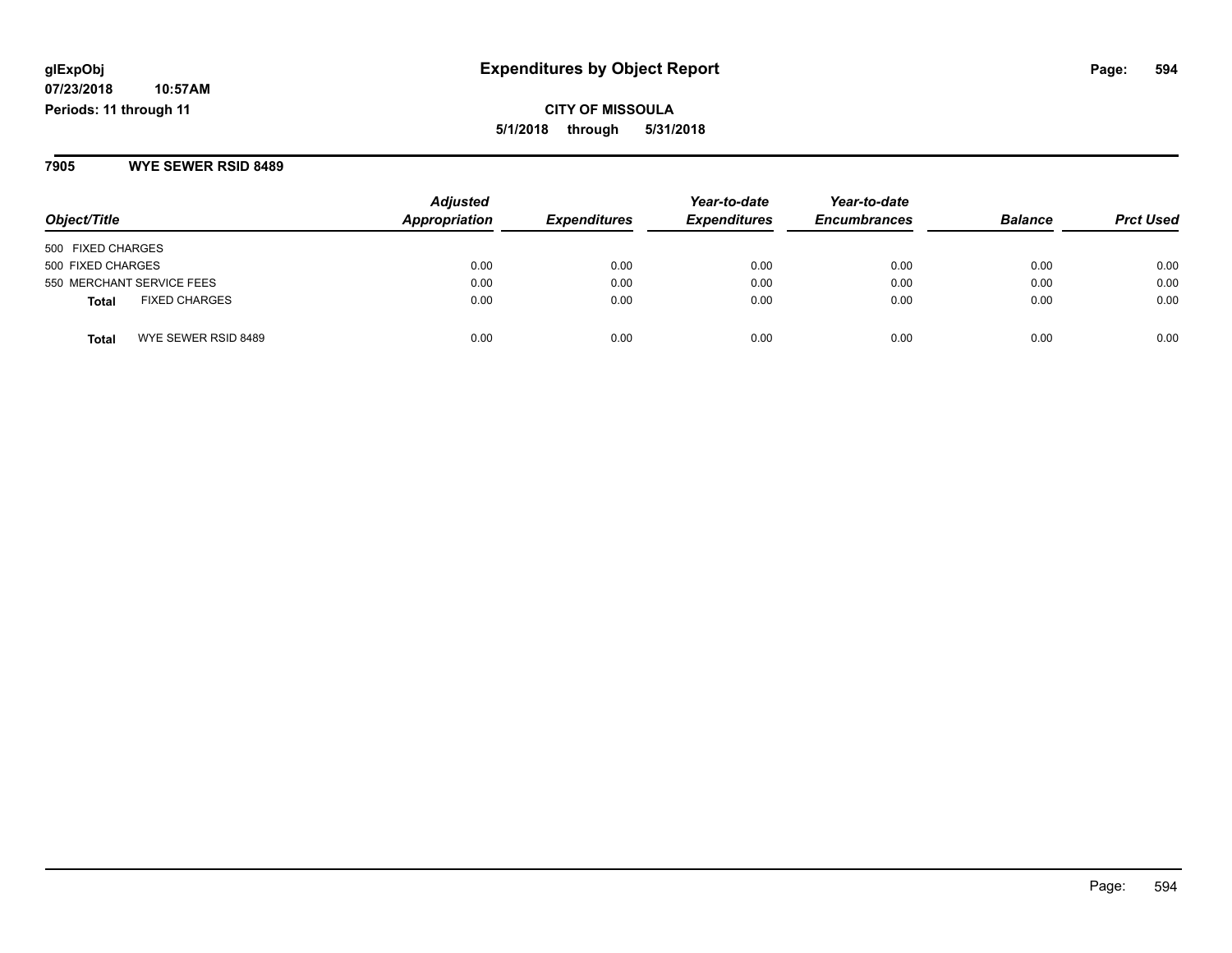# **7911 RESIDENTIAL INSPECTION FUND**

**310 BUILDING INSPECTION**

|                                            | <b>Adjusted</b><br>Appropriation | <b>Expenditures</b> | Year-to-date<br><b>Expenditures</b> | Year-to-date<br><b>Encumbrances</b> | <b>Balance</b> | <b>Prct Used</b> |
|--------------------------------------------|----------------------------------|---------------------|-------------------------------------|-------------------------------------|----------------|------------------|
| Object/Title                               |                                  |                     |                                     |                                     |                |                  |
| 200 SUPPLIES                               |                                  |                     |                                     |                                     |                |                  |
| 220 OPERATING SUPPLIES                     | 0.00                             | 0.00                | 0.00                                | 0.00                                | 0.00           | 0.00             |
| 240 OTHER SUPPLIES                         | 0.00                             | 0.00                | 0.00                                | 0.00                                | 0.00           | 0.00             |
| <b>SUPPLIES</b><br><b>Total</b>            | 0.00                             | 0.00                | 0.00                                | 0.00                                | 0.00           | 0.00             |
| 300 PURCHASED SERVICES                     |                                  |                     |                                     |                                     |                |                  |
| 310 COMMUNICATIONS                         | 0.00                             | 0.00                | 0.00                                | 0.00                                | 0.00           | 0.00             |
| 320 PRINTING & DUPLICATING                 | 0.00                             | 0.00                | 0.00                                | 0.00                                | 0.00           | 0.00             |
| 330 PUBLICITY, SUBSCRIPTIONS & DUES        | 0.00                             | 0.00                | 0.00                                | 0.00                                | 0.00           | 0.00             |
| PURCHASED SERVICES<br><b>Total</b>         | 0.00                             | 0.00                | 0.00                                | 0.00                                | 0.00           | 0.00             |
| 500 FIXED CHARGES                          |                                  |                     |                                     |                                     |                |                  |
| 550 MERCHANT SERVICE FEES                  | 0.00                             | 0.00                | 0.00                                | 0.00                                | 0.00           | 0.00             |
| <b>FIXED CHARGES</b><br><b>Total</b>       | 0.00                             | 0.00                | 0.00                                | 0.00                                | 0.00           | 0.00             |
| <b>BUILDING INSPECTION</b><br><b>Total</b> | 0.00                             | 0.00                | 0.00                                | 0.00                                | 0.00           | 0.00             |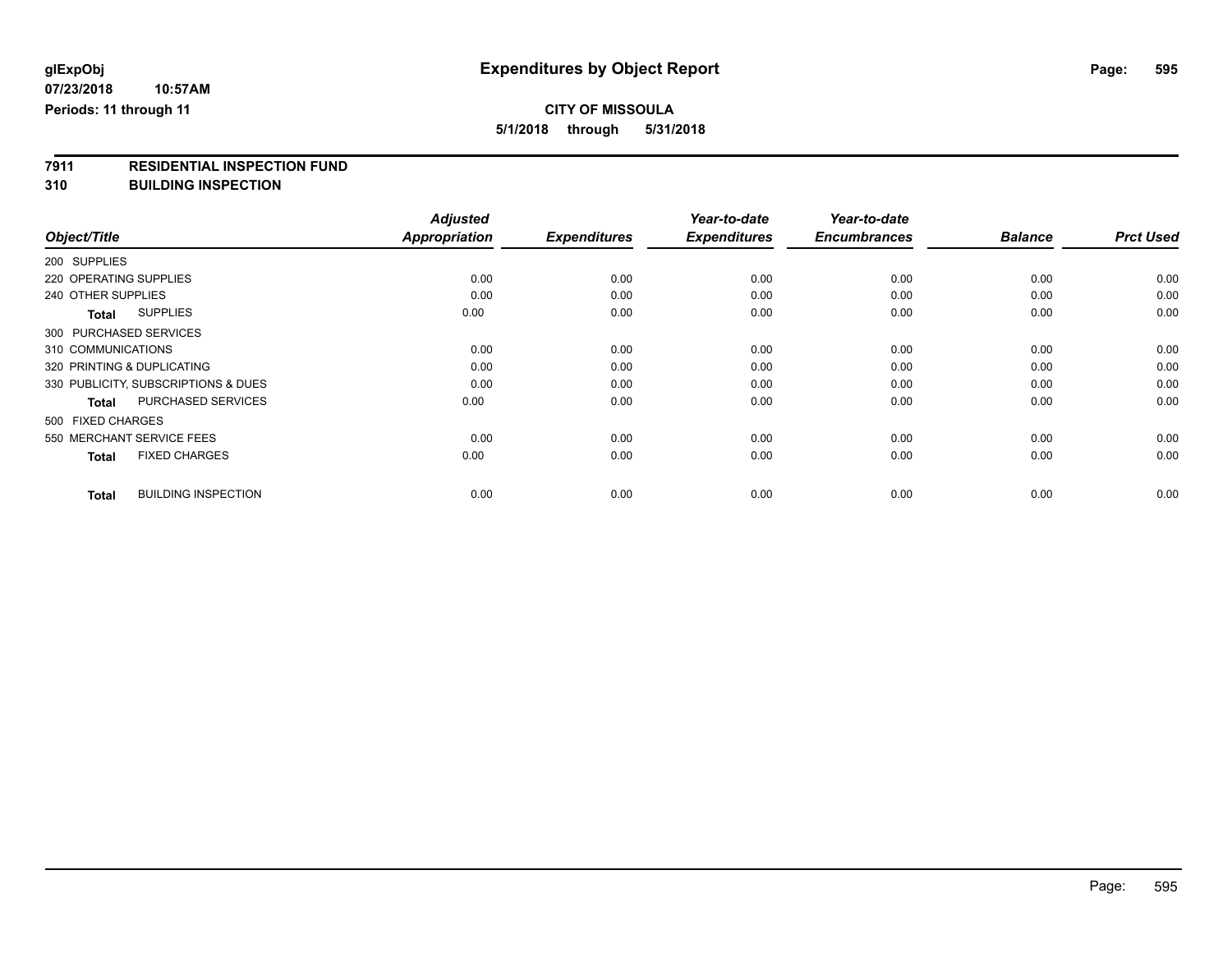# **CITY OF MISSOULA 5/1/2018 through 5/31/2018**

## **7911 RESIDENTIAL INSPECTION FUND**

|                        |                                     | <b>Adjusted</b> |                     | Year-to-date        | Year-to-date        |                |                  |
|------------------------|-------------------------------------|-----------------|---------------------|---------------------|---------------------|----------------|------------------|
| Object/Title           |                                     | Appropriation   | <b>Expenditures</b> | <b>Expenditures</b> | <b>Encumbrances</b> | <b>Balance</b> | <b>Prct Used</b> |
| 200 SUPPLIES           |                                     |                 |                     |                     |                     |                |                  |
| 220 OPERATING SUPPLIES |                                     | 0.00            | 0.00                | 0.00                | 0.00                | 0.00           | 0.00             |
| 240 OTHER SUPPLIES     |                                     | 0.00            | 0.00                | 0.00                | 0.00                | 0.00           | 0.00             |
| <b>Total</b>           | <b>SUPPLIES</b>                     | 0.00            | 0.00                | 0.00                | 0.00                | 0.00           | 0.00             |
| 300 PURCHASED SERVICES |                                     |                 |                     |                     |                     |                |                  |
| 310 COMMUNICATIONS     |                                     | 0.00            | 0.00                | 0.00                | 0.00                | 0.00           | 0.00             |
|                        | 320 PRINTING & DUPLICATING          | 0.00            | 0.00                | 0.00                | 0.00                | 0.00           | 0.00             |
|                        | 330 PUBLICITY, SUBSCRIPTIONS & DUES | 0.00            | 0.00                | 0.00                | 0.00                | 0.00           | 0.00             |
| <b>Total</b>           | <b>PURCHASED SERVICES</b>           | 0.00            | 0.00                | 0.00                | 0.00                | 0.00           | 0.00             |
| 500 FIXED CHARGES      |                                     |                 |                     |                     |                     |                |                  |
|                        | 550 MERCHANT SERVICE FEES           | 0.00            | 0.00                | 0.00                | 0.00                | 0.00           | 0.00             |
| <b>Total</b>           | <b>FIXED CHARGES</b>                | 0.00            | 0.00                | 0.00                | 0.00                | 0.00           | 0.00             |
| <b>Total</b>           | <b>RESIDENTIAL INSPECTION FUND</b>  | 0.00            | 0.00                | 0.00                | 0.00                | 0.00           | 0.00             |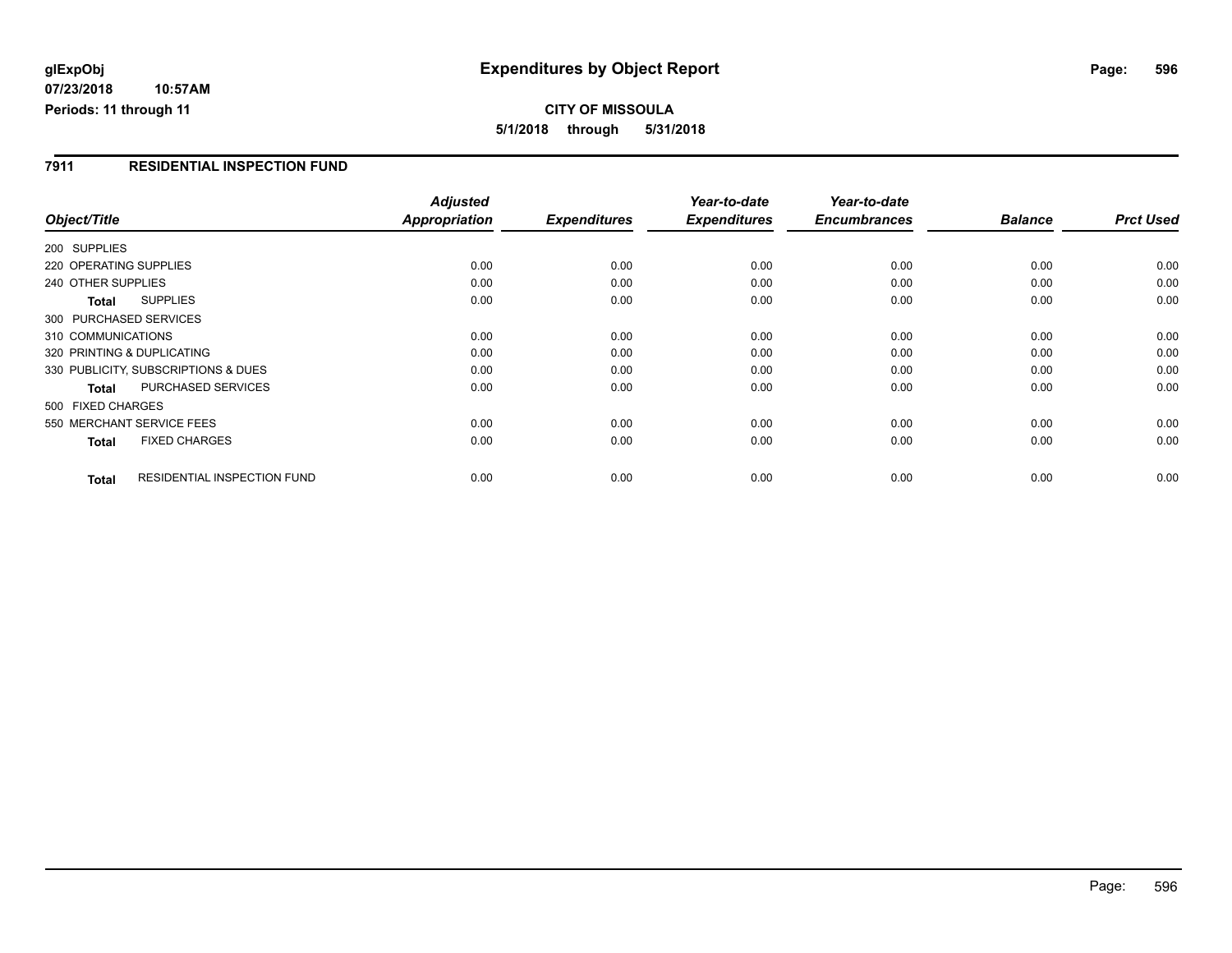# **9000 GENERAL FIXED ASSETS ACCOUNT GROUP**

**900 DEPRECIATION**

| Object/Title                          | <b>Adjusted</b><br><b>Appropriation</b> | <b>Expenditures</b> | Year-to-date<br><b>Expenditures</b> | Year-to-date<br><b>Encumbrances</b> | <b>Balance</b> | <b>Prct Used</b> |
|---------------------------------------|-----------------------------------------|---------------------|-------------------------------------|-------------------------------------|----------------|------------------|
| 800 OTHER OBJECTS                     |                                         |                     |                                     |                                     |                |                  |
| 830 DEPRECIATION                      | 0.00                                    | 0.00                | 0.00                                | 0.00                                | 0.00           | 0.00             |
| OTHER OBJECTS<br><b>Total</b>         | 0.00                                    | 0.00                | 0.00                                | 0.00                                | 0.00           | 0.00             |
| 900 CAPITAL OUTLAY                    |                                         |                     |                                     |                                     |                |                  |
| 900 CAPITAL OUTLAY                    | 0.00                                    | 0.00                | 0.00                                | 0.00                                | 0.00           | 0.00             |
| <b>CAPITAL OUTLAY</b><br><b>Total</b> | 0.00                                    | 0.00                | 0.00                                | 0.00                                | 0.00           | 0.00             |
| <b>DEPRECIATION</b><br><b>Total</b>   | 0.00                                    | 0.00                | 0.00                                | 0.00                                | 0.00           | 0.00             |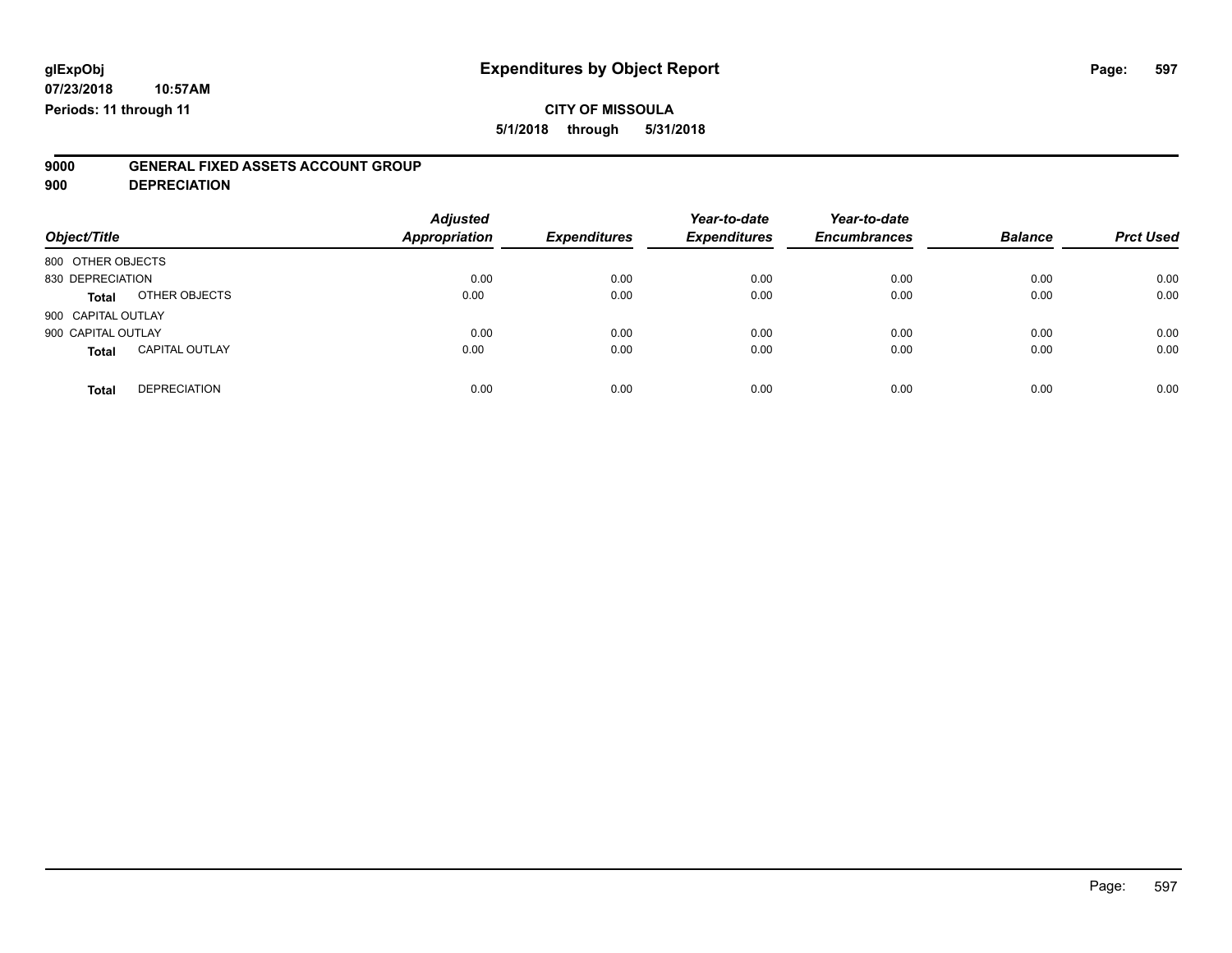## **glExpObj Expenditures by Object Report Page: 598**

**07/23/2018 10:57AM Periods: 11 through 11**

**CITY OF MISSOULA 5/1/2018 through 5/31/2018**

### **9000 GENERAL FIXED ASSETS ACCOUNT GROUP**

|                    |                                         | <b>Adjusted</b>      |                     | Year-to-date        | Year-to-date        |                |                  |
|--------------------|-----------------------------------------|----------------------|---------------------|---------------------|---------------------|----------------|------------------|
| Object/Title       |                                         | <b>Appropriation</b> | <b>Expenditures</b> | <b>Expenditures</b> | <b>Encumbrances</b> | <b>Balance</b> | <b>Prct Used</b> |
| 800 OTHER OBJECTS  |                                         |                      |                     |                     |                     |                |                  |
| 830 DEPRECIATION   |                                         | 0.00                 | 0.00                | 0.00                | 0.00                | 0.00           | 0.00             |
| Total              | OTHER OBJECTS                           | 0.00                 | 0.00                | 0.00                | 0.00                | 0.00           | 0.00             |
| 900 CAPITAL OUTLAY |                                         |                      |                     |                     |                     |                |                  |
| 900 CAPITAL OUTLAY |                                         | 0.00                 | 0.00                | 0.00                | 0.00                | 0.00           | 0.00             |
| <b>Total</b>       | <b>CAPITAL OUTLAY</b>                   | 0.00                 | 0.00                | 0.00                | 0.00                | 0.00           | 0.00             |
| <b>Total</b>       | <b>GENERAL FIXED ASSETS ACCOUNT GRC</b> | 0.00                 | 0.00                | 0.00                | 0.00                | 0.00           | 0.00             |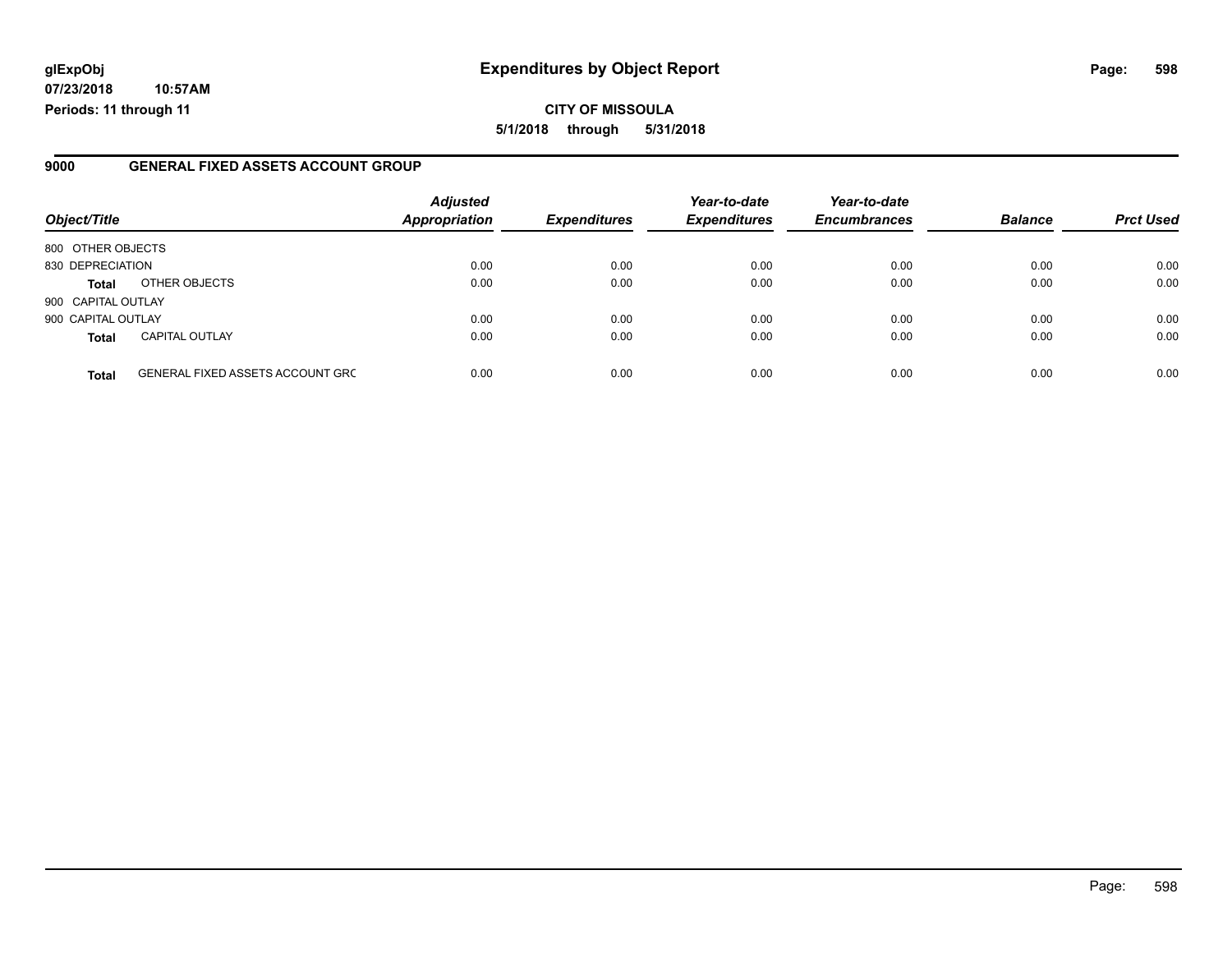### *Grand Totals*

|                                           | <b>Adjusted</b> |                     | Year-to-date        | Year-to-date        |                |                  |
|-------------------------------------------|-----------------|---------------------|---------------------|---------------------|----------------|------------------|
| Object/Title                              | Appropriation   | <b>Expenditures</b> | <b>Expenditures</b> | <b>Encumbrances</b> | <b>Balance</b> | <b>Prct Uset</b> |
| 100 PERSONAL SERVICES                     |                 |                     |                     |                     |                |                  |
| 110 SALARIES AND WAGES                    | 35,612,214.00   | 2,695,046.31        | 30,098,589.78       | 0.00                | 5,513,624.22   | 84.5             |
| 111 INTERMITTENT SALARY & WAGES           | 0.00            | 0.00                | 0.00                | 0.00                | 0.00           | 0.0              |
| 115 SALARIES/HEALTH INSURANCE BENEFIT     | 1,828,434.00    | 145,536.00          | 1,600,578.00        | 0.00                | 227,856.00     | 87.5             |
| 120 OVERTIME                              | 1,337,281.00    | 100,435.32          | 1,495,354.43        | 0.00                | $-158,073.43$  | 111.8            |
| 121 OUTSIDE HIRE OVERTIME                 | 604,665.00      | 19,094.39           | 127,264.94          | 0.00                | 477,400.06     | 21.0             |
| 122 COURT OVERTIME                        | 23,364.00       | 3,714.74            | 42,806.72           | 0.00                | $-19,442.72$   | 183.2            |
| 123 CELL PHONE OVERTIME                   | 60,690.00       | 0.00                | 9,971.71            | 0.00                | 50,718.29      | 16.4             |
| 130 OTHER                                 | 404,947.00      | 740.00              | 138,235.24          | 0.00                | 266,711.76     | 34.1             |
| 133 EDUCATION COMPENSATION                | 0.00            | 1,410.00            | 15,992.50           | 0.00                | $-15,992.50$   | 0.0              |
| 135 OPEB EXPENSE                          | 0.00            | 0.00                | 0.00                | 0.00                | 0.00           | 0.0              |
| 140 EMPLOYER CONTRIBUTIONS                | 12,437,314.00   | 905,933.71          | 10,460,313.53       | 0.00                | 1,977,000.47   | 84.1             |
| <b>141 STATE RETIREMENT CONTRIBUTIONS</b> | 5,127,478.00    | 387,086.19          | 4,474,220.27        | 0.00                | 653,257.73     | 87.2             |
| 143 INTERMITTENT EMPLOYER CONTRIBUTIONS   | 0.00            | 0.00                | 0.00                | 0.00                | 0.00           | 0.0              |
| 145 OPEB CONTRIBUTION                     | 0.00            | 0.00                | 0.00                | 0.00                | 0.00           | 0.0              |
| <b>150 STATE RETIREMENT</b>               | 119.00          | 0.00                | 0.00                | 0.00                | 119.00         | 0.0              |
| 190 PENSION EXPENSE                       | 0.00            | 0.00                | 0.00                | 0.00                | 0.00           | 0.0              |
| PERSONAL SERVICES<br><b>Total</b>         | 57,436,506.00   | 4,258,996.66        | 48,463,327.12       | 0.00                | 8,973,178.88   | 84.3             |
| 200 SUPPLIES                              |                 |                     |                     |                     |                |                  |
| 210 OFFICE SUPPLIES                       | 189,906.00      | 26,456.30           | 161,038.48          | 0.00                | 28,867.52      | 84.8             |
| 220 OPERATING SUPPLIES                    | 2,047,352.00    | 144,044.53          | 1,682,332.11        | 0.00                | 365,019.89     | 82.1             |
| 230 REPAIR/MAINTENANCE                    | 1,289,814.00    | 167,429.54          | 1,105,051.80        | 0.00                | 184,762.20     | 85.6             |
| 231 GASOLINE                              | 804,803.00      | 27,255.85           | 485,652.45          | 0.00                | 319,150.55     | 60.3             |
| 240 OTHER SUPPLIES                        | 208,140.00      | 12,794.49           | 111,442.62          | 0.00                | 96,697.38      | 53.5             |
| 250 SUPPLIES FOR RESALE                   | 1,500.00        | 46.98               | 46.98               | 0.00                | 1,453.02       | 3.1              |
| <b>SUPPLIES</b><br>Total                  | 4,541,515.00    | 378,027.69          | 3,545,564.44        | 0.00                | 995,950.56     | 78.0             |
| 300 PURCHASED SERVICES                    |                 |                     |                     |                     |                |                  |
| 300 PURCHASED SERVICES                    | 0.00            | 0.00                | 0.00                | 0.00                | 0.00           | 0.0              |
| 310 COMMUNICATIONS                        | 321,424.00      | 20,641.63           | 277,194.60          | 0.00                | 44,229.40      | 86.2             |
| 320 PRINTING & DUPLICATING                | 120,401.00      | 9,204.59            | 51,451.62           | 0.00                | 68,949.38      | 42.7             |
|                                           |                 |                     |                     |                     |                |                  |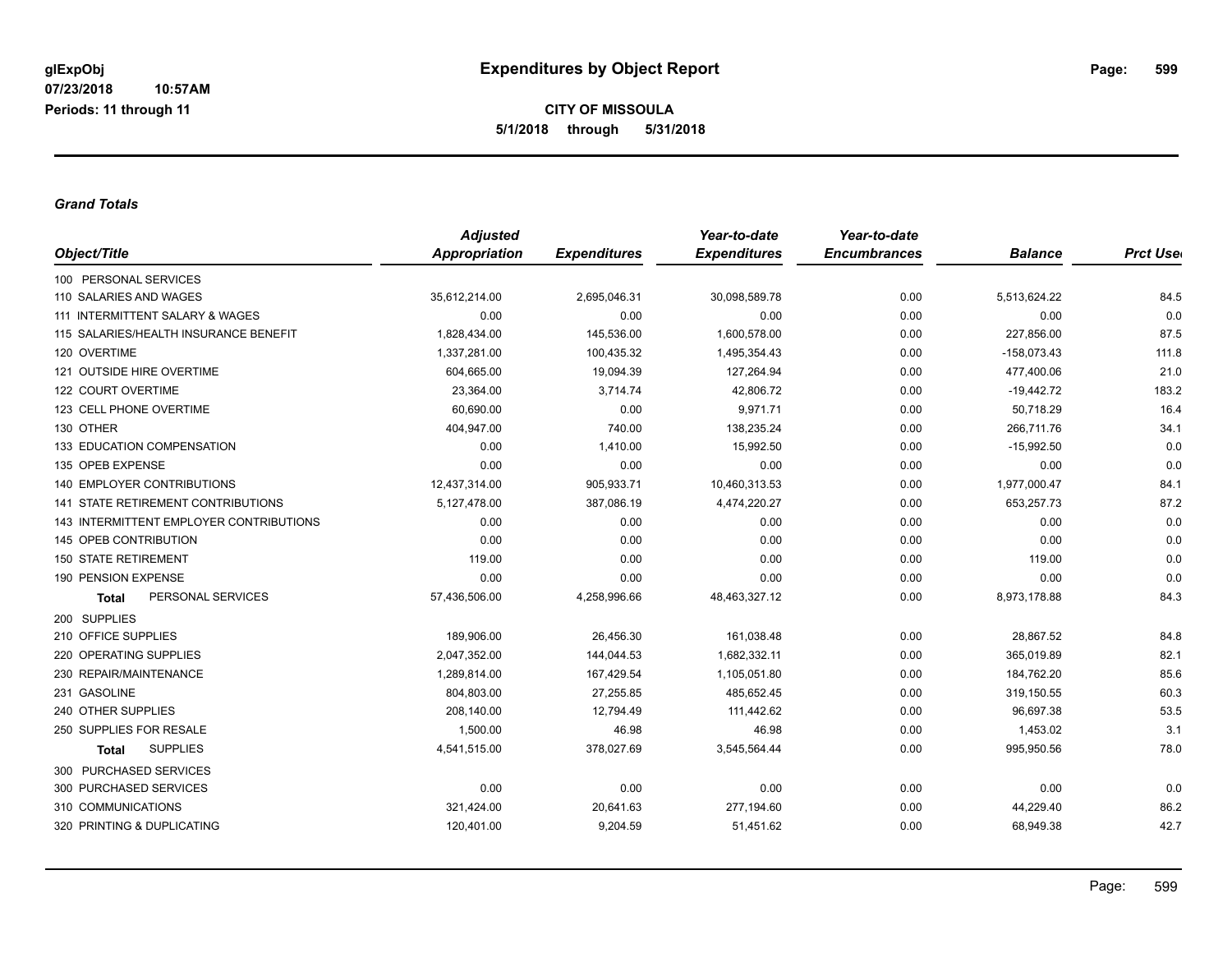*Grand Totals [Continued]*

|                                           | <b>Adjusted</b> |                     | Year-to-date        | Year-to-date        |                |                  |
|-------------------------------------------|-----------------|---------------------|---------------------|---------------------|----------------|------------------|
| Object/Title                              | Appropriation   | <b>Expenditures</b> | <b>Expenditures</b> | <b>Encumbrances</b> | <b>Balance</b> | <b>Prct Uset</b> |
| 330 PUBLICITY, SUBSCRIPTIONS & DUES       | 239,378.00      | 14,719.80           | 227,923.48          | 0.00                | 11,454.52      | 95.2             |
| 340 SEWER                                 | 21,957.00       | 0.00                | 19,723.81           | 0.00                | 2,233.19       | 89.8             |
| 341 ELECTRICITY & NATURAL GAS             | 3,589,048.00    | 260,588.84          | 2,765,583.36        | 0.00                | 823,464.64     | 77.0             |
| 342 STORM WATER                           | 22,163.00       | 0.00                | 11.50               | 0.00                | 22,151.50      | 0.0              |
| 343 WATER CHARGES                         | 246,092.00      | 5,732.39            | 206,887.51          | 0.00                | 39,204.49      | 84.0             |
| 344 TELEPHONE SERVICE                     | 407,778.00      | 44,789.52           | 338,235.13          | 0.00                | 69,542.87      | 82.9             |
| 345 GARBAGE                               | 166,691.00      | 19,508.35           | 153,824.74          | 0.00                | 12,866.26      | 92.2             |
| 350 PROFESSIONAL SERVICES                 | 3,940,100.00    | 130.654.12          | 4,265,841.20        | 0.00                | $-325,741.20$  | 108.2            |
| 351 INSURANCE CLAIMS                      | 6,490,000.00    | 614,061.51          | 6,150,145.92        | 0.00                | 339,854.08     | 94.7             |
| 352 HEALTH PROGRAMS                       | 100,000.00      | 2,992.26            | 50,009.27           | 0.00                | 49,990.73      | 50.0             |
| 353 ADMINISTRATION EXPENDITURES           | 846,720.00      | 68,194.00           | 748,329.35          | 0.00                | 98,390.65      | 88.3             |
| 354 TRANSITIONAL REINSURANCE PROGRAM      | 16,432.00       | 0.00                | 2,947.88            | 0.00                | 13,484.12      | 17.9             |
| 360 REPAIR & MAINTENANCE                  | 2,758,359.00    | 145, 107.73         | 1,980,397.51        | 0.00                | 777,961.49     | 71.8             |
| 370 TRAVEL                                | 234,683.00      | 17,089.36           | 156,470.08          | 0.00                | 78,212.92      | 66.6             |
| 380 TRAINING                              | 217,106.00      | 13,799.51           | 125,568.15          | 0.00                | 91,537.85      | 57.8             |
| 390 OTHER PURCHASED SERVICES              | 1,756,287.00    | 3,493.24            | 466,527.69          | 0.00                | 1,289,759.31   | 26.5             |
| 392 DONATIONS AND SALES                   | 0.00            | 1,975.01            | 6,616.45            | 0.00                | $-6,616.45$    | 0.0              |
| PURCHASED SERVICES<br>Total               | 21,494,619.00   | 1,372,551.86        | 17,993,689.25       | 0.00                | 3,500,929.75   | 83.7             |
| <b>400 BUILDING MATERIALS</b>             |                 |                     |                     |                     |                |                  |
| <b>400 BUILDING MATERIALS</b>             | 337,464.00      | 269.00              | 268,404.59          | 0.00                | 69,059.41      | 79.5             |
| <b>BUILDING MATERIALS</b><br><b>Total</b> | 337,464.00      | 269.00              | 268,404.59          | 0.00                | 69,059.41      | 79.5             |
| 500 FIXED CHARGES                         |                 |                     |                     |                     |                |                  |
| 500 FIXED CHARGES                         | 3,508,060.00    | 107,277.09          | 1,998,025.26        | 0.00                | 1,510,034.74   | 56.9             |
| 510 INSURANCE                             | 0.00            | 0.00                | 70,256.61           | 0.00                | $-70,256.61$   | 0.0              |
| 530 RENT                                  | 117,714.00      | 640.50              | 12.930.14           | 0.00                | 104,783.86     | 10.9             |
| 550 MERCHANT SERVICE FEES                 | 51,300.00       | 899.75              | 11,496.15           | 0.00                | 39,803.85      | 22.4             |
| 590 *** Title Not Found ***               | 1,342,474.00    | 0.00                | 660,890.14          | 0.00                | 681,583.86     | 49.2             |
| <b>FIXED CHARGES</b><br>Total             | 5,019,548.00    | 108,817.34          | 2,753,598.30        | 0.00                | 2,265,949.70   | 54.8             |
| 600 DEBT SERVICE                          |                 |                     |                     |                     |                |                  |
| 610 PRINCIPAL                             | 8,183,365.00    | 2,505,226.87        | 5,833,657.38        | 0.00                | 2,349,707.62   | 71.2             |
| 615 JUDGMENT LEVY DEBT PAYMENT            | 0.00            | 0.00                | 0.00                | 0.00                | 0.00           | 0.0              |